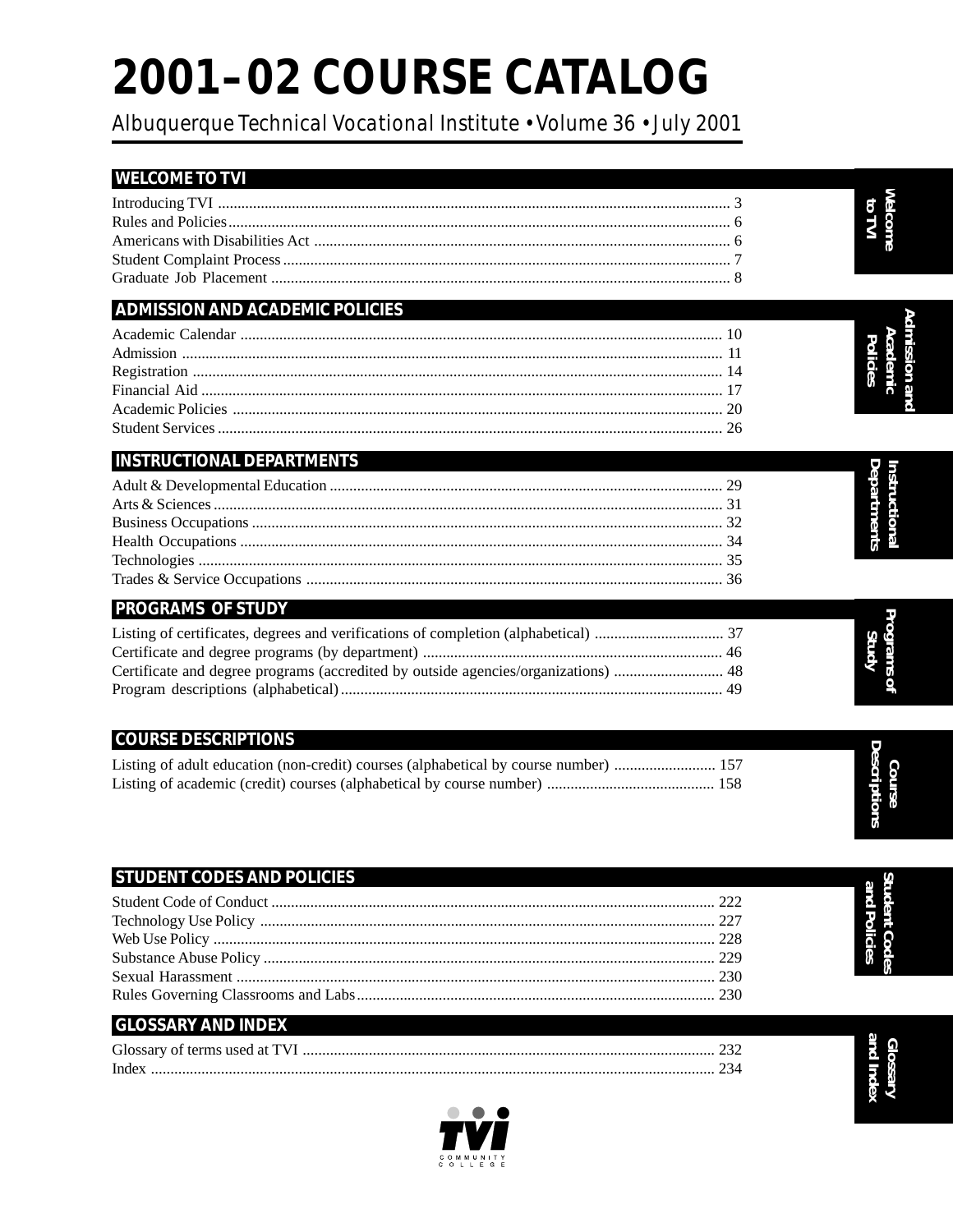**Main Campus** 525 Buena Vista SE Albuquerque, NM 87106-4096

**Joseph M. Montoya Campus** 4700 Morris NE Albuquerque, NM 87111-3704

> **Rio Rancho Campus** 4705 Sundt Rd. NE Rio Rancho, NM 87124

**South Valley Campus** 5816 Isleta SW Albuquerque, NM 87105

**Web Site**: http://www.tvi.cc.nm.us **Switchboard:** 505-224-3000



# **ABOUT THIS CATALOG**

The TVI Catalog is a student's official guide to programs, courses and policies of Albuquerque Technical Vocational Institute.

The TVI Catalog is a summary of information of interest to students; it is not a complete statement of programs and policies. Other important information is published in:

- the Schedule of Classes;
- the Student Handbook;
- the Financial Aid and Scholarship Guidebook; and
- handbooks published by instructional departments and other offices.

Students are responsible for complying with the provisions of these documents.

Not all programs and classes listed in the Catalog are offered at all campuses or every term. If fewer than 12 persons have applied to begin a program, it may be canceled that term. After a program begins, no required class will be canceled, regardless of enrollment, although support classes may be canceled due to insufficient enrollment.

Information in the Catalog is subject to change. This Catalog is available in alternative formats from the Special Services office at Main Campus. It is published on the TVI home page, www.tvi.cc.nm.us.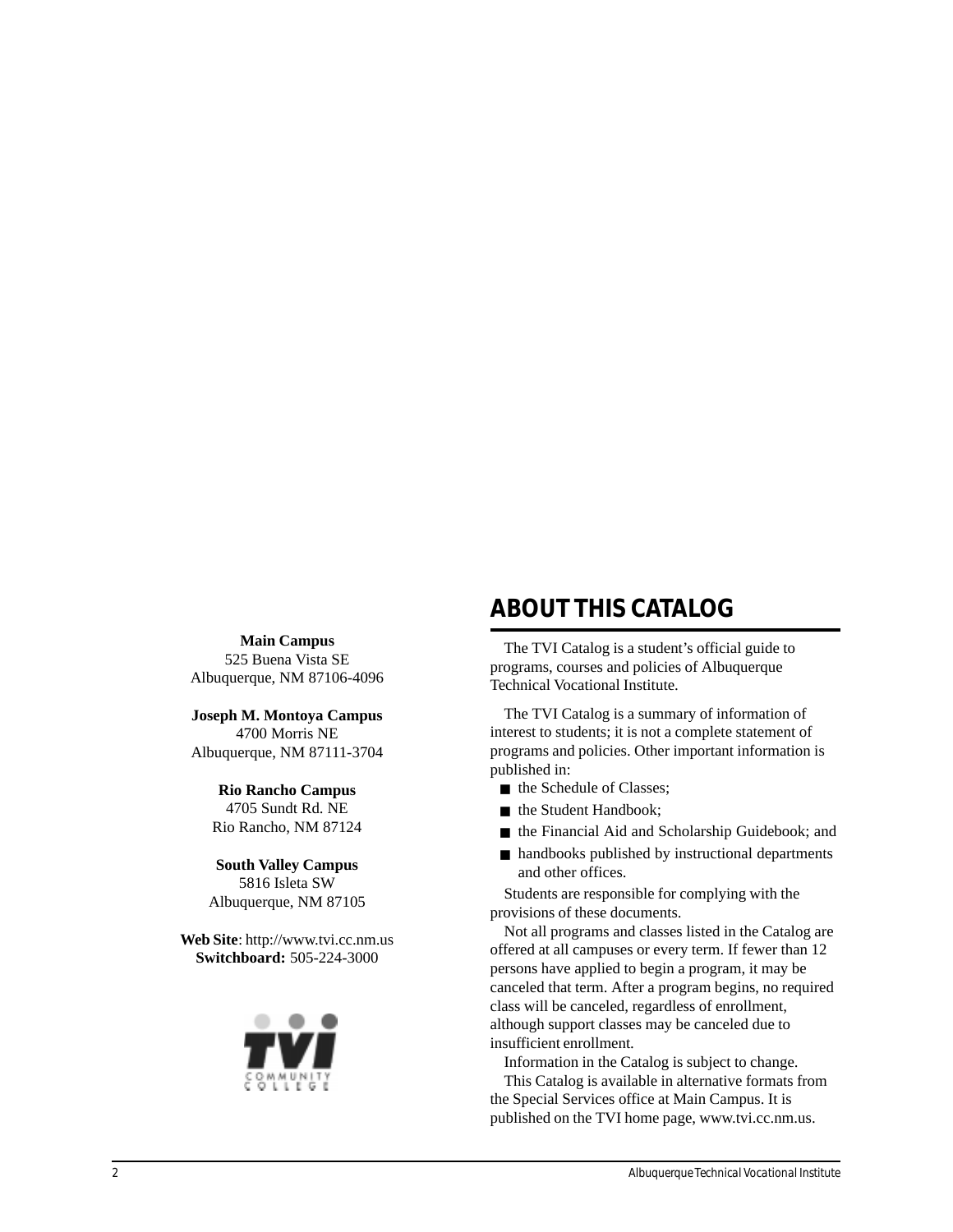# **INTRODUCING TVI**

**Now in its fourth decade, Albuquerque Technical** Vocational Institute is an accredited community college offering courses in a variety of occupational, college transfer and adult/developmental education subjects. In 2001–02 TVI's programs include:

- occupational certificates in 50 business, health, technologies and trades occupations, as well as short-term occupational courses;
- associate degrees in 42 occupational fields and liberal arts;
- college transfer: courses in pre-management, pre-engineering, other occupational subjects and 28 liberal arts disciplines transferable for freshman and sophomore credit at four-year institutions; and
- adult/developmental education: basic skills (including English as a second language and GED exam preparation) and remedial, preparatory and developmental classes for students preparing to meet admission requirements at TVI or other institutions.

Other TVI programs include customized training and assistance to small business (through the Workforce Training Center, 224-5200), workshops and support for learners over 50 (the Emeritus Academy, 224-5506) and concurrent enrollment for high school students (Recruitment Office, 224-3162).

TVI is accredited to grant certificates and associate of applied science, associate of arts and associate of science degrees by the Higher Learning Commission of the North Central Association of Colleges and Schools. In addition, specific programs have accreditation or approval by appropriate agencies (see page 48).

#### **TVI Governing Board**

Ruth L. Connery, Chair Richard Barr, Vice Chair Carmie Lynn Toulouse, Secretary Charles J. Haycox Penelope S. Holbrook Blair L. Kaufman Robert P. Matteucci

Michael J. Glennon, President

#### **Mission, Vision, Values, Goal Mission**

Albuquerque Technical Vocational Institute (TVI) promotes and provides higher education, skill development and workforce training relevant to contemporary needs within the district and the state of New Mexico.

#### **Vision**

Albuquerque Technical Vocational Institute is a progressive community college where students achieve goals and meet change.

#### **Values**

Albuquerque Technical Vocational Institute values people, excellence, integrity, diversity, responsiveness, results and the community.

#### **Goal**

The overall goal of the Albuquerque Technical Vocational Institute is to raise educational levels and to exceed student, workforce and community expectations. To achieve this, TVI will:

- Encourage and support students by offering the best opportunities for occupational and workforce training, certificates, associate degrees, transfer credit, skill development and continuous learning.
- Respond quickly to community needs by promoting and maintaining program quality and relevant curricula to support economic development.
- Encourage and support faculty and staff in their roles and offer opportunities for growth, professional development and recognition.
- Meet change through innovation and technology.
- Foster communication, cooperation and collaboration within TVI and between and among other educational institutions as well as the community.
- Ensure that TVI is welcoming, friendly and service-oriented to attract and retain students.
- Provide affordable and accessible education.
- Respect and promote diversity.
- Develop, improve and maintain physical resources at TVI to facilitate learning.
- Maintain fiscal integrity and responsibility.
- Provide accountability through an ongoing system of evaluation, analysis and adjustment.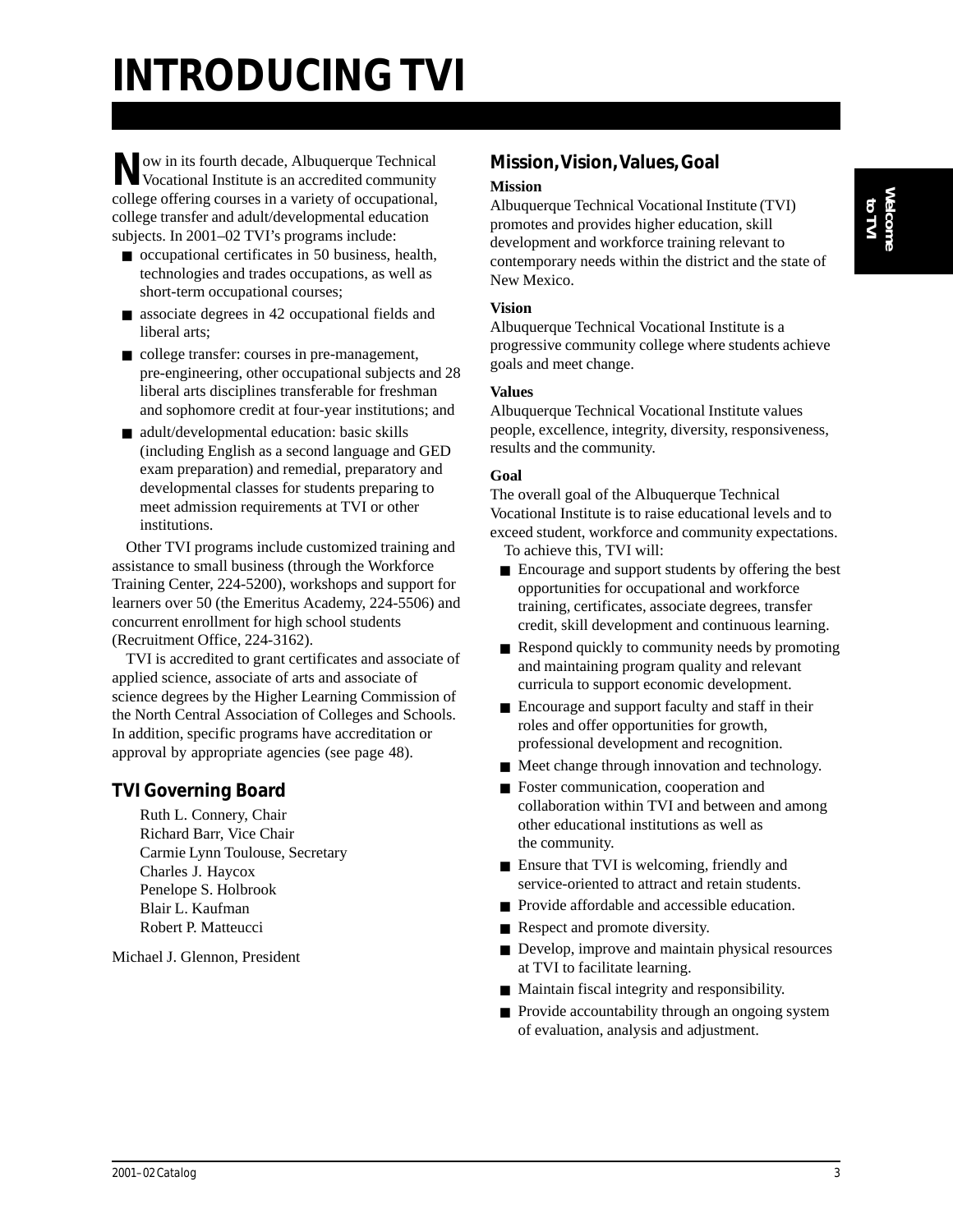## **HISTORY**

Authorized by the New Mexico Legislature in 1963,<br>the Albuquerque Technical Vocational Institute was approved by district voters in 1964 to provide adults with skills necessary for success in the world of work. The first nine classes, for 155 students, were held in the summer of 1965 in surplus barracks and a vacated elementary school.

From the first, TVI's priority has been job training, broadly defined to include preparatory work, skill improvement for adults, vocational courses for high school students and, liberal arts and college transfer. Job training programs are offered in business, health, technologies and trades subjects, with emphasis on upto-date, hands-on skills needed by local employers. Internships, co-op programs and apprenticeships are also available.

TVI was accredited by the North Central Association of Colleges and Schools in 1978. The first college-prep course, MATH 100, was offered in 1985. Degreegranting power was approved for TVI by the Legislature in 1986, beginning the transition to a community college. By the late 1980s, liberal arts was not only TVI's fastest growing component but also an increasingly important part of occupational instruction, and the University of New Mexico had arranged to offer all its remedial courses through TVI.

Until 1979, TVI was part of the Albuquerque Public Schools, with the APS Board of Education serving as the TVI Governing Board. The first election for an independent TVI board was held in September 1979, following approval by the Legislature. In 1994, the Legislature approved districting the Governing Board.

#### **TVI TODAY**

With an enrollment of about 22,000, TVI is the second largest postsecondary institution in New Mexico. The Main Campus occupies 60 acres near downtown Albuquerque and the 42-acre Joseph M. Montoya Campus is in the Northeast Heights. Classes also are offered at the Rio Rancho Campus, the South Valley Campus and at the University of New Mexico, as well as various off-campus sites. A Northwest Side facility is under construction.

TVI's classrooms, libraries and laboratories are modern and comfortable. Each student has access to state-of-the-art equipment, especially computers. TVI programs, facilities and services are accessible to the disabled.

Advisory committees with representatives from local businesses help assure that TVI students acquire the skills needed for success on the job, and TVI helps graduates find jobs. The Institute also cooperates with other two- and four-year schools on course articulation and student transfer.

TVI's Governing Board members are elected by voters in seven geographical districts within the Institute district, which includes all of Bernalillo County and part of Sandoval County.

Funding for TVI programs and most construction and equipment comes from a property tax levy in the Institute district and annual appropriations by the New Mexico Legislature. Tuition and fees are moderate, and financial aid is available to many students. Private contributions through the TVI Foundation are increasing every year.

TVI's academic year is divided into three terms: fall (begins in August), spring (begins in January) and summer (begins in May). Short sessions and non-traditional schedules, including weekend classes, are available for some programs and courses. Most programs admit beginning students each term.

#### **ASSESSMENT**

TVI, in compliance with North Central Association's Higher Learning Commission, regularly conducts assessment of its instruction. Assessment of student academic achievement is an effort in each of the instructional departments which evaluate their success in fulfilling both course and program objectives. Toward this end, students may be requested to participate in forums, portfolios, testing or surveys that help the departments measure student success or satisfaction.

Specifically, in attempting to measure student academic achievement, instructional departments are trying to better understand those circumstances that lead to student success and mastery of course objectives and program goals. In applying measurement tools, departments gain knowledge and experience that help them continue to do things well or improve instruction where weaknesses are found.

#### **GENERAL EDUCATION**

Albuquerque Technical Vocational Institute, a community college, provides basic, occupational and general education for a population that includes a broad spectrum of ages, cultural backgrounds and intellectual abilities. The Institute is committed to general education and related courses as an integral part of certificate and associate degree programs. The general education courses include mathematics, communication skills, social and natural sciences, humanities, foreign languages and fine arts. It is believed that general education enhances students' personal and professional attitudes, habits and skills as they pursue lifelong continuum of learning.

In occupational certificate programs, related education courses cover competencies in communication, math and human relations to better prepare students for the world of work.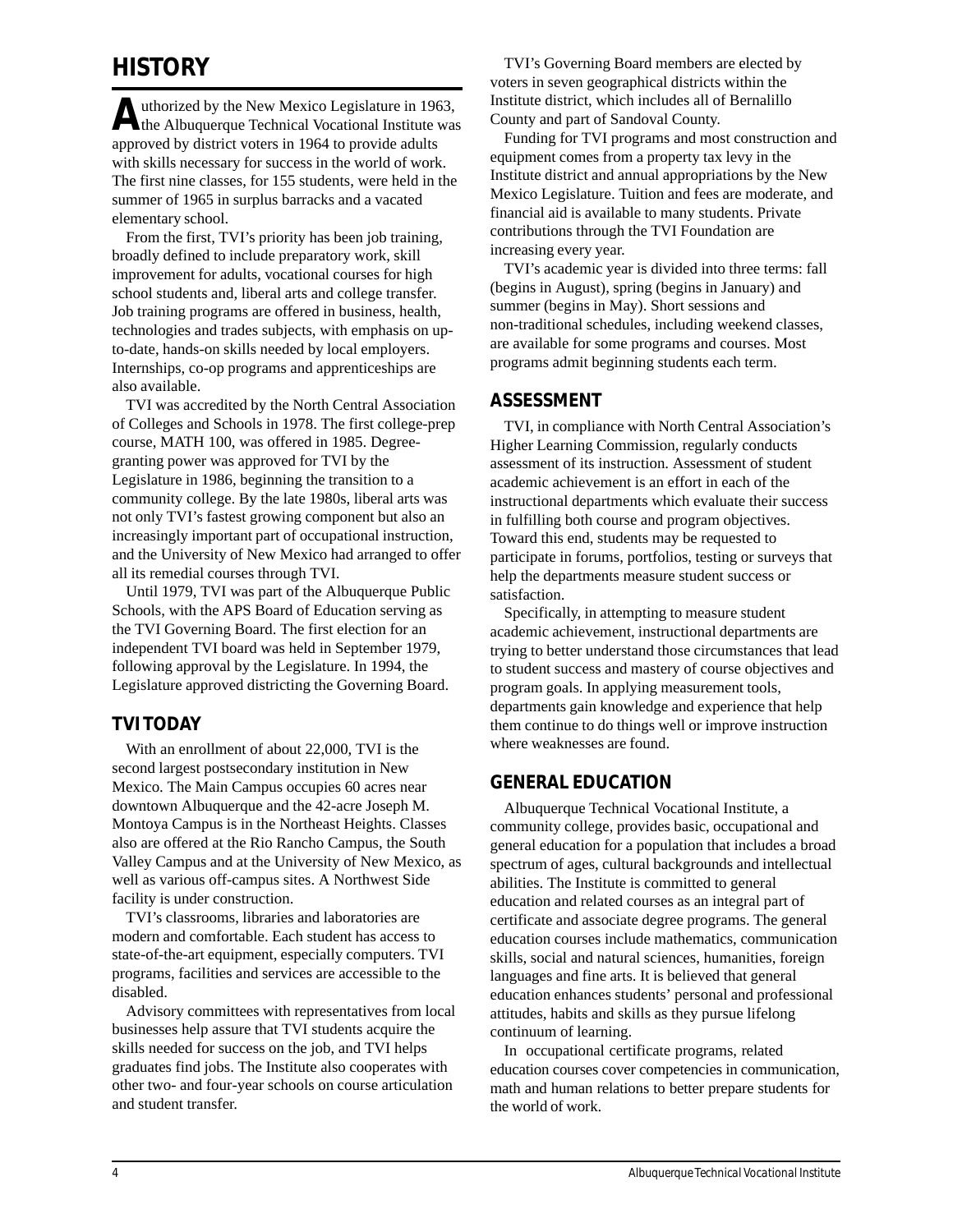**Welcome** Welcome<br>**to TVI** 

In associate degree programs, students are required to complete a minimum of 15 semester credit hours of general education in addition to courses in their major field of study. The required general education courses have been selected to enhance students' personal and professional habits, attitudes and skills. These courses are chosen to increase students' abilities to understand and participate more effectively as members of the community and to give breadth to their chosen careers.

*The general education courses in the transfer liberal arts degree reflect the common requirements of the state's six universities and approximate the universities' core curriculum in the freshman and sophomore sequence.*

#### **DISTANCE LEARNING**

An increasing number of TVI credit courses are offered in innovative distance-learning formats designed to overcome barriers of time or space. Some courses are available through correspondence, some are taught over the Internet, some are broadcast on television and others use audio and video links to two or more classrooms. Printed materials and interaction with the instructor (in person, by telephone or via electronic mail) are available. Fees are charged for Distance Learning courses (see page 16). More information about Distance Learning is available at 224-3317 and on the home page at

**http://planet.tvi.cc.nm.us/distancelearn**

#### **WORKFORCE TRAINING**

TVI's Workforce Training Center was founded in March 1996 to foster and enhance economic growth and development in New Mexico. Organized under the Division of Instructional Services, the Workforce Training Center serves the greater Albuquerque metropolitan area as well as other regions throughout the state.

The center serves a diverse group of individuals and organizations, including:

- $\blacksquare$  employers seeking to improve the skills of their workforce;
- $\blacksquare$  public and private agencies, particularly those assisting welfare-to-work recipients, dislocated workers and adults;
- $\Box$  professional associations needing training for members who are preparing for certification or licensure;
- $\blacksquare$  adults wanting to upgrade their job skills; and
- $\blacksquare$  entrepreneurs, including small business owners and others considering starting a business.

The center offers six distinctive services:

- 1) performance enhancement consulting;
- 2) customized training;
- 3) open-enrollment workshops and seminars;
- 4) short-term intensive training
- 5) assessment services; and
- 6) business consulting and resource referrals through the Small Business Development Center, which is designed to help "grow" small business in New Mexico.

The Workforce Training Center's services—provided at reasonable cost—are developed as needed throughout the year and on a rapid-response basis. Services may be provided at the employer's place of business or at the center's new training facility in the heart of Albuquerque's growing I-25 industrial corridor. For information, call 224-5200.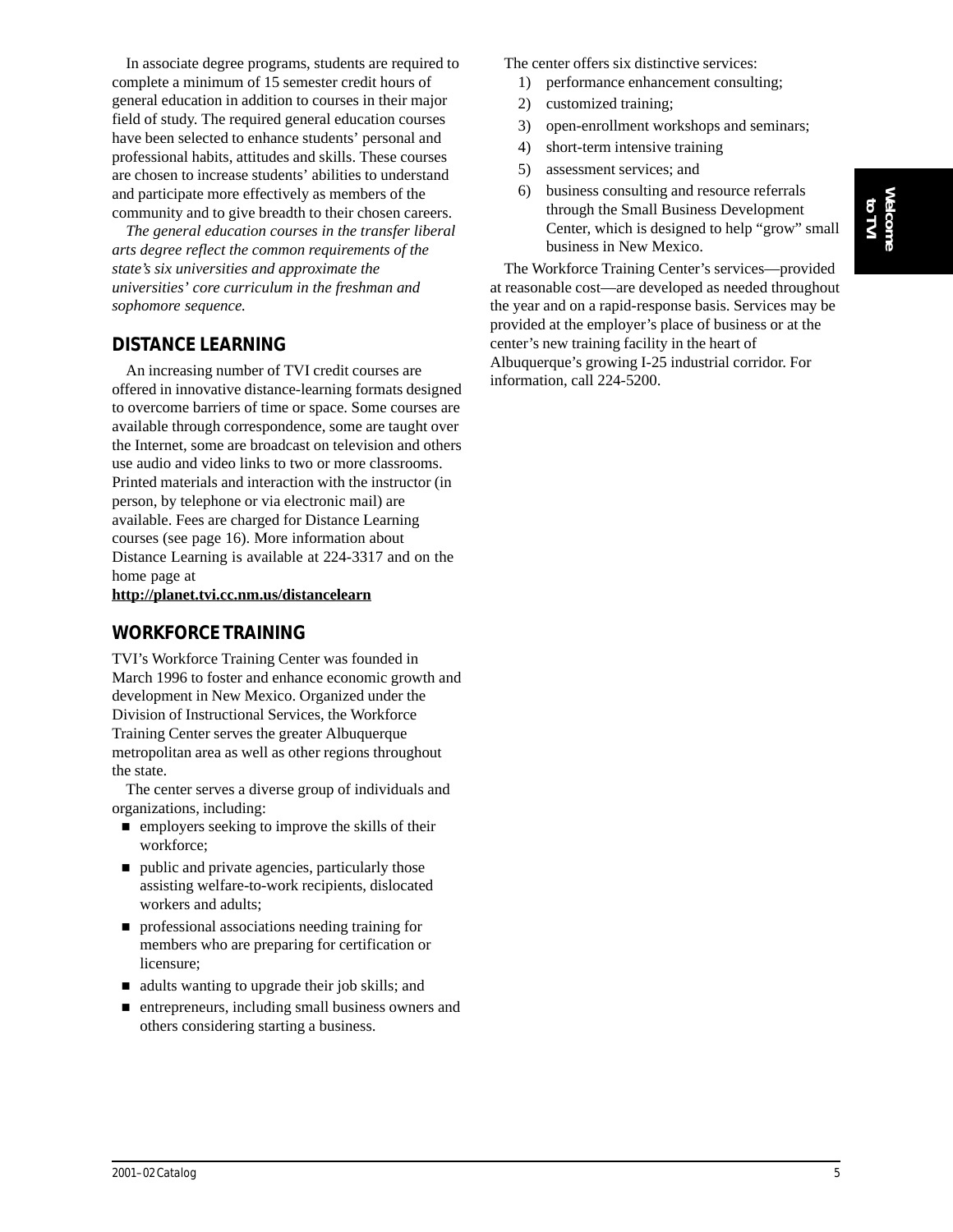# **OVERVIEW OF STUDENT CODES AND POLICIES**

As a student, you are an active and vital part of the TVI educational community; a community dedicated to protecting the freedom of individuals to inquire, study, evaluate, question, and gain new levels of knowledge and understanding. As with other communities, TVI has put specific policies and expectations in place that define acceptable behavior necessary to both protect individual freedoms and ensure responsible citizenship. As a member of the TVI community, it is your responsibility to understand, and adhere to, the codes and policies that govern and prescribe acceptable student behavior. Essential components of these policies and codes are discussed briefly below. However, **students should review and become familiar with the full content of each policy and code found in the "Student Policies and Codes" section of this catalog**.

# **STUDENT CODE OF CONDUCT**

The Student Code of Conduct defines the behavioral expectations of TVI students. It also explains the student discipline process and the procedures that are followed when a student violates the established Code of Conduct. **A complete copy of the Code of Conduct is included in the section of this catalog titled, "Student Codes and Policies." All students are expected to adhere to the Student Code of Conduct and should therefore familiarize themselves with its contents.**

In addition to the Student Code of Conduct, students should also know and understand the rules and regulations that apply to TVI classrooms and laboratories, and the policy statements that govern specific aspects of the TVI learning and working environment. These policies and rules are inherently tied to the Code of Conduct, but are defined separately because in most cases, they apply to all members of the TVI Community — not exclusively students. As with the Student Code of Conduct, the full text for these rules and policies is found in the section "Student Codes and Policies" beginning on page 222.

# **POLICIES Equal Opportunity Policy**

Albuquerque Technical Vocational Institute affirms that

it will not discriminate on the basis of gender, race, color, national origin, ethnicity, religion, age, disability, sexual orientation or marital status in any of its policies, practices or procedures in accordance with applicable federal, state and local laws, nor will it condone any acts of illegal discrimination by its employees. This provision includes, but is not limited to, employment, admissions, testing, financial aid and educational services. The Institute confirms that the above provision by its reference to applicable federal, state and local laws prohibits and condemns any retaliation of any kind against any employee or student engaging in the exercise of free speech or in activities protected by federal, state or local laws.

Any student who wants to file a complaint or who has questions about illegal discrimination, retaliation or harassment based on these laws should contact the Dean of Student's Office 224-4342.

#### **Americans with Disabilities Act Policy**

In accordance with the Americans with Disabilities Act (ADA), Section 504 of the Rehabilitation Act of 1973, and other applicable law TVI takes appropriate action to ensure that its programs and services are readily accessible to qualified individuals with disabilities. No qualified individual with a disability shall, on the basis of the disability, be excluded from participation in, be denied the benefit of, or otherwise be subjected to discrimination related to any of the institution's programs or activities.

If a student wishes to discuss a possible accommodation or has concerns about TVI's compliance, he or she should contact A. Paul Smarrella in Special Services, 224-3259.

### **Technology Use Policy and World Wide Web Policy**

These policies establish the guidelines by which TVI computer, network and telecommunication systems can be used and define what is acceptable when designing home pages on TVI's systems. The prevailing concept is that technology use on campus should be for instruction, learning, academic research and administrative purposes only. This complete policy can be found on pages 227-228 and at www.tvi.cc.nm.us.

### **Substance Abuse Policy**

It is TVI's belief that abuse of alcohol or drugs impairs functioning, disrupts the learning process, and poses a potential threat to the safety and well being of the TVI community. This policy statement (page 229) supports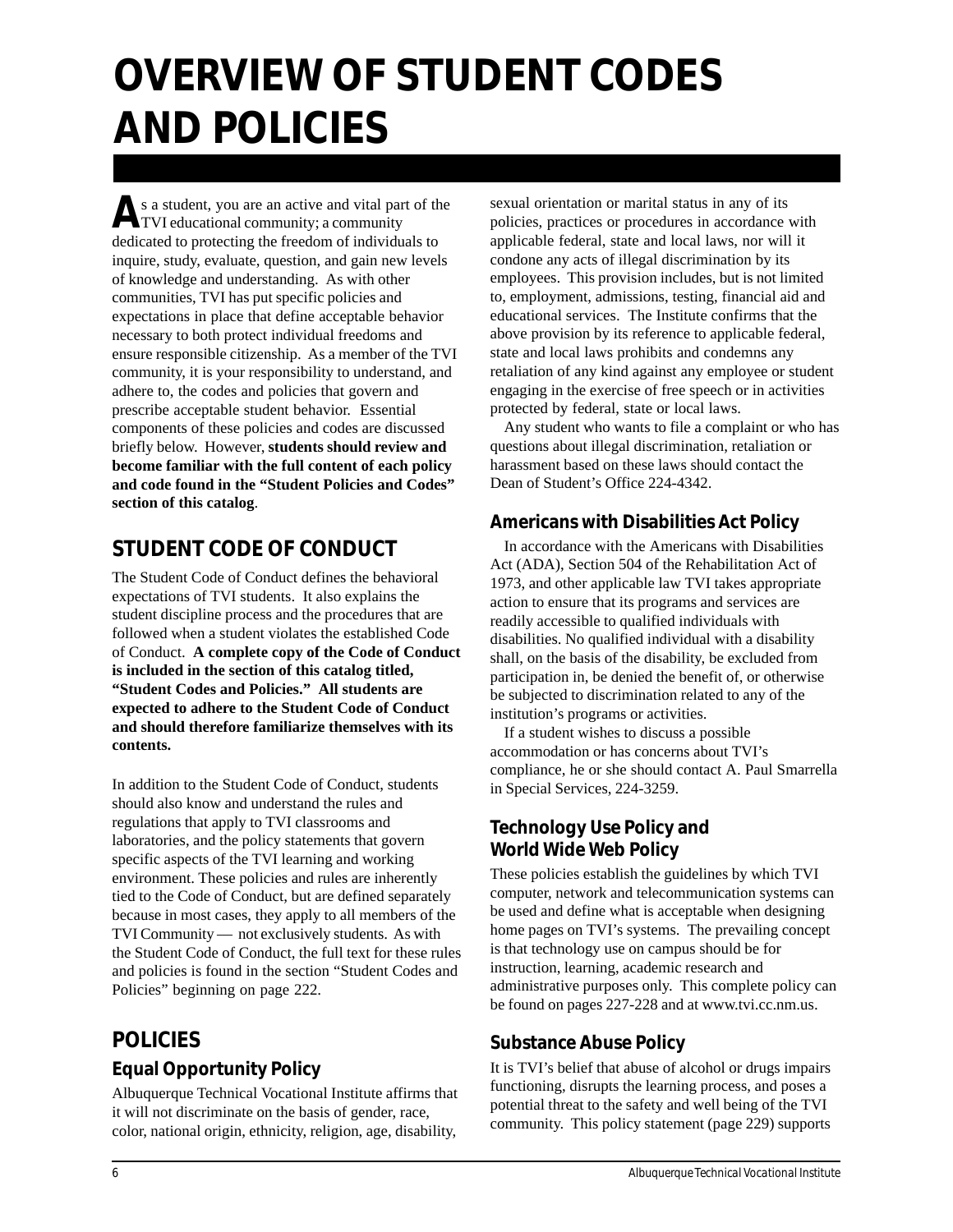TVI's commitment to maintaining a drug and alcohol free campus.

### **Sexual Harassment Policy**

Sexual harassment is defined and the Institute's intolerance for this behavior is explained on page 230. Students at TVI are expected to be respectful of others regardless of gender.

## **RULES GOVERNING CLASSROOMS AND LABS**

### **Academic Integrity**

Students are expected to conduct themselves at all times with the highest academic standards. Cheating, falsifying work or plagiarism will not be tolerated. Students committing these offenses are subject to penalty ranging from a "0" on the assignment or test, to an "F" for the course. Students with repeat offenses are subject to disciplinary action up to and including expulsion.

For a full explanation of the procedures that are followed if academic dishonesty is suspected, please refer to page 230 of the Student Codes and Policies section of this catalog.

### **Children on Campus**

 Children (or other non-students) are not allowed to accompany adults to class. All children who are under age 15, and are on TVI's campus, must be accompanied by an adult at all times.

### **Electronic Devices**

All cellular telephones, pagers and beepers must be turned off or switched to silent or vibration mode. Electronic entertainment devises are to be turned off and headphones removed.

#### **Dress**

Students are expected to dress appropriately on campus at all times.

*Remember, each of these rules and policies is explained more fully in the STUDENT POLICIES AND CODES section of this catalog.*

# **STUDENT COMPLAINT PROCESS**

Albuquerque Technical Vocational Institute (TVI) representatives and students should always strive to work well together. Occasionally, however, students may encounter difficult situations with TVI representative(s) (faculty or staff). Students are encouraged to discuss these difficulties with the person involved. Other resources available to students include instructional departments (directors and associate deans) and advising and counseling services.

All efforts should be made on the part of both TVI representatives and students to informally resolve issues. However, if the issues cannot be resolved informally with the parties listed above, the student may submit a written complaint by following the formal complaint process:

- 1. The student files a written complaint with the department within ten (10) working days of discussing the difficult situation with involved TVI representative(s).
- 2. The complaint is investigated and processed according to department procedures. The department determines a resolution within ten (10) working days and notifies involved parties in writing.
- 3. If the student is not satisfied, the student contacts the Dean of Students within three (3) working days of receiving the department decision. Documents submitted by the student include the written student complaint, the department decision memo, and documents submitted to support the complaint or decision.
- 4. The Dean of Students reviews the documentation (written student complaint, department decision memo, and supporting documentation) and any new information within three (3) days, then determines whether justification exists for further consideration of the complaint by an appeal committee or an appropriate Vice President.
- 5. If determined further consideration is warranted, the Dean of Students will define the next step (establish/facilitate an appeal committee or refer appeal to Vice President) and forward all documentation appropriately.
- 6. The final decision(s) made by the appeals committee or a Vice President will be communicated in writing to the student and to all involved parties.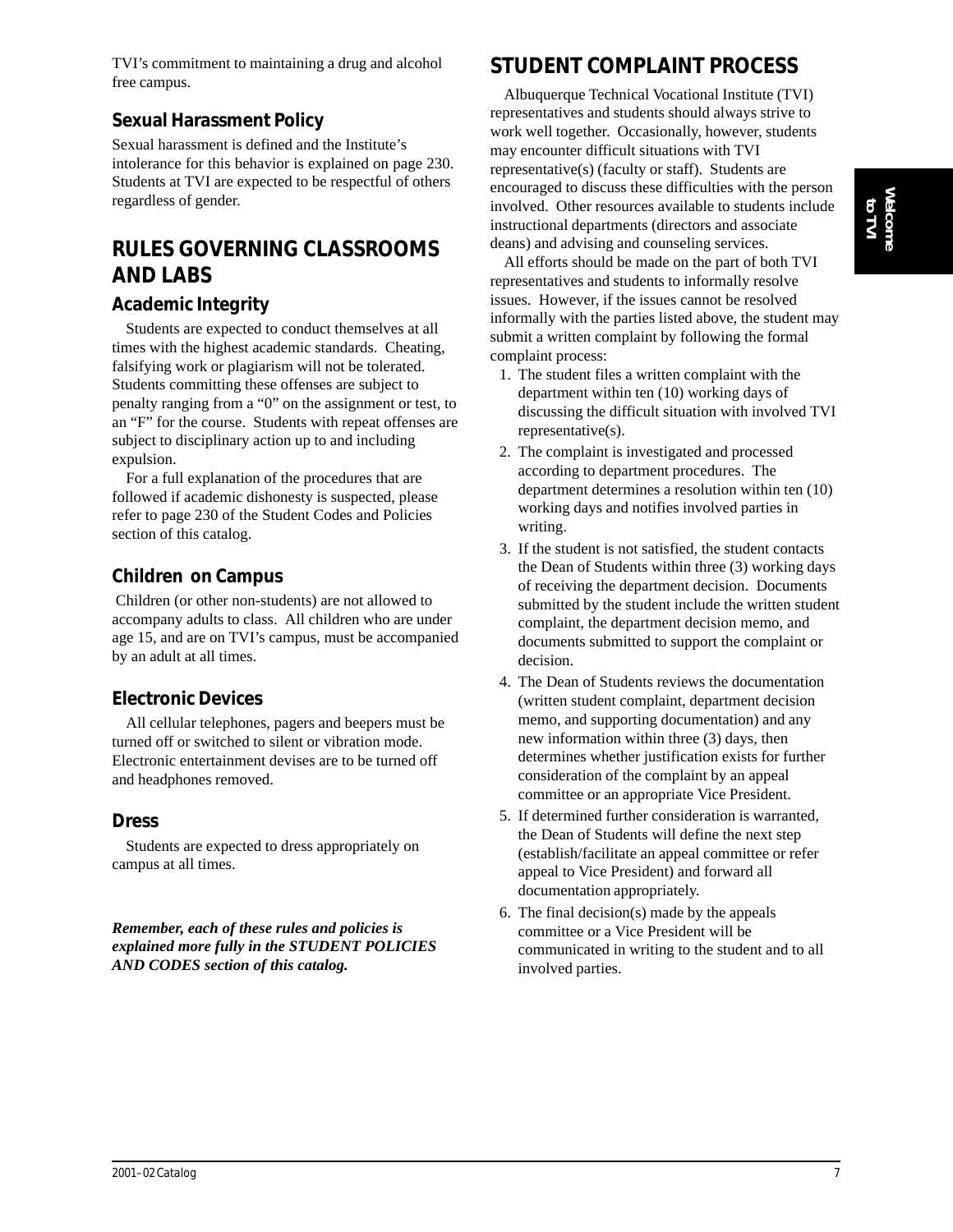# **1999–2000 GRADUATE JOB PLACEMENT**

*Additional information is available from Student Job Placement Services.*

| <b>Total Graduates</b><br><b>Business Occupations</b> | <b>Could Not Locate</b>  | Not Seeking Employment | Continuing School <sup>1</sup> | Available to Work | Employed in Training-Related Job | Seek Training-Related Job | Percent Employed <sup>2</sup> | Working in New Mexico | Average hourly Rate3 | Average Annual Salary <sup>3</sup> |  |
|-------------------------------------------------------|--------------------------|------------------------|--------------------------------|-------------------|----------------------------------|---------------------------|-------------------------------|-----------------------|----------------------|------------------------------------|--|
|                                                       |                          |                        |                                | $\overline{2}$    | 2                                | $\qquad \qquad -$         | 100%                          | 2                     |                      |                                    |  |
|                                                       | 12                       | 1                      | 5                              | 23                | 21                               | 2                         | 91%                           | 19                    | 12.17                | \$24,666.72                        |  |
| Administrative Assistant, Certificate  1              | $\overline{\phantom{a}}$ |                        |                                | 1                 | 1                                | $\overline{\phantom{0}}$  | 100%                          | $\mathbf{1}$          |                      |                                    |  |
| Administrative Assistant, Degree  33                  | 7                        | 1                      | 2                              | 23                | 22                               | 1                         | 96%                           | 21                    | 10.88                | \$22,635.02                        |  |
|                                                       | $\mathbf{1}$             | 2                      | 3                              | $\overline{2}$    | 2                                | $\overline{\phantom{0}}$  | 100%                          | 2                     | 10.50                | \$21,840.00                        |  |
| Business Administration, Certificate  9               | 2                        | $\overline{c}$         | $\overline{2}$                 | 3                 | 3                                | $\overline{0}$            | 100%                          | 3                     | 9.30                 | \$19,344.00                        |  |
| Business Administration, Degree  32                   | 5                        | 4                      | $\mathbf{1}$                   | 21                | 21                               | $\overline{\phantom{0}}$  | 100%                          | 21                    | 9.94                 | \$20,678.40                        |  |
| Business Graphics/Communication Certificate  1        | 1                        | ÷,                     |                                |                   |                                  | $\overline{a}$            |                               |                       |                      |                                    |  |
| Business Graphics/Communication Degree  5             |                          | $\overline{2}$         |                                | 3                 | 1                                | 2                         | 33%                           | 1                     |                      |                                    |  |
|                                                       |                          |                        | 1                              | 5                 | 4                                | 1                         | 80%                           | 3                     | 15.60                | \$32,441.07                        |  |
| Financial Services Degree  1                          |                          |                        |                                | 1                 | 1                                | $\overline{a}$            | 100%                          | 1                     |                      |                                    |  |
| Food Service Management, Certificate  4               | 1                        |                        | 1                              | $\overline{c}$    | $\overline{c}$                   | $\overline{a}$            | 100%                          | $\overline{c}$        | 8.32                 | \$17,305.60                        |  |
| International Business, Certificate  1                | 1                        |                        |                                |                   |                                  |                           |                               |                       |                      |                                    |  |
|                                                       | $\blacksquare$           | $\overline{a}$         | 1                              | 1                 | 1                                | $\overline{\phantom{0}}$  | 100%                          | 1                     | 11.54                | \$24,003.20                        |  |
| Legal Assistant Studies, Degree  30                   | 8                        | 3                      | 3                              | 16                | 16                               | $\overline{\phantom{0}}$  | 100%                          | 16                    | 12.00                | \$24,963.47                        |  |
| Microcomputer Management, Certificate  4              | 3                        | $\overline{a}$         | $\mathbf{1}$                   | 1                 |                                  |                           |                               |                       |                      |                                    |  |
| Microcomputer Management, Degree  26                  | 7                        | $\boldsymbol{0}$       | 2                              | 17                | 15                               | 2                         | 88%                           | 14                    | 11.47                | \$23,867.05                        |  |
|                                                       | 2                        | 1                      | 5                              |                   |                                  |                           |                               |                       |                      |                                    |  |
| Pre-Management, Degree  57                            | 9                        | $\overline{c}$         | 32                             | 14                | 14                               | $\overline{a}$            | 100%                          | 14                    | 13.68                | \$28,449.78                        |  |
| Stenotranscription Certificate  1                     |                          |                        |                                | $\mathbf{1}$      |                                  | 1                         |                               |                       |                      |                                    |  |
| <b>Health Occupations</b>                             |                          |                        |                                |                   |                                  |                           |                               |                       |                      |                                    |  |
| Child, Youth & Family Devel, Degree  7                | 2                        |                        |                                | 5                 | 5                                | $\overline{a}$            | 100%                          | 4                     | 9.27                 | \$19,281.60                        |  |
| Clinical Laboratory Assistant, Certificate  10        | 4                        | 1                      |                                | 5                 | 5                                |                           | 100%                          | 5                     | 10.70                | \$22,249.07                        |  |
| Healthcare Technician, Certificate  8                 |                          | 1                      |                                | 7                 | 7                                |                           | 100%                          | 7                     | 9.62                 | \$20,009.60                        |  |
| Health Unit Clerk, Certificate  33                    | 2                        | 3                      | 6                              | 22                | 21                               | $\mathbf{1}$              | 95%                           | 22                    | 8.75                 | \$18,204.16                        |  |
| Medical Lab Technician, Degree  6                     | 1                        | 1                      |                                | 4                 | 4                                | $\overline{a}$            | 100%                          | $\overline{4}$        | 12.40                | \$25,792.00                        |  |
|                                                       | 14                       | 1                      | 1                              | 86                | 86                               | $\overline{\phantom{0}}$  | 100%                          | 87                    | 16.20                | \$33,689.34                        |  |
| Nursing Assistant, Certificate 29                     | 4                        | 2                      | 5                              | 18                | 18                               | $\qquad \qquad -$         | 100%                          | 18                    | 8.37                 | \$17,411.33                        |  |
| Pharamacy Technician, Certificate  13                 | 4                        | $\overline{a}$         | 1                              | 8                 | 7                                | $\mathbf{1}$              | 88%                           | $\tau$                | 8.55                 | \$17,784.00                        |  |
|                                                       | 26                       | $\overline{4}$         | 5                              | 17                | 15                               | 2                         | 88%                           | 14                    | 9.06                 | \$18,834.40                        |  |
| Practical Nurse, Certificate  20                      | 7                        | $\qquad \qquad \Box$   | 2                              | 11                | 11                               | $\overline{\phantom{a}}$  | 100%                          | 11                    | 11.74                | \$24,413.53                        |  |
| Respiratory Therapist, Degree  18                     | $\mathbf{1}$             | 1                      | $\overline{a}$                 | 16                | 16                               | $\overline{\phantom{a}}$  | 100%                          | 15                    | 14.77                | \$30,717.70                        |  |
| Surgical Technician, Certificate 16                   | 2                        |                        | 2                              | 12                | 12                               | $\overline{\phantom{a}}$  | 100%                          | 12                    | 10.65                | \$22,154.60                        |  |

<sup>1</sup>*Counted in Not Seeking Employment or Available for Work*

<sup>2</sup>*Percent of available graduates employed in training-related job*

<sup>3</sup>*Based on 40-hour work week in training-related job*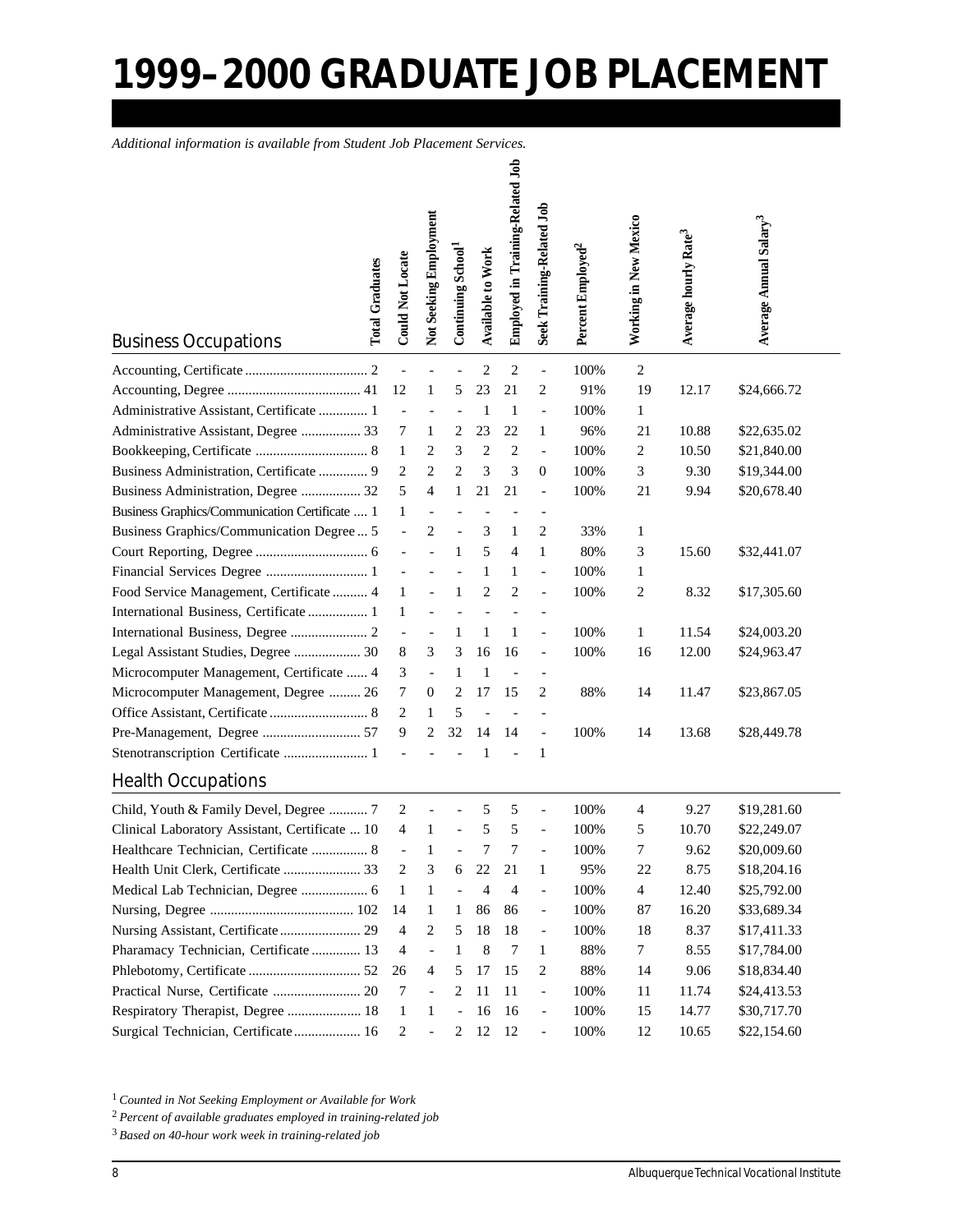| <b>Total Graduates</b>                      | <b>Could Not Locate</b>       | Not Seeking Employment | Continuing School <sup>1</sup> | <b>Available to Work</b> | Employed in Training-Related Job | <b>Seek Training-Related Job</b> | Percent Employed <sup>2</sup> | Working in New Mexico   | Average hourly Rate <sup>3</sup> | Average Annual Salary <sup>3</sup> |  |
|---------------------------------------------|-------------------------------|------------------------|--------------------------------|--------------------------|----------------------------------|----------------------------------|-------------------------------|-------------------------|----------------------------------|------------------------------------|--|
| Technologies                                |                               |                        |                                |                          |                                  |                                  |                               |                         |                                  |                                    |  |
| Arch/Engin Drafting Tech, Certificate  6    | $\overline{\phantom{a}}$      |                        | 2                              | 4                        | 4                                |                                  | 100%                          | 5                       | 11.00                            | \$22,880.00                        |  |
| Arch/Engin Drafting Tech, Degree  11        | 3                             | $\mathbf{1}$           | $\overline{2}$                 | 5                        | 5                                | $\overline{a}$                   | 100%                          | 5                       | 11.82                            | \$24,580.40                        |  |
| Business Computer Program Certificate  1    | $\mathbf{1}$                  |                        |                                |                          |                                  |                                  |                               |                         |                                  |                                    |  |
| Business Computer Program Degree  1         | $\overline{\phantom{a}}$      | 1                      |                                |                          |                                  |                                  |                               |                         |                                  |                                    |  |
| Computing Technology, Certificate  15       | 1                             | $\overline{2}$         | 6                              | 6                        | 3                                | 3                                | 50%                           | 3                       | 14.19                            | \$29,522.13                        |  |
| Computing Technology, Degree  26            | 6                             | $\mathbf{1}$           | 3                              | 16                       | 11                               | 5                                | 69%                           | 10                      | 16.64                            | \$34,611.20                        |  |
| <b>Construction Management</b>              |                               |                        |                                |                          |                                  |                                  |                               |                         |                                  |                                    |  |
|                                             | 3                             |                        | 1                              | 2                        | 2                                | $\qquad \qquad -$                | 100%                          | 2                       | 40.00                            | \$83,200.00                        |  |
| Design Drafting Engineering Tech, Degree  6 | 1                             | 1                      | 1                              | 3                        | 3                                | $\overline{\phantom{a}}$         | 100%                          | 2                       | 12.75                            | \$26,526.93                        |  |
| Electronics Engineering Tech, Degree  7     | 1                             | 1                      | 2                              | 3                        | 3                                | $\overline{\phantom{m}}$         | 100%                          | 3                       | 18.84                            | \$39,187.20                        |  |
| Electronics Technology, Certificate  10     | 6                             | 1                      |                                | 3                        | 3                                | $\overline{\phantom{a}}$         | 100%                          | $\overline{\mathbf{c}}$ | 20.39                            | \$42,411.20                        |  |
| Electronics Technology, Degree  51          | 7                             | 1                      | 1                              | 42                       | 41                               | 1                                | 98%                           | 38                      | 15.82                            | \$32,897.80                        |  |
| Manufacturing Technology, Degree  66        | 6                             | 3                      | 2                              | 55                       | 53                               | 2                                | 96%                           | 46                      | 14.32                            | \$29,787.41                        |  |
| Network Management Certificate  1           | 1                             |                        |                                |                          |                                  |                                  |                               |                         |                                  |                                    |  |
|                                             | 2                             |                        |                                | 5                        | 4                                | 1                                | 80%                           | 3                       | 10.81                            | \$22,474.40                        |  |
| Networking Technology Certificate  3        | 2                             | 1                      |                                |                          |                                  |                                  |                               |                         |                                  |                                    |  |
| Networking Technology Degree  14            | 4                             | $\overline{2}$         |                                | 8                        | 7                                | 1                                | 88%                           | 5                       | 14.57                            | \$30,313.92                        |  |
|                                             | $\mathbf{1}$                  |                        | $\mathbf{1}$                   |                          |                                  |                                  |                               |                         |                                  |                                    |  |
| Web Technology Certificate  4               | 3                             |                        | 1                              |                          |                                  |                                  |                               |                         |                                  |                                    |  |
| <b>Trades &amp; Service Occupations</b>     |                               |                        |                                |                          |                                  |                                  |                               |                         |                                  |                                    |  |
| Air Cond/Heating/Refig, Certificate  36     | 8                             | 3                      | 9                              | 16                       | 15                               | 1                                | 94%                           | 15                      | 10.86                            | \$22,591.11                        |  |
| Automotive Technology, Certificate  26      | 4                             | 6                      | 3                              | 13                       | 12                               | 1                                | 92%                           | 11                      | 10.50                            | \$21,840.00                        |  |
|                                             | 3                             | $\overline{c}$         | 3                              | 5                        | 5                                | $\qquad \qquad -$                | 100%                          | 6                       | 8.65                             | \$17,992.00                        |  |
|                                             | 3                             | $\overline{4}$         | 9                              | 1                        | 1                                | $\overline{a}$                   | 100%                          | 1                       | 11.66                            | \$24,252.80                        |  |
| Commercial Printing, Certificate  2         | 2                             |                        |                                |                          |                                  |                                  |                               |                         |                                  |                                    |  |
|                                             | $\overline{\phantom{a}}$      |                        |                                | 1                        | 1                                | $\blacksquare$                   | 100%                          | 1                       | 14.42                            | \$29,993.60                        |  |
| Construction Technology, Degree  14         | 2                             | $\sqrt{2}$             | $\overline{a}$                 | 10                       | 10                               | $\blacksquare$                   | 100%                          | 9                       | 19.40                            | \$40,347.38                        |  |
|                                             | $\sqrt{5}$                    | $\overline{c}$         | 6                              | $\overline{4}$           | 3                                | 2                                | 75%                           | 3                       | 9.71                             | \$20,196.80                        |  |
|                                             | 6                             | $\overline{a}$         | $\overline{c}$                 | 8                        | 8                                | $\overline{\phantom{0}}$         | 100%                          | 8                       | 10.62                            | \$22,086.13                        |  |
| Diesel Equipment Technology, Certificate  9 | $\overline{\phantom{a}}$      | $\mathbf{1}$           | $\overline{\phantom{0}}$       | 8                        | 8                                | $\blacksquare$                   | 100%                          | 6                       | 10.74                            | \$22,332.27                        |  |
| Electrical Trades, Certificate  46          | 11                            | 2                      | 6                              | 27                       | 27                               | $\blacksquare$                   | 100%                          | 27                      | 13.08                            | \$27,212.80                        |  |
| Environmental Technology, Degree  8         | $\overline{\phantom{a}}$      | 2                      | 2                              | $\overline{4}$           | 4                                | $\blacksquare$                   | 100%                          | 3                       | 13.75                            | \$28,605.20                        |  |
|                                             | 1                             | $\overline{c}$         | 2                              | 2                        | 2                                | $\blacksquare$                   | 100%                          | 1                       | 23.55                            | \$48,984.00                        |  |
| Fitness Technician, Certificate  8          | $\overline{\phantom{a}}$      | 3                      | $\overline{2}$                 | 3                        | 3                                | $\overline{\phantom{a}}$         | 100%                          | 3                       | 15.25                            | \$32,760.00                        |  |
| Machine Tool Technology, Certificate 13     | $\overline{\phantom{a}}$      |                        |                                | 13                       | 13                               | $\overline{\phantom{a}}$         | 100%                          | 13                      | 12.20                            | \$25,383.56                        |  |
| Mechanical Technology, Degree  8            | 1                             | 2                      | 1                              | $\overline{4}$           | 4                                | $\overline{\phantom{a}}$         | 100%                          | 4                       | 24.03                            | \$49,982.40                        |  |
|                                             |                               |                        |                                | 3                        | 3                                | $\blacksquare$                   | 100%                          | 3                       | 12.50                            | \$26,000.00                        |  |
|                                             | $\overline{\phantom{a}}$<br>6 | $\mathbf{2}$           | 8                              | 12                       | 11                               | $\mathbf{1}$                     | 92%                           | 9                       | 12.67                            | \$26,345.28                        |  |
|                                             | 1                             | 1                      | 2                              | $\mathbf{1}$             | 1                                | $\overline{\phantom{a}}$         | 100%                          | 1                       |                                  |                                    |  |
|                                             | $\tau$                        | $\overline{c}$         | 15                             | 19                       | 19                               |                                  | 100%                          | 19                      |                                  |                                    |  |
| Residential Wiring Certificate  43          |                               |                        |                                |                          |                                  | $\overline{\phantom{a}}$         |                               |                         | 11.10                            | \$23,090.45                        |  |
| Transportation Technology, Degree  1        | $\overline{\phantom{a}}$      |                        |                                | 1                        | 1                                | $\overline{\phantom{a}}$         | 100%                          | 1                       |                                  |                                    |  |
| Truck Driving, Certificate  48              | $\overline{\phantom{a}}$      | $\overline{a}$         | $\mathbf{1}$                   | 47                       | 47                               | $\overline{\phantom{a}}$         | 100%                          | 38                      | 16.83                            | \$35,014.52                        |  |
|                                             | $\overline{2}$                | $\overline{c}$         | 3                              | 8                        | 8                                | $\overline{\phantom{a}}$         | 100%                          | 7                       | 10.28                            | \$21,390.72                        |  |
|                                             |                               |                        |                                |                          | 82 175 701 672 30                |                                  | 96%                           | 638                     | n/a                              | n/a                                |  |

**Welcome** Welcome<br>to TVI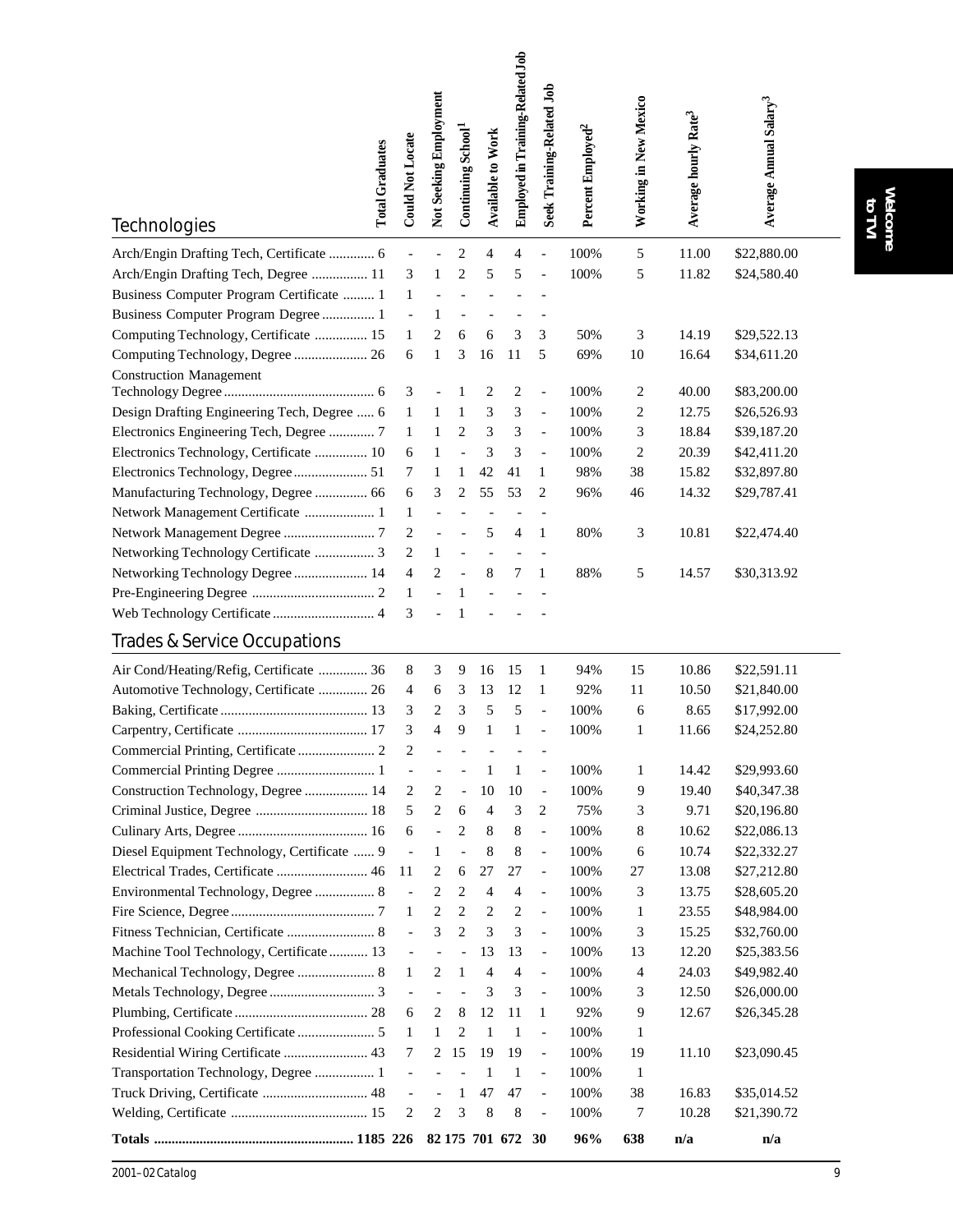# FALL TERM 2001

| Last day to register                                     |  |
|----------------------------------------------------------|--|
|                                                          |  |
|                                                          |  |
|                                                          |  |
| Last day to change grading options; last day to withdraw |  |
|                                                          |  |
|                                                          |  |
|                                                          |  |
|                                                          |  |
|                                                          |  |

# **SPRING TERM 2002**

| Last day to register                                     |  |
|----------------------------------------------------------|--|
|                                                          |  |
|                                                          |  |
|                                                          |  |
|                                                          |  |
|                                                          |  |
| Last day to change grading options; last day to withdraw |  |
|                                                          |  |
|                                                          |  |
|                                                          |  |
|                                                          |  |
|                                                          |  |

# **SUMMER TERM 2002**

| Last day to register                                     |  |
|----------------------------------------------------------|--|
|                                                          |  |
|                                                          |  |
|                                                          |  |
|                                                          |  |
|                                                          |  |
| Last day to change grading options; last day to withdraw |  |
|                                                          |  |
|                                                          |  |
|                                                          |  |
|                                                          |  |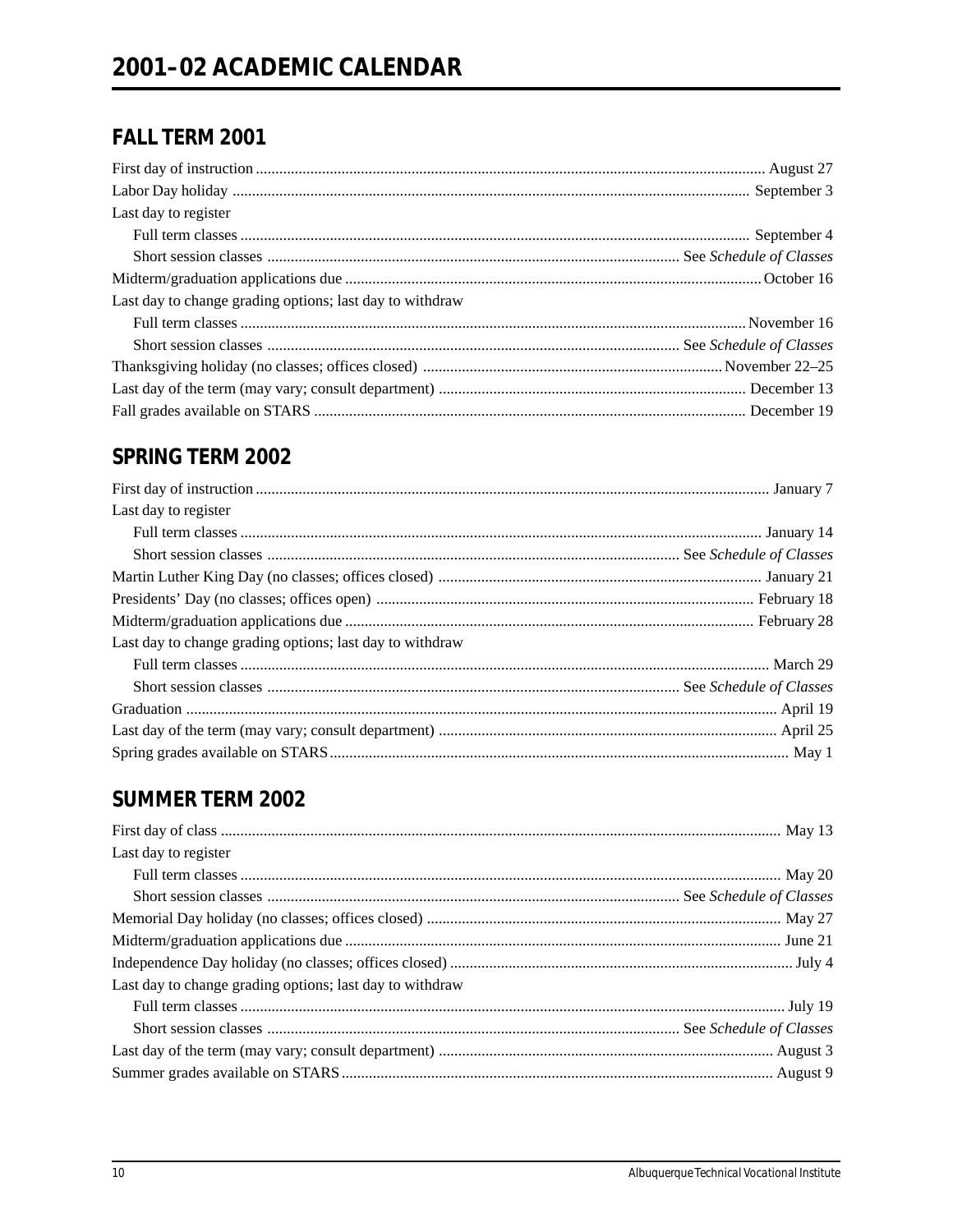# **ADMISSION**\*

 **Admissions Office: 224-3160**

Albuquerque Technical Vocational Institute has an open admission policy that provides individuals the opportunity to enroll in the Institute's certificate or degree programs as well as individual courses. Students are considered for admission to TVI without regard to gender, race, color, national origin, religion, age, disability, sexual orientation or marital status. It is the policy of the Institute not to discriminate on the basis of sexual orientation, marital status or ancestry.

TVI's academic year is divided into three terms that begin in August, January and May. Students are urged to apply for admission at least two months before registration begins and may apply for any term up to one year in advance.

Most full-time students attend school year-round until they finish their programs. In most programs, it is possible to take a term off, if necessary. However, students who interrupt their programs may not be able to resume their studies at the time they want, because classes they need may not be offered every term. An interruption in enrollment may also mean a change in program and enrollment requirements upon the student's return.

A student's admission status is determined by the student's primary goal for taking courses at TVI. Admission technicians, academic advisors and counselors are available to assist students with identifying and/or meeting their educational goals.

#### **GENERAL ADMISSION REQUIREMENTS**

Any person wishing to apply for admission to TVI must meet one of the following criteria:

- be at least 18 years of age; or
- have a high school diploma from a U.S. high school\*\* or foreign high school; or
- have a General Educational Development (GED) diploma; or
- have completed the requirements of a home-based school program; or
- qualify under TVI's Concurrent Enrollment (see page 12) or Early Admission programs for high school aged students.

TVI does not issue I-20's (student visas) in order for international students to attend.Individuals in the United States on approved visas may be eligible to

attend TVI. Eligibility is based on the visa type (per INS regulations) and the visa's expiration date. For further information, please contact the Admissions Office.

#### *.* **GENERAL PROGRAM PLACEMENT REQUIREMENTS**

Any person wanting placement into a TVI certificate and/or degree program (major) must meet one of the following criteria:

- have a high school diploma from a U.S. high school\*\*; or
- have a General Educational Development (GED) diploma; or
- have an associate, baccalaureate or higher degree from a regionally accredited post-secondary institution in the United States; or
- have, on file at TVI, Accuplacer or ACT (English, math and reading), or SAT (verbal and math) placement scores dated within the last 5 years.

*Note: The above listed criteria may be different from that used to establish financial aid eligibility. Federal "Ability to Benefit" requirements refer only to financial aid eligibility. Some programs have additional requirements (see program descriptions).*

#### **Certificate/Degree Status**

Certificate/degree students have chosen a program of study and intend to earn a certificate or degree from TVI.

Applicants may be denied admission to a program only where health or physical condition can be dangerous to the applicant or others.

TVI offers the following types of certificate and degree programs (see pages 37-45 for complete list):

■ **Occupational Certificate and Associate of Applied Science (A.A.S.) Degree Programs:** These programs prepare students to enter either skilled or paraprofessional occupations or to upgrade workplace skills and knowledge. These programs are not intended to transfer to bachelor's degree programs, although certain courses may be accepted at some institutions.

*\*Admission is the process of applying and being accepted to TVI. Registration (see page 14) is the process of selecting courses, receiving a schedule of classes and completing enrollment at TVI. The following requirements and procedures do not apply to students taking Adult Education classes.*

*\*\*The high school must be recognized by the state department of education in the institution's home state or by a regional accrediting agency approved by the New Mexico State Board of Education.*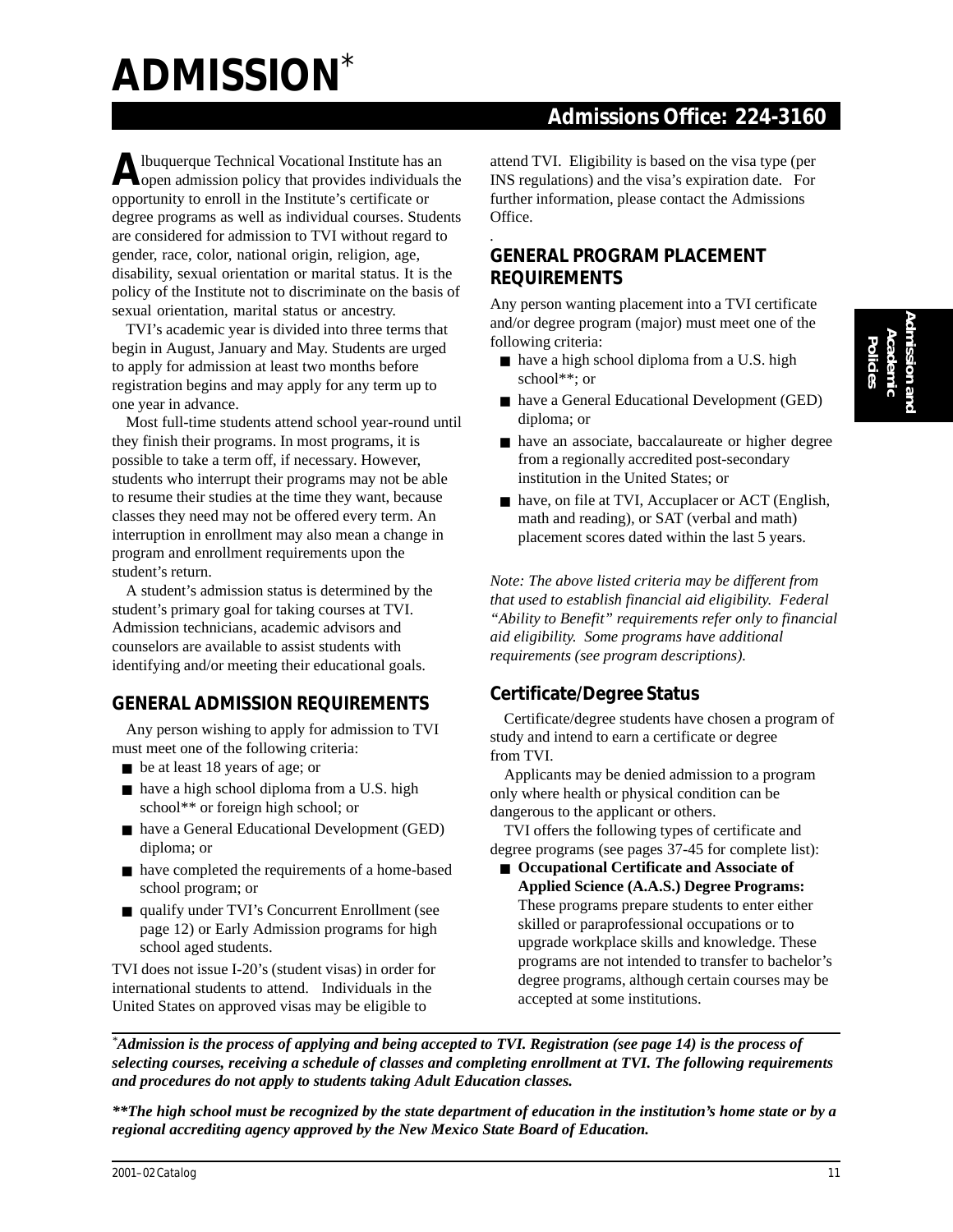- **Associate of Arts (A.A.) Degree Programs:** These programs are designed for transfer into a bachelor's degree program in liberal arts, social or behavioral sciences or a professional field with such disciplines as its base.
- **Associate of Science (A.S.) Degree Programs:** These programs are designed for transfer into a bachelor's degree program in a technical, medical or professional field with such disciplines as its base.
- **Verification of Completion:** A document issued by an instructional department upon successful completion of a group of occupational courses, to confirm that specific skills have been attained.

#### **Non-Degree Status**

Those who do not wish to earn a degree or certificate or have not yet chosen a major (degree or certificate program) are non-degree students. Students who enter TVI in non-degree status may request to change to certificate/degree status, declare a major and transfer credits earned in non-degree status by completing a Declare a Major form.

Students who enroll non-degree in certain occupational courses may be able to receive a verification of completion certificate (see above).

*Note: Non-degree status will not satisfy eligibility requirements for financial aid, veterans' educational benefits or other assistance.*

#### **Concurrent Enrollment**

The purpose of concurrent enrollment is to give high school students the opportunity to take TVI courses and earn TVI credit while still enrolled in high school. Students who wish to obtain an early start on their post high school education are encouraged to take part in this program.

Qualified high school sophomores, juniors and seniors may enroll in non-developmental credit courses at TVI in the fall, spring and summer terms. Students enroll in non-degree status and earn college credit as well as credit toward high school graduation.

Students enrolled in the program are subject to all TVI regulations.

TVI has concurrent enrollment agreements with Albuquerque Public Schools, Belen High School, Bernalillo High School, Jemez Valley High School, Moriarty High School, Rio Rancho High School, Socorro Consolidated Schools, To'Hajilee High School and several private schools.

Interested students should visit their high school counseling office, the APS Career Enrichment Center or any TVI admissions office.

#### **APPLYING TO TVI**

1. Applicants must complete an Application for Admission or Returning Student Update form. Forms are available in the Admissions Office at all TVI campuses. Forms may be mailed back to the Main Campus Admissions Office (525 Buena Vista SE, Albuquerque, NM, 87106).

**Returning Students:** Any student who has previously attended TVI in certificate/degree or nondegree status and has been out for at least one term (summer term excluded) must complete a Returning Student Update form. Students who have been absent for more than one year will be required to complete a new Application for Admission. **New and Transfer Students:** Any student who has never attended TVI in certificate/degree or nondegree status must complete an Application for Admission.

- 2. Students who have previously attended another college should have an official transcript from each college sent to the TVI Records Office for an evaluation of possible transfer credit (see below).
- 3. Most students are required to take TVI's course placement test, Accuplacer (see below).
- 4. Students should meet with an academic advisor or counselor at any TVI campus to discuss program selection and/or course placement.

#### **Placement Tests**

To ensure that students are prepared for the courses they want to take, many courses have entry requirements called prerequisites that must be met prior to registering. Prerequisites may be met with approved scores on the placement test, Accuplacer (taken at any TVI Assessment Center), or on ACT or SAT tests , by transfer of credit from another institution or by successful completion of a specific course. (Also see pages 13 and 26.)

Students may be exempt from Accuplacer testing if they:

- hold an associate degree or higher from an institution in the United States (these students may take courses for which ENG 101 and RDG 100 are prerequisites); or
- are non-degree students not enrolling in ENG or MATH courses and not registering for more than six credit hours per term (does not apply to concurrent enrollment students); or
- can provide proof of successful completion of previous college-level math and/or English courses.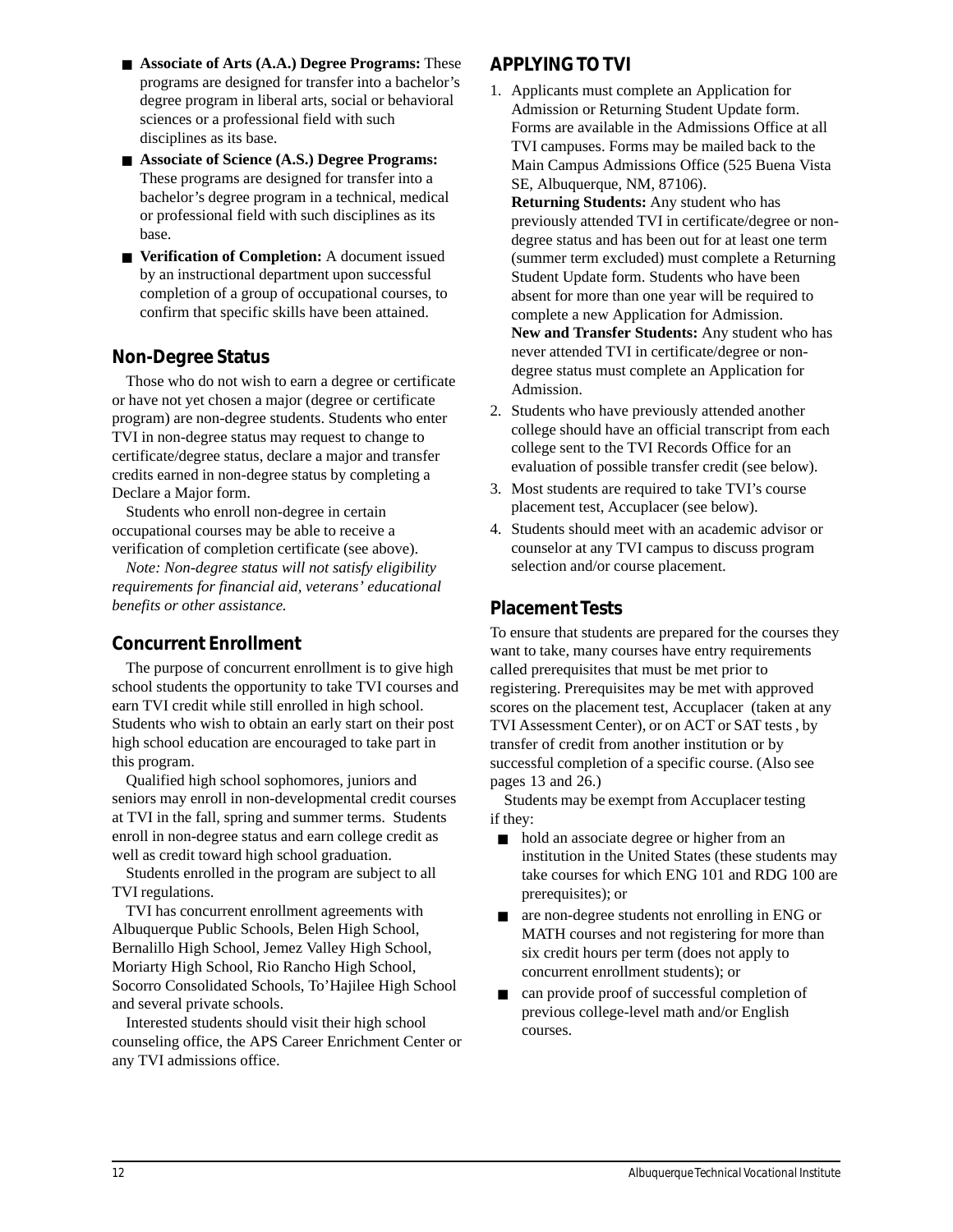#### **TRANSFER OF CREDIT**

**Traditional Credit:** Credits earned at other institutions by certificate or degree-seeking students at TVI may be transferred and applied toward program requirements in accordance with the following guidelines:

- 1. An official transcript from each institution must be sent directly to the TVI Records Office for transfer credit evaluation. (Transcripts should be requested from the records office at the institution(s) previously attended.)
	- a) Credit for arts and sciences courses earned at regionally accredited postsecondary institutions will be evaluated automatically upon receipt of the official transcript. Courses with D or better grades earned at public New Mexico institutions will be considered for transfer credit; courses from institutions outside New Mexico and private institutions in New Mexico must have C or better grades to be considered for transfer credit.
	- b) To receive transfer credit for occupational courses, the student must request that the TVI's Records Office refer the transcript(s) to the department for review. An interview, demonstration of competence or both may be required before the decision regarding credit is made; demonstration of competence is required for all transfer credit that is at least 10 years old. Courses will be evaluated according to the occupational program to be followed at TVI and may be substituted for TVI requirements as approved by the department dean.
- 2. Remedial courses and upper-division courses are not generally accepted.
- 3. Students may appeal the decision on acceptability of liberal arts transfer credit. The student should contact the Advisement Office to begin the appeal process.

**Non-Traditional Credit:** Students may be allowed to establish credit based on prior training. Each instructional department has established specific criteria for acceptance of occupational credit. Students interested in this option should contact their department office.

**Continuing Education Credit:** Current students who completed credit courses in TVI's Continuing Education Division prior to the winter 1991 term may apply to have that credit transferred to their TVI transcript. Interested students must request, through the Records Office, that an official copy of their Continuing Education record be sent to the department in which the course was offered.

#### **EXAMINATION CREDIT**

**TVI Challenge Exams:** Challenge examinations are offered for some TVI courses. Exams are available to applicants and currently enrolled students who wish to establish TVI credit for prior education, training and/or experience. The fee for most exams is \$15. The following restrictions apply:

- A student may attempt a challenge exam only once per course.
- $\blacksquare$  A student may not take a challenge exam if, within the last 10 years, he or she completed the course at any school.
- A grade of CR will be recorded upon the student's completion of TVI credit coursework in the same or subsequent term.
- Courses successfully challenged may count toward graduation, but not the residency requirement.
- Challenge exam credit may not be accepted by other postsecondary institutions.

**AP/CLEP Exams:** Students may earn credit through Advanced Placement (AP) and College Level Examination Program (CLEP) tests. Details are available in the Advisement office.

#### **COURSE SUBSTITUTIONS AND WAIVERS**

A course for which a student has already established credit may substitute for another course if allowed by the department offering the course for which substitution is requested. If the substitute course has fewer credit hours, the difference must be made up. A required course may be waived if the student has earned credit in a similar but not equivalent course and/or through training or work experience. The student must make up the waived credit hours.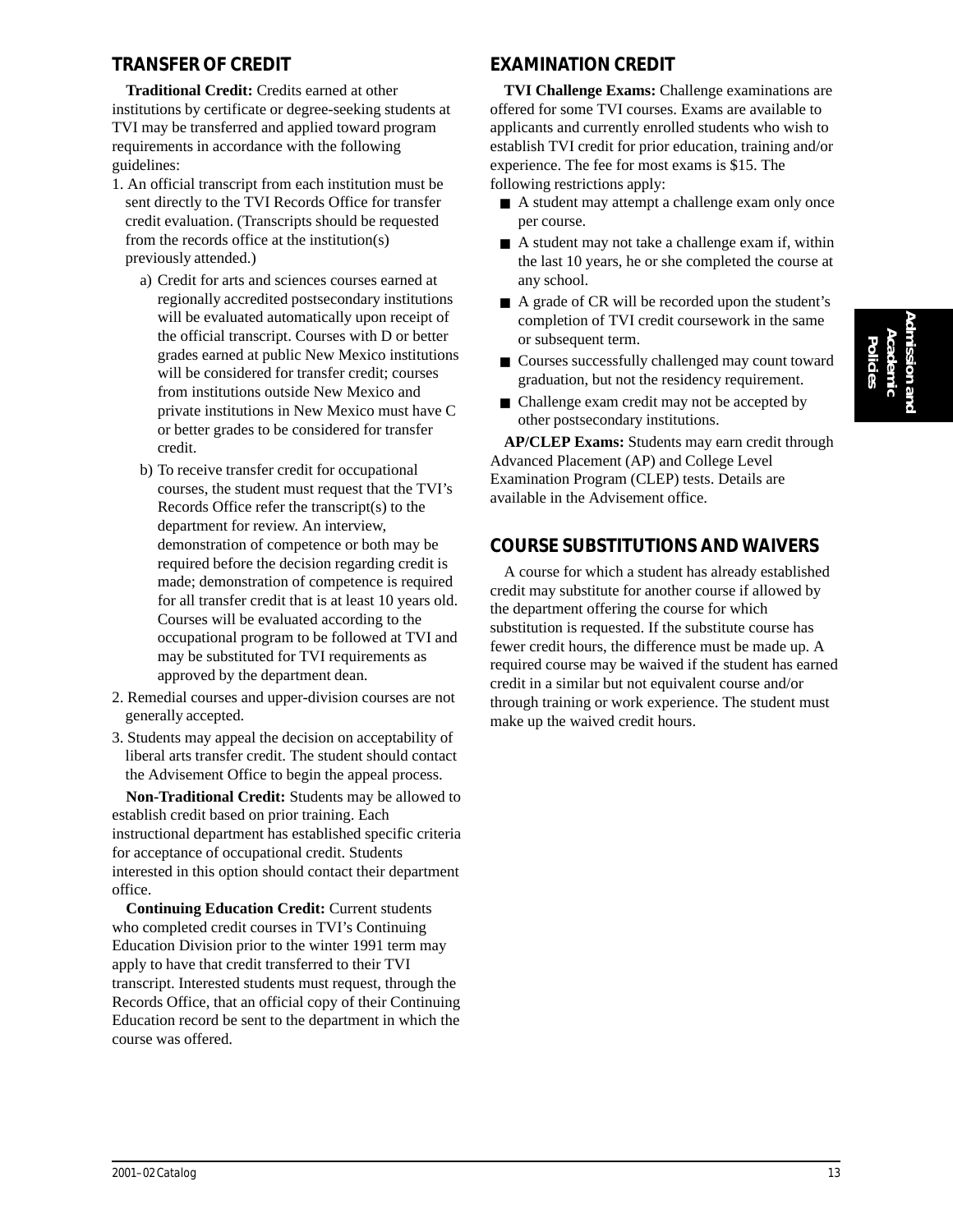# **REGISTRATION**

## **Registration Office: 224-3214**

Students are required to register for each term they plan to attend. Registration and payment of fees must be made in accordance with the instructions published in the Schedule of Classes. Individuals may not "sit in" on classes for which they are not enrolled.

Registration for new and continuing students begins approximately two months before the start of a term. Registration information is mailed to continuing students; all other students are given registration information at the time of admission.

Registration continues through the sixth day of the term for full-term and 12-week classes and through the third day for short-session courses.

# **REGISTERING AT TVI**

- 1. Obtain a Schedule of Classes, which is published prior to each term and is available in the registration offices at all campuses and on TVI's web site at www.tvi.cc.nm.us. The schedule includes registration information and instructions, course dates and times, and payment information.
- 2. Academic advisement is strongly recommended for all students before registering for classes. Academic advisors and counselors (in the student services areas of all campuses) provide assistance with course selection and placement.
- 3. New student orientation sessions inform new and returning students about TVI's services, programs and registration process. Students who have never attended a college or university in the United States are required to attend a TVI orientation before registering for classes. Information about orientation sessions is in the Schedule of Classes.
- 4. Register for classes using the step-by-step instructions in the Schedule of Classes.
- 5. Pay tuition and fees. Upon registering for courses, students receive a registration invoice. Charges are based on the student's residency classification for tuition purposes, the number of credit hours and the type of courses (see page 16). In order to complete registration, all charges must be paid. Payment deadlines are printed in the Schedule of Classes each term. Failure to pay all charges in full may result in the deletion of the student's schedule.

### **COREQUISITES AND PREREQUISITES**

Pre- and corequisites are listed in course descriptions and are subject to change with each new Catalog. It is the student's responsibility to meet the pre- and/or corequisites in effect for the term in which a course is taken, regardless of the Catalog under which the student entered or will graduate. Students may be

barred from enrolling or may be disenrolled if pre- or corequisites are not met.

**Corequisite:** A corequisite is a course which is either recommended or required to be taken in combination with another course. If a course with a required corequisite is taken for audit, the corequisite also must be taken for audit. When a course which has a required corequisite is dropped, the corequisite must also be dropped.

**Prerequisite:** A prerequisite is a requirement which must be successfully completed before a student may enroll in a course. A student who receives a W, AU, I, NC, PR, D or F as a final grade may not enroll in any class for which the former is a prerequisite. A recommended prerequisite is one which is strongly suggested for successful completion of the course but is not required.

Most entry-level courses have prerequisites for math, English or reading. Students who have completed course prerequisites may be required to provide proof through transcripts or test scores. Students who do not meet course prerequisites may enroll in preparatory courses in Developmental Studies.

Alternatives or equivalents to meet entry-level course prerequisites are published in the Schedule of Classes. Accuplacer, ACT, SAT and ASSET scores may not be more than five years old.

#### **REGISTRATION INFORMATION**

**Adding, Changing, Declaring Majors:** Students may add, change and/or declare a major (program) at any time during the term in which they are enrolled. In order to graduate with a specific major, students must either declare a major at the time of admission or complete a Declare a Major form in the advisement office prior to submitting an application for graduation.

**Adding Courses:** Most courses may be added or sections changed through the sixth day of full-term and 12-week classes and the third day of short-session classes. Students may enter most open-entry courses through the tenth week of a full term and the eighth week of the 12-week classes. Registration deadlines and instructions are in the Schedule of Classes.

**Cancellation of Enrollment Before Term Begins:** If a student is not able to attend TVI when planned but has registered for classes, the student must cancel his or her registration at any registration office or through STARS before the beginning of the term. All fees are returned if registration is canceled before classes begin.

**Course Load:** The normal course load each term is 12 to 18 credit hours, 12 constituting a full load. Students wishing to take more than 18 credit hours must meet the following conditions: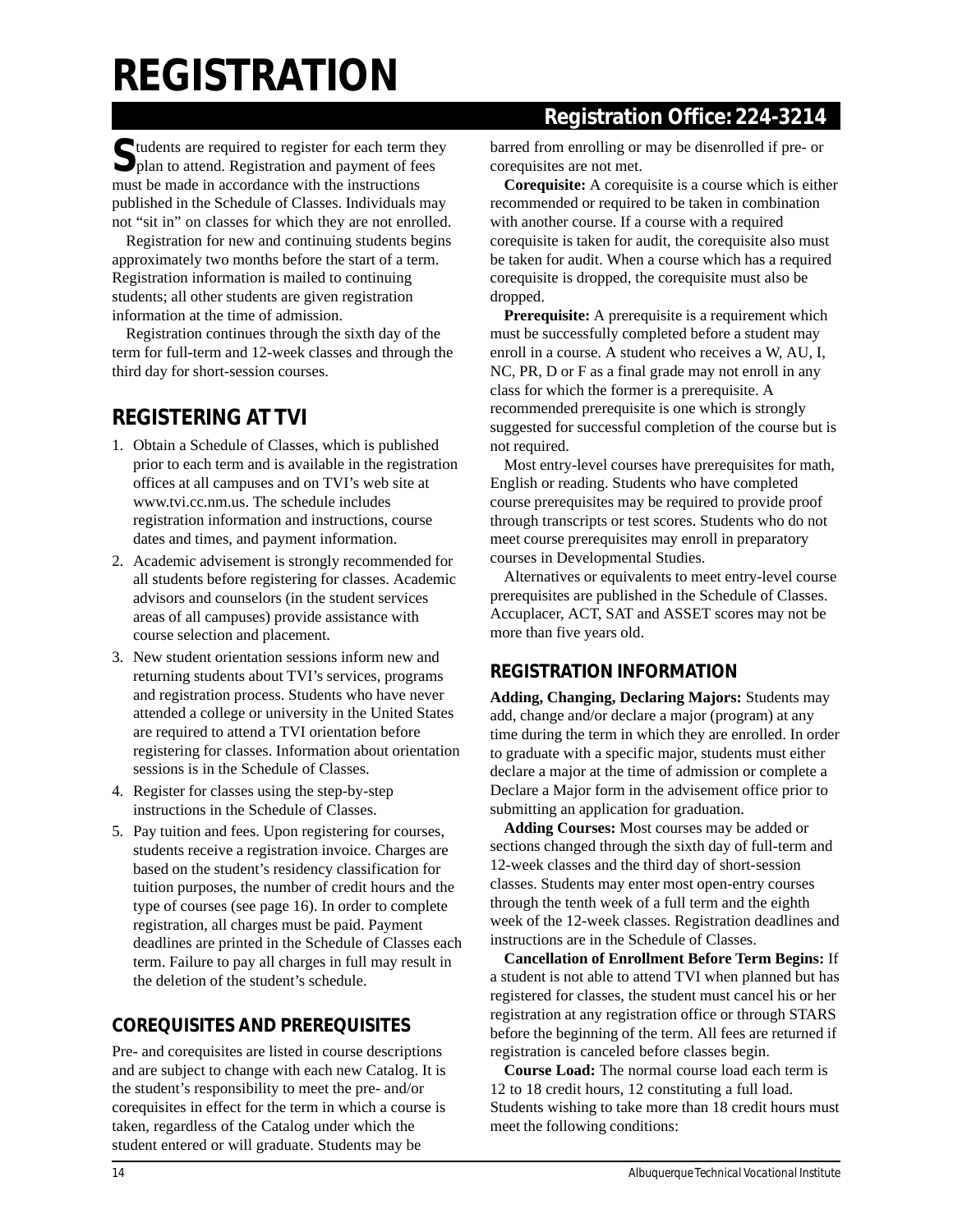- have a cumulative TVI grade point average of 2.5, and
- $\blacksquare$  have no grade lower than C in the previous term, and
- $\blacksquare$  secure permission from the Advisement Office.

No student may take more than 22 credit hours per term.

**Course Repetition Limit**: A course may be repeated twice, regardless of grade option. A student wishing to repeat a course more than two times must obtain approval from the department dean's office. Topics, problems, internship and cooperative education courses, as well as physical fitness courses and full-term courses dropped prior to the 15th day of the term, are exempt from the course repetition limit.

**Dropping Courses or Withdrawing:** Full-term courses may be dropped through the 12th week of the term, 12-week summer courses through the 10th week and short-session courses through the mid-point of the course. Full-term courses dropped on or before the 15th day of the term (including Saturdays) do not appear on the student's TVI transcript. A W grade will appear on the student's record for full-term and 12 week courses dropped after the 15th day and for all short-session courses dropped on or after the first day of the session.

Students should not assume they will be dropped from their courses for nonattendance. Students who have not officially dropped a course will receive a final grade in the course. Drop and withdrawal deadlines are in the Schedule of Classes.

**Grade Options:** Students must select a grade option when registering for class (see page 20).

**Permission to Enroll:** Students may enroll in some courses only by permission of the instructor or program director. Forms are available in the department offices and most advisement offices. A Permission to Enroll does not constitute a waiver of a course, grant credit for another course or allow a course to be overfilled.

**Stepups/stepbacks:** Students may, with department approval, step up or step back into most developmental courses through the second week of the term and into some lower level occupational courses (in the same discipline) through the fifth week of the term. Students may, however, step up or step back into a self-paced, developmental math course through the tenth week of a full term and the eighth week of the 12-week session or term. Students who are having difficulty in a class and are considering this option should contact the instructor or an academic advisor.

#### **RESIDENCY CLASSIFICATION FOR TUITION PURPOSES**

The New Mexico Commission on Higher Education establishes residence requirements for tuition purposes. A brochure detailing residency requirements and restrictions is available in the Admissions and Records offices.

A student is classified as a resident or non-resident for tuition purposes based on information supplied at the time of admission or readmission. A new or returning student with questions about his or her residency status should contact the Admissions Office.

A continuing non-resident student who has satisfied requirements for New Mexico residency may file a Petition for New Mexico Residency in the Records Office. Residency petitions will be accepted through the 15th day of each term (including Saturdays). All requirements for residency must be met before the first day of the term.

In general, to become a legal resident of New Mexico, four basic requirements must be satisfied:

#### 1. **The 12-Month Consecutive Residence**

**Requirement:** A student must physically reside in New Mexico for the 12 consecutive months immediately preceding the term for which the petition is submitted.

*Note: Students whose parents or guardians reside out of state cannot begin to complete the 12-month requirement until their 19th birthday.*

#### 2. **The Financial Independence Requirement:** Students cannot be approved for residency if they are financially dependent on their parents or legal guardians who are non-residents of New Mexico. At

the time the student applies for residency (if under 23 years of age), a copy of his or her parents' or guardians' 1040 or 1040A U.S. income tax form for the previous year may be required.

- 3. **The Written Declaration of Intent Requirement:** The student must sign a written declaration of intent to relinquish residency in another state and establish it in New Mexico.
- 4. **The Overt Act Requirement:** Residency regulations require the completion of several overt acts which support the student's declaration of intent to become a permanent resident. Information on the number and type of required overt acts is available in the Admissions and Records Offices.

 *Note: Any act considered inconsistent with being a New Mexico resident—such as voting, securing and/or maintaining a driver's license and automobile registration in another state—will cause in-state residency status to be denied or revoked.*

#### **Other Residence Regulations**

The spouses and dependents of persons who move to New Mexico to work full-time, practice a profession or conduct a business full-time (and who provide appropriate evidence) are not required to complete the 12-month residence requirement before applying for resident status. They must, however, satisfy the other requirements of residency.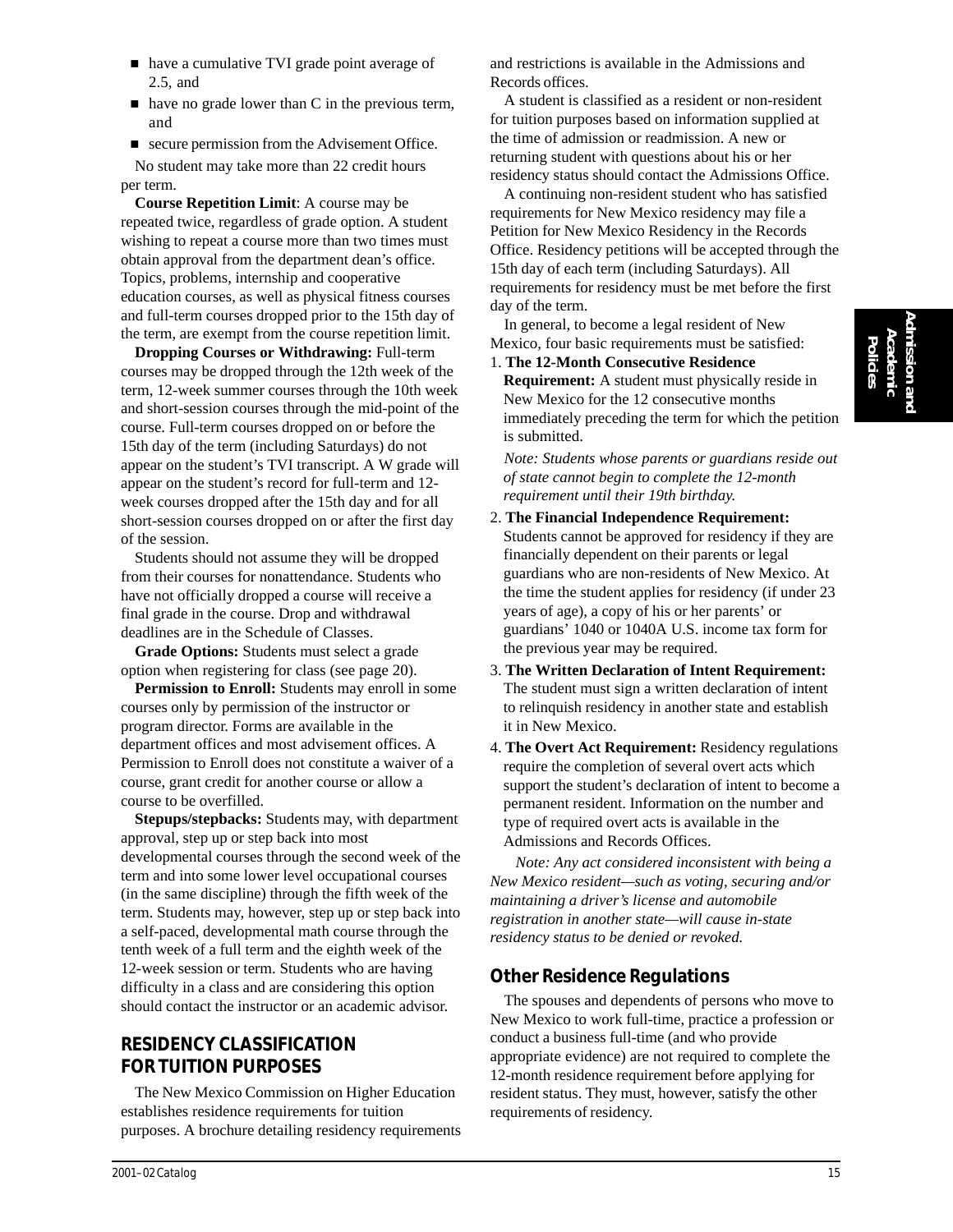Members of the armed forces stationed on active duty in New Mexico, their spouses and dependents are eligible for resident student rates. A certification form is required for all new and returning students.

Active participating members of the New Mexico National Guard are eligible for resident student rates. A certification form is required for all new and returning students.

Non-citizens who are lawfully in the United States and have obtained permanent status from the Immigration and Naturalization Service or non-citizens who serve on active duty in the armed forces of the United States may establish residency by meeting the durational and intent requirements. Any non-citizens on other visas (student, diplomatic, visitor or visiting scholar visa, including spouses and dependents) are non-residents for tuition purposes.

Persons, their spouses and dependents, who provide evidence of formal retirement shall not be required to complete the 12-month durational requirement. They must, however, satisfy the other requirements of residency.

An individual married to a legal resident of New Mexico who provides evidence of marriage shall not be required to complete the 12-month durational requirement but must satisfy all other requirements.

All enrolled members of the Navajo Tribe who reside on the Navajo Reservation, as certified by the Navajo Department of Higher Education, will be assessed instate tuition rates.

#### **TUITION AND FEES**

Checks submitted for tuition and fees must have the student's ID number (usually the Social Security number) written on them. If the student prefers not have the ID number on the check, he or she should pay in cash or by credit card. The Institute bills authorized agencies that have agreed to pay a student's training expenses.

Tuition is charged according to a student's residency status and the number and type of credit hours carried. Special tuition rates do not exist for non-resident parttime students or non-resident students enrolling in the summer term.

Tuition rates for 2001–02 (subject to change without notice) are:

#### *Arts & Sciences Courses*

*New Mexico residents:* 1 to 11 credit hours and more than 18 credit hours: \$34.60 per credit hour; 12 to 18 credit hours: \$415.20

*Non-residents:* 1 to 11 credit hours and more than 18 credit hours: \$96.00 per credit hour; 12 to 18 credit hours: \$1,152.00

#### *Occupational and Developmental Courses New Mexico residents:* none

*Non-residents:* 1 to 11 credit hours: \$96.00 per credit hour; 12 to 18 credit hours: \$1,152.00

**Senior Citizen Discount:** Senior citizens qualify for a reduced tuition rate of \$5 per credit hour, up to six credit hours per term. The tuition discount applies only to Arts & Sciences courses. To qualify, the student must be age 62 or older prior to the beginning of the term and must be classified as a New Mexico resident for tuition purposes.

To receive the senior citizen discount, eligible students must go to the Records Office at Main Campus or the Admission Office at the Montoya Campus and complete a Senior Citizens Tuition Discount form. The discount form must be approved by the tenth day of the term.

 *Note: The discount does not apply to Adult Education classes, workshops and other non-credit courses, or to occupational or developmental courses.*

#### **FEES**

Some courses have required fees (see course descriptions). Audit students pay the same fees as students enrolled for credit. Other fees include:

**Accuplacer Retest Fee:** Students choosing to take the Accuplacer placement exam more than three times within a year will be charged \$2.00 per subject area, payable in advance of testing.

**Administrative Service Fee:** students do not pay this \$10 fee; rather, it is charged to third-party agency agencies that sponsor students.

**Distance Learning Fee:** One to four credit hours: \$30 per hour. Five or more hours: \$120 per course.

**Educational Service Fee:** This fee of \$75 is charged on third-party agency contracts requiring additional services; students do not pay it.

**GED Exam Fee:** \$15.

**Late Graduation Fee:** A \$20 late graduationprocessing fee will be charged to current students who do not submit an Application for Graduation by the established deadline. A \$20 late graduation-processing fee will be charged to all non-current students.

**TVI Challenge Exam Fee:** \$15 (may vary).

**Registration Fee:** There is a \$22.25 registrationprocessing fee required each term (of that, \$2 is collected on behalf of the Student Association of TVI.).

**Transcript Fee:** Students may request up to three official TVI transcripts, free of charge, per academic year. Additional copies will be issued for a fee of \$3 per copy, payable in advance. A fee of \$10, payable in advance, will be charged for TVI transcripts faxed within the continental United States.

**Refunds:** Tuition, course fees and the registration fee are refundable only if TVI cancels a class or if the student withdraws by the refund deadline printed in the Schedule of Classes or if, after payment of nonresident tuition/fees, the student's status is changed to resident. The Health Occupations uniform fee is refundable if the student does not receive the uniform. Refund requests may be made at the Cashier's Office**.**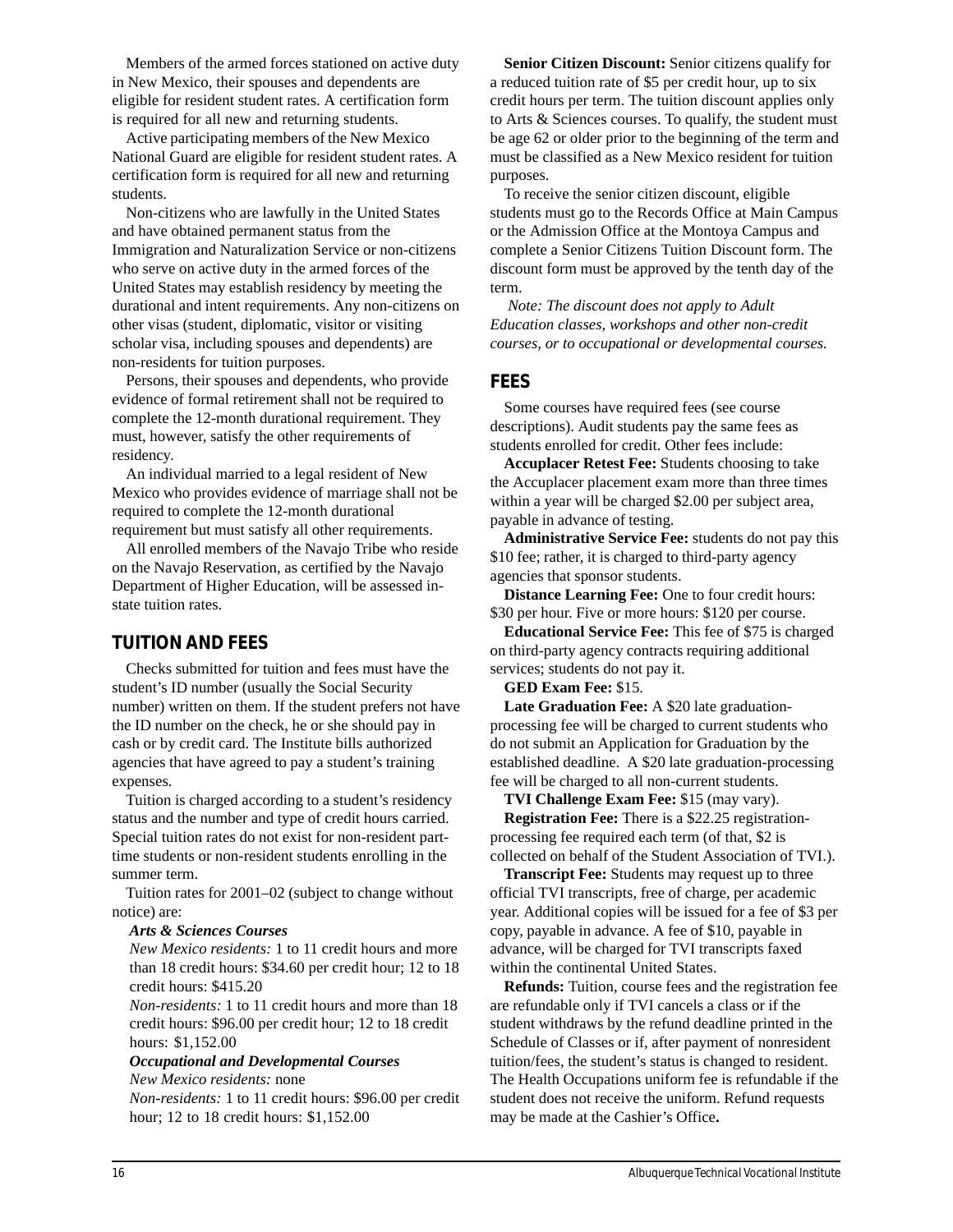# **FINANCIAL AID**

# **http://ocean.tvi.cc.nm.us/fao 224-3090**

**Our Mission:** To Provide prompt, accurate, and courteous financial aid assistance. Although primary responsibility for educational costs rests with the student and his or her family, TVI, the federal government and the state of New Mexico all contribute to assist students pursue a higher education. Students applying for financial aid should complete a Free Application for Federal Student Aid (FAFSA) available at all four TVI campuses.

Please refer to the TVI Financial Aid and Scholarship Brochure or the Federal Guidebook as well as the TVI web site www.tvi.cc.nm.us for more information on financial aid. The TVI and Federal Guidebook are available at all Student Services locations.

The following is a summary of available financial aid programs and policies.

### **GENERAL ELIGIBILITY REQUIREMENTS**

To receive financial aid a student must:

- Be a U.S. citizen or an eligible non-citizen.
- Be a graduate of a U.S. high school or foreign high school or GED graduate.
- Not be default of student loan or repayment.
- Maintain satisfactory academic progress defined by federal regulations.
- Enroll in eligible courses defined by the institution. A list of ineligible courses is available by calling 224-3090 or visiting the FAO web site @ www.tvi.cc.nm.us.
- Enroll in an eligible program of study.
- Students who have not earned a GED or high school diploma may be eligible for financial aid if the student earns a passing score on the two components of ACT or the three components of the Accuplacer as required a Department of Education in one sitting. If all three scores are not met in one sitting, the student must retest on all parts again.
- Not be in default on any federal educational loans or owe a refund on a grant.
- Sign a statement of educational purpose, stating that the money will go toward educational purposes only.

#### **AWARDS**

All financial aid awards are based on information provided by the student, availability of funds and on general eligibility requirements. Any award may be revised based on changes in enrollment, cost of attendance, family contribution or failure to meet

satisfactory academic progress. Withdrawals or reductions in enrollment may affect an award or any future awards. The regularly scheduled date of disbursement of financial aid checks are each Friday except on the initial dates of disbursement which are posted and included with the students' award letter.

#### **GRANTS**

The Federal Pell Grant provides funds to undergraduate students without bachelor's degrees. Awards range between \$400 and \$3,750 per academic year, depending on a student's enrollment status, cost of attendance and family contribution.

Students who receive Federal Supplemental Educational Opportunity Grants (SEOG) must demonstrate exceptional financial need and the lowest expected family contribution.

State Student Incentive Grant (SSIG) recipients must demonstrate financial need, be New Mexico residents and enrolled at least half time.

Eligible State DayCare Grant recipients must be New Mexico residents, enrolled at least half time and have daycare expenses.

Student Incentive Grant (SSIG) recipients must demonstrate financial need, be New Mexico residents and enrolled at least half time. Eligible state Child Care Grant recipients must be New Mexico residents, enrolled at least half time and have child care expenses.

### **LOANS**

Federal Subsidized and Unsubsidized Stafford Loans, Nursing Student Loans for Service and Federal PLUS loans require separate applications. Before applying for a loan, a student must first complete the Free Application for Federal Student Aid (FAFSA). The Federal Perkins Loan is a low interest (5 percent) loan for both undergraduate and graduate students who demonstrate exceptional financial need. Loan applications are available from participating banks or at the Financial Aid Office at Main and Montoya campuses. Students receiving a loan must be enrolled for six credit hours. Congress also establishes loan limits that may be prorated depending on a student's classification. All first-time borrowers must attend an entrance interview with a financial aid officer before loans are processed. Students who meet Subsidized Stafford Loan eligibility requirements may borrow up to \$2,625 per year as first-year students and \$3,500 per year as second-year students.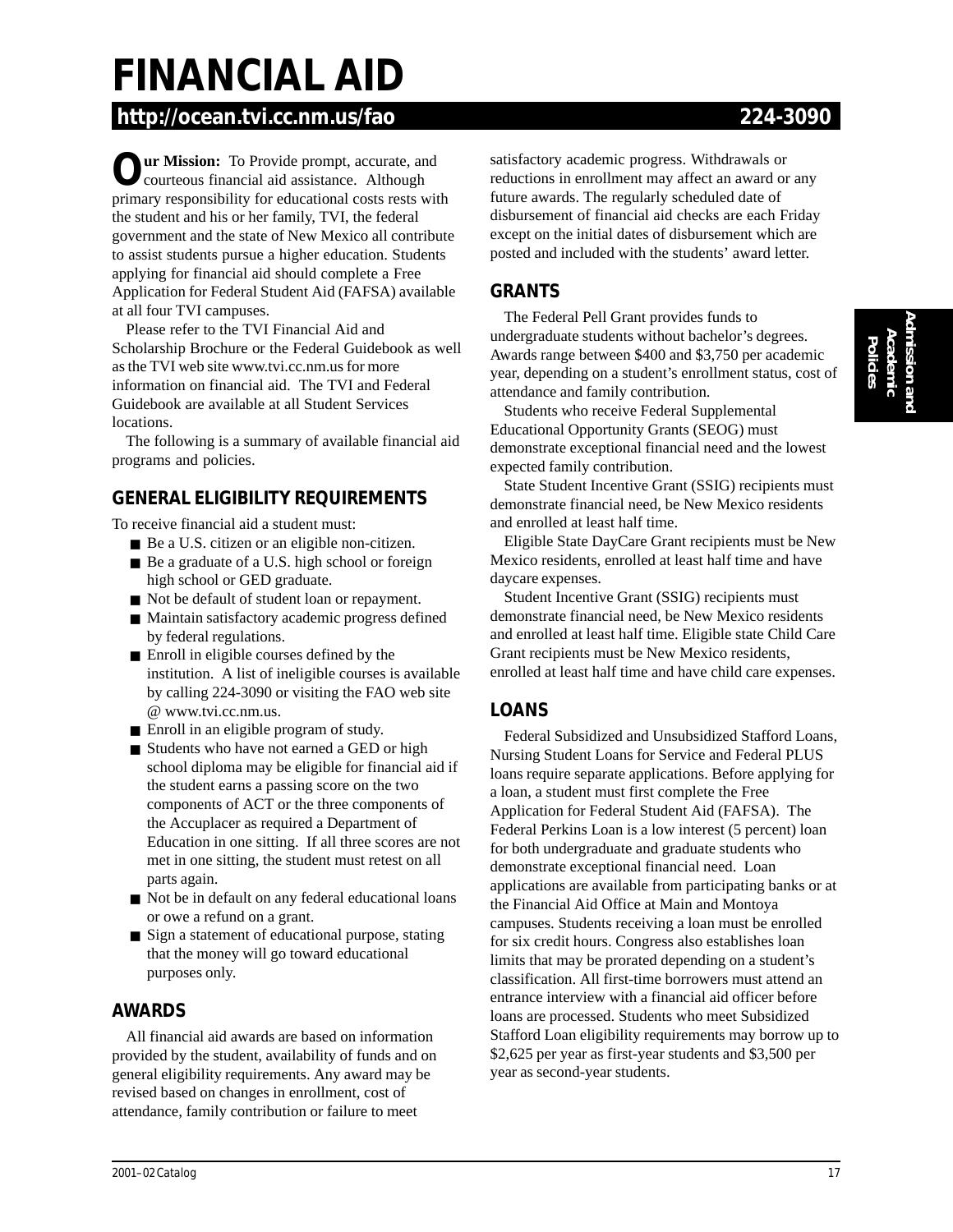#### **WORK-STUDY**

Federal Work Study (FWS) and New Mexico Work Study are subsidized work programs. Work Study jobs require a separate application, which is available at all campuses. Available jobs are posted at Main and Montoya campuses. Work study employees cannot work during regularly scheduled classes nor may they work more than 40 hours per two-week period. Work Study students are paid bimonthly at a rate of \$5.15, \$5.50 or \$6.00 per hour, depending on the job. They must also carry six credit hours and maintain financial aid satisfactory academic progress while they are employed. TVI also offers a Student Employment program. Students interested in TVI's student employment program must be enrolled in at least six credit hours, maintain a cumulative GPA of 2.0 and complete a Free Application for Federal Student Aid (FAFSA).

#### **SCHOLARSHIPS AND OTHER AID**

There are state, institutional and federal scholarships. Amounts, deadlines and eligibility requirements vary from scholarship to scholarship. For more information, students should contact the Financial Aid Office or visit our Web Site @ www.tvi.cc.nm.us.

Assistance is also available through the Veterans Administration, the New Mexico Division of Vocational Rehabilitation and the Job Training Partnership Act. Students interested in obtaining aid from these organizations should contact the agencies or the Financial Aid Office.

Eligible TVI students with children between the ages of 3 and 5 are eligible to apply for Child Care through the Tres Manos Child Development Center. The Center provides low-cost child care for TVI students. Applications are available through the Financial Aid Office.

#### **CHECK RELEASE**

Main Campus students may pick up checks between 8:00 am and 6:00 p.m. at the Cashier's Office in the Student Services Center. Montoya Campus students may pick up checks between 9:00 am and 5:00 p.m. at the Cashier's Office in Tom Wiley Hall. A valid picture ID must be presented to pick up a check. If a check is not picked up within 7 days of the release date it will be mailed to the students' current address. Eligible students receive award letters through the mail, notifying them of scheduled check release dates.

Non-compliance with federal regulations or TVI policy-such as unsatisfactory academic progress, insufficient enrollment or an ineligible major or class-will prevent a check from being released. See General Eligibility Requirements below for other criteria that may stop a check from being released.

Students who apply for a student loan after the regularly scheduled release date will receive their checks in about six weeks. Stafford Loans require two scheduled disbursements within a given term. All loan recipients must have their loan check authorized for release by the Financial Aid Office before they can pick up their checks at the Cashier's Office. Main Campus students should pick up their loan checks at the Cashier's Office at the Student Services Center; Montoya Campus students at the Cashier's Office at Tom Wiley Hall.

#### **FINANCIAL AID SATISFACTORY ACADEMIC PROGRESS (SAP)**

Federal regulations require that financial aid recipients meet certain academic standards to be eligible for federal financial aid. To ensure financial aid recipients are making satisfactory academic progress, academic transcripts are reviewed at the end of each term to determine eligibility for the next term. All terms of attendance are reviewed, including periods in which the student did not receive financial aid. Transfer credits are taken into account when satisfactory progress is reviewed for students enrolled in either one of the following programs of study: Pre Engineering, Liberal Arts, Pre-Management and Elementary Education**.**

- 1.**Qualitative Progress:** Students must maintain a cumulative grade point average of at least 2.0 (a C average). Grade point values are:  $A = 4.0$ ,  $B = 3.0$ ,  $C = 2.0, D = 1.0, F = 0$ . Grades of I, CR, PR, NC, W, AU and TR are not calculated in the GPA. In the case of a repeat course, only the higher grade is calculated into the grade point average.
- 2.**Completion Rate:** Students must complete a minimum of 70 percent of all course work (registered credit hours) attempted at TVI. Any course with a grade of withdraw (W), incomplete (I), progress (PR), audit (AU) or No Credit (NC) is not considered completed course work. Repeated courses are included in the calculation. Courses dropped before the 10th day of class are not counted as attempted credit hours.
- 3. **Maximum Time Frame:** Students must complete their program within 150 percent of the credit hours required by the program. Students who have reached the maximum allowable time will be suspended from receiving financial aid. Preparatory hours are excluded from this calculation. Repeated courses and transfer credits accepted by TVI towards a Pre-Engineering, Liberal Arts, Pre-Management and Elementary Education degree are included in the student's maximum time frame calculation. Courses dropped before the 10th day of class are not counted against the calculation.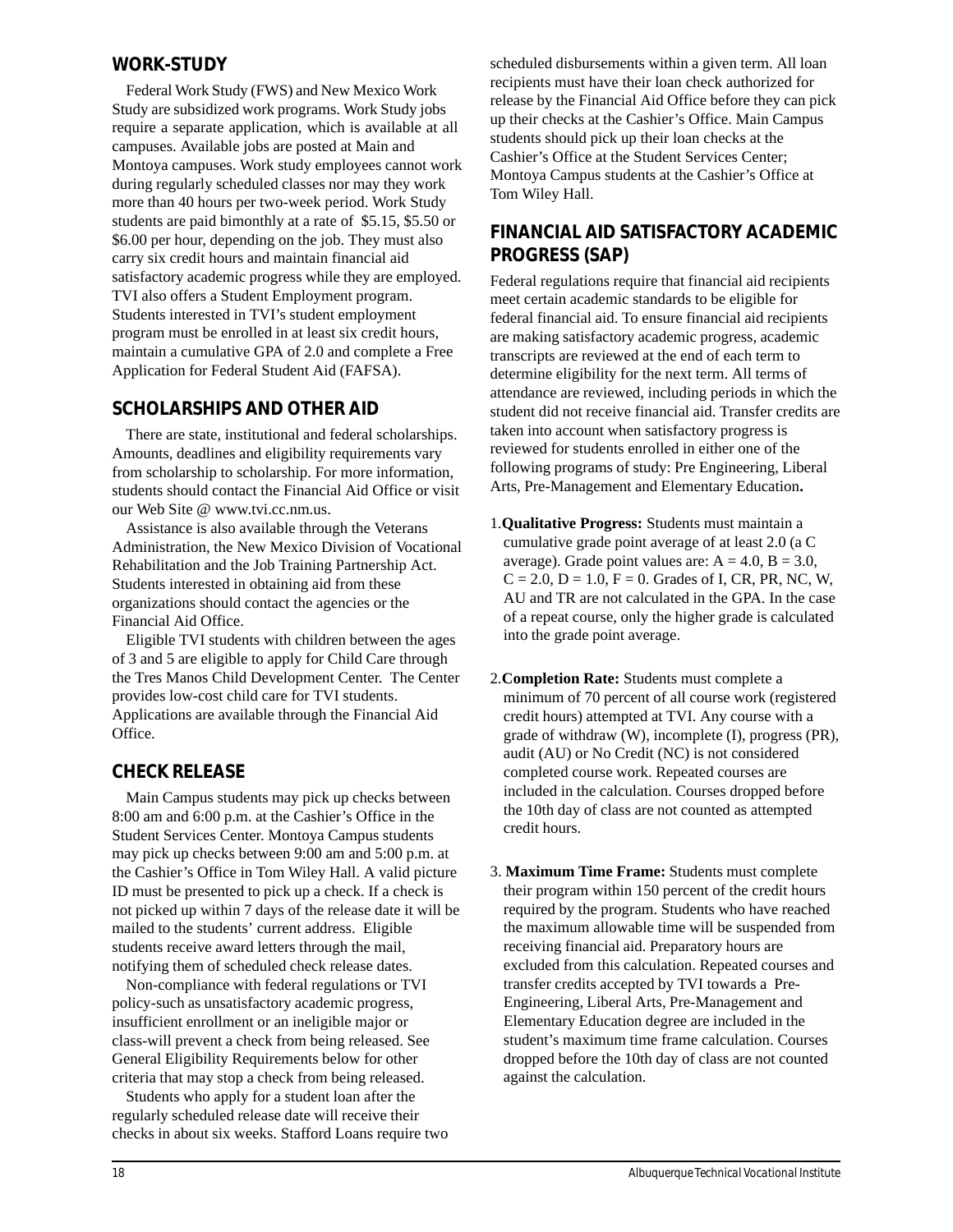# **Admission and Academic Policies**

#### **Financial Aid Probation**

Recipients are placed on one term of financial aid probation after the first term they fail to meet the qualitative or completion rate components of satisfactory academic progress. Students will receive federal student aid during the probationary term.

If a student does not meet all the standards outlined above by the end of the probationary term, the student will be suspended from receiving further financial aid.

#### **Financial Aid Suspension**

Students are suspended from receiving financial aid if they do not meet satisfactory academic progress standards by the end of their probationary term. Students on financial aid suspension will not receive any form of federal or state financial aid (grants, loans, work study).

#### **Conditional Probation**

Students who would otherwise be suspended as a result of not meeting the cumulative Standards of Satisfactory Academic Progress are eligible for Conditional Probation. Students are placed on Conditional Probation if they are able to demonstrate academic progress during the last term attended by earning a 2.0 grade point average and completing 70 percent of the coursework attempted.

### **The Appeal Process**

Students who would like to appeal for reinstatement of their financial aid must submit an appeal form and all required documentation to the Financial Aid Office. A committee will review the appeal and may grant reinstatement of financial aid for one term based on mitigating circumstances that directly contributed to deficient academic performance. Appeals are evaluated on a term-by-term basis.

#### **FINANCIAL AID AUTHORIZATION FORM**

Students who sign the Financial Aid Authorization Form are authorizing TVI to credit their account for tuition, fees, bookstore costs and any other related charges that they may incur while attending TVI. All charges are automatically deducted from the students' first source of financial aid. If financial aid is canceled for any reason or if it does not cover all charges, or if the charges are not deducted from financial aid, students are responsible for paying in full any charges owed TVI. Students who fail to pay these charges by midpoint of the scheduled semester in which the expenses were incurred will have a hold placed on their registration and academic records. They must also pay all costs necessary for collections including legal costs and attorney fees plus interest on the balance at the statutory rate.

Under federal regulations, you may cancel this authorization at any time. Forms to cancel this authorization must be filled out and submitted in person to the Financial Aid Office located at 900 University SE. Albuquerque, NM 87106.

#### **REPAYMENT OF FEDERAL FUNDS**

**Return to Title IV:** If a recipient of Title IV funds withdraws from an institution during a payment period or period of enrollment in which the recipient began attendance, the institution must determine the amount of Title IV funds the student has earned as of the date of withdrawal. *Return to Title IV* applies to students who received federal student aid, attended TVI and withdrew before they attended 60 percent of the enrollment period or term. The federal refund policy applies to all students who withdraw, not just to students who provide written notice of withdrawal.

**Repayment of Title IV funds:** If a student receives a federal disbursement for living expenses and withdraws from school, he or she may be required to repay a portion of the amount received if the amount received is greater than the cost of living expenses at the time of withdrawal. See the Financial Aid Guide for details.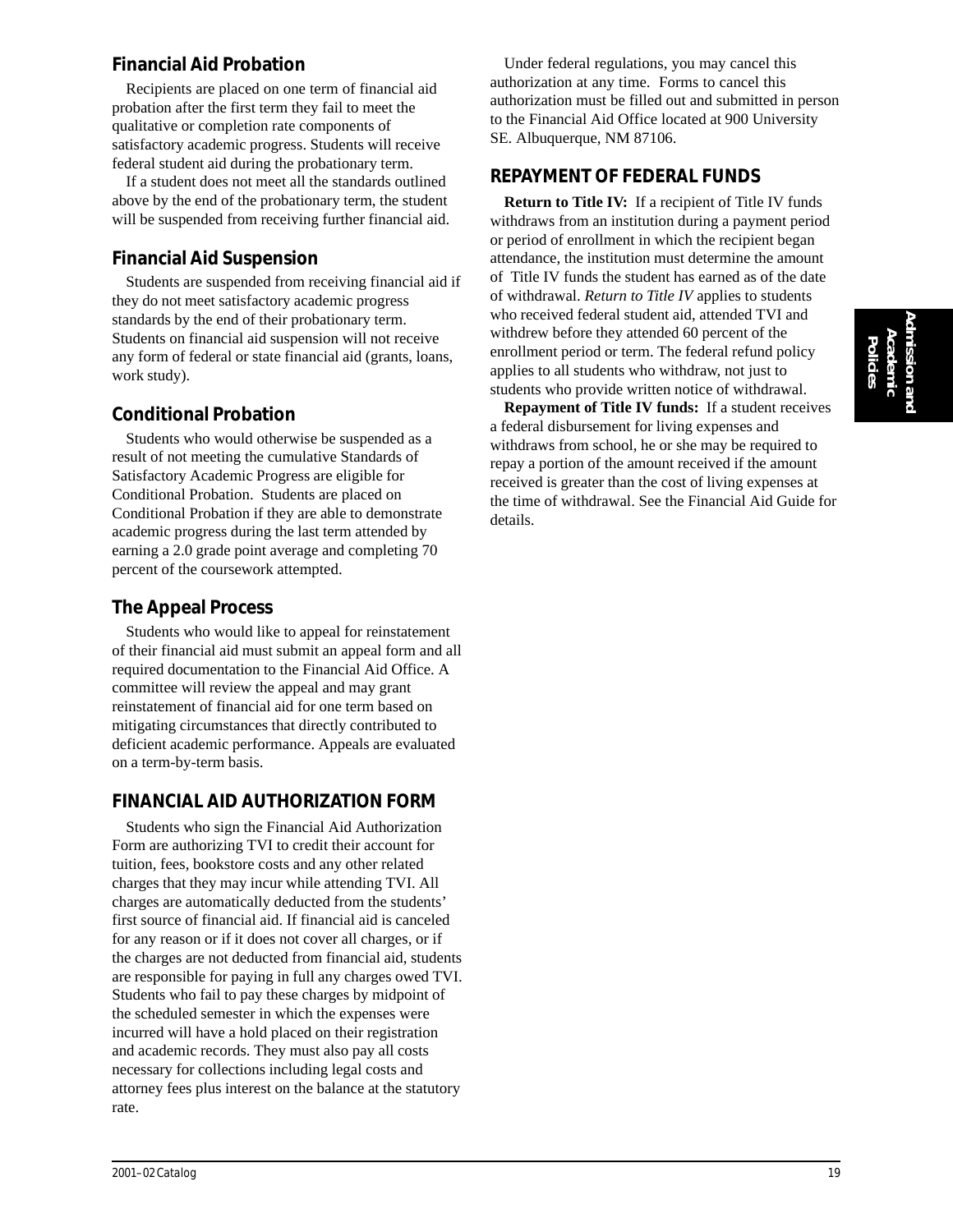#### **DEFINITION OF TERMS**

**Academic Year:** The academic year is divided into three terms: fall, spring and summer.

**Attendance:** Students enrolled for credit or audit are expected to attend all class sessions. Instructors will take attendance.

Absences do not relieve students of the responsibility for missed assignments and exams. Students must take the initiative in arranging with their instructors to make up missed work.

A student who misses the first class meeting and has not contacted the instructor, or who misses two consecutive class meetings in the first week may be dropped from the cours. A student with excessive absences may be dropped from a course. (See the Schedule of Classes for additional information regarding attendance requirements.) If a student is dropped from a course for non-attendance he or she is also dropped from corequisite courses. Students should not assume they will be dropped automatically.

A student who is dropped by an instructor for nonattendance is notified by mail. The instructor's decision is final, but if the student disagrees with the action he or she must contact the instructor within two working days of receipt of the notification.

Additional information about attendance is contained in the Health Occupations handbook and in individual course syllabi.

**Classification of Students:** The following are standards for the academic classification of students:

- freshman: A student who has completed fewer than 30 credits at TVI
- sophomore: A student who has completed 30 or more credits at TVI
- part-time: A student carrying fewer than 12 credit hours per term
- full-time: A student carrying 12 or more credit hours per term

**Course Numbering:** Courses numbered 1 through 100 are developmental or preparatory; 101 through 299 are intended for freshman and sophomore-level students.

**Credit Hour:** Credit in courses offered by TVI is awarded in terms of hours of credit hours. Each hour of credit in a lecture class requires a minimum of 750 minutes of instruction per term; each hour of credit in a laboratory class requires a minimum of 1,875 minutes of instruction per term. For transfer purposes, one TVI

credit hour generally equals one semester credit hour at other institutions.

**Identification Cards:** Each student enrolled at TVI is issued a student identification card. ID cards entitle students to a variety of services and privileges including checking out library books and using the Health Center, as well as student discounts within the community.

#### **GRADES**

Final grades are recorded on the student's TVI transcript and calculated in both a term grade point average (GPA) and a cumulative GPA. (See page 21 for information on the recording of course drops and withdrawals on the student's TVI transcript.)

The grades awarded in all courses represent the quality of work done. Their meaning in most courses is as follows:

- **A** Excellent; four points per credit hour.
- **B** Above average; three points per credit hour.
- **C** Average; two points per credit hour.
- **D** Below average; one point per credit hour.
- **F** Failure; zero points per credit hour.
- **CR** Credit; grade is equivalent of at least a grade of C but is not computed in the grade point average.
- NC No Credit; grade is not computed in the grade point average.
- **PR** In Progress; course work not completed; grade is not computed in the grade point average.
- **AU** Audit; recorded for completion of enrollment in an audited course; no credit is earned.
- **I** Incomplete; grade is not computed in the grade point average (see Incomplete Grade Assignment and Removal).
- **W** Withdrew; used for student, instructor and administrative withdrawals.
- **TR/** Credit for transfer coursework and
- **TRD** non-traditional credit; grade is not computed in the grade point average.

#### **Grade Point Average**

The grade point average (GPA) is computed by multiplying the number of credit hours of a course by the quality point value assigned to the letter grade: A=4, B=3, C=2, D=1, F=0. For example, a four-credithour course with a grade of A carries 16 quality points. Then the total number of quality points earned is

*\* Note: These regulations do not apply to students taking Adult Education classes.*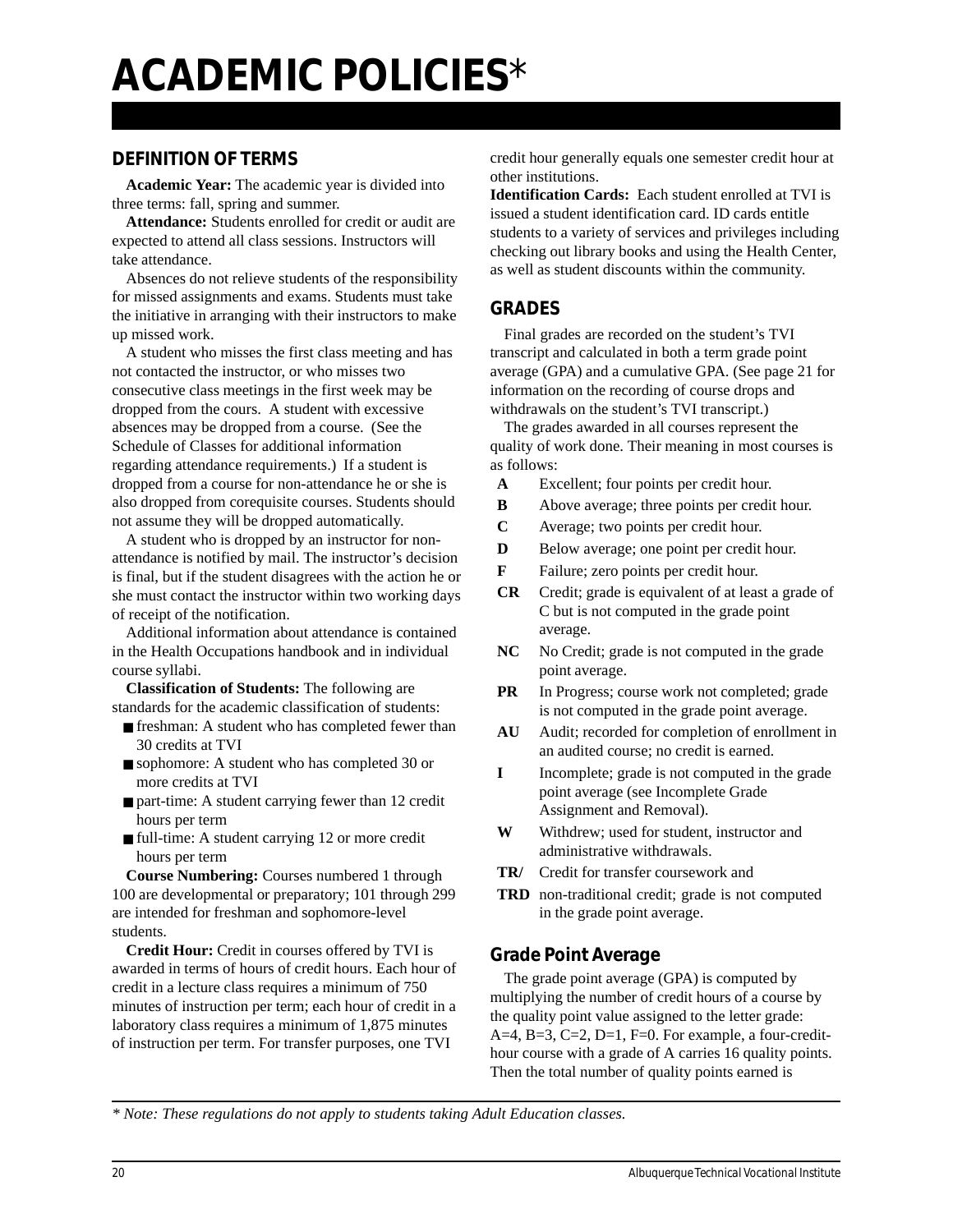divided by the total number of eligible credit hours attempted (GPA hours).

Grades of I, CR, PR, NC, W, AU and TR are not calculated in the GPA. Effective fall 1991, courses on the student's transcript or grade card which have an E in the repetition column are excluded from GPA calculation.

#### **Grade Options**

**Traditional Grade:** Students may choose to enroll in Arts & Sciences and occupational courses for a traditional (letter) grade (A, B, C, D, F). Traditional grades are used in calculating GPAs. Students interested in transferring their TVI course work to another institution are encouraged to enroll in courses for a traditional grade.

**Audit:** Students may register in occupational or Arts & Sciences courses for audit if they have met the prerequisite(s) for the course. Students may not enroll in Adult & Developmental Education courses for audit.

Students who enroll for audit are expected to attend all class sessions but are not required to complete assignments. However, students changing from audit to any other grading option are responsible for having met all course requirements to date, as stated in the course syllabus.

Courses taken for audit will appear on the student's transcript as AU with no credits recorded and no grades assigned. Courses taken for audit are not included in the student's total course load for enrollment verification and cannot be used to meet prerequisite or corequisite requirements.

**Credit/No Credit:** Students may elect to take Arts & Sciences courses for credit/no credit (CR/NC) rather than for a traditional grade. CR/NC is not an option for General Honors or most occupational courses. All Developmental Studies courses are graded on a CR/NC basis. A maximum of nine credit hours graded CR/NC will be allowed toward the Arts & Sciences requirements in certificates or associate degrees.

**CR (Credit):** Students must meet all minimum requirements for the course. CR is the equivalent of at least the grade of C. Although the student will receive credit for completing the course, a grade of CR will not be computed in the GPA.

 **NC (No Credit):** Students who do not satisfactorily complete minimum course requirements will receive NC. A grade of NC will not be computed in the GPA and the student will not receive credit for the course.

 *Note: Certain consequences may result from choosing the CR/NC option. Courses with grades of CR will not be allowed in some Business Occupations majors (programs). Some schools, scholarship committees and honorary societies do not accept this grading system and/or convert grades of CR to C and NC to F. Students planning to transfer to another institution should talk to an advisor at that institution about possible consequences of CR/NC grades.*

**Open-Entry, Open-Exit:** Students may register for courses that have flexible entry and/or exit points with the open-entry, open-exit grading option. Depending on the course, the student may receive a traditional (A,B,C,D,F), credit/no credit (CR/NC) or an in progress (PR) grade.

**Incomplete Grade Assignment and Removal:** A grade of I (incomplete) is given when circumstances beyond the student's control have prevented completion of the work for a course within the official dates of a term. In no case is an I to be used to avoid a failing grade or to allow extra time to complete work normally expected.

Removal of an I grade can only be accomplished by completing the work in a manner acceptable to the instructor no later than the 10th day of the following term.

An I not made up by the 10th day of the following term will automatically revert to an F or NC on the student's record and cannot be changed by work completion or course repeat.

**Repeating Courses**: A student may choose to repeat a course for a better grade. Each course enrollment and all grades will appear on the student's transcript. Only the higher grade will be used to calculate the GPA when letter grades (A,B,C,D,F) are recorded for both the original course and each course repetition. This policy applies to courses with identical course abbreviations and numbers except for the following: topics, independent study, internship and cooperative education courses, and when course abbreviations and numbers change as a result of new programs and/or program revisions. It does not affect any courses taken prior to fall 1991.

*Note: Certain forms of financial aid will not provide assistance to students who repeat courses previously completed successfully. Compliance with such regulations is the student's responsibility.*

#### **Grade Appeals**

Students with questions concerning a final grade in a course must contact the instructor within the first week of the following term. If the instructor is not available the student should contact an instructional administrator in the department in which the course was taken. If an error is identified, the instructor or instructional administrator will submit a grade correction to the Records Office.

If the matter is not resolved at the department level, the student may formally appeal the final grade by submitting a Grade Appeal form (available in instructional offices) to the office of the dean of students. The appeal must be made by the end of the fourth week of the term following the term of the grade in question. If the dean of students determines that the appeal has merit to be heard, a review panel will be convened within three weeks of the appeal submission.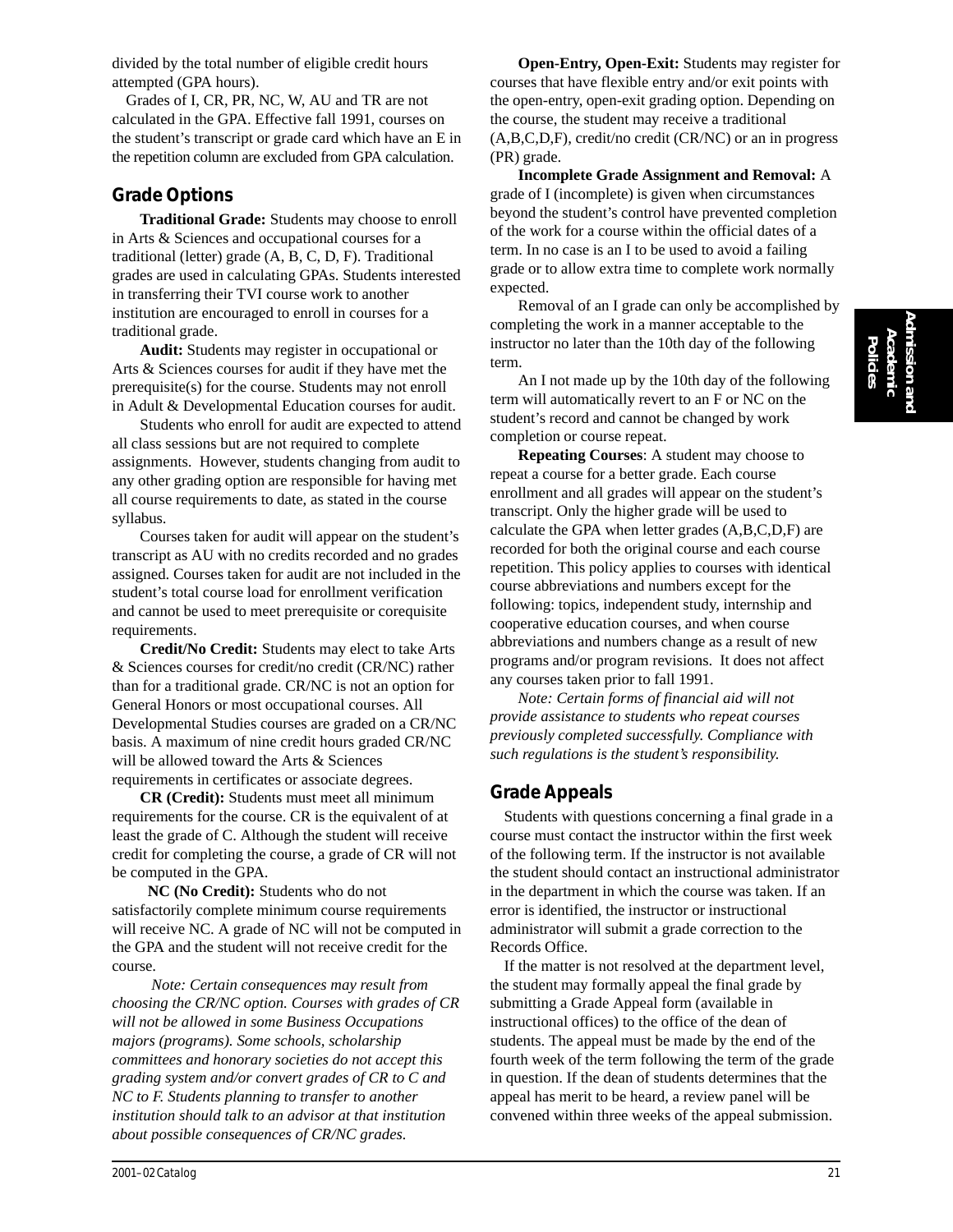The decision of the review panel will be final.

A student who fails a course after being unable to officially withdraw or drop due to circumstances beyond his/her control (for example, hospitalization or military service) may appeal in writing to the director of enrollment services/registrar. The appeal, along with supporting documentation, must be submitted by the end of the following term.

#### **ACADEMIC RENEWAL**

Students who return to TVI after an extended absence may petition to remove complete academic terms from future degree and GPA considerations. This policy allows TVI students who had previously experienced academic difficulty to make a fresh start. Approval of the petition is based on the conditions listed below. If approved, Academic Renewal will result in a new grade point average.

- 1. To be eligible for Academic Renewal the student must have been absent from TVI for at least three consecutive years prior to petitioning for Academic Renewal and must have completed at least 15 credit hours since his or her return with at least a 2.0 GPA.
- 2. Courses taken prior to fall 1988 term are not eligible for Academic Renewal. Academic Renewal will affect all courses with grades of D or F taken between fall 1988 and the student's absence.
- 3. Academic Renewal may be granted only one time per student and cannot be reversed.
- 4. Any academic suspensions that occurred in the past shall remain on the student's permanent academic record.
- 5. All attempted coursework and grades will remain on the student's official transcript. All courses affected by Academic Renewal will be excluded from the GPA calculation and may not be used to meet program and/or residency requirements for future graduation. A statement will be placed on the student's transcript indicating that Academic Renewal status was granted.
- 6. Academic Renewal does not affect any previous academic, financial or administrative determination made by TVI. Other institutions/agencies may or may not choose to honor this policy in evaluating a student's transcript.
- 7. Academic Renewal does not override the enrollment requirements of certain programs that require a specific minimum grade point average based on all coursework. Re-entry into any academic program is not automatic.
- 8. Petitions for Academic Renewal are obtained from academic advisement offices.

#### **ACADEMIC STANDARDS**

**Honor Roll:** The Vice President's Honor Roll is compiled each term, listing students who completed 12 or more credit hours with traditional grades during the term and who achieved a term GPA of 3.5 or higher.

**Warning:** A student whose cumulative GPA is between 1.75 and 1.99 in a given term will receive a warning. Notification of academic warning appears on the student's grade report at the end of each term.

**Probation:** A student whose cumulative GPA (based on at least 16 GPA credit hours attempted at TVI) falls below 1.75 in a given term will be placed on probation effective with the following term of enrollment. Students are continued on probation if they withdraw from TVI while on probation. Notification of academic probation appears on the student's grade report at the end of each term.

*Note: Health Occupations programs may have specific requirements which affect a student's eligibility to continue in the program. Students should refer to the program handbook.*

#### **SUSPENSION**

After two consecutive terms of probation a student will be suspended from TVI when both the term and cumulative GPA are below 1.75. The duration of the initial suspension is one term; for subsequent suspensions, one year. Notification of academic suspension appears on the student's grade report at the end of each term and in a notification letter sent to the student.

If a suspended student has preregistered for the next term, his/her schedule will be deleted and a refund of all fees and tuition will be authorized. A suspended student may be eligible to enroll in Developmental Studies courses during the student's initial suspension period.

**Suspension Appeals:** A student who has been suspended may submit a written appeal, explaining the unusual circumstances justifying why he or she should be readmitted, to the director of Admissions and Records, who will approve or deny the appeal. If the director denies the appeal, the student may appeal in writing to the Student Academic Appeals Committee by filing the appeal with the director of Admissions and Records for transmittal to the committee. The student may present the case to the committee in person or ask that the written appeal be considered. If the committee decides to readmit a suspended student, his or her academic status will be probationary.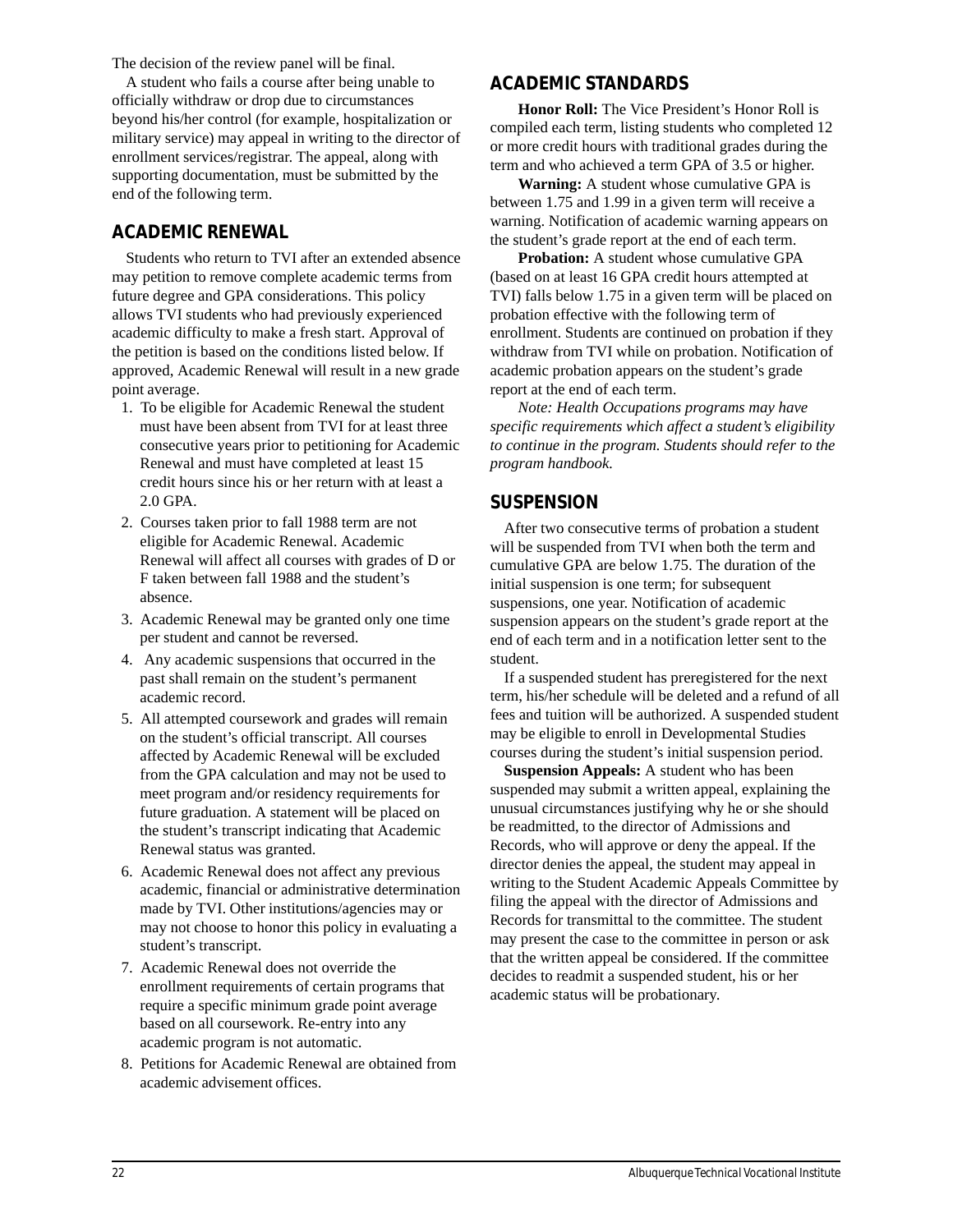#### **GRADUATION**

TVI conducts one graduation ceremony each year at the end of the spring term. A student graduates in the term in which all graduation requirements are completed even if there is no graduation ceremony scheduled that term. In 2002, graduation for students who complete programs in the summer and fall 2001 and spring 2002 terms is April 19.

**General Requirements:** To be eligible to receive a degree or certificate, students must meet the following requirements as well as those listed under the specific major (program) they wish to pursue:

- a cumulative GPA of 2.0 or better for associate degrees; a GPA of 2.0 in the major (program) for certificates;
- completion of the last term of course work in residence at TVI;
- enrollment in the major in which they plan to graduate (see page 14 for information on adding, changing and declaring majors);
- completion at TVI of at least one-quarter of the required program coursework and credit hours for a certificate and at least 15 credit hours of the required program coursework for a degree after the program becomes available;
- completion of all program and course requirements (occupational coursework which is at least ten years old must be validated by the instructional department in which the course was offered); and
- completion and submission of an Application for Graduation within two terms of last enrollment. A late graduation fee will be charged to all noncurrent students. (Incomplete packets will not be processed.)

*Note: A maximum of nine credit hours of CR may be counted toward certificates or degrees in majors which allow the CR/NC option. Credit based on challenge exams and courses graded AU do not apply toward the graduation residence requirement.*

All debts to TVI must be paid in full before graduation.

**Application for Graduation:** Students in degree or certificate programs must submit a Graduation Application Packet by midterm of the term in which all graduation requirements are completed.

 Students requesting a certificate or degree in more than one major must submit a complete Graduation Application Packet for each major. Students completing more than one certificate or degree program may not wait until the final program has been completed to apply for graduation. Students may not apply for graduation in more than two programs per term. Graduation Application Packets must be submitted as each program is completed.

Students using transfer credit, examination credit and/or course waivers/substitutions to fulfill program requirements must have all credit established and all documentation on file in the TVI Records Office at least two weeks prior to submitting the Graduation Application Packet (see page 13). Failure to do so will cause the application to be denied.

On the Main Campus, application packets for occupational programs are available in instructional department offices; liberal arts packets are in the Advisement and Counseling Department. At the Montoya, Rio Rancho and South Valley campuses, application packets are available in the Advisement/ Counseling Offices.

Students who do not submit an application by the deadline must pay, in advance, a \$20 late graduation processing fee for each application. No application will be processed after the tenth week of the term.

**Choice of Catalog:** The application form for a degree or certificate requires a student to specify the catalog year listing degree or certificate requirements. A student may choose to graduate under the catalog that was in effect when he or she officially entered the specific major or any subsequent catalog, provided that:

- the selected catalog is not more than five years old when the degree or certificate requirements are completed and the student has been in continuous enrollment; and
- the certificate/degree program does not have a specific requirement about choice of catalog.

Regardless of the catalog under which a student will graduate, pre- and corequisites must be met for each course at the time of registration. Those whose enrollment is discontinuous graduate under the catalog that is current upon their return.

**Continuous Enrollment:** In order to maintain continuous enrollment for graduation purposes, a student's transcript must show enrollment in each successive term. Full-term courses dropped on or before the 15th day of the term or session (including Saturdays) do not appear on the student's TVI transcript. If an interruption in enrollment of one or more terms (excluding summers) occurs, graduation requirements applicable at the time of re-enrollment will apply.

**Graduation with Honors:** Students earning cumulative GPAs of 4.0 graduate with highest honors. Students with cumulative GPAs of 3.6 to 3.9 graduate with honors. Degrees and certificates note these awards.

**Updating Associate Degrees:** A student who has received an associate degree from TVI may earn a subsequent associate degree in the same major (program) when:

- $\blacksquare$  the student completes, at TVI, a minimum of 30 credit hours of new or additional required program course work (see note below) and
- the student has met all other graduation requirements as stated in the TVI catalog.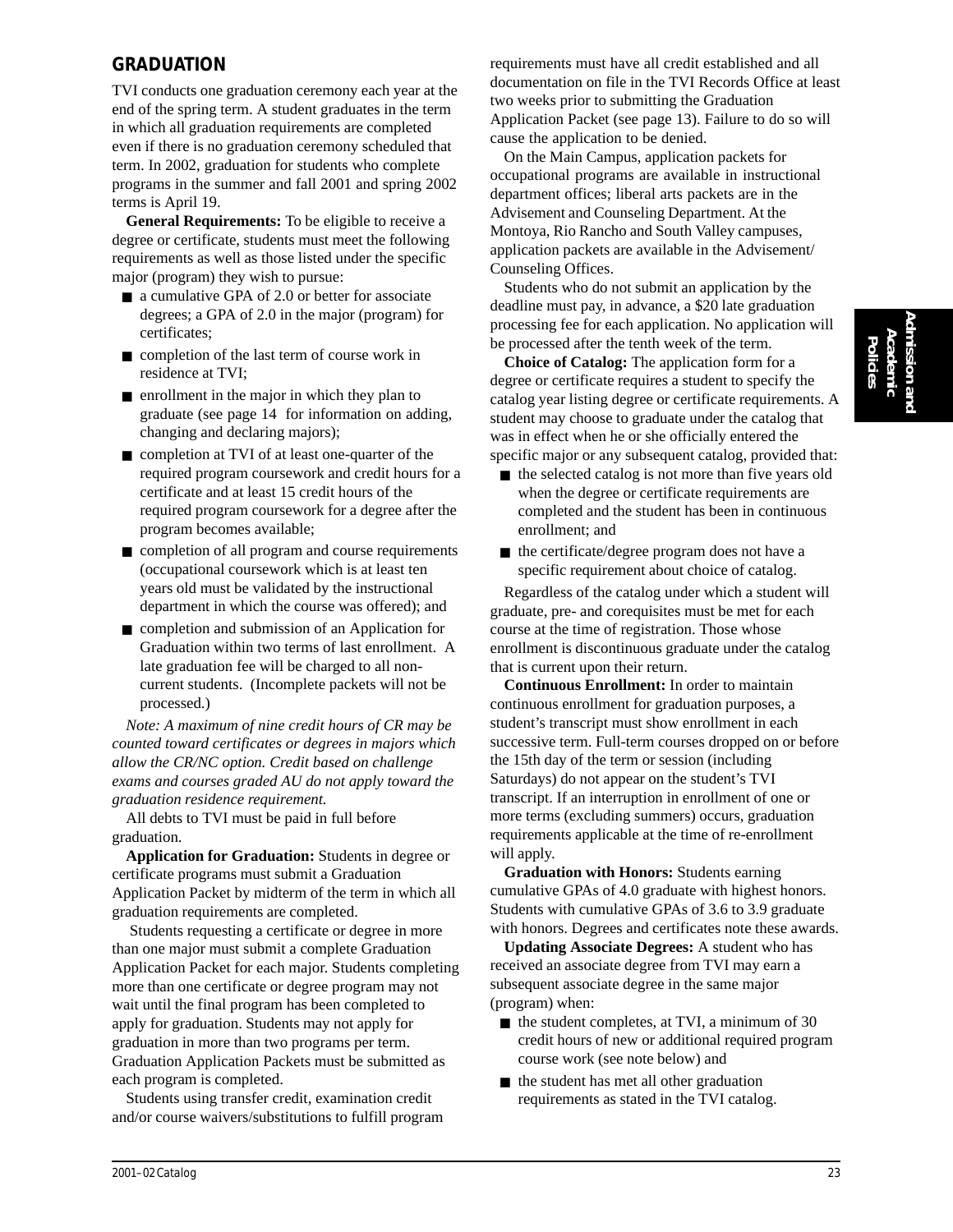*Note: These credits must be earned in courses required by the program for graduation and may not have already been used to satisfy graduation requirements in the student's prior degree(s) in that major (program). These new and/or additional credits cannot be earned by repeating courses that were used for graduation in the prior TVI degree(s) in that major (program).*

**Updating Occupational Certificates:** A student who has received an occupational certificate may update his/her skills and earn a subsequent certificate in that program when:

- the previously earned certificate is ten years old or older, and
- 100 percent of the certificate coursework was completed within the past ten years; and
- the student has met all other graduation requirements as detailed in this section.

#### **STUDENT ACADEMIC RECORDS**

The Records Office maintains official academic records. These records include, but are not limited to, the admissions application, high school and/or college transcripts, grades and academic standing.

TVI's policy for maintaining confidentiality of student academic records is in accordance with the Family Educational Rights and Privacy Act of 1974 (FERPA, P.L. 93-380, 512). Copies of the Rights and Privacy Act are available for examination in the Records Office at the Main Campus and the Admissions Offices at the Montoya, Rio Rancho and South Valley campuses.

#### **Access to Student Academic Records**

All currently enrolled and former students may have access to their academic records. Other individuals and agencies who may have access to students' records include:

- TVI officials who have a legitimate educational interest in the records;
- $\blacksquare$  officials of another school in which a student seeks to enroll, intends to enroll or is enrolled
- officials of the U.S. Department of Education, the Comptroller General, and state and local educational authorities;
- organizations providing the student's financial aid or determining or assisting in determining financial aid decisions concerning eligibility, amount, condition and enforcement of terms of said aid;
- federal, state and local officials or authorities if required by a state or federal law
- organizations conducting certain studies for or on behalf of the Institute
- accrediting institutions
- organizations or individuals conducting studies for or on behalf of TVI
- parents or legal guardians of a dependent student under the age of 18, as defined in the Section 152 of the Internal Revenue Code
- $\blacksquare$  individuals serving a judicial order or a lawfully issued subpoena, provided that a reasonable effort is made to notify the student prior to compliance
- honor societies and other chartered student organizations for determining membership
- any person with the written consent of the student or the parent or legal guardian of students under 18
- appropriate parties in a health or safety emergency Public Directory Information: TVI has defined public directory information as:
	- student's name
	- major field of study
	- classification
	- dates of attendance
	- awards and honors
	- degrees/certificates awarded

This information is available to the public and will be released unless an annual written request to withhold the information is on file in the Records Office. Request forms may be obtained in the Records Office.

**Challenge of Contents:** Students have the right to challenge the content of their academic record if they feel the information is misleading, inaccurate or in violation of privacy or other rights. However, the fairness of a grade may not be challenged under this provision. Any dispute over the contents of the record will be handled through informal discussions between the student and the Records Office. If such informal meetings are not satisfactory, the student has the right to a formal hearing before an appeals committee. Students have the right to file with the U.S. Department of Education a complaint concerning alleged failures by TVI to comply with the requirements of FERPA.

**Change of Address:** The student is expected to keep TVI informed of his or her current address. Address changes are processed only for currently enrolled students. Changes must be reported in writing to the Records Office on the Main Campus or the Admissions offices at the Montoya, Rio Rancho or South Valley campuses.

**Change of Name:** Name changes will be processed only for currently enrolled students. Students must bring appropriate documentation (at least two types of identification showing the new name) to the Records Office on the Main Campus or the Admissions Offices at the Montoya, Rio Rancho or South Valley campuses. Examples of such documentation are: marriage certificate, birth certificate, driver's license, original social security card or court order for legal name change.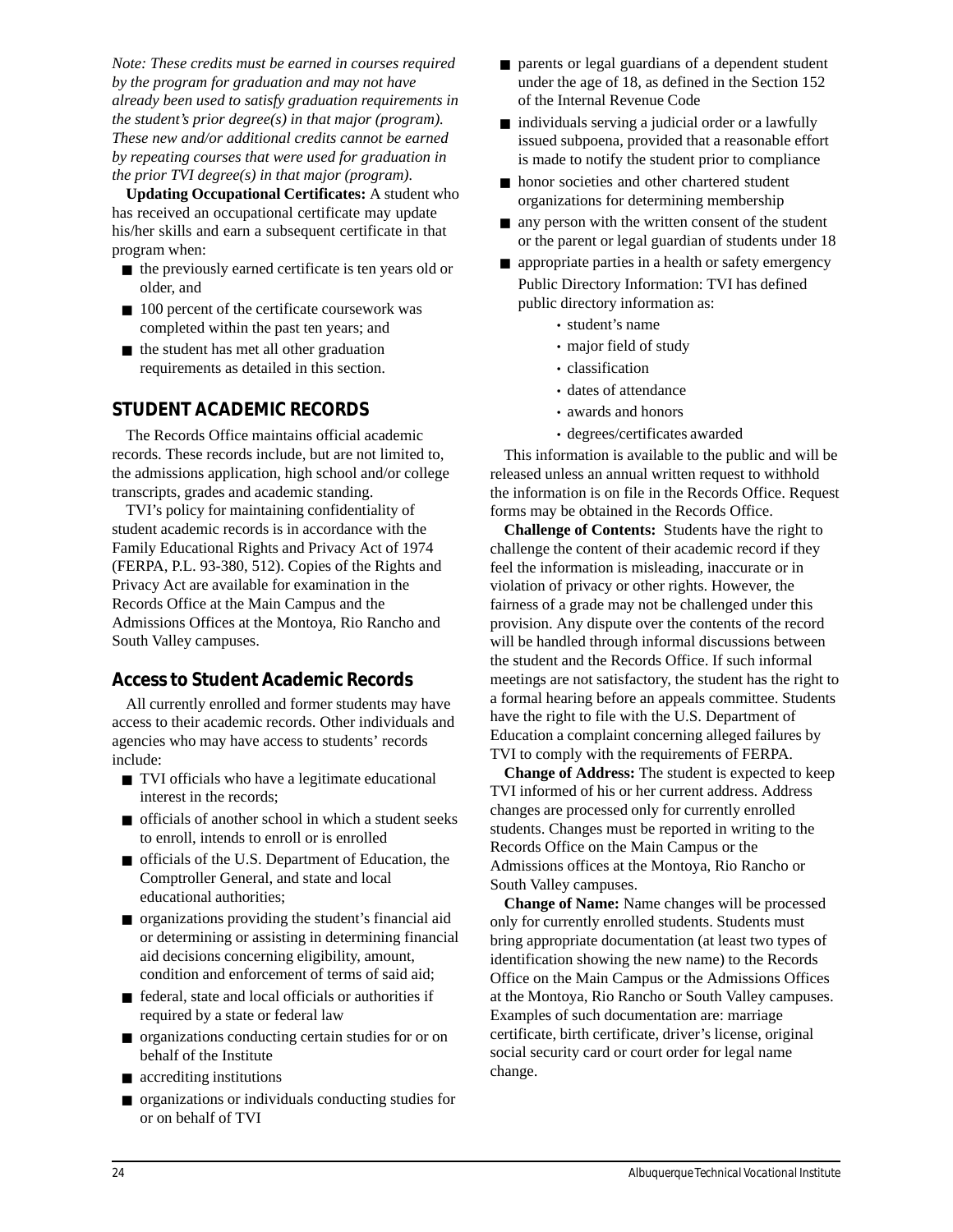**Release of Transcripts:** Unofficial TVI transcripts are available from the "Touch TVI" kiosks at all campuses and from the Records Office at Main Campus. Official TVI transcripts are available from the Records Office and from the Admissions Offices at the Montoya, Rio Rancho and South Valley campuses (additional processing time may be required). Transcripts may be requested in person, by fax or by phone. Students may request up to three official TVI transcripts, free of charge, per academic year. Additional transcripts cost \$3 each and \$10 for transcripts faxed within the continental U.S., and must be paid for in advance. No transcript is issued until all institutional obligations are paid.

Transcripts from other institutions received by TVI are not copied for or returned to students.

**Social Security Number:** Under the federal 1997 Tax Relief Act, TVI is required to obtain the Social Security number of each student in order to report educational credits to the U.S. Internal Revenue Service (IRS) and to the student at the end of each tax year. Refusal to provide a valid Social Security number may result in a fine levied on the student by the IRS. The privacy of a student's Social Security number is protected under FERPA and covered under TVI's Access to Student Academic Records and Public Directory Information policies (see above).

**Student Right to Know and Campus Security Act:** Student retention and completion data are available from TVI's Institutional Planning and Research Office. A graduate job placement table is on pages 8-9. Campus security policies and crime statistics are published in the Rules and Policies section of this catalog, and posted at www.tvi.cc.nm.us.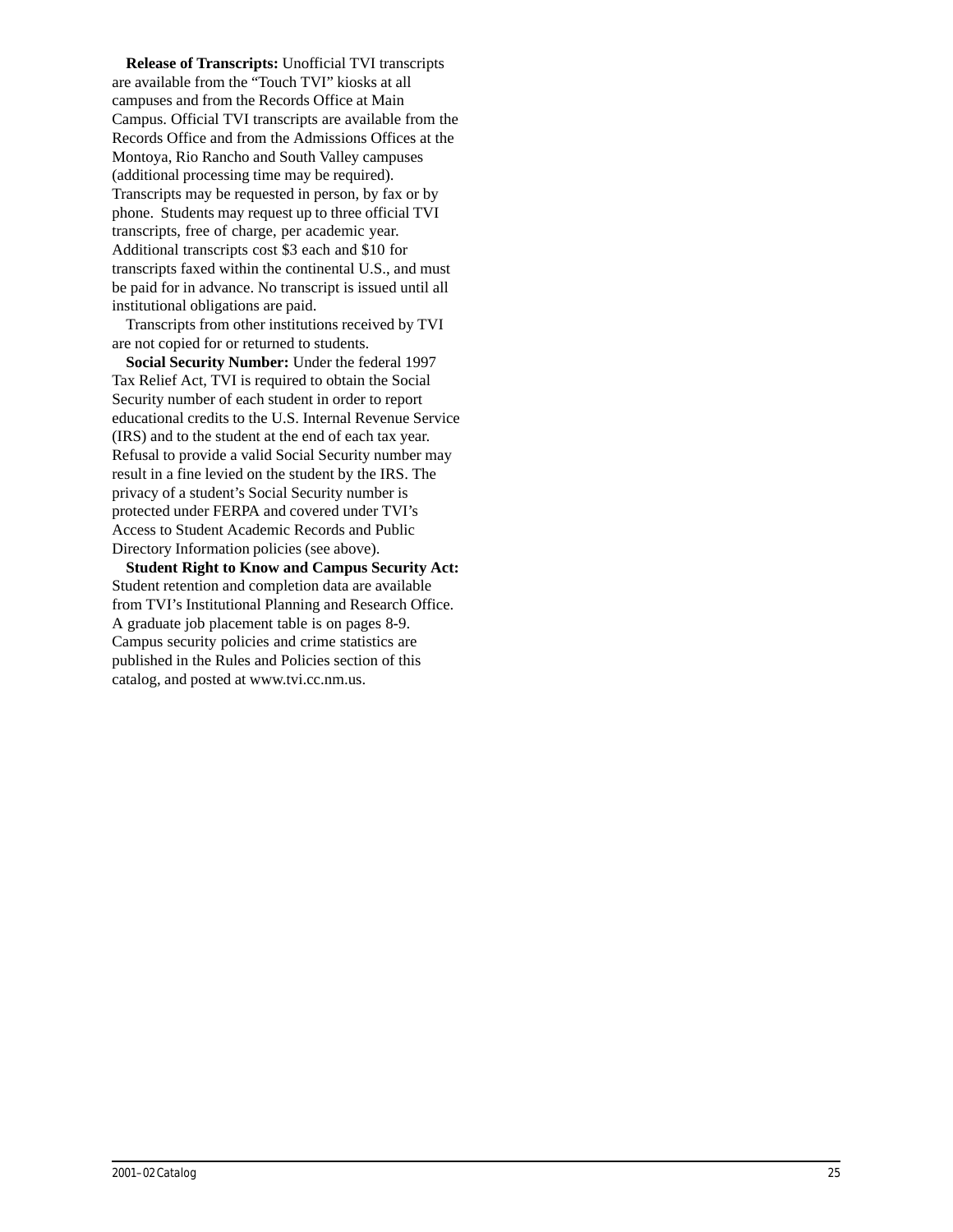# **STUDENT SERVICES**

### **http://planet.tvi.cc.nm.us/studentservice 224-4747**

Solution to the prospective, new, continuing and the method of the state of the state of the state of the state of the state of the state of the state of the state of the state of the state of the state of the state of the

are provided with a wide range of services at TVI. The following services are available at all four campuses:

- admission and registration information;
- new and continuing student orientation;
- academic advisement; and
- services or referrals for counseling, financial aid and testing.

Services at the Main and Montoya campuses include support for students with disabilities, financial aid, testing, career planning, job placement and (at Main only) health and fitness care. Counseling, career planning and some testing services are available by appointment.

The hub of TVI student services is the Student Services Center at 900 University Boulevard SE. At the Joseph M. Montoya Campus, services are available in Tom Wiley Hall and in H Building. Students may call the TVI admissions information line, 224-3160, for directions to Main and Montoya services. Student Services at Rio Rancho may be reached at 892-7113; the number at South Valley Campus is 224-5000.

Details about student services, as well as academic and conduct regulations, campus maps and phone numbers, and tips for student success, are published in the TVI Student Handbook, which is distributed free at all campuses. "Touch TVI" kiosks at all campuses offer self-service information and access to TVI's home page and students' files. Information and assistance also are available from the dean of students office, 224-4342.

#### **Academic Advisement and Counseling**

Professional advisors, counselors and staff in the Advisement and Counseling Centers (224-4321 at Main Campus or 224-5646 at Montoya) provide:

- review of transfer, exam and non-traditional credits;
- assistance with course placement based on placement tests or prior college courses;
- information about program requirements/majors;
- help in declaring or changing majors;
- advice on academic progress and goals; and
- academic guidance during registration.

#### **Personal and Career Development Counseling**

 Main (224-4321) and Montoya (224-5646) campuses are also staffed by licensed professional counselors who provide career, educational, personal and mental-health counseling; workshops and special-interest groups; information for those preparing for the GED test; and crisis intervention. A Native American advisor and support staff are available. The Career Resource Rooms (224-4344 at Main and 224-5646 at Montoya) have books, videos, Internet access and other career research tools for students.

#### **Special Services**

Special Services (224-3259 at Main, 224-5946 at Montoya) assists students with physical, mental, learning, visual, speech or hearing disabilities. Career counseling, program planning, classroom accommodations, adaptive equipment, coordination with community support agencies and specialized learning plans are available. Follow-up services such as counseling and job-seeking help are also provided.

#### **Assessment Centers (Testing)**

TVI's Assessment Centers, in the Student Services Center at Main Campus (224-3244) and in Tom Wiley Hall at Montoya Campus (224-5761), offer a variety of tests, most of them free of charge. Study guides for most exams are available in the Assessment Centers and in Admissions offices. Testing accommodations for individuals with disabilities are available upon request; documentation and prior notice are required.

Among the examinations administered at TVI are Accuplacer math, reading and English tests; the Healthcare Technician program entry exam; the Nursing Basic Math Test and Nursing Mobility Profile; the Spanish placement exam and typing tests.

The American College Test (ACT) for placement is not offered at TVI. Students wishing to take the tests must register for a national test date; information and registration packets are available in the Assessment Centers. TVI accepts ACT scores from all students for placement in certain courses. TVI also honors SAT, AP and CLEP scores but administers only the CLEP exam; for further information students may contact the Assessment Centers.

#### **GED Exam**

Anyone at least 17 years old who is not a high school graduate may take the General Educational Development (GED) exam at TVI to earn a high school diploma. The exam contains sections on writing, reading, science, social studies and math. A \$15 fee is charged for the GED test.

A 17-year-old may take the exam only if released from state compulsory school attendance and granted a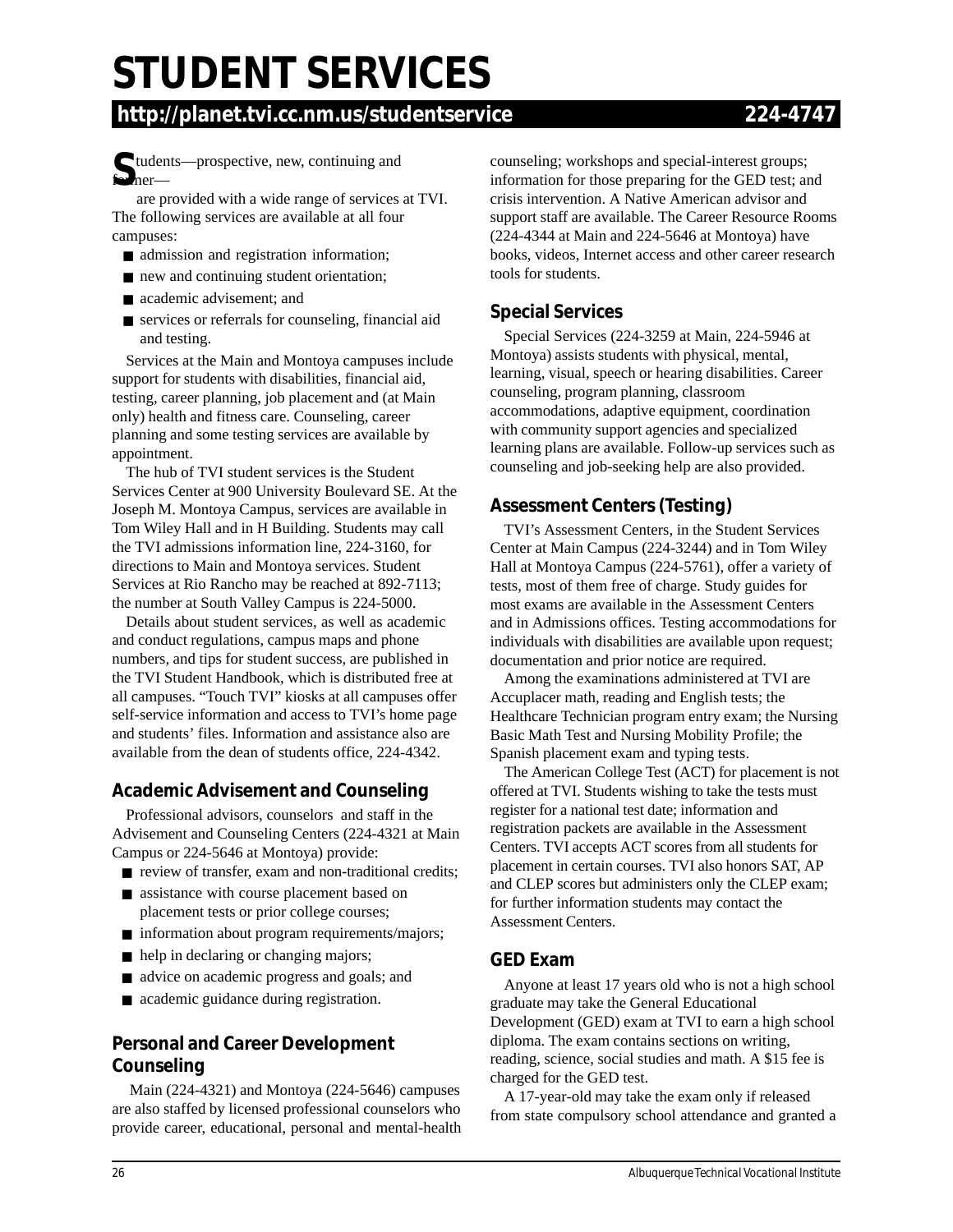GED Underage Permission Form. No currently enrolled high school student and no one 16 years old or younger may take the exam.

The Department of Adult & Developmental Education (224-4282 at Main Campus, 224-5575 at Montoya) offers free GED preparatory classes (see page 29).

#### **Student Job Placement**

Student Job Placement (224-3060 at Main Campus, 224-5507 at Montoya) provides a variety of job search services to students and graduates, including job listings, a job hotline, resume and interview assistance, on-campus recruitment and interviews with employers, job market information, job fairs, job search workshops, and videos and specialized assistance. Eligible students may register in the Student Job Placement Department or from anywhere they have Internet access for on-line services at http://sjpweb.tvi.cc.nm.us.

Student Job Placement provides a variety of services to employers, including no-cost job advertising, student/ graduate referrals, on-campus recruiting and interviewing, career fairs, and instructional/faculty contacts. Employers may register for on-line services at http://sjpweb.tvi.cc.nm.us or may contact the department by telephone.

Student Job Placement provides institutional and community services, including class presentations upon request describing department services, and collecting and publishing TVI graduate job placement statistics. A table showing graduate job placement is on pages 8-9; for the most recent information, contact the Student Job Placement Department.

#### **Experiential Education**

The Office of Experiential Education provides a variety of services in cooperative education, internships, service learning, community service and volunteerism. The office works with instructional programs in providing students with various forms of experiential education opportunities. The office is open weekdays from 8 a.m. to 5 p.m. Students are required to register for cooperative education, internships and service learning.

#### **Health Care**

The Student Health Center, located in the Student Services Center on Main Campus (224-3080), is open weekdays from 8 a.m. to 5 p.m. First aid and basic primary care services are offered. Services are free except for complete physical exams and some immunizations. Details about private-provider student health insurance are available at the Student Activities Office in the Student Services Center at Main Campus (224-3238) and in Wiley Hall on the Montoya Campus.

#### **Campus Life**

Albuquerque TVI offers its students a number of activities which are meant to enrich life on campus and to provide for a well-rounded education. Lists of activities and services, along with the campus code of conduct, are published in the Student Handbook.

**Child care:** TVI maintains affiliation with Tres Manos Child Development Center, 823 Buena Vista SE on the south side of Main Campus (848-1310), to provide daytime care for children of low-income students. Neighborhood residents may also use Tres Manos. Cost of services is on a sliding scale and preference is given to single parents. (Also see page18.)

#### **Parking**

Parking is currently free at most campus lots, although spaces are limited and extensive changes in parking will occur during the 2001-02 school year resulting in most on-campus parking being paid.

At Main Campus, students and employees may purchase parking permits for gated lots through the Cashier's Office. Additional information is available from Parking Services, 224-4637 or

#### **parkserv@tvi.cc.nm.us.**

Parking stickers are required for all campus lots and are available free at the information counter in the Admissions Office at Main and Montoya and in the administrative offices at Rio Rancho and South Valley campuses.

Parking violations may result in disciplinary action against car owners. Cars parked in fire lanes and in spaces reserved for the handicapped are subject to towing.

TVI students and employees also may purchase parking permits for the University of New Mexico south lot on César Chavez Boulevard. A free shuttle bus runs between the lot and various points on TVI's Main Campus. Permits are sold at the Cashier's Office in the Student Services Center.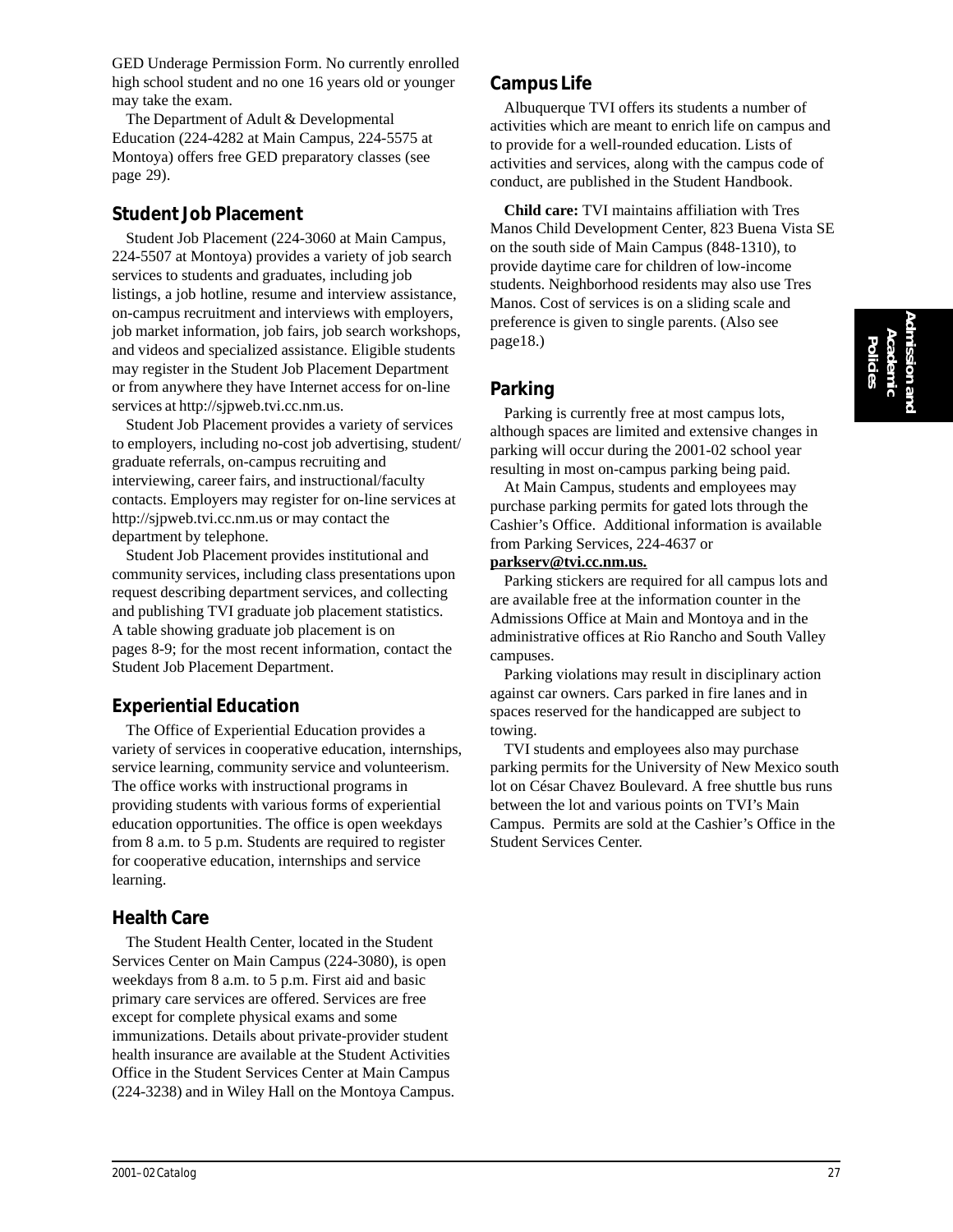These services are available free to students and, in<br>some cases, to the public. Libraries and other facilities are generally open weekdays and, when classes are in session, evenings and weekends. Hours are listed in the Student Handbook.

#### **LIBRARIES**

The libraries at the Main and Montoya campuses offer books, videotapes, maps, pamphlets, newspapers, magazines, encyclopedias and dictionaries, as well as computerized information retrieval systems. Special collections are maintained in all TVI occupational subjects. Services include help in locating materials, instruction in using a library, study facilities, interlibrary loans, magazine back issues and coin-operated copying machines.

The Main Campus Library is in Jeannette Stromberg Hall (224-3274); the Montoya Campus Library is in J Building (224-5721).

Information about the libraries' electronic resources is available on the TVI home page: http://ocean.tvi.cc.nm.us/library/.

#### **INSTRUCTIONAL MEDIA RESOURCES**

This unit provides audiovisual, media production and distance learning technical support. Other services include assistance in the design, preparation and application of audiovisual materials for instruction, information and promotional activities.

The Main Campus IMR offices are in Stromberg Hall (224-3306) and Salazar Hall (224-3400). At Montoya, IMR is in K Building (224-5746).

#### **ASSISTANCE CENTERS FOR EDUCATION**

The Assistance Centers for Education (ACE) provide learning support at all four campuses by offering one-toone and small-group learning assistance, reinforcing classroom concepts, fostering independent thinking and helping develop problem-solving skills. ACE is part of the Department of Adult & Developmental Education.

Services are available free to students and, in some cases, to members of the public. ACE is certified by the College Reading and Learning Association, and qualified tutors are available to help students in a variety of subjects. ACE components are:

**Open Computer Lab:** This lab in Jeannette Stromberg Hall at Main Campus (224-4313) is for use by students and, on a space-available basis, by the public. The lab has Pentium computers with various software for educational and personal use on a first-come, first-serve basis. Staff members are on duty to provide general assistance.

**Tutorial/Learning Centers:** The T/LCs provide all TVI students with free individual tutoring services on a walk-in basis. Subjects covered are math, English, chemistry, physics and biology. Vocational tutors are available for Technologies (including computer programming) and Health Occupations courses. The centers also offer audio and video tapes which support TVI's instructional programs as well as handouts for self-study. Self-paced programs are available in academic skills improvement and test preparation. Each center has computers for student and public use.

The T/LCs are accredited by the College Reading and Learning Association. The Main Campus T/LC is in Stromberg Hall (224-4306). At Montoya, the T/LC is in J Building (224-5990).

**Adult Education Learning Centers:** The centers provide individualized instruction and independent study to Adult Education students in reading, math, writing and English as a second language. A variety of instructional resources is available, such as audio cassette tapes, video tapes, textbooks and software. Instruction is provided on an open-entry basis by tutors. The Main Campus center is in Stromberg Hall (224-4312). The Montoya center is in J Building (224-5582).

**Math Applications Learning Lab (MALL):** The lab provides extra assistance for students in Developmental Education math classes. For the many students who learn by doing, this lab provides the hands-on practice needed to understand principles and formulas commonly used in basic math and algebra classes. At Main Campus the lab is in Ken Chappy Hall (224-3987). At Montoya the lab is in J Building (224-5990).

**Writing and Reading Assistance Center (WRAC):** Developmental Education students have access to oneon-one and small-group help with writing and reading projects in the WRAC. This help includes instruction in pre-writing techniques, outlining strategies, essay organization, summary writing, grammar, vocabulary building, reading comprehension, test preparation, study skills and other concepts covered in reading and writing courses. Resource materials and computers with writing and reading software are also available. This lab is located in Ken Chappy Hall on the Main Campus (224-3954) and in J Building at Montoya (224-5990).

**Developmental Education Math Tutoring:** Instructional technicians provide one-to-one and smallgroup instruction to Developmental Education students at both campuses. The math tutoring centers also offer weekly small-group workshops, computer-aided instruction, a resource library and a lending library of math videos and calculators. At Main Campus the center is in Ken Chappy Hall; at Montoya it is in J Building.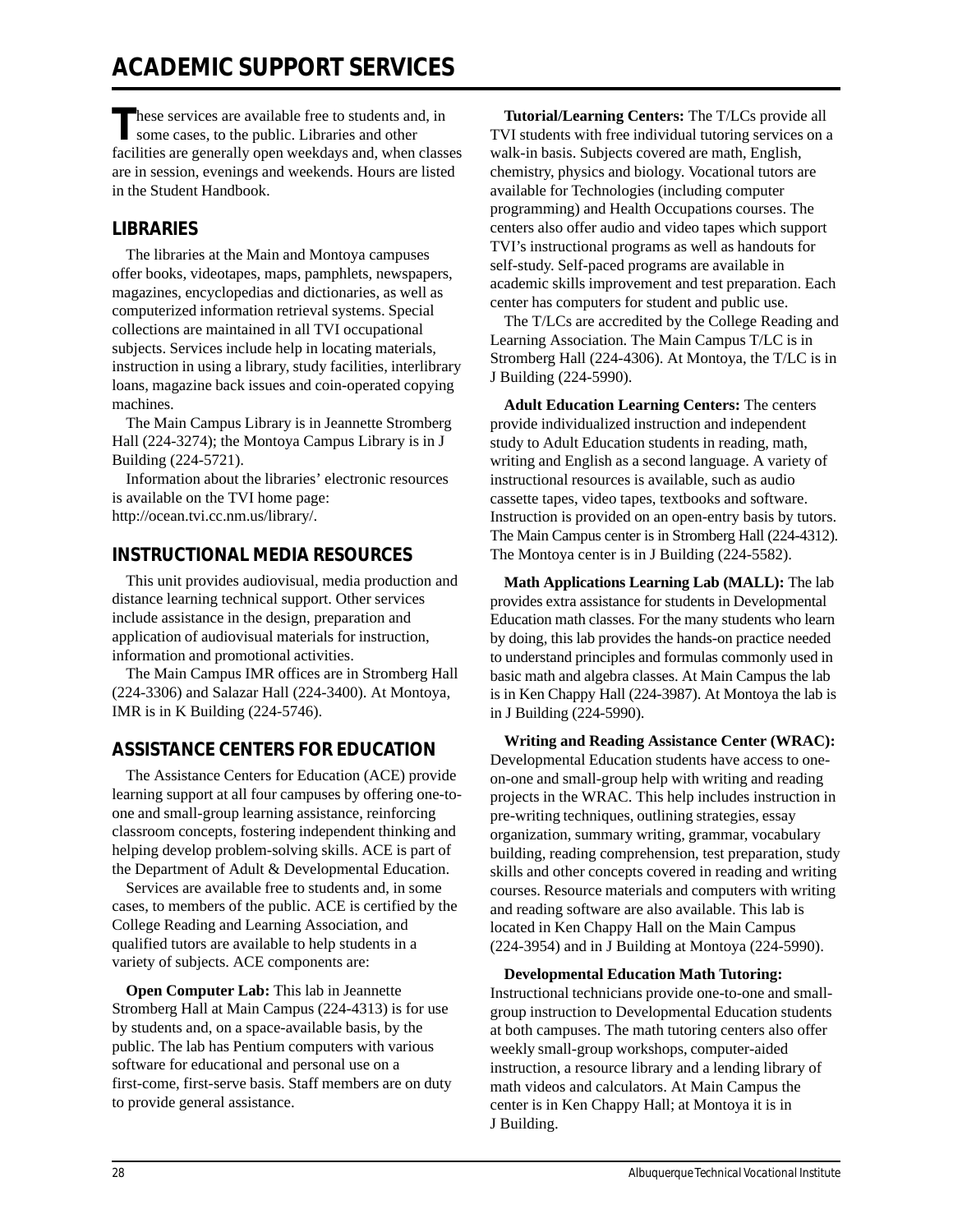# **Instructional**<br>Departments **Departments Instructional**

# **ADULT & DEVELOPMENTAL EDUCATION**

## **http://planet.tvi.cc.nm.us/dade 224-3939**

The vision of the Department of Adult &<br>
Developmental Education (DADE) is to be a progressive learning community in which all students, staff, and faculty can succeed and become life-long learners. DADE's mission is to create a progressive learning community designed to meet the needs of a diverse student population by integrating adult education, developmental education, and learning assistance. We are committed to using education as a tool to help students increase options, thus improving the quality of their lives.

There are many reasons students are not ready for college-level studies. Some did not enroll in the right courses in high school; others once had the skills but have not used them; and some have faced responsibilities or circumstances that made it difficult to succeed.

Faculty and staff in the Department of Adult & Developmental Education work with students to develop the basic academic, work, and life skills necessary for success. DADE offers free non-credit classes in Adult Education as well as free credit courses in Developmental Education. Credit courses in reading, study skills, writing, computer science, math, and science are offered as well as introductory courses to some vocational programs. Students are placed in the appropriate courses based on their needs, interests, academic abilities, and test scores. The department also offers learning support through the Assistance Centers for Education (ACE).

#### **ADULT EDUCATION**

#### **Non-Credit Skills Classes**

The Adult Basic Education Program at TVI offers free instruction to adults who do not have their high school diploma and to adults who do not speak English as their first language. Courses are offered in English as a Second Language (ESL) and Basic Academic Skills/ GED Preparation (BSK & JLS). These courses help students prepare for higher education, job advancement or personal fulfillment. Adult Education students receive most of the same services as other TVI students (library access, for example) but do not follow the procedures outlined in this Catalog for admission/ registration and are not eligible for financial aid. Textbooks are provided free to students.

Adult Education classes are offered during the day and in the evening at each of the TVI campuses as well as at many community sites throughout Bernalillo

County. Additional information on Adult Education sites is available at any of the TVI campuses. Eligible students may register for Adult Education classes at any of the TVI campuses or community sites where classes are offered. Adult Education offices are located in Ken Chappy Hall on Main Campus (224-4282), the H Building at Montoya Campus (224-5575) and in the main office area at South Valley Campus (224-5000). Prior to registering for classes offered at TVI campuses, students are required to complete the CASAS assessment for placement into classes.

Instructors take attendance at each class session. If a student is absent four classes in a row, the teacher will try to contact the student. A student may be dropped from the class after four consecutive absences. Students who have missed or dropped classes are encouraged to go to the Adult Education Learning Centers at the Main and Montoya campuses to continue their studies. Each student receives a certificate that indicates the total number of hours attended in each course. No letter grades are given. Unless otherwise noted, classes are offered for the full-term.

#### **DEVELOPMENTAL EDUCATION**

#### **Credit College-Preparatory Courses**

Developmental Education courses prepare students for liberal arts or vocational majors, for self-improvement, or for career enhancement. The courses are graded CR (credit) and NC (no credit) to help students build their skills without the added pressure of the traditional grading system (A,B,C,D,F). While credit from Developmental Education courses is not transferable to other degree-granting institutions, these courses typically help students meet admissions requirements and program prerequisites.

Developmental courses are numbered 090 through 100. Subjects are English (course prefix ENG), math (MATH), reading (RDG), study skills (SSKL), biology (BIO), chemistry (CHEM), occupational topics (OCC), accounting (ACCT), computer programming (CP), computer science (CSCI), drafting (DRFT), electronics (ELEC) and health (HLTH).

Eligible students may receive financial aid for up to 30 credit hours in Developmental Education courses. Students using veterans' benefits should check with VA certification advisors (in the Financial Aid Office) to determine if the Developmental Education courses are eligible for benefits.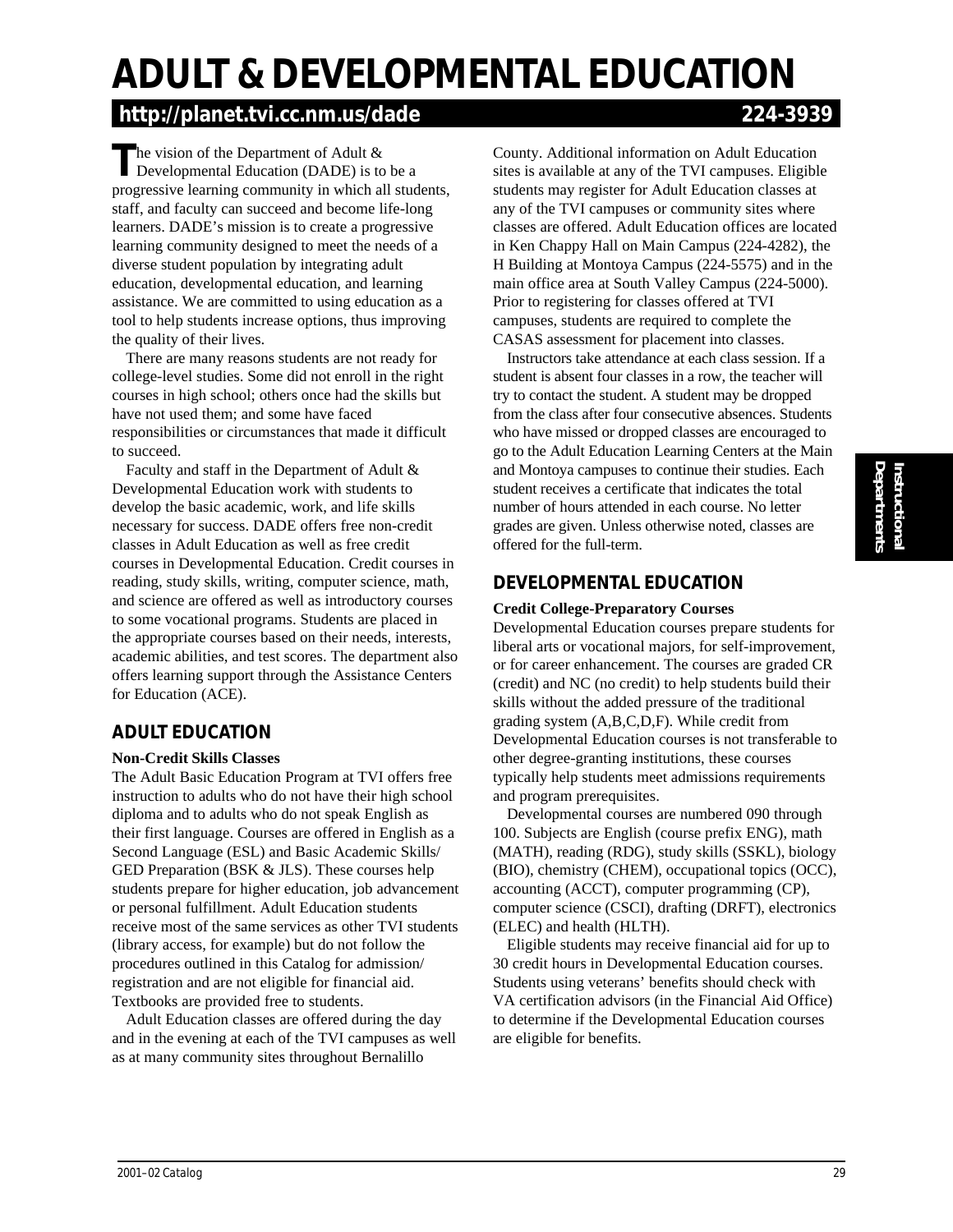#### **FULL-TIME INSTRUCTIONAL PERSONNEL**

Geraldine L. McBroom, dean; Ph.D. R. Jane Bradley, associate dean; Ph.D. Marya Corrigan, associate dean; M.A. Stephen Sanchez, director, Student Transitional Programs; M.A. Jana F. Smith, director, Developmental Education; B.S. Lis Turkheimer, director, Assistance Centers for Education; B.A. Tim Allen, math instructor; B.S.E. Roberta Ataman, English, reading instructor; M.Ed. Donald Bauer, math, drafting instructor; B.S. Hailey Binford, ESL instructor; M.A. Judith L. Brown, math instructor; M.A. Angelika S. Carroll, English, reading instructor; M.A. James N. Chaves, math, electronics instructor; M.S. Marie Chávez, ESL instructor; M.A. Max Cisneros Jr., math instructor; B.A. Linda Clay, math instructor; M.A. Don Croxton, math instructor; B.S. Leslie Dobkin, English, ESL instructor; M.A. Darryl Domonkos, math, reading instructor; M.C.P. Martin J. Doviak, English, math instructor; M.A. Shirley Ellison-Pryor, math, reading, English instructor; M.A. M. Sue Fox, basic skills instructor; M.B.A. Vicki Froehlich, math instructor; M.Ed. Stephen Gallegos, reading, study skills instructor; M.A. Michael Gienger, basic skills instructor; M.A. Katherine Green, English, reading instructor; M.A. Constance Gulick, English, reading instructor; M.A. Jean Hafner, science, math instructor; B.S. Vicki Hagen, English, reading instructor; M.A. Janice Hart, English instructor; M.A. Teresa Hill, English, reading instructor; B.A. Margaret Ann (Gretta) Hochstatter, math instructor; B.S. Donna Hurtado, English, reading, math instructor; B.A. William Johns, math, electronics, computer science instructor; M.A. Larry Johnson, reading, math, computer programming

James B. Kimmons, math instructor; M.A. Nancy King, English instructor; M.A. David Kohles, accounting, math, science instructor; B.S. Ed. Judy G. Kristl, math, reading, English instructor; B.S. Joseph R. Krzyzanowski, math instructor; M.A. Gloria Larrieu, English instructor; M.A. Don Lauser, basic math, computer science instructor; M.A. Amy Lee, computer science instructor; B.A. Gerald Leister, English, math instructor; Ed.D. Victoria Lucero, ESL instructor; M.A. Ilene Perl Maness, chemistry, math instructor; M.A. Ellen Mantell, ESL instructor; M.A. Connie Jo Martinez, English, math, computer science instructor; M.B.A. Elizabeth C. Martinez, English, math, computer science instructor; M.A. Marcie Bernal McKenzie, ESL, reading, literacy instructor; M.A. Charles Miller, math instructor; B.S. Elizabeth O'Neall, English instructor; M.A. Maria C. Pacheco, science, math instructor; B.S. Alexandra Piland, English instructor; M.A. Linda Pope, English, math instructor; M.A. Robin Ramsey, English, reading instructor; M.A. Richard Randolph, English, reading instructor; Ph.D. Mark Rudd, math instructor; B.A. Juan M. Saavedra, math instructor; B.A. Therese Samuel, ESL instructor; B.A. Gary Sandstrom, math, health instructor; M.A. Joan N. Silverstein, basic skills instructor; M.A. Sue Small, basic skills instructor; M.A. Theresa Sullo, English, reading instructor; M.A. Ann Tran, math, English instructor; M.A. Deloris Watkins, English, math instructor; B.A. Phillip Weaver, math, reading, science instructor; M.A. John Wright, English instructor; M.A.

instructor; M.A.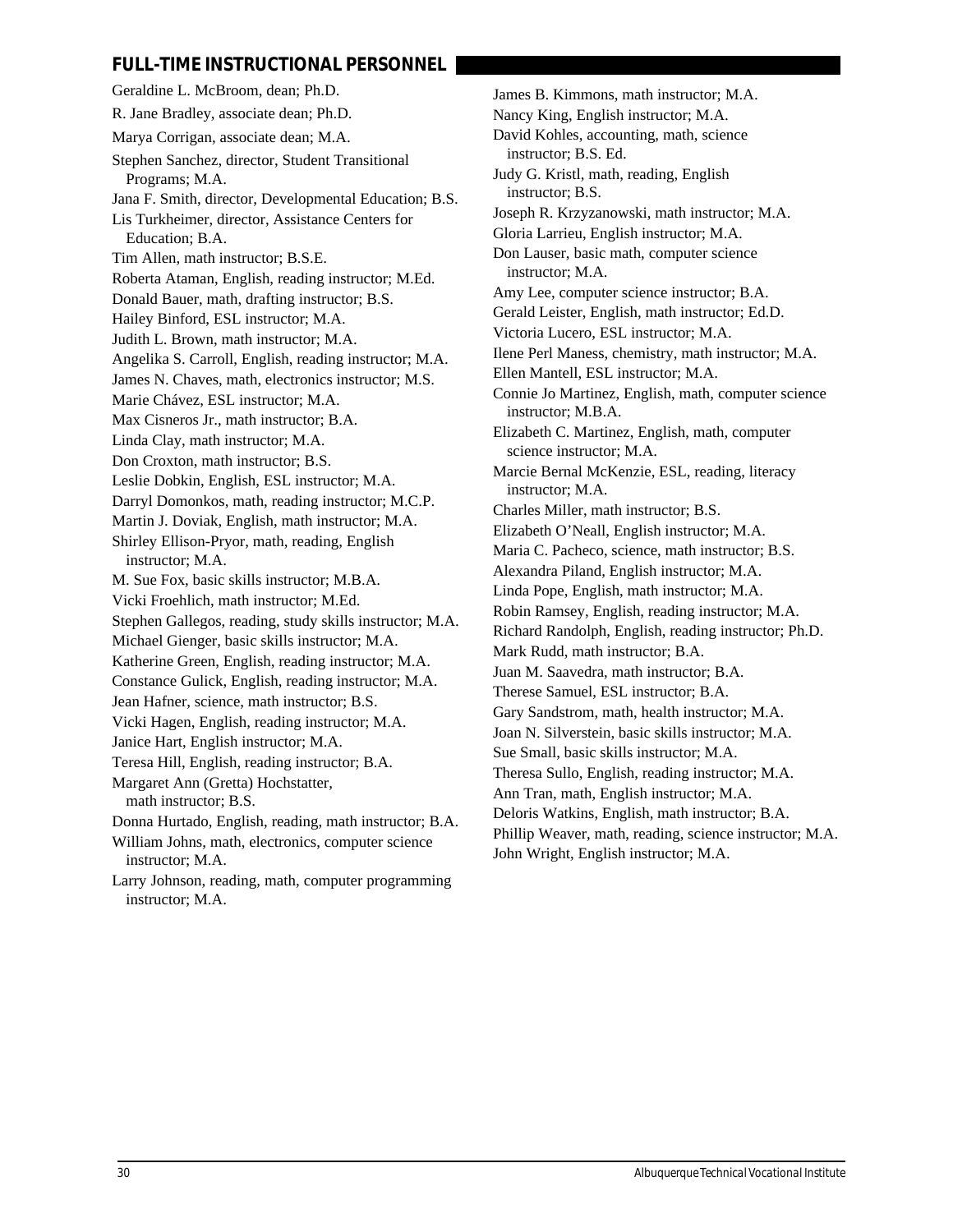# **ARTS & SCIENCES**

# **http://mongo.tvi.cc.nm.us 224-3561**

**ARRICES PROVIDES ARRICES AND SUPPORT ARRIVED SUPPORT ARRIVED AND SUPPORT AND SUPPORT AND SUPPORT AND SUPPORT AND SUPPORT AND SUPPORT AND SUPPORT AND SUPPORT AND SUPPORT AND SUPPORT AND SUPPORT AND SUPPORT AND SUPPORT AND** support vocational degree and certificate Liberal Arts degree. All courses are transferable to other degree-granting institutions as freshman and sophomore electives or requirements. All courses in Arts & Sciences have tuition charges. In addition, science, computer science, and art courses require course fees.

### **GENERAL HONORS PROGRAM**

Offering intensive interdisciplinary study, the General Honors Program increases opportunities for liberal arts education. Taught in a small-group seminar format, Honors courses emphasize discussion, student

participation and self-expression. Students interested in these courses must have completed nine hours in Arts & Sciences, have a 3.2 or higher cumulative GPA and have earned a B or better in English 101. For information and registration, interested students should see an advisor.

### **AEROSPACE STUDIES**

Students may register at TVI for the University of New Mexico Aerospace Studies/Air Force Reserve Officer Training Corps (AFROTC). Uniforms and textbooks are provided by AFAS. Because these classes are offered at the main campus of UNM, students should contact Lt. Col. Richard G. Trembley (see entry on page 161 in course listing section) before enrolling.

## **FULL-TIME INSTRUCTIONAL PERSONNEL**

Susan Murphy, Dean; Ph.D. Jon G. Bentley, Associate Dean; M.A. Jenna Johnson, Associate Dean; M.S. Stephen Schoonmaker, Associate Dean; M.A. Rama Akkaraju, mathematics instructor; M.S. Stephen Andrews, history instructor; M.A. Richard Araiza, mathematics instructor; M.A Jane Bardal, psychology instructor; Ph.D. Jean Batson-Turner, sociology instructor; M.A. Karen Bentz, biology instructor; M.S. David Blankenbaker, mathematics instructor; M.A. Gene Booth, English instructor; M.A. Joseph Boroughs, psychology instructor; Ph.D. Paul N. Cahoon, English instructor; M.A. Richard Calabro, biology instructor; M.S. Philip Carman, astronomy/physics instructor/chairman; M.A. Heidi Carr, communication studies instructor; M.A. María Luisa Chacón, Spanish instructor; M.A. Gina R. Chance, sociology instructor; M.A. Steve Cormier, history instructor; Ph.D. Sravanthi Cornell, chemistry instructor; Ph.D. Arnold Crelier, chemistry instructor; Ph.D. Terry Daughtrey, anthropology instructor; M.A. Rose Day, English instructor; Ph.D. Katherine Demitrakis, psychology instructor; Ph.D. Jack Douthett, mathematics instructor; M.Mus. Kaz Dziamka, English instructor; Ph.D. Jeanne Elmhorst, communication studies instructor; M.A. Bill Epler, mathematics instructor; Ph.D. Joseph Eridon, chemistry instructor/chairman; M.S. Joyce Flagg, English instructor; M.A.

Katelijne Flies-Dullea, biology instructor; Ph.D. Megan Florence, mathematics instructor; M.A. Ralph Flores, English instructor; M.A. Cheryl Foote, history instructor; Ph.D. Richard Fox, political science instructor; M.A. Ernest Garcia, art instructor; M.F.A. Chris Gebel, mathematics instructor; M.A. Janet Heath, mathematics instructor; M.S. Michael Hillard, psychology instructor/chairman; Ph.D. Sherry Holmen, communication studies instructor; M.A. Patrick Houlihan, English/journalism instructor; Ph.D. Havva Houshmand, humanities/religion instructor; Ph.D. Shepherd Jenks, anthropology instructor; Ph.D. James Johnson, psychology instructor; M.A. Jennifer Lyn Johnson, art instructor/chairman; M.F.A. Stephanie Kauffman, English instructor; Ph.D. Maureen Kelly, mathematics instructor; M.A. William Kuipers, biology instructor; Ph.D. Kevin Leith, mathematics instructor; M.S. Jane Lyo, mathematics instructor; M.A. Linda Martin, mathematics instructor; M.A. Carol Ann Martinez, chemistry instructor; M.S. Tamra Mason, mathematics instructor; Ph.D. Stephen Mathewson, English instructor; Ph.D. Layne McAdoo, sociology instructor; Ph.D. Doug McDoniel, mathematics instructor; Ph.D. Colleen McNamara, biology instructor; Ph.D. Shelly Metz, psychology instructor; Ph.D. Deborah Miller, chemistry instructor; M.S. William Miller, philosophy instructor/chairman; M.A. Blake Minnerly, physics instructor; M.S.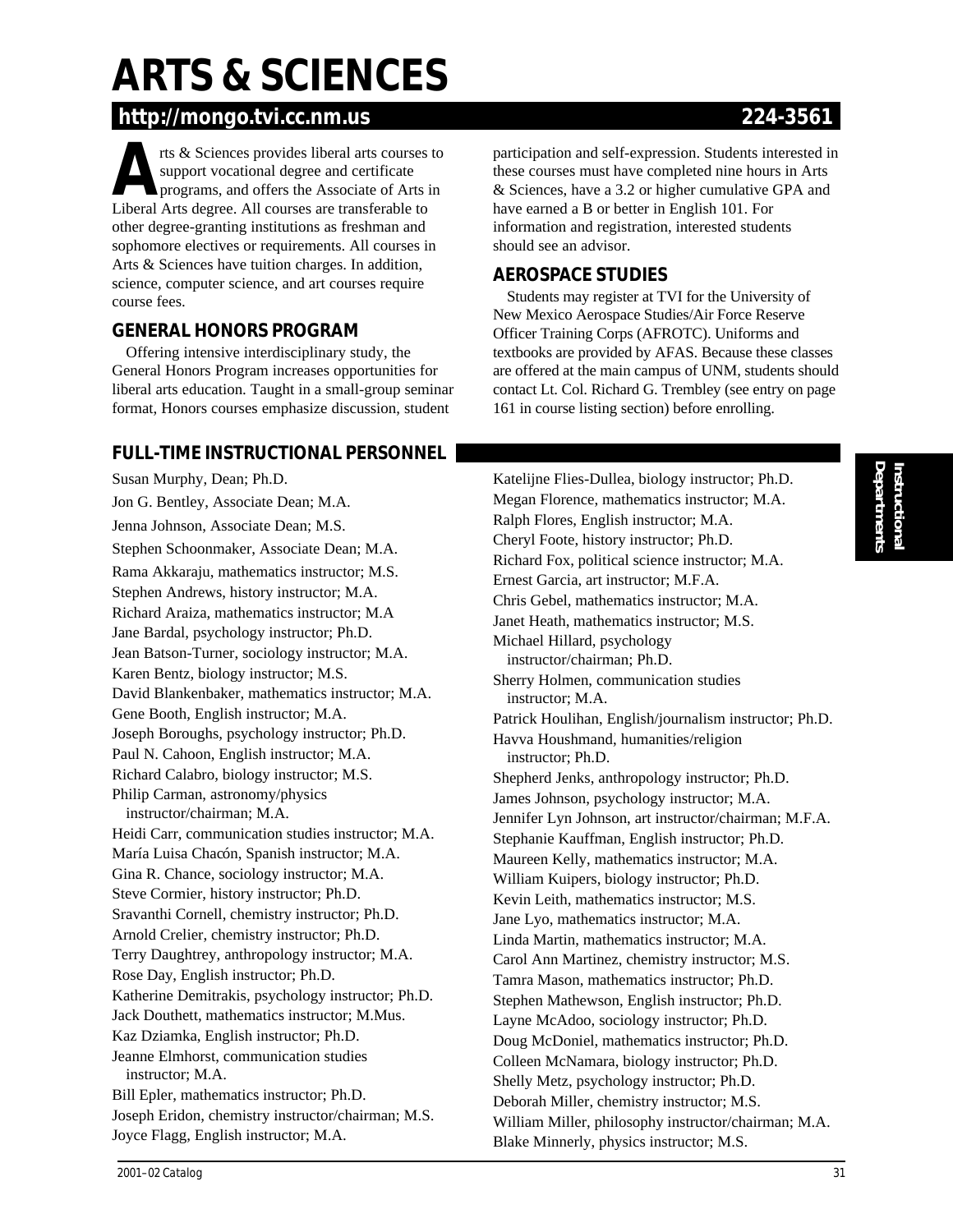JoAnn Morgan, psychology instructor; Ph.D., J.D. Deborah Muldavin, biology instructor; M.A. Barbara Muller, English instructor; M.A. William Murrell, philosophy instructor; Ph.D. Mary Odom, physics instructor; M.S. Linda Oldham, English instructor; M.A. Lisa M. Orick, communication studies instructor/chairman; M.A. Umesh Pandey, physics instructor; M.S. Kate Parker, English instructor; Ph.D. Harold Partin, mathematics instructor; Ph.D. George Pletsch, mathematics instructor/chairman; Ph.D. Alan Pope, English instructor; Ph.D. Fred Ream, mathematics instructor; M.A. Jim Rewalt, mathematics instructor; M.S. Geri Rhodes, English instructor; Ph.D. Tomas Ruiz-Fabrega, Spanish instructor/chairman; Ph.D. Jamie Searcy, English instructor/chairman; M.A. Patricia Seitz, sociology instructor; Ph.D. Wayne Shrubsall, English instructor; Ph.D. Leslie Nelson Shultis, music instructor; M.Mus. Janet Smith, computer science instructor; Ph.D. Peter Steinbach, mathematics instructor; M.A. Kelly Sullivan, biology instructor, M.A. James Swan, biology instructor; M.S. J. Ross Thomas, economics instructor; Ph.D. Dennis Vargo, mathematics instructor; M.A. Lucy Vigil, Spanish instructor; Ph.D. Joe Shield Wallace, chemistry instructor; Ph.D. Gary Walters, computer science instructor; M.A. LaVonne Wahl, communication studies instructor; Ph.D. Kathleen Waymire, art instructor; Ph.D. Shawn Wright, biology instructor; M.S.

# **BUSINESS OCCUPATIONS**

### **http://www.tvi.cc.nm.us/bod 224-3811**

#### **T**he Business Occupations Department offersopportunities to build business careers. TheBusiness Occupations Department provides education, training and skills you can use to achieve career goals. The department focuses on superior customer service, technology in the classroom, distance learning, student recruitment, student retention, and faculty professional development as it serves a diverse population of students who will participate in business strategies for the next century. Offerings include department verifications of completion, occupational certificate programs, associate of applied science degrees, and an associate of arts degree.

Business Occupations classes are scheduled during the day, evening, and/or Saturday and Sunday at all four TVI campuses, arranged on-site locations, and through distance learning delivery methods. The Business Occupations Department Weekend Business School offers Friday evening, Saturday and Sunday classes.

Some programs, courses, and elective courses are not offered every term. A minimum of 12 students is required for first term and elective courses. A student who registers for a Business Occupations program may be required to take English, reading, and/or math placement tests. Advanced students may earn credit for on-the-job-training through cooperative education and internship courses.

The New Mexico Two-Year/Four-Year Business Articulation Matrix, as well as articulation agreements with several New Mexico postsecondary educational institutions offer course transfer opportunities for Business Occupations students (associate deans have details).

Business Occupations programs that have received national accreditation are (followed by the accrediting organization):

- Accounting (Association of Collegiate Business Schools and Programs)
- Business Administration (Association of Collegiate Business Schools and Programs)
- Computer Information Systems (Association of Collegiate Business Schools and Programs)
- Court Reporting (National Court Reporters Association)
- Paralegal Studies (American Bar Association)
- Office Administration (Association of Collegiate Business Schools and Programs)
- Pre-Management (Association of Collegiate Business Schools and Programs)

The Higher Learning Commission North Central Association of Colleges and Schools requires that the Business Occupations Department provide outcomes assessment for each of its program areas. All Business Occupations students are required to participate in outcomes assessment. Test scores do not affect graduation status. Associate deans have information regarding outcomes assessment testing procedures.

All occupational courses must be passed with a minimum grade of C to meet prerequisite requirements and certificate and degree requirements.

All Business Occupations students do not have the option of taking occupational courses on a credit/no credit basis except the following Court Reporting courses: CR 104, CR 210, CR 220, and CR 230.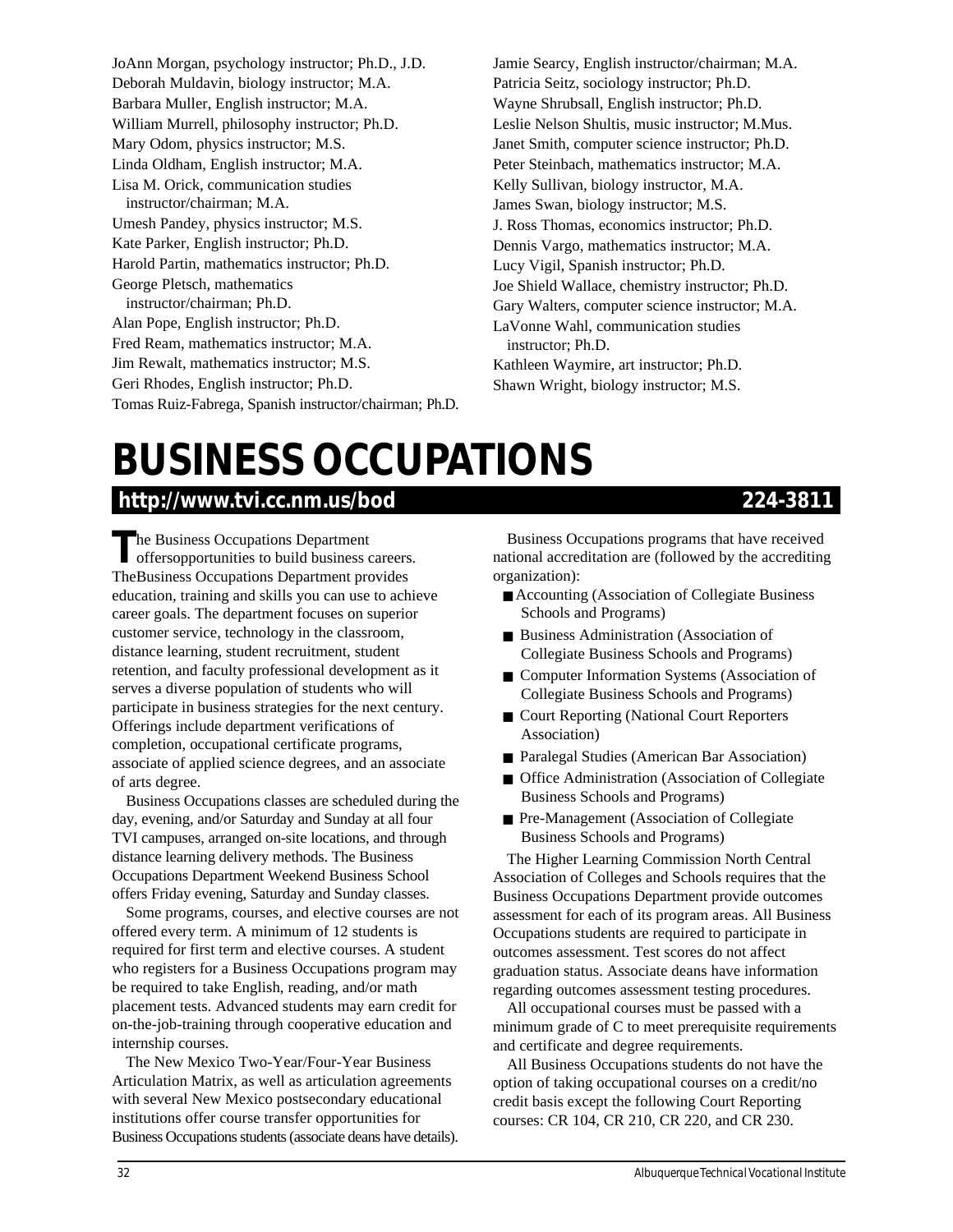Students in those Court Reporting courses who are receiving financial aid should communicate with the Financial Aid Office before selecting a grade option.

Challenge exams are available for many Business Occupations courses. Students wishing to challenge a course should contact the associate dean in their area of study.

#### **FULL-TIME INSTRUCTIONAL PERSONNEL**

Lois Carlson, CPA, dean; Ph.D.

Susie Cutler, associate dean; M.A. Emil Radosevich, associate dean; M.B.A. Dan Valles, associate dean; M.B.A. Don Adams, computer information systems instructor; M.S.Mgt. Dawn Addington, CPA (inactive), accounting instructor; M.Acc. Cheryl Bartlett, CPA, accounting instructor; M.B.A. David Bency, CPA (inactive), accounting instructor; B.B.A. Janice Benson, computer information systems instructor; Ph.D. David Bergsland, business graphics and communications instructor; B.F.A. Ann Brooks, accounting instructor; M.A. Mary Burt, office administration instructor; M.A. Wallace Cates, computer information systems instructor; B.S. Leigh Anne Chavez, paralegal studies instructor; J.D. Hyekyung Clark, computer information systems instructor, B.A. Paul Clark, e-commerce instructor; M.S. Mary Curik, computer information systems instructor; B.S. Annette Duvall, computer information systems instructor; M.S. Michael Felker, e-commerce instructor; M.B.A. Jean Gallegos, accounting instructor; M.B.A. Hossein Giahi, business administration instructor; M.B.A. Patricia Gomez, CRI, court reporting instructor; A.A.S. Fred Gordon, accounting instructor; M.A. Marcella Green, computer information systems instructor; M.A. Sue Gunckel, CPA, accounting instructor; M.S.W. Catherine Hain, computer information systems instructor; M.B.A. Gerald Heater, MCSE, computer information systems instructor; M.S.

#### **BUSINESS RESOURCE CENTERS**

The Business Resource Centers (BRC) at Main and Montoya campuses support student success and retention in Business Occupations programs. The BRCs provide opportunities for students to practice and strengthen skills presented in the classroom, complete course assignments, receive individual assistance, and utilize resources and state-of-the-art technology to create projects and presentations.

Mary Carole Helton, computer information systems instructor; M.P.A. Susan Herrington, computer information systems instructor; M.A. Debbie Hester-Rael, CPA, accounting instructor; B.S., B.A. Bob Hildenbrand, CPA (inactive), accounting instructor; M.S. Marilyn Konnick, office administration instructor; M.A. Deborah LaPointe, office administration instructor; M.S. Marvin Lozano, international business instructor; M.S. Marilyn Maclay, office administration instructor; M.A. Gloria Madrid, office administration instructor; Ed.D. Linda Maggart, office administration instructor; B.S. Joyce Matthews, CPA, accounting instructor; M.A. Susanna Merchant, office administration instructor; M.A. Dai Nguyen, paralegal studies instructor; J.D. Judith Olean, judicial studies instructor, J.D. William Price, accounting instructor; M.Acc. Robert T. Reeback, paralegal studies instructor; J.D. Virginia Rich, office administration instructor; M.Ed. Anita Sterchi, office administration instructor; M.A. Robert Stone, business administration instructor; J.D. Judith Teak, office administration instructor; M.A. Linda Turpen, computer information systems instructor; M.B.A. Margie Vance, business administration instructor; M.B.A. Wallace Van Dusen, computer information systems instructor; M.B.A. Anita Vaughn, office administration instructor; M.P.A. José Angel Vélez, computer information systems instructor; B.A. Joe Webster, CMA, accounting instructor; M.B.A. Michael Williams, CHE, hospitality and tourism instructor; B.A. Kim Wong, business administration instructor; M.S., M.B.A., J.D.

**Departments Instructional**

**Instructional**<br>Departments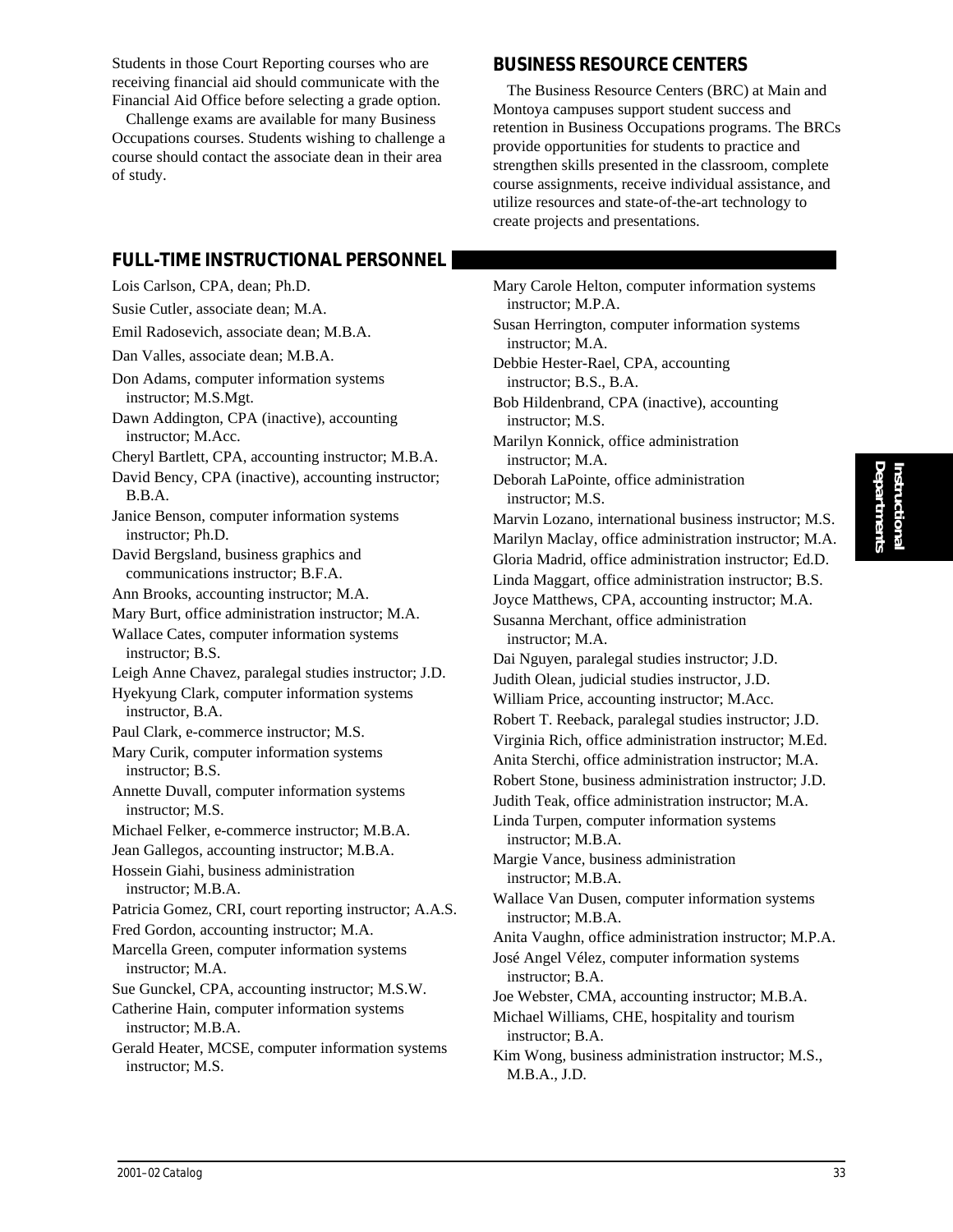# **HEALTH OCCUPATIONS**

# **http://www.tvi.cc.nm.us/health 224-4111**

**The Health Occupations Department provides entry**level training and skill upgrading in avariety of medical fields as well as children, youth and family development and elementary education. Special courses, for which a verification of completion is awarded, also are offered. At least 12 students must sign up for a special course before it can be offered, and each student must meet all prerequisites. These courses may not be offered every year. Students enrolled in these courses are not eligible to receive financial aid or Veterans Administration benefits.

Classes are held at Main, South Valley, Rio Rancho, and Montoya Campuses; students may have supervised patient practicums and observations at community agencies.

**Enrollment:** All Health Occupations programs except Nursing Assistant require a high school diploma or equivalent and completion of the TVI placement test. Most programs also have prerequisites. Health Occupations programs require that students be in good physical condition, free of health conditions that could

#### **FULL-TIME INSTRUCTIONAL PERSONNEL**

Elizabeth Alongi, RN, chair of the surgical programs, BSN

Darlene Blagg, RDMS, program director, diagnostic medical sonography

John Blewett, RRT, RCP, respiratory therapy instructor, BUS

- Teresa Brito-Asenap, program director, child, youth and family development, MA
- Karen Connors, RN, nursing instructor, MSN

Lynne Curtis, RN, chair health unit clerk program, MA

Donna "George" Dresden, RN, nursing instructor, MSN Holly DeWees, director of the elementary education

program, MA Charles Fatta, RRT, RCP, clinical coordinator, respiratory therapy program, MBA

Pamela Fletcher, R.D./L.D., nutrition instructor, MA

Richard Gentile Jr., RRT, RCP, director, respiratory therapy program, M.Ed.

David Gordon, RRT, RCP, respiratory therapy instructor, MA

Patricia Hamilton, RN, nursing instructor, MSN

Regina Janke, RN, nursing instructor, MSN

Monya Kmetz, MT (ASCP), program director, medical laboratory technician, MA

endanger themselves or others. Students may be required to have a physical exam. Because of the widespread use of latex products, individuals who have an allergy to latex may find it difficult to successfully complete a Health Occupations program. Credit by examination (challenge) is available for selected courses. Program directors have detailed information.

**Grading Policy:** It is strongly recommended that all required courses be taken for a traditional letter grade. Most courses within Health Occupations must be taken for a traditional letter grade; the credit/no credit option may only be used for selected courses. A grade of C or better is required in all occupational courses required for graduation. All prerequisite courses require a grade of C or better.

**Handbooks:** For specific policies and procedures regarding classroom expectations, clinical experiences, learning laboratories, standards of practice and professional codes of ethics, students should consult their programs' student handbook.

Patricia Loflin, RN, nursing instructor, MSN Lorraine Lowen, RN, nursing instructor, MSN Sandra Luck, child, youth and family development instructor, MA Janet Mason, RN, nursing instructor, MSN Ruth McCall, MT (ASCP), CLS (NCA), program director, phlebotomy and clinical lab assistant, BS Paulette McNeill, RN, nursing instructor, MSN Susan Michalske, RN, nursing instructor, MSN Gloria Monek-Kovanis, RN, nursing instructor, MSN Susan Morgan, RN, nursing instructor, MN Mary Moser-Gautreaux, RN, nursing instructor, MSN Delores Pederson, RN, nursing assistant instructor, MSN Marian Sawyier, RN, nursing instructor, MSN Douglas Scribner, chair of the pharmacy technician

- program, BA Ann E. Sims, RN, program director, nursing assistant, BSN
- Penelope Stanley, RN, nursing instructor, MN
- Patricia Stephens, RN, director of nursing programs, MSN
- Carol Winkles, RN, nursing instructor, MSN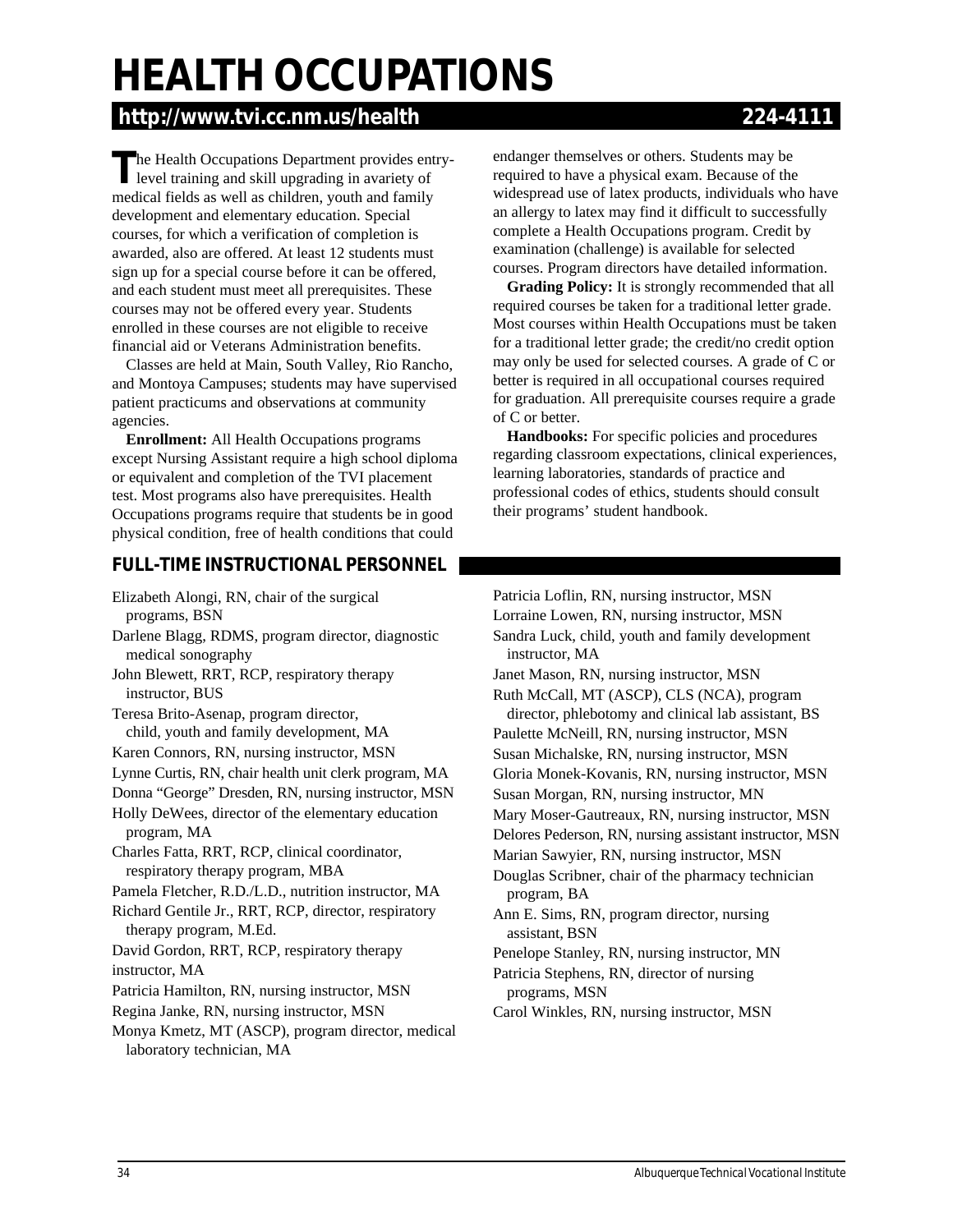# **TECHNOLOGIES**

# **http://tech.tvi.cc.nm.us 224-3340**

The high skilled, high-tech jobs of the 21st century<br>will demand specialized entry-level training and skill upgrading, and the Technologies Department offers both, along with state-of-the-art equipment to support them.

Several programs offer concentrations so that students may specialize in their primary area of interest. The time necessary to complete most of the Technologies programs varies from 12 to 24 months if a student carries a full course load each term.

To enter Technologies courses, the student must meet the prerequisites of MATH 100B or equivalent, RDG 099 or equivalent, and CP 176, Introduction to Technology Computer Applications, or equivalent. Technologies accepts BA 150 or CSCI 101 as equivalent to CP 176.

Challenge examinations are available for some courses numbered below 200. For information concerning transferability of vocational courses either

### **FULL-TIME INSTRUCTIONAL PERSONNEL**

Steve Benavidez, associate dean; M.A.

Ed Baca-Green, manufacturing tech. instructor; B.S. Joseph Black, electronics technology instructor;

M.P.A., M.S.E.E.

Bruce Bush, electronics technology instructor; B.S. Jenifer Brunette, manufacturing technology instructor; M.A.

Phyllis Cece, registered architect architectural/ engineering drafting technology instructor; B.A.

David Clauss, networking technology instructor; B.A.

Gail Collins, computing technology instructor; B.A.

Michael Cranney, web technology instructor; M.A. Tom Darling, construction management technology instructor; B.A.

Hadie Fotouhie, design drafting engineering technology instructor; M.S.

Steven Fraker, architectural/engineering drafting technology instructor; M.A.

Hayward Franklin, computing technology instructor; Ph.D.

Joel Gellman, electronics technology instructor; B.S.

Terry Gonzales, computing technology instructor; B.A. Gordon Hall, registered architect, architectural/

engineering drafting technology instructor; M.Arch. James Hart, networking technology instructor; B.U.S. Andrew Huertas, electronics technology instructor Raymond Isengard, electronics technology instructor Barbara Johnston, computing technology instructor; M.A., M.S.

Brenda Judd, computing technology instructor; M.B.A.

to or from TVI, students should see the appropriate director or program chair.

Optional courses are available to enhance the education of those students meeting the prerequisites. Optional courses and courses numbered 200 or above may not be offered every term and are subject to cancellation before the first day of the term due to insufficient enrollment; a minimum of 12 students is required.

Students in the Technologies programs are encouraged to join school clubs (also known as student groups). Clubs that are supported by the Technologies department are the Computer Technology Student Association, Society of Manufacturing Engineers (SME) and the Skills USA-VICA. Information is available from directors and program chairs.

Students working toward an associate degree or a certificate must earn a grade of C or better in all occupational courses to meet graduation requirements. For more information call 224-3340.

Peter Kalitsis, registered architect, architectural/ engineering drafting technology instructor; B.A. Paul Kirkpatrick, computing tech. instructor; B.U.S. Eric Krosche, manufacturing tech. instructor; M.S. Darrell Leland, computing technology instructor; M.A. Fabian Lopez, electronics technology instructor Trisha Miller, achievement coach; M.A. Earnestine Mitchell,computing technology

instructor; B.A. Mark Nolan, electronics technology instructor; M.A. Stephen Parratto, computing technology instructor; M.S. Paul Quan, director, computing technology; M.S.

Jimmy Reed, computing technology instructor; B.S. Laurence Rose, computing technology instructor; M.S. David Ruff, construction management technology

instructor; B.A.

Susan Sujka, electronics technology instructor; B.S. Paul Trujillo, electronics technology instructor; B.S.

Srini Vasan, manufacturing technology instructor; Ph. D.

Ramon Vigil, electronics technology instructor; B.A.

Wesley Wesbrooks, electronics engineering technology instructor; B.A.

Michael White, electronics engineering technology instructor; M.S.

Elizabeth Wilkinson, computing technology instructor; B.A.

Mary Jane Willis, manufacturing technology instructor; M.A.

Chuck Yonker, design drafting engineering technology instructor, B.A.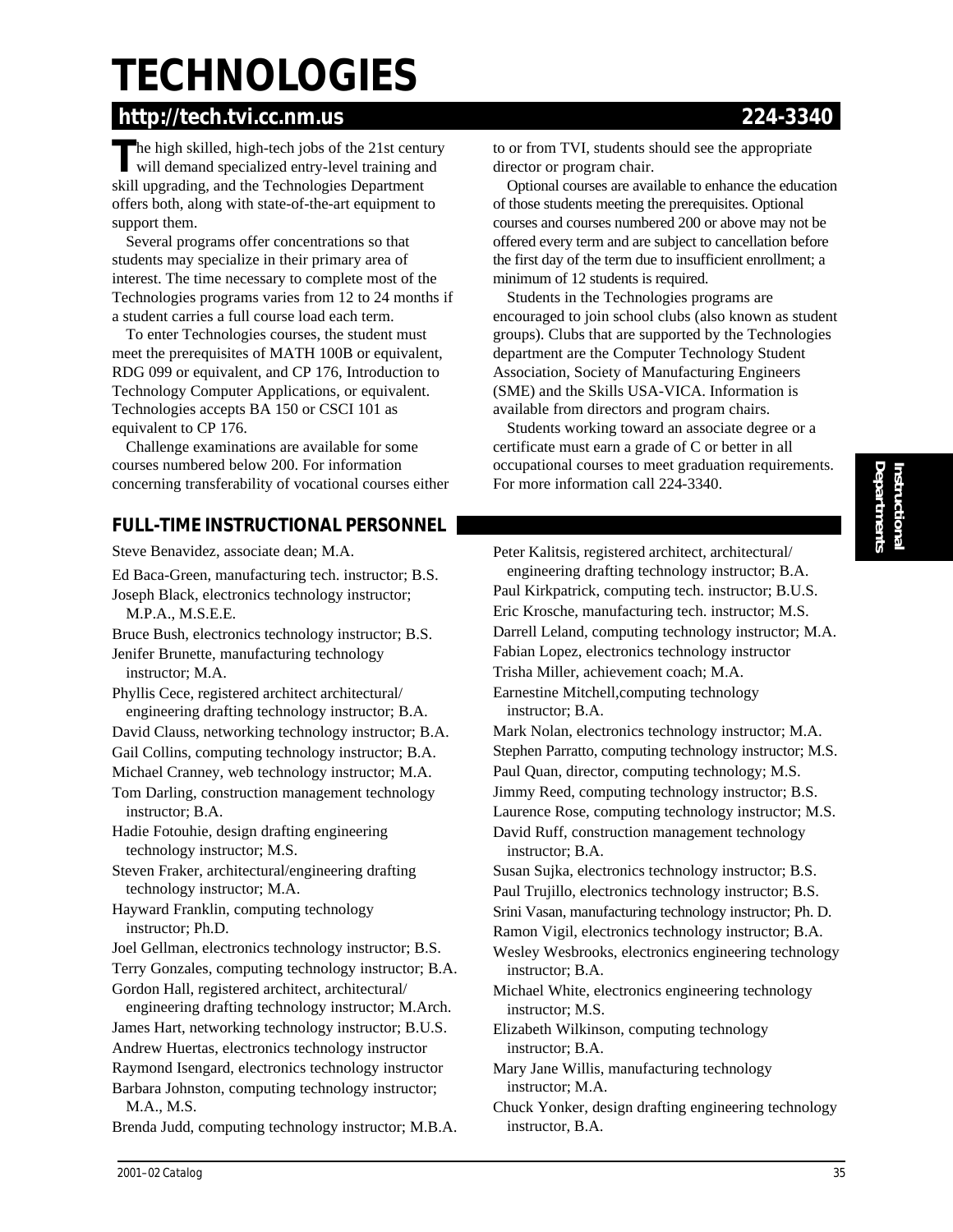# **TRADES & SERVICE OCCUPATIONS**

## **http://www.tvi.cc.nm.us/trades 224-3711**

**T**he Trades & Service Occupations Department provides a technical learning environment to the preparation of individuals for challenging positions in the community work force. Most classes are held at the Main Campus, and there are opportunities for hands-on learning at off-campus sites. The department offers certificates and degrees that prepare individuals for entry-level positions, job advancement and technical skill upgrading.

Students are encouraged to participate in Skills USA, a national student organization whose activities are an integral part of the curriculum.

Cooperative education allows qualified students the option to complete course work via a related entrylevel wage job. A written agreement with specific objectives is signed by the student, TVI and the employer. The cooperative education option may not qualify students for financial aid.

Students must provide their own personal protective equipment (hard hat and safety glasses or goggles) and lab clothes which are appropriate and comply with Trades & Service Occupations Department and/or Occupational Safety and Health Act (OSHA) standards. Hard hats must meet ANSI Standard Z89.1-1969. Safety glasses or goggles must meet ANSI Standard Z87.1-1979. Students are trained to OSHA safety standards for their respective area.

Students planning to transfer to four-year schools

#### **FULL-TIME INSTRUCTIONAL PERSONNEL**

Joseph J. Rodman, dean; M.Ed. Paula Fisher, associate dean; M.A. Alain Archuleta, Skills USA chair; B.S. Earnest Arko, construction technology chair; B.A. Paul Baxter, truck drivng instructor; B.S. Paul Beck, machine tool technology instructor; B.S. Salvatore Benevegna, air conditioning, heating and refrigeration instructor Noel Binford, safety chair; B.S. John Bronisz, automotive instructor, B.A. Timothy Brown, electrical trades instructor; B.S. Glen Bugge, automotive technology instructor; B.S. Lonnie Burke, plumbing instructor, B.A. Darrell Creel, truck driving chair; B.A. Kevin Daugherty, public safety chair; J.D. James DeMarcus, mechanical technology chair; B.S. Patrick Dunworth, criminal justice instructor; B.S. John P. Gabaldon, electrical trades instructor; B.S. Shirley Garcia, cosmetology instructor, RI Kathryn Hamby, welding instructor, A.S. Scott Henriksen, automotive technology instructor; M.A.

should meet with TVI personnel to discuss transferability of courses.

Most Trades & Service Occupations programs require that students be in good physical condition and be free of allergies or health conditions.

Most programs require basic hand tools. Tool lists with approximate costs and purchase deadlines are provided by instructors at the beginning of each term.

Students working toward an associate degree or a certificate must earn a grade of C or better in all occupational courses to meet graduation requirements.

#### **OPTIONAL COURSES**

Optional courses are offered in remodeling (course prefix: BT), small engine skills improvement (SCSE), employment skills (SSKL) and Skills USA (VICA). At least 12 students must sign up and instructional space, instructor and budget must be available before an optional course can be offered.

#### **APPRENTICESHIPS**

The Trades & Service Occupations Department, in conjunction with industry groups, offers apprenticeship-related instruction for persons currently employed in commercial carpentry, electrical trades, general trades, iron worker, plumbing and sheet metal (see page 51).

John Hostak, service occupations director; M.S. Joyce Jones, professional cooking instructor; B.S. Michael Kavanaugh, fire science instructor; B.S. Robert Kho, automotive technology instructor; B.A. Barry King, environmental safety and health instructor; M.S. Kerry Knoop, culinary arts instructor; B.A. Samuel E. Lovelette, electrical trades instructor; B.S. Elizabeth McGeehan, baking instructor; B.A. Thomas J. Morris III, cosmetology/fitness chair; M.S. Larry Mounger, transportation technology chair; B.S. John Murray, construction/mechanical technology director; B.A. John Pierce, carpentry instructor; B.A. Carmine Russo, culinary arts chair; B.S. Jerry Sais, metals/transportation director; B.S. Martin Samudio, professional cooking instructor; B.S. Harold Senke, environmental safety and health instructor; M.A. Greg Tolbert, air conditioning, heating and refrigeration instructor Richard Warren, metals chair; B.S.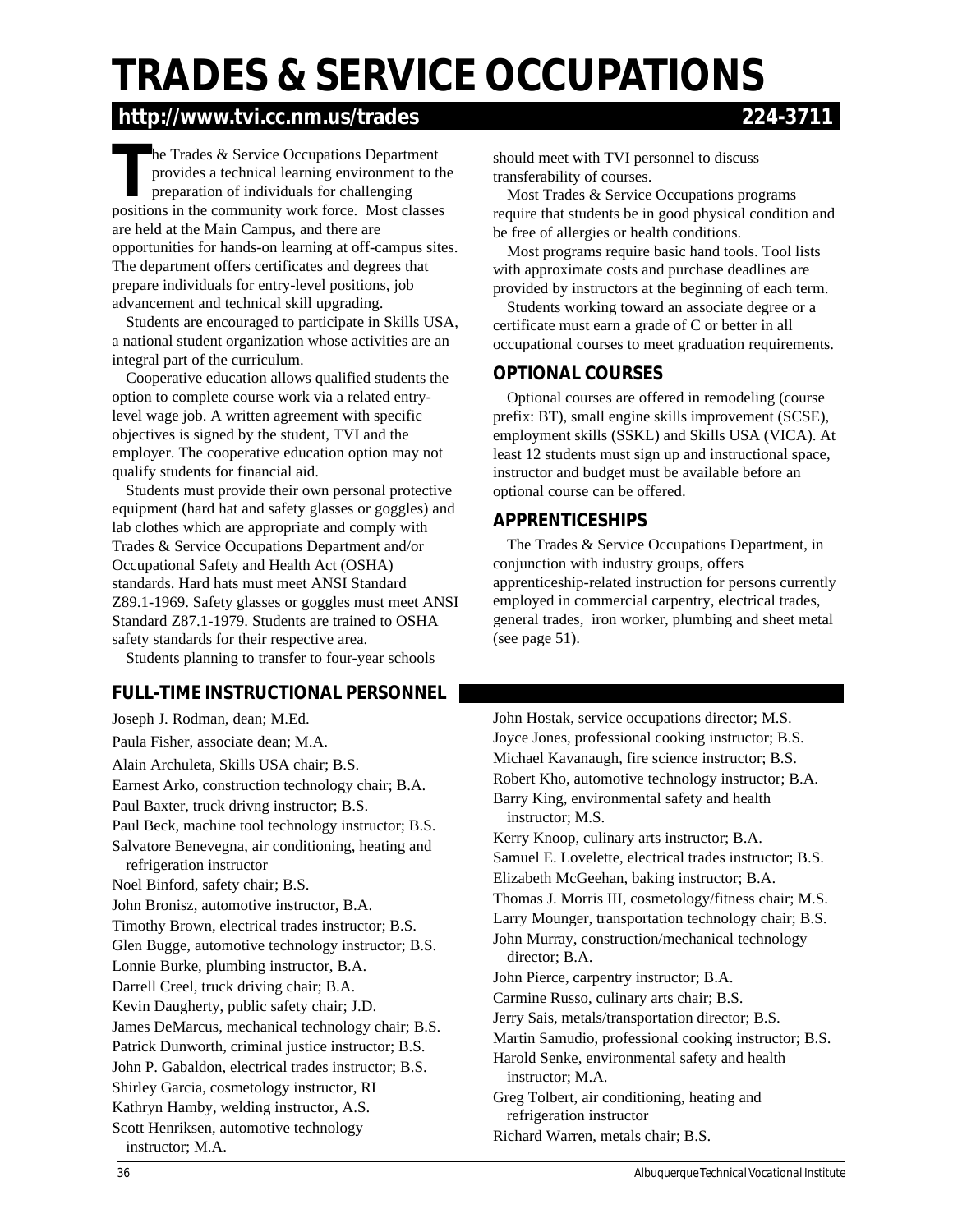| <b>Program of Study</b>                                                                                                                                                            | Degree | Occupational<br>$\emph{Lertificate}$ | Verification of<br>Completion | Page |
|------------------------------------------------------------------------------------------------------------------------------------------------------------------------------------|--------|--------------------------------------|-------------------------------|------|
| <b>ACCOUNTING</b>                                                                                                                                                                  | AAS    | $\checkmark$                         |                               | 49   |
| <b>Adult Education</b><br>• Basic Skills<br>· English as a Second Language (ESL)<br>· Job/Life Skills                                                                              |        |                                      |                               | 157  |
| Air Conditioning, Heating & Refrigeration<br>also Concentration under MECHANICAL TECHNOLOGY                                                                                        |        |                                      |                               | 50   |
| Apprenticeships under Trades & Service Occupations<br>• Commercial Carpentry<br>• Electrical Trades<br>• General Trades<br>• Iron Worker<br>• Plumbing<br>• Sheet Metal            |        |                                      |                               | 51   |
| ARCHITECHTURAL/ENGINEERING<br><b>DRAFTING TECHNOLOGY</b><br>• Residential Drafting<br>• Computer Assisted Drafting                                                                 | AAS    |                                      |                               | 52   |
| Arts & Sciences Electives<br>(see LIBERAL ARTS)                                                                                                                                    |        |                                      |                               | 113  |
| <b>Automotive Service Fundamentals</b>                                                                                                                                             |        |                                      | ✓                             | 54   |
| <b>Automotive Technology</b><br>also Concentration under TRANSPORTATION<br><b>TECHNOLOGY</b>                                                                                       |        | ✓                                    |                               | 54   |
| Baking<br>(courses may apply toward AAS in CULINARY ARTS)                                                                                                                          |        |                                      |                               | 55   |
| <b>Bilingual Education</b><br><b>Concentration under ELEMENTARY EDUCATION</b>                                                                                                      |        |                                      |                               | 95   |
| Bookkeeping                                                                                                                                                                        |        | ✓                                    |                               | 56   |
| <b>BUSINESS ADMINISTRATION</b><br>Concentrations:<br>• Continuous Quality Improvement (also)<br>• General Business<br>• Management<br>• Real Estate<br>· Small Business Management | AAS    |                                      |                               | 57   |
| <b>Business Applications Design</b>                                                                                                                                                |        |                                      | ✓                             | 58   |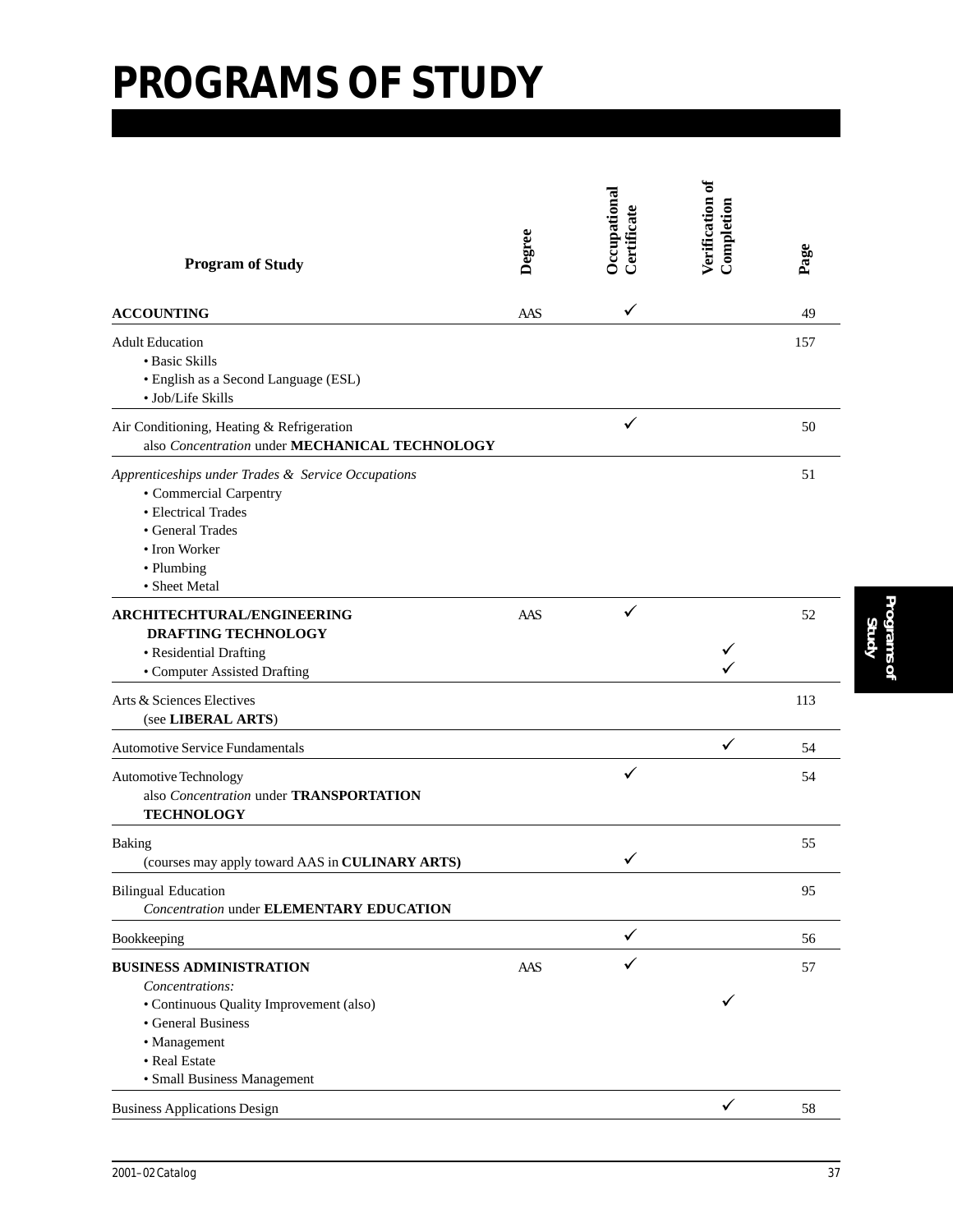| <b>Program of Study</b>                                                                                                                                                             | Degree | Occupational<br>Certificate | Verification of<br>Completion | Page |
|-------------------------------------------------------------------------------------------------------------------------------------------------------------------------------------|--------|-----------------------------|-------------------------------|------|
| <b>Business Computer Applications</b><br><b>Concentration under COMPUTER INFORMATION</b><br><b>SYSTEMS</b>                                                                          |        |                             |                               | 66   |
| <b>BUSINESS GRAPHICS</b>                                                                                                                                                            | AAS    | ✓                           |                               | 59   |
| <b>Business Information Management</b><br><b>Concentration under COMPUTER</b><br><b>INFORMATION SYSTEMS</b>                                                                         |        |                             |                               | 66   |
| Call Center Operations                                                                                                                                                              |        |                             | ✓                             | 61   |
| Carpentry<br>also Apprenticeship<br>• Commercial Carpentry under Trades & Service Occupations                                                                                       |        |                             |                               | 61   |
| Child Development Associate (CDA)<br>Concentration under CHILD, YOUTH<br>AND FAMILY DEVELOPMENT                                                                                     |        |                             |                               | 62   |
| <b>CHILD YOUTH AND FAMILY DEVELOPMENT</b><br>Concentrations:<br>• Family Studies<br>· Early Childhood Multicultural Education (ECME)                                                | AA     |                             |                               | 62   |
| Clinical Laboratory Assistant                                                                                                                                                       |        | ✓                           |                               | 65   |
| <b>Community Recreation</b><br><b>Concentration under RECREATION AND LEISURE</b><br>(pending CHE approval)                                                                          |        |                             |                               | 144  |
| <b>Computer Animation</b><br><b>Concentration under COMPUTING TECHNOLOGY</b>                                                                                                        |        |                             |                               | 73   |
| <b>COMPUTER INFORMATION SYSTEMS</b><br>Concentrations:<br>· Business Computer Applications<br>• Business Information Management<br>· Data Communications Management<br>· Multimedia | AAS    | ✓                           |                               | 65   |
| <b>Computer Network Services</b>                                                                                                                                                    |        |                             | ✓                             | 70   |
| <b>Computer Programming</b><br><b>Concentration under COMPUTING TECHNOLOGY</b>                                                                                                      |        |                             |                               | 71   |
| <b>COMPUTING TECHNOLOGY</b><br>Concentrations:<br>• Computer Programming<br>• Computer Animation                                                                                    | AAS    | ✓                           |                               | 71   |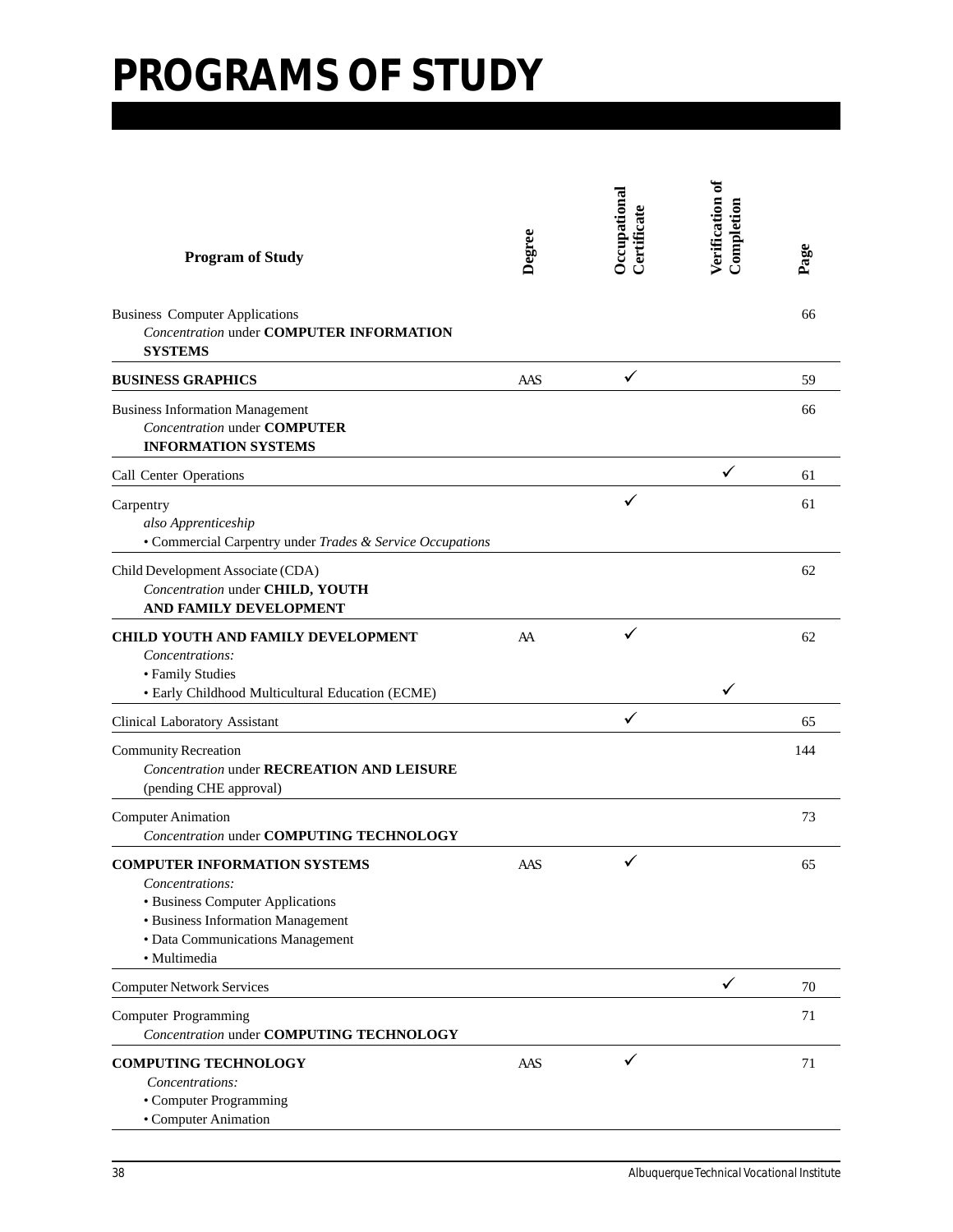| <b>Program of Study</b>                                                                                                                                                                        | Degree | Occupational<br>Certificate | Verification of<br>Completion | Page |
|------------------------------------------------------------------------------------------------------------------------------------------------------------------------------------------------|--------|-----------------------------|-------------------------------|------|
| CONSTRUCTION MANAGEMENT TECHNOLOGY<br>· Residential Superintendent<br>• Construction Estimator                                                                                                 | AAS    |                             | ✓                             | 74   |
| <b>CONSTRUCTION TECHNOLOGY</b><br>Concentrations:<br>• General Construction<br>• Electrical                                                                                                    | AAS    |                             |                               | 75   |
| <b>Continuous Quality Improvement</b><br>also Concentration under BUSINESS ADMINISTRATION                                                                                                      |        |                             | ✓                             | 77   |
| <b>COSMETOLOGY</b>                                                                                                                                                                             | AAS    |                             |                               | 77   |
| <b>COURT REPORTING</b>                                                                                                                                                                         | AAS    |                             |                               | 79   |
| <b>CRIMINAL JUSTICE</b>                                                                                                                                                                        | AAS    |                             |                               | 81   |
| Critical Care Nurse Internship                                                                                                                                                                 |        |                             | ✓                             | 82   |
| <b>CULINARY ARTS</b>                                                                                                                                                                           | AAS    |                             |                               | 83   |
| Data Communications Management<br><b>Concentration under COMPUTER INFORMATION</b><br><b>SYSTEMS</b>                                                                                            |        |                             |                               | 66   |
| Data Entry                                                                                                                                                                                     |        |                             | ✓                             | 84   |
| Database Management                                                                                                                                                                            |        |                             | ✓                             | 84   |
| Dental Assistant                                                                                                                                                                               |        | ✓                           |                               | 85   |
| DESIGN DRAFTING ENGINEERING<br><b>TECHNOLOGY</b>                                                                                                                                               | AAS    |                             |                               | 85   |
| Developmental Education - Credit College-Preparatory Courses<br>English, English as a Second Language, Mathematics,<br>Reading and Study Skills, Science, Occupational<br>Introduction/Support |        |                             |                               | 29   |
| DIAGNOSTIC MEDICAL SONOGRAPHY                                                                                                                                                                  | AS     |                             |                               | 86   |
| Diesel Equipment Technology<br>also Concentation under TRANSPORTATION TECHNOLOGY                                                                                                               |        | ✓                           |                               | 87   |
| Digital Publishing                                                                                                                                                                             |        |                             | $\checkmark$                  | 88   |
| Early Childhood Multicultural Education<br>Concentration under CHILD, YOUTH AND FAMILY<br><b>DEVELOPMENT</b>                                                                                   |        |                             |                               | 62   |
| <b>E-COMMERCE</b>                                                                                                                                                                              | AAS    | $\checkmark$                |                               | 89   |
| <b>E-Commerce Business Startup</b>                                                                                                                                                             |        |                             |                               | 90   |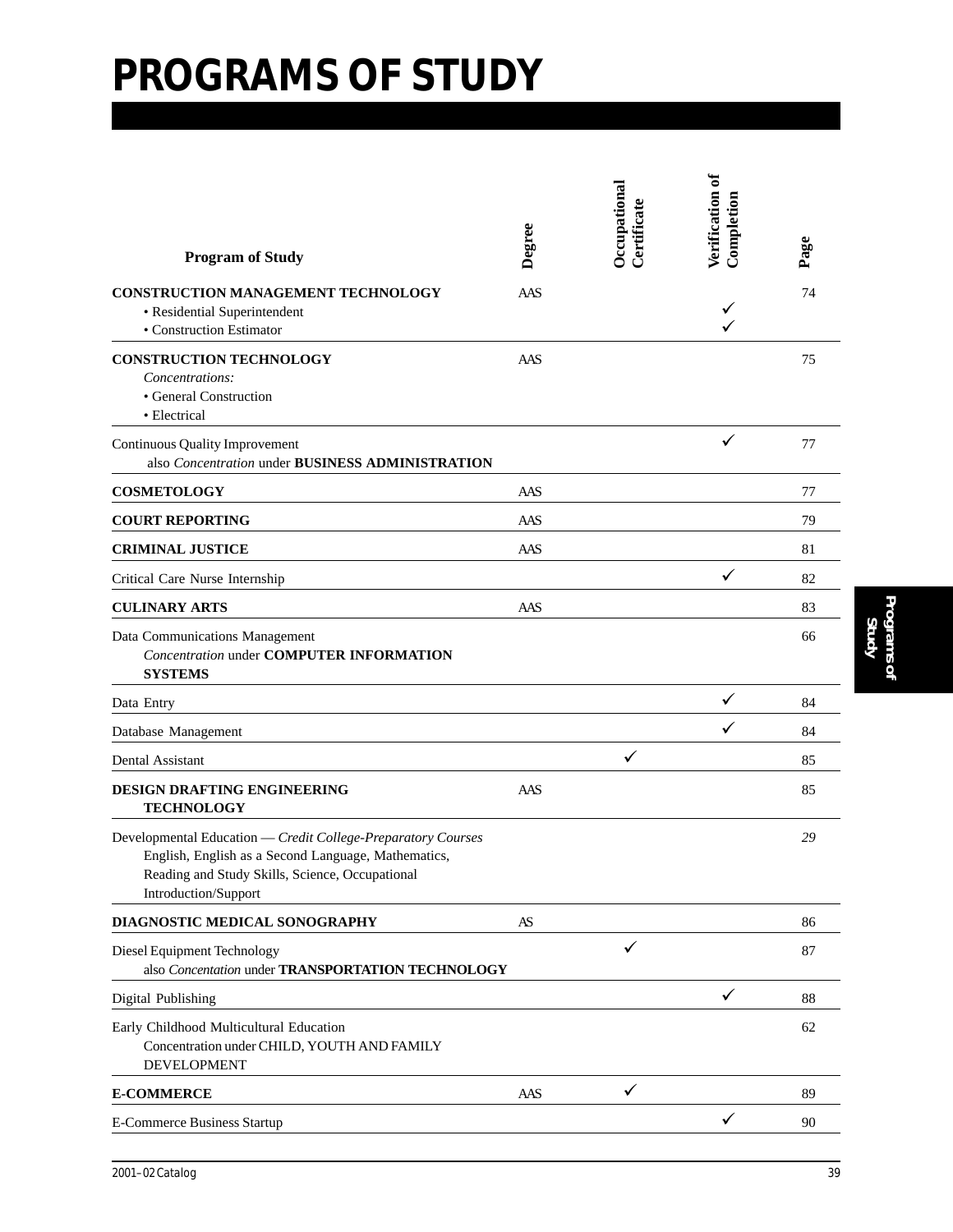| <b>Program of Study</b>                                                                                                                | Degree | Occupational<br>Certificate | Verification of<br>Completion | Page |
|----------------------------------------------------------------------------------------------------------------------------------------|--------|-----------------------------|-------------------------------|------|
| <b>E-Commerce Fundamentals</b>                                                                                                         |        |                             | ✓                             | 90   |
| E-Commerce for the Hospitality Industry                                                                                                |        |                             | ✓                             | 91   |
| <b>E-Commerce Operations</b>                                                                                                           |        |                             | ✓                             | 91   |
| <b>E-Commerce for Real Estate</b>                                                                                                      |        |                             | ✓                             | 91   |
| <b>E-Commerce for Retail Business</b>                                                                                                  |        |                             | ✓                             | 91   |
| <b>Electrical Trades</b><br>also Concentration under CONSTRUCTION TECHNOLOGY<br>also Apprenticeship under Trades & Service Occupations |        |                             |                               | 91   |
| ELECTRONICS ENGINEERING TECHNOLOGY                                                                                                     | AAS    |                             |                               | 92   |
| <b>ELECTRONICS TECHNOLOGY</b><br>Concentrations:<br>• General Electronics<br>• Process Control                                         | AAS    | ✓                           |                               | 93   |
| <b>ELEMENTARY EDUCATION</b><br>Concentrations:<br>• Bilingual<br>• Language Arts<br>· Special Education                                | AA     |                             |                               | 95   |
| <b>Emergency Medical Technician</b>                                                                                                    |        |                             | ✓                             | 97   |
| English (see LIBERAL ARTS)                                                                                                             |        |                             |                               | 113  |
| Entrepreneurship                                                                                                                       |        | ✓                           |                               | 97   |
| <b>ENVIRONMENTAL SAFETY AND HEALTH</b>                                                                                                 | AAS    |                             |                               | 97   |
| <b>Facilities Maintenance</b><br><b>Concentration under MANUFACTURING TECHNOLOGY</b>                                                   |        |                             |                               | 116  |
| <b>Family Studies</b><br>Concentration under CHILDREN, YOUTH AND<br><b>FAMILY DEVELOPMENT</b>                                          |        |                             |                               | 63   |
| <b>FINANCIAL SERVICES</b>                                                                                                              | AAS    | $\checkmark$                |                               | 98   |
| Fine Arts (see LIBERAL ARTS)                                                                                                           |        |                             |                               | 113  |
| <b>FIRE SCIENCE</b>                                                                                                                    | AAS    |                             |                               | 100  |
| Fitness Technician                                                                                                                     |        | ✓                           |                               | 101  |
| Food Service Management                                                                                                                |        | ✓                           |                               | 102  |
| Foreign Languages (see LIBERAL ARTS)                                                                                                   |        |                             |                               | 113  |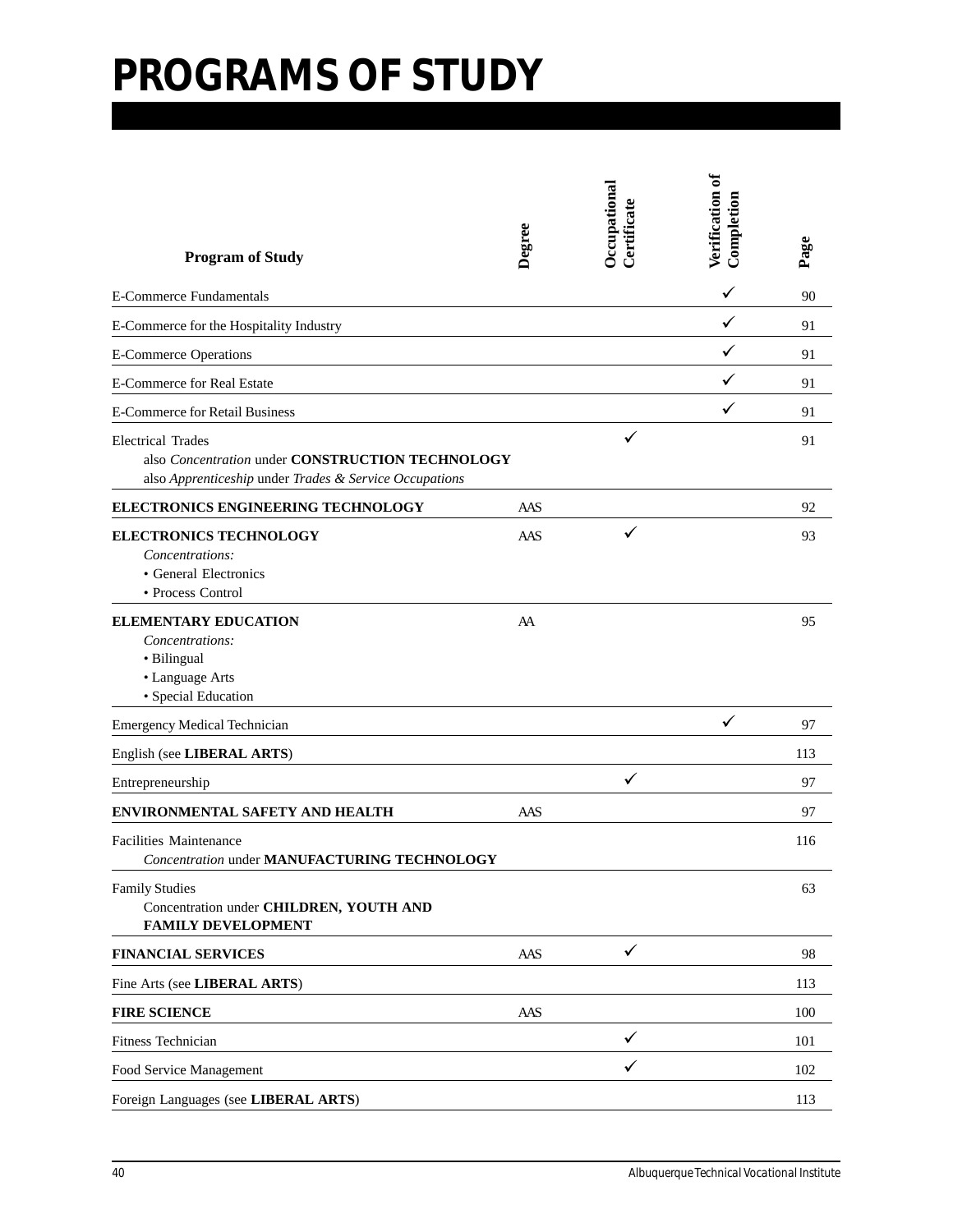| <b>Program of Study</b>                                                                                                                                                                     | Degree | Occupational<br>Certificate | Verification of<br>Completion | Page |
|---------------------------------------------------------------------------------------------------------------------------------------------------------------------------------------------|--------|-----------------------------|-------------------------------|------|
| Gaming Machine Repair Technician                                                                                                                                                            |        |                             | ✓                             | 102  |
| Gaming Operations and Casino Management<br><b>Concentration under HOSPITALITY AND TOURISM</b>                                                                                               |        |                             |                               | 107  |
| <b>General Business</b><br><b>Concentration under BUSINESS ADMINISTRATION</b>                                                                                                               |        |                             |                               | 57   |
| <b>General Electronics</b><br><b>Concentration under ELECTRONICS TECHNOLOGY</b>                                                                                                             |        |                             |                               | 93   |
| General Manufacturing<br><b>Concentration under MANUFACTURING TECHNOLOGY</b>                                                                                                                |        |                             |                               | 117  |
| General Trades<br>Apprenticeship under Trades & Service Occupations                                                                                                                         |        |                             |                               | 51   |
| Golf Course Supervision and Operations<br>Concentration under HOSPITALITY AND TOURISM                                                                                                       |        |                             |                               | 107  |
| Healthcare Technician                                                                                                                                                                       |        | $\checkmark$                |                               | 102  |
| <b>HEALTH INFORMATION TECHNOLOGY</b><br>(pending CHE approval)                                                                                                                              | AAS    |                             |                               | 103  |
| Health Unit Coordinator                                                                                                                                                                     |        | ✓                           |                               | 104  |
| Help Desk Support                                                                                                                                                                           |        |                             |                               | 105  |
| Help Desk Technician                                                                                                                                                                        |        |                             | ✓                             | 105  |
| Hospitality Operations and Hotel Management<br>Concentration under HOSPITALITY AND TOURISM                                                                                                  |        |                             |                               | 107  |
| <b>HOSPITALITY AND TOURISM</b><br>Concentrations:<br>• Gaming Operations and Casino Management<br>• Golf Course Supervision and Operations<br>• Hospitality Operations and Hotel Management | AAS    | $\checkmark$                |                               | 106  |
| Humanities (see LIBERAL ARTS)                                                                                                                                                               |        |                             |                               | 113  |
| Human Resource Assistant                                                                                                                                                                    |        |                             | $\checkmark$                  | 108  |
| <b>INTERNATIONAL BUSINESS</b>                                                                                                                                                               | AAS    | ✓                           |                               | 108  |
| <b>International Business Fundamentals</b>                                                                                                                                                  |        |                             | $\checkmark$                  | 110  |
| <b>International E-Commerce</b>                                                                                                                                                             |        |                             | ✓                             | 110  |
| International Entrepreneurship                                                                                                                                                              |        |                             | ✓                             | 110  |
| International Hospitality and Tourism                                                                                                                                                       |        |                             | ✓                             | 110  |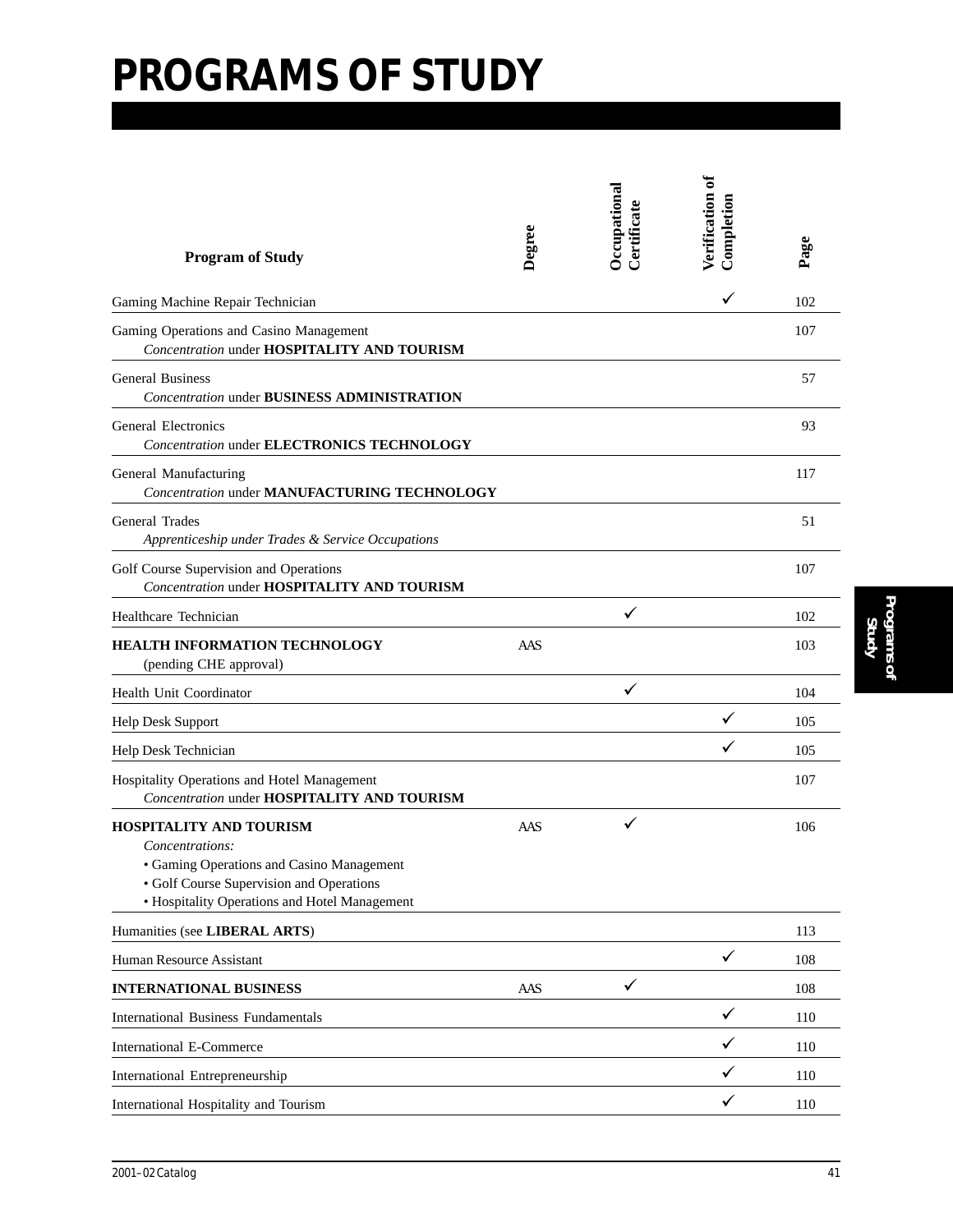| <b>Program of Study</b>                                                                                                                                                                                                                                                                                                                                                                                                 | Degree | Occupational<br>Certificate | Verification of<br>Completion | Page |
|-------------------------------------------------------------------------------------------------------------------------------------------------------------------------------------------------------------------------------------------------------------------------------------------------------------------------------------------------------------------------------------------------------------------------|--------|-----------------------------|-------------------------------|------|
| <b>International Retail Business</b>                                                                                                                                                                                                                                                                                                                                                                                    |        |                             | ✓                             | 111  |
| <b>Iron Worker</b><br>Apprenticeship under Trades & Service Occupations                                                                                                                                                                                                                                                                                                                                                 |        |                             |                               | 51   |
| Judicial Studies                                                                                                                                                                                                                                                                                                                                                                                                        |        | ✓                           |                               | 111  |
| Landscaping                                                                                                                                                                                                                                                                                                                                                                                                             |        |                             |                               | 112  |
| Language Arts Education<br><b>Concentration under ELEMENTARY EDUCATION</b>                                                                                                                                                                                                                                                                                                                                              |        |                             |                               | 96   |
| Legal Office Administration<br><b>Concentration under OFFICE ADMINISTRATION</b>                                                                                                                                                                                                                                                                                                                                         |        |                             |                               | 132  |
| <b>LIBERAL ARTS</b> (see catalog for requirements)<br>English, Journalism, Communication Studies, Computer<br>Science, Anthropology, Economics, Geography, Political<br>Science, Psychology, Sociology, Astronomy, Biology, Chemistry,<br>Physics, Cultural Studies, History, Humanities, Literature,<br>Philosophy, Religious Studies, Art, Music, French, Spanish,<br>Theater, Mathematics, Nutrition, General Honors | AA     |                             |                               | 113  |
| Licensed Practical Nurse Refresher                                                                                                                                                                                                                                                                                                                                                                                      |        |                             | ✓                             | 114  |
| Machine Tool Technology<br>also Concentration under METALS TECHNOLOGY                                                                                                                                                                                                                                                                                                                                                   |        |                             |                               | 114  |
| Management<br><b>Concentration under BUSINESS ADMINISTRATION</b>                                                                                                                                                                                                                                                                                                                                                        |        |                             |                               | 57   |
| <b>MANUFACTURING TECHNOLOGY</b><br>Concentrations:<br>• Facilities Maintenance<br>• General Manufacturing<br>• Semiconductor Manufacturing                                                                                                                                                                                                                                                                              | AAS    | ✓                           |                               | 115  |
| Mathematics (see LIBERAL ARTS)                                                                                                                                                                                                                                                                                                                                                                                          |        |                             |                               | 113  |
| MECHANICAL TECHNOLOGY<br>Concentrations:<br>• Air Conditioning, Heating and Refrigeration<br>• Plumbing (also Apprenticeship)                                                                                                                                                                                                                                                                                           | AAS    |                             |                               | 117  |
| Medical Coding                                                                                                                                                                                                                                                                                                                                                                                                          |        | ✓                           |                               | 119  |
| MEDICAL LABORATORY TECHNICIAN                                                                                                                                                                                                                                                                                                                                                                                           | AS     |                             |                               | 120  |
| Medical Office Assistant                                                                                                                                                                                                                                                                                                                                                                                                |        | ✓                           |                               | 121  |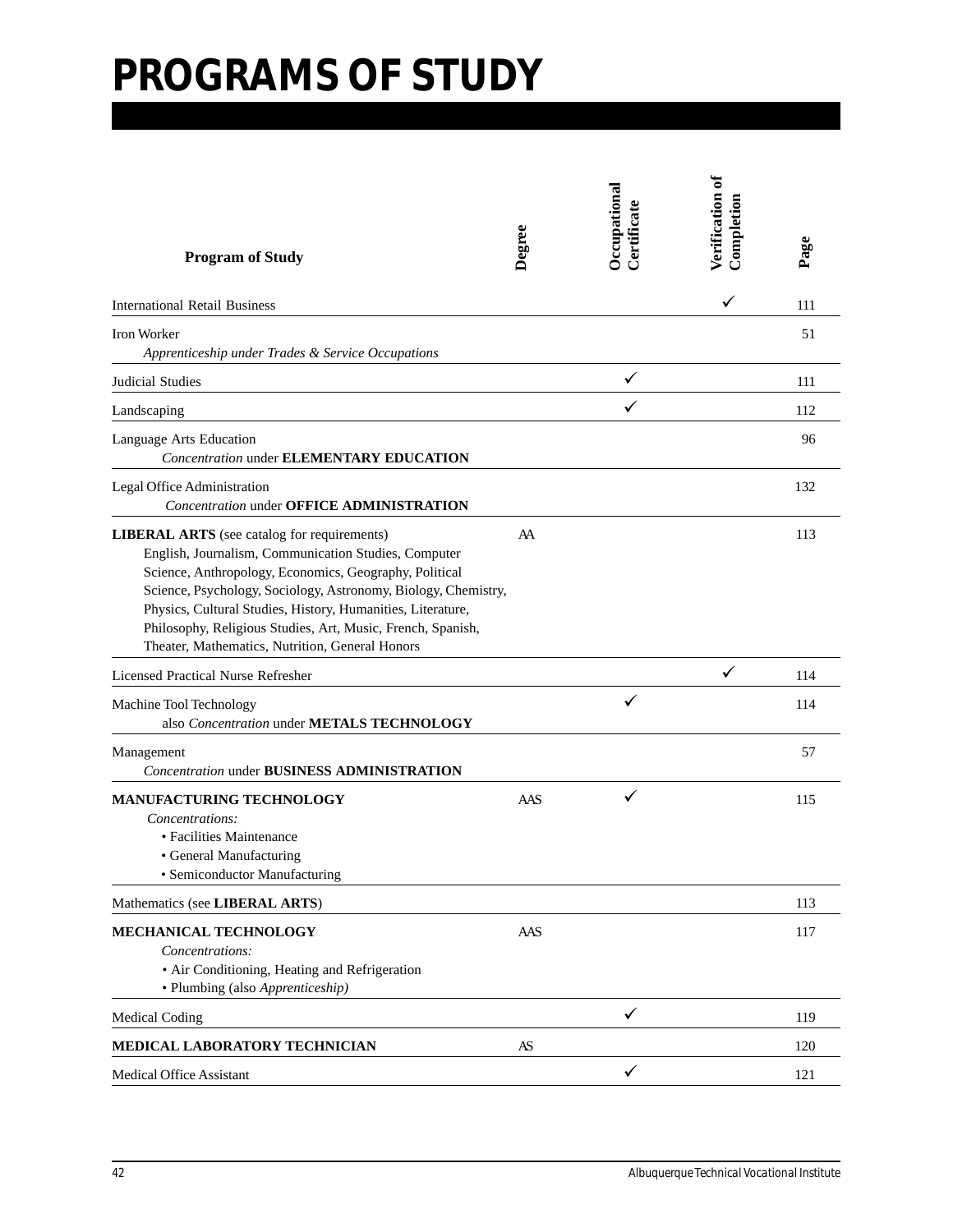| <b>Program of Study</b>                                                                                                 | Degree | Occupational<br>Certificate | Verification of<br>Completion | Page |
|-------------------------------------------------------------------------------------------------------------------------|--------|-----------------------------|-------------------------------|------|
| <b>METALS TECHNOLOGY</b><br>Concentrations:<br>· Machine Tool Technology<br>• Welding                                   | AAS    |                             |                               | 122  |
| Microsoft Certified Systems Engineer (MCSE)<br>Certification Preparation                                                |        |                             | ✓                             | 124  |
| Microsoft Office User Specialist (MOUS)<br>Certification Preparation                                                    |        |                             | ✓                             | 124  |
| Microsoft Software Support                                                                                              |        |                             | ✓                             | 125  |
| Multimedia<br><b>Concentration under COMPUTER INFORMATION</b><br><b>SYSTEMS</b>                                         |        |                             |                               | 66   |
| Multimedia Development                                                                                                  |        |                             | $\checkmark$                  | 126  |
| Natural Rersources Recreation Management<br><b>Concentration under RECREATION AND LEISURE</b><br>(pending CHE approval) |        |                             |                               | 144  |
| NETWORKING TECHNOLOGY                                                                                                   | AAS    | ✓                           |                               | 126  |
| <b>NURSING</b>                                                                                                          | AS     |                             |                               | 130  |
| <b>Nursing Assistant</b>                                                                                                |        | ✓                           |                               | 131  |
| Nursing Home/Home Health Attendant                                                                                      |        |                             | ✓                             | 128  |
| OFFICE ADMINISTRATION<br>Concentrations:<br>• Legal<br>· Office Technology                                              | AAS    | $\checkmark$                |                               | 132  |
| Office Assistant                                                                                                        |        |                             |                               | 134  |
| Office Technology<br><b>Concentration under OFFICE ADMINISTRATION</b>                                                   |        |                             |                               | 132  |
| PARALEGAL STUDIES                                                                                                       | AAS    |                             |                               | 134  |
| Payroll Clerk                                                                                                           |        |                             | $\checkmark$                  | 136  |
| Perioperative Nurse Specialist                                                                                          |        |                             | ✓                             | 137  |
| Pharmacy Technician                                                                                                     |        | ✓                           |                               | 137  |
| Phlebotomy                                                                                                              |        | ✓                           |                               | 138  |
| PHOTONICS TECHNOLOGY (pending CHE approval)                                                                             | AAS    | $\checkmark$                |                               | 138  |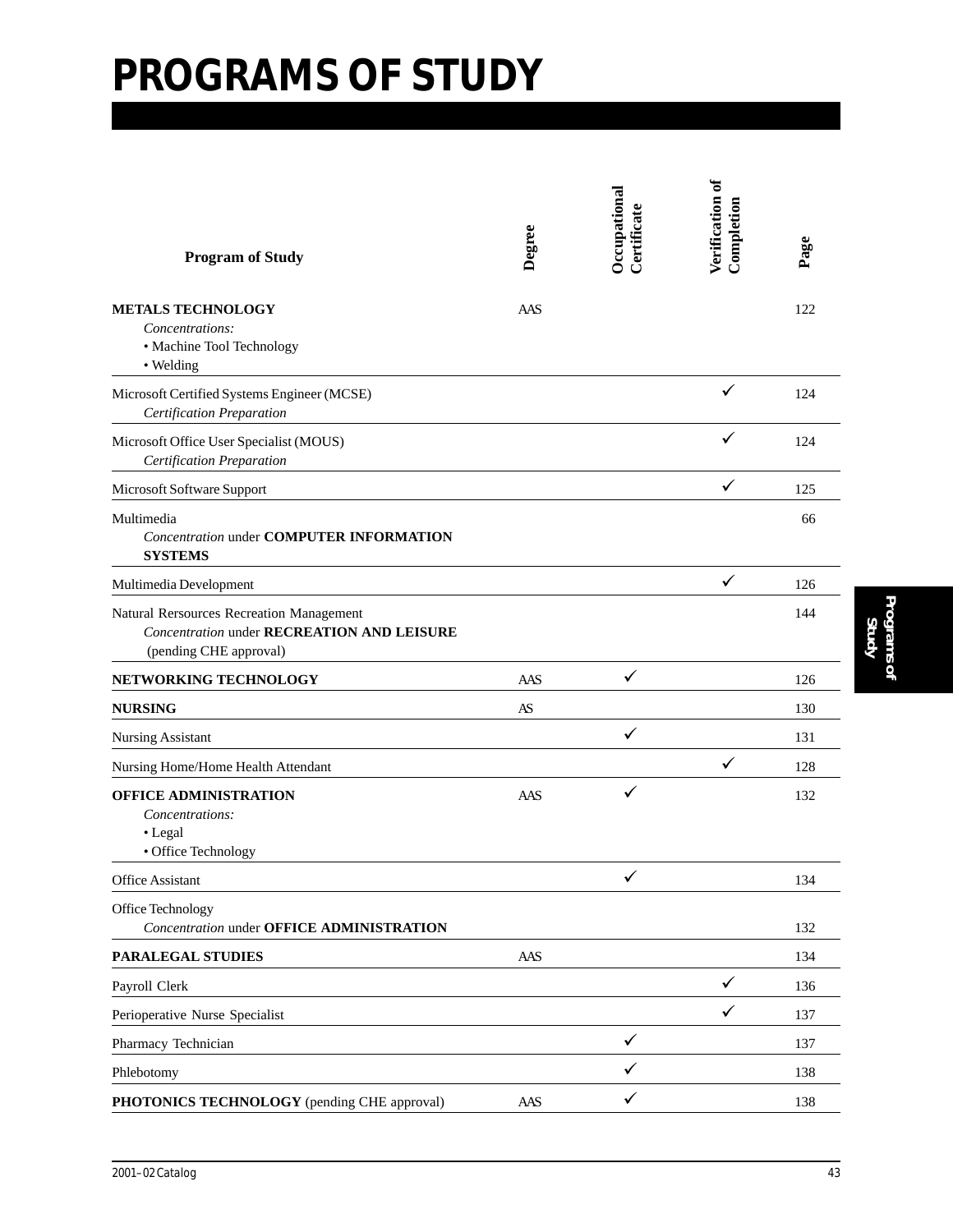| <b>Program of Study</b>                                                                                                                                                   | Degree | Occupational<br>Certificate | Verification of<br>Completion | Page |
|---------------------------------------------------------------------------------------------------------------------------------------------------------------------------|--------|-----------------------------|-------------------------------|------|
| Plumbing<br>also Apprenticeship under Trades & Service Occupations<br>also Concentration under MECHANICAL TECHNOLOGY                                                      |        |                             |                               | 139  |
| Practical Nursing                                                                                                                                                         |        | ✓                           |                               | 121  |
| PRE-ENGINEERING                                                                                                                                                           | AS     |                             |                               | 140  |
| PRE-MANAGEMENT                                                                                                                                                            | AA     |                             |                               | 141  |
| Process Control<br><b>Concentration under ELECTRONICS TECHNOLOGY</b>                                                                                                      |        |                             |                               | 95   |
| Professional Cooking<br>(courses may apply toward AAS in Culinary Arts)                                                                                                   |        | $\checkmark$                |                               | 142  |
| <b>Real Estate</b><br>also Concentration under BUSINESS ADMINISTRATION                                                                                                    |        |                             | ✓                             | 58   |
| <b>RECREATION AND LEISURE</b> (pending CHE approval)<br>Concentrations<br>• Natural Resources Recreation Management<br>• Community Recreation<br>• Therapeutic Recreation | AAS    | $\checkmark$                |                               | 143  |
| Registered Nurse Refresher                                                                                                                                                |        |                             | ✓                             | 145  |
| <b>Residential Wiring</b>                                                                                                                                                 |        | ✓                           |                               | 145  |
| <b>RESPIRATORY THERAPY</b>                                                                                                                                                | AS     |                             |                               | 146  |
| <b>RETAIL MANAGEMENT</b>                                                                                                                                                  | AAS    | ✓                           |                               | 148  |
| Semiconductor Manufacturing<br><b>Concentration under MANUFACTURING TECHNOLOGY</b>                                                                                        |        |                             |                               | 116  |
| Sheet Metal<br>Apprenticeship under Trades and Service Occupations                                                                                                        |        |                             |                               | 51   |
| <b>Small Business Management</b><br><b>Concentration under BUSINESS ADMINISTRATION</b>                                                                                    |        |                             |                               | 58   |
| Social and Behavioral Sciences (see LIBERAL ARTS)                                                                                                                         |        |                             |                               | 113  |
| Special Education<br><b>Concentration under ELEMENTARY EDUCATION</b>                                                                                                      |        |                             |                               | 96   |
| Stenotranscription                                                                                                                                                        |        | ✓                           |                               | 149  |
| Surgical Technology                                                                                                                                                       |        | ✓                           |                               | 150  |
| Tax Preparer for Individuals                                                                                                                                              |        |                             | ✓                             | 151  |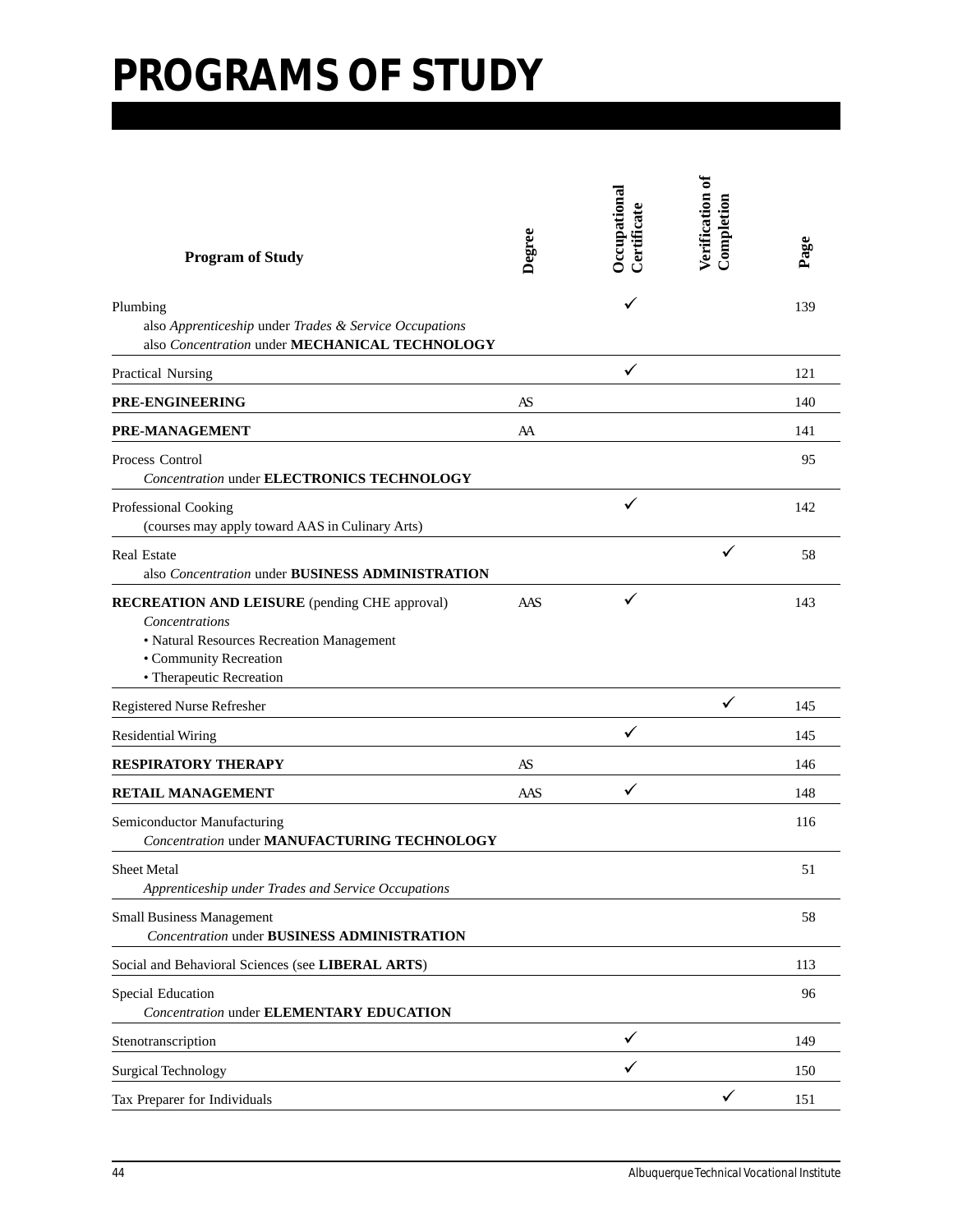| <b>Program of Study</b>                                                     | Degree | Occupational<br>Certificate | ಕ<br>Verification<br>Completion | Page |
|-----------------------------------------------------------------------------|--------|-----------------------------|---------------------------------|------|
| Therapeutic Recreation                                                      |        |                             |                                 | 145  |
| <b>Concentration under RECREATION AND LEISURE</b><br>(pending CHE approval) |        |                             |                                 |      |
| <b>TRANSPORTATION TECHNOLOGY</b>                                            | AAS    |                             |                                 | 151  |
| Concentrations:                                                             |        |                             |                                 |      |
| • Automotive Technology                                                     |        |                             |                                 |      |
| • Diesel Equipment Technology                                               |        |                             |                                 |      |
| <b>Truck Driving</b>                                                        |        |                             |                                 | 153  |
| Web Graphics Specialist                                                     |        |                             |                                 | 154  |
| <b>WEB TECHNOLOGY</b>                                                       | AAS    |                             |                                 | 154  |
| Welding                                                                     |        |                             |                                 | 156  |
| also Concentration under METALS TECHNOLOGY                                  |        |                             |                                 |      |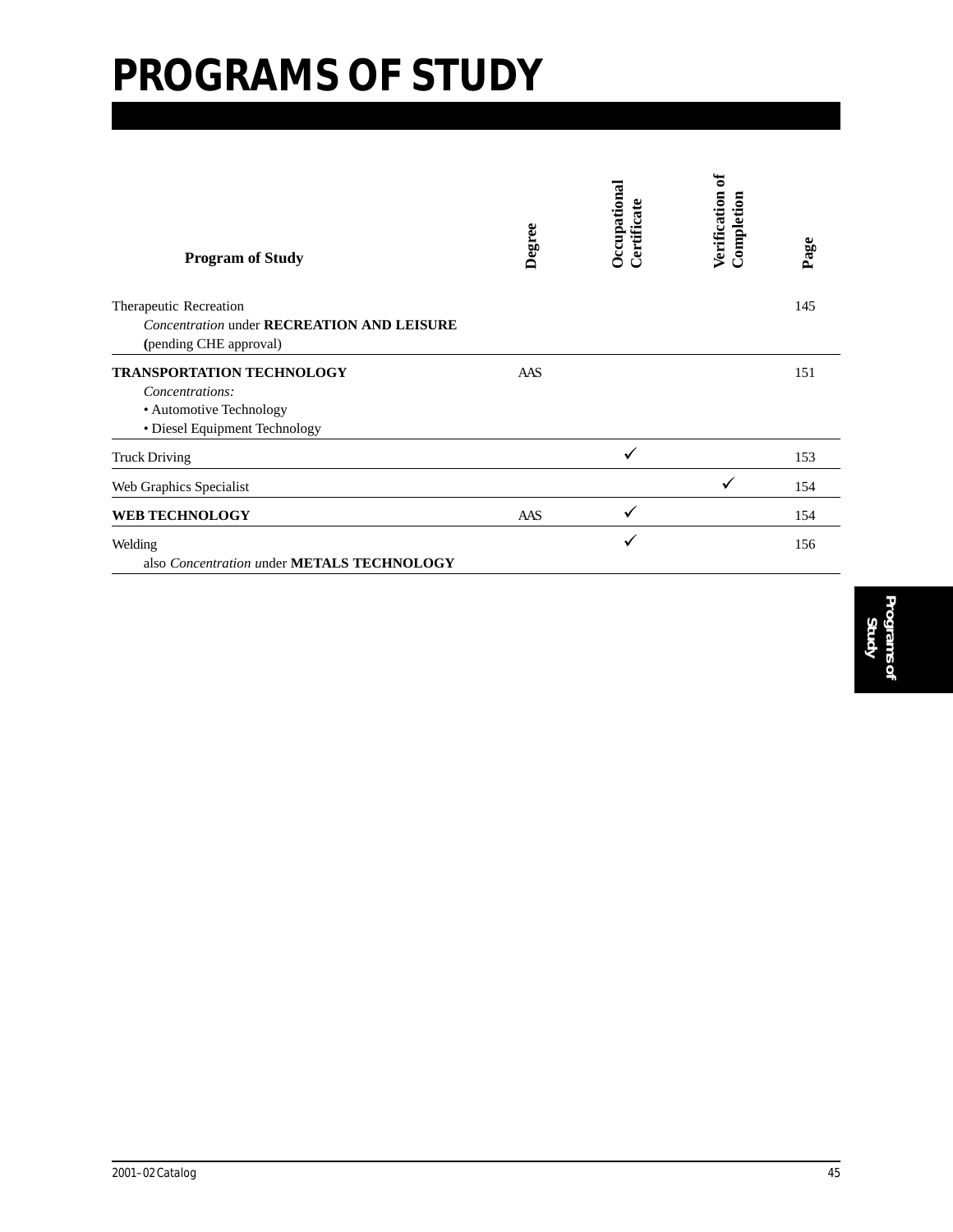#### *(by Department)*

#### **Arts & Sciences**

**Liberal Arts,** AA degree

#### **Business Occupations**

**Accounting,** certificate and AAS degree **Bookkeeping,** certificate **Business Administration,** certificate and ASS degree **Business Graphics**

certificate and AAS degree

**Computer Information Systems** certificate and AAS degree

**Court Reporting,** AAS degree

**E-Commerce,** certificate and AAS degree

**Entrepreneurship,** certificate

**Financial Services** certificate and AAS degree

**Food Service Management,** certificate

**Health Information Technology,** AAS degree (pending CHE approval)

**Hospitality and Tourism**, certificate and AAS degree

**International Business,** certificate and AAS degree

**Judicial Studies,** certificate

**Medical Coding,** certificate

**Medical Office Assistant,** certificate

**Office Administration**, certificate and AAS degree (formerly Administrative Assistant)

**Office Assistant,** certificate

**Paralegal Studies,** AAS degree (formerly Legal Assistant Studies)

**Pre-Management,** AA degree

**Retail Management,** certificate and AAS degree **Stenotranscription,** certificate

#### **Health Occupations**

**Child, Youth and Family Development,** certificate and AA degree **Clinical Laboratory Assistant,** certificate **Dental Assistant,** certificate **Diagnostic Medical Sonography,** AS degree **Elementary Education,** AA degree **Healthcare Technician,** certificate **Health Unit Coordinator,** certificate (formerly Health Unit Clerk)

**Medical Laboratory Technician,** AS degree **Nursing,** AS degree **Nursing Assistant,** certificate **Pharmacy Technician,** certificate **Phlebotomy,** certificate **Practical Nursing,** certificate **Respiratory Therapy,** AS degree **Surgical Technology,** certificate

#### **Technologies**

**Architectural Engineering Drafting Technology,** certificate and AAS degree **Computing Technology,** certificate and AAS degree **Construction Management Technology,** AAS degree **Design Drafting Engineering Technology,** AAS degree **Electronics Engineering Technology,** AAS degree **Electronics Technology,** certificate and AAS degree **Manufacturing Technology,** certificate and AAS degree **Networking Technology,** certificate and AAS degree **Photonics,** certificate and AAS degree **Pre-Engineering,** AS degree **Web Technology,** certificate and AAS degree

#### **Trades & Service Occupations**

**Air Conditioning, Heating, and Refrigeration,** certificate **Automotive Technology,** certificate **Baking,** certificate **Carpentry,** certificate **Construction Technology,** AAS degree **Cosmetology,** AAS degree **Criminal Justice,** AAS degree **Culinary Arts,** AAS degree **Diesel Equipment Technology,** certificate **Electrical Trades,** certificate **Environmental Safety and Health,** AAS degree **Fire Science,** AAS degree **Fitness Technician,** certificate **Landscaping,** certificate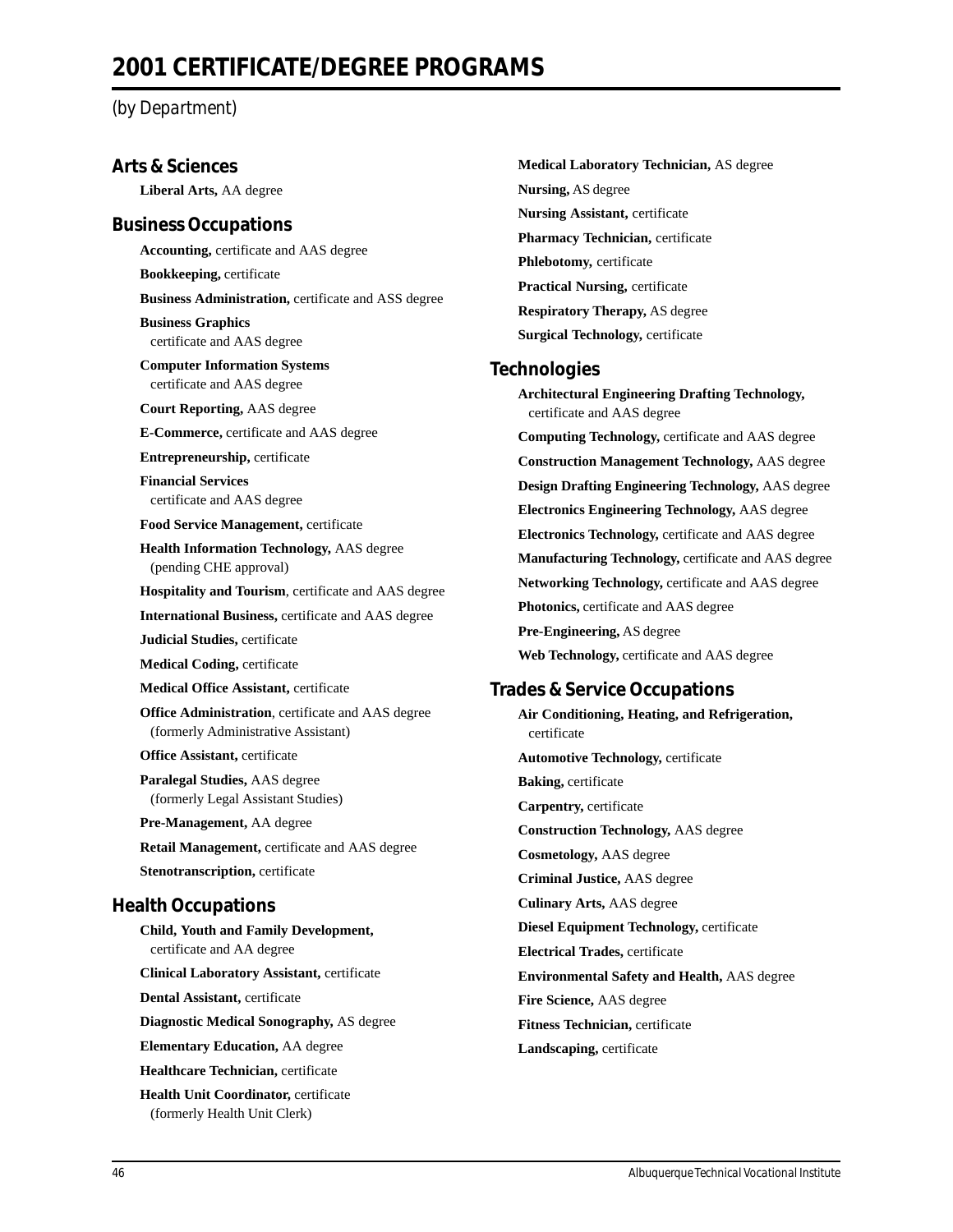### **2001 CERTIFICATE/DEGREE PROGRAMS**

#### *(by Department)*

**Machine Tool Technology,** certificate **Mechanical Technology,** AAS degree **Metals Technology,** AAS degree **Plumbing,** certificate **Professional Cooking** (formerly Quantity Foods Prep), certificate **Recreation and Leisure,** certificate and AAS degree **Residential Wiring,** certificate **Transportation Technology,** AAS degree **Truck Driving,** certificate **Welding,** certificate

> **Programs of Programs of**<br>Study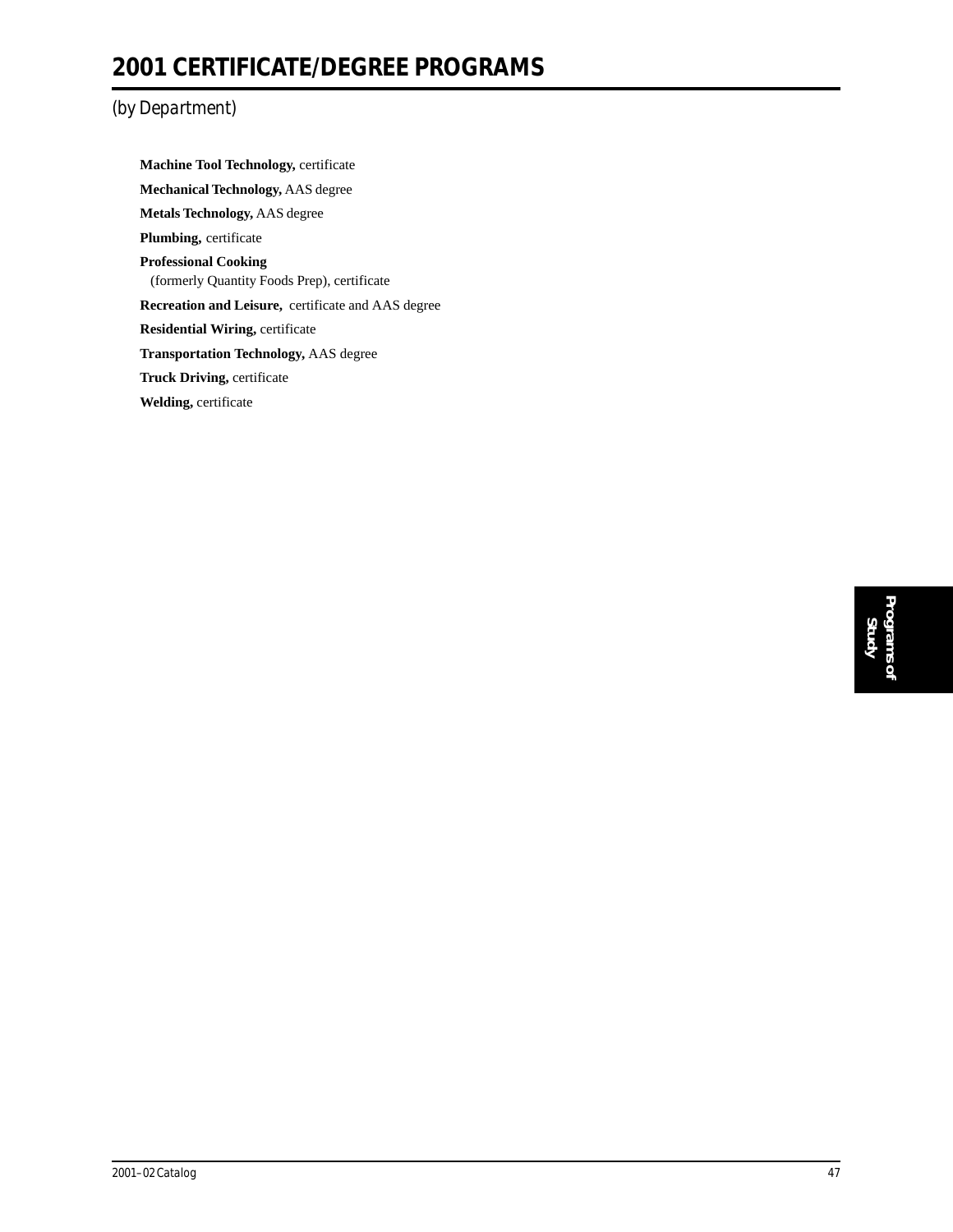### **2001 CERTIFICATE/DEGREE PROGRAMS ACCREDITED BY OUTSIDE AGENCIES/ORGANIZATIONS**

#### **Business Occupations**

certificate and ASS degree

**Paralegal Studies,** AAS degree American Bar Association (ABA) (formerly Legal Assistant Studies)

(formerly Administrative Assistant), certificate and AAS degree

#### **Health Occupations**

#### **Technologies**

**Construction Management Technology,** AAS degree American Council for Construction Education **Design Drafting Engineering Technology,** AAS degree Technology Accreditation Commission of the

**Electronics Engineering Technology,** AAS degree Technology Accreditation Commission of the

#### **Trades & Service Occupations**

#### **DEPARTMENT/PROGRAMS** ACCREDITING AGENCIES/ORGANIZATIONS

Accounting, certificate and AAS degree Assn. of Collegiate Business Schools and Programs **Business Administration, The Collegiate Business Schools and Programs** Assn. of Collegiate Business Schools and Programs

**Computer Information Systems** Assn. of Collegiate Business Schools and Programs **Court Reporting,** AAS degree National Court Reporters Association (NCRA)

**Office Administration** Assn. of Collegiate Business Schools and Programs

**Pre-Management,** AA degree Assn. of Collegiate Business Schools and Programs

**Medical Laboratory Technician,** AS degree National Accreditation Agency for Clinical Laboratory Sciences

**Nursing,** AS degree National League for Nursing Accreditation Commission (NLNAC) Approved by the New Mexico State Board of Nursing

**Practical Nursing, certificate 1986 1997 12:30 National League for Nursing Accreditation** Commission (NLNAC) Approved by the New Mexico State Board of Nursing

**Respiratory Therapy, AS degree Commission on Accreditation of Allied Health** Education Programs (CAAHEP) Committee on Accreditation for Respiratory Care (COARC)

**Surgical Technology, certificate Commission on Accreditation of Allied Health Education** Programs (CAAHEP)

Accreditation Board for Engineering and Technology (TAC/ABET)

Accreditation Board for Engineering and Technology TAC/ABET

**Automotive Technology,** certificate National Automotive Technicians Education Foundation (NATEF) **Culinary Arts, AAS degree American Culinary Federation (ACF) Truck Driving, certificate** Professional Truck Driver Institute of America (PTDIA)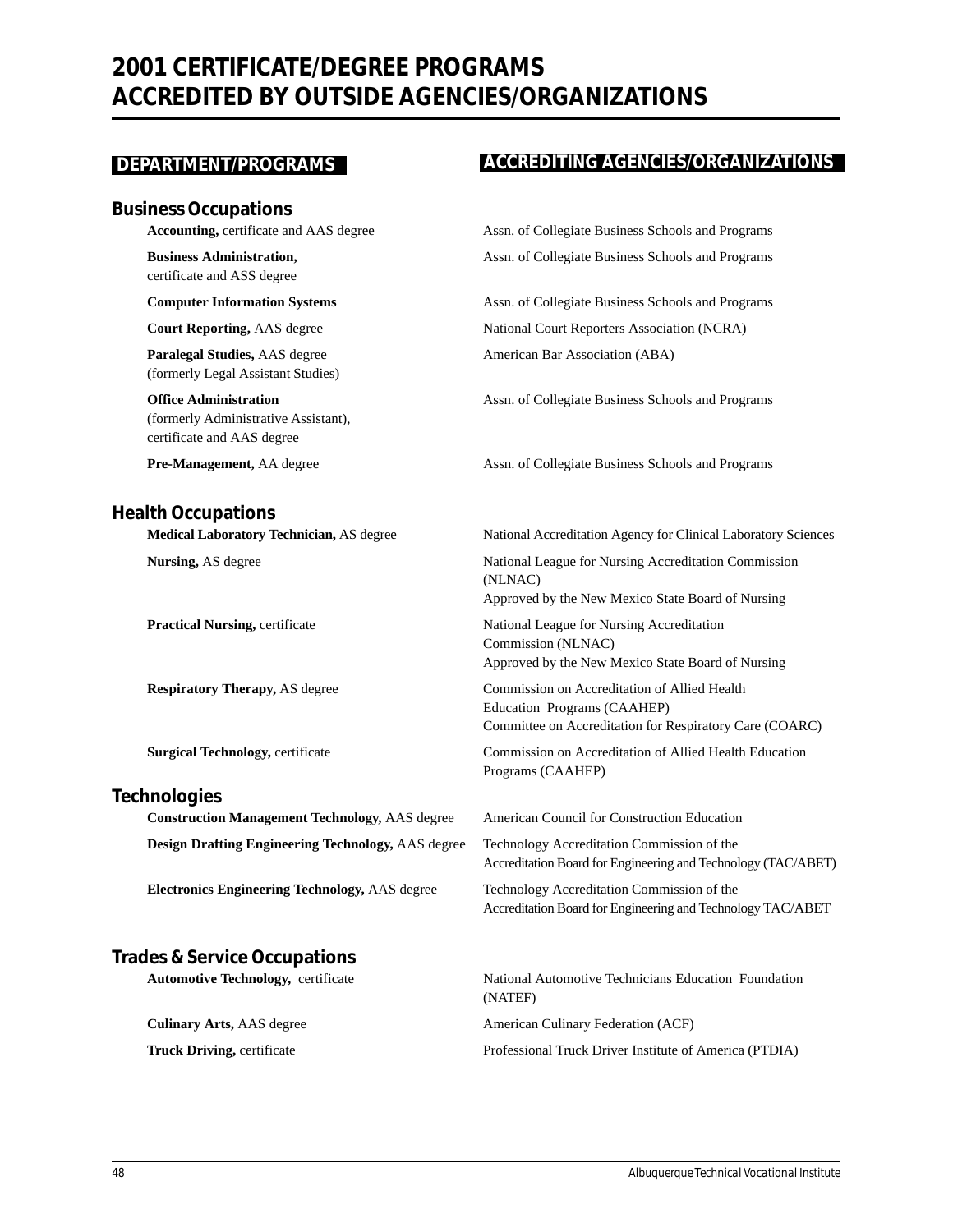## **ACCOUNTING**

#### *Business Occupations Department*

The Accounting program offers opportunities for a challenging career that has potential for advancement. Many of the Business Occupations Department accounting courses may be used to fulfill the education requirement for the Certified Public Accountancy (CPA) and Certified Management Accounting (CMA) exams. However, a bachelor's degree is required for both exams and must be obtained from an accredited four-year postsecondary educational institution.

Information about this program is available from the associate dean at 224-3811 or from the Advisement Centers at 224-3177 or 224-5646.

A recommended sequence of courses and schedule per term for the certificate/associate of applied science degree in Accounting is as follows:

#### **Certificate**

*Term 1:* ACCT 101, 111, BA 113 or 133, BA 150 *Term 2:* ACCT 102, 170, 180, BA 211, BA 131 *Term 3:* ACCT 240 or 150/151, ACCT 254, ACCT 256 or CIS 157, BA 121 or ENG 101, CIS 155, 156, ACCT elective *Term 4:* ACCT 255, A&S electives

#### **Additional Degree Requirements**

*Term 4:* ACCT 201, 260, MATH 119 or higher (except MATH 215 and 296) *Term 5:* A&S electives

#### CERTIFICATE AND DEGREE REQUIREMENTS

| Course No.      | Course Name                                                                                                                      | <b>Credit Hours</b> |
|-----------------|----------------------------------------------------------------------------------------------------------------------------------|---------------------|
| ACCT 101        | Accounting I                                                                                                                     |                     |
|                 |                                                                                                                                  |                     |
| <b>ACCT 102</b> |                                                                                                                                  |                     |
| $ACCT$ 111      |                                                                                                                                  |                     |
| <b>ACCT 170</b> |                                                                                                                                  |                     |
| <b>ACCT 180</b> |                                                                                                                                  |                     |
| ACCT 240        | Tax Accounting I (ACCT 240 required for degree)                                                                                  |                     |
|                 |                                                                                                                                  |                     |
| <b>ACCT 254</b> |                                                                                                                                  |                     |
| <b>ACCT 255</b> |                                                                                                                                  |                     |
| ACCT 256        | Management Database Applications (5 weeks)                                                                                       |                     |
| or CIS 157      |                                                                                                                                  |                     |
| <b>BA</b> 113   | <b>Introduction to Business</b>                                                                                                  |                     |
| or BA 133       |                                                                                                                                  |                     |
| <b>BA</b> 121   | <b>Business English</b>                                                                                                          |                     |
| or $ENG$ 101    |                                                                                                                                  |                     |
| <b>BA</b> 131   |                                                                                                                                  |                     |
| <b>BA</b> 150   |                                                                                                                                  |                     |
| <b>BA 211</b>   |                                                                                                                                  |                     |
| <b>CIS 155</b>  |                                                                                                                                  |                     |
| <b>CIS 156</b>  |                                                                                                                                  |                     |
|                 |                                                                                                                                  |                     |
|                 |                                                                                                                                  |                     |
|                 |                                                                                                                                  |                     |
|                 | *Early a south and onlands much bours of legath and it bound of A R accuracy Deams students must bours of legath I5 and it bound |                     |

*\*For a certificate, students must have at least 6 credit hours of A&S courses. Degree students must have at least 15 credit hours of A&S courses.*

#### *Additional Degree Requirements*

| ACCT 201        |  |
|-----------------|--|
| ACCT 260        |  |
| <b>MATH 119</b> |  |
|                 |  |
|                 |  |
|                 |  |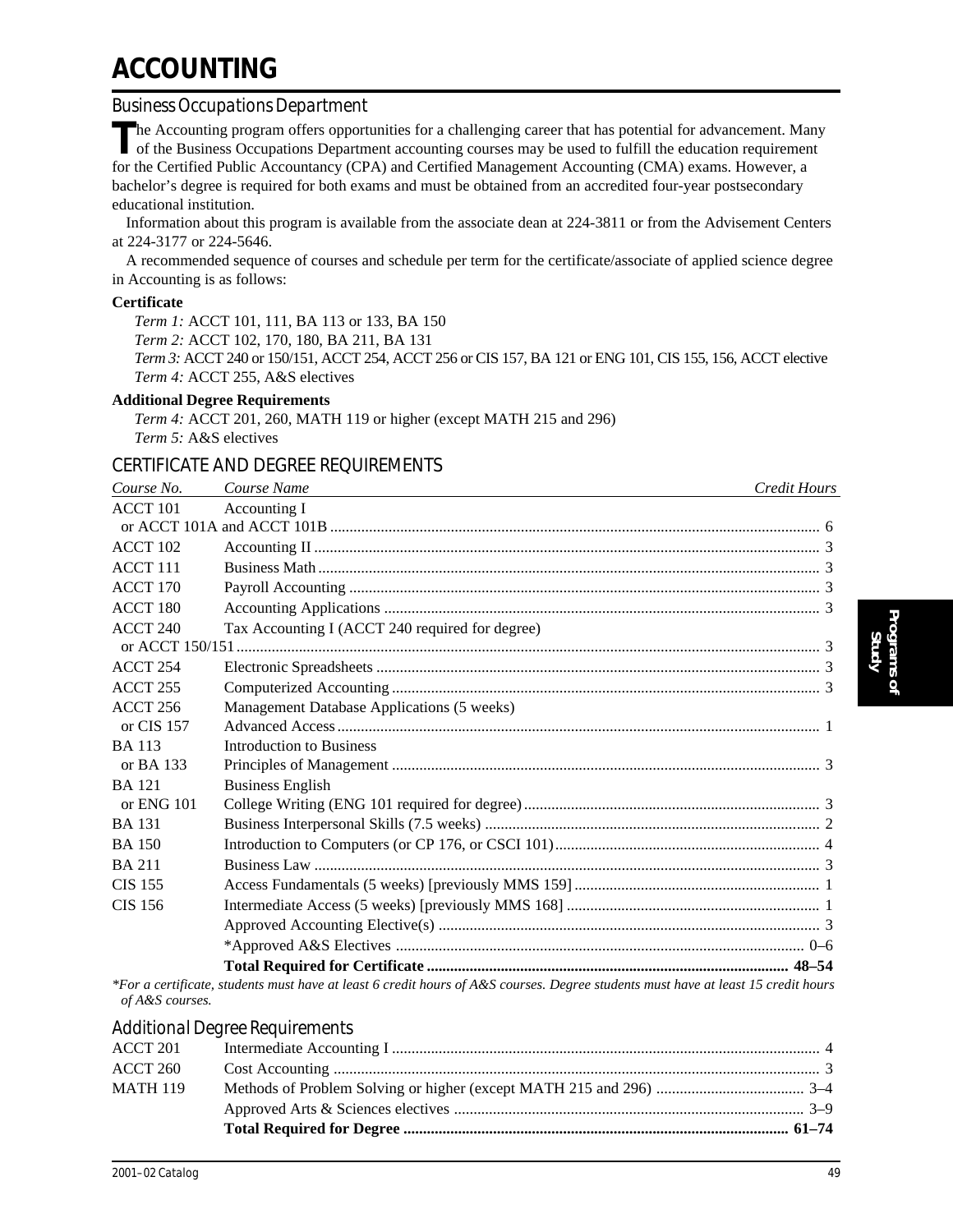#### **Approved Electives for Accounting**

| $ACCT$ 150          |                                             |  |
|---------------------|---------------------------------------------|--|
| ACCT 151            |                                             |  |
| <b>ACCT 157</b>     |                                             |  |
| <b>ACCT 158</b>     |                                             |  |
| ACCT 159            |                                             |  |
| ACCT <sub>201</sub> |                                             |  |
| ACCT <sub>202</sub> |                                             |  |
| ACCT 241            |                                             |  |
| <b>ACCT 260</b>     |                                             |  |
| <b>ACCT 270</b>     |                                             |  |
| <b>ACCT 271</b>     |                                             |  |
| <b>ACCT 280</b>     |                                             |  |
| ACCT 296            |                                             |  |
| ACCT 297            |                                             |  |
| ACCT <sub>298</sub> |                                             |  |
| ACCT <sub>299</sub> |                                             |  |
| <b>BA215</b>        |                                             |  |
|                     |                                             |  |
|                     | <b>Approved Arts and Sciences Electives</b> |  |
| ECON 200            |                                             |  |
| <b>ECON 201</b>     |                                             |  |
| <b>ENG 101</b>      |                                             |  |
| <b>ENG 102</b>      |                                             |  |
|                     |                                             |  |
|                     |                                             |  |
|                     |                                             |  |
|                     |                                             |  |
|                     |                                             |  |
|                     |                                             |  |

## **AIR CONDITIONING, HEATING AND REFRIGERATION**

*Trades & Service Occupations Department*

The Air Conditioning, Heating and Refrigeration certificate program prepares students for entry into the installation, maintenance and service field. Courses also may be applied toward a degree in Mechanical Technology.

Training includes safety, installing mechanical equipment, piping and electrical controls, servicing various air conditioning, heating and refrigeration components, troubleshooting systems and performing required preventive maintenance. Most activities take place on campus, but some take place at off-campus building sites and are an integral part of the curriculum.

Students must be free of chronic respiratory diseases and allergies to sheet metal fluxes and metals and must have normal color differentiation. There are fees for EPA certification and industry competency exams for all refrigeration and air conditioning technicians. The certification is required before graduates enter the work force.

Information about this program is available from the Advisement Centers at 224-3177 or 224-5646 and from the director at 224-3716.

A suggested schedule includes: *Term 1:* ACHR 131, 132, 133, 134, 135, 136, 137 *Term 2:* ACHR 151, 152, 153, 154, 155, 156

*Term 3:* ACHR 210, 211, 212, 213, 214, 215, 216

| Course No. Course Name | and the control of the control of the control of the control of the control of the control of the control of the | Credit Hours |
|------------------------|------------------------------------------------------------------------------------------------------------------|--------------|
| <b>ACHR 131</b>        |                                                                                                                  |              |
| <b>ACHR 132</b>        |                                                                                                                  |              |
| <b>ACHR 133</b>        |                                                                                                                  |              |
| <b>ACHR 134</b>        |                                                                                                                  |              |
|                        |                                                                                                                  |              |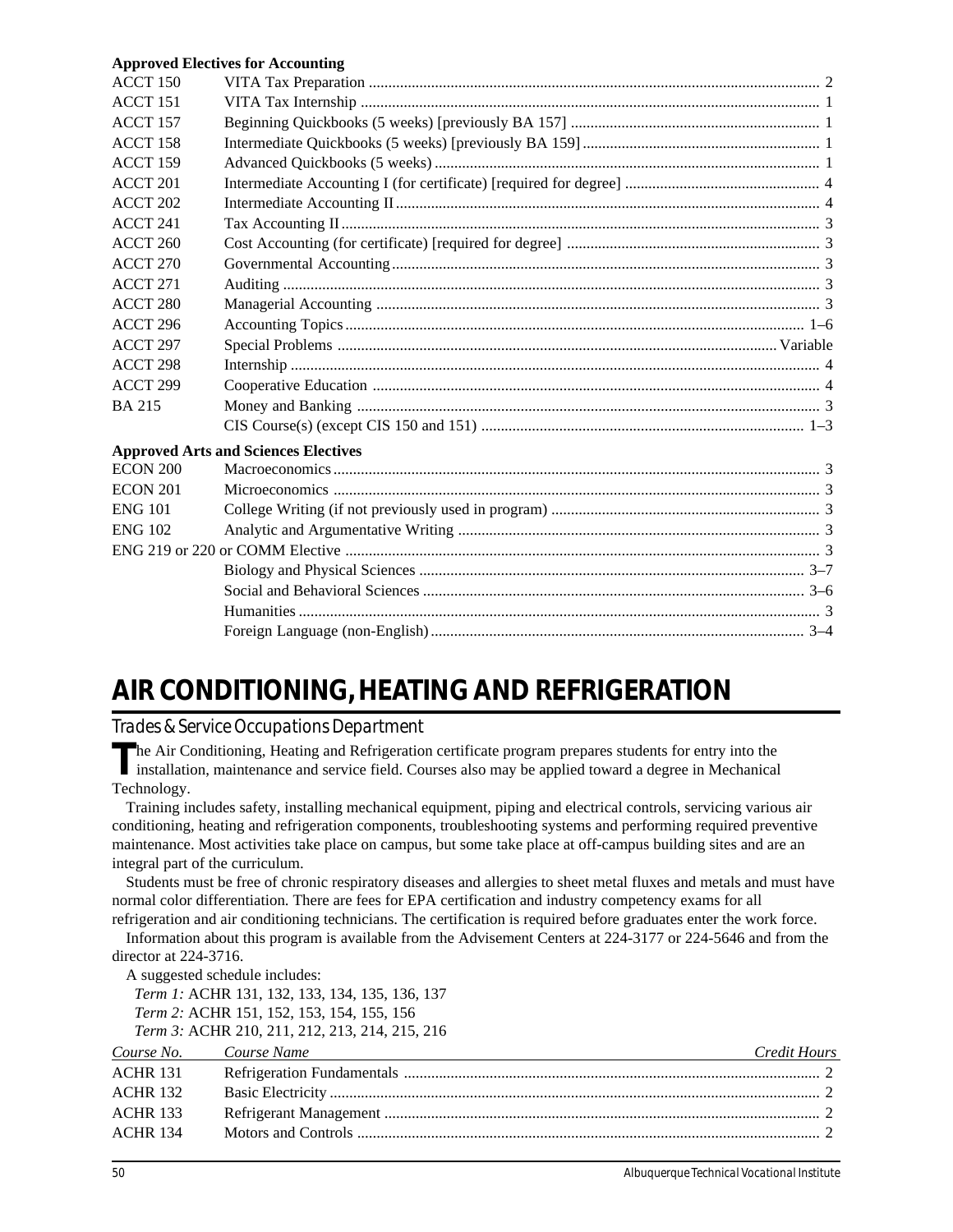| <b>ACHR 135</b>         |  |
|-------------------------|--|
| <b>ACHR 136</b>         |  |
| <b>ACHR 137</b>         |  |
| <b>ACHR 151</b>         |  |
| <b>ACHR 152</b>         |  |
| <b>ACHR 153</b>         |  |
| <b>ACHR 154</b>         |  |
| <b>ACHR 155</b>         |  |
| <b>ACHR 156</b>         |  |
| <b>ACHR 210</b>         |  |
| <b>ACHR 211</b>         |  |
| <b>ACHR 212</b>         |  |
| <b>ACHR 213</b>         |  |
| <b>ACHR 214</b>         |  |
| <b>ACHR 215</b>         |  |
| <b>ACHR 216</b>         |  |
|                         |  |
| <b>Optional Courses</b> |  |
| <b>ACHR 171L</b>        |  |
| ACHR 172L               |  |
| <b>ACHR 173L</b>        |  |
| <b>ACHR 296</b>         |  |
| <b>ACHR 297</b>         |  |
|                         |  |

## **APPRENTICESHIPS**

#### *Trades & Service Occupations Department*

Note: Students enrolled in apprenticeships may not qualify for financial aid or Veterans Administration benefits. Apprenticeship courses are taken in order starting with "A" (see Schedule of Classes). Department approval is required to register for advanced courses not in the appropriate sequence.

Students pay the TVI registration fee each term.

#### COMMERCIAL CARPENTRY APPRENTICESHIP

The Commercial Carpentry Apprenticeship (course prefix CCAP), for persons currently employed in the industry, is offered in conjunction with the Rio Grande Chapter of Associated Builders and Contractors Inc. (ABC) and Associated General Contractors (AGC).

The program provides related classroom instruction. Students must purchase textbooks and instructional materials through the local ABC or AGC chapter.

#### ELECTRICAL TRADES APPRENTICESHIP

The Electrical Trades Apprenticeship (course prefix ETAP), for persons currently employed full-time in the electrical industry, is offered in conjunction with the Independent Electrical Contractors (IEC) and the Rio Grande chapter of Associated Builders and Contractors Inc. (ABC).

The program provides related classroom instruction. Students must purchase books and instructional materials through the IEC or ABC office.

#### GENERAL TRADES APPRENTICESHIP

The General Trades Apprenticeship (course prefix GTAP), for persons currently employed in the industry, is offered in conjunction with local industry.

 The program provides related classroom instruction. Students must purchase textbooks and instructional materials.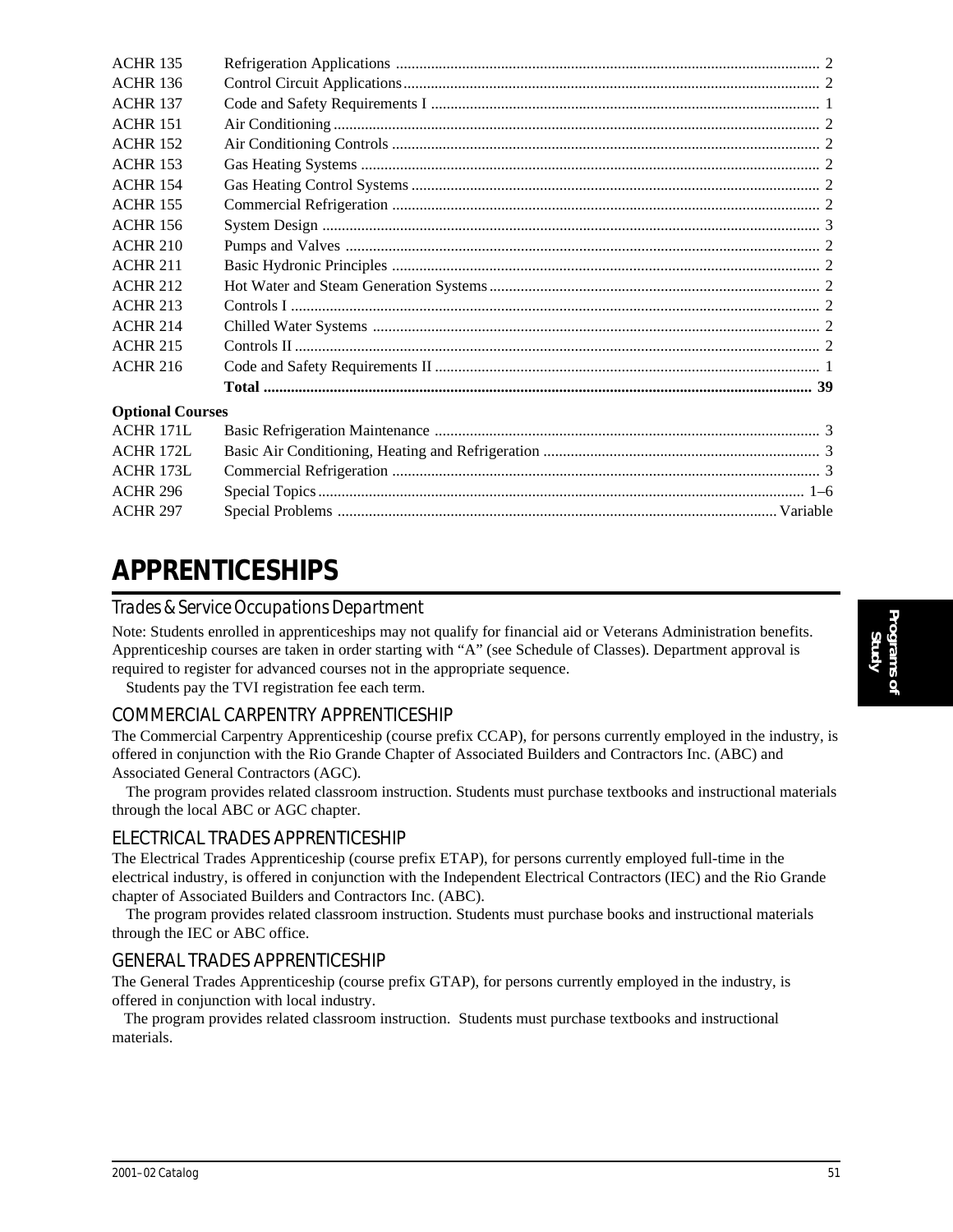#### IRON WORKER APPRENTICESHIP

The Iron Worker Apprenticeship (course prefix IWAP), for persons currently employed in the industry, is offered in conjunction with the Rio Grande chapter of Associated Builders and Contractors Inc. (ABC) and Iron Workers Local 495.

The program provides related classroom instruction. There is a TVI registration fee each term. Students must purchase textbooks and instructional materials through the local ABC chapter and Iron Workers Local 495.

#### PLUMBING APPRENTICESHIP

The Plumbing Apprenticeship (course prefix PLAP), for persons currently employed full-time in the mechanical trades (plumbing) industry, is offered in conjunction with the Rio Grande chapter of Associated Builders and Contractors Inc. (ABC) and Local 412 Joint Apprenticeship Training Committee.

Students must purchase textbooks and instructional materials through the local ABC chapter or local 412 JATC.

#### SHEET METAL APPRENTICESHIP

The Sheet Metal Apprenticeship (course prefix SMAP), for persons currently employed full-time in the sheet metal industry, is offered in conjunction with the Rio Grande Chapter of Associated Builders and Contractors Inc. (ABC).

The program provides related classroom instruction. Students must purchase textbooks and instructional materials through the local ABC chapter.

## **ARCHITECTURAL/ENGINEERING DRAFTING TECHNOLOGY**

#### *Technologies Department*

Architectural/Engineering Drafting Technology offers career preparation for persons with a strong interest in building design and construction.

The program integrates mathematics, technical writing and blueprint reading into the technical courses at all levels. Computer applications are emphasized throughout the program. The curriculum includes the principles of architectural and engineering graphics and the theory and practice of construction technology. To prepare students for work in the construction industry, the development and use of communication, teamwork and problem-solving skills are incorporated throughout the program.

Graduates are prepared for entry-level jobs as architectural or engineering drafting technicians in residential and commercial construction and for estimating and sales positions with contractors, fabricators and suppliers with the opportunity for advancement into jobs with increasing responsibility and wider scope.

To enter Architectural/Engineering Drafting Technology courses, the student must meet the prerequisites of MATH 100B, ENG 100, RDG 099 or equivalent, and CP 176 or equivalents.

Students must purchase their own drafting tools and construction hard hats.

Information about this program is available from the Advisement Centers at 224-3177 or 224-5646 and from the program chair at 224-3340.

#### RESIDENTIAL DRAFTING VERIFICATION OF COMPLETION

This verification is specific to the design, materials, methods, and codes of residential construction and drafting. It focuses on the development of working drawings and construction documentation for housing applications. Completion of this verification prepares students for entry-level positions as residential drafting technicians and is useful for those considering projects as owner/builders.

#### *Verification of Completion Requirements*

| Course No. Course Name | Credit Hours |
|------------------------|--------------|
| ARDR 107L              |              |
| <b>ARDR 108</b>        |              |
| <b>ARDR</b> 109        |              |
| <b>ARDR 180</b>        |              |
|                        |              |

#### COMPUTER -ASSISTED DRAFTING VERIFICATION OF COMPLETION

The Computer Aided Drafting (CAD) Verification of Completion is designed to prepare students to succeed as CAD technicians. Development of two and three-dimensional CAD skills is the primary focus of the program. Completion of this verification prepares students for entry-level positions as CAD drafters/technicians and offers

career opportunities in the fields of architecture, engineering and construction. The verification of completion is also conducive to those seeking professional and technical upgrading in the design professions.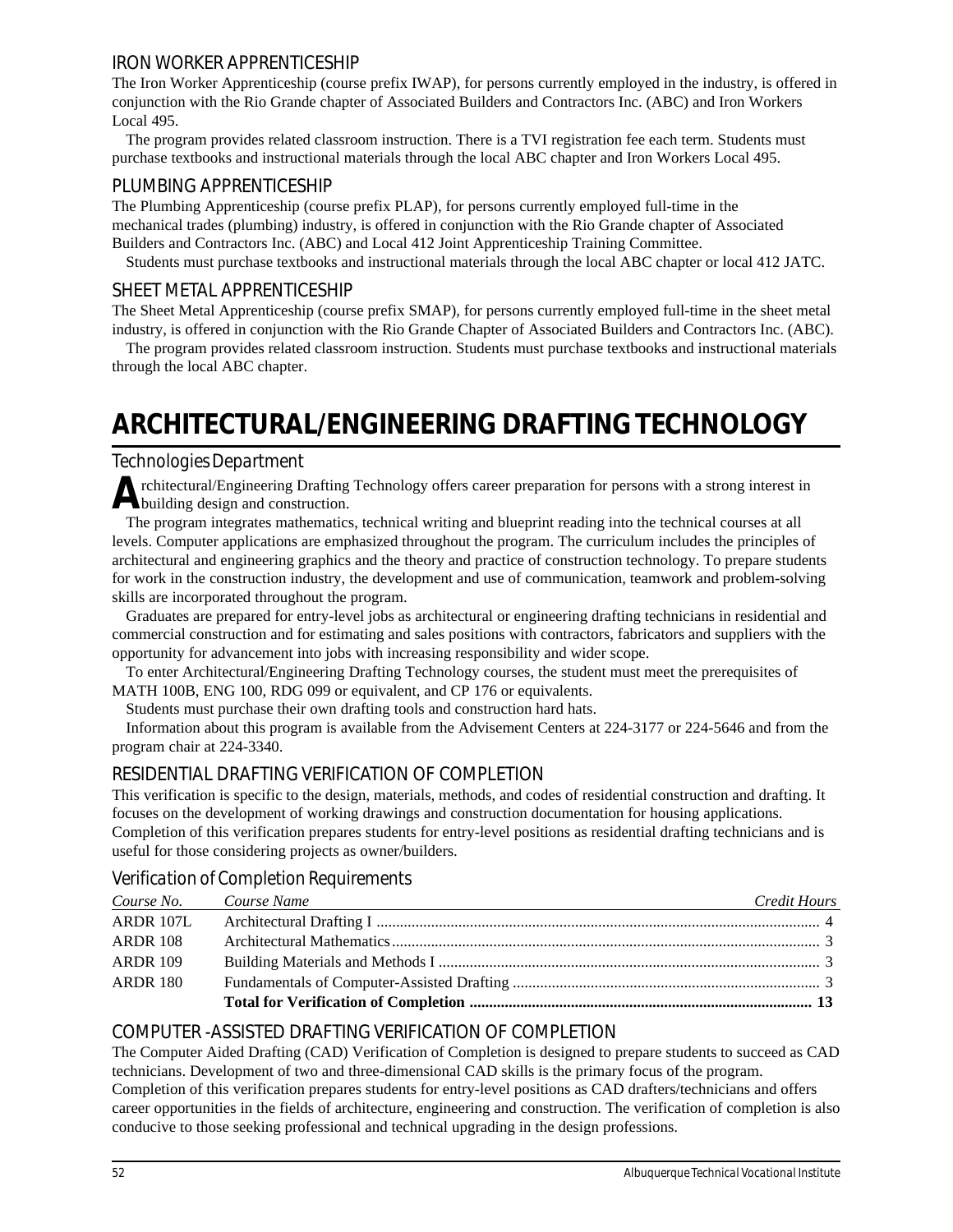| Course No.              | Course Name                                            | Credit Hours |
|-------------------------|--------------------------------------------------------|--------------|
| <b>ARDR 180</b>         |                                                        |              |
| <b>ARDR 181</b>         |                                                        |              |
| ARDR 182L               |                                                        |              |
| <b>ARDR 183</b>         |                                                        |              |
| <b>ARDR 184</b>         |                                                        |              |
|                         |                                                        |              |
|                         | <b>CERTIFICATE AND DEGREE REQUIREMENTS</b>             |              |
|                         |                                                        |              |
| Course No.              | Course Name                                            | Credit Hours |
| Term 1                  |                                                        |              |
| ARDR 107L               |                                                        |              |
| <b>ARDR 108</b>         |                                                        |              |
| <b>ARDR 109</b>         |                                                        |              |
| <b>ARDR 180</b>         |                                                        |              |
| Term 2                  |                                                        |              |
| <b>ARDR 115</b>         |                                                        |              |
| <b>ARDR 213</b>         |                                                        |              |
| <b>ARDR 214L</b>        |                                                        |              |
| Term 3                  |                                                        |              |
| ARDR 119L               |                                                        |              |
| <b>ARDR 182L</b>        |                                                        |              |
| ARDR 208L               |                                                        |              |
| ARDR 221L               |                                                        |              |
|                         |                                                        |              |
|                         | Additional Associate Degree Requirements               |              |
| <b>ART 260</b>          |                                                        |              |
| <b>PHYS 102</b>         |                                                        |              |
| ARDR 113L               |                                                        |              |
| <b>ARDR 201</b>         |                                                        |              |
| ARDR 203L               |                                                        |              |
| ARDR 212L               |                                                        |              |
| <b>ARDR 215</b>         |                                                        |              |
| <b>COMM 232</b>         | <b>Business and Professional Communication Studies</b> |              |
| or ENG 101              |                                                        |              |
| <b>MATH 120</b>         |                                                        |              |
| <b>PHIL 156</b>         |                                                        |              |
| or PSY 105              |                                                        |              |
|                         |                                                        |              |
| <b>Optional Courses</b> |                                                        |              |
| <b>ARDR 181</b>         |                                                        |              |
| <b>ARDR 183</b>         |                                                        |              |
| <b>ARDR 184</b>         |                                                        |              |
| <b>ARDR 275</b>         |                                                        |              |
| <b>ARDR 296</b>         |                                                        |              |
| <b>ARDR 297</b>         |                                                        |              |
| <b>ARDR 298</b>         |                                                        |              |
| <b>ARDR 299</b>         |                                                        |              |
| <b>CP 177L</b>          |                                                        |              |
| <b>CP 178L</b>          |                                                        |              |
| <b>GIS 201</b>          |                                                        |              |
| <b>GIS 202</b>          |                                                        |              |

#### Verification of Completion Requirements Course Name

**GIS 203** 

#### $\overline{53}$

### Credit Hours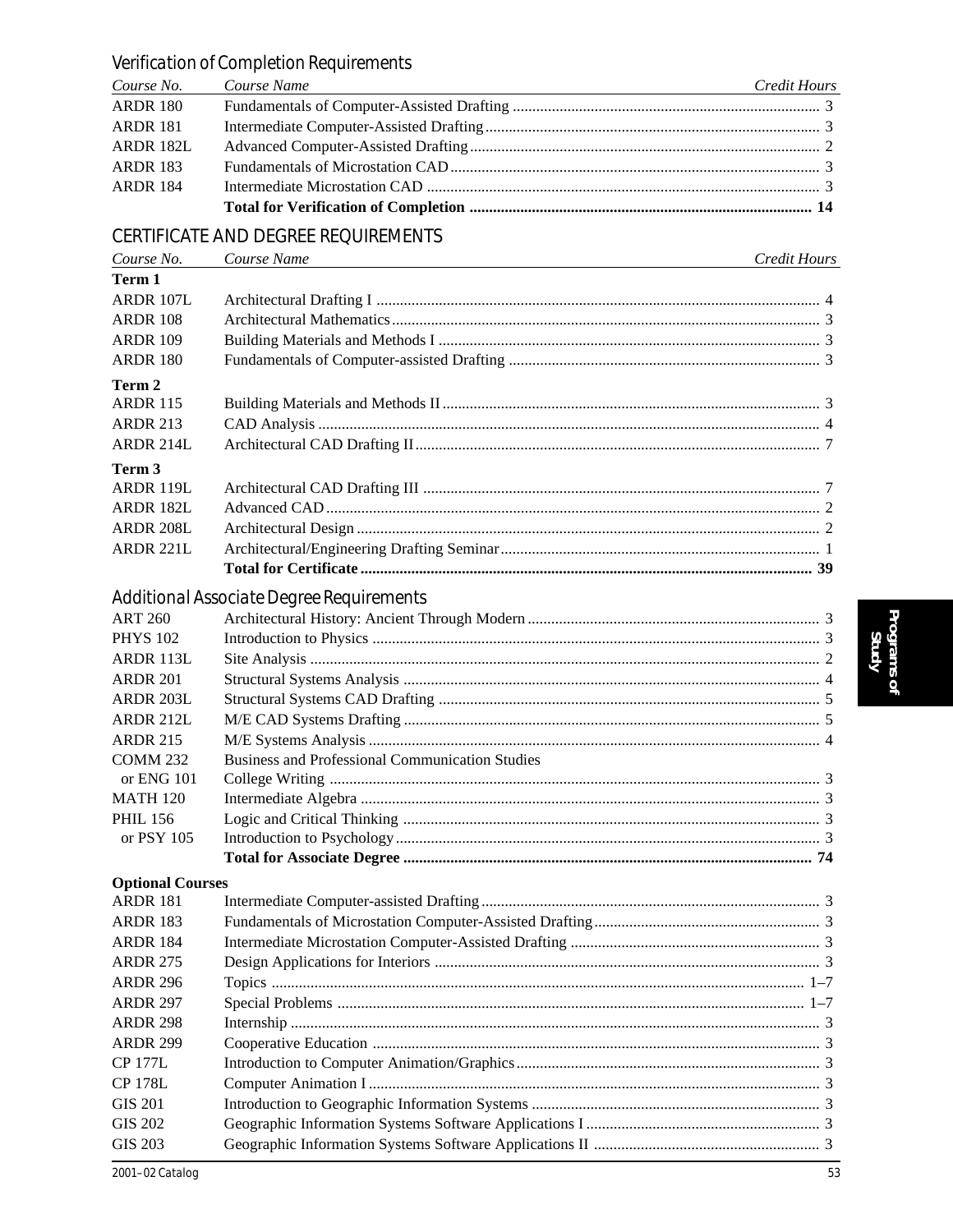### **AUTOMOTIVE SERVICE FUNDAMENTALS**

#### *Trades & Service Occupations Department*

**C**ompletion of AUTC 121L, 122L, and 175L will provide the student with essential automotive skills needed by repair shops that specialize in maintenance and light repairs. The courses highlight workplace safety, industry repair procedures, tool and equipment use, and employment skills valued by employers. Students diagnose and service electrical, air conditioning and heating systems.

The brakes (AUTC 121L) and suspension (AUTC 122L) courses are part of the core automotive certificate program as well as the applied science degree in Transportation Technology.

Students enrolled in this program may not be eligible to receive financial aid or Veterans Administration benefits. Application for verification of completion may be made with the director upon successful completion of the three courses.

Information about this program is available from the Advisement Centers at 224-3177 or 224-5646 and from the director at 224-3718.

| Course No. Course Name | Credit Hours |
|------------------------|--------------|
|                        |              |
| AUTC 122L              |              |
| AUTC 175L              |              |
|                        |              |

## **AUTOMOTIVE TECHNOLOGY**

#### *Trades & Service Occupations Department*

The Automotive Technology certificate program is designed to prepare individuals for entry-level career positions as light truck and automobile technicians. This three-term course of study emphasizes appropriate testing and repair of automobiles as well as professionalism, work ethics and personal safety. Courses also may be applied toward a degree in Transportation Technology.

This program is certified by the National Automotive Technicians Education Foundation (NATEF) as a master certified program in all eight specialty areas: automatic transmission/transaxle, brakes, electrical/electronic systems, engine performance, engine repair, heating and air conditioning, manual drive train and axles, and suspension and steering.

Students attending the Automotive Technology program should be free from chronic respiratory problems and not be allergic to automotive chemicals and cleaning solvents. Most automotive industry employers require that their employees possess a valid driver's license and have a clean driving record. Students needing information on equivalents for past courses should see the program director.

Information about this program is available from the Advisement Centers at 224-3177 or 224-5646 and from the director at 224-3718.

A suggested schedule per term includes:

*Term 1:* AUTC 121L, 122L, 123L, 126L *Term 2:* AUTC 131L, 132L, 133L, 134L

*Term 3:* AUTC 221L, 222L, 223L

| Course No.            | Course Name<br><u> 1989 - Johann Stein, mars an deus Amerikaansk kommunister (</u> | <b>Credit Hours</b> |
|-----------------------|------------------------------------------------------------------------------------|---------------------|
| AUTC 121L             |                                                                                    |                     |
| AUTC 122L             |                                                                                    |                     |
| AUTC 123L             |                                                                                    |                     |
| $\triangle$ LITC 126L |                                                                                    |                     |
| AUTC 131L             |                                                                                    |                     |
| AUTC 132L             |                                                                                    |                     |
| <b>AUTC 133L</b>      |                                                                                    |                     |
| AUTC 134L             |                                                                                    |                     |
| AUTC 221L             |                                                                                    |                     |
| AUTC 222L             |                                                                                    |                     |
| AUTC 223L             |                                                                                    |                     |
|                       |                                                                                    |                     |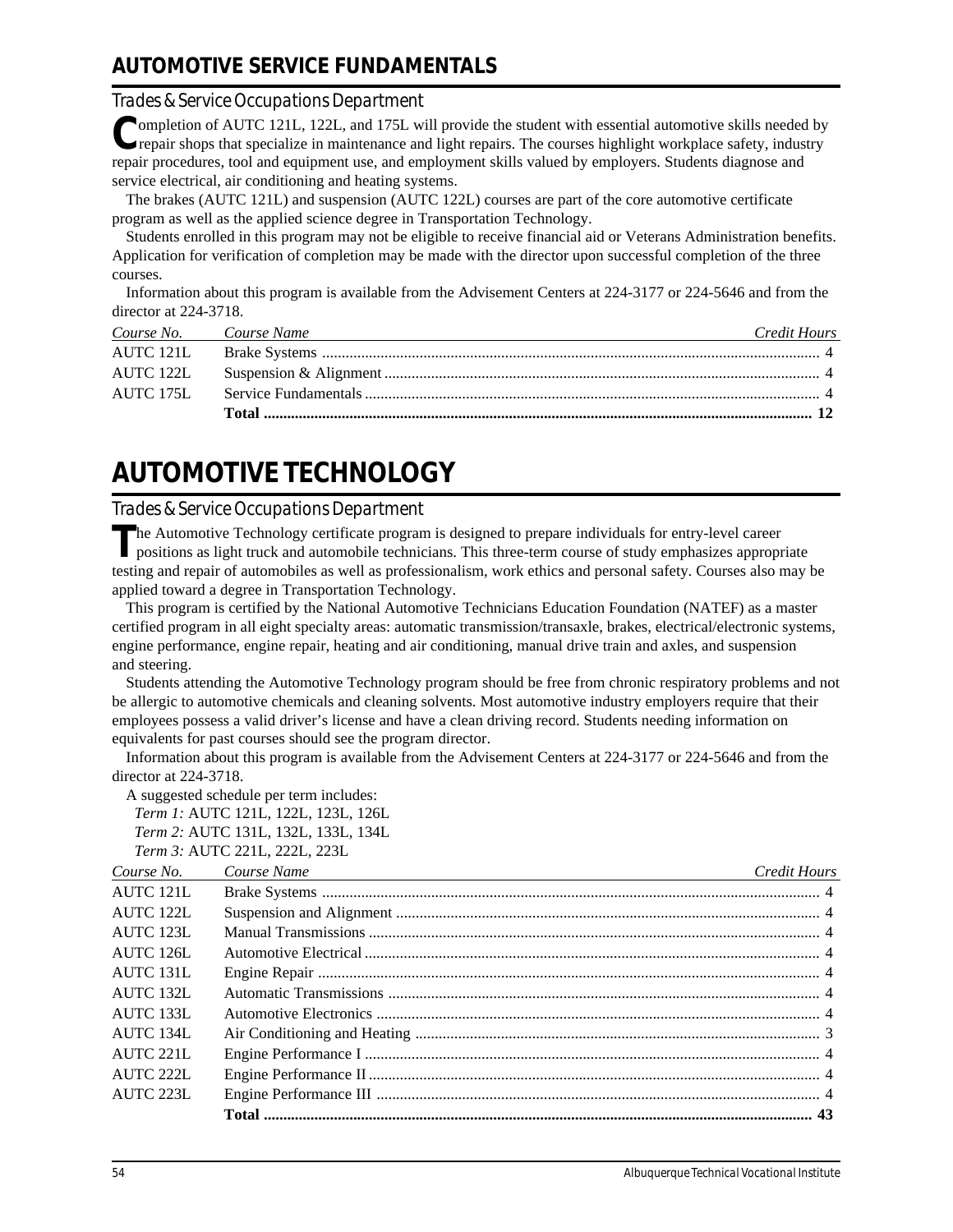#### **Optional Courses**

| AUTC 172 |  |
|----------|--|
|          |  |
| AUTC 296 |  |
| AUTC 297 |  |

## **BAKING**

*Trades & Service Occupations Department*

This certificate program prepares students for entry-level employment in restaurants, bake shops and institutional<br>kitchens. Students learn safety and professional skills in a bake shop furnished with modern equipment. Cou also may be applied toward a degree in Culinary Arts.

Students are required to purchase as least two sets of chef's uniforms, including all leather, black or white, uniform/work shoes (no tennis shoes), textbooks, and tools. Students may purchase these items before the before the beginning of classes at a place of t heir choice (TVI Bookstore has textbooks). A list of required tools, uniforms, and textbooks is available from TVI advisors (Student Services Building) or from the Trades & Service Occupations Department. Uniforms cost approximately \$100, uniform shoes cost approximately \$80 to \$100, and tools cost approximately \$85.

Students must be free of chronic allergies. A physician's certificate must be presented to TVI before the start of lab classes stating that the student is free from tuberculosis in a transmissible form.

Information about this program is available from the Advisement Centers at 224-3177 or 224-5646 and from the director at 224-3762.

A suggested schedule per term includes:

*Term 1:* BKNG 101, 102, 103L, 104L, 105L, 106L, FSMG 101A, 101B

*Term 2:* BKNG 111, 112L, 113L, 114L, 115L, computer course

| Course No.                  | Course Name<br><u> 1989 - Johann Barn, mars ann an t-Amhain an t-Amhain ann an t-Amhain an t-Amhain an t-Amhain an t-Amhain an t-</u> | Credit Hours |
|-----------------------------|---------------------------------------------------------------------------------------------------------------------------------------|--------------|
| <b>BKNG 101</b>             |                                                                                                                                       |              |
| <b>BKNG 102</b>             |                                                                                                                                       |              |
| <b>BKNG 103L</b>            |                                                                                                                                       |              |
| <b>BKNG 104L</b>            |                                                                                                                                       |              |
| <b>BKNG 105L</b>            |                                                                                                                                       |              |
| <b>BKNG 106L</b>            |                                                                                                                                       |              |
| FSMG 101A                   |                                                                                                                                       |              |
| <b>FSMG 101B</b>            |                                                                                                                                       |              |
| <b>BKNG 111</b>             |                                                                                                                                       |              |
| BKNG 112L                   |                                                                                                                                       |              |
| <b>BKNG 113L</b>            |                                                                                                                                       |              |
| <b>BKNG 114L</b>            |                                                                                                                                       |              |
| <b>BKNG 115L</b>            |                                                                                                                                       |              |
| <b>Computer Requirement</b> |                                                                                                                                       |              |
| <b>BA</b> 150               | Introduction to Computer Processing                                                                                                   |              |
| or $CP$ 176                 | Introduction to Technology Computer Applications                                                                                      |              |
| or CSCI 101                 |                                                                                                                                       |              |
|                             |                                                                                                                                       |              |
| <b>Optional Courses</b>     |                                                                                                                                       |              |
| <b>BKNG 296</b>             |                                                                                                                                       |              |
| <b>BKNG 297</b>             |                                                                                                                                       |              |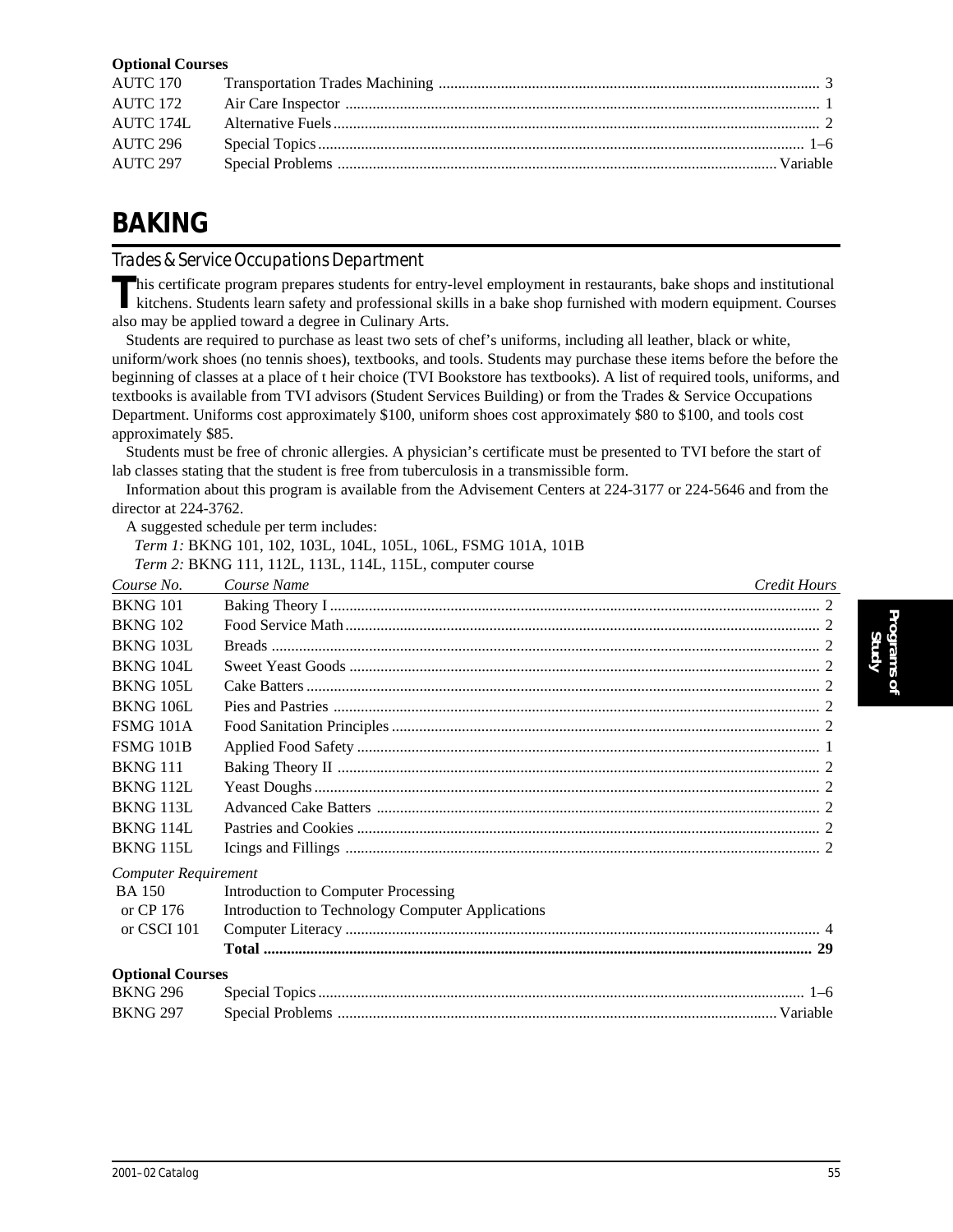## **BOOKKEEPING**

#### *Business Occupations Department*

The Bookkeeping program provides basic accounting and computer skills for entry-level employment. The courses in this program may integrate into other Business Occupations programs.

Each student receives an introduction to broad business operations, the basics of bookkeeping, computer and written and verbal communication skills.

Information about this program is available from the associate dean at 224-3811 and from the Advisement Centers at 224-3177 or 224-5646.

A recommended course sequence and schedule per term for the Bookkeeping certificate is as follows: *Term 1:* ACCT 101, 111, BA 150 *Term 2:* ACCT 102, 170, 180, BA 121 or ENG 101, BA 113 or BA 133

*Term 3:* ACCT 254, 298 or 299, BA 131, approved elective

#### CERTIFICATE REQUIREMENTS

| Course No.                | Course Name                     | Credit Hours |
|---------------------------|---------------------------------|--------------|
| <b>ACCT 101</b>           | Accounting I                    |              |
|                           |                                 |              |
| ACCT 102                  |                                 |              |
| ACCT <sub>111</sub>       |                                 |              |
| ACCT 170                  |                                 |              |
| ACCT 180                  |                                 |              |
| ACCT 254                  |                                 |              |
| ACCT 298                  | Internship                      |              |
| or ACCT 299               |                                 |              |
| <b>BA</b> 113             | <b>Introduction to Business</b> |              |
| or BA 133                 |                                 |              |
| <b>BA</b> 121             | <b>Business English</b>         |              |
| or ENG 101                |                                 |              |
| <b>BA</b> 131             |                                 |              |
| <b>BA 150</b>             |                                 |              |
|                           |                                 |              |
|                           |                                 |              |
| <b>Approved Electives</b> |                                 |              |
| ACCT 150                  |                                 |              |
| ACCT 151                  |                                 |              |
| ACCT 157                  |                                 |              |
| ACCT 158                  |                                 |              |
| ACCT 159                  |                                 |              |
| ACCT 201                  |                                 |              |
| ACCT 202                  |                                 |              |
| ACCT 240                  |                                 |              |
| ACCT 241                  |                                 |              |
| ACCT 255                  |                                 |              |
| ACCT 260                  |                                 |              |
| ACCT 270                  |                                 |              |
| ACCT 271                  |                                 |              |
| ACCT 280                  |                                 |              |
| ACCT 296                  |                                 |              |
| ACCT <sub>297</sub>       |                                 |              |
|                           |                                 |              |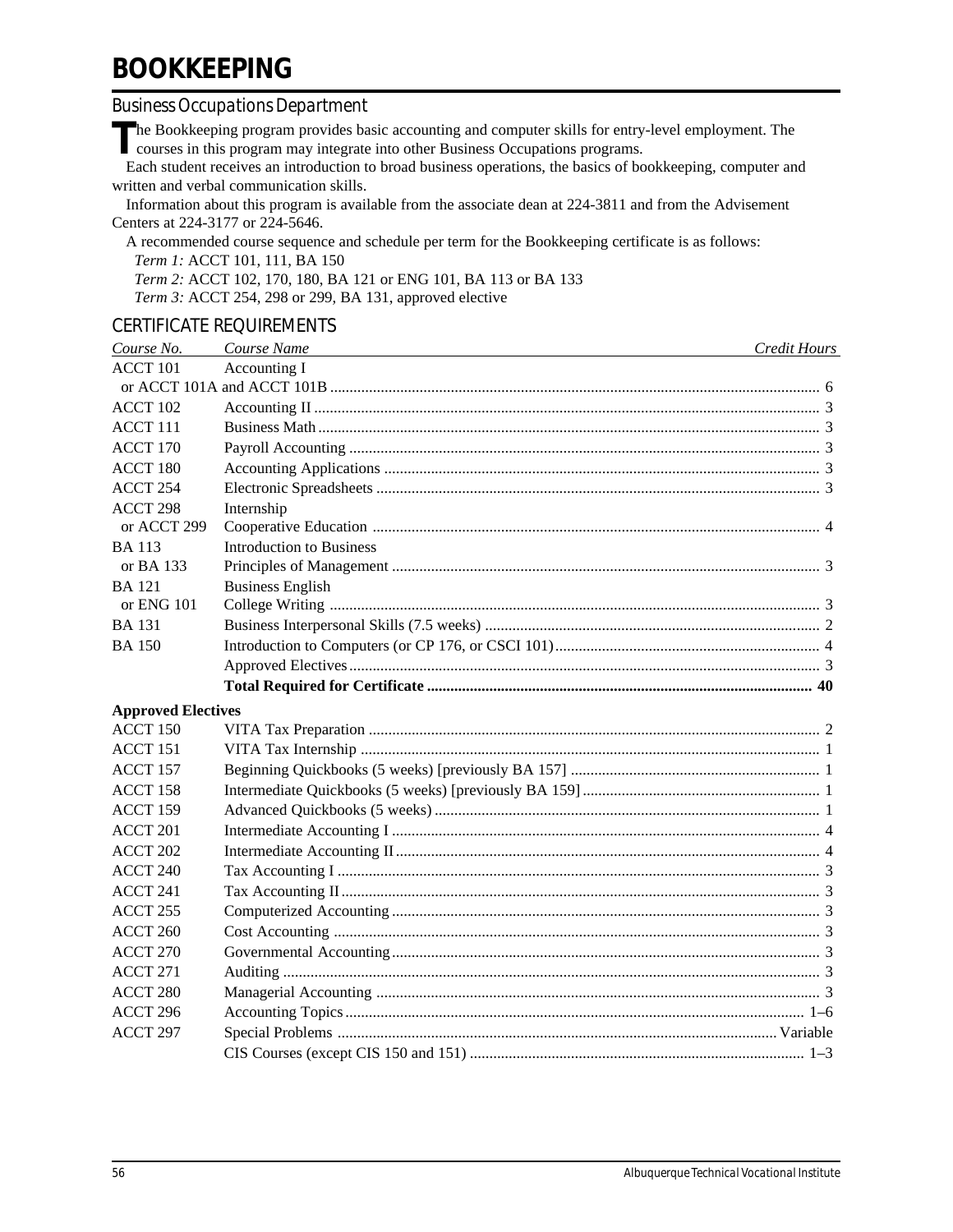## **BUSINESS ADMINISTRATION**

#### *Business Occupations Department*

**T**he Business Administration program introduces students to the various aspects of the free enterprise system. Students are provided with a fundamental knowledge of business functions and processes and an understanding of business organizations in today's global economy. Course work includes business concepts such as accounting, business law, management, marketing and sales. Skills related to the applications of these concepts are developed through study of computer applications, communications, team building and decision making. If individuals are currently working in a business-related occupation, the program provides opportunities for these individuals to upgrade their skills for advancement.

The concentrations provide students the opportunity to specialize in a particular business discipline by choosing from the following options: Continuous Quality Improvement, General Business, Management, Real Estate and Small Business Management. Students can apply for entry-level employment in a variety of businesses depending on their area of concentration. The unique characteristic of the Business Administration program is that students choose their area of interest.

The New Mexico Real Estate Commission (NMREC) for either pre-licensing or continuing education requirements approves all courses in the real estate concentration. The New Mexico Real Estate Appraisers Board (NMREAB) approves all courses offered in real estate appraisal.

Information about this program is available from the associate dean at 224-3811 or from the Advisement Centers at 224-3177 or 224-5646.

A suggested schedule per term for the certificate/associate of applied science degree program in Business Administration includes:

#### **Certificate**

*Term 1:* ACCT 101A, 111, BA 113, 150 *Term 2:* ACCT 101B, BA 121, 131, 133, CIS 130, 140 *Term 3:* ACCT 102, BA 211, 222, COMM elective, ENG 101 *Term 4:* Concentration courses

#### **Additional Degree Requirements**

*Term 5:* Specific degree courses

#### CERTIFICATE AND DEGREE REQUIREMENTS

#### *Business Administration Core*

| Course No.       | Course Name | Credit Hours |
|------------------|-------------|--------------|
| ACCT 101A        |             |              |
| <b>ACCT 101B</b> |             |              |
| ACCT 102         |             |              |
| $ACCT$ 111       |             |              |
| <b>BA</b> 113    |             |              |
| <b>BA</b> 121    |             |              |
| <b>BA</b> 131    |             |              |
|                  |             |              |
| <b>BA</b> 133    |             |              |
| BA 150           |             |              |
| <b>BA 211</b>    |             |              |
| <b>BA 222</b>    |             |              |
| <b>CIS 130</b>   |             |              |
| <b>CIS 140</b>   |             |              |
| <b>ENG 101</b>   |             |              |
|                  |             |              |

*Concentrations for Certificate or Degree (One Concentration Required)*

#### **Continuous Quality Improvement (CQI) Concentration**

| <b>BA</b> 101 |  |
|---------------|--|
| <b>BA</b> 102 |  |
| <b>BA</b> 103 |  |
| <b>BA</b> 104 |  |
|               |  |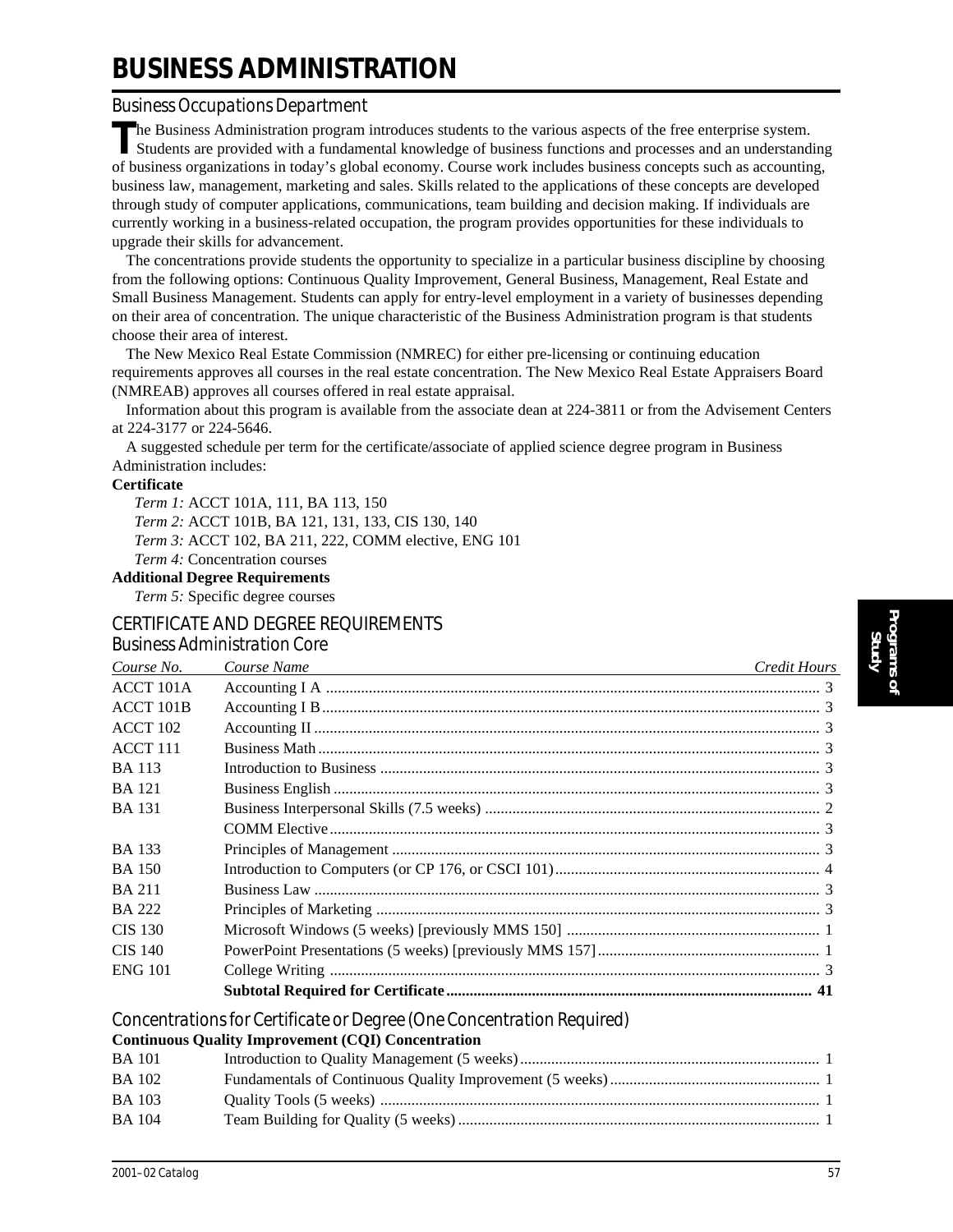| <b>BA</b> 105                    |                                                                                               |  |
|----------------------------------|-----------------------------------------------------------------------------------------------|--|
| <b>BA</b> 106                    |                                                                                               |  |
|                                  |                                                                                               |  |
|                                  |                                                                                               |  |
|                                  | <b>General Business Concentration</b>                                                         |  |
| <b>BA 298</b>                    | Internship                                                                                    |  |
| or BA 299                        |                                                                                               |  |
|                                  |                                                                                               |  |
|                                  |                                                                                               |  |
| <b>Management Concentration</b>  |                                                                                               |  |
| <b>BA 233</b>                    |                                                                                               |  |
| <b>BA 236</b>                    |                                                                                               |  |
| <b>BA 255</b>                    |                                                                                               |  |
|                                  |                                                                                               |  |
|                                  |                                                                                               |  |
| <b>Real Estate Concentration</b> |                                                                                               |  |
| <b>BA 270</b>                    |                                                                                               |  |
| <b>BA 271</b>                    |                                                                                               |  |
|                                  |                                                                                               |  |
|                                  |                                                                                               |  |
|                                  | <b>Small Business Management Concentration</b>                                                |  |
| <b>BA 252</b>                    |                                                                                               |  |
| <b>BA 286</b>                    |                                                                                               |  |
| <b>ENTR 101</b>                  |                                                                                               |  |
|                                  |                                                                                               |  |
|                                  | <b>Additional Degree Requirements</b>                                                         |  |
| <b>BA</b> 122                    | <b>Business Writing</b>                                                                       |  |
| or ENG 119                       |                                                                                               |  |
| <b>BA 284</b>                    |                                                                                               |  |
| <b>ECON 200</b>                  |                                                                                               |  |
| <b>MATH 119</b>                  |                                                                                               |  |
| <b>PHIL 245B</b>                 |                                                                                               |  |
|                                  |                                                                                               |  |
| <b>Approved Electives</b>        |                                                                                               |  |
|                                  |                                                                                               |  |
| FSMG 101A                        |                                                                                               |  |
| <b>FSMG 101B</b>                 |                                                                                               |  |
|                                  |                                                                                               |  |
|                                  |                                                                                               |  |
|                                  |                                                                                               |  |
|                                  |                                                                                               |  |
|                                  |                                                                                               |  |
|                                  |                                                                                               |  |
|                                  | *Courses not chosen to fulfill certificate or degree requirement may be taken as an elective. |  |

### **BUSINESS APPLICATIONS DESIGN**

#### **Business Occupations Department**

The Business Occupations Department offers a Verification of Completion upon completion of a cluster of courses from 6 to 28 credit hours that offer skills and competencies in a specific career area. These course clusters may be (1) part of a pathway to a business certificate or an associate of applied science degree or (2) a combination of courses that provide skills and competencies from several business certificates or associate of applied science degrees.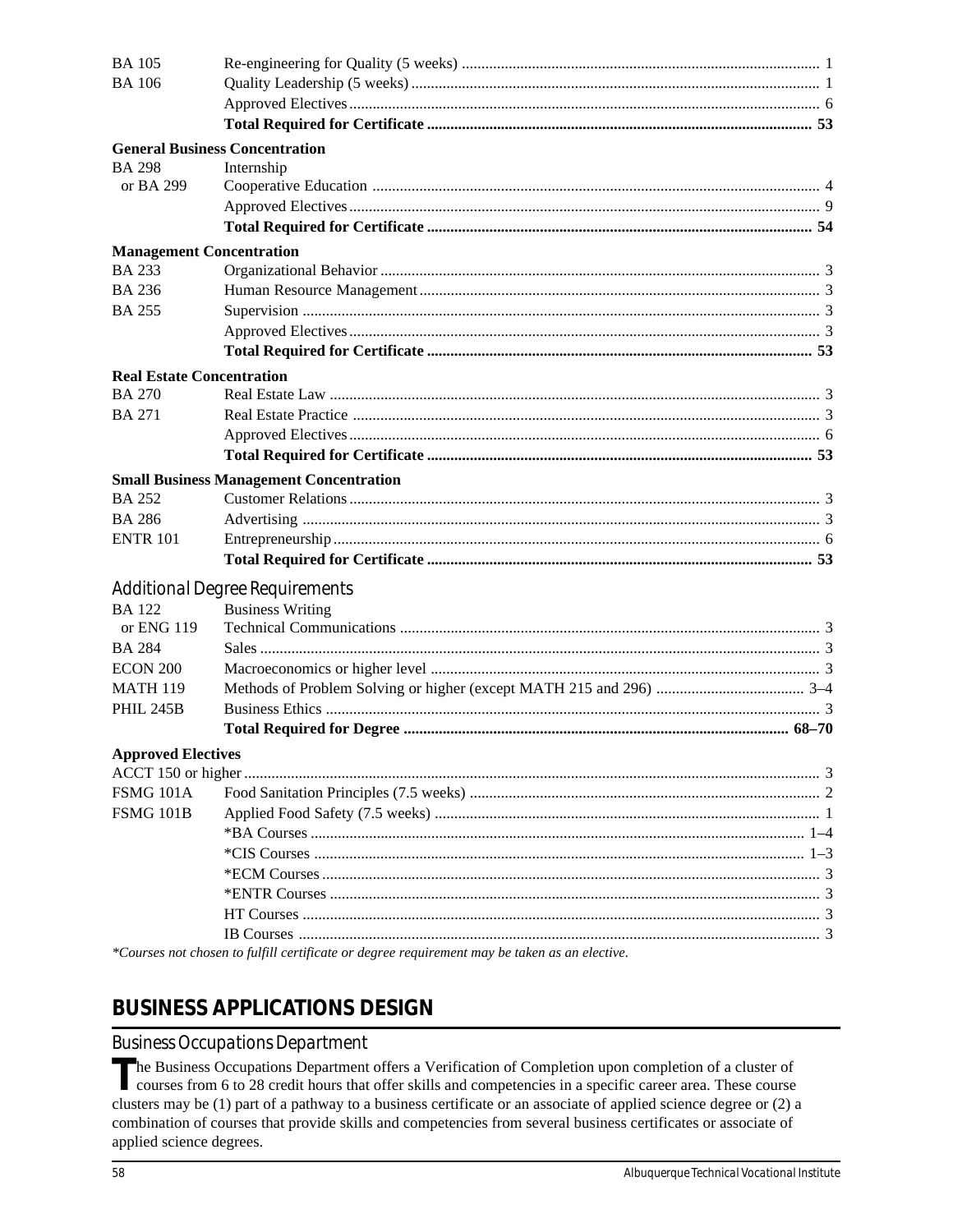A Verification of Completion provides opportunities for students to gain skills and competencies needed for emerging business strategies and is awarded by the Business Occupations Department. Application for a Verification of Completion may be made with the department upon completion of the course cluster.

Students enrolled in these courses may not be eligible to receive financial aid or Veterans Administration benefits. Information about these courses is available from the Business Occupations Department at 224-3811 or from the Advisement Centers at 224-3177 or 224-5646.

| Course No.     | Course Name | Credit Hours |
|----------------|-------------|--------------|
| <b>CIS 142</b> |             |              |
| <b>CIS 255</b> |             |              |
| CIS 260        |             |              |
| CIS 261        |             |              |
| CIS 262        |             |              |
| <b>CIS 274</b> |             |              |
|                |             |              |

## **BUSINESS GRAPHICS**

#### *Business Occupations Department*

**T**he Business Graphics (BGC) program combines creative design, language skills and production training. Students are prepared to design documents for marketing, advertising, presentation, multimedia, web and print. Practical production and troubleshooting techniques are emphasized. The early courses focus on language skills and creativity. A keyboarding skill of 25 words per minute is required for entry into the program. Keyboarding courses are available in the Business Occupations Department.

Information about this program is available from the associate dean at 224-3811 or from the Advisement Centers at 224-3177 or 224-5646.

A suggested schedule per term for the Business Graphics certificate/associate of applied science degree includes: *Term 1:* ACCT 101A, ART 121, BA 150, 121, ENG 101

*Term 2:* BGC 200, BA 131, CIS 255, 260, 261, 262, 274 *Term 3:* BGC 201, 202, 203, approved electives

*Term 4:* BGC 204, BA 113 or BA 133

#### **Additional Degree Requirements**

*Term 4:* ART 106, COMM elective, MATH 119 or higher (except MATH 215 or 296) *Term 5:* ENG 221, approved electives, approved ART elective

#### CERTIFICATE AND DEGREE REQUIREMENTS

| Course No.     | Course Name<br><u> 1986 - Jan Stein Stein Stein Stein Stein Stein Stein Stein Stein Stein Stein Stein Stein Stein Stein Stein S</u> | Credit Hours |
|----------------|-------------------------------------------------------------------------------------------------------------------------------------|--------------|
| ACCT 101A      |                                                                                                                                     |              |
| <b>ART 121</b> |                                                                                                                                     |              |
| <b>BA</b> 113  | Introduction to Business                                                                                                            |              |
| or BA $133$    |                                                                                                                                     |              |
| <b>BA</b> 121  |                                                                                                                                     |              |
| BA 131         |                                                                                                                                     |              |
| BA 150         |                                                                                                                                     |              |
| <b>BGC 200</b> |                                                                                                                                     |              |
| <b>BGC 201</b> |                                                                                                                                     |              |
| <b>BGC 202</b> |                                                                                                                                     |              |
| <b>BGC 203</b> |                                                                                                                                     |              |
| <b>BGC 204</b> |                                                                                                                                     |              |
| <b>CIS 255</b> |                                                                                                                                     |              |
| <b>CIS 260</b> |                                                                                                                                     |              |
| CIS 261        |                                                                                                                                     |              |
| CIS 262        |                                                                                                                                     |              |
| CIS 274        |                                                                                                                                     |              |
| <b>ENG 101</b> |                                                                                                                                     |              |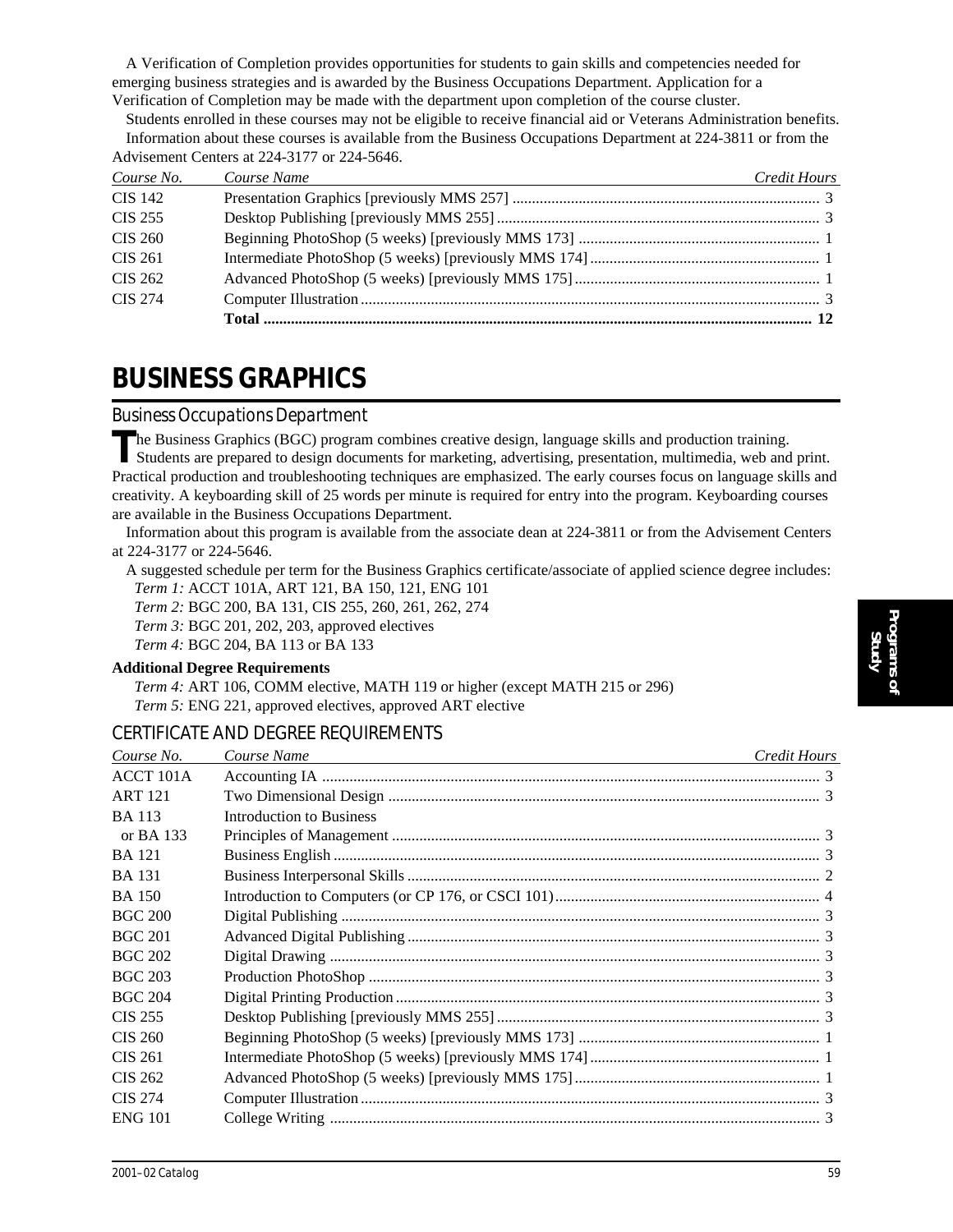|                               | <b>Additional Degree Requirements</b>      |  |
|-------------------------------|--------------------------------------------|--|
| <b>ART 106</b>                |                                            |  |
| <b>ECON 101</b>               |                                            |  |
| <b>ENG 221</b>                |                                            |  |
| <b>MATH 119</b>               |                                            |  |
|                               |                                            |  |
|                               |                                            |  |
|                               |                                            |  |
| <b>Approved Art Electives</b> |                                            |  |
| <b>ART 101</b>                |                                            |  |
| <b>ART 122</b>                |                                            |  |
| <b>ART 201</b>                |                                            |  |
| <b>ART 202</b>                |                                            |  |
| <b>ART 250</b>                |                                            |  |
| <b>ART 251</b>                |                                            |  |
| <b>Approved Electives</b>     |                                            |  |
| <b>BA</b> 122                 |                                            |  |
| <b>BA 251</b>                 |                                            |  |
| <b>BA 252</b>                 |                                            |  |
| <b>BA 253</b>                 |                                            |  |
| <b>BA 284</b>                 |                                            |  |
| <b>BA 286</b>                 |                                            |  |
| <b>BGC 296</b>                |                                            |  |
| <b>BGC 297</b>                |                                            |  |
| <b>BGC 298</b>                |                                            |  |
| <b>BGC 299</b>                |                                            |  |
| CIS 126                       |                                            |  |
| <b>CIS 142</b>                | Presentation Graphics [previously MMS 257] |  |
| CIS 160                       |                                            |  |
| <b>CIS 164</b>                |                                            |  |
| <b>CIS 165</b>                |                                            |  |
| <b>CIS 201</b>                |                                            |  |
| <b>CIS 265</b>                |                                            |  |
| <b>CIS 270</b>                |                                            |  |
| <b>CIS 271</b>                |                                            |  |
| <b>CIS 273</b>                |                                            |  |
| <b>CIS 275</b>                |                                            |  |
| <b>CP 177L</b>                |                                            |  |
| <b>CP 178L</b>                |                                            |  |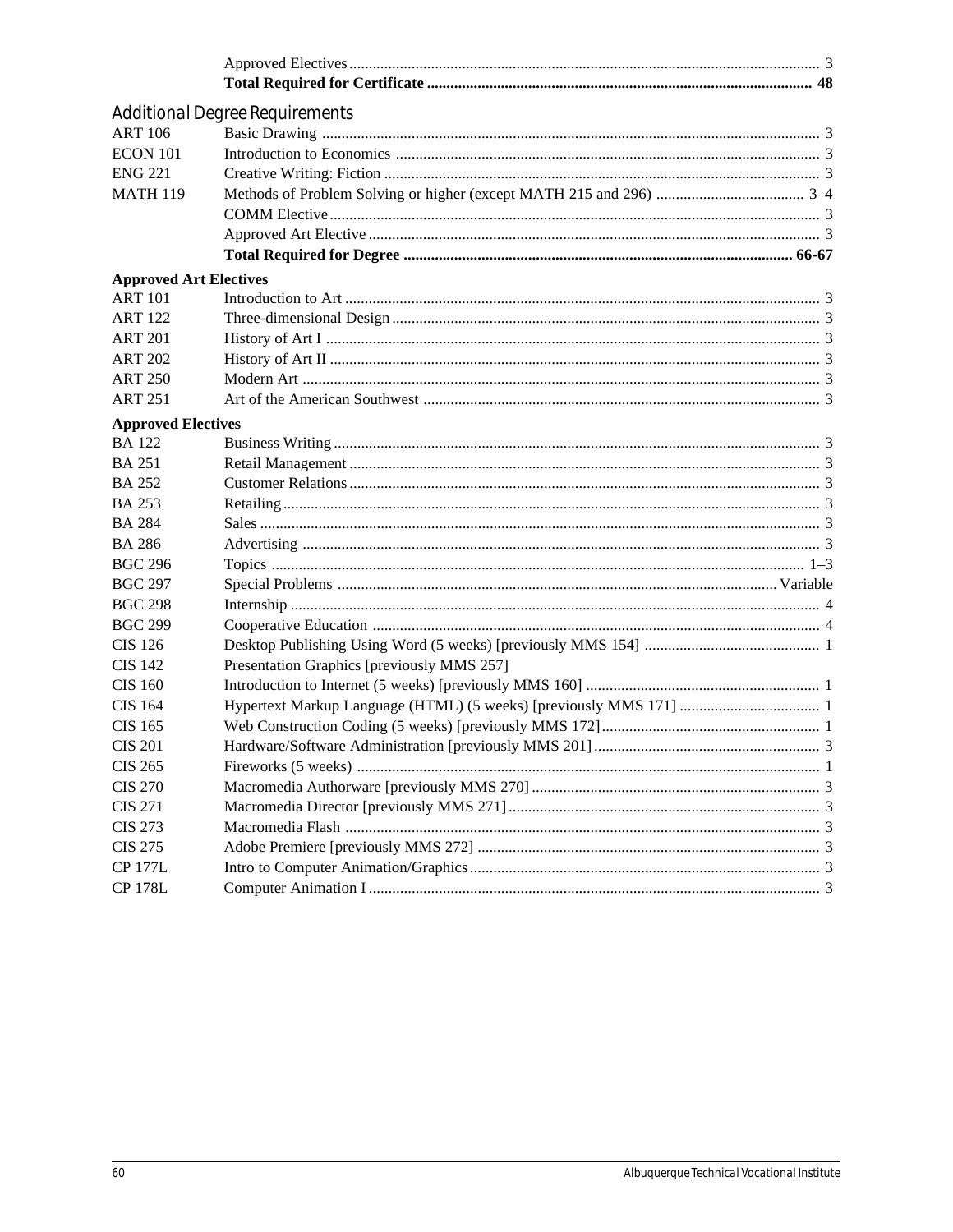### **CALL CENTER OPERATIONS**

#### *Business Occupations Department*

The Business Occupations Department and the TVI Workforce Training Center collaborated to create the TVI<br>Call Center Cellage This and the TVI Call Center College. This partnership allows students to receive credit for approved call center coursework attained through the Workforce Training Center.

Call Center Operations courses prepare students for entry-level positions such as customer service representative (technical and non-technical), reservation agent, collection agent, and telephone sales. The courses provide opportunities to develop keyboarding skills, basic computer skills and customer relations skills. This series of courses may be completed in 7.5 weeks or less based on student enrollment.

| Course No.     | Course Name | Credit Hours |
|----------------|-------------|--------------|
| AA 101         |             |              |
| AA 170         |             |              |
| <b>BA</b> 131  |             |              |
| <b>CIS 130</b> |             |              |
|                |             |              |
|                |             |              |

#### **Approved Call Center Operations Electives**

| AA 171         |                                                                                                                 |
|----------------|-----------------------------------------------------------------------------------------------------------------|
| AA 173         |                                                                                                                 |
| AA 296         |                                                                                                                 |
| <b>BA 299A</b> |                                                                                                                 |
| CIS 150        |                                                                                                                 |
|                | * The Customer Service Representative 90-hour training course offered through the TVI Workforce Training Center |
|                | can substitute for AA 170, 171, and 173, Verification of completion is required.                                |

### **CARPENTRY**

#### *Trades & Service Occupations Department*

The Carpentry certificate program provides students with entry-level job skills for the construction industry. Tool safety and job-site safety training in compliance with OSHA standards are stressed. Classes meet on- and o campus in labs designed for residential and commercial construction. Courses also may be applied toward a degree in Construction Technology.

Lab classes cover the fundamentals of site layout, foundations, framing, roof systems, exterior coverings, installation of doors and windows, interior finish, cabinet construction and installation, remodeling and tools. Theory classes present technical information, Uniform Building Code (UBC) regulations, blueprint reading and material analysis.

Students must be free of chronic respiratory disease and allergies or reactions to wood or wood products, construction adhesives, paints and solvents. Students must be able to lift 50 pounds. A valid driver's license and a good driving record are required by most employers. Students purchase all textbooks for this program.

Information about this program is available from the Advisement Centers at 224-3177 or 224-5646 and from the director at 224-3716.

A suggested schedule per term includes: *Term 1:* CARP 101, 102 & 102L or 170, 103, 103L, 104, 104L *Term 2:* CARP 111, 112, 112L, 113, 113L, 114, 114L

#### CERTIFICATE REQUIREMENTS

| Course No. Course Name | Credit Hours |
|------------------------|--------------|
| <b>CARP 101</b>        |              |
|                        |              |
|                        |              |
|                        |              |
|                        |              |
| CARP 103L              |              |
| <b>CARP 104</b>        |              |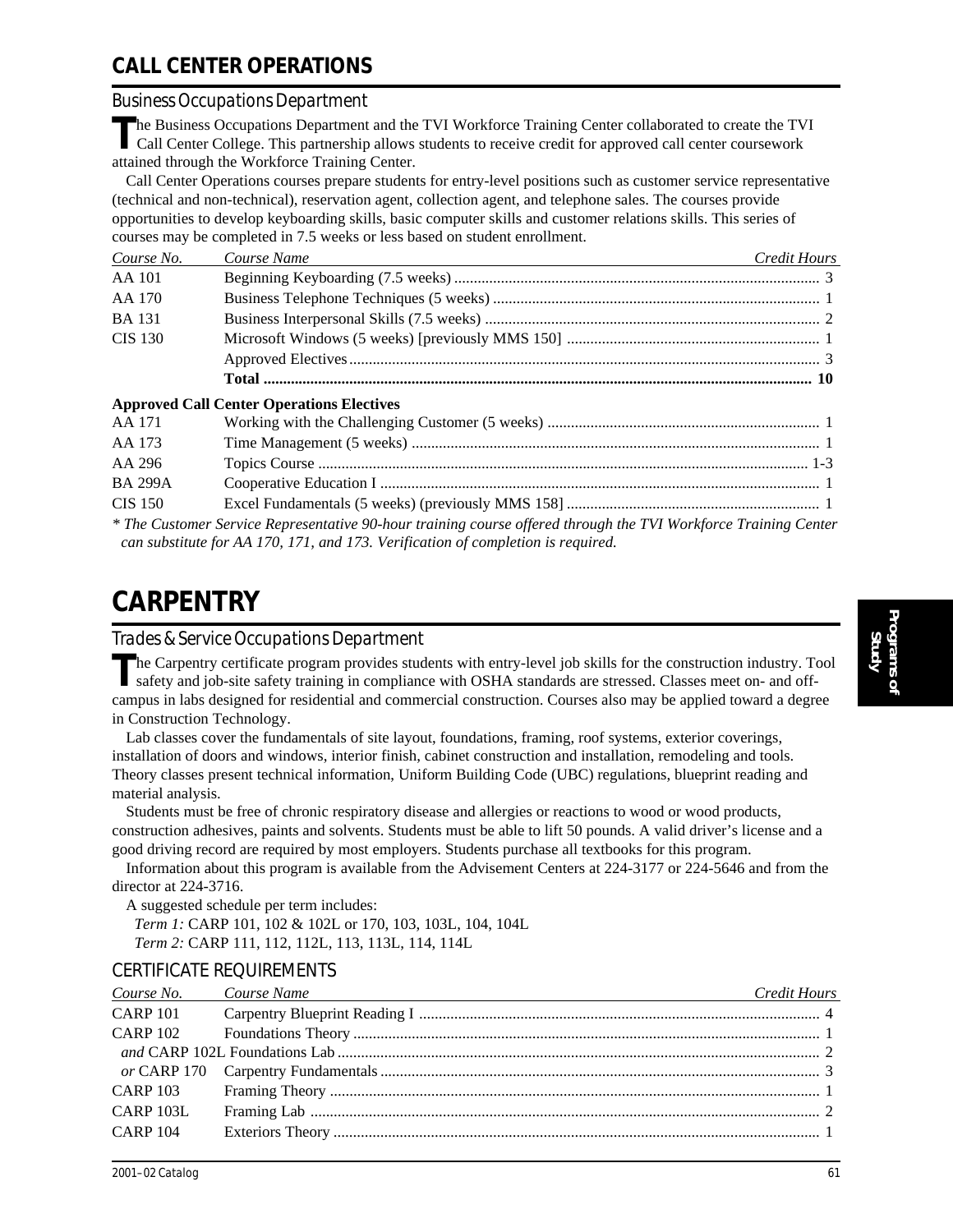| CARP 104L               |  |
|-------------------------|--|
| <b>CARP 111</b>         |  |
| <b>CARP 112</b>         |  |
| CARP <sub>112L</sub>    |  |
| <b>CARP 113</b>         |  |
| CARP <sub>113L</sub>    |  |
| <b>CARP 114</b>         |  |
| CARP 114L               |  |
|                         |  |
| <b>Optional Courses</b> |  |
| <b>CARP 170</b>         |  |
| <b>CARP 171</b>         |  |
| <b>CARP 172</b>         |  |
| <b>CARP 296</b>         |  |
| <b>CARP 297</b>         |  |

## **CHILD, YOUTH AND FAMILY DEVELOPMENT**

#### *Health Occupations Department*

The Child, Youth and Family Development (CYFD) program facilitates the learning of theory and skills required<br>for working with children, youth and families in certain settings. The two-year program includes classroom instruction at the Main, South Valley and Rio Rancho campuses as well as practical experience. The program leads to a certificate or an associate of arts degree with one of two specialty concentrations and/or prepares students for the national Child Development Associate (CDA) credential assessment:

- **Family Studies (FS) (formerly CYFD) concentration**, which facilitates the learning of theory and skills required for working in various settings with children from infancy through adolescence as well as families. The two-year concentration includes theory and application in practical settings. Students interested in transferring the FS concentration to a four-year college are urged to seek advisement from that college to ensure proper planning when beginning their studies at TVI.
- **Early Childhood Multicultural Education (ECME) concentration**, designed for students who wish to work in this field or complete a bachelor's degree in early childhood education or a related field. It is accepted for transfer to all New Mexico four-year colleges/universities with similar programs. This concentration addresses the seven general early childhood education competency areas required for New Mexico Department of Education licensure in early childhood education (birth to third grade).
- **National Child Development Associate (CDA) credential assessment** administered by the Council for Early Childhood Professional Recognition. This credential is designed for those currently working or planning to work with children from birth through age six in such settings as Head Start, family care homes, Even Start, child care facilities and private and public preschools. Some of these courses articulate into the FS and ECME concentrations in the associate degree program. Advanced CDA Placement: Students who can demonstrate previous training and work experiences in the field may be eligible to apply for CDA advanced placement. For information, students should contact the program director.

All persons enrolling in a concentration are strongly encouraged to attend an orientation offered each term. The enrollment requirement is a high school diploma or equivalent. Note: Federal law requires a background check on all persons seeking employment in child care facilities. Not all courses are offered each term. The coursework also promotes the study of reading, writing, speech, math, English and science. Information about this program is available from the Advisement Centers at 224-3177 or 224-5646 and from the program director at 224-4563.

#### CHILD, YOUTH AND FAMILY DEVELOPMENT CERTIFICATE

Albuquerque TVI offers the Child, Youth and Family Development Certificate Program as an occupational training and job upgrading program. Curricula are designed to provide the educational skills and practical experience necessary to enter the field of early care, education and family support. Coursework promotes the study of reading, writing, math and English.

The Early Childhood Multicultural Education concentration addresses the seven general early childhood education competency areas. The Family Studies concentration facilitates the learning of theory and skills required for working in various settings with children from infancy through adolescence as well as families.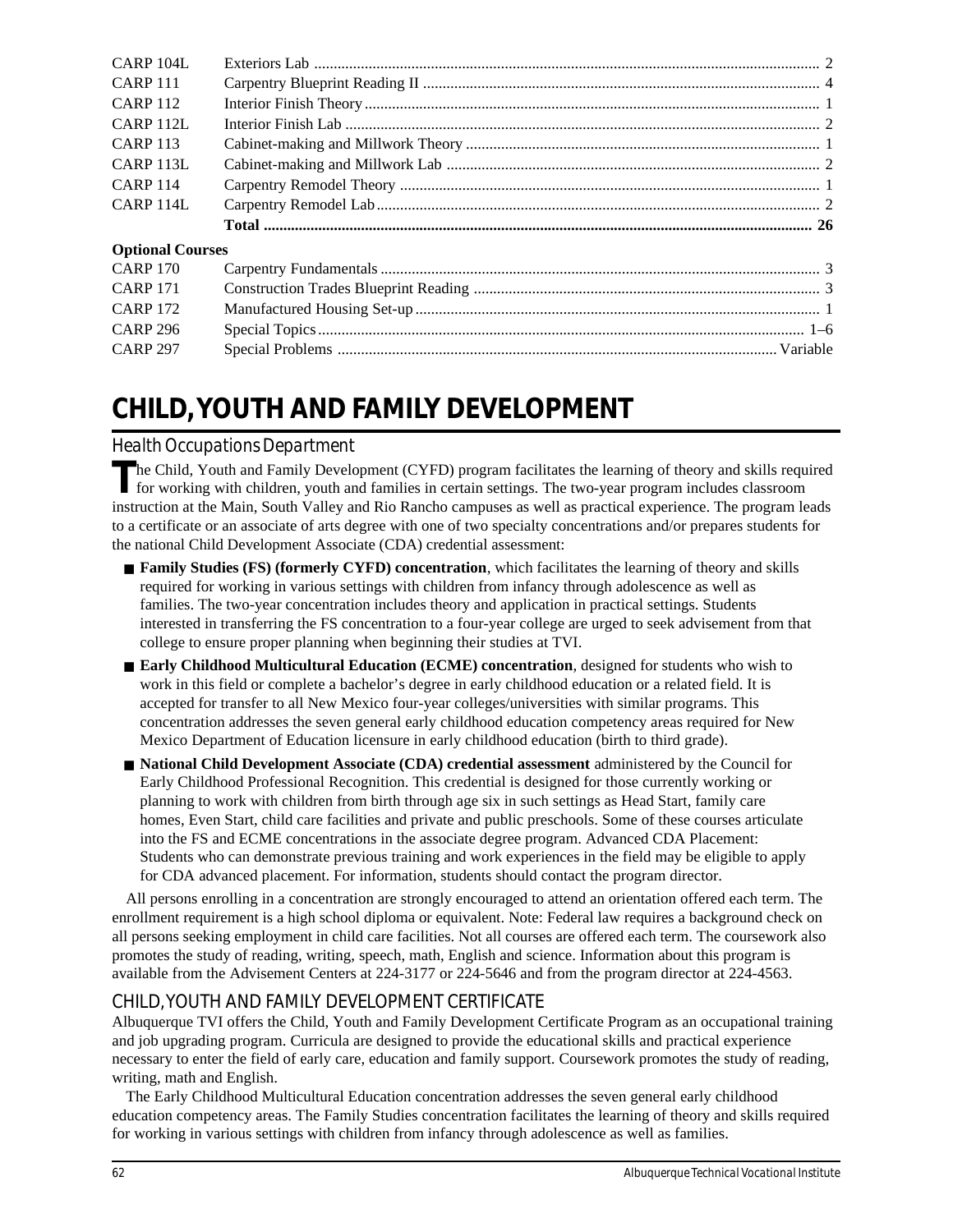#### ARTS AND SCIENCES COURSES REQUIRED FOR CERTIFICATE

| Course No.       | Course Name                                                                                                     | Credit Hours |
|------------------|-----------------------------------------------------------------------------------------------------------------|--------------|
| <b>ENG 101</b>   |                                                                                                                 |              |
| <b>ENG 102</b>   |                                                                                                                 |              |
| <b>MATH 111</b>  |                                                                                                                 |              |
|                  |                                                                                                                 |              |
|                  |                                                                                                                 |              |
|                  | <b>Concentration: Family Studies</b>                                                                            |              |
| <b>CDV 103</b>   |                                                                                                                 |              |
| <b>CDV 105L</b>  |                                                                                                                 |              |
| <b>CDV</b> 106   |                                                                                                                 |              |
| <b>CDV 129C</b>  |                                                                                                                 |              |
| <b>CDV 201</b>   |                                                                                                                 |              |
| <b>CDV 202</b>   |                                                                                                                 |              |
| <b>CDV 203C</b>  |                                                                                                                 |              |
| <b>CDV 207</b>   |                                                                                                                 |              |
| <b>CDV 212</b>   |                                                                                                                 |              |
| <b>CDV 218</b>   | <b>Strengthening Family</b>                                                                                     |              |
| or CDV 219       |                                                                                                                 |              |
|                  |                                                                                                                 |              |
| <b>Electives</b> |                                                                                                                 |              |
| <b>CDV 128</b>   |                                                                                                                 |              |
| <b>CDV 132</b>   |                                                                                                                 |              |
| <b>CDV 206</b>   |                                                                                                                 |              |
| <b>CDV 209</b>   |                                                                                                                 |              |
| <b>CDV 296</b>   |                                                                                                                 |              |
| <b>CDV 297</b>   |                                                                                                                 |              |
| <b>CDV 299</b>   |                                                                                                                 |              |
|                  |                                                                                                                 |              |
|                  |                                                                                                                 |              |
|                  | Concentration: Early Childhood Multicultural Education                                                          |              |
| <b>CDV 126</b>   |                                                                                                                 |              |
| <b>CDV 127L</b>  |                                                                                                                 |              |
| <b>CDV 128</b>   |                                                                                                                 |              |
| <b>CDV 129C</b>  |                                                                                                                 |              |
| <b>CDV 132</b>   |                                                                                                                 |              |
| <b>CDV 203C</b>  |                                                                                                                 |              |
| <b>CDV 209</b>   |                                                                                                                 |              |
| <b>CDV 210</b>   |                                                                                                                 |              |
| <b>CDV 215</b>   |                                                                                                                 |              |
| <b>CDV 216</b>   |                                                                                                                 |              |
| <b>CDV 217</b>   |                                                                                                                 |              |
|                  | (Note: The 29 credits above comprise the articulated transfer module to New Mexico four-year institutes.)       |              |
| <b>CDV 212</b>   |                                                                                                                 |              |
|                  |                                                                                                                 |              |
|                  |                                                                                                                 |              |
|                  | ARTS & SCIENCES COURSES REQUIRED FOR ASSOCIATE DEGREE                                                           |              |
|                  |                                                                                                                 |              |
|                  |                                                                                                                 |              |
|                  | (ANTH 101 Introduction to Anthropology or ANTH 130 Cultures of the World; ECON 200 Macroeconomics; ECON 201     |              |
|                  | Microeconomics; GEOG 102 Human Geography; PHIL 156 Logic and Critical Thinking; PSCI 110 The Political World or |              |
|                  | PSCI 220 Comparative Government and Politics; PSY 105 Introduction to Psychology; SOC 101 Intro. to Sociology)  |              |

Biological Science, Physical Science or Astronomy (two credits in lab are required) .................. 8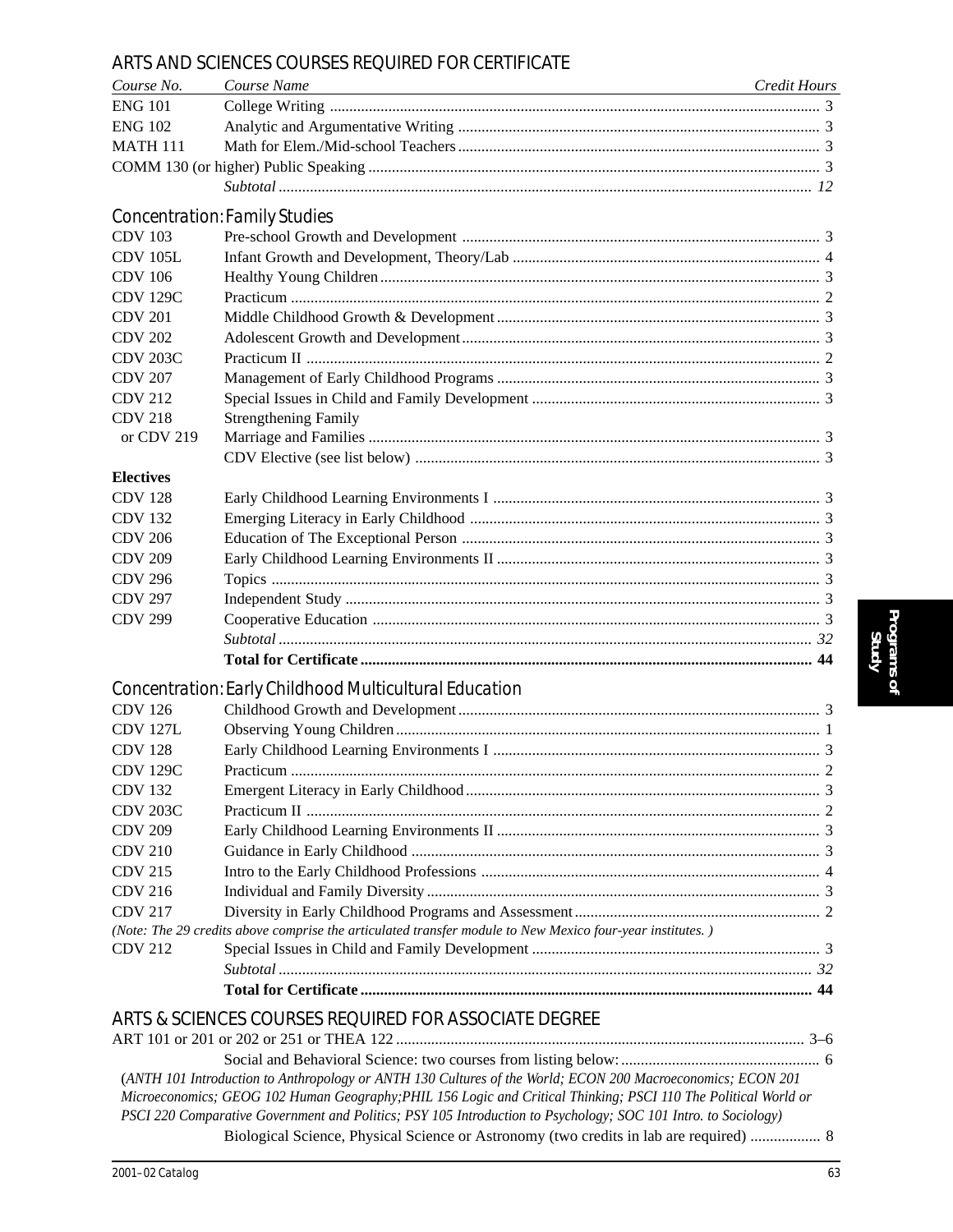|                  | Select one of the following courses for FS concentration; two required for ECME concentration:            |  |
|------------------|-----------------------------------------------------------------------------------------------------------|--|
| <b>ENG 101</b>   |                                                                                                           |  |
| <b>ENG 102</b>   |                                                                                                           |  |
|                  |                                                                                                           |  |
| <b>MATH 111</b>  |                                                                                                           |  |
|                  |                                                                                                           |  |
|                  |                                                                                                           |  |
|                  | Concentration: Family Studies (formerly CYFD)                                                             |  |
| <b>CDV 103</b>   |                                                                                                           |  |
| <b>CDV 105L</b>  |                                                                                                           |  |
| CDV 106          |                                                                                                           |  |
| <b>CDV 129C</b>  |                                                                                                           |  |
| <b>CDV 201</b>   |                                                                                                           |  |
| <b>CDV 202</b>   |                                                                                                           |  |
| <b>CDV 203C</b>  |                                                                                                           |  |
| <b>CDV 207</b>   |                                                                                                           |  |
| <b>CDV 212</b>   |                                                                                                           |  |
| <b>CDV 218</b>   | <b>Strengthening Family Structures</b>                                                                    |  |
| or CDV 219       |                                                                                                           |  |
|                  |                                                                                                           |  |
|                  |                                                                                                           |  |
|                  |                                                                                                           |  |
|                  |                                                                                                           |  |
| <b>Electives</b> |                                                                                                           |  |
| <b>CDV</b> 101   |                                                                                                           |  |
| <b>CDV 128</b>   |                                                                                                           |  |
| <b>CDV 132</b>   |                                                                                                           |  |
| <b>CDV 204</b>   |                                                                                                           |  |
| <b>CDV 206</b>   |                                                                                                           |  |
| <b>CDV 209</b>   |                                                                                                           |  |
| <b>CDV 210</b>   |                                                                                                           |  |
| <b>CDV 216</b>   |                                                                                                           |  |
| <b>CDV 217</b>   |                                                                                                           |  |
| <b>CDV 218</b>   |                                                                                                           |  |
| <b>CDV 219</b>   |                                                                                                           |  |
| <b>CDV 296</b>   |                                                                                                           |  |
| <b>CDV 298</b>   |                                                                                                           |  |
| <b>CDV 299</b>   |                                                                                                           |  |
|                  | Concentration: Early Childhood Multicultural Education                                                    |  |
| <b>CDV 126</b>   |                                                                                                           |  |
| <b>CDV 127L</b>  |                                                                                                           |  |
| <b>CDV 128</b>   |                                                                                                           |  |
| <b>CDV 129C</b>  |                                                                                                           |  |
| <b>CDV 132</b>   |                                                                                                           |  |
| <b>CDV 203C</b>  |                                                                                                           |  |
| <b>CDV 209</b>   |                                                                                                           |  |
| <b>CDV 210</b>   |                                                                                                           |  |
| <b>CDV 215</b>   |                                                                                                           |  |
| <b>CDV 216</b>   |                                                                                                           |  |
| <b>CDV 217</b>   |                                                                                                           |  |
|                  | (Note: The 29 credits above comprise the articulated transfer module to New Mexico four-year institutes.) |  |
| <b>CDV 212</b>   |                                                                                                           |  |
|                  |                                                                                                           |  |
|                  |                                                                                                           |  |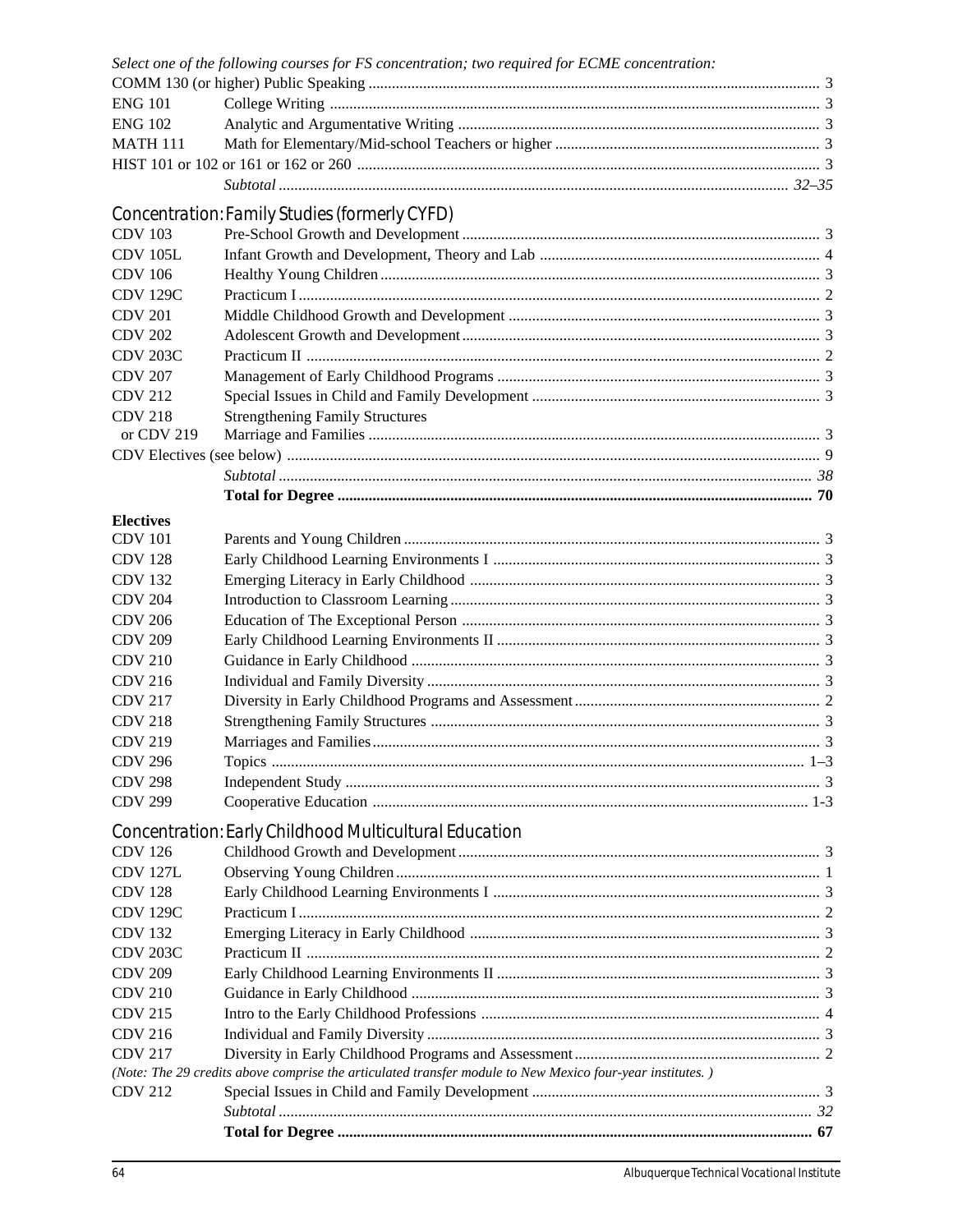|                                                                                            | CHILD DEVELOPMENT ASSOCIATE CREDENTIAL PREPARATION |  |
|--------------------------------------------------------------------------------------------|----------------------------------------------------|--|
| CDV 120                                                                                    |                                                    |  |
| <b>CDV 120B</b>                                                                            |                                                    |  |
| CDV 124                                                                                    |                                                    |  |
| In addition, one of the following courses must be taken in the student's area of interest: |                                                    |  |
|                                                                                            |                                                    |  |
|                                                                                            |                                                    |  |
| CDV 103L                                                                                   |                                                    |  |
| CDV 218                                                                                    |                                                    |  |

## **CLINICAL LABORATORY ASSISTANT**

#### *Health Occupations Department*

**T**he Clinical Laboratory Assistant (CLA) certificate program prepares students to perform basic laboratory testing in a medical laboratory under the supervision of a medical technologist, medical laboratory technician or pathologist. A CLA collects, processes blood specimens, and performs test procedures in chemistry, hematology, immunology, microbiology and urinalysis.

Students should possess the ability to communicate with clients and the manual dexterity required to handle laboratory equipment. Applicants must present evidence of current TB testing, immunizations (including hepatitis B, rubella and rubeola) and BLS CPR certification prior to the clinical portion of the program.

The CLA program is offered over 1 1/2 terms with classes beginning in the fall term. CLA 101L and CLA 102L are held at the South Valley Campus. CLA 103C, the clinical experience, is arranged in area hospital and clinic laboratories. There is a \$10 uniform fee for CLA 101L, which pays for a nametag, hospital parking permits and preventative lab tests in case of needle stick exposure. Students are required to purchase a fluid resistant lab coat.

Prerequisites are:

■ High school diploma or equivalent

- MATH 099 or equivalent
- ENG 099 or equivalent
- RDG 099 or equivalent
- successful completion of the TVI Phlebotomy program or equivalent, recent experience as a phlebotomist, and CLA program director approval are required to enroll in CLA 103C.

Students enrolled in this program may not be eligible to receive financial aid or Veterans Administration benefits. Information about this program is available from the Advisement Centers at 224-3177 or 224-5646 and from the program director at 224-5068.

Courses offered: Fall term: CLA 101L, Fall term: CLA 102L, and Spring term: CLA 103C

| Course No. Course Name | Credit Hours |
|------------------------|--------------|
| <b>CLA 101L</b>        |              |
| <b>CLA 102L</b>        |              |
| CLA 103C               |              |
|                        |              |

## **COMPUTER INFORMATION SYSTEMS**

#### *Business Occupations Department*

The Computer Information Systems (CIS) program combines microcomputing theory, computer applications, accounting skills and problem solving in a business information technology environment. A keyboarding skill of 25 words per minute is required for entry into the program. Keyboarding courses are available in the Business Occupations Department.

The associate of applied science degree may be transferred to the University of New Mexico toward a Bachelor of Science degree in Education in Technology and Training within Organizational Learning and Technology.

Information about this program is available from the associate dean at 224-3811 or from the Advisement Centers at 224-3177 or 224-5646.

A suggested schedule per term for the Computer Information Systems certificate/associate of applied science degree includes: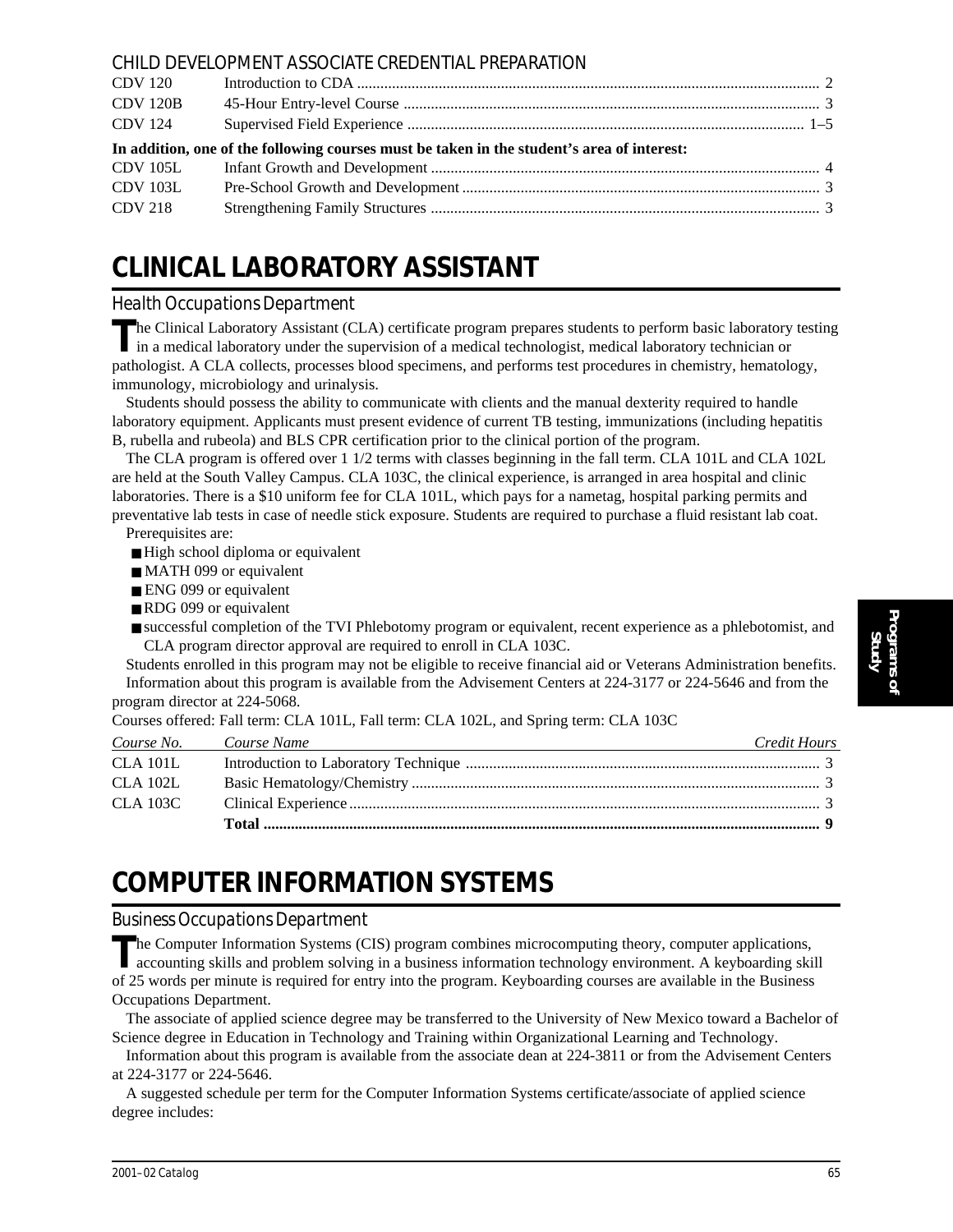**Business Computer Aplications Concentration Certificate** *Term 1:* ACCT 101, 111, BA 121, 150 *Term 2:* ACCT 102, CIS 120 or 123, CIS 130, 131, 142, 150, 151, 152, 160 *Term 3:* ACCT 157, 158, BA 131, CIS 143, 155, 156, 157, 201, ENG 101 *Term 4:* BA 113 or BA 133, COMM elective *Additional Degree Requirements Term 4:* CIS 164, 237, ENG 119, elective *Term 5:* MATH 119 or higher (except MATH 215 and 296), PHIL 245B **Business Information Management Concentration Certificate** *Term 1:* ACCT 101, 111, BA 121, 150 *Term 2:* ACCT 102, CIS 120 or 123, CIS 130, 131, 147, 150, 151, 152, 160, 164 *Term 3:* BA 131, CIS 155, 156, 157, 201, COMM elective, ENG 101 *Term 4:* BA 113 or BA 133, CIS 254 *Additional Degree Requirements Term 4:* CIS 230, 237, elective, ENG 119 *Term 5:* MATH 119 or higher (except MATH 215 and 296), PHIL 245B **Data Communications Management Concentration Certificate** *Term 1:* ACCT 101, 111, BA 121, 150 *Term 2:* ACCT 102, CIS 130, 131, 135, 136, 145, 150, 151, 160, 243 *Term 3:* BA 131, CIS 155, 156, 157, 201, ENG 101, elective *Term 4:* BA 113 or 133, COMM elective *Additional Degree Requirements Term 4:* electives, ENG 119 *Term 5:* MATH 119 or higher (except MATH 215 and 296), PHIL 245B **Multimedia Concentration Certificate** *Term 1:* ACCT 111, BA 121, 131, 150, COMM elective *Term 2:* CIS 120 or 123, CIS 130, 142, 160, 170, ENG 101 *Term 3:* AA 112, CIS 201, 255, 260, 261, 271 *Term 4:* BA 113 or 133, CIS 273 *Additional Degree Requirements Term 4:* CIS 164, 165, elective, ENG 119 *Term 5:* CIS 275, MATH 119 or higher (except MATH 215 and 296), PHIL 245B COMPUTER INFORMATION SYSTEMS CORE *Course No. Course Name Credit Hours* ACCT 111 Business Math ................................................................................................................................. 3 BA 113 Introduction to Business or BA 133 Principles of Management .............................................................................................................. 3 BA 121 Business English ............................................................................................................................. 3 BA 131 Business Interpersonal Skills (7.5 weeks) ...................................................................................... 2 BA 150 Introduction to Computers (or CP 176, or CSCI 101).................................................................... 4 CIS 130 Microsoft Windows (5 weeks) [previously MMS 150] ................................................................. 1 CIS 160 Introduction to Internet (5 weeks) [previously MMS 160] ............................................................ 1 CIS 201 Hardware/Software Administration [previously MMS 201] .......................................................... 3 ENG 101 College Writing .............................................................................................................................. 3 COMM Elective.............................................................................................................................. 3

*Concentrations for Certificate or Degree (One Concentration Required)*

#### **Business Computer Applications Concentration**

|          | ACCT 101 Accounting I |  |
|----------|-----------------------|--|
|          |                       |  |
| ACCT 102 |                       |  |
| ACCT 157 |                       |  |
| ACCT 158 |                       |  |
|          |                       |  |

*Subtotal ......................................................................................................................................... 26*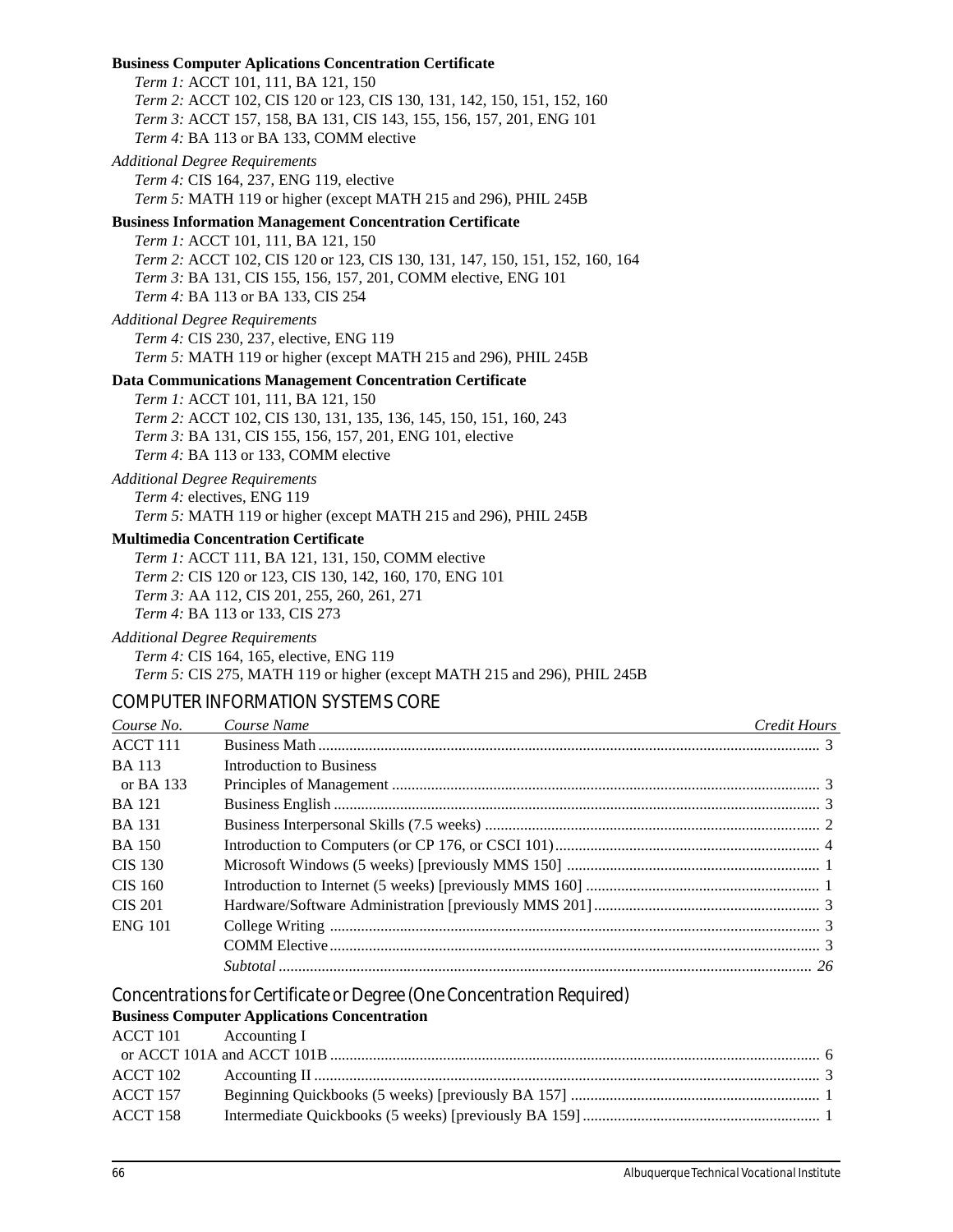| <b>CIS 120</b>   | WordPerfect for Windows [previously MMS 134] |  |
|------------------|----------------------------------------------|--|
| or CIS 123       |                                              |  |
| <b>CIS 131</b>   |                                              |  |
| <b>CIS 142</b>   |                                              |  |
| <b>CIS 143</b>   |                                              |  |
| <b>CIS 150</b>   |                                              |  |
| <b>CIS 151</b>   |                                              |  |
| <b>CIS</b> 152   |                                              |  |
| <b>CIS 155</b>   |                                              |  |
| <b>CIS 156</b>   |                                              |  |
| <b>CIS 157</b>   |                                              |  |
|                  |                                              |  |
|                  | <b>Additional Degree Requirements</b>        |  |
| CIS 164          |                                              |  |
| <b>CIS 237</b>   |                                              |  |
| <b>ENG 119</b>   |                                              |  |
| <b>MATH 119</b>  |                                              |  |
| <b>PHIL 245B</b> |                                              |  |
|                  |                                              |  |
|                  |                                              |  |
|                  |                                              |  |

#### **Business Information Management Concentration**

| ACCT 101                              | Accounting I                                                                                             |  |
|---------------------------------------|----------------------------------------------------------------------------------------------------------|--|
|                                       |                                                                                                          |  |
| ACCT 102                              |                                                                                                          |  |
| <b>CIS 120</b>                        | WordPerfect for Windows [previously MMS 134]                                                             |  |
| or CIS 123                            |                                                                                                          |  |
| <b>CIS 131</b>                        |                                                                                                          |  |
| <b>CIS 147</b>                        |                                                                                                          |  |
| <b>CIS 150</b>                        |                                                                                                          |  |
| <b>CIS 151</b>                        |                                                                                                          |  |
| <b>CIS 152</b>                        |                                                                                                          |  |
| <b>CIS 155</b>                        |                                                                                                          |  |
| <b>CIS 156</b>                        |                                                                                                          |  |
| <b>CIS 157</b>                        |                                                                                                          |  |
| <b>CIS 164</b>                        |                                                                                                          |  |
| <b>CIS 254</b>                        |                                                                                                          |  |
|                                       |                                                                                                          |  |
| <b>Additional Degree Requirements</b> |                                                                                                          |  |
| <b>CIS 230</b>                        |                                                                                                          |  |
| <b>CIS 237</b>                        |                                                                                                          |  |
| <b>ENG 119</b>                        |                                                                                                          |  |
| <b>MATH 119</b>                       |                                                                                                          |  |
| <b>PHIL 245B</b>                      |                                                                                                          |  |
|                                       |                                                                                                          |  |
|                                       |                                                                                                          |  |
|                                       | Approved Electives for Business Computer Applications and Business Information Management Concentrations |  |
| <b>CIS 135</b>                        |                                                                                                          |  |
| <b>CIS 136</b>                        |                                                                                                          |  |
| *CIS 142                              |                                                                                                          |  |
| <b>CIS 145</b>                        |                                                                                                          |  |
| <b>CIS 180</b>                        |                                                                                                          |  |
| <b>CIS 181</b>                        |                                                                                                          |  |
| <b>CIS 182</b>                        |                                                                                                          |  |
|                                       |                                                                                                          |  |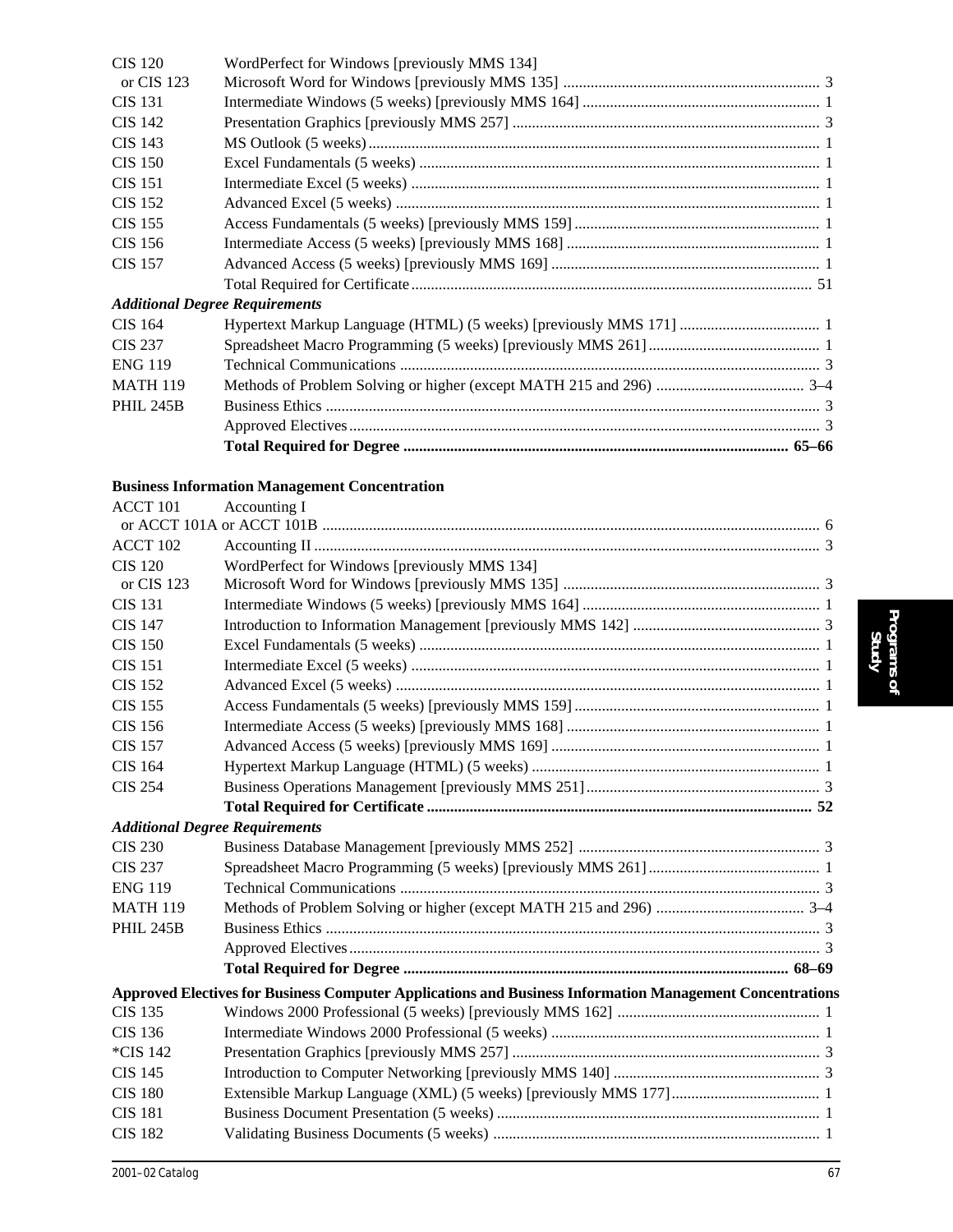| <b>CIS 202</b> |                                                        |  |
|----------------|--------------------------------------------------------|--|
| <b>CIS 220</b> |                                                        |  |
| <b>CIS 222</b> |                                                        |  |
| <b>CIS 224</b> |                                                        |  |
| <b>CIS 226</b> |                                                        |  |
| *CIS 230       |                                                        |  |
| <b>CIS 232</b> |                                                        |  |
| <b>CIS 239</b> |                                                        |  |
| <b>CIS 240</b> |                                                        |  |
| <b>CIS 241</b> |                                                        |  |
| CIS 243        |                                                        |  |
| <b>CIS 244</b> |                                                        |  |
| <b>CIS 245</b> |                                                        |  |
| CIS 246        |                                                        |  |
| <b>CIS 247</b> |                                                        |  |
| <b>CIS 248</b> |                                                        |  |
| <b>CIS 249</b> |                                                        |  |
| CIS 250        |                                                        |  |
| <b>CIS 282</b> |                                                        |  |
| <b>CIS 285</b> |                                                        |  |
| <b>CIS 288</b> |                                                        |  |
| <b>CIS 290</b> |                                                        |  |
| <b>CIS 291</b> |                                                        |  |
| CIS 296        |                                                        |  |
| <b>CIS 297</b> |                                                        |  |
| <b>CIS 298</b> |                                                        |  |
| <b>CIS 299</b> |                                                        |  |
|                | *Cannot be used as an elective if required for degree. |  |

#### **Data Communications Management Concentration**

| ACCT 101<br>Accounting I              |  |
|---------------------------------------|--|
|                                       |  |
| <b>ACCT 102</b>                       |  |
| <b>CIS 131</b>                        |  |
| <b>CIS 135</b>                        |  |
| CIS 136                               |  |
| <b>CIS 145</b>                        |  |
| <b>CIS 150</b>                        |  |
| <b>CIS 151</b>                        |  |
| <b>CIS 155</b>                        |  |
| CIS 156                               |  |
| <b>CIS 157</b>                        |  |
| CIS 243                               |  |
|                                       |  |
|                                       |  |
| <b>Additional Degree Requirements</b> |  |
| <b>ENG 119</b>                        |  |
| <b>MATH 119</b>                       |  |
| <b>PHIL 245B</b>                      |  |
|                                       |  |
|                                       |  |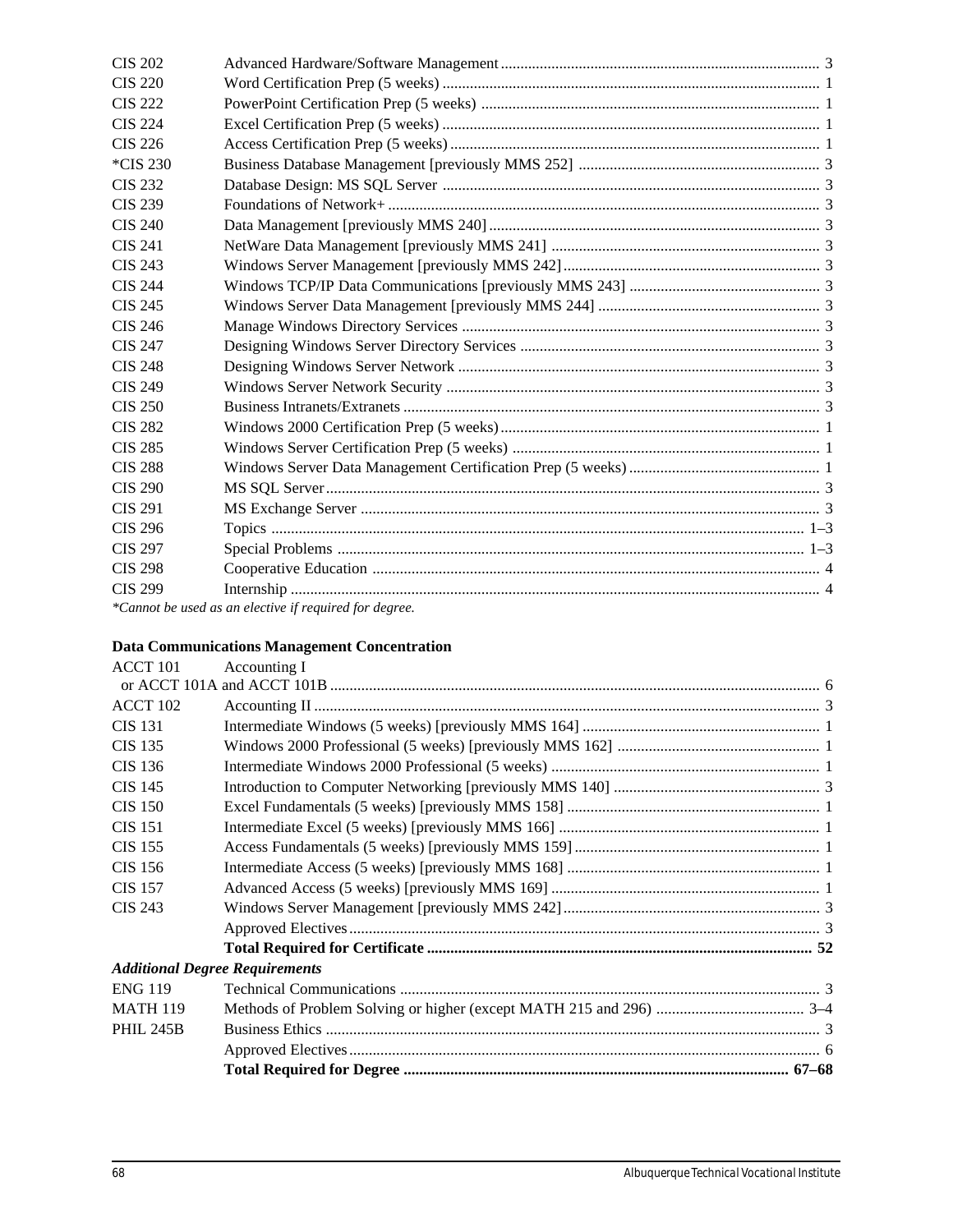| <b>CIS 147</b>                  |                                                        |    |
|---------------------------------|--------------------------------------------------------|----|
| <b>CIS 202</b>                  |                                                        |    |
| <b>CIS 230</b>                  |                                                        |    |
| <b>CIS 232</b>                  |                                                        |    |
| <b>CIS 239</b>                  |                                                        |    |
| <b>CIS 240</b>                  |                                                        |    |
| <b>CIS 241</b>                  |                                                        |    |
| <b>CIS 244</b>                  |                                                        |    |
| <b>CIS 245</b>                  |                                                        |    |
| <b>CIS 246</b>                  |                                                        |    |
| <b>CIS 247</b>                  |                                                        |    |
| <b>CIS 248</b>                  |                                                        |    |
| <b>CIS 249</b>                  |                                                        |    |
| <b>CIS 250</b>                  |                                                        |    |
| <b>CIS 282</b>                  |                                                        |    |
| <b>CIS 285</b>                  |                                                        |    |
| <b>CIS 288</b>                  |                                                        |    |
| <b>CIS 290</b>                  |                                                        |    |
| <b>CIS 291</b>                  |                                                        |    |
| <b>CIS 296</b>                  |                                                        |    |
| <b>CIS 297</b>                  |                                                        |    |
| <b>CIS 298</b>                  |                                                        |    |
| <b>CIS 299</b>                  |                                                        |    |
| <b>Multimedia Concentration</b> |                                                        |    |
| AA 112                          |                                                        |    |
| <b>CIS 120</b>                  | WordPerfect for Windows [previously MMS 134]           |    |
| or CIS 123                      |                                                        |    |
| <b>CIS 142</b>                  |                                                        |    |
| <b>CIS 170</b>                  |                                                        |    |
| <b>CIS 255</b>                  |                                                        |    |
| <b>CIS 260</b>                  |                                                        |    |
| <b>CIS 261</b>                  |                                                        |    |
| <b>CIS 271</b>                  |                                                        |    |
| <b>CIS 273</b>                  |                                                        |    |
|                                 |                                                        |    |
|                                 | <b>Additional Degree Requirements</b>                  |    |
| <b>CIS 164</b>                  |                                                        |    |
| <b>CIS 165</b>                  |                                                        |    |
| <b>CIS 275</b>                  |                                                        |    |
| <b>ENG 119</b>                  |                                                        |    |
| <b>MATH 119</b>                 |                                                        |    |
| <b>PHIL 245B</b>                |                                                        |    |
|                                 |                                                        |    |
|                                 |                                                        |    |
|                                 | <b>Approved Electives for Multimedia Concentration</b> |    |
| <b>ACCT 101</b>                 |                                                        |    |
| ACCT 102                        |                                                        |    |
| ACCT 157                        |                                                        |    |
| ACCT 158                        |                                                        |    |
| <b>BGC 201</b>                  |                                                        |    |
| <b>BGC 202</b>                  |                                                        |    |
| <b>BGC 204</b>                  |                                                        |    |
|                                 |                                                        |    |
| 2001-02 Catalog                 |                                                        | 69 |

**Approved Electives for Data Communications Management Concentration**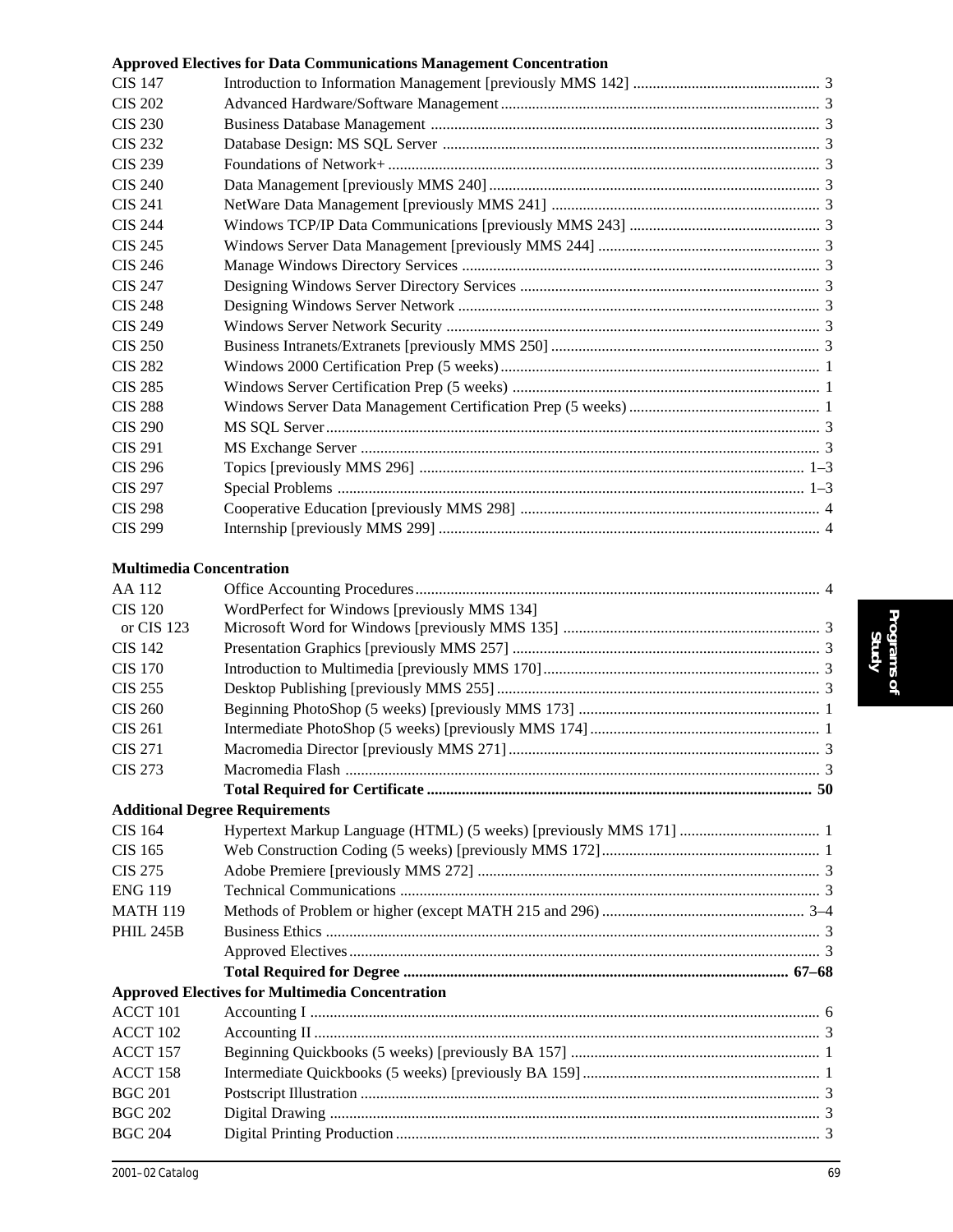| <b>CIS 131</b> |  |
|----------------|--|
| <b>CIS 135</b> |  |
| <b>CIS 147</b> |  |
| <b>CIS 150</b> |  |
| <b>CIS 151</b> |  |
| <b>CIS 152</b> |  |
| <b>CIS 155</b> |  |
| <b>CIS 156</b> |  |
| <b>CIS 157</b> |  |
| <b>CIS 166</b> |  |
| <b>CIS 180</b> |  |
| <b>CIS 181</b> |  |
| <b>CIS 182</b> |  |
| <b>CIS 190</b> |  |
| <b>CIS 191</b> |  |
| <b>CIS 202</b> |  |
| <b>CIS 230</b> |  |
| <b>CIS 250</b> |  |
| <b>CIS 254</b> |  |
| <b>CIS 256</b> |  |
| <b>CIS 262</b> |  |
| <b>CIS 265</b> |  |
| <b>CIS 270</b> |  |
| <b>CIS 272</b> |  |
| <b>CIS 274</b> |  |
| <b>CIS 278</b> |  |
| <b>CIS 296</b> |  |
| <b>CIS 297</b> |  |
| <b>CIS 298</b> |  |
| <b>CIS 299</b> |  |
| <b>ECM 176</b> |  |

### **COMPUTER NETWORK SERVICES**

*Business Occupations Department*

The Business Occupations Department offers a Verification of Completion upon completion of a cluster of courses from 6 to 28 credit hours that offer skills and competencies in a specific career area. These course clusters may be (1) part of a pathway to a business certificate or an associate of applied science degree or (2) a combination of courses that provide skills and competencies from several business certificates or associate of applied science degrees.

A Verification of Completion provides opportunities for students to gain skills and competencies needed for emerging business strategies and is awarded by the Business Occupations Department. Application for a Verification of Completion may be made with the department upon completion of the course cluster.

Students enrolled in these courses may not be eligible to receive financial aid or Veterans Administration benefits. Information about these courses is available from the Business Occupations Department at 224-3811 or from the Advisement Centers at 224-3177 or 224-5646.

| Course No.     | Course Name | Credit Hours |
|----------------|-------------|--------------|
| CIS 135        |             |              |
| CIS 136        |             |              |
| <b>CIS 243</b> |             |              |
| CIS 245        |             |              |
| CIS 246        |             |              |
| <b>CIS 247</b> |             |              |
| <b>CIS 248</b> |             |              |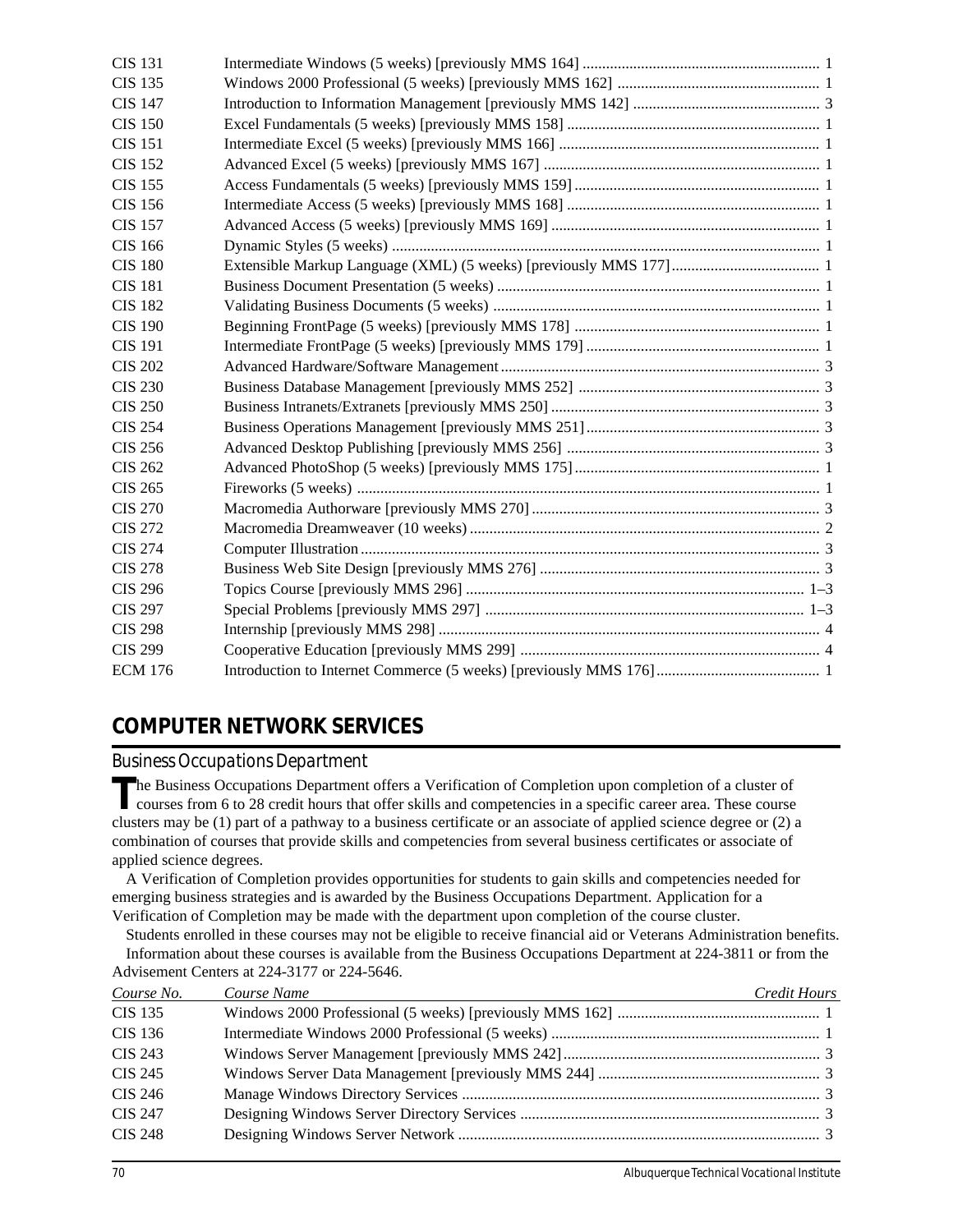| <b>CIS 249</b> |                                                         |  |
|----------------|---------------------------------------------------------|--|
|                |                                                         |  |
|                |                                                         |  |
|                | <b>Approved Electives for Computer Network Services</b> |  |
| <b>CIS 145</b> |                                                         |  |
| <b>CIS 201</b> |                                                         |  |
| <b>CIS 202</b> |                                                         |  |
| CIS 239        |                                                         |  |
| CIS 240        |                                                         |  |
| <b>CIS 241</b> |                                                         |  |
| CIS 290        |                                                         |  |
| <b>CIS 291</b> |                                                         |  |
| CIS 296        |                                                         |  |

## **COMPUTING TECHNOLOGY**

#### *Technologies Department*

In this program students acquire the technical skills to solve information and management problems using<br>computer hardware and software. Students have the choice of two concentrations: Computer Programmin computer hardware and software. Students have the choice of two concentrations: Computer Programming and Computer Animation. Graduates are prepared for jobs as entry-level business applications programmers or as computer animation technicians, which can be the first steps to a career in the computer field.

Computers currently used at TVI are the IBM AS400, IBM microcomputers and compatibles and Silicon Graphics workstations. Mini- and microcomputers and local area networks are used in Computing Technology courses.

Courses numbered below 200 give students a sound background in fundamental skills used on a wide variety of computers and computer-related equipment. Courses numbered above 200 continue to build computer application skills with emphasis on problem-solving techniques and the interactions among people and machines/computers/ technology. A minicomputer environment is used to teach widely used business programming languages while additional languages are taught on microcomputers. Optional courses are available.

Students entering Computing Technology courses must satisfy the prerequisites of MATH 100B, RDG 099 or equivalent, and CP 176 or equivalent. If students take MATH 099 or MATH 100B, it is recommended that they also take CP 100.

Information about this program is available from the Advisement Centers at 224-3177 or 224-5646 and from the director at 224-3340.

| Course No.      | Course Name                                                        | Credit Hours |
|-----------------|--------------------------------------------------------------------|--------------|
| <b>CP 101L</b>  |                                                                    |              |
| CP 103          |                                                                    |              |
| CP 105          |                                                                    |              |
|                 | (May be replaced with CP 150 and CP 278A with director permission) |              |
| CP 128          |                                                                    |              |
| CP 183          |                                                                    |              |
| CP 213          |                                                                    |              |
| CP 235          |                                                                    |              |
| <b>CP 278B</b>  |                                                                    |              |
| CP 284          |                                                                    |              |
| CP 292          |                                                                    |              |
| <b>ACCT 103</b> |                                                                    |              |
| <b>ENG 101</b>  |                                                                    |              |
| <b>ENG 119</b>  |                                                                    |              |
|                 | or Communications (COMM) Elective                                  |              |
|                 |                                                                    | 43           |
|                 |                                                                    |              |

#### COMPUTER PROGRAMMING CONCENTRATION **Certificate and Degree Requirements**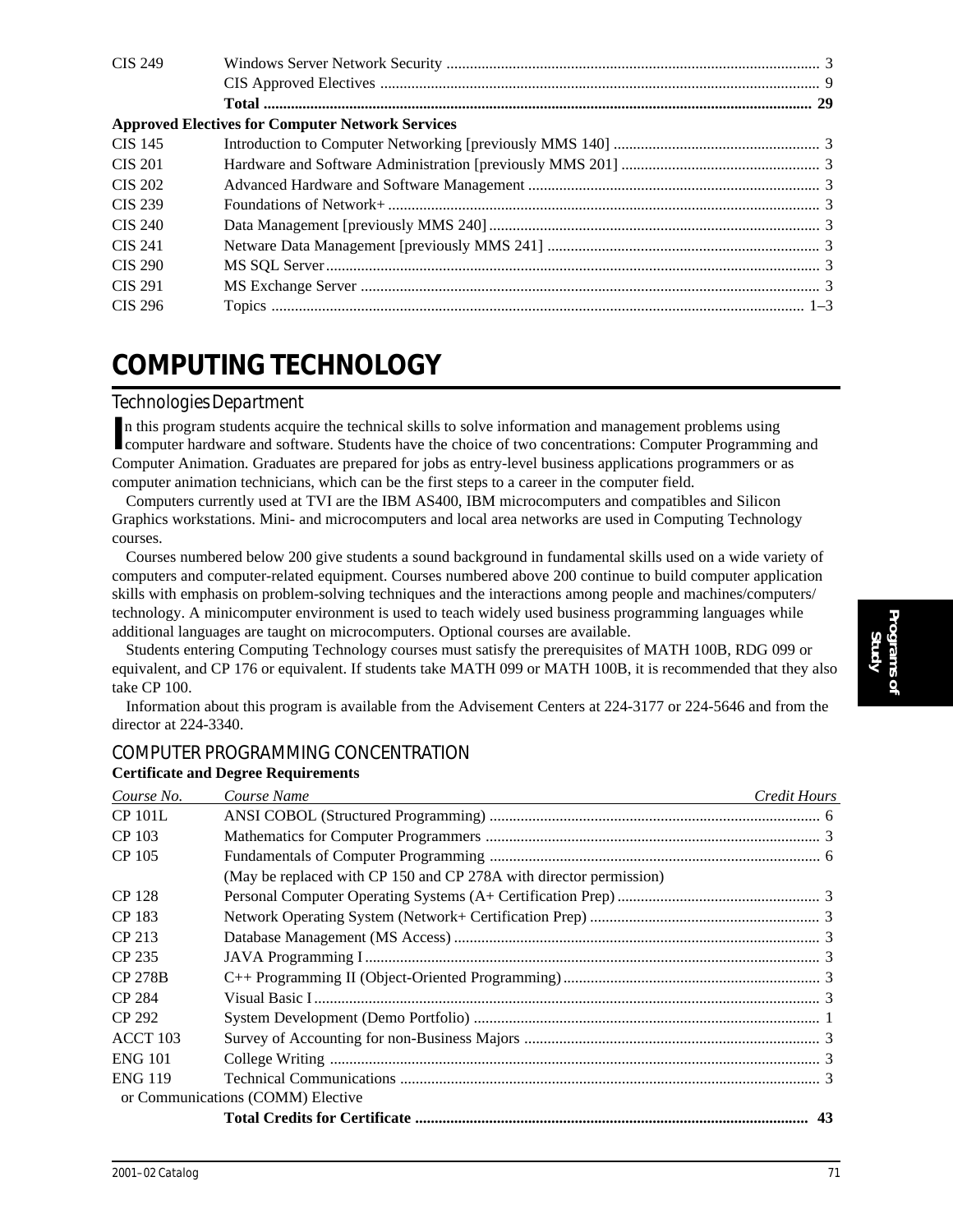|                                | <b>Additional Associate of Applied Science Degree Requirements</b>                                                                                                                |  |
|--------------------------------|-----------------------------------------------------------------------------------------------------------------------------------------------------------------------------------|--|
| <b>MATH 121</b>                |                                                                                                                                                                                   |  |
| or MATH 150                    |                                                                                                                                                                                   |  |
| or MATH 180                    |                                                                                                                                                                                   |  |
| <b>MATH 145</b>                |                                                                                                                                                                                   |  |
| or MATH 245                    |                                                                                                                                                                                   |  |
|                                |                                                                                                                                                                                   |  |
|                                | <b>Additional 18 Credits Selected from Courses Below</b>                                                                                                                          |  |
|                                | These courses are arranged for students interested in specific certifications. However, students may choose 18                                                                    |  |
|                                | credits from any of the following courses:                                                                                                                                        |  |
|                                | <b>Object Oriented Development Courses</b>                                                                                                                                        |  |
|                                | These courses prepare students for various industry certifications including JCert (Java Certification), and JDeveloper                                                           |  |
| <b>CP 221</b>                  | (Oracle) Certification while providing a strong background in object oriented programming.                                                                                        |  |
| CP 236                         |                                                                                                                                                                                   |  |
| CP 237                         |                                                                                                                                                                                   |  |
| CP 238                         |                                                                                                                                                                                   |  |
| <b>CP 281</b>                  |                                                                                                                                                                                   |  |
| or CP 287                      |                                                                                                                                                                                   |  |
| <b>CP 290</b>                  |                                                                                                                                                                                   |  |
|                                |                                                                                                                                                                                   |  |
|                                | <b>Oracle Internet Application Developer Courses</b><br>These courses prepare students for Oracle Certified Professional (OCP) Developer Certification while providing the skills |  |
|                                | needed to create scalable client server and web applications using Oracle developer tools.                                                                                        |  |
| <b>CP 218</b>                  |                                                                                                                                                                                   |  |
| <b>CP 221</b>                  |                                                                                                                                                                                   |  |
| <b>CP 222</b>                  |                                                                                                                                                                                   |  |
| CP 223                         |                                                                                                                                                                                   |  |
| <b>CP 224</b>                  |                                                                                                                                                                                   |  |
| CP 236                         |                                                                                                                                                                                   |  |
| or CP 287                      |                                                                                                                                                                                   |  |
|                                | <b>Advanced Database Administration Courses</b>                                                                                                                                   |  |
|                                | These courses prepare students for Oracle Certified Professional (OCP) DBA Certification.                                                                                         |  |
| <b>CP 218</b>                  |                                                                                                                                                                                   |  |
| <b>CP 221</b>                  |                                                                                                                                                                                   |  |
| <b>CP 225</b>                  |                                                                                                                                                                                   |  |
| CP 226                         |                                                                                                                                                                                   |  |
| CP 227                         |                                                                                                                                                                                   |  |
| <b>CP 228</b>                  |                                                                                                                                                                                   |  |
| CP 236                         |                                                                                                                                                                                   |  |
| A+ Certification Courses       |                                                                                                                                                                                   |  |
|                                | These courses prepare students for $A+$ Certification.                                                                                                                            |  |
| <b>CP128</b>                   |                                                                                                                                                                                   |  |
| <b>ELEC 217</b>                |                                                                                                                                                                                   |  |
| Network+ Certification Courses |                                                                                                                                                                                   |  |
|                                | These courses prepare students for Network+ Certification.                                                                                                                        |  |
| CP 182                         |                                                                                                                                                                                   |  |
| CP 183                         |                                                                                                                                                                                   |  |
| <b>General Electives</b>       |                                                                                                                                                                                   |  |
| <b>CP 111L</b>                 |                                                                                                                                                                                   |  |
| CP 132                         |                                                                                                                                                                                   |  |
| CP 135                         |                                                                                                                                                                                   |  |
| <b>CP 150</b>                  |                                                                                                                                                                                   |  |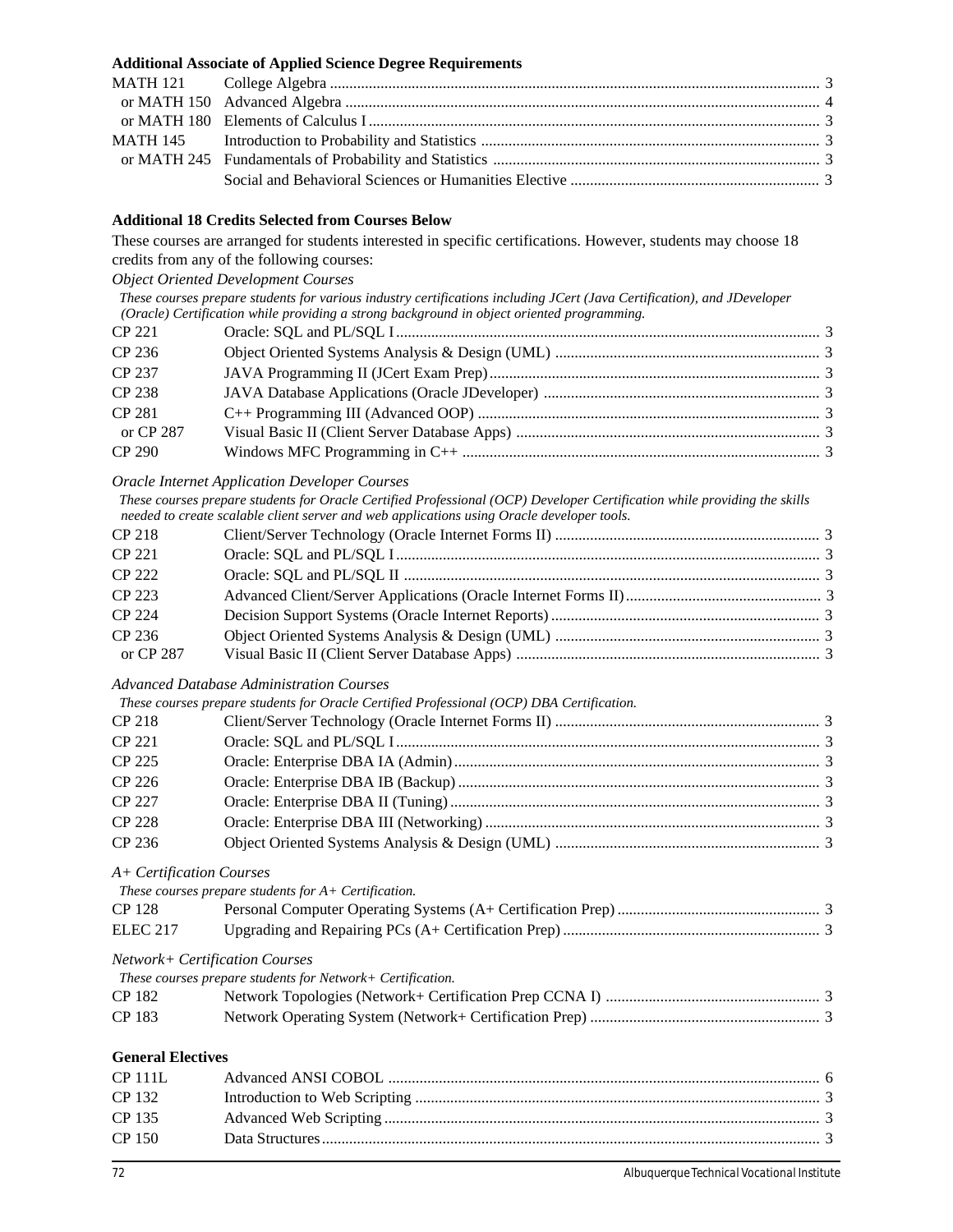| CP 214L         |                                                                    |  |
|-----------------|--------------------------------------------------------------------|--|
| CP 217L         |                                                                    |  |
| <b>CP 251</b>   |                                                                    |  |
| <b>CP 252</b>   |                                                                    |  |
| <b>CP 260L</b>  |                                                                    |  |
| <b>CP 274L</b>  |                                                                    |  |
| CP 275          |                                                                    |  |
| <b>CP 278A</b>  |                                                                    |  |
| CP 296          |                                                                    |  |
| CP 297          |                                                                    |  |
| <b>CP 298</b>   |                                                                    |  |
| CP 299          |                                                                    |  |
|                 |                                                                    |  |
|                 | <b>COMPUTER ANIMATION CONCENTRATION</b>                            |  |
|                 | <b>Certificate and Degree Requirements</b>                         |  |
| CP 170          |                                                                    |  |
| <b>CP 177L</b>  |                                                                    |  |
| <b>CP 178L</b>  |                                                                    |  |
| CP 179          |                                                                    |  |
| <b>CP 180</b>   |                                                                    |  |
| <b>CP 181L</b>  |                                                                    |  |
| CP 262          |                                                                    |  |
| CP 293          |                                                                    |  |
| <b>ART 106</b>  |                                                                    |  |
| <b>ART 121</b>  |                                                                    |  |
| <b>ART 122</b>  |                                                                    |  |
| <b>ENG 101</b>  |                                                                    |  |
| <b>ENG 119</b>  |                                                                    |  |
|                 |                                                                    |  |
| <b>CIS 260</b>  |                                                                    |  |
| <b>CIS 261</b>  |                                                                    |  |
| <b>CIS 262</b>  |                                                                    |  |
|                 |                                                                    |  |
|                 | <b>Additional Associate of Applied Science Degree Requirements</b> |  |
| CP 103          |                                                                    |  |
| CP 105          |                                                                    |  |
| <b>CP 278A</b>  |                                                                    |  |
| ACCT 103        |                                                                    |  |
| <b>MATH 121</b> |                                                                    |  |
| or MATH 150     |                                                                    |  |
| or MATH 180     |                                                                    |  |
| <b>MATH 145</b> |                                                                    |  |
| or MATH 245     |                                                                    |  |
|                 | <b>Additional Nine Credits Selected from Courses Below</b>         |  |
| CP 113          |                                                                    |  |
| CP 183          |                                                                    |  |
| CP 251          |                                                                    |  |
| <b>CP 260L</b>  |                                                                    |  |
| CP 261L         |                                                                    |  |
| <b>CP 274L</b>  |                                                                    |  |
| CP 284          |                                                                    |  |
| CP 296          |                                                                    |  |
| CP 297          |                                                                    |  |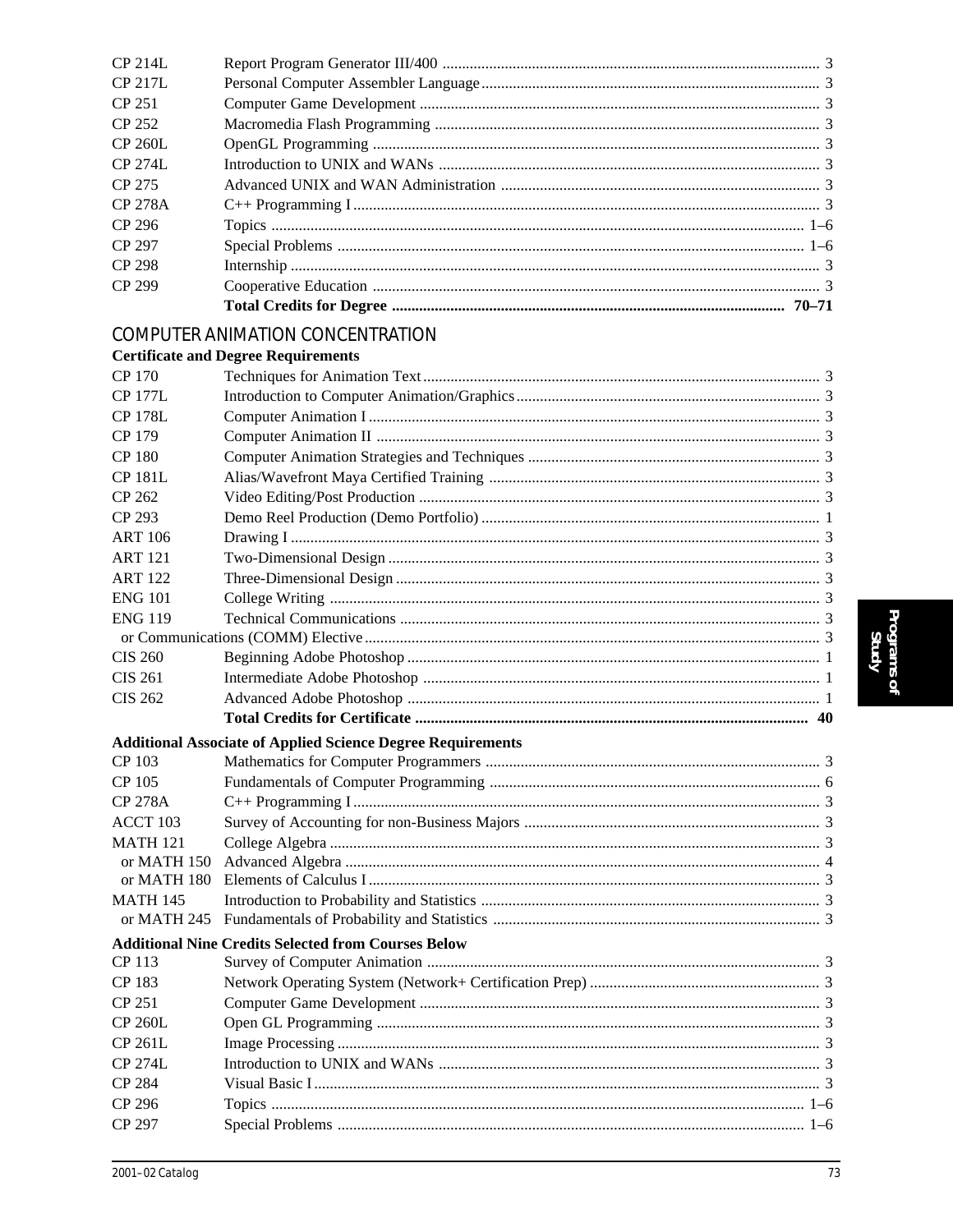| <b>CP 298</b>   |  |
|-----------------|--|
| CP 299          |  |
| <b>BGC 202</b>  |  |
| <b>BGC 203</b>  |  |
| <b>BGC 204</b>  |  |
| <b>ELEC 217</b> |  |
| <b>THEA 122</b> |  |
|                 |  |

# **CONSTRUCTION MANAGEMENT TECHNOLOGY**

### *Technologies Department*

Construction Management provides coursework leading to an associate of applied science degree. A Residential Superintendent Concentration and Construction Estimator Verification of Completion are also offered; students may be eligible for financial aid or veterans' benefits. Students are prepared for mid-management (supervisory) positions in the construction industries, including general contractor, estimator, assistant project manager, inspector, office manager, crew leader, expeditor, superintendent, sales representative and computer specialist. Construction is defined as all of the disciplines that contribute to the building process, from inception to demolition.

State-of-the-art computer applications that interface between applications and report analysis are used throughout the program. Some courses also use computer-based learning modules.

The program is accredited by the American Council for Construction Education (ACCE). Many of the course credits are transferable to the University of New Mexico towards a baccalaureate degree in construction management.

Because the level of experience for entering students varies, it is imperative that new students interview with the program chair to develop an appropriate schedule.

Information about this program is available from the Advisement Centers at 224-3177 or 224-5646 and from the program chair at 224-3340.

COURSES REQUIRED FOR RESIDENTIAL SUPERINTENDENT VERIFICATION OF COMPLETION

| Course No.      | Course Name<br>Credit Hours                                            |  |
|-----------------|------------------------------------------------------------------------|--|
| Term 1          |                                                                        |  |
| $CM 130*$       |                                                                        |  |
| <b>CM 132L</b>  |                                                                        |  |
| $CM$ 171*       |                                                                        |  |
| $CM 175*$       |                                                                        |  |
| CP 176          |                                                                        |  |
| Term 2          |                                                                        |  |
| CM 256          |                                                                        |  |
| CM 257          |                                                                        |  |
| CM 277*         |                                                                        |  |
| CM 279          |                                                                        |  |
| <b>COMM 221</b> |                                                                        |  |
|                 |                                                                        |  |
|                 | COURSES REQUIRED FOR CONSTRUCTION ESTIMATOR VERIFICATION OF COMPLETION |  |
| Term 1          |                                                                        |  |
| $CM 130*$       |                                                                        |  |
| <b>CM 132L</b>  |                                                                        |  |
| $CM$ 171 $*$    |                                                                        |  |
| <b>MATH 120</b> |                                                                        |  |
| CP 176          |                                                                        |  |
| Term 2          |                                                                        |  |
| $CM175*$        |                                                                        |  |
| CM 257          |                                                                        |  |
| <b>CM 260</b>   |                                                                        |  |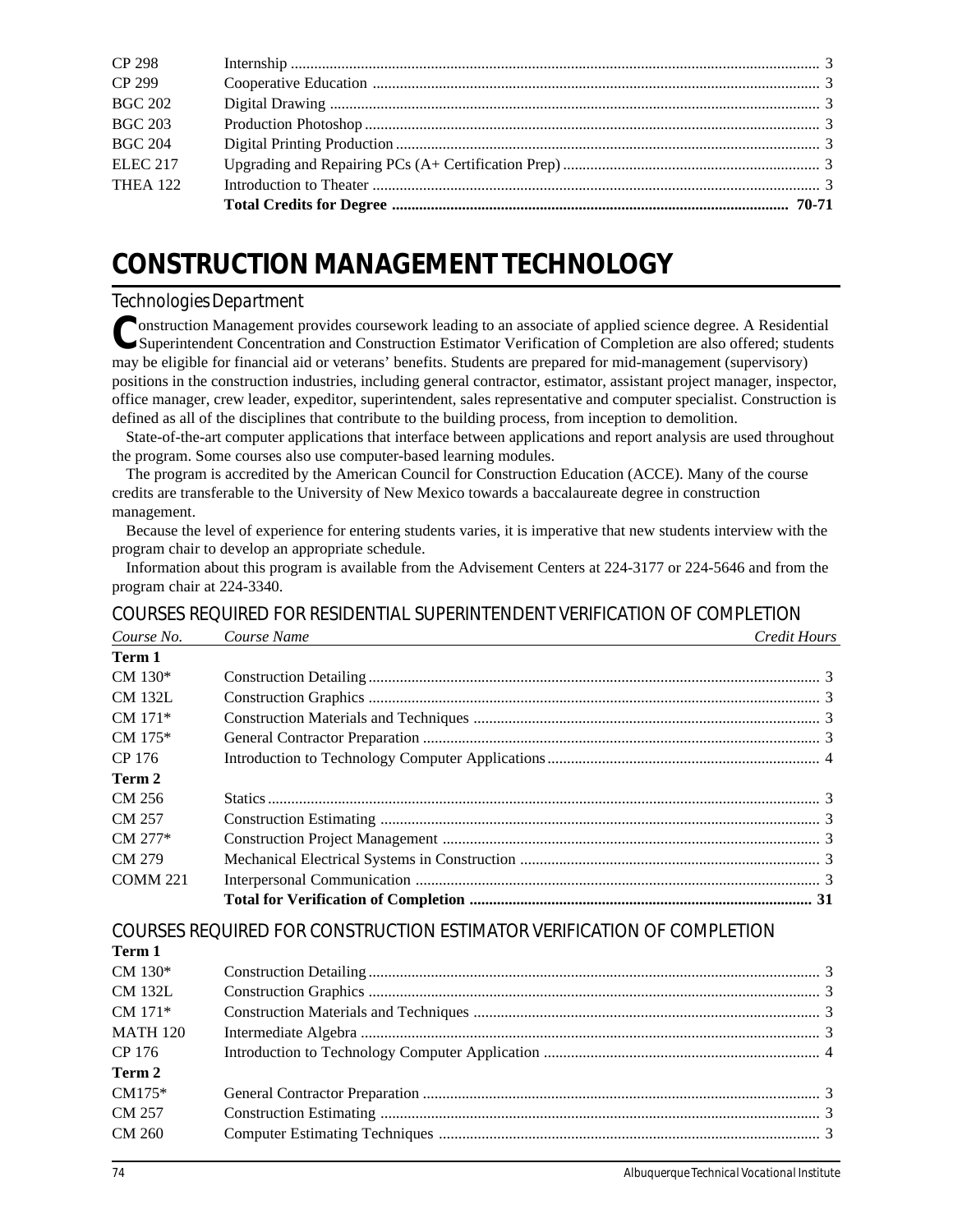| CM 279  |  |
|---------|--|
| CM 277* |  |
|         |  |

### COURSES REQUIRED FOR ASSOCIATE DEGREE

**Term 1**

| $CM 130*$               |                                                             |  |
|-------------------------|-------------------------------------------------------------|--|
| CM 171*                 |                                                             |  |
| $CM 175*$               |                                                             |  |
| <b>ENG 101</b>          |                                                             |  |
| CP 176                  |                                                             |  |
| Term 2                  |                                                             |  |
| <b>CM 132L</b>          |                                                             |  |
| <b>MATH 120</b>         |                                                             |  |
| CM 257                  |                                                             |  |
| CM 277*                 |                                                             |  |
| COMM <sub>221</sub>     |                                                             |  |
| Term 3                  |                                                             |  |
| <b>CM 202</b>           |                                                             |  |
| CM 260                  |                                                             |  |
| CM 279                  |                                                             |  |
| <b>ACCT 101A</b>        |                                                             |  |
| Elective                |                                                             |  |
| Term 4                  |                                                             |  |
| CM 256                  |                                                             |  |
| CM261                   |                                                             |  |
| CM 263                  |                                                             |  |
| EPT 214 A,B,C           |                                                             |  |
| <b>BA 211</b>           |                                                             |  |
| <b>PHYS 102</b>         |                                                             |  |
|                         |                                                             |  |
| <b>Optional Courses</b> |                                                             |  |
| CM 296                  |                                                             |  |
| CM 297                  |                                                             |  |
| <b>CM 298</b>           |                                                             |  |
| CM 299                  |                                                             |  |
|                         | *These courses are also offered in distance learning format |  |

*\*These courses are also offered in distance learning format*

## **CONSTRUCTION TECHNOLOGY**

#### *Trades & Service Occupations Department*

The Construction Technology associate of applied science degree has concentrations in general construction and<br>electrical. Required courses are designed to develop professionalism, leadership and technical skills necessary for students to gain employment in the construction industry or a related field.

The program provides instruction in safety, graphics, materials, computer estimating, statistics, management, equipment, blueprint reading, drafting, communications, math and technical skills related to the residential and commercial construction industry.

Information about this program is available from the Advisement Centers at 224-3177 or 224-5646 and from the director at 224-3716.

### GENERAL CONSTRUCTION CONCENTRATION

A suggested schedule per term includes:

*Term 1:* CARP 101, 102, 102L, 103, 103L, 104, 104L, MATH 119 or higher *Term 2:* CARP 111, 112, 112L, 113, 113L, 114, 114L, ENG 101, BA 150 or CP 176 or CSCI 101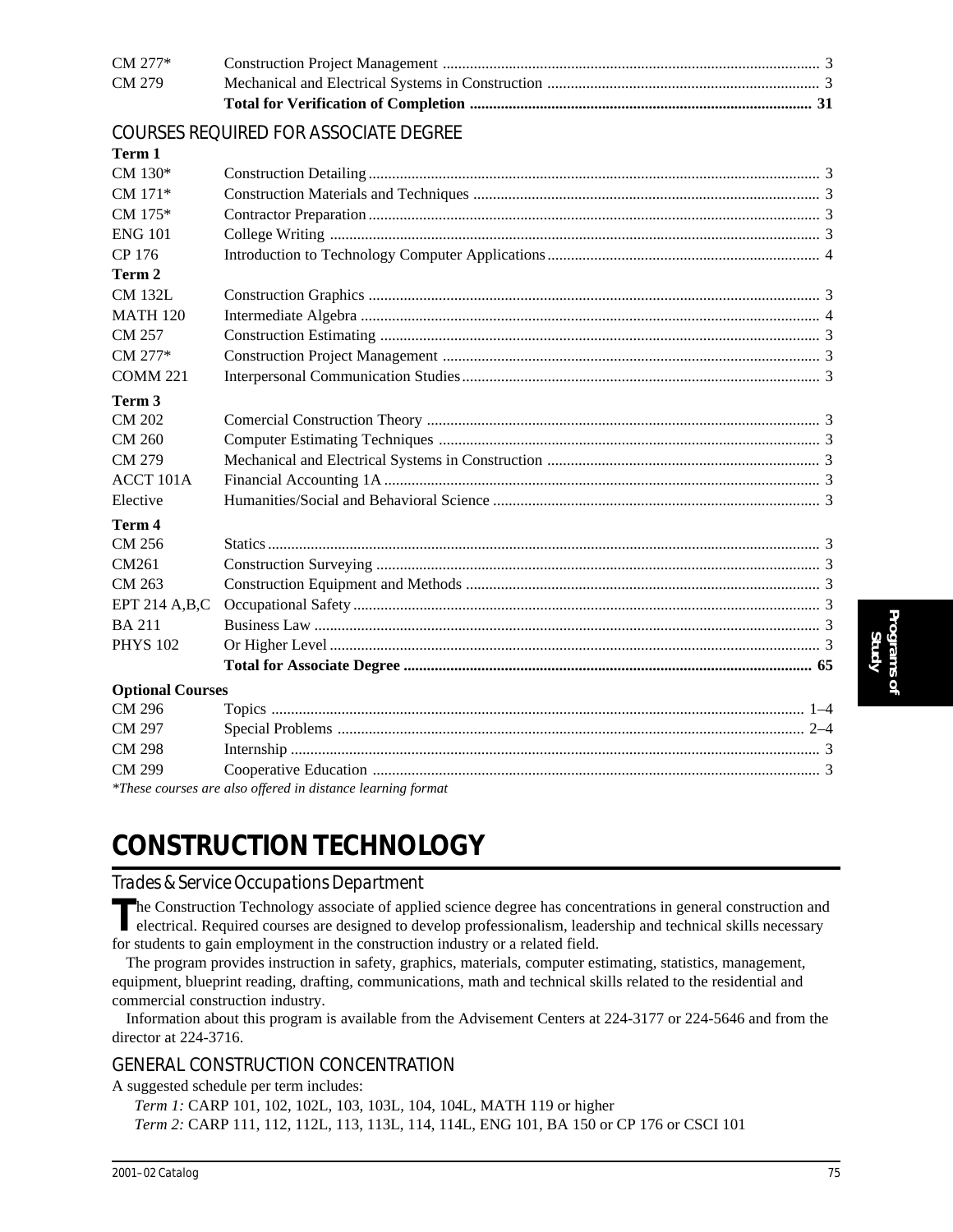Term 3: CM 132L, 171, 175, 202, COMM 130 or higher

Term 4: CM 257, 263, 279, humanities/social and behavioral science elective, PHYS 102 or higher

### Required Trades & Service Occupations Courses

| Course No.                                                               | Course Name<br><u> 1980 - Andrea Branden, amerikan basar personal di sebagai personal di sebagai personal di sebagai personal d</u> | Credit Hours |
|--------------------------------------------------------------------------|-------------------------------------------------------------------------------------------------------------------------------------|--------------|
| <b>CARP 101</b>                                                          |                                                                                                                                     |              |
| <b>CARP 102</b>                                                          |                                                                                                                                     |              |
| CARP 102L                                                                |                                                                                                                                     |              |
| or CARP 170                                                              |                                                                                                                                     |              |
| <b>CARP 103</b>                                                          |                                                                                                                                     |              |
| CARP 103L                                                                |                                                                                                                                     |              |
| <b>CARP 104</b>                                                          |                                                                                                                                     |              |
| CARP 104L                                                                |                                                                                                                                     |              |
| CARP <sub>111</sub>                                                      |                                                                                                                                     |              |
| <b>CARP 112</b>                                                          |                                                                                                                                     |              |
| CARP 112L                                                                |                                                                                                                                     |              |
| <b>CARP 113</b>                                                          |                                                                                                                                     |              |
| CARP 113L                                                                |                                                                                                                                     |              |
| <b>CARP 114</b>                                                          |                                                                                                                                     |              |
| CARP 114L                                                                |                                                                                                                                     |              |
| <b>CM 132L</b>                                                           |                                                                                                                                     |              |
| CM 171                                                                   |                                                                                                                                     |              |
| CM 175                                                                   |                                                                                                                                     |              |
| <b>CM 202</b>                                                            |                                                                                                                                     |              |
| CM 257                                                                   |                                                                                                                                     |              |
| CM 263                                                                   |                                                                                                                                     |              |
| CM 279                                                                   |                                                                                                                                     |              |
| <b>Computer Requirement</b><br><b>BA 150</b><br>or CP 176<br>or CSCI 101 | Introduction to Computer Processing<br>Introduction to Technology Computer Applications                                             |              |
|                                                                          | <b>Required Arts &amp; Sciences Courses</b>                                                                                         |              |
|                                                                          |                                                                                                                                     |              |
| <b>ENG 101</b>                                                           |                                                                                                                                     |              |
|                                                                          |                                                                                                                                     |              |
|                                                                          |                                                                                                                                     |              |
|                                                                          |                                                                                                                                     |              |
|                                                                          |                                                                                                                                     |              |
|                                                                          | <b>ELECTRICAL CONCENTRATION</b>                                                                                                     |              |
|                                                                          |                                                                                                                                     |              |
|                                                                          | A suggested schedule per term includes:<br>Term 1: ELTR 101, 102, 103L, 104L, MATH 119 or higher                                    |              |
|                                                                          | Term 2: ELTR 112, 113, 114L, 115L, ENG 101, BA 150 or CP 176 or CSCI 101                                                            |              |
|                                                                          | Term 3: ELTR 201, 203, 204L, 205L, COMM 130 or higher                                                                               |              |
|                                                                          | Term 4: ELTR 211, 212, 213L, 214L, humanities/social and behavioral science elective, PHYS 102 or higher                            |              |
|                                                                          | <b>Required Trades &amp; Service Occupations Courses</b>                                                                            |              |
| <b>ELTR 101</b>                                                          |                                                                                                                                     |              |
| <b>ELTR 102</b>                                                          |                                                                                                                                     |              |
| ELTR 103L                                                                |                                                                                                                                     |              |
| ELTR 104L                                                                |                                                                                                                                     |              |
| <b>ELTR 112</b>                                                          |                                                                                                                                     |              |
| <b>ELTR 113</b>                                                          |                                                                                                                                     |              |
| ELTR 114L                                                                |                                                                                                                                     |              |
| ELTR 115L                                                                |                                                                                                                                     |              |
| <b>ELTR 201</b>                                                          |                                                                                                                                     |              |
|                                                                          |                                                                                                                                     |              |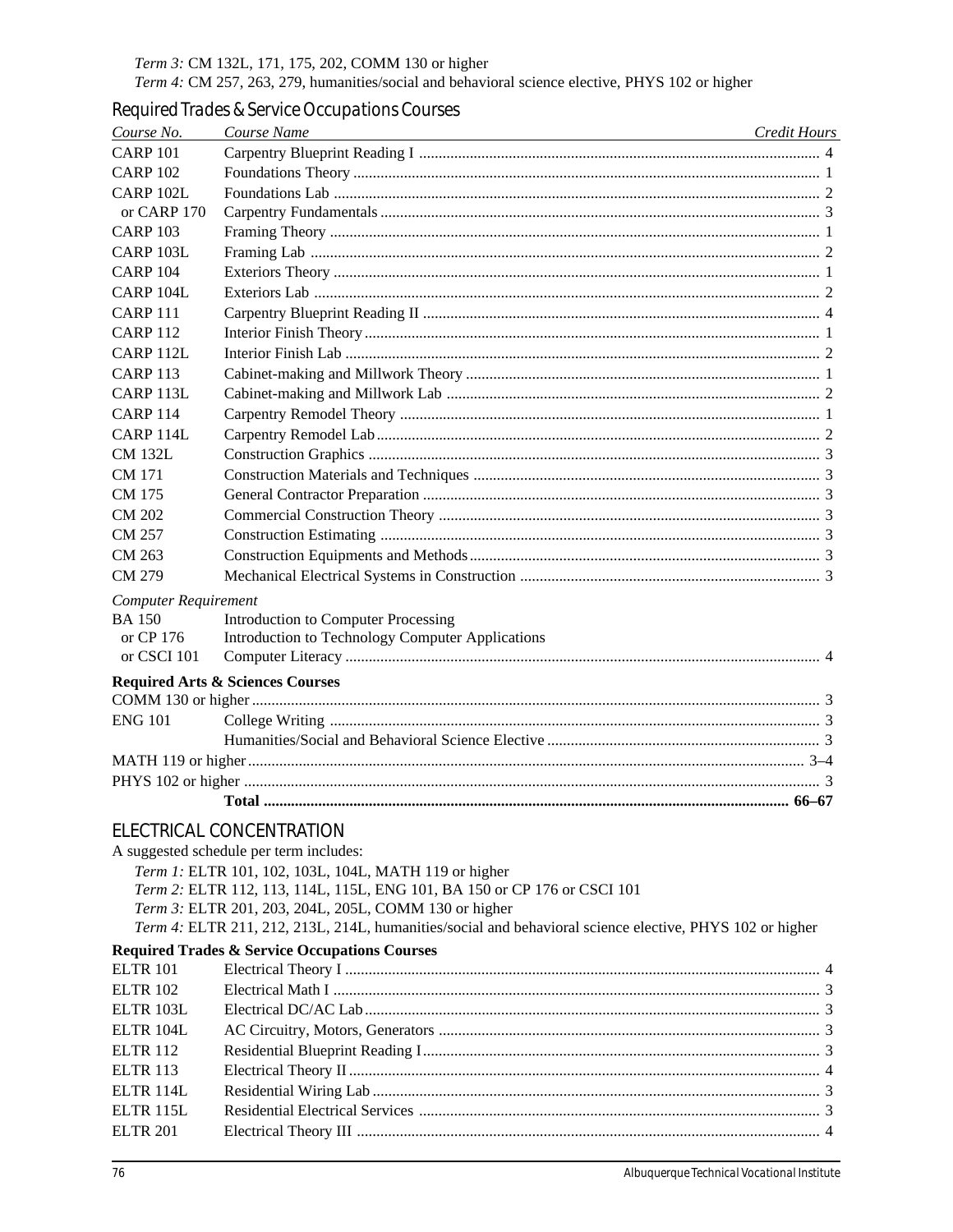| <b>ENG 101</b>                               |                                                  |  |
|----------------------------------------------|--------------------------------------------------|--|
|                                              |                                                  |  |
|                                              | <b>Required Arts &amp; Sciences Courses</b>      |  |
| or CSCI 101                                  |                                                  |  |
| or CP 176                                    | Introduction to Technology Computer Applications |  |
| <b>Computer Requirement</b><br><b>BA</b> 150 | Introduction to Computer Processing              |  |
|                                              |                                                  |  |
| <b>ELTR 214L</b>                             |                                                  |  |
| <b>ELTR 213L</b>                             |                                                  |  |
| <b>ELTR 212</b>                              |                                                  |  |
| <b>ELTR 211</b>                              |                                                  |  |
| <b>ELTR 205L</b>                             |                                                  |  |
| <b>ELTR 204L</b>                             |                                                  |  |
| <b>ELTR 203</b>                              |                                                  |  |

## **CONTINUOUS QUALITY IMPROVEMENT (CQI)**

### *Business Occupations Department*

Continuous Quality Improvement (CQI) courses are designed to help improve processes to implement quality culture within organizations. The courses highlight quality improvement concepts and theories, fundamentals of continuous quality improvement, techniques for data gathering, quality tools, team building, action plans for process improvement and quality leadership.

The quality courses are also offered as a concentration in Business Administration.

| Course No.    | Course Name<br>and the control of the control of the control of the control of the control of the control of the control of the | Credit Hours |
|---------------|---------------------------------------------------------------------------------------------------------------------------------|--------------|
| <b>BA</b> 101 |                                                                                                                                 |              |
| <b>BA</b> 102 |                                                                                                                                 |              |
| <b>BA 103</b> |                                                                                                                                 |              |
| <b>BA</b> 104 |                                                                                                                                 |              |
| <b>BA</b> 105 |                                                                                                                                 |              |
| <b>BA 106</b> |                                                                                                                                 |              |
|               |                                                                                                                                 |              |

# **COSMETOLOGY**

### *Trades & Service Occupations Department*

**P**osmetology is a personal service occupation. The Cosmetology associate of applied science degree program is designed to meet the standards established by the New Mexico State Board of Barbers and Cosmetologists. The degree requires 68 credit hours in cosmetology and general education, which exceeds the minimum 1,600 clock hours required by the State Board. A graduate of the program after satisfactory performance on the state board examination is qualified to practice as a licensed cosmetologist in New Mexico.

The cosmetology curriculum covers theory and lab in the following State Board requirements: sterilization, bacteriology, shampoo, rinses, scalp treatments, chemical rearranging-perms and relaxers, hairstyling, hair coloring and bleaching, hair cutting, facials, manicuring, pedicuring, salon business and retail sales.

Students must declare Cosmetology as their major and meet or complete the following prerequisites:

- 1. High school diploma or equivalent
- 2. MATH 119 or equivalent
- 3. BIO 136 or equivalent
- 4. ENG 101 or equivalent
- 5. Computer Requirement: BA 150 or CP 176 or CSCI 101
- 6. TVI GPA of 2.0 or higher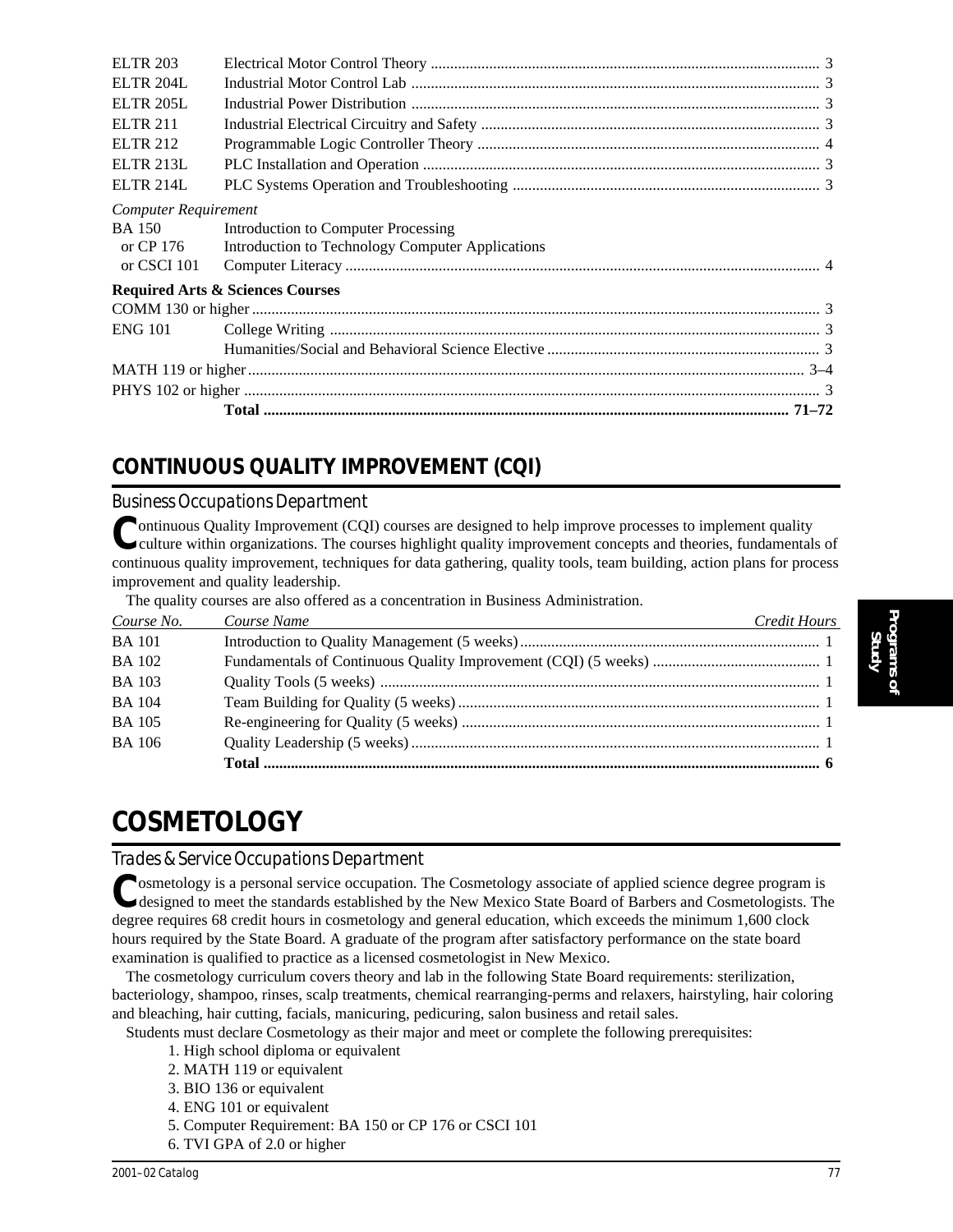Students are responsible for meeting the program prerequisites. Listed Arts & Sciences and the computer requirement must be completed prior to entering the program. Only students meeting these requirements are eligible to be enrolled in Cosmetology courses on a first-come first-served basis.

A cosmetologist career may offer opportunities in the areas of operator, consultant, sales representative or owner. Students pay a non-refundable supply fee of \$50 prior to entering COS 102L, 112L, 201L and 212L.

New students also pay a \$15 New Mexico State Board of Cosmetology registration fee (personal money order by 5th day of each term).

Information about this program is available from the Advisement Centers at 224-3177 or 224-5646 and from the director at 224-3762.

A suggested schedule per term includes:

*Term 1:* COS 101, 102, 102L, 103, 103L, 104, 104L, 105, 105L, 106, 106L, 107, 107L *Term 2:* COS 112, 112L, 113L, 114L, 115L, 116L, 117L, COMM 221 *Term 3:* COS 201L, 202L, 203L, 204L, 205L, humanities/social or behavioral science elective *Term 4:* COS 211, 212, 212L 213, 213L, 214L. 215L, 216L

| Course No.                  | Course Name                                      | Credit Hours |  |
|-----------------------------|--------------------------------------------------|--------------|--|
| <b>COS 101</b>              |                                                  |              |  |
| <b>COS 102</b>              |                                                  |              |  |
| COS 102L                    |                                                  |              |  |
| <b>COS 103</b>              |                                                  |              |  |
| <b>COS 103L</b>             |                                                  |              |  |
| COS 104                     |                                                  |              |  |
| <b>COS 104L</b>             |                                                  |              |  |
| <b>COS 105</b>              |                                                  |              |  |
| <b>COS 105L</b>             |                                                  |              |  |
| <b>COS 106</b>              |                                                  |              |  |
| <b>COS 106L</b>             |                                                  |              |  |
| <b>COS 107</b>              |                                                  |              |  |
| <b>COS 107L</b>             |                                                  |              |  |
| COS 112                     |                                                  |              |  |
| <b>COS 112L</b>             |                                                  |              |  |
| <b>COS 113L</b>             |                                                  |              |  |
| <b>COS 114L</b>             |                                                  |              |  |
| <b>COS 115L</b>             |                                                  |              |  |
| <b>COS 116L</b>             |                                                  |              |  |
| <b>COS 117L</b>             |                                                  |              |  |
| <b>COS 201L</b>             |                                                  |              |  |
| <b>COS 202L</b>             |                                                  |              |  |
| <b>COS 203L</b>             |                                                  |              |  |
| <b>COS 204L</b>             |                                                  |              |  |
| <b>COS 205L</b>             |                                                  |              |  |
| <b>COS 211</b>              |                                                  |              |  |
| COS 212                     |                                                  |              |  |
| COS 212L                    |                                                  |              |  |
| COS 213                     |                                                  |              |  |
| <b>COS 213L</b>             |                                                  |              |  |
| <b>COS 214L</b>             |                                                  |              |  |
| <b>COS 215L</b>             |                                                  |              |  |
| <b>COS 216L</b>             |                                                  |              |  |
| <b>Computer Requirement</b> |                                                  |              |  |
| <b>BA</b> 150               | <b>Introduction to Computer Processing</b>       |              |  |
| or CP 176                   | Introduction to Technology Computer Applications |              |  |
| or CSCI 101                 |                                                  |              |  |
|                             | <b>Required Arts &amp; Sciences Courses</b>      |              |  |
| <b>ENG 101</b>              |                                                  |              |  |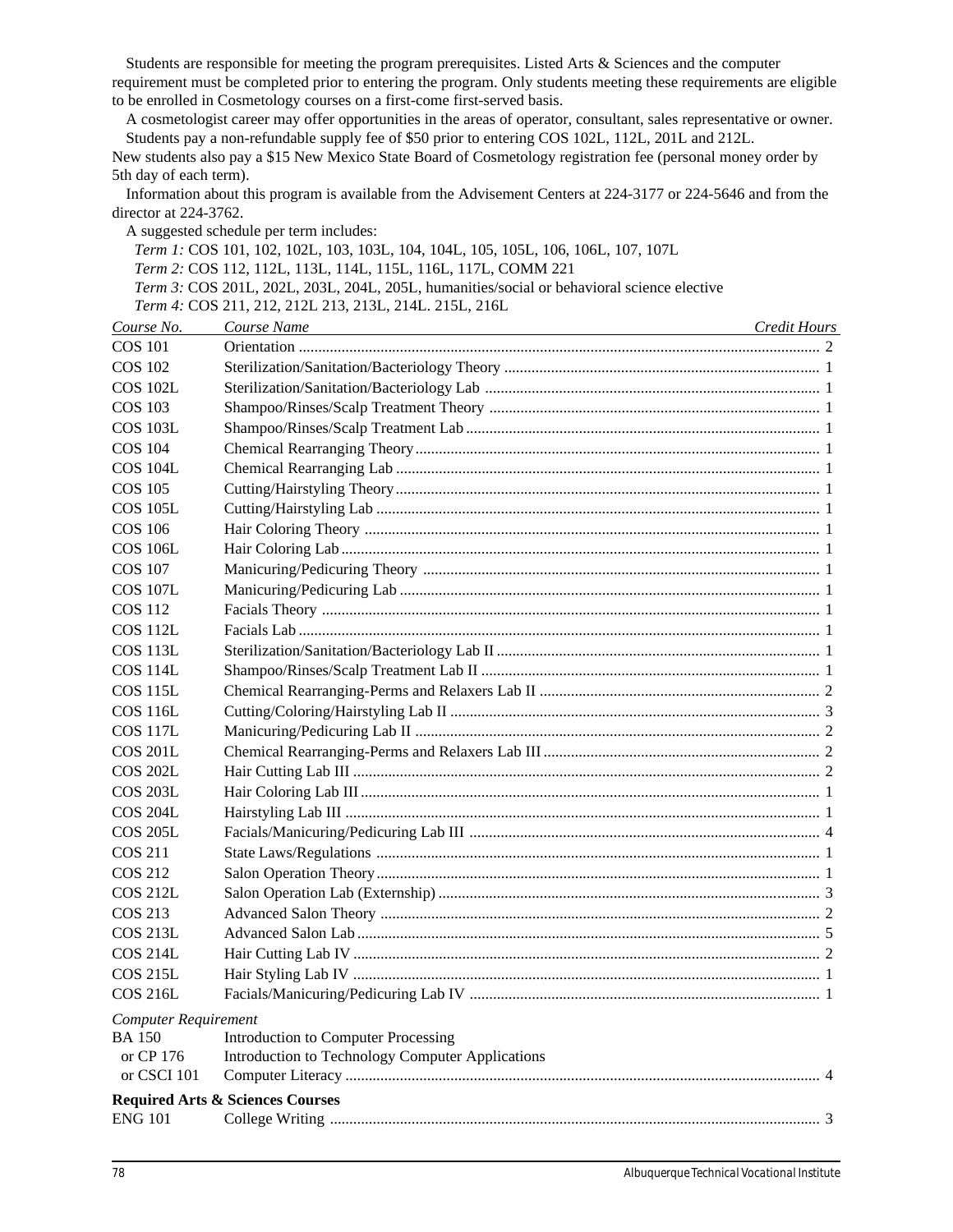| <b>BIO136</b>           |  |
|-------------------------|--|
| <b>COMM 221</b>         |  |
| <b>MATH 119</b>         |  |
|                         |  |
|                         |  |
| <b>Optional Courses</b> |  |
| COS 296                 |  |
|                         |  |

# **COURT REPORTING**

### *Business Occupations Department*

**P**ourt reporters bring computer-reporting technology to the courtroom and capture the proceedings taking place In a court trial. The reporter then produces transcripts for all individuals concerned in the legal trial. Court reporters are skilled professionals who earn attractive salaries and can additionally earn from the sale of transcripts. This career path offers other employment possibilities other than court reporting in the courtroom. Instruction focuses on the computer-aided transcription.

Freelance reporters enjoy independence, flexibility, are self-employed, and work directly with attorneys reporting for depositions. Many reporters choose to work for court reporting firms to gain experience and become established in the profession. Some firms allow flexible scheduling for freelance reporters.

Closed caption reporters are trained to write real time where the data is analyzed and transcribed instantly into English. Closed captioning reporters work for television, news and the entertainment industry. Assignments for these reporters may range from sporting events, sitcoms, and nightly news. Closed captioning allows hearingimpaired people access to all television programming.

Other reporter career paths are Political Reporters, Congressional Reporters, and Government Reporters who provide reporting services for each of these industries. Agencies and government employees using reporting professionals in these fields include representatives, senators, political dignitaries, and congressmen. Cyber-Conferencing Specialists are machine shorthand writers who capture sales meetings, press conferences and training seminars from participants in cyber conferencing forums.

Medical Transcriptionists and Stenoscriptionists are additional career paths where reporters prepare medical records and reports using stenograph machines. The qualified stenoscriptionists are medical language specialists with prerecorded material, rather than live accounts from medical professionals. Specialized health care professional reporters are highly sought by the medical industry because of their expertise in anatomy and medical terminology. Other potential career areas for transcriptionists are publishing reporting, corporate reporting, public reporting, educational reporting, and media room reporting.

A keyboarding skill of 35 words per minute is required for entry into the Court Reporting program or a prerequisite of AA 101 and AA 102. Students enrolled in machine shorthand courses are responsible for having a stenotype machine (manual or electric) prior to enrolling in CR 103L or CR 103A, Machine Shorthand I.

CR 104L and CR 104A are open exit courses: CR 210L, CR 210A, CR 220L and CR 230L are open-entry, open exit courses. Students may advance to the next course upon reaching the required speed level. The above-mentioned courses may be taken on a credit/no credit basis. Students in these courses must check with the Financial Aid Office before selecting a grading option.

Information about this program is available from the associate dean at 224-3811 or from the Advisement Centers at 224-3177 or 224-5646.

A suggested schedule per term for: (1) occupational component for preparation for the New Mexico Court Reporting examination, (2) associate of applied science degree program in Court Reporting and (3) Stenotranscription includes:

#### **1) Suggested occupational component for preparation for the New Mexico Court Reporting examination**

*Term 1:* BA 121, 150, CR 103L *Term 2:* BA 131, CR 104L, 105, 132 *Term 3:* CR 210L, 240 *Term 4:* CR 220L, 250L *Term 5:* CR 230L, 260, 298

**2) Court Reporting Associate of Applied Science Degree**

*Term 1:* BA 121, 150, CR 103L, 123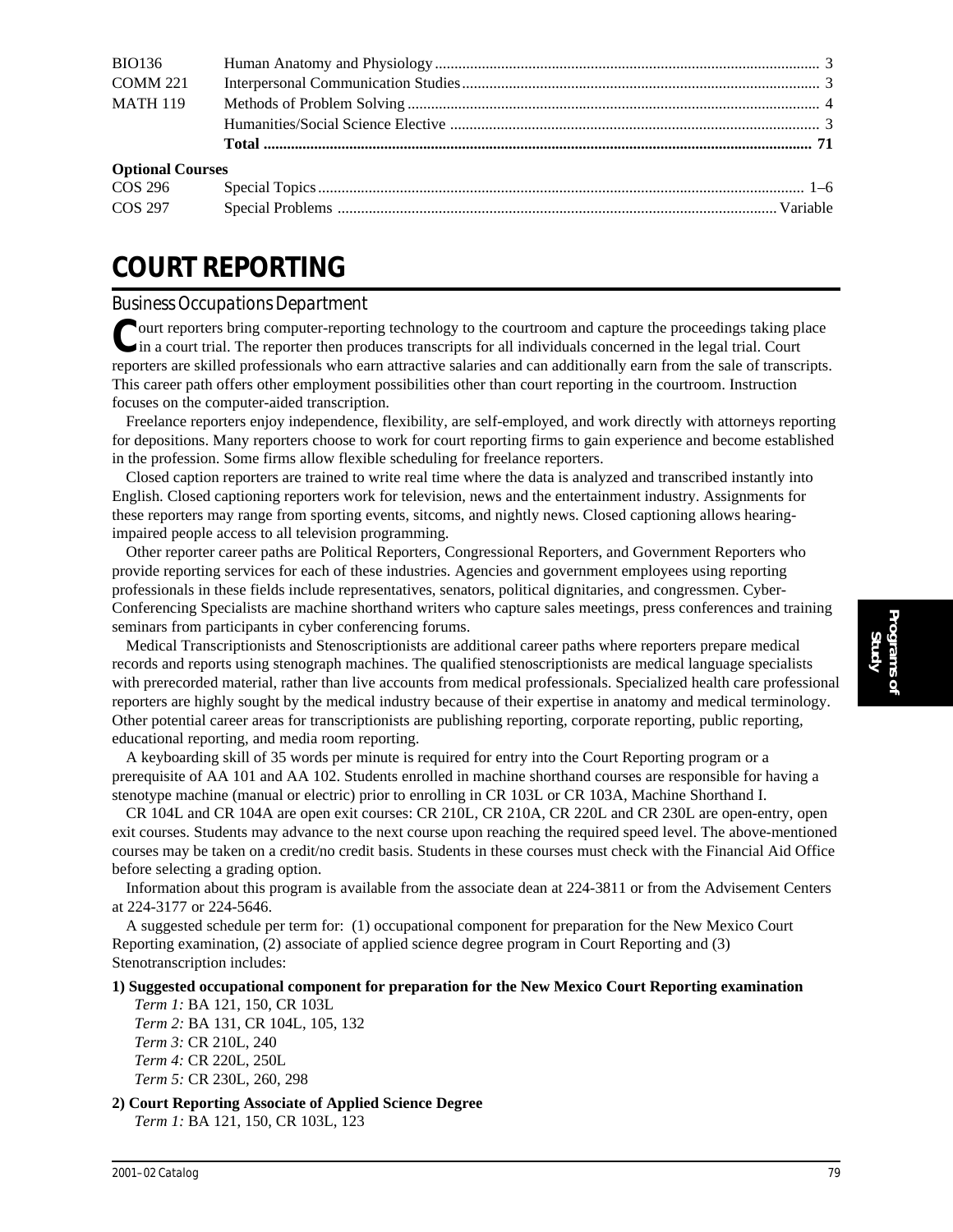Term 2: BA 131, CR 104L, 105, 132

Term 3: CR 210L, 240

Term 4: CR 220L, 250L

Term 5: CR 230L, 260, 298

Additional Degree Requirements: ENG 101, MATH 119, approved electives, COMM elective, social science or behavioral science elective, arts and sciences elective

### 3) Stenotranscription

See page 149 for program requirements.

### **DEGREE REQUIREMENTS**

| Course No.                | Course Name                                                    | Credit Hours |
|---------------------------|----------------------------------------------------------------|--------------|
| <b>BA</b> 121             |                                                                |              |
| <b>BA</b> 131             |                                                                |              |
|                           |                                                                |              |
| <b>BA</b> 150             |                                                                |              |
| <b>CR 103L</b>            |                                                                |              |
| <b>CR 104L</b>            |                                                                |              |
| CR 105                    |                                                                |              |
| CR 123                    |                                                                |              |
| CR 132                    |                                                                |              |
| <b>CR 210L</b>            |                                                                |              |
| <b>CR 220L</b>            |                                                                |              |
| <b>CR 230L</b>            |                                                                |              |
| <b>CR 240</b>             |                                                                |              |
| <b>CR 250L</b>            |                                                                |              |
| <b>CR 260</b>             |                                                                |              |
| CR 298                    |                                                                |              |
| <b>ENG 101</b>            |                                                                |              |
| <b>MATH 119</b>           | Methods of Problem Solving or higher (except MATH 215 and 296) |              |
|                           |                                                                |              |
|                           |                                                                |              |
|                           |                                                                |              |
|                           |                                                                |              |
|                           |                                                                |              |
| <b>Approved Electives</b> |                                                                |              |
| AA 101                    |                                                                |              |
| AA 102                    |                                                                |              |
| AA 107                    |                                                                |              |
| AA 143                    |                                                                |              |
| AA 231                    |                                                                |              |
| AA 250                    |                                                                |              |
| AA 270                    |                                                                |              |
| <b>BA 211</b>             |                                                                |              |
| <b>BA 252</b>             |                                                                |              |
| <b>CIS 110</b>            |                                                                |              |
| <b>CIS 130</b>            |                                                                |              |
| <b>CIS 160</b>            |                                                                |              |
| <b>CR 122</b>             |                                                                |              |
| CR 251                    |                                                                |              |
| <b>CR 252</b>             |                                                                |              |
| CR 253                    |                                                                |              |
| CR 270                    |                                                                |              |
| <b>CR 296</b>             |                                                                |              |
| CR 297                    |                                                                |              |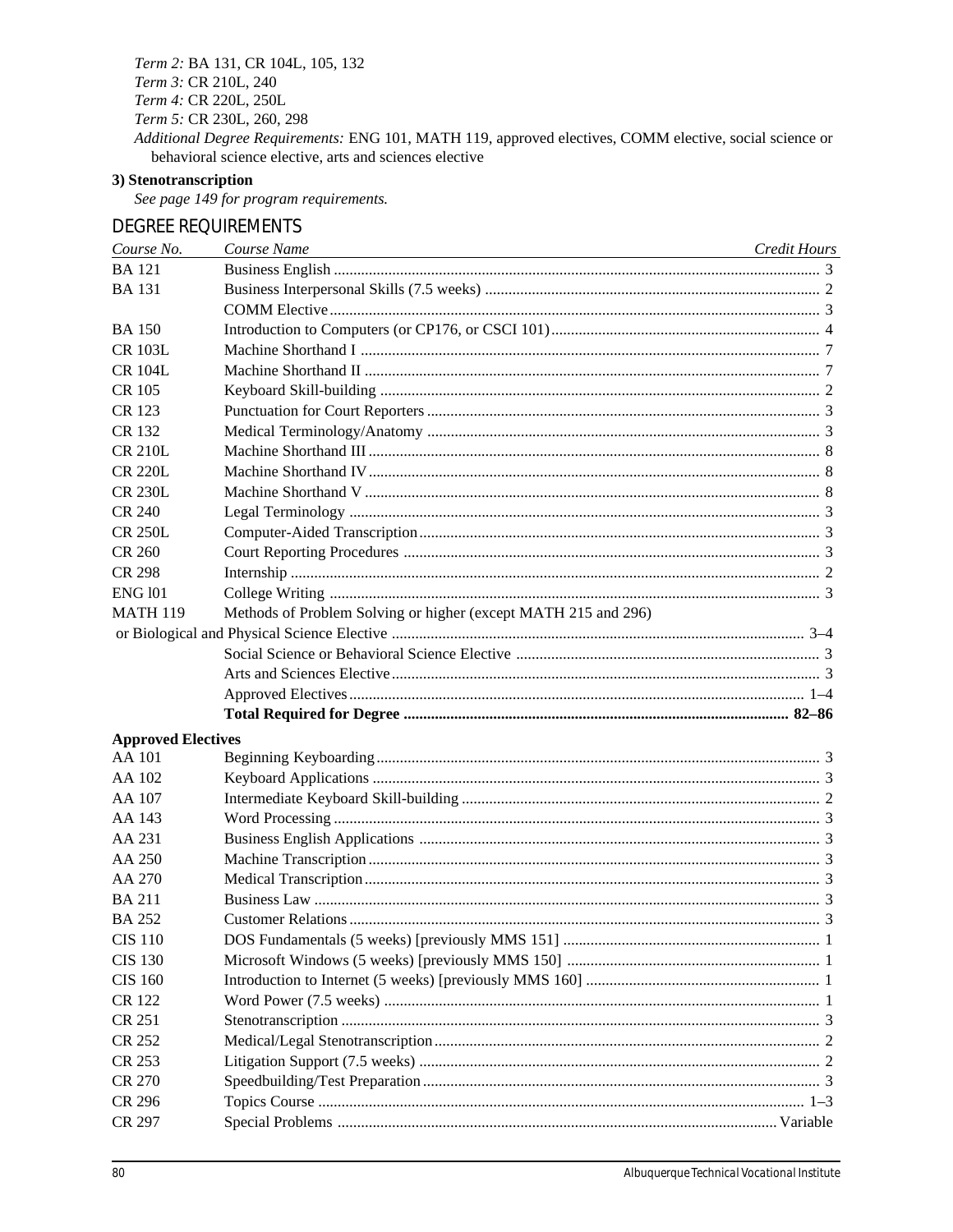| CR 299         |  |
|----------------|--|
| <b>ENG 240</b> |  |
| <b>ENTR103</b> |  |

# **CRIMINAL JUSTICE**

*Trades & Service Occupations Department*

This associate degree program provides comprehensive instruction in criminal justice for students who plan<br>corrects in stiminal careers in criminal justice agencies (such as law enforcement, courts, and corrections) or in the private sector (security, investigations) or who plan to pursue additional education to enhance their career goals. Students who have already received a certificate from an approved New Mexico criminal justice academy may be granted credit if their academy experience coincides with a model academy curriculum and they have successfully passed a final examination with a grade of 85 percent or better. Approved academies include the Albuquerque Police Academy, the Bernalillo County Sheriff's Academy, and the New Mexico State Police Recruit School. Course requirements may vary depending on where credits were granted. Contact the Trades and Service Occupations Department for any special course requirements.

Some employers may require a high school diploma, two years of college, an associate or bachelor's degree or in some instances a law degree.

Information about this program is available from the Advisement Centers at 224-3177 or 224-5646 and from the director at 224-3762.

A suggested schedule per term includes:

*Term 1:* CJ 101, CJ 107, ENG 101, BA 150 or CP 176 or CSCI 101, SOC 101

*Term 2:* CJ 102, CJ 118, COMM 221, MATH 119, FITT 170, PSY 105

*Term 3:* CJ 111 or CJ 116, CJ 103 or CJ 104, CJ 117, approved electives (6 credit hours)

*Term 4:* CJ 108, CJ 109 or CJ 113, CJ 112, SOC 215, approved electives (6 credit hours)

| Course No.      | Course Name<br><u> 1989 - Andrea Station Barbara, amerikan personal (h. 1989)</u> | Credit Hours |
|-----------------|-----------------------------------------------------------------------------------|--------------|
| CJ 101          |                                                                                   |              |
| CJ 102          |                                                                                   |              |
| CJ 103          |                                                                                   |              |
| or *CJ 104      | Patrol Procedures                                                                 |              |
| CJ 107          |                                                                                   |              |
| CJ 108          |                                                                                   |              |
| *CJ 111         | Traffic Investigation and Enforcement                                             |              |
| or CJ 116       |                                                                                   |              |
| CJ 112          |                                                                                   |              |
| CJ 113          | Organized and White Collar Crime                                                  |              |
| or CJ 109       |                                                                                   |              |
| CJ 117          |                                                                                   |              |
| CJ 118          |                                                                                   |              |
| <b>FITT 170</b> |                                                                                   |              |
|                 | *CJ 299 may be substituted for CJ 104 or CJ 111.                                  |              |

| <b>Computer Requirement</b> |                                                  |  |
|-----------------------------|--------------------------------------------------|--|
| <b>BA 150</b>               | Introduction to Computer Processing              |  |
| or CP 176                   | Introduction to Technology Computer Applications |  |
| or CSCI 101                 |                                                  |  |
|                             | <b>Required Arts &amp; Sciences Courses</b>      |  |
| <b>COMM 221</b>             |                                                  |  |
| <b>ENG 101</b>              |                                                  |  |
| <b>MATH 119</b>             |                                                  |  |
| <b>PSY 105</b>              |                                                  |  |
| <b>SOC</b> 101              |                                                  |  |
| SOC 215                     |                                                  |  |
|                             |                                                  |  |
|                             |                                                  |  |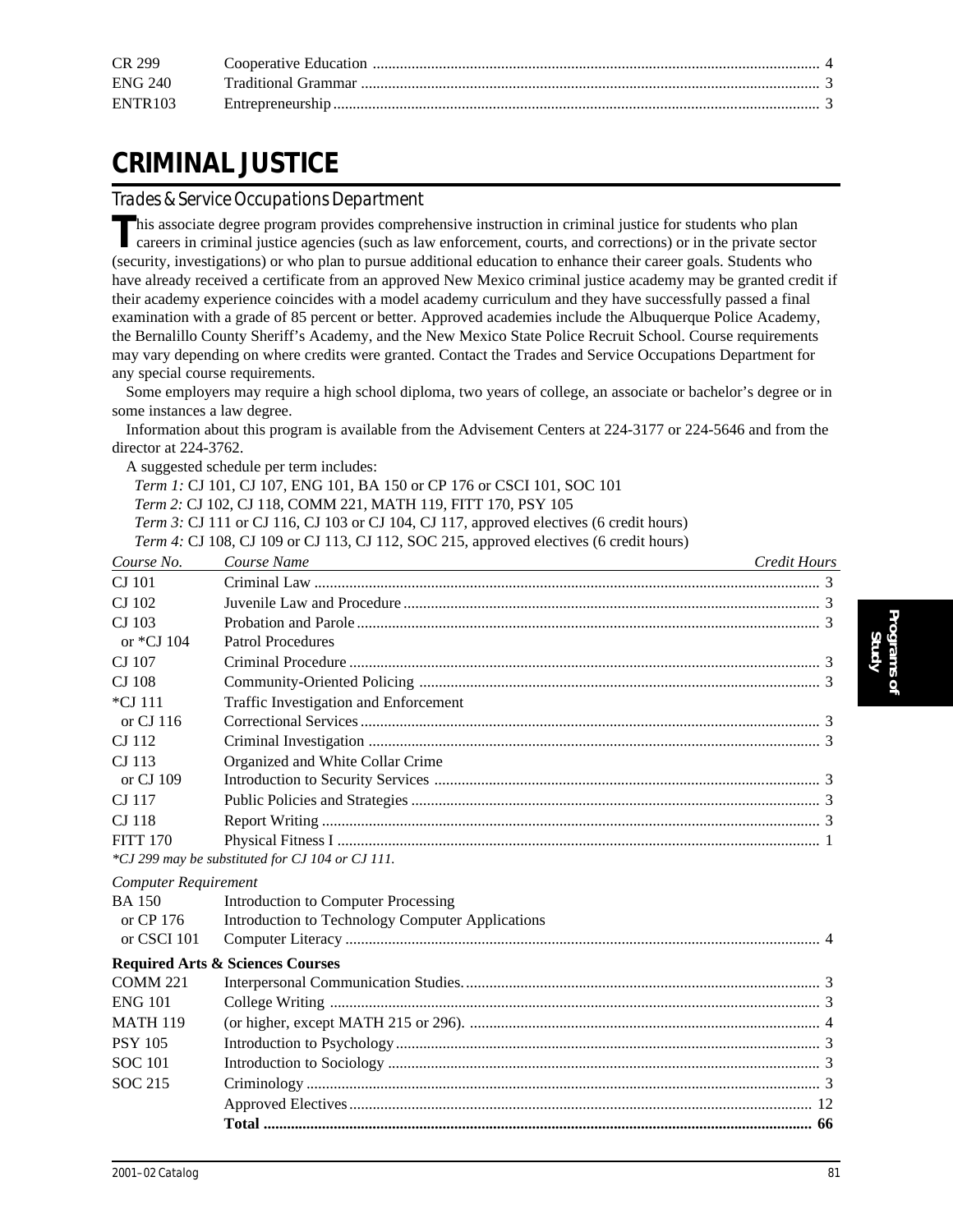#### **Approved Electives**

| <b>CHEM 111</b>  |  |
|------------------|--|
| CHEM 112L        |  |
| CJ 296           |  |
| CJ 297           |  |
| <b>COMM 130</b>  |  |
| <b>ENG 102</b>   |  |
| <b>ENG 119</b>   |  |
| <b>ENG 150</b>   |  |
| <b>EPT 111L</b>  |  |
| <b>EPT 113A</b>  |  |
| <b>EPT 113B</b>  |  |
|                  |  |
| <b>HIST 161</b>  |  |
| <b>HIST 162</b>  |  |
| <b>PHIL 110</b>  |  |
| PHIL 156         |  |
| <b>PHIL 241</b>  |  |
| <b>PHYS 151</b>  |  |
| <b>PHYS 151L</b> |  |
| <b>PSCI 110</b>  |  |
| <b>PSCI 200</b>  |  |
| <b>PSCI 210</b>  |  |
| <b>SOC</b> 111   |  |
| <b>SOC 211</b>   |  |
| <b>SOC 212</b>   |  |
| <b>SOC 214</b>   |  |
| SOC 216          |  |
|                  |  |

### **CRITICAL CARE NURSE INTERNSHIP**

### *Health Occupations Department*

These specialized courses prepare RN's for entry-level positions in critical care nursing units. The courses are designed with a theory as well as clinical component over a term. Students apply theory in campus laboratorie and at clinical sites with a selected preceptor.

The curriculum offers an introduction to the role of critical care nurse. It uses a systems and holistic approach to discuss management of patients with single or multi-system failure. It incorporates nursing theory and collaborative practice. The course emphasizes nursing practice, nursing process, and nursing diagnosis as related to the critically ill adult. Content includes common pathologies and nursing assessment of major critical conditions in the multicultural patient, dysrhythmias, hemodynamic monitoring, ventilator management, nutritional support, multiple trauma and multiple system failure, ethical/legal issues, and coping skills for the caregiver.

Written permission of the director of the nursing programs is required for enrollment. Those interested in the course must submit a transcript from their nursing program, a resume, proof of nursing licensure in New Mexico and two letters of recommendation from supervisors and/or nursing instructors. During the first week of the course, students must submit proof of current BLS, current immunizations and TB screening within the past year. There is a \$22 uniform fee that covers the cost of hospital parking permits, name tags, standardized testing, and procedures in case of needle stick exposure or exposure to bodily fluids. Students enrolled in this course may not be eligible to receive financial aid or Veterans Administration benefits. Information about this program is available from the Advisement Centers at 224-3177 or 224-5646 and from the Nursing Programs office at 224-4141.

| Course No. Course Name | Credit Hours |
|------------------------|--------------|
| <b>NURS 280</b>        |              |
|                        |              |
|                        |              |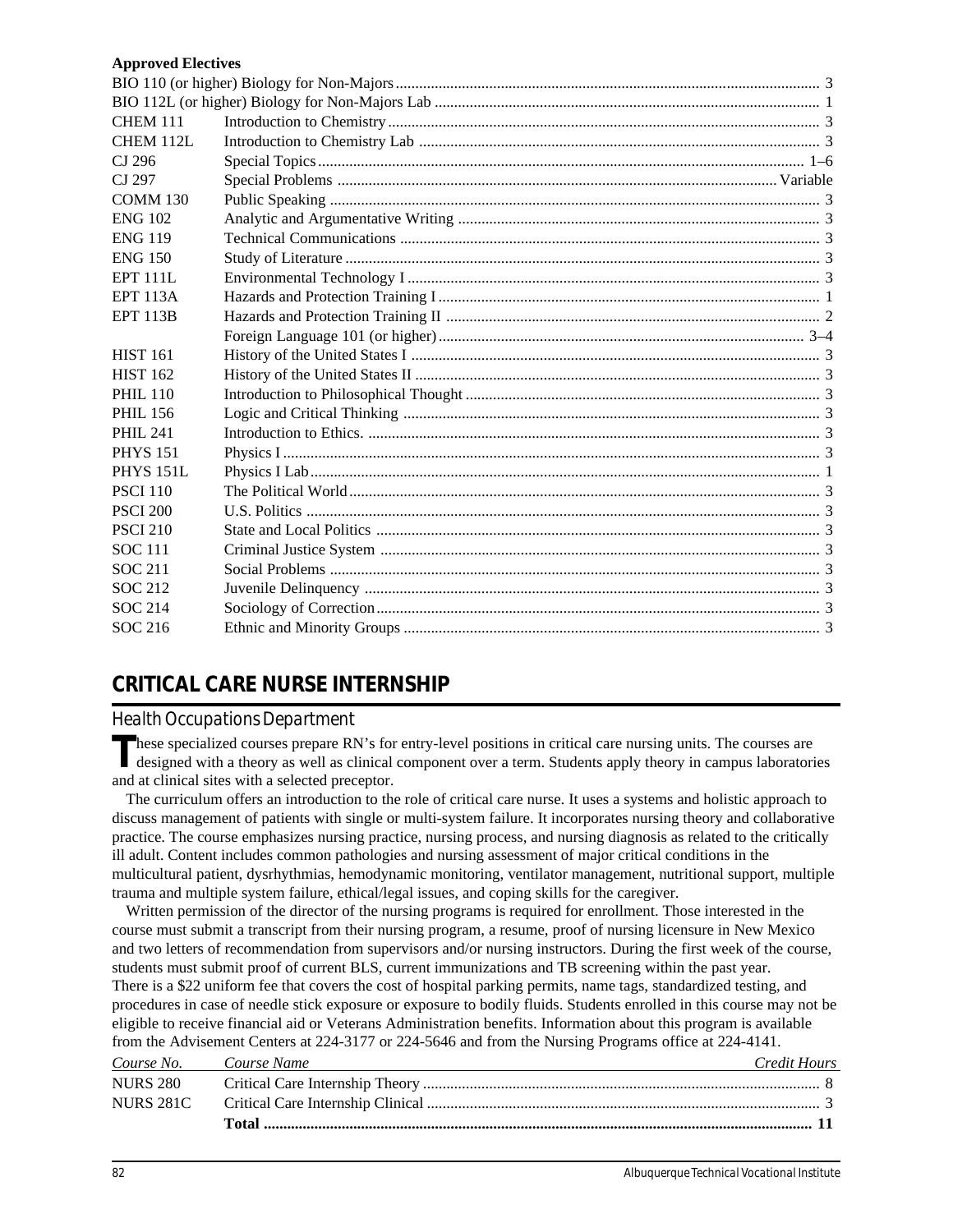## **CULINARY ARTS**

### *Trades & Service Occupations Department*

ood service is an excellent field for students seeking a challenging career in a rapidly growing industry. The Culinary Arts associate degree program provides comprehensive training in safety, sanitation, quantity food preparation, food service nutrition, equipment use, human relations, supervisory skills and business practices. This program is nationally accredited by the American Culinary Federation Accrediting Commission.

Students are required to purchase as least two sets of chef's uniforms, including all leather, black or white, uniform/ work shoes (no tennis shoes), textbooks, and tools. Students may purchase these items before the beginning of classes at a place of their choice (TVI Bookstore has textbooks). A list of required tools, uniforms, and textbooks is available from TVI advisors (Student Services Building) or from the Trades & Service Occupations Department. Uniforms cost approximately \$100, uniform shoes cost approximately \$80 to \$100, and tools cost approximately \$200.

Students must be free of chronic allergies. Each student must present a physician's certificate to TVI before the start of classes stating that the student is free from tuberculosis in a transmissible form.

Information about this program is available from the Advisement Centers at 224-3177 or 224-5646 and from the director at 224-3762.

A suggested schedule per term includes:

*Term 1:* QUFD 101, 103L, 105L, 107L, 108L, BKNG 102, HT 132, FSMG 101A, 101B, ENG 101 *Term 2:* QUFD 111, 112L, 113L, 114L, 115L, HT 164, BA 150 or CP 176 or CSCI 101 Term 3: BKNG 101, 103L, 105L, 106L, ENG 101, NUTR 120, humanities/social and behavioral science elective

Term 4: BKNG 112L, 113L, 114L, 115L, COMM 130 or higher, MATH 119 or higher

| Course No.                  | Course Name                                      | Credit Hours |
|-----------------------------|--------------------------------------------------|--------------|
| <b>OUFD 101</b>             |                                                  |              |
| QUFD 103L                   |                                                  |              |
| QUFD 105L                   |                                                  |              |
| QUFD 107L                   |                                                  |              |
| QUFD 108L                   |                                                  |              |
| QUFD <sub>111</sub>         |                                                  |              |
| QUFD 112L                   |                                                  |              |
| QUFD 113L                   |                                                  |              |
| QUFD 114L                   |                                                  |              |
| QUFD 115L                   |                                                  |              |
| <b>BKNG 101</b>             |                                                  |              |
| <b>BKNG 102</b>             |                                                  |              |
| <b>BKNG 103L</b>            |                                                  |              |
| BKNG 104L                   |                                                  |              |
| BKNG 105L                   |                                                  |              |
| <b>BKNG 106L</b>            |                                                  |              |
| <b>BKNG 111</b>             |                                                  |              |
| BKNG 112L                   |                                                  |              |
| BKNG 113L                   |                                                  |              |
| BKNG 114L                   |                                                  |              |
| BKNG 115L                   |                                                  |              |
|                             | <b>Required Business Occupations Courses</b>     |              |
| HT 132                      |                                                  |              |
| HT 164                      |                                                  |              |
| <b>FSMG 101A</b>            |                                                  |              |
| <b>FSMG 101B</b>            |                                                  |              |
| <b>Computer Requirement</b> |                                                  |              |
| <b>BA</b> 150               | <b>Introduction to Computer Processing</b>       |              |
| or CP 176                   | Introduction to Technology Computer Applications |              |
| or CSCI 101                 |                                                  |              |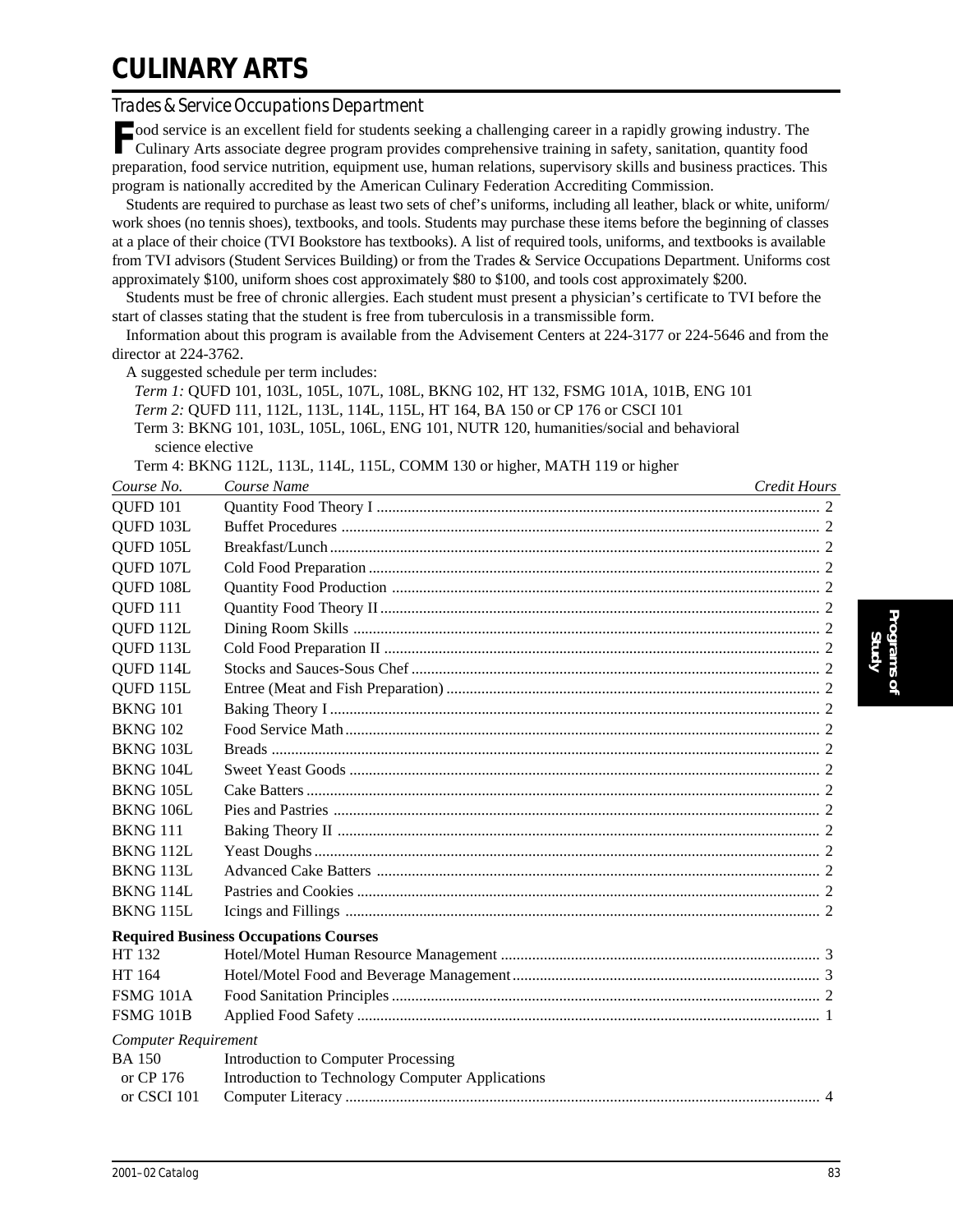#### **Required Arts & Sciences Courses**

### **DATA ENTRY**

### *Business Occupations Department*

The Business Occupations Department offers a Verification of Completion upon completion of a cluster of courses from 6 to 28 credit hours that offer skills and competencies in a specific career area. These course clusters may be (1) part of a pathway to a business certificate or an associate of applied science degree or (2) a combination of courses that provide skills and competencies from several business certificates or associate of applied science degrees.

A Verification of Completion provides opportunities for students to gain skills and competencies needed for emerging business strategies and is awarded by the Business Occupations Department. Application for a Verification of Completion may be made with the department upon completion of the course cluster.

Students enrolled in these courses may not be eligible to receive financial aid or Veterans Administration benefits. Information about these courses is available from the Business Occupations Department at 224-3811 or from the

|               | Advisement Centers at 224-3177 or 224-5646. |              |
|---------------|---------------------------------------------|--------------|
| Course No.    | Course Name                                 | Credit Hours |
| <b>DE</b> 101 |                                             |              |

### **DATABASE MANAGEMENT**

#### *Business Occupations Department*

The Business Occupations Department offers a Verification of Completion upon completion of a cluster of courses from 6 to 28 credit hours that offer skills and competencies in a specific career area. These course clusters may be (1) part of a pathway to a business certificate or an associate of applied science degree or (2) a combination of courses that provide skills and competencies from several business certificates or associate of applied science degrees.

A Verification of Completion provides opportunities for students to gain skills and competencies needed for emerging business strategies and is awarded by the Business Occupations Department. Application for a Verification of Completion may be made with the department upon completion of the course cluster.

Students enrolled in these courses may not be eligible to receive financial aid or Veterans Administration benefits. Information about these courses is available from the Business Occupations Department at 224-3811 or from the Advisement Centers at 224-3177 or 224-5646.

| Course No.     | Course Name                         | Credit Hours |
|----------------|-------------------------------------|--------------|
| <b>CIS 155</b> |                                     |              |
| CIS 156        |                                     |              |
| <b>CIS 157</b> |                                     |              |
| CIS 230        |                                     |              |
| CIS 232        | Database Design: SQL Windows Server |              |
| or CIS 290     |                                     |              |
| CIS 243        |                                     |              |
| CIS 250        |                                     |              |
| CP 220         |                                     |              |
| CP 221         |                                     |              |
|                |                                     |              |
|                |                                     |              |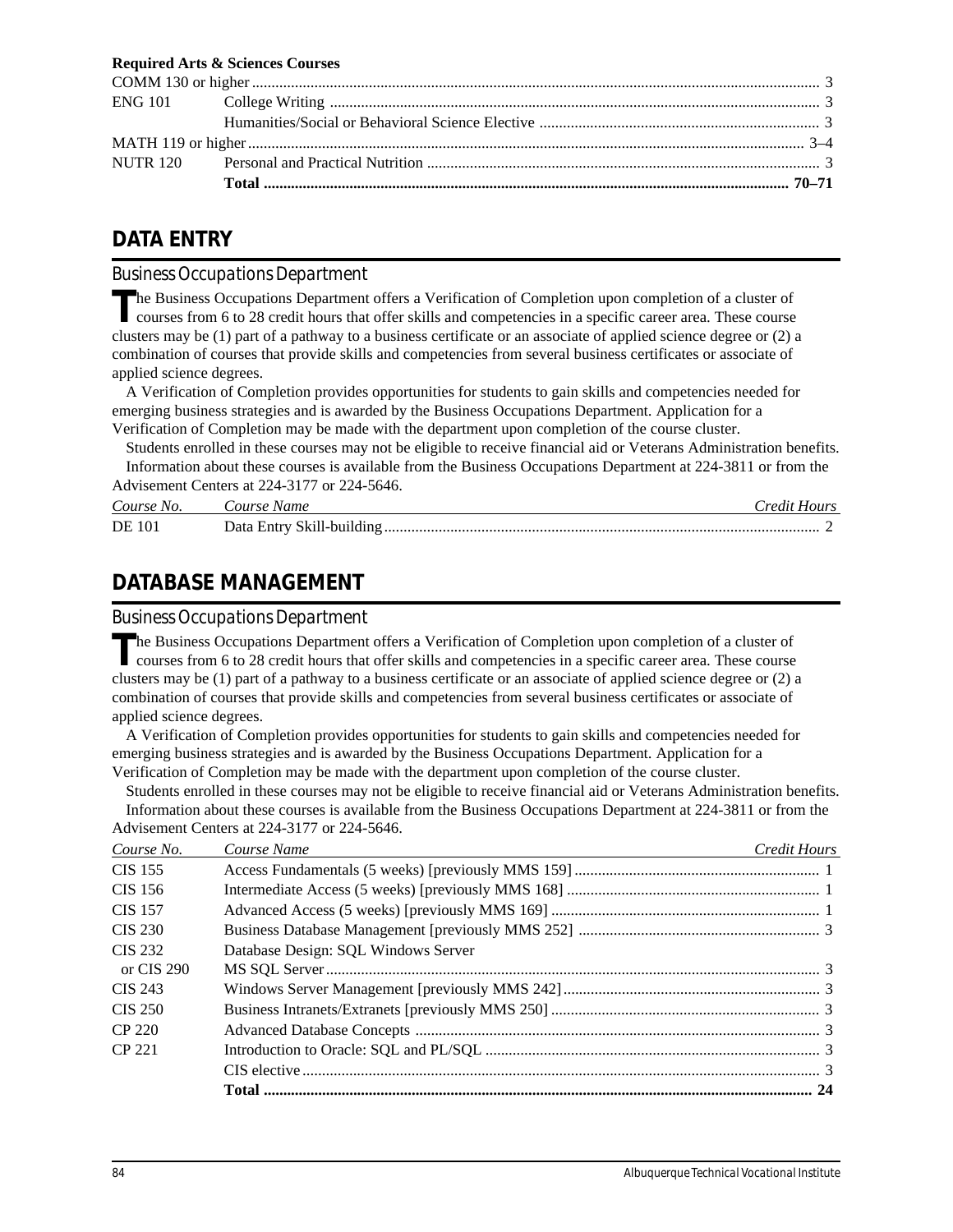# **DENTAL ASSISTANT**

### *Health Occupations*

ental Assistant is a three-term program which provides individuals the opportunity to attain the knowledge and skills necessary to work in a dental clinic or dental office. Upon completion of the program, the individual will be prepared to provide basic support under the supervision of a licensed dentist or dental hygienist. In addition, the program prepares individuals for state certification in dental radiographs, coronal polishing and fluoride topical application.

All students are required to meet the program pre-requisites prior to enrollment in the program. In addition, prior to the clinical courses, students are required to have a physical exam, PPD and current immunizations (including tetanus, rubella, rubeola, and hepatitis B). The TVI Health Center is able to provide these services for a fee if the student does not have a private physician. Students must arrange for their own transportation to attend all classes, observations, lab and clinical experiences and they may be required to have clinicals and labs on weekends and during the evening hours.

A \$40.00 uniform fee covers the cost of lab coats, name tags and preventative lab tests in case of an exposure to blood. In addition, students must purchase their own textbooks.

Prerequisites:

- High School Diploma or GED
- RDG 100, MATH 99 or equivalent

#### **General Education Prerequisites**

| Course No.      | Course Name | Credit Hours |
|-----------------|-------------|--------------|
| <b>ENG 101</b>  |             |              |
| <b>COMM 221</b> |             |              |

### REQUIRED DENTAL ASSISTANT COURSES

| DA 101         |  |
|----------------|--|
| <b>DA 102L</b> |  |
| DA 104         |  |
| <b>DA 106L</b> |  |
| <b>DA 108L</b> |  |
| <b>DA 110L</b> |  |
| DA 112         |  |
| DA 114         |  |
| DA 116L        |  |
| <b>DA 118L</b> |  |
| DA 120C        |  |
| DA 124C        |  |
|                |  |

## **DESIGN DRAFTING ENGINEERING TECHNOLOGY**

### *Technologies Department*

esign Drafting Engineering Technology is an exciting and rewarding field for persons with a strong interest in mechanical design. The program integrates the concepts of mathematics and science into the technical courses. The use of computer assisted design drafting (CADD) is emphasized and applied throughout the program.

A well-rounded curriculum enables graduates to seek employment with engineering and scientific research or manufacturing organizations. Modern drafting stations, drafting machines and other typical drafting equipment are used along with microcomputers. Students are encouraged to join the TVI chapter of the Society of Manufacturing Engineers (SME).

Students must buy their own drafting tools and a full-function scientific calculator. It is strongly recommended that all beginning students meet with the program chair to plan an individual course of study. Entry into a course without the necessary prerequisites may be allowed with the permission of the program chair.

The Design Drafting Engineering Technology associate degree program is accredited by the Technology Accreditation Commission of the Accreditation Board for Engineering and Technology (TAC/ABET).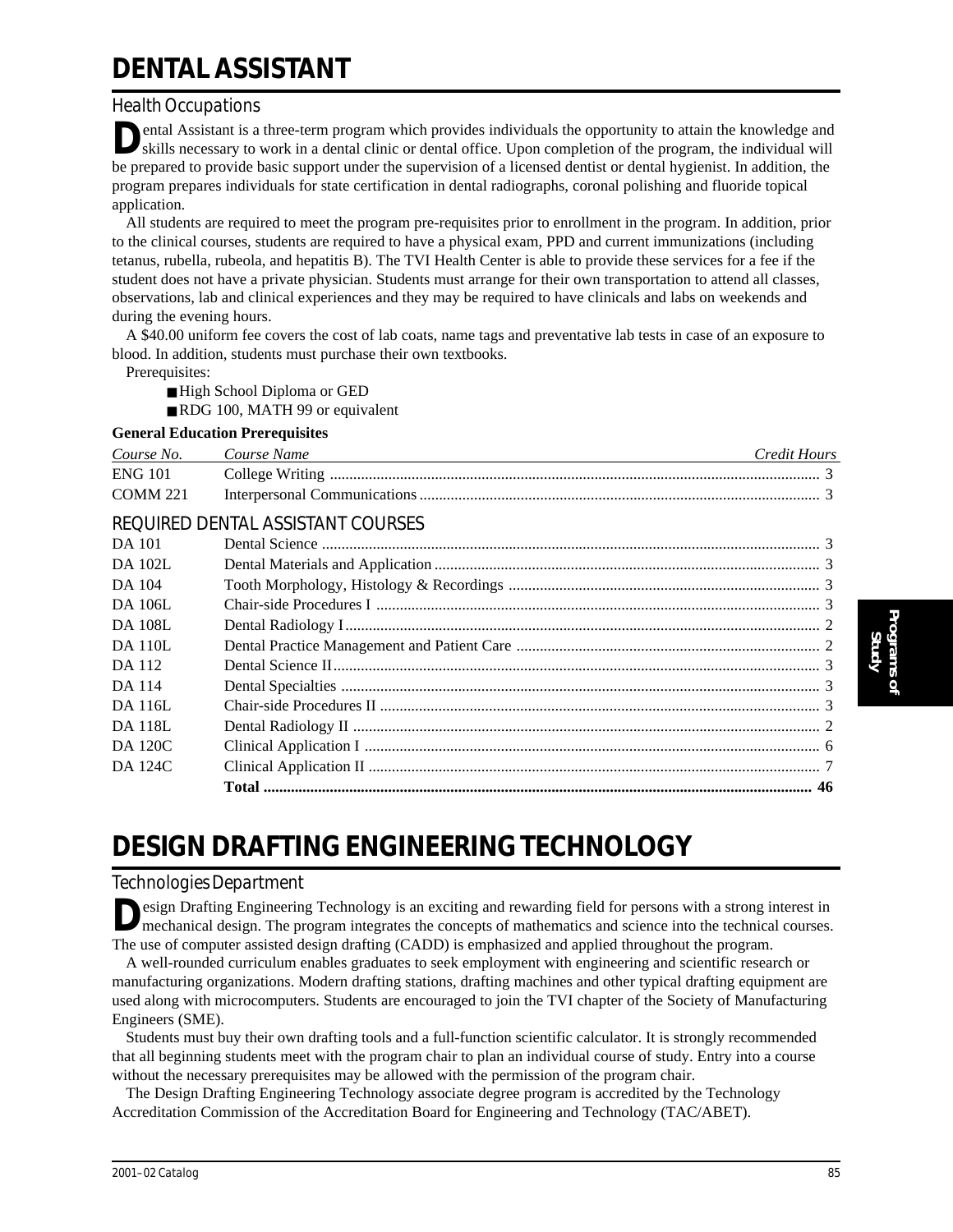DDET course credits will transfer to New Mexico State University or other schools offering baccalaureate degrees in engineering technology.

| Course No.              | Course Name<br>the control of the control of the control of the control of the control of the control of the control of the control of the control of the control of the control of the control of the control of the control of the control | Credit Hours |
|-------------------------|----------------------------------------------------------------------------------------------------------------------------------------------------------------------------------------------------------------------------------------------|--------------|
| DDET 102L               |                                                                                                                                                                                                                                              |              |
| DDET 106L               |                                                                                                                                                                                                                                              |              |
| DDET 114L               |                                                                                                                                                                                                                                              |              |
| DDET 115L               |                                                                                                                                                                                                                                              |              |
| DDET 201L               |                                                                                                                                                                                                                                              |              |
| DDET 205L               |                                                                                                                                                                                                                                              |              |
| DDET 206L               |                                                                                                                                                                                                                                              |              |
| DDET 211L               |                                                                                                                                                                                                                                              |              |
| DDET 215L               |                                                                                                                                                                                                                                              |              |
| DDET 216L               |                                                                                                                                                                                                                                              |              |
| DDET 220L               |                                                                                                                                                                                                                                              |              |
| CP 284                  |                                                                                                                                                                                                                                              |              |
| <b>ENG 101</b>          |                                                                                                                                                                                                                                              |              |
| <b>ENG 119</b>          |                                                                                                                                                                                                                                              |              |
|                         |                                                                                                                                                                                                                                              |              |
| <b>MATH 121</b>         |                                                                                                                                                                                                                                              |              |
| or MATH 150             |                                                                                                                                                                                                                                              |              |
| <b>MATH 162</b>         |                                                                                                                                                                                                                                              |              |
| or MATH 180             |                                                                                                                                                                                                                                              |              |
| <b>MATH 123</b>         |                                                                                                                                                                                                                                              |              |
|                         |                                                                                                                                                                                                                                              |              |
|                         |                                                                                                                                                                                                                                              |              |
|                         |                                                                                                                                                                                                                                              |              |
|                         |                                                                                                                                                                                                                                              |              |
| <b>Optional Courses</b> |                                                                                                                                                                                                                                              |              |
| DDET 116L               |                                                                                                                                                                                                                                              |              |
| <b>DDET 284</b>         |                                                                                                                                                                                                                                              |              |
| DDET <sub>296</sub>     |                                                                                                                                                                                                                                              |              |
| DDET <sub>297</sub>     |                                                                                                                                                                                                                                              |              |
| DDET <sub>298</sub>     |                                                                                                                                                                                                                                              |              |
| DDET 299                |                                                                                                                                                                                                                                              |              |
| <b>CP 177L</b>          |                                                                                                                                                                                                                                              |              |
| <b>CP 178L</b>          |                                                                                                                                                                                                                                              |              |
| <b>MATT 173</b>         |                                                                                                                                                                                                                                              |              |
| <b>WELD 170</b>         |                                                                                                                                                                                                                                              |              |
|                         |                                                                                                                                                                                                                                              |              |

Information about this program is available from the Advisement Centers at 224-3177 or 224-5646 and from the program chair at 224-3340.

# **DIAGNOSTIC MEDICAL SONOGRAPHY**

### *Health Occupations Department*

iagnostic Medical Sonography is a four-term associate of science degree program that provides didactic, lab<br>and clinical experiences to attain the knowledge skills and professional behaviors necessary for employment in medical facilities and physicians offices. Upon completion of the program, graduates will be prepared to perform medical imaging procedures using diagnostic medical sonography techniques. The program prepares graduates to sit for the national board exams administered by the American Registry of Diagnostic Medical Sonographers. Successful completion of this exam results in attaining the RDMS credentials (Registered Diagnostic Medical Sonographer). The program will seek accreditation status by CAAHEP (Commission on Accreditation of Allied health Education Programs).

Selection of students to begin DMS core coursework each year will be based upon the number of Arts and Sciences requirements completed and, if necessary, the date of declaration of DMS as major at TVI will be used for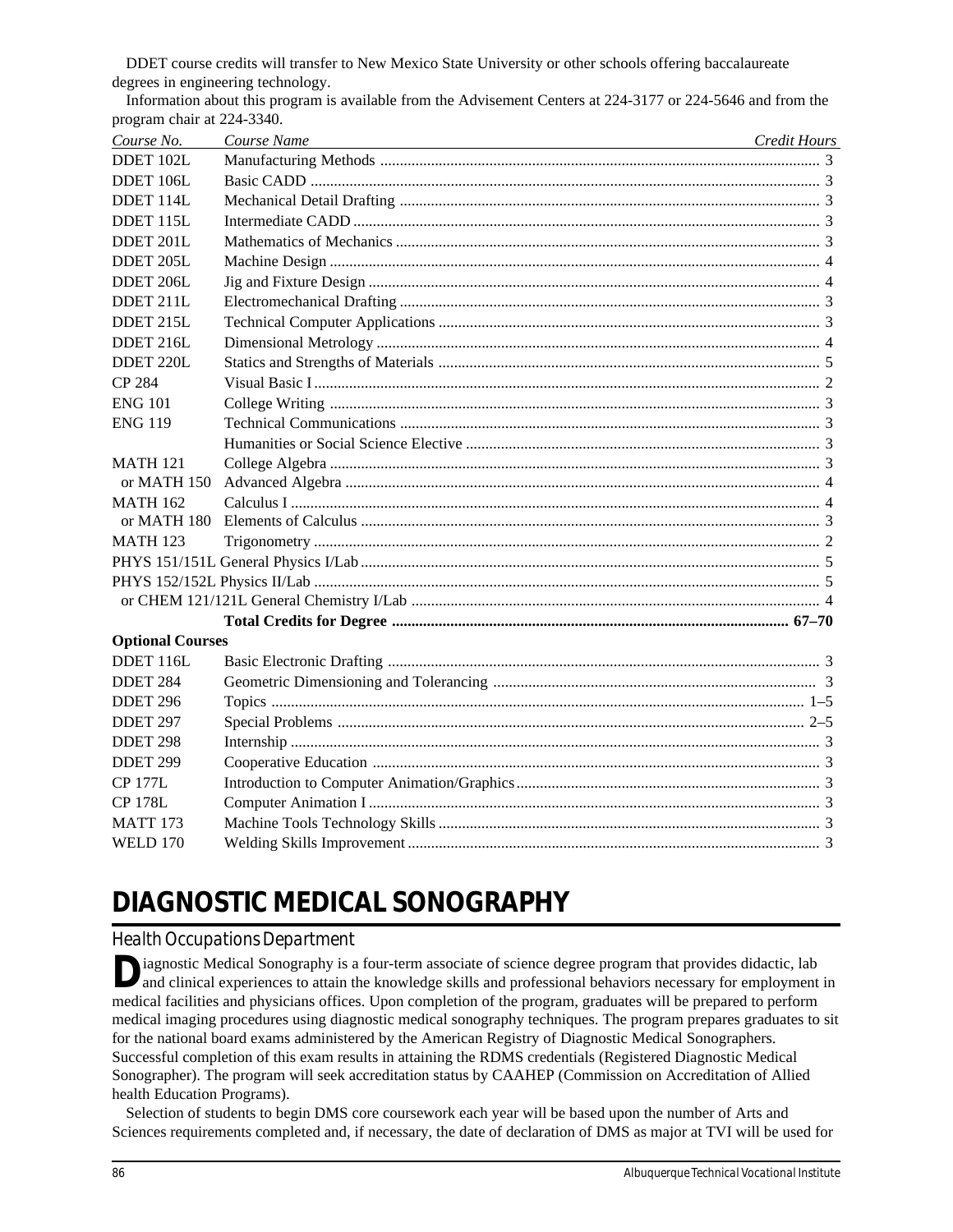prioritization. In addition, prior to enrollment in DMS core courses students are required to complete a physical exam and provide evidence of current immunizations. Students are required to provide their own transportation to classes, labs and clinical. A \$65 uniform fee covers cost of lab coats, nametags, preventive lab tests in case of exposure to blood, and hospital parking. Students must purchase their own textbooks.

Prerequisites are:

- High School Diploma or GED
- TVI GPA of 2.0 or higher

**Order of DMS coursework** (prerequisite coursework must be completed prior to enrollment in each DMS course; see course descriptions):

*Term 1:* DMS 101, DMS 102L, DMS 210 *Term 2:* DMS 103, DMS 120/120C, DMS 130 *Term 3:* DMS 211, DMS 220/220C, DMS 230 *Term 4:* DMS 260C, DMS 270L

### DEGREE REQUIREMENTS

| Course No.           | Course Name                                 | Credit Hours |
|----------------------|---------------------------------------------|--------------|
| <b>DMS</b> 101       |                                             |              |
| <b>DMS 102L</b>      |                                             |              |
| <b>DMS</b> 103       |                                             |              |
| DMS 120/120C         |                                             |              |
| <b>DMS</b> 130       |                                             |              |
| <b>DMS 210</b>       |                                             |              |
| <b>DMS 211</b>       |                                             |              |
| DMS 220/220C         |                                             |              |
| <b>DMS 230</b>       |                                             |              |
| <b>DMS 260C</b>      |                                             |              |
| <b>DMS 270L</b>      |                                             |              |
|                      | <b>Required Arts &amp; Sciences Courses</b> |              |
| <b>BIO 237/247L</b>  |                                             |              |
| BIO 238/248L         |                                             |              |
| <b>COMM 221</b>      |                                             |              |
| <b>ENG 101</b>       |                                             |              |
| <b>MATH 121</b>      |                                             |              |
| <b>PHYS</b> 151/151L |                                             |              |
| <b>HUM/SS</b>        |                                             |              |
|                      |                                             |              |

## **DIESEL EQUIPMENT TECHNOLOGY**

*Trades & Service Occupations Department*

This certificate program prepares students to work on a variety of diesel-powered equipment used in the trucking,<br>heavy equipment and extraction industries. Courses also may be applied toward a degree in Transportation Technology.

The program meets in labs where students are introduced to safety and a variety of diesel engines, electrical and hydraulic test equipment, air conditioning equipment, drive train components, fuel injection test and calibration devices and related equipment.

Students must be free of chronic respiratory diseases and allergies to fuels and solvents. A valid driver's license and a good driving record are required by most employers.

Information about this program is available from the Advisement Centers at 224-3177 or 224-5646 and from the director at 224-3718.

A suggested schedule per term includes:

*Term 1:* DETC 103, 103L, 104, 104L, 105, 105L

*Term 2:* DETC 111, 111L, 112, 112L, 113, 113L, AUTC 126L

*Term 3:* DETC 201, 201L, 202, 202L, 203, 203L, EPT 214A, EPT 214B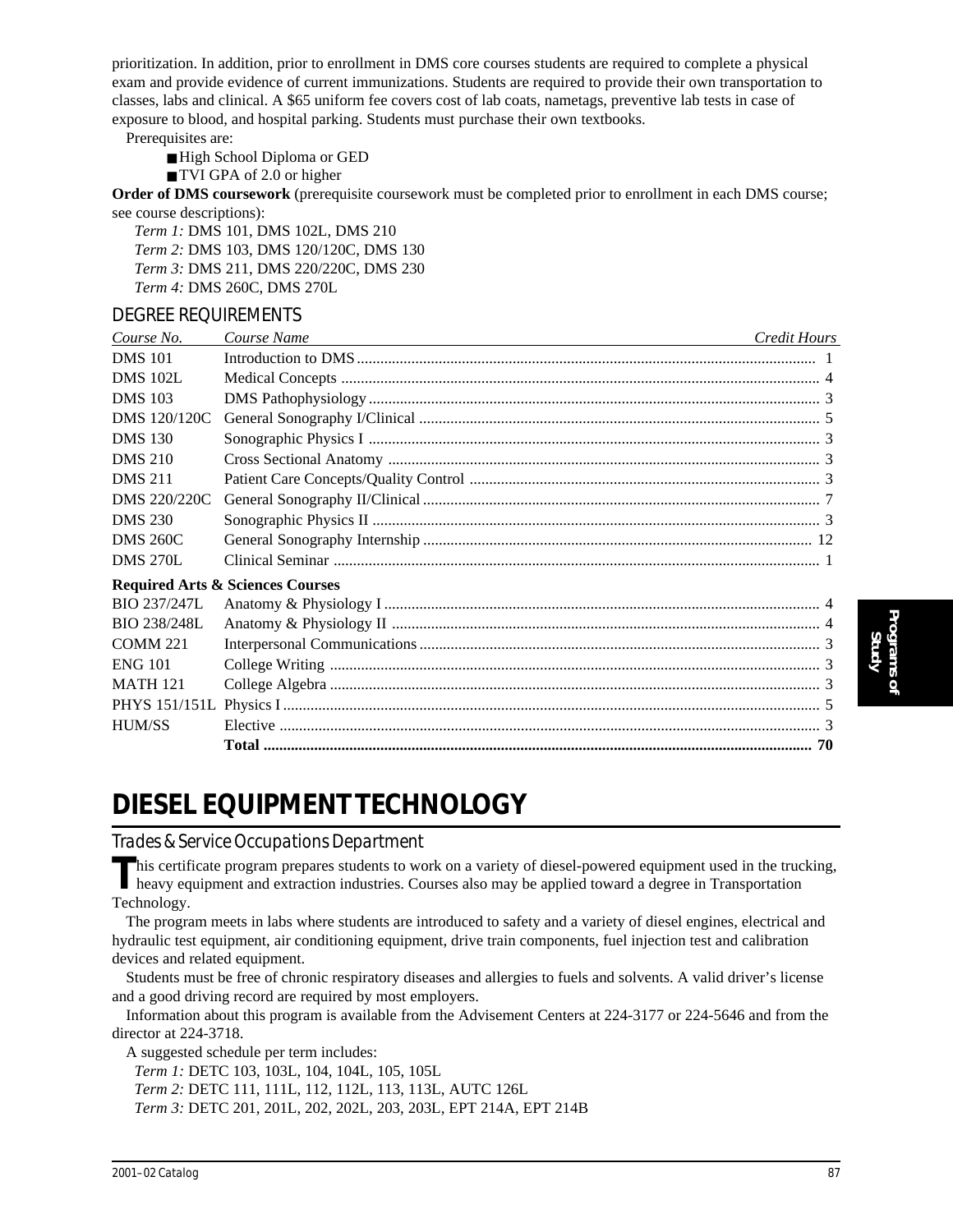#### CERTIFICATE REQUIREMENTS

| Course No.              | Course Name | Credit Hours |
|-------------------------|-------------|--------------|
| <b>DETC 103</b>         |             |              |
| DETC 103L               |             |              |
| <b>DETC 104</b>         |             |              |
| DETC 104L               |             |              |
| <b>DETC 105</b>         |             |              |
| DETC 105L               |             |              |
| <b>DETC 111</b>         |             |              |
| <b>DETC 111L</b>        |             |              |
| <b>DETC 112</b>         |             |              |
| <b>DETC 112L</b>        |             |              |
| <b>DETC 113</b>         |             |              |
| <b>DETC 113L</b>        |             |              |
| AUTC 126L               |             |              |
| <b>DETC 201</b>         |             |              |
| <b>DETC 201L</b>        |             |              |
| <b>DETC 202</b>         |             |              |
| DETC 202L               |             |              |
| <b>DETC 203</b>         |             |              |
| DETC 203L               |             |              |
|                         |             |              |
| <b>Optional Courses</b> |             |              |
| <b>DETC 296</b>         |             |              |
| <b>DETC 297</b>         |             |              |

### **DIGITAL PUBLISHING**

#### *Business Occupations Department*

The Business Occupations Department offers a Verification of Completion upon completion of a cluster of courses from 6 to 28 credit hours that offer skills and competencies in a specific career area. These course clusters may be (1) part of a pathway to a business certificate or an associate of applied science degree or (2) a combination of courses that provide skills and competencies from several business certificates or associate of applied science degrees.

A Verification of Completion provides opportunities for students to gain skills and competencies needed for emerging business strategies and is awarded by the Business Occupations Department. Application for a Verification of Completion may be made with the department upon completion of the course cluster.

Students enrolled in these courses may not be eligible to receive financial aid or Veterans Administration benefits. Information about these courses is available from the Business Occupations Department at 224-3811 or from the Advisement Centers at 224-3177 or 224-5646.

| Course No.     | Course Name<br>and the control of the control of the control of the control of the control of the control of the control of the | <b>Credit Hours</b> |
|----------------|---------------------------------------------------------------------------------------------------------------------------------|---------------------|
| <b>BGC 200</b> | Digital Publishing                                                                                                              |                     |
| or CIS 255     |                                                                                                                                 |                     |
| <b>BGC 201</b> |                                                                                                                                 |                     |
| <b>BGC 202</b> |                                                                                                                                 |                     |
| <b>BGC 203</b> |                                                                                                                                 |                     |
| <b>BGC 204</b> |                                                                                                                                 |                     |
|                |                                                                                                                                 |                     |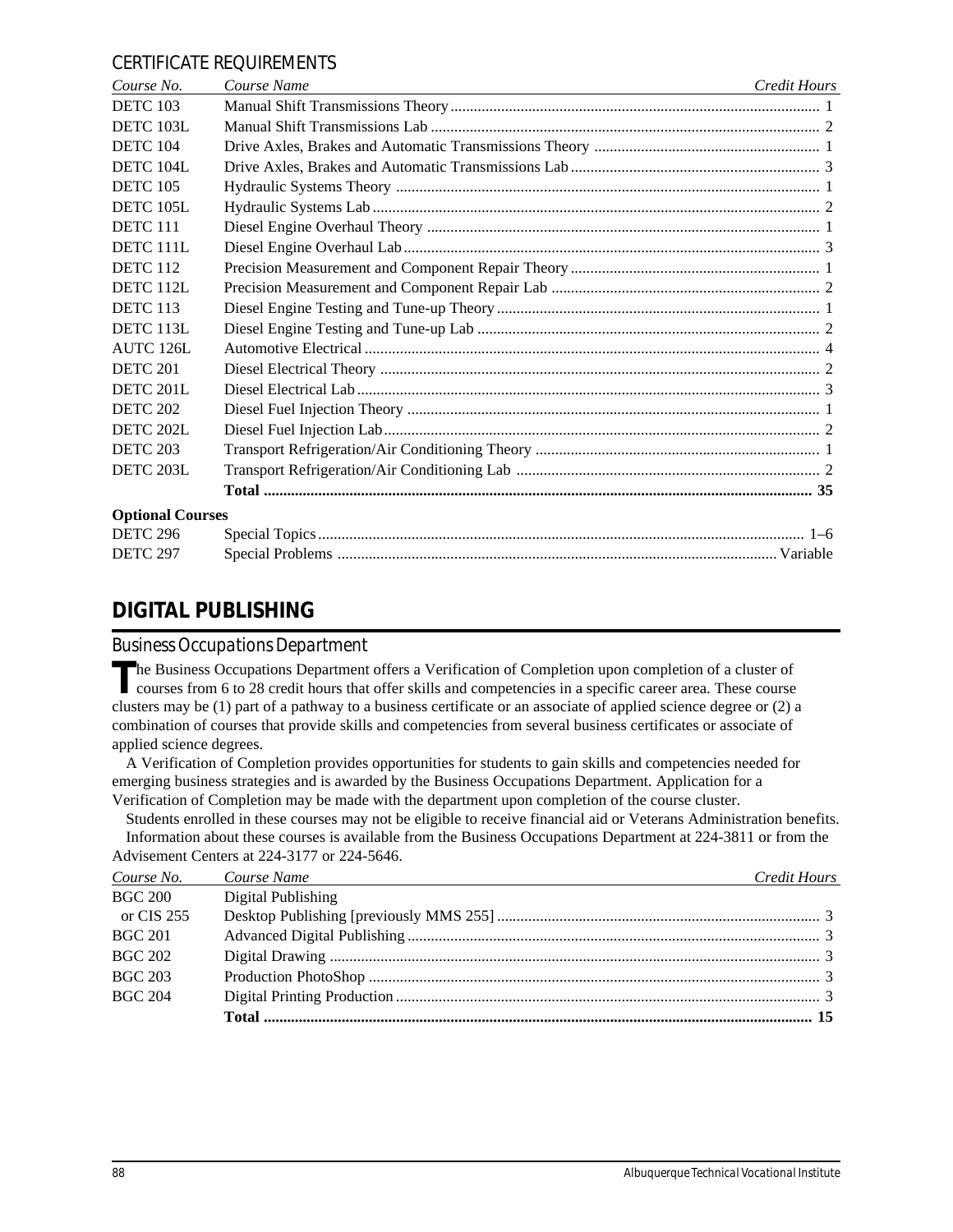# **E-COMMERCE**

### *Business Occupations Department*

**T**he Web has created a new, electronic, global economy where businesses are being transformed. E-Commerce is a pathway to managing and conducting online business in a global economy. The E-Commerce program provides opportunities to combine business knowledge and skills with Internet skills to develop, conduct and manage a web-based business or add a web presence to an existing business.

Students will focus on understanding, creating, managing and maintaining online business processes that include Web-site design, management, marketing, sales, customer service, payment systems, database design and management, business law, cash and credit security, purchasing and knowledge management.

In addition to the certificate and associate of applied science degree, the following Verifications of Completion have been added for students seeking knowledge/skills in a specific area (please refer to next section). They include E-Commerce Fundamentals, E-Commerce Business Startup, E-Commerce for the Hospitality Industry,

E-Commerce Operations, E-Commerce for Real Estate, E-Commerce for Retail Business and International E-Commerce.

Information about this program is available from the associate dean at 224-3811 or from the Advisement Centers at 224-3177 or 224-5646.

A suggested schedule per term of the E-Commerce program is listed below:

#### **Certificate**

*Term 1:* BA 113, 121, 150, CIS 140, ECM 102, 176 *Term 2:* BA 131, CIS 164, 165, 150, 151, 278, ECM 105, ENG 101 *Term 3:* ACCT 101A, CIS 155, 156, 157, ECM approved electives *Term 4:* COMM elective, ECM approved electives

#### **Additional Degree Requirements**

*Term 4 & 5:* BA 122 or ENG 119, ECM approved elective, MATH 119, PHIL 245B, social science or behavioral science elective

### CERTIFICATE AND DEGREE REQUIREMENTS

| Course No.     | Course Name<br><u> 1989 - Johann Stoff, deutscher Stoff, der Stoff, der Stoff, der Stoff, der Stoff, der Stoff, der Stoff, der S</u> | Credit Hours |
|----------------|--------------------------------------------------------------------------------------------------------------------------------------|--------------|
| ACCT 101A      |                                                                                                                                      |              |
| <b>BA</b> 113  |                                                                                                                                      |              |
| <b>BA</b> 121  |                                                                                                                                      |              |
| <b>BA</b> 131  |                                                                                                                                      |              |
| <b>BA</b> 150  |                                                                                                                                      |              |
| <b>CIS 140</b> |                                                                                                                                      |              |
| <b>CIS 150</b> |                                                                                                                                      |              |
| <b>CIS 151</b> |                                                                                                                                      |              |
| <b>CIS 155</b> |                                                                                                                                      |              |
| CIS 156        |                                                                                                                                      |              |
| <b>CIS 157</b> |                                                                                                                                      |              |
| <b>CIS 164</b> |                                                                                                                                      |              |
| <b>CIS 165</b> |                                                                                                                                      |              |
| <b>CIS 278</b> |                                                                                                                                      |              |
|                |                                                                                                                                      |              |
| <b>ECM 102</b> |                                                                                                                                      |              |
| <b>ECM 105</b> |                                                                                                                                      |              |
| <b>ECM 176</b> |                                                                                                                                      |              |
| <b>ENG 101</b> |                                                                                                                                      |              |
|                |                                                                                                                                      |              |
|                |                                                                                                                                      |              |
|                | <b>Additional Degree Requirements</b>                                                                                                |              |
| <b>BA</b> 122  | <b>Business Writing</b>                                                                                                              |              |
|                | $\sim \text{PMC}$ 110 $\sim$ Technical Communications                                                                                | $\sim$       |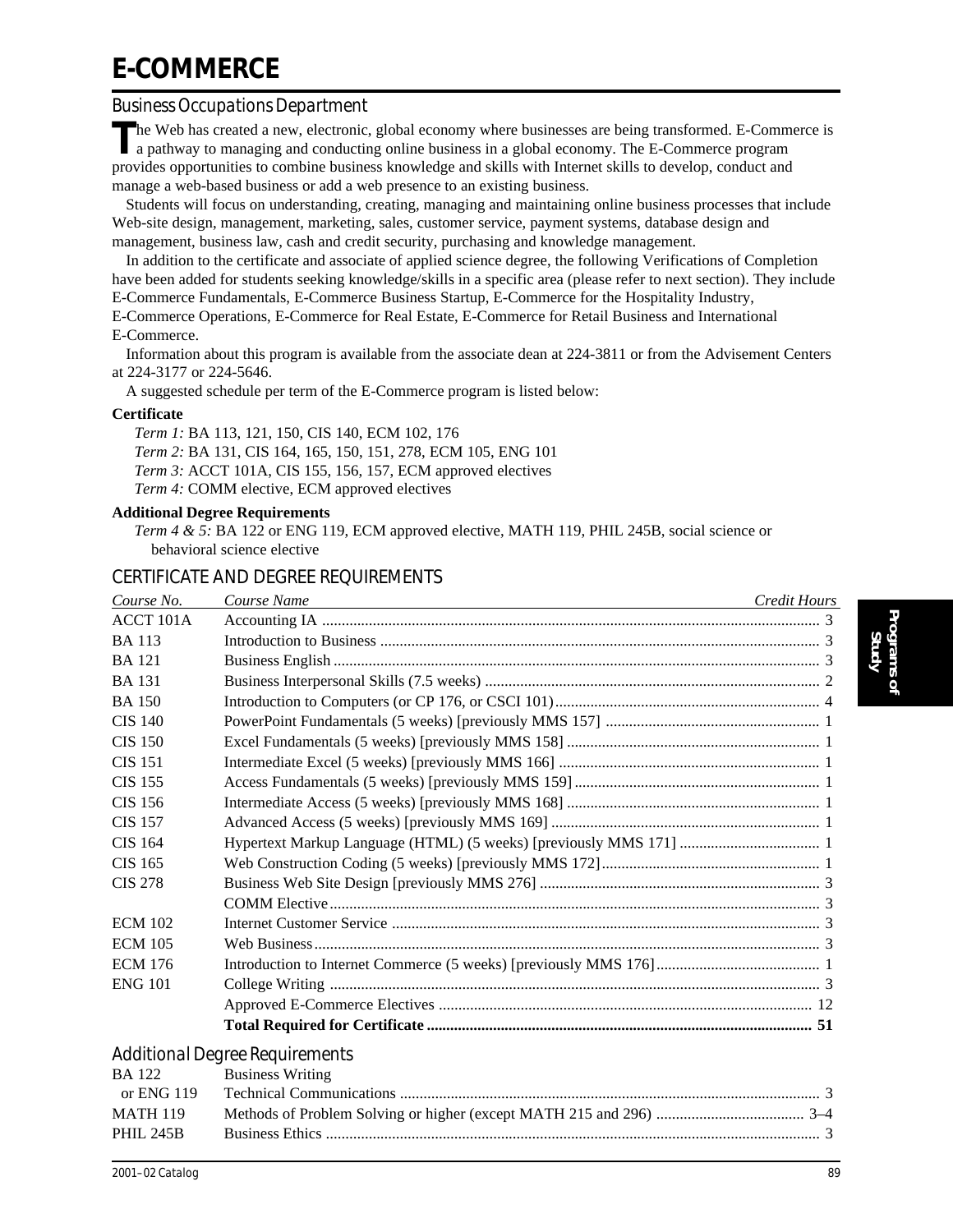|                | <b>Approved E-Commerce Electives</b> |  |
|----------------|--------------------------------------|--|
| <b>CIS 119</b> |                                      |  |
| <b>CIS 180</b> |                                      |  |
| <b>CIS 181</b> |                                      |  |
| <b>CIS 182</b> |                                      |  |
| <b>CIS 190</b> |                                      |  |
| <b>CIS 191</b> |                                      |  |
| CIS 230        |                                      |  |
| <b>ECM 101</b> |                                      |  |
| <b>ECM 140</b> |                                      |  |
| <b>ECM 150</b> |                                      |  |
| <b>ECM 201</b> |                                      |  |
| <b>ECM 220</b> |                                      |  |
| <b>ECM 223</b> |                                      |  |
| <b>ECM 224</b> |                                      |  |
| <b>ECM 226</b> |                                      |  |
| <b>ECM 260</b> |                                      |  |
| <b>ECM 270</b> |                                      |  |
| <b>ECM 280</b> |                                      |  |
| <b>ECM 296</b> |                                      |  |
| <b>ECM 297</b> |                                      |  |
| <b>ECM 298</b> |                                      |  |
| <b>ECM 299</b> |                                      |  |

## **E-COMMERCE VERIFICATIONS OF COMPLETION**

#### *Business Occupations Department*

The Business Occupations Department offers a Verification of Completion upon completion of a cluster of courses from 6 to 28 credit hours that offer skills and competencies in the e-commerce career area. These course clusters may be (1) part of a pathway to a business certificate or an associate of applied science degree or (2) a combination of courses that provide skills and competencies from several business certificates or associate of applied science degrees.

A Verification of Completion provides opportunities for students to gain skills and competencies needed for emerging business strategies and is awarded by the Business Occupations Department. Application for a Verification of Completion may be made with the department upon completion of the course cluster.

Students enrolled in these courses may not be eligible to receive financial aid or Veterans Administration benefits. Information about these courses is available from the Business Occupations Department at 224-3811 or from the Advisement Centers at 224-3177 or 224-5646.

### E-COMMERCE BUSINESS STARTUP

| Course No.      | Course Name | Credit Hours |
|-----------------|-------------|--------------|
| <b>ECM 105</b>  |             |              |
| <b>ECM 176</b>  |             |              |
| <b>ECM 201</b>  |             |              |
| <b>ENTR 101</b> |             |              |
| <b>ENTR 102</b> |             |              |
|                 |             |              |

### E-COMMERCE FUNDAMENTALS

| Course No.     | Course Name | Credit Hours |
|----------------|-------------|--------------|
| <b>ECM 102</b> |             |              |
| <b>ECM 105</b> |             |              |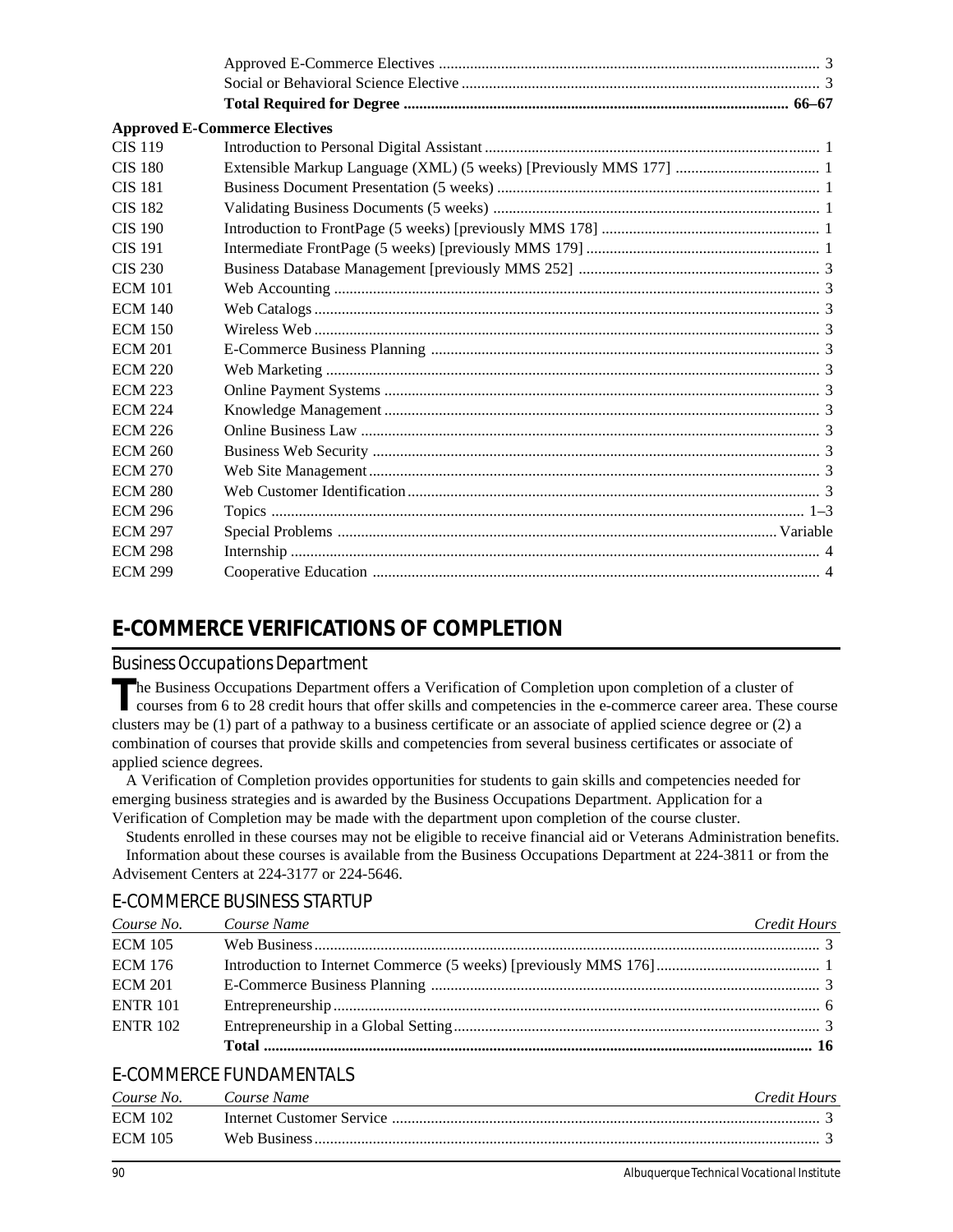| <b>ECM 176</b> |  |
|----------------|--|
| CIS 164        |  |
| CIS 165        |  |
| CIS 278        |  |
|                |  |

### E-COMMERCE FOR THE HOSPITALITY INDUSTRY

| Course No.        | Course Name                                              | <b>Credit Hours</b> |
|-------------------|----------------------------------------------------------|---------------------|
| <b>ECM 102</b>    |                                                          |                     |
| <b>ECM 176</b>    |                                                          |                     |
| CIS 164           | Hypertext Markup Language (5 weeks) [previously MMS 171] |                     |
| <b>OR CIS 190</b> |                                                          |                     |
| CIS 165           | Web Construction Coding (5 weeks) [previously MMS 172]   |                     |
| or CIS 191        |                                                          |                     |
| HT 104            |                                                          |                     |
| HT 141            |                                                          |                     |
|                   |                                                          |                     |

### E-COMMERCE OPERATIONS

|                | Course No. Course Name<br><u> 1989 - Johann Barn, fransk politik (f. 1989)</u> | Credit Hours |
|----------------|--------------------------------------------------------------------------------|--------------|
| <b>ECM 220</b> |                                                                                |              |
| <b>ECM 223</b> |                                                                                |              |
| <b>ECM 260</b> |                                                                                |              |
| <b>ECM 270</b> |                                                                                |              |
| <b>ECM 280</b> |                                                                                |              |
|                |                                                                                |              |

### E-COMMERCE FOR REAL ESTATE

| Course No.            | Course Name                                              | Credit Hours |
|-----------------------|----------------------------------------------------------|--------------|
| <b>ECM 102</b>        |                                                          |              |
| <b>ECM 176</b>        |                                                          |              |
| <b>ECM 220</b>        |                                                          |              |
| <b>ECM 280</b>        |                                                          |              |
| CIS 164<br>or CIS 190 | Hypertext Markup Language (5 weeks) [previously MMS 171] |              |
| CIS 165               | Web Construction Coding (5 weeks) [previously MMS 172]   |              |
| or CIS 191            |                                                          |              |
|                       |                                                          |              |

### E-COMMERCE FOR RETAIL BUSINESS

|                | Course No. Course Name<br><u> 1989 - Johann Barn, mars ann an t-Amhainn an t-Amhainn an t-Amhainn an t-Amhainn an t-Amhainn an t-Amhainn a</u> | Credit Hours |
|----------------|------------------------------------------------------------------------------------------------------------------------------------------------|--------------|
| <b>ECM 102</b> |                                                                                                                                                |              |
| <b>ECM 105</b> |                                                                                                                                                |              |
| <b>ECM 176</b> |                                                                                                                                                |              |
| <b>ECM 220</b> |                                                                                                                                                |              |
| <b>ECM 223</b> |                                                                                                                                                |              |
|                |                                                                                                                                                |              |

## **ELECTRICAL TRADES**

### *Trades & Service Occupations Department*

The Electrical Trades certificate program provides the student with job-site safety training, OSHA compliance<br>and entry-level skills for employment in electrical construction, maintenance or related fields. This three-term certificate is offered for those wishing to pursue an Electrical Trades Certificate of Competency from the State Regulation and Licensing Department (EE-98J).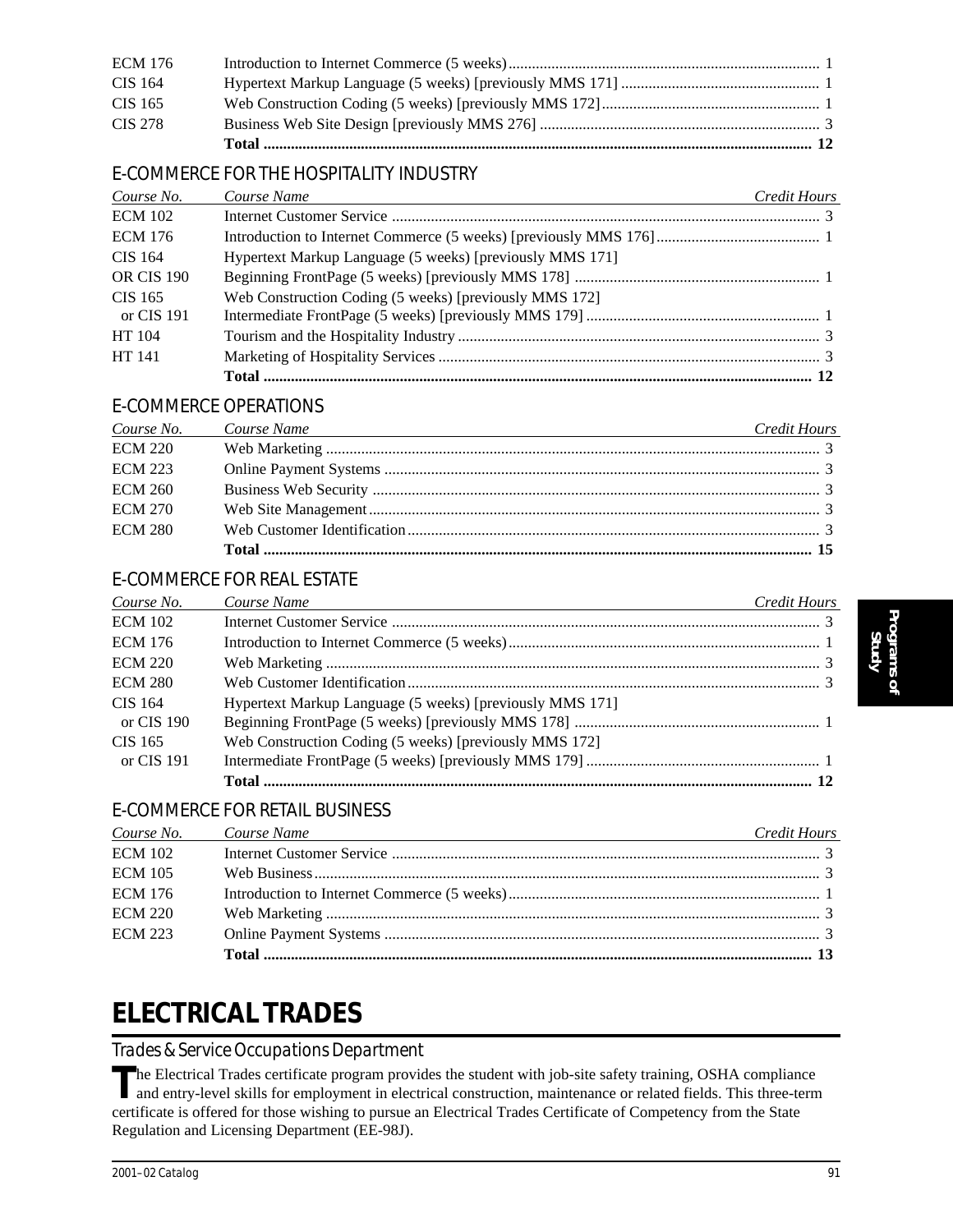Lab instruction is conducted on- and off-campus, enabling students to gain hands-on experience in electrical installation. Electrical safety, circuitry, electrical materials, residential wiring, services, commercial/industrial materials and industrial power distribution are covered in the lab activities. Theory instruction includes safety, National Electrical Code (NEC) compliance, technical information, math, employment skills, computer skills, residential and commercial blueprint reading and material analysis.

Students must have normal color differentiation, be free from chronic respiratory diseases and allergies and be able to lift 50 pounds. Most employers require a valid driver's license and a good driving record.

Information about this program is available from the Advisement Centers at 224-3177 or 224-5646 and from the director at 224-3716.

A suggested schedule per term includes:

*Term 1:* ELTR 101, 102, 103L, 104L *Term 2:* ELTR 112, 113, 114L, 115L *Term 3:* ELTR 201, 203, 204L, 205L

*Course No. Course Name Credit Hours* ELTR 101 Electrical Theory 1 ......................................................................................................................... 4 ELTR 102 Electrical Math 1............................................................................................................................. 3 ELTR 103L Electrical DC/AC Lab ..................................................................................................................... 3 ELTR 104L AC Circuitry, Motors, Generators .................................................................................................. 3 ELTR 112 Blueprint Reading 1 ........................................................................................................................ 3 ELTR 113 Electrical Theory II ......................................................................................................................... 4 ELTR 114L Wiring Lab ...................................................................................................................................... 3 ELTR 115L Electrical Services .......................................................................................................................... 3 ELTR 201 Electrical Theory ............................................................................................................................ 4 ELTR 203 Electrical Motor Control Theory .................................................................................................... 3 ELTR 204L Industrial Motor Control Lab ......................................................................................................... 3 ELTR 205L Industrial Power Distribution ......................................................................................................... 3 **Total ............................................................................................................................................. 39 Optional Courses** ELTR 170 Electrical Wiring Circuitry ............................................................................................................. 2 ELTR 171L Conduit Hand Bending Fundamentals............................................................................................ 1 ELTR 173 Industrial Motor Control Circuitry ................................................................................................. 2 ELTR 174L Industrial PC Motor Control ........................................................................................................... 3 ELTR 175 Fiber Optical Cable Installation ...................................................................................................... 2 ELTR 176 Electrical Journeyman Preparation ................................................................................................. 3 ELTR 211 Industrial Electrical Circuitry and Safety ....................................................................................... 3 ELTR 212 Programmable Logic Controller Theory ........................................................................................ 4 ELTR 213L PLC Installation and Operation ...................................................................................................... 3 ELTR 214L PLC Systems Operation and Troubleshooting ............................................................................... 3 ELTR 296 Special Topics ............................................................................................................................. 1–6 ELTR 297 Special Problems ................................................................................................................. Variable

# **ELECTRONICS ENGINEERING TECHNOLOGY**

### *Technologies Department*

The Electronics Engineering Technology program emphasizes the application of scientific and engineering methods along with related technical skills to support engineering activity in research, development, production, maintenance and operation.

This program represents a rigorous, engineering-type course of study. Lectures, laboratory work and considerable homework provide the basis for the skills necessary for employment in a broad occupational area at levels between the electronics technician and the electrical engineer.

TVI laboratory facilities contain modern equipment for testing, troubleshooting, calibrating, analyzing and designing electronic circuits. Such circuits may be found in communications equipment, computers, electronic instruments and many other electronic devices.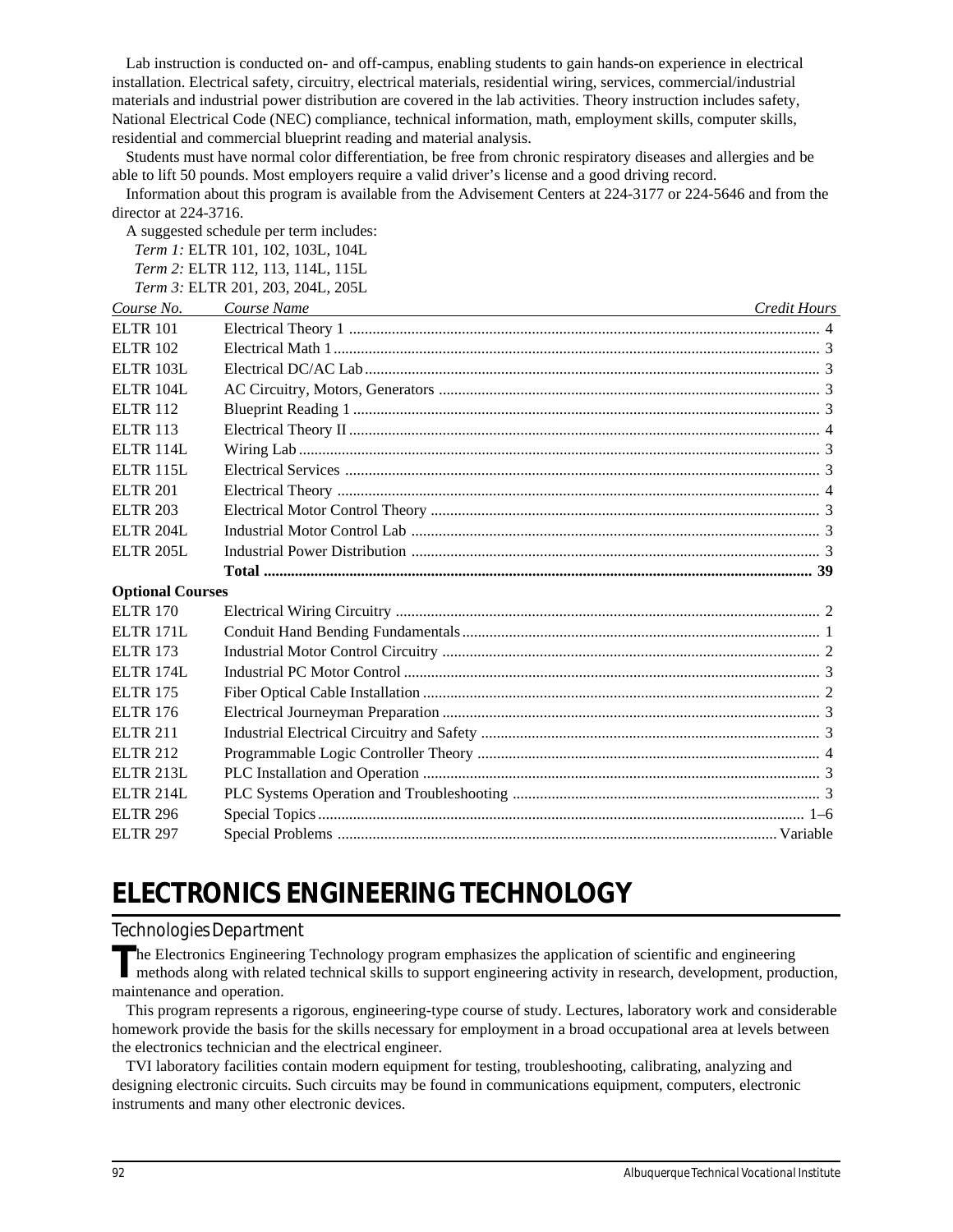Students applying for this program should be seriously interested in the study of electronics with emphasis on mathematics and science and should have high standards of excellence. It is strongly recommended that all beginning students meet with the program chair to plan an individual course of study.

Pre- or corequisites for Electronics Engineering Technology courses may be waived by the program chair for a student who has related coursework. Credit for an EET course may be given if an official transcript from another institution indicates that an equivalent course has been taken. Approval by the program chair and department dean is required. Credit for an EET course may be given by passing a challenge exam.

 The Electronics Engineering Technology associate degree program is accredited by the Technology Accreditation Commission of the Accreditation Board for Engineering and Technology (TAC/ABET).

EET course credits will transfer to New Mexico State University or other schools offering baccalaureate degrees in engineering technology.

Additional information about this program is available from the program chair at (505) 224-5919 and the Advisement Centers at (505) 224-3177 or (505) 224-3340.

#### DEGREE REQUIREMENTS

| Course No.                  | Course Name                                 | <b>Credit Hours</b> |
|-----------------------------|---------------------------------------------|---------------------|
| <b>ENG 101</b>              |                                             |                     |
| <b>ENG 119</b>              |                                             |                     |
| <b>MATH 121</b>             |                                             |                     |
| or MATH 150                 |                                             |                     |
| <b>EET 107L</b>             |                                             |                     |
| <b>EET 109L</b>             |                                             |                     |
| <b>EET 113L</b>             |                                             |                     |
| <b>EET 117L</b>             |                                             |                     |
| <b>MATH 123</b>             |                                             |                     |
| <b>MATH 162</b>             |                                             |                     |
| or MATH 180                 |                                             |                     |
| <b>EET 119L</b>             |                                             |                     |
| <b>EET 207L</b>             |                                             |                     |
| <b>EET 208L</b>             |                                             |                     |
| <b>EET 209L</b>             |                                             |                     |
| <b>EET 218L</b>             |                                             |                     |
| <b>EET 219L</b>             |                                             |                     |
|                             | CHEM 111/112L Introduction to Chemistry/Lab |                     |
|                             |                                             |                     |
| PHYS 151/151L Physics I/Lab |                                             |                     |
|                             |                                             |                     |
|                             |                                             |                     |
|                             |                                             |                     |
| <b>Optional Courses</b>     |                                             |                     |
| <b>EET 296</b>              |                                             |                     |
| <b>EET 297</b>              |                                             |                     |
| <b>EET 298</b>              |                                             |                     |
| <b>EET 299</b>              |                                             |                     |

## **ELECTRONICS TECHNOLOGY**

### *Technologies Department*

The Electronics Technology program, offering both certificate and associate degree options, provides the student with a broad base of skills in analog and digital electronics with electromechanical and computer application To receive an associate degree the student must complete the core requirements, a student-selected concentration, and additional Arts and Sciences requirements. The associate degree offers a concentration in General Concentration and/or Process Control.

The Electronics Technology core curriculum provides students with the fundamentals of electronics with emphasis on digital equipment such as computers and electronic control devices. The General Concentration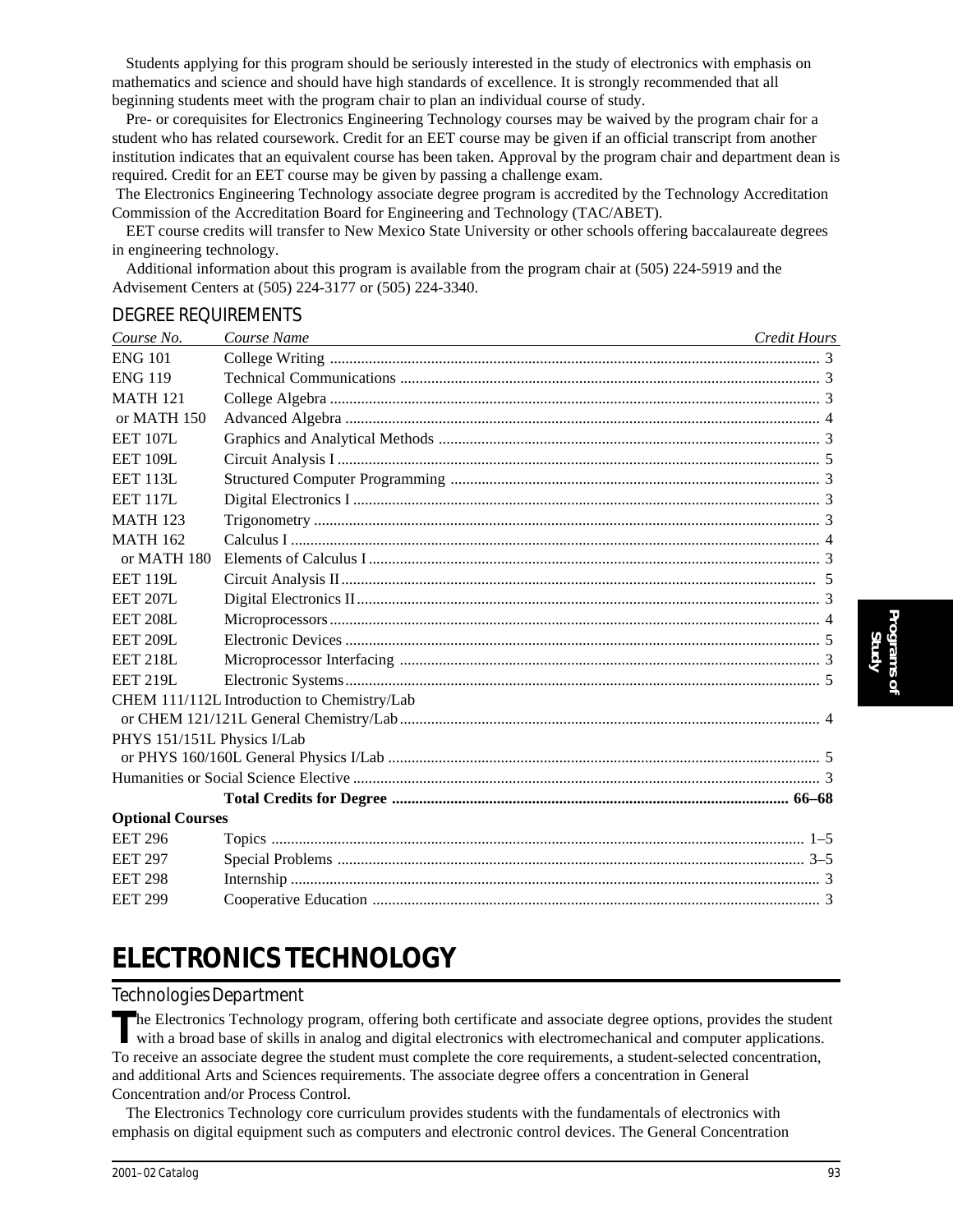complements the core curriculum with an understanding of a student-selected area or emphasis. Courses like Consumer Electronics provide students troubleshooting techniques for digital video and audio equipment and upgrading and repairing PC's. The Laser courses provide hands-on laboratory experiences with several types of lasers. After the successful completion of the upgrading and repairing PC's classes, students will have the skills to obtain an A+ certification, which is an industry-recognized credential. The Process Control Concentration complements the core curriculum with an in-depth study of maintenance and troubleshooting of electromechanical systems, sensor and feedback theories, industrial robotics, and computer integrated manufacturing. Laboratory facilities contain modern equipment for testing, troubleshooting, calibrating, analyzing and designing electronic and electromechanical systems. Laboratory exercises require students to apply their general education courses through written reports, computer generated documents, and mathematical calculations. Hands-on experiences are addressed throughout the entire program. Teamwork is required for the design and building of several lab projects.

Students entering Electronics Technology courses must meet the prerequisites of RDG 099 or equivalent, MATH 100B or equivalent on placement test, and CP 176 or equivalent. Entry into a course without the prerequisite may be allowed with the permission of the director of the program.

Information about this program is available from the Advisement Centers at 224-3177 or 224-5646 and from the program chair at 224-3340.

### CERTIFICATE AND DEGREE CORE REQUIREMENTS

| Course No. Course Name | <u> 1989 - Johann Barn, mars eta bat erroman erroman erroman erroman erroman erroman erroman erroman erroman err</u> | Credit Hours |
|------------------------|----------------------------------------------------------------------------------------------------------------------|--------------|
|                        |                                                                                                                      |              |
|                        |                                                                                                                      |              |
|                        |                                                                                                                      |              |
| ELEC 104               |                                                                                                                      |              |
| <b>ELEC 105L</b>       |                                                                                                                      |              |
| <b>ENG 101</b>         |                                                                                                                      |              |
| <b>ELEC 276L</b>       |                                                                                                                      |              |
|                        |                                                                                                                      |              |

### *Additional Degree Requirements (choose one concentration)*

| <b>ELEC 114A</b>     |                                                      |  |
|----------------------|------------------------------------------------------|--|
|                      |                                                      |  |
|                      |                                                      |  |
| ELEC <sub>118L</sub> |                                                      |  |
| ELEC <sub>203L</sub> |                                                      |  |
| ELEC <sub>205L</sub> |                                                      |  |
| ELEC <sub>214L</sub> |                                                      |  |
| <b>ENG 119</b>       |                                                      |  |
|                      |                                                      |  |
|                      |                                                      |  |
|                      | Plus 18 additional credits from among these courses: |  |
| <b>ELEC 217</b>      |                                                      |  |
| <b>ELEC 220</b>      |                                                      |  |
| <b>ELEC 221</b>      |                                                      |  |
| <b>ELEC 223</b>      |                                                      |  |
| PHOT 101L            |                                                      |  |
| PHOT 201L            |                                                      |  |
| <b>PHOT 207L</b>     |                                                      |  |
| PHOT 217L            |                                                      |  |
| <b>PC 212L</b>       |                                                      |  |
|                      |                                                      |  |
|                      |                                                      |  |
|                      |                                                      |  |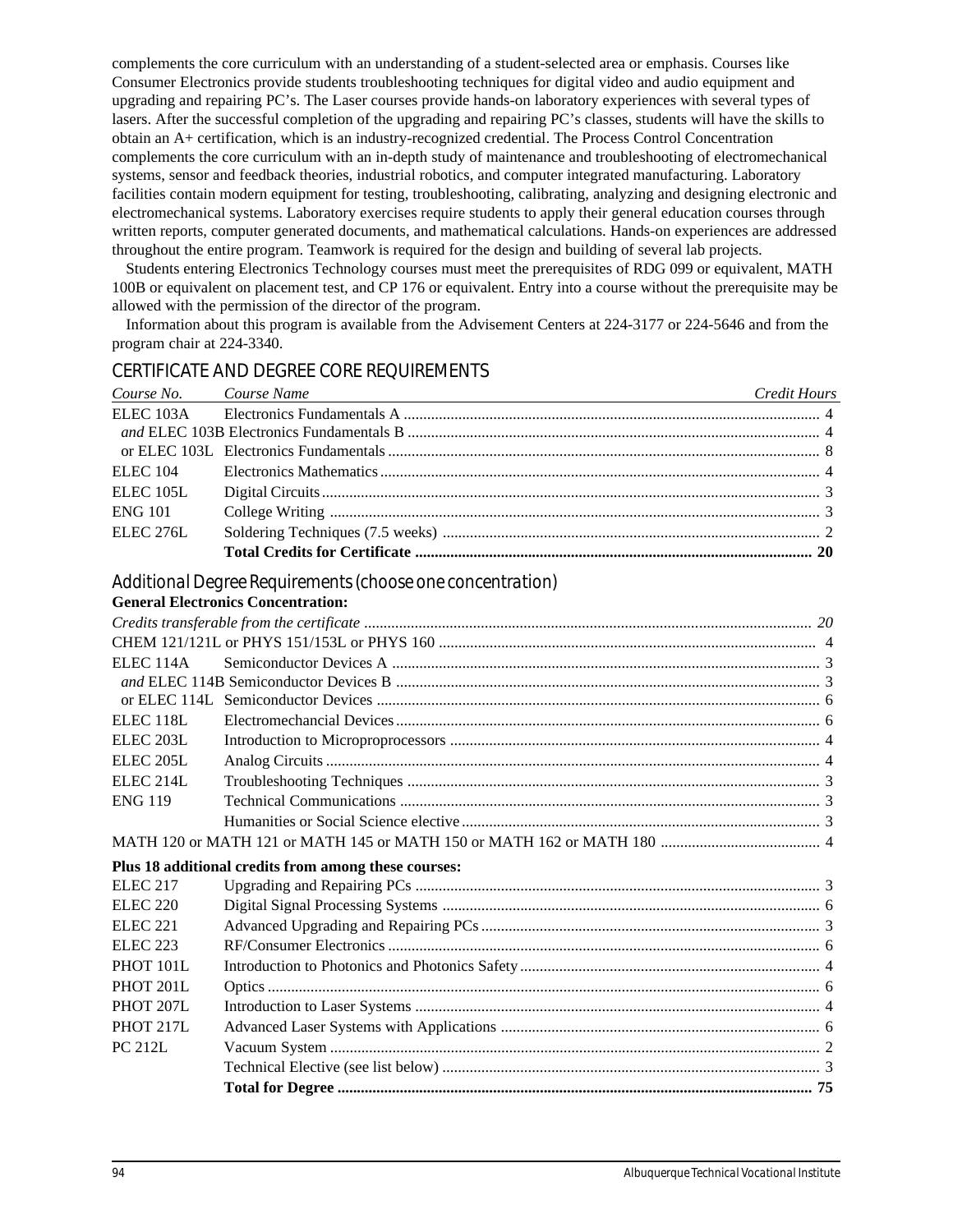| <b>Process Control Concentration</b> |                                                        |  |
|--------------------------------------|--------------------------------------------------------|--|
|                                      |                                                        |  |
|                                      |                                                        |  |
| ELEC 203L                            |                                                        |  |
| ELEC <sub>205L</sub>                 |                                                        |  |
| ELEC <sub>214L</sub>                 |                                                        |  |
| <b>ENG 119</b>                       |                                                        |  |
|                                      |                                                        |  |
|                                      |                                                        |  |
| PC 201                               |                                                        |  |
| PC 203                               |                                                        |  |
| PC 204                               |                                                        |  |
| PC 205                               |                                                        |  |
| PC 211                               |                                                        |  |
| <b>PC 212L</b>                       |                                                        |  |
|                                      | Plus five additional credits from among these courses: |  |
| PC 206                               |                                                        |  |
| PC 207                               |                                                        |  |
| PC 208                               |                                                        |  |
| SMT 201/201L                         |                                                        |  |
|                                      |                                                        |  |
|                                      |                                                        |  |
| <b>Technical Electives</b>           |                                                        |  |
| <b>CP 177L</b>                       |                                                        |  |
| CP 182                               |                                                        |  |
| CP 183                               |                                                        |  |
| <b>CP 278A</b>                       |                                                        |  |
| CP 285                               |                                                        |  |
| ELEC 277L                            |                                                        |  |
| <b>ELEC 279</b>                      |                                                        |  |
| <b>ELEC 296</b>                      |                                                        |  |
| ELEC 297                             |                                                        |  |
| ELEC <sub>298</sub>                  |                                                        |  |
| <b>ELEC 299</b>                      |                                                        |  |
| MATT 102                             |                                                        |  |
| MATT 105L                            |                                                        |  |
| PC 210                               |                                                        |  |

# **ELEMENTARY EDUCATION**

### *Health Occupations Department*

The Elementary Education (EE) Program facilitates the learning of theory and skills required for working with children in the public school system in grades kindergarten through eighth (K–8). The two-year program includes classroom instruction and practical experience within the Albuquerque Public School System (APS). The program leads to an associate of arts degree with one of four specialty concentrations.

- Bilingual
- Language Arts (Literacy)
- Special Education

Graduates from the program may transfer to the University of New Mexico Teacher Preparation Program. Admission to the UNM program requires successful completion of two parts of the New Mexico Teacher's Assessment Exam and a personal interview. The associate degree will also enable graduates to serve as substitute teachers within APS.

Note: State law requires a background check on all persons seeking employment with the public school system. Prerequisites are successful completion of English 100, Math 100A and Reading 100 or equivalent.

**Programs of Study**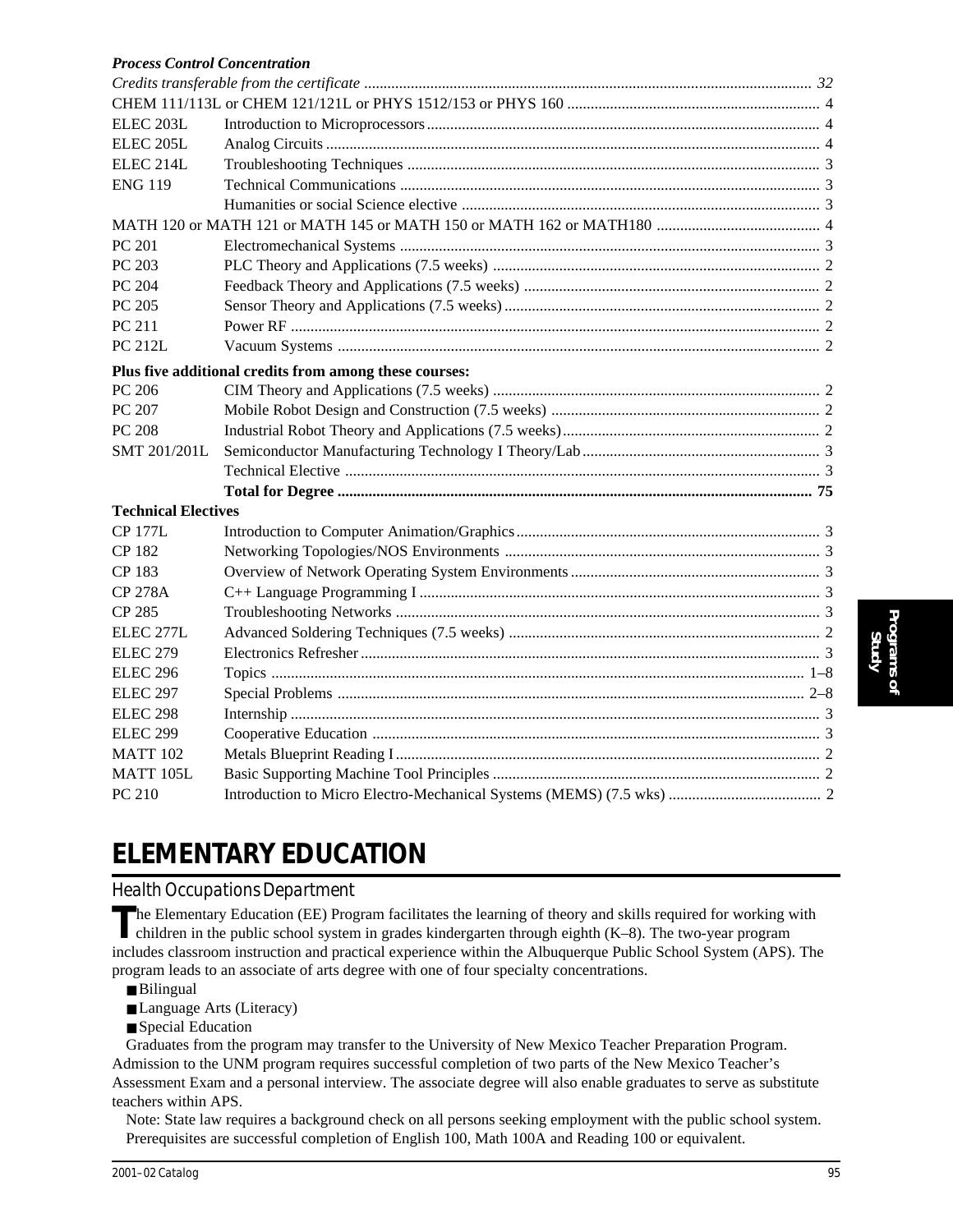### ARTS & SCIENCE COURSES REQUIRED FOR ASSOCIATE DEGREE

| Course No.                      | Course Name<br><u> 1980 - Johann Stoff, deutscher Stoffen und der Stoffen und der Stoffen und der Stoffen und der Stoffen und der</u> | Credit Hours |
|---------------------------------|---------------------------------------------------------------------------------------------------------------------------------------|--------------|
| <b>ENG 101</b>                  |                                                                                                                                       |              |
| <b>ENG 102</b>                  |                                                                                                                                       |              |
| <b>COMM 270</b>                 |                                                                                                                                       |              |
| <b>MATH 111</b>                 |                                                                                                                                       |              |
| <b>MATH 112</b>                 |                                                                                                                                       |              |
| <b>MATH 215</b>                 |                                                                                                                                       |              |
| <b>HIST 101</b>                 | <b>Western Civilization I</b>                                                                                                         |              |
| or HIST 102                     |                                                                                                                                       |              |
| <b>HIST 161</b>                 | History of the United States I                                                                                                        |              |
| or HIST 162                     |                                                                                                                                       |              |
| <b>HIST 260</b>                 |                                                                                                                                       |              |
| <b>HIST</b>                     |                                                                                                                                       |              |
| <b>ART 101</b>                  | Introduction to Art                                                                                                                   |              |
| or MUS 139                      | Music Appreciation I                                                                                                                  |              |
| or MUS 140                      |                                                                                                                                       |              |
| <b>PSY 105</b>                  |                                                                                                                                       |              |
| <b>SOC 101</b>                  |                                                                                                                                       |              |
|                                 |                                                                                                                                       |              |
|                                 |                                                                                                                                       |              |
|                                 |                                                                                                                                       |              |
|                                 |                                                                                                                                       |              |
|                                 |                                                                                                                                       |              |
|                                 |                                                                                                                                       |              |
|                                 | Choose One Concentration                                                                                                              |              |
|                                 | <b>Concentration: Language Arts</b>                                                                                                   |              |
| <b>CDV 204</b>                  |                                                                                                                                       |              |
| <b>CDV 129C</b>                 |                                                                                                                                       |              |
| <b>CDV 203C</b>                 |                                                                                                                                       |              |
| <b>ENG 150</b>                  |                                                                                                                                       |              |
| <b>ENG 240</b>                  |                                                                                                                                       |              |
|                                 |                                                                                                                                       |              |
|                                 |                                                                                                                                       |              |
|                                 |                                                                                                                                       |              |
| <b>Concentration: Bilingual</b> |                                                                                                                                       |              |
| <b>CDV 204</b>                  |                                                                                                                                       |              |
| <b>CDV 216</b>                  |                                                                                                                                       |              |
| <b>CDV 217</b>                  |                                                                                                                                       |              |
| <b>CDV 129C</b>                 |                                                                                                                                       |              |
| <b>CDV 203C</b>                 |                                                                                                                                       |              |
| <b>SPAN 101</b>                 |                                                                                                                                       |              |
| <b>SPAN 102</b>                 |                                                                                                                                       |              |
|                                 |                                                                                                                                       |              |
|                                 |                                                                                                                                       |              |
|                                 | <b>Concentration: Special Education</b>                                                                                               |              |
| <b>CDV 204</b>                  |                                                                                                                                       |              |
| <b>GEOG 102</b>                 |                                                                                                                                       |              |
| <b>CDV 206</b>                  |                                                                                                                                       |              |
| <b>CDV 129C</b>                 |                                                                                                                                       |              |
| <b>CDV 203C</b>                 |                                                                                                                                       |              |
|                                 |                                                                                                                                       |              |
|                                 |                                                                                                                                       |              |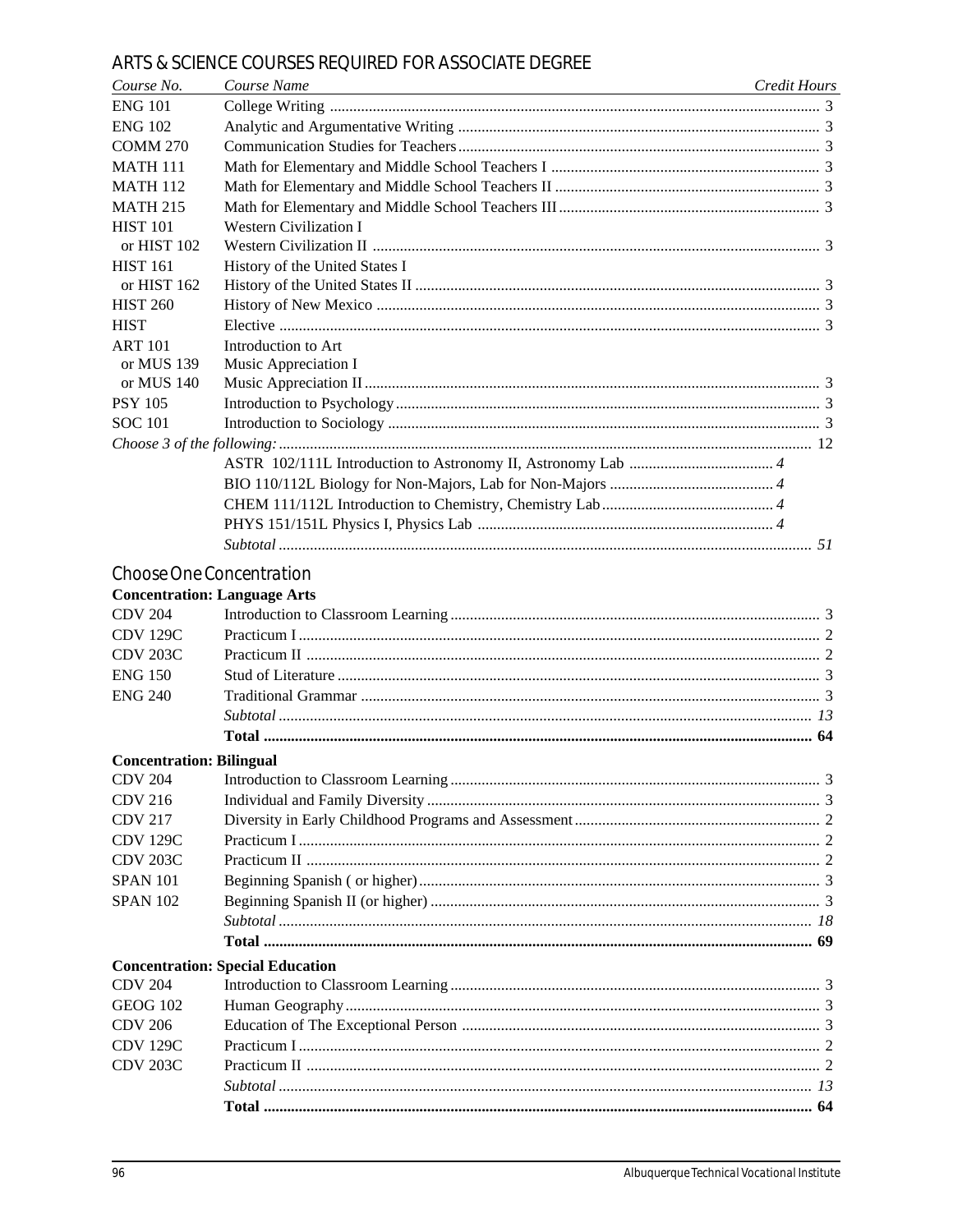## **EMERGENCY MEDICAL TECHNICIAN**

### *Health Occupations Department*

This special course trains ambulance attendants to recognize, stabilize and transport patients with life-threatening emergencies. Classes include theory and lab. A TVI and EMS (Emergency Medical System) Academy certificate is awarded to students completing the course, who are then eligible to take the state licensure exam to become licensed emergency medical technicians.

Prior to enrollment each student must have current Basic Life Support (BLS) provider CPR certification and must be a high school graduate. BLS CPR certification is offered through the American Heart Association. A high school diploma or equivalent is required for EMT licensure.

The course is offered during evening hours. Participants pay a TVI registration fee, a \$28 uniform fee, a \$15 supply fee and purchase a textbook. The uniform fee covers the cost of the EMS academy certificate.

Students enrolled in this program may not be eligible to receive financial aid or Veterans Administration benefits. Information about this program is available from the Advisement Centers at 224-3177 or 224-5646 and from the program director at 224-4111.

| program uncent at $224 - 4111$ . |                        |              |  |
|----------------------------------|------------------------|--------------|--|
|                                  | Course No. Course Name | Credit Hours |  |
| <b>EMS 160L</b>                  |                        |              |  |

### **ENTREPRENEURSHIP**

### *Business Occupations Department*

**T**he Entrepreneurship courses (prefix ENTR) are for persons who plan to open a small business or who own or manage a business and want further training in principles, operations and/or expansion.

Students enrolled in this program may not be eligible to receive financial aid or Veterans Administration benefits. Information about this program is available from the associate dean at 224-3811 and from the Advisement Centers at 224-3177 or 224-5646.

| Course No.      | Course Name       | Credit Hours |
|-----------------|-------------------|--------------|
| <b>ENTR 101</b> | Entrepreneurship. |              |

# **ENVIRONMENTAL SAFETY AND HEALTH**

### *Trades & Service Occupations Department*

The Environmental Safety and Health associate of applied science degree program provides basic classroom instruction in the diverse field of environmental safety and health. The curriculum also provides coursework designed to upgrade skills of individuals already employed in the field.

The student receives a broad, general understanding of environmental problems, as well as physical science instruction, in preparation for entry-level jobs. Instruction is provided in biology, chemistry, physics, ecology, environmental legislation, regulation compliance and abatement. The program addresses key areas of environmental protection including biological and hazardous waste, water quality protection, air quality protection, soil, domestic and industrial waste control, workplace safety, energy management and recycling.

Information about this program is available from the Advisement Centers at 224-3177 or 224-5646 and from the director at 224-3762.

A suggested schedule per term includes:

- *Term 1:* EPT 111L, 214A, 214B, 214C, CHEM 111/112L, ENG 101, MATH elective
- *Term 2:* EPT 113A, 113B, ENG 119, PHYS 102, BA 150 or CP 176 or CSCI 101
- *Term 3:* EPT 173, 211L, 215, BIO 121/121L or 123/124L, MATH elective
- *Term 4:* EPT 299, CHEM 212, Humanities/Social Science elective, Communications elective (oral communications course)

| Course No. Course Name | Credit Hours |
|------------------------|--------------|
| EPT 111L               |              |
| <b>EPT 113A</b>        |              |
| EPT 113B               |              |
| <b>EPT 132</b>         |              |
| <b>EPT 173</b>         |              |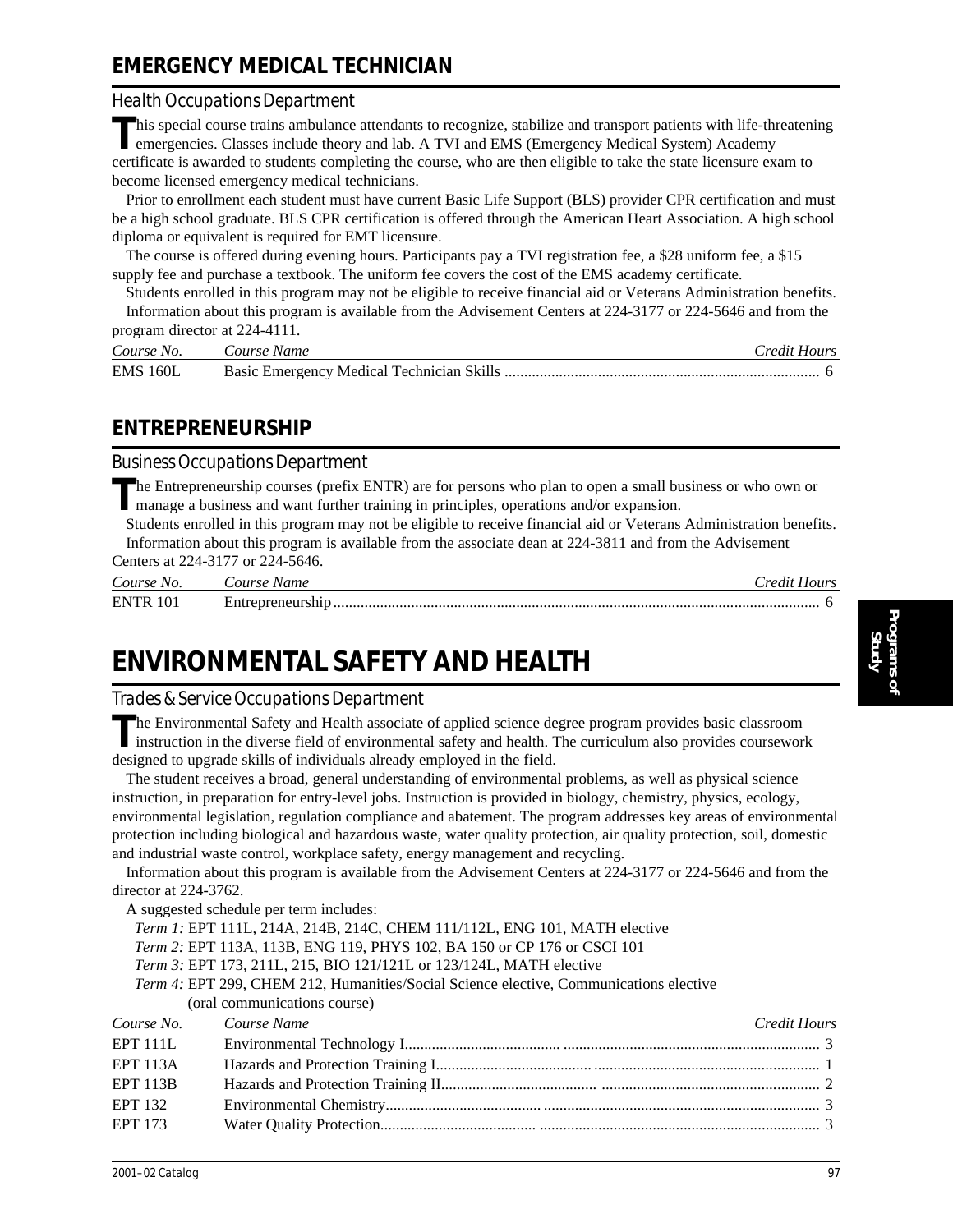| <b>EPT 211L</b>                  |                                                  |  |
|----------------------------------|--------------------------------------------------|--|
| <b>EPT 214A</b>                  |                                                  |  |
| <b>EPT 214B</b>                  |                                                  |  |
| <b>EPT 214C</b>                  |                                                  |  |
| <b>EPT 215</b>                   |                                                  |  |
| <b>EPT 299</b>                   |                                                  |  |
| <b>Computer Requirement</b>      |                                                  |  |
| <b>BA 150</b>                    | <b>Introduction to Computer Processing</b>       |  |
| or CP 176                        | Introduction to Technology Computer Applications |  |
| or CSCI 101                      |                                                  |  |
|                                  | <b>Required Arts &amp; Sciences Courses</b>      |  |
| <b>BIO 121/121L</b>              | Principles of Biology I/Lab                      |  |
|                                  |                                                  |  |
|                                  | CHEM 111/112L Introduction to Chemistry/Lab      |  |
|                                  |                                                  |  |
| <b>CHEM 212</b>                  |                                                  |  |
|                                  |                                                  |  |
| <b>ENG 101</b>                   |                                                  |  |
| <b>ENG 119</b>                   |                                                  |  |
|                                  |                                                  |  |
|                                  |                                                  |  |
|                                  |                                                  |  |
|                                  |                                                  |  |
| <b>Approved Elective Courses</b> |                                                  |  |
| <b>EPT 171</b>                   |                                                  |  |
| <b>EPT 172</b>                   |                                                  |  |
| <b>EPT 174</b>                   |                                                  |  |
| <b>EPT 175</b>                   |                                                  |  |
| <b>EPT 176</b>                   |                                                  |  |
| <b>EPT 180</b>                   |                                                  |  |
| <b>EPT 182</b>                   |                                                  |  |
| <b>EPT 296</b>                   |                                                  |  |
| <b>EPT 297</b>                   |                                                  |  |
| <b>EPT 299</b>                   |                                                  |  |

# **FINANCIAL SERVICES**

### *Business Occupations Department*

The Financial Services program prepares students for entry-level positions and job advancement as tellers,<br>operations supervisors, customer assistants, service representatives and support staff for the growing financial

services market.

Information about this program is available from the associate dean at 224-3811 or from the Advisement Centers at 224-3177 or 224-5646.

A suggested schedule per term for the certificate/associate of applied science degree program in Financial Services includes:

#### **Certificate**

*Term 1:* ACCT 111, BA 113 or 133, BA 121 or ENG 101, BA 150, BANK 101 *Term 2:* ACCT 101, BA 222, BANK 103 or BA 211, BANK 105 *Term 3:* ACCT 102, BA 252, BANK 109, BANK 111, approved elective

#### **Additional Degree Requirements**

*Term 3:* COMM 130

*Term 4:* Approved elective, ENG 102 or 119 or 219 or COMM 232, ECON 200, MATH 121 or 150 or 162 or 180 *Term 5:* MATH 145 or 245, SOC 101, PHIL 245B, ECON 201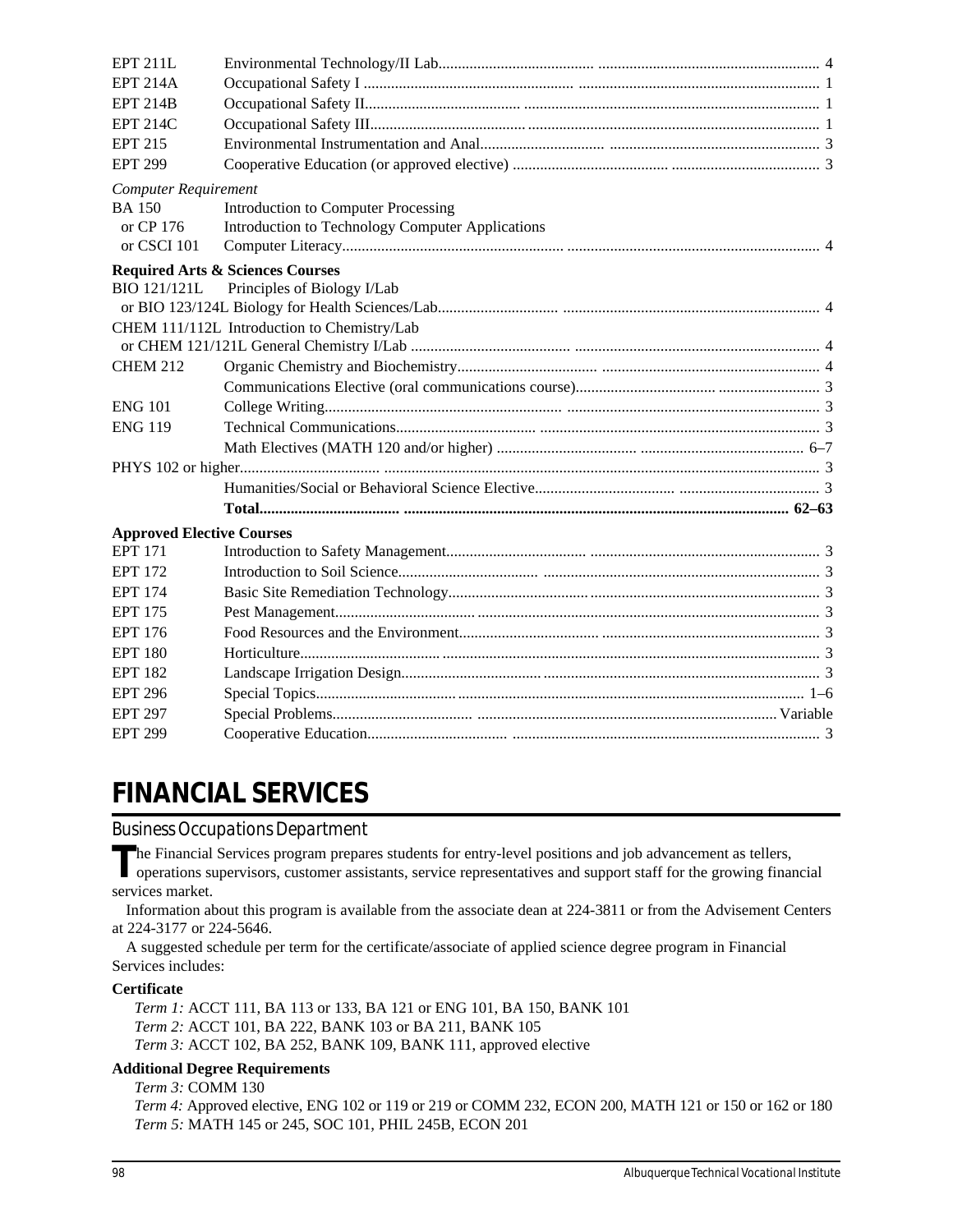### CERTIFICATE AND DEGREE REQUIREMENTS

| Course No.                   | Course Name                           | Credit Hours |
|------------------------------|---------------------------------------|--------------|
| <b>ACCT 101 Accounting I</b> |                                       |              |
|                              |                                       |              |
| ACCT 102                     |                                       |              |
| ACCT 111                     |                                       |              |
| <b>BA113</b>                 | <b>Introduction to Business</b>       |              |
| or BA 133                    |                                       |              |
| <b>BA</b> 121                | <b>Business English</b>               |              |
| or ENG 101                   |                                       |              |
| <b>BA150</b>                 |                                       |              |
| <b>BA 222</b>                |                                       |              |
| <b>BA 252</b>                |                                       |              |
| <b>BANK 101</b>              |                                       |              |
| <b>BANK 103</b>              | Law and Banking Principles            |              |
| or BA 211                    |                                       |              |
| <b>BANK 105</b>              |                                       |              |
| <b>BANK 109</b>              |                                       |              |
| <b>BANK 111</b>              |                                       |              |
|                              |                                       |              |
|                              |                                       |              |
|                              | <b>Additional Degree Requirements</b> |              |
|                              |                                       |              |
| <b>COMM 130</b>              |                                       |              |
| <b>ECON 200</b>              |                                       |              |
| <b>ECON 201</b>              |                                       |              |
|                              |                                       |              |
|                              |                                       |              |
| <b>MATH 145</b>              |                                       |              |
| <b>SOC 101</b>               |                                       |              |
| <b>PHIL 245B</b>             |                                       |              |
|                              |                                       |              |
| <b>Approved Electives</b>    |                                       |              |
| ACCT <sub>240</sub>          |                                       |              |
| ACCT 254                     |                                       |              |
| <b>BA</b> 101                |                                       |              |
| <b>BA</b> 102                |                                       |              |
| <b>BA</b> 103                |                                       |              |
| <b>BA</b> 104                |                                       |              |
| <b>BA</b> 105                |                                       |              |
| <b>BA</b> 106                |                                       |              |
| <b>BA215</b>                 |                                       |              |
| <b>BA 270</b>                |                                       |              |
| <b>BA 271</b>                |                                       |              |
| <b>BA 272</b>                |                                       |              |
| <b>BA 273</b>                |                                       |              |
| <b>BANK 107</b>              |                                       |              |
| <b>BANK 115</b>              |                                       |              |
| <b>BANK 296</b>              |                                       |              |
| <b>BANK 297</b>              |                                       |              |
| <b>BANK 298</b>              |                                       |              |
| <b>BANK 299</b>              |                                       |              |
|                              |                                       |              |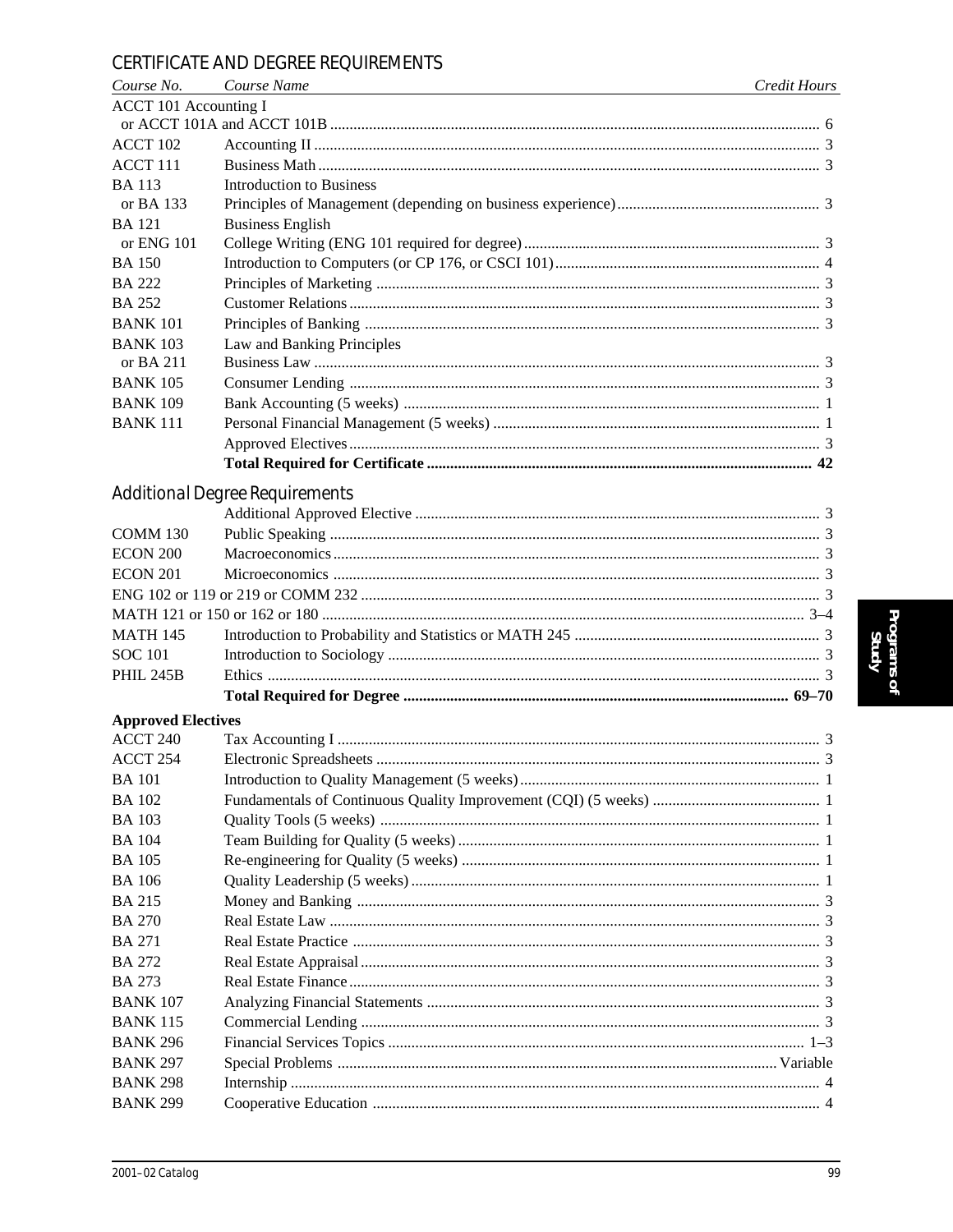# **FIRE SCIENCE**

### *Trades & Service Occupations Department*

The Fire Science associate degree program offers career preparation for students with a strong interest in the fields of fire graphs. fields of fire protection and emergency response. Upon completion of the associate of applied science degree, graduates will be qualified for a variety of fire service and emergency response positions in the fields of fire protection services, industrial fire protection, hazardous materials, insurance services, fire protection systems service and fire prevention. This program maintains a close working relationship with area providers of fire protection and emergency response services.

The program consists of a comprehensive core courses supplemented by a wide range of electives. In addition, the student will complete Arts & Sciences courses. It is recommended that entering students meet with the faculty to discuss their career and educational objectives.

Information about this program is available from the Advisement Centers at 224-3177 or 224-5646 and from the director at 224-3762.

A suggested schedule per term includes:

*Term 1:* FS 102, 103, FITT 170, EPT 214A, 214B, 214C, ENG 101, MATH 120 *Term 2:* FS 111, 112, BA 150 or CP 176 or CSCI 101, CHEM 111/112L, ENG 119, COMM 130 *Term 3:* FS 201, 202, 203, 211, EMS 160L, PSY 105 or higher, SOC 101 *Term 4:* FS 212, 213, 214, 215, 216 or 299 (15 credits only), PHYS 102, SOC 216

### DEGREE REQUIREMENTS

| Course No.                  | Course Name                                                                       | <b>Credit Hours</b> |
|-----------------------------|-----------------------------------------------------------------------------------|---------------------|
| <b>FITT 170</b>             |                                                                                   |                     |
| <b>EPT 214A</b>             |                                                                                   |                     |
| <b>EPT 214B</b>             |                                                                                   |                     |
| <b>EPT 214C</b>             |                                                                                   |                     |
| <b>FS 102</b>               |                                                                                   |                     |
| <b>FS 103</b>               |                                                                                   |                     |
| <b>FS 111</b>               |                                                                                   |                     |
| <b>FS 112</b>               |                                                                                   |                     |
| <b>FS 201</b>               |                                                                                   |                     |
| <b>FS 202</b>               |                                                                                   |                     |
| <b>FS 203</b>               |                                                                                   |                     |
| <b>FS 211</b>               |                                                                                   |                     |
| *EMS 160L                   |                                                                                   |                     |
| *FS 212                     |                                                                                   |                     |
| *FS 213                     |                                                                                   |                     |
| *FS 214                     |                                                                                   |                     |
| *FS 215                     |                                                                                   |                     |
| $*FS216$                    |                                                                                   |                     |
| *FS 299                     |                                                                                   |                     |
|                             | *Students have the option of any of these courses for a total of 15 credit hours. |                     |
| <b>Computer Requirement</b> |                                                                                   |                     |
| <b>BA 150</b>               | Introduction to Computer Processing                                               |                     |
| or CP 176                   | Introduction to Technology Computer Applications                                  |                     |
| or CSCI 101                 |                                                                                   |                     |
|                             | <b>Required Arts &amp; Sciences Courses</b>                                       |                     |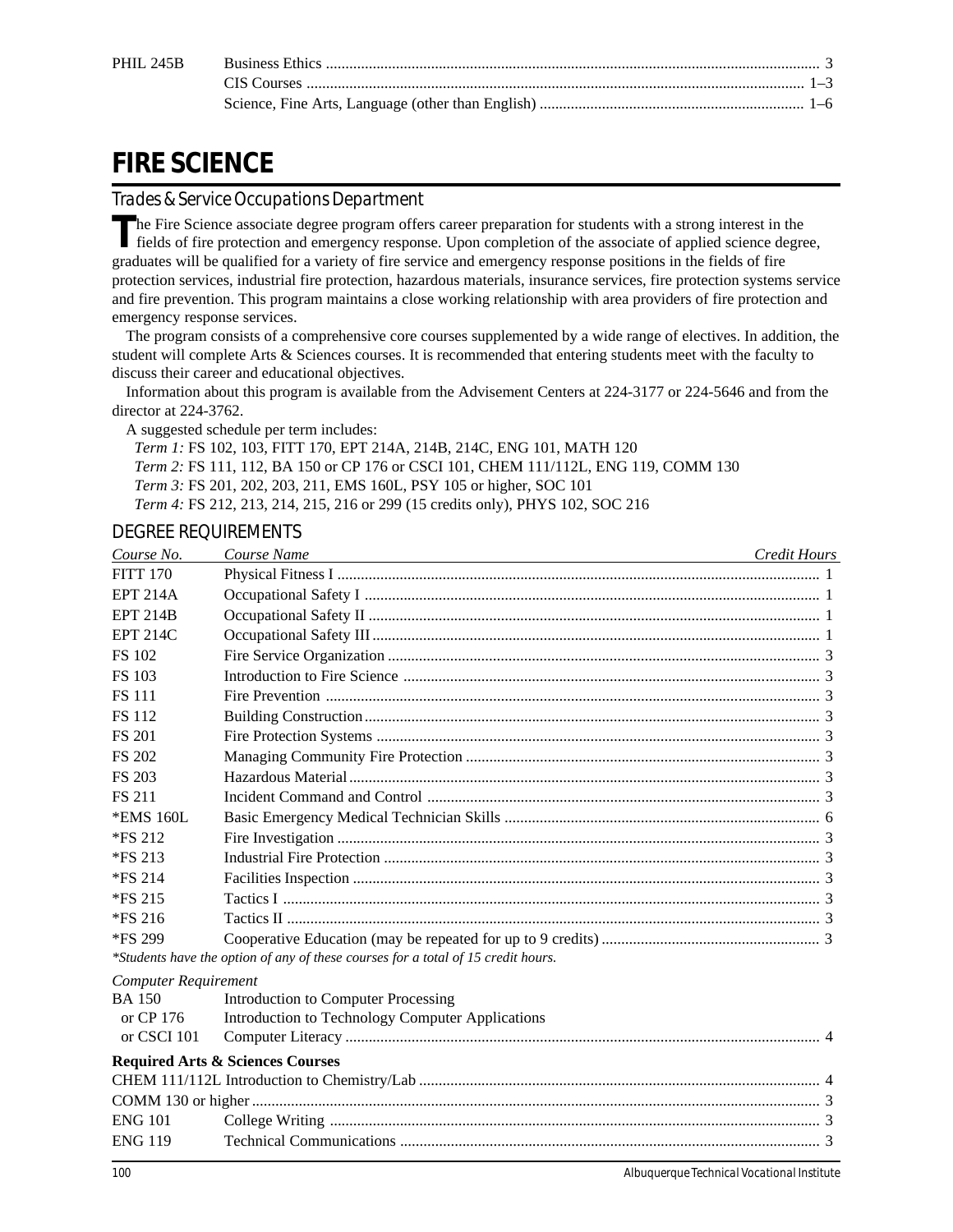| <b>Optional Courses</b> |       |  |
|-------------------------|-------|--|
| EPT 296 Special Topics  | $1-6$ |  |

| <b>EPT 296</b> |                   |  |
|----------------|-------------------|--|
| <b>EPT 297</b> | Special Problems. |  |

# **FITNESS TECHNICIAN**

### *Trades & Service Occupations Department*

The Fitness Technician (FITT) certificate program's intent is to increase the availability of qualified professionals who assess an apparently healthy individual's present physical fitness level and health status as well a and implement an appropriate exercise program. The goals are:

- 1. To prepare individuals for employment in the health and fitness industry as personal fitness trainers.
- 2. To prepare individuals to sit for the American College of Sports Medicine's Health/Fitness Instructor and the National Strength and Conditioning Association's Certified Personal Trainer certification exams.
- 3. To provide course work for continuing education units (CEUs) required by certifying organizations to maintain certification as a personal fitness trainer.

In order to graduate from the Fitness Technician program, a student must have current American Red Cross or American Heart Association CPR certification.

The program also offers fitness classes that are required for other programs and are open to all students. Information about this program is available from the Advisement Centers at 224-3177 or 224-5646 and from the director at 224-3762.

A suggested schedule includes:

*Term 1:* FITT 209, 211, 277, computer course *Term 2:* FITT 225, 289, 290, 298 or 299

### CERTIFICATE REQUIREMENTS

| Course No.                  | Course Name<br><u> 1989 - Johann Stein, marwolaethau a bhann an t-Amhain an t-Amhain an t-Amhain an t-Amhain an t-Amhain an t-A</u> | Credit Hours |
|-----------------------------|-------------------------------------------------------------------------------------------------------------------------------------|--------------|
| <b>FITT 209</b>             |                                                                                                                                     |              |
| <b>FITT 211</b>             |                                                                                                                                     |              |
| <b>FITT 225</b>             |                                                                                                                                     |              |
| <b>FITT 277</b>             |                                                                                                                                     |              |
| <b>FITT 289</b>             |                                                                                                                                     |              |
| <b>FITT 290</b>             |                                                                                                                                     |              |
| <b>FITT 298</b>             | Fitness Technician Field Experience                                                                                                 |              |
| or FITT 299                 |                                                                                                                                     |              |
| <b>Computer Requirement</b> |                                                                                                                                     |              |
| <b>BA</b> 150               | Introduction to Computer Processing                                                                                                 |              |
| or CP 176                   | Introduction to Technology Computer Applications                                                                                    |              |
| or CSCI 101                 |                                                                                                                                     |              |
|                             |                                                                                                                                     |              |
| <b>Optional Courses</b>     |                                                                                                                                     |              |
| <b>FITT 170</b>             |                                                                                                                                     |              |
| <b>FITT 171</b>             |                                                                                                                                     |              |
| <b>FITT 173</b>             |                                                                                                                                     |              |
| <b>FITT 174</b>             |                                                                                                                                     |              |
| <b>FITT 175</b>             |                                                                                                                                     |              |
| <b>FITT 176</b>             |                                                                                                                                     |              |
| <b>FITT 296</b>             |                                                                                                                                     |              |
| <b>FITT 297</b>             |                                                                                                                                     |              |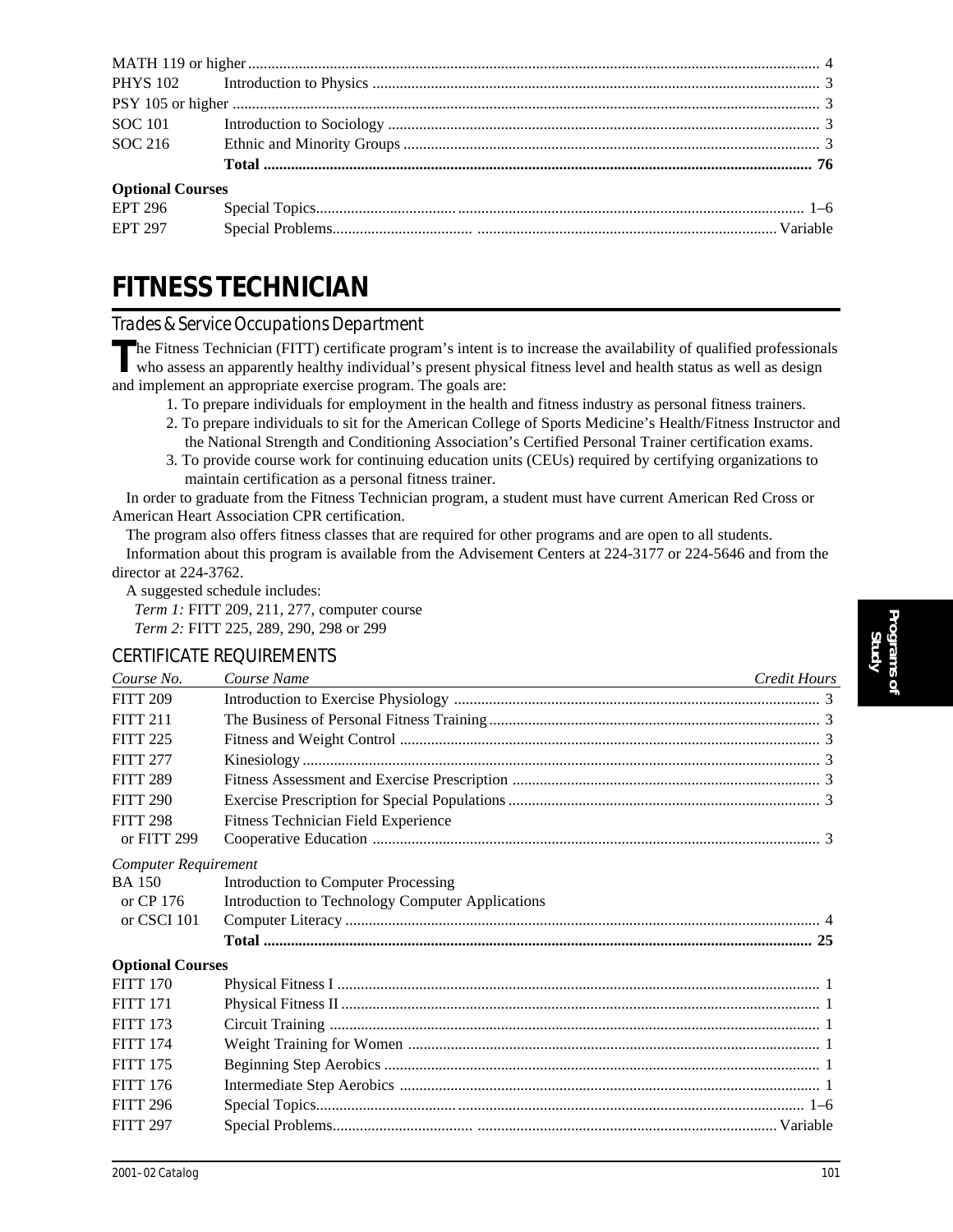# **FOOD SERVICE MANAGEMENT**

### *Business Occupations Department*

**T**he Food Service Management (FSMG) certificate program is available to persons interested in the hospitality/ food service field who want the skills necessary to become entry-level supervisors or managers. Safety and sanitation procedures are stressed.

Classroom instruction includes theory in human relations, supervision and business practices. Cooperative education is available with the supervision of the instructor.

Students enrolled in this program may not be eligible to receive financial aid or Veterans Administration benefits. Information about this program is available from the associate dean at 224-3811 or from the Advisement Centers at 224-3177 or 224-5646.

| Course No.    | Course Name<br><u> 1989 - Johann Barn, mars et al. (b. 1989)</u> | Credit Hours |
|---------------|------------------------------------------------------------------|--------------|
| <b>BA</b> 150 |                                                                  |              |
| FSMG 101A     |                                                                  |              |
| FSMG 101B     |                                                                  |              |
| HT 132        |                                                                  |              |
| HT 164        |                                                                  |              |
| HT 298        | Internship                                                       |              |
| or HT 299     |                                                                  |              |
|               |                                                                  |              |

## **GAMING MACHINE REPAIR TECHNICIAN**

### *Business Occupations Department*

The Business Occupations Department offers a Verification of Completion upon completion of a cluster of courses from 6 to 28 credit hours that offer skills and competencies in a specific career area. These course clusters may be (1) part of a pathway to a business certificate or an associate of applied science degree or (2) a combination of courses that provide skills and competencies from several business certificates or associate of applied science degrees.

A Verification of Completion provides opportunities for students to gain skills and competencies needed for emerging business strategies and is awarded by the Business Occupations Department. Application for a Verification of Completion may be made with the department upon completion of the course cluster.

Students enrolled in these courses may not be eligible to receive financial aid or Veterans Administration benefits. Information about these courses is available from the Business Occupations Department at 224-3811 or from the

| Advisement Centers at 224-3177 or 224-5646. |
|---------------------------------------------|
|---------------------------------------------|

| Course No.    | Course Name<br>and the control of the control of the control of the control of the control of the control of the control of the | Credit Hours |
|---------------|---------------------------------------------------------------------------------------------------------------------------------|--------------|
| <b>BA</b> 131 |                                                                                                                                 |              |
| <b>BA</b> 150 |                                                                                                                                 |              |
| CIS 130       |                                                                                                                                 |              |
| CIS 201       |                                                                                                                                 |              |
| HT 254        |                                                                                                                                 |              |
| HT 255        |                                                                                                                                 |              |
| HT 298        | Internship                                                                                                                      |              |
| or HT 299     |                                                                                                                                 |              |
|               |                                                                                                                                 |              |

# **HEALTHCARE TECHNICIAN**

### *Health Occupations Department*

The one-term Healthcare Technician certificate program prepares persons to assist nurses in hospitals. Topics<br>include nursing tech skills, health unit coordinating, and communication skills. Students learn sterile techniqu urinary catheterizations, basic respiratory care and basic physical therapy skills. They also learn to transcribe doctor's written orders, order supplies, place EKG leads, draw blood, collect specimens, prepare and maintain equipment, and communicate with patients, families and healthcare personnel.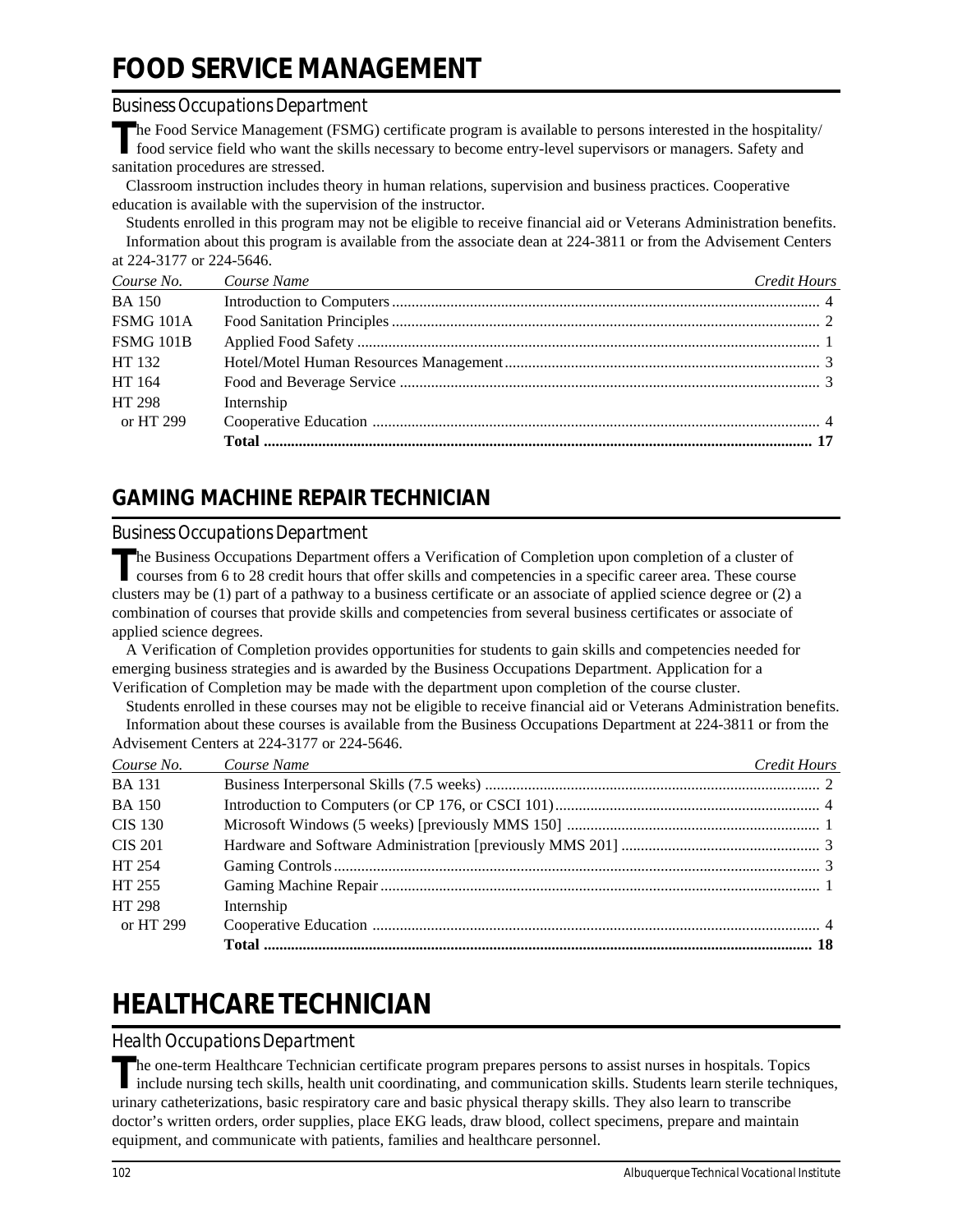The 12-week, 330-hour, program includes six weeks of classroom/lab instruction and six weeks of experience in local hospitals and/or clinics.

There is a \$55 uniform fee that includes a lab coat, bandage scissors, nametag, hospital parking permits and health tests. There is a \$10 supply fee. Students are required to have their own stethoscopes and transfer belts. Prerequisites are:

- graduation from TVI Nursing Assistant program within past two years and C.N.A. certification or:
- C.N.A. certification and MATH 099 and ENG 099, RDG 099 or equivalent
- successful completion of written Nursing Assistant exam
- successful completion of NA skill exam
- current CPR certification
- current immunizations (MMR, PPD, hepatitis B, and tetanus)

Students enrolled in this program may not be eligible to receive financial aid or Veterans Administration benefits. Information about this program is available from the Advisement Centers at 224-3177 or 224-5646 and from the program director at 224-4121.

| Course No. Course Name | <u> 1999 - Johann Stoff, amerikansk politiker (d. 1989)</u> | Credit Hours |
|------------------------|-------------------------------------------------------------|--------------|
|                        |                                                             |              |
|                        |                                                             |              |
|                        |                                                             |              |
| <b>HCT 120C</b>        |                                                             |              |
| <b>HCT 130C</b>        |                                                             |              |
|                        |                                                             |              |

## **HEALTH INFORMATION TECHNOLOGY** *(pending CHE approval)*

#### *Business Occupations Department*

The Health Information Technology (HIT) and associate of applied science degree program provides students the opportunity to develop the technical skills necessary for managing health information within the healthcare delivery system. The health information field has employment opportunities in hospital medical record/ health information departments, clinics, physician offices, long-term care facilities, ambulatory care facilities, managed care organizations, insurance agencies, state health departments, and private industry.

This is a two- or three-year program depending on full- or part-time status. Specific requirements must be met before declaring HIT as a major. Acceptance to TVI does not guarantee admission to the Health Information Technology program. Admission to the program is on a first-qualify, first-serve basis. Approval to declare HIT as a major and enroll in the program is granted by the associate dean. Enrollment is limited. Taking courses that apply to or are part of the HIT curriculum does not guarantee acceptance to the program.

Students will enter the HIT program as a cohort. Students may enroll in general education/science courses prior to admission to the program. A grade of "C" or better must be achieved in every required course. All HIT courses must be taken in sequence with a cohort group and will be offered in the evening or on the weekend. Two unpaid clinical experiences must be completed in the final year of the program.

At the appropriate time, the associate dean will apply for accreditation from the Commission on Accreditation of Allied Health Education Programs in collaboration with the Council on Education of the American Health Information Management Association. When accreditation is granted, HIT graduates qualify to take the national registration exam as a Registered Health Information Technician (RHIT).

The following are the basic requirements for eligibility to the Health Information Technology Program:

- High school graduate or GED equivalent
- Entry requirements of RDG 100 or equivalent, ENG 100 or equivalent, and MATH 100A or equivalent; BIO 100 or equivalent recommended.

The following steps must be completed for application to the program:

- Official transcripts must be on file in the Albuquerque TVI Records Office. High school dipploma or GED score is required. College transcripts that are to be evaluated for transfer credit should be requested as soon as possible.
- An interview with the Health Information Technology Associate Dean.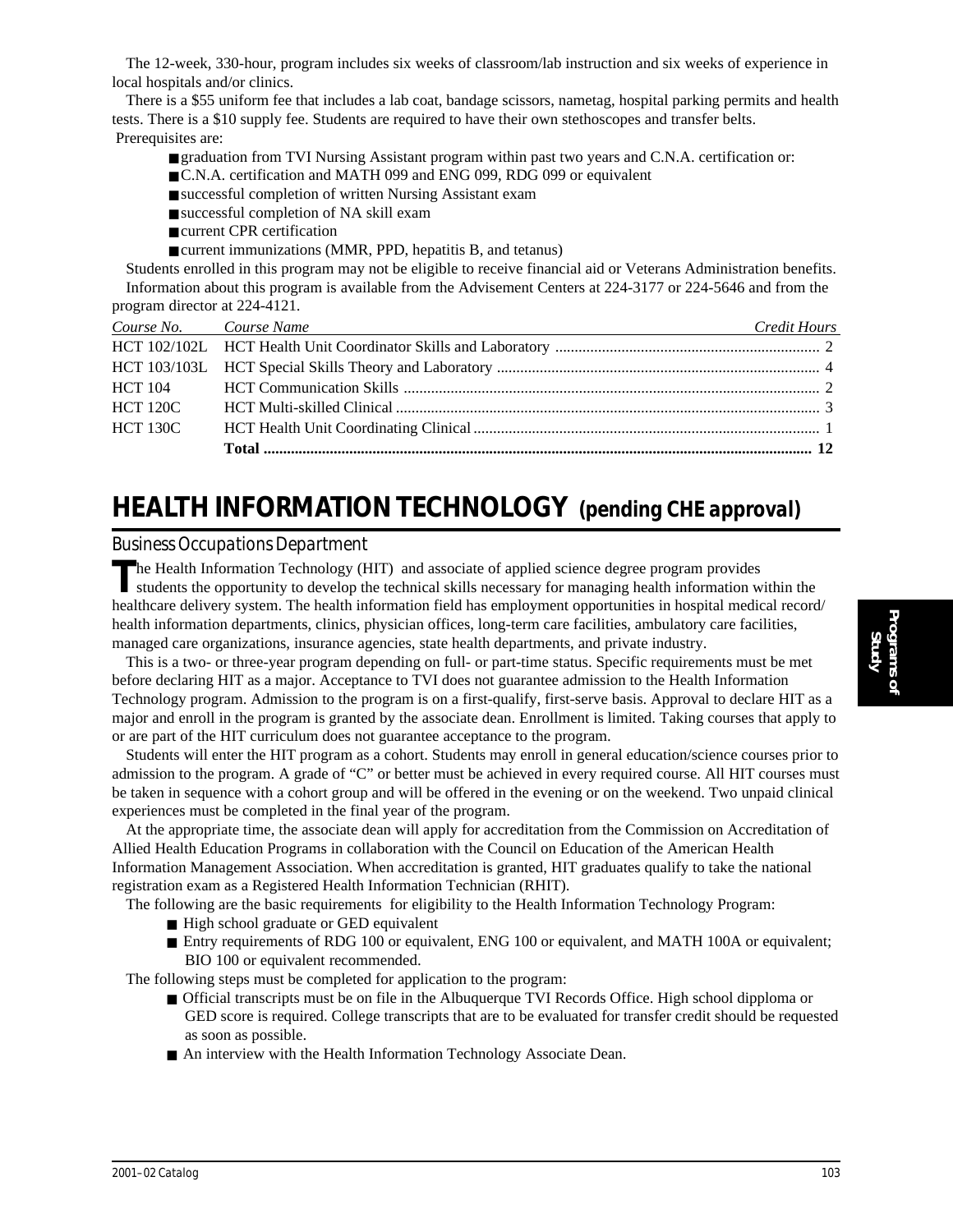A suggested schedule per term for the associate of applied science degree in Health Information Technology includes:

#### **Degree**

*Term 1:* BA 150, BIO 136, 139L, CR 132, HT 115 *Term 2:* ENG 101, HIT 120, 130, 150, 200 *Term 3:* HIT 140, 160, 210, 220, MATH 119 *Term 4:* ENG 119, CIS 140, HIT 215, 230, 240 *Term 5:* COMM 221, HIT 250, 260, 295, social science/humanities elective

#### DEGREE REQUIREMENTS

*Course No. Course Name Credit Hours* BA 150 Introduction to Computers or CP 176, or CSCI 101) ..................................................................... 4 BIO 136 Human Anatomy and Physiology for Non-Majors ........................................................................ 3 BIO 139L Human Anatomy and Physiology for Non-Majors Laboratory ..................................................... 1 CIS 140 PowerPoint Fundamentals .............................................................................................................. 1 COMM 130 Public Speaking or COMM 221 Interpersonal Communication Studies............................................................................................ 3 CR 132 Medical Terminology ..................................................................................................................... 3 ENG 101 College Writing .............................................................................................................................. 3 ENG 119 Technical Communication .............................................................................................................. 3 HIT 115 Healthcare Delivery Systems .......................................................................................................... 2 HIT 120 Health Data Content and Structure ................................................................................................. 3 HIT 130 Principles of Diseases ..................................................................................................................... 3 HIT 140 Computers in Healthcare ................................................................................................................ 3 HIT 150 Legal/Ethical Aspects for Health Information................................................................................ 3 HIT 160 Pharmacology and Laboratory Procedures ..................................................................................... 3 HIT 200 Classification of Diseases I (ICD-CM) ........................................................................................... 3 HIT 210 CPT Coding .................................................................................................................................... 3 HIT 215 Classification of Diseases II ........................................................................................................... 3 HIT 220 Professional Practice Experience I ................................................................................................. 1 HIT 230 Reimbursement Methodologies ...................................................................................................... 3 HIT 240 Data Analysis and Quality Assessment .......................................................................................... 4 HIT 250 Health Information Supervision ..................................................................................................... 3 HIT 260 Professional Practice Experience II ................................................................................................ 2 HIT 295 Health Information Technology Seminar ....................................................................................... 1 MATH 119 Methods of Problem Solving (or higher except MATH 215 and 295) ...................................... 3–4 Social Science/Humanities Elective ............................................................................................... 3 **Total Required for Degree ................................................................................................... 67–68**

## **HEALTH UNIT COORDINATOR**

#### *Health Occupations Department*

**T**he Health Unit Coordinator certificate program prepares persons to perform secretarial and management skills in I the hospital, elder care center or out-patient clinic. Transcribing doctors' written orders, typing, ordering supplies, answering the telephone, working with computers and communicating with patients, visitors and staff are typical activities. The 12-week program has eight weeks of classroom theory and four weeks of clinical practice in local hospitals. It is offered during the fall and spring terms only at the South Valley Campus.

Enrollment in the Health Unit Coordinator program requires a high school diploma or equivalent and a passing score on the reading, English, and math placement test, and basic computer skills. Students must also have good written and oral communication skills because they perform a pivotal role with all hospital personnel. There is a \$37 uniform fee that covers the cost of a uniform top, hospital parking permits, nametag and health tests. Neutralcolored slacks or skirts are required for clinical but are not covered by the fee.

Students enrolled in this program may not be eligible to receive financial aid or Veterans Administration benefits. Information about this program is available from the Advisement Centers at 224-3177 or 224-5646 and from the program director at 224-5069.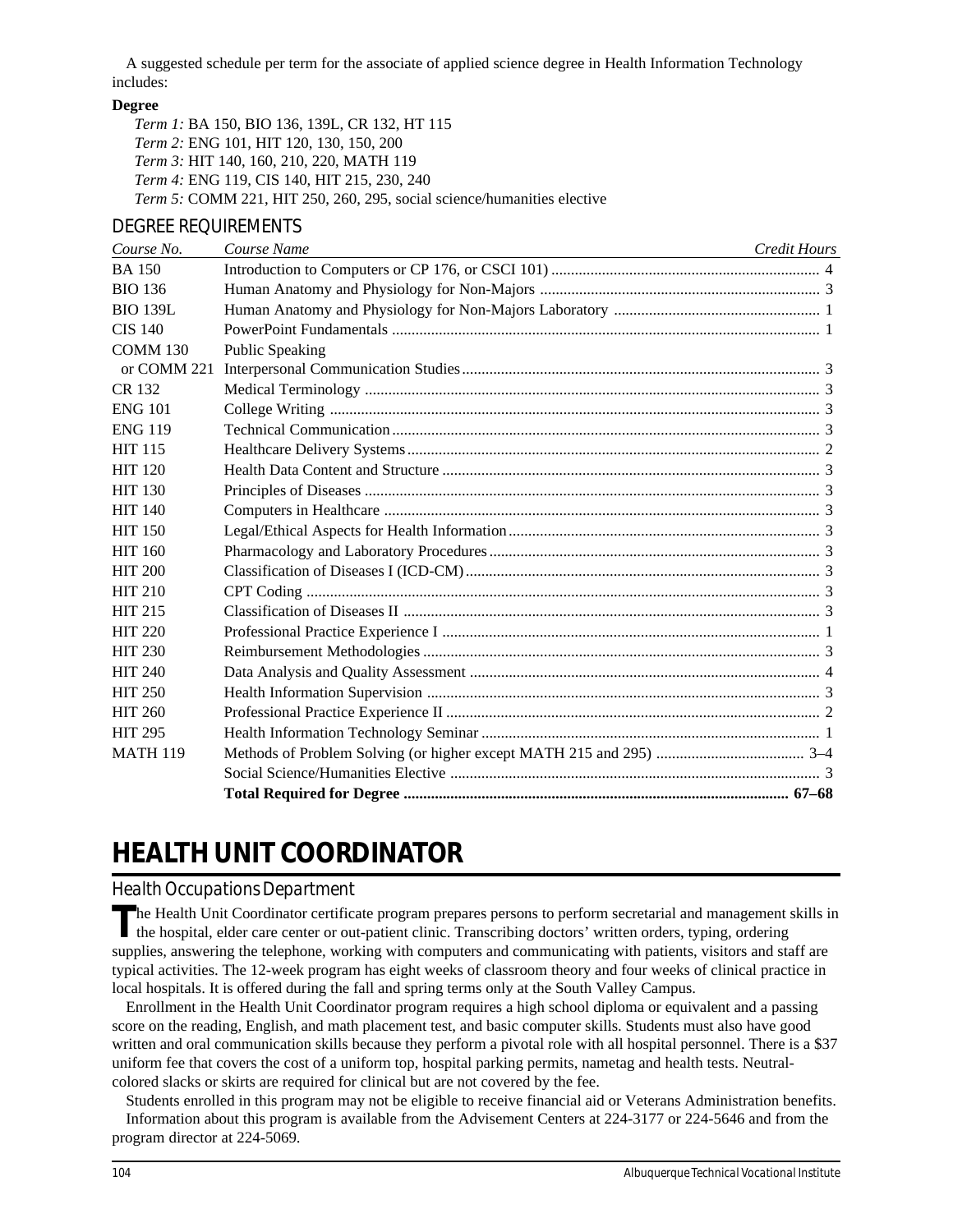|                 | Course No. Course Name | Credit Hours |
|-----------------|------------------------|--------------|
| <b>HUC 101L</b> |                        |              |
| <b>HUC 131C</b> |                        |              |
|                 |                        |              |

### **HELP DESK SUPPORT**

#### *Business Occupations Department*

The Business Occupations Department offers a Verification of Completion upon completion of a cluster of courses from 6 to 28 credit hours that offer skills and competencies in a specific career area. These course clusters may be (1) part of a pathway to a business certificate or an associate of applied science degree or (2) a combination of courses that provide skills and competencies from several business certificates or associate of applied science degrees.

A Verification of Completion provides opportunities for students to gain skills and competencies needed for emerging business strategies and is awarded by the Business Occupations Department. Application for a Verification of Completion may be made with the department upon completion of the course cluster.

Students enrolled in these courses may not be eligible to receive financial aid or Veterans Administration benefits. Information about these courses is available from the Business Occupations Department at 224-3811 or from the Advisement Centers at 224-3177 or 224-5646.

| Course No.     | Course Name | Credit Hours |
|----------------|-------------|--------------|
| AA 170         |             |              |
| AA 171         |             |              |
| <b>BA</b> 131  |             |              |
| <b>BA</b> 150  |             |              |
| <b>CIS</b> 115 |             |              |
| CIS 116        |             |              |
| <b>CIS 123</b> |             |              |
| <b>CIS 130</b> |             |              |
| <b>CIS 131</b> |             |              |
| <b>CIS 135</b> |             |              |
| <b>CIS 136</b> |             |              |
| <b>CIS 150</b> |             |              |
| <b>CIS 151</b> |             |              |
| <b>CIS 152</b> |             |              |
| <b>CIS 155</b> |             |              |
| <b>CIS 156</b> |             |              |
| <b>CIS 157</b> |             |              |
| <b>CIS 160</b> |             |              |
| <b>CIS 201</b> |             |              |
| <b>CIS 202</b> |             |              |
|                |             |              |

### **HELP DESK TECHNICIAN**

#### *Business Occupations Department*

The Business Occupations Department offers a Verification of Completion upon completion of a cluster of courses from 6 to 28 credit hours that offer skills and competencies in a specific career area. These course clusters may be (1) part of a pathway to a business certificate or an associate of applied science degree or (2) a combination of courses that provide skills and competencies from several business certificates or associate of applied science degrees.

A Verification of Completion provides opportunities for students to gain skills and competencies needed for emerging business strategies and is awarded by the Business Occupations Department. Application for a Verification of Completion may be made with the department upon completion of the course cluster.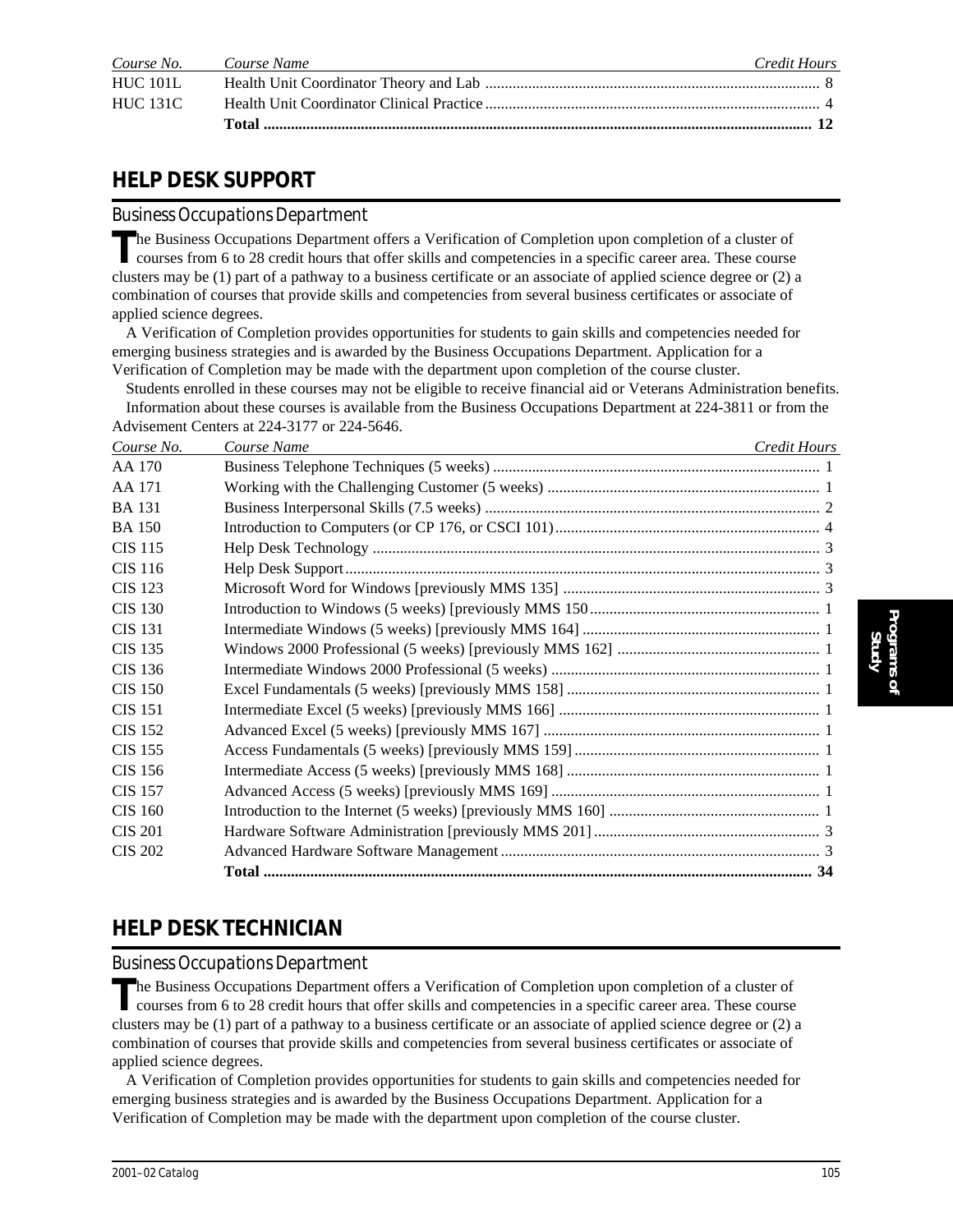Students enrolled in these courses may not be eligible to receive financial aid or Veterans Administration benefits. Information about these courses is available from the Business Occupations Department at 224-3811 or from the Advisement Centers at 224-3177 or 224-5646.

| Course No.     | Course Name | Credit Hours |
|----------------|-------------|--------------|
| AA 170         |             |              |
| AA 171         |             |              |
| <b>BA</b> 131  |             |              |
| <b>BA</b> 150  |             |              |
| CIS 115        |             |              |
| CIS 116        |             |              |
| CIS 123        |             |              |
| <b>CIS</b> 130 |             |              |
| CIS 131        |             |              |
| CIS 135        |             |              |
| CIS 136        |             |              |
| CIS 160        |             |              |
| <b>CIS 201</b> |             |              |
| CIS 202        |             |              |
|                | Total       |              |

# **HOSPITALITY AND TOURISM**

### *Business Occupations Department*

The Hospitality and Tourism (HT) program combines general business knowledge with practical skills necessary<br>for a variety of employment opportunities in the continually changing hospitality and tourism industry. The graduates should be in a position to provide employers with specialized knowledge and skills and to engage immediately in the day-to-day activities of a hospitality and tourism business.

The degree program offers students their choice of three concentrations: Gaming Operations and Casino Management, Hospitality Operations and Hotel Management and Golf Course Supervision and Operations.

The four-term certificate program requires at least seven (7) Educational Institute American Hotel & Motel Association (EI-AH&MA) courses developed by industry leaders in the global hospitality industry. This is an additional credentialing process. Students interested in receiving the AH&MA Educational Institute certificate should see the associate dean.

Information about this program is available from the associate dean at 224-3811 or from the Advisement Centers at 224-3177 or 224-5646.

A suggested schedule per term for the certificate/associate of applied science degree program in Hospitality and Tourism includes:

#### **Certificate**

*Term 1:* BA 150, HT 101, ENG 101, COMM *Term 2:* ACCT 101A, HT 104, 108, 132 *Term 3:* HT 141, 168, HT 298 or 299, HT concentration course *Term 4:* HT concentration choice, A&S course

#### **Additional Degree Requirements**

*Term 5:* BA 121, HT 221, 295, HT elective *Term 6:* A&S courses

### HOSPITALITY AND TOURISM CORE REQUIREMENTS

|                | Course No. Course Name | Credit Hours |
|----------------|------------------------|--------------|
| ACCT 101A      |                        |              |
| <b>BA</b> 150  |                        |              |
|                |                        |              |
| <b>ENG 101</b> |                        |              |
| HT 101         |                        |              |
| HT 104         |                        |              |
| HT 108         |                        |              |
|                |                        |              |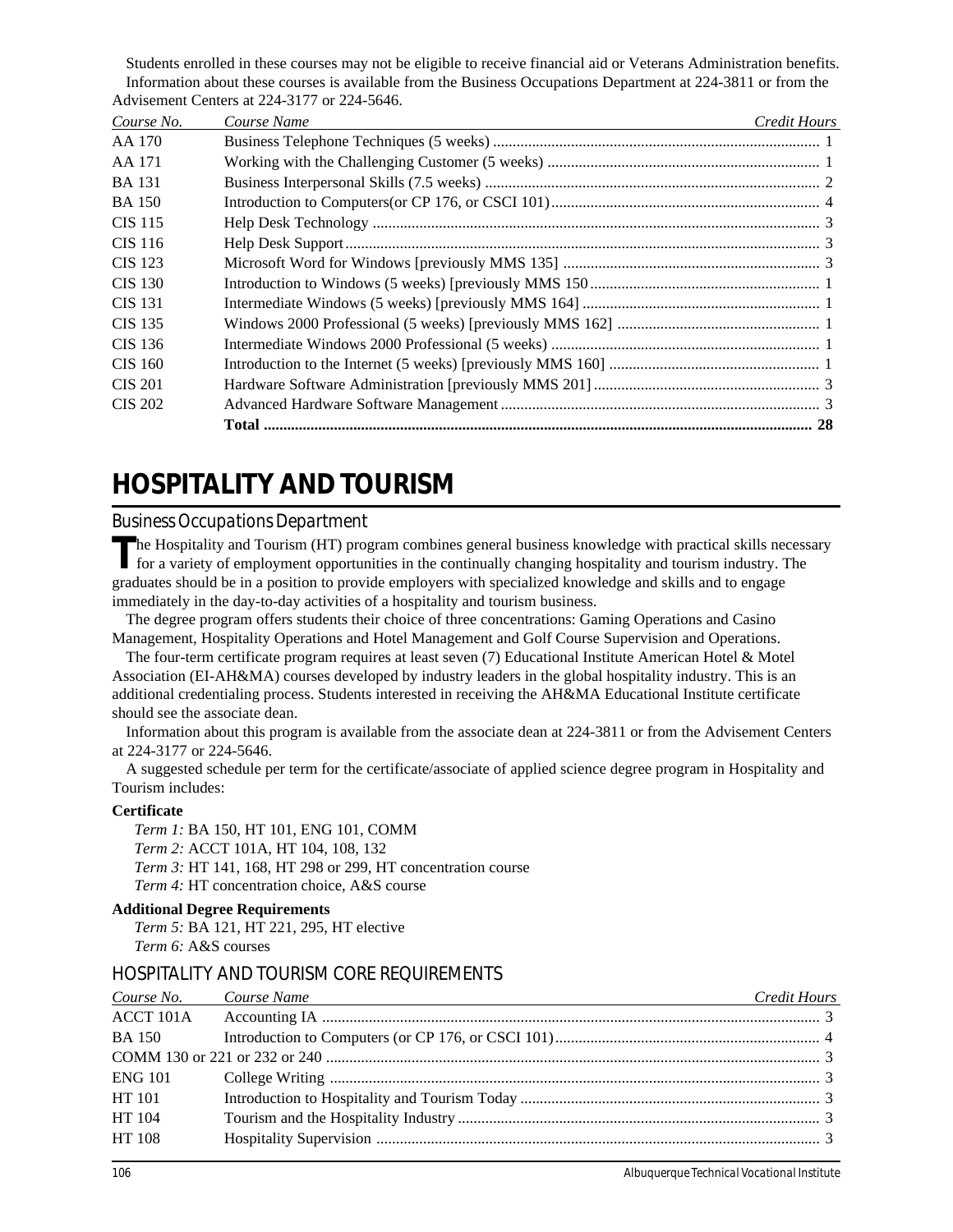| HT 132                    |                                                                       |  |
|---------------------------|-----------------------------------------------------------------------|--|
| HT 141                    |                                                                       |  |
| HT 168                    |                                                                       |  |
| HT 298                    | Internship                                                            |  |
| or HT 299                 |                                                                       |  |
|                           |                                                                       |  |
|                           | Concentrations for Certificate or Degree (one concentration required) |  |
|                           | <b>Gaming Operations and Casino Management Concentration</b>          |  |
| HT 131                    |                                                                       |  |
| HT 250                    |                                                                       |  |
| HT 252                    |                                                                       |  |
| HT 254                    |                                                                       |  |
|                           |                                                                       |  |
|                           | <b>Hospitality Operations and Hotel Management Concentration</b>      |  |
| HT 106<br>HT 128          |                                                                       |  |
| HT 172                    |                                                                       |  |
| HT 206                    |                                                                       |  |
|                           |                                                                       |  |
|                           |                                                                       |  |
| HT 131                    | <b>Golf Course Supervision and Operations Concentration</b>           |  |
| HT 260                    |                                                                       |  |
| HT 262                    |                                                                       |  |
| <b>HIT 296</b>            |                                                                       |  |
|                           |                                                                       |  |
|                           | <b>Additional Degree Requirements</b>                                 |  |
| <b>BA</b> 121             |                                                                       |  |
| <b>ECON 200</b>           |                                                                       |  |
|                           |                                                                       |  |
| HT 221                    |                                                                       |  |
| HT 295                    |                                                                       |  |
| <b>MATH 119</b>           |                                                                       |  |
| <b>PHIL 245B</b>          |                                                                       |  |
|                           |                                                                       |  |
| <b>Approved Electives</b> |                                                                       |  |
| AA 101                    |                                                                       |  |
|                           |                                                                       |  |
| CIS                       |                                                                       |  |
| ECM 220                   |                                                                       |  |
| FSMG 101A                 |                                                                       |  |
| <b>FSMG 101B</b>          |                                                                       |  |
| HT 106                    |                                                                       |  |
| HT 121                    |                                                                       |  |
| HT 124                    |                                                                       |  |
| HT 126                    |                                                                       |  |
| HT 128                    |                                                                       |  |
| HT 130                    |                                                                       |  |
| HT 131<br>HT 134          |                                                                       |  |
| HT 136                    |                                                                       |  |
| HT 138                    |                                                                       |  |
| HT 144                    |                                                                       |  |
| HT 146                    |                                                                       |  |
|                           |                                                                       |  |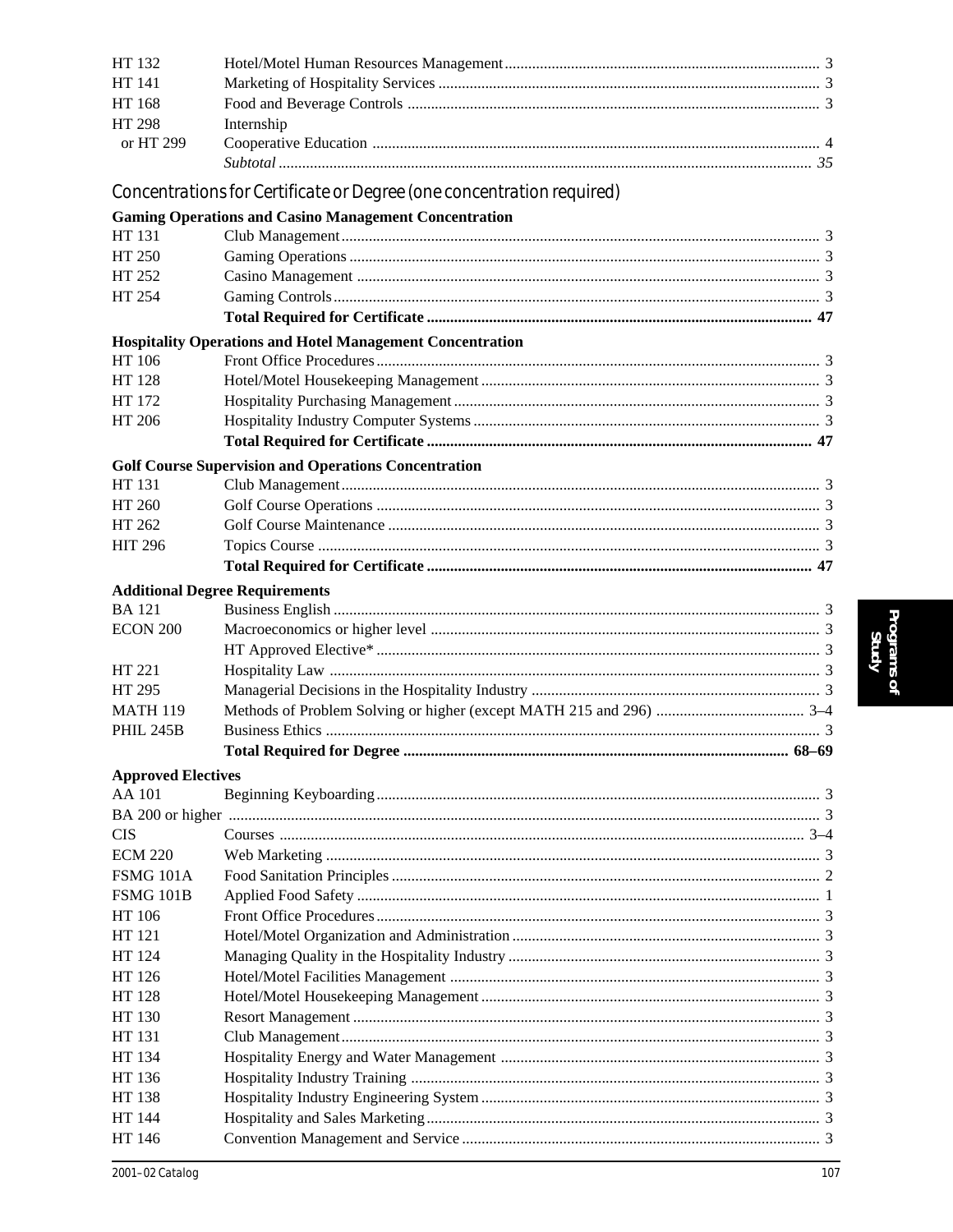| HT 161        |                                                                                             |  |
|---------------|---------------------------------------------------------------------------------------------|--|
| HT 164        |                                                                                             |  |
| HT 166        |                                                                                             |  |
| HT 170        |                                                                                             |  |
| HT 172        |                                                                                             |  |
| HT 201        |                                                                                             |  |
| HT 204        |                                                                                             |  |
| HT 206        |                                                                                             |  |
| HT 224        |                                                                                             |  |
| HT 226        |                                                                                             |  |
| HT 250        |                                                                                             |  |
| HT 252        |                                                                                             |  |
| HT 254        |                                                                                             |  |
| HT 255        |                                                                                             |  |
| HT 260        |                                                                                             |  |
| HT 262        |                                                                                             |  |
| HT 296        |                                                                                             |  |
| HT 297        |                                                                                             |  |
| <b>IB</b> 101 |                                                                                             |  |
|               | Courses not chosen to fulfill certificate or degree requirement may be taken as an elective |  |

*\*Courses not chosen to fulfill certificate or degree requirement may be taken as an elective. All elective courses are not offered every term.*

## **HUMAN RESOURCE ASSISTANT**

### *Business Occupations Department*

The Business Occupations Department offers a Verification of Completion upon completion of a cluster of courses from 6 to 28 credit hours that offer skills and competencies in a specific career area. These course clusters may be (1) part of a pathway to a business certificate or an associate of applied science degree or (2) a combination of courses that provide skills and competencies from several business certificates or associate of applied science degrees.

A Verification of Completion provides opportunities for students to gain skills and competencies needed for emerging business strategies and is awarded by the Business Occupations Department. Application for a Verification of Completion may be made with the department upon completion of the course cluster.

Students enrolled in these courses may not be eligible to receive financial aid or Veterans Administration benefits. Information about these courses is available from the Business Occupations Department at 224-3811 or from the Advisement Centers at 224-3177 or 224-5646.

| Course No.    | Course Name<br>and the control of the control of the control of the control of the control of the control of the control of the | Credit Hours |
|---------------|---------------------------------------------------------------------------------------------------------------------------------|--------------|
| <b>BA133</b>  |                                                                                                                                 |              |
| <b>BA 230</b> |                                                                                                                                 |              |
| <b>BA 233</b> |                                                                                                                                 |              |
| <b>BA 236</b> |                                                                                                                                 |              |
| <b>BA 255</b> |                                                                                                                                 |              |
|               |                                                                                                                                 |              |

# **INTERNATIONAL BUSINESS**

### *Business Occupations Department*

The International Business (IB) program prepares students for business in today's global environment. Students develop an understanding of international business and the globalization of the economy. Fundamental concepts and procedures to assess global market opportunities, to analyze international finance opportunities, and to understand the challenges of managing cultural differences are emphasized.

The program provides a foundation in the analytical, interpersonal and technology skills necessary to be effective in today's multinational organizations, government agencies, or entrepreneurial small businesses.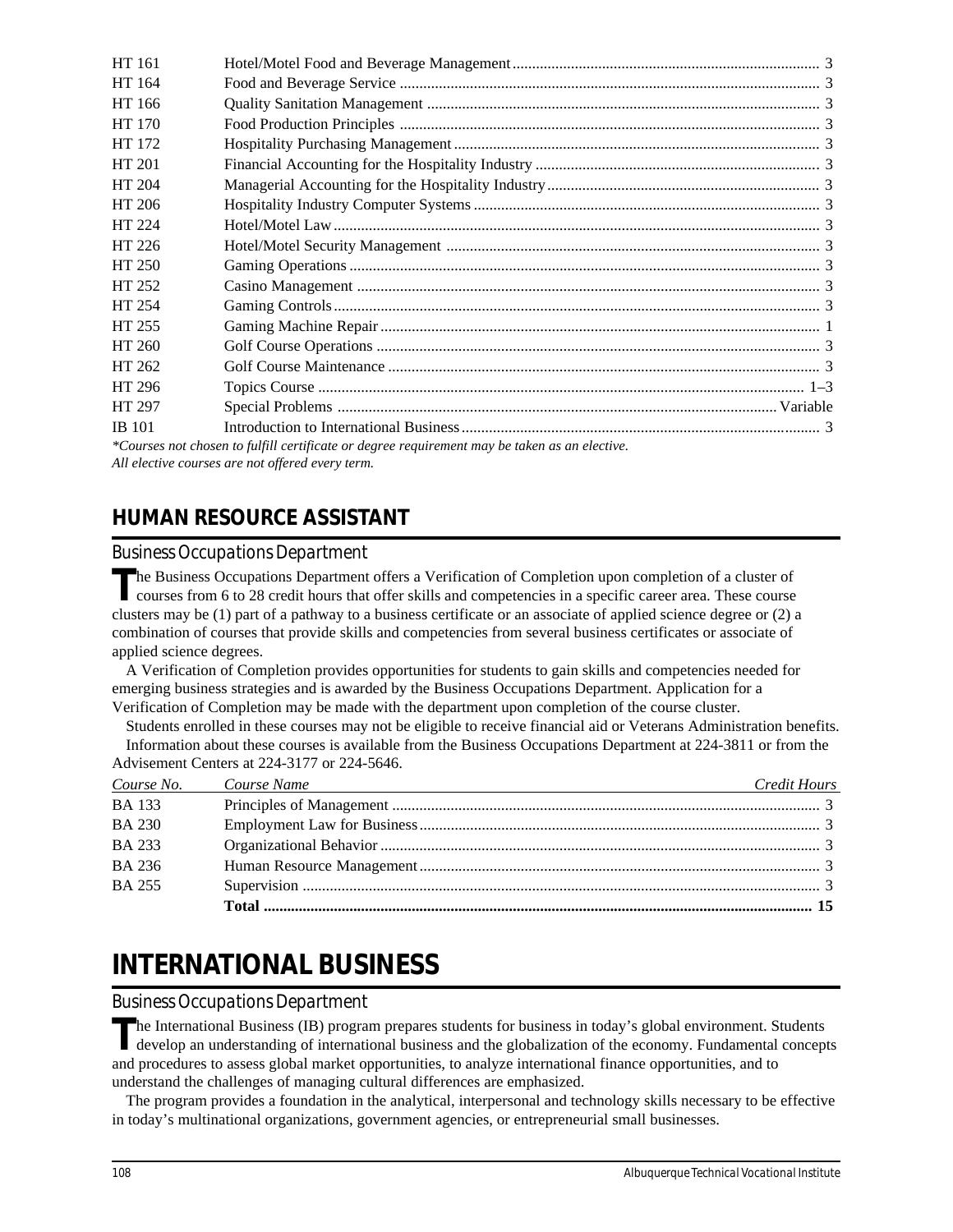In addition to the certificate and associate of applied science degree, the following Verification of Completions have been added for students seeking knowledge/skills in a specific area (please refer to next section). They include International Business Fundamentals, International E-Commerce, International Entrepreneurship and International Retail Business.

Information about this program is available from the associate dean at 224-3820 or from the Advisement Centers at 224-3177 or 224-5646.

A suggested schedule per term for the certificate/associate of applied science degree in International Business includes:

#### **Certificate**

*Term 1:* ACCT 111, BA 121 or ENG 101, BA 131, 150, IB 101 *Term 2:* ACCT 101, CIS 130, 140, 160, GEOG 102 or COMM 291, IB 201 *Term 3:* ACCT 102, IB 202, 203, foreign language *Term 4:* GEOG 201, IB 205, foreign language

#### **Additional Degree Requirements**

*Term 4:* ENTR 102, MATH, PHIL 245B, approved elective

#### CERTIFICATE AND DEGREE REQUIREMENTS

| Course No.          | Course Name                                                                                                                      | Credit Hours |
|---------------------|----------------------------------------------------------------------------------------------------------------------------------|--------------|
| <b>ACCT 101</b>     | Accounting I                                                                                                                     |              |
|                     |                                                                                                                                  |              |
| <b>ACCT 102</b>     |                                                                                                                                  |              |
| ACCT <sub>111</sub> |                                                                                                                                  |              |
| <b>BA</b> 121       | <b>Business English</b>                                                                                                          |              |
| or $ENG$ 101        |                                                                                                                                  |              |
| <b>BA</b> 131       |                                                                                                                                  |              |
| <b>BA</b> 150       |                                                                                                                                  |              |
| <b>CIS 130</b>      |                                                                                                                                  |              |
| <b>CIS 140</b>      |                                                                                                                                  |              |
| CIS 160             |                                                                                                                                  |              |
| <b>GEOG 102</b>     | Human Geography                                                                                                                  |              |
|                     |                                                                                                                                  |              |
| <b>GEOG 201</b>     |                                                                                                                                  |              |
| <b>IB</b> 101       |                                                                                                                                  |              |
| <b>IB</b> 201       |                                                                                                                                  |              |
| <b>IB 202</b>       |                                                                                                                                  |              |
| <b>IB</b> 203       |                                                                                                                                  |              |
| IB 205              |                                                                                                                                  |              |
|                     |                                                                                                                                  |              |
|                     |                                                                                                                                  |              |
|                     | For a certificate, students must have at least 6 credit hours of A&S courses. Degree students must have at least 15 credit hours |              |

*of A&S courses. \*Various languages are acceptable.*

## *Additional Degree Requirements*

|                           | rigational Degree Regainements |  |
|---------------------------|--------------------------------|--|
| <b>ENTR 102</b>           |                                |  |
| <b>MATH 119</b>           |                                |  |
| <b>PHIL 245B</b>          |                                |  |
|                           |                                |  |
|                           |                                |  |
| <b>Approved Electives</b> |                                |  |
| <b>BA</b> 122             |                                |  |
| <b>BA211</b>              |                                |  |
| <b>BA 296</b>             |                                |  |
|                           |                                |  |

BA 297 Special Problems ................................................................................................................. Variable

or BA 299 Cooperative Education ................................................................................................................... 4

BA 298 Internship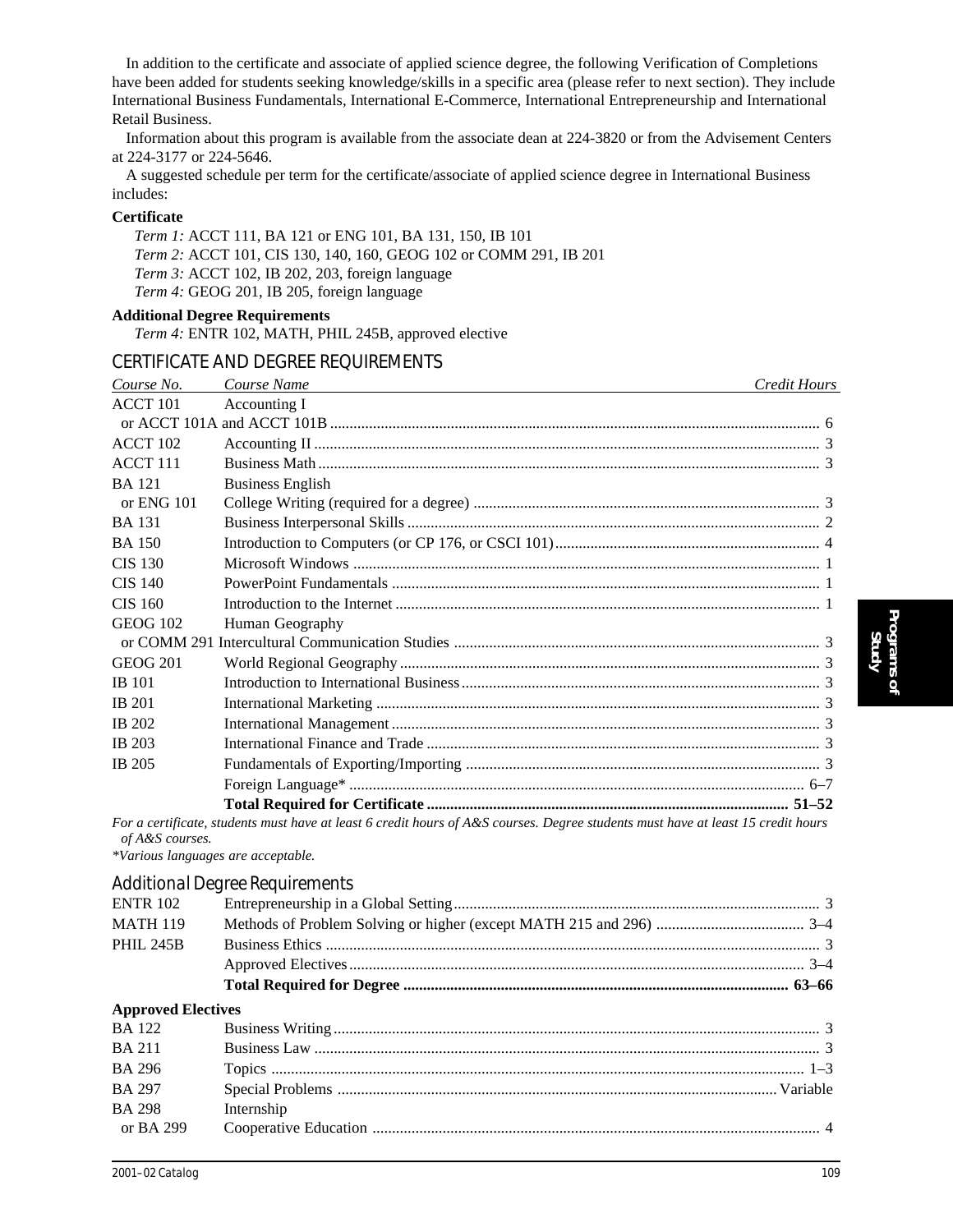| <b>CIS 150</b> |  |
|----------------|--|
| CIS 151        |  |
| CIS 152        |  |
| CIS 155        |  |
| CIS 156        |  |
| CIS 157        |  |

## **INTERNATIONAL BUSINESS VERIFICATIONS OF COMPLETION**

## *Business Occupations Department*

The Business Occupations Department offers a Verification of Completion upon completion of a cluster of courses from 6 to 28 credit hours that offer skills and competencies in the international business career area. These course clusters may be (1) part of a pathway to a business certificate or an associate of applied science degree or (2) a combination of courses that provide skills and competencies from several business certificates or associate of applied science degrees.

A Verification of Completion provides opportunities for students to gain skills and competencies needed for emerging business strategies and is awarded by the Business Occupations Department. Application for a Verification of Completion may be made with the department upon completion of the course cluster.

Students enrolled in these courses may not be eligible to receive financial aid or Veterans Administration benefits. Information about these courses is available from the Business Occupations Department at 224-3811 or from the Advisement Centers at 224-3177 or 224-5646.

## INTERNATIONAL BUSINESS FUNDAMENTALS

| Course No.      | Course Name<br><u> 1989 - Andrea Stadt Britain, amerikansk politiker (</u> | Credit Hours |
|-----------------|----------------------------------------------------------------------------|--------------|
| <b>IB</b> 101   |                                                                            |              |
| <b>IB</b> 201   |                                                                            |              |
| <b>IB 202</b>   |                                                                            |              |
| <b>IB</b> 203   |                                                                            |              |
| <b>ENTR 102</b> | Entrepreneurship in a Global Setting                                       |              |
| or IB 205       |                                                                            |              |
|                 |                                                                            |              |

### INTERNATIONAL E-COMMERCE

| Course No.      | Course Name<br><u> 1989 - Johann Barn, fransk politik (f. 1989)</u> | Credit Hours |
|-----------------|---------------------------------------------------------------------|--------------|
| <b>ECM 105</b>  |                                                                     |              |
| <b>ECM 176</b>  |                                                                     |              |
| <b>ECM 220</b>  |                                                                     |              |
| <b>ENTR 102</b> | Entrepreneurship in a Global Setting                                |              |
| or IB $101$     |                                                                     |              |
| <b>IB</b> 201   | <b>International Marketing</b>                                      |              |
| or IB $202$     |                                                                     |              |
|                 |                                                                     |              |

## INTERNATIONAL ENTREPRENEURSHIP

| Course No.      | Course Name<br>and the control of the control of the control of the control of the control of the control of the control of the | Credit Hours |
|-----------------|---------------------------------------------------------------------------------------------------------------------------------|--------------|
| <b>ENTR 101</b> |                                                                                                                                 |              |
| <b>ENTR 102</b> |                                                                                                                                 |              |
| <b>ECM 105</b>  | Web Business                                                                                                                    |              |
| or ECM 201      |                                                                                                                                 |              |
| <b>IB</b> 298   | Internship                                                                                                                      |              |
| or IB 299       |                                                                                                                                 |              |
|                 |                                                                                                                                 |              |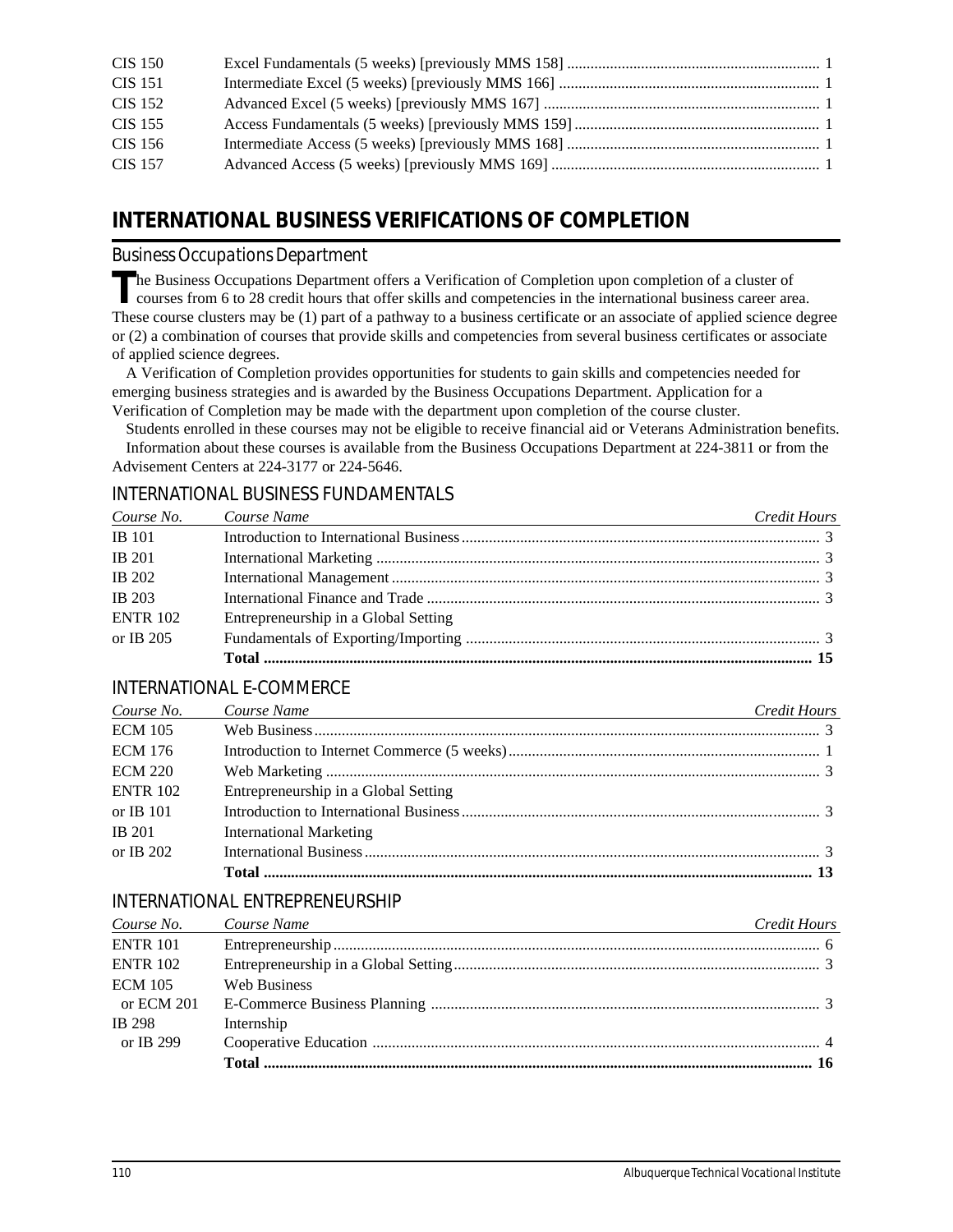### INTERNATIONAL HOSPITALITY AND TOURISM

|               | Course No. Course Name | Credit Hours |
|---------------|------------------------|--------------|
| HT 104        |                        |              |
| HT 141        |                        |              |
| <b>IB</b> 101 |                        |              |
| <b>IB</b> 202 |                        |              |
|               |                        |              |

## INTERNATIONAL RETAIL BUSINESS

|                | Course No. Course Name<br>and the control of the control of the control of the control of the control of the control of the control of the | Credit Hours |
|----------------|--------------------------------------------------------------------------------------------------------------------------------------------|--------------|
| <b>IB</b> 101  |                                                                                                                                            |              |
| <b>IB</b> 202  |                                                                                                                                            |              |
| <b>BA 253</b>  |                                                                                                                                            |              |
| <b>ECM 220</b> | Web Marketing                                                                                                                              |              |
| or BA 222      |                                                                                                                                            |              |
|                |                                                                                                                                            |              |

# **JUDICIAL STUDIES**

*Business Occupations Department*

The Judicial Studies (JUD) certificate program provides educational and professional development courses for court personnel and individuals interested in a career with New Mexico courts.

The program familiarizes students with the operations of the New Mexico municipal, magistrate, metropolitan, district, appellate and supreme courts, as well as federal and tribal courts. Ethical issues are also addressed. Students are introduced to substantive and procedural law, basic legal skills, fundamental legal theory and legal analysis skills.

To earn a certificate in Judicial Studies, students must complete core courses in computer literacy, introduction to the judicial system, interpersonal communication, business communication, basic English and basic math and an internship. In addition, students are required to complete three credits of elective coursework in each of the following categories: legal, government and cultural, and management.

Information about this program is available from the Judicial Studies Office at 224-3845 or from the Advisement Centers at 224-3177 or 224-5646.

A suggested schedule per term for the certificate in Judicial Studies includes:

*Term 1:* BA 150, COMM 221 or 225, ENG 101, JUD 101, 102, elective

*Term 2:* ACCT 111 or MATH 119 or higher, BA 121 or COMM 232, two electives, JUD 298 or 299

### CERTIFICATE REQUIREMENTS

| Course No.                    | Course Name                                | Credit Hours |
|-------------------------------|--------------------------------------------|--------------|
| <b>ACCT 111</b> Business Math |                                            |              |
|                               |                                            |              |
| <b>BA</b> 121                 | <b>Business English</b>                    |              |
|                               |                                            |              |
| <b>COMM 221</b>               | <b>Interpersonal Communication Studies</b> |              |
| or COMM 225                   |                                            |              |
| BA 150                        |                                            |              |
| <b>ENG 101</b>                |                                            |              |
| <b>JUD 101</b>                |                                            |              |
| <b>JUD 102</b>                |                                            |              |
| <b>JUD 298</b>                | Internship                                 |              |
| or JUD 299                    |                                            |              |
|                               |                                            |              |
|                               |                                            |              |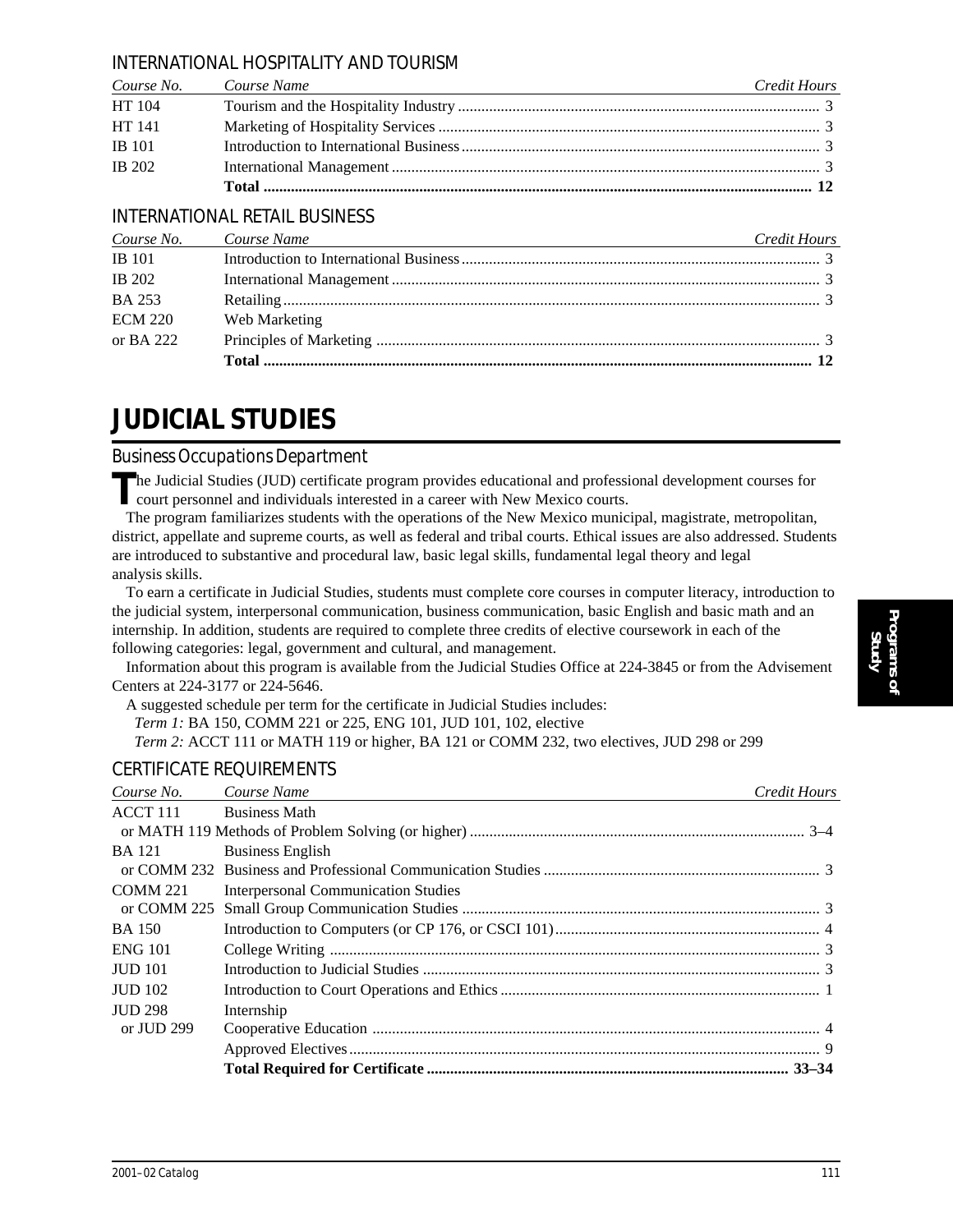## *Students complete three credits from each of the following three categories:*

| <b>Approved Legal Electives</b> |                                                   |  |
|---------------------------------|---------------------------------------------------|--|
| <b>BA 211</b>                   | <b>Business Law</b>                               |  |
| or PL 102                       |                                                   |  |
| CJ 107                          | <b>Criminal Procedure</b>                         |  |
| or PL 206                       |                                                   |  |
| PL 101                          |                                                   |  |
| <b>PL 111</b>                   |                                                   |  |
| PL 124                          |                                                   |  |
| PL 201                          |                                                   |  |
| PL 203                          |                                                   |  |
| <b>SOC 111</b>                  |                                                   |  |
| <b>SOC 212</b>                  |                                                   |  |
|                                 | <b>Approved Government and Cultural Electives</b> |  |
| <b>COMM 291</b>                 |                                                   |  |
| <b>CST 250</b>                  |                                                   |  |
| <b>CST 296</b>                  |                                                   |  |
| <b>HIST 260</b>                 |                                                   |  |
| <b>PSCI 200</b>                 |                                                   |  |
| <b>PSCI 210</b>                 |                                                   |  |
| <b>SPAN 101</b>                 |                                                   |  |
|                                 | <b>Approved Management Electives</b>              |  |
| AA 171                          |                                                   |  |
| <b>ACCT 270</b>                 |                                                   |  |
| <b>BA</b> 131                   |                                                   |  |
| <b>BA</b> 133                   |                                                   |  |
| <b>BA 252</b>                   |                                                   |  |
| <b>MATH 145</b>                 |                                                   |  |
| <b>PHIL 245B</b>                |                                                   |  |
| PL 236                          |                                                   |  |
| <b>PSY 271</b>                  |                                                   |  |

## **LANDSCAPING**

*Trades & Service Occupations Department*

The Landscaping certificate program's purpose is to provide training and job placement for individuals who desire employment in the landscape construction and maintenance industry. Emphasis is on safety, technical knowledge and development of communication and job related skills.

Information about this program is available from the Advisement Centers at 224-3177 or 224-5646 and from the director at 224-3716.

A suggested schedule per term includes:

|  |  | Term 1: EPT 172, 175, 214A, 214B, 214C CARP 171, Approved Elective |
|--|--|--------------------------------------------------------------------|
|  |  | Term 2: EPT 180, 182, PLMB 106L, CARP 170, Approved Elective       |

| Course No.      | Course Name<br>the control of the control of the control of the control of the control of the control of the control of the control of the control of the control of the control of the control of the control of the control of the control | Credit Hours |
|-----------------|----------------------------------------------------------------------------------------------------------------------------------------------------------------------------------------------------------------------------------------------|--------------|
| <b>EPT 172</b>  |                                                                                                                                                                                                                                              |              |
| <b>EPT 175</b>  |                                                                                                                                                                                                                                              |              |
| <b>EPT 214A</b> |                                                                                                                                                                                                                                              |              |
| <b>EPT 214B</b> |                                                                                                                                                                                                                                              |              |
| <b>EPT 214C</b> |                                                                                                                                                                                                                                              |              |
| <b>CARP 171</b> |                                                                                                                                                                                                                                              |              |
|                 |                                                                                                                                                                                                                                              |              |
| EPT 180         |                                                                                                                                                                                                                                              |              |
| <b>EPT 182</b>  |                                                                                                                                                                                                                                              |              |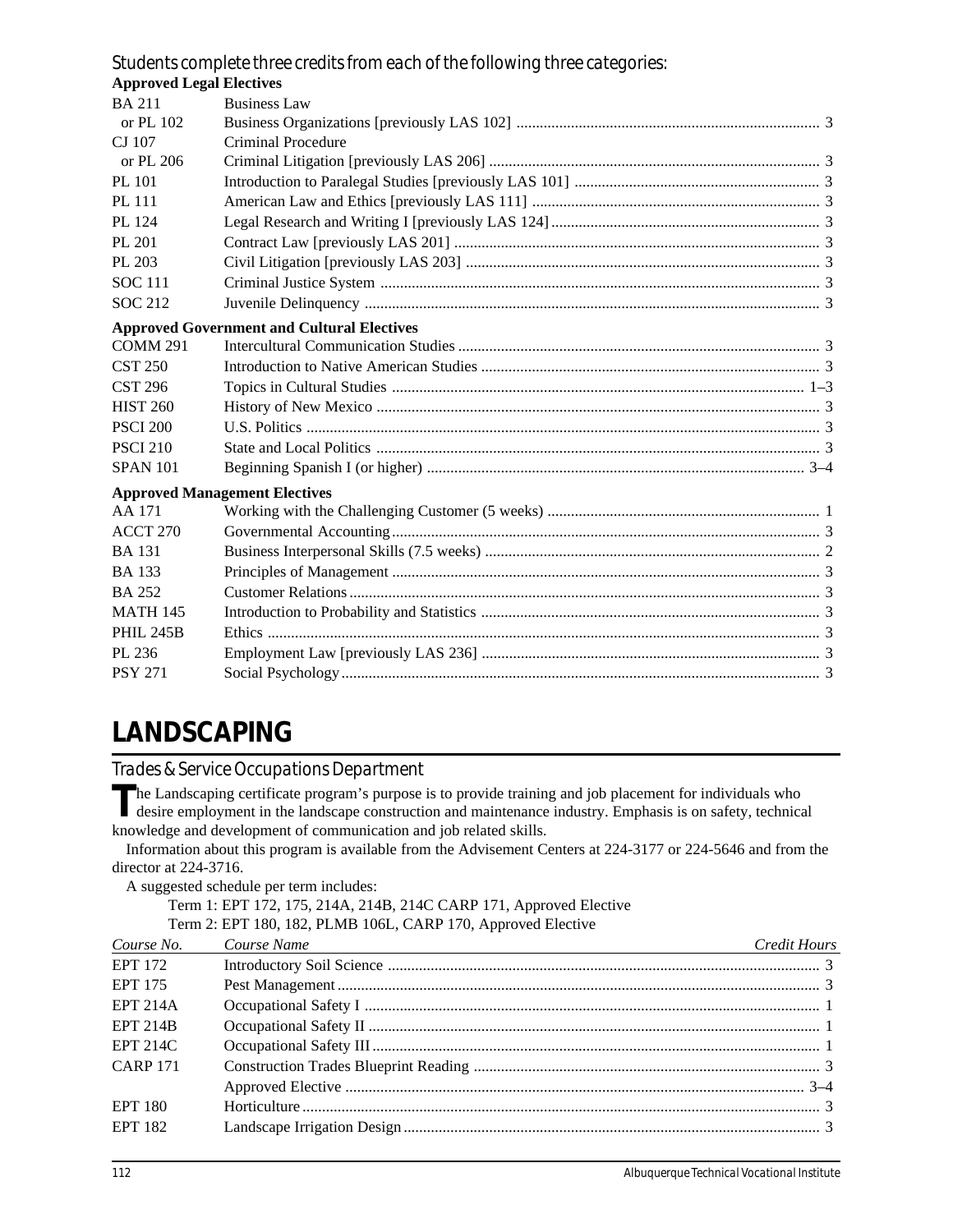| <b>Approved Electives</b> |
|---------------------------|

# **LIBERAL ARTS**

### *Arts & Sciences Department*

The Associate of Arts in Liberal Arts degree is designed to meet diverse educational interests. The degree<br>provides the general curriculum of the first two years of baccalaureate study for transfer purposes or as an end in itself. This degree includes a general education curriculum of 35 credit hours accepted by New Mexico's colleges and universities as the general education core for degree completion.

Courses in disciplines not currently included in the Arts & Sciences curriculum and courses not offered by the Arts & Sciences Department may be accepted as transfer credit toward the degree requirements. For information about transfer work, students should contact the Advisement Office.

### ASSOCIATE OF ARTS IN LIBERAL ARTS DEGREE

| Discipline                              | Course Prefix                                         | <b>Credit Hours</b> |
|-----------------------------------------|-------------------------------------------------------|---------------------|
| <b>Communications</b>                   |                                                       |                     |
| English                                 | ENG (writing): 101, 102, 119, 212, 219, 220, 221, 222 |                     |
| Journalism                              | JOUR: 151, 251, 298                                   |                     |
| <b>Communication Studies</b>            | COMM 221 or 130                                       |                     |
|                                         |                                                       |                     |
| <b>Computer Science</b>                 |                                                       |                     |
| <b>Computer Science</b>                 |                                                       |                     |
| <b>Social and Behavioral Sciences</b>   |                                                       |                     |
| Anthropology                            | <b>ANTH</b>                                           |                     |
| Economics                               | <b>ECON</b>                                           |                     |
| Geography                               | <b>GEOG</b>                                           |                     |
| <b>Political Science</b>                | <b>PSCI</b>                                           |                     |
| Psychology                              | <b>PSY</b>                                            |                     |
| Sociology                               | <b>SOC</b>                                            |                     |
|                                         |                                                       |                     |
| <b>Biological and Physical Sciences</b> |                                                       |                     |
| Astronomy                               | <b>ASTR</b>                                           |                     |
| <b>Biology</b>                          | <b>BIO</b>                                            |                     |
| Chemistry                               | <b>CHEM</b>                                           |                     |
| Physics                                 | <b>PHYS</b>                                           |                     |
|                                         |                                                       |                     |
| <b>Humanities</b>                       |                                                       |                     |
| <b>Cultural Studies</b>                 | <b>CST</b>                                            |                     |
| <b>History</b>                          | <b>HIST</b>                                           |                     |
| <b>Humanities</b>                       | <b>HUM</b>                                            |                     |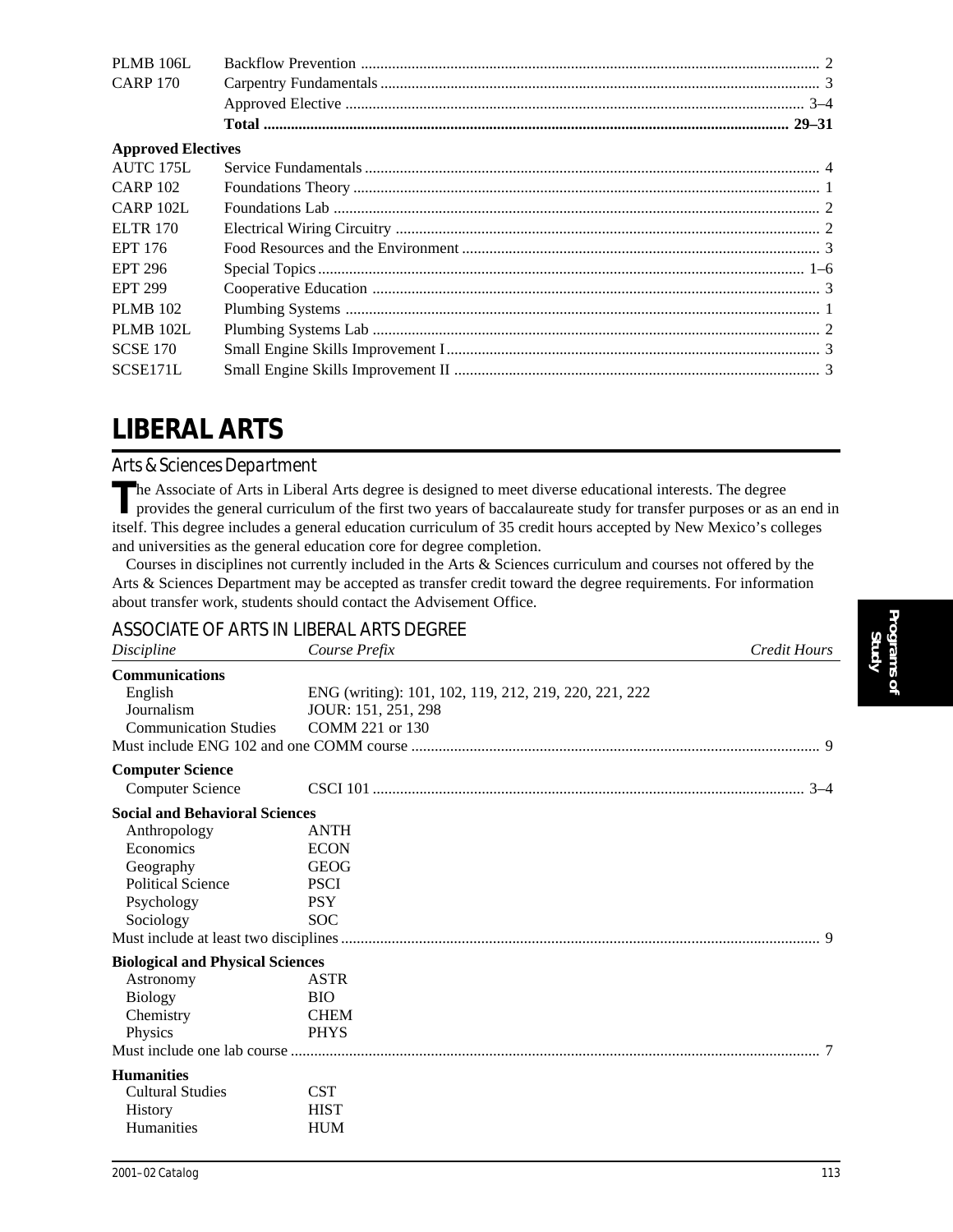| Literature                             | ENG (literature)                                                                 |  |
|----------------------------------------|----------------------------------------------------------------------------------|--|
| Philosophy                             | PHIL                                                                             |  |
| <b>Religious Studies</b>               | <b>RLGN</b>                                                                      |  |
|                                        |                                                                                  |  |
| <b>Mathematics</b>                     |                                                                                  |  |
| <b>Mathematics</b>                     |                                                                                  |  |
| <b>Fine Arts and Foreign Languages</b> |                                                                                  |  |
| Art                                    | ART                                                                              |  |
| Music                                  | <b>MUS</b>                                                                       |  |
| French                                 | <b>FREN</b>                                                                      |  |
| Spanish                                | <b>SPAN</b>                                                                      |  |
| Theater                                | <b>THEA</b>                                                                      |  |
|                                        |                                                                                  |  |
| <b>Electives</b>                       |                                                                                  |  |
|                                        | Any Arts & Sciences course, including General Honors (no more than 1 credit hour |  |
|                                        |                                                                                  |  |
|                                        |                                                                                  |  |

## **LICENSED PRACTICAL NURSE REFRESHER**

### *Health Occupations Department*

The LPN Refresher special courses meet the requirements of the State of New Mexico Nursing Practice Act 61-3-24.D. for nurses who have not been actually engaged in nursing for five years or more. It is approved by the New Mexico Board of Nursing. The curriculum focuses on updates in all major areas of nursing practice.

A physical exam, PPD, current immunizations and current CPR certification for healthcare professionals (BLS) are required to start clinical experience. White uniform and shoes and a stethoscope are required for clinical experience.

The \$25 uniform fee covers the cost of supplies and preventive lab tests in case of needle stick exposure. There are additional fees payable to the New Mexico State Board of Nursing for licensure endorsement and reinstatement if a nursing license has expired. The eight-week course may be offered twice a year, spring and summer, via Distance Learning or on main campus. Students are required to pay a Distance Learning fee if course is offered through Distance Learning. Students enrolled in this program may not be eligible to receive financial aid or Veterans Administration benefits.

Information about this program is available from the Advisement Centers at 224-3177 or 224-5646 and from the program director at 224-4176.

| Course No. Course Name | Credit Hours |
|------------------------|--------------|
| <b>LPNR 155L</b>       |              |
| LPNR 165C              |              |
|                        |              |

## **MACHINE TOOL TECHNOLOGY**

#### *Trades & Service Occupations Department*

**T**he Machine Tool Technology certificate program qualifies students for job entry as machine tool operators. Courses also may be applied toward a degree in Metals Technology.

All courses emphasize safe operations of various machine tools. Classes meet in well equipped labs where students are introduced to micrometers, gauges, drill presses, hand tools, engine lathes, milling machines, computer controlled machining centers and other equipment commonly used throughout the metal-working industry.

Students must be free of chronic respiratory diseases and allergies to oils, solvents and cutting fluids, must be able to stand on concrete floors for the length of a standard work shift and must have depth perception correctable in both eyes.

Information about this program is available from the Advisement Centers at 224-3177 or 224-5646 and from the director at 224-3718.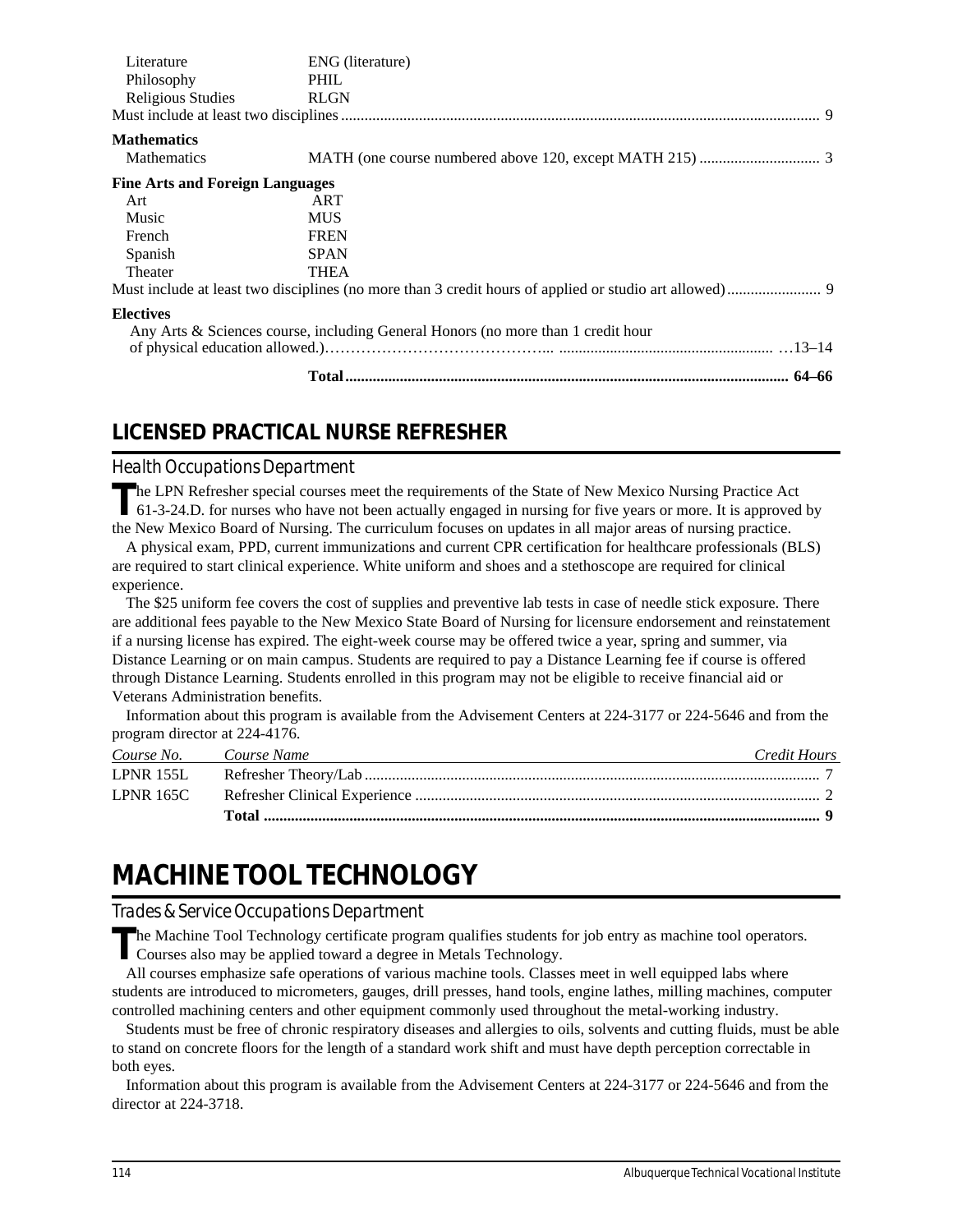A suggested schedule includes:

| <i>Term 1:</i> MATT 101, 102, 103L, 104L, 105L, 108L |  |  |  |  |
|------------------------------------------------------|--|--|--|--|
| <i>Term 2:</i> MATT 111, 113, 117L, 120L, 121L, 122L |  |  |  |  |

*Term 3:* MATT 202, 208L, 214, 216L, 217L, 218L *Course No. Course Name Credit Hours* MATT 101 Metals Math I .................................................................................................................................. 2 MATT 102 Metals Blueprint Reading I ............................................................................................................. 2 MATT 103L Basic Lathe Principles .................................................................................................................... 2 MATT 104L Basic Milling Machine Principles .................................................................................................. 2 MATT 105L Basic Supporting Machine Tool Principles .................................................................................... 2 MATT 108L Basic Measurement and Inspection ................................................................................................ 2 MATT 111 Metals Math II ................................................................................................................................ 2 MATT 113 Metals Blueprint Reading II ........................................................................................................... 2 MATT 117L Intermediate Lathe Principles ......................................................................................................... 2 MATT 120L Intermediate Milling Machine Principles ....................................................................................... 2 MATT 121L Intermediate Supporting Machine Tool Principles......................................................................... 2 MATT 122L Computer Numerical Control I ....................................................................................................... 2 MATT 202 Metallurgy ...................................................................................................................................... 2 MATT 208L Advanced Lathe Principles ............................................................................................................. 2 MATT 214 Machine Tool Technology CAD .................................................................................................... 2 MATT 216L Advanced Milling Machine Principles ........................................................................................... 2 MATT 217L Advanced Supporting Machine Tool Principles............................................................................. 2 MATT 218L Computer Numerical Control II ..................................................................................................... 2 **Total ............................................................................................................................................. 36 Optional Courses** MATT 173 Machine Tool Technology Skills ................................................................................................... 3

## MATT 174 Advanced Machine Tool Technology Skills .................................................................................. 3 MATT 296 Special Topics ............................................................................................................................. 1–6 MATT 297 Special Problems ................................................................................................................. Variable

# **MANUFACTURING TECHNOLOGY**

## *Technologies Department*

**T**he Manufacturing Technology program, offering both certificate and associate degree options, provides students with a broad base of skills in analog and digital electronics along with a good communication and science background. The program offers concentrations in Semiconductor Manufacturing, Facilities Maintenance and General Manufacturing, one of which a student must complete along with core courses for an associate degree. To receive a certificate in Manufacturing Technology with a Semiconductor concentration, the student must complete all defined courses.

Training is provided in the fundamental concepts of electronics and mechanical components. Circuits, which have application in the semiconductor, digital equipment manufacturing, measurement and control, are covered.

Laboratory facilities containing modern equipment for testing, troubleshooting, calibrating, analyzing and designing electronic systems and for processing wafers are used in the Semiconductor concentration. Such systems include computers, electronic instruments, and wafer processing equipment and electromechanical equipment. Other laboratory facilities provide the ability to analyze and test various materials and components.

Students are encouraged to join the TVI chapter of the Society of Manufacturing Engineers (SME). Students entering Manufacturing Technology courses must meet the prerequisites of Math 100B or equivalent on placement test, RDG 099 or equivalent, and CP 176 or equivalent.

Entry into a course without the prerequisite may be allowed with the permission of the program director. Information about this program is available from the Advisement Centers at 224-3177 or 224-5646 and from the program director at (505) 224-3340.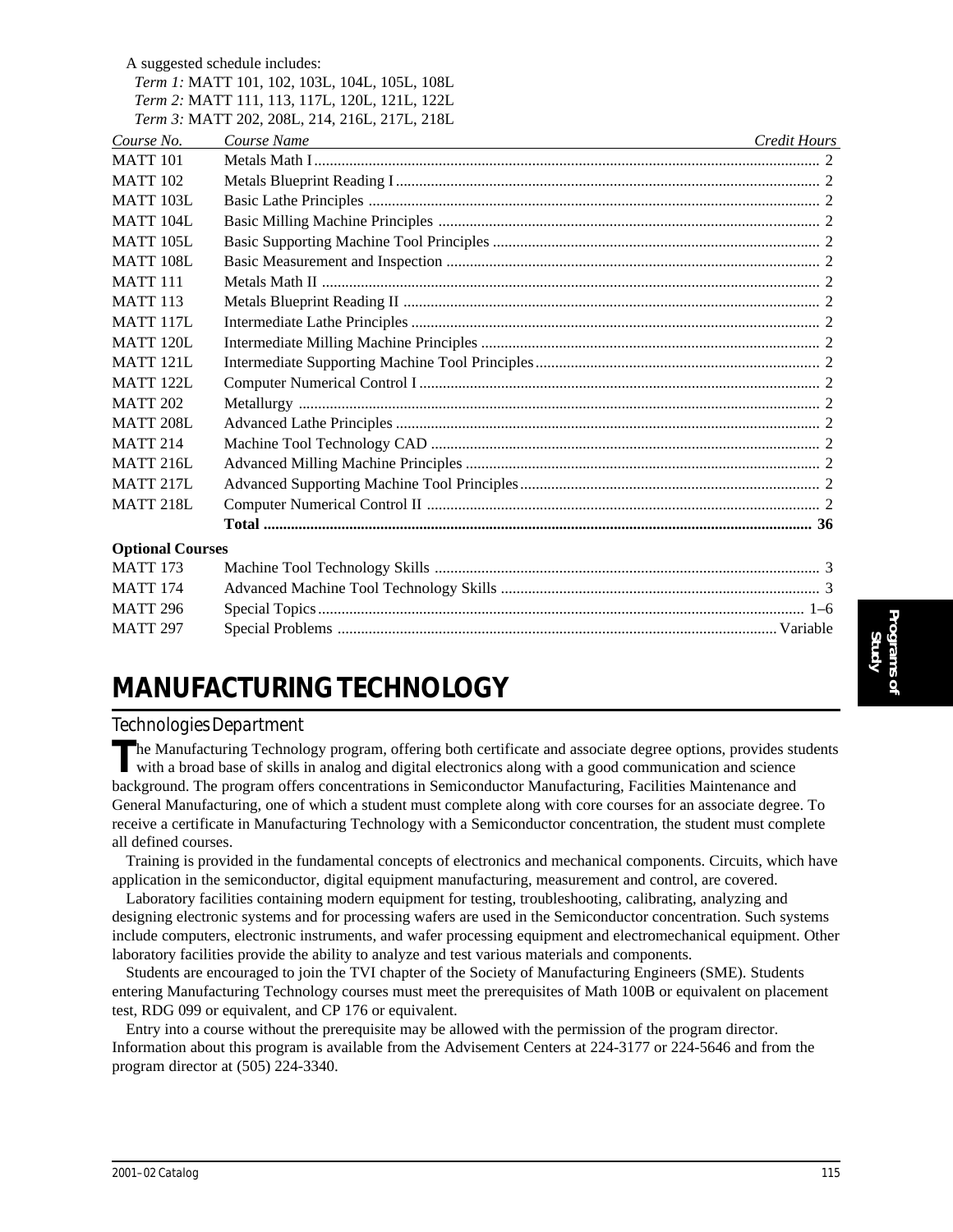## CERTIFICATE AND DEGREE CORE REQUIREMENTS

| Course No. Course Name | <u> 1989 - Johann Stoff, deutscher Stoffen und der Stoffen und der Stoffen und der Stoffen und der Stoffen und der</u> | <b>Credit Hours</b> |
|------------------------|------------------------------------------------------------------------------------------------------------------------|---------------------|
|                        |                                                                                                                        |                     |
|                        |                                                                                                                        |                     |
|                        |                                                                                                                        |                     |
| ELEC 104               |                                                                                                                        |                     |
| <b>ENG 101</b>         |                                                                                                                        |                     |
| MT 105                 |                                                                                                                        |                     |
| MT 205                 |                                                                                                                        |                     |
| MT 281                 |                                                                                                                        |                     |
|                        |                                                                                                                        |                     |
|                        |                                                                                                                        |                     |

# DEGREE REQUIREMENTS - Choose One of the Following Concentrations:<br>Facilities Maintenance Self-Selected Concentration

| ELEC <sub>105L</sub> |                                                   |  |
|----------------------|---------------------------------------------------|--|
| <b>ELEC 118L</b>     |                                                   |  |
| <b>PC 212L</b>       |                                                   |  |
| <b>ACHR 133</b>      |                                                   |  |
| <b>ACHR 134</b>      |                                                   |  |
| <b>ACHR 151</b>      |                                                   |  |
| <b>ACHR 152</b>      |                                                   |  |
| <b>ACHR 214</b>      |                                                   |  |
| <b>ELTR 212</b>      |                                                   |  |
| <b>ELTR 213L</b>     |                                                   |  |
| <b>PLMB 102</b>      |                                                   |  |
| PLMB 102L            |                                                   |  |
| <b>ENG 119</b>       |                                                   |  |
|                      |                                                   |  |
|                      |                                                   |  |
|                      |                                                   |  |
|                      | <b>Facilities Maintenance Technical Electives</b> |  |
| <b>ACHR 212</b>      |                                                   |  |
| <b>ACHR 213</b>      |                                                   |  |
| <b>ACHR 215</b>      |                                                   |  |
| CM 278               |                                                   |  |
| <b>PLMB 105</b>      |                                                   |  |
| PLMB 106L            |                                                   |  |
| <b>PLMB 173L</b>     |                                                   |  |
|                      |                                                   |  |

## **Semiconductor Manufacturing Self-Selected Concentration**

| ELEC 105L            |  |
|----------------------|--|
| ELEC <sub>114L</sub> |  |
| ELEC <sub>118L</sub> |  |
| PC 201               |  |
| <b>PC 211</b>        |  |
| <b>PC 212L</b>       |  |
| <b>SMT 201/201L</b>  |  |
|                      |  |
|                      |  |
|                      |  |
|                      |  |
|                      |  |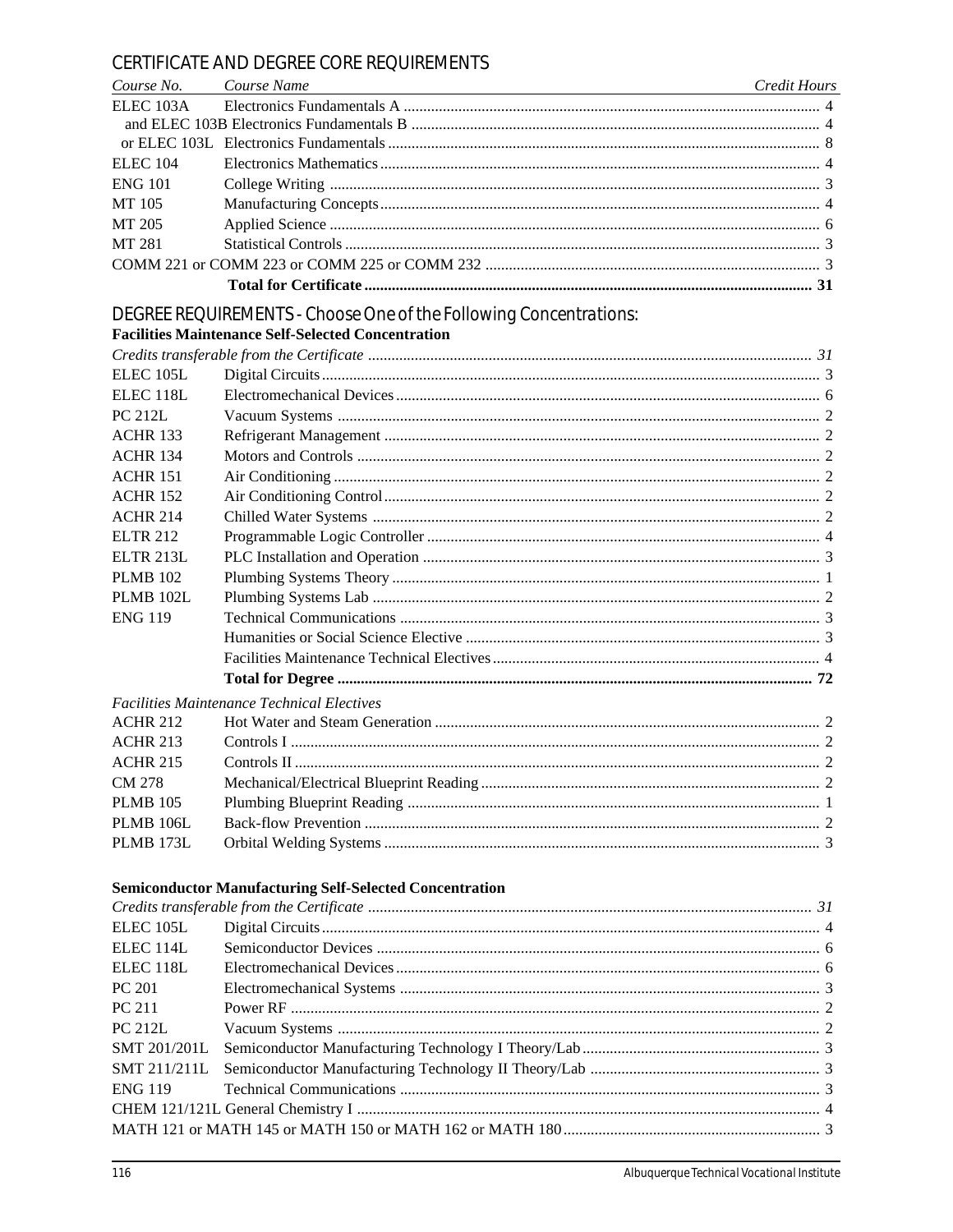|                      | <b>Semiconductor Manufacturing Technical Electives</b> |  |
|----------------------|--------------------------------------------------------|--|
| <b>CP 278A</b>       |                                                        |  |
| <b>ELEC</b> 104      |                                                        |  |
| ELEC <sub>203L</sub> |                                                        |  |
| ELEC <sub>205L</sub> |                                                        |  |
| ELEC <sub>214L</sub> |                                                        |  |
| <b>ELEC 217</b>      |                                                        |  |
| ELEC 276L            |                                                        |  |
| <b>ELEC 277L</b>     |                                                        |  |
| <b>ELEC 296</b>      |                                                        |  |
| <b>ELEC 297</b>      |                                                        |  |
| <b>ELEC 298</b>      |                                                        |  |
| <b>ELEC 299</b>      |                                                        |  |
| <b>MATT 102</b>      |                                                        |  |
| <b>MATT 105L</b>     |                                                        |  |
| MT 280               |                                                        |  |
| PHOT 101L            |                                                        |  |
|                      |                                                        |  |

### **General Manufacturing Self-Selected Concentration**

# **MECHANICAL TECHNOLOGY**

*Trades & Service Occupations Department*

The Mechanical Technology associate of applied science degree is available with two concentrations: air conditioning and plumbing.

All courses must be passed with a minimum grade of C to qualify for graduation.

Information about this program is available from the Advisement Centers at 224-3177 or 224-5646 and from the director at 224-3716.

## AIR CONDITIONING, HEATING AND REFRIGERATION CONCENTRATION

A suggested schedule per term includes:

*Term 1:* ACHR 131, 132, 133, 134, 135, 136, 137, EPT 214A, 214B, 214C, MATH 119 or higher *Term 2:* ACHR 151, 152, 153, 154, 155, 156, BA 105 or CP 175L or CSCI 101, ENG 101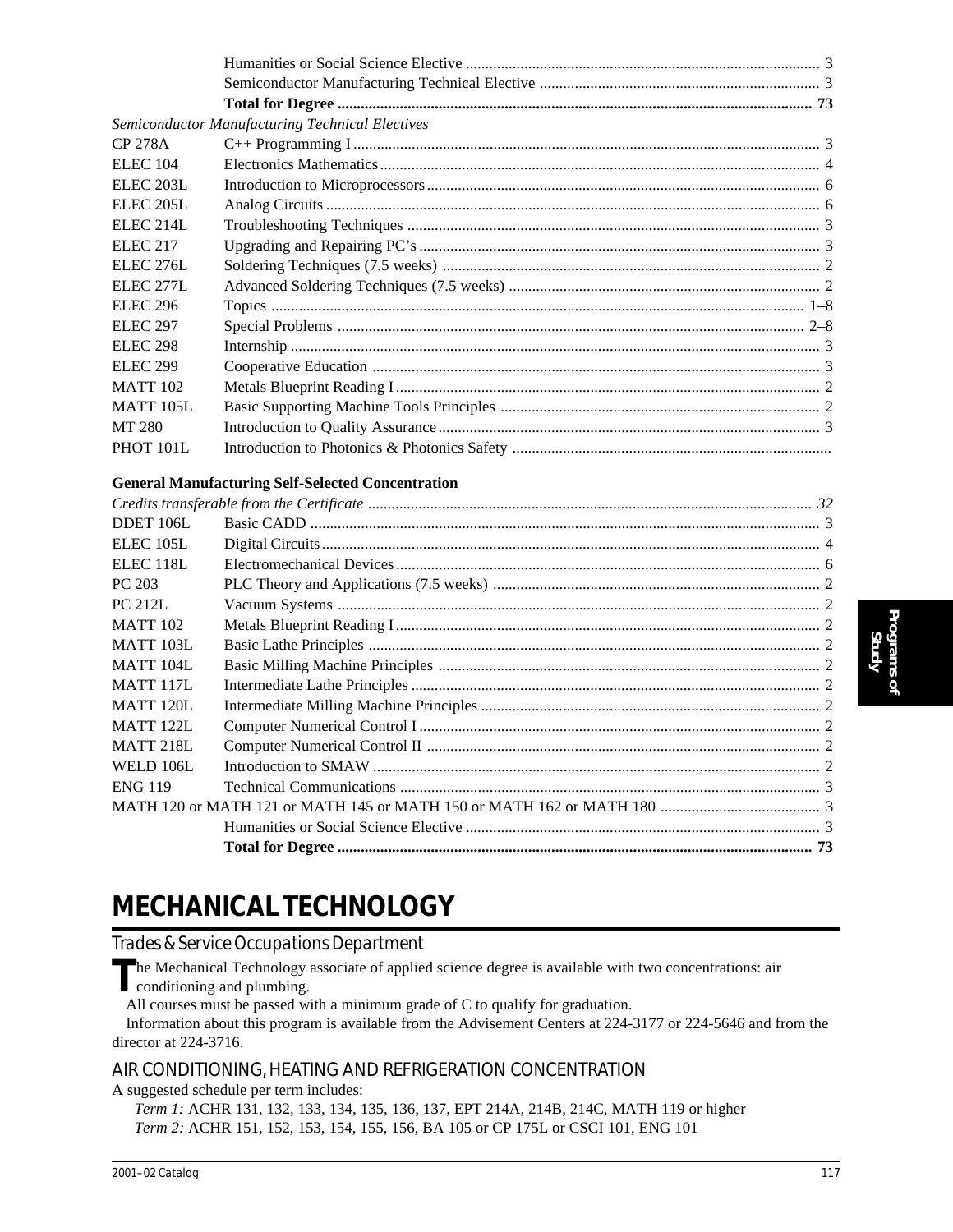Term 3: ACHR 210, 211, 212, 213, 214, 215, 216, COMM elective, humanities/social or behavioral science elective Term 4: PLMB 101, 101L, 102, 102L, 105, 106L, PHYS 102 or higher

| Course No.                  | Course Name<br><u> 1989 - Johann Stein, marwolaethau a bhann an t-Amhair an t-Amhair an t-Amhair an t-Amhair an t-Amhair an t-A</u> | Credit Hours |  |
|-----------------------------|-------------------------------------------------------------------------------------------------------------------------------------|--------------|--|
| <b>ACHR 131</b>             |                                                                                                                                     |              |  |
| <b>ACHR 132</b>             |                                                                                                                                     |              |  |
| <b>ACHR 133</b>             |                                                                                                                                     |              |  |
| <b>ACHR 134</b>             |                                                                                                                                     |              |  |
| <b>ACHR 135</b>             |                                                                                                                                     |              |  |
| <b>ACHR 136</b>             |                                                                                                                                     |              |  |
| <b>ACHR 137</b>             |                                                                                                                                     |              |  |
| <b>ACHR 151</b>             |                                                                                                                                     |              |  |
| <b>ACHR 152</b>             |                                                                                                                                     |              |  |
| <b>ACHR 153</b>             |                                                                                                                                     |              |  |
| <b>ACHR 154</b>             |                                                                                                                                     |              |  |
| <b>ACHR 155</b>             |                                                                                                                                     |              |  |
| <b>ACHR 156</b>             |                                                                                                                                     |              |  |
| <b>ACHR 210</b>             |                                                                                                                                     |              |  |
| <b>ACHR 211</b>             |                                                                                                                                     |              |  |
| <b>ACHR 212</b>             |                                                                                                                                     |              |  |
| <b>ACHR 213</b>             |                                                                                                                                     |              |  |
| <b>ACHR 214</b>             |                                                                                                                                     |              |  |
| <b>ACHR 215</b>             |                                                                                                                                     |              |  |
| <b>ACHR 216</b>             |                                                                                                                                     |              |  |
|                             | <b>Additional Required Trades &amp; Service Occupations Courses</b>                                                                 |              |  |
| <b>EPT 214A</b>             |                                                                                                                                     |              |  |
| <b>EPT 214B</b>             |                                                                                                                                     |              |  |
| <b>EPT 214C</b>             |                                                                                                                                     |              |  |
| <b>PLMB</b> 101             |                                                                                                                                     |              |  |
| PLMB 101L                   |                                                                                                                                     |              |  |
| <b>PLMB 102</b>             |                                                                                                                                     |              |  |
| PLMB 102L                   |                                                                                                                                     |              |  |
|                             |                                                                                                                                     |              |  |
| <b>PLMB 105</b>             |                                                                                                                                     |              |  |
| PLMB 106L                   |                                                                                                                                     |              |  |
| <b>Computer Requirement</b> |                                                                                                                                     |              |  |
| <b>BA 150</b>               | Introduction to Computer Processing                                                                                                 |              |  |
| or CP 176                   | Introduction to Technology Computer Applications                                                                                    |              |  |
|                             |                                                                                                                                     |              |  |
|                             | <b>Required Arts &amp; Science Courses</b>                                                                                          |              |  |
|                             |                                                                                                                                     |              |  |
| <b>ENG 101</b>              |                                                                                                                                     |              |  |
|                             |                                                                                                                                     |              |  |
|                             |                                                                                                                                     |              |  |
| <b>PHYS</b>                 |                                                                                                                                     |              |  |
|                             |                                                                                                                                     |              |  |
|                             | PLUMBING CONCENTRATION                                                                                                              |              |  |
|                             | A suggested schedule per term includes:                                                                                             |              |  |
|                             | Term 1: PLMB 101, 101L, 102, 102L, 103, 103L, 105, 106L, EPT 214A, 214B, 214C, MATH 119 or higher                                   |              |  |
|                             | Term 2: PLMB 111, 111L, 112L, 115, 116L, 173L, WELD 170, ENG 101                                                                    |              |  |
|                             | Term 3: ACHR 131, 132, 133, 134, 135, 136, BA 150 or CP 176 or CSCI 101, COMM elective                                              |              |  |
|                             | Term 4: ACHR 151, 152, 153, 154, humanities/social or behavioral science elective, PHYS 102 or higher                               |              |  |
| Course No.                  | Course Name<br><u> 1980 - Johann Barn, amerikan bestemannten bestemannten bestemannten bestemannten bestemannten bestemannten b</u> | Credit Hours |  |
| <b>PLMB</b> 101             |                                                                                                                                     |              |  |
| PLMB 101L                   |                                                                                                                                     |              |  |
| <b>PLMB 102</b>             |                                                                                                                                     |              |  |
|                             |                                                                                                                                     |              |  |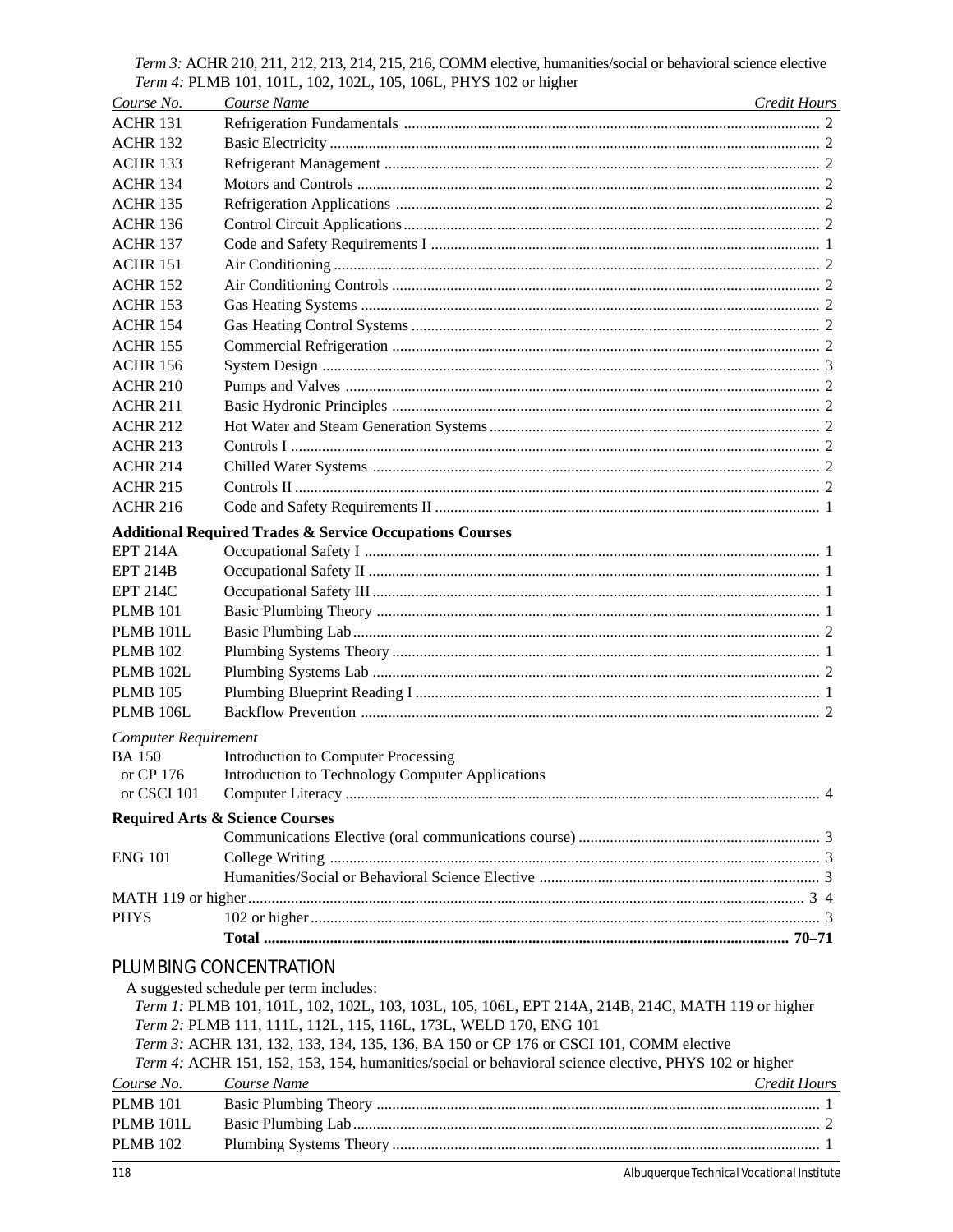| PLMB 102L                   |                                                                |  |
|-----------------------------|----------------------------------------------------------------|--|
| <b>PLMB 103</b>             |                                                                |  |
| <b>PLMB 103L</b>            |                                                                |  |
| <b>PLMB 105</b>             |                                                                |  |
| <b>PLMB 106L</b>            |                                                                |  |
| <b>PLMB 111</b>             |                                                                |  |
| PLMB 111L                   |                                                                |  |
| PLMB 112L                   |                                                                |  |
| <b>PLMB 115</b>             |                                                                |  |
| <b>PLMB 116L</b>            |                                                                |  |
| PLMB 173L                   |                                                                |  |
| <b>ACHR 131</b>             |                                                                |  |
| <b>ACHR 132</b>             |                                                                |  |
| <b>ACHR 133</b>             |                                                                |  |
| <b>ACHR 134</b>             |                                                                |  |
| <b>ACHR 135</b>             |                                                                |  |
| <b>ACHR 136</b>             |                                                                |  |
| <b>ACHR 151</b>             |                                                                |  |
| <b>ACHR 152</b>             |                                                                |  |
| <b>ACHR 153</b>             |                                                                |  |
| <b>ACHR 154</b>             |                                                                |  |
|                             | <b>Other Required Trades &amp; Service Occupations Courses</b> |  |
| <b>EPT 214A</b>             |                                                                |  |
| <b>EPT 214B</b>             |                                                                |  |
| <b>EPT 214C</b>             |                                                                |  |
| <b>WELD 170</b>             |                                                                |  |
| <b>Computer Requirement</b> |                                                                |  |
| <b>BA150</b>                | Introduction to Computer Processing                            |  |
| or CP 176                   | Introduction to Technology Computer Applications               |  |
| or CSCI 101                 |                                                                |  |
|                             | <b>Required Arts &amp; Sciences Courses</b>                    |  |
|                             |                                                                |  |
| <b>ENG 101</b>              |                                                                |  |
|                             |                                                                |  |
|                             |                                                                |  |
|                             |                                                                |  |
|                             |                                                                |  |

# **MEDICAL CODING**

## *Business Occupations Department*

The Medical Coding certificate program is designed to provide students the opportunity to prepare for a future in the health care industry, which is increasingly dependent on the documentation of medical procedures, diagnosis, and the level of complexity of the care delivered. Medical coding is at the heart of both healthcare reimbursement and clinical analysis.

Coders analyze medical records and assign codes to index diagnoses and procedures to support clinical care, to assist medical research in hospitals, physicians' offices, and other healthcare facilities; and to provide information for reimbursement purposes. Coding is the transformation of verbal descriptions of diseases, injuries, and procedures into numerical designations.

Individuals skilled in health information coding are employed as coders for hospitals, physicians' offices, peer review organizations, health maintenance organizations, ambulatory care facilities, skilled nursing facilities, or insurance companies. To earn a certificate, the required courses must be completed with a minimum grade of "C."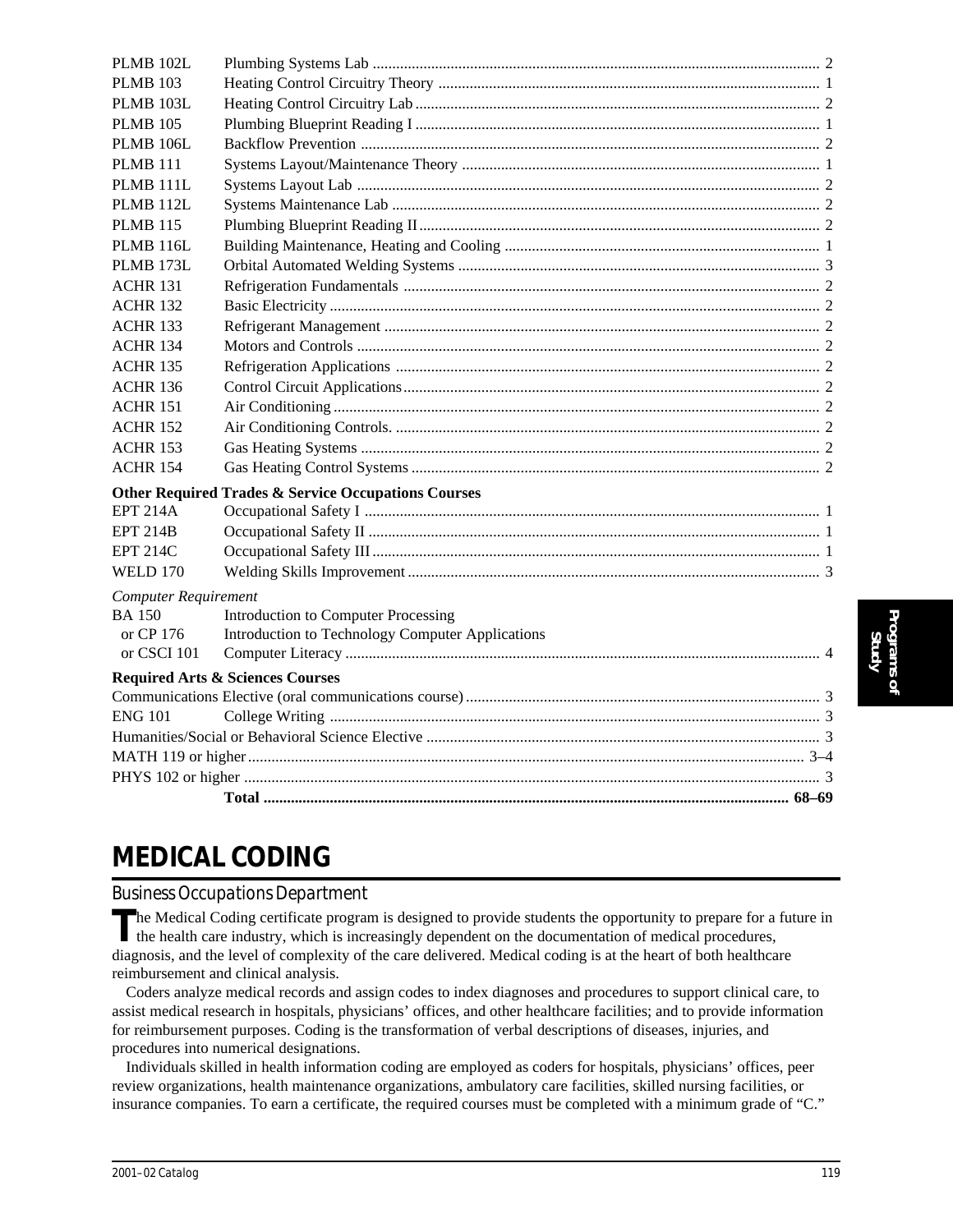A suggested schedule per term for the Medical Coding certificate includes: *Term 1:* BA 150, BIO 136, 139L, CR 132, HIT 115 *Term 2:* BA 121, HIT 120, 130, 200 *Term 3:* HIT 140, 160, 210, 230, 275

#### CERTIFICATE REQUIREMENTS

| Course No.      | Course Name | Credit Hours |
|-----------------|-------------|--------------|
| <b>BA</b> 150   |             |              |
| <b>BA</b> 121   |             |              |
| <b>BIO 136</b>  |             |              |
| <b>BIO 139L</b> |             |              |
| CR 132          |             |              |
| <b>HIT 115</b>  |             |              |
| <b>HIT 120</b>  |             |              |
| <b>HIT 130</b>  |             |              |
| <b>HIT 140</b>  |             |              |
| <b>HIT 160</b>  |             |              |
| <b>HIT 200</b>  |             |              |
| <b>HIT 210</b>  |             |              |
| <b>HIT 230</b>  |             |              |
| <b>HIT 275</b>  |             |              |
|                 |             |              |

# **MEDICAL LABORATORY TECHNICIAN**

### *Health Occupations Department*

The Medical Laboratory Technician associate of science degree program prepares students to perform laboratory procedures, which aid the physician and pathologist in the diagnosis and treatment of disease. Medical laboratory technicians (MLTs) work in clinics, hospitals, private laboratories and physician office labs, collecting blood specimens and performing test procedures in such disciplines as clinical chemistry, hematology, immunohematology, immunology, microbiology and urinalysis.

The program is accredited by the National Accrediting Agency for Clinical Laboratory Sciences. Graduates are eligible to take both the American Society of Clinical Pathologists and the National Credentialing Agency exams to obtain Certified Medical Laboratory Technician credentials.

The clinical practicum experience at affiliated hospitals and laboratories provides experience in performing laboratory tests under the direction of a clinical instructor. Students must arrange for their own transportation to the hospitals or labs.

An agreement with the University of New Mexico Medical Laboratory Science (MLS) Program allows for the transfer of some or all credits earned at TVI toward the UNM MLS bachelor's degree. Students should contact the program director for specifics.

There is a uniform fee for MLT 111L or MLT 296/296A of \$45 for one lab coat. There is a uniform fee of \$10.00 for MLT 151C for a nametag, hospital parking permits and preventive lab tests in case of needle stick exposure. Each MLT laboratory course also has a \$20 supply fee.

Program information sessions for the Medical Laboratory Technician program are scheduled regularly; students should contact the Health Occupations Department for dates and times. These sessions include detailed information about the petitioning and selection process, program requirements, physical demands of the job and general information about laboratory medicine as a career. Anyone interested in the Medical Laboratory Technician program is strongly encouraged to attend one of these program information sessions. For more information on these sessions applicants may call 224-4161.

Prospective MLT students must declare MLT as their major, complete the prerequisites and submit a petition packet to the Health Occupations Department to be considered for the MLT classes beginning in the fall term. Students should call the Health Occupations office at 224-4114 to learn the dates of the summer petition period. Students are responsible for meeting the eligibility requirements. Once all requirements are fulfilled, students must petition for enrollment in the core MLT curriculum. The program begins in the fall term of each year.

Current certification in CPR, physical exam and hepatitis vaccinations are required prior to clinical experiences.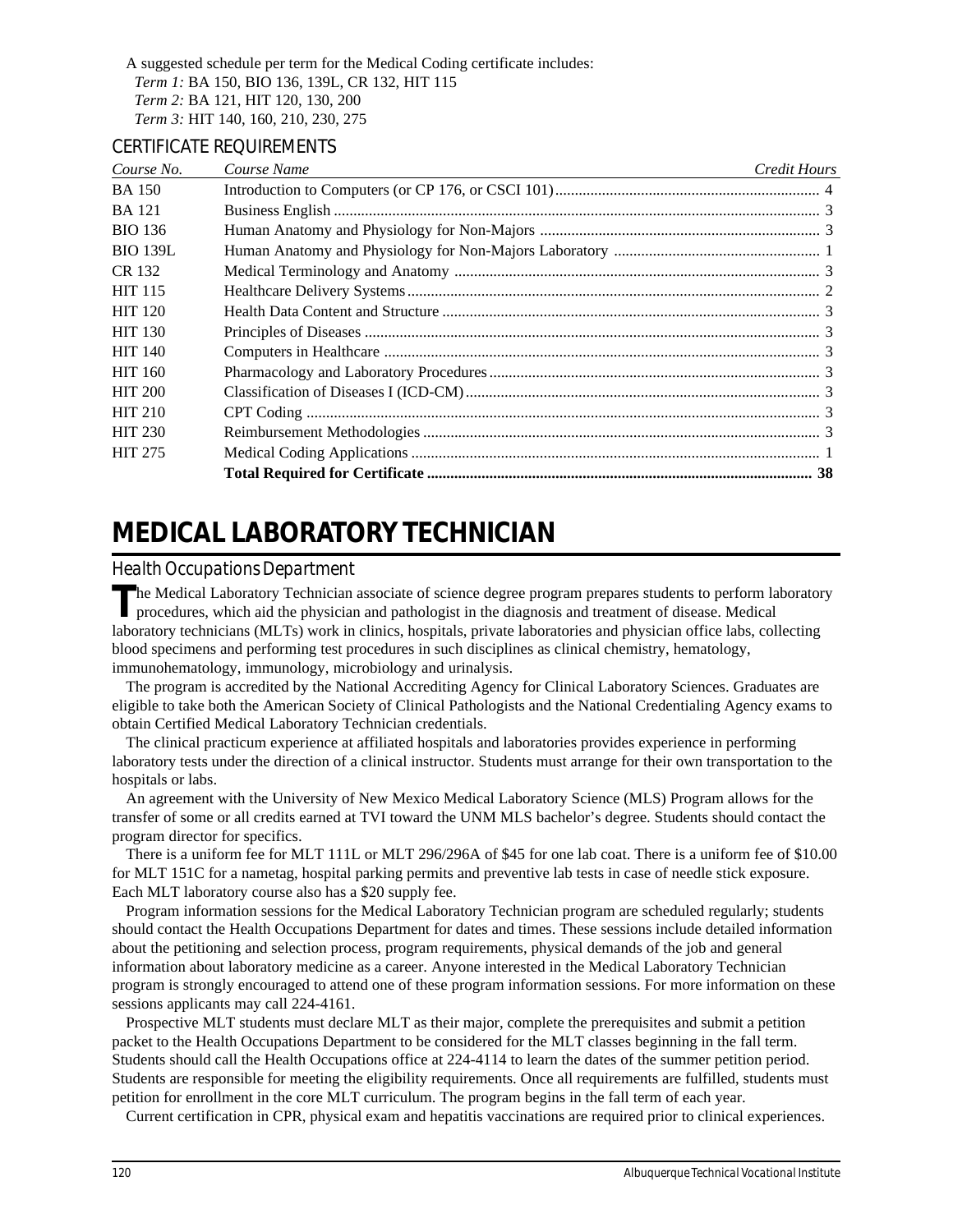Students petitioning for enrollment must:

- submit a completed TVI application declaring MLT as your major.
- request that transcripts from all postsecondary schools previously attended be sent to TVI's Record Office. (allow three-four weeks)
- have a cumulative GPA of 2.0 or higher

#### Prerequisites are:

- high school diploma or equivalent
- English, math, reading and science at 100 level (MATH 100A prerequisite may be fulfilled by ACT, SAT or Accuplacer score or college coursework)

Job placement for MLT graduates was 100% in 1997, 1998, 1999, and 2000

There are two pathways available for students to enter the program in the fall term.

#### **Pathway 1**

*Fall Term:* BIO 123/124L, CHEM 111/112L, ENG 101, MATH 119, MLT 111/111L *Spring Term:* BIO 136/139L, CHEM 212, MATH 145, MLT 151C *Summer Term:* BIO 239/239L, HUM/SS Elective *Fall Term:* MLT 114/114C (7.5 weeks), MLT 207/207L, MLT 211/211L (7.5 weeks) *Spring Term:* MLT 206/206C, MLT 209/209L *Summer Term:* MLT 205C

#### **Pathway 2**

*Fall Term:* MLT 111/111L, MLT 114/114C (7.5 weeks), MLT 207/207L, MLT 211/211L (7.5 weeks) *Spring Term:* MLT 151C, MLT 206/206C, MLT 209/209L *Summer Term:* HUM/SS Elective, MLT 205C

Advanced Placement: Applicants seeking advanced placement to the Medical Laboratory Technician program should contact the program director for more information.

Information about this program is available from the Advisement Centers at 224-3177 or 224-5646 and from the program director at 224-5021.

## REQUIRED ARTS & SCIENCES COURSES

| Course No.      | Course Name<br><u> 1989 - Johann Barbara, martxa eta politikaria (h. 1908).</u> | Credit Hours |
|-----------------|---------------------------------------------------------------------------------|--------------|
| BIO 123/124L    |                                                                                 |              |
| <b>ENG 101</b>  |                                                                                 |              |
|                 |                                                                                 |              |
| <b>CHEM 212</b> |                                                                                 |              |
| BIO136/139L     | Human Anatomy and Physiology for Non-Majors/Lab                                 |              |
|                 |                                                                                 |              |
| BIO 239/239L    |                                                                                 |              |
| <b>MATH 145</b> |                                                                                 |              |
|                 |                                                                                 |              |
|                 | <b>Required Medical Laboratory Technician Courses</b>                           |              |
| <b>MLT</b> 111  |                                                                                 |              |
| MT 111L         |                                                                                 |              |
| <b>MLT</b> 114  |                                                                                 |              |
| <b>MLT 114C</b> |                                                                                 |              |
| <b>MLT 151C</b> |                                                                                 |              |
| <b>MLT 205C</b> |                                                                                 |              |
| <b>MLT 206</b>  |                                                                                 |              |
| <b>MLT 206C</b> |                                                                                 |              |
| <b>MLT 207</b>  |                                                                                 |              |
| <b>MLT 207L</b> |                                                                                 |              |
| MLT 211         |                                                                                 |              |
| <b>MLT 211L</b> |                                                                                 |              |
| <b>MLT 209</b>  |                                                                                 |              |
| <b>MLT 209L</b> |                                                                                 |              |
|                 |                                                                                 |              |
|                 | These courses way be substituted for the required course                        |              |

*1These courses may be substituted for the required course.*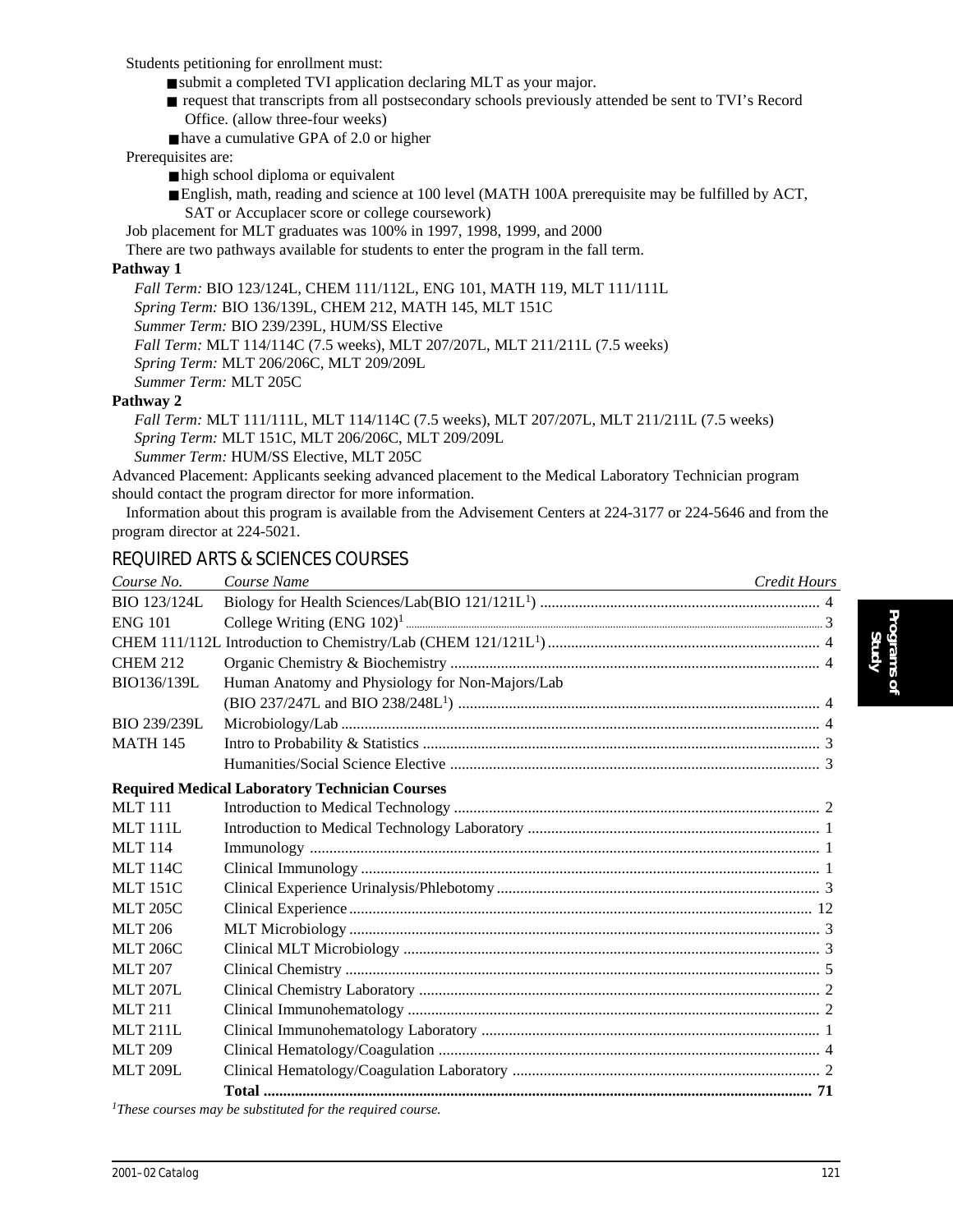# **MEDICAL OFFICE ASSISTANT**

#### *Business Occupations Department*

The Medical Office Assistant offers entry-level office-related skills for students who prefer to begin a career<br>quickly in a medical office. Students acquire basic English, computer, word processing, telephone techniques, business interpersonal skills, and medical terminology. The courses in this program may be applied toward an Office Administration certificate/associate of applied science degree. Information about this program is available from the associate dean at 224-3811 or from the Advisement Centers at 224-3177 or 224-5646. A suggested schedule per term for the Medical Office Assistant includes: *Term 1:* AA 101, 102, BA 121, 131, 150 *Term 2:* AA 143, 170, 171, 174, CR 132, elective, CIS 130 *Course No. Course Name Credit Hours* AA 101 Beginning Keyboarding.................................................................................................................. 3 AA 102 Keyboard Applications ................................................................................................................... 3 AA 143 Word Processing ............................................................................................................................. 3 AA 170 Business Telephone Techniques (5 weeks) .................................................................................... 1 AA 171 Working with the Challenging Customer (5 weeks) ...................................................................... 1 AA 174 Computers in the Medical Office (5 weeks) ................................................................................... 1 BA 121 Business English ............................................................................................................................. 3 BA 131 Business Interpersonal Skills (7.5 weeks) ...................................................................................... 2 BA 150 Introduction to Computers (or CP 176, or CSCI 101).................................................................... 4 CIS 130 Microsoft Windows (5 weeks) [previously MMS 150] ................................................................. 1 CR 132 Medical Terminology and Anatomy .............................................................................................. 3 Approved Elective .......................................................................................................................... 3 **Total Required for Certificate ................................................................................................... 28 Approved Electives** AA 107 Intermediate Keyboard Skill-building ............................................................................................ 2 AA 173 Time Management (5 weeks) ......................................................................................................... 1 AA 200 Advanced Word Processing............................................................................................................ 3 AA 270 Medical Transcription..................................................................................................................... 3 AA 297 Special Problems ................................................................................................................. Variable AA 298 Internship ........................................................................................................................................ 4 AA 299 Cooperative Education ................................................................................................................... 4 BA 122 Business Writing ............................................................................................................................. 3 BA 252 Customer Relations ......................................................................................................................... 3 CIS 143 MS Outlook (5 weeks) .................................................................................................................... 1 CIS 150 Excel Fundamentals (5 weeks) [previously MMS 158] ................................................................. 1 CIS 155 Access Fundamentals (5 weeks) [previously MMS 159] ............................................................... 1 *The Customer Service Representative 90-hour training course offered through the TVI Workforce Training Center can*

*substitute for AA 170, 171, and 173.*

# **METALS TECHNOLOGY**

### *Trades & Service Occupations Department*

The Metals Technology associate of applied science degree is available with two concentrations: Machine Tool<br>Technology and Welding. The program prepares individuals for entry-level positions in the metal working industry. Personal safety is stressed.

Information about this program is available from the Advisement Centers at 224-3177 or 224-5646 and from the director at 224-3718.

### MACHINE TOOL TECHNOLOGY CONCENTRATION

A suggested schedule per term includes:

*Term 1:* MATT 101, 102, 103L, 104L, 105L, 108L, MATH 119 or higher, BA 105 or CP 176 or CSCI 101 *Term 2:* MATT 111, 113, 117L, 120L, 121L, 122L, ENG 101, COMM 130 or higher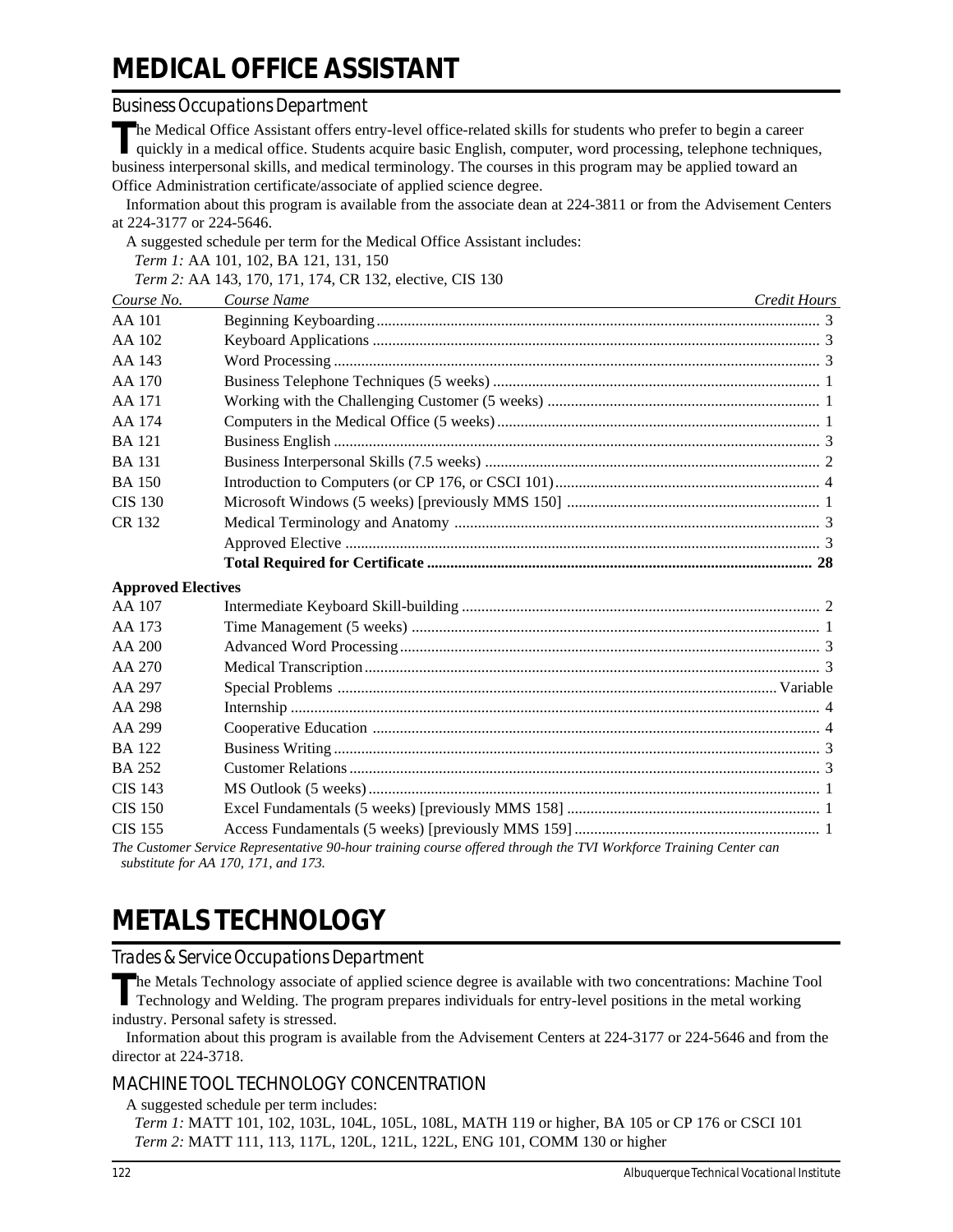#### *Term 3:* MATT 202, 208L, 214, 216L, 217L, WELD 170, ENG 102 or higher

Term 4: MATT 171, 218L, Business Occupations or Technologies elective, PHYS 102 or higher, humanities social or behavioral science elective

| Course No.                  | Course Name                                                                                               | Credit Hours |
|-----------------------------|-----------------------------------------------------------------------------------------------------------|--------------|
| <b>MATT 101</b>             |                                                                                                           |              |
| <b>MATT 102</b>             |                                                                                                           |              |
| <b>MATT 103L</b>            |                                                                                                           |              |
| MATT 104L                   |                                                                                                           |              |
| <b>MATT 105L</b>            |                                                                                                           |              |
| MATT 108L                   |                                                                                                           |              |
| <b>MATT 111</b>             |                                                                                                           |              |
| <b>MATT 113</b>             |                                                                                                           |              |
| MATT 117L                   |                                                                                                           |              |
| <b>MATT 120L</b>            |                                                                                                           |              |
| <b>MATT 121L</b>            |                                                                                                           |              |
| MATT <sub>122L</sub>        |                                                                                                           |              |
| <b>MATT 202</b>             |                                                                                                           |              |
| <b>MATT 208L</b>            |                                                                                                           |              |
| <b>MATT 214</b>             |                                                                                                           |              |
| MATT 216L                   |                                                                                                           |              |
| MATT 217L                   |                                                                                                           |              |
| MATT 218L                   |                                                                                                           |              |
| <b>WELD 170</b>             |                                                                                                           |              |
| <b>WELD 171</b>             |                                                                                                           |              |
|                             |                                                                                                           |              |
|                             |                                                                                                           |              |
| <b>Computer Requirement</b> |                                                                                                           |              |
| <b>BA 150</b><br>or CP 176  | <b>Introduction to Computer Processing</b>                                                                |              |
| or CSCI 101                 | Introduction to Technology Computer Applications                                                          |              |
|                             |                                                                                                           |              |
|                             | <b>Required Arts &amp; Sciences Courses</b>                                                               |              |
|                             |                                                                                                           |              |
| <b>ENG 101</b>              |                                                                                                           |              |
|                             |                                                                                                           |              |
|                             | Humanities/Social or Behavioral Science Elective 3                                                        |              |
|                             |                                                                                                           |              |
| <b>PHYS</b>                 |                                                                                                           |              |
|                             |                                                                                                           |              |
|                             | <b>WELDING CONCENTRATION</b>                                                                              |              |
|                             | A suggested schedule per term includes:                                                                   |              |
|                             | Term 1: MATT 101, 102, WELD 104L, 105L, 106L, 107L, 108, MATH 119 or higher                               |              |
|                             | Term 2: MATT 111, 113, WELD 114L, 115L, 116L, 117L, ENG 101, BA 150 or CP 176 or CSCI 101                 |              |
|                             | Term 3: MATT 173, WELD 202, 205L, 206L, 207L, 208L, COMM 130 or higher                                    |              |
|                             | Term 4: MATT 174, Business Occupations or Technologies elective, PHYS 102 or higher, humanities/social or |              |
|                             | behavioral science elective                                                                               |              |
| Course No.                  | Course Name                                                                                               | Credit Hours |
| <b>MATT 101</b>             |                                                                                                           |              |
| <b>MATT 102</b>             |                                                                                                           |              |
| WELD 104L                   |                                                                                                           |              |
| WELD 105L                   |                                                                                                           |              |
| WELD 106L                   |                                                                                                           |              |
| WELD 107L                   |                                                                                                           |              |
| <b>WELD 108</b>             |                                                                                                           |              |
| <b>MATT 111</b>             |                                                                                                           |              |

MATT 113 Metals Blueprint Reading ............................................................................................................... 2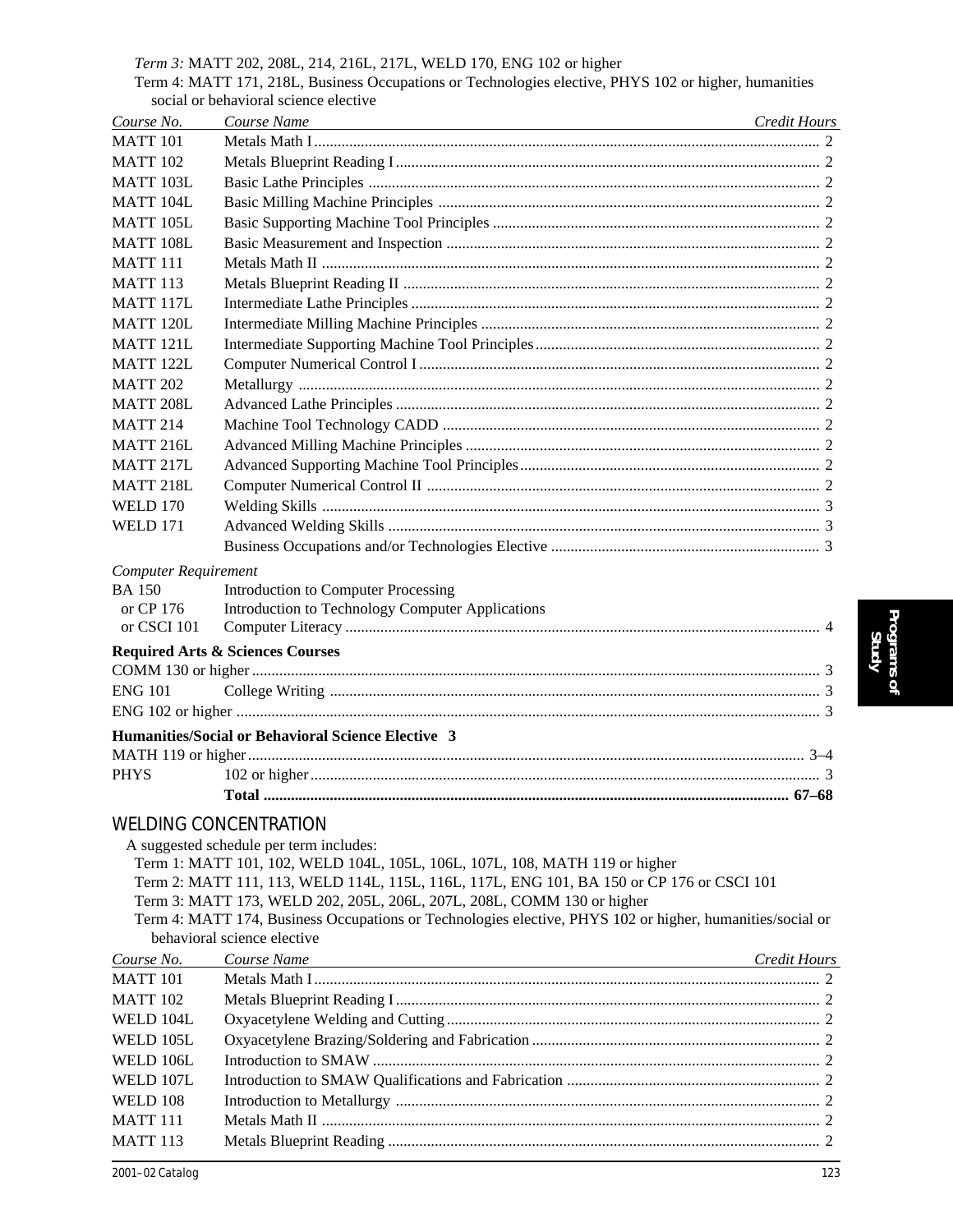| WELD 114L                   |                                                  |  |
|-----------------------------|--------------------------------------------------|--|
| WELD 115L                   |                                                  |  |
| <b>WELD 116L</b>            |                                                  |  |
| WELD 117L                   |                                                  |  |
| <b>WELD 202</b>             |                                                  |  |
| WELD 205L                   |                                                  |  |
| WELD 206L                   |                                                  |  |
| <b>WELD 207L</b>            |                                                  |  |
| <b>WELD 208L</b>            |                                                  |  |
| <b>MATT 173</b>             |                                                  |  |
| <b>MATT 174</b>             |                                                  |  |
|                             |                                                  |  |
| <b>Computer Requirement</b> |                                                  |  |
| <b>BA 150</b>               | Introduction to Computer Processing              |  |
| or CP 176                   | Introduction to Technology Computer Applications |  |
| or CSCI 101                 |                                                  |  |
|                             | <b>Required Arts &amp; Sciences Courses</b>      |  |
|                             |                                                  |  |
| <b>ENG 101</b>              |                                                  |  |
|                             |                                                  |  |
|                             |                                                  |  |
|                             |                                                  |  |
|                             |                                                  |  |
|                             |                                                  |  |

## **MICROSOFT CERTIFIED SYSTEMS ENGINEER (MCSE) CERTIFICATION PREPARATION**

### *Business Occupations Department*

The Business Occupations Department offers a Verification of Completion upon completion of a cluster of courses from 6 to 28 credit hours that offer skills and competencies in a specific career area. These course clusters may be (1) part of a pathway to a business certificate or an associate of applied science degree or (2) a combination of courses that provide skills and competencies from several business certificates or associate of applied science degrees.

A Verification of Completion provides opportunities for students to gain skills and competencies needed for emerging business strategies and is awarded by the Business Occupations Department. Application for a Verification of Completion may be made with the department upon completion of the course cluster.

Students enrolled in these courses may not be eligible to receive financial aid or Veterans Administration benefits. Information about these courses is available from the Business Occupations Department at 224-3811 or from the Advisement Centers at 224-3177 or 224-5646.

| Course No.     | Course Name | Credit Hours |
|----------------|-------------|--------------|
| <b>CIS 135</b> |             |              |
| CIS 136        |             |              |
| <b>CIS 282</b> |             |              |
| CIS 243        |             |              |
| CIS 245        |             |              |
| CIS 246        |             |              |
| CIS 247        |             |              |
| <b>CIS 248</b> |             |              |
| CIS 249        |             |              |
|                |             |              |
|                |             |              |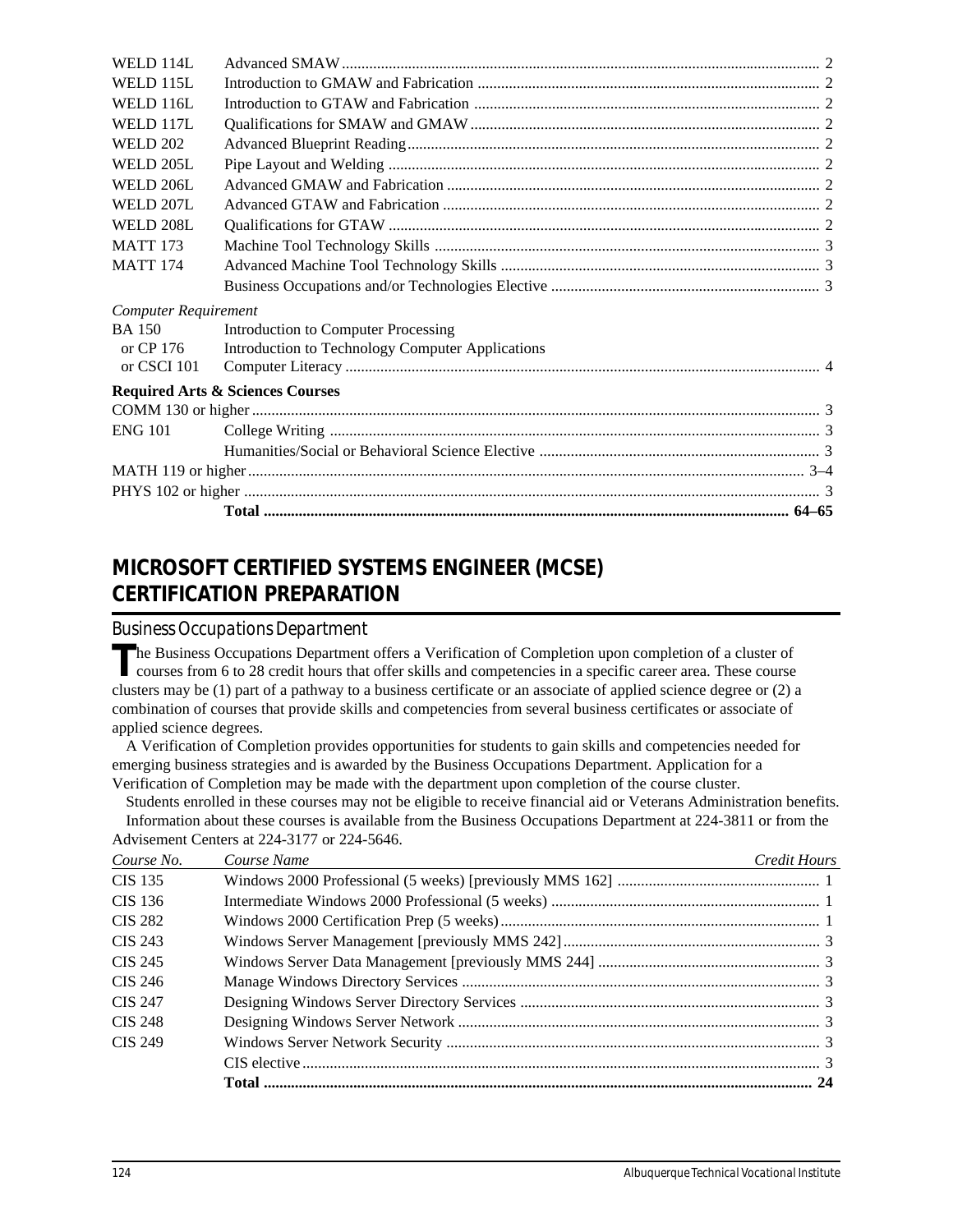## **MICROSOFT OFFICE USER SPECIALIST (MOUS) CERTIFICATION PREPARATION**

#### *Business Occupations Department*

These MOUS certification preparation courses can lead to MOUS certification for each separate software package. To be MOUS certified, you must pass the Microsoft MOUS exam for each individual topic. Students enrolled in these courses may not be eligible to receive financial aid or Veterans Administration benefits.

Information about these courses is available from the Business Occupations Department at 224-3811 or from the Advisement Centers at 224-3177 or 224-5646.

#### WORD MOUS

| Course No. | Course Name | Credit Hours |
|------------|-------------|--------------|
| CIS 123    |             |              |
| CIS 220    |             |              |
|            |             |              |

### EXCEL MOUS

| Course No.  | Course Name<br><u> 1989 - Johann Barn, fransk politik formuler (d. 1989)</u> | Credit Hours |
|-------------|------------------------------------------------------------------------------|--------------|
| CIS 150     |                                                                              |              |
| and CIS 151 |                                                                              |              |
| and CIS 152 |                                                                              |              |
| and CIS 224 |                                                                              |              |
| or          |                                                                              |              |
| ACCT 254    |                                                                              |              |
| and CIS 224 |                                                                              |              |
|             |                                                                              |              |

### POWERPOINT MOUS

| Course No. | Course Name | Credit Hours |
|------------|-------------|--------------|
| CIS 142    |             |              |
| CIS 222    |             |              |
|            |             |              |

## ACCESS MOUS

| Course No.     | Course Name | Credit Hours |
|----------------|-------------|--------------|
| CIS 155        |             |              |
| CIS 156        |             |              |
| <b>CIS</b> 157 |             |              |
| CIS 226        |             |              |
|                |             |              |

## **MICROSOFT SOFTWARE SUPPORT**

#### *Business Occupations Department*

The Business Occupations Department offers a Verification of Completion upon completion of a cluster of courses from 6 to 28 credit hours that offer skills and competencies in a specific career area. These course clusters may be (1) part of a pathway to a business certificate or an associate of applied science degree or (2) a combination of courses that provide skills and competencies from several business certificates or associate of applied science degrees.

A Verification of Completion provides opportunities for students to gain skills and competencies needed for emerging business strategies and is awarded by the Business Occupations Department. Application for a Verification of Completion may be made with the department upon completion of the course cluster.

Students enrolled in these courses may not be eligible to receive financial aid or Veterans Administration benefits.

Information about these courses is available from the Business Occupations Department at 224-3811 or from the Advisement Centers at 224-3177 or 224-5646.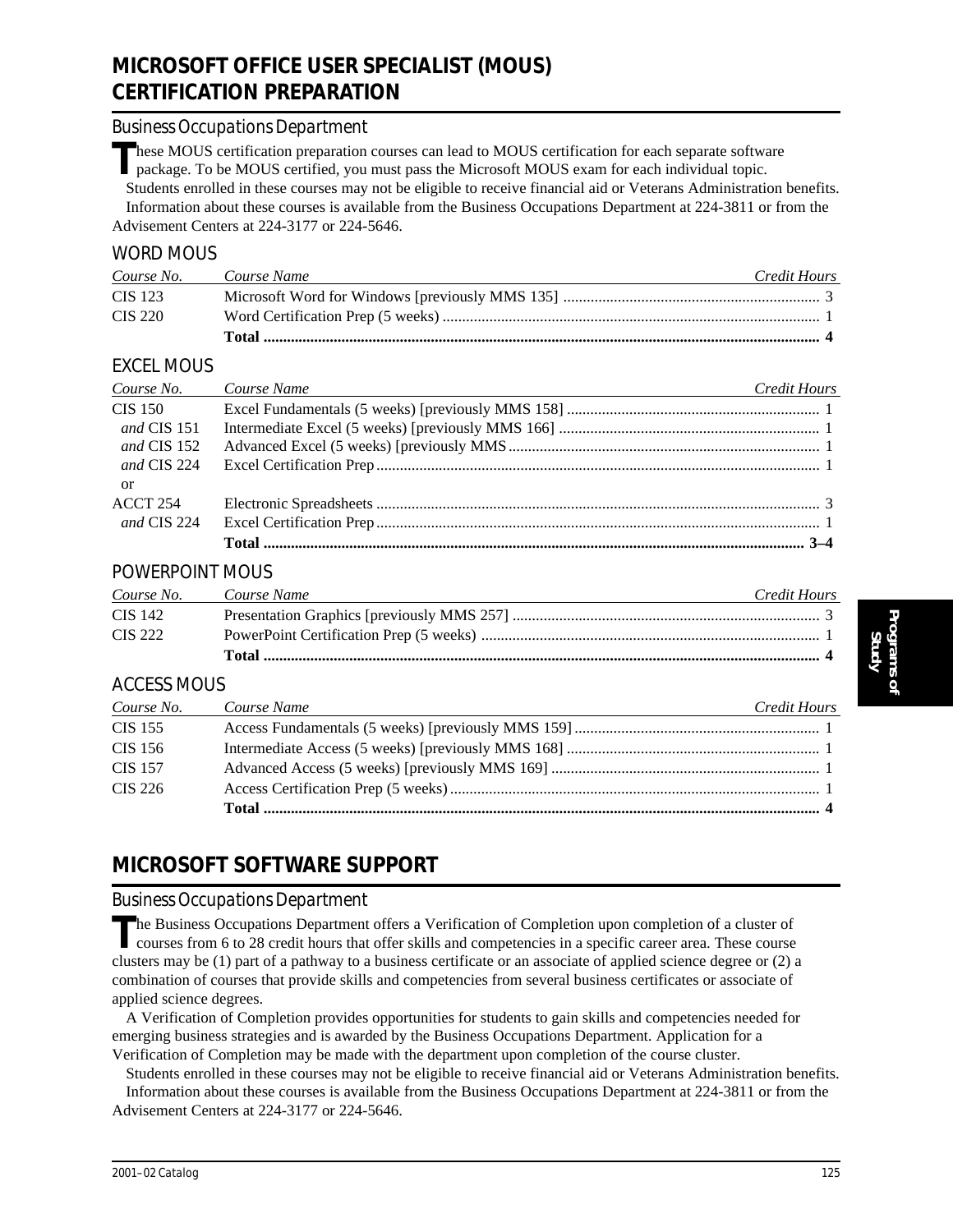| Course No.     | Course Name | Credit Hours |
|----------------|-------------|--------------|
| <b>BA 150</b>  |             |              |
| CIS 123        |             |              |
| <b>CIS</b> 130 |             |              |
| CIS 131        |             |              |
| CIS 135        |             |              |
| CIS 142        |             |              |
| CIS 143        |             |              |
| <b>CIS</b> 150 |             |              |
| <b>CIS</b> 151 |             |              |
| CIS 152        |             |              |
| CIS 155        |             |              |
| CIS 156        |             |              |
| <b>CIS</b> 157 |             |              |
| CIS 220        |             |              |
| <b>CIS 222</b> |             |              |
| <b>CIS 224</b> |             |              |
| CIS 226        |             |              |
| <b>CIS 254</b> |             |              |
|                |             |              |
|                |             |              |

## **MULTIMEDIA DEVELOPMENT**

## *Business Occupations Department*

The Business Occupations Department offers a Verification of Completion upon completion of a cluster of courses from 6 to 28 credit hours that offer skills and competencies in a specific career area. These course clusters may be (1) part of a pathway to a business certificate or an associate of applied science degree or (2) a combination of courses that provide skills and competencies from several business certificates or associate of applied science degrees.

A Verification of Completion provides opportunities for students to gain skills and competencies needed for emerging business strategies and is awarded by the Business Occupations Department. Application for a Verification of Completion may be made with the department upon completion of the course cluster.

Students enrolled in these courses may not be eligible to receive financial aid or Veterans Administration benefits. Information about these courses is available from the Business Occupations Department at 224-3811 or from the Advisement Centers at 224-3177 or 224-5646.

| Course No.     | Course Name | Credit Hours |
|----------------|-------------|--------------|
| CIS 164        |             |              |
| <b>CIS 170</b> |             |              |
| <b>CIS 271</b> |             |              |
| CIS 273        |             |              |
| CIS 275        |             |              |
| <b>CIS 274</b> |             |              |
|                |             |              |

# **NETWORKING TECHNOLOGY**

### *Technologies Department*

In this program students acquire the skills to administer and support computer systems and networks. Graduates are prepared for entry-level jobs in government, business and industry. The program is designed for a person w are prepared for entry-level jobs in government, business and industry. The program is designed for a person who is responsible for the day-to-day operation of a network. Network or systems administrators typically perform tasks such as system installation, configuration and maintenance; administering user accounts; backing up servers; loading applications; and maintaining security. Other job responsibilities include minor network troubleshooting and network performance; students will attain skills to diagnose, troubleshoot and resolve network problems in a real-time environment. Early courses emphasize written and verbal communications, business knowledge and basic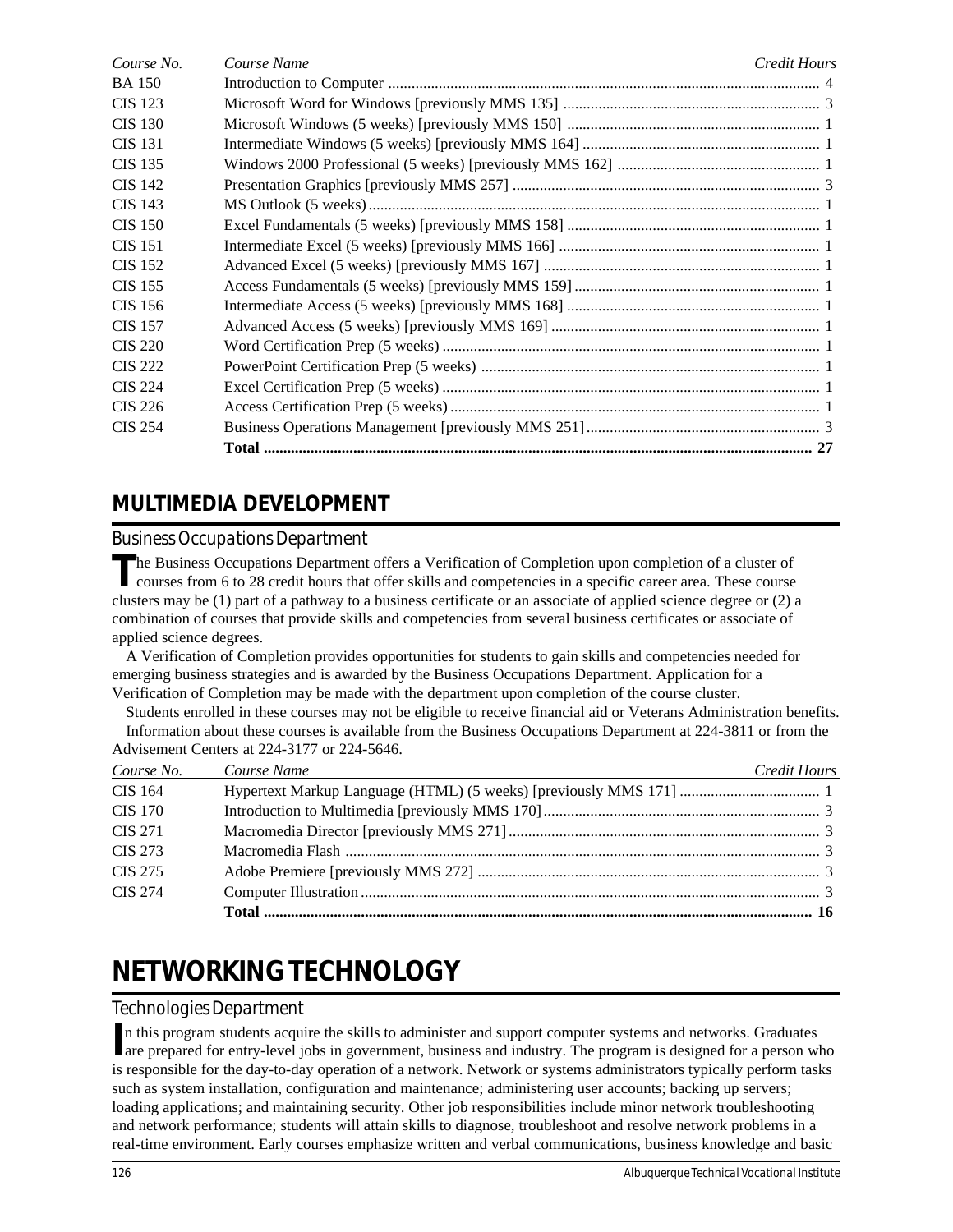computer skills. Later courses are arranged into the following certificate options: Cisco CCNA Prep, Linux Prep, and Microsoft Certification Prep.

To enter the Networking Technology program, the student must meet the prerequisites of MATH 100 or equivalent, RDG 099 or equivalent and CP 176 or equivalent.

Information about this program is available from the Advisement Centers at 224-3177 or 224-5646 and from the director at (505) 224-3340.

| CERTIFICATE AND DEGREE REQUIREMENTS |  |  |
|-------------------------------------|--|--|
|-------------------------------------|--|--|

| Course No.      | Course Name | <b>Credit Hours</b> |
|-----------------|-------------|---------------------|
| CP 103          |             |                     |
| <b>CP</b> 128   |             |                     |
| CP 182          |             |                     |
| CP 183          |             |                     |
| CP 213          |             |                     |
| $CP$ 274L       |             |                     |
| CP 285          |             |                     |
| <b>ELEC 217</b> |             |                     |
| <b>ENG 101</b>  |             |                     |
| <b>ENG 119</b>  |             |                     |
|                 |             |                     |
|                 |             |                     |

## *Select One of the Following Three Certificate Options (9 Credits)*

| <b>CCNA Prep</b>                    |                                                                    |  |
|-------------------------------------|--------------------------------------------------------------------|--|
| CP 205                              |                                                                    |  |
| CP 206                              |                                                                    |  |
| CP 207                              |                                                                    |  |
| <b>Linux Prep</b>                   |                                                                    |  |
| CP 231                              |                                                                    |  |
| CP 232                              |                                                                    |  |
| CP 275                              |                                                                    |  |
| <b>Microsoft Certification Prep</b> |                                                                    |  |
| <b>CP 286</b>                       |                                                                    |  |
| <b>CP 288</b>                       |                                                                    |  |
| <b>CP 289</b>                       |                                                                    |  |
|                                     |                                                                    |  |
|                                     | <b>Additional Associate of Applied Science Degree Requirements</b> |  |
| <b>MATH 120</b>                     |                                                                    |  |
| or MATH 121                         |                                                                    |  |
| or MATH 150                         |                                                                    |  |
| <b>MATH 145</b>                     |                                                                    |  |
| or MATH 245                         |                                                                    |  |
|                                     |                                                                    |  |
|                                     | <b>Additional 18 Credits Selected from Courses Below:</b>          |  |
| CP 105                              |                                                                    |  |
| CP 220                              |                                                                    |  |
| <b>CP 221</b>                       |                                                                    |  |
| CP 235                              |                                                                    |  |
| <b>CP 278A</b>                      |                                                                    |  |
| <b>CP 278B</b>                      |                                                                    |  |
| <b>CP 281L</b>                      |                                                                    |  |
| <b>CP 296</b>                       |                                                                    |  |
| CP 297                              |                                                                    |  |
| <b>CP 298</b>                       |                                                                    |  |
| CP 299                              |                                                                    |  |
| <b>CIS 243</b>                      |                                                                    |  |
|                                     |                                                                    |  |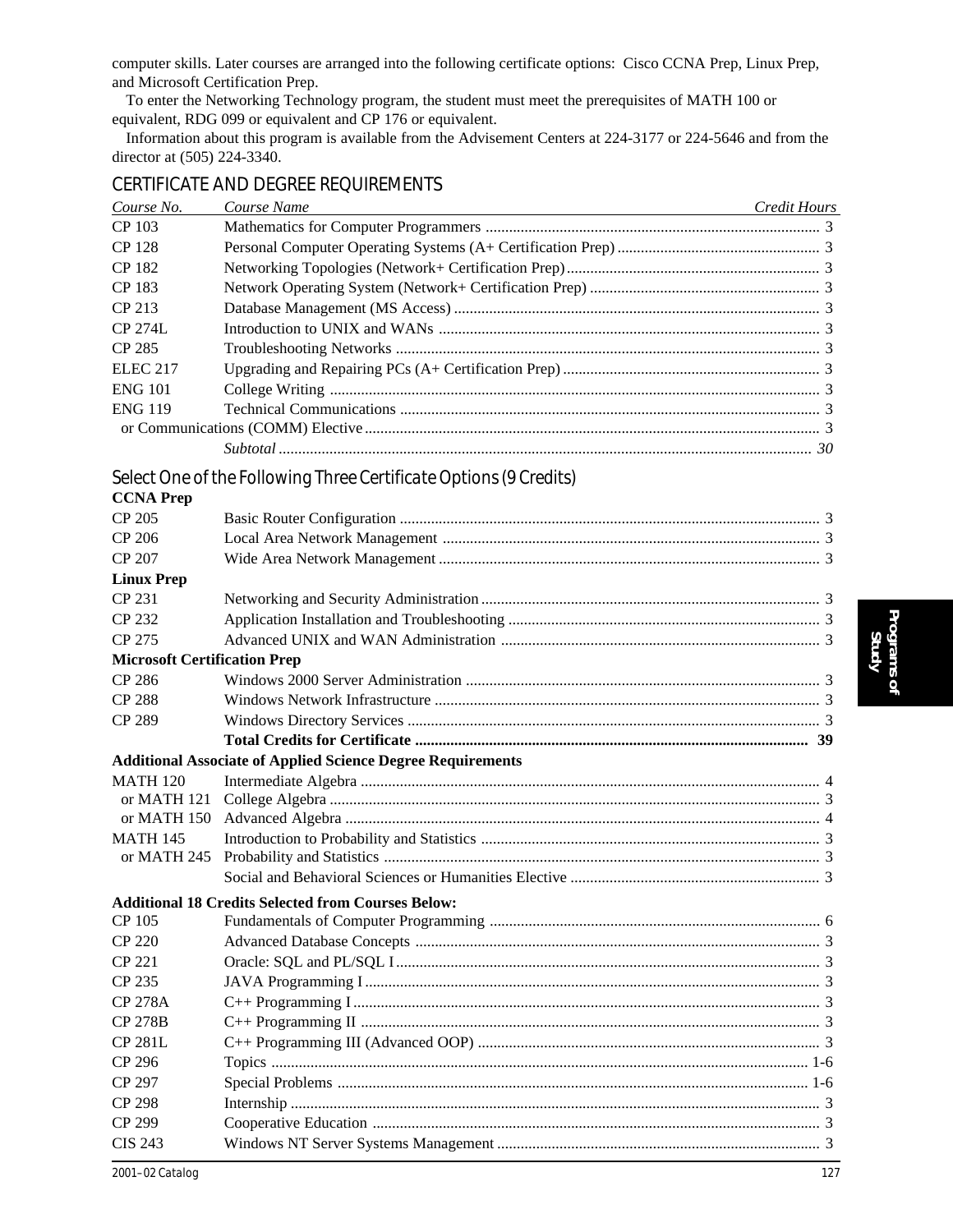| ELEC 105L      |  |
|----------------|--|
| CIS 245        |  |
| <b>CIS 244</b> |  |

## **NURSING HOME/HOME HEALTH ATTENDANT**

#### *Health Occupations Department*

**T**his 150-hour special course is designed to teach basic nursing skills to individuals who wish to work or are working in a nursing home as a nursing aide or in patients' homes as a home health attendant. Good communication skills and the desire as well as the ability to care for others are necessary for this program. Graduates are eligible to take the state certification exam to become certified nursing assistants (CNA).

The theory portion includes basic nursing skills, geriatrics, simple anatomy and physiology, rehabilitation, residents' rights and housekeeping chores. Lab experiences focus on personal care, vital signs and mobility skills. The clinical portion applies these skills in a clinical setting. The student will be required to have a physical exam, PPD and current immunizations (including tetanus, rubella and rubeola, and hepatitis B) in order to go to clinical.

The \$24 uniform fee covers the cost of required apron, nametag, health test, transfer belt, CPR and first aid certification, and preventive lab tests in case of needle stick exposure. A watch with a second hand, uniform slacks, shirt and shoes are required but not covered by the fee.

Twenty-four persons are enrolled in each course on a first come, first served basis. Courses are offered twice every term. Students enrolled in this program may not be eligible to receive financial aid or Veterans Administration benefits.

Information about this program is available from the Advisement Centers at 224-3177 or 224-5646 and from the program director at 224-4121.

| Course No.  | Course Name | Credit Hours |
|-------------|-------------|--------------|
| NAHA 102L   |             |              |
| NAHA $102C$ |             |              |
|             |             |              |

# **NURSING PROGRAMS**

### *Health Occupations Department*

**N**ursing is an exciting and rewarding field that requires highly ethical individuals who have the ability to problem-solve and think critically in a rapidly changing environment. Nursing is a science as well as an art because it is essential that the nurse combine scientific knowledge and technical skills with a compassionate and creative heart. To be successful the individual nurse must have the physical, mental, emotional, and ethical ability to meet the needs of patients in a safe and effective manner. Students with concerns about disabilities that may interfere with their ability to complete either nursing program are encouraged to discuss these concerns with the director of the nursing programs before they begin courses.

There are two programs available: associate degree nursing (leading to eligibility for licensure as a Registered Nurse) and practical nursing (leading to eligibility for licensure as an Licensed Practical Nurse). Advanced placement is available. Both programs are approved by the New Mexico State Board of Nursing and accredited by the National League for Nursing Accreditation Commission (NLNAC). For further information on accreditation for either program, the NLNAC may be contacted at (212) 989-9393, extension 153 or 350 Hudson Street, New York, New York 10014.

*Licensure:* It is essential that prospective students be informed that the New Mexico State Board of Nursing (NMSBON) may deny, revoke or suspend any license held or applied for under the Nursing Practice Act, upon grounds that the licensee or applicant violates any of the following actions (from NMAC 16, 12. 1, 2, 3, 4, 5; 61-3-28):

- 1. is guilty of fraud or deceit in procuring or attempting to procure a license or certificate of registration;
- 2. is unfit or incompetent;
- 3. is convicted of a felony;
- 4. is habitually intemperate or is addicted to the use of habit-forming drugs;
- 5. is mentally incompetent;
- 6. is guilty of unprofessional conduct; or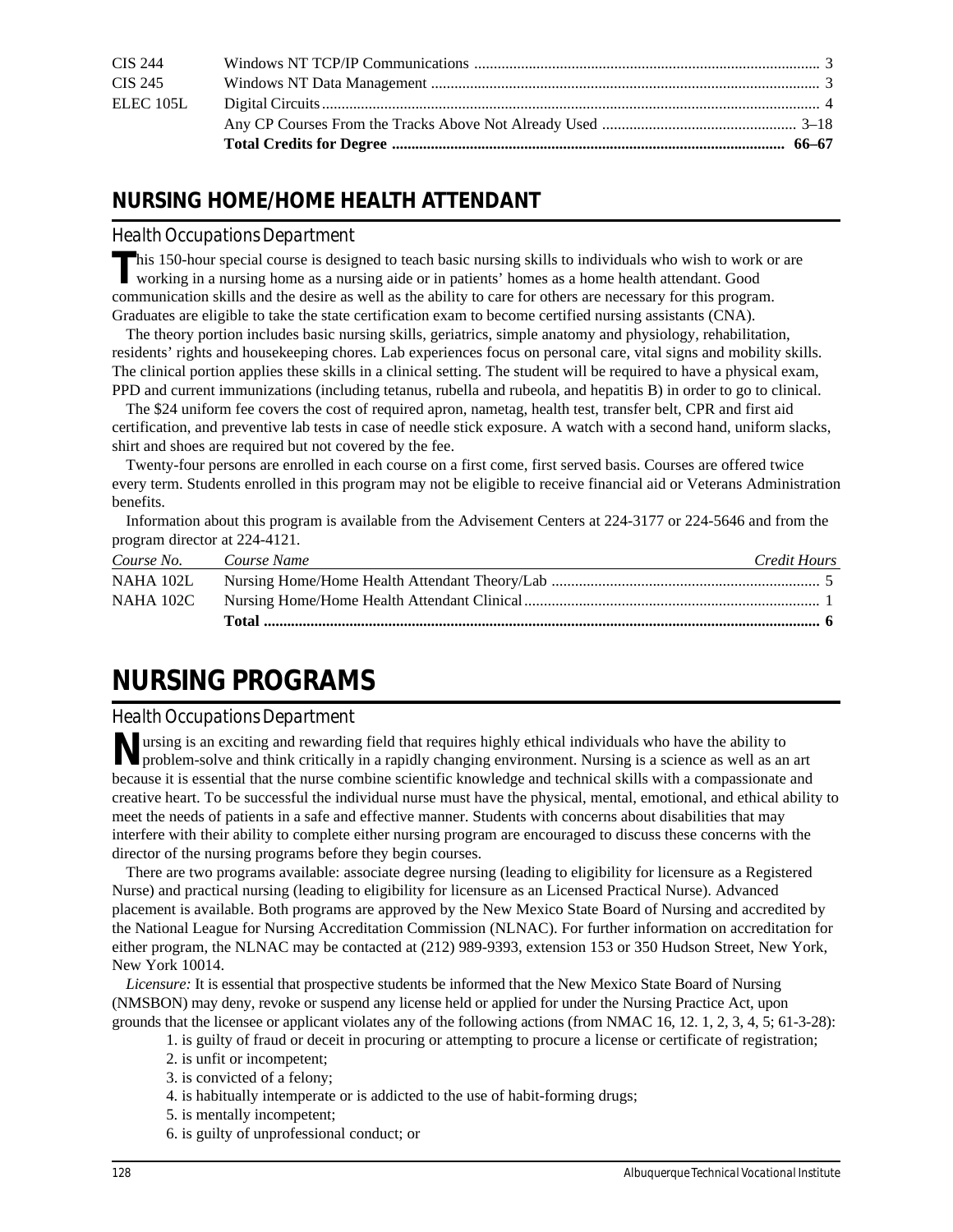- 7. has willfully or repeatedly violated any provisions of the Nursing Practice Act;
- 8. was licensed to practice nursing in any jurisdiction, territory or possession of the United States or another country and was the subject of disciplinary action similar to acts described in this subsection.

*Information sessions:* Information sessions are scheduled regularly for each program. For dates and times applicants may call the Health Occupations Department information line at 224-4161. These sessions review levels of nursing, the petition process for enrollment, program requirements and curriculum changes. Individuals interested in either nursing program must attend one of these sessions and continuing students are encouraged to attend at least one session a year. Students may declare their major in practical nursing or associate degree nursing at any time. However, when ready to enter clinical courses, students must petition for selection.

*Petitioning:* Petitions for selection to the clinical courses are accepted early in the spring term for the practical nurse program and early in the summer and fall terms for the associate degree nursing program. Applicants may contact the Health Occupations Department for the dates and times when petitions are accepted. To be eligible to petition a student must complete the prerequisites (see below) and provide proof of completing all required liberal arts courses with a C or better. Anatomy, physiology and microbiology courses must be taken within five years from the date of application to the nursing program. Note: Anatomy and physiology courses have general biology (BIO 123/124L) and chemistry (CHEM 111/112L) prerequisites. These prerequisites may be met by appropriate high school courses. Permission to enroll is provided by the biology faculty.

Once all criteria are fulfilled students must petition for enrollment in the first clinical course in either nursing program. Should there be more petitioners than available spaces, the date of admission to TVI will be used as the final selection criterion. Should there be more than one person with the same date of admission competing for the same slot, the date of completion of all required liberal arts courses will be used as the final selection criterion. The date of completion will be the last day of the term in which the course was successfully completed.

Because of the high demand for these programs it may take more than one year after petitioning to begin the nursing core coursework.

Requirements for entering clinical courses: After selection into the first clinical course, students must submit:

- Completed physical examination and health forms with evidence of current immunizations before beginning clinical courses. It is strongly advisable that students be able to lift 50 pounds or more.
- Evidence of current certification in cardiopulmonary resuscitation (CPR) for health professionals before beginning clinical courses. CPR certification must be kept current throughout the program.

Students must arrange for their own transportation to attend all classes, observations and clinical experiences as scheduled. There may be some required evening clinical hours as well as daytime hours.

There is an equipment fee which includes the required uniforms, stethoscope, scissors, hospital parking permits, transfer belts, safety goggles, pen light, hemostat, identification tags and preventive lab tests in case of needle stick exposure and standardized testing. Students are responsible for the expenses of the physical examination, a watch with a second hand, uniform shoes, graduation pin, textbooks and licensing exam fees. In addition, most courses have fees for standardized testing.

*Graduation requirements*: A minimum grade of C must be earned in all required courses to continue in either nursing program and to graduate. In addition, competency in dosage calculations, as tested by clinical calculation exams, must be maintained for progress in the program.

- *Prerequisites: P.N.* and A.D.N. (must be completed in order to petition):
	- high school graduate or equivalent
	- minimum score of 85% on Nursing/MLT Basic Math test within 12 months prior to petitioning.
	- cumulative TVI GPA 2.0 or higher

Information about the nursing programs is available from the Advisement Centers at 224-3177 or 224-5646 and from the director at 224-4141.

## **PRACTICAL NURSING**

This certificate program prepares practical nurses to care for patients in a variety of health care facilities under the supervision of registered nurses and physicians. Graduates are eligible to take the licensing examina practical nurses administered by the NMSBN. Following licensure, LPNs may find employment in long-term care facilities, hospitals, physicians' offices and other health care agencies. Petitioning and prerequisites are covered above. The program begins in the summer term.

The Presbyterian Healthcare Services (PHS) School of Practical Nursing was started in 1956 at Presbyterian Hospital. In 1965 TVI assumed administrative responsibility for the school. Presbyterian continues to support the school by providing clinical facilities for patient care experiences.

**Advanced Placement:** There are two ways in which advanced standing can be given to Practical Nurse applicants: credit granted for equivalent coursework and/or successful completion of a challenge exam. For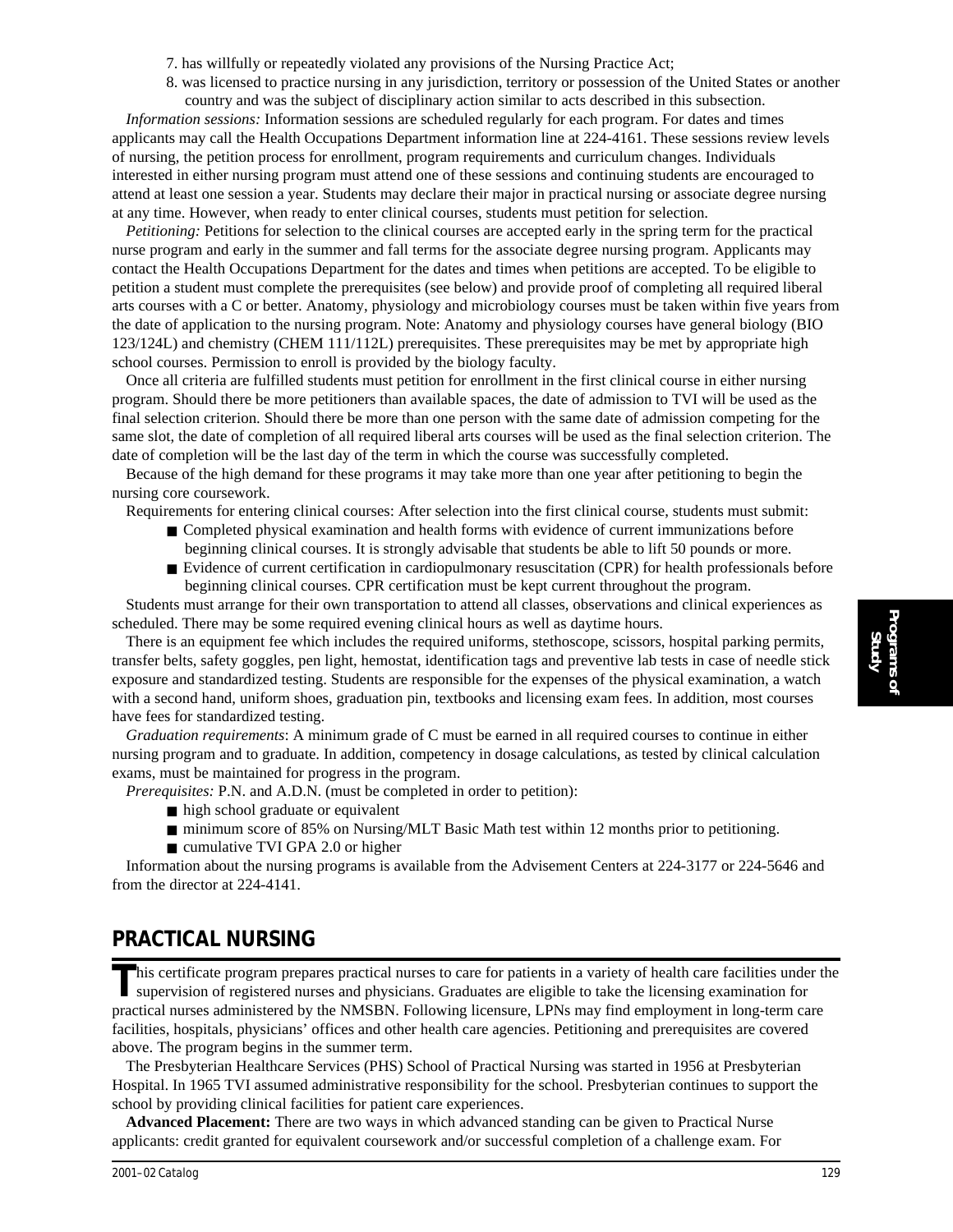additional information applicants may contact the director of the nursing programs at 224-4141. Official transcripts for previous vocational/college course work must be submitted to the TVI Records Office. Nursing courses are only valid for three years from the date of application to TVI. Advanced placement by challenge exam is offered to students who have either completed a formal course of study in a nursing-related field within a postsecondary institution (e.g. military corps member) or performed basic nursing skills during employment in an in-patient setting within the last three years.

There are uniform fees which includes the required uniforms, stethoscope, scissors, hospital parking permits, transfer belts, safety goggles, pen light, hemostat, identification tags and preventive lab tests in case of needle stick exposure and standardized testing.

| Course No.            | Course Name                                                                                          | <b>Credit Hours</b> |
|-----------------------|------------------------------------------------------------------------------------------------------|---------------------|
| <b>BIO 237/247L</b>   |                                                                                                      |                     |
| <b>BIO 238/248L</b>   |                                                                                                      |                     |
| <b>ENG 101</b>        |                                                                                                      |                     |
| <sup>1</sup> NUTR 244 |                                                                                                      |                     |
| $^{2}$ PSY 105        |                                                                                                      |                     |
|                       | <b>Required Practical Nurse Courses</b>                                                              |                     |
| <b>NURS 115</b>       |                                                                                                      |                     |
| <b>PN 126C</b>        |                                                                                                      |                     |
| <b>PN 130C</b>        |                                                                                                      |                     |
| <sup>3</sup> PN 131   |                                                                                                      |                     |
| <b>PN 135C</b>        |                                                                                                      |                     |
| <b>PN 129</b>         |                                                                                                      |                     |
|                       |                                                                                                      |                     |
|                       | المستحدث والمستنقل والمستعدد والمستعدد والمستعدد والمستعدد والمستعدد والمستعدد والمستعددة والمستعددة |                     |

#### *Required Arts & Sciences Courses*

*1NUTR 125 may be substituted. 2PSY 220 may be substituted. 3NURS 231 may be substituted.*

## **NURSING**

**T**he associate degree nursing (ADN) program prepares technical nurses to provide nursing care to individuals or groups admitted to health care agencies. The clients have common, well defined health problems. Graduates work in structured healthcare settings where they provide and manage client care, teach and promote communication while participating as members of the nursing profession. Requirements and prerequisites are covered above. Graduates are eligible to take the licensing exam given by the New Mexico State Board of Nursing to become registered nurses. The programs begins in the fall and spring terms.

*Advanced Placement:* To apply for advanced standing in the associate degree nursing program, individuals must meet the enrollment requirements for the program as described above. Official transcripts of all vocational/college courses must be sent to TVI. All advanced placement students must take NURS 202C prior to enrollment in the Nursing courses. Advanced placement may be granted in three ways:

*Challenge Exam:* for students who meet one of the following criteria: completion of a formal course of study in a nursing-related field within a postsecondary institution (e.g. military corps member) or performance of basic nursing skills during employment in an in-patient setting within the last three years. Individuals interested in challenge must make an appointment with the director of the nursing program. The process includes theory and practical exams. Students should check with the department for courses available for challenge. There is a fee for each challenge exam.

*Transfer:* from an approved associate degree or baccalaureate nursing program with equivalent courses. To apply for transfer, the individual must submit evidence of completion of equivalent courses with minimum grades of C. Nursing courses are only valid for three years from the date of application. For specific information, students should contact the director of the nursing programs.

*LPN Mobility:* The associate degree program is designed to enroll qualified licensed practical nurses into the third term who meet the following requirements:

- meet all enrollment criteria for the ADN program including official transcripts of previous education in a vocational school or college
- provide proof of current licensure as an LPN.
- pass the Nursing Mobility Profile I examinations as indicated by the program; and
- provide proof of completion of all required liberal arts courses with a minimum grade of C (anatomy and physiology and microbiology courses must be taken within five years from the date of application to the nursing program). Students must also have completed NURS 115 and NURS 202C . Priority is given to those who have also completed NURS 231.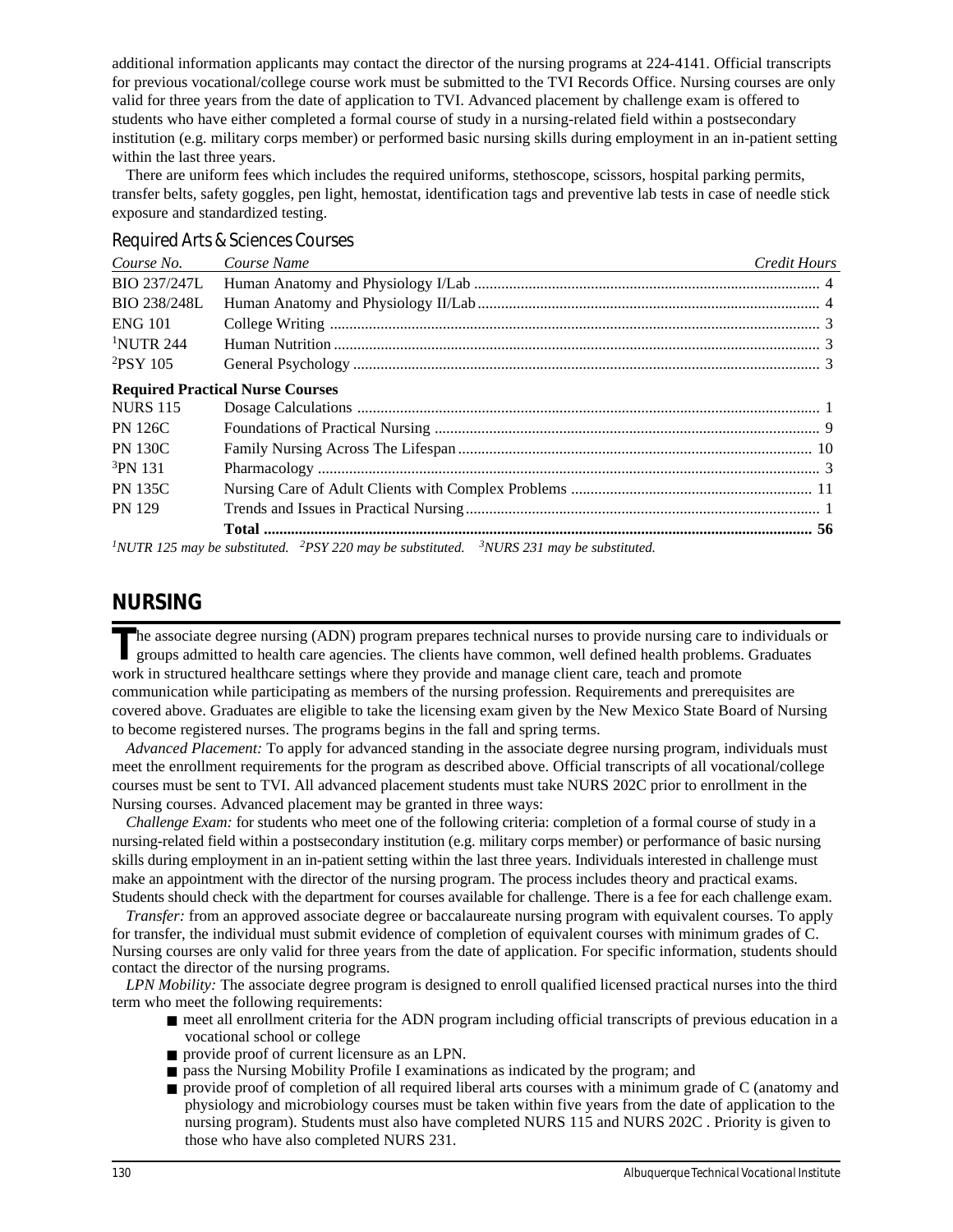Students are responsible for meeting the prerequisites and notifying the nursing director of their readiness to enter advanced placement four months prior to the term when they want to enter. Students are notified by mail when they are selected to enter the clinical courses. After selection, students must meet the same requirements for entering clinical courses described above.

Students pay uniform fees for hospital parking permits, name tags, achievement tests and preventive lab tests in case of needle stick exposure upon enrollment into nursing courses (fees are attached to specific courses). Students also are responsible for the expenses of physical exams, uniforms, transfer belts, shoes, watch with a second hand, safety goggles, stethoscope, bandage scissors, graduation pin and licensing fees.

| Course No.                       | Course Name                                                                                              | Credit Hours |
|----------------------------------|----------------------------------------------------------------------------------------------------------|--------------|
| BIO237/247L                      |                                                                                                          |              |
| BIO 238/248L                     |                                                                                                          |              |
| BIO 239/239L                     |                                                                                                          |              |
| <b>ENG 101</b>                   |                                                                                                          |              |
| <sup>1</sup> NUTR 244            |                                                                                                          |              |
| <b>PHIL 245M</b>                 |                                                                                                          |              |
| <b>PSY 105</b>                   |                                                                                                          |              |
| <b>PSY 220</b>                   |                                                                                                          |              |
|                                  |                                                                                                          |              |
| <b>Required Nursing Courses</b>  |                                                                                                          |              |
| <b>NURS 115</b>                  |                                                                                                          |              |
| <b>NURS 126C</b>                 |                                                                                                          |              |
| <b>NURS 127C</b>                 |                                                                                                          |              |
| <b>NURS 226C</b>                 |                                                                                                          |              |
| <b>NURS 227</b>                  |                                                                                                          |              |
| <b>NURS 231</b>                  |                                                                                                          |              |
| <b>NURS 247C</b>                 |                                                                                                          |              |
|                                  |                                                                                                          |              |
| $1$ NUTR 125 may be substituted. |                                                                                                          |              |
|                                  | <sup>2</sup> May be outside of Arts & Sciences with department approval; may not be a lab/science course |              |

#### *Required Arts & Sciences Courses*

**NURSING ASSISTANT**

### *Health Occupations Department*

This certificate program provides training in basic nursing skills required for the care and comfort of the sick in hospitals, out-patient clinics, nursing homes, public health agencies, private medical offices and the hom Graduates are eligible to take the state certification exam. The program begins in the fall and spring terms.

Good communication skills and the desire as well as the ability to care for others are necessary for this program. Students must have a New Mexico driver's license and a car because students will visit patients' homes (city buses are not adequate.) The student will be required to have a physical exam, PPD and current immunizations (including tetanus, rubella and rubeola, and hepatitis B) to go to clinical.

The 15-week program includes 360 instructional hours. Nine weeks are spent in the classroom and laboratory, followed by six weeks of extensive supervised clinical experiences. A student attends class an average of 24 hours per week throughout the program.

Students enrolled in this program may not be eligible to receive financial aid or Veterans Administration benefits. A \$42 uniform fee covers the cost of the required apron, name tag, stethoscope, health test, CNA pin, hospital parking permits, CPR and first aid certification, a transfer belt and preventive lab tests in case of needle stick exposure. A watch with a second hand, uniform slacks, shirt and shoes are required but not covered by the fee. Prerequisites are:

- MATH 099 or equivalent
- RDG 099 or equivalent
- ENG 099 or equivalent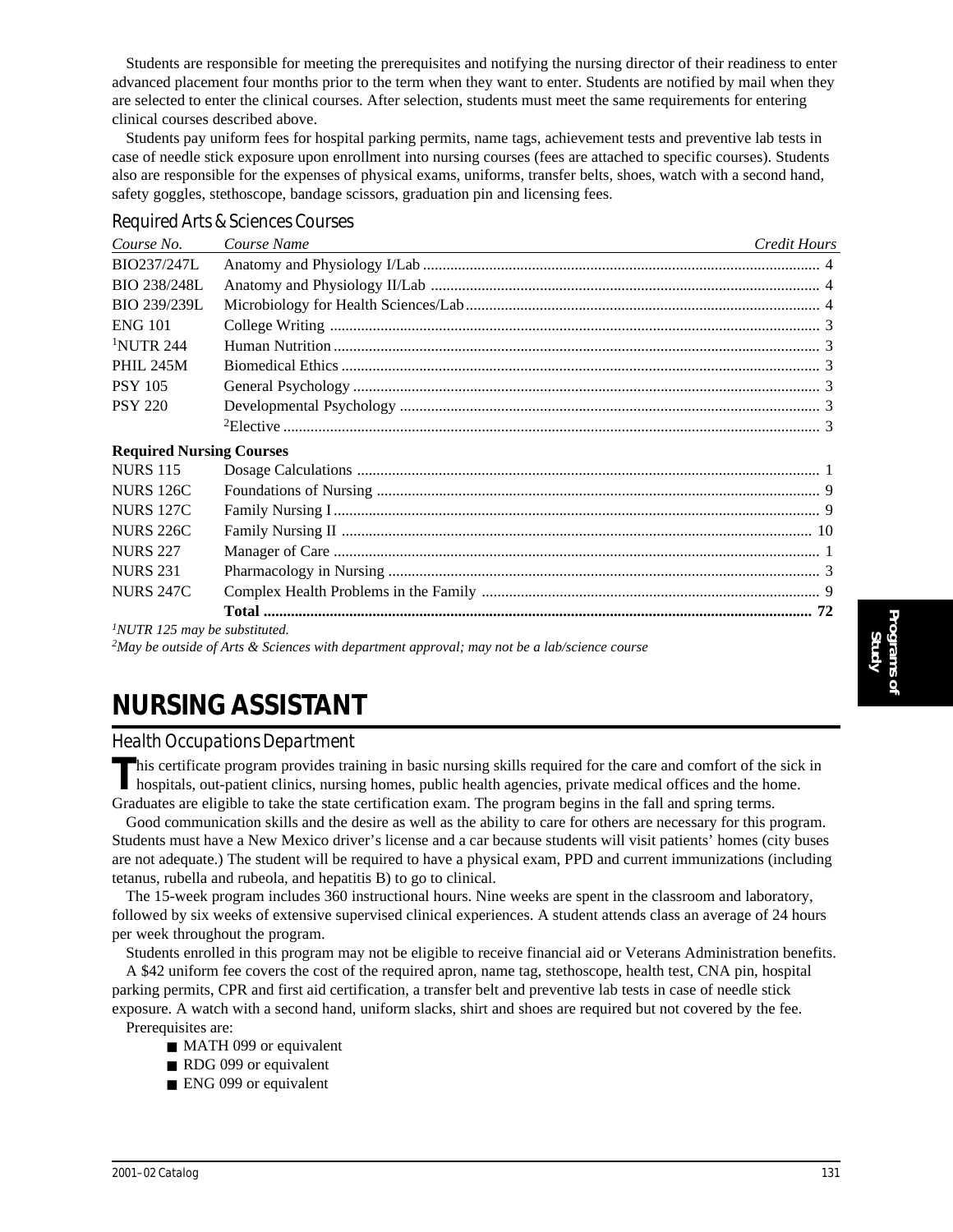| Course No.     | Course Name<br>and the control of the control of the control of the control of the control of the control of the control of the | Credit Hours |
|----------------|---------------------------------------------------------------------------------------------------------------------------------|--------------|
| <b>NA 101</b>  |                                                                                                                                 |              |
| <b>NA 110L</b> |                                                                                                                                 |              |
| <b>NA 121C</b> |                                                                                                                                 |              |
| <b>NA 131</b>  |                                                                                                                                 |              |
| <b>NA 161</b>  |                                                                                                                                 |              |
| <b>NA 171</b>  |                                                                                                                                 |              |
|                |                                                                                                                                 |              |

## **OFFICE ADMINISTRATION (Formerly Administrative Assistant)**

#### *Business Occupations Department*

**T**he Office Administration (OA) program provides opportunities for individuals to develop marketable skills in the areas of interpersonal relations, office technology, office accounting, written communication, and computer applications to meet the demands and expanded responsibilities of today's administrative workforce. The administrative profession offers a bright career that is challenging and rewarding. The program provides graduates with the foundation to move into positions with more responsibility and higher wages. Many administrative professionals are taking over responsibilities once held by middle managers.

Employment growth is expected in the administrative profession. According to the U.S. Department of Labor, 400,000 new secretarial jobs will be added to the workforce by the year 2005.

Individuals who have already attained a Certified Professional Secretary (CPS) rating may receive credit hours toward the Office Administration associate of applied science degree. Students may contact the associate dean for more information about advanced placement.

Information about this program is available from the associate dean at 224-3811 or from the Advisement Centers at 224-3177 or 224-5646.

A suggested schedule per term for the certificate/associate of applied science degree program in Office Administration includes:

#### **Legal Concentration Certificate**

*Term 1:* AA 101, 102, BA 113 or 133, BA 121, 150 *Term 2:* AA 107, 143, ACCT 111, BA 122, CR 240 *Term 3:* AA 200, 205, CIS 150, PL 231B, 231C, COMM elective, A &S elective *Term 4:* AA 231, 260

#### **Additional Degree Requirements**

*Term 4:* AA 112, BA 131, ENG 101 *Term 5:* approved legal elective, Biological and Physical Science elective or MATH 119 or higher (except MATH 215 and 296), Social Science/Humanities elective

#### **Office Technology Concentration Certificate**

*Term 1:* AA 101, 102, BA 113 or 133, BA 121, 150 *Term 2:* AA 107, 143, ACCT 111, BA 122, CIS 130, 140, 160 *Term 3:* AA 200, 205, 231, CIS 150, 151, 155, A&S elective *Term 4:* AA 260, COMM elective

#### **Additional Degree Requirements**

*Term 4:* AA 112, approved office technology elective, BA 131 *Term 5:* ENG 101, Biological and Physical Science elective or MATH 119 or higher (except MATH 215 and 296), Social Science/Humanities elective

#### OFFICE ADMINISTRATION CORE

| Course No. | Course Name<br><u> 1989 - Johann Stoff, amerikansk politiker (d. 1989)</u> | Credit Hours |
|------------|----------------------------------------------------------------------------|--------------|
| AA 101     |                                                                            |              |
| AA 102     |                                                                            |              |
| AA 107     |                                                                            |              |
| AA 143     |                                                                            |              |
| AA 205     |                                                                            |              |
| AA 260     |                                                                            |              |
| ACCT 111   |                                                                            |              |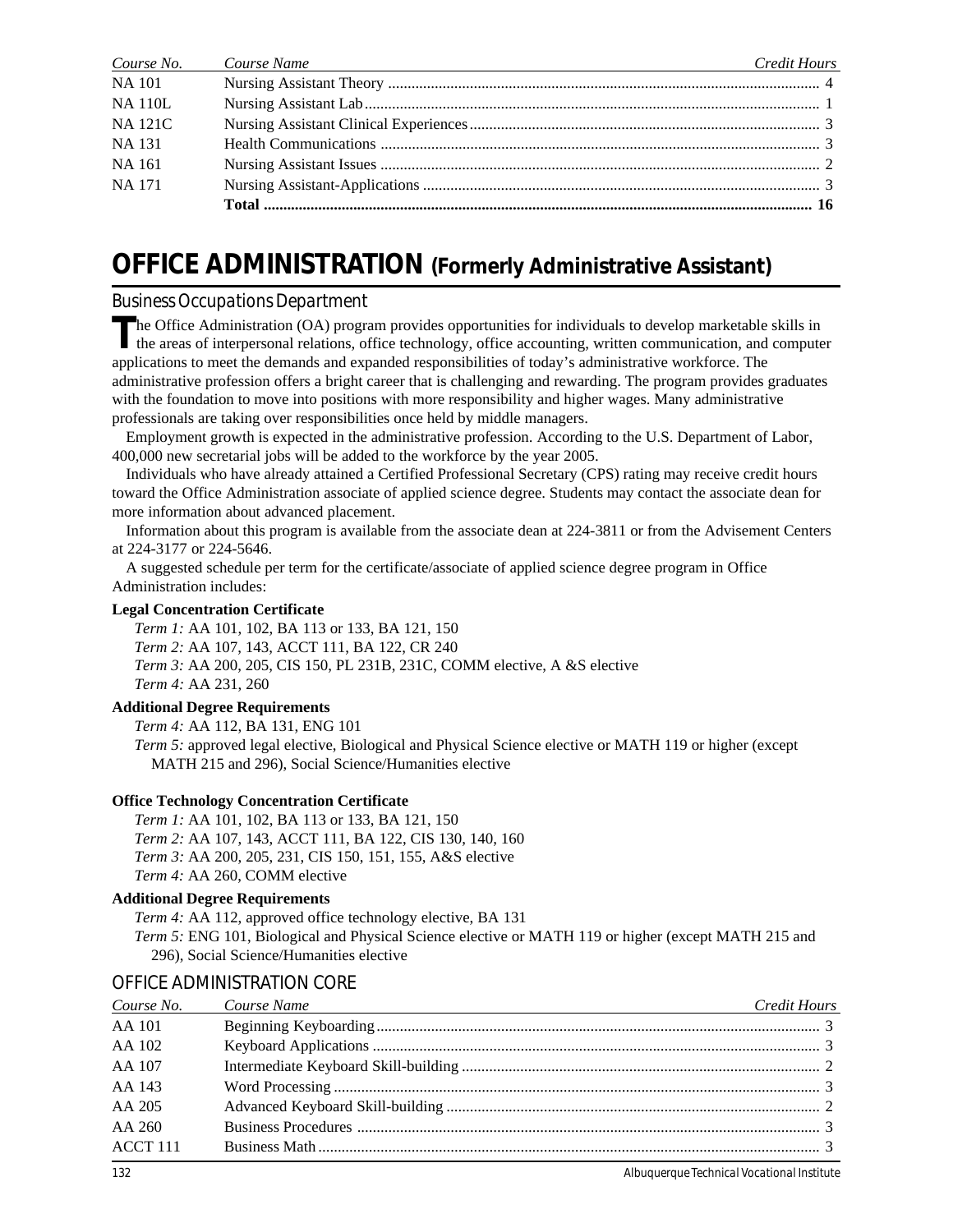| <b>BA</b> 113              | <b>Introduction to Business</b>                                       |  |
|----------------------------|-----------------------------------------------------------------------|--|
| or BA 133                  |                                                                       |  |
| <b>BA</b> 121              |                                                                       |  |
| <b>BA</b> 122              |                                                                       |  |
| <b>COMM</b> Elective       |                                                                       |  |
| <b>BA</b> 150              |                                                                       |  |
|                            |                                                                       |  |
|                            |                                                                       |  |
|                            | CONCENTRATIONS FOR CERTIFICATE OR DEGREE (One Concentration Required) |  |
| <b>Legal Concentration</b> |                                                                       |  |
| AA 200                     |                                                                       |  |
| AA 231                     |                                                                       |  |
| <b>CIS 150</b>             |                                                                       |  |
| <b>CR 240</b>              |                                                                       |  |
| PL 231B                    |                                                                       |  |
| PL 231C                    |                                                                       |  |
|                            |                                                                       |  |
|                            | <b>Approved Electives for Legal Concentration</b>                     |  |
| AA 296                     |                                                                       |  |
| AA 297                     |                                                                       |  |
| AA 298                     |                                                                       |  |
| AA 299                     |                                                                       |  |
| <b>BA211</b>               |                                                                       |  |
| <b>CIS 143</b>             |                                                                       |  |
| <b>JUD</b> 101             |                                                                       |  |
| <b>PL 101</b>              |                                                                       |  |
| <b>SSKL 211</b>            |                                                                       |  |
|                            |                                                                       |  |
|                            | <b>Office Technology Concentration</b>                                |  |
| AA 200                     |                                                                       |  |
| AA 231                     |                                                                       |  |
| <b>CIS 130</b>             |                                                                       |  |
| <b>CIS 140</b>             |                                                                       |  |
| <b>CIS 150</b>             |                                                                       |  |
| CIS 151                    |                                                                       |  |
| <b>CIS 155</b>             |                                                                       |  |
| <b>CIS 160</b>             |                                                                       |  |
|                            |                                                                       |  |
|                            | <b>Approved Electives for Office Technology</b>                       |  |
| AA 170                     |                                                                       |  |
| AA 171                     |                                                                       |  |
| AA 173                     |                                                                       |  |
| AA 250                     |                                                                       |  |
| AA 296                     |                                                                       |  |
| AA 297                     |                                                                       |  |
| AA 298                     |                                                                       |  |
| AA 299                     |                                                                       |  |
| ACCT 157                   |                                                                       |  |
| <b>BA211</b>               |                                                                       |  |
|                            |                                                                       |  |
| <b>DE</b> 101              |                                                                       |  |
| <b>SSKL 211</b>            |                                                                       |  |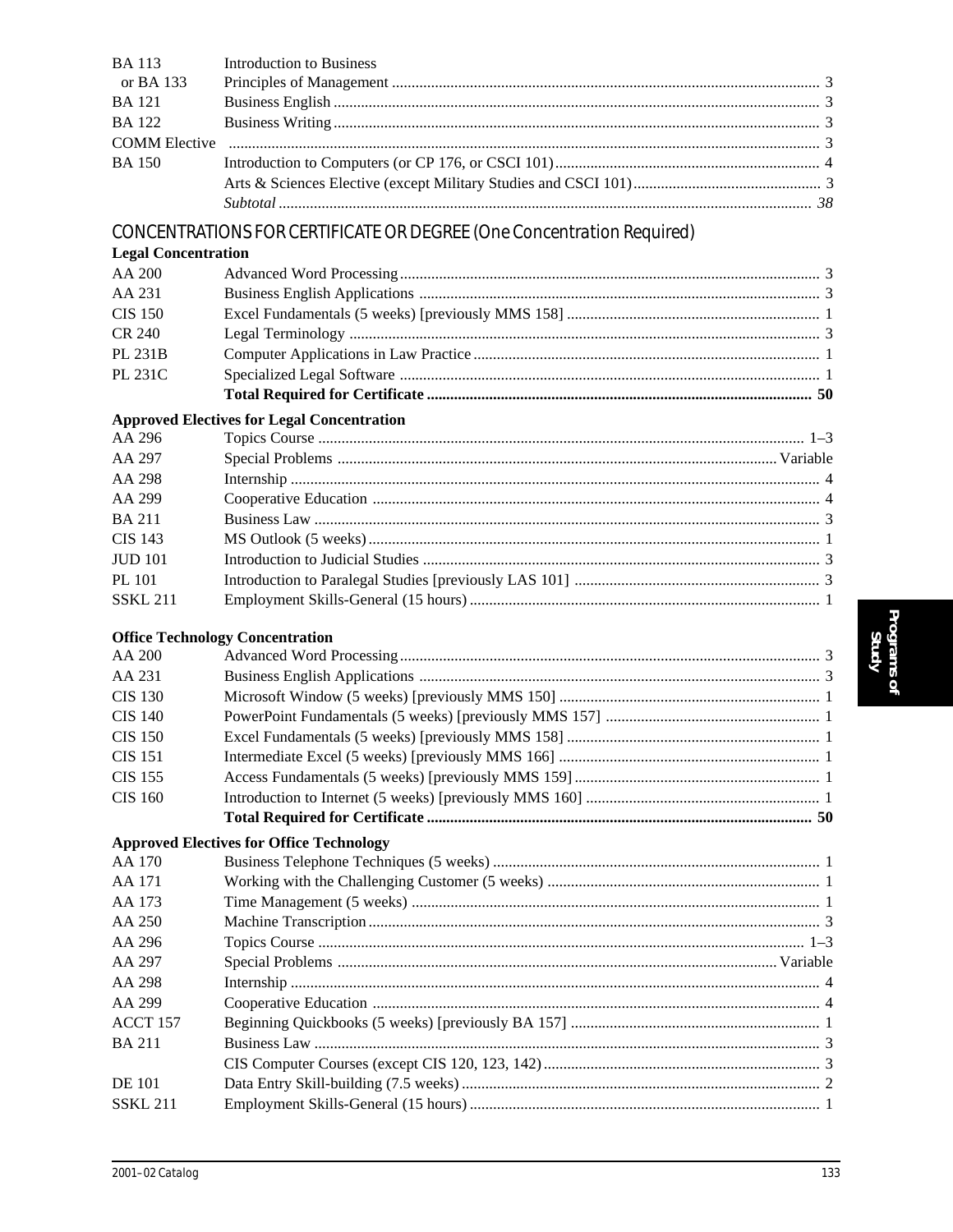|                 | <b>Additional Degree Requirements</b>                                        |  |
|-----------------|------------------------------------------------------------------------------|--|
| AA 112          |                                                                              |  |
| <b>BA</b> 131   |                                                                              |  |
| <b>ENG 101</b>  |                                                                              |  |
| <b>MATH 119</b> | Methods of Problem Solving or higher (except MATH 215 and 296) or Biological |  |
|                 |                                                                              |  |
|                 |                                                                              |  |
|                 |                                                                              |  |
|                 |                                                                              |  |

# **OFFICE ASSISTANT**

## *Business Occupations Department*

Office Assistant is a two-term certificate program that offers entry-level office-related skills for students who prefer to begin a career quickly. Students acquire basic English, computer, word processing, and business interpersonal skills. The courses in this program may be applied toward an Office Administration certificate/ associate of applied science degree.

Information about this program is available from the associate dean at 224-3811 or from the Advisement Centers at 224-3177 or 224-5646.

A suggested schedule per term for the Office Assistant certificate includes:

*Term 1:* AA 101, 102, BA 121, 131, 150

*Term 2:* AA 143, 170, 171, ACCT 111, CIS 130, 160, elective

## CERTIFICATE REQUIREMENTS

| Course No.                | Course Name                                                                                                                  | Credit Hours |
|---------------------------|------------------------------------------------------------------------------------------------------------------------------|--------------|
| AA 101                    |                                                                                                                              |              |
| AA 102                    |                                                                                                                              |              |
| AA 143                    |                                                                                                                              |              |
| AA 170                    |                                                                                                                              |              |
| AA 171                    |                                                                                                                              |              |
| ACCT <sub>111</sub>       |                                                                                                                              |              |
| <b>BA</b> 121             |                                                                                                                              |              |
| <b>BA</b> 131             |                                                                                                                              |              |
| <b>BA</b> 150             |                                                                                                                              |              |
| CIS 130                   |                                                                                                                              |              |
| <b>CIS 160</b>            |                                                                                                                              |              |
|                           |                                                                                                                              |              |
|                           |                                                                                                                              |              |
| <b>Approved Electives</b> |                                                                                                                              |              |
| AA 107                    |                                                                                                                              |              |
| AA 173                    |                                                                                                                              |              |
| AA 200                    |                                                                                                                              |              |
| AA 296                    |                                                                                                                              |              |
| AA 297                    |                                                                                                                              |              |
| AA 298                    |                                                                                                                              |              |
| AA 299                    |                                                                                                                              |              |
| <b>BA</b> 122             |                                                                                                                              |              |
| <b>BA 252</b>             |                                                                                                                              |              |
| <b>CIS 140</b>            |                                                                                                                              |              |
| <b>CIS 143</b>            |                                                                                                                              |              |
| <b>CIS 150</b>            |                                                                                                                              |              |
| <b>CIS 151</b>            |                                                                                                                              |              |
| <b>CIS 155</b>            |                                                                                                                              |              |
| <b>SSKL 211</b>           |                                                                                                                              |              |
| for AA 170, 171 and 173.  | The Customer Service Representative 90-hour training course offered through the TVI Workforce Training Center can substitute |              |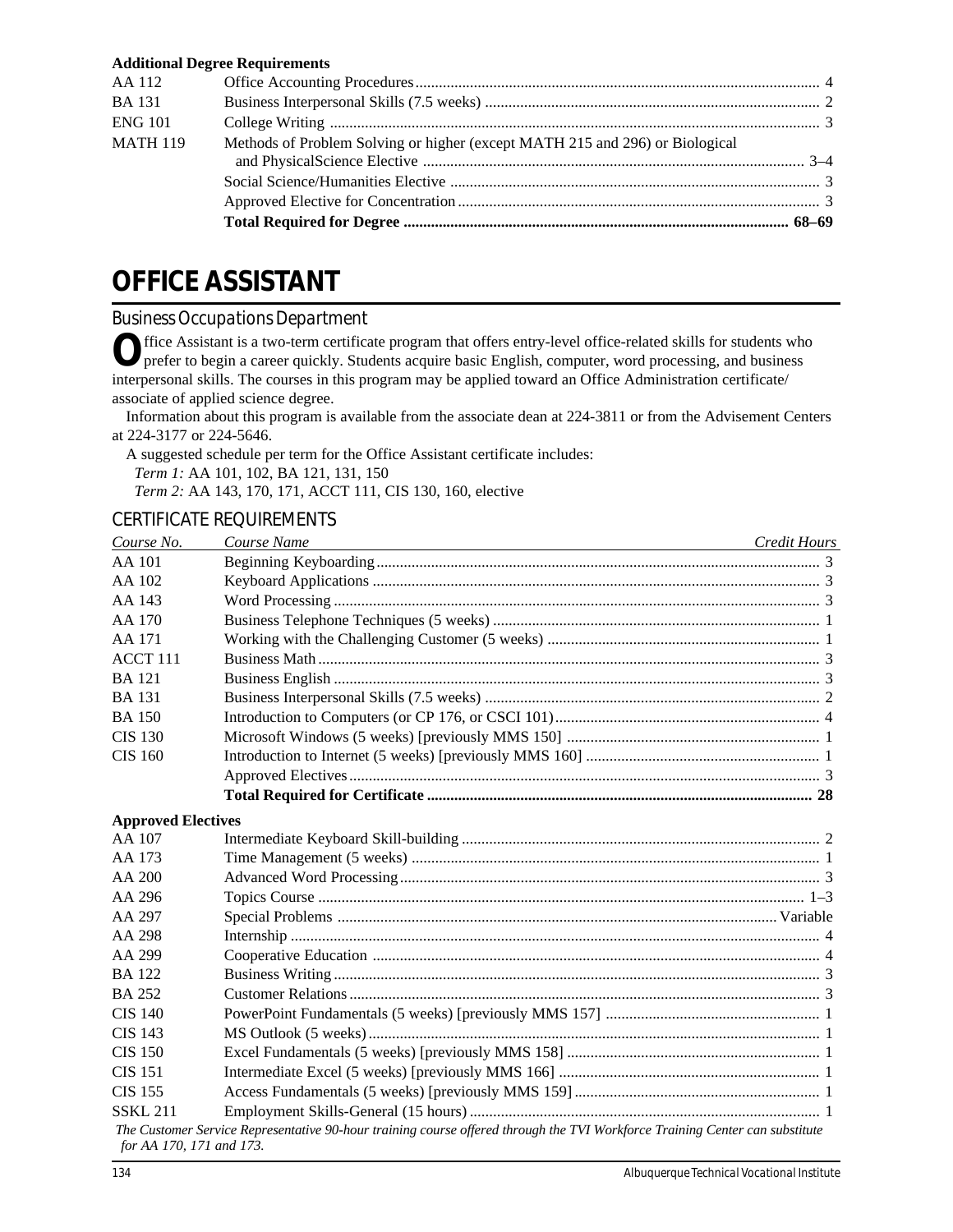# **PARALEGAL STUDIES (Formerly Legal Assistant Studies)**

#### *Business Occupations Department*

The Paralegal Studies (PL) program trains qualified men and women for entry into the legal profession. The program is approved by the American Bar Association (ABA). Paralegals are skilled professionals who perform substantive legal tasks under the supervision of a licensed attorney. Responsibilities include interviewing and assisting clients and witnesses, investigation, data analysis, drafting legal documents and correspondence, research, litigation support and case management.

Employment opportunities include placement in law firms, corporate legal departments, legal aid offices, public agencies, insurance companies and other commercial firms.

Students are presented substantive and procedural law as well as legal skills. Studies cover the nature and philosophy of fundamental legal theory, the legal system and how that system relates to other disciplines, legal analytical skills, practice skills and the professional responsibilities of the paralegal. The ethical issues inherent in the practice of the profession are stressed.

BA 150 is a prerequisite to CIS 120 and 123.

Information about this program is available from the Paralegal Studies Office at 224-3845 or from the Advisement Centers at 224-3177 or 224-5646.

A suggested schedule per term for the associate of applied science degree program in Paralegal Studies includes: *Term 1:* ENG 101, PL 101, 102, 123

*Term 2:* CIS 120 or 123, ENG 102, PL 111, 124, PSY 105

*Term 3:* MATH 119, PHIL 156, PL 203 or 206, 204, 233

*Term 4:* PL 224, PL 230 or 243, PL 231A, 231B, 231C, COMM elective

*Term 5:* PL 221, PL 223 or 225 or 294, PL 298 or 299, 3 credit elective course

### DEGREE REQUIREMENTS

| Course No.      | Course Name                                                                     | Credit Hours |
|-----------------|---------------------------------------------------------------------------------|--------------|
| <b>CIS 120</b>  | WordPerfect for Windows [previously MMS 134]                                    |              |
| or CIS 123      |                                                                                 |              |
| <b>COMM</b>     |                                                                                 |              |
| <b>ENG 101</b>  |                                                                                 |              |
| <b>ENG 102</b>  |                                                                                 |              |
| <b>MATH 119</b> |                                                                                 |              |
| <b>PHIL 156</b> |                                                                                 |              |
| PL 101          |                                                                                 |              |
| PL 102          |                                                                                 |              |
| <b>PL 111</b>   |                                                                                 |              |
| PL 123          |                                                                                 |              |
| PL 124          |                                                                                 |              |
| $*$ PL 203      | Civil Litigation [previously LAS 203]                                           |              |
| or *PL 206      |                                                                                 |              |
| PL 204          |                                                                                 |              |
| PL 221          |                                                                                 |              |
| PL 223          | Domestic Relations [previously LAS 223]                                         |              |
| or PL 225       | Constitutional Law [previously LAS 225]                                         |              |
| or PL 294       |                                                                                 |              |
| PL 224          |                                                                                 |              |
| $*$ PL 230      | Civil Litigation II [previously LAS 230]                                        |              |
| or *PL 243      |                                                                                 |              |
| PL 231A         |                                                                                 |              |
| PL 231B         |                                                                                 |              |
| PL 231C         |                                                                                 |              |
| PL 233          |                                                                                 |              |
| PL 298          | Internship [previously LAS 298]                                                 |              |
| or PL 299       |                                                                                 |              |
| <b>PSY 105</b>  |                                                                                 |              |
|                 |                                                                                 |              |
|                 |                                                                                 |              |
|                 | *Course not chosen to fulfill requirement may be taken to fulfill the elective. |              |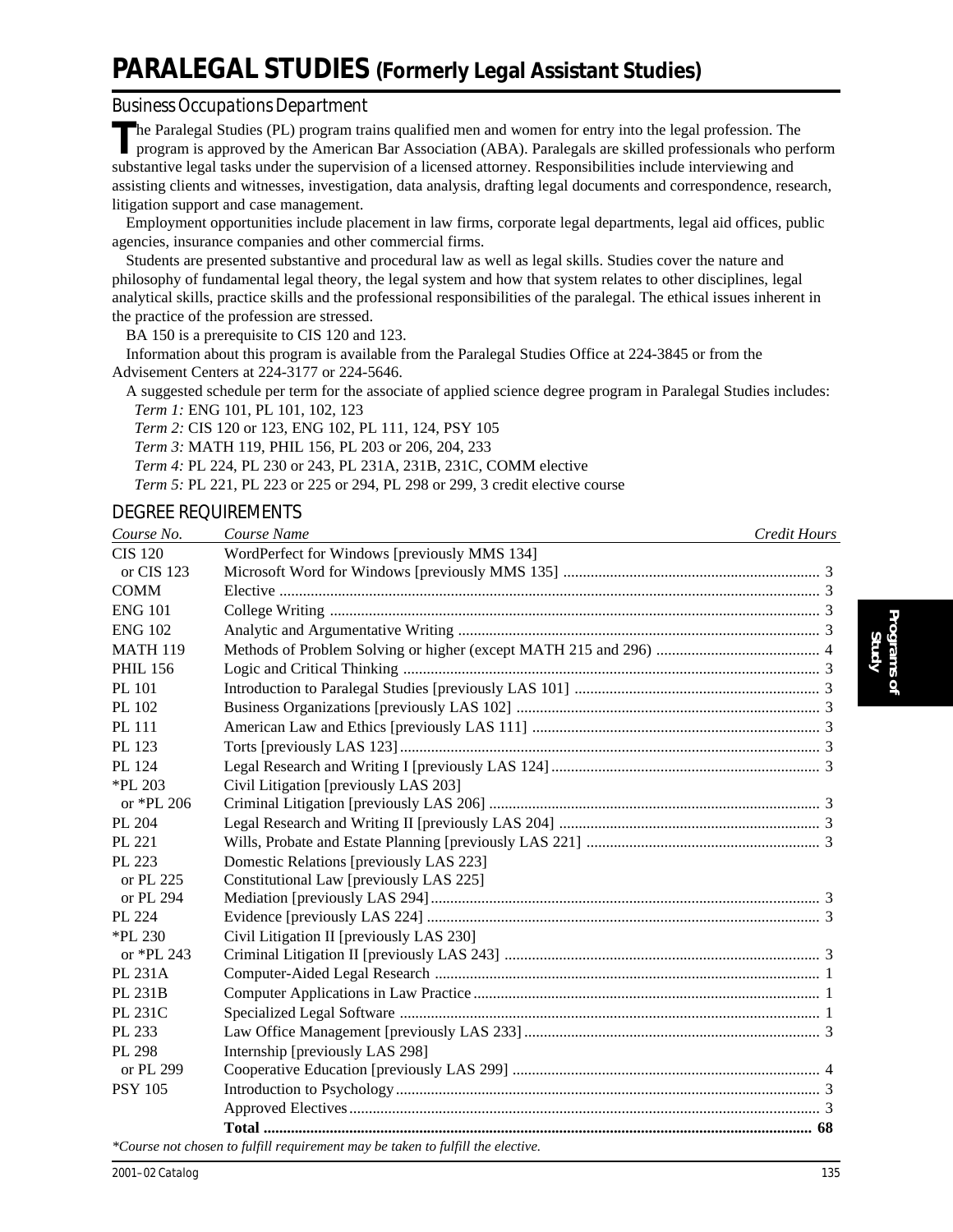#### **Approved Electives**

| <b>ACCT 101</b> | Accounting I |  |
|-----------------|--------------|--|
|                 |              |  |
| <b>BA 270</b>   |              |  |
| <b>CIS 110</b>  |              |  |
| <b>CIS 126</b>  |              |  |
| <b>CIS 142</b>  |              |  |
| <b>CIS 150</b>  |              |  |
| <b>CIS 155</b>  |              |  |
| <b>CIS 160</b>  |              |  |
| <b>CIS 210</b>  |              |  |
| CR 132          |              |  |
| CR 240          |              |  |
| <b>JUD 101</b>  |              |  |
| <b>JUD 102</b>  |              |  |
| PL 201          |              |  |
| PL 223          |              |  |
| PL 225          |              |  |
| PL 232          |              |  |
| PL 234          |              |  |
| PL 236          |              |  |
| PL 242          |              |  |
| PL 244          |              |  |
| PL 245          |              |  |
| PL 294          |              |  |
| PL 295          |              |  |
| PL 296          |              |  |
| PL 297          |              |  |
|                 |              |  |

## **PAYROLL CLERK**

### *Business Occupations Department*

The Business Occupations Department offers a Verification of Completion upon completion of a cluster of courses from 6 to 28 credit hours that offer skills and competencies in a specific career area. These course clusters may be (1) part of a pathway to a business certificate or an associate of applied science degree or (2) a combination of courses that provide skills and competencies from several business certificates or associate of applied science degrees.

A Verification of Completion provides opportunities for students to gain skills and competencies needed for emerging business strategies and is awarded by the Business Occupations Department. Application for a Verification of Completion may be made with the department upon completion of the course cluster.

Students enrolled in these courses may not be eligible to receive financial aid or Veterans Administration benefits. Information about these courses is available from the Business Occupations Department at 224-3811 or from the Advisement Centers at 224-3177 or 224-5646.

| Course No.      | Course Name | Credit Hours |
|-----------------|-------------|--------------|
| ACCT 101        |             |              |
| <b>ACCT 111</b> |             |              |
| <b>ACCT 170</b> |             |              |
| <b>ACCT 180</b> |             |              |
| <b>BA</b> 131   |             |              |
| <b>BA150</b>    |             |              |
|                 |             |              |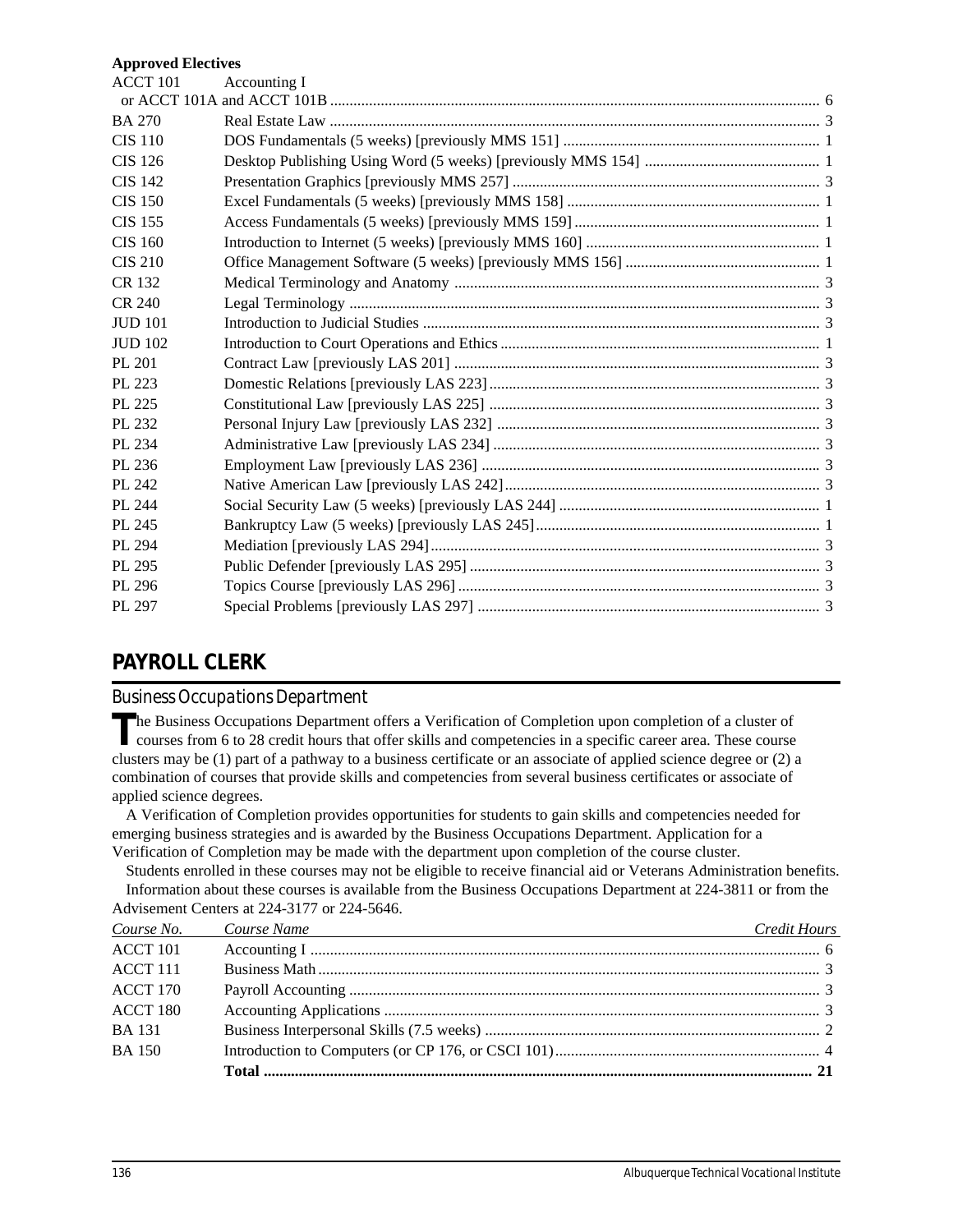## **PERIOPERATIVE NURSE SPECIALIST**

#### *Health Occupations Department*

These special courses provide RNs and LPNs with the skills and knowledge to work in hospital operating rooms or free standing day was in the skills. or free-standing day surgical units. Twelve-week courses are offered in the summer term.

The curriculum offers an introduction to the history, scope and role of the perioperative nurse; the concept of team management and collaboration; the surgical environment, including principles of asepsis, sterilization and safety; use and care of basic instruments and equipment; standards of practice and legal, moral and ethical issues; the nursing process; continuity of care; surgical pharmacological agents; wound healing; and management skills. Students have an opportunity to apply theory to practice in hospital operating rooms.

Written permission of the instructor is required for enrollment. Applicants should call the Health Occupations Department at 224-4111 to schedule an interview with the instructor. Applicants must be current licensed nurses. During the first week of the course, students must submit proof to the instructor of current immunizations, New Mexico RN or PN license, CPR card and a physical exam.

There is a \$12 uniform fee which covers the cost of hospital parking permits, name tags and preventive lab tests in case of needle stick exposure. Students enrolled in this program may not be eligible to receive financial aid or Veterans Administration benefits.

Information about this program is available from the Advisement Centers at 224-3177 or 224-5646 and from the program director at 224-4166.

| Course No.       | Course Name | Credit Hours |
|------------------|-------------|--------------|
| PRNS 260L        |             |              |
| <b>PRNS 265C</b> |             |              |
|                  |             |              |

# **PHARMACY TECHNICIAN**

#### *Health Occupations Department*

**Pharmacy Technician is a two-term certificate program that prepares persons to assist pharmacists in the** community or hospital pharmacy. Students prepare, mix, assemble and label medications. They also prepare sterile products including irrigation and intravenous admixtures. Instruction is provided in the classroom, in laboratories on campus and in local health care facilities. Arts & Sciences courses listed in the curriculum may be taken prior to entering the program.

There is a \$35 uniform fee for one lab coat, and nametag.

Prerequisites are:

- high school diploma or equivalent
- RDG 099 or equivalent
- ENG 099 or equivalent
- MATH 100A or equivalent
- CHEM 100 or High School Chemistry

Information about this program is available from the Advisement Centers at 224-3177 or 224-5646 and from the program director at 224-4168.

| Course No.      | Course Name                                 | Credit Hours |
|-----------------|---------------------------------------------|--------------|
| <b>PT</b> 110   |                                             |              |
| <b>PT 111L</b>  |                                             |              |
| PT 115          |                                             |              |
| PT 116          |                                             |              |
| PT 120          |                                             |              |
| <b>PT 121L</b>  |                                             |              |
| <b>PT 122C</b>  |                                             |              |
| PT 125          |                                             |              |
|                 | <b>Required Arts &amp; Sciences Courses</b> |              |
| <b>COMM 221</b> |                                             |              |
| <b>CSCI 101</b> | <b>Computer Skills</b>                      |              |
| or BA $150$     | Intro to Computer Processing                |              |
| or CP 176L      |                                             |              |
|                 |                                             |              |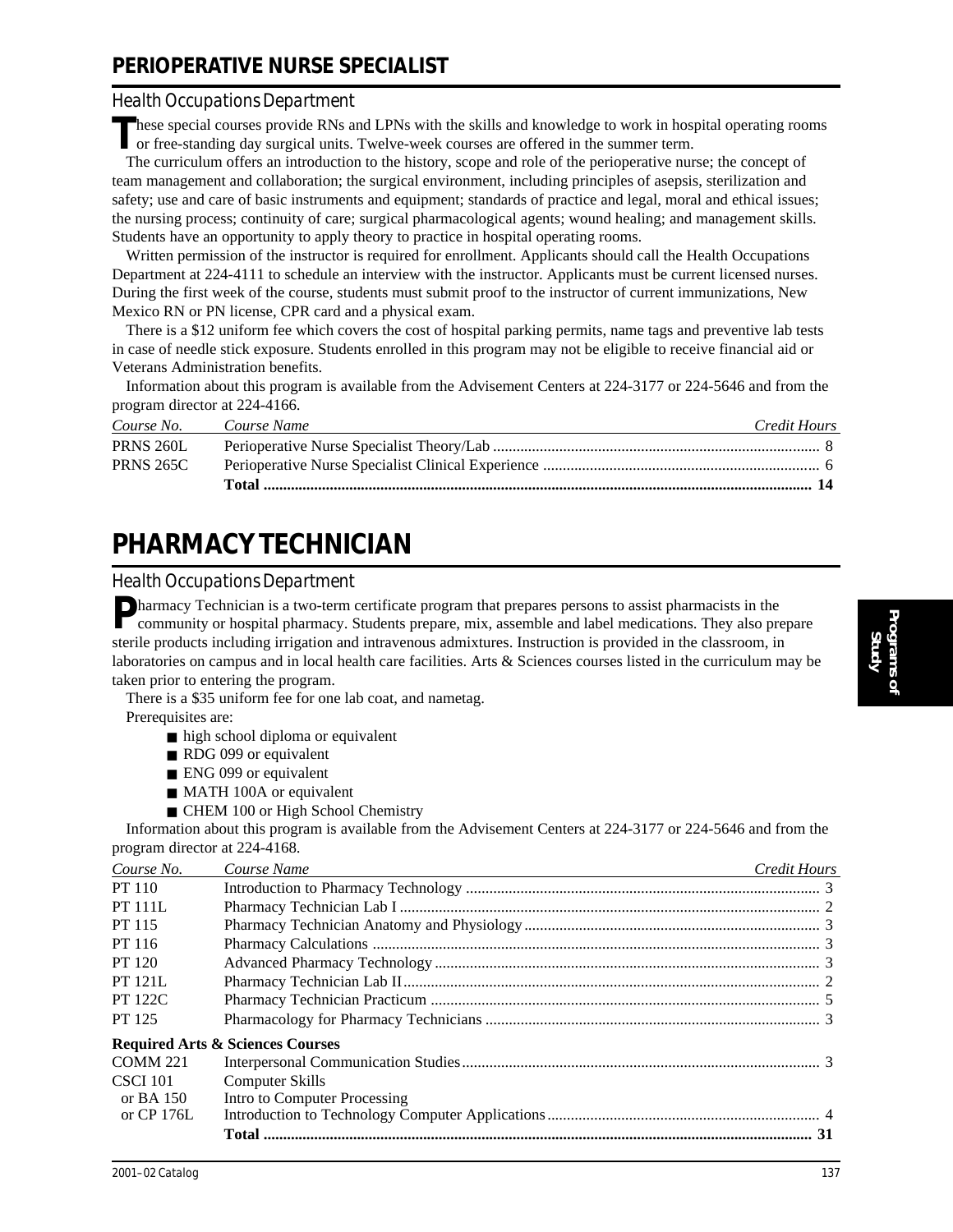# **PHLEBOTOMY**

### *Health Occupations Department*

**T**he primary work of a phlebotomist is to draw blood specimens for testing from healthcare clients. The job includes establishing a professional relationship with the client, obtaining blood specimens by venipuncture and skin puncture procedures, performing bedside testing, preparing and maintaining equipment, entering data into the computer and performing clerical duties. The job requires a lot of walking, bending and standing.

Applicants are required to present evidence of current hepatitis B (HBV), tetanus, rubella and rubeola immunizations, PPD testing and certification in cardiopulmonary resuscitation (CPR) before beginning the clinical part of the course. Students should possess good organizational skills and the ability to prioritize duties, the ability to communicate with clients, and manual dexterity.

To receive a certificate, a student must complete the eight-week, 220-hour program, which includes four weeks of classroom instruction in theory and lab and four weeks of experience in local hospitals and/or clinics, with a grade of C or better in all courses. The program is offered each term.

A \$53 uniform fee covers the cost of a lab coat, health tests, name tags, hospital parking permits and preventive lab tests in case of needle stick exposure.

Prerequisites are:

- high school diploma or equivalent
- MATH 099 or equivalent
- ENG 099 or equivalent
- RDG 099 or equivalent

Information about this program is available from the Advisement Centers at 224-3177 or 224-5646 and from the program director at 224-5068.

| Course No. Course Name | Credit Hours |
|------------------------|--------------|
| <b>PHLB</b> 110        |              |
| PHLB 110L              |              |
|                        |              |
|                        |              |

# **PHOTONICS TECHNOLOGY** *(pending CHE approval)*

### *Technologies Department*

The Photonics Technology is one of the most rapidly growing technical fields in America today. The trained technician can expect favorable job opportunities, promotion potential and rapid advancement. A primary emphasis of the curriculum is to provide graduates with extensive hands-on training in the scientific procedures and applications utilized by laser and fiber optic companies and research laboratories.

The program is designed to expose students to four major areas: Laser Systems, Electronics, Optics, and Electro-Optics. Students learn about the laser both as an instrument and as an integral part of a system designed for industrial application. The program covers topics such as laser alignment, safety and the use of lasers in electronics production, testing, and maintenance. Through the program, students acquire a good working knowledge of light, geometrical and physical optics, optical components and optical systems. In addition, students receive in-depth classroom preparation in the scientific principles of laser and fiber optics to incorporate their skills and knowledge into developing Electro-Optical Techniques and Systems.

This program offers a one-year certificate and a two-year Associate of Applied Science degree in Photonics Technology. Upon the successful completion of requirements for the certificate, students will receive a certificate as Installer. Upon the successful completion of requirements for the degree, as listed below, graduates will receive the Associate in Science Degree in Photonics Technology and be eligible for entry-level technical positions in a wide range of scientific disciplines utilizing laser and fiber optic technology. For more information call 224-3340.

## CERTIFICATE AND DEGREE CORE REQUIREMENTS

| Course No. Course Name | and the control of the control of the control of the control of the control of the control of the control of the | Credit Hours |
|------------------------|------------------------------------------------------------------------------------------------------------------|--------------|
|                        |                                                                                                                  |              |
|                        |                                                                                                                  |              |
|                        |                                                                                                                  |              |
| ELEC 104               |                                                                                                                  |              |
| MT 205                 |                                                                                                                  |              |
|                        |                                                                                                                  |              |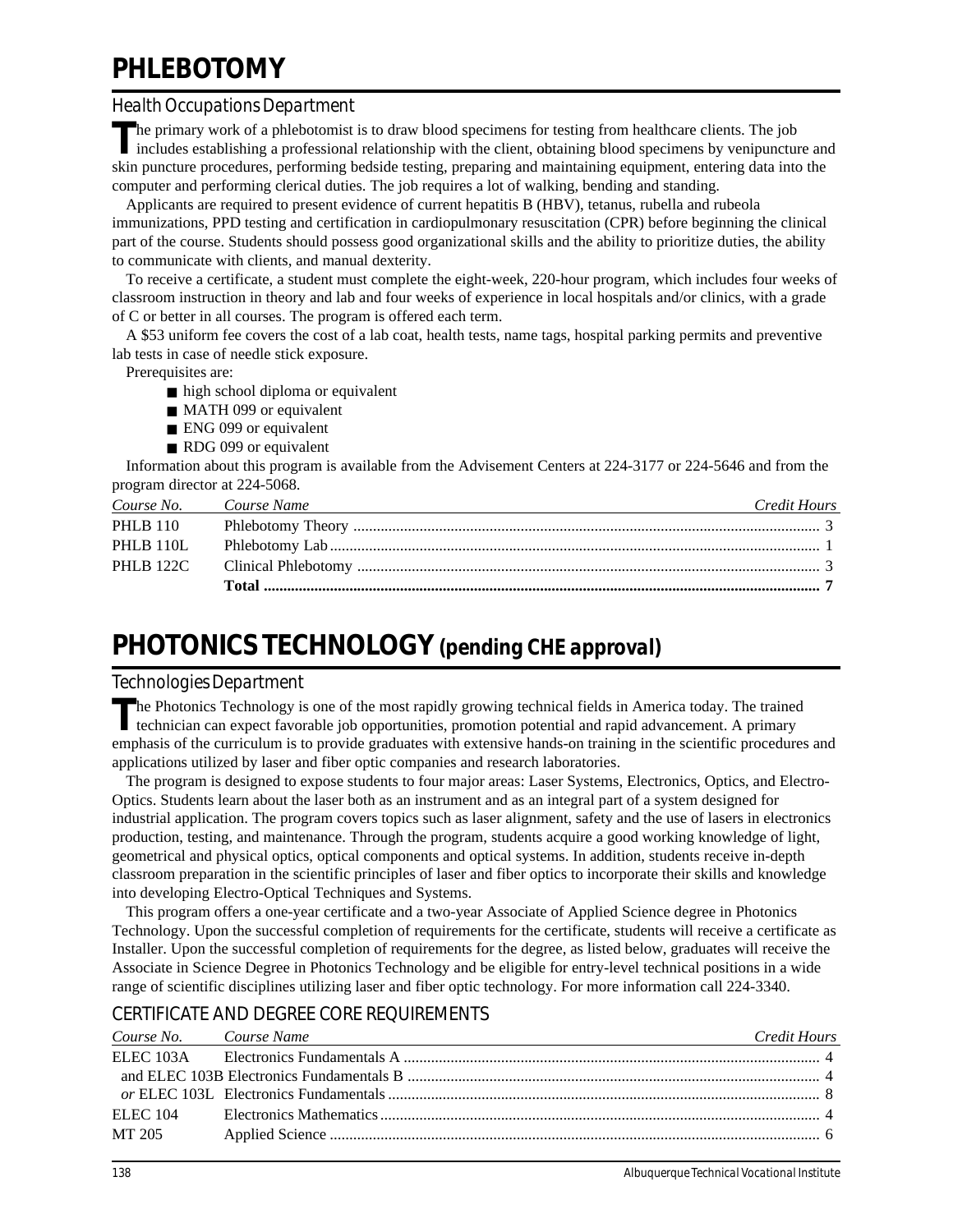| <b>ENG 119</b>             |                                                                                                                                                                                                                                                                                                                                                                                         |  |
|----------------------------|-----------------------------------------------------------------------------------------------------------------------------------------------------------------------------------------------------------------------------------------------------------------------------------------------------------------------------------------------------------------------------------------|--|
| ELEC <sub>114L</sub>       |                                                                                                                                                                                                                                                                                                                                                                                         |  |
|                            |                                                                                                                                                                                                                                                                                                                                                                                         |  |
| PHOT 211L                  |                                                                                                                                                                                                                                                                                                                                                                                         |  |
| PHOT 217L                  |                                                                                                                                                                                                                                                                                                                                                                                         |  |
| PHOT 225L                  |                                                                                                                                                                                                                                                                                                                                                                                         |  |
|                            |                                                                                                                                                                                                                                                                                                                                                                                         |  |
|                            |                                                                                                                                                                                                                                                                                                                                                                                         |  |
|                            |                                                                                                                                                                                                                                                                                                                                                                                         |  |
| <b>Technical Electives</b> |                                                                                                                                                                                                                                                                                                                                                                                         |  |
| ELEC <sub>105</sub> L      |                                                                                                                                                                                                                                                                                                                                                                                         |  |
| ELEC <sub>118L</sub>       |                                                                                                                                                                                                                                                                                                                                                                                         |  |
| ELEC <sub>205L</sub>       |                                                                                                                                                                                                                                                                                                                                                                                         |  |
| ELEC <sub>276</sub> L      |                                                                                                                                                                                                                                                                                                                                                                                         |  |
| ELEC <sub>276</sub> L      |                                                                                                                                                                                                                                                                                                                                                                                         |  |
| <b>PC 212L</b>             |                                                                                                                                                                                                                                                                                                                                                                                         |  |
| <b>PHOT 296</b>            |                                                                                                                                                                                                                                                                                                                                                                                         |  |
| <b>PHOT 297</b>            |                                                                                                                                                                                                                                                                                                                                                                                         |  |
| <b>PHOT 298</b>            |                                                                                                                                                                                                                                                                                                                                                                                         |  |
| <b>PHOT 299</b>            |                                                                                                                                                                                                                                                                                                                                                                                         |  |
|                            |                                                                                                                                                                                                                                                                                                                                                                                         |  |
| <b>PLUMBING</b>            |                                                                                                                                                                                                                                                                                                                                                                                         |  |
|                            |                                                                                                                                                                                                                                                                                                                                                                                         |  |
|                            | Trades & Service Occupations Department                                                                                                                                                                                                                                                                                                                                                 |  |
|                            | The Plumbing certificate program provides safety training, technical knowledge and occupational skills necessary<br>to enter the plumbing industry. Fundamentals of layout, assembly and installation are covered, as well as<br>nomenclature of tools and materials and practice with the tools of the trade. Courses also may be applied toward a<br>degree in Mechanical Technology. |  |
|                            | Emphasis is on new construction, maintenance and remodeling; installation of fixtures; alteration, planning and                                                                                                                                                                                                                                                                         |  |
|                            | coordination of the job; repair of piping systems; installation of water, soil and vent lines and application of codes.<br>Students must be free of chronic respiratory diseases and allergies to plumbing fluxes, oils, glues and plastic<br>compounds, and must be able to lift 50 pounds.                                                                                            |  |
|                            | Information about this program is available from the Advisement Centers at 224-3177 or 224-5646 and from the                                                                                                                                                                                                                                                                            |  |
| director at 224-3716.      |                                                                                                                                                                                                                                                                                                                                                                                         |  |
|                            | A suggested schedule per term includes:                                                                                                                                                                                                                                                                                                                                                 |  |
|                            | Term 1: PLMB 101, 101L, 102, 102L, 103, 103L, 105, 106L, EPT 213                                                                                                                                                                                                                                                                                                                        |  |
|                            | Term 2: PLMB 111, 111L, 112L, 115, 116L, 173L, MH 104, MH 106                                                                                                                                                                                                                                                                                                                           |  |

PHOT 101L Introduction to Photonics and Photonics Safety ............................................................................. 4 PHOT 111L Fiber Optics Components ............................................................................................................... 3 PHOT 201L Optics .............................................................................................................................................. 6 PHOT 207L Introduction to Laser Systems ........................................................................................................ 4

ENG 101 College Writing .............................................................................................................................. 3

**Total for Certificate .................................................................................................................... 35**

*Credits transferable from the Certificate...................................................................................... 35*

### CERTIFICATE REQUIREMENTS

*Additional Degree Requirements*

| Course No.       | Course Name | Credit Hours |
|------------------|-------------|--------------|
| <b>PLMB 101</b>  |             |              |
| <b>PLMB 101L</b> |             |              |
| <b>PLMB</b> 102  |             |              |
| <b>PLMB 102L</b> |             |              |
| <b>PLMB 103</b>  |             |              |
| <b>PLMB 103L</b> |             |              |
|                  |             |              |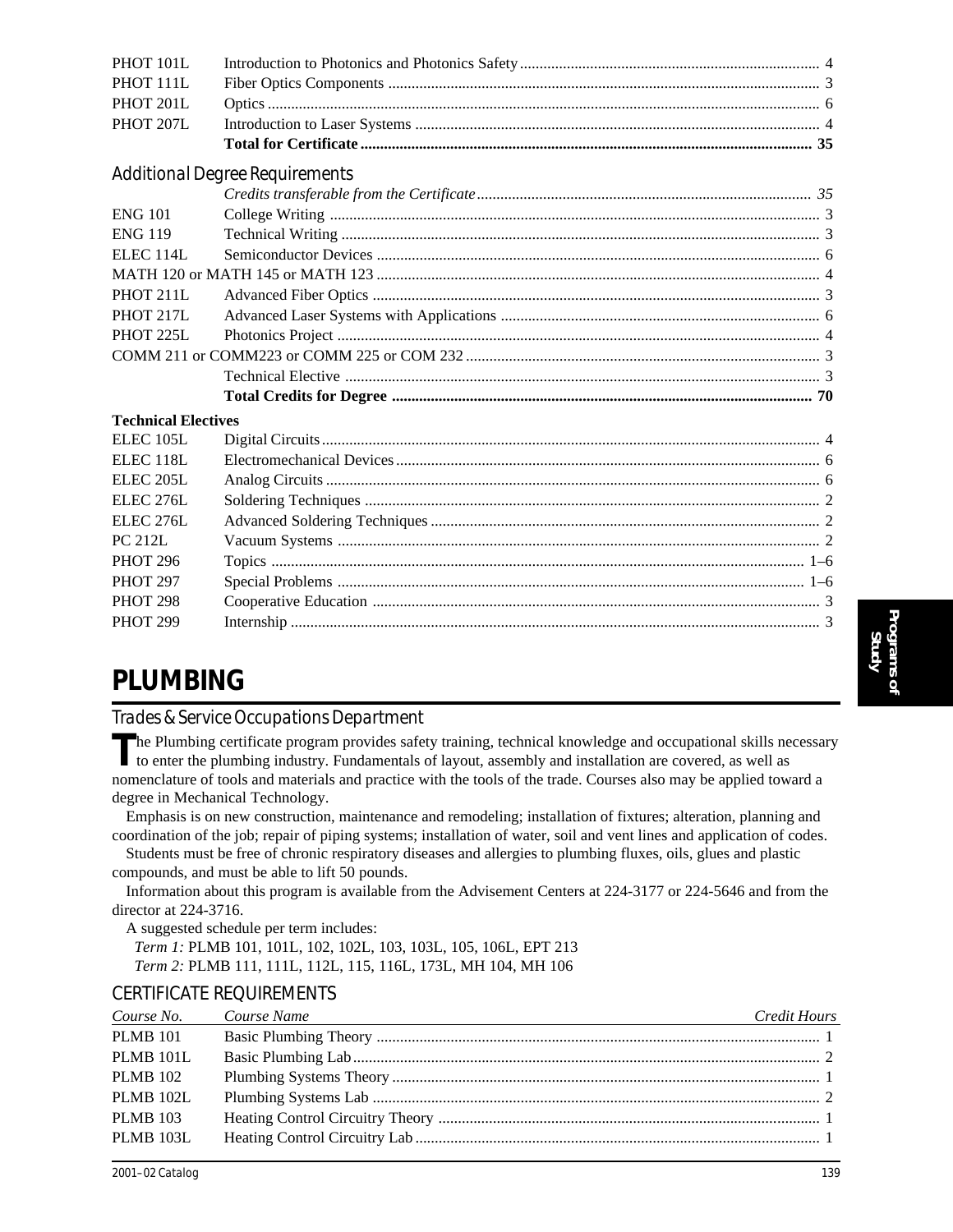| <b>PLMB 105</b>         |  |
|-------------------------|--|
| <b>PLMB 106L</b>        |  |
| <b>EPT 214A</b>         |  |
| <b>EPT 214B</b>         |  |
| <b>EPT 214C</b>         |  |
| <b>PLMB 111</b>         |  |
| <b>PLMB 111L</b>        |  |
| PLMB 112L               |  |
| <b>PLMB 115</b>         |  |
| <b>PLMB 116L</b>        |  |
| MH 104                  |  |
| MH 106                  |  |
|                         |  |
| <b>Optional Courses</b> |  |
| <b>PLMB 170</b>         |  |
| <b>PLMB 171</b>         |  |
| PLMB 173L               |  |
| PLMB 174L               |  |
| <b>PLMB 296</b>         |  |
| <b>PLMB 297</b>         |  |
|                         |  |

# **PRE-ENGINEERING**

## *Technologies Department*

The Pre-Engineering program includes general background courses in mathematics and science and an introduction to the concepts and methods of engineering. The associate degree represents a halfway point for those seeking a bachelor's degree in engineering, as graduates may continue their studies in a specialized area of engineering at a four-year college. Students planning to transfer to complete bachelor of science degree programs are advised to refer to the catalogs of their receiving institution. This degree does not prepare one for specific job opportunities; but, rather, provides a broad educational background on which to build a career through further education or work experience. The student who is interested in a two-year program that will provide specific work skills should consider other programs at TVI.

Degree requirements include completion of all courses in the curriculum (or equivalent), for a total of 63-64 hours.

Information about this program is available from the Advisement Centers at 224-3177 or 224-5646 and from the program director at 224-3340.

## ASSOCIATE OF SCIENCE DEGREE REQUIREMENTS

| Course No.      | Course Name | Credit Hours |
|-----------------|-------------|--------------|
| Term 1          |             |              |
| <b>MATH 162</b> |             |              |
| <b>ENG 101</b>  |             |              |
|                 |             |              |
|                 |             |              |
| Term 2          |             |              |
| <b>CSCI 151</b> |             |              |
| <b>ENG 102</b>  |             |              |
| <b>PHYS 160</b> |             |              |
| <b>MATH 163</b> |             |              |
|                 |             |              |
| Term 3          |             |              |
| <b>MATH 264</b> |             |              |
| <b>PHYS</b> 161 |             |              |
| <b>ENG 219</b>  |             |              |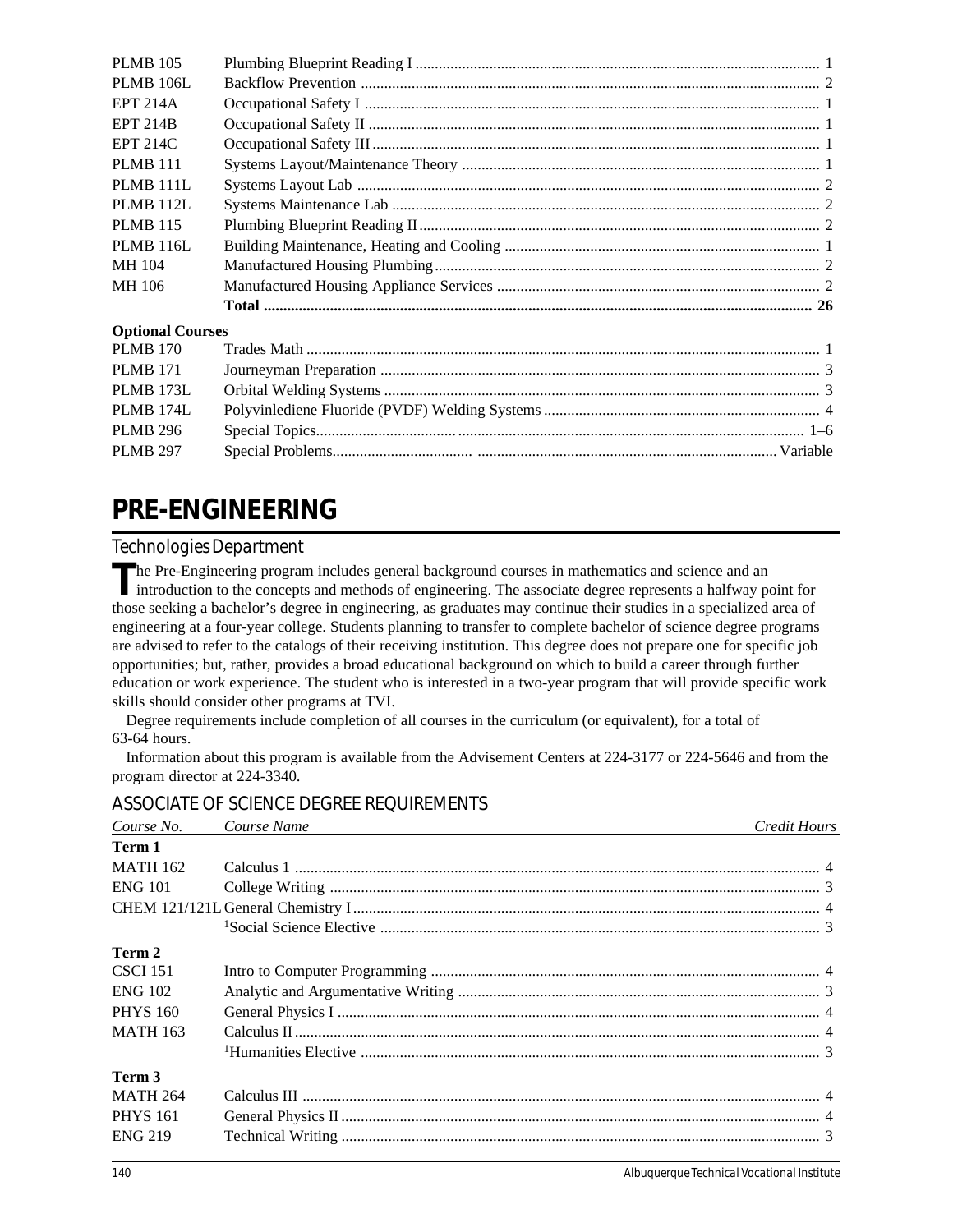| Term 4 |                                                                                                                                             |  |
|--------|---------------------------------------------------------------------------------------------------------------------------------------------|--|
|        |                                                                                                                                             |  |
|        |                                                                                                                                             |  |
|        |                                                                                                                                             |  |
|        |                                                                                                                                             |  |
|        |                                                                                                                                             |  |
|        | I The Humanities, Salares, Social Science and Fine Ante electives may be chosen from a varioty of Ante & Science courses in the TVI Catalog |  |

*1 The Humanities, Science, Social Science and Fine Arts electives may be chosen from a variety of Arts & Science courses in the TVI Catalog. Students planning to transfer to complete bachelor degree programs are advised to refer to the catalogs of their receiving institution.*

## **PRE-MANAGEMENT**

### *Business Occupations Department*

**Pre-Management is an associate of arts degree designed to substantially fulfill the freshman and sophomore** course requirements for admission to baccalaureate degree programs at New Mexico colleges and universities. The degree's general education curriculum is accepted for transfer as the general education core. Articulation agreements have been made with New Mexico Highlands University and the Anderson Schools of Management at the University of New Mexico to facilitate the transfer process.

Students should communicate with the Pre-Management associate dean as well as with admissions advisors at the college or university where they plan to complete the bachelor's degree. Courses taken with the credit/no credit option, transfer credits and non-traditional credits which are accepted by TVI may not be accepted by the transfer institution.

Information about this program is available from the associate dean at 224-3811 or from the Advisement Centers at 224-3177 or 224-5646.

A suggested schedule per term for the associate of arts degree in Pre-Management includes:

*Term 1:* BA 113 or 133, ENG 101, BA 150 or CSCI 101, MATH 121

*Term 2:* ENG 102, ECON 200, PSY 105 or SOC 101, a statistics course<sup>1</sup>, science

*Term 3:* ECON 201, ENG 219, 220 or COMM 130, 221 or 232, lab science, social and behavioral science elective, language

*Term 4:* ACCT 101, humanities elective, fine arts elective, additional transferable courses<sup>2</sup>

*Term 5:* ACCT 102, BA 211, social & behavioral science elective, additional transferable courses<sup>2</sup>

*1Depending on requirements of the college or university to which the student will transfer, additional MATH courses may be required prior to the statistics course. Students should consult the Pre-Management associate dean or admissions advisor at the transfer institution.*

*2Consult the Pre-Management associate dean or admissions advisor at the transfer institution.*

#### **Recommendations and Additional Transferable Courses**

*New Mexico Highlands University*

Recommended: MATH 145, BA 133

 Transferable: ACCT 111 (equivalent to BUS 110 at NMHU); ACCT 201 (equivalent to ACCT 387 at NMHU); ACCT 280 (equivalent to ACCT 288 at NMHU); BA 222 (equivalent to MKTG 302 at NMHU)

*Anderson Schools of Management*

Recommended: MATH 180, 245 (180 is prerequisite), BA 113

Transferable: MATH 162 or 180

#### GENERAL EDUCATION REQUIREMENTS

| Communications (students having advanced placement in English may replace credit hours |  |
|----------------------------------------------------------------------------------------|--|
| with upper level English, excluding ENG 119)                                           |  |
|                                                                                        |  |
|                                                                                        |  |
|                                                                                        |  |
| Mathematics <sup>1</sup> (See recommended courses for transfer institution)            |  |
|                                                                                        |  |
|                                                                                        |  |
|                                                                                        |  |
|                                                                                        |  |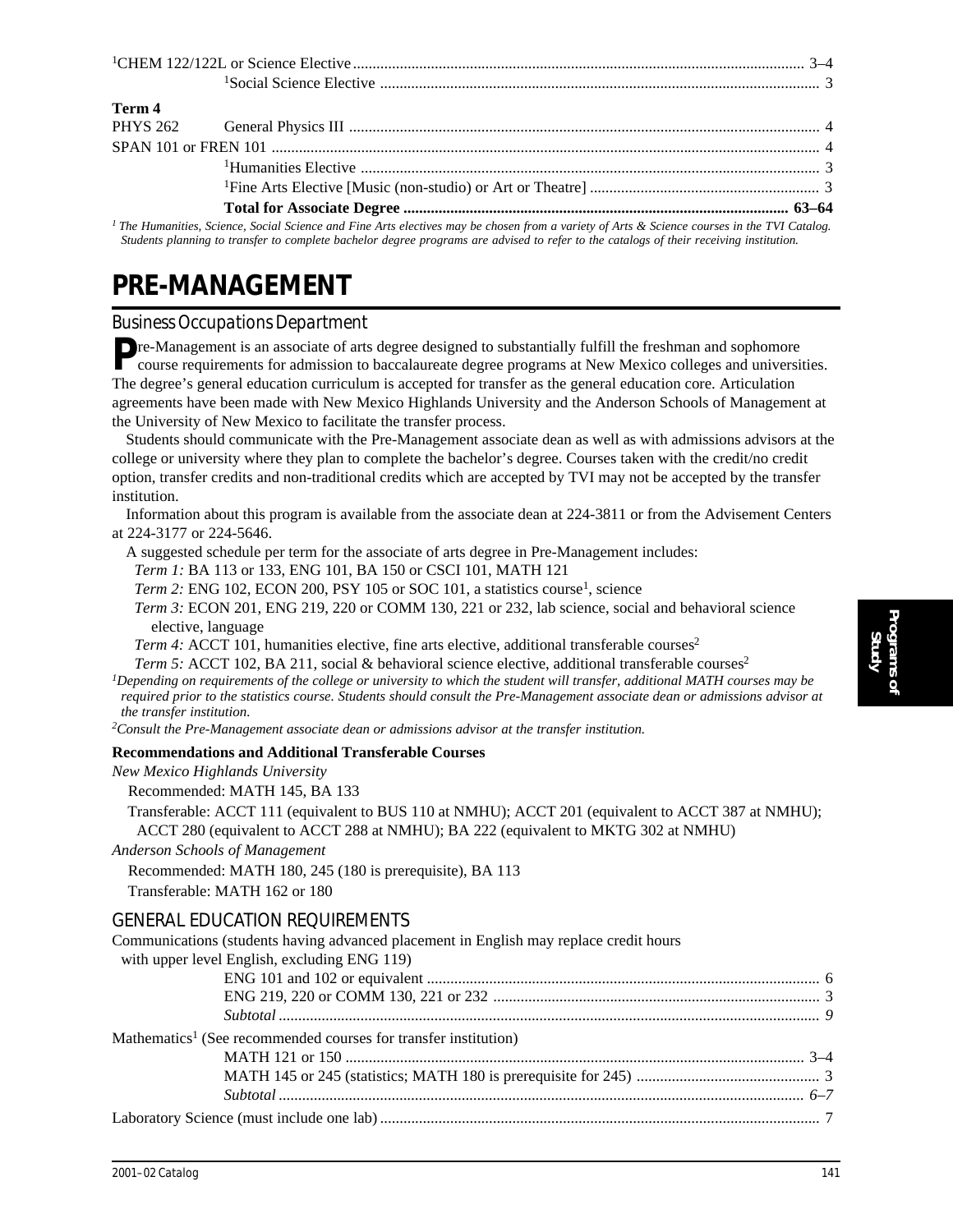| Social and Behavioral Sciences                                                     |  |
|------------------------------------------------------------------------------------|--|
|                                                                                    |  |
|                                                                                    |  |
| Two additional courses from anthropology, economics, political science, geography, |  |
|                                                                                    |  |
|                                                                                    |  |
|                                                                                    |  |
|                                                                                    |  |
|                                                                                    |  |
| <b>BUSINESS REQUIREMENTS</b>                                                       |  |
|                                                                                    |  |
|                                                                                    |  |
|                                                                                    |  |
|                                                                                    |  |
|                                                                                    |  |

*\*Transfers as 62 credit hours since 9 hours of accounting transfer as six.*

# **PROFESSIONAL COOKING**

## *Trades & Service Occupations Department*

The Professional Cooking certificate program emphasizes preparation and presentation of flavorful, nutritional meals, and occupational safety/sanitation. Speed and efficiency are stressed in hands-on kitchen/restaurant situations. Students are prepared for entry as food service workers into the rapidly growing food and hospitality industry. Courses also may be applied toward a degree in Culinary Arts.

Classes are held in modern commercial kitchens where students prepare food and operate a cafeteria line including cash registers. Advanced students operate the Student Specialties dinner program, a fine dining restaurant open to the public. Students must be free of chronic allergies. A physician's certificate must be presented to TVI before the start of lab classes stating that the student is free from tuberculosis in a transmissible form.

Students are required to purchase as least two sets of chef's uniforms, including all leather, black or white, uniform/work shoes (no tennis shoes), textbooks, and tools. Students may purchase these items before the beginning of classes at a place of their choice (TVI Bookstore has textbooks). A list of required tools, uniforms, and textbooks is available from TVI advisors (Student Services Building) or from the Trades & Service Occupations Department. Uniforms cost approximately \$100, uniform shoes cost approximately \$80 to \$100, and tools cost approximately \$115.

Information about this program is available from the Advisement Centers at 224-3177 or 224-5646 and from the director at 224-3762. A suggested schedule per term includes:

*Term 1:* QUFD 101, 103L, 105L, 107L, 108L, FSMG 101A, 101B, BKNG 102 *Term 2:* QUFD 111, 112L, 113L, 114L, 115L, computer course

## CERTIFICATE REQUIREMENTS

| Course No.       | Course Name | Credit Hours |
|------------------|-------------|--------------|
| <b>BKNG 102</b>  |             |              |
| <b>QUFD 101</b>  |             |              |
| QUFD 103L        |             |              |
| QUFD 105L        |             |              |
| QUFD 107L        |             |              |
| QUFD 108L        |             |              |
| FSMG 101A        |             |              |
| <b>FSMG 101B</b> |             |              |
| QUFD 111         |             |              |
| QUFD 112L        |             |              |
| QUFD 113L        |             |              |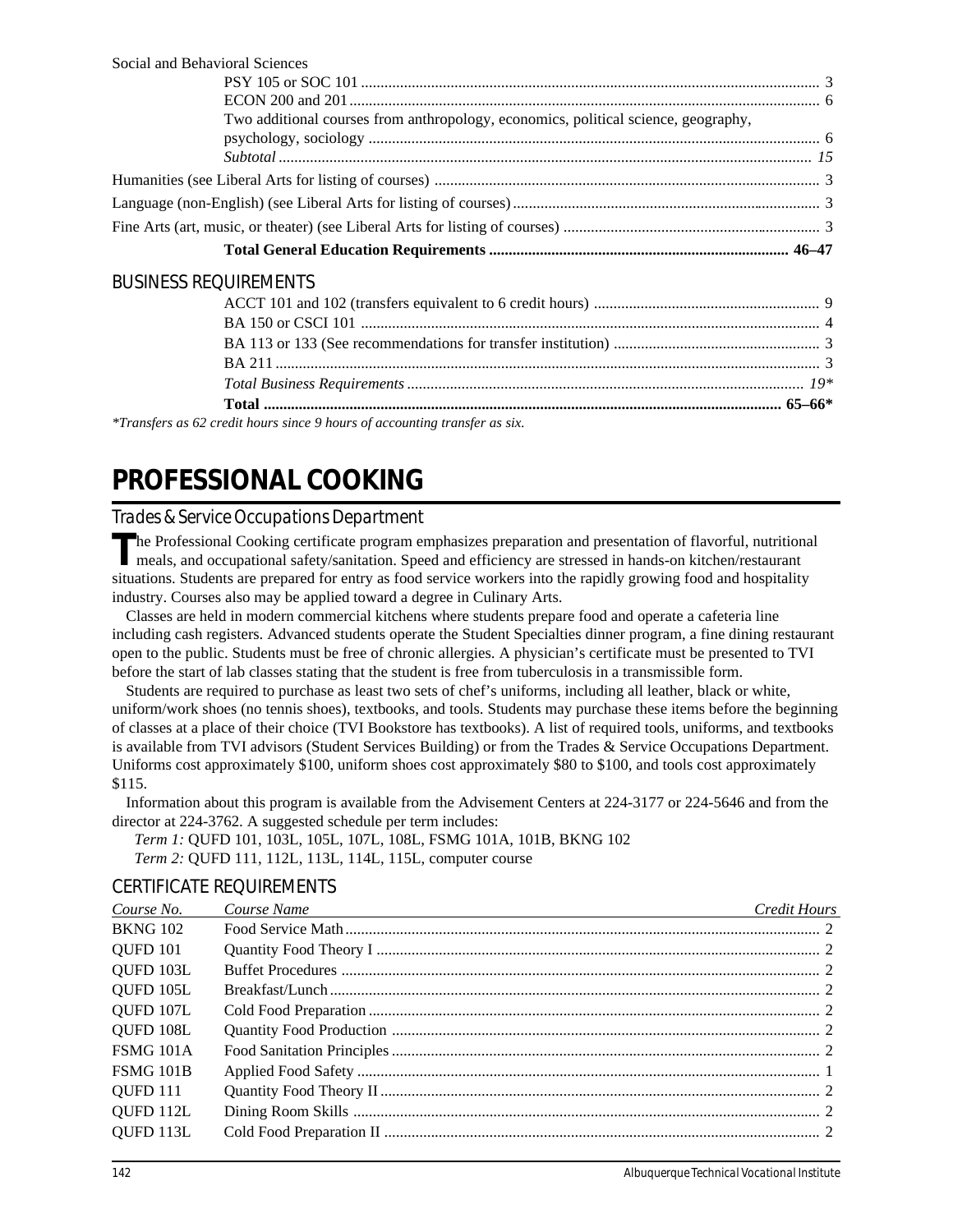| QUFD 114L               |                                                  |  |
|-------------------------|--------------------------------------------------|--|
| QUFD 115L               |                                                  |  |
| Computer Requirement    |                                                  |  |
|                         | BA 150 Introduction to Computer Processing       |  |
| or CP 176               | Introduction to Technology Computer Applications |  |
| or CSCI 101             |                                                  |  |
|                         |                                                  |  |
| <b>Optional Courses</b> |                                                  |  |
| CTRG170L                |                                                  |  |
| <b>QUFD 296</b>         |                                                  |  |
| <b>QUFD 297</b>         |                                                  |  |

## **REAL ESTATE**

### *Business Occupations Department*

**T**he Real Estate courses are for persons seeking New Mexico state licensing or continuing education credits in real estate and appraisal. The New Mexico Real Estate Commission approves all courses. Courses listed may be used to meet requirements for the real estate concentration in Business Administration.

Credit courses that meet New Mexico Real Estate Commission requirements are:

|               |                                                      |       | <b>TVI Credit</b> Continuing Education | Pre-Licensing        |
|---------------|------------------------------------------------------|-------|----------------------------------------|----------------------|
| Course #      | Course Name                                          | Hours | <b>Contact Hours</b>                   | <b>Contact Hours</b> |
| <b>BA 270</b> | <b>Real Estate Law</b>                               | 3     | 10                                     | $**30$               |
| <b>BA 271</b> | <b>Real Estate Practice</b>                          | 3     | 10                                     | $**30$               |
| <b>BA 272</b> | Real Estate Appraisal                                | 3     | 10                                     | $30$ (*37.5)         |
| <b>BA 273</b> | <b>Real Estate Finance</b>                           | 3     | 10                                     | 30                   |
| <b>BA 274</b> | Real Estate Investment                               | 3     | 10                                     | 30                   |
| <b>BA 275</b> | <b>Property Management</b>                           | 3     | 10                                     | 30                   |
| <b>BA 279</b> | Uniform Standards of Professional Appraisal Practice | 2     | 0                                      | $*15$                |
| <b>BA 280</b> | Fair Housing Law                                     | 1     | 4                                      | n/a                  |
| <b>BA 281</b> | Americans with Disabilities Act and                  |       | 4                                      | n/a                  |
|               | Related Handicap Discrimination Law                  |       |                                        |                      |
| <b>BA 282</b> | Appraising the Single Family Residence               | 3     | 10                                     | 30                   |
| <b>BA 283</b> | Rules and Regulations of the                         | л     | 4                                      | $n/a$ (*37.5)        |
|               | New Mexico Real Estate Commission                    |       |                                        |                      |
| <b>BA 285</b> | <b>Broker Basics (pending Real Estate</b>            |       |                                        |                      |
|               | Commission Approval)                                 | 3     | 10                                     | 30                   |
|               | *Pre-licensing for Real Estate Appraisal Credit      |       |                                        |                      |

*\*\*Pre-licensing for New Mexico Real Estate Salesperson*

## **RECREATION AND LEISURE** *(pending CHE approval)*

### *Trades & Service Occupations Department*

The Recreation and Leisure certificate and associate degree programs' intent is to increase the availability of qualified professionals who plan, organize, direct and implement leisure activities for people of all ages, so and economic levels and degrees of physical and emotional health. The goals are:

- 1) To prepare individuals for employment in a variety of recreation and leisure settings (community centers, parks, senior centers, after-school activity centers, correctional institutions, camps, YMCAs, etc) and in a variety of recreation and leisure positions (aquatics specialist, armed forces recreation leader, camp counselor, community center director, cruise ship recreation leader, youth sports coach, corporate wellness leader, etc.).
- 2) To prepare individuals for the requirements set forth by the National Park and Recreation Association (NPRA) leading to the Associate Park and Recreation Professional Certification.
- 3) To serve as professional development and provide a "career ladder" for individuals presently employed in the recreation and leisure field.
- 4) The associate degree will prepare those wishing to pursue a four-year degree in recreation and leisure.

**Programs of Study**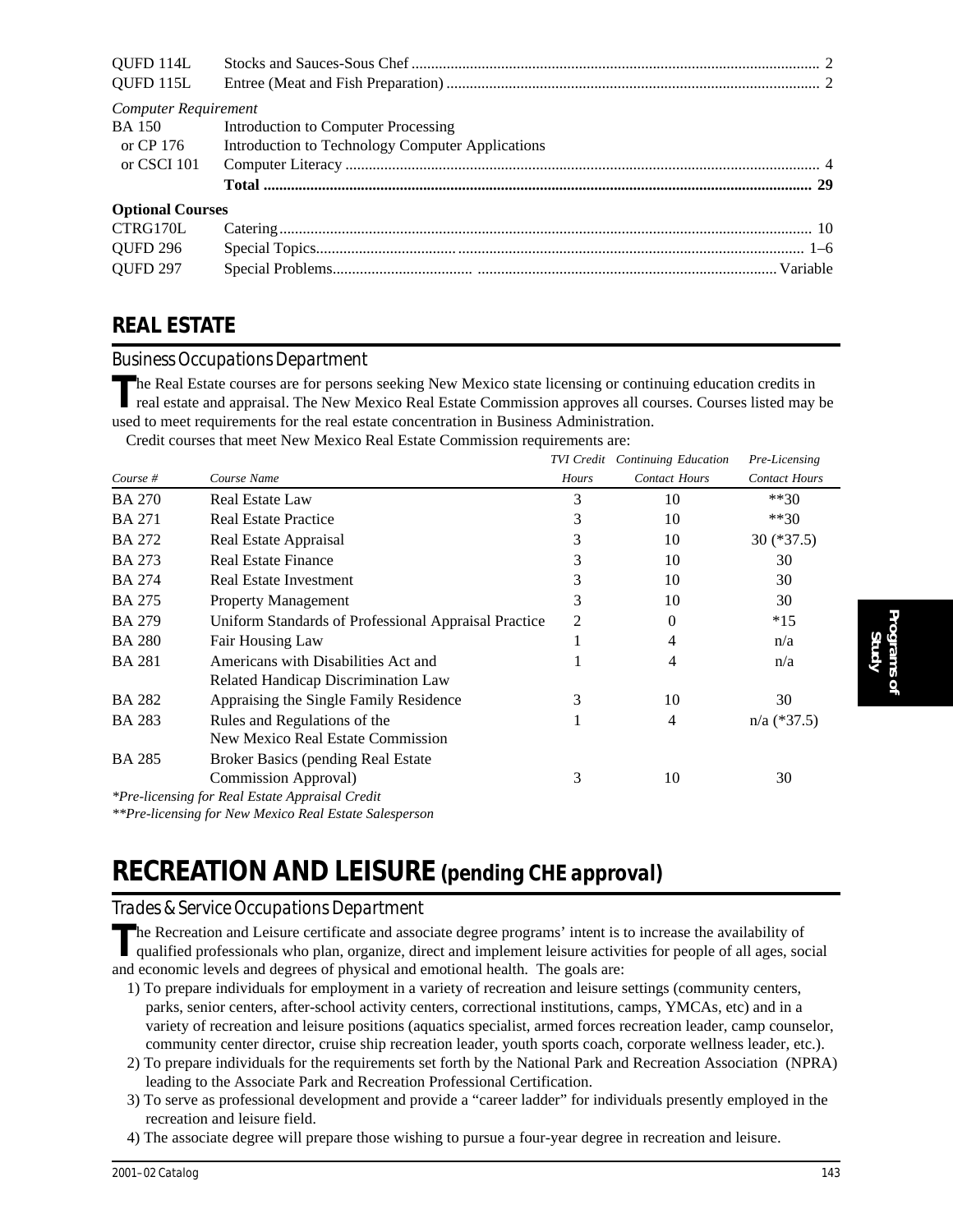The Recreation and Leisure program is a progressive program that allows students to pursue a general Recreation and Leisure Professional Core Competencies Certificate. The Professional Core Competencies Certificate is granted upon completion of the Recreation and Leisure Core Requirements and indicates that the student has demonstrated the knowledge, understanding and ability of an entry-level professional in the recreation, park resources and leisure field. Upon completion of this certificate, the student has the option of completing an additional certificate or certificates in three different concentrations (Natural Resources Recreation Management, Community Recreation, and/or Therapeutic Recreation). After completing the second concentration, the student can then complete additional course work leading to an Associate of Applied Science Degree.

A suggested schedule includes:

| Term 1: RL 101, RL 102, COMM 221, Computer Elective                                  |
|--------------------------------------------------------------------------------------|
| <i>Term 2:</i> RL 103, RL 105, HT 131, EPT 113A, FITT 170, PSY 105                   |
| <i>Term 3:</i> Concentration courses                                                 |
| <i>Term 4:</i> ENG 101, ECON 201, SOC 101, Humanities Elective, Lab Science Elective |
| <i>Term 5:</i> ENG 102, MATH 119, Humanities Elective, Lab Science Elective          |

#### *Recreation and Leisure Professional Competencies Certificate Requirements/Core Requirements*

| Course No.                  | Course Name                                                                                                  | Credit Hours |
|-----------------------------|--------------------------------------------------------------------------------------------------------------|--------------|
| <b>COMM 221</b>             |                                                                                                              |              |
| <b>EPT 113A</b>             |                                                                                                              |              |
| <b>FITT 170</b>             |                                                                                                              |              |
| HT 131                      |                                                                                                              |              |
| <b>PSY 105</b>              |                                                                                                              |              |
| <b>RL</b> 101               |                                                                                                              |              |
| <b>RL 102</b>               |                                                                                                              |              |
| <b>RL</b> 103               |                                                                                                              |              |
| <b>RL 105</b>               |                                                                                                              |              |
| <b>Computer Requirement</b> |                                                                                                              |              |
| <b>BA 150</b>               | <b>Introduction to Computer Processing</b>                                                                   |              |
| or CP 176                   | Introduction to Technology Computer Applications                                                             |              |
| or CSCI 101                 |                                                                                                              |              |
|                             | Total Hours Required for General Professional Competencies Certificate  27                                   |              |
|                             | Certificate of Emphasis (Choose at least one concentration)                                                  |              |
|                             | <b>Natural Resources Recreation Management Concentration</b>                                                 |              |
|                             | Principles and techniques of planning, designing and developing outdoor recreation activities and the        |              |
|                             | environmental impacts associated with multiple use of natural resources.                                     |              |
| HT 104                      |                                                                                                              |              |
| <b>RL 111</b>               |                                                                                                              |              |
| <b>RL</b> 112               |                                                                                                              |              |
| <b>RL 298A</b>              |                                                                                                              |              |
|                             |                                                                                                              |              |
|                             | <b>Community Recreation Concentration</b>                                                                    |              |
|                             | Theory and application of the development, planning, implementation and evaluation of recreation and leisure |              |
|                             | programs for various community populations with special emphasis on youth and older adults.                  |              |
| CDV 207                     |                                                                                                              |              |
| <b>FITT 290</b>             |                                                                                                              |              |
| <b>RL</b> 121               |                                                                                                              |              |
| <b>RL</b> 131               |                                                                                                              |              |
| <b>RL 298B</b>              |                                                                                                              |              |
|                             |                                                                                                              |              |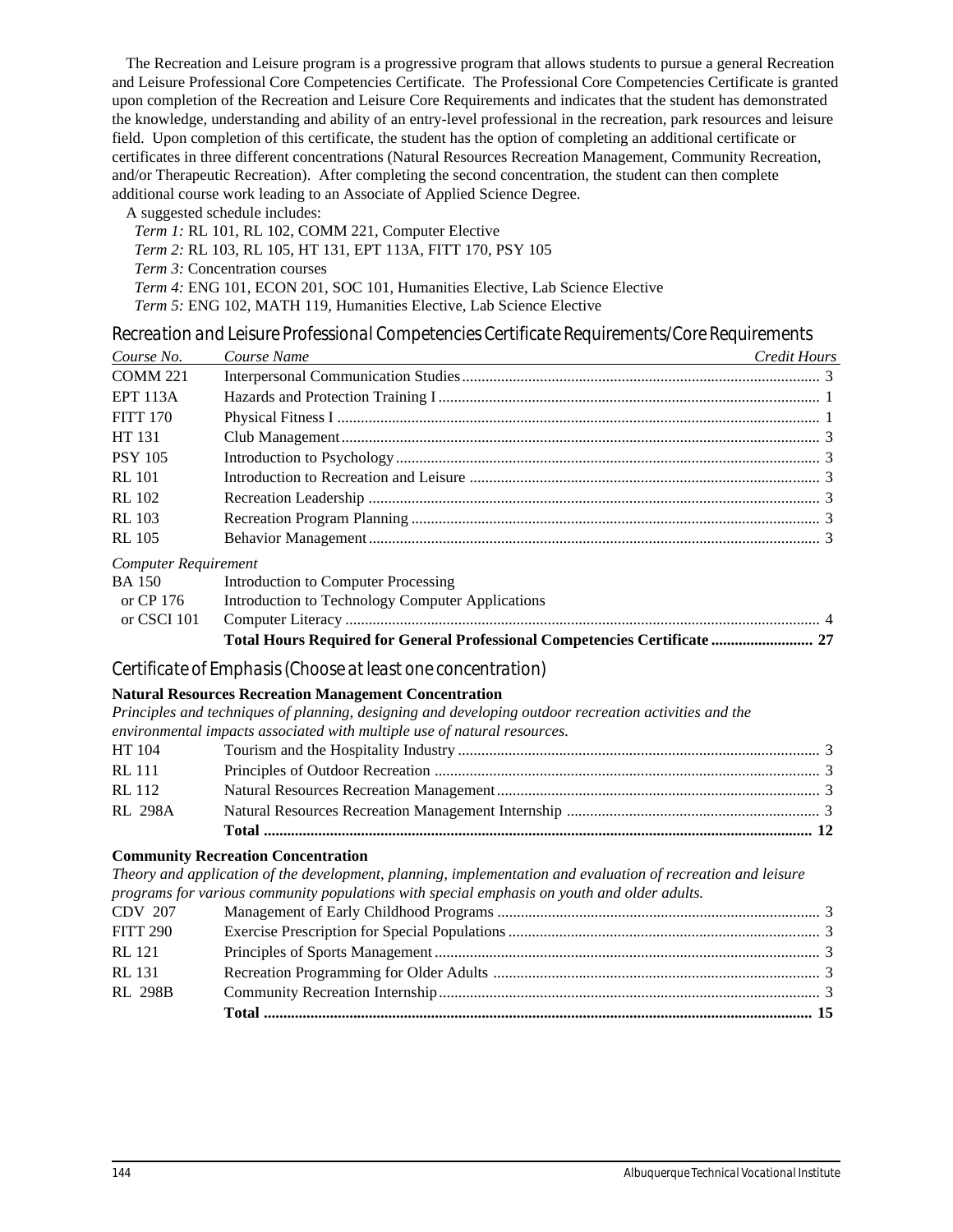# **Therapeutic Recreation Concentration**

|                 | Teaching individuals with physical, developmental and psychiatric disabilities social skills through recreation. |  |
|-----------------|------------------------------------------------------------------------------------------------------------------|--|
| CDV 206         |                                                                                                                  |  |
| FITT 290        |                                                                                                                  |  |
| RL 141          |                                                                                                                  |  |
| <b>RL 298C</b>  |                                                                                                                  |  |
|                 |                                                                                                                  |  |
|                 |                                                                                                                  |  |
|                 | <b>COURSES REQUIRED FOR DEGREE</b>                                                                               |  |
| ECON 201        |                                                                                                                  |  |
| <b>ENG 101</b>  |                                                                                                                  |  |
| ENG 102         |                                                                                                                  |  |
| <b>MATH 119</b> |                                                                                                                  |  |
| <b>SOC 101</b>  |                                                                                                                  |  |
|                 | Lab Science Elective (Select not more that one from each discipline if transferring to NMHU: ASTR 101,           |  |
|                 |                                                                                                                  |  |
|                 | Humanities Elective (Select one from each group if transferring to NMHU (Group I: HIST 101, HIST 102, HIST 161,  |  |
|                 | HIST 162, PHIL 110 or PHIL 156; Group II: ART 106, MUSIC 139, MUSIC 140, THEA 111, HUM 111 or HUM 12)  6         |  |
|                 |                                                                                                                  |  |
|                 |                                                                                                                  |  |

# **REGISTERED NURSE REFRESHER**

# *Health Occupations Department*

The RN Refresher special courses meet the requirements of the State of New Mexico Nursing Practice Act 61-3-24.D. for nurses who have not been actually engaged in nursing for five years or more. It is approved by the New Mexico Board of Nursing. The curriculum focuses on updates in all major areas of nursing practice. A physical exam, PPD, current immunizations and current CPR certification for healthcare professionals (BLS) are required to start clinical experience. White uniform and shoes and a stethoscope are required for clinical experience.

The \$25 uniform fee covers the cost of supplies and preventive lab tests in case of needle stick exposure. There are additional fees payable to the New Mexico State Board of Nursing for licensure endorsement and reinstatement if a nursing license has expired.

The eight-week RN Refresher course may be offered twice a year, spring and summer via Distance Learning or on the main campus. Students are required to pay a Distance Learning fee if the course is offered through Distance Learning. Students enrolled in this program may not be eligible to receive financial aid or Veterans Administration benefits.

Information about this program is available from the Advisement Centers at 224-3177 or 224-5646 and from the director at 224-4176.

| Course No. Course Name | Credit Hours |
|------------------------|--------------|
| <b>RNR 255L</b>        |              |
| RNR 265C               |              |
|                        |              |

# **RESIDENTIAL WIRING**

*Trades & Service Occupations Department*

The Residential Wiring certificate program provides the student with job-site safety training, OSHA compliance<br>and entry-level skills for employment in residential electrical construction, maintenance or related fields. Th two-term certificate is offered for those wishing to pursue a Residential Electrical Journeymen's Certificate of Competency from the State Regulation and Licensing Department (ER-1J). A three-term certificate in Electrical Trades is offered for those wishing to pursue commercial/industrial wiring (EE-98J). For those wishing to earn credit towards an associate in applied science degree in construction technology, a fourth term of electrical courses is available.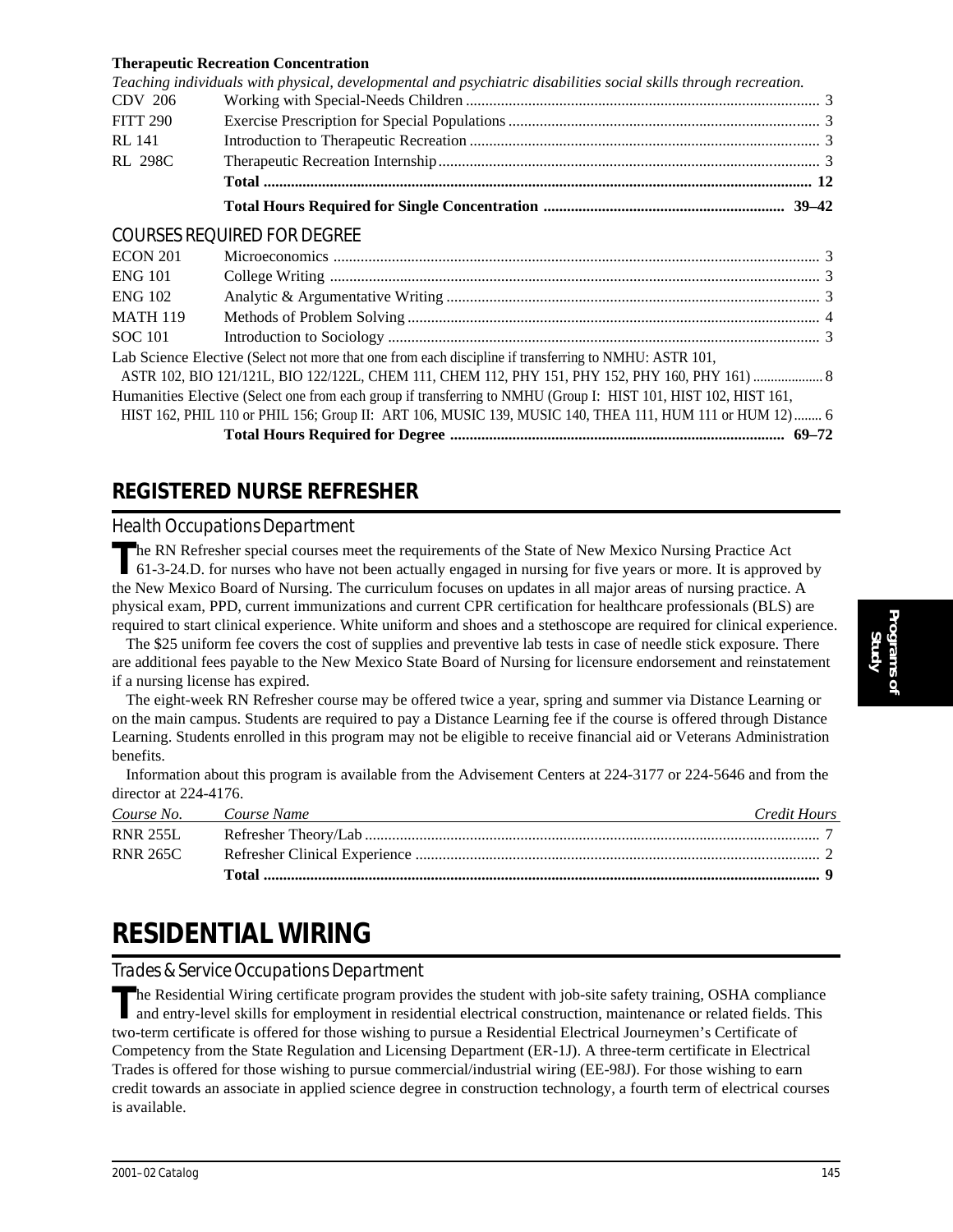Lab instruction is conducted on- and off-campus, enabling students to gain hands-on experience in residential electrical installation. Electrical safety, circuitry, residential electrical materials, residential wiring and residential services are covered in the lab activities. Theory instruction includes safety, National Electrical Code (NEC) compliance, technical information, math, employment skills, computer skills, residential and material analysis.

Students must have normal color differentiation, be free from chronic respiratory diseases and allergies and be able to lift 50 pounds. Most employers require a valid driver's license and a good driving record.

Information about this program is available from the Advisement Centers at 224-3177 or 224-5646 and from the director at 224-3716.

A suggested schedule per term includes: *Term 1:* ELTR 101, 102, 103L, 104L *Term 2:* ELTR 112, 113, 114L, 115L

# CERTIFICATE REQUIREMENTS

| Course No.              | Course Name<br><u> 1989 - Johann Barn, amerikansk politiker (d. 1989)</u> | <b>Credit Hours</b> |
|-------------------------|---------------------------------------------------------------------------|---------------------|
| <b>ELTR 101</b>         |                                                                           |                     |
| ELTR 102                |                                                                           |                     |
| <b>ELTR 103L</b>        |                                                                           |                     |
| <b>ELTR 104L</b>        |                                                                           |                     |
| <b>ELTR 112</b>         |                                                                           |                     |
| <b>ELTR 113</b>         |                                                                           |                     |
| <b>ELTR 114L</b>        |                                                                           |                     |
| <b>ELTR 115L</b>        |                                                                           |                     |
|                         |                                                                           |                     |
| <b>Optional Courses</b> |                                                                           |                     |
| <b>ELTR 170</b>         |                                                                           |                     |
| <b>ELTR 171L</b>        |                                                                           |                     |
| <b>ELTR 173</b>         |                                                                           |                     |
| ELTR 174L               |                                                                           |                     |
| <b>ELTR 175</b>         |                                                                           |                     |
| <b>ELTR 176</b>         |                                                                           |                     |
| <b>ELTR 201</b>         |                                                                           |                     |
| ELTR 203                |                                                                           |                     |
| <b>ELTR 204L</b>        |                                                                           |                     |
| <b>ELTR 205L</b>        |                                                                           |                     |
| <b>ELTR 211</b>         |                                                                           |                     |
| <b>ELTR 212</b>         |                                                                           |                     |
| ELTR 213L               |                                                                           |                     |
| <b>ELTR 214L</b>        |                                                                           |                     |
| <b>ELTR 296</b>         |                                                                           |                     |
| <b>ELTR 297</b>         |                                                                           |                     |

# **RESPIRATORY THERAPY**

# *Health Occupations Department*

**T**he respiratory care profession specializes in diagnostic testing, therapeutic treatment and critical care for patients suffering from life-threatening or chronically disabling cardiopulmonary disorders. A respiratory therapist is a graduate of a two-year associate of science or four-year bachelor of science degree program and is capable of performing at an advanced practice level.

Under medical direction, respiratory therapists assess and treat clinical problems. They monitor and evaluate cardiorespiratory function, perform diagnostic tests and treatments, research treatment effectiveness and act as consultants to physicians, nurses and other healthcare specialists. Respiratory therapists also serve as educators.

Employment opportunities are in urban and rural healthcare facilities and with medical equipment suppliers and agencies providing home healthcare and rehabilitation services.

The TVI Respiratory Therapy (RT) associate of science program includes classroom and laboratory instruction and supervised clinical experiences at local hospitals and other facilities. The curriculum includes basic and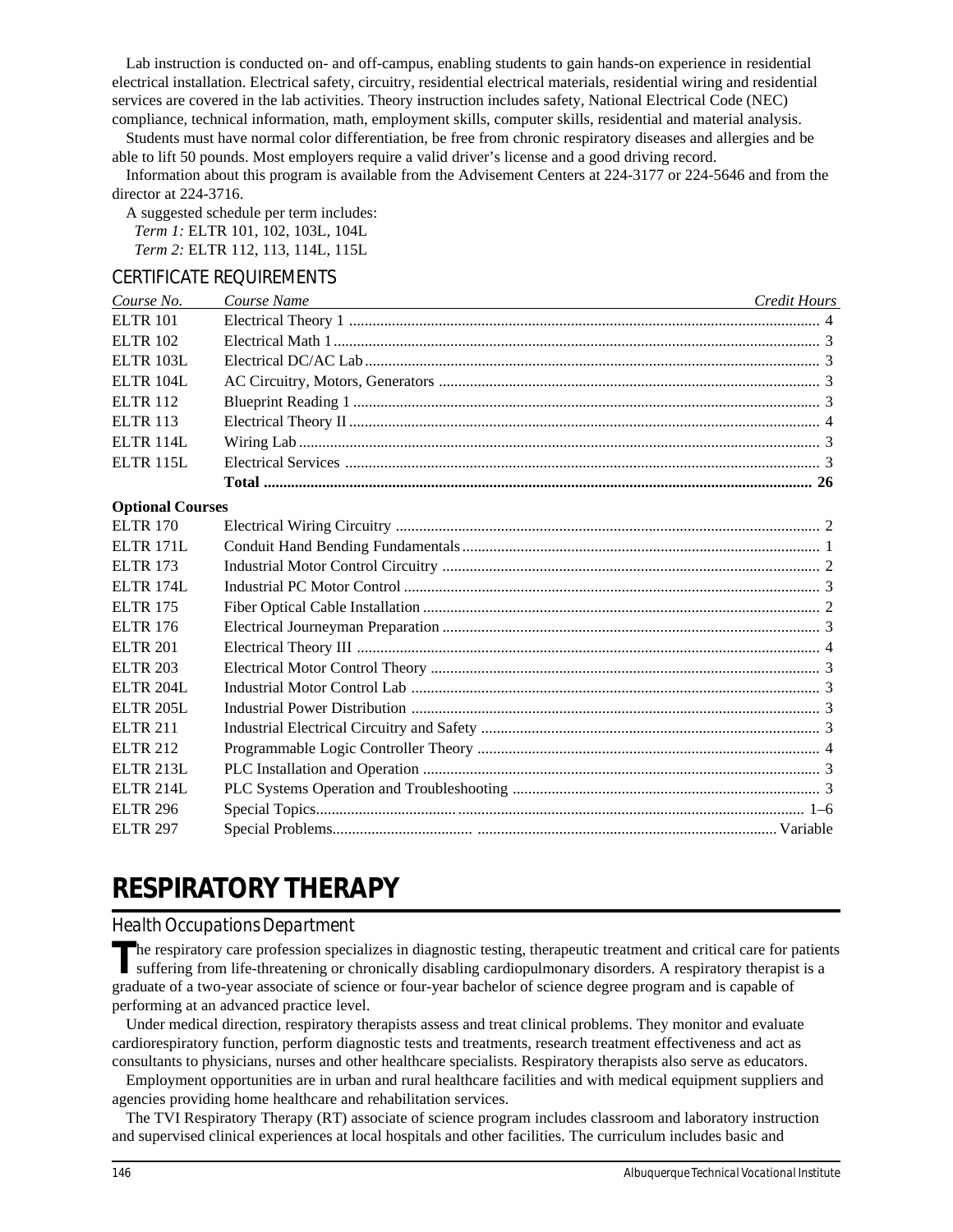advanced instruction in cardiorespiratory anatomy, physiology and pathophysiology, critical care medicine, cardiopulmonary function, respiratory home care and pulmonary rehabilitation. The emphasis is on developing problem-solving and decision-making skills. The RT program includes instruction by faculty from the University of New Mexico Medical Center and School of Medicine.

The program is accredited by the Commission on Accreditation of Allied Health Education Programs (CAAHEP) and the Committee on Accreditation for Respiratory Care (COARC). Graduates are eligible to take the National Board for Respiratory Care (NBRC) Certification and Registry examinations to obtain Certified Respiratory Therapist (CRT) and Registered Respiratory Therapist (RRT) credentials. Successful completion of the certification exam qualifies individuals to become recognized as licensed Respiratory Care Practitioners (RCP) in New Mexico.

The program begins in the fall term. Information sessions covering the petition and selection process and respiratory care careers are scheduled regularly; students should contact the Health Occupations Department for dates and times or call the Health Occupations information hotline at 224-4161. Anyone interested in the Respiratory Therapy program is strongly encouraged to attend one of these information sessions.

Students are responsible for meeting the prerequisites. Arts & Sciences courses may be taken prior to entering the program and it is recommended that students complete as many of these courses as possible prior to entering the RT core courses. Once all prerequisite requirements are fulfilled, students may petition for enrollment in the core courses of the RT curriculum. If the number of eligible petitioners exceeds the number of positions available, preference will be given to those who have completed the most Arts & Sciences courses required for the RT curriculum. Petitioners will then be ranked by date of completion of petition eligibility requirements. If necessary, petitioners will be randomly selected. Additional positions may be made available for individuals with established residence in rural communities of New Mexico. The procedure for admission to the program under this condition is available from the director of the Respiratory Therapy program. Students accepted to begin RT courses must have a physical exam and submit a completed health form with evidence of current immunizations before beginning clinical courses.

Students pay an initial \$100 uniform fee to cover the cost of the uniform, stethoscope, identification badges, CPR certification, hospital parking permits and preventive lab tests in case of needle stick exposure. An additional \$20 fee during the second year is for ACLS certification. A \$125 fee for the last clinical course covers the cost of assessment exams to prepare for national board tests.

Prerequisites that must be completed prior to enrollment to RT courses are:

- declare RT as major
- high school diploma or equivalent
- MATH 119 or equivalent
- BIO 123/124L or equivalent
- ENG 101 or equivalent
- PSY 105 or SOC 101 or equivalent
- TVI GPA 2.0 or higher

Advanced Placement: Advanced placement means enrollment in RT coursework at or above the level of RT 210. Persons wanting to transfer or challenge RT courses should contact the Health Occupations Department 224-4111. There are two ways in which advanced placement can be granted to Respiratory Therapy applicants:

- 1) *Transfer:* Transfer credit may be awarded for documented equivalent therapist coursework completed at other CAAHEP/COARC accredited programs.
- 2) *Challenge:* Technician graduates with documented work experience in respiratory care may apply to challenge portions of the RT curriculum. There is a \$15 fee for each challenge exam.

Challenge and transfer applicants must meet all prerequisites for enrollment in the RT program. Entry will be granted on a space available basis.

In order to satisfy prerequisite and corequisite requirements, the following order of coursework is recommended: *Fall Term:* RT 110, 115L, 121C, 131 and CHEM 111/112L

*Winter Term:* RT 111, 116L, 122C, 133 and BIO 237/247L

*Summer Term:* RT 210, 215L, 221C, and PHIL 245M

*Fall Term:* RT 211, 216L, 222C and BIO 238/248L

*Winter Term:* RT 212, 217L, 223C and BIO 239/239L

Information about this program is available from the Advisement Center at 224-3177 or 224-5646 and from the program director at 224-4123.

# REQUIRED RESPIRATORY THERAPY COURSES

| Course No.    | Course Name | Credit Hours |
|---------------|-------------|--------------|
| RT 110        |             |              |
| <b>RT</b> 111 |             |              |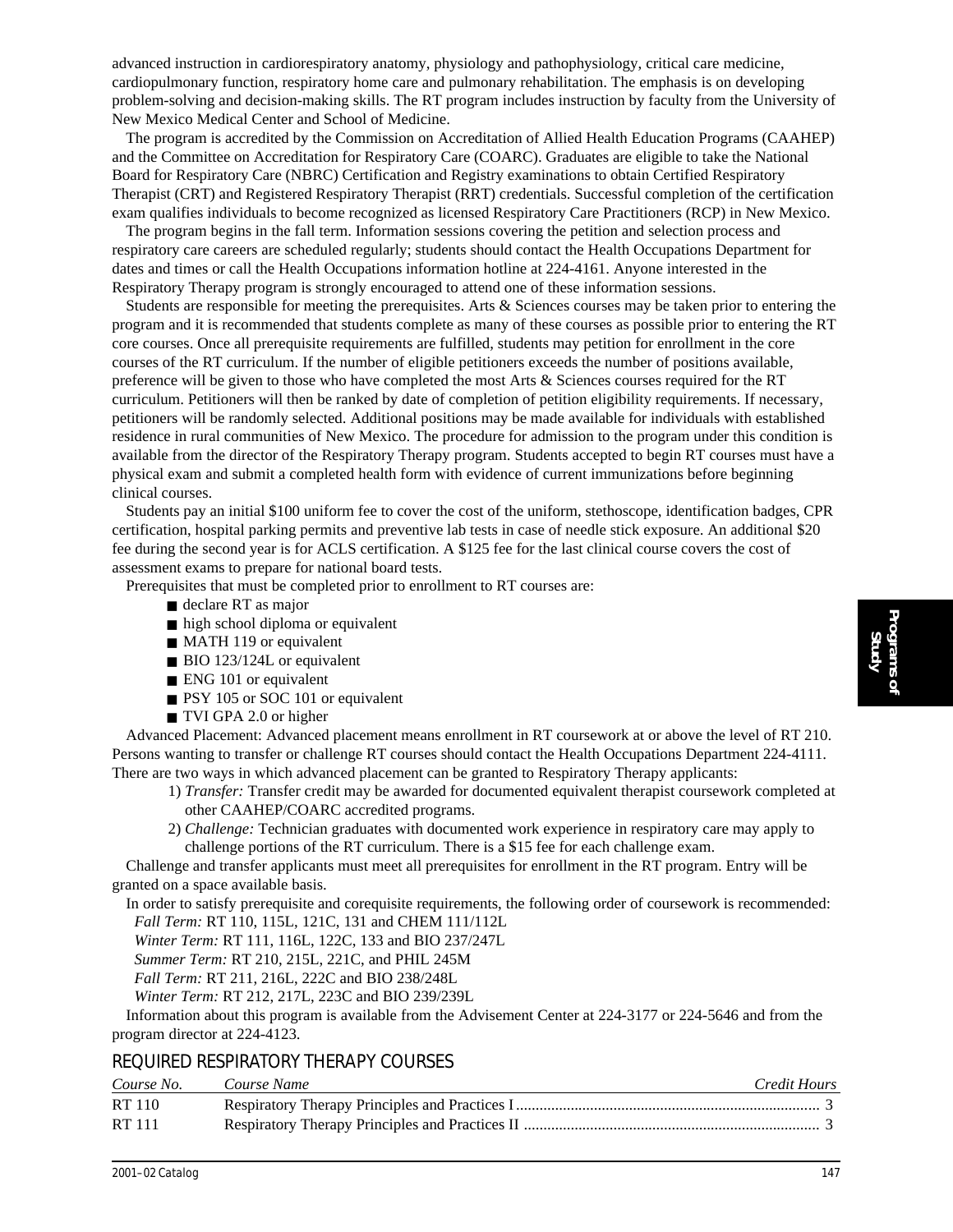| <b>RT 115L</b>   |                                                                                                                                                             |  |
|------------------|-------------------------------------------------------------------------------------------------------------------------------------------------------------|--|
| <b>RT 116L</b>   |                                                                                                                                                             |  |
| <b>RT 121C</b>   |                                                                                                                                                             |  |
| <b>RT 122C</b>   |                                                                                                                                                             |  |
| ${}^{1}RT$ 131   |                                                                                                                                                             |  |
| RT 133           |                                                                                                                                                             |  |
| RT 210           |                                                                                                                                                             |  |
| <b>RT 215L</b>   |                                                                                                                                                             |  |
| <b>RT 221C</b>   |                                                                                                                                                             |  |
| RT 211           |                                                                                                                                                             |  |
| RT 216L          |                                                                                                                                                             |  |
| <b>RT 222C</b>   |                                                                                                                                                             |  |
| RT 212           |                                                                                                                                                             |  |
| RT 217L          |                                                                                                                                                             |  |
| RT 223C          |                                                                                                                                                             |  |
|                  | <b>Required Arts &amp; Sciences Courses</b>                                                                                                                 |  |
| BIO 237/247L     |                                                                                                                                                             |  |
| BIO 238/248L     |                                                                                                                                                             |  |
| BIO 239/239L     |                                                                                                                                                             |  |
|                  |                                                                                                                                                             |  |
| <b>PHIL 245M</b> |                                                                                                                                                             |  |
|                  |                                                                                                                                                             |  |
|                  | <sup>1</sup> Physics 102 or 151 or equivalent may be substituted for RT 131. <sup>2</sup> CHEM 121/121L or equivalent may be substituted for CHEM 111/112L. |  |

# **RETAIL MANAGEMENT**

# *Business Occupations Department*

The Retail Management certificate and associate of applied science degree program is designed for students who are planning a career in retailing. This program was developed with the support of the New Mexico Retail Association. The industry-based Retail Management curriculum prepares students for mid-level retail positions such as department managers, assistant managers and entry-level supervisory positions. The retailing courses focus on industry-based skill standards necessary for professional sales associates and retail managers.

A suggested schedule per term for the certificate/associate of applied science degree in Retail Management includes:

# **Certificate**

*Term 1:* ACCT 101A, 111, BA 113 or 133, BA 150, ECM 176 *Term 2:* ACCT 101B, BA 131, BA 222 or ECM 220, BA 251, ENG 101 *Term 3:* ACCT 102, 254, BA 252, 253, COMM elective *Term 4:* BA 275, 295, BA 298 or 299

# **Additional Degree Requirements**

*Term 4:* BA 121, ECM 105, A&S course *Term 5:* BA 211, ECM 220, A&S course

# CERTIFICATE AND DEGREE REQUIREMENTS

|                  | Course No. Course Name<br><u> 1989 - Johann Barn, amerikansk politiker (d. 1989)</u> | Credit Hours |
|------------------|--------------------------------------------------------------------------------------|--------------|
| ACCT 101A        |                                                                                      |              |
| <b>ACCT 101B</b> |                                                                                      |              |
| ACCT 102         |                                                                                      |              |
| <b>ACCT 111</b>  |                                                                                      |              |
| ACCT 254         |                                                                                      |              |
| <b>BA 113</b>    | <b>Introduction to Business</b>                                                      |              |
| or BA 133        |                                                                                      |              |
| <b>BA</b> 131    |                                                                                      |              |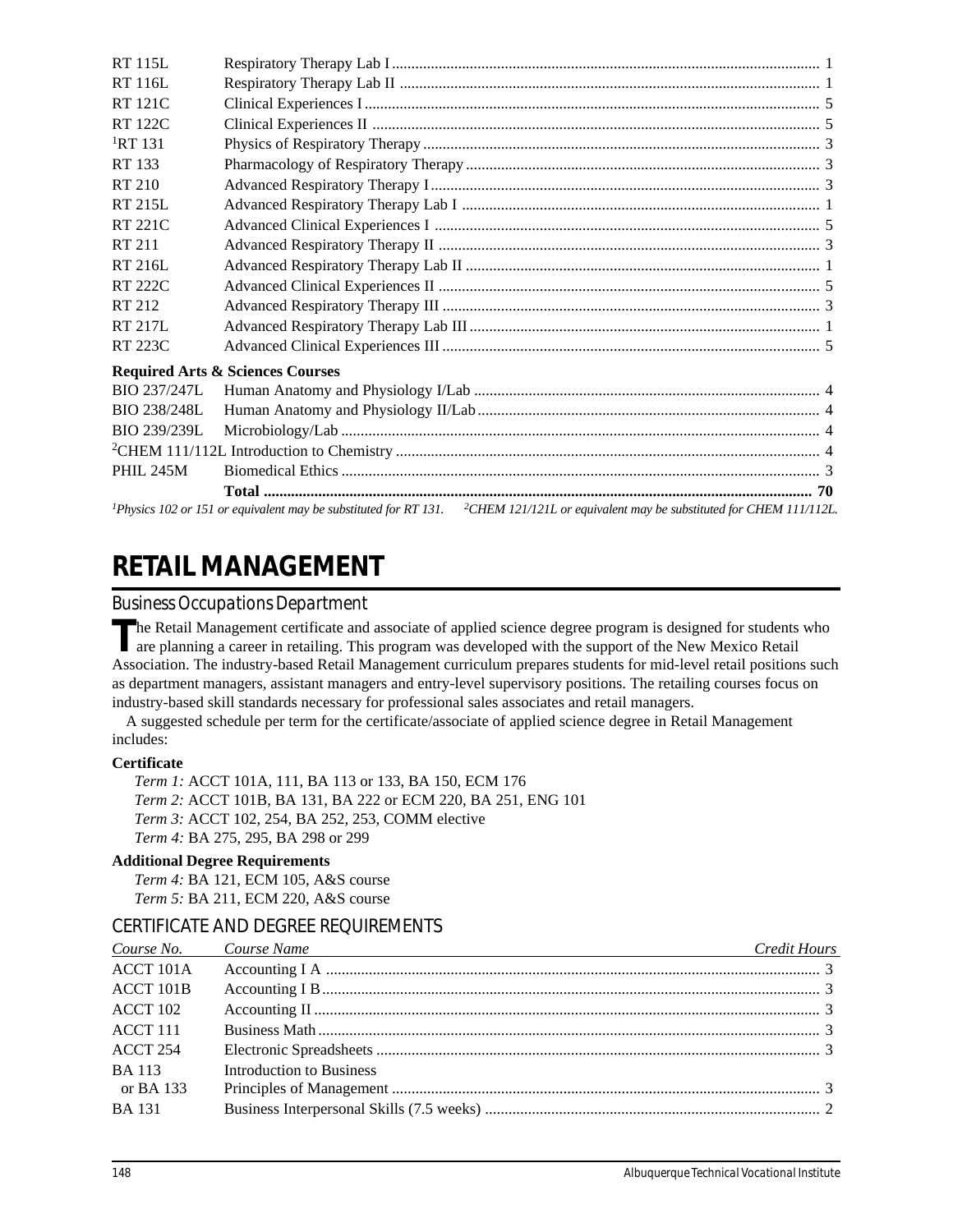| <b>PHIL 245B</b> |                                       |  |
|------------------|---------------------------------------|--|
| <b>MATH 119</b>  |                                       |  |
| <b>ECON 200</b>  |                                       |  |
| or BA 284        |                                       |  |
| <b>ECM 105</b>   | <b>Web Business</b>                   |  |
| <b>BA 211</b>    |                                       |  |
| <b>BA</b> 121    |                                       |  |
|                  | <b>Additional Degree Requirements</b> |  |
|                  |                                       |  |
| <b>ENG 101</b>   |                                       |  |
| <b>ECM 176</b>   |                                       |  |
|                  |                                       |  |
| or BA 299        |                                       |  |
| <b>BA 298</b>    | Internship                            |  |
| <b>BA 295</b>    |                                       |  |
| <b>BA 255</b>    |                                       |  |
| <b>BA 253</b>    |                                       |  |
| <b>BA 252</b>    |                                       |  |
| <b>BA 251</b>    |                                       |  |
| or ECM220        |                                       |  |
| <b>BA 222</b>    | Principles of Marketing               |  |
| <b>BA 150</b>    |                                       |  |

# **STENOTRANSCRIPTION**

*Business Occupations Department*

Stenotranscriptionists prepare documents in the following areas: Political Transcribing, Congressional Transcribing and Government Transcribing. Agencies and government employees using transcription professionals in these fields include representatives, senators, political dignitaries, and congressmen. Cyber-Conferencing Specialists are machine shorthand writers who capture sales meetings, press conferences and training seminars from participants in cyber conferencing forums. Other potential career areas for transcriptionists are publishing reporting, corporate reporting, public reporting, educational reporting and media room reporting.

Medical Transcriptionists and Stenoscriptionists are additional career paths where reporters prepare medical records and reports using stenograph machines. The qualified stenoscriptionists are medical language specialists with prerecorded material, rather than spoken accounts from medical professionals. Specialized health care professional transcriptionists are highly sought by the medical industry because of their expertise in anatomy and medical terminology.

To graduate from the stenotranscription program, students must pass three five-minute tests of literary at 140 wpm and three five-minute tests of testimony at 150 wpm with 93 percent accuracy and a transcription rate of 16 wpm.

Each student develops a broad vocabulary and extensive training in document production, grammar and punctuation skills. These courses emphasize accuracy in document production.

AA 101 and AA 102 are prerequisites for CR 103A.

Information about this program is available from the associate dean at 224-3811 or from the Advisement Centers at 224-3177 or 224-5646.

A suggested schedule per term for the Stenotranscription certificate program includes: *Term 1:* BA 121, BA 131, BA 150, CR 103A *Term 2:* CR 104A *Term 3:* CR 210A, CR 251 *Term 4:* CR 298A

# CERTIFICATE REQUIREMENTS

| Course No.    | Course Name | Credit Hours |
|---------------|-------------|--------------|
| <b>BA</b> 121 |             |              |
| <b>BA</b> 131 |             |              |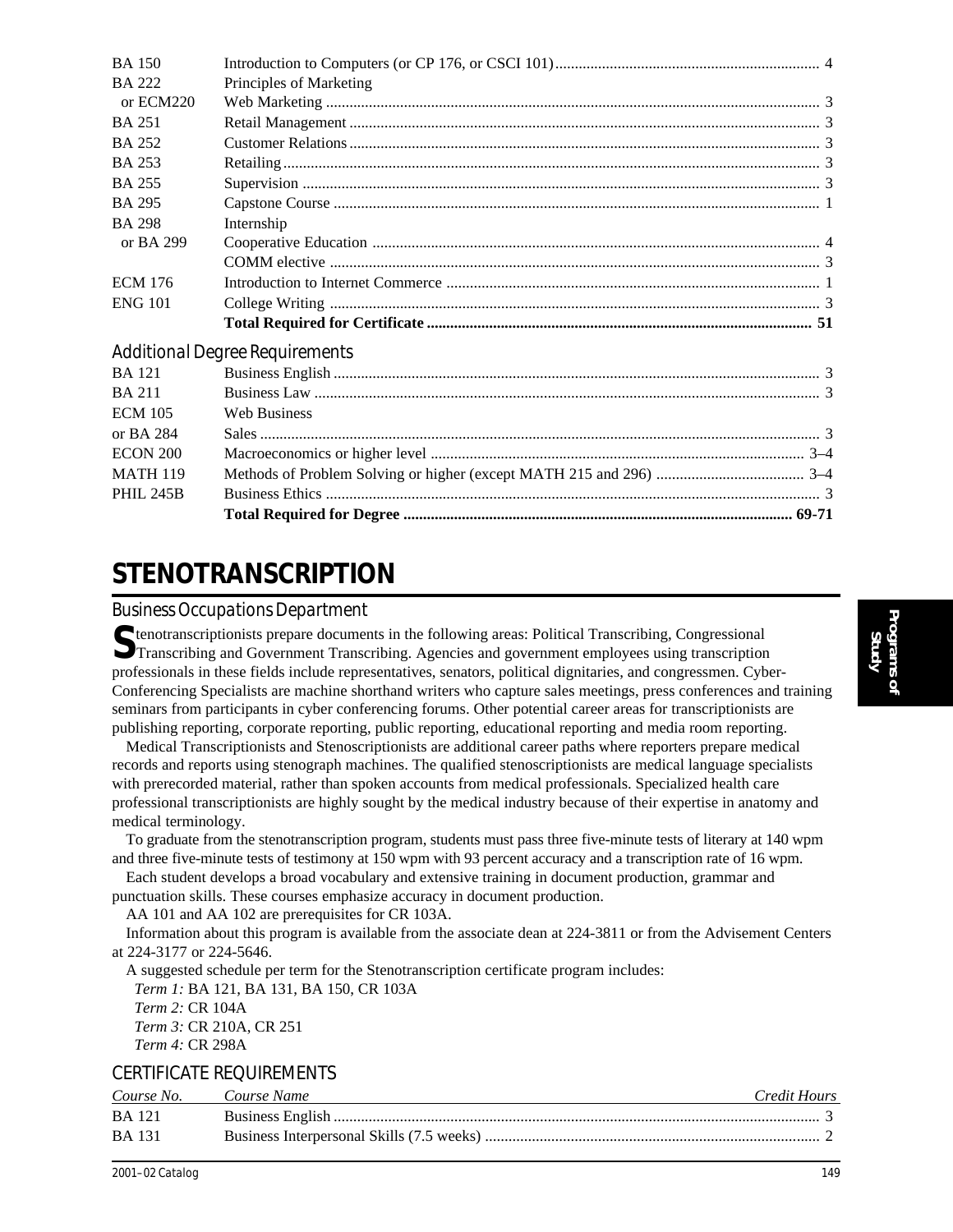| <b>BA 150</b>             |                                              |  |
|---------------------------|----------------------------------------------|--|
| <b>CR 103A</b>            |                                              |  |
| <b>CR 104A</b>            |                                              |  |
| <b>CR 210A</b>            |                                              |  |
| <b>CR 251</b>             |                                              |  |
| <b>CR 298A</b>            |                                              |  |
|                           |                                              |  |
|                           |                                              |  |
| <b>Approved Electives</b> |                                              |  |
| AA 143                    | <b>Word Processing</b>                       |  |
| or CIS 120                | WordPerfect for Windows [previously MMS 134] |  |
| or CIS 123                |                                              |  |
| AA 231                    |                                              |  |
| AA 250                    |                                              |  |
| AA 260                    |                                              |  |
| AA 270                    |                                              |  |
| <b>BA211</b>              |                                              |  |
| <b>BA 252</b>             |                                              |  |
| <b>CIS 110</b>            |                                              |  |
| <b>CIS 130</b>            |                                              |  |
| <b>CIS 160</b>            |                                              |  |
| CR 122                    |                                              |  |
| CR 123                    |                                              |  |
| CR 132                    |                                              |  |
| <b>CR 240</b>             |                                              |  |
| <b>CR 250L</b>            |                                              |  |
| CR 252                    |                                              |  |
| CR 296                    |                                              |  |
| <b>CR 297</b>             |                                              |  |
| CR 299                    |                                              |  |
| <b>ENG 240</b>            |                                              |  |
| <b>ENTR 101</b>           |                                              |  |
| <b>HIT 200</b>            |                                              |  |
| <b>HIT 210</b>            |                                              |  |
|                           |                                              |  |

# **SURGICAL TECHNOLOGY**

# *Health Occupations Department*

**S**urgical Technology is a two-term certificate program that presents the knowledge and skills necessary to work In hospital operating rooms and free-standing day surgery centers, including preparation of a surgical environment and functioning as a member of the operating room team. Graduates may take a national certification examination.

All students are required to meet program prerequisites prior to enrolling. Prior to clinical courses students are required to have current Basic Life Support (BLS) provider CPR certification, a physical exam, PPD and current immunizations (including tetanus, rubella, Rubeola and hepatitis B). Surgical Technologists must have the physical and emotional stamina to stand for extended periods of time, 8-10 hours, while concentrating on a very specific task. The TVI Health Center provides these services for a fee if the student does not have a private physician. Students must arrange for their own transportation to attend all classes, observations and clinical experiences, which may be required on weekends or evenings.

The program begins in the fall term. A \$70 uniform fee covers the cost of scrubs, hospital parking permits, name tags, self assessment exam, and preventive lab tests in case of a needle stick exposure. Prerequisites are:

- high school diploma or equivalent
- MATH 099 and RDG 099 or equivalent
- completion of all required Arts & Sciences courses before fall term (Note: students must complete all *prerequisites required* for Arts and Sciences courses).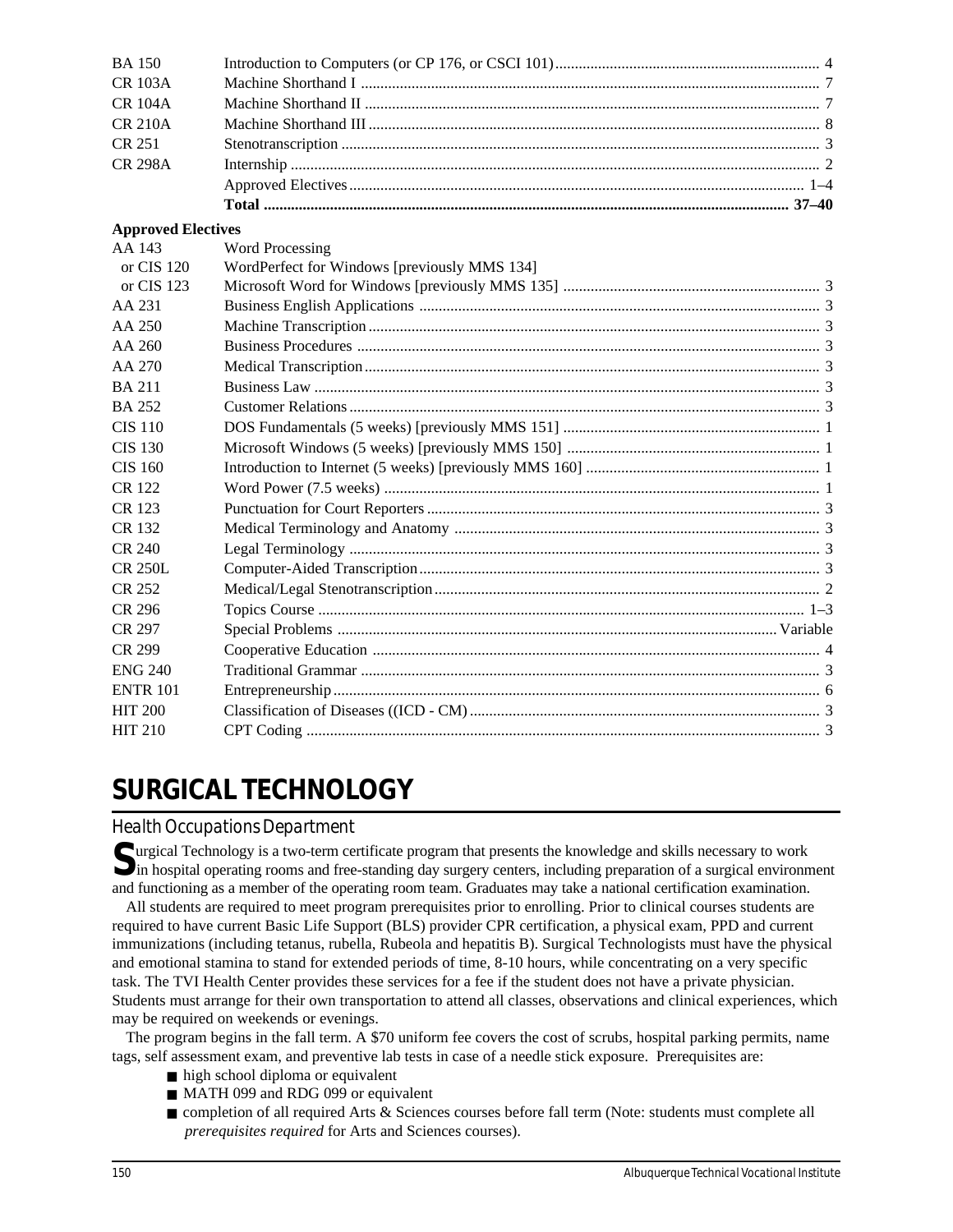The following order of courses is recommended: *Fall Term:* ST 110, 112L, 114C *Spring Term:* ST 120, 124C Information about this program is available from the Advisement Centers at 224-3177 or 224-5646 and from the program director at 224-4166.

# REQUIRED ARTS & SCIENCE COURSES

| Course No.     | Course Name                                 | <b>Credit Hours</b> |
|----------------|---------------------------------------------|---------------------|
| BIO123/124L    |                                             |                     |
| BIO 136/139L   |                                             |                     |
|                |                                             |                     |
|                |                                             |                     |
|                |                                             |                     |
|                | <b>Required Surgical Technology Courses</b> |                     |
| ST 110         |                                             |                     |
| <b>ST 112L</b> |                                             |                     |
| <b>ST 114C</b> |                                             |                     |
| ST 120         |                                             |                     |
| <b>ST 124C</b> |                                             |                     |
|                |                                             |                     |

# **TAX PREPARER FOR INDIVIDUALS**

# *Business Occupations Department*

The Business Occupations Department offers a Verification of Completion upon completion of a cluster of courses from 6 to 28 credit hours that offer skills and competencies in a specific career area. These course clusters may be (1) part of a pathway to a business certificate or an associate of applied science degree or (2) a combination of courses that provide skills and competencies from several business certificates or associate of applied science degrees.

A Verification of Completion provides opportunities for students to gain skills and competencies needed for emerging business strategies and is awarded by the Business Occupations Department. Application for a Verification of Completion may be made with the department upon completion of the course cluster.

Students enrolled in these courses may not be eligible to receive financial aid or Veterans Administration benefits. Information about these courses is available from the Business Occupations Department at 224-3811 or from the Advisement Centers at 224-3177 or 224-5646.

| Course No.      | Course Name<br><u> 1980 - Johann Barbara, martxa alemaniar argumento este alemaniar alemaniar alemaniar alemaniar alemaniar al</u> | Credit Hours |
|-----------------|------------------------------------------------------------------------------------------------------------------------------------|--------------|
| ACCT 101        |                                                                                                                                    |              |
| $ACCT$ 111      |                                                                                                                                    |              |
| <b>ACCT 150</b> |                                                                                                                                    |              |
| <b>ACCT 151</b> |                                                                                                                                    |              |
| <b>ACCT 240</b> |                                                                                                                                    |              |
| <b>BA</b> 131   |                                                                                                                                    |              |
| <b>BA</b> 150   |                                                                                                                                    |              |
|                 |                                                                                                                                    |              |

# **TRANSPORTATION TECHNOLOGY**

# *Trades & Service Occupations Department*

**T**he Transportation Technology associate degree is available to students with two concentrations: Automotive Technology and Diesel Equipment Technology. The program prepares individuals for entry-level positions in the transportation industry.

Information about this program is available from the Advisement Centers at 224-3177 or 224-5646 and from the director at 224-3718.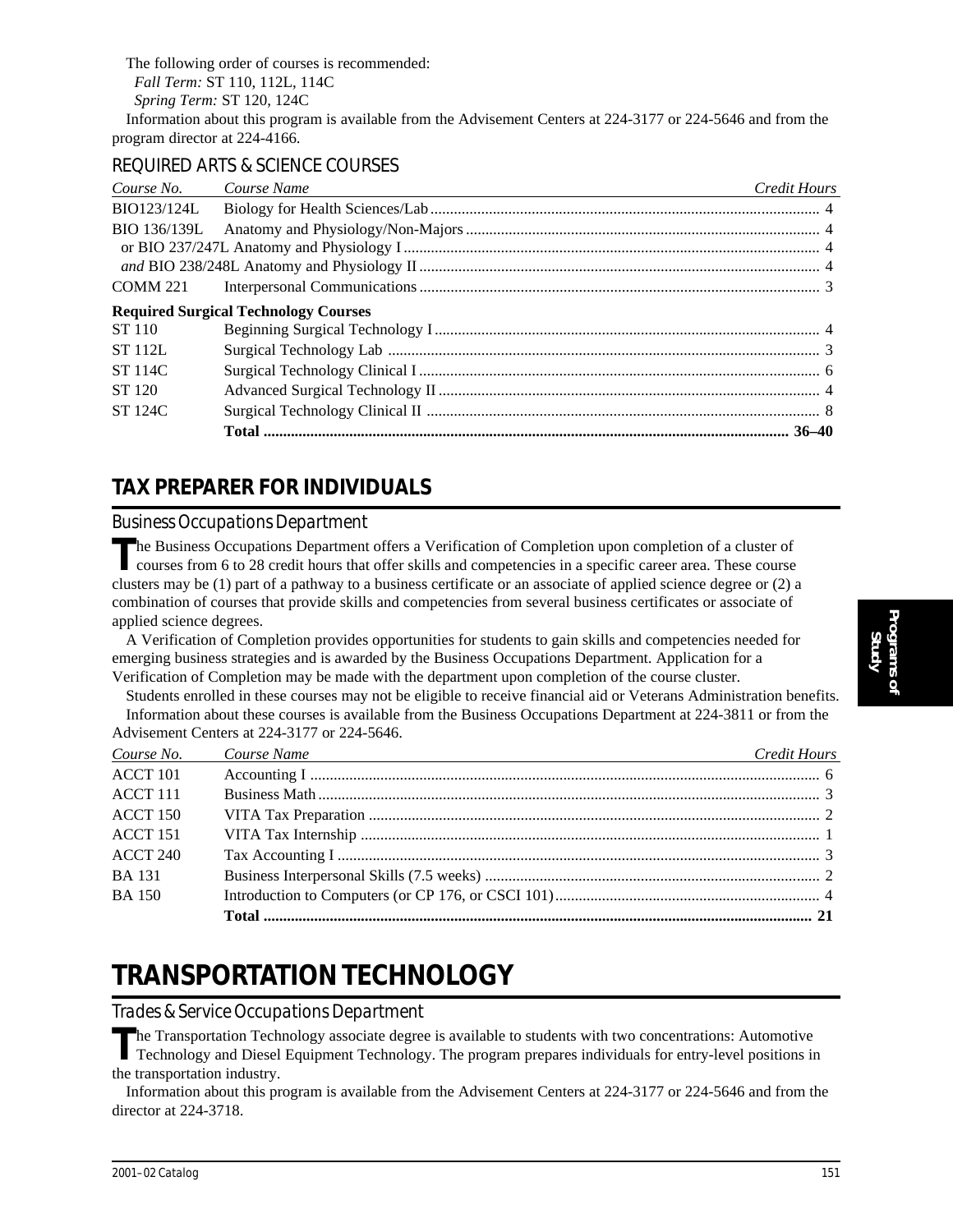# AUTOMOTIVE TECHNOLOGY CONCENTRATION

|                             | A suggested schedule for per term includes:                                                    |              |
|-----------------------------|------------------------------------------------------------------------------------------------|--------------|
|                             | Term 1: AUTC 121L, 122L, 123L, 126L, MATH 119 or higher                                        |              |
|                             | Term 2: AUTC 131L, 132L, 133L, 134L, EPT 214A, 214B, 214C                                      |              |
|                             | Term 3: AUTC 221L, 222L, 223L, ENG 101, BA 150 or CP 176 or CSCI 101                           |              |
|                             | Term 4: EPT102, WELD elective, COMM 130 or higher, PHYS 102 or higher, humanities/social and   |              |
|                             | behavioral science elective                                                                    |              |
| Course No.                  | Course Name                                                                                    | Credit Hours |
| AUTC 121L                   |                                                                                                |              |
| <b>AUTC 122L</b>            |                                                                                                |              |
| AUTC 123L                   |                                                                                                |              |
| AUTC 126L                   |                                                                                                |              |
| AUTC 131L                   |                                                                                                |              |
| AUTC 132L                   |                                                                                                |              |
| AUTC 133L                   |                                                                                                |              |
| AUTC 134L                   |                                                                                                |              |
| AUTC 221L                   |                                                                                                |              |
| AUTC 222L                   |                                                                                                |              |
| AUTC 223L                   |                                                                                                |              |
|                             |                                                                                                |              |
|                             | <b>Additional Required Trades &amp; Service Occupations Courses</b>                            |              |
| <b>EPT 113A</b>             |                                                                                                |              |
| <b>EPT 113B</b>             |                                                                                                |              |
| <b>EPT 214A</b>             |                                                                                                |              |
| <b>EPT 214B</b>             |                                                                                                |              |
| <b>EPT 214C</b>             |                                                                                                |              |
|                             |                                                                                                |              |
| <b>Computer Requirement</b> |                                                                                                |              |
| <b>BA 150</b>               | Introduction to Computer Processing                                                            |              |
| or CP 176                   | Introduction to Technology Computer Applications                                               |              |
| or CSCI 101                 |                                                                                                |              |
|                             | <b>Required Arts &amp; Sciences Courses</b>                                                    |              |
|                             |                                                                                                |              |
| <b>ENG 101</b>              |                                                                                                |              |
|                             |                                                                                                |              |
|                             |                                                                                                |              |
|                             |                                                                                                |              |
|                             |                                                                                                |              |
|                             |                                                                                                |              |
|                             | DIESEL EQUIPMENT TECHNOLOGY CONCENTRATION                                                      |              |
|                             | A suggested schedule per term includes:                                                        |              |
|                             | Term 1: DETC 103, 103L, 104, 104L, 105, 105L, MATH 120 or higher                               |              |
|                             | Term 2: DETC 111L, 112, 112L, 113, 113L, 114, AUTC 126L, ENG 101, EPT 214A, 214B, 214C         |              |
|                             | Term 3: DETC 201, 201L, 202, 202L, 203, 203L, EPT 102, BA 150 or CP 176 or CSCI 101            |              |
|                             | Term 4: MATT 105L, WELD elective, COMM 130 or higher, PHYS 102 or higher, humanities/social or |              |
|                             | behavioral science elective                                                                    |              |
| Course No.                  | Course Name                                                                                    | Credit Hours |
| <b>DETC 103</b>             |                                                                                                |              |
| DETC 103L                   |                                                                                                |              |
| <b>DETC 104</b>             |                                                                                                |              |
| DETC 104L                   |                                                                                                |              |
| <b>DETC 105</b>             |                                                                                                |              |
| DETC 105L                   |                                                                                                |              |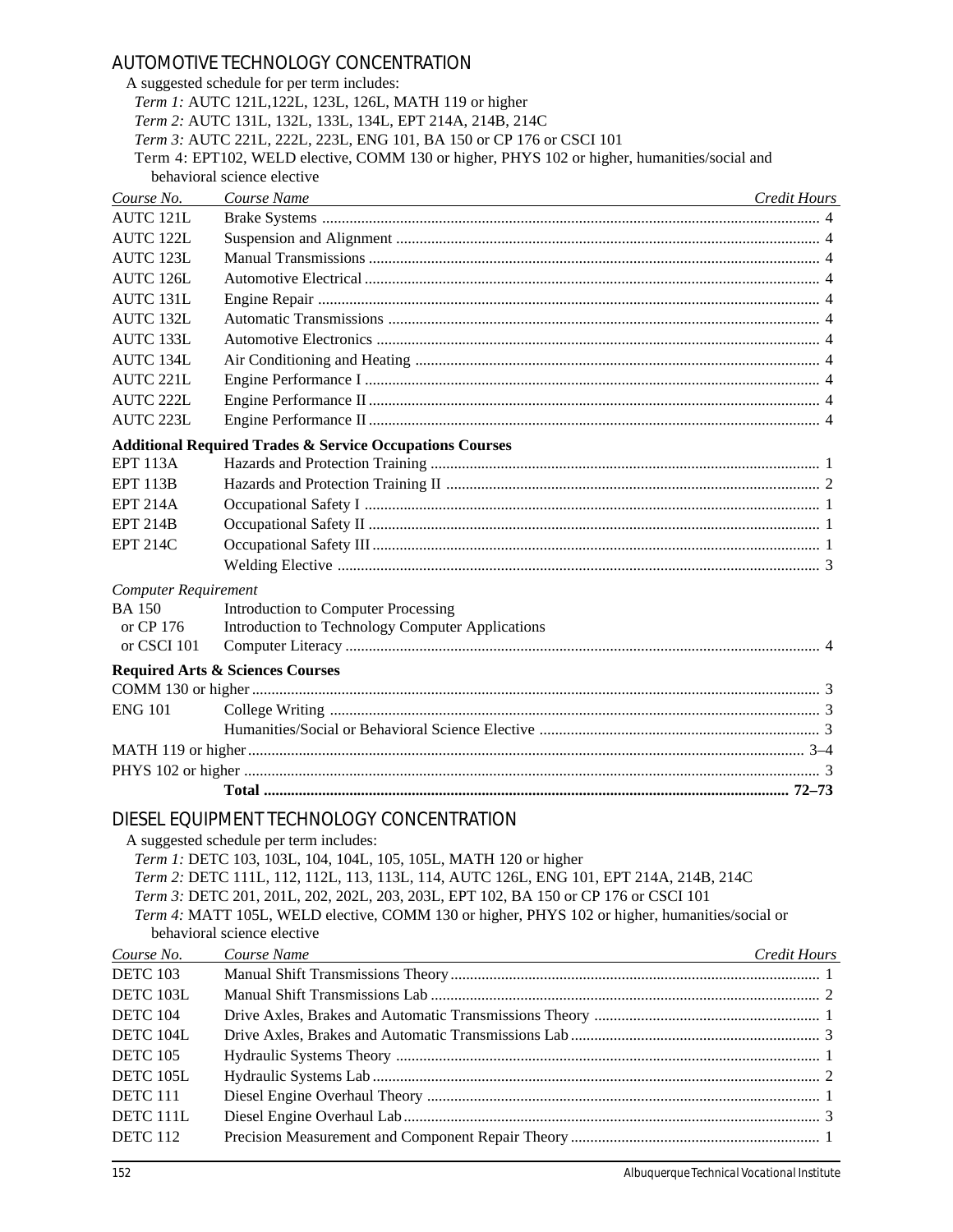| DETC 112L                   |                                                                     |  |
|-----------------------------|---------------------------------------------------------------------|--|
| <b>DETC 113</b>             |                                                                     |  |
| DETC 113L                   |                                                                     |  |
| <b>AUTC 126L</b>            |                                                                     |  |
| <b>DETC 201</b>             |                                                                     |  |
| DETC 201L                   |                                                                     |  |
| <b>DETC 202</b>             |                                                                     |  |
| DETC 202L                   |                                                                     |  |
| <b>DETC 203</b>             |                                                                     |  |
| DETC 203L                   |                                                                     |  |
|                             | <b>Additional Required Trades &amp; Service Occupations Courses</b> |  |
| <b>EPT 113A</b>             |                                                                     |  |
| <b>EPT 113B</b>             |                                                                     |  |
| <b>EPT 214A</b>             |                                                                     |  |
| <b>EPT 214B</b>             |                                                                     |  |
| <b>EPT 214C</b>             |                                                                     |  |
| MATT 105L                   |                                                                     |  |
|                             |                                                                     |  |
| <b>Computer Requirement</b> |                                                                     |  |
| <b>BA150</b>                | Introduction to Computer Processing                                 |  |
| or CP 176                   | Introduction to Technology Computer Applications                    |  |
| or CSCI 101                 |                                                                     |  |
|                             | <b>Required Arts &amp; Sciences Courses</b>                         |  |
|                             |                                                                     |  |
| <b>ENG 101</b>              |                                                                     |  |
|                             |                                                                     |  |
|                             |                                                                     |  |
|                             |                                                                     |  |
|                             |                                                                     |  |
|                             |                                                                     |  |

# **TRUCK DRIVING**

# *Trades & Service Occupations Department*

The Truck Driving certificate program provides students who are already licensed drivers the basic instruction<br>required to become professional commercial truck drivers. Students learn how to operate a tractor trailer safel and efficiently. The goal is to prepare students to earn the commercial driver's license needed to operate tractor trailers professionally. The program is certified by the Professional Truck Driver Institute of America (PTDIA). Students must meet the following requirements to be eligible for TRDR 102L and TRDR 103L:

■ not have been convicted of or forfeited bond for more than four moving violations in the past three years;

- not have more than one at-fault, preventable accident in the past three years;
- not have been convicted of or forfeited bond for reckless driving;
- not have more than one DWI conviction;
- not have any DWI convictions in the last five years;
- have a valid New Mexico driver's license;
- have a physical examination at a qualified testing facility;
- obtain pre-qualification testing for controlled substances use;
- be at least 18 years old; and
- provide a certified copy of his or her driving record for the past three years.

Students are subject to all Federal Highway Administration drug and alcohol testing rules. Tests (prequalification, random, post-accident, reasonable suspicion, return-to-duty and follow-up) are performed when applicable for alcohol and controlled substances. Instructors will provide students detailed information regarding federal drug and alcohol testing and physical examination requirements when they enter TRDR 101.

Students pay a non-refundable course fee of \$200 prior to entering TRDR 102L and \$250 prior to entering TRDR 103L.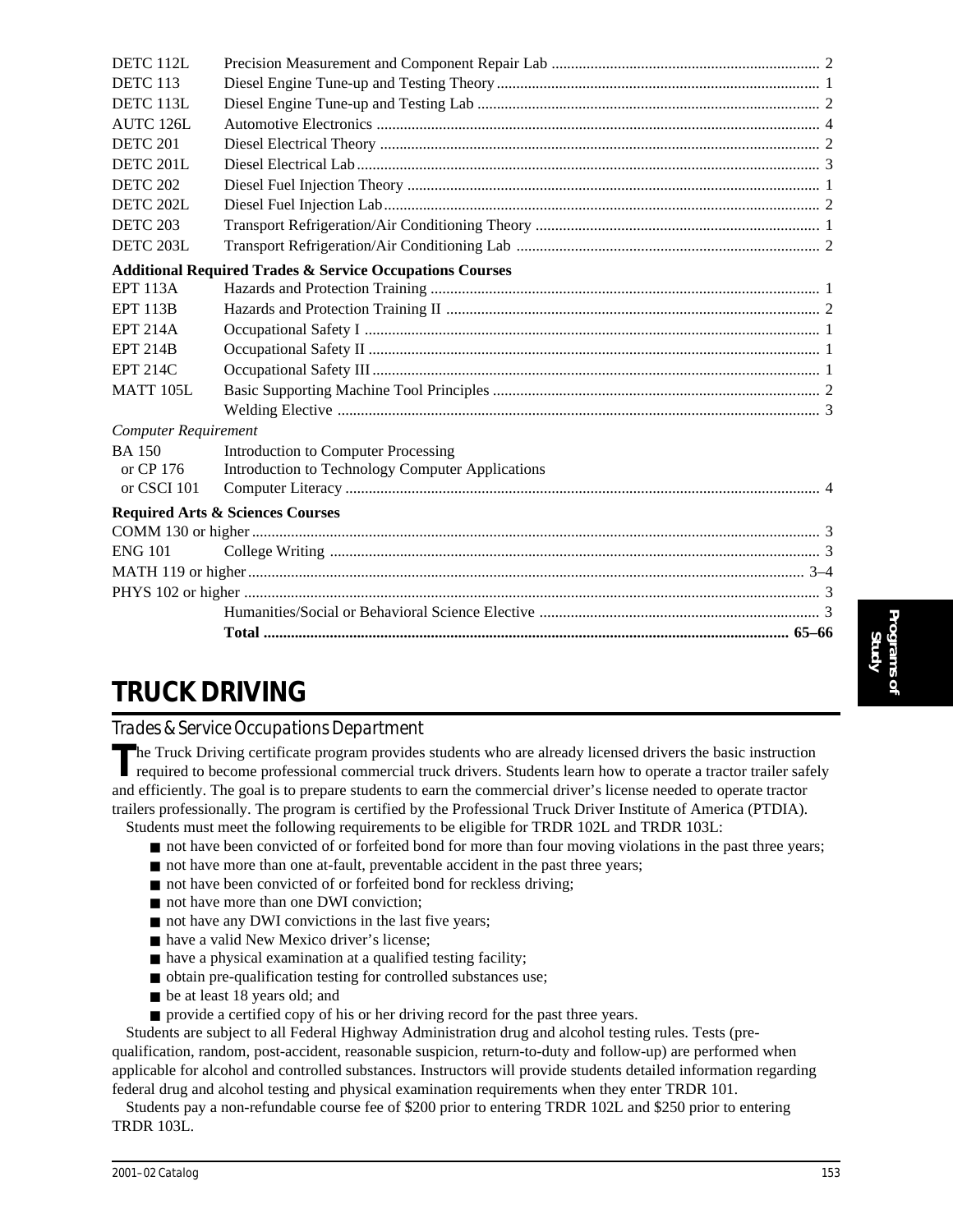This program may not qualify students for Veterans Administration benefits or other financial aid. Information about this program is available from the Advisement Centers at 224-3177 or 224-5646 and from the director at 224-3718.

| Course No.             | Course Name<br><u> 1989 - Johann Barn, mars and de Brasilian (b. 1989)</u> | <b>Credit Hours</b> |
|------------------------|----------------------------------------------------------------------------|---------------------|
| <b>TRDR 101</b>        |                                                                            |                     |
| <b>TRDR 102L</b>       |                                                                            |                     |
| <b>TRDR 103L</b>       |                                                                            |                     |
|                        |                                                                            |                     |
| <b>Optional Course</b> |                                                                            |                     |
| <b>TRDR 171</b>        |                                                                            |                     |
| <b>TRDR 296</b>        |                                                                            |                     |
| <b>TRDR 297</b>        |                                                                            |                     |

# **WEB GRAPHICS SPECIALIST**

# *Business Occupations Department*

The Business Occupations Department offers a Verification of Completion upon completion of a cluster of courses from 6 to 28 credit hours that offer skills and competencies in a specific career area. These course clusters may be (1) part of a pathway to a business certificate or an associate of applied science degree or (2) a combination of courses that provide skills and competencies from several business certificates or associate of applied science degrees.

A Verification of Completion provides opportunities for students to gain skills and competencies needed for emerging business strategies and is awarded by the Business Occupations Department. Application for a Verification of Completion may be made with the department upon completion of the course cluster.

Students enrolled in these courses may not be eligible to receive financial aid or Veterans Administration benefits. Information about these courses is available from the Business Occupations Department at 224-3811 or from the Advisement Centers at 224-3177 or 224-5646.

These courses are offered using Macintosh computers.

| Course No.     | Course Name<br><u> 1999 - Johann Stein, marwolaethau a bhann an t-Amhain ann an t-Amhain an t-Amhain an t-Amhain an t-Amhain an </u> | <b>Credit Hours</b> |
|----------------|--------------------------------------------------------------------------------------------------------------------------------------|---------------------|
| <b>BGC 202</b> |                                                                                                                                      |                     |
| <b>BGC 203</b> |                                                                                                                                      |                     |
| CIS 260        |                                                                                                                                      |                     |
| CIS 261        |                                                                                                                                      |                     |
| CIS 262        |                                                                                                                                      |                     |
| CIS 265        |                                                                                                                                      |                     |
| CIS 272        |                                                                                                                                      |                     |
| CIS 273        |                                                                                                                                      |                     |
|                |                                                                                                                                      |                     |

# **WEB TECHNOLOGY**

# *Technologies Department*

The Web Technology program is designed to meet the needs of a fast-growing industry and career path involving<br>the Internet's World Wide Web. The one-year certificate offers basic entry-level skills in the field. These skil include hypertext markup language (HTML), basic scripting, web design, and programming and network management. The degree offers advanced skills in web management, critical thinking and communication. Courses are arranged to closely mirror industry certification and will assist students in achieving a vendor neutral Certified Internet Webmaster certification (CIW).

To enter the program, the student must meet the prerequisites of Math 100 or equivalent, RDG 099 or equivalent, and CP 176 or equivalent.

Information about this program is available from the Advisement Centers at 224-3177 or 224-5646 and from the director at 224-3340.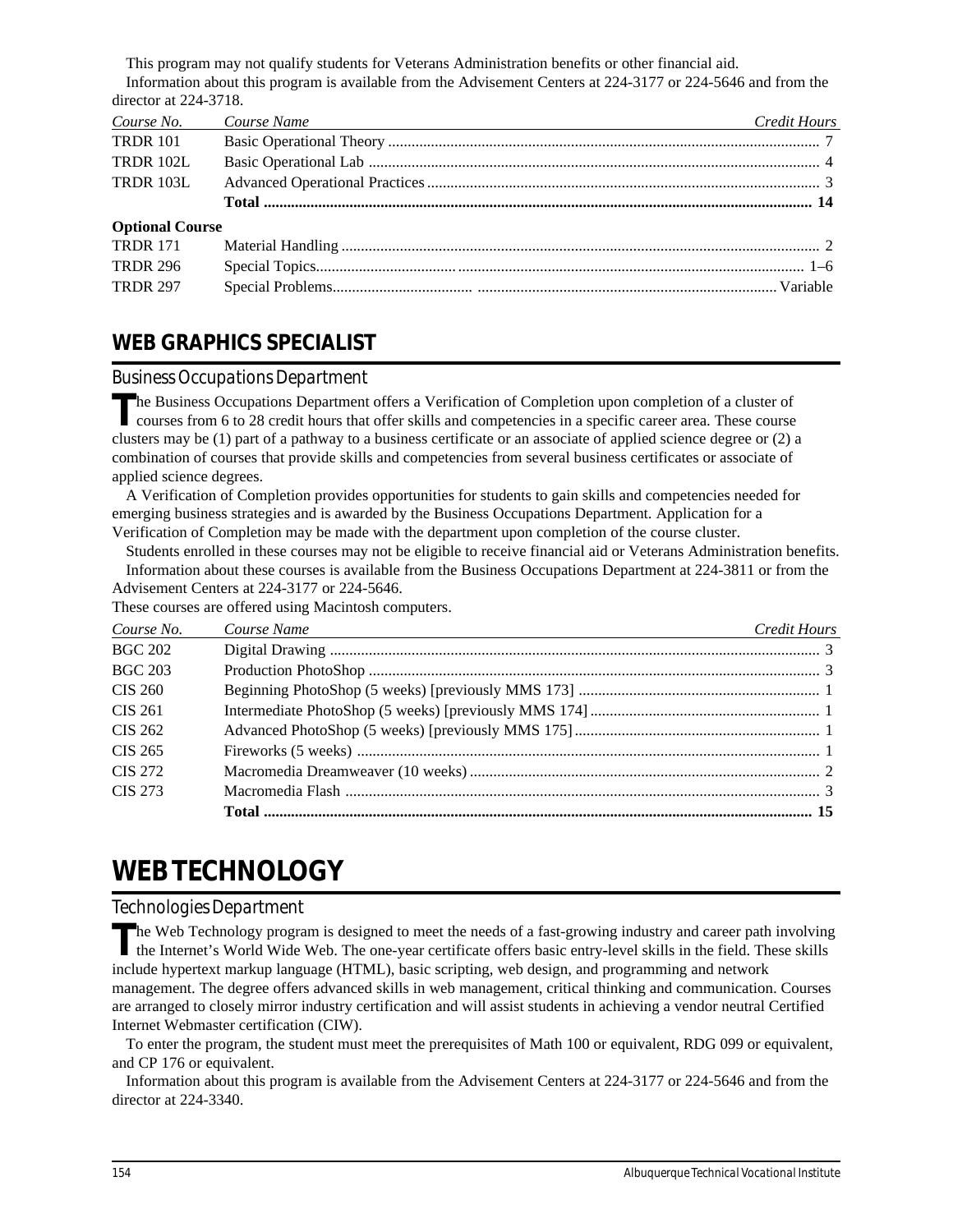# CERTIFICATE AND DEGREE REQUIREMENTS

| Course No.                  | Course Name                                                        | <b>Credit Hours</b> |
|-----------------------------|--------------------------------------------------------------------|---------------------|
| <b>Foundation Courses</b>   |                                                                    |                     |
| CP 106                      |                                                                    |                     |
| CP 182                      |                                                                    |                     |
| CP 183                      |                                                                    |                     |
| <b>CIS 164</b>              |                                                                    |                     |
| CIS 165                     |                                                                    |                     |
| <b>CIS 166</b>              |                                                                    |                     |
| <b>Web Designer Courses</b> |                                                                    |                     |
| CP 105                      |                                                                    |                     |
| CP 117                      |                                                                    |                     |
| <b>CIS 190</b>              |                                                                    |                     |
| <b>CIS 191</b>              |                                                                    |                     |
| <b>CIS 260</b>              |                                                                    |                     |
| <b>CIS 261</b>              |                                                                    |                     |
| <b>CIS 262</b>              |                                                                    |                     |
|                             | <b>Web Application Developer Courses</b>                           |                     |
| CP 132                      |                                                                    |                     |
| CP 213                      |                                                                    |                     |
| <b>CP 274L</b>              |                                                                    |                     |
| CP 295                      |                                                                    |                     |
| <b>ENG 101</b>              |                                                                    |                     |
|                             |                                                                    |                     |
|                             | <b>Additional Associate of Applied Science Degree Requirements</b> |                     |
| CP 275                      |                                                                    |                     |
| <b>MATH 119</b>             |                                                                    |                     |
|                             |                                                                    |                     |
| <b>ENG 119</b>              |                                                                    |                     |
|                             |                                                                    |                     |
|                             |                                                                    |                     |
|                             |                                                                    |                     |
|                             | <b>Enterprise Application Developer Courses</b>                    |                     |
| CP 133                      |                                                                    |                     |
| CP 134                      |                                                                    |                     |
| CP 135                      |                                                                    |                     |
| <b>CP 220</b>               |                                                                    |                     |
| or CP 221                   |                                                                    |                     |
| CP 235                      |                                                                    |                     |
| <b>CIS 180</b>              |                                                                    |                     |
| <b>CIS 181</b>              |                                                                    |                     |
| <b>CIS 182</b>              |                                                                    |                     |
|                             |                                                                    |                     |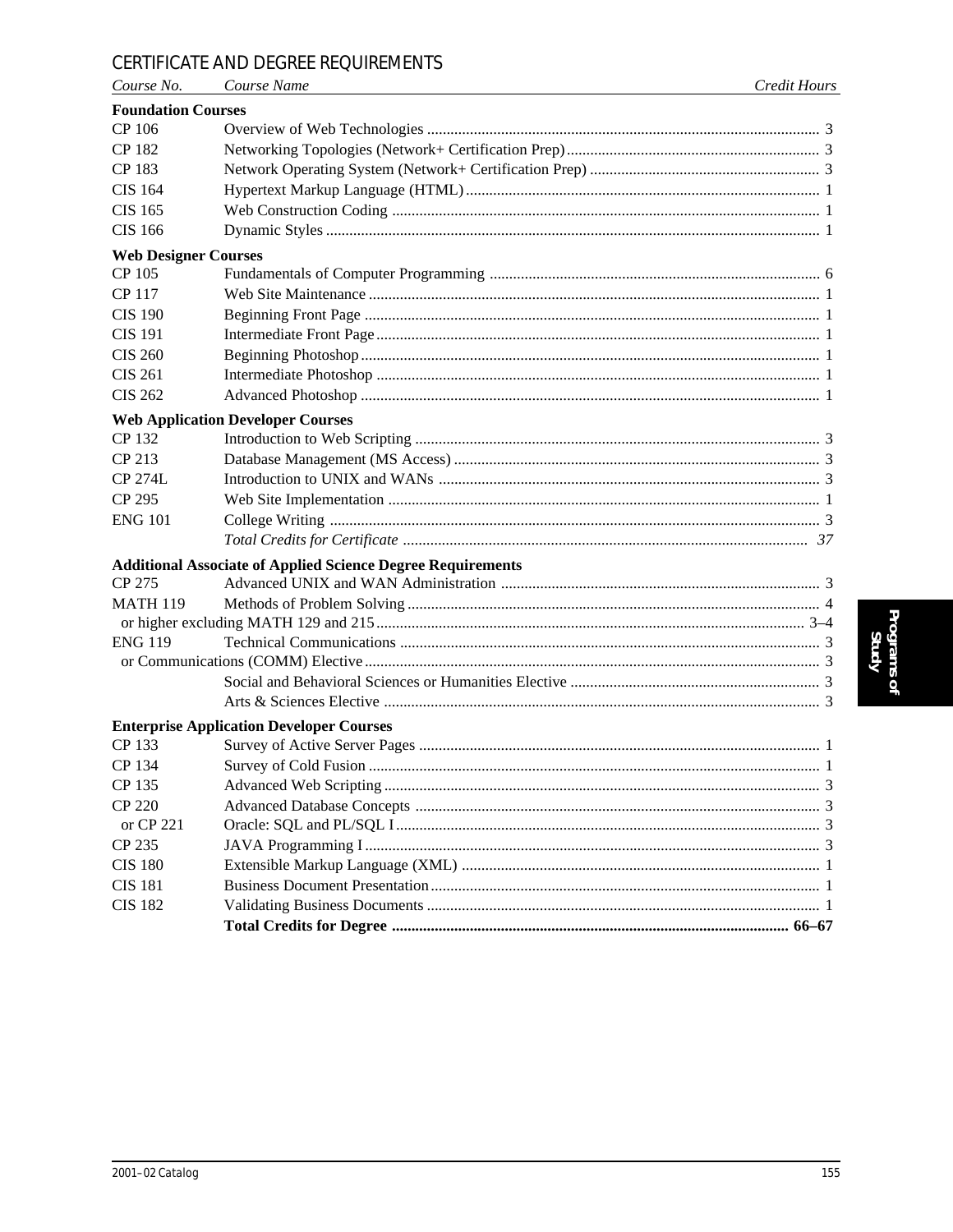# *Trades & Service Occupations Department*

The Welding certificate program qualifies students for entry-level employment in the metals fabrication industry.<br>All courses emphasize safe operations of various welding equipment. Classes meet in well-equipped labs where students study, practice and simulate qualifying exercises in oxyacetylene, shielded metal-arc (SMAW), gas metalarc (GMAW), gas tungsten-arc (GTAW) and pipe welding processes. Instruction is also offered in welding fabrication and materials testing. Courses also may be applied to a degree in Metals Technology.

Students must be free of chronic respiratory diseases and have depth perception correctable in both eyes. Information about this program is available from the Advisement Centers at 224-3177 or 224-5646 and from the director at 224-3718.

A suggested schedule includes:

*Term 1:* MATT 101, 102; WELD 104L, 106L, 108, 114L, 115L

*Term 2:* MATT 111, 113, WELD 116L, 202, 205L, 206L, 207L

| Course No.              | Course Name<br><u> 1989 - Johann John Stein, markin fan it ferstjer fan de ferstjer fan it ferstjer fan it ferstjer fan it fers</u> | Credit Hours |
|-------------------------|-------------------------------------------------------------------------------------------------------------------------------------|--------------|
| <b>MATT 101</b>         |                                                                                                                                     |              |
| <b>MATT 102</b>         |                                                                                                                                     |              |
| WELD 104L               |                                                                                                                                     |              |
| <b>WELD 106L</b>        |                                                                                                                                     |              |
| <b>WELD 108</b>         |                                                                                                                                     |              |
| <b>WELD 114L</b>        |                                                                                                                                     |              |
| <b>WELD 115L</b>        |                                                                                                                                     |              |
| <b>MATT 111</b>         |                                                                                                                                     |              |
| <b>MATT 113</b>         |                                                                                                                                     |              |
| WELD 116L               |                                                                                                                                     |              |
| <b>WELD 202</b>         |                                                                                                                                     |              |
| WELD 205L               |                                                                                                                                     |              |
| <b>WELD 206L</b>        |                                                                                                                                     |              |
| WELD 207L               |                                                                                                                                     |              |
|                         |                                                                                                                                     |              |
| <b>Optional Courses</b> |                                                                                                                                     |              |
| WELD 105L               |                                                                                                                                     |              |
| WELD 107L               |                                                                                                                                     |              |
| WELD 117L               |                                                                                                                                     |              |
| <b>WELD 170</b>         |                                                                                                                                     |              |
| <b>WELD 171</b>         |                                                                                                                                     |              |
| <b>WELD 208L</b>        |                                                                                                                                     |              |
| <b>WELD 296</b>         |                                                                                                                                     |              |
| <b>WELD 297</b>         |                                                                                                                                     |              |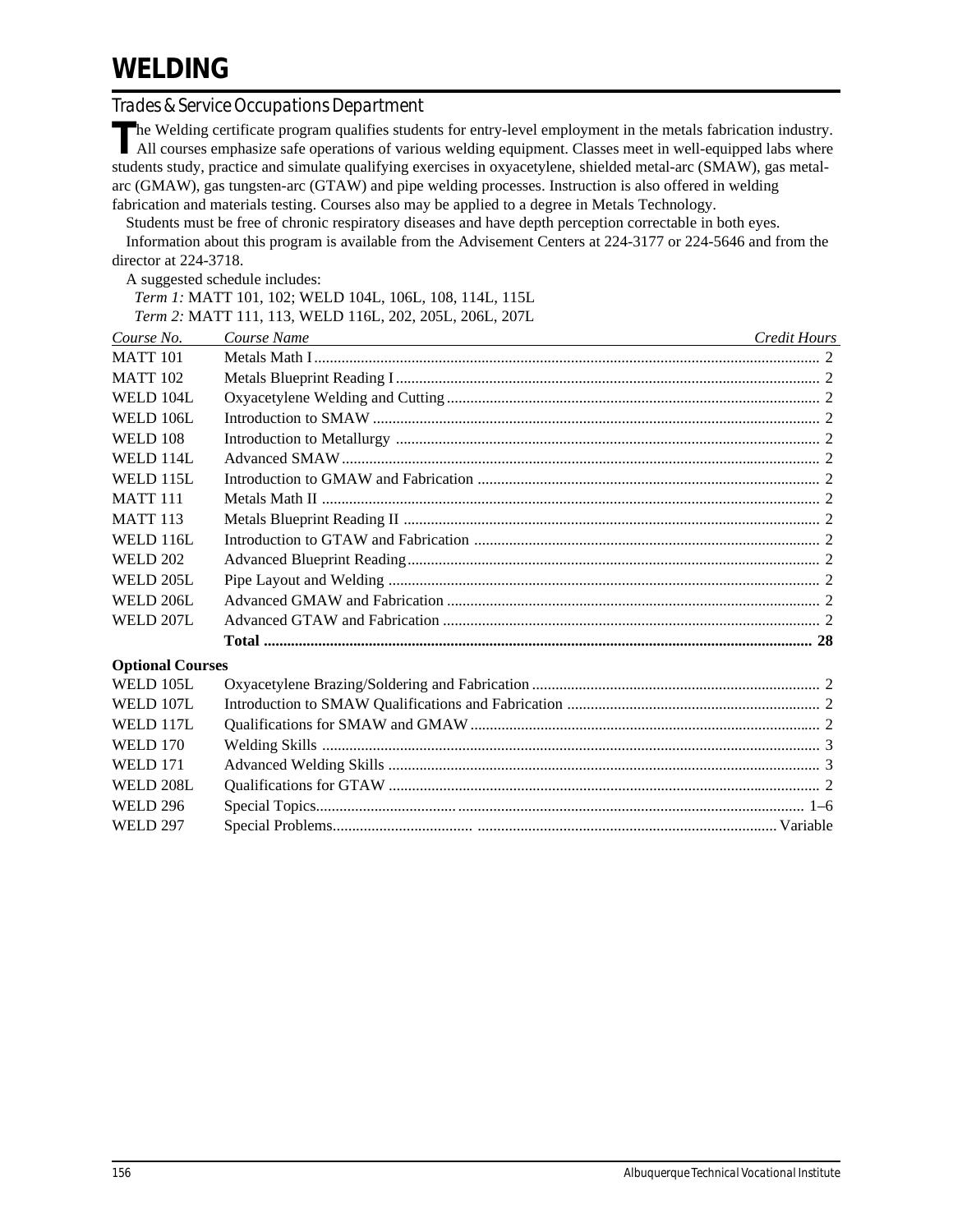# *Course Number/Course Name Credit Hours Course Number/Course Name Credit Hours* **COURSE DESCRIPTIONS**

# *Adult Education (non-credit) Courses*

# *Course Number/Course Name Course Number/Course Name*

# **BSK 040 – Basic Language Skills**

Explores basic reading/writing strategies using phonics, development of sight vocabulary, and collaborative use of materials in themes relevant to students' lives.

#### **BSK 041 – Basic Language Skills II**

Improves developmental phonics, dictionary skills, grammar, response to reading and self-expression.

#### **BSK 050 – Basic Skills Reading**

Analyzes non-fiction and fiction to identify main idea, point of view and organizational patterns. Includes summarizing, drawing conclusions and responding to readings.

#### **BSK 051 – Reading in Literature and Arts**

Focuses on reading and analysis of literature (short stories, poetry, drama and commentary) with multi-cultural themes to improve comprehension and prepare for the literature and arts test of the GED.

#### **BSK 054 – Reading in Social Studies and Science**

Integrates the study of history, behavioral sciences, political science, geography, and economics, with critical reading in a broad spectrum of science disciplines, including an introduction to plant and animal biology, human biology, earth science, chemistry and physics.

#### **BSK 060 – Math Fundamentals**

Reviews the language and basic concepts of math as they relate to addition, subtraction, multiplication and division using whole numbers and decimals.

#### **BSK 063 – Basic Geometry, Measurement and Algebra Topics**

Covers measurement/geometry and fundamental algebra necessary for success on the GED exam and in practical problem solving.

#### **BSK 064 – Decimals, Fractions and Percentages**

Covers decimal counting system, development of problem-solving skills, constructing ratios and proportions to solve word problems; analysis/interpretation of data contained on tables, charts and graphs; and calculation of percentages.

#### **BSK 071 – Spelling and Grammar**

Reviews language mechanics, usage and spelling improvement.

# **BSK 074 – Paragraph and Essay Writing**

Provides systematic study of the steps in the writing process focusing on sentence structure, grammar, punctuation, syntax and paragraph development, essay structure and organizational methods.

#### **BSK 080 – Basic Skills Learning Center**

Includes individualized study and tutoring in basic skills math, reading and/or writing with access to computer, video and audio programs as well as other instructional materials in the Adult Education Learning Center at Main or Montoya campus.

#### **BSK 081 – Basic Skills Integrated**

Provides comprehensive practice on basic reading, writing and math skills taught both on campus and at community sites to help students prepare for the GED examination or improve competencies. Computer-assisted instruction available in some locations.

#### **BSK 082 – Spanish GED**

Prepares students for the GED exam conducted in Spanish, including instruction in math, writing, grammar and reading. Some English as a second language instruction in mechanics and usage to prepare for the English competency portion of the Spanish GED exam is included.

#### **BSK 082 – GED En Español**

Preparación para el examen de GED en español, incluyendo instrución en matemáticas, escritura, gramática, y lectura. Preparación incluido por el porción del examen que está en inglés.

#### **ESL 040 – ESL Literacy**

Introduces alphabet, phonemic system, basic vocabulary and simple sentences in meaningful, communicative contexts. For students who have had no previous exposure to written or spoken English.

#### **ESL 050 – ESL Beginning I**

Develops English language skills with an emphasis on pronunciation practice, listening comprehension, conversation and basic grammar.

#### **ESL 051 – ESL Beginning II**

Expands students' communication range, which may include listening and reading for meaning, responding to written and oral communication relevant to daily life, and learning grammatical skills and conventions for oral and written English.

# **ESL 060 – ESL Intermediate**

Focuses on practice in communication skills for everyday life, which may include voicing opinions and responding appropriately in conversations on familiar topics, discussing short reading selections, learning and reviewing grammatical skills and conventions of oral and written English.

#### **ESL 070 – ESL Advanced**

Covers conversation, writing, reading and evaluation of materials and study of advanced grammar in meaningful, communicative contexts.

# **ESL 071 – Transitional ESL**

Provides study of and practice in communication skills with practical information regarding educational programs and support services. For students who can function comfortably in English and who are ready for the workplace or plan to continue their studies in developmental, vocational or liberal arts classes.

# **ESL 081 – ESL Integrated**

Presents reading, writing, listening, speaking and grammatical skills through group work, paired practice and self-paced instruction. Comprehensive, community-based classes for students at all levels of English proficiency.

#### **ESL 085 – Citizenship**

Covers basic English, American history and government. For students who have a working knowledge of English and are preparing to become American citizens.

# **ESL 082 – ESL Special Topics\***

Presents various topics. See Schedule of Classes.

#### **JLS 040 – Job/Life Skills\***

Examines critical life issues— self-esteem, study skills, parenting and job skills — and explores occupational choices and jobplacement services at TVI.

#### **JLS 041 – Computer Literacy for Adult Education**

Introduces computer hardware and terminology, word processing programs and use of the Internet.

#### **JLS 042 – Job Search Skills\***

Studies positive presentation techniques through job applications, resumés and interviews; exploration of sources of employment particularly helpful for students transitioning from welfare to work.

*\* Note: Students may also study on an individual basis at the Main Campus or Montoya Campus Adult Education Learning Centers.*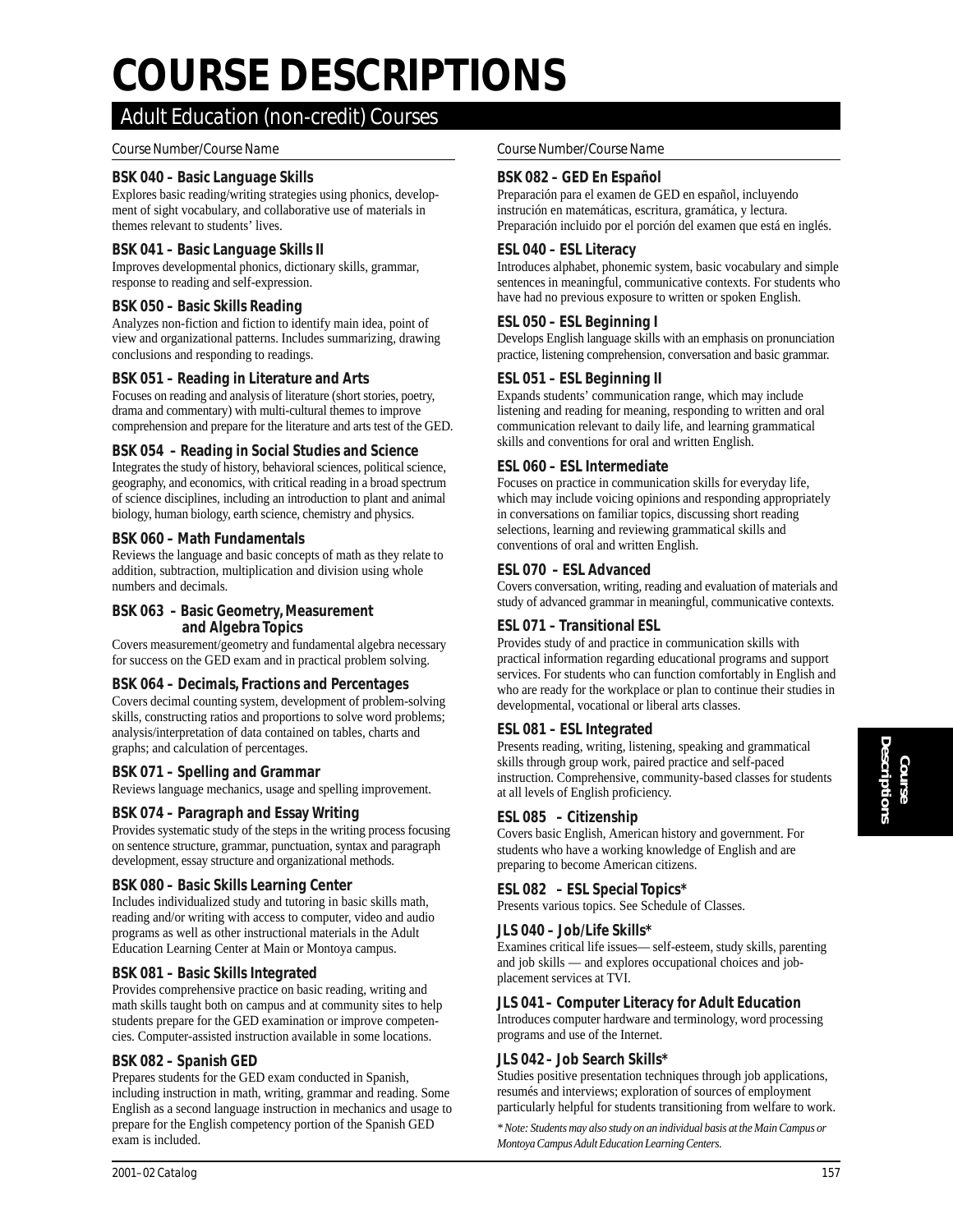# *Course Number/Course Name Credit Hours Course Number/Course Name Credit Hours* **COURSE DESCRIPTIONS**

# *Academic (credit) Courses*

# **AA – Administrative Assistant Courses**

# **AA 101 – Beginning Keyboarding 3**

Develops keyboarding skill by touch method and develops speed and accuracy. A minimum average of 25 wpm on three five-minute timings is required to pass this course.  $(2 \text{ theory} + 3 \text{ lab hours a})$ week) Course fee: \$10

# **AA 102 – Keyboard Applications 3**

*(Recommended prerequisite: AA 101)*

Requires production of business letters, reports and tables and continued development of speed and accuracy. A minimum average speed of 35 wpm on three five-minute timings is required to pass this course. (2 theory  $+3$  lab hours a week) Course fee: \$15

# **AA 105 – Keyboard Skill-building 2**

*(Recommended prerequisite: AA 101 or 25 wpm typing speed on a five-minute timing)*

Focuses on building speed and accuracy for students with various levels of skills. Evaluation is based on individual speed and accuracy improvement. (5 lab hours a week) Course fee: \$10

# **AA 107 – Intermediate Keyboard Skill-building 2**

*(Recommended prerequisite: AA 102 or 35 wpm typing speed on a five-minute timing)*

Focuses on building speed and accuracy. A minimum average speed of 45 wpm on three five -minute timings is required to pass this course. (5 lab hours a week) Course fee: \$10

**AA 112 – Office Accounting Procedures 4**

*(Prerequisite: ACCT 111)*

Focuses on complete bookkeeping cycle, financial statements and payroll. A computerized practice set is completed in this course.

# **AA 143 – Word Processing 3**

*(Recommended prerequisites: BA 150 and AA 102 or a minimum typing speed of 35 words a minute on a five-minute timing or department approval)*

Presents basic and intermediate features for preparing business documents. (2 theory + 3 lab hours a week) Course fee: \$15

# **AA 170 – Business Telephone Techniques 1**

Applies tape recorded and role playing activities to develop effective speaking, listening and questioning skills. Methods for handling incoming calls, customer orders, customer problems and complaints, outbound calls and sales are presented. (5 weeks)

# **AA 171 – Working with the Challenging Customer 1**

Presents concepts to enhance student's ability to act effectively when working with the challenging customer for the purpose of promoting customer satisfaction. (5 weeks)

# **AA 173 – Time Management Skills 1**

Presents principles and activities to aid the student in applying time management skills in a personal and professional environment. (5 weeks)

#### **AA 174 – Computers in the Medical Office 1** *(Recommended prerequisite: BA 150)*

Introduces tasks performed in a medical office utilizing computerized software package, including scheduling appointments, gathering and recording patient information, recording diagnoses and procedures, billing patients, filing insurance claims, recording payments and preparing reports. (5 weeks; 2 theory  $+3$  lab hours a week) Course fee \$5

#### *Course Number/Course Name Credit Hours Course Number/Course Name Credit Hours*

# **AA 180 – Work-Site Learning 1**

Requires participation in an approved customer service setting to promote practical application of Call Center Operations core curriculum. Work-Site Learning is taken in student's final 5 weeks of the program; the student must acquire a minimum of 50 hours. (5 weeks; 1 theory + 9 lab hours a week)

# **AA 200 – Advanced Word Processing 3**

*(Prerequisite: AA 143; recommended prerequisites: AA 107 or 45 wpm on a five-minute timing, AA 202 or (CIS 150, 151, 155) and CIS 140)*

Presents advanced applications for preparing business documents and document integration.  $(2 \text{ theory} + 3 \text{ lab hours a week})$  Course fee: \$15

#### **AA 202 – Spreadsheet and Database Management 3** *(Recommended prerequisite: BA 150)*

Presents Excel and Access to create business documents. (2 theory + 3 lab hours a week) Course fee: \$15 [Formerly offered as Information Processing]

# **AA 205 – Advanced Keyboard Skill-building 2**

*(Recommended prerequisite: AA 107 or 45 wpm typing speed)*

Focuses on building speed and accuracy. A minimum average speed of 55 wpm on three five-minute timings is required to pass this course. (5 lab hours a week) Course fee: \$10

# **AA 231 – Business English Applications 3**

*(Prerequisite: BA 122 or department approval)* Requires student to compose, transcribe, analyze/edit business documents for correct grammar, punctuation, mechanics and

# **AA 250 – Machine Transcription 3**

*(Recommended prerequisites: AA 107, AA 143, BA 122, AA 231)*

language. Reference materials are used. Course fee: \$10

Develops speed and accuracy in transcribing mailable copy. (2 theory  $+3$  lab hours a week) Course fee: \$15

# **AA 260 – Business Procedures 3**

*(Prerequisites: AA 143, BA 121; recommended prerequisites: AA 107, BA 122)*

Covers office procedures, technology, records management, human relations, ethics, telecommunications and job portfolio. Capstone course should be taken in student's final term.

# **AA 270 – Medical Transcription 3**

*(Recommended prerequisites: CR 132, AA 107 or 50 wpm typing speed, AA 143, BA 121, AA 231)*

Reinforces medical terminology and develop proficiency in transcribing medical reports, forms, and other types of medical communications using correct format, grammar, punctuation, number, abbreviation, symbols and metric measurement rules. (2 theory + 3 lab hours a week) Course fee: \$15

# **AA 296 – Topics Course 1–3**

Explores current topics in office technology.

# **AA 297 – Special Problems Variable**

*(Prerequisite: department approval)*

Requires the student and instructor to define a specific problem in the area of the student's interest and directly related to the program. Student develops and executes a solution using analytical techniques to the problem. An oral presentation may be required.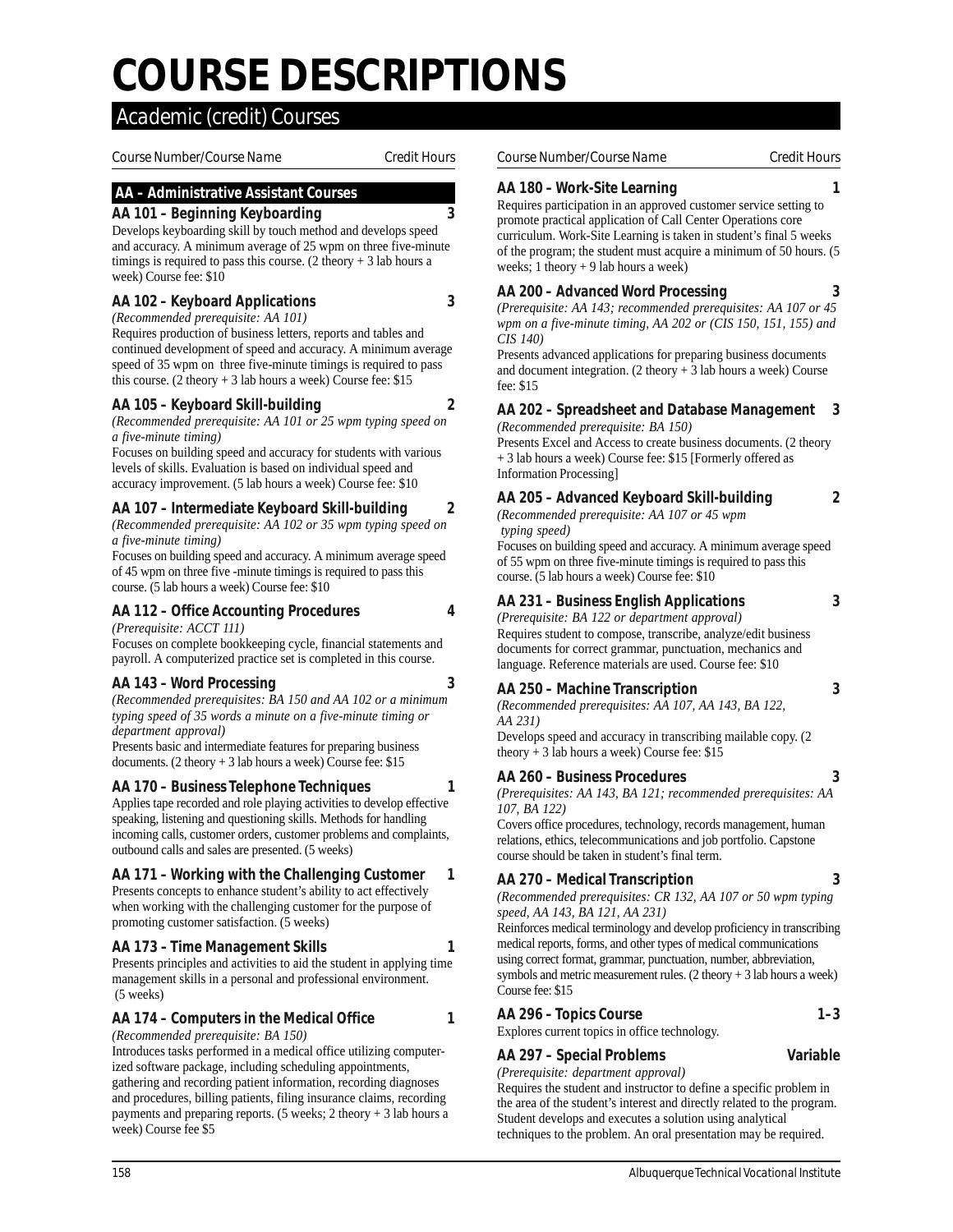Requires a minimum of 150 hours at office-related supervised workstations. If the student is currently employed in area of study, the 150 hours must involve a new learning experience. Students are not paid for their work but are supervised jointly by TVI and the employer. The student and employer determine the weekly contact hours. (1 theory + 9 lab hours a week)

# **AA 299 – Cooperative Education 4**

**AA 298 – Internship 4**

*(Prerequisite: department approval; recommended prerequisites: AA 143, BA 121, 40 wpm for Office Assistant program or 55 wpm for Office Administration program)*

Requires a minimum of 150 hours in a new office-related position. If the student is currently employed in area of study, the 150 hours must involve a new learning experience. Student trainees are paid by the cooperating firm and supervised jointly by TVI and the employer. The student and employer determine the weekly contact hours. (1 theory  $+9$  lab hours a week)

# **ACCT – Accounting Courses**

# **ACCT 100 – Introduction to Accounting 3**

Provides students with information about basic accounting cycle. Covers additional topics, such as payroll and taxes, as time permits. Helps students prepare for next-level accounting-related courses. (3 theory hours + 1 lab hour a week)

# **ACCT 101 – Accounting I 6**

*(Prerequisites: MATH 099, RDG 099 or equivalent; pre- or corequisite: ACCT 111 or MATH 162 or 180)*

Analyzes and records business transactions, implements accrual basis accounting and prepares basic financial statements. Uses of financial information for decision making are covered with emphasis on generally accepted accounting principles. ACCT 101A plus ACCT 101B are equivalent to this course.

# **ACCT 101A – Accounting IA 3**

*(Prerequisites: MATH 099 or equivalent; RDG 099 or equivalent) (Students going on to ACCT 101B should take ACCT 111 as a corequisite)*

Analyzes and records business transactions, implements accrual basis accounting and prepares basic financial statements. This course is the first half of ACCT 101. ACCT 101A plus 101B are equivalent to ACCT 101.

# **ACCT 101B – Accounting IB 3**

*(Prerequisites: ACCT 101A and 111 or MATH 162 or 180)* Presents use of financial information for decision making with emphasis on Generally Accepted Accounting Principles. This course is the second half of ACCT 101. ACCT 101A and 101B are equivalent to ACCT 101.

# **ACCT 102 – Accounting II 3**

*(Prerequisites: ACCT 101, BA 150)* Presents utilization of accounting information for decision making by management in planning and controlling business activities. (ACCT 102 and 180 from current catalog are equivalent to ACCT 102 from 1999 and prior catalogs.)

# **ACCT 103 – Survey of Accounting for 3 Non-Business Majors**

Provides an overview of accounting for non-business majors. Both manual and spreadsheet techniques are employed. Data flow and programming examples of accounting systems are discussed.  $(2$  theory + 3 lab hours a week)

# *Course Number/Course Name Credit Hours Course Number/Course Name Credit Hours*

# **ACCT 111 – Business Math 3**

*(Prerequisite: MATH 099 or equivalent; this course is a pre- or corequisite for ACCT101)*

Applies basic arithmetic operations to business applications and accounting. 10-key touch method skills on the electronic calculators are developed.

# **ACCT 150 – VITA Tax Preparation 2**

Introduces basic tax-return preparation issues and the software to do basic tax returns for low-income taxpayers. VITA  $=$  Volunteer Income Tax Assistance.

# **ACCT 151 – VITA Tax Internship 1**

*(Pre- or corequisite: ACCT 150)* Applies current update tax code changes and requires 25–30 hours of volunteer preparation of tax returns for low-income taxpayers during spring term at one of TVI's VITA locations.

# **ACCT 157 – Beginning Quickbooks 1**

Covers Quickbooks General Ledger software for small business. The student will record transactions for a service-oriented business and prepare bank reconciliations and end-of-period financial statements. (5 weeks; 2 theory + 3 lab hours a week) Course fee: \$5 [Formerly offered as BA 157]

# **ACCT 158 – Intermediate Quickbooks 1**

*(Prerequisite: ACCT 157 or department approval)* Expands Quickbooks knowledge to merchandise-oriented businesses. (5 weeks; 2 theory + 3 lab hours a week) Course fee: \$5 [Formerly offered as BA 159]

# **ACCT 159 – Advanced Quickbooks 1**

*(Prerequisite: ACCT 158 or department approval)* Examines advanced topics including payroll transactions and reporting and conversion of existing manual records to Quickbooks. (5 weeks; 2 theory + 3 lab hours a week) Course fee: \$5

# **ACCT 170 – Payroll Accounting 3**

*(Recommended prerequisite: ACCT 101)* Covers payroll accounting procedures and controls, tax and employment laws and tax reports that form core of payroll responsibilities.

# **ACCT 180 – Accounting Applications 3**

*(Prerequisites: ACCT 101, BA 150 or department approval)* Simulates the complete accounting process via manual and computerized practice sets to expand skill in performance of accounting functions. (ACCT 102 and 180 from current catalog are equivalent to ACCT 102 for 1999 and prior catalogs.)

# **ACCT 201 – Intermediate Accounting I 4**

*(Prerequisite: ACCT 180 or department approval)* Presents accounting theory, concepts, practical application, use of accounting data as basis for decisions by management, stockholders, creditors and other users of financial statements and accounting reports. Emphasis is on asset side of balance sheet.

# **ACCT 202 – Intermediate Accounting II 4**

*(Prerequisite: ACCT 201 or department approval)* Presents accounting for current and long-term liabilities, capital stock transactions, dividends, retained earnings and cash flow statements and analysis.

# **ACCT 240 – Tax Accounting I 3**

*(Prerequisite: ACCT 101 or 101B or ACCT 150/151 or department approval)*

Covers fundamental characteristics of individual federal income taxes.

**Course Descriptions**

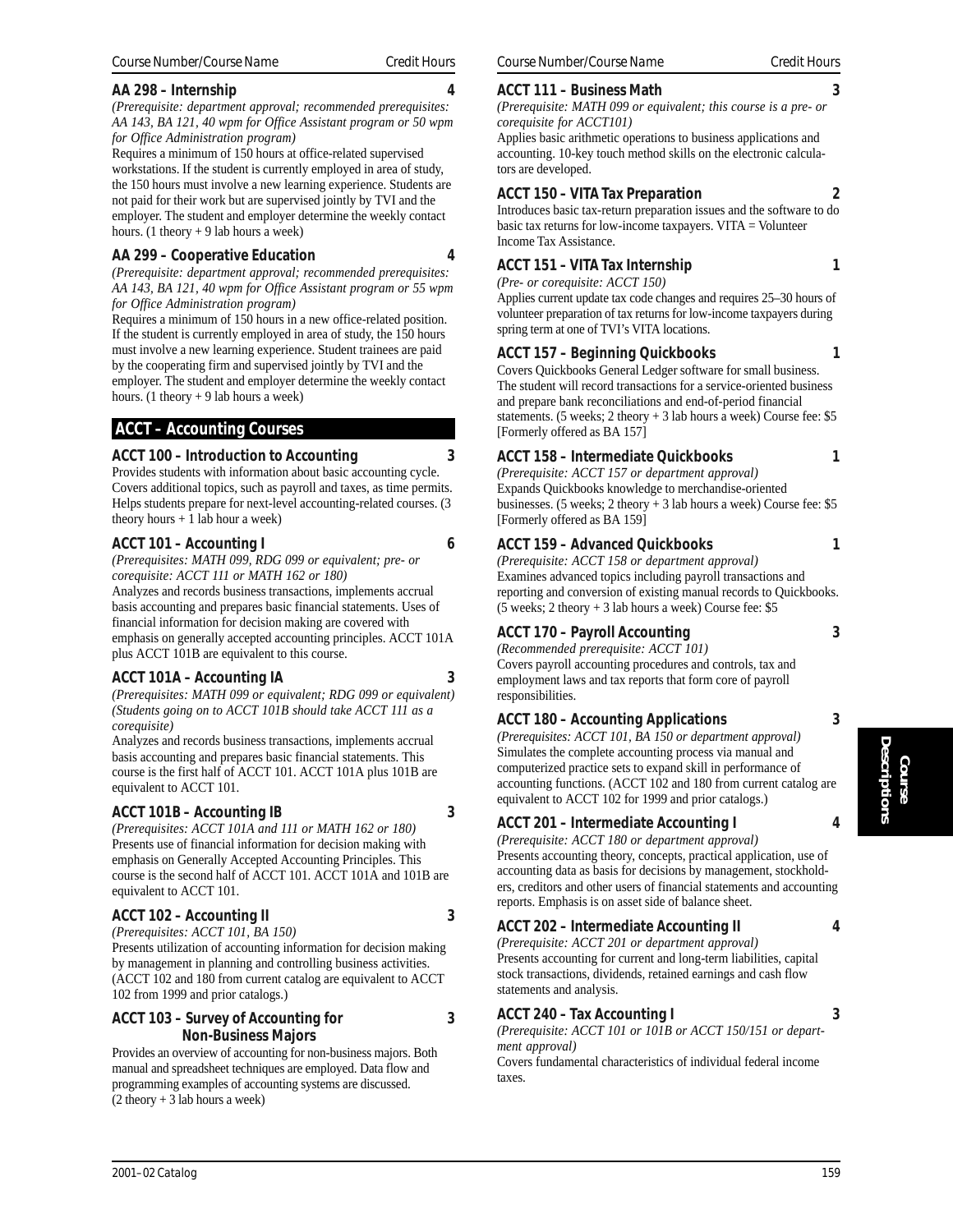# **ACCT 241 – Tax Accounting II 3**

*(Prerequisite: ACCT 240 or department approval)* Covers income tax aspects of corporations, partnerships, subchapter S corporations, fiduciaries, advanced concepts related to individual income taxes, tax planning and estate and gift taxation.

# **ACCT 254 – Electronic Spreadsheets 3**

*(Prerequisite: BA 150 or department approval)* Applies electronic spreadsheets to accounting and business.  $(2$  theory + 3 lab hours a week) Course fee: \$15

# **ACCT 255 – Computerized Accounting 3**

*(Prerequisite: ACCT 180 or department approval)* Employs integrated accounting software for payroll, inventory control, accounts payable, accounts receivable and general ledger functions. (2 theory + 3 lab hours a week) Course fee: \$15

# **ACCT 256 – Management Database Applications 1**

*(Prerequisites: BA 150, CIS 155 and 156 or department approval)* Applies advanced database applications to business.

(5 weeks; 2 theory + 3 lab hours a week) Course fee: \$5

# **ACCT 260 – Cost Accounting 3**

*(Prerequisite: ACCT 102 or department approval)* Covers job order and process costing systems for construction and manufacturing.

# **ACCT 270 – Governmental Accounting 3**

*(Prerequisite: ACCT 180 or department approval)* Examines fund accounting for governmental entities.

# **ACCT 271 – Auditing 3**

*(Prerequisite: ACCT 102 or department approval; recommended prerequisite: ACCT 201)*

Surveys auditing concepts that include audit standards, reports, professional ethics, legal liability, evidence accumulation, audit planning, internal control, transaction cycles, other engagements and operational auditing.

# **ACCT 280 – Managerial Accounting 3**

*(Prerequisite: ACCT 102 or department approval)* Expands the students ability to use and interpret accounting information for decision making by management in planning and controlling business activities.

# **ACCT 296 – Accounting Topics 1–6**

*(Prerequisites: ACCT 101 and 102 or department approval)* Explores current topics in accounting.

# **ACCT 297 – Special Problems Variable**

# *(Prerequisite: department approval)* Requires the student and instructor to define a specific problem in

the area of the student's interest and directly related to the program. Student develops and executes a solution using analytical techniques to the problem. An oral presentation may be required.

# **ACCT 298 – Internship 4**

*(Prerequisites: ACCT 180 and department approval)* Provides students the opportunity to work a minimum of 150 hours in a new job experience in accounting or training-related supervised work stations. Students are not paid for their work but are supervised jointly by TVI and the company. (1 theory  $+9$  lab hours a week)

# **ACCT 299 – Cooperative Education 4**

*(Prerequisites: ACCT 180 and department approval)* Provides students the opportunity to work a minimum of 150 hours in a new job experience in accounting or training-related supervised work. Student trainees are paid by the cooperating firm and supervised jointly by TVI and the employer.  $(1$  theory + 9 lab hours a week)

# **ACHR – Air Conditioning, Heating, & Refrigeration Courses**

# **ACHR 131 – Refrigeration Fundamentals 2**

*(Prerequisites: RDG 099 or equivalent, MATH 097 or equivalent or department approval)*

Introduces fundamentals of refrigeration, including components, refrigerants and accessories and hands-on competencies. (1 theory + 2.5 lab hours a week = 15 theory + 37.5 lab hours a term)

# **ACHR 132 – Basic Electricity 2**

*(Prerequisites: RDG 099 or equivalent, MATH 097 or equivalent or department approval)*

Presents principles of electricity, measurements, safety, wiring procedures, schematics, components of basic circuits and principles and practices in electricity. (1 theory  $+ 2.5$  lab hours a week = 15 theory  $+ 37.5$  lab hours a term)

# **ACHR 133 – Refrigerant Management 2**

*(Prerequisites: RDG 099 or equivalent, MATH 097 or equivalent or department approval)*

Stresses accepted practices and procedures of refrigerant handling, containment, safety, leak detection, evacuation, recovery and charging systems. Students take the EPA Universal CFC Certification exam. (1 theory  $+ 2.5$  lab hours a week = 15 theory  $+ 37.5$  lab hours a term)

# **ACHR 134 – Motors and Controls 2**

*(Pre- or corequisite: ACHR 132 or department approval)* Covers primary and control circuits in various applications, troubleshooting and components. Emphasizes attention to motors and starting devices. (1 theory + 2.5 lab hours a week = 15 theory + 37.5 lab hours a term)

# **ACHR 135 – Refrigeration Applications 2**

*(Pre- or corequisite: ACHR 131 or department approval)* Covers system design, accessories, performance characteristics and problem diagnosis. (1 theory + 2.5 lab hours a week = 15 theory + 37.5 lab hours a term)

# **ACHR 136 – Control Circuit Applications 2**

*(Pre- or corequisite: ACHR 134 or department approval)* Stresses electrical schematics, diagrams, troubleshooting of circuits and problem diagnosis. (1 theory  $+ 2.5$  lab hours a week = 15 theory  $+ 37.5$  lab hours a term)

#### **ACHR 137 – Code and Safety Requirements I 1** *(Prerequisites: RDG 099 or equivalent or department approval)* Investigates code requirements and safety practices related to refrigeration. Code and safety searches are an integral part of this course.

# **ACHR 151 – Air Conditioning 2**

*(Prerequisites: ACHR 135, 136 or department approval)* Covers installation, service and maintenance of air conditioning and heat pump systems. (1 theory  $+ 2.5$  lab hours a week = 15 theory  $+37.5$  lab hours a term)

# **ACHR 152 – Air Conditioning Control 2**

*(Prerequisites: ACHR 135, 136 or department approval)* Covers installation, service and maintenance of air conditioning and heat pump systems controls. (1 theory  $+ 2.5$  lab hours a week = 15 theory + 37.5 lab hours a term)

# **ACHR 153 – Gas Heating Systems 2**

*(Prerequisites: ACHR 135, 136 or department approval)* Covers installation, service and maintenance of forced fossil fuel furnaces. (1 theory  $+ 2.5$  lab hours a week = 15 theory  $+ 37.5$  lab hours a term)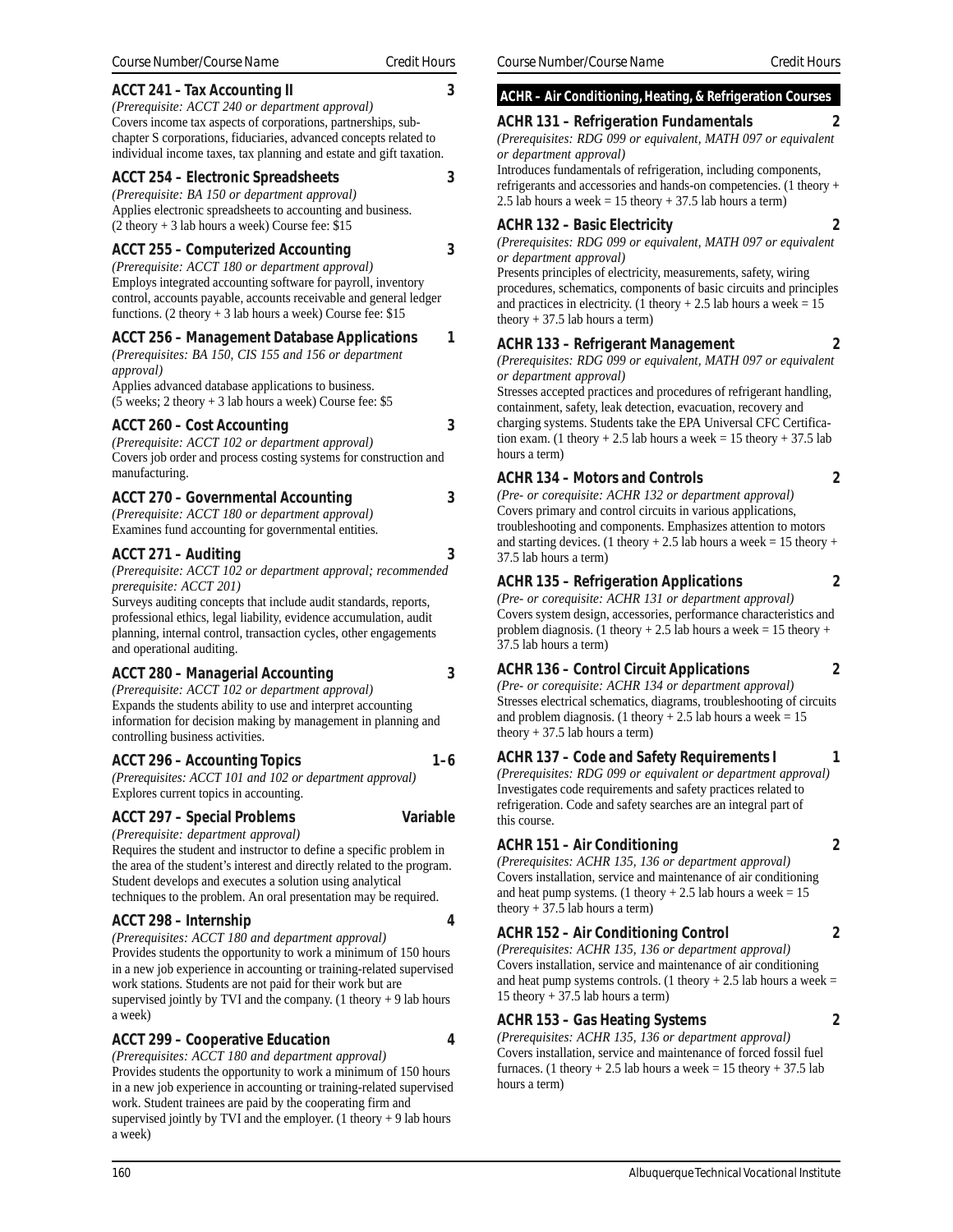Covers installation, service and maintenance of reach-in refrigeration systems. (1 theory  $+ 2.5$  lab hours a week = 15 theory  $+ 37.5$ lab hours a term)

# **ACHR 156 – System Design 3**

Examines air properties, air movement, heat load calculations and water as a secondary refrigerant. (2 theory  $+ 2.5$  lab hours a week = 30 theory  $+ 37.5$  lab hours a term)

# **ACHR 171L – Basic Refrigeration Maintenance 3**

Introduces the types and components of refrigerators and air conditioners in this theory/lab course. Stresses evaporative coolers and preventive maintenance. Develops troubleshooting skills. (1 theory + 5 lab hours a week =  $15$  theory + 75 lab hours a term)

# **ACHR 172L – Basic Air Conditioning, Heating and Refrigeration 3**

Introduces basic equipment and service techniques in this theory/ lab course. Emphasizes installation and troubleshooting of parallel compressor systems, energy management systems and preventive maintenance programs. (1 theory + 5 lab hours a week = 15 theory + 75 lab hours a term)

# **ACHR 173L – Commercial Refrigeration 3**

Introduces commercial refrigeration and ice machines in this theory/ lab course. Stresses preventive maintenance. Develops simple servicing and troubleshooting skills. (1 theory  $+ 5$  lab hours a week = 15 theory + 75 lab hours a term)

# **ACHR 210 – Pumps and Valves 2**

*(Prerequisites: ACHR 151, 152 and 154 or department approval)* Covers the types of valves and pumps used in hydronic systems, the sizing, selection and internal construction, disassembling, assembling and measurement of impellers. (1 theory  $+ 2.5$  lab hours a week  $= 15$  theory  $+ 37.5$  lab hours a term)

# **ACHR 211 – Basic Hydronic Principles 2**

*(Prerequisites: ACHR 151, 152 and 154 or department approval)* Covers basic flow, nomenclature, physical principles of typical systems, piping layout and design. Investigates actual operating systems. (1 theory  $+ 2.5$  lab hours a week = 15 theory  $+ 37.5$  lab hours a term)

# **ACHR 212 – Hot Water and Steam Generation Systems 2**

*(Prerequisites: ACHR 210, 211 or department approval)* Covers types, design, construction of typical systems, sizing and controls of units. (1 theory + 2.5 lab hours a week = 15 theory + 37.5 lab hours a term)

# **ACHR 213 – Controls I 2**

*(Prerequisites: ACHR 210, 211 or department approval)* Stresses pneumatic, electronic and electric control systems with computer interfacing. (1 theory  $+ 2.5$  lab hours a week = 15 theory + 37.5 lab hours a term)

# **ACHR 214 – Chilled Water Systems 2**

*(Prerequisites: ACHR 210, 211 or department approval)* Emphasizes commercial and industrial chilled water systems. (1 theory  $+ 2.5$  lab hours a week = 15 theory  $+ 37.5$  lab hours a term)

# **ACHR 215 – Controls II 2**

*(Prerequisite: ACHR 213 or department approval)* Covers advanced building controls using interfaced operating monitor equipment. (1 theory + 2.5 lab hours a week = 15 theory + 37.5 lab hours a term)

# **ACHR 216 – Code and Safety Requirements II** 1

*(Prerequisite: ACHR 137 or department approval)* Investigates code requirements and safety practices related to refrigeration. Code and safety searches are an integral part of this course.

# **ACHR 296 – Special Topics 1–6**

*(Prerequisite: department approval)*

Provides an in-depth study of problems and advanced techniques.

# **ACHR 297 – Special Problems Variable**

*(Prerequisite: department approval)* Focuses on a specific problem while working with an instructor.

 **AFAS – Air Force Aerospace Studies Courses** *Students may register at TVI for the University of New Mexico Aerospace Studies (Air Force). Uniforms and textbooks are provided. Because these courses are offered at the main campus of UNM, students should contact UNM before enrolling at:*

*Richard G. Trembley, Lt. Col., USAF Commander, Aerospace Studies University of New Mexico AFROTC Detachment 510 Aerospace Studies Building 1901 Las Lomas NE (505) 277-4502*

# **AFAS 120 – The Foundation of the USAF 1**

*(Corequisite: AFAS 120L. Concurrent enrollment in leadership laboratory required for cadet status)*

Introduces students to the United States Air Force and provides an overview of the basic characteristics, missions, and organization of the USAF. Meets once weekly. Fall only.

# **AFAS 120L – Leadership Laboratory 1**

Develops personal leadership and managerial abilities. Examines Air Force customs and courtesies, and requires demonstration of related abilities as well as participation in drill and ceremonies. Emphasizes standards of discipline and conduct. Graded CR/NC. Enrollment in the laboratory is required with AFAS 120 course. Fall only.

# **AFAS 121 – The Foundation of the USAF 1**

*(Corequisite: AFAS 121L. Concurrent enrollment in leadership laboratory required for cadet status)*

Introduces the United States Air Force, providing an overview of the basic characteristics, missions, and organization of the USAF. Meets once weekly. Spring only.

# **AFAS 121L – Leadership Laboratory 1**

Continues course of study begun in AFAS 120/120L. Graded CR/ NC. Enrollment in the laboratory is required with AFAS 121 course. Spring only.

# **AFAS 250 – Evolution of USAF Air & Space Power 1**

*(Corequisite: AFAS 250L. Concurrent enrollment in leadership laboratory required for cadet status)*

Introduces topics on Air Force heritage and leaders; introduces air and space power through examination of competencies and functions; and continues application of communication skills. Designed to instill an appreciation of the development and employment of air power and to motivate sophomore students to make transition from AFROTC cadet to AFROTC officer candidate. In addition, aspects of the AS 200 course begin to prepare students for field training exercises. Meets once weekly. Fall only.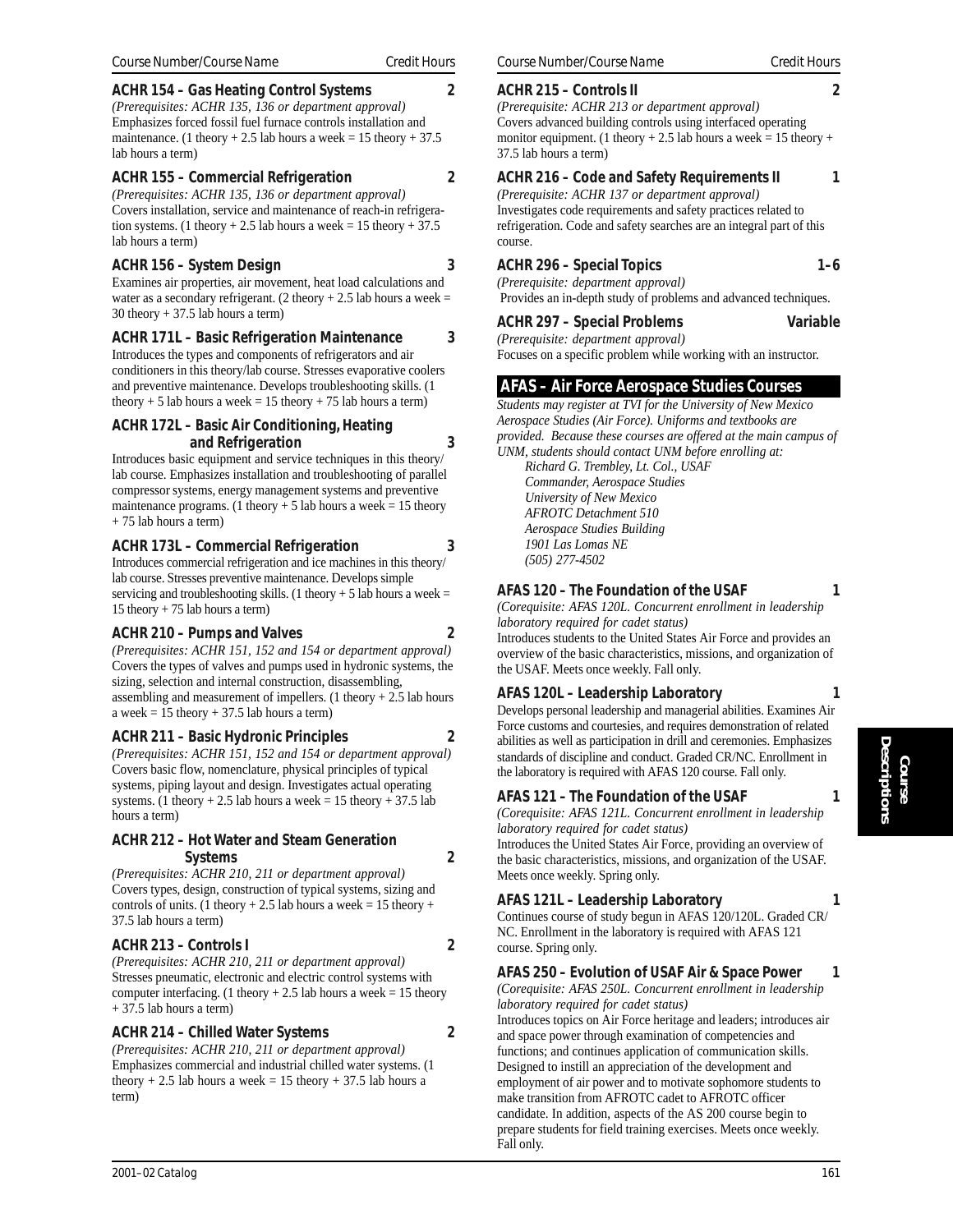# **AFAS 250L – Leadership Laboratory 1**

Provides application of elements of personal leadership. Provides students an opportunity to demonstrate command and leadership abilities, and knowledge of Air Force operating procedures. Graded CR/NC. Enrollment in the laboratory is required with AFAS 250. Fall only.

# **AFAS 251 – Evolution of USAF Air & Space Power 1**

*(Corequisite: AFAS 010. Concurrent enrollment in leadership laboratory required for cadet status)*

Introduces topics on Air Force heritage and leaders; introduction to air and space power through examination of competencies and functions; and continued application of communication skills. Course is designed to instill an appreciation of the development and employment of air power and to motivate sophomore students to make transition from AFROTC cadet to AFROTC officer candidate. In addition, aspects of the AS 200 course begin to prepare students for field training exercises. Meets once weekly. Spring only.

# **AFAS 251L – Leadership Laboratory 1**

Continues course of study begun in AFAS 250/250L. Graded CR/ NC. Enrollment in the laboratory is required with AFAS 251. Spring only.

# **ANTH – Anthropology Courses**

#### **ANTH 101 – Introduction to Anthropology 3** *(Prerequisite: RDG 100)*

Surveys the breadth of anthropology, including archaeology, biological anthropology, cultural anthropology, and linguistic anthropology.

#### **ANTH 110 – Language, Culture & the Human Animal 3** *(Prerequisite: RDG 100)*

Introduces concepts and practices of linguistics and anthropology. Study of the systematic nature of language: phonology, morphology, syntax, semantics and pragmatics.

#### **ANTH 120 – Archaeology: Discovering Our Past 3** *(Prerequisite: RDG 100)*

Surveys archaeological theory and methods including data from selected archaeological sites in various geographical areas and from different time periods.

# **ANTH 130 – Cultures of the World 3**

*(Prerequisite: RDG 100)*

Surveys basic concepts of cultural anthropology as well as cultural characteristics illustrated by a variety of existing cultures in their native environments with societal examples in cross-cultural comparisons.

# **ANTH 150 – Evolutionary Anthropology 3**

*(Prerequisite: RDG 100)*

Introduces field of biological anthropology and concepts of organic evolution. Emphasizes fossil history of primates, prehistory of man and human genetics within a paleoecological context, modern primate behavior and its relevance to human evolution.

# **ANTH 222 – Ancient Mesoamerica 3**

*(Prerequisite: RDG 100)*

Traces Mesoamerican archaeology from the earliest inhabitants through the Aztec period. Emphasizes cultural processes and dynamics of cultural evolution.

# **ANTH 231 – North American Indians 3**

*(Prerequisite: RDG 100)*

Presents comparative ethnology of North American Indian tribes on geographic, ecologic and cultural bases, and explores life of North American Indians before European influence and the modern diversity of cultures existing on the North American continent.

# **ANTH 238 – Cultures of the Southwest 3**

*(Prerequisite: RDG 100)* Presents basic concepts related to cultural patterns of the American Southwest from A.D. 1600 to the present and interactions of the ethnic groups that populate the Southwest.

# **ANTH 255 – Southwestern Archaeology 3**

#### *(Prerequisite: RDG 100)*

Presents interpretations and dynamics of southwestern archaeology from the time of the earliest inhabitants until European contact.

# **ANTH 265 – The Anthropology of Drugs 3**

*(Prerequisite: RDG 100)*

Examines the nature and use of mind-altering drugs from a crosscultural perspective, including study of the varieties and effects of such drugs around the world, socio-cultural contexts and functions of drugs, the social control of drugs, and the political economy of world trade in both licit and illicit drugs.

# **ANTH 296 – Topics in Anthropology 1–3**

*(Prerequisite: RDG 100)*

Presents various topics. See Schedule of Classes.

# **ARDR – Architectural Drafting Courses**

# **ARDR 107L – Architectural Drafting I 4**

*(Pre- or corequisite: ARDR 109, ARDR 180)* Introduces the fundamentals of architectural graphic representation as the foundation of all A/E drafting courses. Explores basic common assembly systems and introduces schedules. (1 theory  $+9$ lab hours a week) Course fee: \$15. Note: Students must provide their own drafting kits.

# **ARDR 108 – Architectural Mathematics 3**

*(Prerequisite: MATH 100B)* Covers basic concepts of geometry and trigonometry with an emphasis on architectural and engineering applications and calculator use. Students must provide a full-function scientific calculator with a ten-digit display.  $(2 \text{ theory} + 3 \text{ lab hours a week})$ 

#### **ARDR 109 – Building Materials and Methods I 3**

*(Prerequisites: ENG 100 and MATH 100B or equivalent)* Study construction systems, sub-systems and components. Emphasizes foundations, light wood frame and masonry construction. A construction hard hat is required.  $(2 \text{ theory} + 3 \text{ lab hours})$ a week)

# **ARDR 113L – Site Analysis 2**

*(Prerequisite: ARDR 180)* Examines analytical factors of site design, such as orientation and view, sound and light intrusions, contours and grading, drainage and foliage. Introduces planning aspects of site size. (5 lab hours a week)

# **ARDR 115 – Building Materials and Methods II 3**

*(Prerequisites: ARDR 109, ARDR 180)*

Continues ARDR 109 with emphasis on steel, concrete, roofing, glazing and cladding systems.  $(2 \text{ theory} + 3 \text{ lab hour a week})$ 

# **ARDR 119L – Architectural CAD Drafting III 7**

*(Prerequisites: ARDR 107L, 115, 213, 214L)*

Continues ARDR 107L, students produce design development and representative architectural construction drawings using standard graphic, dimensioning and notation systems.  $(3$  theory + 12 lab hours a week) Course fee: \$15

# **ARDR 180 – Fundamentals of Computer-Assisted Drafting 3**

*(Prerequisite: CP 176 or equivalent)* Introduces the fundamentals of computer assisted drafting using AutoCAD. (2 theory + 3 lab hours a week) Course fee: \$15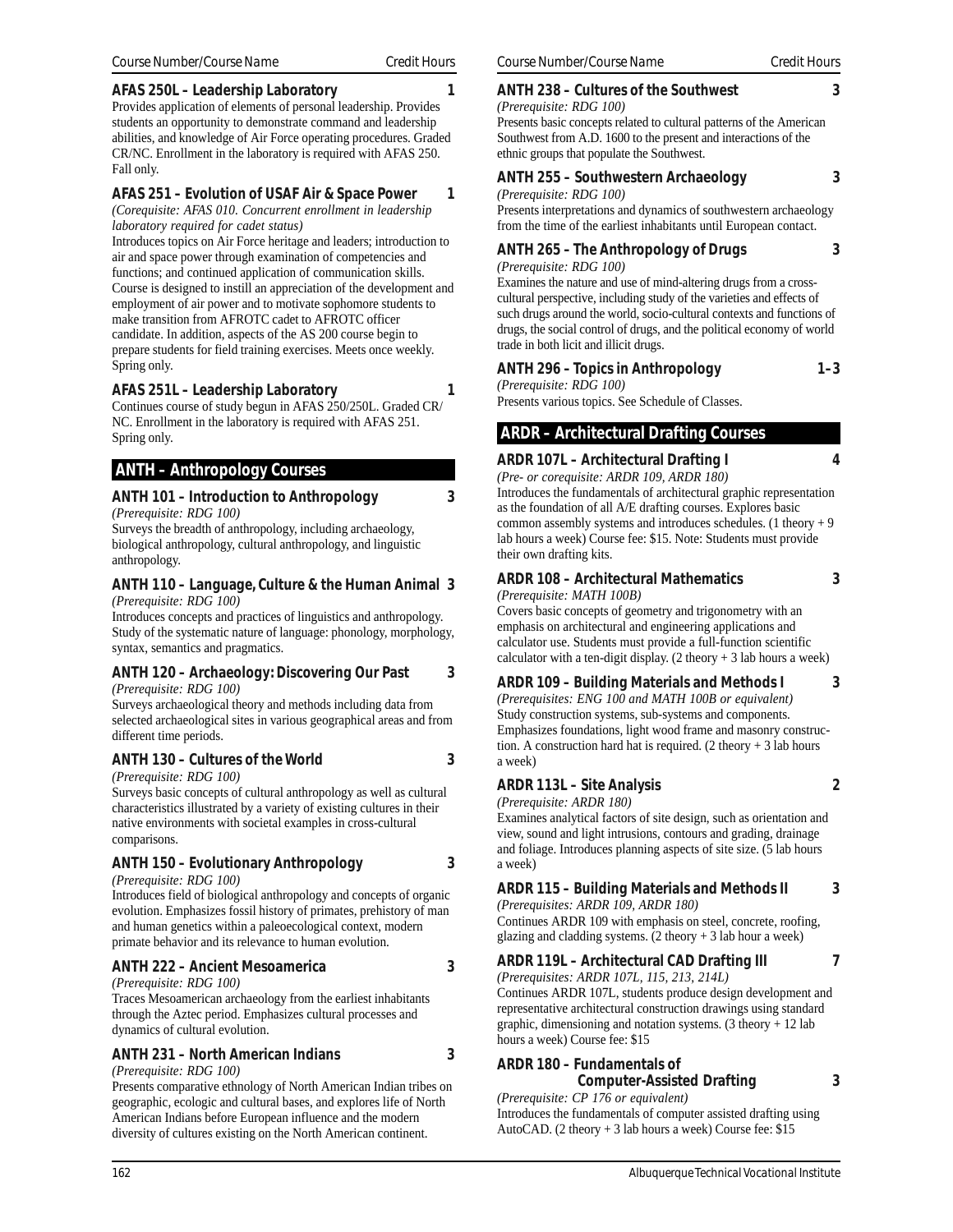# **ARDR 181 – Intermediate Computer-Assisted Drafting 3**

*(Prerequisite: ARDR 180)*

Continue ARDR 180 with an introduction to paper space layouts. Architectural Desktop, 3D concepts, and practical applications to architectural projects are explored.  $(2 \text{ theory} + 3 \text{ lab hours a week})$ Course fee: \$15

#### **ARDR 182L – Advanced Computer-Assisted Drafting 2**

*(Prerequisites: ARDR 213, 214L or ARDR 181)* Introduction to 3rd party CAD software-concepts and applications to 3D solids modeling and rendering. (5 lab hours a week) Course fee: \$15

# **ARDR 183 – Fundamentals of Microstation CAD 3**

*(Prerequisite: CP 176 or equivalent)*

Introduces the fundamentals of computer-assisted drafting using Intergraph's Microstation CAD. (2 theory + 3 lab hours a week) Course fee: \$15

# **ARDR 184 – Intermediate Microstation CAD 3**

*(Prerequisite: ARDR 183)*

Continues ARDR 183 and Intergraph's Microstation software, topics include user interface development and introduction to threedimensional design. (2 theory + 3 lab hours a week) Course fee: \$15

# **ARDR 201 – Structural Systems Analysis 4**

*(Prerequisite: ARDR 119L; corequisite: ARDR 203L)* Introduces structural design and graphics in wood, steel and concrete and elementary beam design problems. (4 theory + 1 lab hour a week)

# **ARDR 203L – Structural Systems CAD Drafting 5**

*(Prerequisite: ARDR 119L; corequisite: ARDR 201)* Develop representative structural engineering drawings in steel, concrete and/or wood structural systems. (1 theory + 12 lab hours a week) Course fee: \$15

# **ARDR 208L – Architectural Design 2**

*(Prerequisite: ARDR 107L)*

Presents design principles, theories, methods and process. Facilitates learning through a student designed residential project and development of conceptual design drawings. (5 lab hours a week) Course fee: \$15

# **ARDR 212L – Mechanical/Electrical Systems CAD Drafting 5**

*(Prerequisite: ARDR 119L; corequisite: ARDR 215)* Review of conventional drafting methods of mechanical and electrical systems including overlaying electrical, heating, ventilation and plumbing systems on architectural views. Develop engineering drawings using engineering graphic skills. (1 theory + 12 lab hours a week) Course fee: \$15

# **ARDR 213 – CAD Analysis 4**

*(Corequisite: ARDR 214L)*

Applies beginning to advanced CAD concepts and commands to the production and coordination of A/E construction drawings. (4 theory  $+1$  lab hour a week)

# **ARDR 214L – Architectural CAD Drafting II 7**

*(Prerequisite: ARDR 180; corequisite: ARDR 213)* Develop representative construction drawings using CAD software commonly employed in the A/E industry. (3 theory + 12 lab hours a week) Course fee: \$15

#### **ARDR 215 – Mechanical/Electrical Systems Analysis 4**

*(Prerequisite: ARDR 119L; corequisite: ARDR 212L)* Study general theory and layout information and code requirements for non-residential systems. Includes lighting, plumbing and air conditioning.  $(4 \text{ theory} + 1 \text{ lab hour a week})$ 

# **ARDR 221L – Architectural/Engineering Drafting Seminar 1**

*(Pre- or corequisites: ARDR 119L, 182L)*

Develop a resume and present a cumulative portfolio to a review committee. Examines needs, requirements, personnel procedures, expectations of employers and trends of the professional community. Is taken in the student's last semester. (3 lab hours a week)

# **ARDR 275 – Design Applications for Interiors 3**

*(Prerequisite: ENG 100 or equivalent* Introduces basic color systems and psychology, light and lighting, space planning, code applications of finish selections, fabrics and furniture styles. (2 theory + 3 lab hours a week)

# **ARDR 296 – Topics 1–7**

*(Prerequisite: permission of program chair)* Topics offered depend on requests from the community and available instructors.

# **ARDR 297 – Special Problems 1–7**

*(Prerequisite: permission of program chair)* The student and instructor define a specific problem in the area of the student's interest and directly related to the program. The student develops and executes a solution using analytical and drafting techniques. An oral presentation may be required.

# **ARDR 298 – Internship 3**

*(Prerequisite: permission of program chair)* In cooperation with local industry, the student works for one term on a cooperative basis in an appropriate, defined training program. The position is not paid.

# **ARDR 299 – Cooperative Education 3**

*(Prerequisite: permission of program chair)* In cooperation with local industry, the student works for one term on a cooperative basis in an appropriate, defined training program. The position is paid.

# **ART – Art Courses**

# **ART 101 – Introduction to Art 3**

Presents fundamental concepts of visual arts: the language of form and media of artistic expression. Possible museum exhibition attendance.

# **ART 106 – Drawing I 3**

*(Recommended: ART 101)*

Course fee: \$25.

Explores basic drawing concepts with dry and wet media: still life, landscape, portraiture and drawing the figure/the nude figure. Course fee: \$25.

# **ART 121 – Two-Dimensional Design 3**

*(Recommended: ART 101 and ART 106)* Emphasizes visual awareness through direct experience with visual form: elements of line, shape, value, texture, color theory, space and volume, painting principles and visual vocabulary. Course fee: \$25.

# **ART 122 – Three-Dimensional Design 3**

*(Prerequisite: ART 106 and ART 121)* Presents concepts, techniques, processes and vocabulary involved in working in the third dimension and emphasizes a variety of media and issues of space, form, mass and volume, line, texture, scale, proportion and the making of objects and spatial contexts.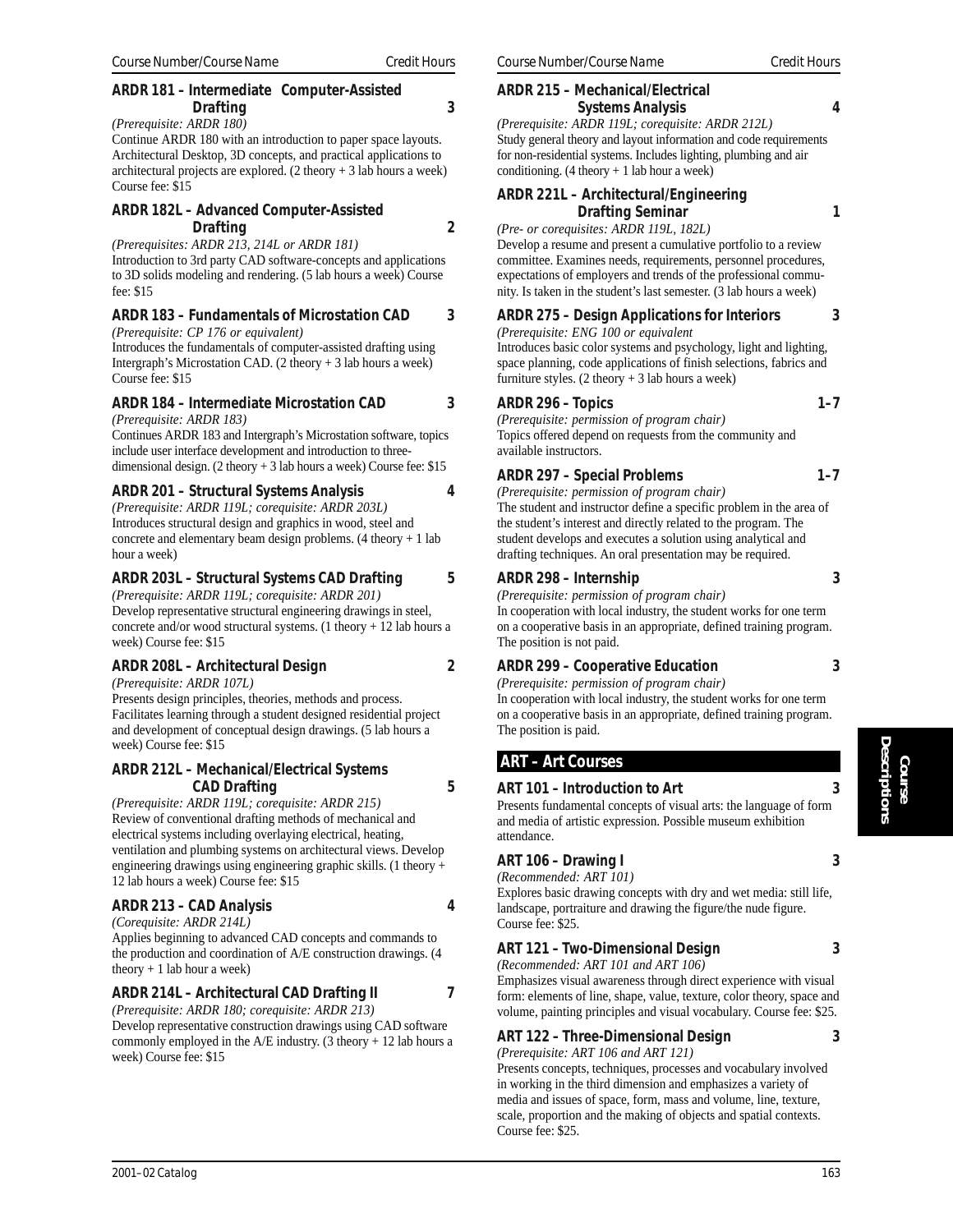#### **ART 201 – History of Art I 3**

Surveys pre-historic, Near Eastern, Egyptian, Greek, Roman, early Christian, Byzantine, Romanesque and Gothic art and architecture. Fall, summer only.

#### **ART 202 – History of Art II 3**

Surveys Italian and Northern Renaissance, Baroque, Rococo and 19th century Western European painting, sculpture and architecture, and includes some early 20<sup>th</sup> century European as well as Oriental and American art. Spring, summer only.

#### **ART 205 – Drawing II 3**

*(Prerequisite: Art 106)*

Continues course of study initiated in ART 106, offering further concentration on basic drawing concepts with greater emphasis on descriptive and perceptual drawing skills using wet and dry media and color. Assigned problems explore aspects of experimental drawing, media and contemporary concerns, still life, landscape, portraiture, and the figure in environmental contexts and in motion. Course fee: \$25.

# **ART 207 – Painting I 3**

*(Prerequisites: ART 106 and ART 121)* Explores the tradition of paint as a medium for artistic expression. Focuses on materials/media, tools, techniques, history and concepts of painting. Course fee: \$25.

#### **ART 250 – Modern Art 3**

Surveys major figures, movements, and stylistic developments in western art from 1850 to the present.

#### **ART 251 – Art of the American Southwest 3**

Presents interrelationships of three southwestern cultures emphasizing major forms of expression in pottery, textiles, jewelry, architecture, painting, and photography.

#### **ART 260 – Architectural History: Ancient through Modern 3**

Surveys the history of Western architecture from the pyramid to the post-modernist house; technological, stylistic, and functional characteristics of monuments within their cultural contexts.

# **ART 296 – Topics in Art 3**

*(Prerequisites may vary)* Presents various topics. See Schedule of Classes.

# **ASTR – Astronomy Courses**

# **ASTR 101 – Introduction to Astronomy I 3**

*(Prerequisite: RDG 100. Recommended: Math 100B)* Introduces the science of astronomy, focusing on the solar system including the sun, planets, comets, and meteors.

# **ASTR 102 – Introduction to Astronomy II 3**

*(Prerequisites: RDG 100 and Math 100B)* Explores life cycles of stars and stellar systems and the structure of the universe. Focuses on the births, lives, and deaths of stars; the nature of the Milky Way galaxy, and current concepts on cosmology and the large-scale structure of the universe.

# **ASTR 111L – Astronomy Laboratory 1**

*(Pre - or Corequisite: ASTR 102)* Investigates in optional laboratory setting the principles discussed in ASTR 102. Course fee: \$20.

# **ASTR 296 – Topics in Astronomy 3**

*(Prerequisite: RDG 100)* Presents various topics. See Schedule of Classes.

# **AUTC – Automotive Technology Courses**

#### **AUTC 121L – Brake Systems 4**

*(Prerequisites: RDG 099, MATH 099 or equivalent or department approval)*

Covers the principles of hydraulic brake operation and practical skills of diagnosis and repair of standard and anti-lock brakes. Includes lab activities on brake bleeding and adjustment, drum and rotor machining, master cylinder overhaul and brake caliper repair.  $(2$  theory + 5 lab hours a week = 30 theory + 75 lab hours a term)

# **AUTC 122L – Suspension and Alignment 4**

*(Prerequisites: RDG 099, MATH 099 or equivalent or department approval)*

Covers system repairs and adjustments on a variety of modern automobile suspension types. Includes strut replacement, wheel alignment and tire balancing, steering gear repair, and rebuilding of common suspension components. (2 theory  $+ 5$  lab hours a week = 30 theory + 75 lab hours a term)

# **AUTC 123L – Manual Transmissions 4**

*(Prerequisites: RDG 099, MATH 099 or equivalent or department approval)*

Introduces fundamentals of design and operation of front and rear drive manual transmissions, differentials and drive line components. Activities include disassembly, measurement, inspection and reassembly of various transmissions in the car and on the bench. (2 theory + 6 lab hours a week = 30 theory + 90 lab hours a term).

# **AUTC 126L – Automotive Electrical 4**

*(Prerequisites: RDG 099, MATH 099 or equivalent or department approval)*

Presents critical troubleshooting skills necessary for identifying and correcting problems found in automotive electrical/electronic systems. Includes DVOM and analog meter use, voltage drop testing, wiring schematic interpretation and electrical diagnostic routines. (2 theory + 5 lab hours a week = 30 theory + 75 lab hours a term)

# **AUTC 131L – Engine Repair 4**

*(Prerequisites: RDG 099, MATH 099 or equivalent or department approval)*

Covers internal combustion engine theory, engine overhaul procedures and precision tool measuring. Includes practice of essential engine testing skills and identification of needed repairs along with removal/replacement of engines. (2 theory + 6 lab hours a week =  $30$  theory +  $90$  lab hours a term)

# **AUTC 132L – Automatic Transmissions 4**

*(Prerequisites: AUTC 126L, RDG 099, MATH 099 or equivalent or department approval)*

Introduces the fundamentals of design and operation of automatic transmissions and transaxles, servicing, and proper repair procedures. Including performing pump, clutch repair, valve body overhaul, and gear replacement on a variety of transmissions are covered. (2 theory + 6 lab hours a week = 30 theory + 90 lab hours a term)

# **AUTC 133L – Automotive Electronics 4**

*(Prerequisite: AUTC 126L or department approval)* Builds on lessons in AUTC 126L. Covers testing and diagnostic skills in more complex automotive electronic systems. Includes lighting circuits, body computers and sensors, use of lab scopes and scan tools and supplemental restraint systems.  $(2 \text{ theory} + 5 \text{ lab})$ hours a week =  $30$  theory +  $75$  lab hours a term)

# **AUTC 134L – Air Conditioning and Heating 3**

*(Prerequisite: AUTC 126L or department approval)* Covers testing, evacuating, and charging air conditioning systems while maintaining an awareness of potential environmental concerns caused by automotive refrigerants as well as cooling and

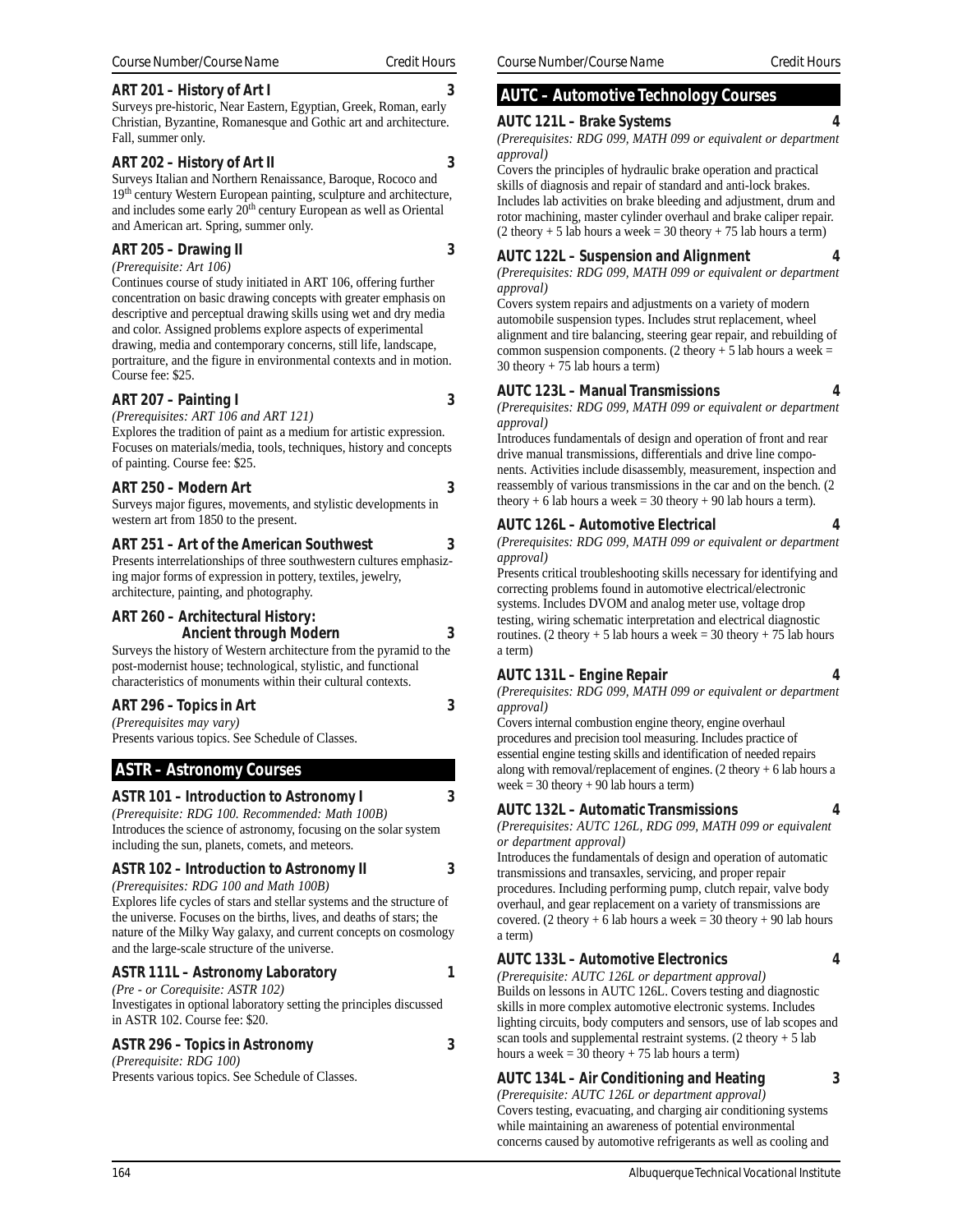heating diagnosis, climate control trouble shooting, and component repair. (1 theory + 5 lab hours a week =  $15$  theory + 75 lab hours a term)

# **AUTC 170 – Transportation Trades Machining 3**

Introduces the practices of basic machining as they relate to gasoline and diesel engines, safety, proper use of hand and special tools, how to set up and use the lathe, mill and drill press. (1 theory  $+ 5$  lab hours a week = 15 theory  $+ 75$  lab hours a term)

#### **AUTC 172 – Air Care Inspector 1**

Covers the procedures for becoming a certified air care inspector for the City of Albuquerque Vehicle Pollution Management program along with city and federal regulations governing air pollution and emissions inspections.  $(7.5$  theory  $+ 30$  lab hours a term)

# **AUTC 174L – Alternative Fuels 2**

*(Prerequisites: AUTC 221L, 222L, 223L or equivalent or ASE certification in engine performance)*

Introduces diagnosis, repair and conversions for compressed natural gas (CNG) and liquefied petroleum gas (LPG) fueled light and medium vehicles. Includes personal and environmental safety, LPG/ CNG fuel handling and air/fuel management. (1 theory  $+ 2.5$  lab hours a week  $= 15$  theory  $+ 37.5$  lab hours a term)

#### **AUTC 175L – Service Fundamentals 4**

Introduces essential shop skills including safety, tool identification and use, under-car and under-hood servicing, repair information retrieval, and proper use and care of equipment. Students perform basic service operations to prepare basic service technicians.  $(2$  theory + 5 lab hours a week = 30 theory + 75 lab hours a term)

# **AUTC 221L – Engine Performance I 4**

*(Prerequisites: AUTC 126L, 133L or department approval)* Covers basic fuel and ignition systems along with early emission systems. Structured lab activities permit in-depth analysis of how these systems affect driveability. Skills are developed in performance testing, diagnosis, and repair of engine systems. (2 theory + 5 lab hours a week =  $30$  theory +  $75$  lab hours a term)

# **AUTC 222L – Engine Performance II 4**

*(Prerequisite: AUTC 221L or department approval)* Examines fuel, ignition and emission devices in early generation computer controlled systems. Diagnostic skills and repair methods include throttle body fuel injection, electronic feedback carburetors and distributor ignition (DI). (2 theory + 6 lab hours a week =  $30$ theory + 90 lab hours a term)

# **AUTC 223L – Engine Performance III 4**

*(Prerequisite: AUTC 222L or department approval)* Presents current production automobile and light truck computerized engine management systems. Includes operation, trouble code analysis, diagnostic routines and proper repair procedures for electronic ignition (EI), port fuel injection, and emission devices.  $(2$  theory + 5 lab hours a week = 30 theory + 75 lab hours a term)

# **AUTC 296 – Special Topics 1–6**

*(Prerequisite: department approval)* Presents various problems and current automotive subjects.

#### **AUTC 297 – Special Problems Variable**

*(Prerequisite: department approval)* Focuses on a specific problem while working with an instructor.

# **BA – Business Administration Courses BA 101 – Introduction to Quality Management 1** Presents concepts and theories of quality improvement. (5 weeks) **BA 102 – Fundamentals of Continuous 1 Quality Improvement (CQI)** Focuses on data gathering for process improvement and organizational culture change. (5 weeks) **BA 103 – Quality Tools** 1 Examines the tools and techniques such as the cause and effect diagram, brainstorming, control charts and Pareto diagrams. (5 weeks) **BA 104 – Team Building for Quality 1** Presents group process as it applies to team building. (5 weeks) **BA 105 – Re-engineering for Quality 1** Integrates tools and techniques to formulate action plans for process improvements. (5 weeks) **BA 106 – Quality Leadership 1** Focuses on mission statement, goals and strategies to implement quality leadership throughout an organization. (5 weeks) **BA 113 – Introduction to Business 3** *(Prerequisite: RDG 099 or equivalent)* Presents an overall integrated picture of business and its operations. Topics include: forms of business ownership, management, internal organization, production, personnel, labor relations, marketing, short- and long-term finance, insurance, etc. **BA 117 – Character Counts 1**

Introduces the six pillars of Character Counts, Aspen Declaration and decision-making models. (5 weeks)

# **BA 118 – Character Counts in the Workplace 1**

Focuses on the applications of the six pillars of character to the workplace. (5 weeks)

# **BA 119 – Character Counts and**

**the Decision-making Model 1**

Examines Character Counts decision-making model applications. (5 weeks)

# **BA 121 – Business English 3**

*(Prerequisites: RDG 099 or equivalent and ENG 099 or equivalent)*

Focuses on the principles of effective written communication in the business environment. Emphasizes correct grammar, punctuation, sentence structure and vocabulary.

# **BA 122 – Business Writing 3**

*(Prerequisite: BA 121 or department approval; 25 wpm typing skill recommended)*

Builds on principles presented in BA 121 and integrates those principles in composing effective business letters, memos and reports; develop oral presentation skills.

# **BA 131 – Business Interpersonal Skills 2**

Focuses on developing interpersonal skills appropriate for the business environment. A unit covering team building/teamwork is required. Students participate in designing course content from the following topics: Time Management, Stress Management, Assertiveness, Goal Setting, Diversity in the Workplace, Self Esteem, Conflict Resolution, Problem Solving, Listening Skills, and Harassment. (7.5 weeks)

**Course**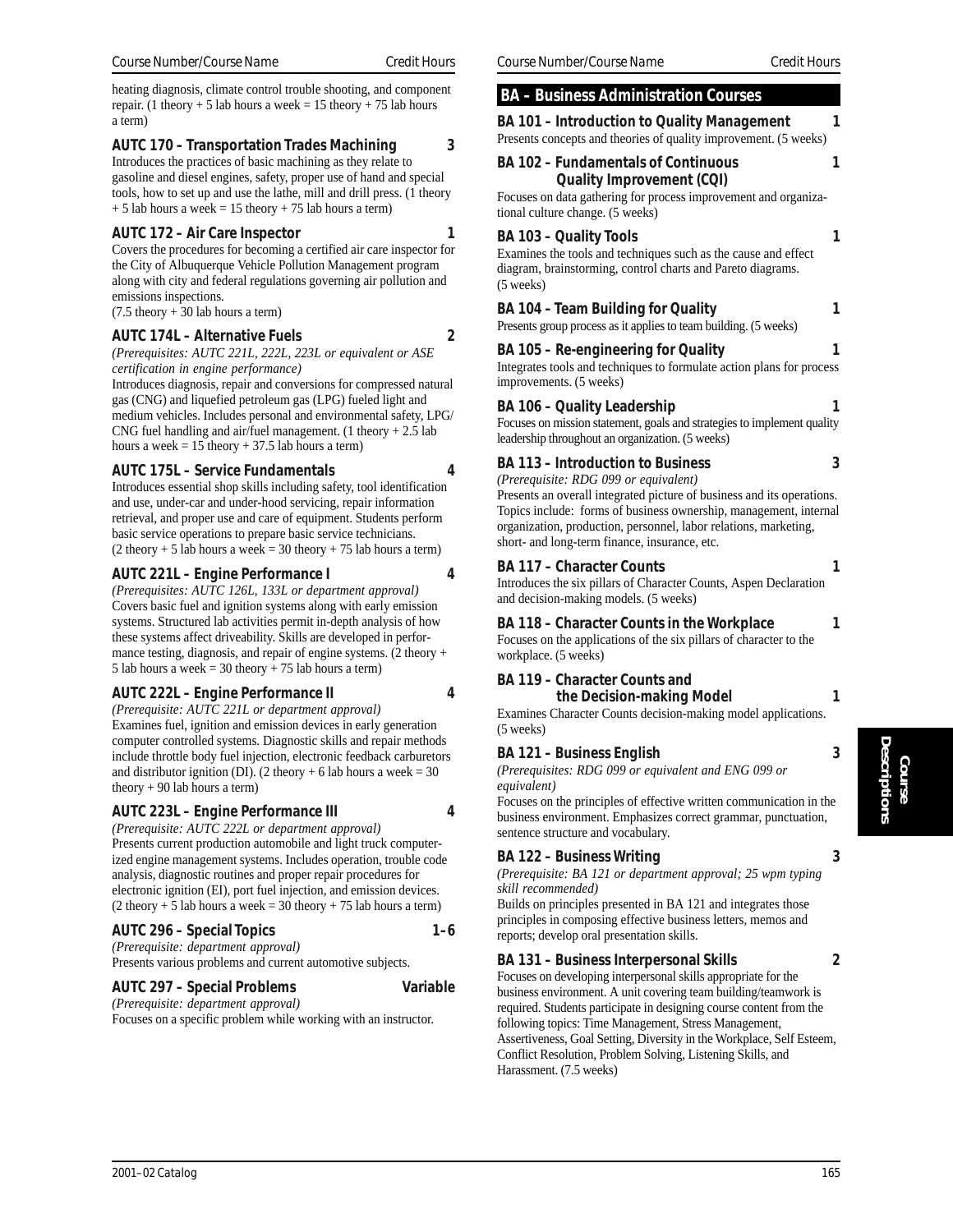# **BA 133 – Principles of Management 3**

*(Prerequisite: RDG 099 or equivalent)* Introduces the basic theory of organization and includes the management functions of planning, organizing, staffing, directing and controlling, human relations, group process, problem solving, team building and leadership skills.

# **BA 150 – Introduction to Computers 4**

*(Recommended prerequisite: 25 wpm typing skill)* Introduces fundamental computer literacy, which includes computer hardware and software with lecture and hands-on instruction. Computer applications include operating systems, word processing, spreadsheets, databases, e-mail and the Web. Course fee: \$15

# **BA 211 – Business Law 3**

*(Prerequisites: RDG 099 or equivalent and ENG 099 or equivalent)*

Presents an introduction to law with business applications. Principle areas of concentration include contract law, Uniform Commercial Code, negotiable instruments and alternative dispute resolutions.

# **BA 215 – Money and Banking 3**

*(Prerequisite: ACCT 102 or ACCT 102B)* Examines the history, nature and function of money, methods of institutional control and theories of monetary policy.

# **BA 222 – Principles of Marketing 3**

*(Recommended prerequisite: BA 113 or BA 133)* Introduces the methods, policies and organization involved in the exchange of goods and services between producers and consumers. Topics include the social, economic and legal environments in which marketing operates, consumer behavior, marketing research, market segmentation and targeting, strategic marketing, product planning, pricing, promotion, and distribution.

# **BA 230 – Employment Law for Business 3**

Presents law and employment decisions from a managerial perspective. Areas covered include the employment relationship, discrimination in employment, the employment environment and other forms of regulation such as labor law and the Fair Labor Standards Act.

# **BA 233 – Organizational Behavior 3**

*(Prerequisite: BA 133 recommended or department approval)* Covers the fundamentals of human behavior within business organizations, organizational relationships and communication processes that affect motivation and human behavior.

# **BA 236 – Human Resource Development 3**

*(Prerequisite: BA 133 or BA 233 or department approval)* Focuses on the role of human resource management in relation to organizational requirements. Topics include human resource management, employee staffing, compensation and benefits, labor relations, E.E.O., affirmative action, training and development and other related topics.

# **BA 251 – Retail Management 3**

*(Pre- or co-requisite: BA 222 or department approval)* Focuses on the changing demographics of retail marketing, the growth of new retail formats and the use of information technology to enable quick response to market dynamics through customer service, vendor-retailer partnering and employee diversity.

# **BA 252 – Customer Relations 3**

Focuses on the relationship of self to customers, problem solving and communicating with customers, understanding customers, anticipating customers' needs and offering assistance.

# **BA 253 – Retailing 3**

Covers planning, environmental factors, customers, competitors, channels of distribution, the legal system, and store location. Retail operations such as financing, buying, pricing, promotion, advertising, selling, store layout and retail administration are presented.

# **BA 255 – Supervision 3**

*(Prerequisite: BA 113 or 133 or department approval)* Focuses on the fundamental elements of supervision and the different supervisory roles. Planning and control, organizing, staffing and employee development, motivating individual and group performance and coping with workplace dynamics are covered.

# **BA 260 – Purchasing 3**

*(Prerequisites: ACCT 101, ACCT 101B or department approval)* Focuses on public and private sector purchasing, value analysis, solicitation process, negotiation techniques, vendor selection, purchasing law, transportation considerations and inventory control practices.

# **BA 270 – Real Estate Law 3**

Focuses on the fiduciary relationship between real estate agent and client, ownership rights, law of agency and law of contracts. Course has been certified to earn 30 hours of credit toward the New Mexico Real Estate License Exam.

# **BA 271 – Real Estate Practice 3**

*(Pre- or corequisite: BA 270)* Covers the real estate market, real property ownership and interest, deeds and descriptions, property transfer, contracts, finance and appraising. Course has been certified to earn 30 hours of credit

# **BA 272 – Real Estate Appraisal 3**

*(Prerequisite: BA 271 or department approval)* Methods for estimating the value of real property that includes real estate appraisal techniques of both land and improved residential

toward the New Mexico Real Estate License Exam.

# property. **BA 273 – Real Estate Finance 3**

*(Prerequisite: BA 271)*

Focuses on financing real property, money markets, and sources of mortgage money, financial leverage, value of existing mortgage in the current market and purchaser qualification.

# **BA 274 – Real Estate Investment 3**

*(Prerequisites: BA 270, BA 271)*

Introduces the principles for investment decisions, assessment of property potential and an awareness of the marketplace and the needs of the public.

#### **BA 275 – Property Management 3** Explores residential and commercial property management,

marketing of services, market analysis, record-keeping, related laws, legal documents, property maintenance, employee relations, insurance, security and administration.

# **BA 276 – New Mexico Real Estate Commission 1 (NMREC) Mandatory Course**

Presents new legislation, NMREC problem areas, disciplinary hearings, rules and regulations, trust accounts, property management review, risk management, selected court cases, fiduciary responsibility, Real Estate Settlement Procedures Act, Americans with Disabilities Act and the Fair Housing Act. (5 weeks)

# **BA 279 – Uniform Standards of 2 Professional Appraisal Practice**

Focuses on the requirements for ethical behavior and competent performance by appraisers. (7.5 weeks)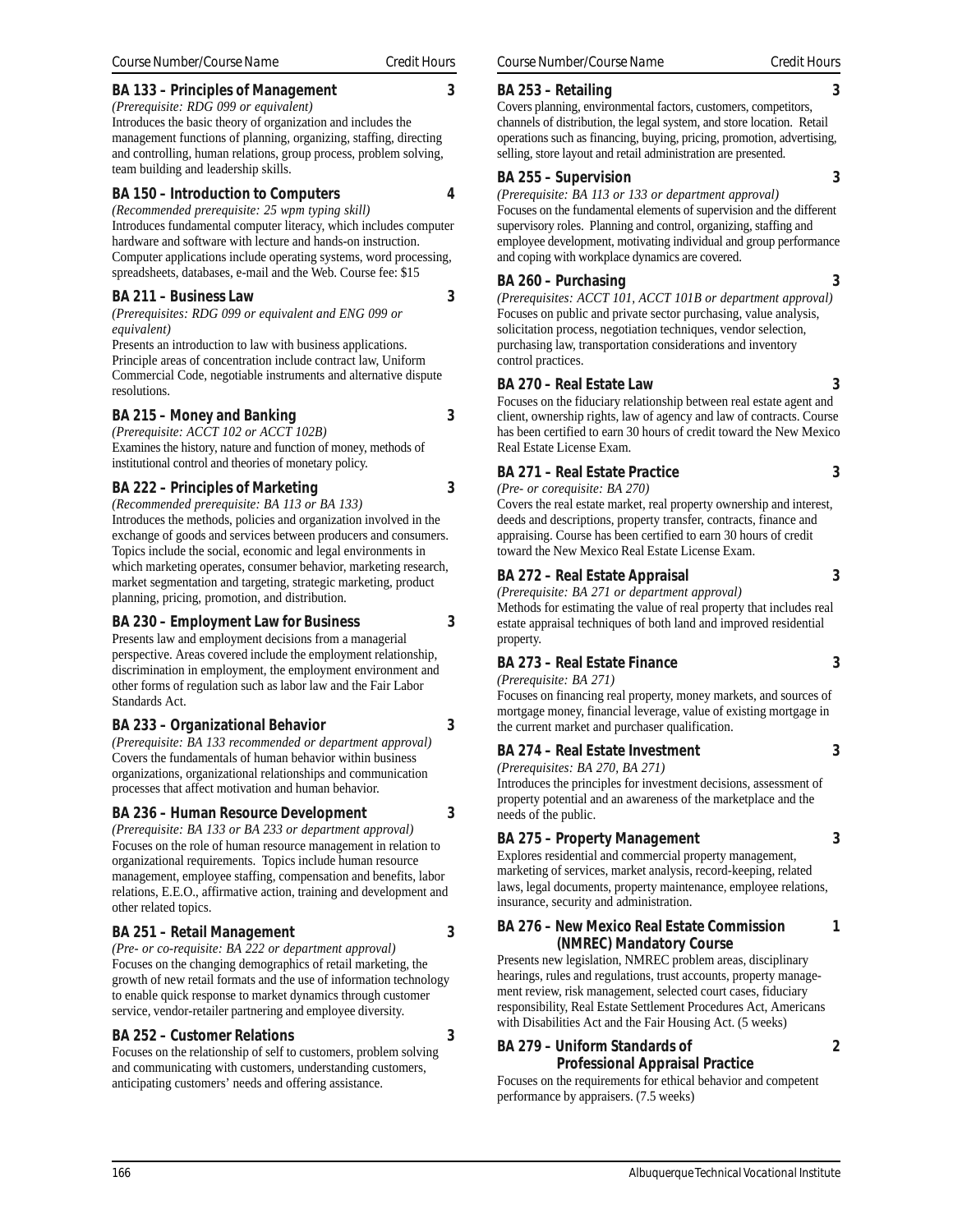**BA 281 – Americans with Disabilities Act 1 and Related Handicap Discrimination Law**

Focuses on issues and guidelines affecting employment, construction and operation of business. (5 weeks)

# **BA 282 – Appraising the Single Family Residence 3**

*(Prerequisite: BA 272)*

Explores the techniques used to estimate the market value of singlefamily residential property.

# **BA 283 – Rules & Regulations of the New 1 Mexico Real Estate Commission**

Examines the current rules and regulations including the intent and the Real Estate Commission's interpretations. (5 weeks)

# **BA 284 – Sales** 3

*(Prerequisite: RDG 099 or equivalent)*

Covers the principles and techniques of personal selling as a form of persuasive communication basic to business and other types of interpersonal relationships. Sales principles, demonstrating selling skills and promoting goods and services are emphasized. Each student presents sales presentations.

# **BA 285 – Broker Basics 3**

*(Prerequisites: BA 270 and 271 or department approval)* Covers the establishment of a real estate office, agency relationships and law, signage, brokers' duties, trade names, listing and purchasing agreements, common forms, property management and trusteeship/trust accounts. Required course for the New Mexico State Real Estate Brokers Exam.

# **BA 286 – Advertising 3**

*(Prerequisite: BA 222 or department approval)* Covers the history of advertising media available today, the psychological approach to consumer persuasion, the techniques used in media selection and the creative processes of advertising. Students develop an advertising plan, select and schedule media, create budgets, design and produce advertisements and evaluate advertising effectiveness.

# **BA 289 – Strategic Planning 3**

Examines strategic planning as a tool for management to provide overall direction for organizations, interpretation of plans, gap analysis, organizational culture, value classification and strategic management in a global environment adapting to cultural differences.

# **BA 295 – Capstone Course 1**

Focuses on making the transitional step from the academic to the working world. Skills needed to be a successful manager are emphasized.

# **BA 296 – Business Topics 1–3** Explores current topics in business.

# **BA 297 – Special Problems Variable**

*(Prerequisite: department approval)*

Requires the student and instructor to define a specific problem in the area of the student's interest and directly related to the program. Student develops and executes a solution using analytical techniques to the problem. An oral presentation may be required.

# **BA 298 – Internship 4**

*(Prerequisite: department approval)*

Requires a minimum of 150 hours at a business or training-related supervised workstation. If the student is currently employed in area of study, the 150 hours must involve a new learning experience. Students are not paid for their work but are supervised jointly by TVI and the company.  $(1$  theory  $+ 9$  lab hours a week)

# **BA 299 – Cooperative Education 4**

*(Prerequisite: department approval)*

Requires a minimum of 150 hours at a business or training-related supervised workstation. If the student is currently employed in area of study, the 150 hours must involve a new learning experience. Student trainees are paid by the cooperating firm and supervised jointly by TVI and the employer.  $(1$  theory  $+ 9$  lab hours a week)

# **BA 299A Cooperative Education I** 1

Requires a minimum of 40 hours to qualify for credit. Students employed in an ongoing governmental or non-governmental cooperative program enroll in this course for the first term of employment. Students are paid by the employers and are supervised jointly by TVI and the employer. (3 lab hours a week)

# **BA 299B Cooperative Education II** 1

# *(Prerequisite: BA 299A)*

Builds on experiences attained in BA 299A for students in their second term of cooperative education. (3 lab hours a week)

# **BA 299C Cooperative Education III** 1

*(Prerequisite: BA 299B)* Builds on experiences attained in BA 299A and BA 299B for students in their third term of cooperative education. (3 lab hours a week)

# **BA 299D Cooperative Education IV 1**

*(Prerequisite: BA 299C)*

Builds on experiences attained in BA 299A, BA 299B and BA 299C for students in their fourth term of cooperative education. (3 lab hours a week)

# **BANK – Banking Courses**

# **BANK 101 – Principles of Banking 3**

Surveys major aspects of banking from the fundamentals of negotiable instruments to contemporary issues.

# **BANK 103 – Law and Banking Principles 3**

Presents a banker's guide to law and legal issues with emphasis on the Uniform Commercial Code.

# **BANK 105 – Consumer Lending 3**

*(Recommended prerequisite: BANK 101)* Covers regulations governing credit practices, loan processing, cross-selling and collections.

# **BANK 107 – Analyzing Financial Statements 3**

*(Prerequisite: ACCT 101A or ACCT 101)* Introduces financial analysis and skills needed to assess a borrower's ability to repay loans.

# **BANK 109 – Bank Accounting 1**

*(Recommended prerequisite: ACCT 101A or ACCT 101)* Describes accounting and reporting system specifically for commercial banks in the context of their special reporting requirements. (5 weeks)

# **BANK 111 – Personal Financial Management 1**

Focuses on budgeting and planning concepts on a personal level for eventual use in business situations. (5 weeks)

# **BANK 115 – Commercial Lending 3**

*(Recommended prerequisite: BANK 101)*

Covers technical side of commercial lending and important human relations skills.

# **BANK 296 – Financial Services Topics 1–3**

Explores current topics in financial services.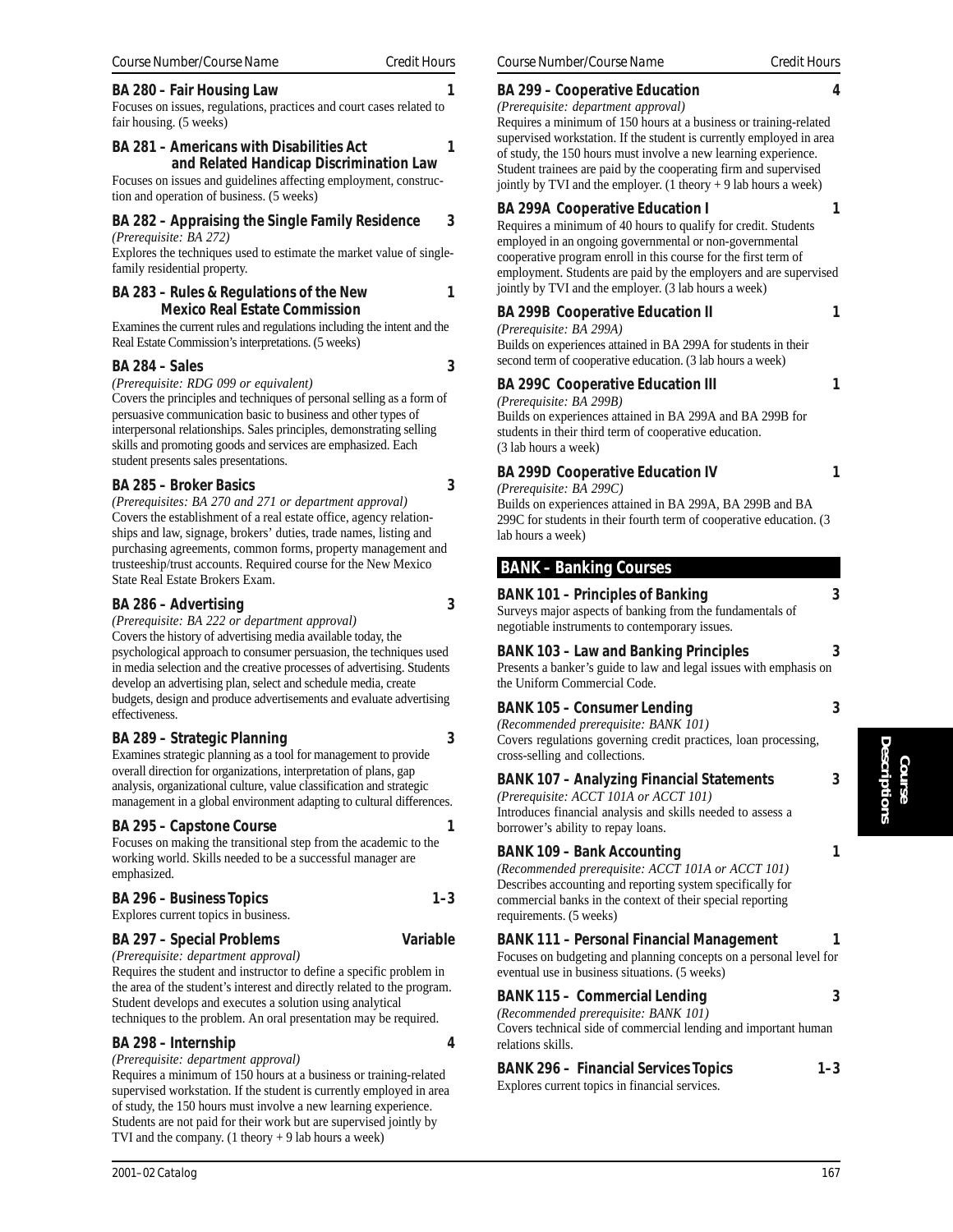#### **BANK 297 – Special Problems Variable**

#### *(Prerequisite: department approval)*

Requires student and instructor to define a specific problem in the area of the student's interest and directly related to the program. Student develops and executes a solution using analytical techniques to the problem. An oral presentation may be required.

#### **BANK 298 – Internship 4**

*(Prerequisites: ACCT 101 or ACCT 101B and BANK 101 or department approval)*

Provides students the opportunity to work a minimum of 150 hours in a new job experience in banking or training-related supervised workstations. Student trainees are not paid for their work but are supervised jointly by TVI and the employer. (1 theory  $+9$  lab hours a week)

#### **BANK 299 – Cooperative Education 4**

*(Prerequisites: ACCT 101 or ACCT 101B and BANK 101 or department approval)*

Provides students the opportunity to work a minimum of 150 hours in a new job experience in banking or training-related supervised workstations. Student trainees are paid by the cooperating firm and supervised jointly by TVI and the employer. (1 theory  $+9$  lab hours a week)

# **BGC – Business Graphics Courses**

#### **BGC 200 – Digital Publishing 3**

*(Recommended prerequisite: BA 150)*

Focuses on desktop publishing for print and Web, covers PostScript workflows, typography, printing and design history, plus basic design principles using PageMaker, QuarkXPress, FreeHand, Illustrator, PhotoShop and more.  $(2 \text{ theory} + 3 \text{ lab hours a week})$ Course fee: \$15

#### **BGC 201 – Advanced Digital Publishing 3**

*(Pre- or corequisite: BGC 200 or department approval; recommended prerequisite: CIS 255)*

Presents advanced concepts and production techniques for digital publishing for print and Web covering PDF workflow, practical graphic design techniques, link management and real world production. (2 theory + 3 lab hours a week) Course fee: \$15

# **BGC 202 – Digital Drawing 3**

*(Pre- or corequisite: BGC 200 or department approval)* Builds on advanced training in the design and production of printable artwork is offered in FreeHand and Illustrator. The focus is on production techniques for print and Web.  $(2 \text{ theory} + 3 \text{ lab})$ hours a week) Course fee: \$15

# **BGC 203 – Production Photoshop 3**

*(Pre- or corequisite: BGC 200 or department approval; recommended prerequisite: CIS 262)* Focuses on design, artwork, halftones, duotones and separations in PhotoShop are presented. An introduction to Painter is optional. (2 theory + 3 lab hours a week) Course fee: \$15

# **BGC 204 – Digital Printing Production 3**

*(Pre- or corequisites: BGC 202, BGC 203, or department approval)*

Covers top end print production in a pure PostScript environment, utilizing a PDF workflow where possible. Preflight, image production, trapping and imposition are presented.  $(2 \text{ theory} + 3 \text{ lab})$ hours a week) Course fee: \$15

# BGC 296 – Topics Course 1–3

Explores current topics in business graphics and communication.

#### **BGC 297 – Special Problems Variable**

*(Prerequisite: department approval)* Allows student and instructor to define a specific problem in the

area of the student's interest and directly related to the program. Student develops and executes a solution using analytical techniques to the problem. An oral presentation may be required.

#### **BGC 298 – Internship 4**

*(Prerequisites: BGC 201, 202, 203 and department approval)* Provides students the opportunity to work a minimum of 150 hours at office-related supervised workstations. Students are not paid for their work but are supervised jointly by TVI and the employer. The student and employer determine the weekly contact hours. (1 theory + 9 lab hours a week)

#### **BGC 299 – Cooperative Education 4**

*(Prerequisites: BGC 201, 202, 203 and department approval)* Provides students the opportunity to work a minimum of 150 hours in a new office-related position. Student trainees are paid by the cooperating firm and supervised jointly by TVI and the employer. The student and employer determine the weekly contact hours.  $(1$  theory + 9 lab hours a week)

# **BIO – Biology Courses**

#### **BIO 100 – Introduction to Biology 3**

#### *(Prerequisites: MATH 099 and RDG 099)*

Explores basic concepts through taxonomy, anatomy, cells, and tissues, while developing a sense of scale, microscope skill, observation, and diagramming. Complements, but does not replace, CHEM 100. (3 theory hours + 1 lab hour a week)

# **BIO 110 – Biology for Non-Majors 3**

*(Prerequisite: RDG 100)*

Emphasizes biological principles and current topics for nonbiologists or liberal arts students: cellular and molecular biology, microbiology, human genetics, ecology, complexity theory, and animal behavior.

# **BIO 111 – Environmental Science 3**

*(Prerequisite: RDG 100)*

Presents an academic study of the environment, including basic ecology, a comparison of scientific approaches and world views with respect to ecology and the environment, relationship of humans to the environment, and solutions to local, regional, and global environmental problems.

#### **BIO 111L – Environmental Science Laboratory 1** *(Prerequisite: RDG 100)*

Investigates in optional laboratory setting the principles discussed in BIO 111; emphasizes analysis of water, soil and air pollutants. Moderately strenuous field trips to special interest sites may be scheduled outside regular laboratory hours. Course fee: \$20.

# **BIO 112L – Biology for Non-Majors Laboratory 1**

*(Prerequisite: RDG 100. Pre- or corequisite: BIO 110)* Provides in optional laboratory setting the use of microscopes, culturing bacteria, chemical analysis of biomolecules, plant and animal behavior. Course fee: \$20.

# **BIO 121/121L – Principles of Biology I 4**

*(Prerequisite: RDG 100; recommended: MATH 100B and CHEM 111)*

Presents basic principles of biology for students wishing to pursue majors in the sciences. Emphasizes cellular level processes including biological chemistry, cell metabolism, photosynthesis, control and transmission of hereditary materials, and nucleic acid structure and function, as well as critical thinking skills and scientific methodology. Required enrollment in 3-hour lecture and 3-hour lab. Course fee: \$20.

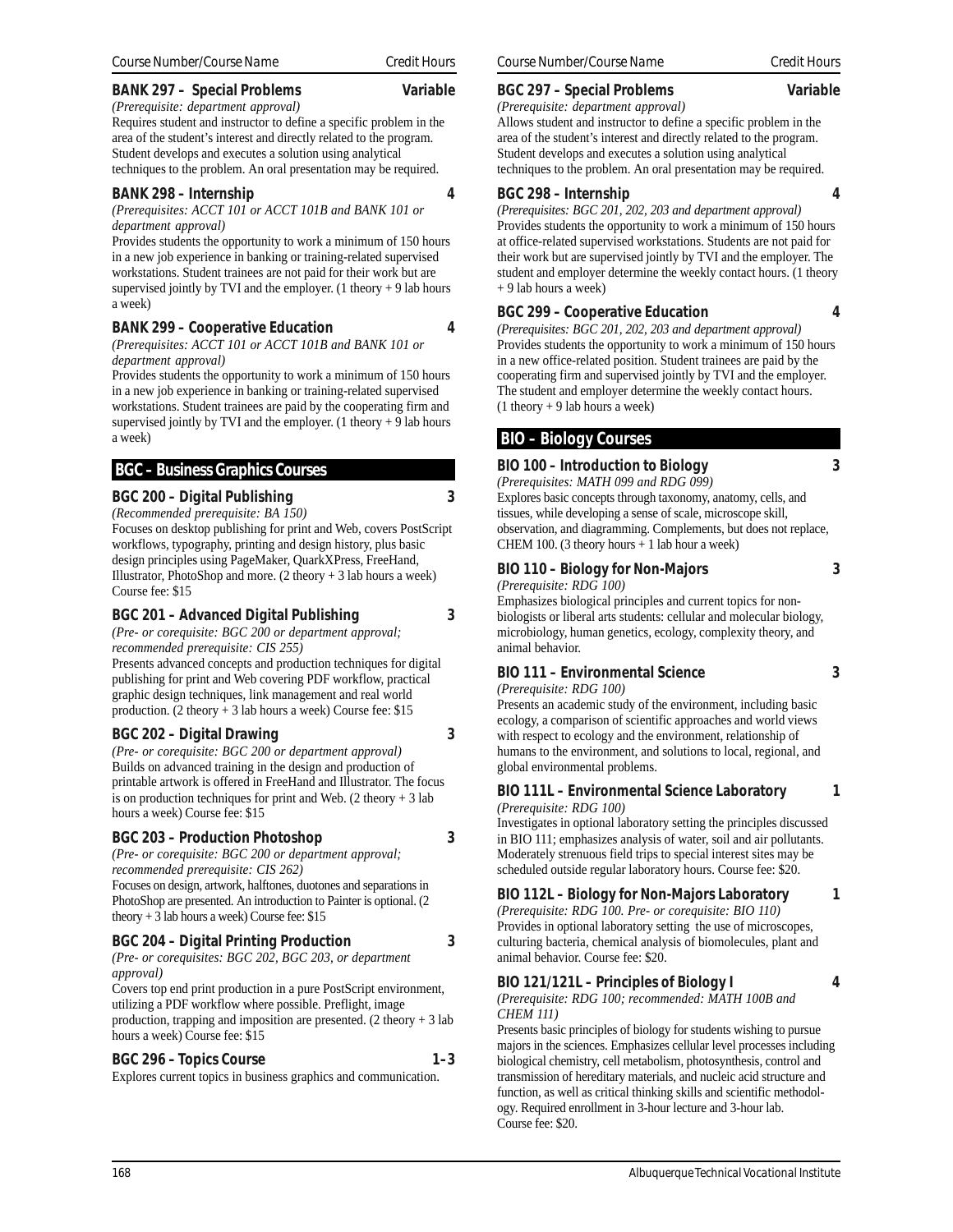# **BIO 122/122L – Principles of Biology II 4**

*(Prerequisite: BIO 121/121L)*

Continues study of the concepts developed in BIO 121/121L, including organism-level processes: taxonomy, comparative anatomy and physiology of plants and animals with emphases on evolutionary trends, embryology, behavior and ecology, and the development of scientific reasoning with an evolutionary perspective. Required enrollment in a 3-hour lecture and a 3-hour lab. Course fee: \$20.

#### **BIO 123 – Biology for Health Sciences 3**

*(Prerequisite: RDG 100. Recommended: MATH 100B and either CHEM 111, BIO 100 or SCIE 100)*

Presents principles of cell biology, cell chemistry, genetics, and organismic biology with an emphasis on human systems.

# **BIO 124L – Biology for Health Sciences Laboratory 1**

*(Pre- or corequisite: BIO 123)* Introduces exercises and demonstrations related to cell biology, biochemical processes and genetics.

#### **BIO 136 – Human Anatomy and Physiology for Non-Majors 3**

*(Prerequisite: RDG 100. Recommended: BIO 100 or CHEM 100)* Examines the structure (anatomy) and function (physiology) of the human body. Investigates molecular, cellular, tissue and organ levels, and study of organ systems.

#### **BIO 139L – Human Anatomy and Physiology for Non Majors (Laboratory) 1**

*(Pre- or corequisite: BIO 136)*

Introduces lab exercises which complement concepts presented in BIO 136, including histological study, biochemical processes, mammal organ dissections, and use of models to illustrate anatomical arrangement. Course fee: \$20.

# **BIO 219 – Principles of Cell Biology 3**

*(Prerequisites: BIO 121/121L and 122/122L and either CHEM 111/112L or 121/121L)*

Focuses on cell structure and cellular processes, including structure and function of membranes, the cytoskeleton, the nucleus, DNA replication, gene expression, energy usage and production, metabolism, cell receptors, intercellular communication, and cancer biology. Fall only.

#### **BIO 221 – Introductory Genetics 3**

*(Prerequisite: BIO 123/124L or 121/121L or permission of instructor. Corequisite: BIO 222)* Emphasizes structure, function, and transmission of hereditary

factors. Fall, spring only.

# **BIO 222 – Introductory Genetics Problems 1**

*(Corequisite: BIO 221)*

Introduces recitation and problem-solving techniques in genetic analysis related to BIO 221. CR/NC only. Fall, spring only.

# **BIO 223L – Introductory Genetics Laboratory 1**

*(Pre- or corequisites: BIO 221 and 222)* Introduces lab exercises using fruit flies and lower organisms to illustrate the principles introduced in BIO 221. Course fee: \$20. Fall, spring only.

# **BIO 224/224L – Southwestern Natural History 4**

#### *(Prerequisite: RDG 100)*

Presents in lecture and labs or field trips (one or more overnight) the natural history and identification of southwestern flora and fauna. Required enrollment in a 3-hour lecture and a 3-hour lab. Course fee: \$20. Summer, fall only.

#### **BIO 237 – Human Anatomy & Physiology I 3**

*(Prerequisites: Either BIO 123/124L or 121/121L and either CHEM 111/112L or 121/121L)*

Presents integrated study of human structure and function covering the integumentary, skeletal, muscular, and nervous systems.

#### **BIO 238 – Human Anatomy and Physiology II 3** *(Prerequisite: BIO 237)*

Continues course of study begun in BIO 237, covering structure and function of the cardiovascular, respiratory, digestive, urinary, reproductive, and endocrine systems.

#### **BIO 239 – Microbiology 3**

*(Prerequisites: Either BIO 123/124L or BIO 121/121L and either CHEM 111/112L or 121/121L. Corequisite: BIO 239L)* Introduces concepts of microbiology, host-parasite relationships, infection, and immunity.

#### **BIO 239L – Microbiology Laboratory 1**

*(Prerequisites: BIO 115L taken prior to Summer 1993 or either BIO 123/124L or 121/121L and either CHEM 111/112L or 121/ 121L. Corequisite: BIO 239)*

Investigates a variety of techniques designed to facilitate the growth, identification, and control of microorganisms. Course fee: \$20.

# **BIO 240 – Pathophysiology I 3**

*(Prerequisites: BIO 237, 238, 239, 239L)* Introduces human pathophysiology. Fall only.

# **BIO 241 – Pathophysiology II 3**

*(Prerequisite: Successful completion of BIO 240)* Continues course of study begun in BIO 240. Spring only.

#### **BIO 247L – Human Anatomy and Physiology I Laboratory 1**

*(Prerequisites: Either BIO 123/124L or 121/121L and either CHEM 111/112L or 121/121L. Pre- or corequisite: BIO 237)* Introduces lab exercises in anatomy and physiology which complement topics covered in BIO 237, including specimen dissection and cadaver study. Course fee: \$20.

#### **BIO 248L – Human Anatomy and Physiology II Laboratory 1**

*(Prerequisites: Either BIO 123/124L or 121/121L and either CHEM 111/112L or 121/121L. Pre- or corequisite: BIO 238)* Provides lab exercises in anatomy and physiology which complement BIO 238, including specimen dissection and cadaver study. Course fee: \$20.

# **BIO 260/260L – Botany 4**

*(Prerequisite: BIO 122/122L)*

Introduces the diversity of the plant kingdom: Algae, Bryophyta, Pterophyta, Gymnosperms, and Angiosperms; covers plant morphology, anatomy, sexual, and asexual reproduction. Required enrollment in a 3-hour lecture and a 3-hour lab. Course fee: \$20.

# **BIO 282 – Parasites of the Southwest 3**

*(Prerequisites: RDG 100 and one previous college-level course in biology)*

Introduces basic animal parasitology focusing on organisms likely to be encountered by health workers in the southwestern United States.

# **BIO 290 – Biology of HIV 3**

*(Prerequisites: RDG 100 and one previous college-level course in biology)*

Focuses on HIV, the causative agent of AIDS, history and origin of the virus, basic immunology, epidemiology and viral biology; indepth study of the AIDS virus, biological social ramifications of AIDS epidemic. Spring only.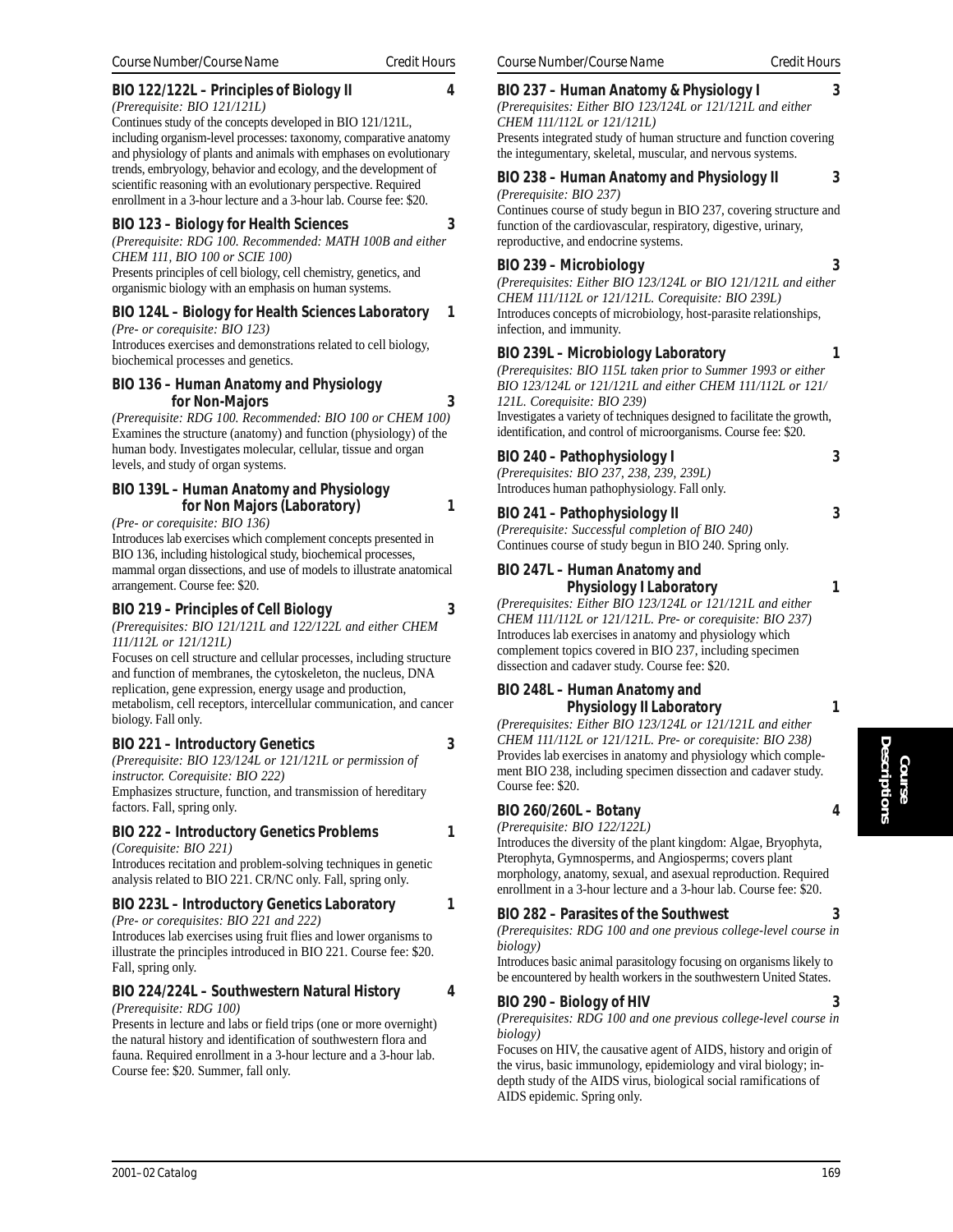# **BIO 296 – Topics in Biology 3**

*(Prerequisite: RDG 100)* Presents various topics. See Schedule of Classes.

# **BKNG – Baking Courses**

# **BKNG 101 – Baking Theory I 2**

*(Prerequisites: RDG 099 or equivalent, MATH 097 or equivalent or department approval)*

Introduces baking fundamentals through scratch production of breads, sweet yeast goods and assorted pastries. Ingredient function and storage and basic math principles are included.

# **BKNG 102 – Food Service Math 2**

*(Prerequisites: RDG 099 or equivalent, MATH 097 or equivalent, or department approval)*

Presents applied math skills for sales, portioning and pricing of food products.

# **BKNG 103L – Breads 2**

*(Pre- or corequisite: BKNG 101, 102; prerequisites: FSMG 101A, RDG 099 or equivalent, MATH 097 or equivalent or department approval)*

Covers fundamentals of mixing and processing ingredients in a variety of pan, Pullman and hearth breads, rolls and buns. (5 lab hours a week  $= 75$  lab hours a term)

# **BKNG 104L – Sweet Yeast Goods 2**

*(Pre- or corequisite: BKNG 103L; prerequisites: FSMG 101A, RDG 099 or equivalent, MATH 097 or equivalent or department approval)*

Covers retail production of donuts, sweet rolls, cinnamon rolls, coffee cake and danish, as well as portion control, safety techniques and costing skills. (5 lab hours a week  $= 75$  lab hours a term)

# **BKNG 105L – Cake Batters 2**

*(Pre- or corequisite: BKNG 104L; prerequisites: FSMG 101A, RDG 099 or equivalent, MATH 097 or equivalent or department approval)*

Presents the processing of ingredients in a variety of cake batters, icings and fillings. Emphasis is on basic cake decorating skills, ingredient storage, proper formulation, and care and use of bakery equipment. (5 lab hours a week  $= 75$  lab hours a term)

# **BKNG 106L – Pies and Pastries 2**

*(Pre- or corequisite: BKNG 105L; prerequisites: FSMG 101A, RDG 099 or equivalent, MATH 097 or equivalent or department approval)*

Stresses a variety of specialized pastries with emphasis on roll-in doughs and leavening agents. Stresses retail operations and merchandising. (5 lab hours a week  $= 75$  lab hours a term)

# **BKNG 111 – Baking Theory II 2**

*(Prerequisites: BKNG 101, 102, 103L, 104L, 105L, 106L or department approval)*

Covers the principles of baking with emphasis on baking chemistry and advanced production procedures. Covers international pastries and desserts with advanced decorating techniques.

# **BKNG 112L – Yeast Doughs 2**

*(Pre- or corequisite: BKNG 111, FSMG 101B, or department approval)*

Covers supervision, safety techniques and advanced production procedures of a variety of breads, sweet doughs and croissants. (5 lab hours a week = 75 lab hours a term)

# **BKNG 113L – Advanced Cake Batters 2**

*(Pre- or corequisite: BKNG 112L or department approval)* Explores advanced production procedures of a variety of international cakes and tortes with emphasis on baking chemistry and safety as well as production of tiered, special-occasion and

scultpured cakes and decorations. (5 lab hours a week  $= 75$  lab hours a term)

# **BKNG 114L – Pastries and Cookies 2**

*(Pre- or corequisite: BKNG 113L or department approval)* Presents advanced production techniques of international pastries, pies and petit fours. Emphasizes the seven different methods of cookie production. (5 lab hours a week  $= 75$  lab hours a term)

# **BKNG 115L – Icings and Fillings 2**

*(Pre- or corequisite: BKNG 114L or department approval)* Presents advanced production techniques of international butter creams, fondants, ganache and marzipan. (5 lab hours a week = 75 lab hours a term)

# BKNG 296 – Special Topics 1–6

*(Prerequisite: department approval)* Offers an in-depth study of specialized needs. The class may be taken as independent or directed study.

**BKNG 297 – Special Problems Variable**

*(Prerequisite: department approval)* Focuses on a specific problem while working with an instructor.

# **BT – Building Trades Courses**

# **BT 177L – Metal Framing 3**

*(Prerequisite: CARP 103 or department approval)*

Introduces commercial and residential construction design, Uniform Building Code requirements, job site and tool safety and erection of metal buildings.  $(15$  theory + 75 lab hours a term)

# **BT 178 – Remodeling 3**

Introduces hand and power tools and the safety measures associated with their use. OSHA regulations and job safety. Provides basic structural, electrical, plumbing and other typical remodeling repair principles and techniques. (15 theory + 75 lab hours a term)

# **BT 179 – Advanced Remodeling 3**

*(Prerequisite: BT 178 or department approval)* Provides information on job site safety, OSHA regulations, design and construction techniques for remodeling and additions to existing buildings.  $(15$  theory  $+ 75$  lab hours a term)

# **CARP – Carpentry Courses**

# **CARP 101 – Carpentry Blueprint Reading I 4**

*(Prerequisites: ENG 098 or equivalent, MATH 097 or equivalent or department approval)*

Covers lumber sizing, scaling, centering and triangle theory, interpretation of elevation drawings, floor plans, symbols, notations, dimensions and structural information.

# **CARP 102 – Foundations Theory 1**

*(Prerequisites: ENG 098 or equivalent, MATH 097 or equivalent or department approval)*

Introduces safety and use of hand and power tools, site layout and various methods of concrete foundation construction.

# **CARP 102L – Foundations Lab 2**

*(Pre- or corequisites: CARP 101, 102 or department approval)* Covers safety and use of hand and power tools are introduced. Includes site layout, footing, stemwall and concrete slab construc-

# **CARP 103 – Framing Theory 1**

tion. (5 lab hours a week = 75 lab hours a term)

*(Prerequisites: CARP 101, 102 or 170, or department approval)* Covers the layout of floor, wall, ceiling and roof structural members, as well as blueprint reading and calculation of structural materials in accordance with the Uniform Building Code (UBC).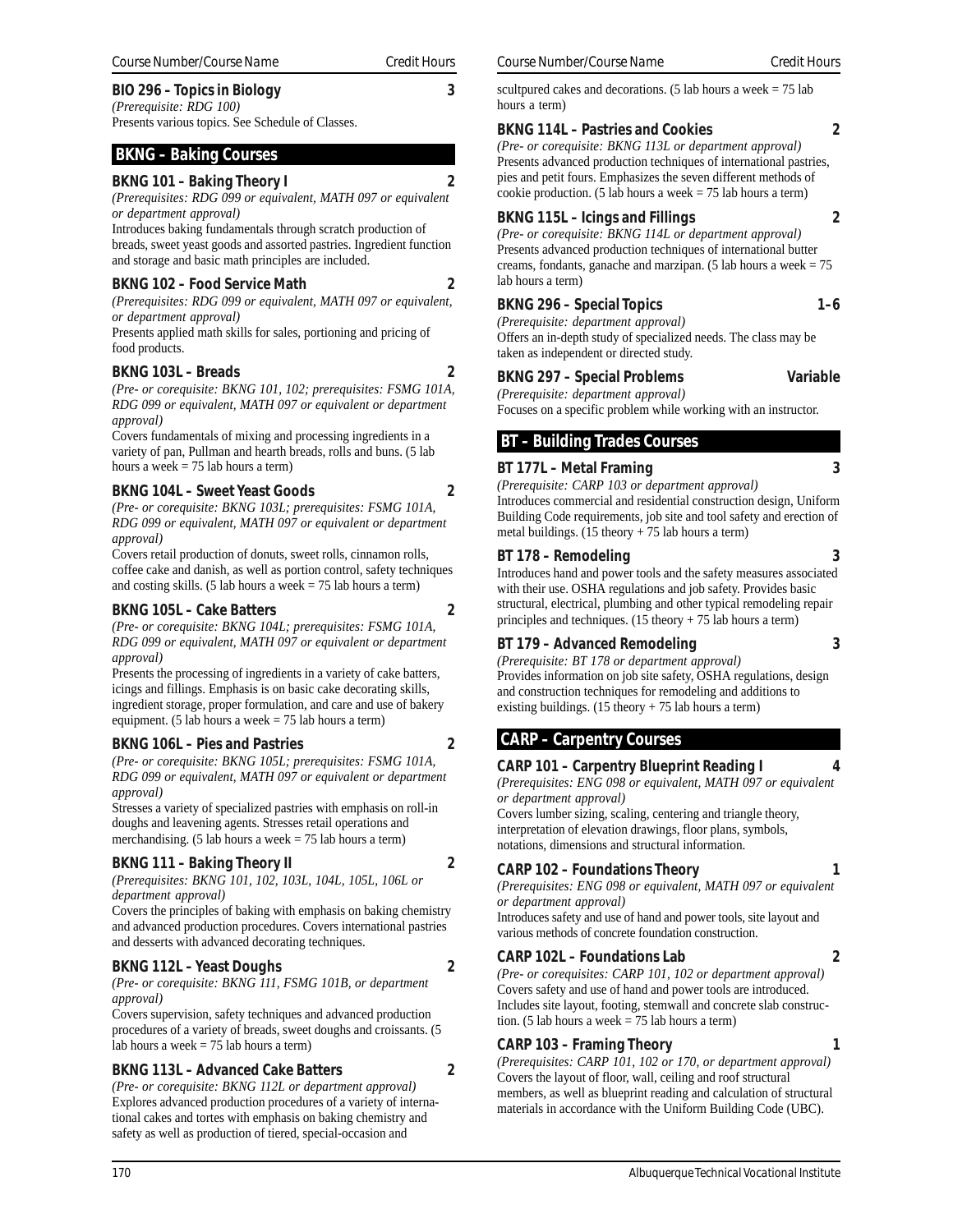# **CARP 103L – Framing Lab 2**

*(Pre- or corequisite: CARP 103 or department approval)* Introduces cutting and assembly of structural material for floor, wall, ceiling and roof systems in accordance with the UBC. Stresses safety. (5 lab hours a week  $= 75$  lab hours a term)

# **CARP 104 – Exteriors Theory 1**

*(Pre- or corequisites: CARP 101, 102 or 170, 103, or department approval)*

Provides instruction in the installation of exterior wall and roof finishes, windows and exterior doors in accordance with the UBC.

# **CARP 104L – Exteriors Lab 2**

*(Pre- or corequisite: CARP 104 or department approval)* Provides experience in installing exterior wall and roof finishes, windows and exterior doors in accordance with the UBC. (5 lab hours a week  $= 75$  lab hours a term)

# **CARP 111 – Carpentry Blueprint Reading II 4**

*(Prerequisites: CARP 101, 102 & 102L or 170, 103, 103L, 104, 104L, or department approval)*

Introduces blueprint applications for residential homes, multiple family dwellings and commercial buildings, along with material estimating and volume measure.

# **CARP 112 – Interior Finish Theory 1**

*(Pre- or corequisite: CARP 111 or department approval)* Focuses on the UBC requirements for the installation of thermal insulation and drywall. Covers methods of painting, trimming and finishing interiors.

#### **CARP 112L – Interior Finish Lab 2**

*(Pre- or corequisite: CARP 112 or department approval)* Provides hands-on activities in a safety-focused environment: insulation techniques, drywall installation, taping and texture of drywall, painting, trimwork and finishing of the interiors of residential and commercial buildings. (5 lab hours a week  $= 75$  lab hours a term)

#### **CARP 113 – Cabinet-making and Millwork Theory 1**

*(Pre- or corequisite: CARP 111 or department approval)* Covers design, layout and construction of wood cabinets.

# **CARP 113L – Cabinet-making and Millwork Lab 2**

*(Pre- or corequisite: CARP 113 or department approval)* Provides hands-on experiences in the safe use of equipment and power tools used in the construction and finish of wooden cabinets.  $(5$  lab hours a week = 75 lab hours a term)

# **CARP 114 – Carpentry Remodel Theory 1**

*(Pre- or corequisite: CARP 111 or department approval)* Covers Uniform Building Code requirements for remodeling an existing structure.

# **CARP 114L – Carpentry Remodel Lab 2**

*(Pre- or corequisite: CARP 114 or department approval)* Offers hands-on experiences in the safe use of power equipment and problem solving in remodeling. (5 lab hours a week = 75 lab hours a term)

# **CARP 170 – Carpentry Fundamentals 3**

Covers safety and use of hand and power tools. Includes designing a project, estimating bills for materials, building and completing the project are covered. (1 theory + 6 lab hours a week =  $15$  theory + 90 lab hours a term)

# **CARP 171 – Construction Trades Blueprint Reading 3**

Focuses on reading and interpreting blueprints with emphasis on terminology, symbols, notations, scaling, dimensioning and drawing techniques. Reviews construction methods, materials, calculations for material take-off and estimates.

# **CARP 172 – Manufactured Housing Set-Up 1**

Provides instruction in manufactured housing carpentry work, set-up, leveling, and blocking to satisfy NMMHD industry standards. Work practices and safety are emphasized.

# **CARP 296 – Special Topics 1–6**

*(Prerequisite: department approval)*

Provides an in-depth study of methods and advanced techniques.

#### **CARP 297 – Special Problems Variable**

*(Prerequisite: department approval)* Focuses on a specific problem while working with an instructor.

# **CCAP – Commercial Carpentry Apprenticeship**

**CCAP 198 – Commercial Carpentry Apprenticeship 40** *(Prerequisite: current full-time employment in the carpentry*

*industry or department approval)* Covers 600 hours of related classroom instruction covering orientation, safety, shop and trade math, commercial carpentry process for shop tools and equipment, supplies and materials, building systems, blueprint reading, concrete, specifications and code interpretation.

# **CDV – Child Development Courses**

# **CDV 101 – Parents and Young Children 3**

Examines interactions of parents and children and diverse family configuration throughout the life cycle. Summer only.

**CDV 103 – Pre-School Growth and Development 3** *(Prerequisites: RDG 099, ENG 099)*

Examines the cognitive, physical and social-emotional development of the pre-school child. Requires observations in an appropriate setting.

#### **CDV 105L – Infant Growth and Development Theory and Lab 4**

*(Prerequisites: RDG 099, ENG 099)*

Examines the basic needs and growth factors of children with an emphasis on the prenatal period through 36 months. (This course replaces CDV 102 and CDV 102L) (3 theory + 3 lab hours per week)

# **CDV 106 – Healthy Young Children 3**

*(Prerequisites: RDG 099, ENG 099)*

Provides an awareness of basic health and safety management procedures which contribute to the prevention of childhood illnesses. Emphasis on safe environments, child abuse and neglect and children's nutrition. Fall, spring only.

# **CDV 120 – Introduction to CDA Training 2**

*(Prerequisites: RDG 099, ENG 099)*

Examines the history of CDA, the assessment system and competency standards. A review of the six competency and 13 functional areas as well as what is needed to complete the CDA through the direct assessment route. Presents clarification of the steps involved in preparation for CDA assessment.

# **CDV 120B – 45-Hour Entry-level Course 3**

Assists entry-level early care, education and family support individuals to advance their understanding and practice in the seven competency areas as defined by the State of New Mexico. The course provides opportunities for students to construct knowledge about children, families, communities and support systems through discussion, reflection and skill practice. This course does not require a high school diploma or GED.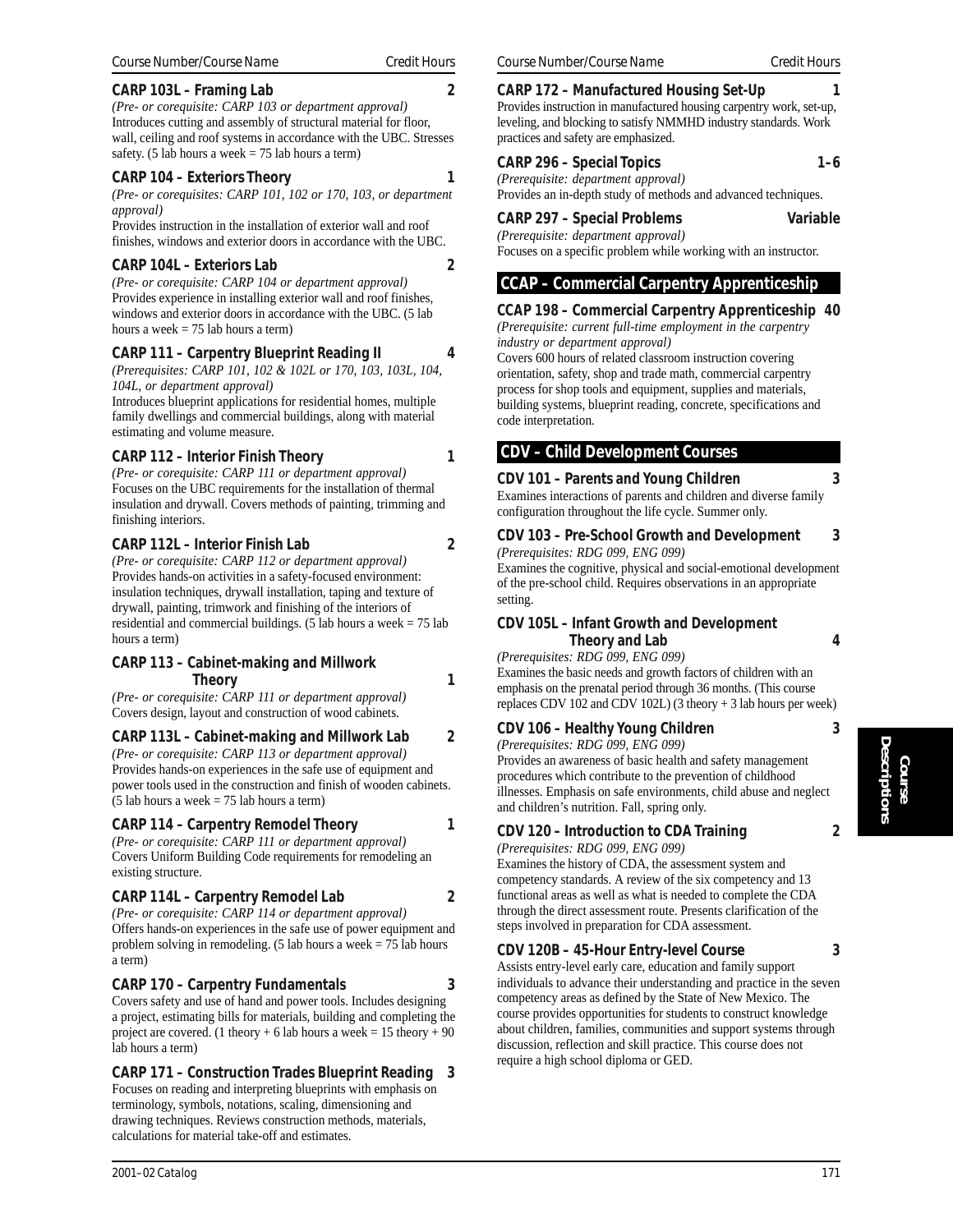*(Pre- or corequisite: Director approval, CDV 120 and CDV 120B)* Provides on-site experience that includes working with children at various early childhood setting, as well as home visitor and bilingual settings serving children birth through age six. Credential requires 480 documented clock hours. One credit equals 45 contact hours. The number of credit hours will be determined jointly by the program director and the student.

# **CDV 126 – Childhood Growth & Development 3**

*(Prerequisites: RDG 099, ENG 099; corequisite: CDV 127L)* Provides the foundation for becoming an early childhood professional with knowledge of how young children develop and learn. Major developmental theories are integrated with all aspects of development including psycho-social, physical/motor, cognition, language and literacy. Course is recommended before other courses for ECME concentration.

# **CDV 127L – Observing Young Children 1**

*(Corequisite: CDV 126)*

Provides observation in an approved early childhood setting to promote practical application of lecture and text material for CDV 126. (3 hours per week)

# **CDV 128 – Early Childhood Learning Environments I 3**

*(Prerequisite: RDG 099, ENG 099)*

Presents the knowledge and skills needed to set up and maintain safe, healthy, multicultural, indoor and outdoor environments for children up to age 8, developing typically and atypically. Promotes good health, nutrition and prevention of diseases.

# **CDV 129C – Practicum I 2**

*(Prerequisite: RDG 099, ENG 09)* Provides practical experience in an approved FS or ECME setting to practice competencies learned through coursework and texts. (6 hours per week)

# **CDV 132 – Emerging Literacy in Early Childhood 3**

Provides basic information for promoting young children's language, literacy, investigative and problem-solving activities. Emphasizes is in understanding of developmental stages and their implications for developmentally appropriate practice. Fall, summer only.

# **CDV 201 – Middle Childhood Growth and Development 3**

*(Prerequisite: RDG 099, ENG 099)*

Presents the principles of growth and development for 6- to 11 year-old children in cognitive, physical and social-emotional areas. Summer only.

# **CDV 202 – Adolescent Growth and Development 3**

*(Prerequisite: RDG 099, ENG 099)*

Examines the development and communication patterns of adolescents within the family setting. Spring only.

# **CDV 203C – Practicum II 2**

*(Prerequisite: RDG 099, ENG 099)* Provides practical experience in an approved FS or ECME setting to practice competencies learned through coursework and texts. (Formerly Early Childhood Practicum CDV 131C) (6 hours per week)

# **CDV 204 – Introduction to Classroom Learning 3**

*(Prerequisite: RDG 099, ENG 099)* Introduces educational psychology and learning. Emphasis is on practical application. Spring only.

# **CDV 206 – Education of The Exceptional Person 3**

*(Prerequisite: RDG 099, ENG 099)* Examines the characteristics and educational needs of exceptional children. Surveys definition, etiology and educational alternatives for each of the exceptionalities. Fall only.

# **CDV 207 – Management of Early Childhood Programs 3**

*(Prerequisites: RDG 099, ENG 099)*

Presents information and skills to develop an effective early childhood program. Students examine staff responsibilities, program development, scheduling, behavioral observation and evaluation techniques.

#### **CDV 209 – Early Childhood Learning Environments II 3**

*(Prerequisites: RDG 099, ENG 099)*

Focuses on planning, analyzing and evaluating materials, equipment, activities and approaches for learning experiences for birth through third grade. Examines developmentally appropriate practices in curriculum planning. (Formerly titled Developmentally Appropriate Practice)

# **CDV 210 – Guidance in Early Childhood 3**

*(Prerequisite: RDG 099, ENG 099)*

Covers positive guidance and discipline techniques; emphasis is on appropriate experiences for the development of autonomy, selfesteem and social competency. Fall, spring only.

#### **CDV 212 – Special Issues in Child and Family Development 3**

*(Prerequisite: Must be in final term or have permission of program director; summer and fall graduates may enroll in spring term.)*

Presents in an exit seminar a balance of research findings, theory and application. Focuses on critical contemporary issues in the field. Students complete a professional portfolio. Spring only.

#### **CDV 215 – Introduction to the Early Childhood Professions 4** Explores a variety of early childhood care and education programs

in multicultural settings for typical and atypical children. Participate in a field experience at different sites serving children birth to three, three to five, and five to eight. (3 theory  $+3$  lab hours a week for 15 weeks)

Spring, summer only.

# **CDV 216 – Individual and Family Diversity 3**

*(Prerequisite: RDG 099, ENG 099)* Focuses on individual and family in terms of social and community diversity. Variances including disabilities, ethnicity, gender and social class are addressed. Fall, spring only.

#### **CDV 217 – Diversity in Early Childhood Programs and Assessment 2**

*(Prerequisite: RDG 099, ENG 099)* Focuses on appropriate programming and assessment of typical and

atypical young children, the role of parents in designing programs, the role of assessment in designing curricula and the role of language and culture in assessment. Fall, spring only.

# **CDV 218 – Strengthening Family Structures 3**

*(Prerequisite: RDG 099, ENG 099)*

Examines families from a structural perspective by being exposed to systems thinking . Explores how families are similar to and different from others in society, including biological and social systems. Strength-based perspective is studied and encouraged in practice. Spring, summer only.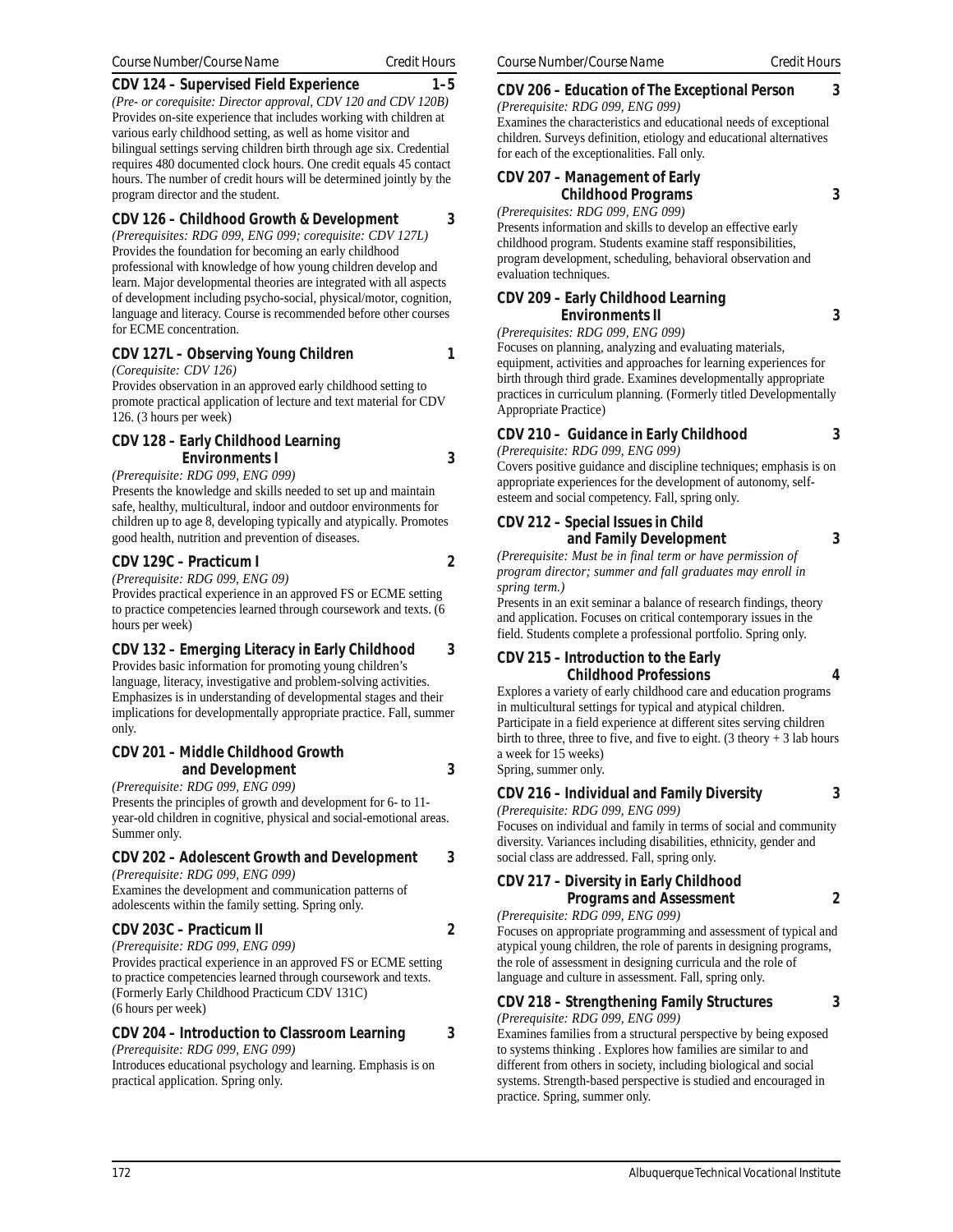# **CDV 219 – Marriages and Families 3**

*(Prerequisite: RDG 099, ENG 099)* Provides insights into contemporary marriage and family situations. Focus on decision making for better understanding of families and the broader society. Fall, spring only.

| CDV 296 - Topics                                                   | $1 - 3$ |
|--------------------------------------------------------------------|---------|
| Various special topics in the field are offered as elective hours. |         |

#### **CDV 297 – Independent Study 1–3**

*(Prerequisite: program director approval)*

A specific problem is defined and studied while working with the instructor.

# **CDV 299 – Cooperative Education 1–3**

*(Prerequisite: permission of director)*

In cooperation with local employers, the student works for one term on a cooperative basis in an appropriate training program. The position is paid.

# **CHEM – Chemistry Courses**

# **CHEM 100 – Basics of Chemistry 3**

*(Recommended: MATH 100A)*

Focuses on the study of chemistry: the periodic table, chemical bonds and reactions, solutions and energy. Integrates applied math (metric system, unit analysis, significant figures), reading academic text and study skills. Provides essential background for CHEM 111, BIO 123 and BIO 136. (3 theory hours + 1 lab hour a week)

# **CHEM 111 – Introduction to Chemistry 3**

*(Prerequisites: RDG 100 and MATH 100A)* Introduces qualitative and quantitative aspects of general chemistry: atomic and molecular structure, periodic table, acids and bases, mass relationships, solutions, and brief introduction to organic chemistry.

#### **CHEM 112L – Introduction to Chemistry Laboratory 1** *(Pre- or corequisite: CHEM 111)*

Three-hour lab. Introduces experiments complementing CHEM 111. Course fee: \$25.

# **CHEM 121/121L – General Chemistry I 4**

*(Prerequisites: RDG 100 and MATH 120)*

[First semester of a two-semester sequence for students in sciences, engineering or premed.] Introduces atomic and molecular structure, chemical periodicity, mass and energy relationships, and chemical reactions. Required enrollment in a 3-hour lecture and a 3-hour lab. Course fee: \$25.

# **CHEM 122/122L – General Chemistry II 4**

*(Prerequisite: CHEM 121/121L within past three years & MATH 121)*

Emphasizes acids and bases, equilibrium, kinetics, thermodynamics, solubility, electro- and nuclear chemistry. Introduces coordination and organic chemistry. Required enrollment in a 3-hour lecture and a 3 hour lab. Course fee: \$25.

# **CHEM 212 – Organic Chemistry and Biochemistry 4**

*(Prerequisite: CHEM 111/112L or 121/121L)* Introduces organic and biochemistry for students in health or environmental occupations: survey of organic functional groups including chemistry of living organisms. Emphasis on medical aspects.

# **CHEM 253/253L – Quantitative Analysis 5**

*(Prerequisite: CHEM 122L)*

Introduces theory and techniques of volumetric, gravimetric, potentiometric, chromatographic, and spectrophotmetric analysis. Introduction to data-handling and statistics. Three one-hour lectures and six-hour lab. It is recommended that students complete CHEM 253L within two semesters of completing CHEM 122L. Course fee: \$40. Spring only.

# **CHEM 296 – Topics in Chemistry 3**

*(Prerequisite: RDG 100)* Presents various topics. See Schedule of Classes.

# **CIS – Computer Information Systems Courses**

# **CIS 110 – DOS Fundamentals 1**

*(Recommended prerequisite: 25 wpm typing skill)* Focuses on DOS commands, internal and external commands, directories, file management and batch files. (5 weeks; 2 theory + 3 lab hours a week) Course fee: \$5 [Previously offered as MMS 151]

# **CIS 115 – Help Desk Technology 3**

Incorporates problem-solving skills and technical knowledge skills to develop an effective help desk support system. Focuses on solving technical problems, verifying results, processes and procedures used in support, technical support tools, and developing good communication skills.

# **CIS 116 – Help Desk Support 3**

Focuses on creating and maintaining an efficient, cost-effective help desk that adds value to a business through a series of clear and measurable goals and establishing service priorities and various tools to improve help desk performance.

# **CIS 119 – Introduction to Personal**

# **Digital Assistant (PDA) 1**

Covers uses and applications of the PDA. Students are required to provide a PDA and an account with a service provider for use in the class. (2 theory  $+3$  lab hours a week)

# **CIS 120 – WordPerfect for Windows 3**

*(Recommended prerequisite: BA 150)*

Focuses on word processing using WordPerfect for Windows with emphasis on functions and practical office applications. (2 theory  $+3$ lab hours a week) Course fee: \$15 [Previously offered as MMS 134]

# **CIS 121 – Word Fundamentals 1**

*(Recommended prerequisite: CIS 130)*

Focuses on creating, editing, enhancing and merging documents. (5 weeks; 2 theory + 3 lab hours a week) Course fee: \$5 [Previously offered as MMS 163]

# **CIS 123 – Microsoft Word for Windows 3**

*(Recommended prerequisite: BA 150)*

Focuses on word processing using Microsoft Word for Windows with emphasis on functions and practical office applications. (2 theory + 3 lab hours a week) Course fee: \$15 [Previously offered as MMS 135]

# **CIS 126 – Desktop Publishing Using Word 1**

*(Recommended prerequisites: knowledge of Word, BA 150)* Integrates Word graphics and text to produce newsletters, instructional materials and other documents. (5 weeks; 2 theory + 3 lab hours a week) Course fee: \$5 [Previously offered as MMS 154]

# **CIS 130 – Microsoft Windows 1**

Explores basic elements of Windows with emphasis on software functions. (5 weeks; 2 theory  $+3$  lab hours a week) Course fee: \$5 [Previously offered as MMS 150]

# **CIS 131 – Intermediate Windows 1**

*(Prerequisite: CIS 130 or department approval)* Covers concepts such as MS Windows OS interaction with hardware and software to optimally configure and customize computers. (5 weeks; 2 theory + 3 lab hours a week) Course fee:  $$5$ [Previously offered as MMS 164]

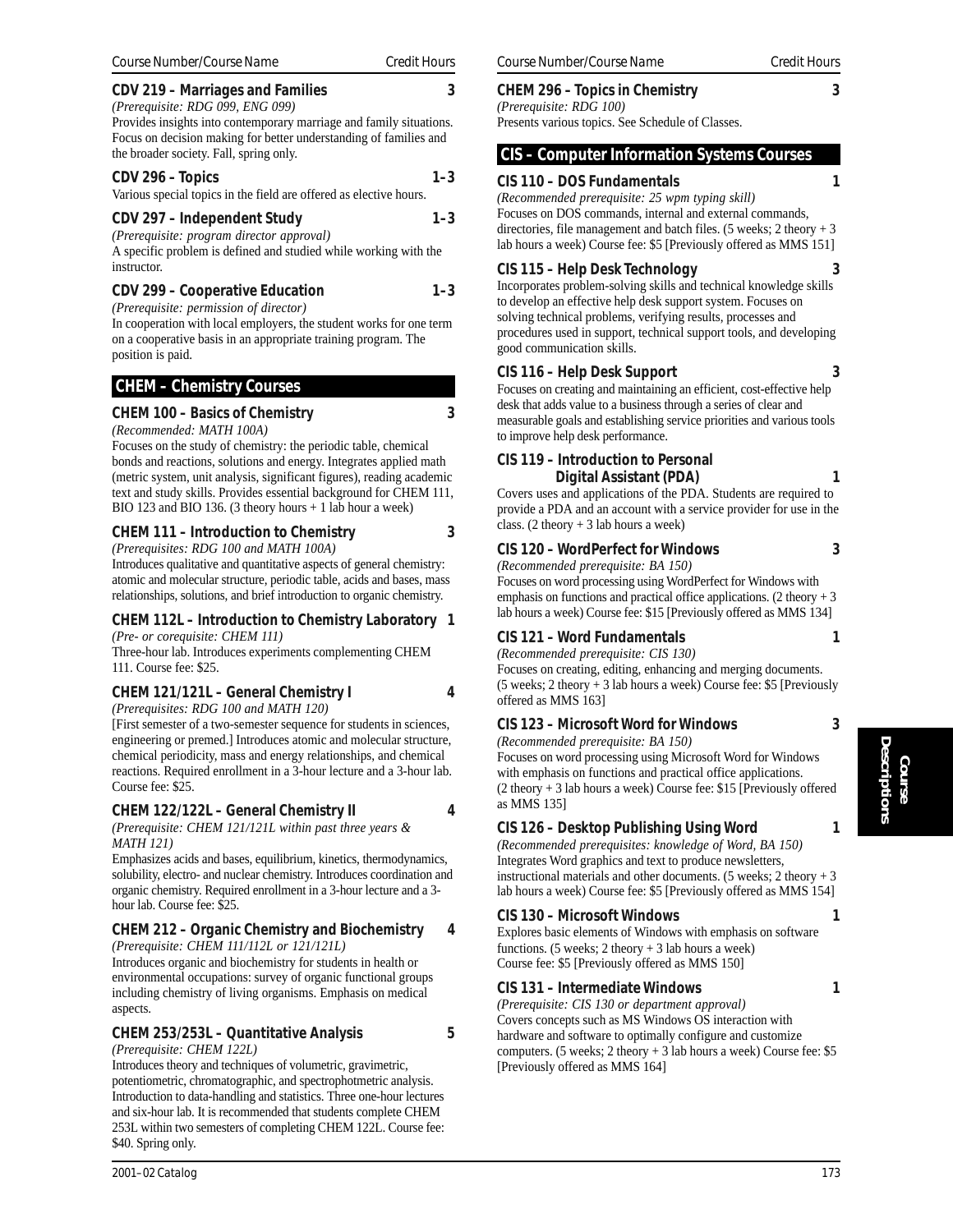# **CIS 135 – Windows 2000 Professional 1**

*(Recommended prerequisite: CIS 130)* Explores managing Windows Professional user accounts and groups to control access to files and other resources. This course plus CIS 136 and 282 may assist in preparation for MCP or MCSE certification. (5 weeks; 2 theory + 3 lab hours a week) Course fee: \$5 [Previously offered as MMS 162]

#### **CIS 136 – Intermediate Windows 2000 Professional 1**

*(Prerequisite: CIS 135 or department approval)* Covers concepts such as internetworking, protocols, remote access, performance tuning and troubleshooting. This course plus CIS 135 and 282 may assist in preparation for MCP or MCSE certification. (5 weeks; 2 theory + 3 lab hours a week) Course fee: \$5

#### **CIS 140 – PowerPoint Fundamentals 1**

*(Recommended prerequisites: 25 wpm typing skill, CIS 130)* Focuses on basic text charts and graph charts. (5 weeks; 2 theory  $+3$ lab hours a week) Course fee: \$5 [Previously offered as MMS 157]

# **CIS 142 – Presentation Graphics 3**

*(Recommended prerequisite: BA 150)*

Provides hands-on experience in graphics presentation software which emphasizes charting, drawing, organizing and displaying text and images. (2 theory + 3 lab hours a week) Course fee: \$15 [Previously offered as MMS 257]

#### **CIS 143 – MS Outlook 1**

*(Recommended prerequisite: CIS 130)* Covers concepts such as managing messages, appointments, contacts and tasks, as well as track activities (5 weeks; 2 theory  $+3$ lab hours a week) Course fee: \$5.

# **CIS 145 – Introduction to Computer Networking 3**

*(Recommended prerequisite BA 150)*

Offers concepts of data communications theory. Concepts include data communications networking terms, components and applications. [Previously offered as MMS 140]

# **CIS 147 – Introduction to Information Management 3**

*(Recommended prerequisite: BA 150)* Provides a broad overview of important topics of information systems that are reviewed from the managerial point of view. [Previously offered as MMS 142]

# **CIS 150 – Excel Fundamentals 1**

*(Recommended prerequisites: 25 wpm typing skill, CIS 130)* Stresses concepts such as creating, editing and enhancing worksheets, formatting cells, basic formulas and charts. (5 weeks; 2 theory + 3 lab hours a week) Course fee: \$5 [Previously offered as MMS 158]

# CIS 151 – Intermediate Excel 1

*(Prerequisite: CIS 150 or department approval)* Manages multiple worksheets and workbooks, manage data and design forms. (5 weeks; 2 theory + 3 lab hours a week) Course fee: \$5 [Previously offered as MMS 166]

# CIS 152 – Advanced Excel 1

*(Prerequisite: CIS 151 or department approval)* Focuses on creating pivot tables, using advanced data analysis techniques and Excel with other programs. (5 weeks; 2 theory + 3 lab hours a week) Course fee: \$5 [Previously offered as MMS 167]

# **CIS 155 – Access Fundamentals 1**

*(Recommended prerequisites: 25 wpm typing skill, CIS 130)* Focuses on creating database tables, queries, forms and reports. (5 weeks; 2 theory + 3 lab hours a week) Course fee: \$5 [Previously offered as MMS 159]

*(Prerequisite: CIS 155 or department approval)* Covers concepts such as managing data, creating special action queries and tools, adding features to forms and adding hyperlinks to database. (5 weeks; 2 theory + 3 lab hours a week) Course fee: \$5 [Previously offered as MMS 168]

# **CIS 157 – Advanced Access 1**

*(Prerequisite: CIS 156 or department approval)* Examines concepts such as Access macros, advanced reports, data filters using parameters and sharing databases. (5 weeks; 2 theory  $+3$ lab hours a week) Course fee: \$5 [Previously offered as MMS 169]

# **CIS 160 – Introduction to Internet 1**

*(Recommended prerequisite: CIS 130)* Introduces concepts such as e-mail, listserve, file transfer protocol (FTP) and World Wide Web browsers. (5 weeks; 2 theory + 3 lab hours a week) Course fee: \$5 [Previously offered as MMS 160]

**CIS 164 – Hypertext Markup Language (HTML) 1**

*(Recommended pre- or corequisites: CIS 130, CIS 160 or ECM 176)*

Focuses on the concepts of a format used for writing documents to be viewed with a World Wide Web browser. (5 weeks;  $2$  theory  $+3$ lab hours a week) Course fee: \$5 [Previously offered as MMS 171]

# **CIS 165 – Web Construction Coding 1**

*(Prerequisite: CIS 164 or department approval)* Applies the concepts of advanced HTML markup such as forms, image maps, and review of different programming languages. (5 weeks; 2 theory + 3 lab hours a week) Course fee: \$5 [Previously offered as MMS 172]

# **CIS 166 – Dynamic Styles 1**

*(Prerequisite: CIS 165 or department approval)*

Introduces concepts such as letting a Web page change itself once it is already loaded into the browser thereby improving response time and interactivity as well as controlling the layout of the page. (5 weeks; 2 theory + 3 lab hours a week) Course fee: \$5

# **CIS 170 – Introduction to Multimedia 3**

*(Recommended prerequisites: BA 150, knowledge of Windows)* Explores concepts of how text, graphics, sound, images and video come together in a multimedia program. Course fee: \$15 [Previously offered as MMS 170]

# **CIS 180 – Extensible Markup Language (XML) 1**

*(Recommended pre- or corequisite: CIS 164)* Focuses on rules for developing standardized markup languages and customizing tags in Extensible Markup Language that facilitate business applications of electronically developed documents are presented. (5 weeks; 2 theory + 3 lab hours a week) Course fee: \$5 [Previously offered as MMS 177]

# **CIS 181 – Business Document Presentation 1**

*(Prerequisite: CIS 180 or department approval)* Focuses on XML techniques to customize the format and presentation of business documents. (5 weeks; 2 theory + 3 lab hours a week) Course fee: \$5

# **CIS 182 – Validating Business Documents 1**

*(Prerequisite: CIS 181 or department approval)* Focuses on XML techniques for collecting and managing data from web pages. Policies and practices to address customer privacy issues. (5 weeks;  $2$  theory  $+3$  lab hours a week) Course fee: \$5

# **CIS 186 – Project Management 1**

*(Recommended prerequisites: BA 150, CIS 130)* Focuses on planning, scheduling, managing and communicating project information. (5 weeks; 2 theory + 3 lab hours a week) Course fee: \$5 [Previously offered as MMS 161]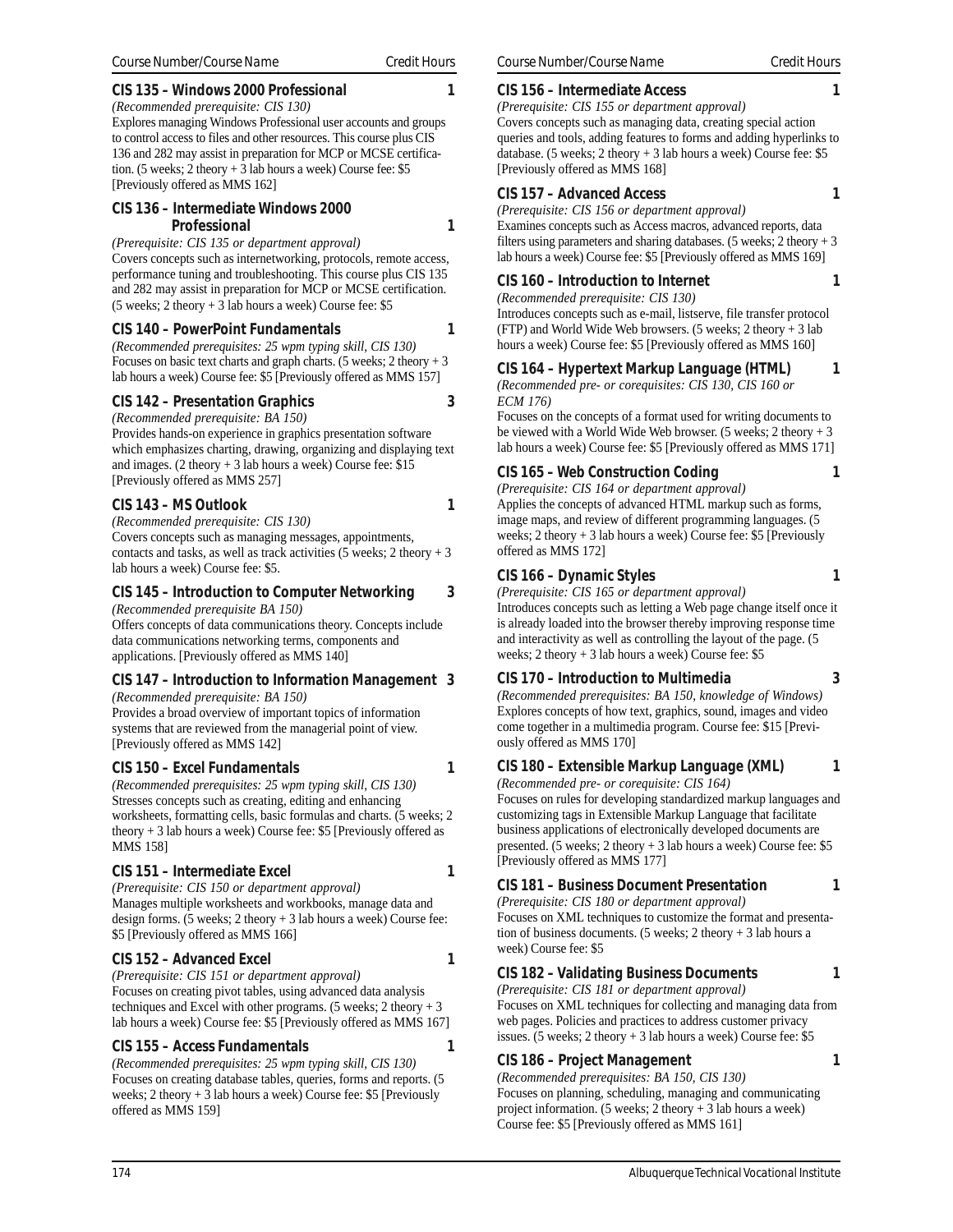# **CIS 190 – Beginning FrontPage 1**

*(Recommended prerequisites: CIS 130, CIS 160 or ECM 176, knowledge of HTML)*

Surveys concepts such as planning, creating, publishing and managing web sites using MS FrontPage Editor, Explorer and Image Composer. Develop and publish projects that include text, images, hyperlinks, forms, tables and frames. (5 weeks;  $2$  theory  $+3$  lab hours a week) Course fee: \$5 [Previously offered as MMS 178]

#### **CIS 191 – Intermediate FrontPage 1**

*(Prerequisite: CIS 190 or department approval)* Focuses on advanced forms, database connectivity, advanced image mapping, e-commerce and secured transactions. (5 weeks; 2 theory + 3 lab hours a week) Course fee: \$5 [Previously offered as MMS 179]

#### **CIS 201 – Hardware and Software Administration 3**

*(Prerequisites: BA 150, CIS 130 or department approval)* Introduces concepts such as computer viruses, utilities software, DOS and Windows operating systems, installation of boards and software, hardware components, troubleshooting, and disassembling/building a microcomputer system.  $(2 \text{ theory} + 3 \text{ lab hours a})$ week) Course fee: \$15 [Previously offered as MMS 201]

#### **CIS 202 – Advanced Hardware and Software Management 3**

*(Prerequisite: CIS 201 or department approval)* Focuses on advanced installation/troubleshooting of hardware/ software including conflict resolution. Completion of CIS 201 and CIS 202 may assist in A+ certification. (2 theory  $+3$  lab hours a week) Course fee: \$15

# **CIS 210 – Office Management Software 1**

*(Recommended prerequisite: BA 150)* Introduces concepts of how groupware is used to create, analyze and share information. (5 weeks; 2 theory + 3 lab hours a week) Course fee: \$5 [Previously offered as MMS 156]

# **CIS 220 – Word Certification Prep 1**

*(Recommended prerequisite: CIS 123)* Focuses on integrating all levels of Word and may assist in preparation for the Word MOUS certification exam. (5 weeks; 2 theory  $+3$  lab hours a week) Course fee: \$5

# **CIS 222 – PowerPoint Certification Prep 1**

*(Recommended prerequisite: CIS 142)* Focuses on integrating all levels of PowerPoint and may assist in preparation for the PowerPoint MOUS certification exam. (5 weeks; 2 theory  $+3$  lab hours a week) Course fee: \$5

# **CIS 224 – Excel Certification Prep 1**

*(Recommended prerequisite: CIS 152)* Focuses on integrating all levels of Excel and may assist in preparation for the Excel MOUS certification exam. (5 weeks; 2 theory  $+3$  lab hours a week) Course fee: \$5

# **CIS 226 – Access Certification Prep 1**

*(Recommended prerequisite: CIS 157)* Focuses on integrating all levels of Access and may assist in preparation for the Access MOUS certification exam. (5 weeks; 2 theory  $+3$  lab hours a week) Course fee: \$5

# **CIS 230 – Business Database Management 3**

*(Prerequisites: CIS 157, CIS 164)*

Stresses concepts such as databases and web pages that allow for interactive updating of data and retrieval of information. (2 theory  $+3$ lab hours a week) Course fee: \$10 [Previously offered as MMS 252]

# **CIS 232 – Database Design: MS SQL Server 3**

*(Recommended prerequisites: BA 150, CIS 136, CIS 157; recommended pre- or corequisite: CIS 243)* Focuses on using logical modeling and physical modeling to design a relational database management system independent model. This course may assist in preparation for MCP certification. (2 theory + 3 lab hours a week) Course fee: \$10

# **CIS 237 – Spreadsheet Macro Programming 1**

*(Pre- or corequisite: ACCT 254 or CIS 152)* Provides students with basic procedures for writing and running a macro are covered. (5 weeks; 2 theory + 3 lab hours a week) Course fee: \$5 [Previously offered as MMS 261]

#### **CIS 239 – Foundations of Network+ 3**

*(Recommended prerequisites: BA 150, CIS 145)* Provides students with the skills and knowledge expected of networking professionals. It provides a foundational knowledge in diverse operational environments and operating systems. This course may assist in preparation for Network+ certification. (2 theory + 3 lab hours a week) Course fee: \$10

#### **CIS 240 – Data Management 3**

*(Recommended prerequisites: CIS 145, CIS 130)* Provides students with hands-on experience on data communications networking. Applications include setting up user accounts, creating directories, login scripts and menus. (2 theory  $+3$  lab hours a week) Course fee: \$10 [Previously offered as MMS 240]

# **CIS 241 – NetWare Data Management 3**

*(Recommended prerequisites: CIS 130)*

Provides students with hands-on experience in data communications using NetWare. Students will manage users, groups, login security, trustee assignments, file attributes, printing, login scripts and menus using NetWare. (2 theory + 3 lab hours a week) Course fee: \$10 [Previously offered as MMS 241]

# **CIS 243 – Windows Server Management 3**

*(Recommended prerequisite: CIS 130; recommended pre- or corequisites: CIS 135, CIS 145)*

Focuses on user and group management, client and server management and file sharing management. This course may assist in preparation for MCP or MCSE certification. (2 theory + 3 lab hours a week) Course fee: \$10 [Previously offered as MMS 242]

#### **CIS 244 – Windows TCP/IP Data Communications 3** *(Prerequisite: CIS 243)*

Presents concepts of TCP/IP, its implementation, and the combination of Windows Server and its networking with the TCP/IP suite of communication protocols. (2 theory + 3 lab hours a week) Course fee: \$10 [Previously offered as MMS 243]

**CIS 245 – Windows Server Data Management 3**

*(Recommended prerequisite: CIS 243)*

Focuses on networking protocols, protocol bindings, application layers, managing clients and servers, utilizing user and group accounts and profiles. This course may assist in preparation for MCP or MCSE certification. (2 theory + 3 lab hours a week) Course fee: \$10 [Previously offered as MMS 244]

# **CIS 246 – Manage Windows Directory Services 3**

*(Prerequisites: BA 150, CIS 136; recommended pre- or corequisite: CIS 243)*

Focuses on organizing objects into a structure that provides for a means of searching and locating objects within the network database directory and making information available to authorized users, applications and operating system services. This course may assist in preparation for MCP or MCSE certification. (2 theory  $+3$ ) lab hours a week) Course fee: \$10

**Course Descriptions**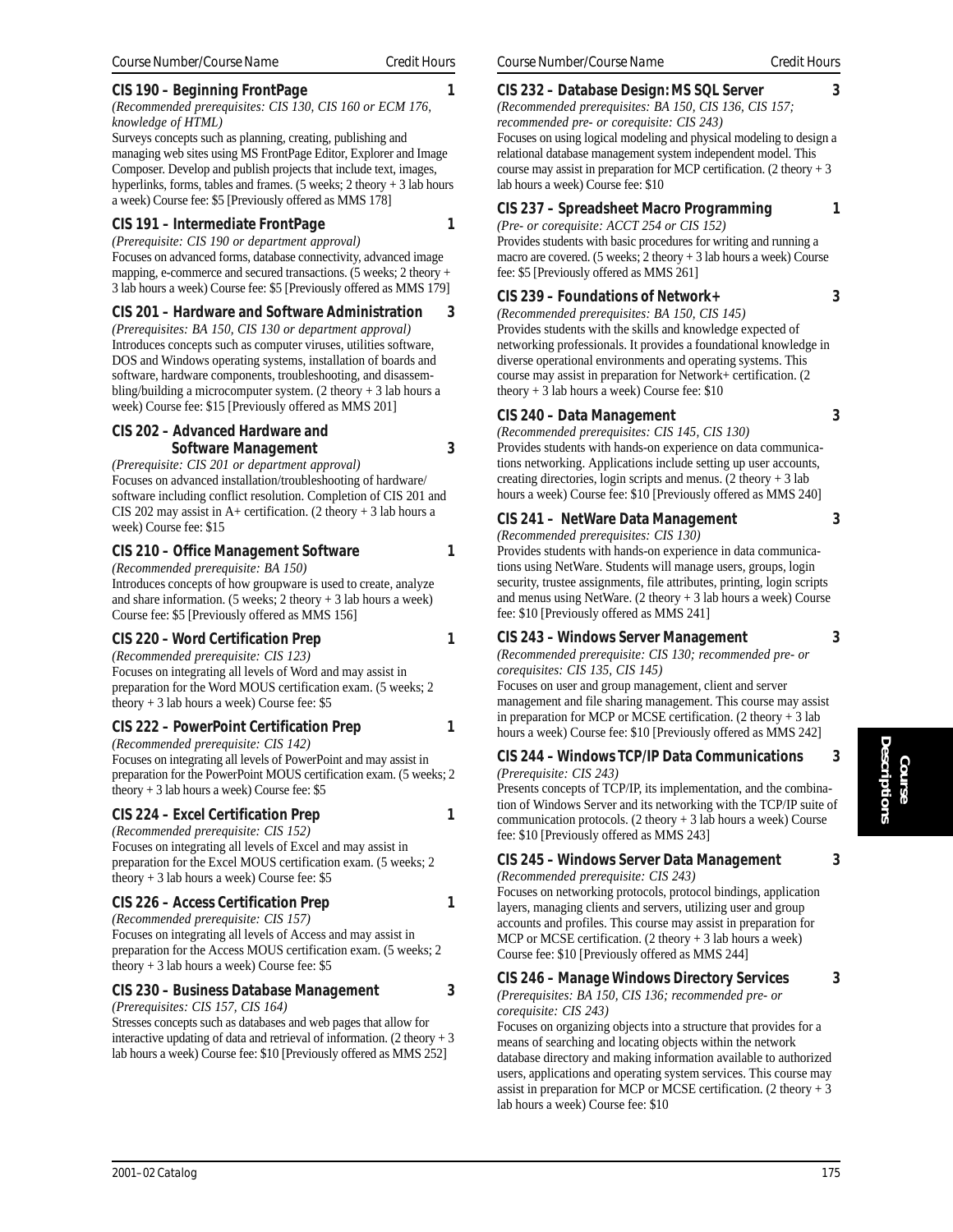# **CIS 247 – Designing Windows Server Directory Services 3**

*(Recommended prerequisites: BA 150, CIS 136; recommended pre- or corequisite: CIS 243)*

Focuses on analyzing business requirements and designing a directory service architecture that meets the requirements for desktop management and design for businesses and service locations. This course may assist in preparation for MCP or MCSE certification. (2 theory  $+3$  lab hours a week) Course fee: \$10

#### **CIS 248 – Designing Windows Server Network 3**

*(Recommended prerequisites: BA 150, CIS 136; recommended pre- or corequisite: CIS 243)*

Focuses on business and technical requirements in order to design a network that meets business needs. Topics will include designing for Internet connectivity and a Wide Area Network infrastructure. This course may assist in preparation for MCP or MCSE certification. (2 theory  $+3$  lab hours a week) Course fee: \$10

# **CIS 249 – Windows Server Network Security 3**

*(Recommended prerequisites: BA 150, CIS 136; pre- or corequisite: CIS 243)*

Focuses on analyzing and evaluating information needed to design a security solution for Windows and access between networks that meet business needs. This course may assist in preparation for MCP and MCSE certification. (2 theory + 3 lab hours a week) Course fee: \$10

#### **CIS 250 – Business Intranets/Extranets 3**

*(Recommended prerequisites: CIS 160, CIS 164)* Explores concepts such as planning, managing and using business intranets/extranets. (2 theory + 3 lab hours a week) Course fee: \$10 [Previously offered as MMS 250]

#### **CIS 254 – Business Operations Management 3**

*(Recommended prerequisites: BA 150, CIS 130)* Focuses on scheduling, production planning, and tracking and forecasting and managing conflicts.  $(2 \text{ theory} + 3 \text{ lab hours a week})$ Course fee: \$10 [Previously offered as MMS 251]

# **CIS 255 – Desktop Publishing 3**

*(Prerequisites: BA 150, CIS 130 or department approval)* Focuses on professional high-quality page design for business publications-newsletters, flyers, brochures, business cards and advertisements-using page layout tools for print and the Web. (2 theory + 3 lab hours a week) Course fee: \$15 [Previously offered as MMS 255]

# **CIS 256 – Advanced Desktop Publishing 3**

*(Prerequisite: CIS 255)*

Builds on desktop publishing including design techniques, downloading materials from the Internet and managing linkages to PostScript graphics and photos. (2 theory + 3 lab hours a week) Course fee: \$15 [Previously offered as MMS 256]

# **CIS 260 – Beginning PhotoShop 1**

*(Prerequisite: CIS 130 or department approval)* Focuses on concepts such as using painting and color-correction tools to manipulate images for print and the Web. (5 weeks; 2 theory + 3 lab hours a week) Course fee: \$5 [Previously offered as MMS 173]

# **CIS 261 – Intermediate PhotoShop 1**

*(Prerequisite: CIS 260 or department approval)* Focuses on concepts such as using paths, channels, clipping groups, special effects, masks with finer selections to produce high-quality digital images for print and the Web. (5 weeks; 2 theory  $+3$  lab hours a week) Course fee: \$5 [Previously offered as MMS 174]

# **CIS 262 – Advanced PhotoShop 1**

*(Prerequisite: CIS 261 or department approval)* Focuses on concepts such as using the Web tools in Image Ready

for optimizing images and creating GIF animations. (5 weeks; 2 theory + 3 lab hours a week) Course fee: \$5 [Previously offered as MMS 175]

# **CIS 265 – Fireworks 1**

*(Recommended prerequisites: BA 150, CIS 130)* Covers concepts such as preparing graphics for the Web. (5 weeks; 2 theory + 3 lab hours a week) Course fee: \$5

# **CIS 270 – Macromedia Authorware 3**

*(Recommended prerequisite: CIS 170)* Explores concepts of interactive multimedia authoring program with emphasis on learning to combine a variety of media.  $(2 \text{ theory} + 3 \text{ lab})$ hours a week) Course fee: \$15 [Previously offered as MMS 270]

# **CIS 271 – Macromedia Director 3**

*(Recommended prerequisite: CIS 170)*

Emphasizes concepts such as the use of interactive multimedia script language to create dynamic multimedia productions. (2 theory + 3 lab hours a week) Course fee: \$15 [Previously offered as MMS 271]

# **CIS 272 – Macromedia Dreamweaver 2**

*(Recommended prerequisites: BA 150, CIS 170)* Explores concepts such as building web sites using rollovers, tables, and style sheets. (10 weeks; 2 theory + 3 lab hours a week) Course fee: \$10

# **CIS 273 – Macromedia Flash 3**

*(Recommended prerequisites: BA 150, CIS 170)* Focuses on concepts such as animation, drawing, and interactivity in Flash as well as sound and introduction to actions. (2 theory  $+3$ lab hours a week) Course fee: \$15

# **CIS 274 – Computer Illustration 3**

*(Recommended prerequisite: CIS 130)*

Explores concepts such as vector-based artwork for print, presentation and the Web using draw tools to produce templates, patterns, and logos for a wide variety of business publications ranging in size from business cards to banners. (2 theory  $+3$  lab hours a week) Course fee: \$15

# **CIS 275 – Adobe Premiere 3**

*(Prerequisite: CIS 274; pre- or corequisite: CIS 271)* Explores concepts of choosing appropriate software and media to design and produce a cost effective multimedia presentation. (2 theory + 3 lab hours a week) Course fee: \$15 [Previously offered as MMS 272]

# **CIS 278 – Business Web Site Design 3**

*(Recommended prerequisites: CIS 160 or ECM 176 and CIS 165 or CIS 191)*

Focuses on concepts such as fundamentals of communications, marketing, Internet, HTML and review of scripting to design basic elements of business web sites. (2 theory + 3 lab hours a week) Course fee: \$15 [Previously offered as MMS 276]

# **CIS 282 – Windows 2000 Certification Prep 1**

*(Recommended prerequisite: CIS 136)* Continues exploration of Windows Professional OS. Intensive course is a continuation of CIS 136 designed to integrate all levels of Windows Professional and may assist in the preparation for MS Windows Professional, MCP or MCSE certification exam. (5 weeks; 2 theory + 3 lab hours a week) Course fee \$10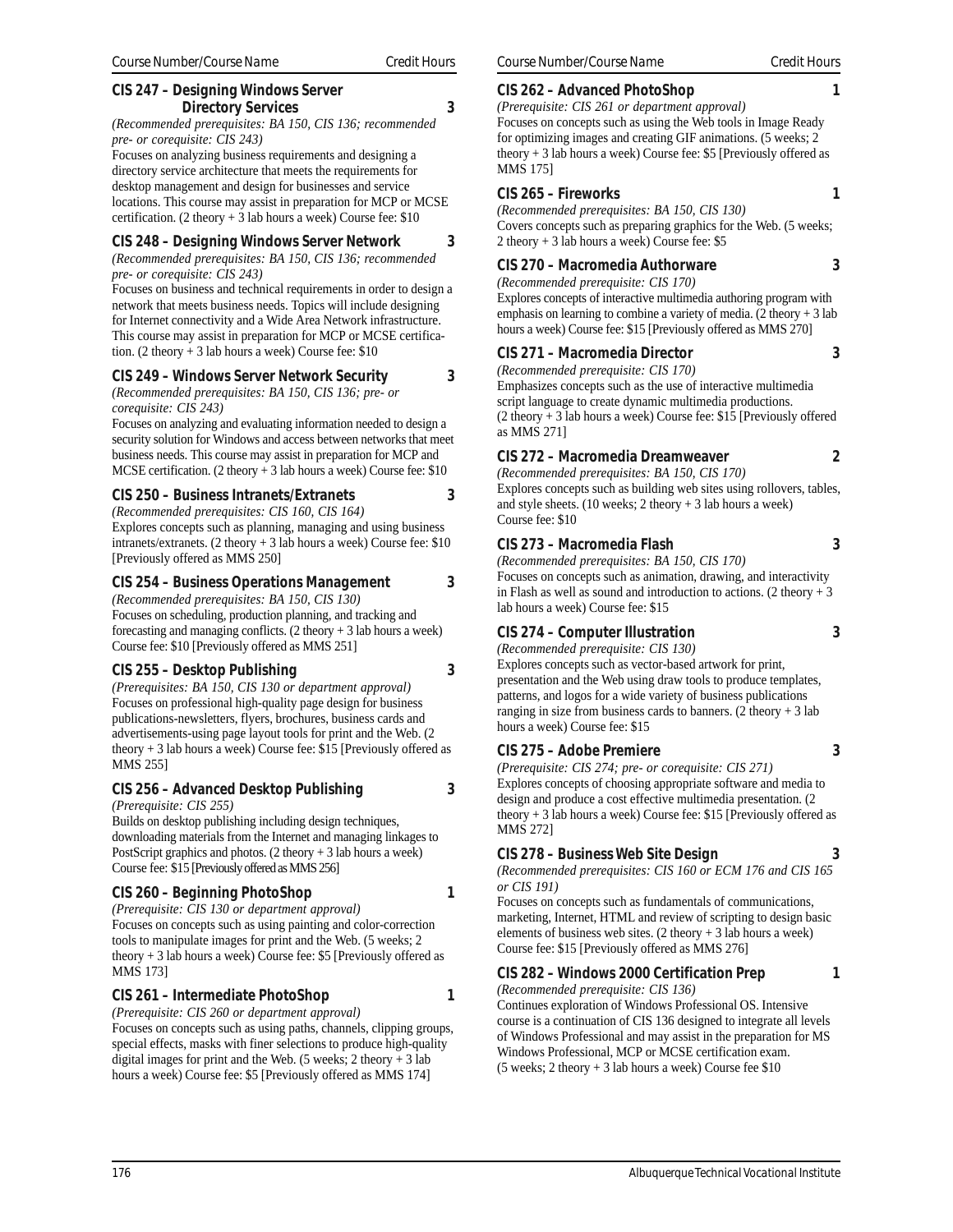# **CIS 285 – Windows Server Certification Prep 1**

*(Recommended prerequisite: CIS 243)* Focuses on concepts such as installing, utilizing utilities, defining and test user profiles and policies and describing the domain client and server. Intensive course is a continuation of CIS 243 designed to integrate all aspects of Windows Server and may assist in the preparation for MS Server, MCP, or MCSE certification exam. (5 weeks; 2 theory + 3 lab hours a week) Course fee \$10

# **CIS 288 – Windows Server Data Management Certification Prep 1**

*(Recommended prerequisite: CIS 245)*

Focuses on advanced training on WAN for the enterprise. Intensive course is a continuation of CIS 245 designed to integrate all aspects of MS Windows network infrastructure and may assist in preparation for MS, MCP or Network Infrastructure MCSE certification exam. (5 weeks; 2 theory + 3 lab hours a week) Course fee: \$10

# **CIS 290 – MS SQL Server 3**

*(Recommended prerequisites: CIS 136, 157; recommended preor corequisite: CIS 243)*

Provides student with an overview of Microsoft SQL Server. Instruction is provided on SQL installation, configuration, security and performance and database management. This course may assist in preparation for MCP certification.  $(2 \text{ theory} + 3 \text{ lab hours a})$ week) Course Fee \$10.

# **CIS 291 – MS Exchange Server 3**

*(Recommended prerequisite: CIS 136; recommended pre- or corequisite: CIS 243)*

Provides students with the concepts of Microsoft Exchange Server. Instruction is provided on Exchange installation, configuration, user accounts, security and performance. This course may assist in preparation for MCP certification.  $(2 \text{ theory} + 3 \text{ lab hours a week})$ Course fee: \$10

# **CIS 296 – Topics Course 1–3**

Explores current topics in computers. [Previously offered as MMS 296]

# **CIS 297 – Special Problems Variable**

*(Prerequisite: department approval)* Allows student and instructor to define a specific problem in the area of the student's interest and directly related to the program. The student develops and executes a solution using analytical techniques appropriate to the problem. An oral presentation may be required. [Previously offered as MMS 297]

# **CIS 298 – Internship 4**

*(Prerequisites: CIS 152 or CIS 157 or CIS 254 or CIS 243 or CIS 241 or CIS 272 or CIS 273 and department approval)* Provides students the opportunity to work a minimum of 150 hours at business or training-related supervised work stations. Students are not paid for their work but are supervised jointly by TVI and the company. (1 theory + 9 lab hours a week) [Previously offered as MMS 298]

# **CIS 299 – Cooperative Education 4**

*(Prerequisites: CIS 152 or CIS 157 or CIS 254 or CIS 243 or CIS 272 or CIS 273 or CIS 241 and department approval)* Provides students the opportunity to work a minimum of 150 hours at business or training-related supervised work stations. Student trainees are paid by the cooperating firm and supervised jointly by TVI and the employer. (1 theory + 9 lab hours a week) [Previously offered as MMS 299]

# **CJ – Criminal Justice Courses**

# **CJ 101 – Criminal Law 3**

*(Prerequisites: RDG 099 or equivalent, MATH 099 or equivalent or department approval)*

Covers the historical development, purposes and goals of common and statutory criminal laws which control actions in the criminal justice system.

# **CJ 102 – Juvenile Law and Procedure 3**

*(Prerequisites: RDG 099 or equivalent, MATH 099 or equivalent or department approval)*

Covers the juvenile court and justice system including the Children's Code and the Rules of Procedure.

# **CJ 103 – Probation and Parole 3**

*(Prerequisites: RDG 099 or equivalent, MATH 099 or equivalent or department approval)*

Presents the history, philosophy and legal basis governing investigation and supervision of juvenile offenders and adult violators placed on probation and parole.

# **CJ 104 – Patrol Procedures 3**

*(Prerequisites: RDG 099 or equivalent, MATH 099 or equivalent or department approval)*

Introduces basic patrol function and the problems faced by law enforcement officers.

# **CJ 107 – Criminal Procedure 3**

*(Prerequisites: RDG 099 or equivalent, MATH 099 or equivalent or department approval)*

Examines the method of enforcing the substantive criminal law. Includes the process of applying the established law, constitutional law, rules of evidence, case law and an understanding of the logic used by the courts.

# **CJ 108 – Community-oriented Policing 3**

*(Prerequisites: RDG 099 or equivalent, MATH 099 or equivalent or department approval)*

Examines the history of policing, problems with earlier methods, rethinking of the basic role of police, and using police for problem solving, iimproving relations, and crime prevention with the public.

# **CJ 109 – Introduction to Security Services 3**

Covers the development of security services, relationships to the legal process, career roles and operational processes in security operations. The course also helps homeowners, and covers personal defense, report writing, emergency procedures, and defensive driving.

# **CJ 111 – Traffic Investigation and Enforcement 3**

*(Prerequisites: CJ 101, 104, 118 or department approval)* Presents the study of traffic law enforcement and basic wreck checking. Progresses to the complete investigation of major accidents.

# **CJ 112 – Criminal Investigation 3**

*(Prerequisites: CJ 101, 107, 118 or department approval)* Presents basic criminal investigation from the preliminary investigation to final preparation and presentation in court.

# **CJ 113 – Organized and White Collar Crime 3**

*(Prerequisites: CJ 101 and 107 or department approval)* Covers illegal activities of people and institutions whose purpose is profit through legitimate gain through illegal enterprise.

# **CJ 116 – Correctional Services 3**

*(Prerequisite: CJ 101 or department approval)*

Covers the duties and authorities of correctional officers, admission procedures, cell searches, lockdown, penal terminology, key control measures and operations, as well as court decisions dealing with corrections.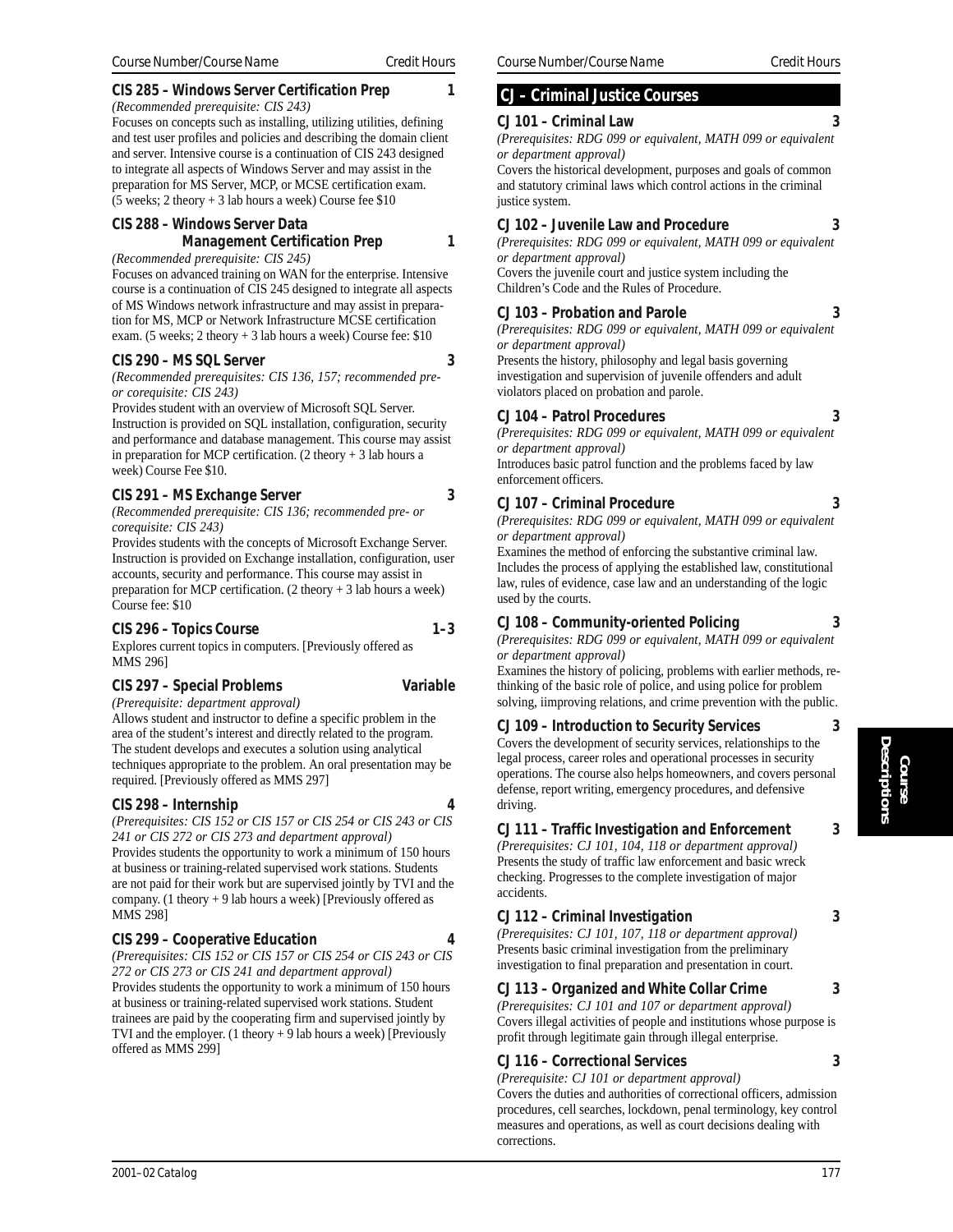#### **CJ 117 – Public Policies and Strategies 3**

Presents issues and strategies involved in developing and implementing public policy, including problems in criminal justice, standard police operations, public security, public safety, corrections, and juvenile justice.

#### **CJ 118 – Report Writing 3**

*(Prerequisites: RDG 099 or equivalent, MATH 099 or equivalent or department approval)* Covers police reports, including writing and use of forms.

#### **CJ 296 – Special Topics 1–6**

*(Prerequisite: department approval)* Provides the in-depth study of problems and the advanced techniques that criminal justice experts use in responding to them.

#### **CJ 297 Special Problems Variable**

*(Prerequisite: department approval)* Focuses on a specific problem while working with an instructor.

**CJ 299 – Cooperative Education 3**

Employs the student at an approved program-related work site and applies learned theory based on goals and objectives.

# **CLA – Clinical Laboratory Assistant Courses**

**CLA 101L – Introduction to Laboratory Technique 3** *(Prerequisites: RDG 099 or equivalent, ENG 099 or equivalent, MATH 099 or equivalent)*

Introduces basic medical laboratory techniques with an emphasis on urinalysis and immunology. Includes laboratory instrumentation, communication, quality control and safety. (4 theory and 6 lab hours a week for 7 1/2 weeks) Uniform fee: \$10

# **CLA 102L – Basic Hematology/Chemistry 3**

*(Prerequisite: CLA 101L)*

Presents theory and procedures associated with routine hematology and chemistry tests. Students apply theory in performing basic hematology and chemistry procedures. Includes instrumentation, calibration and quality control. (4 theory and 6 lab hours a week for 7 1/2 weeks)

# **CLA 103C Clinical Experience 3**

*(Prerequisite: CLA program director approval, CLA 101L, CLA 102L, PHLB 110, PHLB 110L, PHLB 122C or equivalent)* Provides practical experience in chemistry, hematology, microbiology, and urinalysis procedures in hospital and clinic medical laboratories. (15 hours per week for 7-1/2 weeks)

# **CM – Construction Management Courses**

# **CM 130 – Construction Detailing 3**

Introduces basics of construction detailing and working drawing sets.  $(2 \text{ theory} + 2.5 \text{ lab hours a week})$ 

# **CM 132L – Construction**

# **Graphics/Engineering Methods 3**

*(Pre- or corequisite: CM 130 or department approval)* Introduces principles and techniques of computer graphic applications used in the construction industry. (1 theory  $+ 5$  lab hours a week)

# **CM 171 – Construction Materials and Techniques 3**

*(Pre- or corequisite: CM 130 or department approval)* Includes plan reading, elementary construction techniques, materials and construction documents; emphasizes Uniform Building Code plan check. (3 theory hours a week)

# **CM 175 – General Contractor Preparation 3**

Covers licensing requirements, rules and regulations, business law, the UBC, construction methods and contract management. (3 theory hours a week)

# **CM 202 – Commercial Construction Theory 3**

# *(Prerequisites: CM 171 and CP 176 or department approval)*

Complete UBC plan check and survey of the Construction

Specifications Institute. (1 theory  $+ 5$  lab hours a week) **CM 256 – Statics 3**

Introduces the use of graphic and algebraic formulas, static forces, equilibrium, moments, stress and strain. Covers beams and columns in wood, steel and concrete in reference to the UBC and institutional manuals. (3 theory hours a week)

# **CM 257 – Construction Estimating 3**

*(Prerequisites: CM 171 and CP 176 or department approval)* Complete cost estimates on buildings based on Construction Specifications Institute, formatted budgets, take-off techniques.  $(1$  theory  $+ 5$  lab hours a week)

# **CM 260 – Computerized Estimating Techniques 3**

*(Prerequisites: CM 171 and CP 176 or department approval)* The course content covers various methods of computerized estimating techniques including, digitized take-offs, computerized form generation, and online price analysis. The class will utilize the most current and up to date state of the art computer estimating software. (1 theory  $+ 5$  lab hours a week)

# **CM 261L – Construction Surveying 3**

*(Pre- or corequisite: MATH 123 or department approval)* Introduces the basic techniques and equipment used in surveying including tape, level and theodolite; leveling, distance and angle measurement; traversing; and note-keeping.  $(1$  theory  $+ 5$  lab hours a week)

# **CM 263 – Construction Equipment and Methods 3**

*(Corequisites: CM 277 and MATH 120 or department approval)* Presents large equipment used to move, lift and assemble components of commercial buildings. Covers earth work, concrete forms and construction, along with steel, wood and masonry methods, productivity, licenses and contract options. (3 theory hours a week)

# **CM 277 – Construction Project Management 3**

*(Pre- or corequisite: CM 257 or department approval)* Includes introduction to construction processes, techniques for transforming contract documents and estimating into accurate project schedules. Surveys state-of-the-art scheduling techniques, including computer-assisted packages. Students break down a job into its basic tasks and reassemble it in a framework that controls time, work materials and related activities. (3 theory hours a week)

#### **CM 279 – Mechanical Electrical Systems and Construction 3**

Introduces materials and equipment used in the electrical and mechanical systems of commercial building and associated codes and costs. (3 theory hours a week)

# **CM 296 – Topics 1–4**

*(Prerequisite: permission of program chair)* In-depth study of topics related to construction management.

# **CM 297 – Special Problems 2–4**

*(Prerequisite: permission of program chair)* The student and instructor define a specific problem directly related to the program in the area of the student's interest. The student develops and executes a solution using analytical and drafting techniques. An oral presentation may be required.

# **CM 298 – Internship 3**

*(Prerequisite: permission of program chair)*

In cooperation with local industry, the student works for one term on a cooperative basis in an appropriate defined training program. The position is not paid.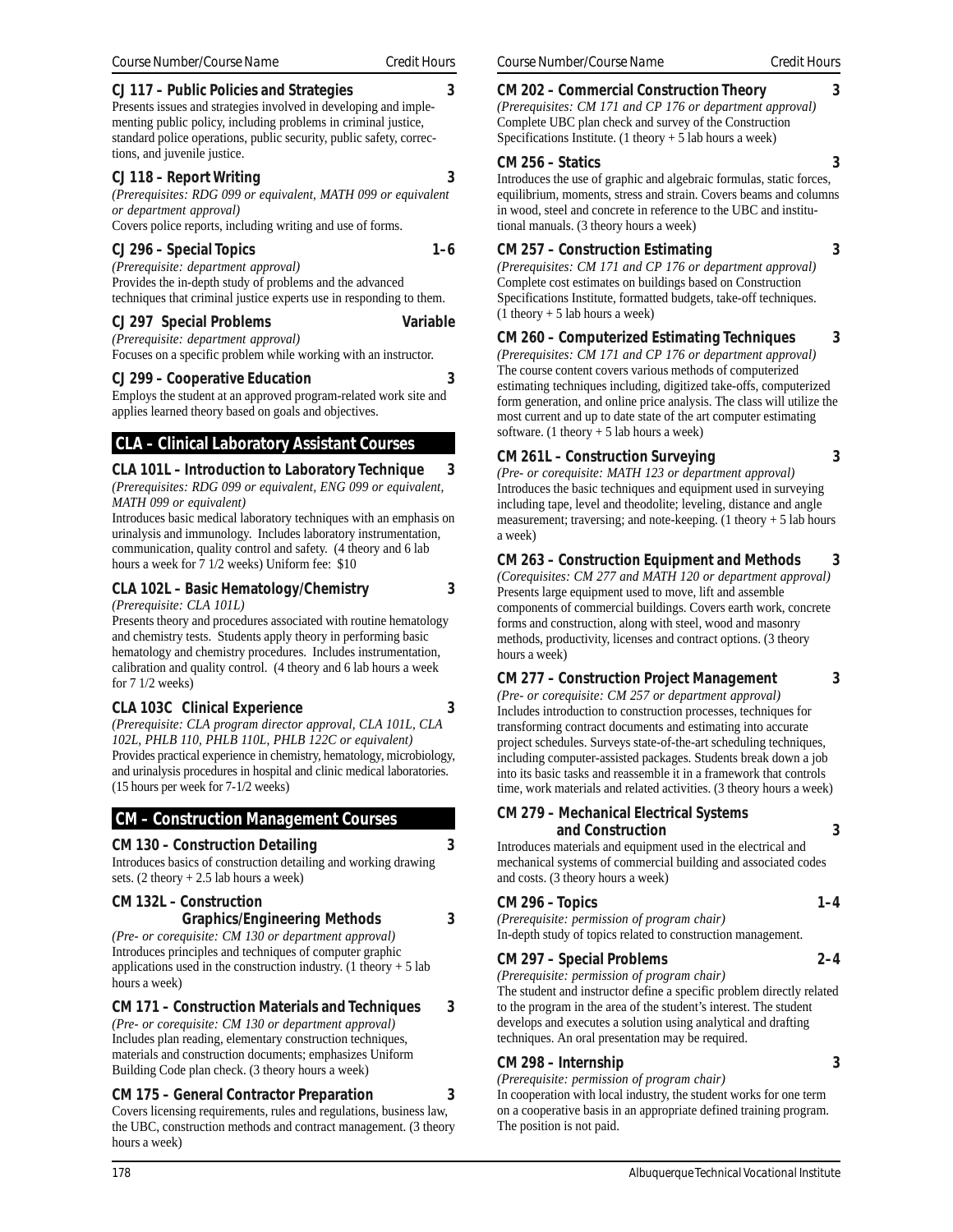# **CM 299 – Cooperative Education 3**

*(Prerequisite: permission of program chair)* In cooperation with local industry, the student is employed at an approved course-related work site and applies learned theory based on goals and objectives for one term. The position is paid.

# **COMM – Communications Courses**

#### **COMM 110 – Mass Media and Society 3** *(Prerequisite: RDG 100. Recommended: ENG 101)*

Examines the roles media play in American society and their effects on other forms of communication.

#### **COMM 130 – Public Speaking 3**

*(Prerequisite: RDG 100. Recommended: ENG 101)* Combines theory and practical application. Focuses on organizing and delivering, listening, and responding to various types of presentations.

#### **COMM 221 – Interpersonal Communication Studies 3** *(Prerequisites: RDG 100 and ENG 101)*

Provides overview of perception, emotions, nonverbal communication, language, listening, defensiveness, and relational conflict. Emphasizes developing communication styles and skills to enhance effectiveness in professional and personal relationships.

#### **COMM 223 – Introduction to Nonverbal Communication Studies 3**

*(Prerequisite: RDG 100. Recommended: ENG 101)* Examines how the face and eyes, gestures, touch, voice, physical appearance, space, time, and environment communicate in personal and professional interactions.

#### **COMM 225 – Small-Group Communication Studies 3**

*(Prerequisite: RDG 100. Recommended: ENG 101)* Examines group types, characteristics, dynamics, conflicts, norms, roles, leadership, problem solving, and decision making in small group processes.

# **COMM 232 – Business and Professional Communication Studies 3**

*(Prerequisite: RDG 100. Recommended: ENG 101)* Emphasizes developing, organizing, and supporting ideas in interpersonal business encounters, groups, teams, meetings, interviews, and platform presentations.

# **COMM 240 – Organizational**

**Communication Studies 3** *(Prerequisite: RDG 100. Recommended: ENG 101)* Focuses on communication networks, power and authority, manager/employee relationships, leadership, and interviewing in organizational contexts.

# **COMM 270 – Communication Studies for Teachers 3**

*(Prerequisite: RDG 100. Recommended: ENG 101)* Introduces systems approach to classroom communication at any level, providing a means to analyze, develop, and facilitate effective communication.

# **COMM 289 – Listening 3**

*(Prerequisite: RDG 100. Recommended: ENG 101, and COMM 221)*

Investigates and applies current research in listening theory. Analyzes the appropriateness and applicability of five major types of listening in academic, business, media, and interpersonal contexts.

#### **COMM 290 – Gender Communication Studies 3** *(Prerequisite: RDG 100. Recommended: ENG 101 and*

*COMM 221)*

Focuses on communication differences between men and women; implications and consequences of these differences and discussion of various strategies for change in business, media, educational, and intimate contexts.

#### **COMM 291 – Intercultural Communication Studies 3**

*(Prerequisite: RDG 100. Recommended: ENG 101, and COMM 221)*

Focuses on culture and the differences in communication values and styles, both verbal and nonverbal. Analysis of intercultural encounters and development of skills for more effective intercultural communication.

# **COMM 292 – Family Communication Studies 3**

*(Prerequisite: RDG 100. Recommended: ENG 101, and COMM 221)*

Examines family systems theory, communication patterns, rules, roles, themes, power, intimacy, ethnicity, and conflict in families.

# **COMM 293 – Topics in Communication Studies 3**

*(Prerequisite: RDG 100. Recommended: ENG 101, and COMM 221)*

Presents various topics. See Schedule of Classes.

# **COS – Cosmetology Courses\***

#### **\*See page 77 for a complete listing of prerequisites for the Cosmetology Program.**

#### **COS 101 – Orientation 2**

*(Prerequisites: ENG 100 or equivalent, RDG 100 or equivalent and MATH 100A or department approval)* Introduces cosmetology. Presents theory in the areas of professional image, first aid and work ethics.

#### **COS 102 – Sterilization/Sanitation Bacteriology Theory 1**

*(Pre- or corequisite: COS 101 or department approval)* Presents related theory applied to preparation, procedures, products, materials and implements, methods of sanitation and sterilization, chemical agents, types and classifications of bacteria, bacterial growth and infections.

#### **COS 102L – Sterilization/Sanitation/ Bacteriology Lab 1**

*(Pre- or corequisite: COS 102 or department approval)* Presents basic skills in salon safety, preparation, procedures and practice, selection of products, materials and implements, methods of sanitation and prevention of bacterial growth and infection. (2.5 lab hours a week = 37.5 lab hours a term) Course fee: \$50

**COS 103 – Shampoo/Rinses/Scalp Treatment Theory 1** *(Pre- or corequisite: COS 102, 102L or department approval)* Covers anatomy, physiology, products, materials and implements related to hair analysis, hair and scalp disorders and treatments,

related chemistry, client record keeping and safety. **COS 103L – Shampoo/Rinses/Scalp Treatment Lab 1**

*(Pre- or corequisites: COS 102, 102L, 103 or department approval)*

Focuses on safety, preparation, procedures and practice related to hair analysis, treatment of hair and scalp disorders and client record keeping.  $(2.5$  lab hours a week = 37.5 lab hours a term)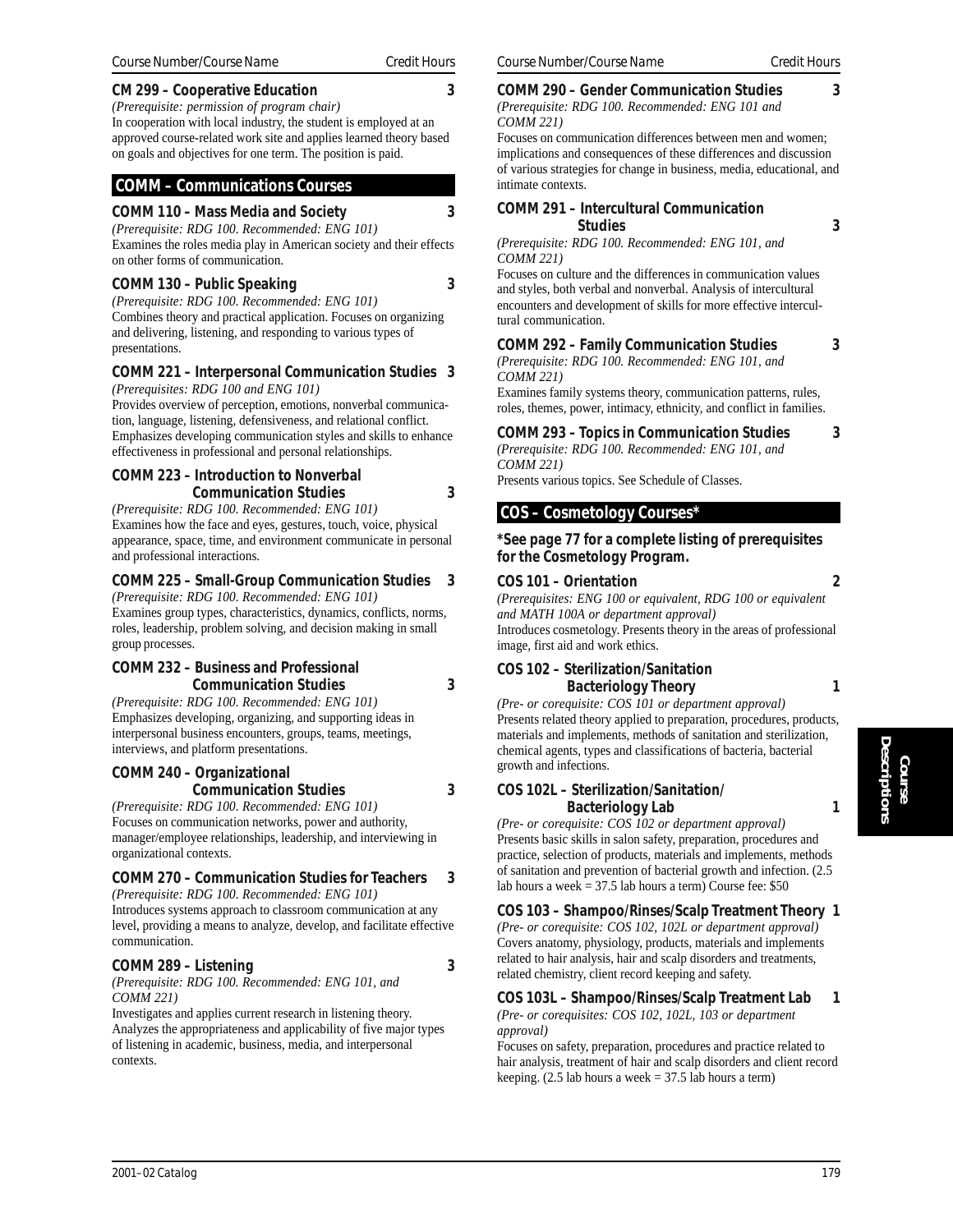# **COS 104 – Chemical Rearranging Theory 1**

*(Pre- or corequisites: COS 103, 103L or department approval)* Introduces anatomy, physiology, preparation, procedures, products, materials and implements related to hair analysis, applied chemistry, client consultation and record keeping.

#### **COS 104L – Chemical Rearranging Lab 1**

*(Pre- or corequisites: COS 103, 103L, 104 or department approval)*

Presents basic skills development in safety, preparation, procedures and practices, products, materials and implements, hair analysis, related chemistry, hair cutting, hair styling, care of wigs and hair pieces, client consulting and recommendations and record keeping.  $(2.5$  lab hours a week = 37.5 lab hours a term)

#### **COS 105 – Cutting/Hairstyling Theory 1**

*(Pre- or corequisites: COS 104, 104L or department approval)* Introduces anatomy, physiology, preparation, products, materials and implements, hair analysis and client consultation, related chemistry, hair cutting, hair styling techniques, client consultation, recommendations, care of wigs and hair pieces and record keeping.

# **COS 105L – Cutting/Hairstyling Lab 1**

*(Pre- or corequisites: COS 104, 104L, 105 or department approval)*

Focuses on safety, preparation, procedures and practices, products, materials and implements, hair analysis, related chemistry, hair cutting, hair styling, care of wigs and hair pieces, client consulting and recommendations and record keeping.  $(2.5$  lab hours a week = 37.5 lab hours a term)

#### **COS 106 – Hair Coloring Theory 1**

*(Pre- or corequisites: COS 105, 105L or department approval)* Covers anatomy, physiology; preparation, procedures, products, implements; hair analysis and client consultation; related chemistry; temporary, semi-permanent and permanent hair coloring; bleaching, special effects, client consultation and recommendations and record keeping.

#### **COS 106L – Hair Coloring Lab 1**

*(Pre- or corequisites: COS 105, 105L, 106 or department approval)*

Presents basic skill development related to safety, use of products, materials and implements, hair analysis and client consultation, related chemistry, semi-permanent and permanent applications, hair coloring and special effects techniques, problem solving and record keeping.  $(2.5$  lab hours a week = 37.5 lab hours a term)

#### **COS 107 – Manicuring/Pedicuring Theory 1**

*(Pre- or corequisites: COS 106, 106L or department approval)* Covers anatomy, physiology, preparation, procedures, products, materials and implements, massage, nail techniques, client consultation and recommendations, client record keeping and safety.

#### **COS 107L – Manicuring/Pedicuring Lab 1**

*(Pre- or corequisites: COS 106, 106L, 107 or department approval)*

Stresses basic skill development related to safety, preparation, procedures and practices, products, materials and implements, massage, nail techniques, client consultation and recommendations and record keeping.  $(2.5$  lab hours a week = 37.5 lab hours a term)

#### **COS 112 – Facials Theory 1**

*(Prerequisites: COS 107, 107L or department approval)* Covers anatomy, physiology, preparation, procedures, products, materials and implements, massage, facial treatments and makeup application, hair removal, eyelash techniques, light therapy, client consultation and recommendations, record keeping and safety.

#### **COS 112L – Facials Lab 1**

*(Pre- or corequisite: COS 112 or department approval)* Presents basic skill development in safety, use of products, materials and implements, facial treatments and makeup application, use of specialized equipment and techniques, eyelash techniques, hair removal, client consultation, recommendations, and record keeping.  $(2.5$  lab hours a week = 37.5 lab hours a term) Course fee: \$50

#### **COS 113L – Sterilization/Sanitation/ Bacteriology Lab II** 1

*(Pre- or corequisites: COS 112, 112L, 113 or department approval)*

Continues basic application of sterilization, sanitation and bacteriology techniques in a supervised lab setting. (2.5 lab hours a week  $= 37.5$  lab hours a term)

#### **COS 114L – Shampoo/Rinses/Scalp Treatments Lab II** 1

*(Pre- or corequisites: COS 113, 113L or department approval)* Continues basic application of shampoo, rinses and scalp treatment techniques in a supervised lab setting.  $(2.5 \text{ lab hours a week} = 37.5)$ lab hours a term)

# **COS 115L – Chemical Rearranging-**

hours a term)

**Perms and Relaxers Lab II 2**

*(Pre- or corequisite: COS 114L or department approval)* Continues basic application of chemical rearranging, perms and relaxers techniques in a salon setting.  $(5 \text{ lab hours a week} = 75 \text{ lab})$ 

#### **COS 116L – Cutting/Coloring/Hairstyling Lab II 3**

*(Pre- or corequisite: COS 115L or department approval)* Continues basic application of hair cutting, coloring and styling techniques in a supervised lab setting.  $(7.5 \text{ lab hours a week} =$ 112.5 lab hours a term)

#### **COS 117L – Manicuring/Pedicuring Lab II 2**

*(Pre- or corequisite: COS 116L or department approval)* Continues basic application of manicuring, pedicuring, massage and advanced nail techniques in a supervised lab setting. (5 lab hours a week  $= 75$  lab hours a term)

# **COS 201L – Chemical Rearranging-Perms and Relaxers Lab III 2**

*(Prerequisite: COS 117L or department approval)* Covers intermediate application of chemical rearranging, perms and relaxers in a supervised salon setting.  $(5 \text{ lab hours a week} = 75 \text{ lab})$ hours a term) Course fee: \$50

#### **COS 202L – Hair Cutting Lab III 2**

*(Pre- or corequisite: COS 201L or department approval)* Covers intermediate application of scissors, shears, razor and clippers, products, materials and implements in a supervised salon setting. (5 lab hours a week  $= 75$  lab hours a term)

#### **COS 203L – Hair Coloring Lab III** 1

*(Pre- or corequisite: COS 202L or department approval)* Covers intermediate application of temporary, semi-permanent and permanent hair coloring techniques, bleaching, tinting, toning, frosting, special effects and problem solving in a supervised salon setting.  $(2.5$  lab hours a week = 37.5 lab hours a term)

#### **COS 204L – Hairstyling Lab III** 1

*(Pre- or corequisite: COS 203L or department approval)* Covers intermediate application of wet styling, blow drying, finger waving, air waving, hair pressing, hair extensions, hair weaving, braiding and corn rowing techniques in a supervised salon setting. (2.5 lab hours a week = 37.5 lab hours a term)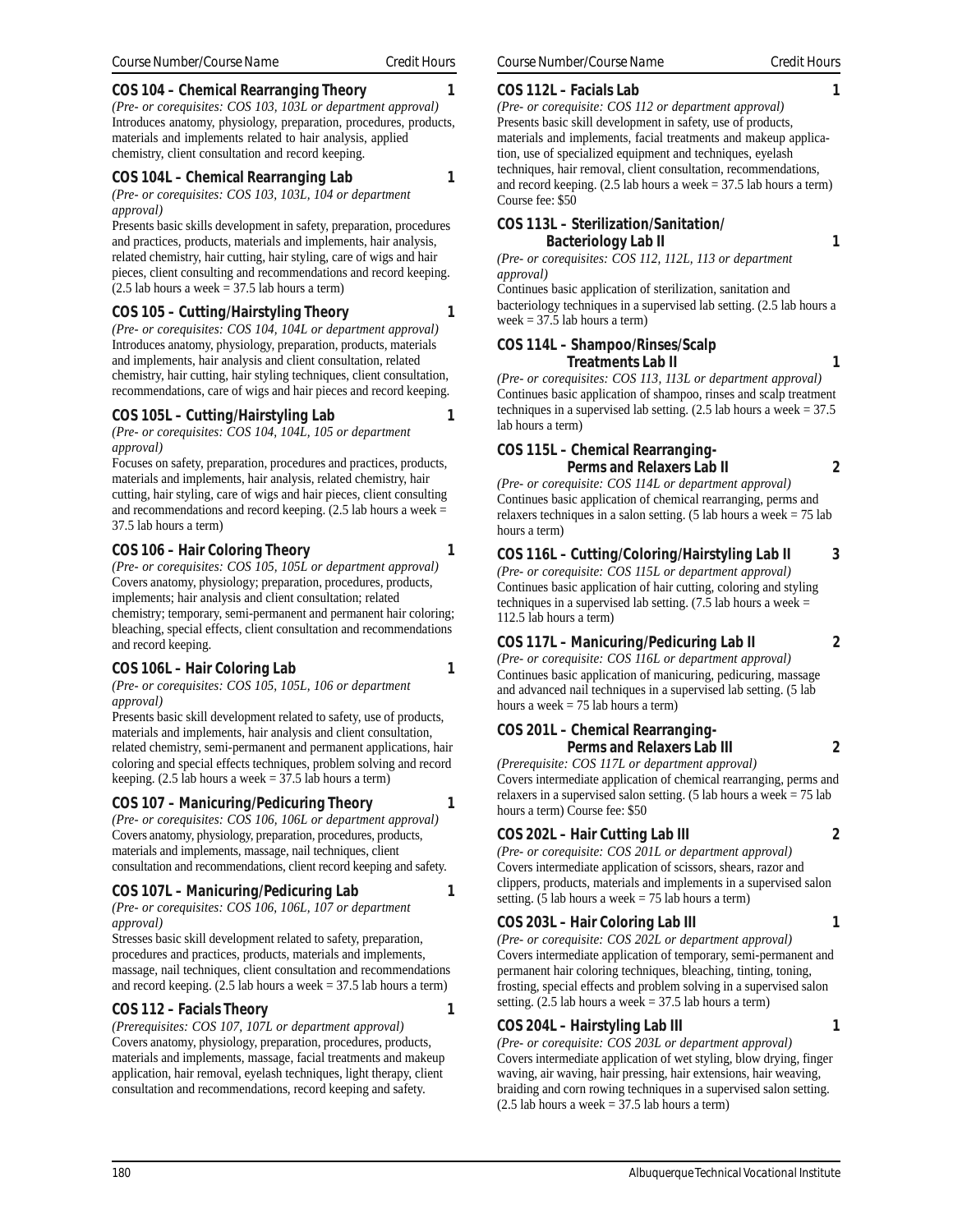## **COS 205L – Facials/Manicuring/Pedicuring Lab III 4**

*(Pre- or corequisite: COS 204L or department approval)* Covers intermediate application of massage, facial treatments and makeup applications, use of electric appliances, currents and specialized machines for treatments, artificial eyelashes, removal of unwanted hair, eyelash and brow tinting and light therapy techniques in a supervised salon setting. (10 lab hours a week  $= 150$ ) lab hours a term)

## **COS 211 – State Laws/Regulations 1**

*(Prerequisite: COS 205L or department approval)* Presents state laws and regulations, professional image, employability skills, ethics, professional standards, State Board standards, jobseeking and retention skills, customer service, teamwork, problem solving and quality principles.

## **COS 212 – Salon Operation Theory 1**

*(Pre- or corequisite: COS 211 or department approval)* Focuses on opening a salon and business plan, written agreements, regulations, laws, salon operation, policies, practices, personnel, compensation, payroll deductions, use of telephone, advertising, retail and sales, client communication, public relations, insurance and salon safety.

## **COS 212L – Salon Operation Lab (Externship) 3**

*(Pre- or corequisite: COS 212 or department approval)* Exposes student to salon business and retail sales concepts as outlined in the State Board standards upon completion of 75 percent (1,243 hours) of the course of study in cooperation with a TVI-approved employer. This externship may not exceed eight hours per day or one day per week. (7.5 lab hours a week = 112.5 lab hours a term) Course fee: \$50

## **COS 213 – Advanced Salon Theory 2**

*(Pre- or corequisites: COS 212, 212L or department approval)* Presents advanced theory applied to sterilization, sanitation, bacteriology, shampoo, rinses, scalp treatments, chemical rearranging, perms, relaxers, hair cutting, hair coloring, bleaching, hairstyling, facials, manicuring and pedicuring, community health issues, salon safety, problem solving and special projects.

## **COS 213L – Advanced Salon Lab 5**

*(Pre- or corequisite: COS 213 or department approval)* Offers advanced application of safety, shampoo, rinses, scalp treatments, chemical rearranging, perms and relaxers, hair cutting, hair coloring, bleaching, hairstyling, facials, manicuring and pedicuring or other areas with minimal supervision in a salon setting.  $(12.5$  lab hours a week = 187.5 lab hours a term)

## **COS 214L – Hair Cutting Lab IV 2**

*(Pre- or corequisite: COS 201L, COS 202L or department approval)* Covers advanced application of scissors, shears, razor and clippers, products, materials and implements in a supervised salon setting. (5 lab hours a week = 75 lab hours a term)

## **COS 215L – Hair Styling Lab IV 1**

*(Pre- or corequisite: COS 203L, COS 204L or department approval)*

Covers advanced application of wet styling, blow drying, finger waving, air waving, hair pressing, hair extensions, hair weaving, braiding and corn rowing techniques in a supervised salon setting.  $(2.5$  lab hours a week = 37.5 lab hours a term)

#### **COS 216L – Facials/Manicuring/ Pedicuring Lab IV 1**

*(Pre- or corequisite: COS 204L, COS 205L or department approval)* Presents advanced application of massage, facial treatments and makeup applications, use of electric appliances, currents and specialized machines for treatments, artificial eyelashes, removal of unwanted hair, eyelashes and eyebrow tinting and light therapy techniques in a supervised salon setting.  $(2.5$  lab hours a week = 37.5 lab hours a term)

## **COS 296 – Special Topics 1–6**

*(Prerequisite: department approval)* Provides an in-depth study of problems and advanced techniques.

## **COS 297 – Special Problems Variable**

*(Prerequisite: department approval)* Focuses on a specific problem while working with an instructor.

## **CP – Computer Technology Courses**

#### **CP 100 – Introduction to Computer Programming 3** *(Prerequisite: MATH 099)*

Provides preparation for first-term Computing Technology and gives overview of computer systems. Includes flow-charting, logic, data processing concepts and programming in QBasic. (3 theory hours + 1 lab hour a week)

## **CP 101L – ANSI COBOL 6**

*(Prerequisites: CP 103 and 105)*

Write structured programming projects directly related to business and accounting applications. Uses a mainframe computer system, the projects are designed, coded, debugged and executed. (4 theory + 6 lab hours a week) Course fee: \$10 (This course will only be offered at JMMC in the fall, and at Main in the Spring)

#### **CP 103 – Mathematics for Computer Programmers 3** *(Prerequisite: MATH 100B or higher)*

Covers algebra fundamentals along with selected applications in business and management math. Illustrates computerized math applications. (2 theory hours  $+3$  lab hour a week)

## **CP 105 – Fundamentals of Computer Programming 6**

*(Prerequisites: RDG 099 and MATH 100B and CP 176; pre- or co-requisite ACCT 103)*

Includes computer vocabulary, operating system concepts, structured programming techniques, programming logic and control using BASIC. (4 theory  $+ 6$  lab hours a week) Course fee: \$10

## **CP 106 – Overview of Web Technologies 3**

*(Prerequisite: CP 176 or permission of director)* Introduces topics such as basic Unix commands for manipulating and managing TVI web accounts, different web servers, client to web server interaction. Demonstration and incorporation of client side scripting (JavaScript, JScript, and VB Script). Java applets and server side scripting (ASP, ColdFusion and Perl). (2 theory + 3 lab hours per week)

## **CP 111L – Advanced ANSI COBOL 6**

*(Prerequisite: CP 101L)*

Continues skill development using the ANSI COBOL language. Emphasizes sequential and indexed file processing, file maintenance, multi-dimensional table processing, sorts and interactive programming. (4 theory + 6 lab hours a week) Course fee: \$10

## **CP 113 – Survey of Computer Animation 3**

Progresses from traditional cel animation through building freehand skills, use of paint software packages, digital media applications and introduces 3D-computer animation. (2 theory + 3 lab hours a week)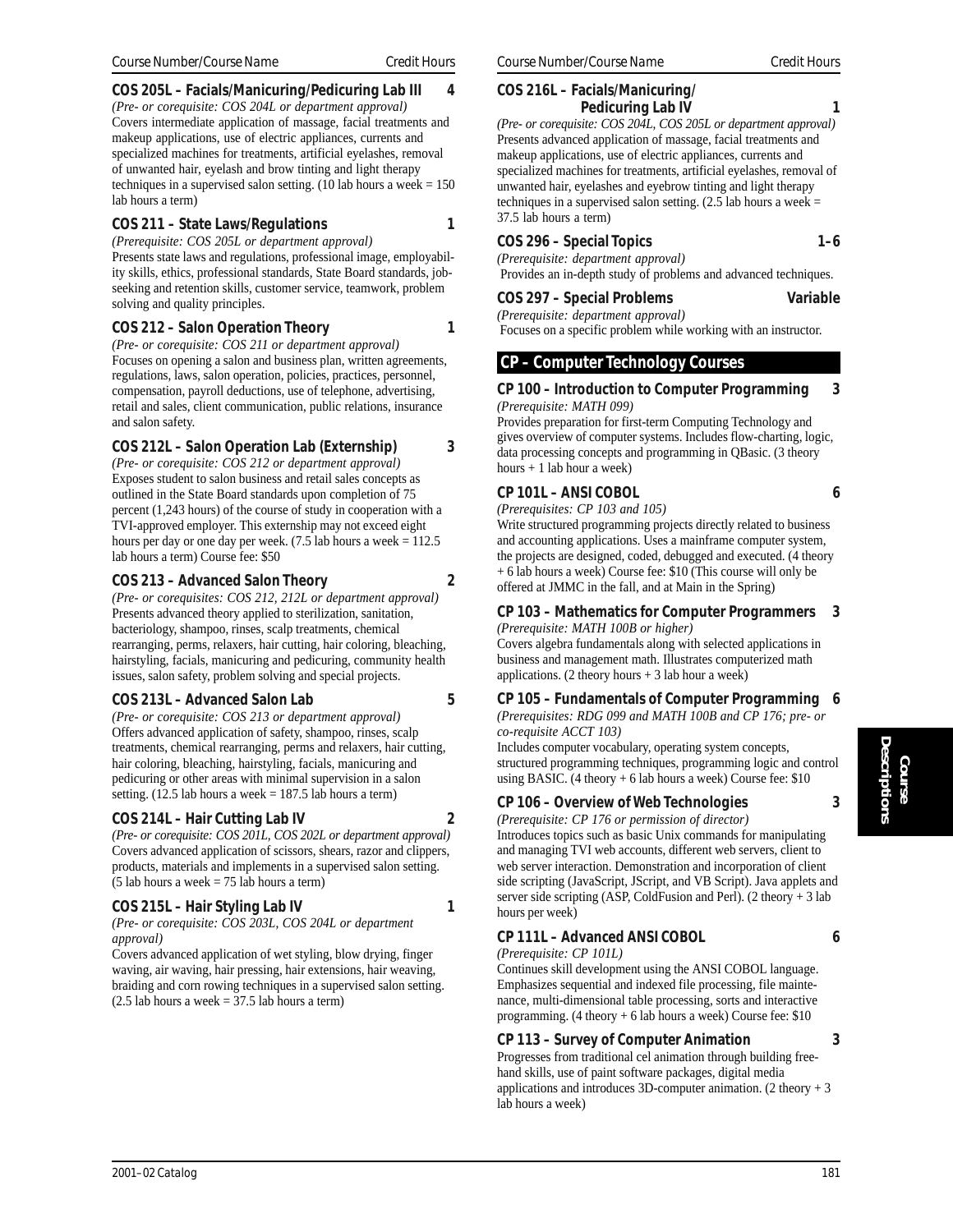#### **CP 117 – Web Site Maintenance 1**

*(Prerequisite: CP 106 or permission of director)* Introduces topics such as ease of use ratings, link verifiers, performance tuning, and site statistics. (5 weeks; 2 theory  $+3$  lab hours per week)

#### **CP 128 – Personal Computer Operating Systems 3**

*(Prerequisites: CP 176 or waiver exam; recommended corequisite for students planning on taking the A+ certification exam: ELEC 217)*

Introduces major PC operating systems while preparing students for the software portion of the A+ certification exam. Includes MS-DOS, Windows, and UNIX concepts. (2 theory + 3 lab hours a week) Course fee: \$10 [Previously CP 216L]

#### **CP 132 – Introduction to Web Scripting 3**

*(Prerequisites: CP 105 and CIS 165 or permission of director)* Covers the fundamentals of the Common Gateway Interface (CGI) protocol and scripting languages, to include PERL and JavaScript. Uses compiled programs and introduces CGI security concerns. (2 theory  $+3$  lab hours a week)

#### **CP 133 – Survey of Active Server Pages 1**

*(Prerequisite: CP 132 or permission of director)* Covers aspects of server side scripting using Active Server Pages. (5 weeks; 2 theory + 3 lab hours per week)

**CP 134 – Survey of ColdFusion 1**

*(Prerequisite: CP 132 or permission of director)* Provides an introduction to one of the most common forms of "middle ware" in the Web environment. The focus will be on data manipulation via Allaire's ColdFusion. (5 weeks; 2 theory + 3 lab hours per week)

#### **CP 135 – Advanced Web Scripting 3**

#### *(Prerequisite: CP 132)*

Continues skill development with focus on integrating scripting into Web designs and structures. Develops both client and server application, incorporating many advanced Web page development techniques. (2 theory + 3 lab hours a week)

#### **CP 150 – Data Structures 3**

*(Prerequisite: CP 105 or permission of director)* Explores sequential, random, and indexed file structures, multidimensional arrays, structures, linked lists, stacks, queues, sorting, searching and other data structures. (2 theory + 3 lab hours a week)

#### **CP 170 – Techniques for Animation Text 3**

*(Prerequisites: ENG 101 and CP 177L or permission of director)* Introduces concepts required to create a story element, with emphasis on animation applications including project board techniques, structure for the short application, use of screenwriting software, information on the direct wants and needs of production houses, and insights into legal aspects of the business. (2 theory  $+3$ lab hours a week)

#### **CP 176 – Introduction to Technology Computer Applications 4**

*(Recommended prerequisite: typing proficiency)* Covers introductory computer hardware and software topics with a mix of lecture and hands-on instruction. Introduces operating systems (MS-DOS, Windows), software applications (word processing, spreadsheets) and database concepts with an emphasis on technology applications. (4 theory hours a week) Course fee: \$15

#### **CP 177L – Introduction to Computer Animation/Graphics 3**

*(Prerequisites: CP 176 and ART 106 or CP 113; pre- or corequisite: ART 121 or permission of director)* Explores various topics desirable in industry. Reviewed are Windows 95, Lightwave 3D-animation software, modeling,

texturing, lighting, animation and other bundled tools. Additional lab hours outside the regular class time are required. (2 theory  $+3$ lab hours a week) Course fee: \$15

#### **CP 178L – Computer Animation I 3**

*(Prerequisites: CP 177L and ART 121; pre- or corequisite: ART 122)*

Uses, extensively, Maya 3D computer animation software involving modeling, rendering, morphing, texture mapping, animation and image processing. Additional lab hours outside the regular class time are required.  $(2 \text{ theory} + 3 \text{ lab hours a week})$ 

#### **CP 179 – Computer Animation II 3**

*(Prerequisites: CP 178L and CIS 262 and ART 122 and CP 170)* Explores advanced techniques such as inverse kinematics, constraints, character building, particle emission and dynamic forces. Emphasizes team project participation. Additional lab hours outside the regular class time are required. (2 theory  $+3$  lab hours a week) Course fee: \$15

#### **CP 180 – Computer Animation**

 **Strategies and Techniques 3** *(Prerequisites: CP 177L and CIS 262 and ART 121; pre- or corequisite: ART 122)*

Expands the use of Lightwave 3D animation software to professional applications. Emphasizes insights into the work environment and employer expectations. Additional lab hours outside the regular class time are required.  $(2 \text{ theory} + 3 \text{ lab hours a week})$ 

#### **CP 181L – Alias/Wavefront Maya Certified Training 3**

*(Prerequisite: CP 178L or permission of director)* Continues coverage of Maya from Alias/Wavefront, a high-end computer programs for character animation, scene design and simulation. Creates realistic characters and scenes, as well as a variety of special effects. Also covers basic operations of the SGI Workstation platform, MEL (Maya Embedded Language) scripting and techniques for professional-quality animation demos using Maya. (2 theory  $+3$  lab hours a week)

## **CP 182 – Networking Topologies**

**(Network+ Certification Prep) 3**

*(Prerequisite: CP 128 or permission of director)* Introduces building networks and running a network operating system. Uses the OSI model as a guide for study of cabling protocols, data link protocols (Ethernet, FDDI, ATM, etc.) and network protocols (IP and IPX). Introduces switches, bridges, gateways and routers.  $(2 \text{ theory} + 3 \text{ lab hours a week})$ 

#### **CP 183 – Network Operating System (Network+Certification Prep) 3**

*(Prerequisite: CP 128 or permission of director)* Introduces installing and administering the most common microprocessor-based NOS environments (Novell, Windows NT, etc.). Students run these NOS systems on a variety of data link protocols and install and maintain devices for inter-network

## communication.  $(2 \text{ theory} + 3 \text{ lab hours a week})$ **CP 205 – Basic Router Configuration 3**

*(Prerequisite: CP 182)*

Introduces concepts of configuring routers, other layer 3 devices and their associated protocols in different network scenarios. Prepares students for the Cisco Certified Networking Associate certification. (2 theory hours  $+ 3$  lab hours a week)

**CP 206 – Local Area Network Management 3** *(Prerequisite: CP 205)*

Emphasizes concepts of configuring and troubleshooting routers/ switches in a LAN environment. Prepares students for the Cisco Certified Networking Associate certification. (2 theory hours + 3 lab hours a week)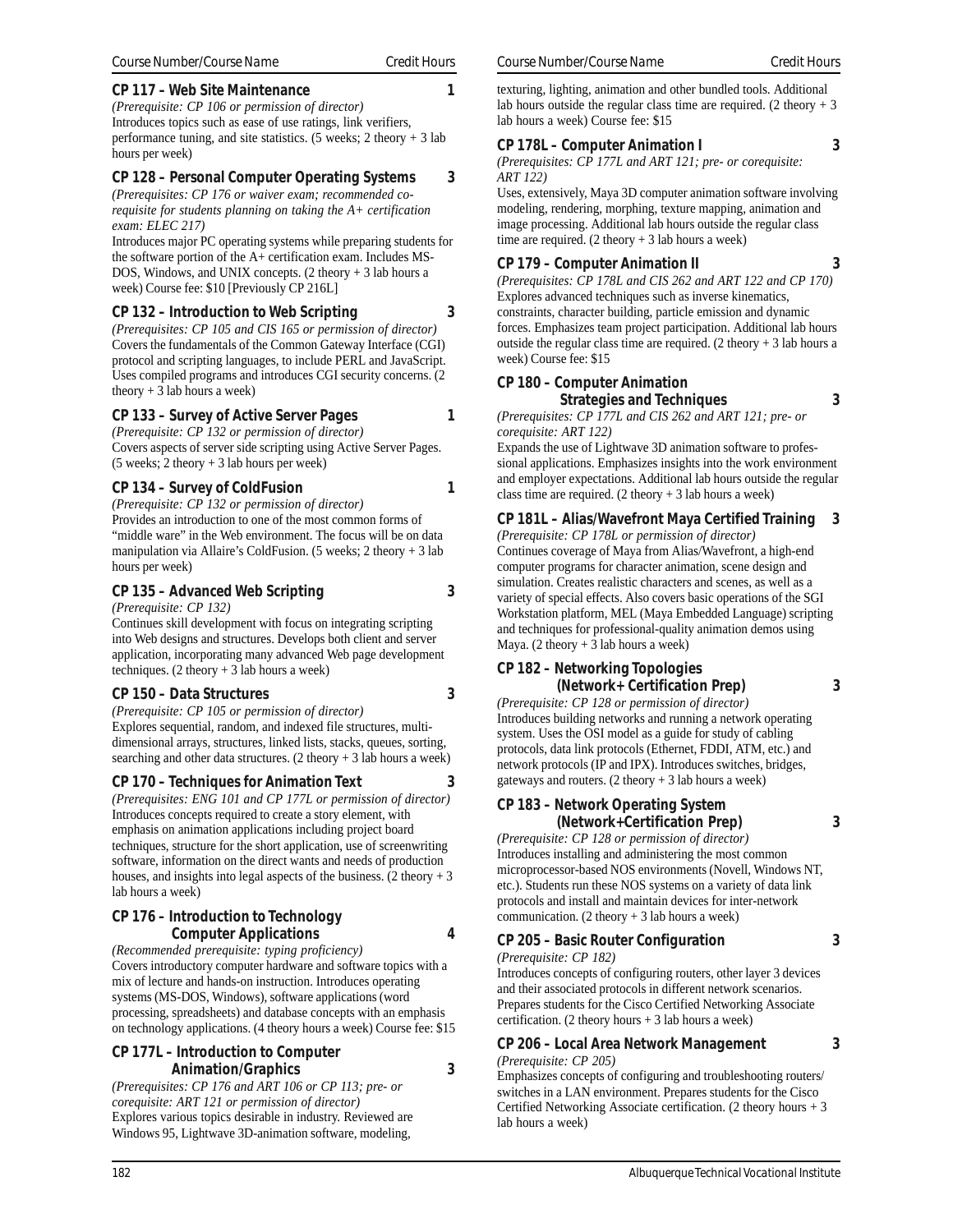#### **CP 207 – Wide Area Network Management 3**

*(Prerequisite: CP 206)*

Emphasizes concepts of configuring and troubleshooting routers/ switches in a WAN environment. Prepares students for the Cisco Certified Networking Associate certification. (2 theory hours + 3 lab hours a week)

## **CP 213 – Database Management (MS Access) 3**

*(Prerequisite: CP 105 or 176 or permission of director)* Presents general concepts, organization and application of database systems. Introduces the use of database management on the microcomputer. Includes designing database; accessing, searching and updating files; and designing and producing printed reports. Read and interpret written and oral instructions of a technical nature. (2 theory  $+3$  lab hours a week) Course fee: \$10

#### **CP 214L – Report Program Generator III/400 3**

*(Prerequisite: a programming language or permission of director)* Introduces the RPG III/400 programming language used in business organizations, focusing on the basic coding parameters. (2 theory + 3 lab hours a week)

#### **CP 217L – Personal Computer Assembler Language 3**

#### *(Prerequisites: CP 105 and 128)* Introduces assembler language programming using the microcomputer. (2 theory + 3 lab hours a week) Course fee: \$10

## **CP 218 – Client/Server Technology (Oracle Forms I) 3**

*(Prerequisite: CP 221 or permission of director)* Covers theory of client/server and models of distributed computing. Lab assignments focus on creating and implementing client server applications using Oracle Internet Forms. (2 theory + 3 lab hours a week)

#### **CP 220 – Advanced Database Concepts 3**

*(Prerequisite: CP 213 or permission of director)* Continues CP 213 in a multi-user network environment with emphasis on relational databases, custom forms, intermediate report design, OLE objects, advanced queries, SQL, macros and incorporating Visual Basic within Access. (2 theory + 3 lab hours a week)

#### **CP 221 – Oracle: SQL and PL/SQL 3**

*(Prerequisite: CP 213 or permission of director)* Designs and creates database structures to store, retrieve, update and display data in a relational database with SQL language. Create PL/SQL blocks of application code that can be used for data management applications.  $(2 \text{ theory} + 3 \text{ lab hours a week})$ 

**CP 222 – Oracle: SQL and PL/SQL II 3**

*(Prerequisite: CP 221)*

Covers SQL queries and PL program block. Prepares students for the Oracle OCP exams.  $(2 \text{ theory} + 3 \text{ lab hours a week})$ 

#### **CP 223 – Advanced Client/Server Apps (Oracle Internet Forms II) 3**

*(Prerequisite: CP 221)*

Covers advanced event driven client/server application programming in Oracle. Prepares students for the Oracle OCP exams. (2 theory  $+3$  lab hours a week)

#### **CP 224 – Decision Support Systems (Oracle Internet Reports) 3**

*(Prerequisite: CP 221)*

Covers Oracle Internet report generation technology. Prepares students for the Oracle OCP exams. (2 theory + 3 lab hours a week)

## **CP 225 – Oracle Enterprise DBA IA (Admin) 3**

*(Prerequisite: CP 221)* Covers Oracle database administration with an emphasis on user management and security. Prepares students for the Oracle OCP exams. (2 theory + 3 lab hours a week)

#### **CP 226 – Oracle Enterprise DBA IB (Backup) 3**

*(Prerequisite: CP 221)*

Covers Oracle database backup and recovery. Prepares students for the Oracle OCP exams. (2 theory  $+3$  lab hours a week)

#### **CP 227 – Oracle Enterprise DBA II (Tuning) 3**

*(Prerequisite: CP 221)*

Covers Oracle database performance tuning. Prepares students for the Oracle OCP exams. (2 theory + 3 lab hours a week)

**CP 228 – Oracle Enterprise DBA III (Networking) 3** *(Prerequisite: CP 221)*

Covers Oracle Net8 Networking. Prepares students for the Oracle OCP exams.  $(2 \text{ theory} + 3 \text{ lab hours a week})$ 

#### **CP 231 – Networking and Security Administration 3** *(Prerequisite: CP 275)*

Emphasizes concepts of configuring Unix for networking and maximization of performance through network security. Prepares students for Linux certification. (2 theory hours + 3 lab hours a week)

## **CP 232 – Linux Application Installation and Troubleshooting 3**

*(Prerequisite: CP 275)*

Covers concepts to include install, maintain, and troubleshoot network-based applications/programs on a Unix platform. Prepares students for the Cisco Certified Networking Associate certification.  $(2$  theory hours + 3 lab hours a week)

## **CP 235 – JAVA Programming I 3**

*(Prerequisite: CP 278B or permission of director)* Accelerated introduction to JAVA programming language. Covers class design and implementation, the object-oriented programming, exception handling, threads, and database I/O. This course focuses on the presentation layer of the distributed object model. (2 theory + 3 lab hours a week)

#### **CP 236 – Object Oriented Systems Analysis and Design (UML) 3**

*(Prerequisites: CP 278A and 213 or permission of director)* Covers advanced object oriented techniques of systems analysis and design. Covers the UML (Unified Modeling Language) as a means for analyzing/designing systems. Apply techniques in analysis of sample and/or local systems. Emphasizes team project participation.  $(2 \text{ theory} + 3 \text{ lab hours a week})$ 

#### **CP 237 – JAVA Programming II (JCert Exam Prep) 3** *(Prerequisite: CP 235)*

Advanced coverage of the JAVA programming language. Course covers enterprise application programming for the Internet with a focus on the business layer of the distributed object model. Topics include JSP, EJB, and JDBC database connectivity.  $(2 \text{ theory} + 3)$ lab hours a week)

#### **CP 238 – JAVA Database Applications (Oracle JDeveloper) 3**

*(Prerequisite: CP 237)*

Advanced coverage of the JAVA programming language. Course covers enterprise application programming with a focus on the data layer of the distributed object model. Topics include advanced JSP, EJB, and JDBC database connectivity and object-oriented database implementation using Oracle. (2 theory + 3 lab hours a week)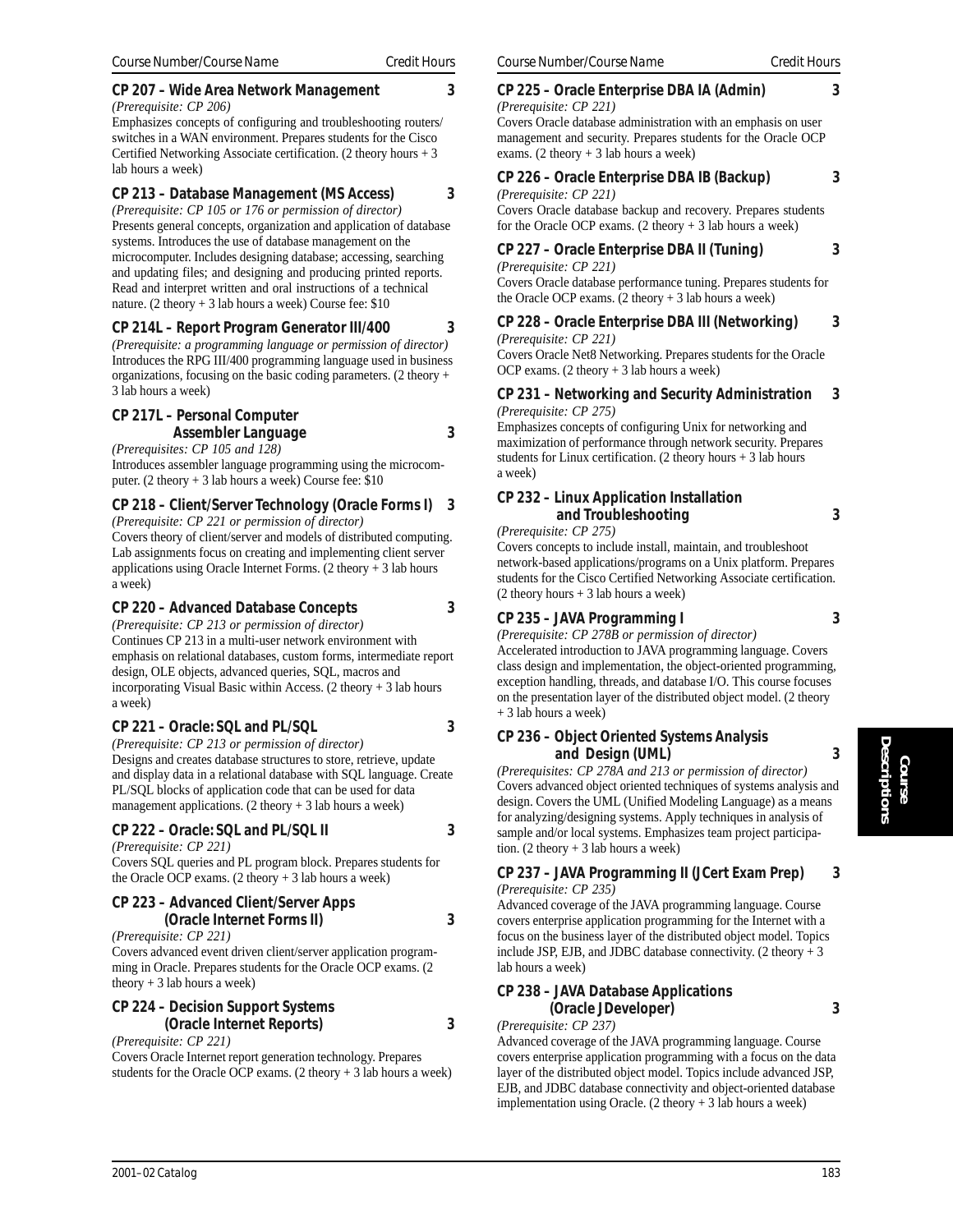#### **CP 251 – Computer Game Development 3**

*(Prerequisite: CP 177L or CP 278B or permission of director)* Focuses on a variety of Visual C++ and DirectX game programming techniques. Focuses on Lightwave 3D, Adobe PhotoShop and various other software applications to produce the game graphics. Digital sound and music production as applicable. Participation in group meetings and field trips in support of the gaming project.  $(2$  theory + 3 lab hours a week) Course fee: \$10

## **CP 252 – Macromedia Flash Programming 3**

*(Prerequisite: CP 177L or CP 178L or CP 278B or permission of director)*

Focuses on the use of Flash to program a variety of interactive Internet games. Emphasis will be placed on the algorithms and Flash functions necessary to produce different genres of games (i.e., puzzle games, trivia, and action/arcade games).  $(2 \text{ theory} + 3 \text{ lab})$ hours a week)

## **CP 260L – Open GL Programming 3**

*(Prerequisites: CP 278A and CP 177L or permission of director)* Covers use of graphics library interface that runs on a wide variety of platforms. Write graphics applications using the object-oriented 3D graphics developer tool kit.  $(2 \text{ theory} + 3 \text{ lab hours a week})$ 

## **CP 261L – Image Processing 3**

*(Prerequisite: CP 278A or permission of director)* Use and apply PC and UNIX-based development environments. Includes applications on image processing, data manipulation and scientific visualization.  $(2 \text{ theory} + 3 \text{ lab hours a week})$ 

## **CP 262 – Video Editing/Post Production 3**

*(Prerequisite: CP 178L or permission of director)* Presents nonlinear videos editing techniques. Includes application on video and audio editing skills, compositing, special effects and broadcast quality production procedures. (2 theory  $+3$  lab hours a week) Course fee: \$10

## **CP 274L – Introduction to UNIX and WANs 3**

*(Prerequisites: CP 105 and 128 or permission of director)* Introduces UNIX with emphasis on running a network. Includes the UNIX command line, X-Windows and connection/connection-less networking schemes (TCP/IP and NFS). Introduces Wide Area Network data delivery and protocols.  $(2 \text{ theory} + 3 \text{ lab hours a})$ week) Course fee: \$10

## **CP 275 – Advanced UNIX and WAN Administration 3**

*(Prerequisite: CP 274L or permission of director)* Build and customize a UNIX host in a network environment and administering it remotely. Covers remotes access protocols (PPP, SLIP, etc.) and the mechanics of remote data delivery.  $(2 \text{ theory} + 3)$ lab hours a week)

## **CP 278A – C++ Programming I 3**

*(Prerequisite: CP 105 or permission of director)*

Includes structured programming techniques, programming logic and control using C++. Covers data types, variables, arithmetic, control statements, basic functions, pointers, arrays and structures. Students who have successfully completed similar introductory C++ programming courses, such as those at APS/CEC, may have this course waived and proceed to  $CP$  278B. (2 theory + 3 lab hours a week) Course fee: \$10

## **CP 278B – C++ Programming II 3**

*(Prerequisites: CP 278A or permission of director)* Continues coverage of C++ programming. Covers structures, enumerated data types, C++ function enhancements, classes and objects, inheritance and virtual functions. This advanced course provides a solid foundation in object-oriented programming methods. (2 theory + 3 lab hours a week) Course fee: \$10

#### **CP 281L – C++ Programming III (Advanced OOP) 3**

*(Prerequisite: CP 278B or permission of director)* Covers advanced programming including stacks, queues, linked lists and other computer science problems. (2 theory + 3 lab hours a week) Course fee: \$10

#### **CP 284 – Visual Basic I 3**

*(Prerequisite: CP 105 or a programming language or DDET*

*115L or permission of director)*

Introduces the capabilities of the development environment and common programming techniques required to create simple, useful applications.  $(2 \text{ theory} + 3 \text{ lab hours a week})$ 

## **CP 285 – Troubleshooting Networks 3**

*(Prerequisite: CP 182 or permission of director)* Problems course. Students run a wide variety of applications over a network and apply troubleshooting techniques using software and LAN analyzing equipment.  $(2 \text{ theory} + 3 \text{ lab hours a week})$ 

#### **CP 286 – Windows 2000 Server Administration 3**

*(Prerequisite: CP 183 or permission of director)* Emphasizes concepts of installing, configuring, and administering Windows server in a multi-server distributed processing environment. Prepares students for MCP certification. (2 theory hours + 3 lab hours a week)

#### **CP 287 – Visual Basic II (Client Server Database Applications) 3**

*(Prerequisites: CP 284 or permission of director)* Constructs advanced applications using Visual Basic with an emphasis on client/server development. Students will interface Visual Basic applications with ODBC compliant databases including Oracle/MS Access. (2 theory + 3 lab hours a week)

## **CP 288 – Windows Network Infrastructure 3**

*(Prerequisite: CP 286)* Emphasizes concepts of installing Windows and implementing Windows networking in a client/server environment. Prepares

# students for MCP certification.  $(2 \text{ theory hours} + 3 \text{ lab hours a week})$

**CP 289 – Windows Directory Services 3** *(Prerequisite: CP 286)*

Emphasizes concepts of implementing and administering Windows directory services infrastructure in a distributed processing environment. Prepares students MCP certification. (2 theory hours + 3 lab hours a week)

#### **CP 290 – Windows MFC Programming in C++ 3**

*(Prerequisites: CP 278B or permission of director)* Provides an introduction to what is known as MFC or Microsoft Foundation Classes. The focus will be on creating event-driven/ object-oriented projects. Students will create and integrate interface and program logic classes. This class focuses on the presentation layer of the object layer. (2 theory + 3 lab hours a week)

**CP 292 – System Development (Demo Portfolio) 1**

*(Prerequisite: CP 235 or CP 236 or CP 281L or permission of director - Students working toward associate degree are encouraged to defer this course until completion of advanced programming courses)*

Connects all previous attained skills to propose, design, build, document, test and demonstrate a working application in this capstone course. Students may choose to complete a project of limited scope for an external organization or to create a demo that solves a common business-computing problem. This demo portfolio will be posted on the Technologies web site and/or archived for presentation to potential employers. Students work under the guidance of a computer-programming instructor. Course can be replaced with approved cooperative education experience, with appropriate assessment from employer. (3 lab hours a week)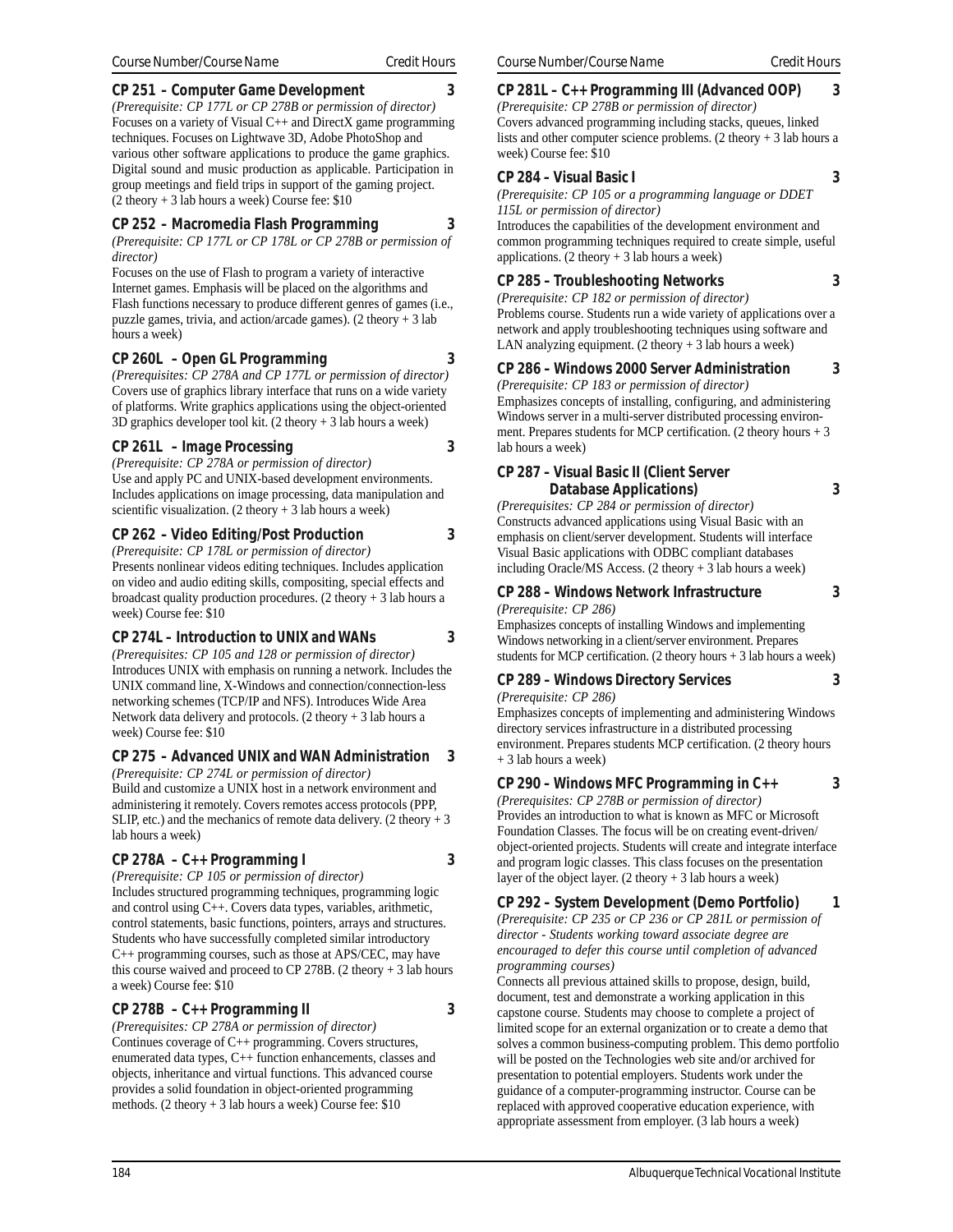## **CP 293 – Demo Reel Production (Demo Portfolio) 1**

*(Prerequisite: CP 262 or permission of director)* Creates a video demo reel. Reviews strategies for content, themes, packaging, editing, sound effects and presentation. Tailor demo reels to specific companies and areas of industry. Incorporates methods of job seeking and applications. (3 lab hours a week)

#### **CP 295 – Web Site Implementation 1**

*(Prerequisite: CP 135 or permission of director)* Creates a web site from conceptualization to implementation. Completed web site and portfolio will be presented to an academic team. (3 lab hours a week)

#### **CP 296 – Topics 1–6**

*(Prerequisite: permission of director)* Topics vary based on the requests from the community and available software, hardware and instructors.

#### **CP 297 – Special Problems 1–6**

*(Prerequisite: permission of director)*

The student and instructor define a specific problem in the area of the student's interest and directly related to the program. The student develops and executes a solution using analytical techniques appropriate to the problem. An oral presentation may be required.

#### **CP 298 – Internship 3**

*(Prerequisite: permission of director)* In cooperation with local industry, the student works for one term on a cooperative basis in an appropriate training program. The position is not paid.

#### **CP 299 – Cooperative Education 3**

*(Prerequisite: permission of director)*

In cooperation with local industry, the student works for one term on a cooperative basis in an appropriate training program. The position is paid.

## **CR – Court Reporting Courses**

#### **CR 103A – Machine Shorthand I 7**

*(Prerequisites: RDG 099 or equivalent and AA 101 and 102 or 35 wpm typing speed on five-minute timing)* Presents keyboarding and computer-compatible, conflict-free machine shorthand theory. (5 theory  $+ 5$  lab hours a week)

#### **CR 103L – Machine Shorthand I 7**

*(Prerequisites: RDG 099 or equivalent and AA 101 and 102 or 35 wpm typing speed on five-minute timing)* Presents keyboarding and computer-compatible, conflict-free

machine shorthand theory. (5 theory  $+ 5$  lab hours a week)

## **CR 104A Machine Shorthand II** 7

*(Prerequisites: CR 103A, BA 121)* Focuses on computer-compatible, conflict-free machine shorthand theory and vocabulary building. Open-exit course. Students may advance to CR 210A after reaching three 60 wpm literary and three 80 wpm literary. Enrollment limited to 45 weeks or three terms. (5

#### **CR 104L – Machine Shorthand II 7**

*(Prerequisites: CR 103L, BA 121)*

theory  $+ 5$  lab hours a week)

Focuses on computer-compatible, conflict-free machine shorthand theory and vocabulary building. Open-exit course. Students may advance to CR 210L after reaching three 60 wpm literary and three 80 wpm literary. Enrollment limited to 45 weeks or three terms. (5 theory  $+ 5$  lab hours a week)

#### **CR 105 – Keyboard Skill-building 2**

*(Prerequisite: AA 107 or 45 wpm typing speed on five-minute timing)*

Focuses on building speed and accuracy. Course fulfills NCRA's keyboarding requirement of 60 net wpm with no more than five errors on two five-minute timed writings. (5 lab hours a week) Course fee: \$10

#### **CR 122 – Word Power 1**

Focuses on vocabulary, study of the dictionary, pronunciation, word origins, prefixes and suffixes, root elements, dissecting words, and vocabulary words. (7.5 weeks)

## **CR 123 – Punctuation for Court Reporters 3**

Covers fundamental rules for punctuating syntax and presents verbatim English as found in courtroom transcripts and modifies the rules to accommodate this English.

#### **CR 132 – Medical Terminology and Anatomy 3**

*(Prerequisite: RDG 099 or equivalent)*

Covers medical terminology, using 350 Greek and Latin prefixes, suffixes, word roots, combining forms and human anatomy through video and text.

## **CR 210A – Machine Shorthand III 8**

*(Prerequisite: CR 104A)*

Covers vocabulary building, machine shorthand theory, legal procedures, speed-building using testimony, literary and jury charge materials. Open-entry, open-exit course. Students may advance to CR 220L after reaching 100 wpm literary and testimony, and 120 wpm literary and testimony. Enrollment limited to 45 weeks or three terms.  $(5$  theory  $+ 10$  lab hours a week)

#### **CR 210L – Machine Shorthand III 8**

*(Prerequisite: CR 104L)*

Covers vocabulary building, machine shorthand theory, legal procedures, speed-building using testimony, literary and jury charge materials. Open-entry, open-exit course. Students may advance to CR 220L after reaching 100 wpm literary and testimony, and 120 wpm literary and testimony. Enrollment limited to 45 weeks or three terms.  $(5$  theory  $+ 10$  lab hours a week)

## **CR 220L – Machine Shorthand IV 8**

*(Prerequisites: CR 210L, CR 132)*

Emphasizes medical terminology and dictation, vocabulary building and speed-building. Open-entry, open-exit course. Students may advance to CR 230L after reaching three testimony, literary and jury charge at 140 wpm and 160 wpm. Enrollment limited to 45 weeks or three terms.  $(5 \text{ theory} + 10 \text{ lab hours a week})$ 

## **CR 230L – Machine Shorthand V 8**

*(Prerequisite: CR 220L)*

Emphasizes speed-building and vocabulary building. Open-entry, open-exit course. Students must pass three 5-minute takes of literary at 180 wpm, three of jury charge at 200 wpm and three of testimony at 225 wpm, with a minimum of 96% accuracy and a transcription rate of at least 20 wpm. Enrollment limited to 45 weeks or three terms. (5 theory + 10 lab hours a week)

## **CR 240 – Legal Terminology 3**

Presents concepts such as civil law, criminal law, the judicial system and Latin/legal terminologies. Course is occasionally offered through the Internet.

## **CR 250L – Computer-Aided Transcription (CAT) 3**

*(Prerequisites: CR 104L, BA 150)*

Focuses on production of transcripts on computer-aided transcription software. (2 theory + 3 lab hours a week) Course fee: \$10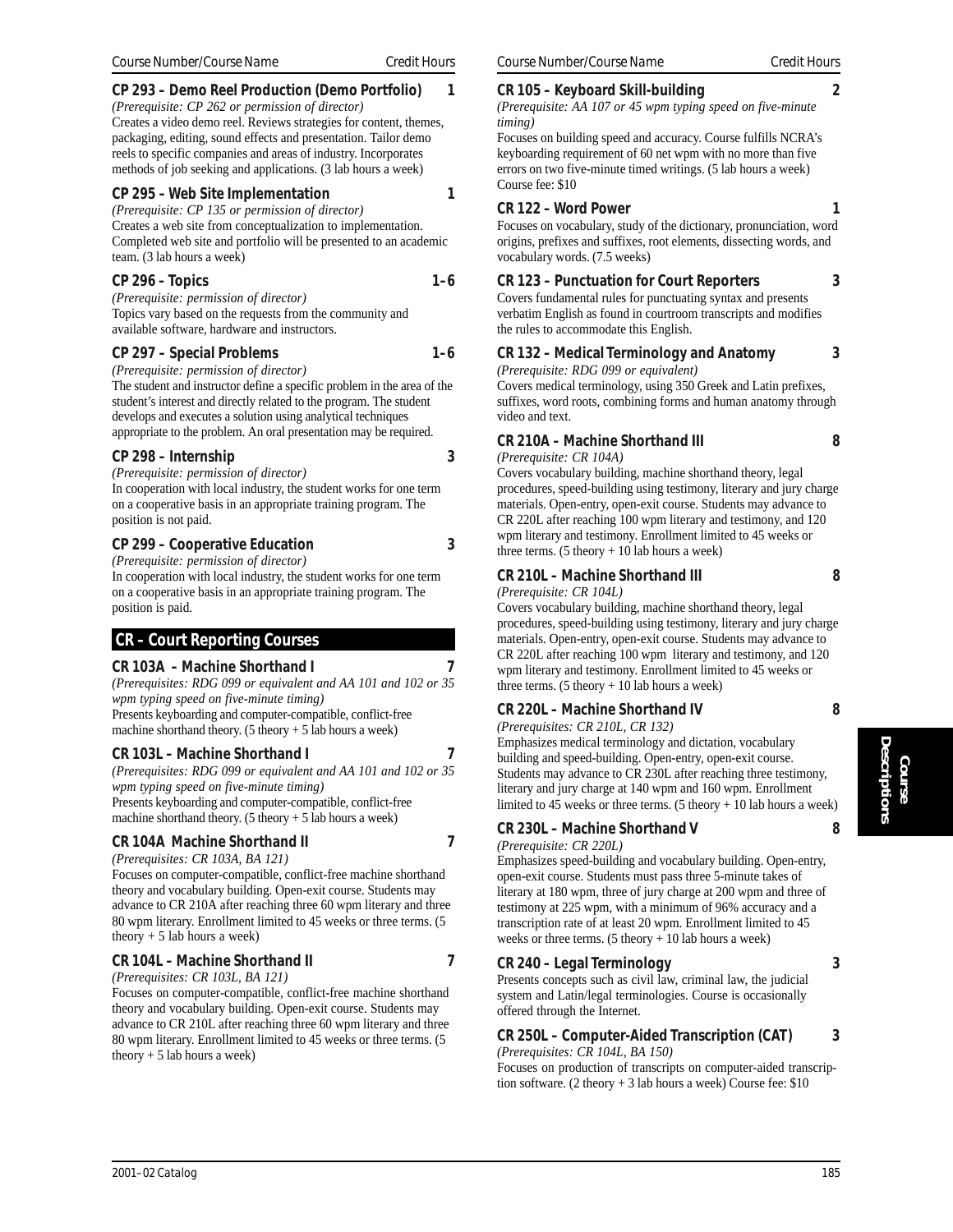#### **CR 251 – Stenotranscription 3**

*(Prerequisites: CR 104L and BA 150 or department approval)* Emphasizes hands-on application using the computer, stenomachine and rapid-data entry software to produce a variety of medical, legal, corporate and police documents. (2 theory + 3 lab hours per week) Course fee: \$10

## **CR 252 – Medical/Legal Stenotranscription 2**

#### *(Prerequisite: CR 251)*

Introduces the use of computer-aided transcription software and stenotranscription skills to transcribe legal and medical documents, correspondence, and instruments with correct formatting, punctuation, and spacing.  $(1$  theory + 3 lab hours per week)

#### **CR 253 – Litigation Support 2**

Focuses on scanning and indexing documents and transcripts, creating and maintaining a legal-specific database and printing images to CD. (4 theory hours per week for 7.5 weeks)

#### **CR 260 – Court Reporting Procedures 3**

#### *(Prerequisites: CR 220L, CR 250L)*

Covers depositions, administering oaths, handling exhibits, storing notes and applying ethics.

#### **CR 270 – Speed-building/Test Preparation 3**

Focuses on speed-building and two- three- and four-voice testimony. Students need a minimum speed of 180 wpm literary and 225 wpm testimony. Preparation course for the state certification exam. (2 theory + 3 lab hours per week)

#### **CR 296 – Topics Course 1–3**

Explores current topics in court reporting and stenotranscription.

#### **CR 297 – Special Problems Variable**

*(Prerequisite: department approval)* Allows student and instructor to define a specific problem in the area of the student's interest and directly related to the program. The student develops and executes a solution using analytical techniques appropriate to the problem. An oral presentation may be required.

#### **CR 298 – Internship 2**

*(Prerequisites: CR 250L, passage of two five-minute dictation takes at 200 wpm on testimony material and department approval)*

Provides students the opportunity to work at business or trainingrelated supervised work stations. Arranged by associate dean in student's final term. Students acquire a minimum of 75 clock hours of practical experience under the supervision of a certified shorthand reporter; a minimum of 40 hours spent in actual writing time. Intern is required to record and transcribe a 40-page saleable transcript.

#### **CR 298A – Internship 2**

*(Prerequisites: CR 251 and department approval)* Provides students the opportunity to work at business or trainingrelated supervised work stations. Arranged by associate dean in student's final term. Students acquire a minimum of 75 supervised clock hours producing saleable transcripts for a medical office, hospital, legal office, corporate word processing department, police department or publishing firm.

#### **CR 299 – Cooperative Education 4**

*(Prerequisites: CR 210L and department approval)* Provides students the opportunity to work a minimum of 150 hours in a paid training-related position. Student trainees are paid by the cooperating firm and are supervised jointly by TVI and the employer.  $(1$  theory + 9 lab hours a week)

## **CSCI – Computer Science Courses**

#### **CSCI 098 – Computer Basics 2**

(Half term) Provides opportunities to develop beginning computer skills in a half term course. Includes common word processing tasks and understanding computer system components. Introduces concepts used in many Adult and Developmental Education courses. (4 theory hours a week)

#### **CSCI 100 – Basic Keyboarding/Computer Skills 3**

Emphasizes beginning keyboarding, computer concepts and basic word processing. Recommended for entry-level students. (3 theory hours + 1 lab hour a week)

#### **CSCI 101 – Computer Literacy 4**

Introduces computer hardware and software topics with a mixture of lecture and hands-on instruction: common user applications (e.g., word processing, spreadsheets, data bases), operating systems (e.g., Windows 3.1, Windows 95) and the basics of using networked computers (e.g., email and the Web). Typing proficiency useful but not required. Course fee: \$15.

## **CSCI 151 – Introduction to Computer Programming 4**

*(Prerequisite: MATH 121 with a grade of B or better and MATH 150)*

Introduces programming designed for those interested in programming as a career or as a useful problem-solving skill; the relationship between programming and problem solving, using programs written in C and C++. Course fee: \$15. (Previously offered as CSCI 155.)

#### **CSCI 163 – Intermediate Computer Literacy 3**

*(Prerequisite: CSCI 101 or permission of instructor)* Emphasizes creating graphics and Web documents; research using the Internet. Course fee: \$15.

#### **CSCI 296 – Topics in Computer Science 3**

*(Prerequisite: RDG 100 and permission of instructor)* Presents various topics. See Schedule of Classes.

## **CST – Cultural Studies Courses**

#### **CST 150 – Introduction to Cultural Studies 3**

*(Prerequisite: RDG 100)*

Surveys a range of contemporary topics in global perspective, including gender, race, class and ethnicity. Explores non-dominant cultures and non-traditional social issues.

#### **CST 250 A,H,N,S – Ethnic Studies 3**

*(Prerequisite: RDG 100)*

Investigates present day perspectives and historical and social conditions which have shaped and affected the lives of a specific group of American people. Emphasizes how these groups create mosaic of philosophy, art and identity. A: African American Studies; H: Chicano Studies; N: Native American Studies; S: Asian American Studies.

## **CST 296 – Topics in Cultural Studies 3**

*(Prerequisite: RDG 100)* Presents various topics. See Schedule of Classes.

## **CTRG – Catering Courses**

#### **CTRG 170L – Catering 10**

Covers basic knowledge and hands-on experience of how to plan, organize and set up catered functions. Includes basic knowledge of how to read and prepare recipes.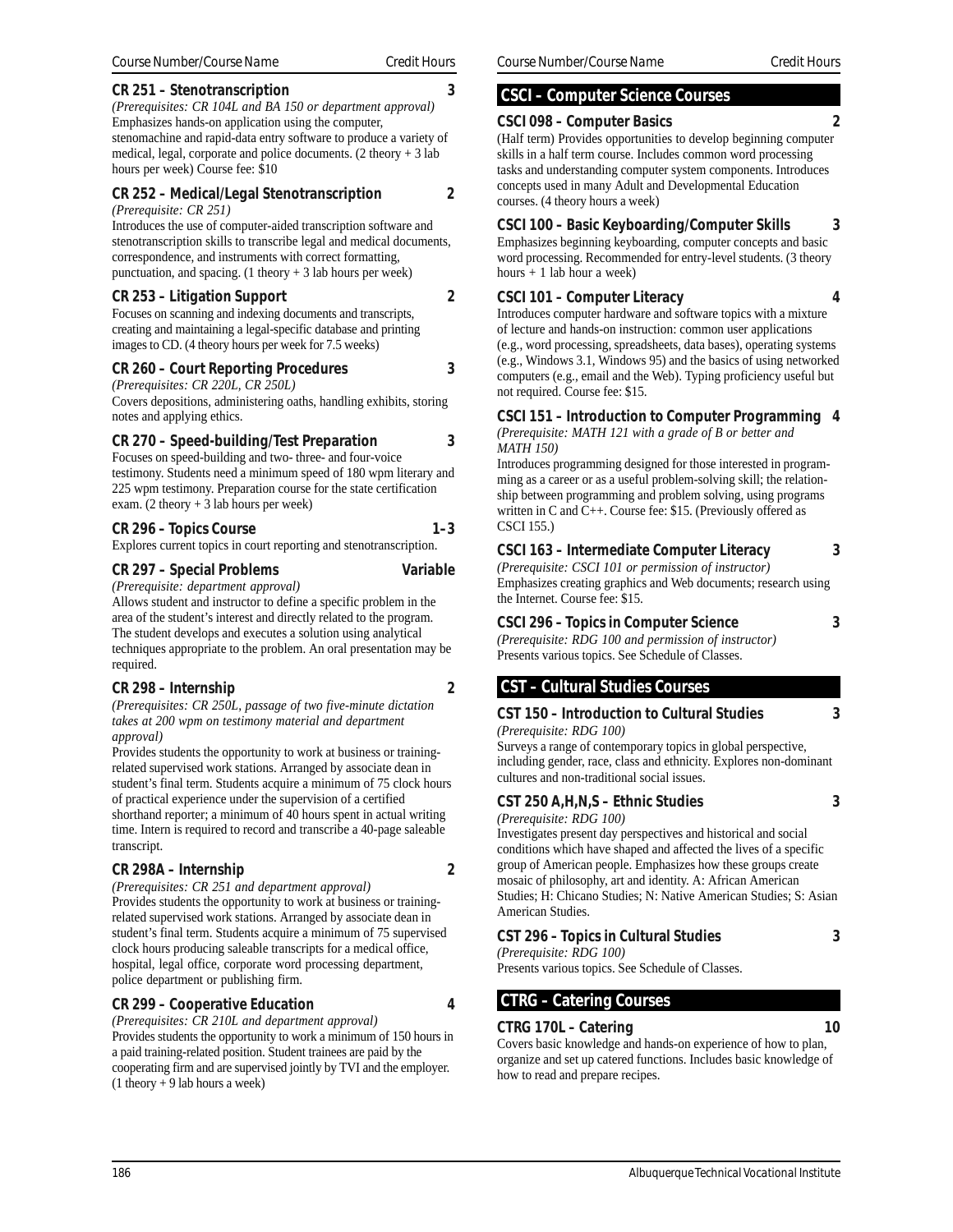## **DA – Dental Assistant Courses**

#### **DA 101 – Dental Science I 3**

*(Prerequisites: RDG 100 and MATH 99 or equivalent, ENG 101, COMM 221. Corequisites: DA 102L, 104, 106L, 110L)* Student will study microbiology as it relates to control of infection and disease in dental environments and effective methods of sterilization and disinfectants. This course will instruct the student in anatomy, histology and physiology of the head, neck and body systems as they relate to dentistry.

## **DA 102TL – Dental Materials and Application 3**

*(Corequisites: DA 101, 106L, 108L, 110L)* Introduction to the physical and chemical properties of dental materials and their application including placement of temporary restorations, cements, bases and liners, preliminary and final impression materials, composite and crown and bridge materials and procedures. There is a \$40 uniform fee for this course (2 theory & 3 lab hours weekly)

#### **DA 104 – Tooth Morphology, Histology and Recordings 3**

*(Corequisites: DA 101, 102L, 106L, 108L, 110L)* Instruction in dental terminology as it relates to tooth morphology and histology, charting, numbering systems, cavity classification, oral diagnosis and treatment planning. (3 theory hours weekly)

## **DA 106T/L – Chairside Procedures I 3**

*(Corequisites: DA 101, 102L, 104, 108L, 110L)* Theory and care of dental equipment, identification of instruments and their use, tray set-up, four-handed dentistry techniques and preparation for assisting in a clinical setting. (2 theory & 3 lab hours weekly)

## **DA 108T/L – Dental Radiology I 2**

*(Corequisites: DA 101, 102L, 104, 106L, 110L)* Production and projection of x-rays, operation and care of standard x-ray equipment, operational safety precautions, exposure and mounting of dental x-rays, darkroom procedures and the chemistry of processing films. (1 theory  $&$  3 lab hours weekly)

#### **DA 110T/L – Dental Practice Management and Patient Care** 2

*(Corequisites: DA 101, 102L, 104, 106L, 108L)* Introductory dental office management course designed to develop basic skills and background in all phases of dental reception functions and office management procedures to include: computer management, oral and written communication, bookkeeping skills, case presentation and financial arrangements, banking procedures and computing salaries and tax records. Emphasis on patient care including communication techniques, interviewing skills and conflict management. Includes clinical observation experiences. (1 theory & 3 lab hours weekly)

## **DA 112 Dental Science II 3**

*(Prerequisite: DA 110L. Corequisite: DA 114, 116L, 118L, 120C)* Students will study pathology, prevention, nutrition and pharmacology as they relate to dentistry. Also included are applied psychology and communication skills with dental patients and co-workers. (3 theory hours weekly

#### **DA 114 – Dental Specialties 3**

*(Corequisites: DA 112, 116L, 118L, 120C)*

Provides introduction into dental specialties with an emphasis on hands-on practice of DA functions that can be delegated in dental specialty offices. (3 theory hours weekly)

## **DA 116T/L – Chairside Procedures II 3**

*(Corequisites: DA 112, 114, 118L, 120C)* Provides advanced knowledge of the dental specialties and DA functions including hands-on training, instrumentation, chair-side techniques and patient management. Includes coronal polishing. (2 theory & 3 lab hours weekly)

## **DA 118T/L – Dental Radiology II 2**

*(Corequisites: DA 112, 114, 116L, 120C)*

Production, processing and mounting of x-rays on patients. Record keeping essential to x-ray procedures in the dental office. Reading of dental radiographs and the procedures and reasons for intra oral radiographs and extra oral radiographs included. (1 theory & 3 lab hours weekly)

## **DA 120T/C – Clinical Application I 6**

*(Corequisites: DA 112, 114, 116L, 118L)*

Clinical practice utilizing four-handed dentistry at chair-side including extended function in general dentistry delegated to the DA as designated by the New Mexico Dental Practice Act (coronal polishing, fluoride application, radiology). (2 theory & 12 clinical hours weekly)

#### **DA 124T/C – Clinical Application II 7**

*(Prerequisite: DA 120C)*

Student will intern in dental offices to practice utilization of ourhanded technique in extended functions. (2 theory & 20 clinical hours weekly)

## **DDET – Design Drafting Engineering Courses**

## **DDET 102L – Manufacturing Methods 3**

*(Pre- or corequisite: ENG 101)*

This course is designed as a comprehensive introduction to traditional and non-traditional manufacturing processes and provides students with a solid basis of understanding activities involved in the processing of metals, polymers, ceramics, and composites. (3 theory hours + 1 lab hour a week)

## **DDET 106L – Basic CADD 3**

Utilizing an advanced computer aided design laboratory, students will learn basic skills of the most popular software packages. Students will be able to generate, edit, dimension, and plot 2D engineering drawings. (2 theory + 3 lab hours a week) Course fee: \$15

## **DDET 114L – Mechanical Detailing Drafting 3**

Engineering Design and Manufacturing Analysis depends largely on Technical Graphics Communications. Students will complete projects using ASME Y14.5 standards, which include sketching techniques, geometric construction, visualization and layout, multiview projections, and auxiliary views, and dimensioning and tolerancing and introduction to GD&T. (2 theory  $+3$  lab hours a week)

#### **DDET 115L – Intermediate CADD 3**

*(Prerequisite: DDET 106L)*

This intermediate level course, students will acquire more advanced CAD skills. Topics will include producing, viewing, and editing 2D and 3D drawings. The course is primarily geared toward application problems, which include individual and team projects. (2 theory + 3 lab hours a week) Course fee: \$15

## **DDET 116L – Basic Electronic Drafting 3**

*(Prerequisite: DDET 114L)*

Presents electronic drafting fundamentals including symbolic representation of electronic components and devices, block and connection diagramming, cable drawings and circuit schematics. Includes basic electronics theory and mathematics applications. (2 theory  $+3$  lab hours a week)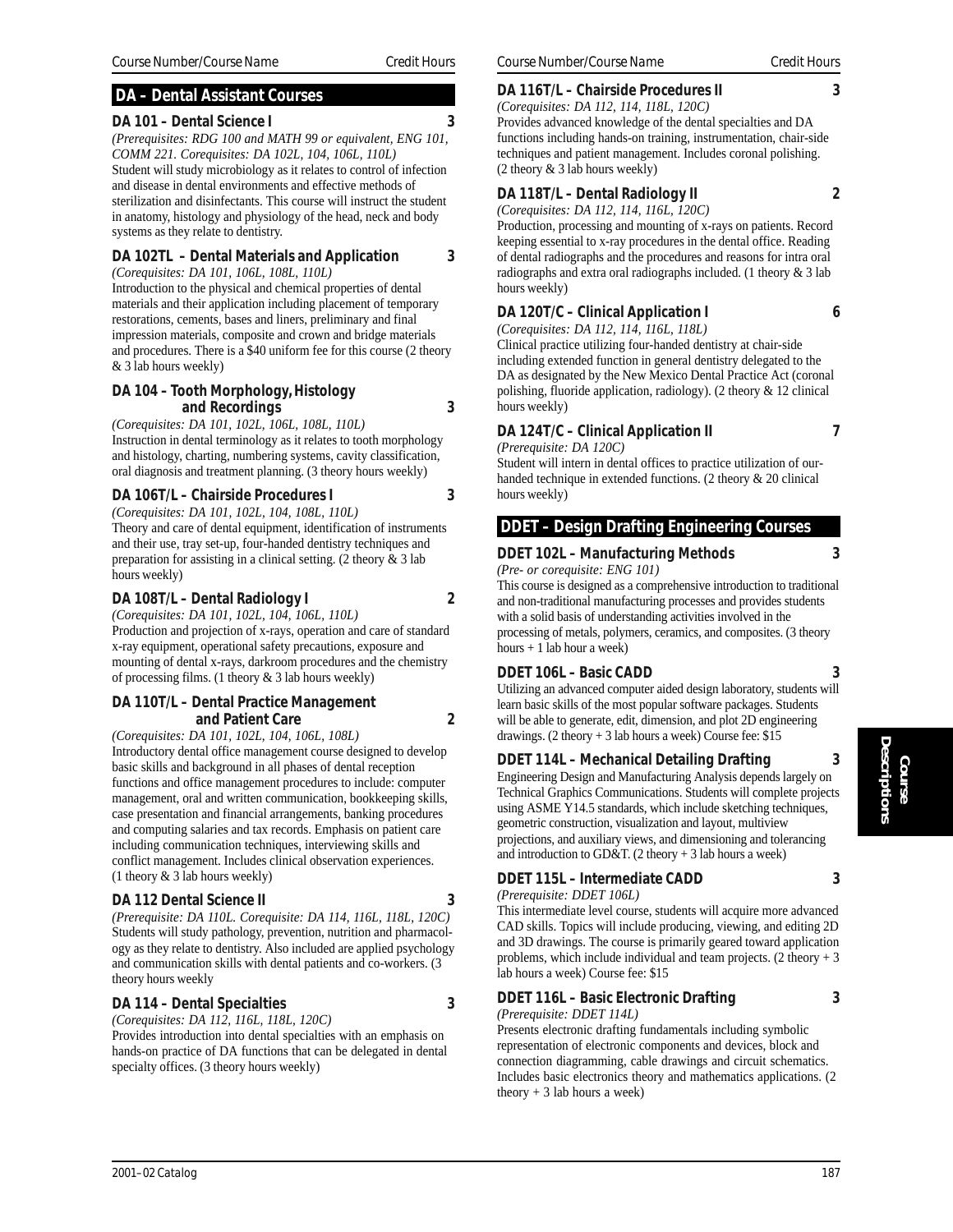#### **DDET 201L – Mathematics of Mechanics 3**

*(Prerequisite: MATH 121 or 150)*

This course is designed for students who are preparing for technical or scientific careers. An analytical approach to problem solving is emphasized. Students will learn how to analyze the geometric relationships among points, lines, and planes in space. Advanced applications of trigonometry in design engineering problems and dynamic mechanisms will be covered.  $(2 \text{ theory} + 3 \text{ lab hours a week})$ 

#### **DDET 205L – Machine Design Layout 4**

*(Prerequisites: DDET 114L, 115L; pre- or corequisite: DDET 201L or MATH 123)*

Apply machine design principles including fixed and removable fastening techniques, dimensioning and tolerancing for assembly; GD&T, relational functions of bearings, gears, cams, belts, pulleys and shafts; and parts list development. Introduces force vectors and stress and strain. Layout formats, part searches and material specifications are made for each design.  $(3$  theory + 3 lab hours a week)

#### **DDET 206L – Jig and Fixture Design 4**

*(Prerequisite: DDET 205L)*

Focuses on science of three-dimensional location, clamping and holding of work for machining and assembly. Covers cams, levers, screwlocks, air and hydraulic devices . Students make various designs in the TVI machine shop. (3 theory + 3 lab hours a week)

#### **DDET 211L – Electromechanical Drafting 3**

*(Prerequisite: DDET 205L; pre-or corequisite: DDET 215L)* Includes the study, experimentation, design and drafting of electromechanical devices and systems. Covers principal components of hydraulic, pneumatic drive systems and control devices in a hands-on laboratory. A major design project is required. (1 theory + 5 lab hours a week)

#### **DDET 215L – Technical Computer Applications 3**

Using solid modeling, the current state-of-the-art in CAD, the student will learn to produce realistic design of parts with volume, surface and edges in which both interior and outer surfaces are represented. (2 theory + 3 lab hours a week)

#### **DDET 216L – Dimensional Metrology 4**

*(Prerequisite: DDET 114L or MATT 112)*

Make direct and indirect measurements to 50 millionths of an inch. Concentrate on linear and angular unit measurements. Uses equipment in electrical, decibel and PPM measurements. Includes SPC and CMM practicums. (3 theory + 3 lab hours a week)

## **DDET 220L – Statics and Strengths of Materials 5**

*(Prerequisites: DDET 201L or MATH 123 and ENG 119)* Analyze distribution of forces as applied to strengths of materials and formulate relationship between external forces and internal responses and stress strain. Evaluate mechanical properties of material in laboratory conditions.  $(3$  theory  $+ 5$  lab hours a week)

#### **DDET 284 – Geometric Dimensioning and Tolerancing 3**

Covers the design and use of gauges, fixtures and tools for inspection using GD&T specifications to meet ASME-Y14.5 standards. (3 theory hours a week)

#### **DDET 296 – Topics 1–5**

*(Prerequisite: permission of program chair)* Topics offered depend on requests from the community and available instructors.

#### **DDET 297 – Special Problems 2–5**

*(Prerequisite: permission of program chair)*

The student and instructor define a specific problem directly related to the program in the area of the student's interest. The student develops and executes a solution using analytical and drafting techniques appropriate to the problem. An oral presentation may be required.

#### **DDET 298 – Internship 3**

*(Prerequisite: permission of program chair)* In cooperation with local industry, the student works for one term on a cooperative basis in an appropriate training program. The position is not paid.

#### **DDET 299 – Cooperative Education 3**

*(Prerequisite: permission of program chair)*

In cooperation with local industry, the student works for one term on a cooperative basis in an appropriate training program. The position is paid.

## **DE – Data Entry Courses**

#### **DE 101 – Data Entry Skill-building 2**

*(Prerequisites: AA 101 or 35 wpm typing speed on a five-minute timing, RDG 099 or equivalent, ENG 099 or equivalent, and MATH 099 or equivalent)*

Develops speed and accuracy for computer data entry applications. Open-exit course (1 theory + 4 lab hours a week for 7.5 weeks)

## **DETC – Diesel Equipment Technology Courses**

**DETC 103 – Manual Shift Transmissions Theory 1** *(Prerequisites: RDG 099 or equivalent, MATH 097 or equivalent or department approval)*

Covers shop safety, operation and theory of manual shift transmissions.

#### **DETC 103L – Manual Shift Transmissions Lab 2**

*(Prerequisites: RDG 099 or equivalent, MATH 097 or equivalent or department approval)*

Presents shop safety, disassembly, evaluation, assembly and adjustment of manual shift transmissions used in trucks. Also covers single and twin countershaft transmissions, auxiliary transmissions and transfer gear cases. (5 lab hours a week  $= 75$  lab hours a term)

#### **DETC 104 – Drive Axles, Brakes and Automatic Transmissions Theory 1**

*(Prerequisites: RDG 099 or equivalent, MATH 097 or equivalent or department approval)*

Emphasizes safety, operation of drive axles and steering axles, air and hydraulic brakes and automatic transmissions.

#### **DETC 104L – Drive Axles, Brakes and Automatic Transmissions Lab 3**

*(Prerequisites: RDG 099 or equivalent, MATH 097 or equivalent or department approval)*

Presents shop safety and disassembly, evaluation, assembly and adjustment of automatic transmissions, drive axles, clutches and other drive train components. Air and hydraulic brake system components are disassembled, evaluated and reassembled. (7.5 lab hours a week  $= 112.5$  lab hours a term)

#### **DETC 105 – Hydraulic Systems Theory 1**

*(Prerequisites: RDG 099 or equivalent, MATH 097 or equivalent or department approval)*

Emphasizes safety and operation of hydraulic systems and components.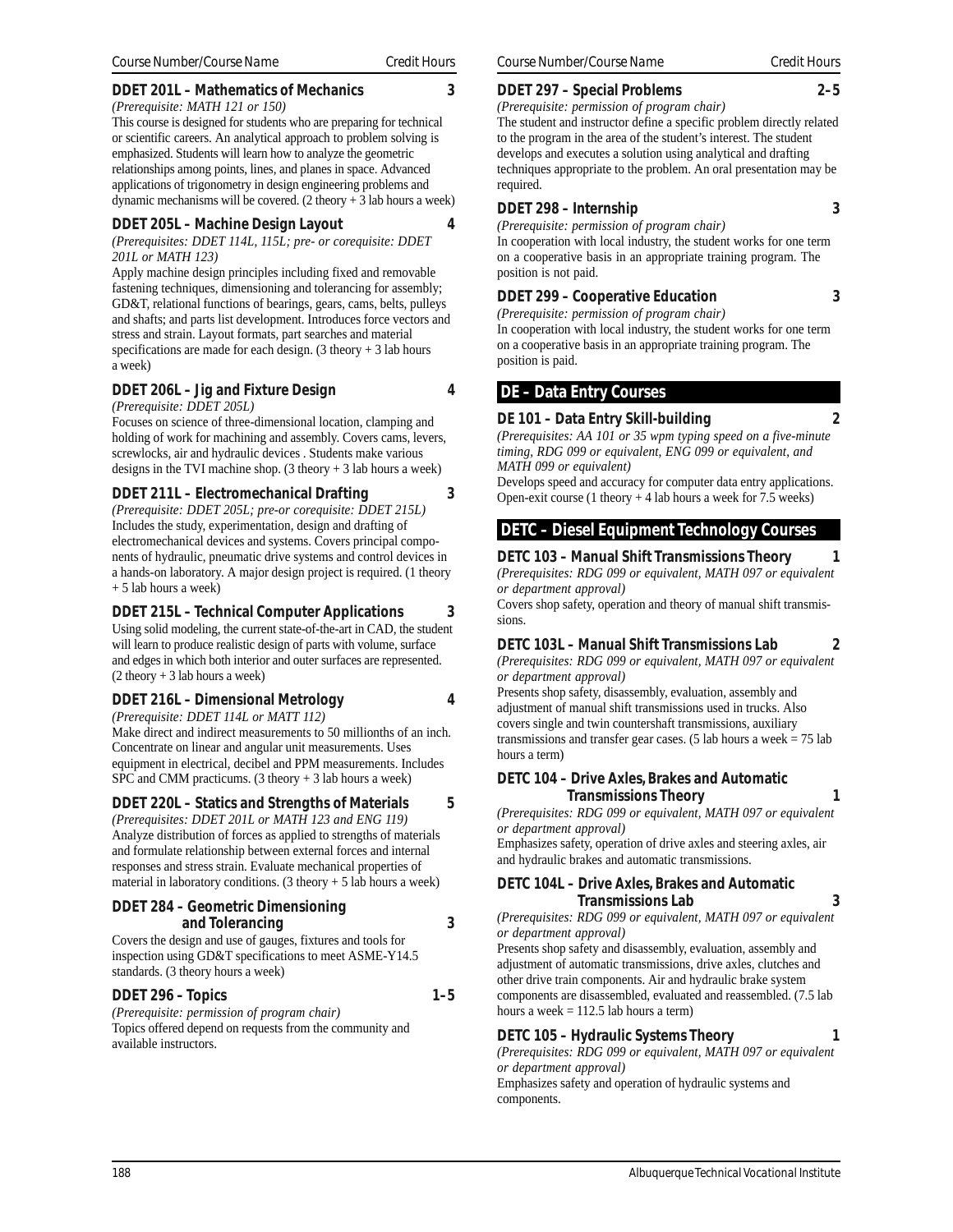#### **DETC 105L – Hydraulic Systems Lab 2**

*(Prerequisites: RDG 099 or equivalent, MATH 097 or equivalent or department approval)*

Presents shop safety, disassembly, evaluation and assembly of hydraulic pumps, valves, actuators and hydraulic circuits used in the heavy-equipment industry. Covers hydrostatic transmissions and in-line circuit testers. (5 lab hours a week  $= 75$  lab hours a term)

## **DETC 111 – Diesel Engine Overhaul Theory 1**

*(Prerequisites: RDG 099 or equivalent, MATH 097 or equivalent or department approval)*

Emphasizes diesel engine operating principles. Covers operation and troubleshooting procedures for blocks, crankshafts, camshafts, rods, bearings, pistons, cylinder heads, lubrication systems, cooling systems, fuel systems, air induction and exhaust systems. Stresses job seeking and retention skills.

## **DETC 111L – Diesel Engine Overhaul Lab 3**

*(Prerequisites: RDG 099 or equivalent, MATH 097 or equivalent or department approval)*

Covers engine disassembly, evaluation and reassembly techniques. Engines are assembled to manufacturer's recommended specifications then operated and adjusted on a test stand. (7.5 lab hours a week  $= 112.5$  lab hours a term)

#### **DETC 112 – Precision Measurement and Component Repair Theory 1**

*(Prerequisites: RDG 099 or equivalent, MATH 097 or equivalent or department approval)*

Presents uses of micrometers and dial indicators. Measurements are done on engines to manufacturer's specifications. Component repair involves disassembly, evaluation and reassembly of units such as blowers, turbochargers, oil pumps, water pumps and fuel transfer pumps.

#### **DETC 112L – Precision Measurement 2 and Component Repair Lab**

*(Prerequisites: RDG 099 or equivalent, MATH 097 or equivalent or department approval; prerequisite: DETC 102 or department approval; pre- or corequisite: DETC 111)*

Presents the uses of micrometers and dial indicators. Measurements are done on engines to manufacturer's specifications. Component repair involves disassembly, evaluation and reassembly of units such as blowers, turbochargers, oil pumps, water pumps, and fuel transfer pumps. (5 lab hours a week = 75 lab hours a term)

#### **DETC 113 – Diesel Engine Tune-up and Testing Theory 1**

*(Prerequisites: RDG 099, MATH 097 or department approval)* Covers safety, tune-up and diagnostic principles and practices.

## **DETC 113L – Diesel Engine Tune-up and Testing Lab 2**

Introduces engine adjustments and tune-ups on major brands of engines. Practice troubleshooting skills on engines in operating condition. (5 lab hours a week  $= 75$  lab hours a term)

## **DETC 201 – Diesel Electrical Theory 2**

Covers shop safety and diagnosis and troubleshooting procedures of electronic systems and diesel components.

## **DETC 201L – Diesel Electrical Lab 3**

*(Prerequisites: RDG 099 or equivalent, MATH 097 or equivalent or department approval)*

Presents shop safety and diagnostic and troubleshooting procedures of electronic components and diesel systems. (7.5 lab hours a week  $= 112.5$  lab hours a term)

#### **DETC 202 – Diesel Fuel Injection Theory 1**

*(Prerequisites: RDG 099 or equivalent, MATH 097 or equivalent*

*or department approval)* Reviews safety, diagnosis, troubleshooting and repair of fuel

injection systems and diesel components are reviewed.

#### **DETC 202L – Diesel Fuel Injection Lab 2**

*(Prerequisites: RDG 099 or equivalent, MATH 097 or equivalent or department approval)*

Covers safety and diagnosis, troubleshooting and repair procedures on fuel injection systems and diesel components. (5 lab hours a week  $= 75$  lab hours a term)

#### **DETC 203 – Transport Refrigeration/ Air Conditioning Theory 1**

*(Prerequisites: RDG 099 or equivalent, MATH 097 or equivalent or department approval; pre- or corequisite: DETC 201 or department approval)*

Presents shop safety and diagnostic, troubleshooting and repair procedures of transport refrigeration and air conditioning systems.

#### **DETC 203L – Transport Refrigeration/ Air Conditioning Lab 2**

*(Prerequisites: RDG 099 or equivalent, MATH 097 or equivalent or department approval)*

Introduces shop safety while learning diagnostic, troubleshooting and repair procedures on transport refrigeration and air conditioning systems. (5 lab hours a week  $= 75$  lab hours a term)

#### **DETC 296 – Special Topics** 1–6

*(Prerequisite: department approval)* Provides an in-depth study of advanced techniques.

#### **DETC 297 – Special Problems Variable**

*(Prerequisite: department approval)* Focuses on a specific problem while working with an instructor.

## **DMS – Diagnostic Medical Sonography Courses**

#### **DMS 101 – Introduction to Diagnostic Medical Sonography 1**

*(Prerequisites: Program director approval, MATH 121; pre- or corequisites: BIO 237/247L, ENG 101, Humanities elective, PHYS 151/151L; corequisite: DMS 102L, DMS 210)* Presents general information about the profession, credentialing, work environments and relationship to other health care professionals.

## **DMS 102L – Medical Concepts 4**

*(Pre- or corequisites: BIO 237/247L, ENG 101, Humanities elective, PHYS 151/151L; corequisite: DMS 101, DMS 210)* Provides information about medical terminology, Sonographic/other non-invasive diagnostic vascular terminology, pertinent clinical signs, symptoms and laboratory tests, diagnostic testing protocols related to specific disease conditions, medical ethics, pertinent legal issues/principles, professional scopes of practice, trends in health care systems. (3 hours theory  $+3$  hours lab) Uniform fee: \$65

#### **DMS 103 – DMS Pathophysiology 3**

*(Prerequisites:DMS 101, DMS 102L, DMS 210; Pre- or corequisite:BIO 238/248L, corequisites: DMS 120/120C, DMS 130)* Presents the physiology of blood flow dynamics, pertinent pathology and pathophysiology, biologic effects of ultrasound and pertinent in-vitro and in-vivo studies.

**Course**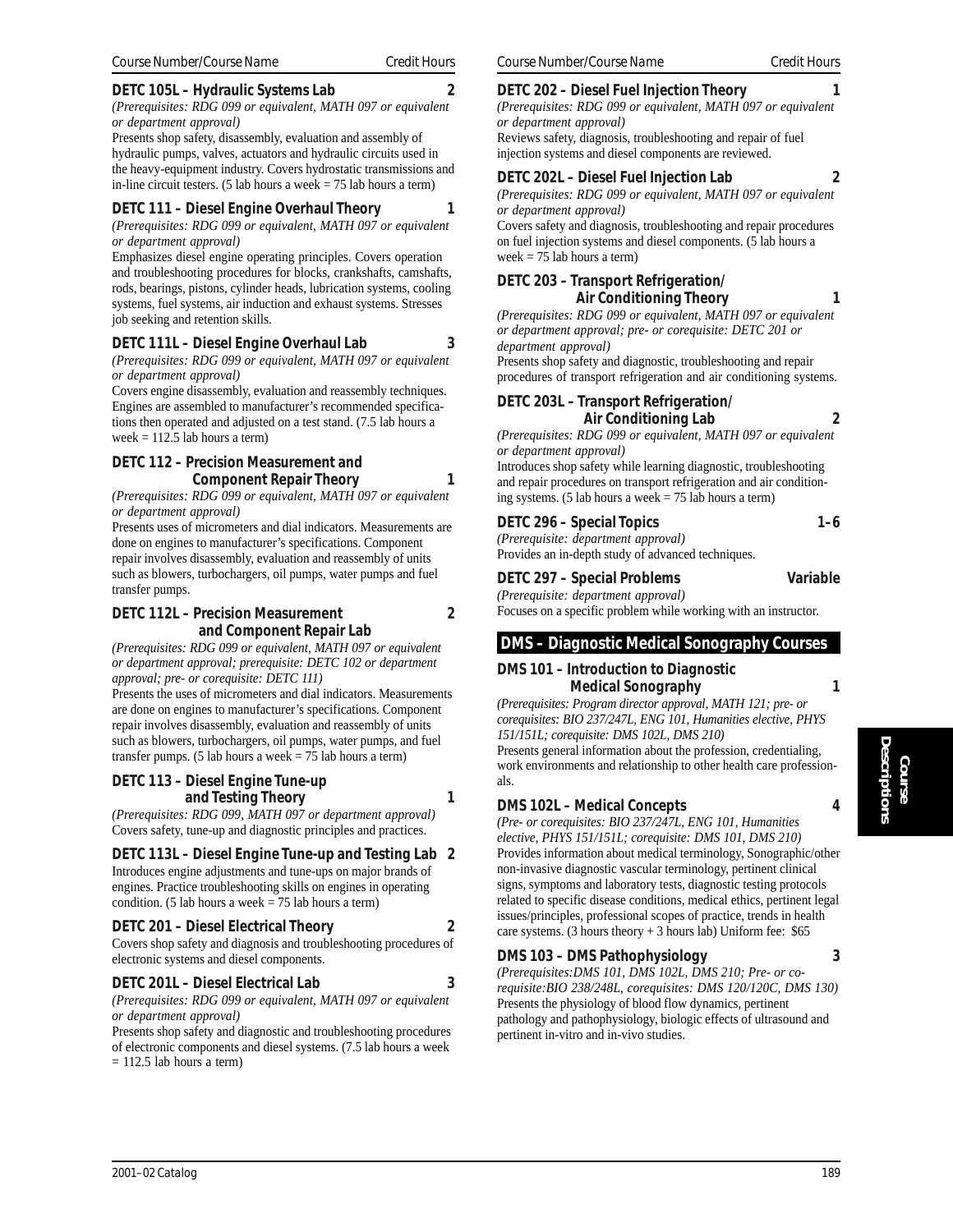#### **DMS 120/120C – General Sonography I 5**

*(Prerequisites:DMS 101, DMS 102L, DMS 210; pre- or corequisite: BIO 238/248L; corequisites: DMS 103, DMS 130)* Presents sonographic examinations of abdomen, superficial structures, non-cardiac chest and the gravid and non gravid pelvis utilizing real-time equipment with both transabdominal and endocavitary transducers, Doppler, and color Doppler display modes. Focuses on normal anatomic structures. Includes six hours per week of clinical experience.  $(3 \text{ hours theory} + 6 \text{ clinical hours})$ 

#### **DMS 130 – Sonographic Physics I 3**

*(Prerequisites:DMS 101, DMS 102L, DMS 210; pre- or corequisite: BIO 238/248L; corequisites: DMS 103, DMS 120/120C)* Introduces acoustical physics, sound production and propagation, interaction of sound and matter, instrument options and transducer selection, principles of ultrasound instruments and modes of operation, operator control options. Includes introduction to Doppler principles and applications.

#### **DMS 210 – Cross Sectional Anatomy 3**

*(Pre- or corequisites: BIO 237/247L, ENG 101, Humanities elective, PHYS 151/151L; corequisite: DMS 101, DMS 102L)* Presents cross sectional anatomy and embryology.

#### **DMS 211 – Patient Care/Quality Control 3**

*(Prerequisites: COMM 221, DMS 103, DMS 120/120C, DMS 130; corequisites: DMS 220/220C, DMS 230)* Presents infection control and universal precaution procedures and pertinent patient care procedures including psychological and emergency support. Presents administrative procedures such as

quality control, records maintenance and professional responsibilities.

#### **DMS 220/220C – General Sonography II 7**

*(Prerequisites: DMS 103, DMS 120/120C, DMS 130; corequisites: DMS 211, DMS 230)*

Provides theory and practical experience with sonographic examinations of abdomen, superficial structures, non-cardiac chest and the gravid and non gravid pelvis using real-time equipment. Focuses on abnormal conditions. Includes nine hours per week of clinical experiences.  $(3 \text{ hours theory} + 12 \text{ clinical hours})$ 

#### **DMS 230 – Sonography Physics II 3**

*(Prerequisites: DMS 103, DMS 120/120C, DMS 130; corequisites: DMS 211, DMS 220/220C)* Presents the physics and principles of Doppler techniques for recording static and dynamic images and acoustical artifacts.

#### **DMS 260C – General Sonography Internship 12**

*(Prerequisites: DMS 211, DMS 220/220C, DMS 230; Corequisite; DMS 270L)* Includes supervised clinical experiences within a healthcare setting. (36 clinical hours weekly)

#### **DMS 270L – Clinical Seminar 1**

*(Prerequisites: DMS 211, DMS 220/220C, DMS 230; Corequisite; DMS 260C)*

Includes weekly case study discussions and conferences. Review of program courses and preparation for National Registry examinations. (3 lab hours weekly)

## **DRFT – Drafting Courses**

#### **DRFT 100 – Introduction to Drafting 3**

Introduces basic concepts of drafting. Helps prepare students for Architectural/Engineering Drafting Technology, Construction Technology, Design Drafting Engineering Technology and related programs. (3 theory hours + 1 lab hour a week)

## **ECM – E-Commerce Courses**

#### **ECM 101 – Web Accounting 3**

*(Prerequisites: ACCT 101A, ECM 105, 176 or department approval)*

Introduces Web-based accounting terminology, accounting transactions, credit card accounting, inventory, purchasing, auditing and billing.

#### **ECM 102 – Internet Customer Service 3**

*(Pre-or corequisite: ECM 176 or department approval)* Focuses on Web-based customer service for growing and maintaining a loyal customer base, as well as continually attracting new customers. Topics include Web customer service, timely transactions and convenience issues.

#### **ECM 105 – Web Business 3**

*(Pre- or corequisite: ECM 176 or department approval)* Focuses on how an online business is set up, organized and operated. Topics include electronic payments, web business models (auction, mall, broker, advertising, etc.), security, privacy, order processing and store operation.

#### **ECM 140 – Web Catalogs 3**

*(Prerequisites: ECM 105, 176, CIS 165 or 191, 156, or department approval)*

Covers how to design and manage online catalogs. Topics include the integration of graphics, product descriptions, product selections and catalog management to create an online catalog.

#### **ECM 150 – Wireless Web 3**

*(Prerequisites: ECM 105, 176, CIS 165 or 191, 156 or department approval)*

Discusses how to design and manage a Web Site supporting user access by wireless devices such as Personal Digital Assistants (PDA). Topics will include Wireless Application Protocol (WAP), Handheld Device Markup Language (HDML), Wireless Markup Language (WML) and other industry trends.

#### **ECM 176 – Introduction to Internet Commerce 1**

Introduces E-Commerce business models and payment systems. Internet operation and concepts including domain naming, ISP, ASP, FTP, email, routing, bandwidth and security are presented. (5 weeks; 2 theory + 3 lab hours a week) Course fee: \$5. [Previously offered as MMS 176]

#### **ECM 201 – E-Commerce Business Planning 3**

*(Prerequisites: ECM 105, 176 or department approval)* Examines the differences between a traditional business and an online business as they apply to the planning and financial analysis for creating an online business or developing an online extension to a traditional business. [Previously offered as ECM 101]

#### **ECM 220 – Web Marketing 3**

*(Pre- or corequisite: ECM 176 or department approval)* Covers Internet marketing topics such as designing and communicating for customer loyalty, product or service uniqueness, segmenting and targeting markets, establishing an online presence, developing a marketing plan and reshaping business and communication in an online market.

#### **ECM 223 – Online Payment Systems 3**

*(Prerequisites: ECM 105, 176 or department approval)* Covers methods for making electronic payments for online businesses. Topics include credit cards, merchant accounts, personal accounts, digital wallets, micro payments and use of digital signatures and encryption.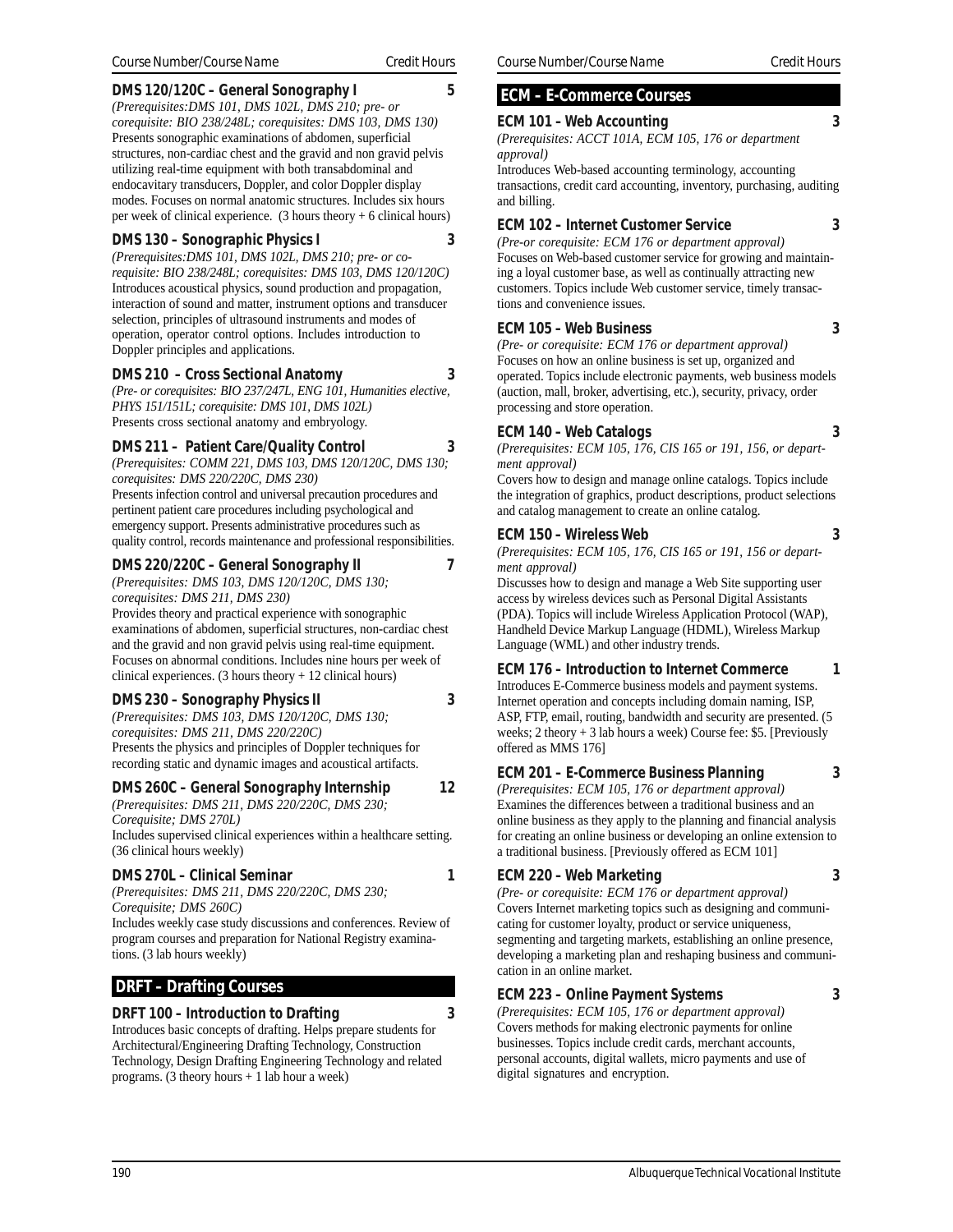#### **ECM 224 – Knowledge Management 3**

Examines the collection, distribution and analysis of information for better business decision processes using online data sources.

#### **ECM 226 – Online Business Law 3**

*(Prerequisites: ECM 105, 176 or department approval)* Examines major legal issues such as electronic information, information security and regulation of content/conduct. Interstate commerce issues such as purchasing and online transactions are introduced.

#### **ECM 260 – Business Web Security 3**

*(Prerequisites: ECM 105, 176 or department approval)* Presents an overview of security, policies and practices to minimize risk to business web sites.

#### **ECM 270 – Web Site Management 3**

*(Prerequisites: ECM 105, 176 or department approval)* Introduces a team approach to managing web sites. Coordinating the efforts of a multi-disciplinary team within an existing infrastructure is stressed.

#### **ECM 280 – Web Customer Identification 3**

*(Prerequisites: ECM 102 105, 176 or department approval)* Employs techniques for collecting and managing customer data. The design of cookies, mailbots, active forms and customer databases are introduced. Policies and practices to address customer privacy issues are presented.

#### ECM 296 – Topics Course 1–3

Examines current topics in e-commerce.

#### **ECM 297 – Special Problems Variable**

*(Prerequisite: department approval)*

Requires student and instructor to define a specific problem in the area of the student's interest and directly related to the program. Student develops and executes a solution using analytical techniques to the problem. An oral presentation may be required.

#### **ECM 298 – Internship 4**

*(Prerequisite: department approval)*

Requires a minimum of 150 work hours at a business or trainingrelated supervised workstation. If the student is currently employed in area of study, the 150 hours must involve a new learning experience. Students are not paid for their work but are supervised jointly by TVI and the company. (1 theory + 9 lab hours a week)

#### **ECM 299 – Cooperative Education 4**

*(Prerequisite: department approval)*

Requires a minimum of 150 work hours at a business or trainingrelated supervised workstation. If the student is currently employed in area of study, the 150 hours must involve a new learning experience. Student trainees are paid by the cooperating firm and supervised jointly by TVI and the employer. (1 theory  $+9$  lab hours a week)

## **ECON – Economics Courses**

#### **ECON 101 – Introduction to Economics 3**

*(Prerequisite: RDG 100)*

Introduces the theories, history, and relationships of economics.

## **ECON 200 – Macroeconomics 3**

*(Prerequisite: RDG 100)*

Surveys theories and problems of economic policy, including the contrast of the Classical and Keynesian models, money and banking, inflation, unemployment, and economic growth.

#### **ECON 201 – Microeconomics 3**

*(Prerequisite: RDG 100)* Emphasizes laws of demand and supply and the workings of the price systems in a free market. Applies basic economic theories to problems of production, monopoly, taxation, consumer welfare, and the environment.

#### **ECON 296 – Topics in Economics 3**

*(Prerequisite: RDG 100)* Presents various topics. See Schedule of Classes.

#### **EET – Electronics Engineering Technology Courses**

#### **EET 107L – Graphics and Analytical Methods 3**

*(Pre- or corequisite: MATH 150 or 121)* Study of mechanical and electronic drafting methods including schematic preparation, printed circuit layout, chassis definition and wiring. Lab time is devoted to techniques required to prepare drawings. Experience in word processing, spreadsheet preparation, graphics, data base preparation and CAD. (2 theory + 3 lab hours a week) Course fee: \$15

#### **EET 109L – Circuit Analysis I 5**

*(Pre- or corequisites: ENG 101, EET 107L)*

Analyze passive DC circuits using Ohm's Law, Kirchhoff's Laws, source conversions, network theorems and branch/mesh/nodal analysis. Includes transient analysis of R-C and R-L circuits along with concepts of energy, power and efficiency. Computers are used.  $(3$  theory + 5 lab hours a week)

#### **EET 113L – Structured Computer Programming 3**

*(Prerequisite: MATH 121 or 150)*

Introduces beginning computer programming using engineering applications. (2 theory  $+ 2.5$  lab hours a week) Course fee: \$15

#### **EET 117L – Digital Electronics I 3**

*(Prerequisite: EET 109L)*

Analyze and design combinational logic and integrated circuits using Boolean algebra, Karnaugh maps and logic diagrams. Study number systems, binary codes and code conversions along with flip flops, multivibrators and circuit applications. Lab work emphasizes wiring and troubleshooting skill.  $(3 \text{ theory} + 1 \text{ lab hours a week})$ 

#### **EET 119L – Circuit Analysis II 5**

*(Pre- or corequisites: ENG 119, MATH 123. Knowledge of CAD is desirable.)*

Study passive AC circuits with dependent and independent sources along with network theorems, phasor analysis, AC measurements, power factor analysis/correction, sweep generation usage and Fourier series. Computers are used for complex mathematical problem solving, spreadsheet preparation, graphics, word processing and CAD.  $(3$  theory  $+ 5$  lab hours a week)

## **EET 207L – Digital Electronics II 3**

*(Prerequisite: EET 117L)*

Study logic circuit decoders, encoders, multiplexers, counters and registers along with ADCs, DACs, RAM, ROM, PLDs and applications.  $(3$  theory  $+ 1$  lab hours a week)

#### **EET 208L – Microprocessors 4**

(Prerequisite: EET 113L; pre- or corequisite: EET 207L) Study in depth microprocessors and microcomputers with emphasis on machine and assembly language programming. Interrupts and DOS entry points are introduced.  $(3 \text{ theory} + 3 \text{ lab hours a week})$ 

**Course**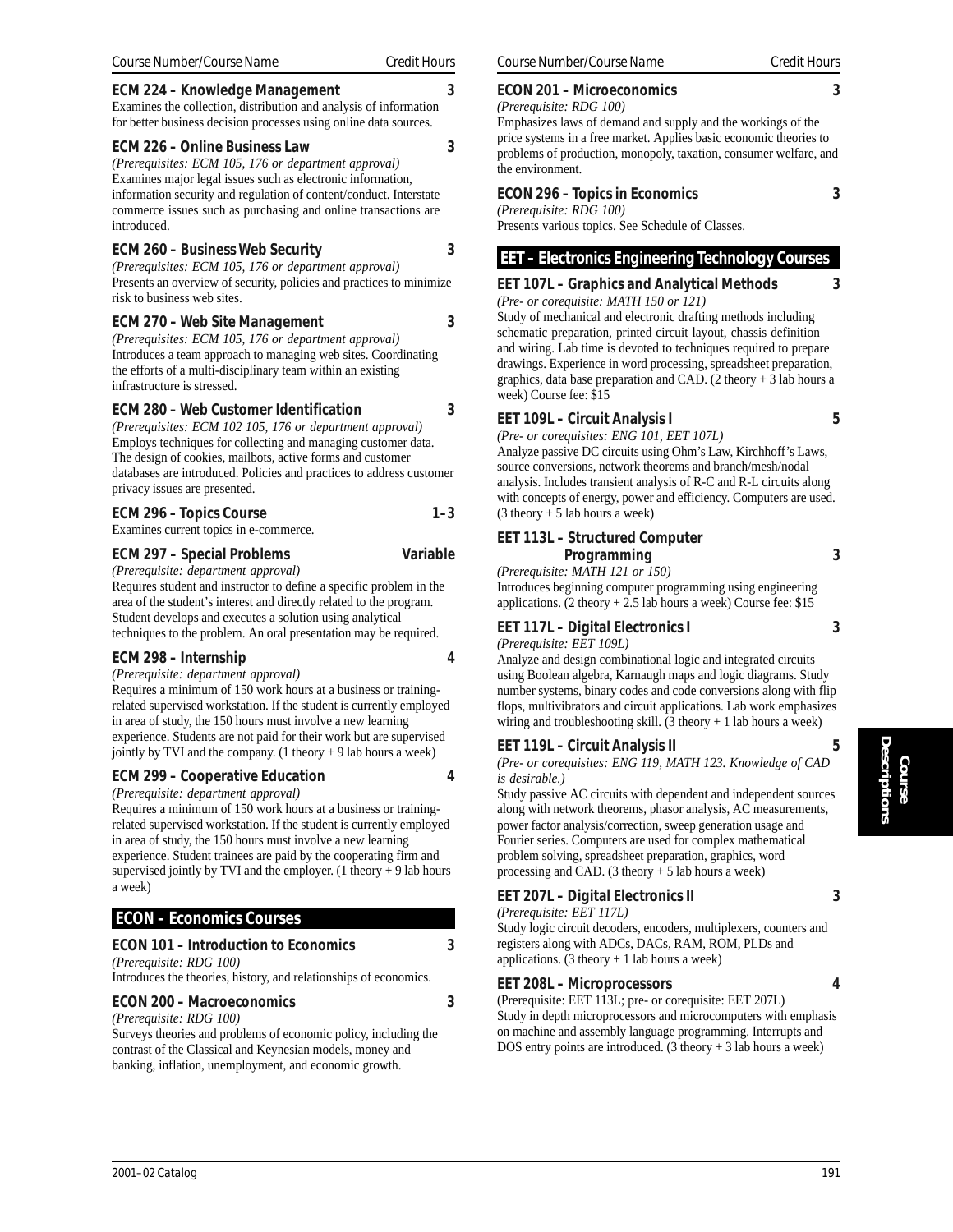#### **EET 209L – Electronic Devices 5**

## *(Pre- or corequisite: EET 119L)*

Study diodes, bipolar transistors, FETs and circuits including rectifiers, zener diode regulators, clippers, clampers and amplifiers. Stresses transistor modeling and circuit analysis/design along with computer use for circuit analysis, spreadsheet preparation, graphics and word processing.  $(3$  theory  $+ 5$  lab hours a week)

## **EET 218L – Microprocessor Interfacing 3**

*(Prerequisites: EET 208L, 209L)*

Study I/O devices including printers and protoboard circuits to a microcomputer. Prepare and present documentation describing system operation and organization along with block diagrams, schematics and structured software. (2 theory  $+ 2.5$  lab hours a week)

## **EET 219L – Electronic Systems 5**

*(Prerequisite: EET 209L)*

Study electronic system schematics along with frequency considerations, decibel usage, differential and operational amplifiers, power supplies, thyristors, PLLs, oscillators and feedback concepts. Each student prepares a technical manual for a computer-controlled system. Presents video monitor basics and introductory transmission line theory. Use computers for advanced circuit analysis, instrument control, data logging and word processing. (3 theory + 5 lab hours a week)

## **EET 296 – Topics** 1–5

*(Prerequisite: open to advanced Electronics students)* The topics depend on the requests from the community.

## **EET 297 – Special Problems 3–5**

*(Prerequisite: enrolled only in 200-level technical courses and/or permission of program chair)*

Define with the instructor a specific problem directly related to the program in the area of the student's interest. Develop and execute a solution using analytical and computer-aided techniques appropriate to the problem. An oral presentation may be required.

## **EET 298 – Internship 3**

*(Prerequisite: permission of program chair)* In cooperation with local industry, the student works for one term on a cooperative basis in an appropriate training program. The position is not paid.

## **EET 299 – Cooperative Education 3**

*(Prerequisite: permission of program chair)*

In cooperation with local industry, the student works for one term on a cooperative basis in an appropriate training program. The position is paid.

## **ELEC – Electronics Courses**

## **ELEC 100 – Introduction to Electronics for Technologies/Trades 3**

Provides preparation for first-term courses that have an electricity and electronics emphasis. Covers circuit analysis, magnetism, generators, inductance, capacitance and digital. Develops skills in critical thinking and problem solving. (3 theory hours + 1 lab hour a week)

## **ELEC 103A – Electronics Fundamentals A 4**

*(Recommended corequisite: ELEC 104 or strong mathematics background or permission of director)*

Covers the basic concepts of DC electronics with emphasis on Ohm's Law, Kirchhoff's Law, circuit analysis, component application and troubleshooting. Construct circuits from schematic diagrams and use multimeters in the lab. (2 theory + 6 lab hours a week) Course fee: \$15

#### **ELEC 103B – Electronics Fundamentals B 4**

*(Prerequisite: ELEC 103A)* Covers the basic concepts of AC electronics with emphasis on Ohm's Law, Kirchhoff's Law, circuit analysis, and component application. Construct, analyze, and troubleshoot AC circuits with multimeters, oscilloscopes and function generators in the lab. (2 theory  $+ 6$  lab hours a week)

## **ELEC 103L – Electronics Fundamentals 8**

*(Recommended corequisite: ELEC 104 or strong mathematics background)*

Covers the basic concepts of DC and AC electronics with emphasis on Kirchhoff's Law, circuit analysis and component application with troubleshooting. Uses oscilloscopes, function generators and multimeters and construct circuits from schematic diagrams. ELEC  $103L$  = ELEC  $103A$  + ELEC  $103B$  (5 theory + 9 lab hours a week) Course fee: \$15

#### **ELEC 104 – Electronics Mathematics 4**

*(Prerequisite: MATH 100B or sufficient math placement score)* Includes selected topics from algebra, geometry, and trigonometry that support the Technologies programs. Also includes metric conversions, simultaneous linear equations, complex numbers, the impedance triangle and exponential and logarithmic functions. (4 theory hours a week)

## **ELEC 105L – Digital Circuits 3**

*(Recommended corequisite: ELEC 104 or strong mathematics background)* Covers the fundamental concepts and applications of digital logic circuits along with number systems and Boolean algebra. Uses basic logic gates and MSI, LSI circuits to develop operational digital circuits.  $(2 \text{ theory} + 3 \text{ lab hours a week})$ 

## **ELEC 114A – Semiconductor Devices A 3**

*(Prerequisites: ELEC 103L, MATH 120)* Covers the basic concepts and applications of semiconductors, rectifier circuits, transistor biasing techniques, AC circuits and transistor regulated power supplies. (2 theory + 3 lab hours a week)

#### **ELEC 114B – Semiconductor Devices B 3**

*(Prerequisite: ELEC 114A)*

Covers field effect transistor circuits, op-amp theory, linear and non-linear op-amp circuits and frequency effects.  $(2 \text{ theory} + 3 \text{ lab})$ hours a week)

## **ELEC 114L – Semiconductor Devices 6**

*(Prerequisites: ELEC 103L, MATH 120)*

Introduces semiconductor devices, diodes, transistors, op-amps and JFETS, and their application in simple power supplies and amplifiers. Students construct, analyze and troubleshoot semiconductor circuits.  $(4 \text{ theory} + 6 \text{ lab hours a week})$ 

## **ELEC 118L – Electromechanical Devices 6**

*(Prerequisites: ELEC 103L, 104, 105L, MATH 120)* Presents theory and application of mechanical devices and their control circuits. Includes hydraulics, pneumatics, vacuum, AC and DC motors, stepper motors and servomechanisms. Students assemble, operate and troubleshoot small-scale electromechanical systems. (4 theory + 6 lab hours a week)

## **ELEC 203L – Introduction to Microprocessors 4**

*(Prerequisites: ELEC 118L, CP 176)*

Focuses on the 8088 microprocessor in an MS-DOS environment. Programs are written in Assembly language and in a higher level language to drive the PC's serial, I/O, parallel printer port and disk drives. Students build individual buffered interfaces that connect with a PC's I/O backplane for their custom I/O applications. (2 theory  $+ 6$  lab hours a week)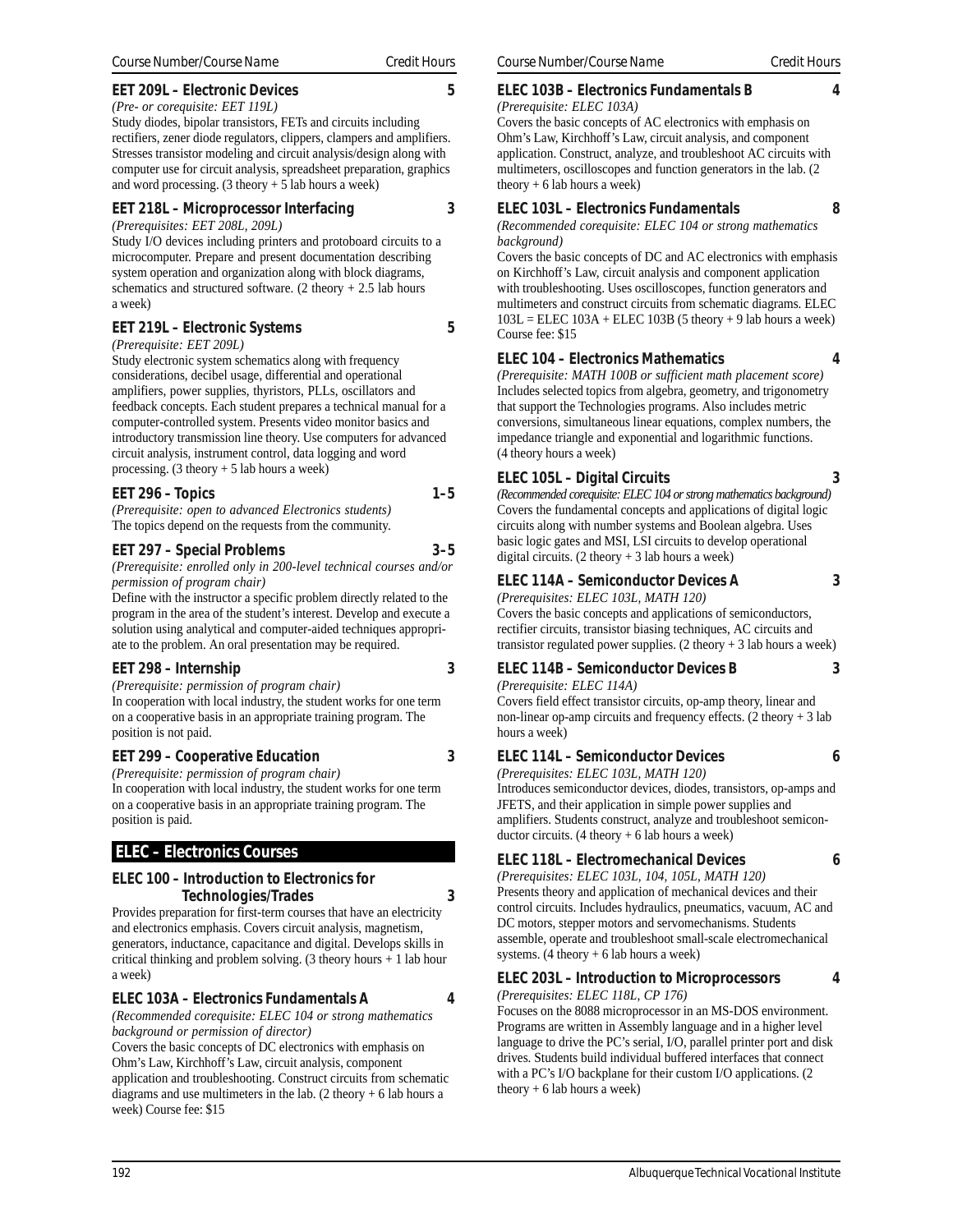## **ELEC 214L – Troubleshooting Techniques 3**

*(Prerequisite: ELEC 205L or equivalent)* Focuses on systematic analysis to locate problems. Apply troubleshooting techniques to a complete electronic system. (2 theory  $+3$  lab hours a week)

## **ELEC 217 – Upgrading and Repairing PCs 3**

*(Recommended corequisite: CP 176 or permission of director)* Covers basic aspects of computer repair, troubleshooting techniques with and without software, modification and replacement. Emphasizes microcomputers and related hardware. (2 theory + 3 lab hours a week) Course fee: \$15

#### **ELEC 220 – Digital Signal Processing Systems 6** *(Prerequisites: ELEC 203L, 205L)*

Covers op-amp theory, applications and limitations, analog circuit analysis and filtering techniques, including passive, active and digital filters. Presents interfacing methods between analog signals and digital computers. Includes address decoding, DAC and ADC applications, parallel and serial interfaces and transmission line theory.  $(4$  theory + 6 lab hours a week)

#### **ELEC 221 – Advanced Upgrading and Repairing PC's 3** *(Prerequisite: ELEC 217)*

Includes a more advanced aspect of computer troubleshooting techniques, repair, and modifications. Emphasizes A+ Certification, which is an industry-recognized credential.  $(2 \text{ theory} + 3 \text{ lab hours})$ a week) Course fee: \$15

## **ELEC 223 – RF/Consumer Electronics 6**

*(Prerequisites: ELEC 114L, 205L)*

Introduces radio frequency communication theory, circuits and problems. Covers analog and digital video and audio transmission, recording and playback methods, and equipment with emphasis on alignment, troubleshooting and repair.  $(4 \text{ theory} + 6 \text{ lab hours a week})$ 

## **ELEC 276L – Soldering Techniques 2**

Introduces non-destructive printed circuit board repairs and component replacement techniques using a modern repair center to learn high-reliability soldering and desoldering techniques.  $(7.5 \text{ wks}; 1 \text{ theory} + 3 \text{ lab hours a week})$  Course fee: \$15

## **ELEC 277L – Advanced Soldering Techniques 2**

*(Prerequisite: ELEC 276L)*

Presents advanced concepts of soldering using a modern repair center to learn high-reliability surface mount technology (SMT) soldering and desoldering techniques. Must have good visual perception. (7.5 wks; 1 theory + 3 lab hours a week) Course fee: \$15

## **ELEC 279 – Electronics Refresher 3**

*(Prerequisite: completion of an electronics program or equivalent)* Review electronics fundamentals, including basic components, semiconductors, op-amps, digital electronics and microprocessors.

## **ELEC 282 – Pulsed Power 3**

*(Prerequisite: ELEC 114L or permission of director)* Covers generation, transmission and measurement of high-voltage and pulsed power systems.

## **ELEC 296 – Topics 1–8**

*(Prerequisite: advanced Electronics student)* The topics depend on the requests from the community.

## **ELEC 297 – Special Problems 2–8**

*(Prerequisite: advanced Electronics student)* The student is given a problem to investigate and solve. The student designs the solution using a combination of techniques.

## **ELEC 298 – Internship 3**

*(Prerequisite: permission of the director)* In cooperation with local industry, the student works for one term on a cooperative basis in an appropriate training program. The position is not paid.

## **ELEC 299 – Cooperative Education 3**

*(Prerequisite: permission of the director)*

In cooperation with local industry, the student works for one term on a cooperative basis in an appropriate training program. The position is paid.

# **ELTR – Electrical Trades Courses**

## **ELTR 101 – Electrical Theory I 4**

*(Prerequisites: RDG 099 or equivalent, MATH 099 or equivalent or department approval; pre- or corequisite: ELTR 102)* Covers the basic concepts of DC and AC theory with emphasis on electron theory, units of electrical measurement, NEC terminology, and selection of branch circuit conductors.

## **ELTR 102 – Electrical Math I 3**

*(Prerequisites: RDG 099 or equivalent, MATH 099 or equivalent or department approval)*

Applies basic arithmetic functions, electrical formulas, calculations of material and circuit load requirements, rules for series, parallel and combination circuits and mechanical work and power.

## **ELTR 103L – Electrical DC/AC Lab 3**

*(Pre- or corequisites: ELTR 101, 102 or department approval)* Emphasis is placed on safety. Covers electrical circuitry, meters, power sources, conductors, insulators, reactive circuits and application of the National Electrical Code.  $(7.5$  lab hours a week = 112.5 lab hours a term)

## **ELTR 104L – AC Circuitry, Motors, Generators 3**

*(Pre- or corequisites: ELTR 101, 102 or department approval)* Covers combination circuit analysis, RLC circuitry, DC/AC motors, generators, solid-state components, wiring methods for single pole and three-way switches and application of the National Electrical Code. Stresses safety. (7.5 lab hours a week = 112.5 lab hours a term)

## **ELTR 112 – Blueprint Reading I 3**

*(Pre- or corequisite: ELTR 101 or department approval)* Provides instruction in reading and interpreting blueprints and specifications. Emphasizes is on terminology, symbols, notations, scaling, dimensioning and basic blueprint drawing techniques.

## **ELTR 113 – Electrical Theory II 4**

*(Pre- or corequisite: ELTR 112 or department approval)* Covers the application of the National Electrical Code, local codes and regulations for installation of branch circuits, services, feeders, temporary services and associated materials and equipment for residential and light commercial applications.

## **ELTR 114L – Residential Wiring Lab 3**

*(Pre- or corequisites: ELTR 112, 113 or department approval)* Covers safety, tools, materials, single pole switches, receptacles, overcurrent protection, three- and four-way switches, pilot switches, door chimes, dryer and range receptacles and swamp coolers, NEC requirements for light commercial applications. (7.5 lab hours a week  $= 112.5$  lab hours a term)

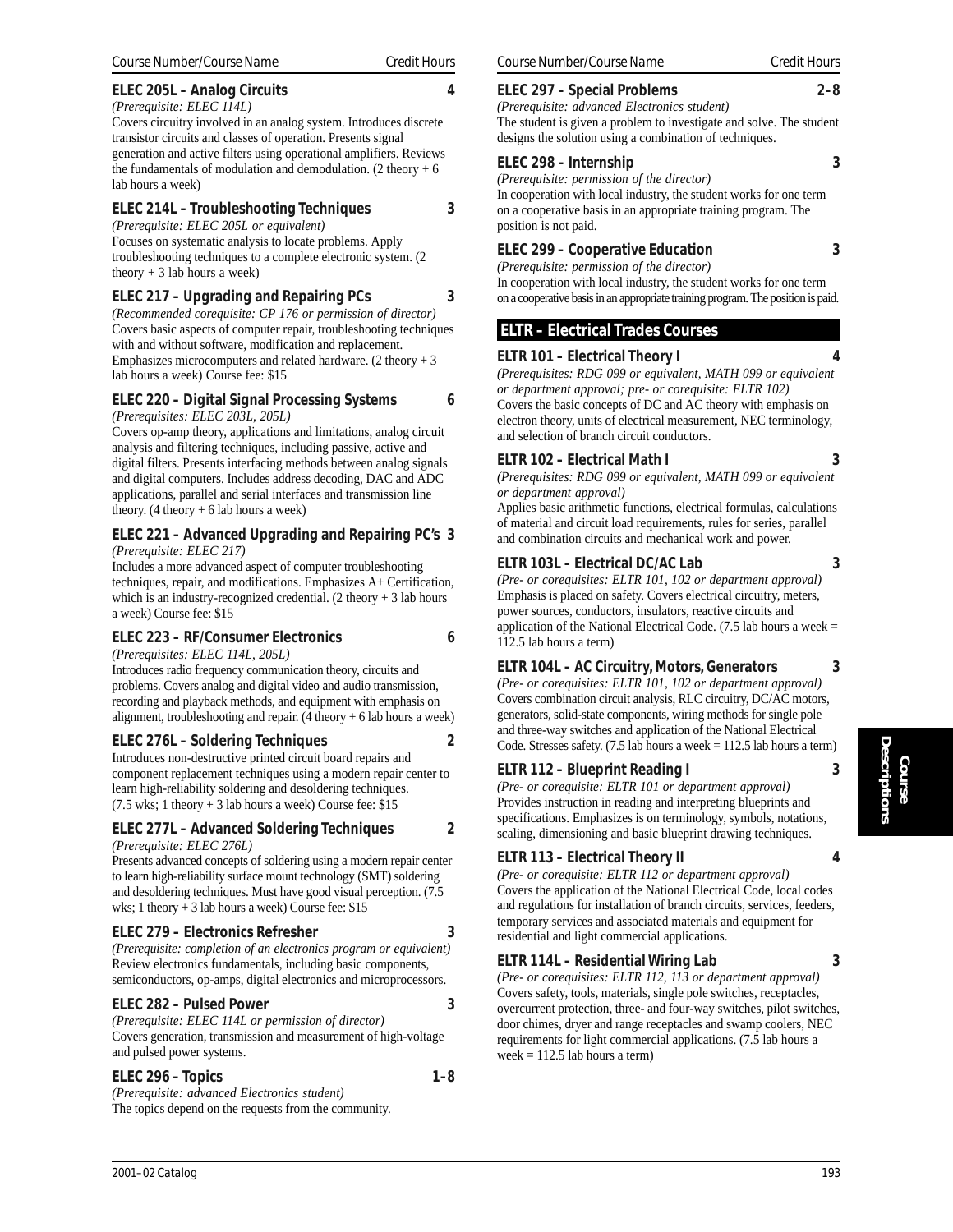#### **ELTR 115L – Residential Electrical Services 3**

*(Pre- or corequisites: ELTR 112, 113 or department approval)* Presents the study and building of residential services, installation of circuit panels, cutting and threading rigid conduit, hand bending and installation of EMT conduit in adherence to the National Electrical Code.  $(7.5$  lab hours a week = 112.5 lab hours a term)

## **ELTR 170 – Electrical Wiring Circuitry 2**

Provides instruction in the interpretation, design and wiring of common switch, receptacle and related circuitry in accordance with the NEC and state and local codes.

## **ELTR 171L – Conduit Hand Bending Fundamentals 1**

Provides instruction in the computation and placement of conduit hand benders to bend and install conduit systems in accordance with the NEC and state and local codes.  $(.5$  theory + 2 lab hours a week  $= 7.5$  theory  $+ 30$  lab hours a term)

## **ELTR 173 – Industrial Motor Control Circuitry 2**

Presents the design, interpretation, drawing and installation of electromechanical relay type motor controls in accordance with the National Electrical Code.

## **ELTR 174L – Industrial PC Motor Control 3**

Reviews with application the operation of programmable logic controllers, interpretation of PLC logic diagrams and the installation of programming of PLC systems in accordance with the National Electrical Code. (1 theory + 5 lab hours a week)

## **ELTR 175 – Fiber Optical Cable Installation 2**

Introduces the installation of fiber optical cable in various systems. Emphasizes proper installation and termination.

## **ELTR 176 – Electrical Journeyman Preparation 3**

Reviews the use and application of the National Electrical Code and the duties encountered by journeymen on typical job sites are reviewed in preparation for the New Mexico journeyman's electrical exam.

## **ELTR 201 – Electrical Theory III 4**

*(Prerequisites: ELTR 111, 112, 113, 114L, 115L or department approval)*

Introduces commercial/industrial aspects of electrical safety, tools, materials, power distribution systems, services, hazardous locations, intrusion/fire alarm systems in accordance with the National Electrical Code and blueprint reading.

## **ELTR 203 – Electrical Motor Control Theory 3**

*(Prerequisite: ELTR 112 or department approval; pre- or corequisite: ELTR 201)*

Introduces students to the symbology and method of interpreting and drawing electromechanical motor control circuitry. NEMA standards are studied in detail.

## **ELTR 204L – Industrial Motor Control Lab 3**

*(Pre- or corequisite: ELTR 203 or department approval)* Covers safety, electromechanical relay-type motor control, momentary push button switches, limit switches, proximity switches, pneumatic timers, forward/reverse starters, three-phase motors and National Electrical Code requirements. (7.5 lab hours a week  $= 112.5$  lab hours a term)

## **ELTR 205L – Industrial Power Distribution 3**

*(Pre- or corequisites: ELTR 201, 204L or department approval)* Covers safety, use of mechanical and hydraulic benders, use of power threaders, knock-out punches, hammer drills and powder actuated fasteners, cable installation, wire pulling and the application of the NEC. (7.5 lab hours a week = 112.5 lab hours a term)

#### **ELTR 211 – Industrial Electrical Circuitry and Safety 3** *(Prerequisites: ELTR 201, 202, 203, 204L, 205L or department approval)*

Emphasizes safety principles and standards used in the electrical field and techniques for electrical troubleshooting.

#### **ELTR 212 – Programmable Logic Controller Theory 4** *(Pre- or corequisites: ELTR 211 or ELEC 103L, 105L or*

*department approval)*

Introduces the principles of operation of a programmable controller, the numbering systems used by controllers, logic fundamentals and basics of programming.

#### **ELTR 213L – PLC Installation and Operation 3**

*(Pre- or corequisites: ELTR 211, 212 or ELEC 103L, 105L or department approval)*

Covers installation and programming of programmable logic controllers in accordance with manufacturer's specifications and NEC requirements. Covers simulating fundamental industrial control processes with various input and output devices. (7.5 lab hours a week  $= 112.5$  lab hours a term)

#### **ELTR 214L – PLC Systems Operation and Troubleshooting 3**

*(Pre- or corequisites: ELTR 211, 212 or department approval)* Covers intricate industrial wiring, motor controls and motor troubleshooting, programmable controller timer, counter and sequence program operations and the troubleshooting techniques involved. (7.5 lab hours a week  $= 112.5$  lab hours a term)

#### **ELTR 296 – Special Topics 1–6**

*(Prerequisite: department approval)*

Provides advanced, in-depth study and research into methods and current technological equipment used in the electrical trades.

#### **ELTR 297 – Special Problems Variable**

*(Prerequisite: department approval)* Focuses on a specific problem while working with an instructor.

## **EMS – Emergency Medical Technician Courses**

#### **EMS 160L – Basic Emergency Medical Technician Skills 6**

*(Prerequisites: BLS CPR certification, RDG 099 or equivalent, MATH 099 or equivalent)*

Introduces emergency medical techniques provided by rescue squads including use of airway adjuncts, oxygen therapy, splinting, patient assessment and treatment for shock. (4 theory + 5 lab hours a week) Course fee: \$15; Uniform fee: \$28

## **ENG – English Courses**

## **ENG 096 – Special Topics 1–3**

Presents various topics in developmental English.

**ENG 098 – Basic Writing and Reading Skills 3** *(Prerequisite: Students enrolling in ENG 098 should have placement test scores within the respective range of BOTH of the following tests: Accuplacer Reading 30-58 AND Accuplacer Sentence Skills 30-52.)*

Focuses on basic reading and writing for practical use in school and life. Provides students the opportunity to practice reading strategies, improve their sentence and paragraph skills in organized pieces of writing, use computers for word processing and research, practice oral language skills, and improve English usage and punctuation. (3 theory hours + 1 lab hour a week)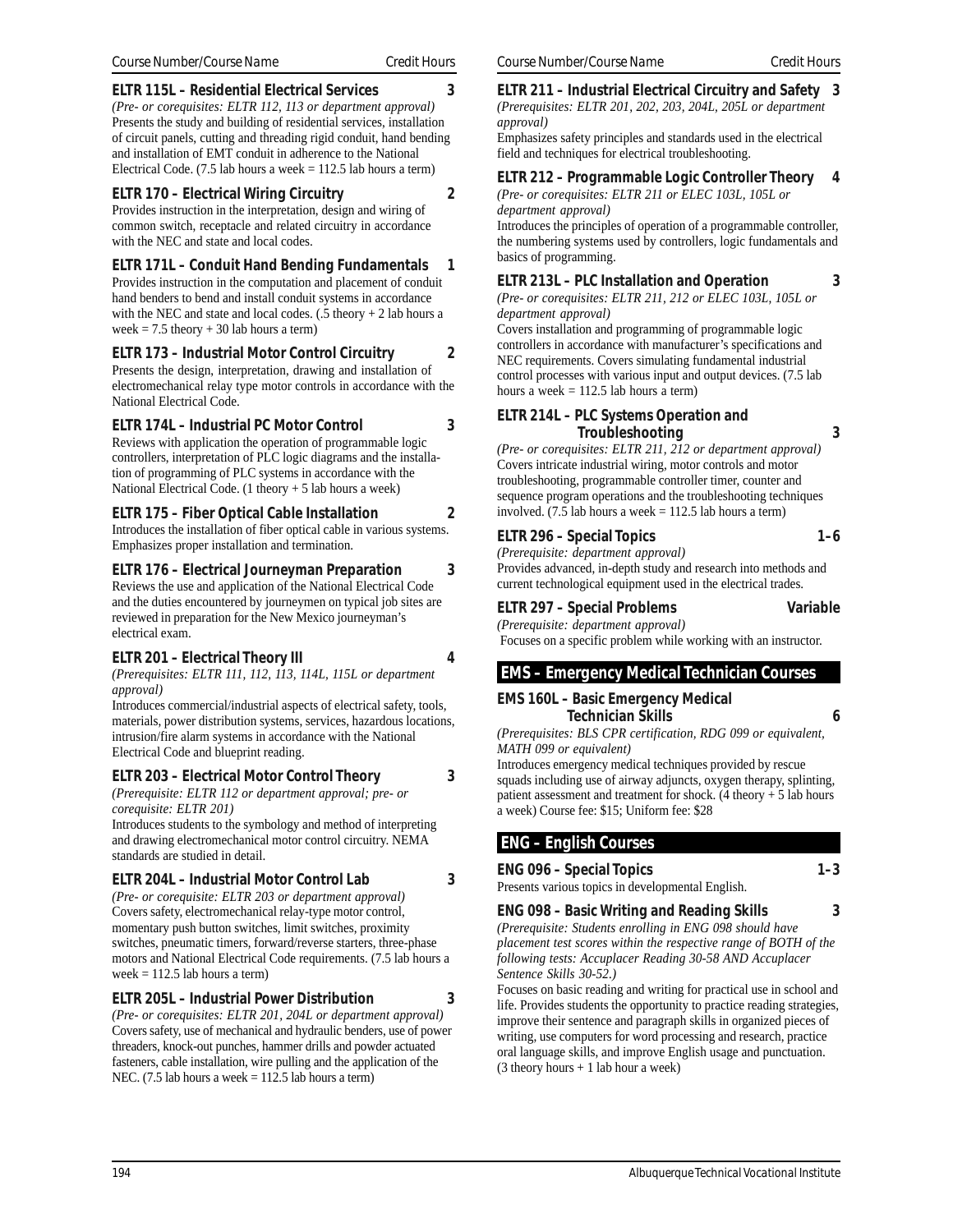## *2001–02 Catalog 195*

## **ENG 099 – Practical Writing 3**

*(Prerequisite: ENG 098)* Focuses on writing tasks related to daily life, school and the workplace to achieve a variety of practical and academic goals. Presents English grammar, usage and punctuation in the context of the students' own writing. (3 theory hours + 1 lab hour a week)

## **ENG 100 – Essay Writing 3**

*(Prerequisite: ENG 099)*

Prepares students for first-year college composition by providing practice of the rhetorical and grammatical skills necessary to write purposeful, reader-centered essays. Covers effective use of a writing process in out-of-class essays and in timed, in-class situations. Incorporates readings for discussion of ideas and for information to be used in students' writing. (3 theory hours  $+1$  lab hour a week)

## **ENG 098W – ESL Lab 1**

Focuses on teaching ESL students concurrently enrolled in an English and/or reading course to recognize and correct grammatical errors commonly made in writing assignments by native speakers of a language other than English. Provides practice in speaking, listening, and vocabulary development. (2 lab hours a week)

## **ENG 099W – ESL Lab 1**

Focuses on teaching ESL students concurrently enrolled in an English and/or reading course to recognize and correct grammatical errors commonly made in writing assignments by native speakers of a language other than English. Provides practice in speaking, listening, and vocabulary development. (2 lab hours a week)

## **ENG 100W – ESL Lab 1**

Focuses on teaching ESL students concurrently enrolled in an English and/or reading course to recognize and correct grammatical errors commonly made in writing assignments by native speakers of a language other than English. Provides practice in speaking, listening, and vocabulary development. (2 lab hours a week)

## **ENG 101 – College Writing 3**

*(Prerequisite: ENG 100 or equivalent; RDG 100 or equivalent)* Emphasizes text-based essay composition, including critical reading, summary writing, and synthesis.

#### **ENG 102 –** *(Prerequisite: ENG 101)*

Emphasizes research in ex

# **ENG 119 –**

*(Prerequisite: ENG 101)* Introduces st and industry.

| <b>ENG 150 - Study of Literature</b><br>(Prerequisite: ENG 101 or permission of instructor)<br>Introduces the academic study of literature. Fall only                                                         | 3 |
|---------------------------------------------------------------------------------------------------------------------------------------------------------------------------------------------------------------|---|
| ENG 206 D,F,S,W - Popular Literature<br>(Prerequisite: ENG 101 or permission of instructor)<br>Analyzes a popular literary form. S: Espionage Fiction; D:<br>Detective Novel; F: Science Fiction; W: Western. | 3 |
| ENG 210 - Film as Literature<br>(Prerequisite: ENG 101 or permission of instructor<br>Presents study of film as visual literature, surveying major trends in<br>the history of film.                          | 3 |
| <b>ENG 211 - Topics in Literature</b><br>(Prerequisite: ENG 101 or permission of instructor)                                                                                                                  | 3 |

| inary writing, and synthesis.                                                                                                                                      |   |
|--------------------------------------------------------------------------------------------------------------------------------------------------------------------|---|
| Analytic and Argumentative Writing<br>e: ENG 101)<br>analytic and argumentative writing with readings and<br>xposition and literature.                             | 3 |
| <b>Technical Communications</b><br>e: ENG 101)<br>udy of written and verbal communication in business                                                              | 3 |
| <b>Study of Literature</b><br>e: ENG 101 or permission of instructor)<br>e academic study of literature. Fall only                                                 | 3 |
| ),F,S,W – Popular Literature<br>e: ENG 101 or permission of instructor)<br>opular literary form. S: Espionage Fiction; D:<br>ovel; F: Science Fiction; W: Western. | 3 |
| Film as Literature<br>e: ENG 101 or permission of instructor                                                                                                       | 3 |

## *(Prerequisite: ENG 101 or permission of instructor)* Presents various topics. See Schedule of Classes.

| <b>ENG 212 - Topics in Language and Writing</b><br>(Prerequisite: ENG 101 or permission of instructor)<br>Presents various topics. See Schedule of Classes.                                                                                          | 3 |
|------------------------------------------------------------------------------------------------------------------------------------------------------------------------------------------------------------------------------------------------------|---|
| ENG 213 D,F,W – Film Genres<br>(Prerequisite: ENG 101 or permission of instructor)<br>Surveys film genres or national cinemas. D: Comedy; F: Film Noir;<br>W: Western.                                                                               | 3 |
| <b>ENG 219 - Technical Writing</b><br>(Prerequisite: ENG 102)<br>Emphasizes writing in industry, research laboratories, business,<br>and other professional settings.                                                                                | 3 |
| <b>ENG 220 - Expository Writing</b><br>(Prerequisite: ENG 102)<br>Focuses on advanced composition, concentrating on critical reading<br>of prose, writing expository and argumentative essays. Fall only.                                            | 3 |
| <b>ENG 221 - Creative Writing: Fiction</b><br>(Prerequisite: ENG 101 or permission of instructor)<br>Introduces fiction writing as a creative process.                                                                                               | 3 |
| <b>ENG 222 - Creative Writing: Poetry</b><br>(Prerequisite: ENG 101 or permission of instructor)<br>Introduces poetry writing as a creative process.                                                                                                 | 3 |
| <b>ENG 240 - Traditional Grammar</b><br>Surveys traditional grammar, introducing linguistic terminology<br>and methods for identifying and understanding parts of speech,<br>parts of sentences, and basic sentence patterns.                        | 3 |
| <b>ENG 250 - Analysis of Literature</b><br>(Prerequisite: ENG 102, ENG 219, or ENG 220)<br>Emphasizes methods of literary analysis and critical writing applied<br>to literary techniques, conventions, and themes. Spring only.                     | 3 |
| <b>ENG 251 - Introduction to Dramatic Literature</b><br>(Prerequisite: ENG 101 or permission of instructor)<br>Introduces structure and nature of drama as a literary form: Greek,<br>Renaissance, Enlightenment, and Modern eras. Spring only.      | 3 |
| <b>ENG 252 - Introduction to Shakespeare</b><br>(Prerequisite: ENG 101 or permission of instructor)<br>Introduces study of Shakespeare's work: sonnets, tragedies,<br>comedies, and histories. Fall only.                                            | 3 |
| ENG 262 - Survey of Earlier World Literature<br>(Prerequisite: ENG 101 or permission of instructor)<br>Surveys poetry, fiction and drama from primarily non-English<br>cultures: ca. 1500 B.C.-A.D. 1650. Fall only.                                 | 3 |
| <b>ENG 263 - Survey of Later World Literature</b><br>(Prerequisite: ENG 101 or permission of instructor)<br>Surveys poetry, fiction and drama from primarily non-English<br>cultures: ca. 1650 to present. Spring only.                              | 3 |
| <b>ENG 270 - Modern Literature</b><br>(Prerequisite: ENG 101 or permission of instructor)<br>Surveys American and European literature of the 20th century.                                                                                           | 3 |
| <b>ENG 282 - Modern Latin American Literature</b><br>(Prerequisite: ENG 101 or permission of instructor)<br>Emphasizes chronicles, diaries, drama, poetry, essays and fiction of<br>Latin America from late 19 <sup>th</sup> century to the present. | 3 |
| <b>ENG 294 - Survey of Earlier English Literature</b><br>(Prerequisite: ENG 101 or permission of instructor)<br>Surveys British literature from Old English to 1798.<br>Fall only.                                                                   | 3 |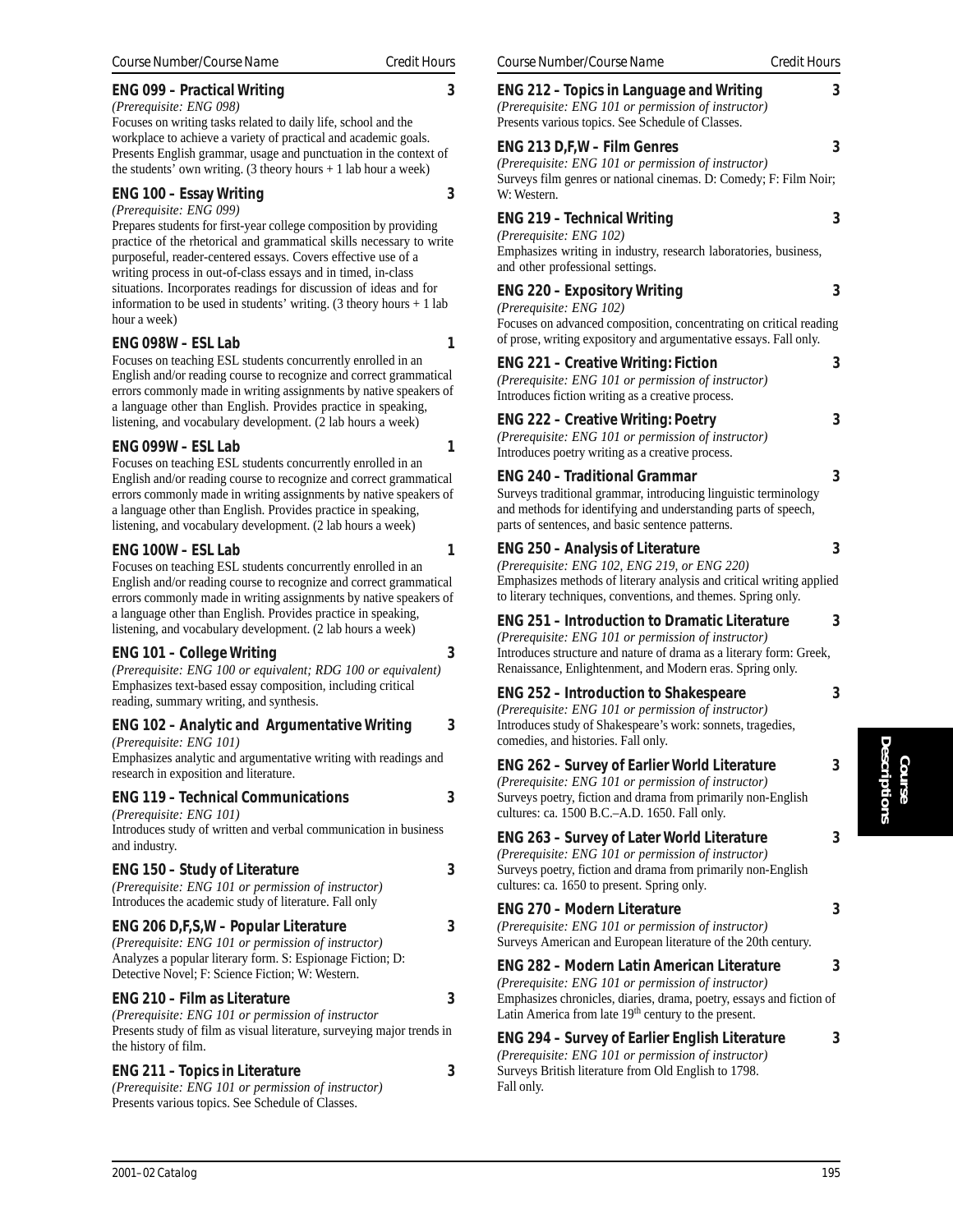### **ENG 295 – Survey of Later English Literature 3**

*(Prerequisite: ENG 101 or permission of instructor)* Surveys English literature from the late  $18<sup>th</sup>$  century to the present. Spring only.

#### **ENG 297 – Earlier American Literature 3**

*(Prerequisite: ENG 101 or permission of instructor)* Introduces short stories, poetry, drama and nonfiction from colonial U.S. to 1865.

#### **ENG 298 – Later American Literature 3**

*(Prerequisite: ENG 101 or permission of instructor)*

Continues study of American literature begun in ENG 296. Focuses on short stories, poetry, drama, the novel and nonfiction from 1865 to the present.

## **ENTR – Entrepreneurship Courses**

#### **ENTR 101 – Entrepreneurship 6**

Examines the many facets necessary for the successful planning and formulation of a new business. Areas of financing, legal formulation, location, personnel, market survey, credit and risks are covered. Students develop a complete business plan.

## **ENTR 102 – Entrepreneurship in a Global Setting 3**

*(Recommended prerequisite: RDG 099 or equivalent)* Presents the challenges and opportunities of international business in a format specifically oriented towards those individuals considering starting or expanding a small business.

#### **EPT – Environmental Protection Technology Courses**

#### **EPT 111L – Environmental Technology I 3**

*(Prerequisites: MATH 100, ENG 100 or department approval)* Introduces environmental protection methods and their ecological basis. Covers all major areas of environmental concern including air, water, soils and food sanitation. (2 theory  $+1$  lab hour a week =  $30$  theory  $+ 37.5$  lab hours a term)

#### **EPT 113A – Hazards and Protection Training 1**

Offers standard first aid and cardiopulmonary resuscitation with Red Cross certification. Also includes material sufficient to satisfy 8 hours of refresher training in accordance with 1910.120 requirements for hazardous materials site workers. (0.5 theory + 1.25 lab hours a week  $= 7.5$  theory  $+ 18.75$  lab hours a term)

#### **EPT 113B – Hazards and Protection Training II 2**

#### *(Prerequisite: EPT 113A)*

Covers safe work practices at hazardous waste sites. Procedures specified by OSHA in the 29CFR 1910.120 regulation concerning safety and health plans, site characterization and analysis, waste removal and remedial operations. (1 theory + 2.5 lab hours a week  $= 15$  theory  $+ 37.5$  lab hours a term)

#### **EPT 132 – Environmental Chemistry 3**

Introduces students to the fundamental of environmental chemistry, this course focuses on chemical and instrumental analysis, sampling and preservation techniques in water, wastewater, soil, air, and food testing. (1 theory hour + 5 lab hours a week =  $15$  theory + 75 lab hours a term)

## **EPT 171 – Introduction to Safety Management 3**

Presents behavioral and management techniques for safety in today's demanding workplace. Topics include planning, budgeting, communications, motivation and people skills.

## **EPT 172 – Introductory Soil Science 3**

Reviews soil profiles, standard soil classification systems, elementary soil biology and chemistry, root zone interactions, nutrient cycling and agricultural considerations.

#### **EPT 173 – Water Quality Protection 3**

*(Prerequisites: EPT 111L, CHEM 111/112L, math elective, computer elective or department approval)*

Presents water supply system operations, distribution systems and basic hydraulics and become familiar with water quality protection and treatment techniques including backflow prevention and cross connection control. (1 theory + 5 lab hours a week = 15 theory + 75 lab hours a term)

#### **EPT 174 – Basic Site Remediation Technology 3**

Emphasizes major remedial technologies for site cleanup under federal, state and local regulations. Presents physical, biological, chemical and thermal treatments in common use.

#### **EPT 175 – Pest Management 3**

Examines multiple pest types-insects, weeds, rodents and fungal pests-along with control techniques and impacts on the environment.

#### **EPT 176 - Food Resources and the Environment**

Presents the impact of food resource choices on the quality of the environment and human health. Explores economic, ecological and social aspects of food resource production and consumption.

#### **EPT 180 – Horticulture 3**

Introduces basic principles of horticulture including the history, biology, ecology, and production of horticultural plant species.

#### **EPT 182 – Landscape Irrigation Design 3**

Presents basic principles of landscape irrigation system design including basic terminology and concepts, basic hydraulics, plant characterization, soil categorization, xeriscape principles, and irrigation system sizing and layout.

#### **EPT 211L – Environmental Technology II/Lab 4**

*(Prerequisites: EPT 111L, BIO 111, CHEM 111/112L, physics elective, math elective or department approval)* Presents technical, operational and regulatory aspects of environmental technology. Identification and handling of biological, chemical and nuclear wastes are presented, as well as site sampling, characterization and assessment, waste removal and site remediation methods. (2 theory + 5 lab hours a week = 30 theory + 75 lab hours a term)

## **EPT 214A – Occupational Safety I 1**

Introduces inspections, personal protective equipment, fire protection, hazardous materials, walking/working surfaces, electrical standards, and bloodborne pathogens. An OSHA General Industry Outreach Program 10-hour certificate is awarded on successful completion.

## **EPT 214B – Occupational Safety II** 1

Covers lock-out/tag-out, material handling, hazardous communication (MSDS & labeling), machine guarding, welding/cutting/ brazing, confined spaces, hearing conservation, and general environmental controls.

## **EPT 214C – Occupational Safety III** 1

Introduces hazardous substances, respiratory standards, hazard analysis, record keeping, and workers compensation. An OSHA General Industry Safety and Health Outreach Program 30-hour certificate will be awarded on successful completion of EPT 214 A, B, and C.

#### **EPT 215 – Environmental Instrumentation and Analysis 3**

*(Prerequisites: EPT 111L, math elective or department approval; corequisite: EPT 211L)*

Explores contemporary instrumentation and techniques in this hands-on introduction to the care and use of laboratory and fieldportable instruments. Covers maintenance, calibration and operation of instruments and meters, along with EPA protocols.  $(1$  theory + 5 lab hours a week = 15 theory + 75 lab hours a term)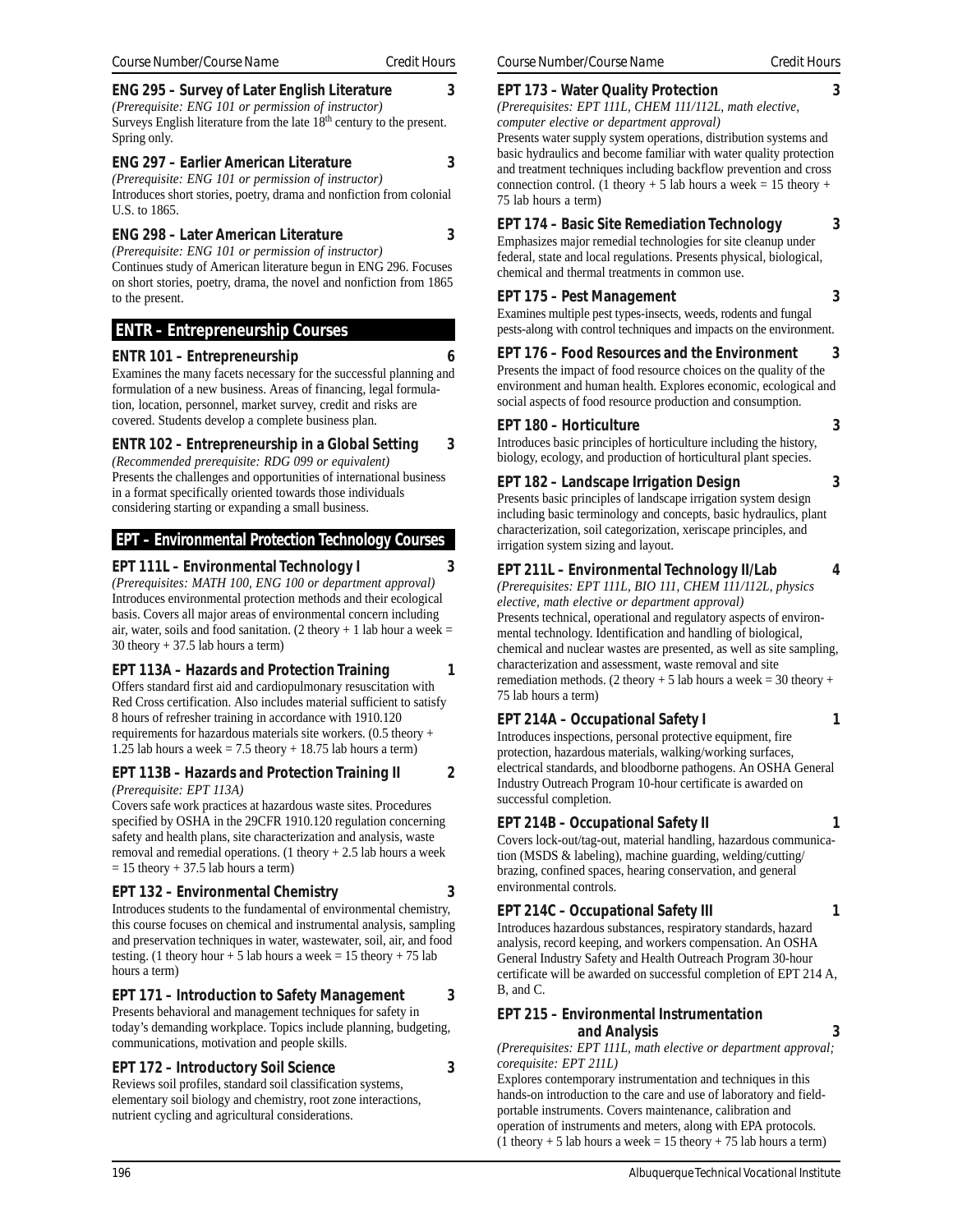**FITT 170 – Physical Fitness I 1**

Introduces assessment of muscular strength, muscular endurance, cardiorespiratory fitness, flexibility and body composition. Based on the assessments, the student designs and participates in a selfpaced exercise program. (3 lab hours a week = 45 lab hours a term)

# **FITT 171 – Physical Fitness II** 1

*(Prerequisite: FITT 170)* Focusing on fitness assessments, the student designs and participates in an advanced, self-paced exercise program. (3 lab hours a week  $= 45$  lab hours a term)

## **FITT 173 – Circuit Training 1**

Covers structured strength training and aerobics to provide a total body workout within a single format. (3 lab hours a week  $= 45$  lab hours a term)

## **FITT 174 – Weight Training for Women 1**

Introduces weight training designed for women and focuses on the use of free weights and machine exercises to develop muscle endurance, hypertrophy and muscular strength. (3 lab hours a week  $= 45$  lab hours a term)

## **FITT 175 – Beginning Step Aerobics 1**

Introduces cardiorespiratory fitness, flexibility and body composition for individuals who have never participated in a step aerobics program. (3 lab hours a week = 45 lab hours a term)

## **FITT 176 – Intermediate Step Aerobics 1**

*(Prerequisite: FITT 175 or department approval)*

Continues cardiorespitory fitness, flexibility, and body composition for individuals in step aerobics. (3 lab hours a week  $= 45$  lab hours a term)

## **FITT 209 – Introduction to Exercise Physiology 3**

*(Prerequisite: RDG 100 or equivalent; strongly recommended: BIO 100)*

Covers how the human body responds and adapts to exercise and physical training is introduced. Covers scientifically based exercise programs with applications to individual and team sports. (2 theory + 2.5 lab hours a week = 30 theory + 37.5 lab hours per term) Fall only.

# **FITT 211 – The Business of Personal Fitness Training 3**

*(Prerequisite: ENG 100 or equivalent)* Focuses on the business of personal training, including marketing services and programs, day-to-day operations, documentation, financial considerations, liability concerns, and trends and issues in the health/fitness industry. (2 theory  $+ 2.5$  lab hours a week = 30 theory  $+ 37.5$  lab hours per term) Fall only.

## **FITT 225 – Fitness and Weight Control 3**

*(Prerequisites: FITT 209 and ENG 100 or equivalent)* Provides basic understanding of the interrelationship among exercise, weight control and nutrition. Applications are made to dietary analysis, energy balance, fat loss and weight gain programs.  $(2$  theory  $+ 2.5$  lab hours a week  $= 30$  theory  $+ 37.5$  lab hours per term) Spring only.

## **FITT 277 – Kinesiology 3**

*(Prerequisite: RDG 100 or equivalent)*

Covers the physiological and kinesiological aspects of muscular fitness training. Special emphasis is placed on designing strength, endurance, hypertrophy and power resistance/weight training programs. (2 theory  $+ 2.5$  lab hours a week = 30 theory  $+ 37.5$  lab hours per term) (Fall only)

## **FITT 289 – Fitness Assessment and Exercise Prescription 3**

*(Prerequisites: FITT 209, 277 and MATH 100A)* Covers methods of assessing health status, cardiorespiratory and muscular fitness, flexibility and body composition in apparently healthy individuals and prescribes appropriate exercise programs.  $(2$  theory  $+ 2.5$  lab hours a week =  $30$  theory  $+ 37.5$  lab hours per term) Spring only.

## **FITT 290 – Exercise Prescription for Special Populations 3**

*(Pre- or corequisite: FITT 289)*

Reviews the indications and contraindications for assessing and prescribing exercise programs for special populations (elderly, prepubescent children, pregnancy, low back pain, diabetes, spinal cord injury, etc.). (2 theory + 2.5 lab hours a week = 30 theory + 37.5 lab hours per term) Spring only.

## **FITT 296 – Special Topics 1–6**

*(Prerequisite: department approval)* Covers fitness problems and the advanced techniques that fitness professionals use in responding to them.

## **FITT 297 – Special Problems Variable**

*(Prerequisite: department approval)* Focuses on a specific problem while working with an instructor.

## **FITT 298 – Fitness Technician Field Experience 3**

*(Prerequisite: department approval)* Provides students with a supervised field experience in a fitness setting. (7.5 lab hours a week  $= 112.5$  hours per term)

## **FITT 299 – Cooperative Education 3**

Employs the student at an approved program-related work site and applies learned theory based on goals and objectives.

## **FREN – French Courses**

## **FREN 101 – Beginning French I 4**

Introduces development of French language skills—emphasizing listening, comprehension, and speaking.

## **FREN 102 – Beginning French II 4**

*(Prerequisite: FREN 101 or permission of instructor)* Continues course of study begun in FREN 101.

# **EPT 296 – Special Topics 1–6**

*(Prerequisite: department approval)* Covers an in-depth study of problems and advanced techniques.

## **EPT 297 – Special Problems Variable**

*(Prerequisite: department approval)*

Focuses on a specific problem and studied while working with an instructor.

## **EPT 299 – Cooperative Education 3**

Employs the student at an approved program-related work site and

applies learned theory based on goals and objectives.

## **ETAP – Electrical Trades Apprenticeship**

## **ETAP 198 – Electrical Trades Apprenticeship 40**

*(Prerequisite: current full-time employment in the electrical trades industry or department approval)*

Requires 600 hours of related classroom instruction covering safety, electrical theory, blueprint reading and layout, National Electrical Code interpretation, tool usage and motor controls.

## **FITT – Fitness Courses**

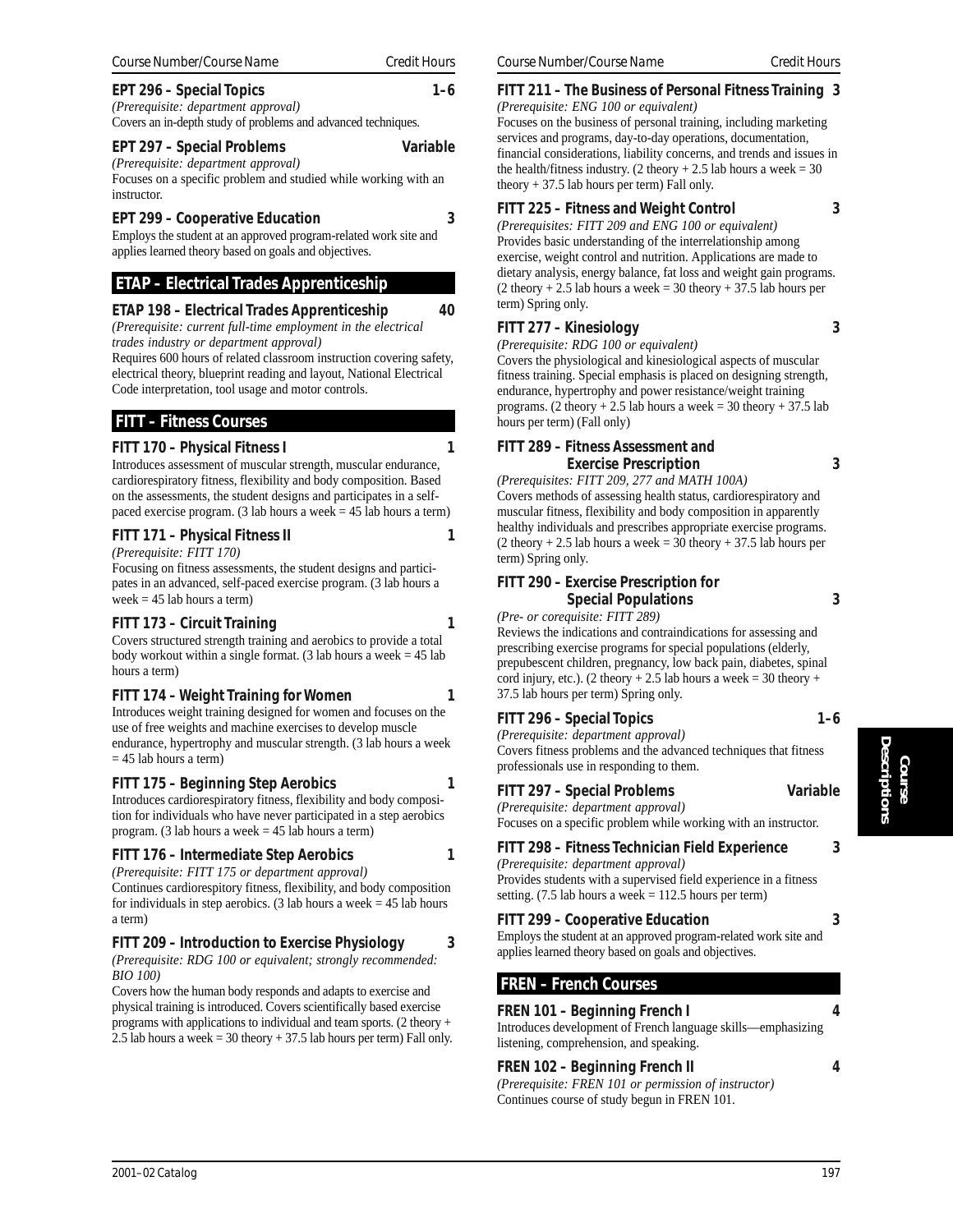requirements, fire service organizations, firefighting equipment and facilities, and chemistry and behavior of fire. **FS 111 – Fire Prevention 3** *(Prerequisites: RDG 099 or equivalent, MATH 099 or equivalent*

*or department approval)*

Presents an overview of the fire protection system focusing on the history of the fire service, fire protection careers and employment

Presents a basic overview of fire prevention programs and specific techniques used to reduce the occurrence of fire. Covers public fire safety education programs and basic concepts of installed fire protection and detection systems.

## **FS 112 – Building Construction 3**

*(Prerequisites: RDG 099 or equivalent, MATH 099 or equivalent or department approval)*

Introduces building construction with emphasis on structural elements, construction materials, construction techniques, fire loading, fire resistance, fire spread and growth in buildings and fire department operations in various building types.

#### **FS 201 – Fire Protection Systems 3**

*(Prerequisites: RDG 099 or equivalent, MATH 099 or equivalent or department approval)*

Presents an in-depth study of fire protection system design and operation. Discusses a variety of fire suppression systems including water, carbon dioxide, halon, dry chemical and foam.

### **FS 202 – Managing Community Fire Protection 3**

*(Prerequisite: FS 102 or department approval)*

Covers legal aspects, program and personnel management, emergency management, EMS and rescue services, code administration, alternative delivery systems, training and trends in the fire service.

#### **FS 203 – Hazardous Materials 3**

*(Prerequisites: RDG 099 or equivalent, MATH 099 or equivalent or department approval)*

*(Note: Students are required to wear respiratory protection equipment and participate in simulated hazardous materials incidents. Students must complete a pulmonary function test and medical review at the student's expense. Documentation of the medical evaluation must be submitted prior to simulations.)* Covers recognition and identification of hazardous materials and defensive actions to prevent additional injuries and property and/or environmental damage. This course meets selected NFPA and OSHA requirements at the Hazardous Materials Operations level.

#### **FS 211 – Incident Command and Control 3**

*(Prerequisites: RDG 099 or equivalent, MATH 099 or equivalent or department approval)*

Covers specific incident management techniques for a variety of emergency incidents. Includes basic fireground and emergency incident operations, incident management systems and multiagency/multi-jurisdiction response.

#### **FS 212 – Fire Investigation 3**

*(Prerequisites: RDG 099 or equivalent, MATH 099 or equivalent or department approval)*

Focuses on investigative techniques to determine fire cause and origin for structural, vehicle, wildland and hazardous materials fires as well as explosions.

#### **FS 213 – Industrial Fire Protection 3**

*(Prerequisites: RDG 099 or equivalent, MATH 099 or equivalent or department approval)*

Presents in-depth information regarding industrial loss control concepts focusing on industrial fire and safety hazards, hazardous materials, industrial fire brigades, fire department operations at industrial facilities, and NFPP, ISFSI and OSHA fire brigade standards.

#### **FS 214 – Facilities Inspection 3**

*(Prerequisites: RDG 099 or equivalent, MATH 099 or equivalent or department approval)*

Emphasizes inspections conforming to NFPA 101: Life Safety Code and applicable NFPA fire codes. Covers general and occupancyspecific requirements.

#### **FS 215 – Tactics I 3**

*(Prerequisites: RDG 099 or equivalent, MATH 099 or equivalent or department approval)*

Provides in-depth information on strategy and tactics used by fire officers at emergency incidents. Includes structural firefighting, rescue, apparatus placement, water supply, ventilation, fire suppression systems, forcible entry and making fireground decisions.

#### **FS 216 – Tactics II 3**

*(Prerequisite: FS 215 or department approval)* Includes high-rise operations, urban search and rescue, wildland fires, aircraft emergencies, hazardous materials, mass casualty incidents and firefighter safety.

#### FS 296 – Special Topics **1–6**

*(Prerequisite: department approval)* Presents current topics in fire protection and emergency services.

#### **FS 297 – Special Problems Variable**

*(Prerequisite: department approval)* Focuses on a specific problem working with an instructor.

#### **FS 299 – Cooperative Education 3**

Employs the students at an approved program-related work site and applies learned theory based upon goals and objectives of the Fire Science program.

**FREN 202 – Intermediate French II 3** *(Prerequisite: FREN 201 or permission of instructor)* Continues course of study begun in FREN 201. **FREN 296 – Topics in French 3** *(Prerequisite: varies)*

*(Prerequisite: FREN 102 or permission of instructor)* Emphasizes enhancement of skills from FREN 102 and further

knowledge of the language and culture of France.

Presents various topics. See Schedule of Classes.

 **FS – Fire Science Courses**

*or department approval)*

*or department approval)*

**FREN 201 – Intermediate French 3**

**FS 102 – Fire Service Organization 3**

Presents basic management principles used in modern fire protection organizations. Includes the fire protection system, fire department organization and management, planning and evaluating systems, data collection, resource management and budgeting. **FS 103 – Introduction to Fire Science 3** *(Prerequisites: RDG 099 or equivalent, MATH 099 or equivalent*

*(Prerequisites: RDG 099 or equivalent, MATH 099 or equivalent*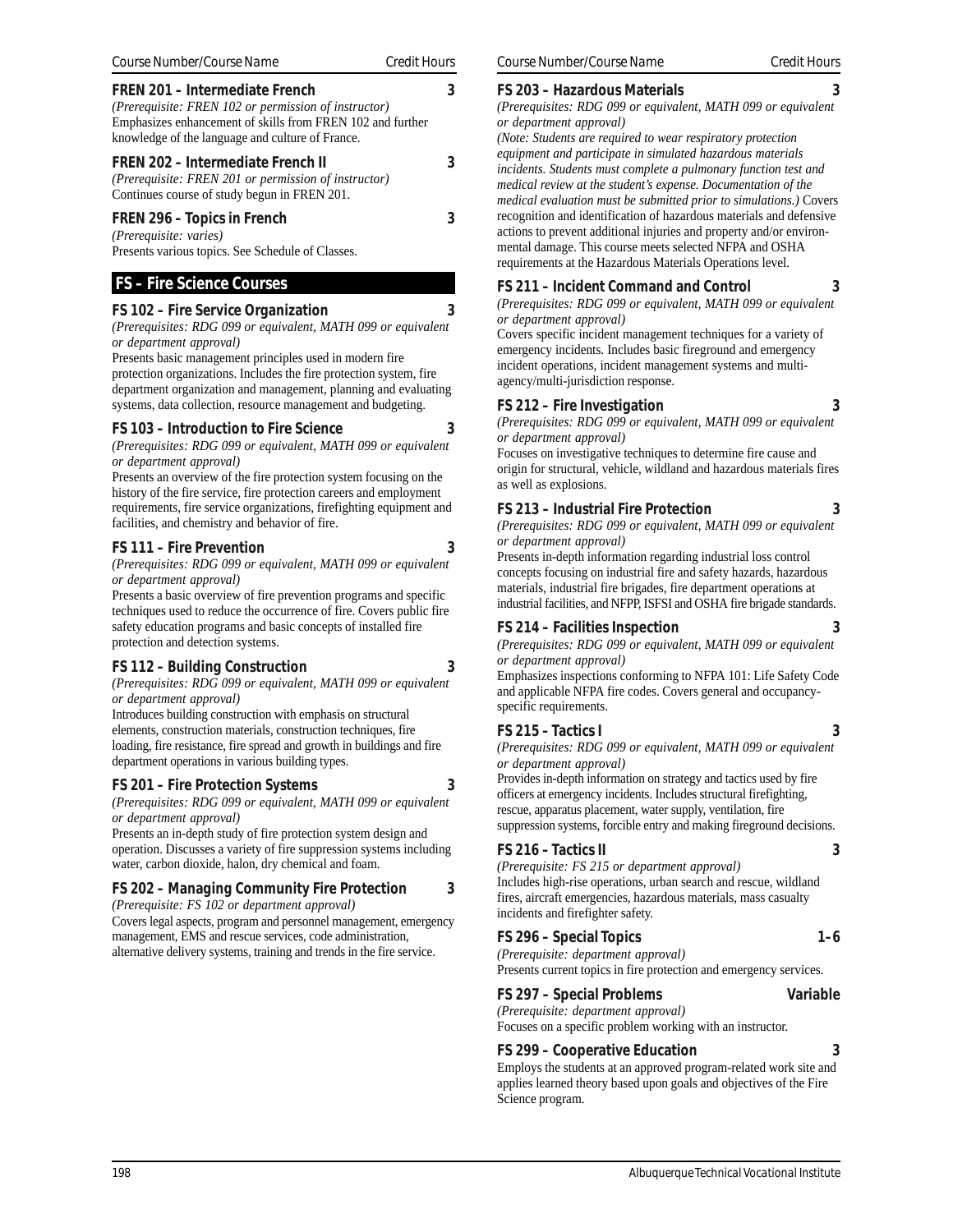## **FSMG – Food Service Management Courses**

## **FSMG 101A – Food Sanitation Principles 2**

*(Prerequisites: RDG 099 or equivalent, MATH 097 or equivalent or department approval)*

Covers principles of food safety and sanitation. Certification is available in sanitation and American Red Cross standard first aid / Adult CPR.

#### **FSMG 101B – Applied Food Safety 1**

*(Prerequisite: FSMG 101A or equivalent or department approval)*

Covers Hazard Analysis Critical Control Point (HACCP) based flowcharts, recipes and models including review of purchasing, receiving, storage and production controls.

#### **GEOG – Geography Courses**

#### **GEOG 101 – Physical Geography 3**

*(Prerequisite: RDG 100)*

Introduces the geography of the natural environment: weather systems, climate regions, vegetation, soils, water resources, plate tectonics and volcanic, structural, erosional, fluvial, coastal, desert, and glacial landforms.

## **GEOG 102 – Human Geography 3**

*(Prerequisite: RDG 100)*

Introduces the cultural landscape: population, migration, languages, religions, folk customs, political units, economic development, agriculture, industry, urbanization, and systematic analysis of global environmental issues.

## **GEOG 201 – World Regional Geography 3**

*(Prerequisite: RDG 100)*

Surveys global geography with emphasis on regional characteristics, similarities and differences: landforms, climates, history, cultures, and current economic and political problems.

#### **GEOG 296 – Topics in Geography 3**

*(Prerequisite: RDG 100)* Presents various topics. See Schedule of Classes.

#### **GIS – Geographic Information Systems Courses**

# **GIS 201 – Introduction to Geographic**

 **Information Systems 3**

*(Prerequisites: MATH 120, CP 176, ARDR 180)* Introduces the concepts of Geographic Information Systems including applications, components, mapping, topology, data and data capture.  $(2 \text{ theory} + 3 \text{ lab hours a week})$ 

#### **GIS 202 – Geographic Information Systems Software Applications I 3**

*(Prerequisite: GIS 201)*

Introduces the concepts of Geographic Information Systems with computer applications. Develops actual projects using the computer and related hardware.  $(2 \text{ theory} + 3 \text{ lab hours week})$ 

#### **GIS 203 – Geographic Information Systems Software Applications II 3**

*(Prerequisites: GIS 202, programming language or permission of program chair)*

In this course students develop individual projects. (1 theory  $+ 5$  lab hours a week)

## **GNHN – General Honors Courses**

## **GNHN 121A – General Honors: The Ancient Legacy 3** *(Prerequisites: See page 31 and permission of instructor)*

Introduces analysis of classic texts of the Greek, Hebrew, Roman, and Christian traditions: ideas about virtue, knowledge, politics, religious faith, and education. Fall only.

## **GNHN 121M – General Honors:**

## **The Modern Legacy 3**

*(Prerequisites: See page 31 for details; permission of instructor)* Introduces analysis of classic texts of Western culture from the Renaissance through the early  $20<sup>th</sup>$  century: ideas about the individual, society, state, history, nature, progress, and religion. Spring only.

#### **GNHN 221 – Topics in General Honors 3**

*(Prerequisites: See page 31 for details; permission of instructor)* Presents various topics. See Schedule of Classes.

## **GTAP – General Trades Apprenticeship**

#### **GTAP 198 – General Trades Apprenticeship 40–50**

*(Prerequisite: current full-time employment in the general trades industry or department approval)*

Consists of 600–750 hours of classroom instruction covering safety, shop math, code, blueprint reading and other related instruction.

## **HCT – Healthcare Technician**

#### **HCT 102/102L – HCT Health Unit Coordinator Skills and Laboratory 2**

*(Prerequisite: RDG 099 or equivalent, ENG 099 or equivalent, MATH 099 or equivalent, departmental approval; Corequisite: HCT 104, HCT 130C)*

Includes the basic skills of transcription of doctor's orders, computerized patient information systems, pharmacological terms and data forms are presented. (2 theory  $+ 8$  lab hours a week for 6 weeks) Course fee: \$10

#### **HCT 103/103L – HCT Special Skills Theory and Laboratory 4**

*(Prerequisite: RDG 099 or equivalent, ENG 099 or equivalent, MATH 099 or equivalent, departmental approval; Corequisite: HCT 104, HCT 120C)*

Includes technical nursing skills such as sterile technique, urinary catheterizations, respiratory care, 12 lead EKG placement, basic venipuncture and blood collection techniques. (4 theory + 10 lab hours per week for 6 weeks) Uniform fee: \$55

## **HCT 104 – HCT Communication Skills 2**

Includes simple anatomy and physiology, medical terminology, communication skills and documentation techniques. (6 theory hours a week for 6 weeks)

## **HCT 120C – HCT Multi-skilled Clinical 3**

*(Corequisite: HCT 103/103L, HCT 104)* Presents special nursing skills in supervised clinical experiences in local hospitals. (108 clinical hours)

#### **HCT 130C – HCT Health Unit Coordinating Clinical 1**

*(Corequisites: HCT 102/102L, HCT 104)*

Presents health unit coordinating information in supervised clinical experiences in local hospitals. (72 clinical hours)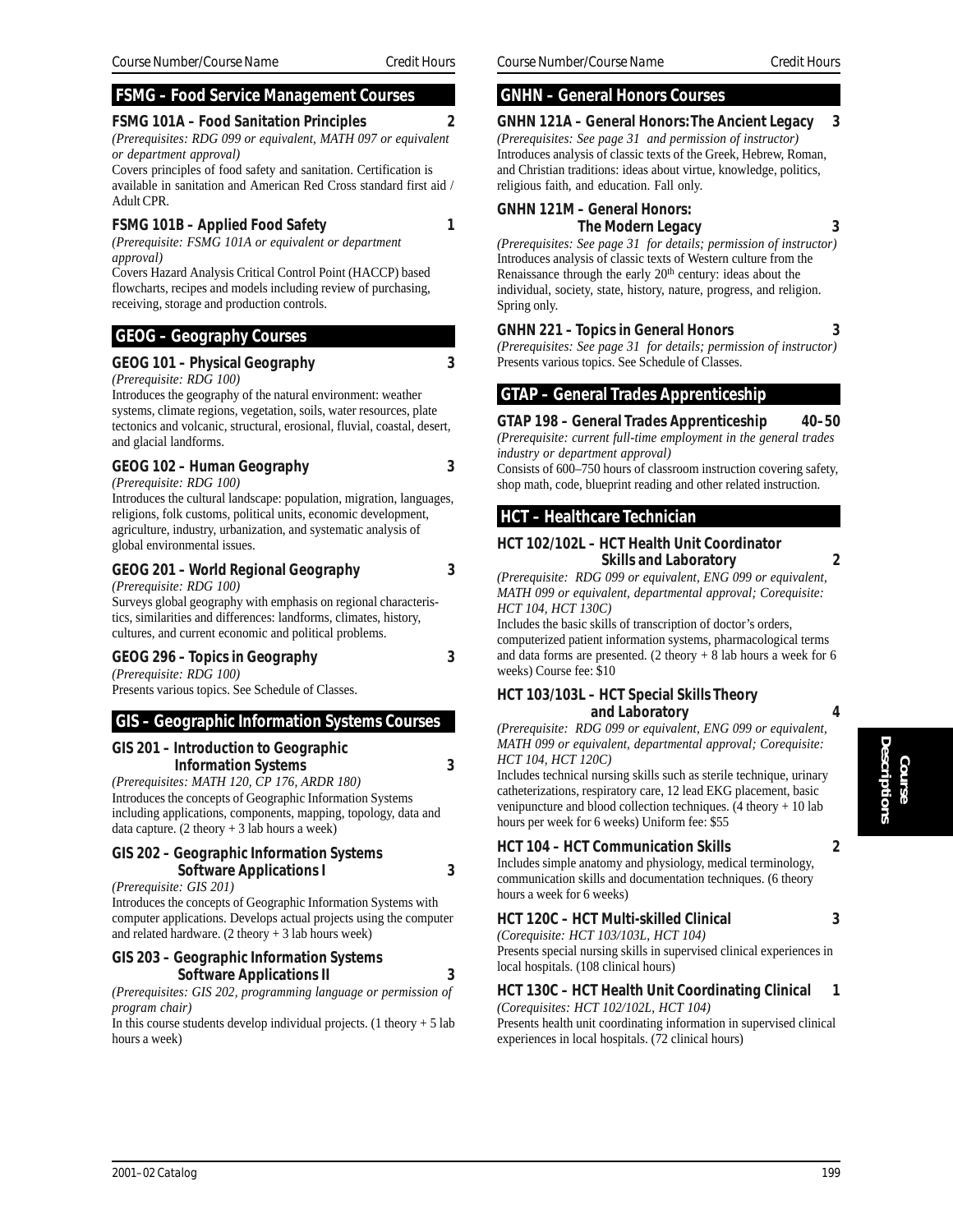| <b>HIST - History Courses</b>                                                                                                                                                                                                         |   |
|---------------------------------------------------------------------------------------------------------------------------------------------------------------------------------------------------------------------------------------|---|
| <b>HIST 101 - Western Civilization I</b><br>(Prerequisite: RDG 100. Recommended: ENG 101)<br>Emphasizes events, personalities, issues, rises and falls, covering<br>ancient times through 1648.                                       | 3 |
| <b>HIST 102 - Western Civilization II</b><br>(Prerequisite: RDG 100. Recommended: ENG 101)<br>Explores such topics as colonialism, the age of revolutions,<br>expansionism, and the Great Wars from 1648 to the present.              | 3 |
| HIST 161 – History of the United States I<br>(Prerequisite: RDG 100. Recommended: ENG 101)<br>Surveys economic, political, intellectual, and social development of<br>the U.S. from 1492 to 1877.                                     | 3 |
| HIST 162 - History of the United States II<br>(Prerequisite: RDG 100. Recommended: ENG 101)<br>Continues course of study begun in HIST 161, covering 1865 to the<br>present.                                                          | 3 |
| HIST 230 – Twentieth-Century Russia<br>(Prerequisite: RDG 100. Recommended: ENG 101)<br>Surveys Russian History from czarist absolutism through<br>communist totalitarianism to the tentative introduction of a<br>pluralist society. | 3 |

**HIST 240 – Vietnam: War, Politics, and Culture 3**

*(Prerequisite: RDG 100. Recommended: ENG 101)* Emphasizes causes of the war, military and political aspects, conduct and consequences of years of conflict in Vietnam; issues surrounding U.S. involvement in Vietnam and changes in the culture, institutions, and political thought of the U.S. during and after the war.

#### **HIST 260 – History of New Mexico 3**

*(Prerequisite: RDG 100. Recommended: ENG 101)* Surveys New Mexico's history from 1500 to the present; contributions of and interactions among Native Americans, Hispanics, Anglos, and others.

#### **HIST 270 – The American West 3**

*(Prerequisite: RDG 100. Recommended: ENG 101)* Focuses on American settlement west of the Mississippi River: exploration, fur trade, overland trails, ranching, mining, contacts with Native Americans, frontier violence, and environmental issues.

**HIST 282 – Modern Latin American History 3**

#### *(Prerequisite: RDG 100. Recommended: ENG 101)* Introduces Latin American history from the beginning of the revolutionary period in 1810 to the present.

#### **HIST 296 – Topics in History 3**

*(Prerequisite: RDG 100. Recommended: ENG 101)* Presents various topics. See Schedule of Classes.

## **HIT – Health Information Technology Courses**

## **HIT 115 – Health Care Delivery Systems 2**

Focuses on the organization, financing, and delivery of health care services. The scope of the health information management system and its many complex and interrelated components are presented. (This course is open to all TVI students.)

#### **HIT 120 – Health Data Content and Structure 3**

*(Prerequisite: HIT 115 or department approval)* Examines the origin, use content, and format of health records; storage and retrieval systems, numbering and filing systems, record retention procedures, and basic functions of the health information department such as quantitative analysis, abstracting, incomplete chart control and release of information. Accreditation and licensure standards applicable to health records are presented.

#### **HIT 130 – Principles of Diseases 3**

*(Prerequisites: BIO 136/139L, CR 132 or department approval)* Covers the causes, effects and treatments of disease conditions of all body systems and special disease and condition categories.

#### **HIT 140 – Computers in Healthcare 3**

*(Prerequisites: BA 150, HIT 120 or department approval)* Introduces the students to the use of information technology in the healthcare delivery system and different computer applications found in health information departments. Topics covered include chart deficiency and analysis, release of information, chart tracking, master patient index, record retrieval, and cancer registry. (3 theory + 2 lab hours a week) Course fee: \$15

#### **HIT 150 – Legal/Ethical Aspects of Health Information 3**

Focuses on the health care record as a legal document. Policies and procedures concerning release of medical information and patient confidentiality, principles and organization of the judicial system, and risk management are emphasized.

#### **HIT 160 – Pharmacology and Laboratory Procedures 3**

*(Prerequisites: BIO 136/139L, CR 132)*

Provides students with an introduction to the principles of pharmacology and diagnostic testing procedures. Content includes drug classifications, prescription for common disorders and response to medications. Terminology associated with diagnostic tests, their use in diagnosing and implications of resultant values are examined.

#### **HIT 200 – Classification of Diseases I (ICD - CM) 3**

*(Prerequisites: BIO 136/139L, CR 132; pre- or corequisite: HIT 130 or department approval)*

Presents the principles, guidelines and conventions used in coding diagnoses and procedures using the International Classification of Diseases (ICD) and Clinical Modifications (CM). Students demonstrate proficiency through coding exercises and practical applications. (3 theory  $+ 2$  lab hours a week) [Previously offered AA 275]

#### **HIT 210 – CPT Coding 3**

*(Prerequisites: HIT 130, 200; pre- or corequisite: HIT 160 or department approval)*

Examines the process of coding procedures using Current Procedural Terminology (CPT) and Common Procedural Coding systems (HCPCS). CPT coding guidelines, major and sub-category guidelines, modifier usage, and code linkage by specialty are presented. Students demonstrate proficiency through coding exercises and practical applications. (3 theory  $+ 2$  lab hours a week) [Previously offered as AA 276]

#### **HIT 215 – Classification of Diseases II 3**

*(Prerequisites: HIT 200, HIT 210 or department approval)* Covers prospective payment system, DRGs and reimbursement systems, ICD-CM official coding and reporting guidelines, and other issues related to classification systems for maintaining specialized health information data. The process of interpreting medical record information, choosing the required coding classification, and assigning and sequencing codes correctly will be addressed. Computerized classification systems will be used. (3 theory  $+ 2$  lab hours a week) Course fee: \$15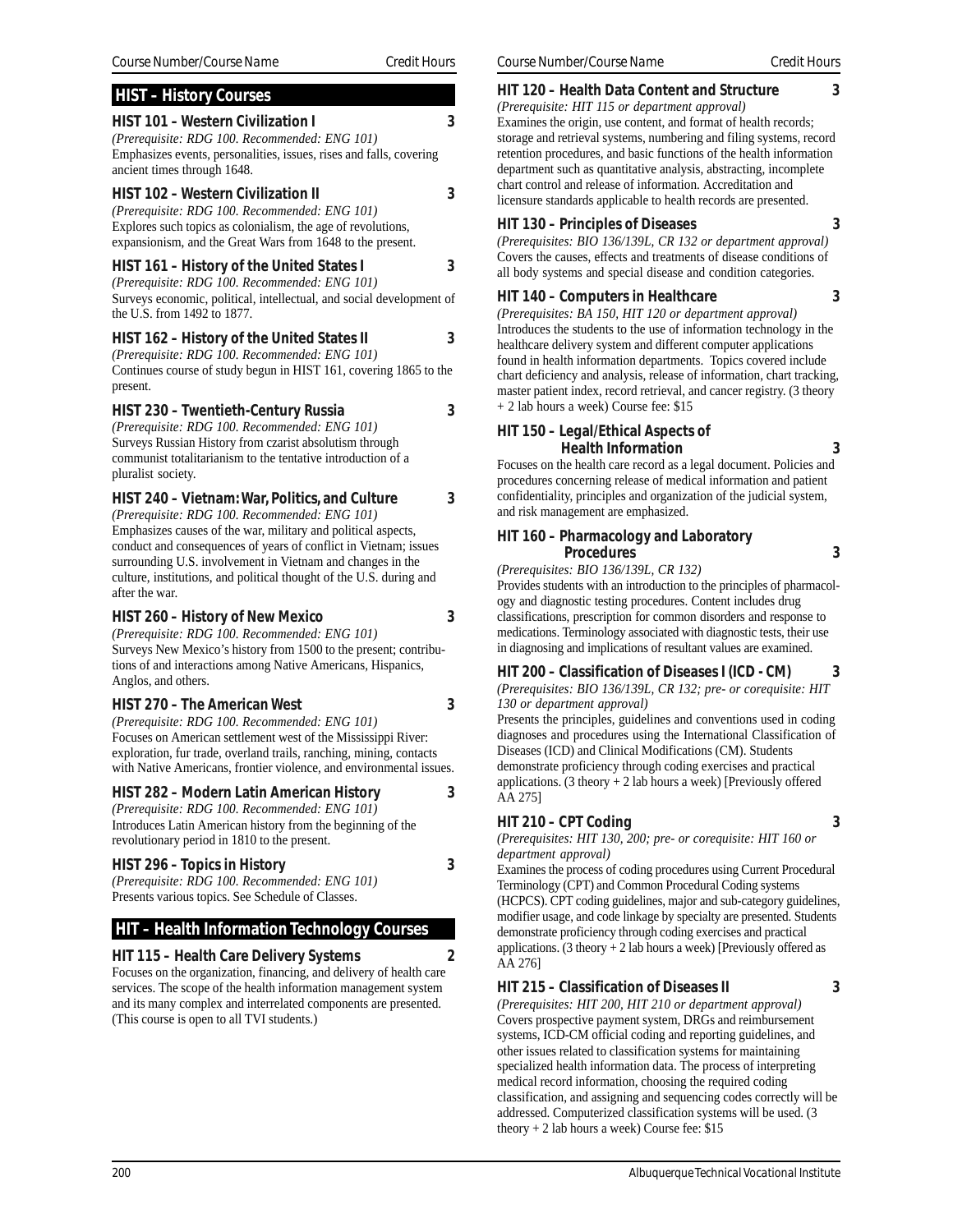#### **HIT 220 – Professional Practice Experience I 1**

*(Prerequisites: HIT 120, 150 and department approval).* Requires a clinical experience in a health care facility medical record department. The experience will focus on the practice of skills related to the application of legal principles, the collection, storage and retention of health care data, record analysis and abstraction. Students will develop insight, understanding, and skill in medical record procedures. *Not required of HIT students already employed in an acute care health information department. These students may substitute one elective course credit hour approved by the director.* This is an unpaid work experience of a minimum of 4 hours a week for 12 weeks in the summer.

## **HIT 230 – Reimbursement Methodologies 3**

*(Prerequisites: BA 150, HIT 200 or department approval)* Covers health care reimbursement issues such as prospective payment methodologies, health care insurers and contracts, casemix and patient billing. Different types of private and governmental insurance such as Medicare, Medicaid, Blue Cross/Blue Shield, Champus, Workers' Compensation and Disability Compensation are presented related to claims submissions. A medical software package is used to perform competency-based simulations. (3 theory  $+ 2$  lab hours a week) Course fee: \$15. [Previously offered as AA277]

## **HIT 240 – Data Analysis and Quality Assessment 4**

*(Prerequisite: BA 150 or department approval, Math 119 recommended)*

Focuses on the practical applications of health information concepts as they apply to health record systems and the health care industry. The analysis of data collection and retrieval and computation of hospital statistical data are covered as well as vital statistics and reportable diseases and conditions. Quality assessment and improvement standards and requirements of licensing, accrediting, fiscal and other regulatory agencies are presented.

## **HIT 250 – Health Information Supervision 3**

Covers management and personnel skills necessary at the supervisory level. Basic management functions are presented using examples and situations specific to health information technology. Communication, motivation, job analysis, recruitment, discipline, and federal/state laws regarding personnel management are discussed.

## **HIT 260 – Professional Practice Experience II 2**

*(Prerequisites: Completion of all HIT courses)* Provides supervised clinical learning experience in a health care facility. Emphasis is on coding, qualitative analysis, quality assurance, utilization management, and supervisory activities. Students will be assigned specific clinical projects to be completed at the site and will participate in management and administrative activities as permitted by the site supervisor. This is an unpaid work experience requiring a minimum of 90 hours within a 15 week time period.

## **HIT 275 – Medical Coding Applications 1**

*(Prerequisite: HIT 200; pre- or corequisite: HIT 210 or department approval)*

Focuses on assisting the students in the development of coding skills and the application of those skills to different types of medical records. Students will code inpatient, emergency department, outpatient surgery, and referred outpatient medical records. The process of interpreting medical record information, choosing the required coding classification, and assigning and sequencing codes correctly will be addressed. Course fee: \$5

## **HIT 295 – Health Information Technology Seminar 1**

*(Prerequisite: Candidate for graduation; corequisite: HIT 260)* Focuses on reflection of clinical experiences and AHIMA exam preparation. Job interview skills and resume writing are emphasized. **HIT 296 – Special Topics 1–3**

Explores current topics in Health Information Technology.

#### **HIT 297 – Special Problems Variable**

*(Prerequisite: department approval)*

Requires the student and instructor to define a specific problem in the area of the student's interest and directly related to the program. Student develops and executes a solution using analytical techniques to the problem. An oral presentation may be required.

## **HLTH – Health Courses**

**HLTH 100 – Introduction to Health Occupations 3** Explores various medical careers and introduces medical terminol-

ogy and selected body systems. Course concepts integrated with the study of anatomy, physiology and patho-physiology. (3 theory hours + 1 lab hour a week)

#### **HT – Hospitality and Tourism Courses**

#### **HT 101 – Introduction to Hospitality 3 and Tourism Today**

*(Prerequisite: RDG 099 or equivalent)*

Presents organization and structure of hotels, restaurants and clubs, business ethics, franchising, management contracts and areas of management responsibility. Course equivalency AH&MA EI 102.

# **HT 104 – Tourism and the**

**Hospitality Industry 3**

*(Prerequisite: RDG 099 or equivalent)* Focuses on how and why people travel, how travel acts to satisfy needs and wants and how marketing efforts can influence travel decisions. Course equivalency AH&MA EI 321.

## **HT 106 – Front Office Procedures 3**

*(Prerequisite: RDG 099 or equivalent)*

Presents management concepts of front office functions and how front office activities affect other departments. The computer is used throughout every phase of the guest cycle.  $(2 \text{ theory} + 3 \text{ lab hours a})$ week) Course fee: \$10. Course equivalency AH&MA EI 332.

#### **HT 108 – Hospitality Supervision 3**

*(Prerequisite: RDG 099 or equivalent)* Focuses on managing people from a supervisor viewpoint, controlling labor costs, time management, increasing productivity

and managing change. Course equivalency AH&MA EI 251. **HT 121 – Hotel/Motel Organization and 3 Administration**

*(Prerequisite: RDG 099 or equivalent)*

Examines management functions and responsibilities in hotel/motel administration, organization, communications, accounting, marketing and human relations. Course equivalency AH&MA EI 207.

## **HT 124 – Managing Quality**

**in the Hospitality Industry 3**

*(Prerequisite: RDG 099 or equivalent)* Explores quality concepts and tools within the hospitality industry. High-performance team building, strategic career plans and managing organizational change are covered. Course equivalency AH&MA EI 303.

## **HT 126 – Hotel/Motel Facilities Management 3**

*(Prerequisite: RDG 099 or equivalent)*

Focuses on physical plant management of a hotel or restaurant that includes the engineering and maintenance department. Course equivalency AH&MA EI 280.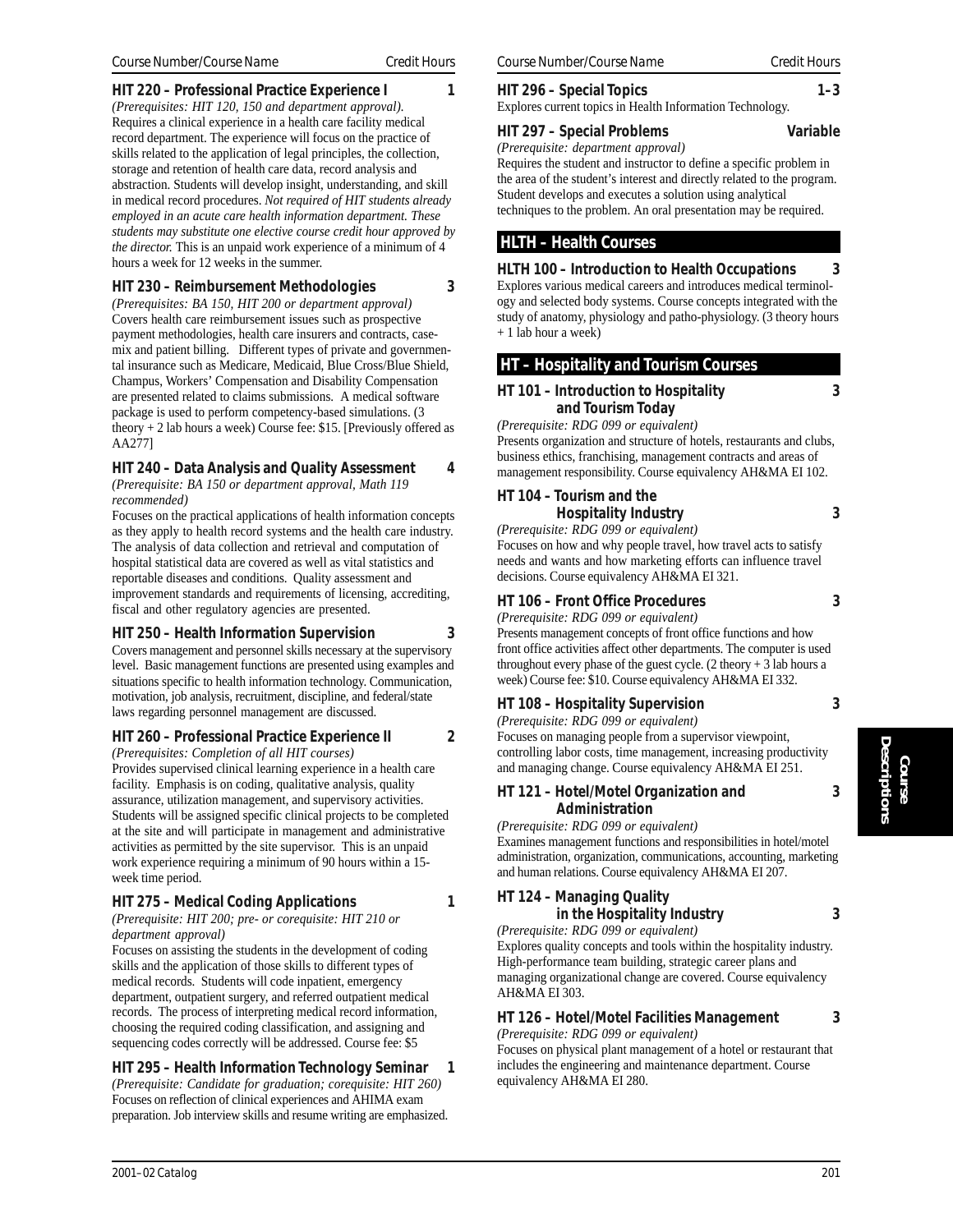#### **HT 128 – Hotel/Motel Housekeeping Management 3**

*(Prerequisite: RDG 099 or equivalent)* Covers the systematic approach to managing housekeeping operations in the hospitality industry. Course equivalency AH&MA EI 338.

#### **HT 130 – Resort Management 3**

*(Prerequisite: RDG 099 or equivalent)*

Introduces principles and practices for successful resort management, resort history, planning and development, major recreational activities, food and beverage, housekeeping and risk management. Course equivalency AH&MA EI 424.

#### **HT 131 – Club Management 3**

Introduces club management. Topics include club boards of directors, service excellence, leadership, strategic management, club marketing, food and beverage operations, financial and computer systems. Course equivalency AH&MA EI 313

#### **HT 132 – Hotel/Motel Human Resources Management 3**

*(Prerequisite: RDG 099 or equivalent)* Presents a systematic approach to human resources management in the hospitality industry and analyzes contemporary issues, practices and trends within the hospitality industry. Course equivalency AH&MA EI 356.

#### **HT 134 – Hospitality Energy and Water Management 3**

*(Prerequisite: RDG 099 or equivalent)*

Covers energy and water problems facing the hospitality industry and the development and implementation of an energy and water management program. Course equivalency AH&MA EI 383.

#### **HT 136 – Hospitality Industry Training 3**

*(Prerequisite: RDG 099 or equivalent)*

Examines the roles of supervision and training for the tourism and hospitality industry and the development of competent staff. Various types of training and learning techniques are emphasized. Course equivalency AH&MA EI 355.

#### **HT 138 – Hospitality Industry Engineering Systems 3**

*(Prerequisite: RDG 099 or equivalent)*

Presents the managerial and technical functioning of the engineering/maintenance departments and the knowledge needed by managers at all levels to make appropriate and cost effective decisions. Course equivalency AH&MA EI 488.

#### **HT 141 – Marketing of Hospitality Services 3**

*(Prerequisite: RDG 099 or equivalent)*

Employs concepts to develop, implement and evaluate a marketing plan to identify and reach prospective customers using marketing tactics specific to hospitality services. Course equivalency AH&MA EI 370.

#### **HT 144 – Hospitality Sales and Marketing 3**

*(Prerequisite: RDG 099 or equivalent)*

Emphasizes marketing within the tourism and hospitality industry. Topics include target markets, marketing plans, advertising and promotion and identification of emerging trends in consumer preferences and tastes. Course equivalency AH&MA EI 472.

#### **HT 146 – Convention Management and Service 3**

*(Prerequisite: RDG 099 or equivalent)*

Focuses on convention and group business market, marketing and sales strategies and techniques. Course equivalency AH&MA EI 479.

## **HT 161 – Hotel/Motel Food and**

# **Beverage Management 3**

*(Prerequisite: RDG 099 or equivalent)*

Covers the challenges and responsibilities involved in managing a

food and beverage operation. Course equivalency AH&MA EI 241.

#### **HT 164 – Food and Beverage Service 3**

*(Prerequisite: RDG 099 or equivalent)*

Focuses on the management of food and beverage service outlets, cafeterias, coffee shops, room service, banquet areas, dining rooms and basic service principles with emphasis on the special needs of guests. Course equivalency AH&MA EI 349.

#### **HT 166 – Quality Sanitation Management 3**

*(Prerequisite: RDG 099 or equivalent)*

Covers sanitation management and risk reduction techniques. Quality sanitation and cost-control techniques, compliance strategies and sanitation control points are emphasized. Course equivalency AH&MA EI 244.

#### **HT 168 – Food and Beverage Controls 3**

*(Prerequisite: RDG 099 or equivalent)*

Introduces the process of resource control to reduce costs in food and beverage operations. Maximizing revenue and profit levels, effective budgeting and staffing and satisfying the demand of guests are stressed. Course equivalency AH&MA EI 465.

#### **HT 170 – Food Production Principles 3**

*(Prerequisite: RDG 099 or equivalent)* Focuses on quality food production and standard recipes. Topics include creative food production techniques, baking, sanitation and effective food presentation. Course equivalency AH&MA EI 345.

#### **HT 172 – Hospitality Purchasing Management 3**

*(Prerequisite: RDG 099 or equivalent)* Focuses on the development and implementation of an effective purchasing program involving issues such as supplier relations, supplier selection, negotiation and evaluation. Course equivalency AH&MA EI 446.

# **HT 201 – Financial Accounting for the 3**

 **Hospitality Industry** *(Prerequisite: ACCT 101A or department approval)* Presents a complete review of the fundamentals of financial accounting as it relates to tourism and hospitality. Techniques include projections for revenues, expenses, and net income, control of inventory and cash flow and analysis and interpretation of

#### **HT 204 – Managerial Accounting for the 3 Hospitality Industry**

financial statements. Course equivalency AH&MA EI 260.

*(Prerequisite: ACCT 101A or department approval)* Covers the skills necessary to be a decision-maker regarding financial information in the tourism and hospitality industry. Topics include on-target budgets, control of cash flow, projecting profit goals and creating a uniform system of accounts. Course equivalency AH&MA EI 463.

#### **HT 206 – Hospitality Industry Computer Systems 3**

Explores the high-technology skills required in the tourism and hospitality industry. Reservations systems, room management and guest accounting, property management systems interfaces, food and beverage applications and management of information systems are emphasized. (3 theory  $+ 2$  lab hours a week) Course fee: \$10. Course equivalency AH&MA EI 468.

#### **HT 221 – Hospitality Law 3**

Focuses on the various legal considerations facing the tourism and hospitality industry. Topics include contractual obligations, torts, labor law, ADA and privacy issues. Course equivalency AH&MA EI 390.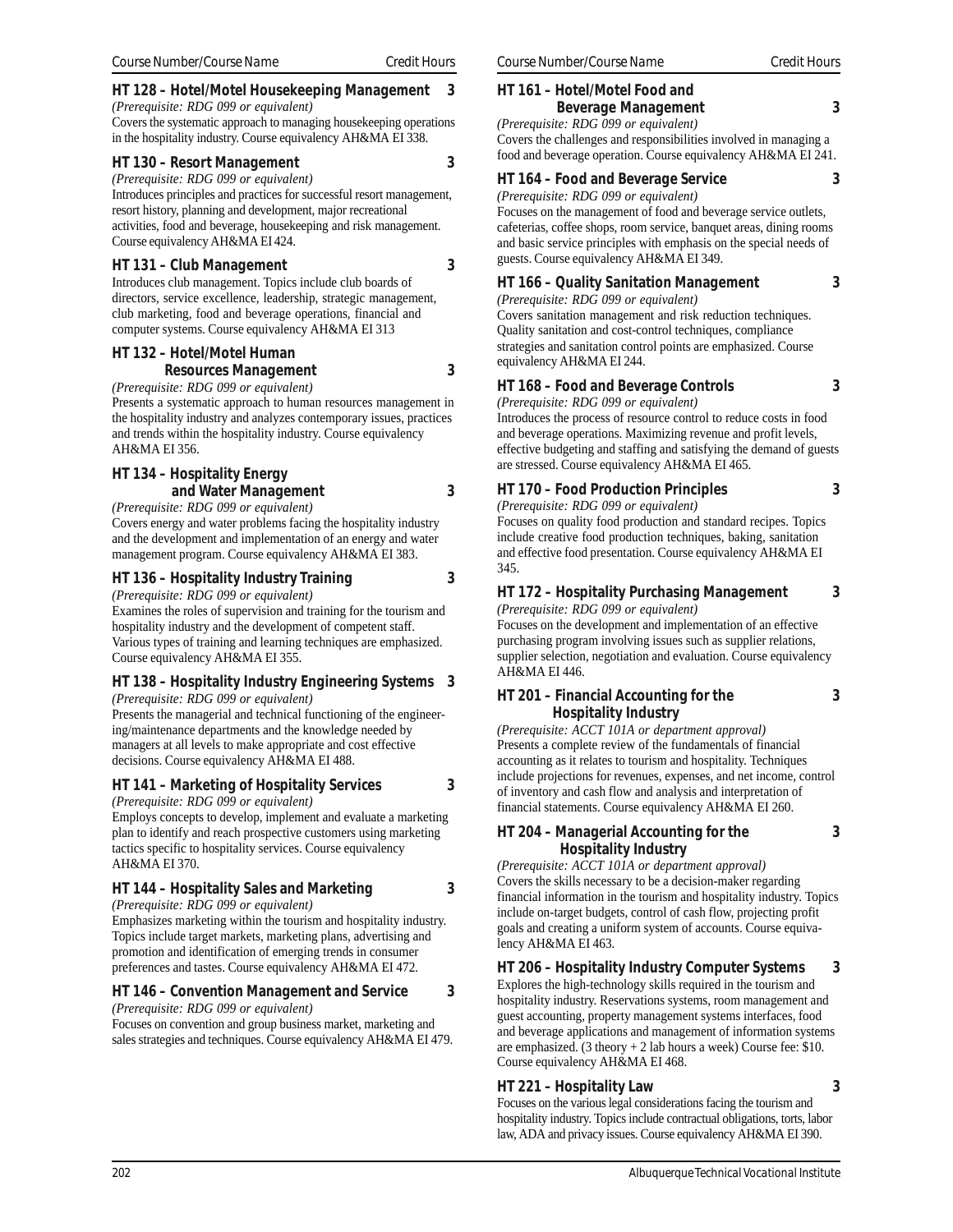#### **HT 224 – Hotel/Motel Law 3**

Examines the legal problems associated with the hospitality industry and how important legal considerations can affect the industry. Course equivalency AH&MA EI 391.

#### **HT 226 – Hotel/Motel Security Management 3**

Covers security program, security staffing, responsibilities in guest and asset protection, the accounting function and internal control, computer security and emergency procedures. Course equivalency AH&MA EI 387.

#### **HT 250 – Gaming Operations 3**

Examines and assesses today's casino gaming structure and gaming behavior. Topics also include slot volatility, casino layout and table games management.

#### **HT 252 – Casino Management 3**

Emphasizes the organizational structure of casinos and their personnel. The strategies and procedures that need to be used to protect the integrity of table games and the role of surveillance in the prevention and detection of scam artists and cheaters are examined.

#### **HT 254 – Gaming Controls 3**

Examines the regulatory systems and functions of gaming regulators. Topics include conducting licensing and background investigations, criminal activity and law enforcement and procedures for audits.

#### **HT 255 –Gaming Machine Repair 1**

*(Prerequisite: CIS 201)*

Focuses on troubleshooting, setup and operation of licensed electronic gaming devices. Internal customer service skills are emphasized. (5 weeks; 2 theory + 3 lab hours a week)

#### **HT 260 – Golf Course Operations 3**

Examines the organizational structure of golf courses and management operations. Topics include the role of directors of golf, head professionals, corporate management groups and public versus privately owned operations.

#### **HT 262 – Golf Course Maintenance 3**

Examines the day-to-day facility operations of golf courses. Topics include fleet management, practice facilities, landscaping requirements and course layout.

#### **HT 295 – Managerial Decisions in the Hospitality Industry 3**

Focuses on communication, resourcefulness, professionalism, industry knowledge and decision making. Students will be encouraged to make managerial judgments based on case study work. Assessment is primarily based on the steps taken to reach decisions.

#### **HT 296 – Topics Course 1–3**

Covers current topics in hospitality and tourism.

#### **HT 297 – Special Problems Variable**

*(Prerequisite: department approval)* Requires student and instructor to define a specific problem in the area of the student's interest and directly related to the program. Student develops and executes a solution using analytical techniques to the problem. An oral presentation may be required.

#### **HT 298 – Internship 4**

*(Prerequisite: department approval)*

Requires a minimum of 150 work hours at a business or trainingrelated supervised workstation. If the student is currently employed in area of study, the 150 hours must involve a new learning experience. Students are not paid for their work but are supervised jointly by TVI and the company.  $(1$  theory  $+ 9$  lab hours a week)

#### **HT 299 – Cooperative Education 4**

*(Prerequisite: permission of director)*

Requires a minimum of 150 work hours at a business or trainingrelated supervised workstation. If the student is currently employed in area of study, the 150 hours must involve a new learning experience. Student trainees are paid by the cooperating firm and supervised jointly by TVI and the employer. (1 theory  $+9$  lab hours a week)

#### **HUC – Health Unit Clerk Courses**

#### **HUC 101L – Health Unit Clerk Theory and Lab 8**

*(Prerequisites: enrollment in the program, RDG 099 or equivalent, ENG 099 or equivalent, MATH 099 or equivalent; corequisite: HUC 131C)*

Includes medical terminology, simple anatomy, transcription of doctor's orders, computerized patient information systems, communication skills, ethical/legal behavior and the role of a health unit clerk. (5 theory  $+20$  lab hours a week for 8 weeks)

**HUC 131C – Health Unit Clerk Clinical Practice 4**

#### *(Corequisite: HUC 101L)*

Includes clinical experience in local hospitals and hospital outpatient clinics. Uniform fee: \$37 (32 hours a week for 4 weeks and 20 hours for 1 week)

#### **HUM – Humanities Courses**

#### **HUM 111 – Early World Civilizations 3**

*(Prerequisite: RDG 100)*

Introduces history, art, literature, religion, and ideas of early world civilizations: Egypt, Mesopotamia, India, China, Greece, Rome, Europe, Africa, and pre-Columbian America.

#### **HUM 121 – Modern World Civilizations 3**

*(Prerequisite: RDG 100)*

Continues course of study begun in HUM 111: history, art, literature, music, and ideas of world civilizations from the Renaissance to present.

#### **HUM 247 – Topics in Humanities 3**

*(Prerequisite: RDG 100)*

Presents various topics. See Schedule of Classes.

#### **IB – International Business Courses**

#### **IB 101 – Introduction to International Business 3**

*(Recommended prerequisite: RDG 099 or equivalent)* Develops students' understanding of international business and the globalization of the economy. Objectives, opportunities and challenges facing those who engage in business in foreign countries, foreign organizations, cultural dynamics, trade channels, the legal environment and political considerations are introduced.

#### **IB 201 – International Marketing 3**

*(Recommended prerequisite: RDG 099 or equivalent)* Develops students' understanding of marketing in a globalized world economy. Presents a framework for analyzing marketing opportunities in different cultures and nations using the marketing mix.

#### **IB 202 – International Management 3**

*(Recommended prerequisite: RDG 099 or equivalent)* Focuses on managing cross-cultural differences when conducting business with people of different cultures.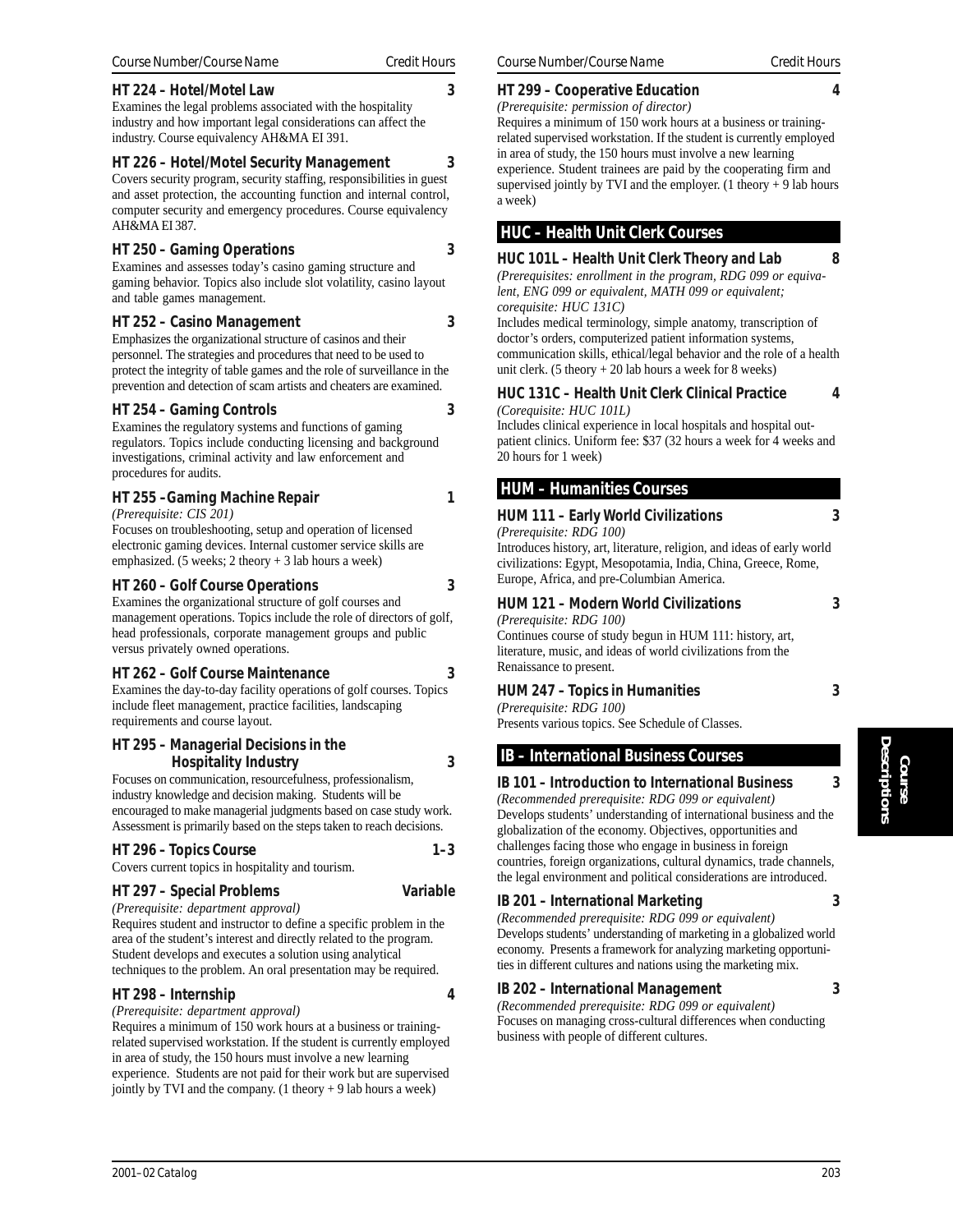#### **IB 203 – International Finance and Trade 3**

*(Prerequisites: ACCT 101, ACCT 102; RDG 099 or equivalent recommended)*

Provides an overview of international finance and introduces the student to foreign exchange, risk management, investment analysis, and opportunities for trade financing with commercial banks and U.S. agencies.

#### **IB 205 – Fundamentals of Exporting/Importing 3**

*(Recommended prerequisite: RDG 099 or equivalent)* Emphasizes the principles and considerations involved in importing and exporting products/services. Students prepare an international business plan outline to bring together the marketing, finance and management functions necessary to be successful in international business.

#### **IWAP – Iron Worker Apprenticeship**

#### **IWAP 198 – Iron Worker Apprenticeship 30–36**

*(Prerequisite: current full-time employment in the iron worker*

*industry or department approval)* Provides 450 to 540 hours of related classroom instruction covering orientation, safety, shop and trade math, tools, equipment, supplies,

#### blueprint reading, layout and code interpretation.

#### **JOUR – Journalism Courses**

#### **JOUR 151 – Writing for the Media I 3**

*(Prerequisite: ENG 101 or permission of instructor)* Introduces methods and skills of journalism, emphasizing journalistic conventions, news gathering, and newswriting for print and broadcast media.

#### **JOUR 251 – Writing for the Media II 3**

*(Prerequisite: JOUR 151 or permission of instructor)* Emphasizes advanced skills and professional journalistic conventions, gathering and writing news for print and broadcast media, including a variety of types of stories and legal and ethical topics.

#### **JOUR 298 – Journalistic Practice 3**

*(Prerequisite: JOUR 151 and permission of instructor)* Provides opportunities for internship in working with journalism professionals; conducting independent research and developing journalistic skills. Open to anyone but targeted for students working in the mass media. (Previously offered as JOUR 253.)

## **JUD – Judicial Studies Courses**

#### **JUD 101 – Introduction to Judicial Studies 3**

*(Prerequisites: ENG 099 or equivalent, RDG 099 or equivalent or department approval)*

Introduces concepts about the New Mexico judiciaries. Includes tracking of a civil and criminal case in each court. Familiarizes the student with the definition and use of legal terms. Offered as a distance learning course.

#### **JUD 102 – Introduction to Court Operations and Ethics** 1

*(Prerequisites: ENG 099 or equivalent, RDG 099 or equivalent or department approval)*

Introduces concepts such as ethical and specific court operation issues. Presented jointly by Judicial Education Center and TVI faculty. Offered as a distance learning course.

#### **JUD 296 – Topics Course 1–3**

*(Prerequisite: department approval)* Explores current topics in judicial studies.

#### **JUD 297 – Special Problems Variable**

*(Prerequisite: department approval)* Explores a specific problem defined by student and instructor in the area of the student's interest and directly related to the program. Student develops and executes a solution using analytical techniques to the problem. An oral presentation may be required.

#### **JUD 298 – Internship 4**

*(Prerequisites: JUD 101, JUD 102, COMM 221 or COMM 225, BA 150, ENG 101, elective and department approval)* Requires students to work a minimum of 150 hours at court sites. The student is jointly supervised by TVI and the employer.

## **JUD 299 – Cooperative Education 4**

*(Prerequisites: JUD 101, JUD 102, COMM 221 or COMM 225, BA 150, ENG 101, elective and department approval)* Requires students to work a minimum of 150 hours at court sites. The student is paid by the court and is jointly supervised by TVI and the employer.

## **LPNR – Licensed Practical Nurse Refresher Courses**

## **LPNR 155L – Refresher Theory/Lab 7**

*(Pre- or corequisite: LPNR 165C)*

Covers medical-surgical and specialty-nursing trends, procedures and pharmacology. (94 theory + 14 lab hours the second week) Uniform fee: \$25

## **LPNR 165C – Refresher Clinical Experience 2**

*(Prerequisite: must have had a valid LPN license; corequisite: LPNR 155L)*

Includes medical-surgical clinical experiences, administration of medications and patient care. This course is offered for credit/no credit. (17.6 clinical hours a week for 5 weeks)

## **MATH – Mathematics Courses**

MATH 096 – Special Topics **1–3** Presents various topics in developmental math.

## **MATH 097 – Introductory Mathematics 6**

(Prerequisite: appropriate placement by exam) Provides individualized and small-group instruction in basic mathematics: whole numbers, fractions, decimals, percents and ratios and proportion. Open entry, open exit. (5 theory hours  $+3$  lab hours a week)

**MATH 099 – Basic College Mathematics 3**

*(Prerequisite: MATH 097)*

Integrates topics from basic mathematics, geometry and algebra. Helps prepare students to enter programs in Business Occupations, Technologies, Trades & Service Occupations, Health Occupations or MATH 100A. (3 theory hours + 1 lab hour a week)

**MATH 100A – Algebraic Problem Solving I 3** *(Prerequisite: MATH 099)*

First of a two-course series in elementary algebra. Includes signed numbers, solving linear equations, formulas, graphing, solving systems of equations and applications. Satisfies prerequisite for MATH 100B, MATH 111 (MATH 100B is recommended) and MATH 119. (3 theory hours + 1 lab hour a week)

#### **MATH 100B – Algebraic Problem Solving II 3**

*(Prerequisite: MATH 100A)*

Second of a two-course series in elementary algebra. Includes exponents and polynomials, rational expressions, factoring, roots and radicals and quadratics. Satisfies prerequisite for MATH 120.  $(3$  theory hours  $+ 1$  lab hour a week)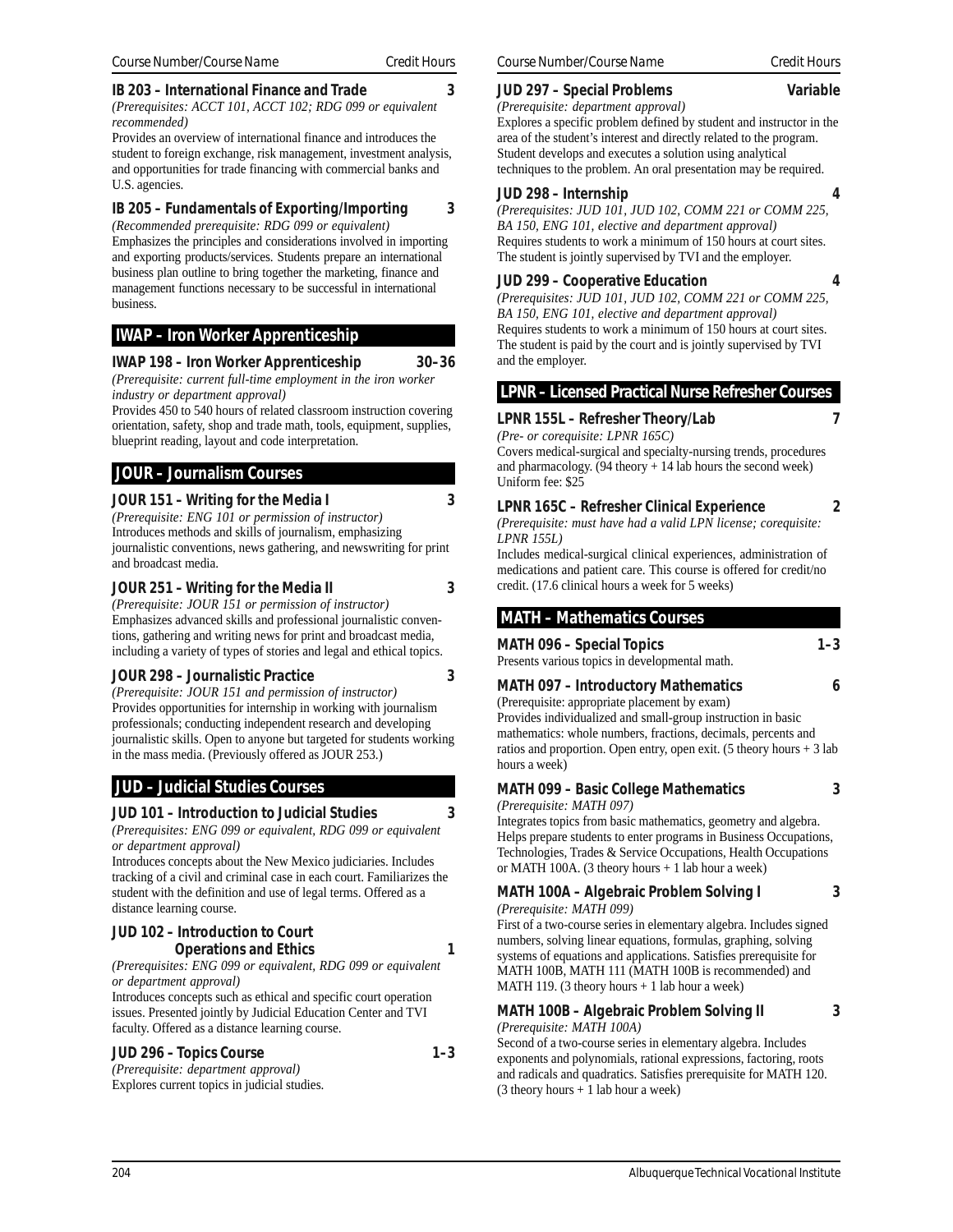#### **MATH 100 – Algebraic Problem Solving 3**

*(Prerequisite: appropriate placement by exam)* Covers same material as MATH 100A and MATH 100B at a fast pace. One-term course designed for students with demonstrated ability in basic algebra. Satisfies prerequisite for MATH 111, 119 and 120. (3 theory hours + 1 lab hour a week)

#### **MATH 111 – Mathematics for Elementary and Middle School Teachers I 3**

*(Prerequisite: MATH 100A)*

Introduces the intuitive and logical background of arithmetic, sets, arithmetic algorithms, bases, integer properties, number theory, and problem solving.

#### **MATH 112 – Mathematics for Elementary and Middle School Teachers II 3**

*(Prerequisite: MATH 111)*

Continues course of study begun in MATH 111, emphasizing properties of rational and irrational numbers, real numbers as fractions and decimals, intuitive geometry, and measurement.

## **MATH 119 – Methods of Problem Solving 4**

*(Prerequisite: MATH 100A)*

Presents strategies for solving mathematical problems relying heavily on data patterns; sequences, set theory, combinatorics, probability, descriptive statistics, linear and quadratic modeling.

#### **MATH 120 – Intermediate Algebra 4**

*(Prerequisite: MATH 100B)*

Emphasizes linear equations and inequalities, polynomials, exponents, rational expressions and equations, radical expressions and equations, quadratic equations; introduction to graphing and functions.

#### **MATH 121 – College Algebra 3**

*(Prerequisite: MATH 120)*

Focuses on functions and their graphs; investigation of linear, quadratic, polynomial, rational, exponential, and logarithmic functions.

#### **MATH 123 – Trigonometry 3**

*(Prerequisite: MATH 121 or 150 )*

Uses graphing calculators to study trigonometric and inverse trigonometric functions; radian and degree measure, basic trigonometric identities, polar coordinates, solving triangles, and other applications.

#### **MATH 129 – The Art of Mathematics 3**

*(Prerequisite: MATH 119 or 120)*

Focuses on the creative nature of mathematics through problems, readings, discussions of topics such as set theory, logic, number theory, basic geometry, and probability.

#### **MATH 139 – Introduction to Finite Mathematics 3** *(Prerequisite: MATH 119 or MATH 120)*

Introduces concepts of finite mathematics, including elementary mathematical logic, set theory, probability theory, vector and matrix theory, statistics and linear programming.

#### **MATH 145 – Introduction to Probability and Statistics 3**

*(Prerequisite: MATH 119 or 120)*

Introduces basic concepts in probability and statistics — simple data analysis and descriptive statistics, probability and probability models, sampling and statistical inference — with applications from varied fields.

#### **MATH 150 - Advanced Algebra**

#### *(Prerequisite: MATH 121)* Explores functions (particularly exponential and logarithmic),

conics, sequences and series, and systems of equations using

#### **MATH 162 – Calculus I 4**

graphing calculators.

*(Prerequisites: MATH 123, and 150)* Introduces derivatives and definite integrals using graphing calculators: differentiation, antidifferentiation, limits, extrema, curve sketching, and applications.

#### **MATH 163 – Calculus II 4**

*(Prerequisite: MATH 162)*

Continuation of MATH 162. Uses graphing calculators to cover integration techniques, numerical integration, improper integrals, some differential equations, series,and applications.

#### **MATH 180 – Elements of Calculus I 3**

*(Prerequisite: MATH 121 or 150)*

Uses graphing calculators to study limits, derivatives, applications to graphing, extrema, antiderivatives, definite integrals in business and biological applications.

## **MATH 181 – Elements of Calculus II 3**

*(Prerequisite: MATH 180)*

Continues study begun in MATH 180. Presents intensive study of substitution, integration by parts, numerical integration; introduces multivariate calculus and some differential equations.

#### **MATH 215 – Mathematics for Elementary and Middle School Teachers III 3**

*(Prerequisite: MATH 112)*

Continues study begun in MATH 112. Presents topics from later elementary and middle school curricula: probability, descriptive statistics, algebra, coordinate geometry, logic and LOGO software.

#### **MATH 245 – Fundamentals of Probability and Statistics 3**

#### *(Prerequisite: MATH 180)*

Introduces basic ideas in probability and statistics: descriptive statistics, sample spaces, random variables, probability densities, expectation, variance, confidence intervals, hypothesis testing, correlation, simple regression analysis. Emphasizes business applications.

#### **MATH 264 – Calculus III 4**

*(Prerequisite: MATH 163)*

Continues course of study begun in MATH 163, including multivariate and vector calculus: level curves and surfaces, partial derivatives, gradients, tangent planes, directional derivatives, multiple integrals, cylindrical and spherical coordinates, applications.

## **MATH 296 – Topics in Mathematics 3**

*(Prerequisite: varies)*

Presents various topics. See Schedule of Classes.

#### **MATT – Machine Tool Technology Courses**

#### **MATT 101 – Metals Math I 2**

*(Prerequisites: RDG 099 or equivalent, MATH 097 or equivalent or department approval)*

Presents whole numbers, fractions and decimals, shop geometry and algebra, formulas and equations, and the Pythagorean theorem. Emphasizes is on developing problem solving skills.

## **MATT 102 – Metals Blueprint Reading I 2**

*(Prerequisites: RDG 099 or equivalent, MATH 097 or equivalent or department approval)*

Covers the interpretation of basic manufacturing and fabrication drawings, terminology, orthographic projection, sectional views, dimensions, tolerances, symbols and drawing standards.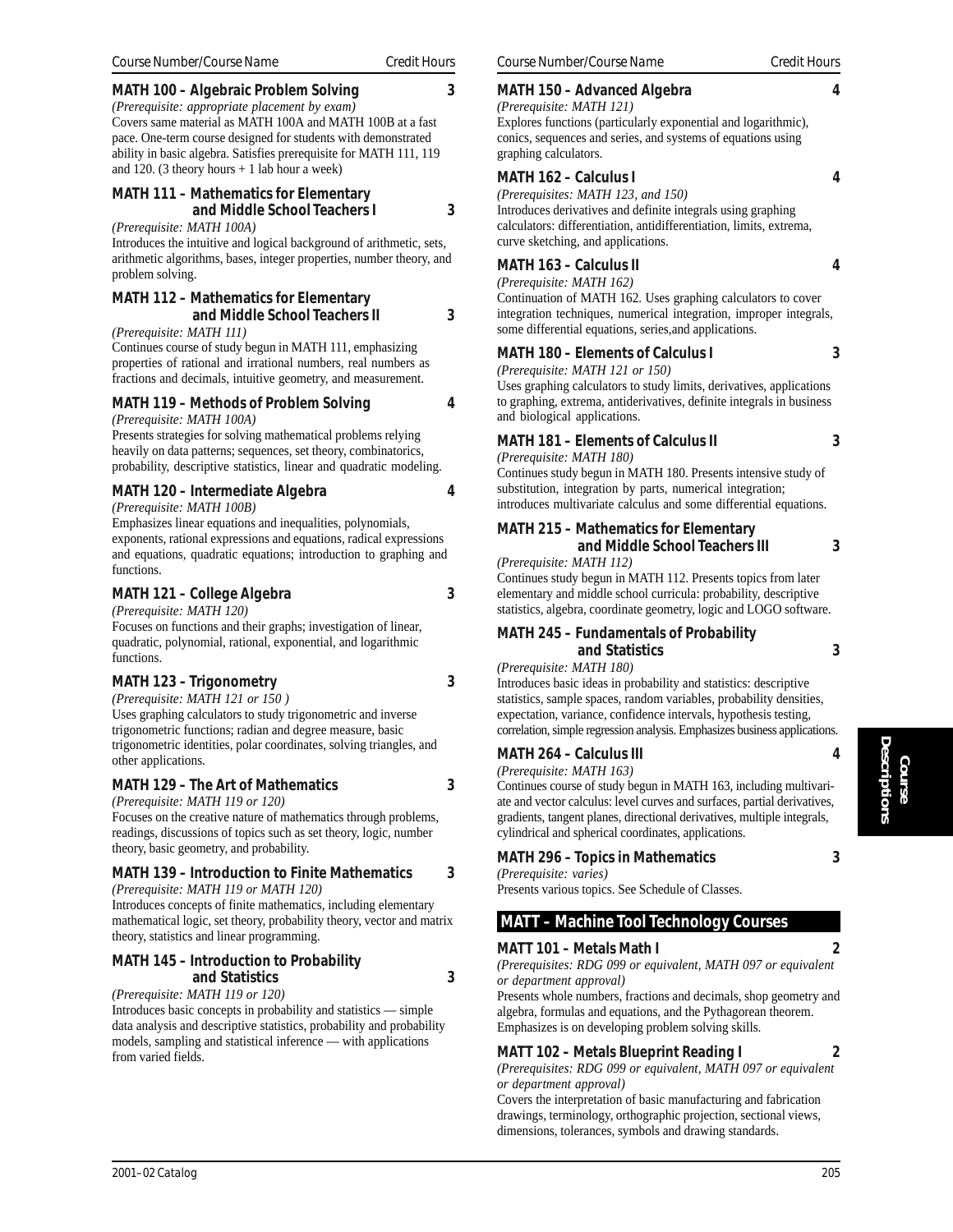#### **MATT 103L – Basic Lathe Principles 2**

*(Prerequisites: RDG 099 or equivalent, MATH 097 or equivalent or department approval)*

Introduces basic engine lathe principles and operations. Includes safety, setup, speeds and feeds, workholding devices and tooling, facing, turning, chamfering, shouldering and tailstock operations.  $(5$  lab hours a week = 75 lab hours a term)

#### **MATT 104L – Basic Milling Machine Principles 2**

*(Prerequisites: RDG 099 or equivalent, MATH 097 or equivalent or department approval)*

Introduces basic milling machine principles and operations. Covers safety, basic setup, speeds and feeds, tooling, workholding devices, squaring, step milling, drilling, reaming, and tapping. (5 lab hours a week = 75 lab hours a term)

#### **MATT 105L – Basic Supporting Machine Tool Principles 2**

*(Prerequisites: RDG 099 or equivalent, MATH 097 or equivalent or department approval)*

Introduces drill press, bandsaw, pedestal grinder and handtool principles and operations. Covers safety, care and use of hand tools, layout, toolbit grinding and machine care and maintenance.  $(5$  lab hours a week = 75 lab hours a term)

#### **MATT 108L – Basic Measurement and Inspection 2**

*(Prerequisites: RDG 099 or equivalent, MATH 097 or equivalent or department approval)*

Provides practical exercises in basic metal shop measurement and inspection techniques, including use of rules, calipers, micrometers, comparison instruments and inspection reports. (5 lab hours a week  $= 75$  lab hours a term)

#### **MATT 111 – Metals Math II 2**

*(Prerequisite: MATT 101 or department approval)*

Provides basic shop algebra, formulas, geometry and triangulation. Covers calculation of areas, volumes, material requirements, angles, applied trigonometry and advanced shop math applications.

#### **MATT 113 – Metals Blueprint Reading II 2**

*(Prerequisite: MATT 102 or department approval)* Continues a review of basic shop blueprint interpretation, provides interpretation of complex manufacturing and fabrication drawings including sectional views, tolerances and allowances, surface texture and assembly drawings.

#### **MATT 117L – Intermediate Lathe Principles 2**

*(Prerequisite: MATT 103L or department approval)* Reviews basic engine lathe principles and operations with training in safety, precision turning and facing, production turning, taper turning, carbide tooling applications, power cutoff, boring, single point threading and basic CNC turning set up and operation. (5 lab hours a week  $= 75$  lab hours a term)

#### **MATT 120L – Intermediate Milling Machine Principles 2**

*(Prerequisite: MATT 104L or department approval)* Continues a review of basic milling principles and operations, training offers safety, climb and conventional milling methods, hole production, slotting, pocket milling, rotary table work and basic CNC milling set-up and operation. (5 lab hours a week  $= 75$  lab hours a term)

#### **MATT 121L – Intermediate Supporting Machine Tool Principles 2**

*(Prerequisite: MATT 105L or department approval)* Presents concentrated training in safety, surface grinding, tool reconditioning, production support and advanced quality assurance methods. (5 lab hours a week  $= 75$  lab hours a term)

# **MATT 122L – Computer Numerical Control I 2**

*(Prerequisites: MATT 101 and 102 or department approval)* Presents basic computer skills necessary to program, set up and operate CNC milling and turning centers. Covers CNC manuscript and tape preparation, program troubleshooting and editing, tooling and workholding and fundamentals of CNC operation. (5 lab hours a week  $= 75$  lab hours a term)

#### **MATT 173 – Machine Tool Technology Skills 3**

Covers basic knowledge and upgrade skills in the machine tool industry including safety, hand tools, lathe, mill, bench work, measurement, blueprint reading and shop math. (1 theory + 5 lab hours a week =  $15$  theory +  $75$  lab hours a term)

#### **MATT 174 – Advanced Machine Tool Technology Skills 3**

*(Prerequisite: MATT 173 or department approval)* Provides advanced instruction in safety, lathe, mill, blueprint reading and shop math. (1 theory  $+ 5$  lab hours a week = 15 theory + 75 lab hours a term)

#### **MATT 202 – Metallurgy 2**

Introduces the basic science of metals including structure, properties, alloying, weldability and testing of ferrous and nonferrous metals with emphasis on machining performance and applications.

#### **MATT 208L – Advanced Lathe Principles 2**

*(Prerequisite: MATT 117L or department approval)* Reviews carbide tooling applications, boring and threading. Covers safety, setup and use of soft jaws and advanced production and CNC turning techniques. (5 lab hours a week  $= 75$  lab hours a term)

## **MATT 214 – Machine Tool Technology CAD 2**

Presents computer-assisted drafting as applied in machine tool technology on hardware typically found in the machine shop with specific instruction offered in CADKEY software.

#### **MATT 216L – Advanced Milling Machine Principles 2**

*(Prerequisite: MATT 120L or department approval)* Reviews rotary table work and locational operations. Offers safety, carbide shell mills, complex milling set-ups and advanced production and CNC milling techniques. (5 lab hours a week  $= 75$ lab hours a term)

## **MATT 217L – Advanced Supporting Machine Tool Principles 2**

*(Prerequisite: MATT 121L or department approval)* Covers production support, safety, advanced surface grinding set ups and operations, assembly techniques, production inspection techniques to ANSI standards and CNC set-up and operation for production applications. (5 lab hours a week  $= 75$  lab hours a term)

## **MATT 218L – Computer Numerical Control II 2**

*(Prerequisite: MATT 122L or department approval)* Reviews programming, manuscript and tape preparation, and editing. Presents various programming languages, subroutines and interactive graphic programming. (5 lab hours a week = 75 lab hours a term)

## **MATT 296 – Special Topics 1–6**

*(Prerequisite: department approval)* Enables students to pursue studies in specialized areas. This class may also be taken as an independent or guided study, as a refresher course or to sharpen skills prior to employer exams.

## **MATT 297 – Special Problems Variable**

*(Prerequisite: Department approval)*

Focuses on a specific problem while working with an instructor.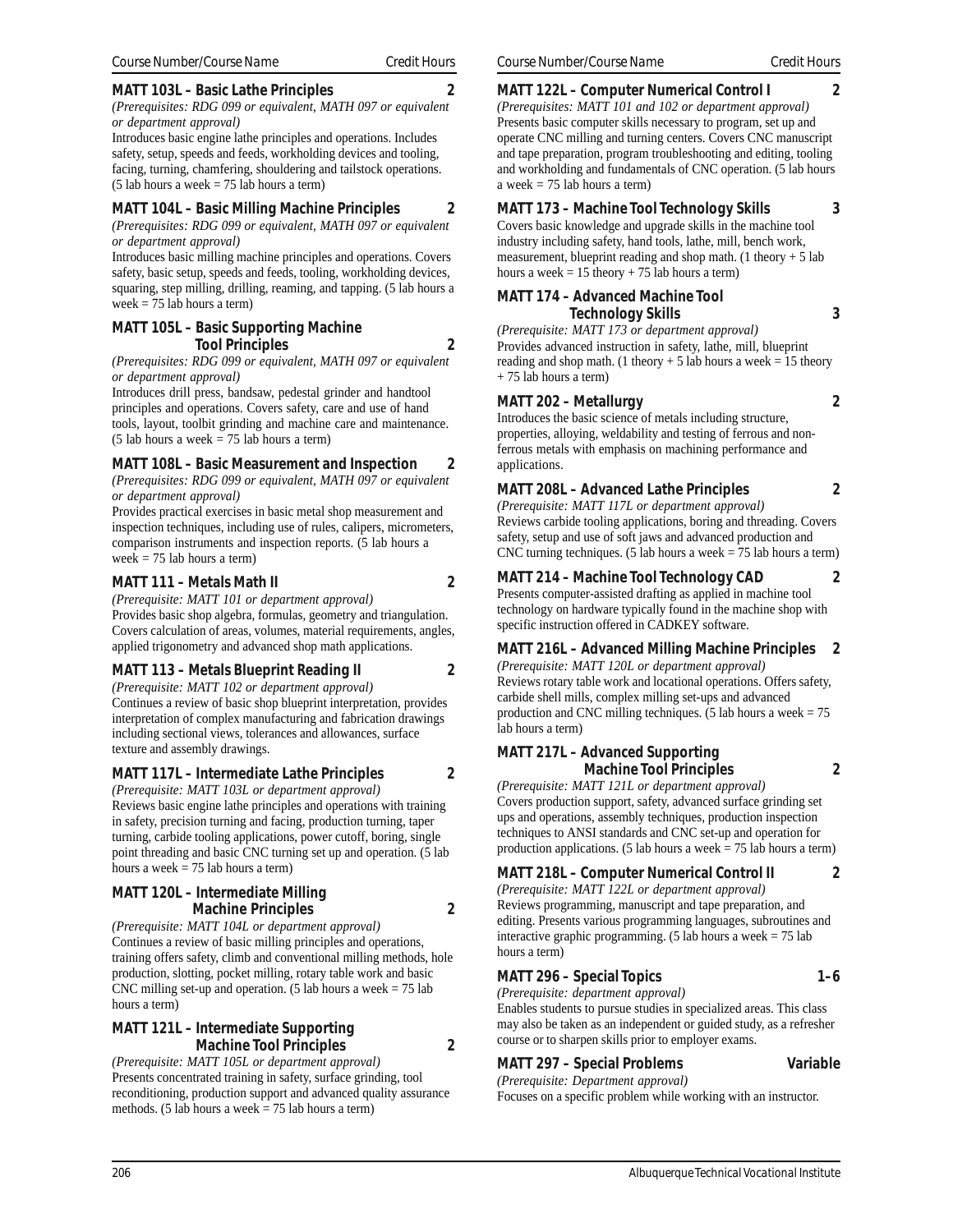## **MH – Manufactured Housing Courses**

**MH 104 – Manufactured Housing Plumbing 2** *(Prerequisites: RDG 099 or equivalent, MATH 097 or equivalent or department approval)*

Provides instruction and hands-on training in plumbing, safety, tools, fixtures and materials to complete the plumbing and gas installation for manufactured housing. (1 theory  $+2.5$  lab hours a week =  $15$  theory +  $37.5$  lab hours a term)

#### **MH 106 – Manufactured Housing Appliance Service 2**

*(Prerequisites: RDG 099 or equivalent, MATH 097 or equivalent or department approval)*

Provides instruction and hands-on experience in repair, installation and maintenance of appliances normally found in manufactured housing. (1 theory  $+ 2.5$  lab hours a week = 15 theory  $+ 37.5$ lab hours a term)

#### **MLT – Medical Lab Technician Courses**

#### **MLT 111 – Introduction to Medical Technology 2** *(Corequisite: MLT 111L)*

Introduces principles and procedures of physical, chemical and microscopic analysis of urine, basic immunology, instrumentation, quality control and safety procedures. (Note: program director approval is no longer required)

## **MLT 111L – Introduction to Medical Technology Laboratory 1**

*(Corequisite: MLT 111)*

Introduces basic medical laboratory techniques emphasizing urinalysis and immunology. Students will practice computer skills necessary for inputting data and navigating web assignments. (3 hours a week) Uniform fee: \$45

#### **MLT 114 – Immunology 1**

*(Prerequisite: program director approval; corequisites: 114C, 207/207L; Pre- or corequisite: MLT 111/111L)*

Teaches the basics of the body's immune response and introduction to diseases involving deficiencies in the immune system. (2 hours a week for 7.5 weeks)

#### **MLT 114C – Clinical Immunology 1**

*(Pre- or corequisite: MLT 111L; corequisites: MLT 114, 207/207L)* Provides experience in serological testing on specimens from hospital patients using current methodologies. (6 hours a week for 7.5 weeks) Course fee: \$20

#### **MLT 151C – Clinical Experience Urinalysis/Phlebotomy 3**

*(Prerequisite: program director approval)* Provides experience in urinalysis and phlebotomy at affiliated medical laboratories. This is a credit/no credit course. Uniform fee:

#### **MLT 205C – Clinical Experience 12**

*(Prerequisites: MLT 111/111L, 114/114C, 151C, 206/206C, 207/ 207L, 209/209L, 211/211L; pre- or corequisites: HUM/SS elective)* Provides clinical practice in affiliated clinical laboratories with rotations through hematology/coagulation, microbiology, chemistry and Immunohematology departments. This course has a web-based component. This is a credit/no credit course. (40 hours a week for 12 weeks)

#### **MLT 206 – MLT Microbiology 3**

*(Prerequisites: MLT 111/111L, 207/207L, 211/211L; pre or corequisites: MLT 151C, 206C, 209/209L)*

Presents clinical bacteriology, mycology and parasitology including macroscopic and microscopic identification of organisms, antibiotic susceptibility testing, life cycles, and the pathology and etiology of various diseases. Virology is introduced.

\$10 (9 hours a week)

#### **MLT 206C – Clinical MLT Microbiology 3**

*(Prerequisites: MLT 111/111L, 114/114C, 207/207L, 211/211L; pre- or corequisites: MLT 151C; corequisites: MLT 206, 209/ 209L)*

Identifies the microorganisms of clinical significance from specimens obtained from patients. Students utilize current methodologies and identification techniques. (9 hours a week) Course fee: \$20

#### **MLT 207 – Clinical Chemistry 5**

*(Pre- or corequisite: MLT 111/111L; corequisites: 114/114C, 207L, 211/211L)*

Presents the principles and methods used in testing for chemical components in blood and other body fluids including basic instrumentation.

#### **MLT 207L – Clinical Chemistry Laboratory 2**

*(Pre- or Corequisite: MLT 111/111L; corequisites: MLT 114/ 114C, 207, 211/211L)*

Presents experiences for performing the basic procedures used in a clinical chemistry laboratory including basic chemistry instrumentation. (6 hours a week) Course fee: \$20

#### **MLT 209 – Clinical Hematology/Coagulation 4**

*(Prerequisites: MLT 111/11L, 114/114C, 207/207L, 211/211L; pre- or corequisites: MLT 151C; corequisites: MLT 206/206C, 209L)*

Teaches normal and abnormal blood cell morphology, coagulation mechanisms and the principles of routine procedures in a hematology laboratory.

#### **MLT 209L – Clinical Hematology/Coagulation 2 Laboratory**

*(Prerequisites: MLT 111/111L, 114/114C, 207/207L, 211/211L; pre- or corequisites: MLT 151C; corequisite: MLT 206/206C, 209)*

Presents experiences for performing the basic procedures in a hematology/coagulation laboratory including the identification and enumeration of blood cells. (6 lab hours a week) Course fee: \$20

#### **MLT 211 – Clinical Immunohematology 2**

*(Pre- or corequisites: MLT 111/111L, 114/114C, 207/207L, 211L)* Examines the theory principles for determining blood group typing, antibody detection and identification, cross matching and component therapy. (4 hours theory per week for 7.5 weeks)

#### **MLT 211L – Clinical Immunohematology Laboratory 1**

*(Pre- or corequisites: MLT 111/111L, 114/114C, 207/207L, 211)* Provides experience in clinical blood bank. (6 lab hours per week for 7.5 weeks) Course fee: \$20

#### **MLT 296/296A – Topics in Laboratory Medicine 1–4** *(Prerequisites: may vary)*

Various topics in laboratory medicine are presented. Uniform fee: \$45

## **MT – Manufacturing Technology Courses**

**MT 105 – Manufacturing Concepts 4**

*(Corequisites: ENG 101, CP 176)* Develops teamwork skills and presents a variety of manufacturing concepts such as creative problem solving, project management, effective meetings, effective communication, and theory of constraints.  $(3$  theory  $+ 3$  lab hours week)

#### **MT 205 – Applied Science 6**

*(Prerequisites: ELEC 104)*

Presents basic principles of chemistry and physics as they apply to high tech industries. Explores the application of topics such as work and energy, temperature and heat, chemical bonds and organic chemistry.  $(4 \text{ theory} + 6 \text{ lab hours week})$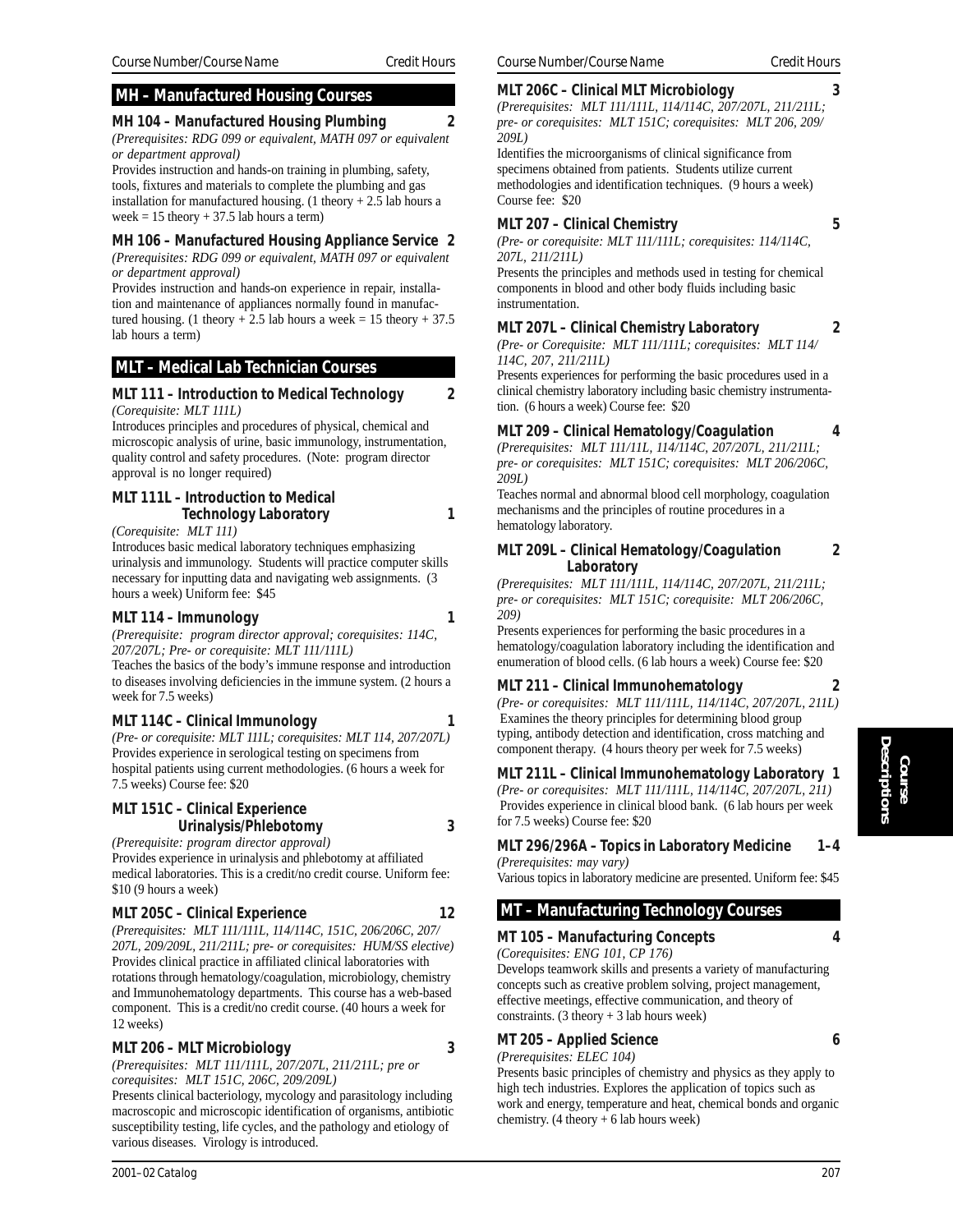#### **MT 280 – Introduction to Quality Assurance 3**

Examines the philosophies of Deming, Juran and Taguchi as they apply to quality in the workplace. Study Total Quality Management (TQM), self-directed teams and teamwork. (3 theory hours a week)

#### **MT 281 – Statistical Controls 3**

*(Prerequisite: MATH 100B or higher)*

Features the use of hardware and software as they apply to quality assurance. Study design of experiments, sampling techniques, SPC, control chart application and development and process reliability.  $(2$  theory + 3 lab hours a week)

## **MUS – Music Courses**

#### **MUS 103 – Fundamentals of Music 4**

*(Recommended: Experience with voice or instrument)* Introduces fundamentals of music: notation, scales, key signatures, and intervals, with application to aural comprehension through singing intervals, scales, triads, dictating simple rhythmic and melodic patterns.

#### **MUS 139 – Music Appreciation I 3**

Surveys basic musical elements and their development from early Greece to the Classical period. Nontechnical; required attendance at live musical performances.

#### **MUS 140 – Music Appreciation II 3**

Emphasizes study of symphonic music, chamber music, and vocal literature from the Romantic period to the 20<sup>th</sup> century. Nontechnical; required attendance at live musical performances.

#### **MUS 296 – Topics in Music 3**

Presents various topics. See Schedule of Classes.

#### **NA – Nursing Assistant Courses**

#### **NA 101 – Nursing Assistant Theory 4**

*(Prerequisites: RDG 099 or equivalent, ENG 099 or equivalent, MATH 099 or equivalent; corequisites: NA 110L, 131, 161, 171)* Provides information covering basic nursing skills used in health care agencies and homes. Other topics covered are medical terminology, home care issues and community resources. (9 weeks)

#### **NA 110L – Nursing Assistant Lab 1**

*(Corequisites: NA 101, 131, 161, 171)* Provides the opportunity to practice basic nursing skills in the laboratory. (5 lab hours a week for 5 weeks) Uniform fee: \$42

#### **NA 121C – Nursing Assistant Clinical Experiences 3**

Requires successful completion of NA 101, 110L, 131, 161 and 171 before going to clinical. These last six weeks of the program include supervised practice of nursing skills in hospitals, long-term care centers and patient homes throughout the city. (20 hours a week for 6 weeks)

#### **NA 131 – Health Communications 3**

*(Corequisites: NA 101, 110L, 161, 171)* Includes introductions to anatomy and physiology and nutrition. Covers basic structure and normal functions of the body systems and some of the aging problems which can occur in those systems. (9 weeks)

#### **NA 161 – Nursing Assistant Issues 2**

*(Corequisites: NA 101, 110L, 131, 171)* Covers special topics such as nutrition labs, blood pressure practice, lab practice, and lab finals. (9 weeks)

#### **NA 171 – Nursing Assistant-Applications 3**

*(Corequisite: NA 101, 110L, 131, 161)*

Reviews basic math for part of the term with practice working selected problems. Tests cover eight areas of concentration. The other part of the term deals with geriatric issues and the application of nursing assistant theory to them. (9 weeks)

|   |  | NA 296 - Nursing Assistant Topics | $1 - 3$ |
|---|--|-----------------------------------|---------|
| . |  |                                   |         |

Various topics. See Schedule of Classes.

## **NAHA – Nursing Home/Home Health Attendant**

#### **NAHA 102L – Nursing Home/Home Health Attendant Theory/Lab 5**

*(Corequisite: NAHA 102C)*

Includes basic nursing skills necessary to work in a nursing home or private home. Personal care and restorative care skills are taught in a lab setting. (55 theory hours, 45 lab hours) Uniform fee: \$24

**NAHA 102C – Nursing Home/Home Health Attendant Clinical 1**

*(Corequisite: NAHA 102L)*

Provides the opportunity to practice basic nursing skills in a supervised long-term care setting. (50 clinical hours)

## **NURS – Nursing Courses**

#### **NURS 115 – Dosage Calculations 1**

*(Prerequisites: Nursing Basic Math Test and nursing director approval)*

Presents methods of dosage calculations for oral and parental medications, including intravenous therapy and pediatric dosages. Offered for CR/NC only.

# **NURS 126C – Foundations of Nursing 9**

*(Prerequisites: nursing director approval, BIO 237/247L, ENG 101, PSY 105, NUTR 244; pre- or corequisites: NURS 115, BIO 238/248L, PSY 220)*

Reviews the foundations of nursing including an introduction to the nursing process with a focus on assessment. Develops key concepts of basic and higher order needs within a caring framework. Clinical: assessment of healthy clients across the lifespan and measures to maintain/promote mental and physical health. (5 hours theory + 12 hours clinical) Uniform fee: \$205

#### **NURS 127C – Family Nursing I 9**

*(Prerequisites: BIO 238/248L, NURS 115, 126C, PSY 220; preor corequisites: BIO 239/239L, PHIL 245M )*

Utilizes nursing process to study the child-bearing and child-rearing family. Clinical: experiences with maternity and pediatric clients in community and hospital settings. (5 hours theory + 12 hours clinical) Uniform fee: \$66

## **NURS 190C – Introduction to Nursing Process 1**

*(Prerequisites: Permission of the nursing director, BIO 237/247L, ENG 101, NURS 126C or PN 126C, NUTR 244, and PSY 101)* Introduces philosophy and conceptual framework of the nursing program. Studies the nursing process, including an in-depth focus on physical assessment. Required for all advanced placement students entering NURS 127C or PN 127C. (7.5 hours theory + 22.5 hours clinical per term)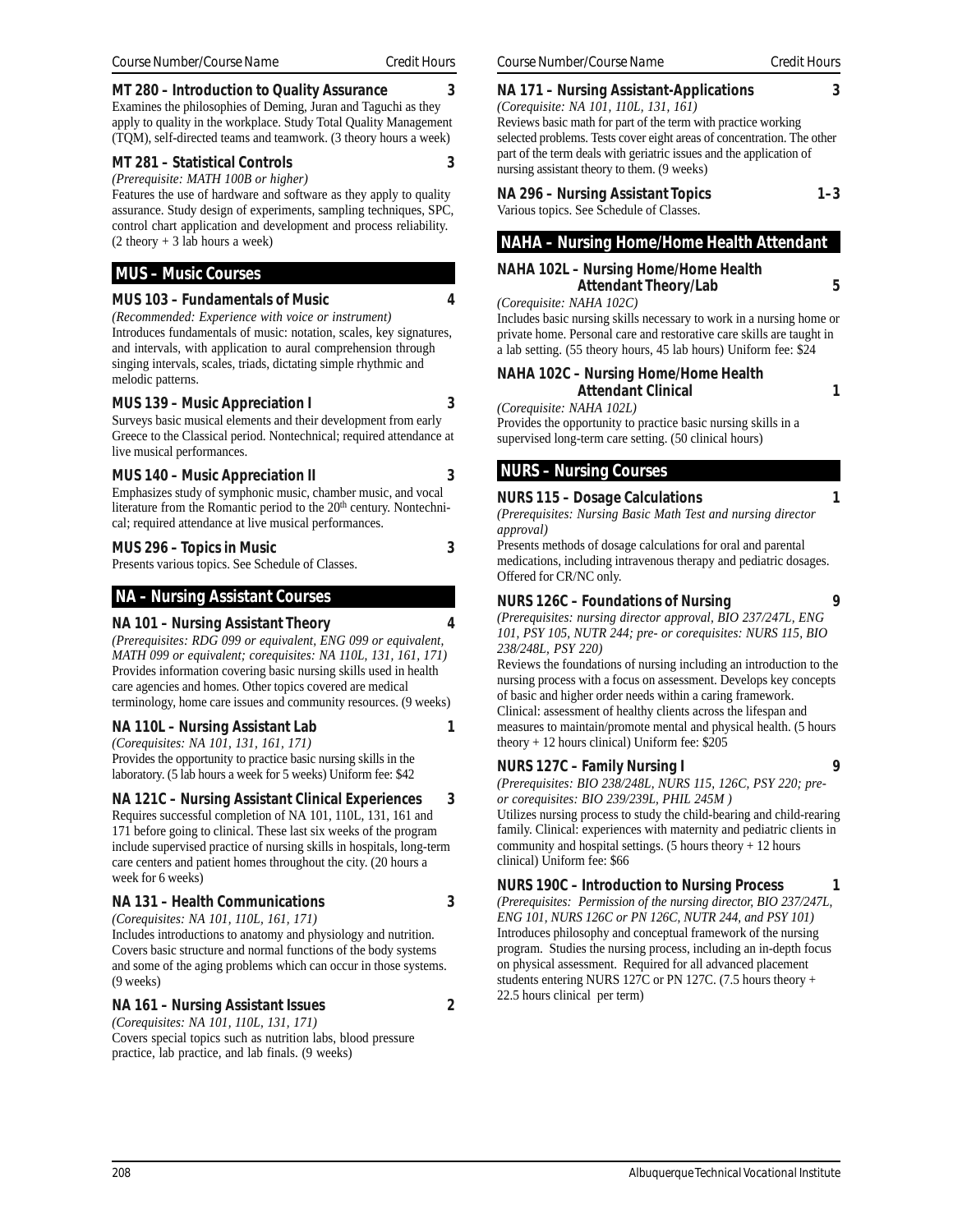#### **NURS 202C – Concepts for Transition Students 2**

*(ADN Students: prerequisites: ENG 101, PSY 105, BIO 238/248L, NUTR 244 and credit for NURS 126C. PN Students: pre- or corequisites: ENG 101, NUTR 244, BIO 238/248L and credit for PN 126C)*

Introduces the conceptual framework of the nursing program and study of the nursing process. In-depth focus on assessment across the life span. Required for all applicants who seek advanced placement in the practical nurse or associate degree program. Spring, and summer.  $(1$  hour theory  $+3$  hours clinical)

## **NURS 226C – Family Nursing II** 10

*(Prerequisites: Calculation Exam II with score of 90% or better, NURS 127C, BIO 238/248L, BIO 239/239L; pre- or corequisites:*

*NURS 231; corequisite: NURS 227)* Continues the study of the family, using nursing process, focusing on the impact of illness. Clinical: medical and surgical clients in community and hospital settings. (5 hours theory + 15 hours clinical) Uniform fee: \$61

## **NURS 227C – Manager of Care** 1

*(Prerequisites: NURS 127C; Corequisite: NURS 226C)*

Introduces management principles to prepare the ADN nurse to manage care of groups of clients. Clinical application in NURS 226C.

## **NURS 231 – Pharmacology in Nursing 3**

*(Prerequisites: Permission of director of nursing, BIO 238/248L, NURS 126C; pre- or corequisite: BIO 239/239L)* Introduces the concepts necessary for nursing judgment in the use of chemical agents and the theoretical base required to administer medications. Information covers drugs in current use, including pharmacokinetics, pharmacodynamics, therapeutic uses, adverse reactions, precautions and contraindications.

#### **NURS 247C – Complex Health Problems in the Family 9**

*(Prerequisites: Calculation Exam III with score of 90% or better, NURS 226C, NURS 227C, NURS 231, elective)* Studies the impact of complex, multi-system health problems on individuals and families. Includes psychiatric disorders, cultural factors and practice issues. Clinical: providing and managing care of clients across the life span.  $(4 \text{ hours theory} + 15 \text{ hours clinical})$ 

#### Uniform fee: \$61 **NURS 280 – Critical Care Internship Theory 8**

*(Prerequisite: Nursing director approval; corequisite: NURS 281C)*

Presents theory of critical care nursing within a nursing process framework. Monitoring of dysrhythmias, hemodynamics and ventilators. Effect of major critical conditions within a systems framework with consideration of multi-system failure.

## **NURS 281C – Critical Care Internship Clinical 3**

*(Prerequisite: Nursing director approval; corequisite: NURS 280)* Applies critical care theory in campus lab through simulation and in the clinical area with a minimum of 96 hours preceptorship (average of 9 clinical hours a week) Uniform fee: \$22

## **NURS 296 – Topics in Nursing 1–10**

*(Prerequisites: may vary)* Various topics in nursing are presented.

#### *Course Number/Course Name Credit Hours Course Number/Course Name Credit Hours*

## **NUTR – Nutrition Courses**

#### **NUTR 120 – Personal and Practical Nutrition 3**

Presents nutrition concepts from a practical viewpoint that can be applied to personal goals. Includes current and controversial topics: individual nutrient needs, alternative eating patterns, nutrition as part of disease prevention, and applications of these principles in food preparation. Fulfills nutrition requirement for culinary arts but is not the required course for nursing or other health science majors.

#### **NUTR 244 – Human Nutrition 3**

*(Prerequisite: Any one of the following: CHEM 111/112L or 121/ 121L; BIO 121/121L or 123/124L)* Introduces nutrition as it affects normal body function and total

health. Designed for health majors who will use this information in various professions.

## **NUTR 293 – Topics in Nutrition 3**

Presents various topics. See Schedule of Classes.

## **PC – Process Control Courses**

## **PC 201 – Electromechanical Systems 3**

*(Prerequisites: ELEC 114L, 118L)*

Use of electromechanical systems donated by local industries to expose students to equipment schematics, maintenance procedures and troubleshooting. Practice preventive and corrective maintenance. (2 theory + 3 lab hours a week) Course fee: \$25

#### **PC 203 – PLC Theory and Applications 2**

*(Prerequisites: ELEC 203L, 205L or permission of director)* Includes ladder logic diagrams, PLC hardware, software and applications of PLCs. A series of PLC lab exercises and a PLC project are required.  $(7.5 \text{ wks}; 2 \text{ theory hours} + 3 \text{ lab hours per})$ week) Course fee: \$25

## **PC 204 – Feedback Theory and Applications 2**

*(Prerequisites: ELEC 203L, 205L)*

Includes various types of feedback systems, components and operation. Study the applications of such systems. (7.5 wks; 2 theory hours  $+3$  lab hours per week) Course fee: \$25

## **PC 205 – Sensor Theory and Applications 2**

*(Prerequisites: ELEC 203L, 205L)* Includes force, photonic and temperature sensors. A project designed and constructed by students is required. (7.5 wks; 2 theory + 3 lab hours per week) Course fee: \$25

## **PC 206 – CIM Theory and Applications 2**

*(Prerequisites: ELEC 203L, 205L)*

Includes theory of computer integrated manufacturing (CIM), CIM systems used in industry and the programming and operation of such systems. (7.5 wks; 2 theory + 3 lab hours per week) Course fee: \$25

| PC 207 - Mobile Robot Design     |  |
|----------------------------------|--|
| and Construction                 |  |
| (Prerequisites: ELEC 203L, 205L) |  |

Includes micro-controllers, DC motors, and motor drive circuitry and communications technology. A project designed and constructed by students is required.  $(7.5 \text{ wks}; 2 \text{ theory} + 3 \text{ lab hours per})$ week) Course fee: \$25

## **PC 208 – Industrial Robot Theory and Applications 2**

*(Prerequisites: ELEC 203L, 205L)*

Includes theory, operation and maintenance procedures of industrial robots along with a project (utilizing an industrial robot system) designed and constructed by students. (7.5 wks; 2 theory + 3 lab hours per week) Course fee: \$25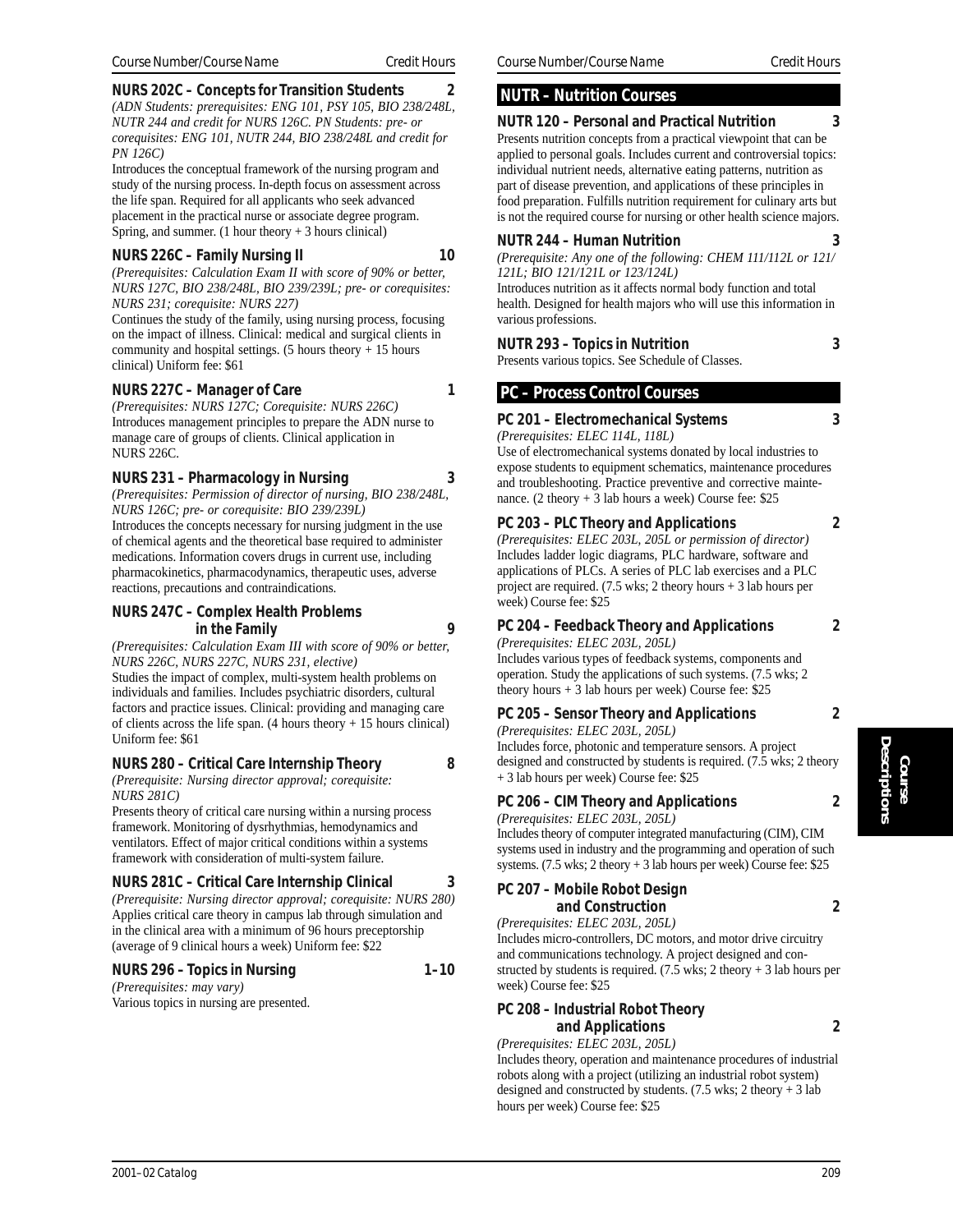## **PC 210 – Introduction to Micro Electro-Mechanical Systems (MEMS) 2**

*(Prerequisite: permission of instructor)*

Covers the theory, construction methods, terminology and pplication of this emerging field. MEMS, micro-machines and nanotechnology covers devices and systems ranging from DMDs (digital mirror devices) used in Internet and communications switching systems, nano-inductors used in RF systems to biomedical "lab on a chip" systems which draw samples, via nanopumps, to identify sample components via infrared spectroscopy. (7.5 wks; 2 theory + 3 lab hours per week) Course fee: \$25

#### **PC 211 – Power RF 2**

*(Prerequisite: ELEC 114L)*

Presents RF energy and its applications in manufacturing industries. Includes plasma physics, RF applications, safety, RF generators, transmission lines and RF interference. (1 theory  $+3$  lab hours a week) Course fee: \$25

#### **PC 212L – Vacuum Systems 2**

*(Prerequisite: ELEC 118L)*

Introduces vacuum technology and vacuum systems. Includes gas laws and properties, operation and applications of vacuum pumps, gauges and valves and systems leak detection.  $(1$  theory  $+ 3$  lab hours a week) Course fee: \$25

## **PHIL – Philosophy Courses**

## **PHIL 110 – Introduction to Philosophical Thought 3**

*(Prerequisite: RDG 100. Recommended: ENG 101)* Surveys the philosophical issues addressed by great thinkers of the western tradition. Introduces questions about knowledge, reality, goodness, the idea of God, government and society, and the self.

#### **PHIL 156 – Logic and Critical Thinking 3**

*(Prerequisite: RDG 100)*

Introduces the tools of reason helpful in everyday decision-making, skills for argument analyses, and effective communication of ideas. Surveys informal fallacies and formal deductive systems.

| PHIL 241 - Topics in Philosophy                   |  |
|---------------------------------------------------|--|
| (Prerequires: RDG 100)                            |  |
| Presents various topics. See Schedule of Classes. |  |

#### **PHIL 245 B, M, T – Ethics 3**

*(Prerequisite: RDG 100)*

Provides forum for discussion of ethical problems that may arise in specific fields. B: Business; M: Biomedical; T: Technology.

**PHIL 250 – Philosophy of Education 3**

*(Prerequisite: RDG 100)* Presents critical examination of classical and contemporary educational theories, and philosophical movements in education. Emphasizes the relationship of philosophical theory and educational practice.

## **PHIL 257 – Formal Logic 3**

*(Prerequisite: RDG 100)* Introduces formal deductive logic: propositional logic, truth tables, argument forms and fallacies, predicate (symbolic) logic, and method of proof.

## **PHLB – Phlebotomy Courses**

#### **PHLB 110 – Phlebotomy Theory 3**

*(Prerequisites: enrollment criteria for the program, RDG 099 or equivalent, ENG 099 or equivalent, MATH 099 or equivalent)* Includes basic anatomy and physiology of the body systems with an emphasis selection, and procedures for collecting blood specimens from patients. (10 theory for 4 weeks)

## **PHLB 110L – Phlebotomy Lab 1**

*(Corequisite PHLB 110 and PHLB 122C)* Provides opportunity to practice skills and apply theory using artificial arms and human subjects. (15 hours a week for 4 weeks)

## **PHLB 122C – Clinical Phlebotomy 3**

*(Prerequisite: CPR certification; corequisite: PHLB 110 and 110L)* Provides opportunity for students to practice phlebotomy procedures on actual patients in area hospitals and clinics. Uniform fee: \$53. (30 hours a week for 4 weeks)

## **PHOT – Photonics Courses**

#### **PHOT 101L – Introduction to Photonics and Photonics Safety 4**

*(Prerequisite: Math 100B Algebraic problem Solving II and high school level trigonometry)*

Introduces fiber optics and optical transducer theory including the basis of laser safety and operation. This course presents the elements of fiber optics including: theory and operation of fiber optics, handling of fiber optics, integrated optics, wave-guide transmission, optical circuitry, and fiber optic components. Safety procedures concerning lasers and related equipment are presented in this course. (3 theory  $+3$  lab hours a week) [Previously offered as ELEC 111L]

## **PHOT 111L – Fiber Optics 3**

*(Prerequisite: PHOT 101 Introduction to Photonics and Photonics Safety; pre- or corequisite PHOTO 201L Optics)* Presents optical wave-guides and fibers as well as Fiber Optics Telecommunication. The course covers basic fiber optics components and active divices such detectors for fiber optic systems, isolators, attenuators, circulators, couplers, cables, connectors, switches, pump lasers, transmission systems, repeaters, and  $E/O$  conversion. (2 theory  $+3$  lab hours per week).

## **PHOT 201L – Optics 6**

*(Prerequisite: PHOT 101L Introduction to Photonics and Photonics Safety)*

Presents basic geometrical (ray) and physical (wave) optics. The course covers the basics of the light reflection and refraction and the use of simple optical elements. It reviews light wave interference, diffraction, and polarization; the use of thin film coatings on mirrors; laser beam divergence in the near and far field; and the operation of such devices as gratings and quarter-wave plates. It also covers wave length, dispersion, and refractive index measurements and the concept of modulation transfer function. (4 theory + 6 lab hrs. a week) [Previously offered as LEOT 206L]

## **PHOT 211L – Advanced Fiber Optics 3**

*(Prerequisite: PHOT 111L Fiber Optics components; prerequisite or corequisite ELEC 114L Semiconductor Devices)* Introduces metrology of Fiber Optic systems. It also covers source of loss in fiber optics networks and components: insertion loss, return loss, and polarization dependent loss. Current fiber optics system are explored. (2 theory + 3 lab hours per week).

**PHOT 207L – Introduction to Laser Systems 4**

*(Prerequisite: PHOT 101 Introduction to Photonics and Photonics Safety, ELEC 103L Electronics Fundamentals)* Introduces the theory and operation of solid-state and gas lasers and presents continuous wave and pulsed systems. The course covers the laser power and energy measurements, characteristics of flash lamps, discharge circuits, and pulse forming networks for optically pumped solid lasers, SW arc lamps. It also covers power supplies for CW lasers, colling systems for CW-pumped lasers, safe operation and measurements with argon, C02 and Nd: YAG. (4 theory + 1 lab hours per week) [Previously offered as LEOT 205L]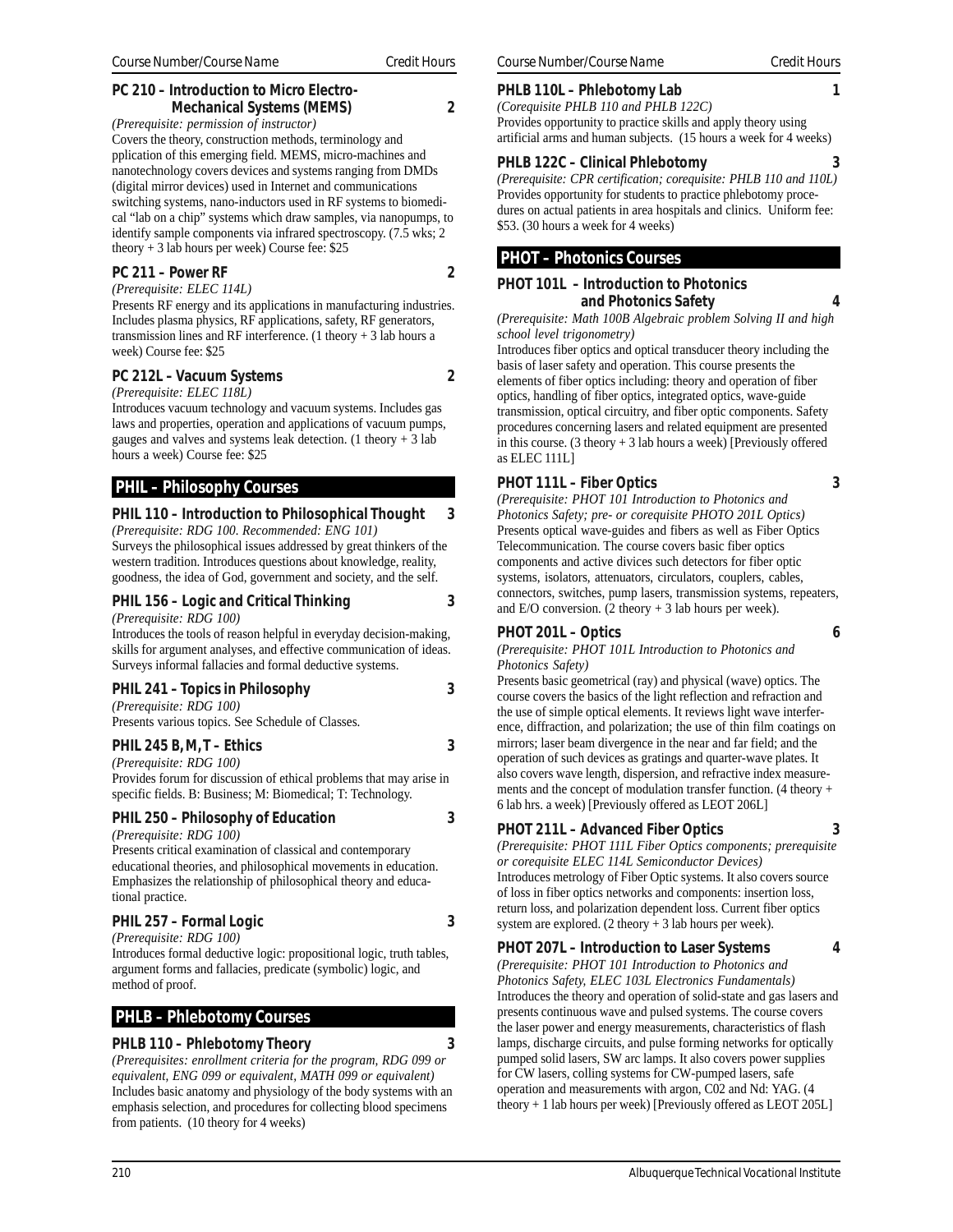#### **PHOT 217L – Advanced Laser Systems With Applications 6**

*(Prequisites: PHOT 207L Introduction to Laser Systems: pre- or corequisite ENG 101 College writing)*

Covers the applications of laser Systems to industry. Include laboratory experiences such as calibration techniques, interferometry, Q-switching. The course requires the student to write a technical paper. (4 theory + 6 lab hours per week) [Previously offered as LEOT 217L]

## **PHOT 225L – Photonics Projects 4**

*(Prerequisite: PHOT 101 Introduction to Fiber Optics: PHOT 201L Optics)*

This course is designed to introduce the student to creative photonics design by participation in small project groups. Each group will select a photonics problem to solve by using innovative optical circuitry and possibly the construction of a working model.  $(2$  theory hour + 6 lab hours per week)

## **PHOT 296 – Topics 1-6**

*(Prerequisite: advanced Photonics Technology student)* The topics depend on the requests from the community.

## PHOT 297 – Special Problems 1-6

*(Prerequisite: advanced Photonics Technology student)* The student is given a problem to invesitgate and solve. The student designs the solution using a combination of techniques.

## **PHOT 298 – Internship 3**

*(Prerequisite: permission of the director)* In cooperation with local industry, the student works for one term on a cooperative basis in an appropriate training program. The position is not paid.

## **PHOT 299 – Cooperative Education 3**

*(Prequisite: permission of the director)*

In cooperation with local industry, the student works for one term on a cooperative basis in an appropriate training program. The position is not paid.

## **PHYS – Physics Courses**

## **PHYS 102 – Introduction to Physics 3**

*(Prerequisite: RDG 100. Recommended : MATH 100B)* Surveys basic concepts and phenomena of physics.

## **PHYS 151 – Physics I 4**

*(Prerequisites: RDG 100 and MATH 121, 150 or 180. Corequisite: PHYS 151L. Recommended: Working knowledge of trigonometry)*

Introduces mechanics, sound, and heat in non-calculus-based format. Satisfies pre-medical, pre-dental, pre-optometry, and certain Technologies requirements.

## **PHYS 151L – Physics I Laboratory 1**

*(Prerequisite: RDG 100. Corequisite: PHYS 151)* Emphasizes real-time experiments in mechanics, heat, and sound. Introduces computer data collection and analysis. (Previously offered as PHYS 153L.)

## **PHYS 152 – Physics II 4**

*(Prerequisites: RDG 100 and PHYS 151. Corequisite: PHYS 152L)* Focuses on electricity, magnetism and optics in non-calculus-based setting.

## **PHYS 152L – Physics II Laboratory 1**

*(Prerequisite: RDG 100. Corequisite: PHYS 152)* Focuses on experiments in electricity, magnetism, and optics. Includes some computer simulations and data collection. (Previously offered as PHYS 154L.)

#### **PHYS 160 – General Physics I** *(Prerequisite: RDG 100. Pre- or Corequisite: Math 162.*

*Recommended: Coenrollment in PHYS 160L)* Introduces calculus-based study of mechanics and sound waves for science and engineering students.

## **PHYS 160L – General Physics Laboratory I 1**

*(Recommended: Coenrollment in PHYS 160)* Focuses on real-time experiments in mechanics and waves. Includes computer data collection and analysis. Course fee: \$20.

## **PHYS 161 – General Physics II 4**

*(Prerequisite: PHYS 160. Pre- or Corequisite: MATH 163)* Emphasizes heat, electricity and magnetism for science and engineering students in calculus-based setting.

#### **PHYS 161L – General Physics Laboratory II 1**

*(Pre- or corequisite: PHYS 161)*

Focuses on experiments in electricity, magnetism, optics. Course fee: \$20.

#### **PHYS 262 – General Physics III 4**

*(Prerequisite: PHYS 161. Pre- or Corequisite: Math 264)* Emphasizes optics and topics in modern physics for science and engineering students in calculus-based setting.

## **PL – Paralegal Studies Courses**

## **PL 101 – Introduction to Paralegal Studies 3**

*(Prerequisites: ENG 100 or equivalent, RDG 100 or equivalent or department approval. Recommended prerequisite: BA 150)* Introduces concepts such as the definition and role of the legal assistant, ethical responsibilities, human relations, the legal system, legal research and analysis, the process of litigation, technology in the law and topics in substantive law.

## **PL 102 – Business Organizations 3**

*(Prerequisites: ENG 100 or equivalent, RDG 100 or equivalent or department approval. Recommended prerequisite: BA 150)* Covers concepts such as the various types of business entities including sole proprietorships, partnerships and corporations, agency principles, franchising and regulatory requirements.

## **PL 111 – American Law and Ethics 3**

*(Prerequisites: ENG 101, PL 101, PL 102, PL 123)* Covers concepts such as the origins, nature, history and structure of the American judicial system, principles of federalism under the Constitution and rules of professional conduct for lawyers.

## **PL 123 – Torts 3**

*(Prerequisites: ENG 100 or equivalent, RDG 100 or equivalent or department approval. Recommended prerequisite: BA 150)* Covers concepts in tort law, concentrating on negligence, products liability, non-physical injuries and their remedies and defenses and an overview of the trial process.

## **PL 124 – Legal Research and Writing I 3**

*(Prerequisites: ENG 101, PL 101, PL 102, PL 123)* Covers concepts such as the principles and skills of writing case briefs and legal memoranda, with a focus on basic legal research sources and techniques, including Westlaw and other computerassisted legal research. Significant time is spent at the UNM law library.

## **PL 201 – Contract Law 3**

*(Prerequisites: PL 203 or PL 206, PL 204, PL 233 or department approval)*

Focuses on the law of contracts, rights and responsibilities, consideration, types of contracts, remedies and assignments and the study, analysis and application of cases.

**Course Descriptions**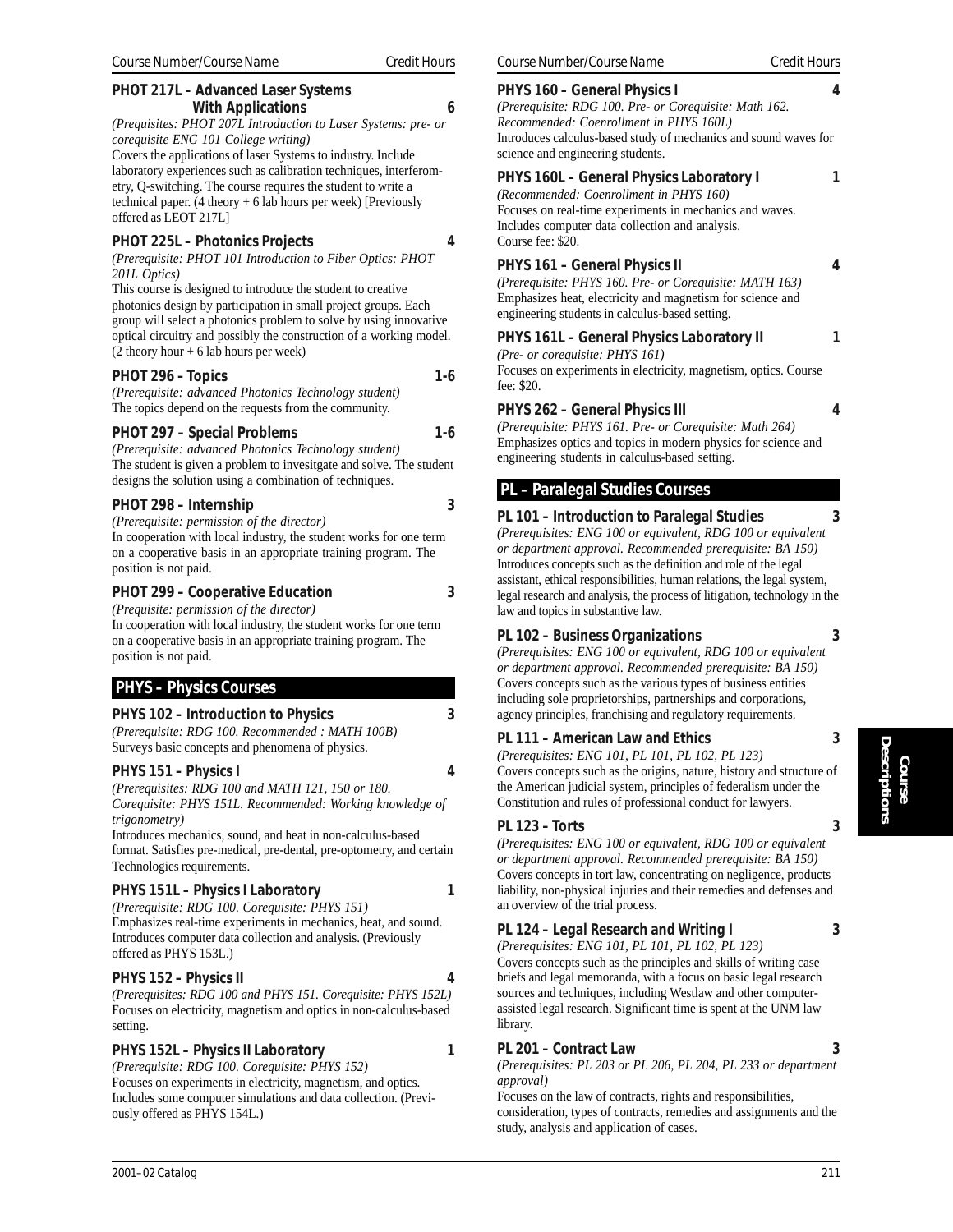## **PL 203 – Civil Litigation 3**

*(Prerequisites: CIS 120 or CIS 123, ENG 102, PL 111, PL 124)* Covers concepts such as the process of civil litigation from initial client contact through post-trial procedures. Rules of civil procedure and rules of the various courts are covered. Students develop a forms and procedures notebook.

## **PL 204 – Legal Research and Writing II 3**

*(Prerequisites: CIS 120 or CIS 123, ENG 102, PL 111, PL 124)* Continues exploration on legal research, analysis and writing with the focus on advanced legal research problems.

## **PL 206 – Criminal Litigation 3**

*(Prerequisites: CIS 120 or CIS 123, ENG 102, PL 111, PL 124)* Covers concepts such as the process of criminal litigation from initial appearance through post-conviction proceedings. Drafting documents associated with the prosecution or defense at various stages. Review rules of criminal procedure of several courts and develop a forms and procedures notebook.

## **PL 221 – Wills, Probate and Estate Planning 3**

*(Prerequisites: PL 224, PL 230 or PL 243)*

Covers concepts such as the drafting of wills and trusts, administration of estates, formal and informal probate proceedings and estate tax returns.

## **PL 223 – Domestic Relations 3**

*(Prerequisites: PL 224, PL 230 or PL 243, or department approval)*

Focuses on concepts such as the legal issues in family relations with emphasis on local procedures in the domestic relations court.

## **PL 224 – Evidence 3**

*(Prerequisites: PL 203 or PL 206, PL 204, PL 233)* Covers concepts such as the issues of proof of facts in civil and criminal trials, with focus on the rules of evidence in state and federal courts, constitutional considerations, interviewing witnesses and organizing documents.

## **PL 225 – Constitutional Law 3**

*(Prerequisites: PL 224, PL 230 or PL 243, or department approval)*

Focuses on concepts such as civil rights and liberties under the Constitution, free speech, religious freedom, racial discrimination, group rights, privacy and political participation.

## **PL 230 – Civil Litigation II 3**

*(Prerequisites: PL 203 or PL 206, PL 204, PL 233 or department approval)*

Implements concepts learned in Civil Litigation through student participation in a hypothetical case and study, completing more sophisticated tasks in civil litigation, evidence rules, concepts and objections.

## **PL 231A – Computer-Aided Legal Research 1**

*(Prerequisites: CIS 120 or CIS 123, PL 203 or PL 206, PL 204, PL 233 or department approval)*

Covers concepts such as research using the Internet, legal and nonlegal databases including Westlaw and New Mexico Law on Disc. (2 theory + 3 lab hours a week) Course fee: \$15 (PL 231A, PL 231B, and PL 231C are the equivalent to LAS 231)

# **PL 231B – Computer Applications in Law Practice 1**

*(Prerequisites: CIS 120 or CIS 123, PL 203 or PL 206, PL 204, PL 233 or department approval; waived for Office Administration majors)*

Covers law-oriented concepts and applications using word processing, spreadsheets, and data management programs. (2 theory + 3 lab hours a week) Course fee: \$15 (PL 231A, 231B, and 231C are the equivalent to LAS 231)

## **PL 231C – Specialized Legal Software**

*(Prerequisites: CIS 120 or CIS 123, PL 203 or PL 206, PL 204, PL 233 or department approval; waived for Office Administration majors)*

Introduces students to various law-oriented software in the area of case management, time and billing, deposition digest, and calendaring and docket control.  $(2 \text{ theory} + 3 \text{ lab hours a week})$ Course fee: \$15 (PL 231A, 231B, and 231C are the equivalent to LAS 231)

## **PL 232 – Personal Injury Law 3**

*(Prerequisites: PL 203 or PL 206, PL 204, PL 233 or department approval)*

Focuses on the medical aspects and documentation of personal injuries in tort, workers' compensation and Social Security disability law.

## **PL 233 – Law Office Management 3**

*(Prerequisites: CIS 120 or CIS 123, ENG 102, PL 111, PL 124)* Prepares students to coordinate and oversee the administrative needs of a small to medium firm. Includes managerial techniques, law office systems, revenue tracking, personnel management, crisis resolution and ethical requirements.

## **PL 234 – Administrative Law 3**

*(Prerequisites: PL 203 or PL 206, PL 204, PL 233 or department approval)*

Focuses on the policies, practices and procedures of governmental agencies and state and local administrations.

## **PL 236 – Employment Law 3**

*(Prerequisites: PL 203 or PL 206, PL 204, PL 233 or department approval)*

Focuses on the history of discrimination law and current federal protections, the principle of equal treatment, litigation involving unequal treatment, seniority, sexual and racial harassment, pay equity, labor relations and remedies.

## **PL 242 – Native American Law 3**

*(Prerequisites: PL 203 or PL 206, PL 204, PL 233 or department approval)*

Focuses on Native American law to prepare students to work in private law firms that specialize in Native American law and in tribal courts and agencies.

## **PL 243 – Criminal Litigation II 3**

*(Prerequisites: PL 203 or PL 206, PL 204, PL 233 or department approval)*

Implements concepts learned in Criminal Litigation through student participation in a hypothetical case and study, completing more sophisticated tasks in criminal litigation, evidence rules, concepts and objections.

## **PL 244 – Social Security Law 1**

*(Prerequisites: PL 203 or PL 206, PL 204, PL 233 or department approval)*

Focuses on representing clients through the Social Security administrative process, disability evaluation, procedural issues and regulations, federal law and medical terminology. (5 weeks)

## **PL 245 – Bankruptcy Law 1**

*(Prerequisites: PL 203 or PL 206, PL 204, PL 233 or department approval)*

Focuses on bankruptcy practice, Bankruptcy Code and Rules of Bankruptcy Procedure. (5 weeks)

## **PL 294 – Mediation 3**

*(Prerequisites: PL 224, PL 230 or PL 243, and department approval)* Introduces fundamental skills involved in mediating disputes. Training may be provided by local mediation organizations at a student rate. The student is jointly evaluated by the mediation trainer and the instructor. The course is offered subject to availability of trainers.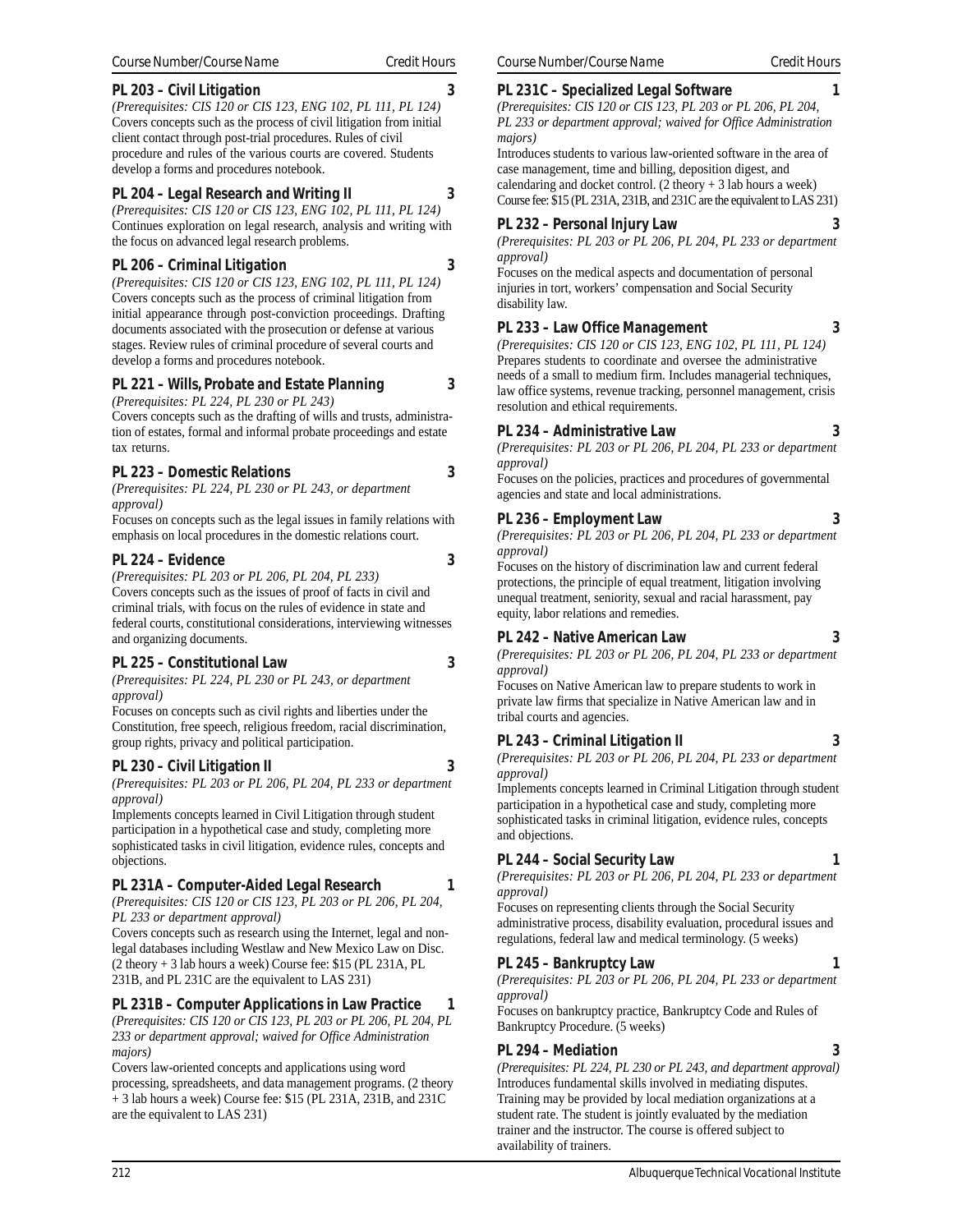#### **PL 295 – Public Defender 3**

*(Prerequisites: PL 203 or PL 206, PL 204, PL 233, and department approval)*

Requires students to work 135 hours and become familiar with all forms of case preparation with an emphasis on information gathering and investigation. Students are assigned to a supervising attorney from the Public Defender's Office. The course is offered subject to availability of supervising attorney.

#### **PL 296 – Topics Course 3**

*(Prerequisites: PL 203 or PL 206, PL 204, PL 233 and department approval)*

Explores current topics in the law.

#### **PL 297 – Special Problems Variable**

*(Prerequisite: department approval)*

Explores a specific problem defined by student and instructor in the area of the student's interest and directly related to the program. Student develops and executes a solution using analytical techniques to the problem. A legal research paper or project is completed. An oral presentation may be required.

#### **PL 298 – Internship 4**

*(Prerequisites: PL 224, PL 230 or PL 243, all Arts & Sciences courses in the first four terms and department approval)* Requires students to perform a minimum of 150 hours of legal assistant assignments in legal environments. The student is jointly supervised by TVI and the supervising attorney.

#### **PL 299 – Cooperative Education 4**

*(Prerequisites: PL 224, PL 230 or PL 243, all Arts & Sciences courses in the first four terms and department approval)* Requires students to perform a minimum of 150 hours of legal assistant assignments in legal environments. The student is paid by the cooperating firm and is jointly supervised by TVI and the employer.

## **PLAP – Plumbing Apprenticeship**

#### **PLAP 198 – Plumbing Apprenticeship 40–50**

*(Prerequisite: current full-time employment in the plumbing industry)* Covers 600 hours of classroom instruction which includes safety, shop and trade math, plumbing processes, blueprint reading and mechanical code (plumbing) interpretation.

## **PLMB – Plumbing Courses**

#### **PLMB 101 – Basic Plumbing Theory 1**

*(Prerequisites: RDG 099 or equivalent, MATH 097 or equivalent or department approval)*

Covers procedures for installing plastic, steel, cast iron and copper pipe. Stresses installation, addition, repair, replacement or maintenance of plumbing and gas piping systems and personal safety.

## **PLMB 101L – Basic Plumbing Lab 2**

*(Prerequisites: RDG 099 or equivalent, MATH 097 or equivalent or department approval)*

Covers identification of plumbing fittings and pipe nomenclature. Also covers the correct procedures for soldering copper pipe, threading and cutting iron pipe, flaring copper pipe and making diagonal offsets. (5 lab hours a week  $= 75$  lab hours a term)

#### **PLMB 102 – Plumbing Systems Theory 1**

*(Prerequisites: RDG 099 or equivalent, MATH 097 or equivalent or department approval)*

Covers the design of drainage and vent systems, sprinkler and water supply systems as well as methods to rough in and top out of an installation.

### **PLMB 102L – Plumbing Systems Lab 2**

*(Prerequisites: RDG 099 or equivalent, MATH 097 or equivalent or department approval)*

Introduces correct procedures for installation, repair and service of drainage and vent, sprinkler and water supply systems. Covers rough-ins and top outs. (5 lab hours a week = 75 lab hours a term)

#### **PLMB 103 – Heating Control Circuitry Theory 1** *(Prerequisites: RDG 099 or equivalent, MATH 097 or equivalent or department approval)*

Covers troubleshooting of heating control circuitry, control theory, terminology and symbols with emphasis on electrical control devices from various manufacturers.

#### **PLMB 103L – Heating Control Circuitry Lab 1**

*(Prerequisites: RDG 099 or equivalent, MATH 097 or equivalent or department approval)*

Focuses on installation and troubleshooting of heating control circuitry. Stresses the correct use of electrical test instruments as to safety. (3 lab hours a week  $= 45$  lab hours a term)

#### **PLMB 105 – Plumbing Blueprint Reading I 1**

*(Prerequisites: RDG 099 or equivalent, MATH 097 or equivalent or department approval)*

Covers sketching and reading blueprint working drawings for new construction, maintenance and remodeling.

#### **PLMB 106L – Backflow Prevention 2**

*(Prerequisites: RDG 099 or equivalent, MATH 097 or equivalent or department approval)*

Focuses on identification, testing and repair of backflow prevention assemblies. (5 lab hours a week  $= 75$  lab hours a term)

#### **PLMB 111 – Systems Layout/Maintenance Theory 1**

*(Prerequisites: PLMB 103L, 106L or department approval)* Covers design, layout and installation of water, soil and vent lines; inspecting and testing systems; maintenance and repair of plumbing, solar systems and yard irrigation; and swimming pool, hot tub and spa installation and service.

#### **PLMB 111L – Systems Layout Lab 2**

*(Pre- or corequisites: PLMB 106L, 111 or department approval)* Emphasizes layout and installation of water, soil and vent lines, related fixtures and fittings, inspecting and testing systems and soldering. (5 lab hours a week  $= 75$  lab hours a term)

#### **PLMB 112L – Systems Maintenance Lab 2**

*(Pre- or corequisites: PLMB 111, 111L or department approval)* Covers maintenance and repair of plumbing and yard irrigation as well as swimming pool, hot tub and spa instal-lation and service. (5 lab hours a week  $= 75$  lab hours a term)

## **PLMB 115 – Plumbing Blueprint Reading II 2**

*(Prerequisite: PLMB 105 or department approval)* Covers drawings, isometric pipe layouts, interpreting blueprints, application of plumbing codes, and planning and coordinating the job.

#### **PLMB 116L – Building Maintenance, Heating and Cooling 1**

*(Pre- or corequisites: PLMB 101L, 103L or department approval)* Presents requirements for installation, pre-fabrication and maintenance of heating, sheet metal, cooling and ventilating systems. (3 lab hours a week  $= 45$  lab hours a term)

#### **PLMB 170 – Trades Math 1**

Includes basic arithmetic, whole numbers, fractions and decimals. Covers volumes, weight measurements and basic algebra as it applies to electricity.

- 
- 
-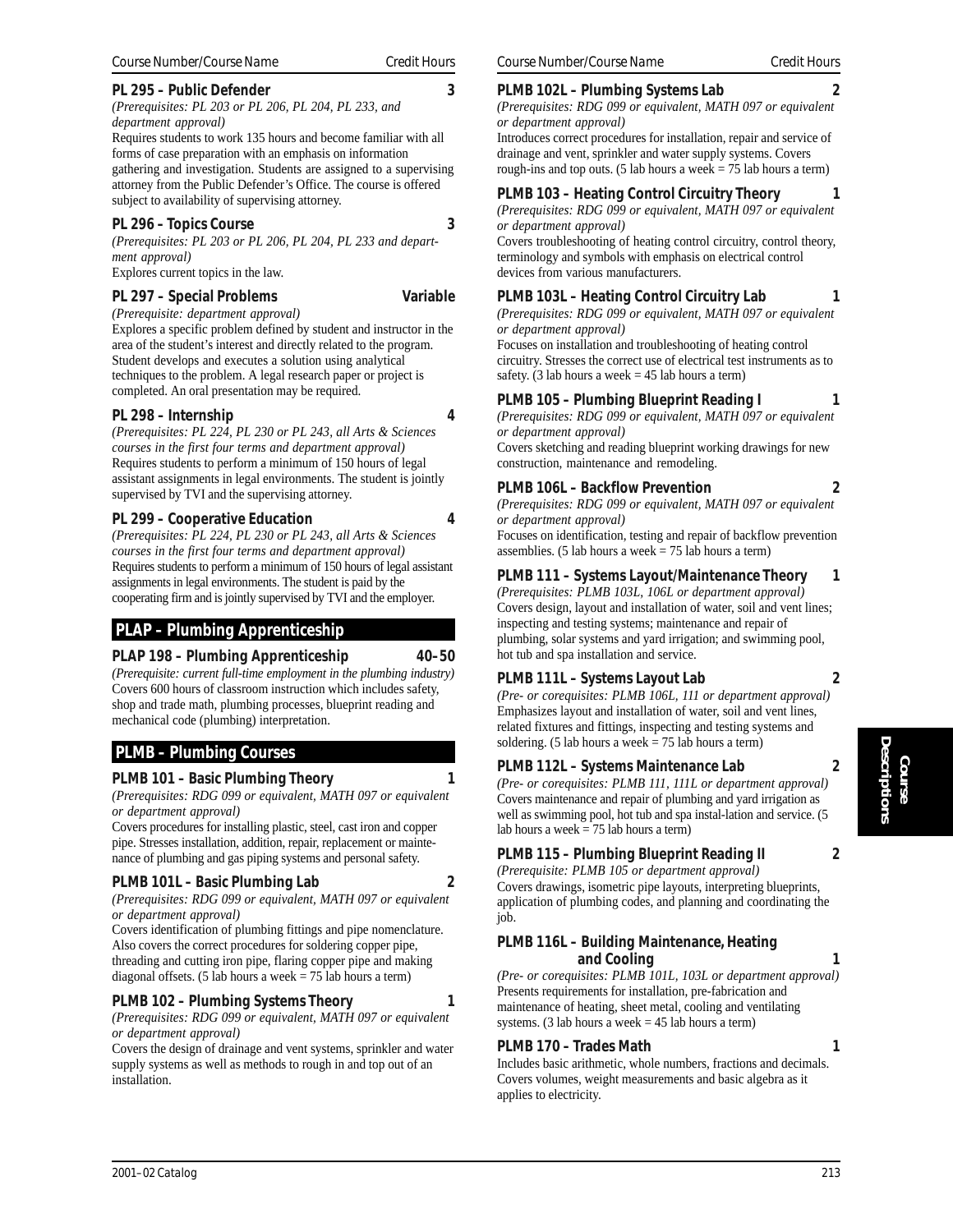#### **PLMB 171 – Journeyman Preparation 3**

Covers licensing requirements, rules and regulations and the Uniform Plumbing Code for persons interested in becoming journey level plumbers and natural gas fitters in New Mexico.

**PLMB 173L – Orbital Welding Systems 3**

*(Pre- or corequisite: PLMB 101 or department approval)* Presents pipe ultra-pure stainless steel welding. Students operate, lay out and analyze welding applications for testing sequences. ((1 theory + 5 lab hours a week = 15 theory + 75 lab hours a term)

#### **PLMB 174L – Polyvinlediene Fluoride (PVDF) Welding Systems 3**

*(Prerequisite: PLMB 173L)*

Presents Asahi Butt Fusion System, UF 2000 infra-red fusion and bead and crevice free system. (1 theory  $+ 5$  lab hours a week = 15 theory  $+ 75$  lab hours a term)

## PLMB 296 – Special Topics 1–6

Enables students currently in the plumbing trades to pursue studies in specialized areas. This class also may be taken as an independent or guided study or as a refresher to sharpen skills prior to licensing.

#### **PLMB 297 – Special Problems Variable** *(Prerequisite: department approval)*

Focuses on a specific problem while working with an instructor.

## **PN – Practical Nursing Courses**

#### **PN 126C – Foundations of Practical Nursing 9**

*(Prerequisites: nursing director approval, BIO 237/247L, ENG 101; corequisites: NURS 115, BIO 238/248L, NUTR 244)* Introduces the foundations of practical nursing including an introduction to nursing process. Develops key concepts of basic and higher order needs within a caring framework. Clinical focuses on assessment of healthy clients across the life-span and measures to maintain/promote mental and physical health. (5 hours theory +12 hours clinical) Uniform fee: \$209

## **PN 129 – Trends and Issues in Practical Nursing 1**

*(Corequisite: PN 135C)*

Presents the role of the practical nurse in relation to legal/ethical issues, professional relationships, the Nurse Practice Act and the changing health care delivery system.

#### **PN 130C – Family Nursing Across The Lifespan 10**

*(Prerequisites: BIO 238/248L, NURS 115, NURS 244, PN 126C; pre- or corequisites: PSY 105, PN 131)* Uses the nursing process, study of the child-bearing and childrearing family and selected medical-surgical conditions. Clinical focuses on clients across the lifespan including pediatric, maternity, and medical surgical clients in hospital and community settings. (6 hours theory, 12 hours clinical) Uniform fee: \$70

#### **PN 131 – Pharmacology 3**

*(Prerequisite: BIO 238/248L; pre- or corequisites: PN 126C, PN 130C)*

Presents the effects of commonly used drugs on various body systems. Dosages, application, side effects and/or toxicity, laboratory tests performed to monitor actions, and effects of specific drugs are discussed integrating nursing implications and responsibilities.

#### **PN 135C – Nursing Care of Adult Clients with Complex Problems 11**

*(Prerequisites: Calculation Exam II with score of 90% or better, NUTR 244, PN 130C, PN 131, PSY 105; corequisite PN 129)* Continues study of the family, using nursing process, focusing on the impact of illness on adult clients and their families. Clinical focuses on medical and surgical clients with multi-system health problems in acute and long-term healthcare settings. (6 hours theory, 15 hours clinical) Uniform fee: \$60

## **PRNS – Perioperative Nursing Courses**

**PRNS 260L – Perioperative Nurse Specialist Theory/Lab 8**

*(Prerequisite: Program Chair approval; corequisite: PRNS 265C)* Presents philosophy of and skills required of RNs and LPNs in the surgical environment, including intraoperative care and postoperative care. Skills are practiced in a campus operating room laboratory. Uniform fee: \$35

#### **PRNS 265C – Perioperative Nurse Specialist Clinical Experience 6**

*(Corequisite: PRNS 255L)*

Applies new and previously learned concepts to perioperative nursing in hospital operating rooms. (24 clinical hours a week for 12 weeks)

## **PSCI – Political Science Courses**

#### **PSCI 110 – The Political World 3**

Introduces politics, emphasizing how people can understand their own political systems and those of others.

#### **PSCI 200 – U.S. Politics 3**

Surveys American politics: theory of democracy and political institutions, governmental branches and their bureaucracies.

#### **PSCI 210 – State and Local Politics 3**

Analyzes state and local politics, using New Mexico and other states as examples. Fall, spring only.

**PSCI 220 – Comparative Government and Politics 3** Compares the roles of public opinion, electoral systems, political parties, interest groups, governmental institutions, and policy performance in European democracies, developing third world nations and communist political systems.

#### **PSCI 240 – International Politics 3**

Examines various significant factors in international politics; nationalism, ideology, deterrence, balance of power, international law, and international conflict and collaboration.

#### **PSCI 260 – Political Ideas 3**

Surveys classical and contemporary political ideas and ideologies; introduces many of the enduring political issues which are presented in descriptive, analytical, and normative terms. Fall only.

#### **PSCI 296 – Topics in Political Science 3** Presents various topics. See Schedule of Classes.

 **PSY – Psychology Courses**

## **PSY 105 – Introduction to Psychology 3**

*(Prerequisite: RDG 100)*

Introduces psychology as the scientific study of behavior and mental processes: methodology, psychobiology, learning, memory, personality, psychological disorders, therapy, personality, and social psychology.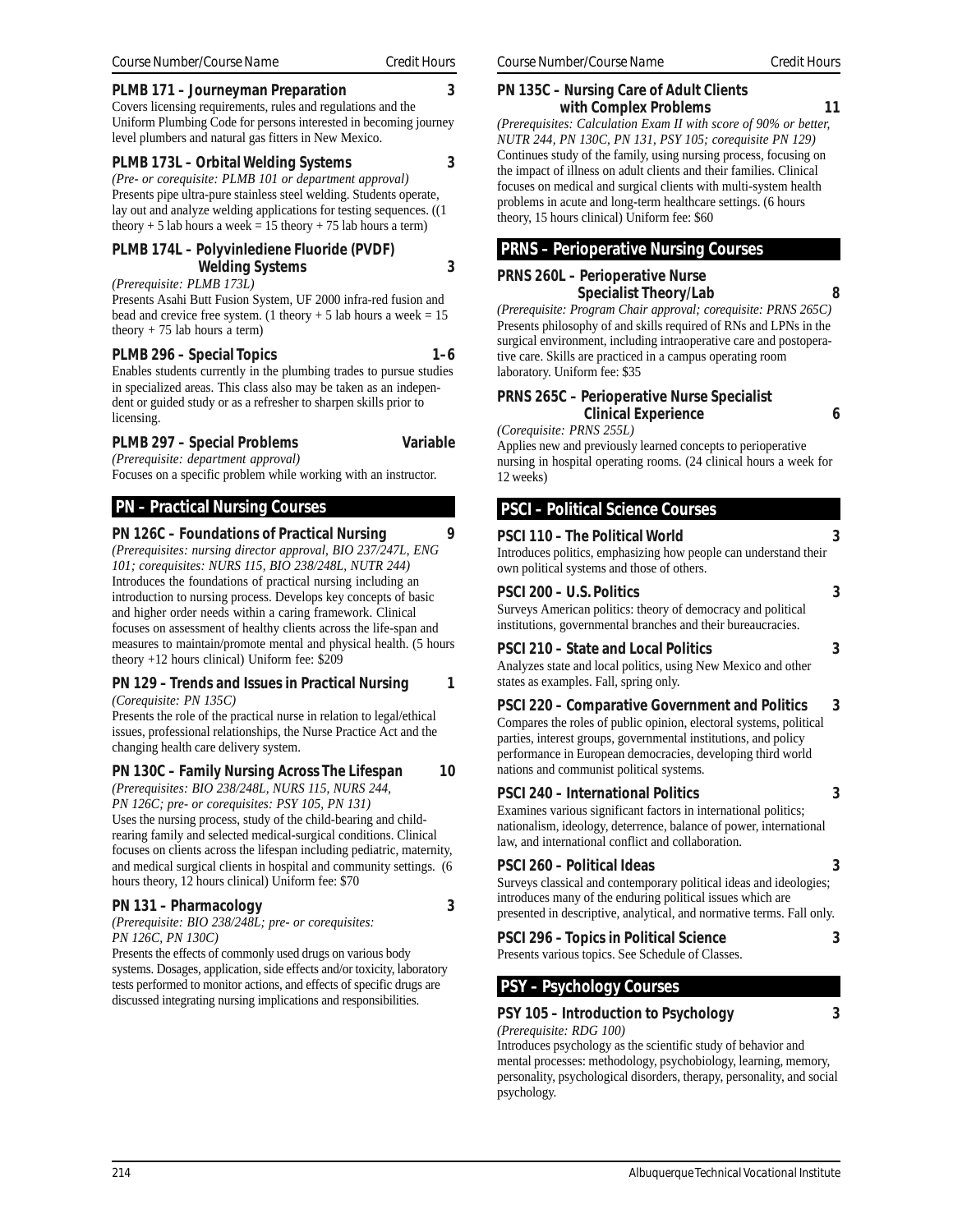#### **PSY 200 – Statistical Principles 3**

*(Prerequisite: PSY 105. Recommended: MATH 119 or 120)* Introduces basic statistics principles for the description and interpretation of psychological data: frequency distributions, graphing, measures of central tendency, variability, regression, correlation, hypothesis testing, and analysis of variance. Fall, spring only.

#### **PSY 220 – Developmental Psychology 3**

*(Prerequisite: PSY 105)*

Emphasizes physical, social, emotional and intellectual development across the life span, including professional research and applications.

#### **PSY 230 – Psychology of Adjustment 3**

*(Prerequisite: RDG 100)*

Focuses on normal human adjustment and coping in personal and interpersonal arenas: stress and mood management, self-esteem, social adjustment, communication, and relationships.

#### **PSY 231 – Human Sexuality 3**

*(Prerequisite: RDG 100. Recommended: PSY 105)* Surveys and analyzes physiological, cultural, social, and individual factors that influence sexual behavior, sex roles, and sex identity.

#### **PSY 232 – Clinical Psychology 3**

*(Prerequisite: PSY 105)*

Examines clinical psychology as a profession and research area: psychometrics and assessment, systems of prevention and therapy, forensic psychology, program evaluation, professional, and ethical issues.

## **PSY 233 – Psychology and Film 3**

*(Prerequisite: RDG 100. Recommended: PSY 105)* Analyzes psychiatric disorders as portrayed in films, offering an opportunity to see realistic manifestations of "madness," and cinema's ability to reflect and to affect perceptions of mental illness and treatment.

#### **PSY 240 – Brain and Behavior 3**

*(Prerequisite: PSY 105 or BIO 121/121L)* Surveys the role of the nervous system in the control of behavior and mental processes. Fall only.

## **PSY 260 – Psychology of Learning and Memory 3**

*(Prerequisite: PSY 105)*

Introduces study of learning in the laboratory, ranging from simple processes such as conditioning to complex ones such as transfer, memory, and concept formulation. Fall only.

## **PSY 265 – Cognitive Psychology 3**

#### *(Prerequisite: PSY 105)*

Presents theories and research on various mental processes: memory (encoding, storage and retrieval), attention, comprehension, categorization, reasoning, problem solving, language, and motor skills. Spring only.

## **PSY 271 – Social Psychology 3**

*(Prerequisite: PSY 105 or SOC 101)* Emphasizes study of social interaction: communication, perception of the self and others, attitudes, and leadership. Spring only.

## **PSY 296 – Topics in Psychology 3**

*(Prerequisite: RDG 100)* Presents various topics. See Schedule of Classes.

## **PSY 299 – Death and Dying 3**

*(Prerequisite: RDG 100)*

Examines psychological, emotional, and sociological aspects of death in American culture.

## **PT – Pharmacy Technician Courses**

#### **PT 110 – Introduction to Pharmacy Technology 3**

*(Prerequisites: RDG 099 or equivalent, ENG 099 or equivalent, MATH 100A or equivalent, CHEM 100 or CHEM 111/112L or high school Chemistry; corequisites: PT 111L, 115, 116; pre-or corequisites: CSCI 101 or BA 150 or CP 176)* Provides a discussion of the pharmacy technician's role, the Pharmacy Practice Act, ethics, prescription preparation and institutional drug distribution systems.

## **PT 111L – Pharmacy Technician Lab I 2**

*(Prerequisites: CHEM100 or CHEM 111/112L or high school chemistry; corequisites: PT 110, 115, 116; pre- or corequisites: CSCI 101 or BA 150 or CP 176)*

Provides in the campus lab opportunities for skill development in prescription preparation including oral, parenteral and IV preparation. Medical terminology and infection control, including universal precautions, are also emphasized. (6 hours a week)

#### **PT 115 – Pharmacy Technician Anatomy and Physiology 3**

*(Prerequisites: CHEM 100 or CHEM 111/112L or high school chemistry; corequisites: PT 110, 111L, 116; pre- or corequisites: CSCI 101 or BA 150 or CP 176)*

Presents the structures and function of the human body. Prevents common disease entities related to body systems are presented.

## **PT 116 – Pharmacy Calculations 3**

*(Prerequisites: CHEM 100 or CHEM 111/112L or high school chemistry; corequisites: PT 110, 111L, 115; pre- or corequisites: CSCI 101 or BA 150 or CP 176)*

Provides skills in pharmaceutical calculations for oral, parenteral and IV preparations.

## **PT 120 – Advanced Pharmacy Technology 3**

*(Prerequisites: PT 110, 111L, 115, 116, CHEM 100 or CHEM 111/ 112L or high school chemistry, CSCI 101 or BA 150 or CP 176; corequisites: PT 121L, 122C, 125; pre- or corequisite: COMM 221)*

Covers compounding and packaging of drugs, preparation of intravenous admixtures, inventory maintenance, clerical skills and institutional drug distribution processes. Uniform fee: \$35

## **PT 121L – Pharmacy Technician Lab II 2**

*(Corequisites: PT 120, 122C, 125; pre- or corequisite: COMM 221)*

Provides opportunities for skill development in compounding/ reconstitution, labeling, aseptic technique, use of laminar flow hoods and use of the computer. (9 hours a week)

## **PT 122C – Pharmacy Technician Practicum 5**

*(Prerequisite: director approval; Corequisites: PT 120, 121L,*

*125; pre- or corequisite: COMM 221)* Provides the opportunity in institutional and community pharmacies for practical experience in applying what they have learned in classrooms and labs. (15 hours a week)

## **PT 125 – Pharmacology for Pharmacy Technicians 3**

*(Corequisites: PT 120, 121L, 122C; pre- or corequisite: COMM 221)*

This is a study of therapeutic drug categories.

## **QUFD – Quantity Foods Courses**

## **QUFD 101 – Quantity Food Theory I 2**

*(Prerequisites: RDG 099 or equivalent, MATH 097 or equivalent or department approval)*

Presents food service tools, equipment, cooking methods and techniques, weights and measures, food costs and other math. Emphasizes breakfast through lunch operations.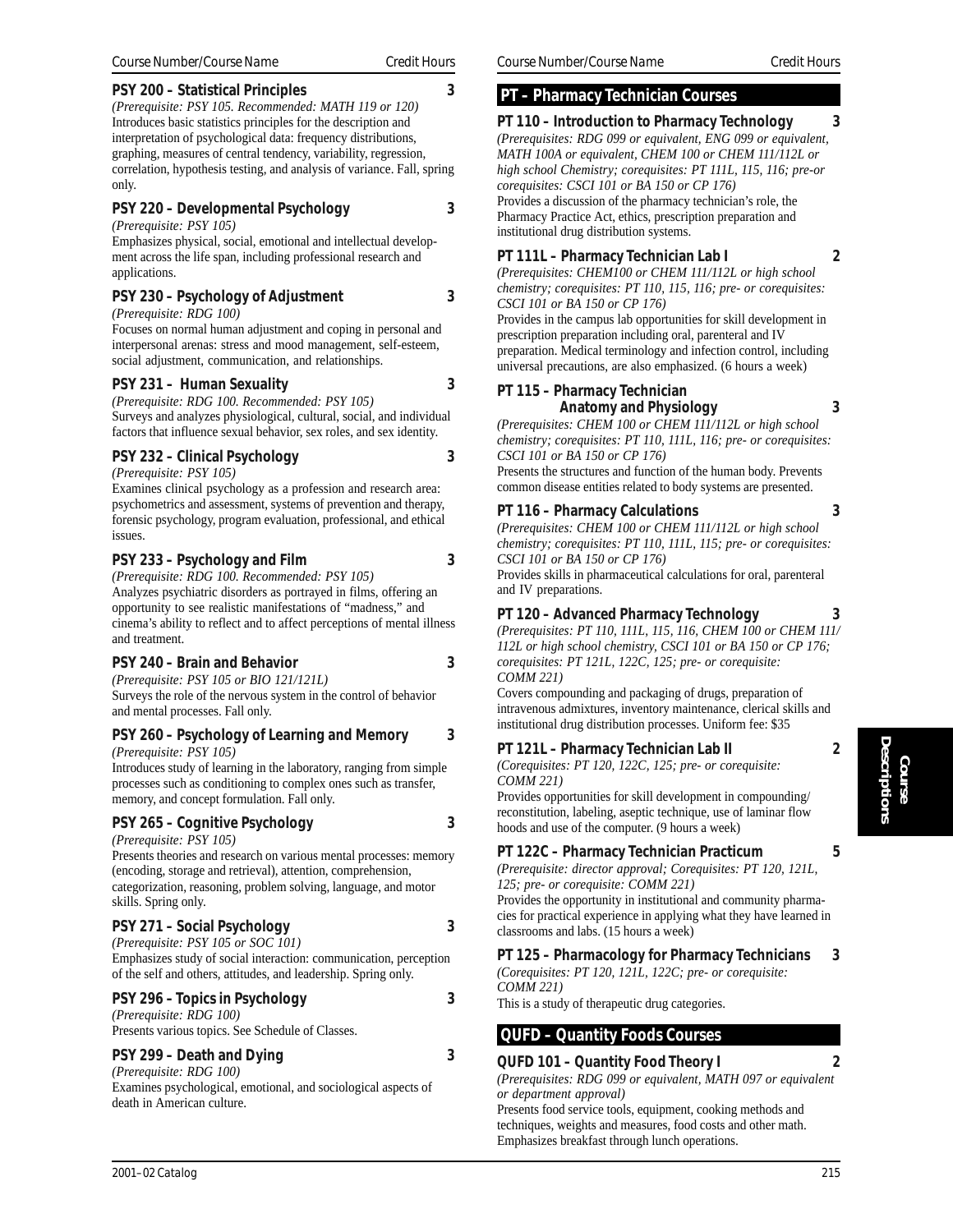#### **QUFD 103L – Buffet Procedure 2**

*(Pre- or corequisites: BKNG 102, FSMG 101A, QUFD 101 or department approval)*

Covers buffet procedures, catering, introductory serving techniques, customer service and cashiering. (5 lab hours a week  $= 75$  lab hours a term)

#### **QUFD 105L – Breakfast/Lunch Production 2**

*(Pre- or corequisites: QUFD 103L or department approval)* Covers breakfast/lunch preparation techniques and methods of cooking . (5 lab hours a week  $= 75$  lab hours a term)

#### **QUFD 107L – Cold Food Preparation I 2**

*(Pre- or corequisites: QUFD 105L or department approval)* Covers garnishing, Garde Manger, appetizers, hors d'oeuvres, salads, dressings, sandwiches, fruits and vegetable preparation. (5 lab hours a week  $= 75$  lab hours a term)

#### **QUFD 108L – Quantity Food Production 2**

*(Pre- or corequisites: QUFD 107L or department approval)* Covers food service entrees, starches, vegetables, stocks, soups, and basic sauce production. Applies methods of cooking. (5 lab hours a week = 75 lab hours a term)

#### **QUFD 111 – Quantity Food Theory II 2**

*(Prerequisites: QUFD 101, 103L, 105L, 107L, 108L, BKNG 102, FSMG 101B or department approval)*

Covers cooking methods, fabrication, presentation, stocks, sauces, soups, beef, poultry, seafood, game, lamb, pork, potatoes, grains, pasta and vegetables/fruits. Stresses professionalism.

#### **QUFD 112L – Dining Room Skills 2**

*(Pre- or corequisite: QUFD 111 or department approval)* Covers table setting, napkin folding, table service, money management, managing a staff in the dining room, banquet service, restaurant service and operation, and customer service. (5 lab hours a week = 75 lab hours a term)

#### **QUFD 113L – Cold Preparation II 2**

*(Pre- or corequisite: QUFD 111 or department approval)* Stresses safe, sanitary and creative pantry techniques. Produce appetizers, salads, dressings, fruits/vegetables and starches for the Student Specialties Restaurant. (5 lab hours a week = 75 lab hours a term)

#### **QUFD 114L – Stock and Sauces 2**

*(Pre- or corequisite: QUFD 111 or department approval)* Introduces white and brown stocks from scratch and prepare primary and secondary sauces and soups from these stocks. Practice is provided for using various thickening agents. (5 lab hours a week = 75 lab hours a term)

#### **QUFD 115L – Entree (Meat and Seafood) Preparation 2**

*(Pre- or corequisite: QUFD 111 or department approval)* Covers production of fabricated cuts of meats and a variety of cooking methods for wholesome, flavorful entrees for the Student Specialties Restaurant. Stresses plate presentation and timely production. (5 lab hours a week = 75 lab hours a term)

#### **QUFD 296 – Special Topics 1–6**

*(Prerequisite: department approval)* Covers an in-depth study of problems and advanced techniques.

#### **QUFD 297 – Special Problems Variable**

*(Prerequisite: department approval)* Focuses on a specific problem while working with an instructor.

## **RDG – Reading Courses**

#### **RDG 096 – Special Topics 1–3**

Presents various topics for reading instruction.

**RDG 099 – Reading Improvement 3** (Prerequisite: ENG 098) Introduces reading skills required for success in comprehending ideas and applying critical thinking skills to materials in the workplace and the academic setting. (3 theory hours + 1 hour lab a week)

#### **RDG 100 – Reading and Critical Thinking 3**

(Prerequisite: RDG 099) Focuses on reading required for success in college. Includes comprehension, problem solving, note-taking, summarizing and computer-assisted research skills. (3 theory hours + 1 lab hour a week)

## **RL – Recreation and Leisure Courses**

**RL 101 – Introduction to Recreation and Leisure 3** *(Prerequisites: RDG 099 or equivalent, MATH 099 or equivalent, or department approval)*

An introduction to the history, philosophy, and principles of recreation and leisure, the agencies providing programs and an investigation of professional employment opportunities.

#### **RL 102 – Recreation Leadership 3**

*(Prerequisites: RDG 099 or equivalent, MATH 099 or equivalent, or department approval)*

Appropriate theories and techniques for leading activities for various populations are discussed.

#### **RL 103 – Recreation Program Planning 3**

*(Prerequisites: RDG 099 or equivalent, MATH 099 or equivalent, or department approval)*

This course covers program planning methods and skills. Emphasis is placed on planning, budgeting, organizing, implementing and evaluating event and overnight recreation programs as well as fundraising and volunteer development.

#### **RL 105 – Behavior Management 3**

*(Prerequisites: RDG 099 or equivalent, MATH 099 or equivalent, or department approval)*

This course will cover individual and community assessment, the development of contracts and the implementation of behavior management programs with reference to outside sources.

#### **RL 111 – Principles of Outdoor Recreation 3**

*(Prerequisites: RDG 099 or equivalent, MATH 099 or equivalent, or department approval)*

Prepares students for a leadership role for an outdoor recreation program by enhancing their knowledge of and appreciation for the natural environment so that safe, responsible and enjoyable adventures are possible.

#### **RL 112 – Natural Resources Recreation Management 3**

*(Prerequisites: RDG 099 or equivalent, MATH 099 or equivalent, or department approval)*

This course will focus on the understanding of the ecosystem as a dynamic and interrelated system with emphasis on wilderness management, natural resource economics, and environmental law and policy.

#### **RL 121 – Principles of Sports Management 3**

*(Prerequisites: RDG 099 or equivalent, MATH 099 or equivalent, or department approval)*

Organization and administration of private, public and commercial sport and recreation programs including organizing tournament play, safety and risk management issues.

# **RL 131 – Recreation Programming for Older Adults 3**

*(Prerequisites: RDG 099 or equivalent, MATH 099 or equivalent, or department approval)*

This course will focus on the theory and application of safe and effective development, planning, implementation and evaluation of recreation and leisure activities for physically elite, physically fit and physically independent older adults.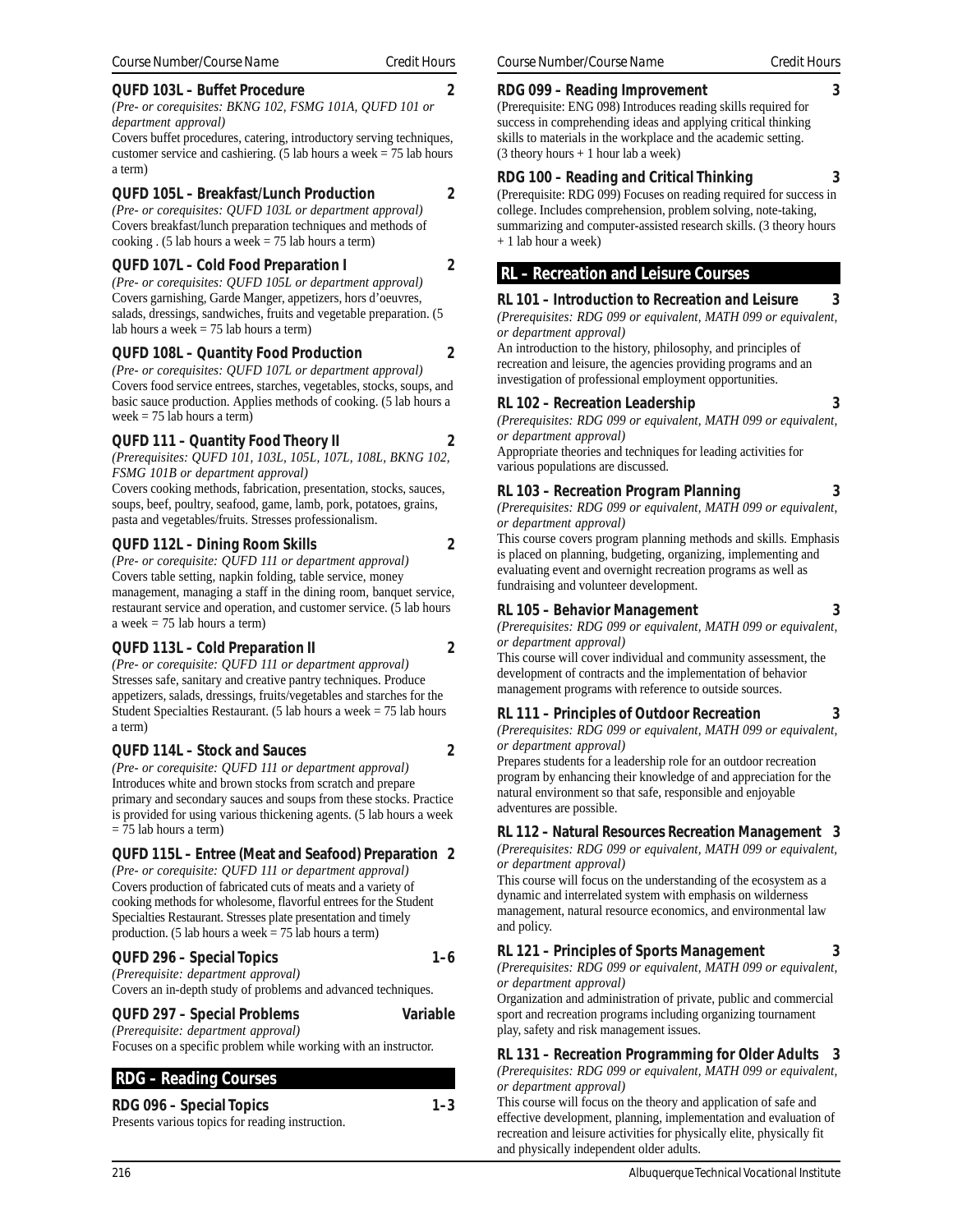### **RL 141 – Introduction to Therapeutic Recreation 3**

*(Prerequisites: RDG 099 or equivalent, MATH 099 or equivalent, or department approval)*

This survey course will introduce the process of enabling individuals with physical, developmental or psychiatric disabilities to acquire social skills through recreation activities. The history, various models, professional issues, relative agencies and institutions and leadership skills of therapeutic recreation will also be covered.

### RL 296 – Special Topics **1–6**

*(Prerequisite: department approval)* Covers special topics and the advanced techniques that recreation and leisure professionals use to respond to them.

### **RL 297 – Special Problems 1–6**

*(Prerequisite: department approval)* Provides opportunity for independent study.

### **RL 298A – Natural Resources Recreation Management Internship 3**

Provides students with a supervised internship in an outdoor recreation setting.

### **RL 298B – Community Recreation Internship 3**

Provides students with a supervised internship in a community recreation setting.

### **RL 298C – Therapeutic Recreation Internship 3** Provides students with a supervised internship in a therapeutic recreation setting.

### **RLGN – Religion Courses**

### **RLGN 107 – Living World Religions 3**

*(Prerequisite: RDG 100)*

Introduces the academic study of religion, focusing on major world religions: religions of antiquity, Hinduism, Buddhism, Taoism, Judaism, Christianity, Islam, and religion in primal cultures.

### **RLGN 247 – Topics in Religious Studies 3**

*(Prerequisite: RDG 100)* Presents various topics. See Schedule of Classes.

### **RNR – Registered Nurse Refresher Courses**

**RNR 255L – Refresher Theory/Lab 7**

*(Pre- or corequisite: RNR 265C)*

Covers medical—surgical and specialty nursing, pharmacology and procedures. (94 theory + 14 lab hours the second week) Uniform fee: \$25

### **RNR 265C – Refresher Clinical Experience 2**

*(Prerequisite: must have had a valid RN license; corequisite: RNR 255L)*

Provides medical-surgical clinical experiences include total patient care. This course is offered for credit/no credit. (17.6 clinical hours a week for 5 weeks)

### **RT – Respiratory Therapy Courses**

### **RT 110 – Respiratory Therapy Principles and Practices I 3**

*(Prerequisites: Program director approval and BIO 123/124L, ENG 101, MATH 119, PSY 105 or SOC 101; corequisites: RT 115L, 121C, 131, CHEM 111/112L)*

Introduces respiratory therapy as a health sciences profession. Includes cardiopulmonary assessment, medical gas administration, oxygen therapy, microbiology, infection control, equipment maintenance, incentive breathing exercises and chest physiotherapy. Uniform fee: \$100

### **RT 111 – Respiratory Therapy Principles and Practices II 3** *(Prerequisites: CHEM 111/112L, RT 110, 115L, 121C, 131; corequisites: RT 116L, 122C, 133, BIO 237/247L)* Emphasizes positive pressure breathing treatments, airway management, pulmonary function testing, arterial puncture and blood gas analysis. Includes administering medicated aerosol therapy. **RT 115L – Respiratory Therapy Lab I 1** *(Corequisites: RT 110, RT 121C, RT 131)* Provides basic respiratory care procedures learned in RT 110, using state-of-the-art equipment in the learning laboratory under simulated patient situations. (3 hours a week) **RT 116L – Respiratory Therapy Lab II 1** *(Corequisites: RT 111, 122C, 133)* Applies respiratory care procedures learned in RT 111 using equipment in simulated patient situations. (3 hours a week) **\*RT 121C – Clinical Experiences I 5**

*(Corequisites: RT 110, 115L, 131)* Applies knowledge and skills in supervised patient care experiences in the hospital setting . (15 hours a week)

### **\*RT 122C – Clinical Experiences II 5**

*(Corequisites: RT 111,116L, 133)* Provides clinical experiences in area hospitals and healthcare facilities. (15 hours a week)

- **RT 131 Physics of Respiratory Therapy 3**
- *(Corequisites: RT 110, 115L, 121C)* Covers basic concepts of physics related to physiology of the lungs, gas laws, gas flow and mechanics of breathing. Concepts are applied to operation of respiratory therapy equipment.
- **RT 133 Pharmacology of Respiratory Therapy 3**
- *(Corequisites: RT 111, 116L, 122C)* Presents concepts and principles of pharmacologic agents used in cardiopulmonary care. Includes study of biologic interactions, dosage calculations, side effects, indications for medication, therapeutic, diagnostic procedures and ethical and legal issues.

### **RT 210 – Advanced Respiratory Therapy I 3**

*(Prerequisites: RT 111, 116L, 122C, 133; corequisites: RT 215L, 221C, PHIL 245M )*

Presents cardiopulmonary assessment and diagnosis for the advanced practitioner including correlation of cardiopulmonary anatomy, physiology and pathophysiology with eval-uation of cardiac and pulmonary function. Uniform fee: \$20

### **RT 211 – Advanced Respiratory Therapy II 3**

*(Prerequisites: RT 210, 215L, 221C; corequisites: RT 216L, 222C, BIO 238/248L)*

Presents concepts of adult critical care medicine including adult intensive care and pathophysiology of diseases.

### **RT 212 – Advanced Respiratory Therapy III 3**

*(Prerequisites: RT 211, 216L, 222C; corequisites: RT 217L, 223C, BIO 239/239L)*

Presents concepts of critical care medicine for children and infants including the concepts of rehabilitative practice and home healthcare for patients with chronic cardiopulmonary diseases.

### **RT 215L – Advanced Respiratory Therapy Lab I 1** *(Corequisites: RT 210, 221C)*

Presents clinical assessment techniques, cardiopulmonary anatomy and physiology, pulmonary function testing hemodynamic monitoring and advanced cardiac life support in a state of the art learning laboratory. (3 hours a week)

*2001–02 Catalog 217*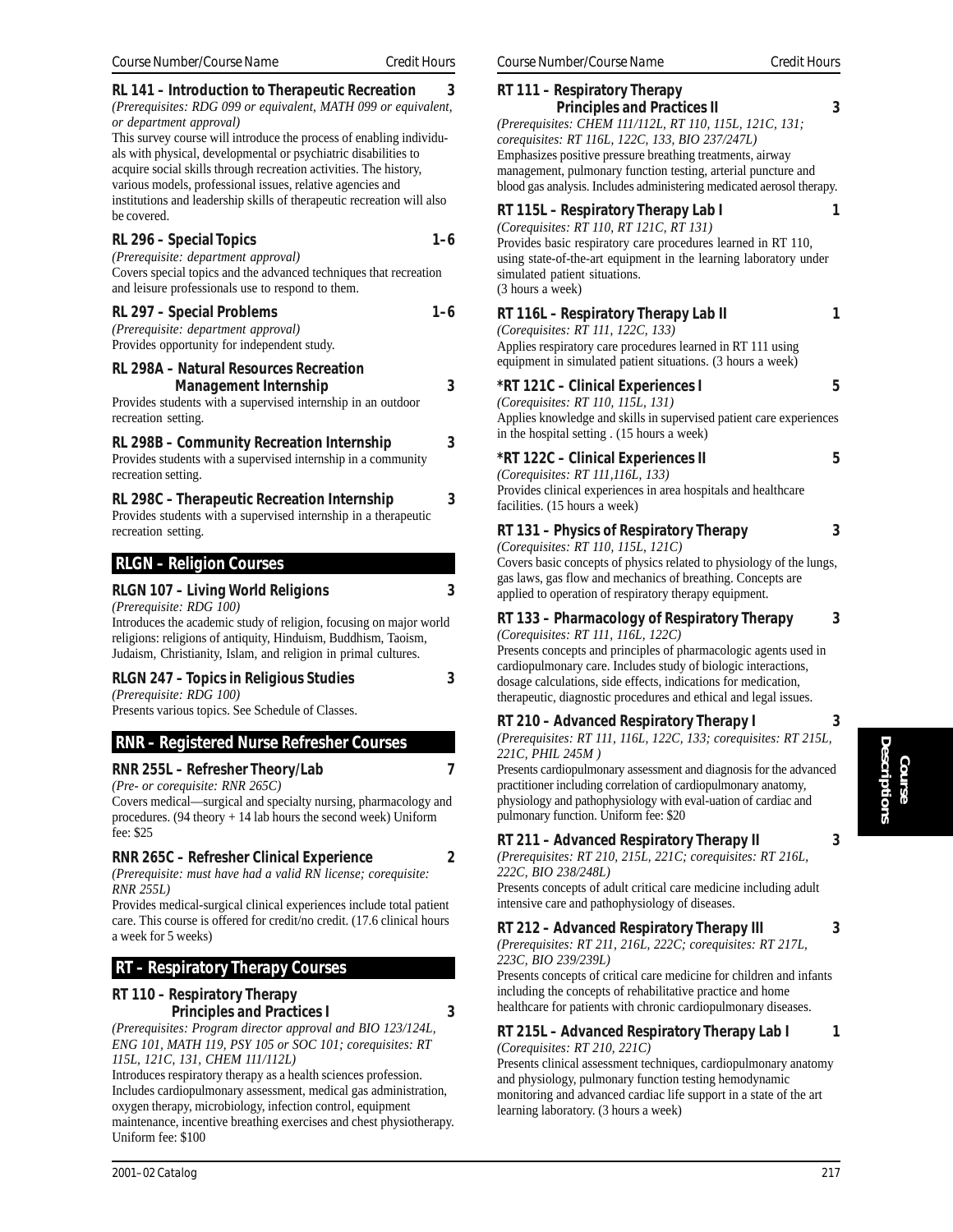### **RT 216L – Advanced Respiratory Therapy Lab II** 1

*(Corequisites: RT 211, 222C)* Provides of mechanical ventilation procedures related to critical care medicine for adults using patient and computer simulation in the learning laboratory. (3 hours a week)

### **RT 217L – Advanced Respiratory Therapy Lab III 1** *(Corequisites: RT 212, 223C)*

Provides of mechanical ventilation procedures related to critical care medicine for children and infants using patient and computer simulations in the learning laboratory. (3 hours a week)

### **\*RT 221C – Advanced Clinical Experiences I 5**

*(Corequisites: RT 210, 215L)*

Applies skills for advanced respiratory care in clinical settings with emphasis on problem-solving and decision-making skills. Experiences include cardiopulmonary function and evaluation activities. (15 hours a week)

### **\*RT 222C – Advanced Clinical Experiences II 5**

### *(Corequisites: RT 211, 216L)*

Applies skills for respiratory care in adult critical care environments with emphasis on problem-solving and decision-making skills, patient evaluation skills and the evaluation of therapeutic care plans. (15 hours a week)

### **\*RT 223C – Advanced Clinical Experiences III 5**

*(Corequisites: RT 212, 217L)*

Applies skills for respiratory care in pediatric and neonatal critical care environments and for home healthcare and pulmonary rehabilitation. Includes independent study project in an area of respiratory care. Uniform fee: \$125 (15 hours a week)

### **RT 296 – Special Topics in Respiratory Care 3–6**

*(Prerequisite: permission of program director)*

Participate in supervised learning of advanced, specialized practices including cardiopulmonary diagnostics, and specialized prenatal/ pediatric or adult critical care.

### **RT 297 – Special Problems 3–6**

*(Prerequisite: permission of program director)* Provides opportunity for independent study in respiratory care such as preparation for licensing/credentialing exams.

### **RT 298 – Internship 3–6**

*(Prerequisite: AS RT Graduate and permission of program director)*

Allows graduates of the AS RT program to continue in conjunction with the UNM Health Sciences Center. Graduates will participate in nationally funded research projects that explore diagnosis, treatment, education and research.

### **SCSE – Sportscraft/Small Engine Courses**

### **SCSE 170L – Small Engine Skills Improvement I 3**

Covers the diagnosis and repair of small air-cooled engines, safety, engine identification, special tools, ignition, cooling, lubrication, engine rebuilding and fuel systems.  $(15 \text{ theory} + 75 \text{ lab hours a term})$ 

### **SCSE 171L – Small Engine Skills Improvement II 3**

*(Prerequisite: SCSE 170L or department approval)* Presents safe practices in the diagnosis and repair of power equipment, chain saw service and chain sharpening, blower and line trimmer service. (15 theory + 75 lab hours a term)

### **SMAP– Sheet Metal Apprenticeship**

### **SMAP 198 – Sheet Metal Apprenticeship 40**

*(Prerequisite: current full-time employment in the sheet metal industry or department approval)*

Covers 600 hours of related classroom instruction. Instruction covers safety, trade math, sheet metal processes, triangulation lay-out, radial line layout, parallel line layout, blueprint reading and Sheet Metal and Air Conditioning National Assn. (SMACNA) manuals.

### **SMT – Semiconductor Manufacturing Tech Courses**

### **SMT 201 – Semiconductor Manufacturing**

 **Technology I Theory 2** *(Prerequisites: ELEC 103L, 105L, MT 205; corequisite: SMT 201L)* Introduces integrated circuit manufacturing, including the basics of semiconductor materials and devices, integrated circuits, cleanroom technology and topics in wafer processing. Laboratory exercises are conducted in a cleanroom. (2 theory hours week)

**SMT 201L – Semiconductor Manufacturing Technology I Lab 1**

*(Pre- or corequisite: SMT 201)* This is the lab course for SMT 201. Students meet once per week. (3 lab hours a week) Course fee: \$60

### **SMT 211 – Semiconductor Manufacturing Technology II Theory 2**

*(Prerequisites: SMT 201, 201L, ELEC 114L; corequisite: SMT 211L)* Expands the topics presented in SMT 201 with greater detail. Includes the process steps to construct and test simple PMOS field effect transistor devices in laboratory experiments. (2 theory hours a week)

### **SMT 211L – Semiconductor Manufacturing Technology II Lab** 1

*(Pre- or corequisite: SMT 211)* This is the lab course for SMT 211. (3 lab hours a week) Course fee: \$60

### **SOC – Sociology Courses**

### **SOC 101 – Introduction to Sociology 3**

### *(Prerequisite: RDG 100)*

Introduces basic concepts and theories of contemporary sociology: culture, socialization, social groups, deviance, race and ethnicity, gender, age, family, medicine and religion.

### **SOC 111 – Criminal Justice System 3**

*(Prerequisites: RDG 100 and SOC 101)* Surveys criminal justice processes. Explores law, law enforcement, prosecution, defense, trial, and sentencing.

### **SOC 211 – Social Problems 3**

*(Prerequisite: SOC 101)* Analyzes from a sociological perspective a range of problems in contemporary U.S. society: racism and prejudice, crime and delinquency, mental disorders, family changes, poverty, and substance abuse.

### \* RT 121 C, RT 122C, RT 221 C, RT 222C, and RT 223 C:

Lectures on the pathophysiology of the cardiopulmonary system given by the program's medical director and physicians from the UNM School of Medicine or other physicians in the community. Students participate in problem-based learning sessions with physicians to discuss clinical cases. Requirements include case studies, article reviews and pathology reports, oral reports and interactions with patients and physicians in clinical settings and during physician rounds.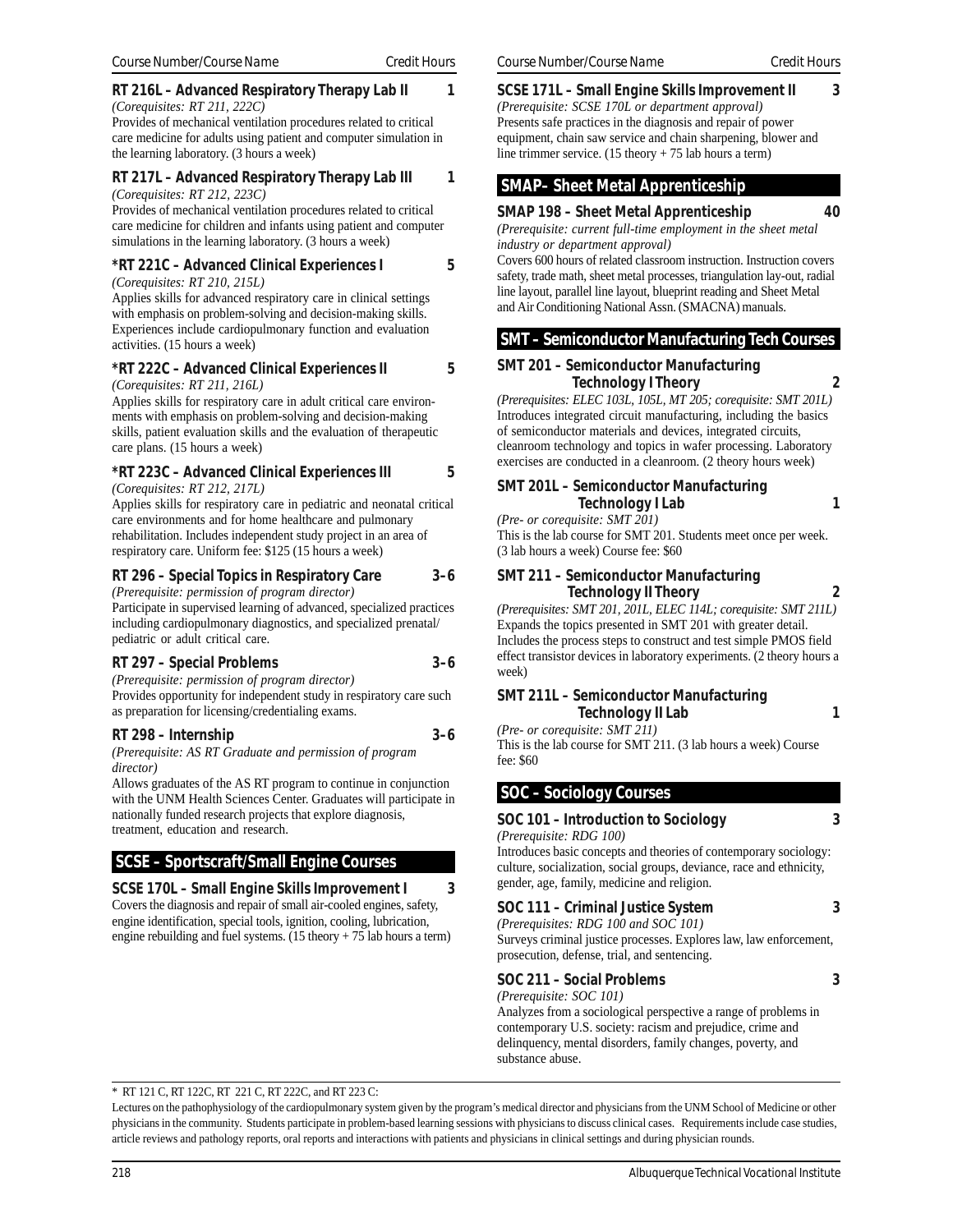### *Course Number/Course Name Credit Hours Course Number/Course Name Credit Hours* **SOC 212 – Juvenile Delinquency 3** *(Prerequisite: SOC 101)* Emphasizes theories of juvenile delinquency, child abuse, the juvenile justice system, probation, treatment, and corrections for juveniles. **SOC 213 – Deviant Behavior 3** *(Prerequisite: SOC 101)* Examines theories of deviance and behaviors such as rape, murder, theft, drug use, alcoholism, prostitution, mental disorders, and suicide. **SOC 214 – Sociology of Corrections 3** *(Prerequisite: SOC 101)* Introduces theory, practice and legal basis for investigation, treatment and supervision of offenders in custody, on probation or parole; history of penology and its relationship to various penal philosophies. **SOC 215 – Criminology 3** *(Prerequisite: SOC 101)* Examines causes of crime based on sociological factors, the various faces of crime, the criminal past and present, and criminology theory. **SOC 216 – Ethnic and Minority Groups 3** *(Prerequisite: SOC 101)* Examines relationships among majority and minority and ethnic groups: prejudice, discrimination, stereotyping, pluralism, and social mobility. **SOC 225 – Sociology of Family 3** *(Prerequisite: SOC 101)* Presents major theories of the family and the status of the modern family in an era of varied family forms. **SOC 230 – Society and Personality 3** *(Prerequisite: SOC 101 or PSY 105)* Introduces topics in social psychology, such as personality theories, concepts of self, human relationships, small group dynamics, and organizational theories. **SOC 235 – Sociology of Gender 3** *(Prerequisite: SOC 101 or PSY 105)* Focuses on the nature and content of gender in the U.S.; theoretical viewpoints from the social sciences applied to issues of socialization, family, culture, media, education, work, politics, and economics; the impact of gender differentiation on personality development and social interaction. **SOC 280 – Social Science Research 3** *(Prerequisite: SOC 101)* Introduces decision-making processes and tools involved in social science research, including surveys, field research, experiments and use of existing sources. **SOC 296 – Topics in Sociology 3** *(Prerequisite: RDG 100)* Presents various topics. See Schedule of Classes.  **SPAN – Spanish Courses**

### **SPAN 101 – Beginning Spanish I 4**

*(Prerequisite: RDG 100)* Introduces listening, speaking, and grammatical skills for students with no previous exposure to Spanish.

### **SPAN 102 – Beginning Spanish II 4**

*(Prerequisite: SPAN 101)*

Continues course of study begun in SPAN 101: listening, speaking, grammatical skills.

### **SPAN 103 – Beginning Spanish I Conversation 3** *(Pre- or corequisite: SPAN 102 or permission of instructor)*

Introduces basic conversational skills and practice speaking Spanish.

### **SPAN 111 – Heritage Spanish Language I 4**

### *(Prerequisite: RDG 100)*

Designed for students who have been exposed to Spanish in the home and community environments, consider Spanish their heritage language, and wish to expand their skills. Emphasizes speaking, reading, and grammatical concepts.

### **SPAN 112 – Heritage Spanish Language II 4**

*(Prerequisite: SPAN 101 or 111)*

### Continues skills acquisition begun in SPAN 111. Emphasizes reading and writing with extension of study of grammatical concepts.

**SPAN 201 – Intermediate Spanish I 3** *(Prerequisite: SPAN 102)*

### Reviews grammar and emphasizes expansion of conversational skills while developing reading proficiency.

### **SPAN 202 – Intermediate Spanish II 3**

*(Prerequisite: SPAN 201)* Continues course of study begun in SPAN 201, providing conversational activities and emphasis on writing skills.

| SPAN 203 – Intermediate Spanish II                            |  |
|---------------------------------------------------------------|--|
| Conversation                                                  |  |
| (Pre- or Coreguisite: $SPAN$ 202 or permission of instructor) |  |

*(Pre- or Corequisite: SPAN 202 or permission of instructor)* Emphasizes skills in speaking Spanish.

### **SPAN 275 – Accelerated Beginning Spanish 4**

*(Prerequisite: RDG 100 or permission of instructor)* Combines SPAN 101 and 102 in one term; recommended for language enthusiasts or those who have had exposure to Spanish either in the home or from previous study.

### **SPAN 276 – Accelerated Intermediate Spanish 3**

*(Prerequisite: SPAN 102 or SPAN 275 or permission of instructor)* Combines SPAN 201 and 202 in one term; recommended for language enthusiasts or those who have had exposure to Spanish either in the home or from previous study.

**SPAN 277 – The Art and Skill of Translation 3**

*(Prerequisite: SPAN 202 or SPAN 276, or permission of instructor)*

Introduces the art and profession of translation with a focus on practical translation problems in Spanish. Texts from the areas of journalism, law, business, and literature are translated from Spanish to English and from English to Spanish. Class conducted in Spanish.

### **SPAN 280 – Introduction to Hispanic Literature 3**

*(Prerequisite: SPAN 202 or SPAN 276 or permission of instructor)* Presents selected readings from literature written in Spanish by Spanish and Spanish-American authors.

### **SPAN 296 – Topics in Spanish 3**

*(Prerequisite: varies)*

Presents various topics. See Schedule of Classes.

### **SSKL – Skills Courses**

### **SSKL 096 – Special Topics 1–3**

Presents various topics in study skills.

### **SSKL 100 – Student Success 3**

Provides an opportunity to learn and adopt methods for success in school. Includes time management, test taking, note taking techniques, and development of a personal study system for school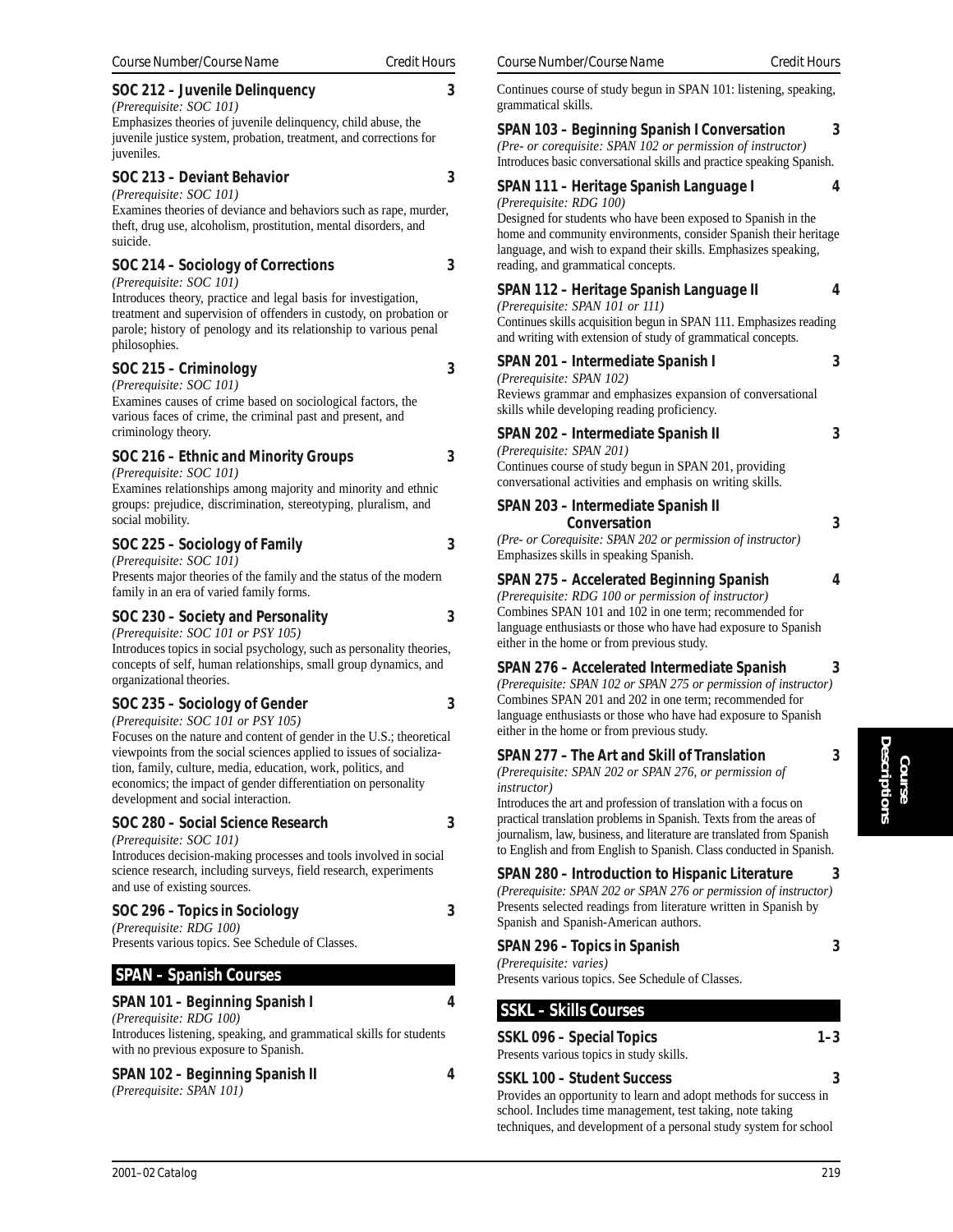success. (3 theory hours  $+1$  lab hour a week)

### **SSKL 211 – Employment Skills-General 1**

Prepare job portfolios that include cover letter, resumés and followup letters. Covers employer expectations, interview techniques and communicating with business and industry. Employability and job retention skills are stressed.

### **ST – Surgical Technology Courses**

### **ST 110 – Beginning Surgical Technology I 4**

*(Prerequisites: BIO 123/124L, BIO 136/139L or BIO 237/247L, COMM 221; corequisites: ST 112L, 114C)* Includes scope of practice, technologist role, medical ethics,

medical terminology, basic principles of aseptic technique and anatomy and physiology applied to surgical procedures.

### **ST 112L – Surgical Technology Lab 3**

### *(Corequisites: ST 110, 114C)*

Provides opportunity to practice clinical skills and competencies developed in the classroom. Includes surgical technique (setting up the sterile field, scrubbing, gowning and gloving) and standards of practice. (24 hours a week for 6 weeks)

### **ST 114C – Surgical Technology Clinical I 6**

*(Corequisites: ST 110, 112L)* Applies of surgical procedure theory and skills in the clinical

setting. Uniform fee: \$70 (32 hours a week for 9 weeks)

### **ST 120 – Advanced Surgical Technology II 4**

*(Prerequisites: ST 110, 112L, 114C; corequisite: ST 124C)* Continues surgical technology theory with a focus on general and specialty surgical procedures.

### **ST 124C – Surgical Technology Clinical II 8** *(Corequisite: ST 120)*

Applies of surgical procedure theory and skills in the clinical setting with emphasis on a variety of specialty areas. (24 hours per week for 15 weeks)

### **THEA – Theater Courses**

### **THEA 122 – Introduction to Theater 3**

*(Recommended: ENG 101)*

Introduces study of the history and role of theater past and present: the nature of theater art, theater traditions ranging from the Ancient Greeks to Epic Theater, elements that make up a production.

### **THEA 296 – Topics in Theater 3**

Presents various topics. See Schedule of Classes.

### **TRDR – Truck Driving Courses**

### **TRDR 101 – Basic Operational Theory 7**

*(Prerequisites: RDG 099 or equivalent, MATH 097 or equivalent)* Covers the fundamentals of control systems, hours of service requirements, trip planning, public and employer relations, accident procedures, defensive driving techniques, written commercial driver's licensing needs and state and federal regulations governing the professional truck driver. (26.25 theory hours a week for 4 weeks)

### **TRDR 102L – Basic Operational Lab 4**

*(Prerequisites: TRDR 101, CDL learner's permit, DOT physical, DOT drug screen, and DMV record)*

Covers on-the-driving-range vehicle inspection, basic control, shifting, backing, coupling and uncoupling, hazard perception, visual search, speed and space management, preventive maintenance and handling cargo. Course fee:  $$200. (25$  lab hours a week for 6 weeks = 150 lab hours a term)

### **TRDR 103L – Advanced Operational Practices 3**

*(Prerequisites: TRDR 101, 102L)* Presents skills needed to cope with hazards of the roadway environment are presented during day and evening hours on mountain grades, urban and rural roads, interstates and docking facilities. Course fee: \$250. (27 lab hours a week for 5 weeks = 135 lab hours a term)

### **TRDR 171 – Material Handling 2**

Presents basic forklift/hand truck operation and basic material handling along with forklift safety inspections and cost factors of improper handling. (1 theory + 2.5 lab hours a week = 15 theory + 37.5 lab hours a term)

### **TRDR 296 – Special Topics 1-6**

Presents in-depth study of problems and the advanced tech-niques that experts in the trucking industry use to solve them.

### **TRDR 297 – Special Problems Variable**

*(Prerequisite: department approval)* Focuses on a specific problem while working with an instructor.

## **VICA – SkillsUSA/VICA Courses**

### **VICA 174 – Professional Development 1**

Emphasizes development of goals and commitments, personal awareness, time management, organization and communication.

### **VICA 175 – Leadership 1**

Reviews committee work including agenda setting, parliamentary procedures, team building; participation in community service projects and improvement of communication skills.

### **VICA 176 – Career Planning 1**

Introduces career information, report writing, conducting interviews, employment skills, communication improvement and interaction with business and industry.

### **VICA 178 – Civic Responsibility 1**

Covers various community services in planning and carrying out a community project.

### **WELD – Welding Courses**

**WELD 104L – Oxyacetylene Welding and Cutting 2** *(Prerequisites: RDG 098 or equivalent, MATH 097 or equivalent or department approval)*

Presents safety and use of oxyacetylene equipment. Provides training in thermal cutting torches, fusion welding, welding of alloys and general all position welding. (5 lab hours a week  $= 75$ lab hours a term)

### **WELD 105L – Oxyacetylene Brazing/Soldering and Fabrication 2**

*(Prerequisites: RDG 098 or equivalent, MATH 097 or equivalent or department approval)*

Presents instruction in safety, brazing and soldering. Fluxes are applied to various metal and filler metals. Basic fabrication and repair problems are used for practical applications. (5 lab hours a week  $= 75$  lab hours a term)

### **WELD 106L – Introduction to SMAW 2**

*(Prerequisites: RDG 098 or equivalent, MATH 097 or equivalent or department approval)*

Covers topics in shielded metal-arc welding (SMAW) safety, basic fabrication and repair, and customer relations. (5 lab hours a week  $= 75$  lab hours a term)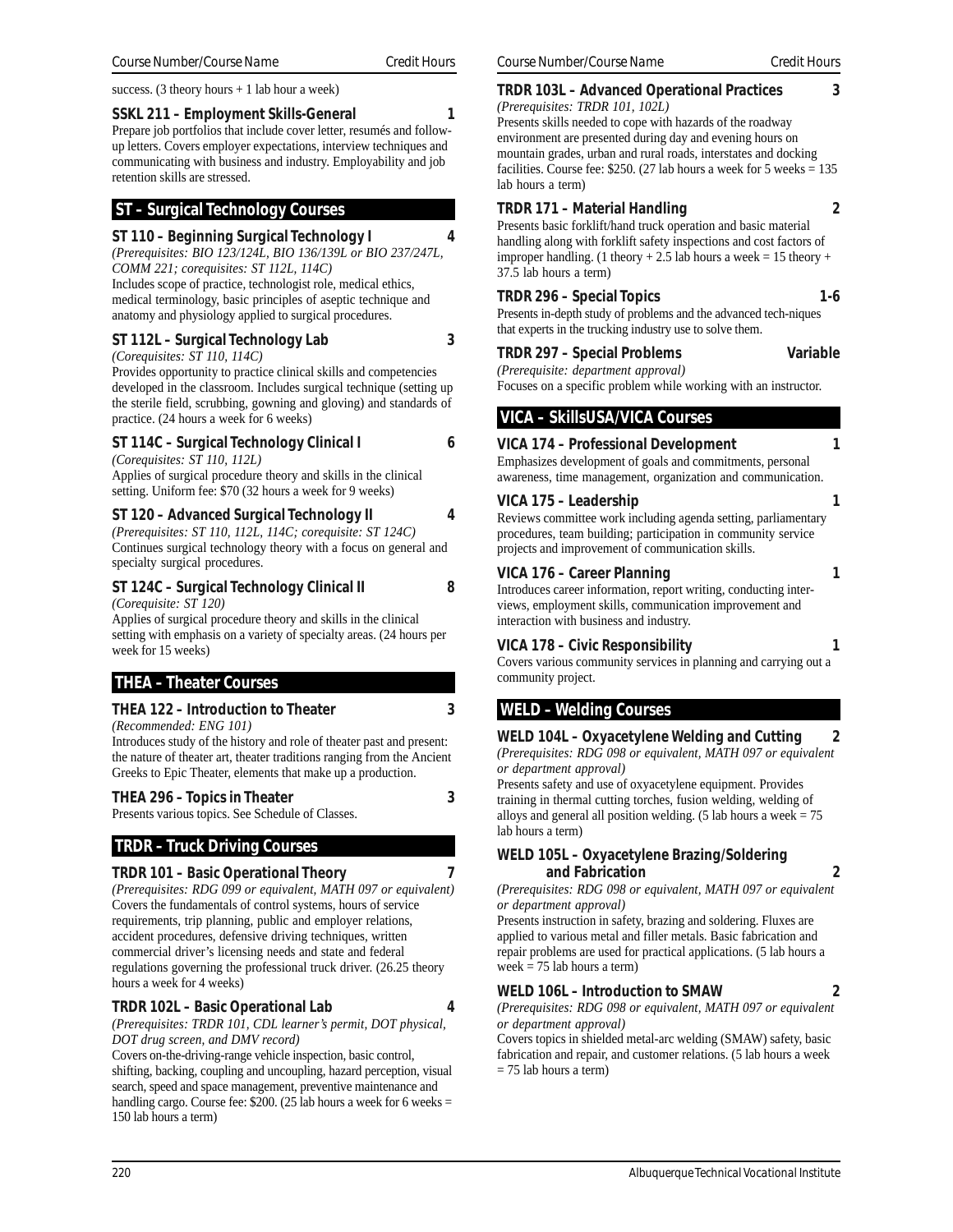### **WELD 107L – Introduction to SMAW Qualifications and Fabrication 2**

*(Prerequisites: RDG 098 or equivalent, MATH 097 or equivalent or department approval)*

Provides instruction in safety and proper procedure for arc welding using basic fabrication and repair problems for practical applications. (5 lab hours a week = 75 lab hours a term)

### **WELD 108 – Introduction to Metallurgy 2**

Introduces basic science of metals, including structure and welding processes for ferrous and non-ferrous metals. Covers principles of safety and human relations.

### **WELD 114L – Advanced SMAW 2**

*(Prerequisites: WELD 106L and 107L or department approval)* Presents advanced instruction in SMAW with a strong emphasis on safety, work ethics, and shop procedures. (5 lab hours a week  $= 75$ lab hours a term)

### **WELD 115L – Introduction to GMAW and Fabrication Lab 2**

*(Prerequisite: WELD 106L or department approval)* Covers mig welding safety techniques. Fabrication and repairs are assigned. Teamwork is stressed. (5 lab hours a week = 75 lab hours a term)

### **WELD 116L – Introduction to GTAW and Fabrication Lab 2**

*(Prerequisite: WELD 106L or department approval)* Emphasizes application of safety and TIG welding on aluminum and stainless steel. Fabrication and repairs are stressed. Customer billing techniques are introduced. (5 lab hours a week = 75 lab hours a term)

### **WELD 117L – Qualifications for SMAW and GMAW 2**

*(Pre- or corequisites: WELD 114L and 115L or department approval)*

Provides simulated qualification procedures are provided for arc and mig welding in all positions. (5 lab hours a week  $= 75$  lab hours a term)

### **WELD 170 – Welding Skills 3**

Introduces safety practices, basic tools and equipment, operating procedures and applications of oxyacetylene and arc welding. (1 theory + 5 lab hours a week = 15 theory + 75 lab hours a term)

### **WELD 171 – Advanced Welding Skills 3**

*(Prerequisite: WELD 170 or department approval)* Introduces mig and tig welding, basic math and blueprint reading. (1 theory + 5 lab hours a week = 15 theory + 75 lab hours a term)

### **WELD 202 – Advanced Blueprint Reading 2**

*(Prerequisite: MATT 113 or department approval)* Covers pipe layout and development, structural print reading and design and layout considerations related to fabrication, material and cost estimating.

### **WELD 205L – Pipe Layout and Welding 2**

*(Prerequisite: WELD 114L or department approval)* Introduces basic pipe welding and layout, materials testing and industrial safety, as well as welding problems. (5 lab hours a week =75 lab hours a term)

**WELD 206L – Advanced GMAW and Fabrication 2**

*(Prerequisite: WELD 117L or department approval)* Focuses on instruction in advanced carbon steel wire feed welding, fabrication/repair, problem solving, and teamwork. (75 lab hours a term)

### **WELD 207L – Advanced GTAW and Fabrication 2**

*(Prerequisite: WELD 116L or department approval)*

Covers advanced aluminum and stainless steel wire feed welding and specialized fabrication/repair. Customer problems, teamwork, problem solving and work ethics are stressed. (5 lab hours a week = 75 lab hours a term)

### **WELD 208L – Qualifications for GTAW 2**

Covers simulated qualification procedures for tig welding in all positions. (5 lab hours a week  $= 75$  lab hours a term)

### WELD 296 – Special Topics **1–6**

*(Prerequisite: department approval)* Enables students to pursue studies in specialized areas. This class may also be taken as an independent or guided study, as a refresher course or to sharpen skills prior to certification or recertification exams.

### **WELD 297 – Special Problems Variable**

*(Prerequisite: department approval)* Focuses on a specific problem while working with an instructor.

## **Course Descriptions**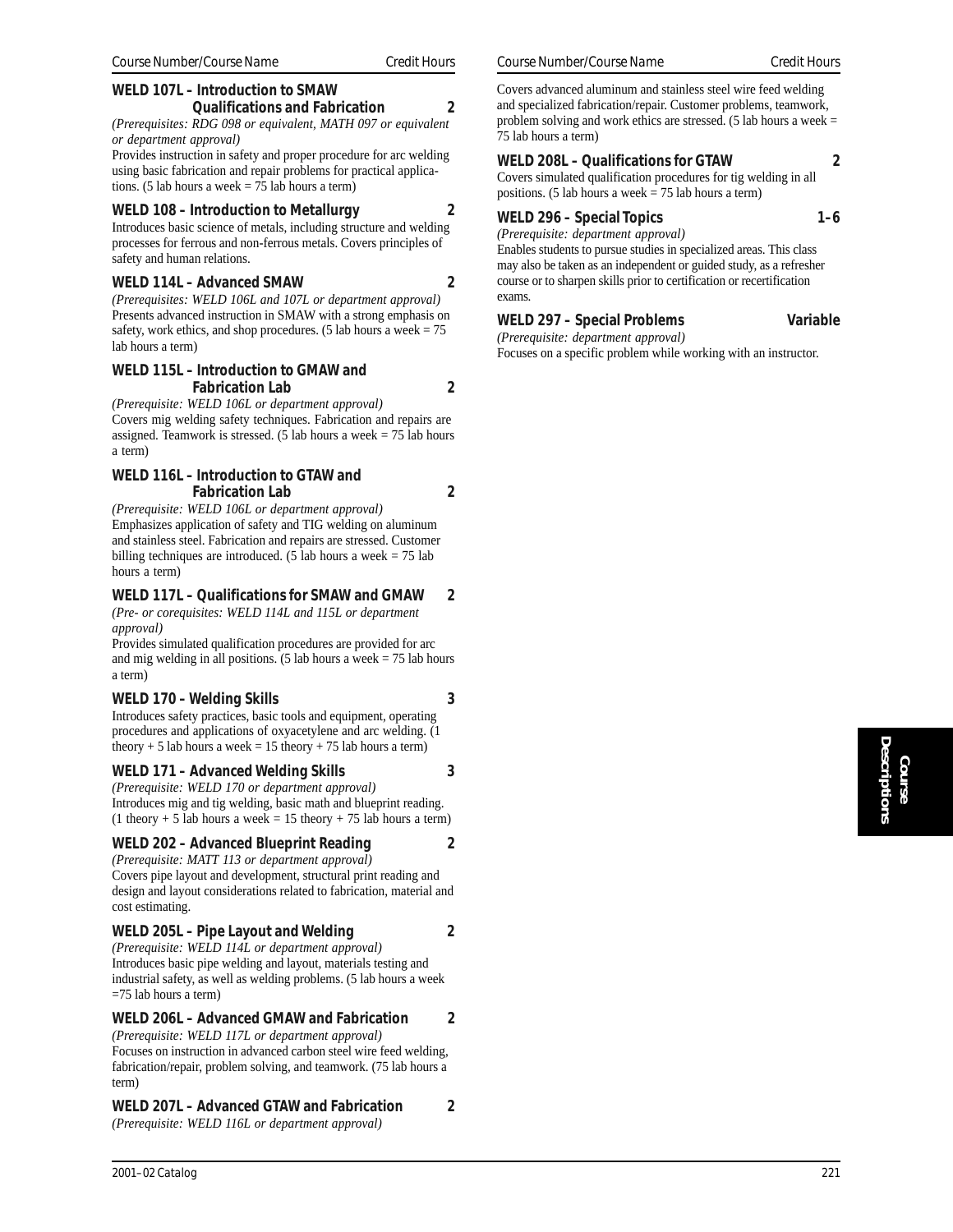# **STUDENT CODES AND POLICIES**

*Note: The codes and policies found in this catalog section are subject to change without notice. All changes go into effect immediately and students are accountable for adhering to them. Revised, updated and changed policies and codes can be found at www.tvi.cc.nm.us.*

s a student, you are an active and vital part of the<br>TVI educational community; a community<br>dedicated to protecting the freedom of<br>individuals to inquire, study, evaluate, question, and TVI educational community; a community dedicated to protecting the freedom of individuals to inquire, study, evaluate, question, and gain new levels of knowledge and understanding. As with other communities, TVI has put specific policies and expectations in place that define acceptable behavior necessary to both protect individual freedoms and ensure responsible citizenship. As a member of the TVI community, it is your responsibility to understand, and adhere to, the codes and policies that govern and prescribe acceptable student behavior.

In this section, the Student Code of Conduct and other policies which establish expectations regarding student behavior are fully explained. Questions regarding this section of the catalog should be addressed to the Dean of Students.

## **STUDENT CODE OF CONDUCT** *2001 - 2002*

 Through its academic offerings and support services, TVI provides the opportunity for learning. Taking advantage of the opportunity is the student's responsibility.

 The Institute gives equal consideration to all applicants for admission. The appropriate facilities and services of TVI shall be available to enrolled students. Any student in good standing with TVI has the right to register for and attend any class for which he or she has met the prerequisites and placement requirements.

 Students are expected to be fully acquainted with all published policies and procedures of TVI and will be held responsible for compliance with them. In addition to this catalog section, policies are published in the Student Handbook, in some department handbooks, especially in the Health Occupations Department, and in course syllabi.

### **I. INTRODUCTION**

**A. Purpose—**The freedom of individuals to inquire, study, evaluate and gain new understanding and maturity is essential and must be protected against suppression. Dissent plays a vital part in the role of the Institute. However, freedoms cannot be protected or exercised in an Institute that lacks order and stability. Students at all Albuquerque Technical Vocational Institute (TVI) campuses and learning centers have an obligation to uphold the laws of the larger community of which they are part.

The intent of this Code is to ensure that students at TVI neither lose their rights nor escape the responsibility of citizenship. While the activities covered by the laws of the larger community and those covered by TVI's rules may overlap, it is important to note that the community's laws and TVI's rules operate independently and that they do not

substitute for each other. TVI may pursue enforcement of its own rules whether or not legal proceedings are under way or in prospect, and may use information from third-party sources (such as law enforcement agencies and the courts) to determine whether the Institute's rules have been broken. Membership in the TVI community does not exempt anyone from local, state or federal laws, but rather imposes the additional obligation to abide by all of TVI's regulations. It is the personal responsibility of every member of the campus community not only to protect his/her own rights, but to respect the rights of others and to behave in a manner conducive to learning and/or living in an educational environment.

Just as individuals within the community have a responsibility to adhere to a code of prescribed behavior, the institution assumes the obligation of clearly codifying and fairly enforcing same. TVI upholds the belief that those who do not conform to established standards set forth in this Code of Conduct must be held accountable for their actions. Therefore, the purpose of the Code of Conduct is to inform the student body of the rules and regulations that are essential to the normal operation of TVI.

- **B. Definition of Student** For the purpose of application of this Code of Conduct, "student" means any person enrolled or taking a course at TVI, which includes all campuses and all other TVI instructional locations. Any person who is not officially enrolled, admitted to or registered with TVI for a particular term but who is, has been or intends to be a student is considered a student. Students who violate the Code of Conduct can expect prompt and deliberate adjudication, whether or not they choose to be present or remain at TVI. Furthermore, if a decision has been made within the disciplinary process which impacts a person who is not currently enrolled, he/she still remains subject to the determination upon re-enrollment. Students are responsible for maintaining their current address with TVI. The address on record will be deemed the appropriate address for delivery of correspondence from the Office of Student Judicial Affairs (Dean of Students).
- **C. Students' Rights and Responsibilities** By enrolling at TVI, a student accepts responsibility for compliance with all local, state and federal laws and with TVI's regulations while retaining the rights guaranteed under the Constitutions of the United States and the state of New Mexico. A student or student organization alleged to have engaged in any misconduct shall have the right of due process and appeal as delineated in this Code. The Institute expects all students to show respect for the rights of others and for authority, to protect private and public property, to carry out contractual obligations and to take responsibility for their own actions and the actions of their guests.
- **D. Student Organizations** A student organization and its officers and members may be held collectively and individually responsible when violations of this Code by those associated with the organization occur and when such violations are authorized, encouraged, directed, tolerated, supported by or committed on behalf of the organization.

### **II. ADMINISTRATION OF DISCIPLINE**

The responsibility of administering the discipline system is delegated by the president of TVI to the vice president for student services for non-academic discipline and to the vice president for instructional services for academic discipline. In turn, these officers may delegate authority to other groups or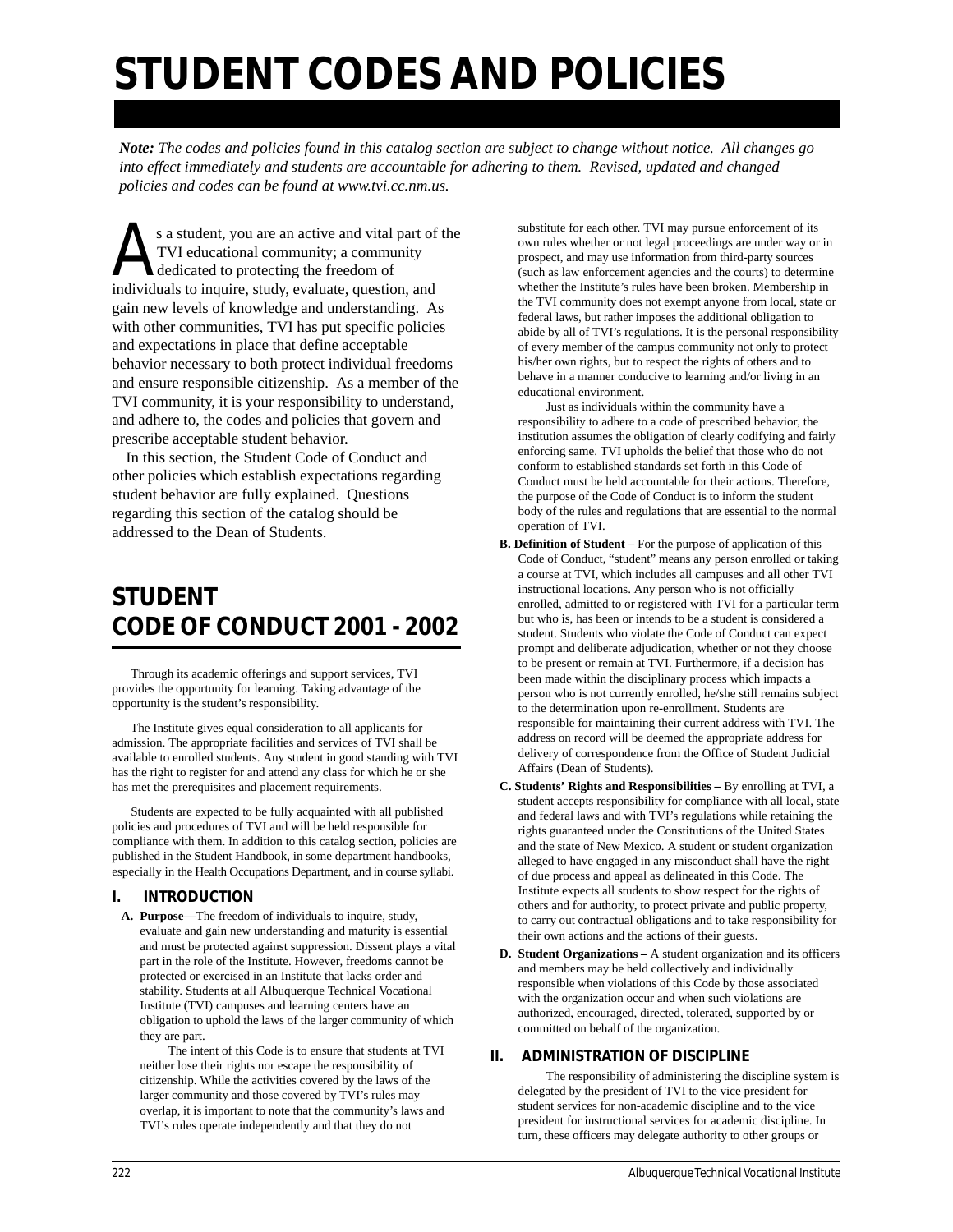individuals for handling violations of the Student Code of Conduct. All non-academic Student Code activities shall be monitored by the Dean of Students to ensure fairness and consistency. All discipline sanctions imposed Institute-wide will be reported to the Dean of Students for record-keeping purposes.

The Institute attempts to handle discipline matters at the lowest possible level by recognizing a variety of hearing officers. Each hearing officer is a TVI official who is an administrator, faculty member or staff member. Hearing officers adjudicate cases when violations are alleged. The hearing officer is authorized to exercise active control over the proceedings in order to elicit relevant information, to avoid needless consumption of time and to prevent the harassment or intimidation of witnesses.

Disciplinary regulations at TVI are set forth in writing in order to give students general notice of prohibited conduct. These rules and regulations should be read broadly and are not designed to define prohibited conduct in exhaustive terms. It is recognized by TVI that students are adults and are expected to obey the law and take personal responsibility for their conduct. A student is therefore subject to two sources of authority: civil– criminal authority and TVI's authority.

Violation of any municipal ordinance, law or regulation of the State of New Mexico or law or regulation of the United States which may cause harm or endangerment to self or others or somehow compromises the educational mission of the Institute may result in disciplinary action. The Institute does not normally take disciplinary action for off-campus violations, but it retains the right to act in special cases. Disciplinary action imposed by TVI may precede, and be in addition to, any penalty that might be imposed by an off-campus authority.

 When charged with a violation, a student has a right to review the evidence against him or her, but this does not necessarily mean the right to confront a witness. Attorneys will be allowed to attend but may not participate in hearings. Charged students may decide what and how much information they will provide during a discipline hearing.

The procedures to be followed in matters of student misconduct are outlined in the following sections.

### **III. ACADEMIC DISHONESTY**

Any student found to have committed plagiarism or academic cheating will be subject to the disciplinary process outlined in the *Academic Dishonesty and Minor Classroom Misconduct Process* found on page XX of this catalog.

### **IV. NON-ACADEMIC MISCONDUCT: ALL STUDENTS**

#### **A. Person and/or Groups Involved in Non-academic Discipline Cases**

- 1. *Dean of Students—*The Dean of Students Office will dispose of any non-academic misconduct violations referred by the vice president for student services or other TVI officials, and also has responsibility for maintaining all student records relating to student non-academic misconduct. Within this capacity, the Dean of Students serves as a resource person for administrators, faculty, staff and students to promote consistency throughout the Institute community in adjudicating cases of student non-academic misconduct. The Dean of Students also can act as a hearing officer and may appoint other hearing officers.
- 2. *Hearing Committee—*The Dean of Students may hear discipline issues, may designate others to hear discipline issues, or may refer the issue to the TVI Hearing Committee. The committee hears non-academic misconduct issues referred to it by the Dean of Students. The committee shall be composed of TVI administrators, faculty members, and students appointed by the Dean of Students. The students will be selected from a pool of names recommended by the various student organizations of the Institute. Two

administrative and/or faculty members and one student member will be required to be present at each hearing.

3. *Associate Vice President for Student Services—*The Associate Vice President for Student Services will function as a judicial/hearing officer and will hear appeals as necessary.

### **B. What Constitutes Non-Academic Misconduct**

The following constitute violations for which students and student organizations are subject to disciplinary action. These are not designed to be all-inclusive, but offer examples of the types of prohibited conduct:

### *DISRUPTION VIOLATIONS*

- 1. Participation in an unauthorized campus demonstration which disrupts the normal operations of TVI and infringes on the rights of other members of the TVI community; leading or inciting others to disrupt scheduled and/or normal activities within any campus building or area; intentional obstruction which unreasonably interferes with freedom of movement, either pedestrian or vehicular, on campus.
- 2. Unauthorized mass action, obstruction or disruption of classes or TVI events, removal or defacement of library or other TVI materials or properties, participation in commercially sponsored solicitation, behaviors that violate federal, state or local ordinances.
- 3. Disruption or obstruction of teaching, research, administration, disciplinary proceedings, other TVI activities, including its public-service function on or off campus, or other authorized non-TVI activities, when the act occurs on TVI premises.
- 4. Any violation of federal, state or local law if such directly affects TVI's pursuit of its proper educational purpose and only to the extent such violations are not covered by the standards of conduct and only where a specific provision of statute or ordinance is charged in the complaint.
- 5. Any intentional interference with or obstruction of any institutional activity, program, event or facilities, including the following: any unauthorized occupancy of institution or institutionally controlled facilities or blockage of access to or from such facilities; interference with the right of any institution member or other authorized person to gain access to any institution or institutionally controlled activity, program, event or facilities; or any obstruction or delay of a campus security officer, fire fighter or any institution official in the performance of his or her duty.
- 6. Obstruction of the free flow of pedestrian or vehicular traffic on TVI premises or at TVI sponsored or supervised functions.

### *PERSON VIOLATIONS*

- 1. Actual or threatened physical injury to any person (including self) on TVI owned or controlled property or at a TVI sponsored or supervised function or conduct that endangers the health, safety or personal well being of a person.
- 2. Engaging in individual or group conduct that is violent (including sexual misconduct, attempted suicide or threats of either), abusive, indecent, unreasonably loud or similar disorderly conduct that infringes upon the privacy, rights or privileges of others or disturbs the peace or the orderly process of education on campus.
- 3. Hazing, defined as an act which endangers the mental or physical health or safety of a student or which destroys or removes public or private property, for the purpose of initiation, admission into, affiliation with or as a condition for continued membership in a group or organization.
- 4. Harassment or abuse directed toward individuals or groups may include at least the following forms: the use or threat of physical violence, coercion, intimidation and verbal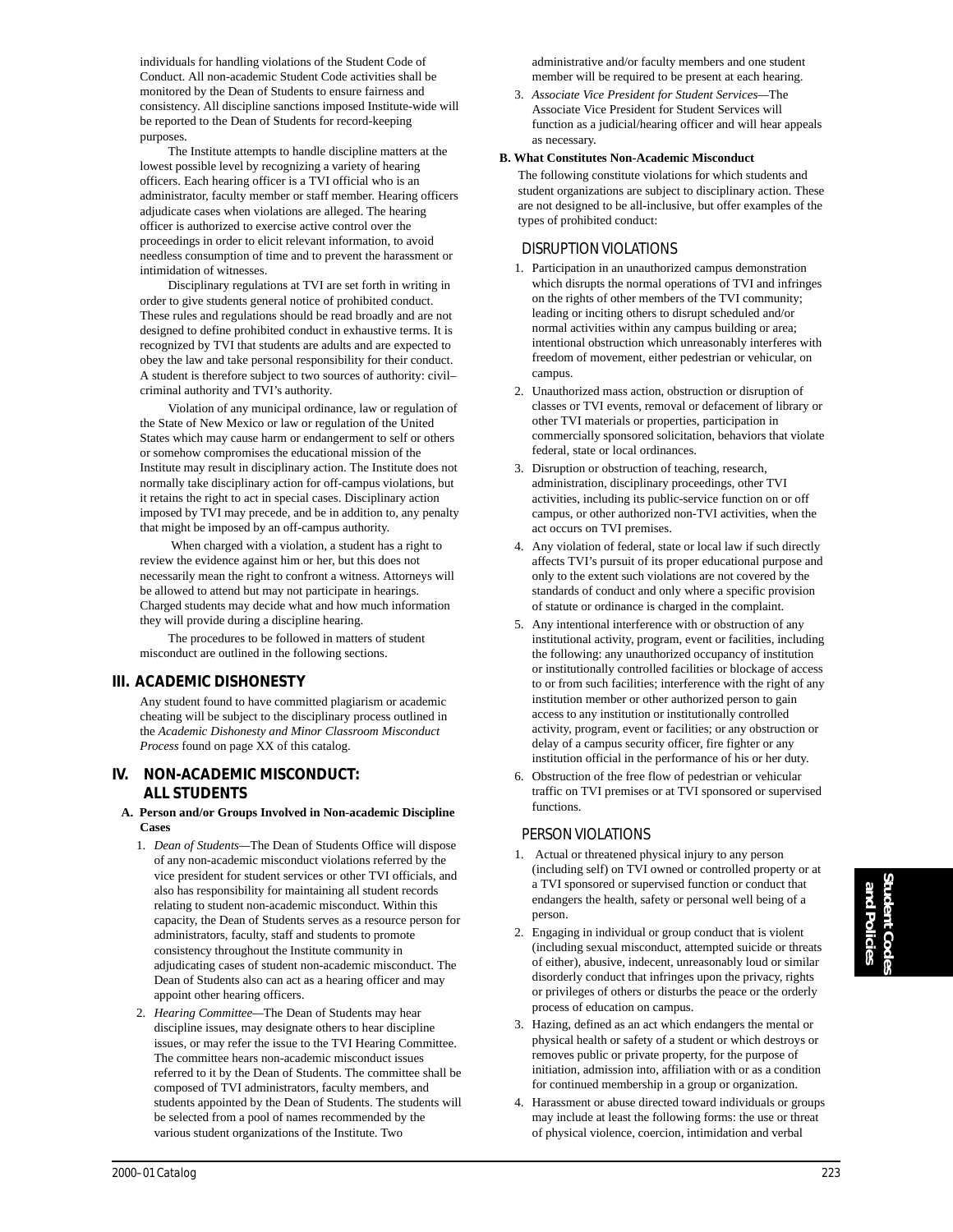harassment and abuse. Harassment and abuse may be discriminatory. Although all forms of harassment and abuse—both discriminatory and non-discriminatory—are equally prohibited, TVI's commitment to non-discrimination means that discriminatory harassment may be punished more severely than non-discriminatory forms of harassment.

- 5. Sexual abuse, including but not limited to sexual harassment, coercion and threats or use of force.
- 6. Any actual or threatened non-consensual sexual act.
- 7. Harassment or acts of insensitivity or intolerance toward individuals/groups, including groups defined by race, creed, national original, disability, sexual orientation and veteran status.
- 8. Verbal or written abuse, according to accepted court decisions, which is likely to cause another person humiliation, stress, psychological harm or which is harassing in nature.
- 9. Public display of literature, films, pictures or other material that, according to accepted court decision, depicts or describes sexual conduct in a patently offensive way and lacks serious literary, artistic, political or scientific value.

### *PROPERTY VIOLATIONS*

- 1. Attempted or actual theft of and or damage to property of TVI or property of a member of the TVI community or other personal or public property.
- 2. Any graffiti or other act of misuse, vandalism, malicious or unwarranted damage or destruction, defacing, disfiguring or unauthorized use of property belonging to the institution including, but not limited to, fire alarms, fire equipment, elevators, telephones, institution keys, library material and/or safety devices, walls, floors and ceilings.

### *FALSEHOODS/IDENTIFICATION VIOLATIONS*

- 1. Forgery, counterfeiting, alterations or misuse of any TVI record, document or identification card.
- 2. Knowingly furnishing false information to TVI personnel or member of any hearing board acting in performance of their duties or the failure to provide TVI personnel with adequate information upon request.
- 3. Making a false report concerning a fire, bomb or other emergency.
- 4. Failure to possess at all times valid identification and/or failure to present ID to TVI officials upon proper request. Failure to comply with directions of TVI officials, faculty, staff or law enforcement officer acting in performance of their duties and/or failure to identify oneself to these persons when requested to do so.
- 5. Intentionally and falsely accusing a TVI employee or another student of a wrongdoing.

### *SAFETY VIOLATIONS*

- 1. Unauthorized use, possession or storage of any weapon or explosive (including fireworks) on TVI premises or at TVI sponsored activities.
- 2. Tampering with fire extinguishers, fire alarm boxes or smoke or heat detectors anywhere on TVI property.
- 3. Creating a fire, safety or health hazard.
- 4. Ejecting any objects from windows, roofs or balconies of TVI buildings.
- 5. Students are not permitted on the roofs of TVI buildings.

### *COMPUTER VIOLATIONS*

- 1. Unauthorized entry into or alteration of any TVI computer records or violation of the TVI Technology Use Policy.
- 2. Violation of the New Mexico Computer Crimes Act, including intentional and unauthorized access, alteration, damage, copying or destruction of any computer system or data.
- 3. Theft or abuse of computer time, including but not limited to:
	- a. Unauthorized entry into a file, to use, read or change the contents or for any other purpose.
	- b. Unauthorized transfer of a file.
	- c. Unauthorized use of another individual's identification and password.
	- d. Use of computing facilities to interfere with the work of another student, faculty member or TVI official.
	- e. Use of computing facilities to send obscene or abusive or threatening messages.
	- f. Use of computing facilities to interfere with normal operation of the TVI computing system.

### *ENTRY/USE VIOLATIONS*

- 1. Entry into or use of any building, facility or room or other TVI property or grounds without authorized approval. This also includes the unauthorized possession or use of TVI keys, lock combinations or other access codes.
- 2. Entering or attempting to enter any social event or other event without proper credentials for admission (e.g., ticket, identification card or invitation).
- 3. Unauthorized use of TVI telephones for long-distance calls.

### *LEGAL VIOLATIONS*

- 1. Unlawful possession, use, distribution or sale of any narcotic or dangerous drug as defined by the statutes of the state of New Mexico.
- 2. Violation of federal, state or local law on TVI premises or at TVI sponsored or supervised activities.
- 3. Possession or consumption of alcoholic beverages in contradiction of state law and/or TVI policy.
- 4. The violation of local, state or federal criminal statutes shall be in violation of this code, whether or not such violation is prosecuted by public officials. TVI may refer such violations to appropriate law enforcement agents.
- 5. The use or possession of equipment, products or material used or intended for use in manufacturing, growing, using or distributing any drug or controlled substance.
- 6. Participation in illegal gambling activities on TVI owned or controlled property or at a function identified with TVI.
- 7. Embezzling, defrauding or procuring any money, goods or services under false pretenses.

### *FINANCIAL VIOLATIONS*

- 1. Failure to make satisfactory settlement for any debts to TVI.
- 2. Issuing a check on campus knowing that it will not be honored when presented for payment.

### *GENERAL VIOLATIONS*

- 1. Violation of published TVI policies, rules or regulations.
- 2. Soliciting or selling in violation of the solicitation policy.
- 3. Having an animal on campus in violation of TVI policy.
- 4. Dispersing litter in any form onto the grounds or facilities of the campus.
- 5. Unauthorized use of cell phones, pagers and other electronic equipment in classrooms and laboratories.
- 6. Unauthorized use of sirens, loudspeakers and other sound amplification equipment.
- 7. The use of rollerblades or skateboards on TVI property.
- 8. Smoking inside TVI buildings.
- 9. Parking bicycles outside of designated areas.
- 10. Drinking and eating in classrooms, laboratories and libraries.
- 11. Bringing children to classes, labs or other instructional activities or to judicial affairs hearings.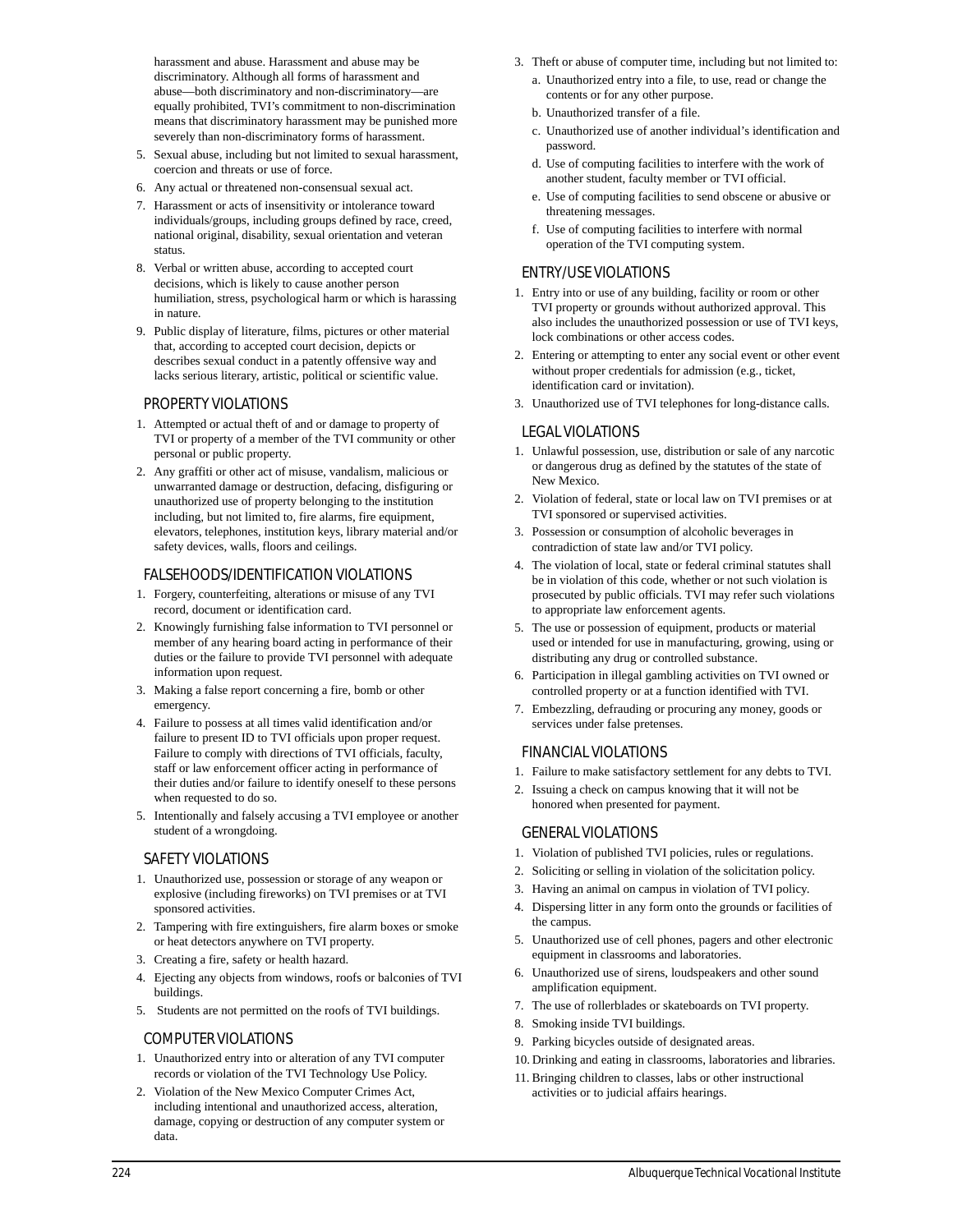### *JUDICIAL AFFAIRS VIOLATIONS*

Abuse of the judicial system, including but not limited to:

- a. Failure to obey the summons of a judicial body or TVI official.
- b. Falsification, distortion or misrepresentation of information before a judicial body.
- c. Disruption or interference with the orderly conduct of a judicial proceeding.
- d. Institution of a judicial proceeding knowingly without cause.
- e. Attempting to discourage an individual's proper participation in or use of the judicial system.
- f. Attempting to influence the impartiality of a member of a judicial body (including witnesses) prior to and/or during the course of the judicial proceeding.
- g. Harassment (verbal or physical) and/or intimidation of a member of a judicial body prior to, during and/or after a judicial proceeding.
- h. Failure to comply with the sanction(s) imposed under the Student Code.
- i. Influencing or attempting to influence another person to commit an abuse of the judicial system.

### **C. Non-academic Discipline Process**

All alleged violations of non-academic rules and regulations contained herein will be referred to the Dean of Students' Office or other hearing officers (as appropriate). Any charge should be submitted as soon as possible. The following procedures will apply:

- 1. As a result of an investigation and/or conference with a student or organization representative, one of the following actions may be taken:
	- a. The allegation may be dismissed as unfounded;
	- b. The allegation may be dismissed for lack of a preponderance of the evidence;
	- c. The student or organization representative may admit responsibility for violating the Code of Conduct and a sanction will be imposed; or
	- d. The Dean of Students or a Hearing Committee will deem the student responsible for Code of Conduct violations, based on a preponderance of the evidence, and a sanction will be imposed.
- 2. The student or organization wishing to appeal the decision of the Dean of Students or Hearing Committee may do so in writing to the next higher level of authority within the disciplinary system or to their designee. The accused must always be informed of the next level of appeal by the Dean of Students or designee. An appeal by the accused must be presented in writing to the Dean of Students Office no later than three working days after notification of the decision. The final level of appeal for all non-academic misconduct is the Associate Vice President for Student Services.

### **D. Non-Academic Discipline Appeal Process**

Students receiving a discipline decision from the Dean of Students or a Hearing Committee have the right to request an appeal. If the criteria to determine whether the issue warrants additional consideration are met, the Associate Vice President of Student Services (or designee) will hear the appeal. The following points apply to all discipline-related appeals:

- 1. The appeal must be made in writing to the Associate Vice President of Student Services within the specified period of time and must include the following:
	- a. The name of the individual or organization making the appeal.
- b. The action that is being appealed and the date the action took place.
- c. The grounds for the appeal.
- 2. The appeal must be based on one or more of the following grounds:
	- a. Procedural or prejudicial error was committed.
	- b. The finding of facts contained in the decision included inaccurate information.
	- c. Specific information presented at the hearing/discipline meeting is objectionable. The reason for the objection must be stated (i.e., why specific evidence should not be considered).
	- d. Information not offered during the hearing/discipline meeting is now available. The reason why the information was not offered during the original hearing/discipline meeting must be stated.
	- e. The sanction imposed is excessive or inappropriate. The reason for believing this must be stated.
- 3. Upon review of the appeal, the Associate Vice President of Student Services (or designee) may deny the appeal or uphold and remand the appeal to the Dean of Students for reopening of the hearing to allow reconsideration of the original determination and/or sanction(s). Except as required to explain the basis of new evidence, an appeal shall be limited to review of the verbatim record of the most recent official hearing and supporting documents. In the event of a remand of appeal, a written rationale will be provided by the Associate Vice President of Student Services (or designee) and should be in accordance with one or more of the legitimate grounds for appeal as detailed above.
- 4. A review of the sanction(s) in a non-academic discipline process may not result in more severe sanction(s) for the accused student. Instead, following an appeal, the sanction may remain as originally determined, be reduced, but may not be increased.

### **V. DISCIPLINARY ACTIONS AND SANCTIONS**

- A. The following list is not designed to be all inclusive, but offers examples of the more severe sanctions that may be imposed upon an individual student for infraction of regulations.
	- 1. *Disciplinary Probation—*This sanction is an official warning that the student's conduct is in violation of TVI regulations or local, state and/or federal laws. Students placed on disciplinary probation are deemed to be not in good standing with TVI. The duration of the probationary period, and conditions imposed, shall be in proportion to the seriousness of the misconduct. Duration will be at least 30 days, but may be extended indefinitely. Depending on the circumstances and at the discretion of the hearing officer(s), additional stipulations may be enforced. These additional stipulations may be, but are not limited to, withholding of transcript or degree; suspension of rights and privileges; suspension of eligibility to participate in official extracurricular activities; restitution; and referral for counseling. During the probationary period, reported violations of the Code of Conduct or conditions of the probation will result in further action. This action may include, but is not limited to, extension of the probationary period, the addition of other restrictions or conditions to the probationary agreement, suspension, dismissal, expulsion and notation on the student's transcript.

A student who has been placed on indefinite disciplinary probation and/or whose probation has been indefinitely noted on the transcript may petition to have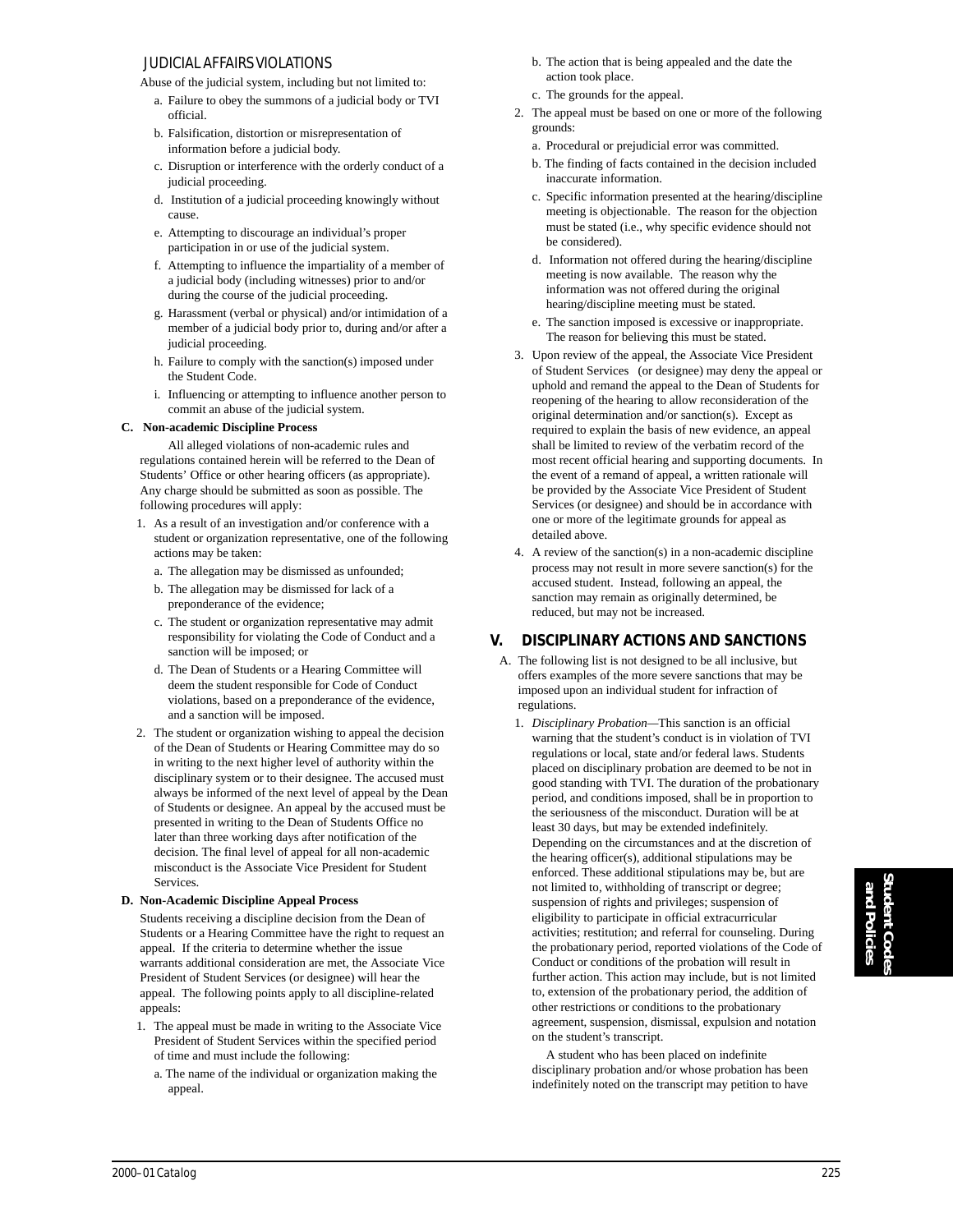the probation lifted and/or the notation removed from the transcript. This petition will not be acceptable if submitted sooner than one calendar year from the date the probation began. Students must petition through the Dean of Students Office. The Dean of Students or the TVI Discipline Committee reviews the petition and makes a recommendation to the Vice President for Student Services or designee, whose decision is final.

- 2. *Disciplinary Suspension—*Disciplinary suspension is the disenrollment of a student from TVI for a defined period of time. Suspensions will last a minimum of one full term. Students may reenter TVI at the conclusion of the suspension. A notation of a suspension will be made on the student's transcript. The notation may be removed in **t**he same manner as stated in IV. A. 1., Disciplinary Probation, following the expiration date of the suspension.
- 3. *Dismissal—*Dismissal is the disenrollment of a student for an indefinite period of time and includes a "minimum timeframe." In most cases the minimum timeframe is one year, which means the student may not petition to reenter TVI for at least one year. Extended minimum timeframes may also be defined. Students seeking to reenter TVI after completion of the minimum timeframe may do so only by consent of the Vice President of Student Services. Requests for reentry must be submitted in writing.
- 4. *Expulsion—*Expulsion is the disenrollment of a student whereby the student is not eligible for readmission to TVI. A permanent notation of expulsion will be placed on the student's transcript.
- **B. Interim Suspension—**In certain circumstances, the Dean of Students or designee may impose a suspension prior to the hearing. In such cases, all attempts will be made to schedule the hearing with the Dean of Students or a Hearing Committee within five (5) working days of the interim suspension.
	- 1. Interim suspension may be imposed only 1) to ensure the safety and well-being of members of the TVI community or preservation of TVI property; 2) to ensure the student's own physical or emotional safety and well-being: or 3) if the student poses a definite threat of disruption to or interference with the normal operations of TVI.
	- 2. During the interim suspension, students shall be denied access to the campus (including classes) and/or all other TVI activities or privileges for which the student might otherwise be eligible, as the Dean of Students may determine to be appropriate.

### **C. Student Organization Sanctions**

The following are possible sanctions that may be imposed upon a student organization for infraction of regulations:

1. *Disciplinary Probation—*This sanction is an official warning that the organization's conduct is in violation of TVI regulations or local, state and/or federal laws. Organizations placed on disciplinary probation are deemed to be not in good standing with TVI. The duration of the probationary period and conditions imposed shall be in proportion to the seriousness of the misconduct. Duration will be at least 30 days, but may be extended indefinitely. Depending on the circumstances, and at the discretion of the Dean of Students, additional stipulations may be enforced. These additional stipulations may be, but are not limited to, suspension of rights and privileges, suspension of eligibility to participate in official extracurricular activities and restitution for damages.

During the probationary period, reported violations of the Code of Conduct or conditions of the probation will result in further action. This action may include, but is not limited to, extension of the probationary period, the addition of other restrictions or conditions to the probationary agreement or suspension or termination of TVI recognition.

 The organization may return to a status of good standing with TVI at the conclusion of the probationary period, assuming all conditions have been satisfied, and upon gaining approval from the Vice President for Student Services.

2. *Suspension of TVI Recognition—T*his sanction serves as notification to the organization that its conduct is in violation of TVI's regulations or local, state and/or federal laws and that its charter with TVI, along with all privileges afforded a recognized student organization, is being withdrawn for a specified period of time. The suspension will last a minimum of one full calendar year and will take effect immediately upon notification. As with disciplinary probation, additional conditions may be attached and further disciplinary action may result if conditions are not met.

Reinstatement of an organization's charter can only be granted by the vice president for student services after the period of suspension when all conditions of the suspension have been met.

3. *Termination of TVI Recognition—*This sanction serves as notification to the organization that its conduct is in violation of TVI's regulations or local, state and/or federal laws and that its charter with the Institute, along with all privileges afforded a recognized student organization, is being withdrawn immediately. The organization is not eligible for reinstatement of its charter for a minimum of five years. Reinstatement of an organization's charter can only be granted by the vice president for student services.

### **VI. INTERPRETATION**

Any question of interpretation regarding the Student Code of Conduct shall be referred to the Dean of Students or his/ her designee for final determination.

### **VII. AMENDMENTS AND/OR REVISION TO THE CODE OF CONDUCT**

Recommendations for changes related to the non-academic discipline process will be referred to the Dean of Students and the non-academic Discipline Committee through the Dean of Students Office. The Dean of Students reviews the Code of Conduct as needed and recommends changes to the Vice President for Student Services.

### **VIII. STATEMENT OF LIMITATIONS**

No student or student organization shall be subject to disciplinary procedures due to alleged violation of TVI's regulations unless procedures are initiated within one year from the time the alleged misconduct occurred or was made known to the Vice President for Student Services, whichever occurs later. The one-year period of limitation, as referred here, will apply only while the student is enrolled at TVI. If the disciplinary procedures cannot be completed for reasons beyond the control of TVI, a time limitation will not be imposed.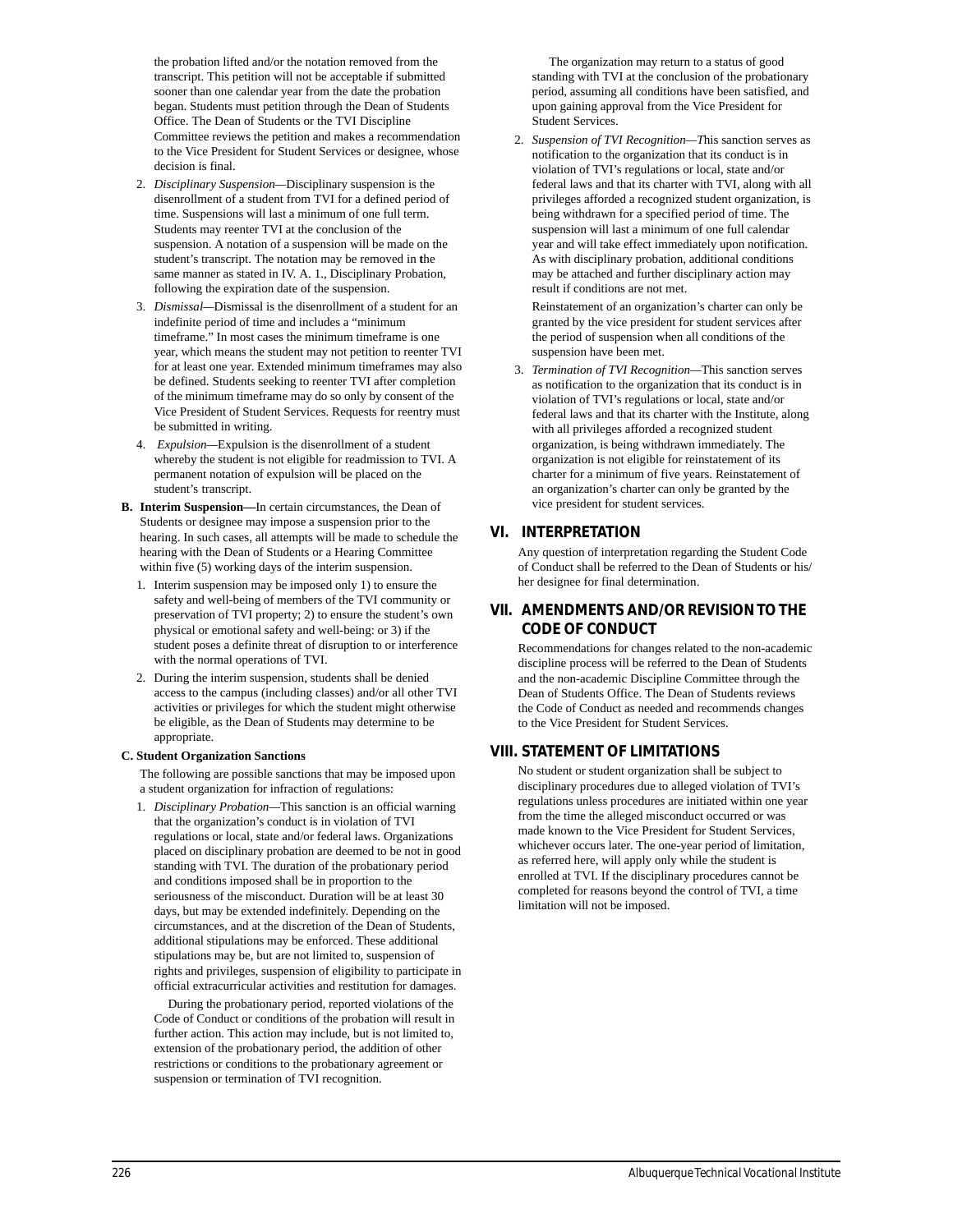## **TECHNOLOGY USE POLICY AND WORLD WIDE WEB POLICY**

### **I. PURPOSE**

- A. Albuquerque TVI owns and operates a variety of computer, network and telecommunication systems which are provided for the use of TVI's students, faculty, staff, and the public in support of the programs of the Institute and are to be used for instruction, learning, research, and administrative use only. All persons using these systems are responsible for seeing that these systems are used in an effective, efficient, ethical, and lawful manner.
- B. This policy as well as additional guidelines for the use of individual systems establishes rules and prohibitions that define acceptable use of these systems. Unacceptable use is prohibited, and violation of these policies is grounds for loss of privileges, as well as disciplinary action as outlined in the TVI Employee Handbook, Student Handbook, and Supervisors' Procedure Manual and possible legal sanctions under Federal, State, and local laws.

### **II. AGREEMENT TO COMPLY WITH POLICY**

A. All users of TVI's systems must read, understand, and comply with the policies outlined in this document, as well as any additional guidelines established by the administrators of each system. BY USING ANY OF THESE SYSTEMS, USERS AGREE THAT THEY WILL COMPLY WITH THESE POLICIES.

### **III. RIGHTS**

A. These systems, facilities, and accounts are owned and operated by TVI. TVI reserves all rights, including termination of service without notice, to the technology resources which it owns and operates. These procedures shall not be construed as a waiver of any rights of TVI, nor shall they conflict with applicable law. Users may have rights that are protected by Federal, State, and local laws.

### **IV. PRIVILEGES**

- A. Access to TVI's systems is a privilege, not a right. Access to any system may be denied or revoked at any time for any reason without notice. Access and privileges on TVI systems are assigned and managed by the administrators of specific individual systems. Eligible individuals may become authorized users of a system and be granted appropriate access and privileges by following the approval steps for that system.
- B. Users may not, under any circumstances, transfer or confer these privileges to other individuals. Any system account assigned to an individual shall not be used by others. The authorized user is responsible for the proper use of the system, including password protection.

### **V. RESPONSIBILITIES**

- A. The system administrator of each system may set guidelines, consistent with this policy, in which users must conduct their activities. User agrees to become familiar with and to abide by these individual system guidelines and the acceptable use guidelines for whichever outside networks or services they may access through TVI's systems.
- B. Any user who uses TVI's systems to make malicious, intimidating, hostile, harassing, or defamatory remarks, shall bear full responsibility for his or her actions. Further, by using

these systems, user agrees that individuals who transmit such remarks shall bear sole responsibility for their actions. User also agrees that TVI's role in managing these systems is only to transmit the information, and that they will not consider such transmission an endorsement by TVI. User acknowledges that TVI cannot be responsible for monitoring transmissions for compliance with these policies or law.

- C. Many of TVI's systems provide access to outside networks, both public and private, which furnish electronic mail, information services, bulletin boards, conferences, etc. Users are advised that they may encounter material which may be considered offensive or objectionable in nature or content. Users are further advised that TVI is not responsible for the contents of any of these outside networks.
- D. If graphic material is being viewed on a screen visible to others and there is a complaint that the material is offensive or considered harassing, user may be asked and will cooperate in resolving the complaint by either turning off the graphic or moving to another less visible location.
- E. In appropriate circumstances, if both users are employees, charges may be made under TVI's Sexual Harassment Policy. Complaints should be directed to the affirmative action officer, located in the Human Resources Department. If one or both individuals is a student, complaints should be directed to one of the conflict/sexual harassment advisors located at all TVI campuses. The Employee Handbook and Student Handbook contain details on filing a charge. Copies of these documents are available from a number of offices including the Human Resources Department and Admissions & Records.
- F. The user agrees to follow proper etiquette on outside networks. Documents regarding etiquette are available through system administrators and from specific individual networks.
- G. The user agrees to never attempt to transmit, or cause to be transmitted, any message in which the origination is deliberately misleading (except for those outside services which may conceal identities as part of the service).
- H. The user agrees that, in the unlikely event that someone does transmit, or cause to be transmitted, a message that is inconsistent with an environment conducive to learning or with a misleading origination, the person who performed the transmission will be solely accountable for the message, not TVI, which is acting solely as the information carrier.
- I. The user agrees never to use a system to perform an illegal act. If during an inspection there is evidence that an applicable law may have been violated, all information will be referred to the proper authorities.

J. Any attempt to increase the level of access to which a user is authorized, or deprive other authorized users of resources or access to any TVI system shall be regarded as malicious, and may result in a loss of system privileges.

K. An individual home page must conform to TVI's Web Policy. A copy is available on TVI's home page or can be obtained from Learning Resources. All questions regarding the Web Policy should be referred to webmaster@tvi.cc.nm.us.

### **VI. ACCOUNTS**

- A. An account assigned to an individual must not be used by others without written permission from the system administrator. Each individual is responsible for the proper use of their own account. This includes, but is not limited to, proper password protection and not leaving unattended any device you are logged into.
- B. TVI's systems are not secure, nor are they connected to a secure network. While attempts have been made to ensure the privacy of all user accounts, there is no guarantee or representation that any account, electronic mail, or voice mail is private.

Student Codes **Student Codes** and Policies **and Policies**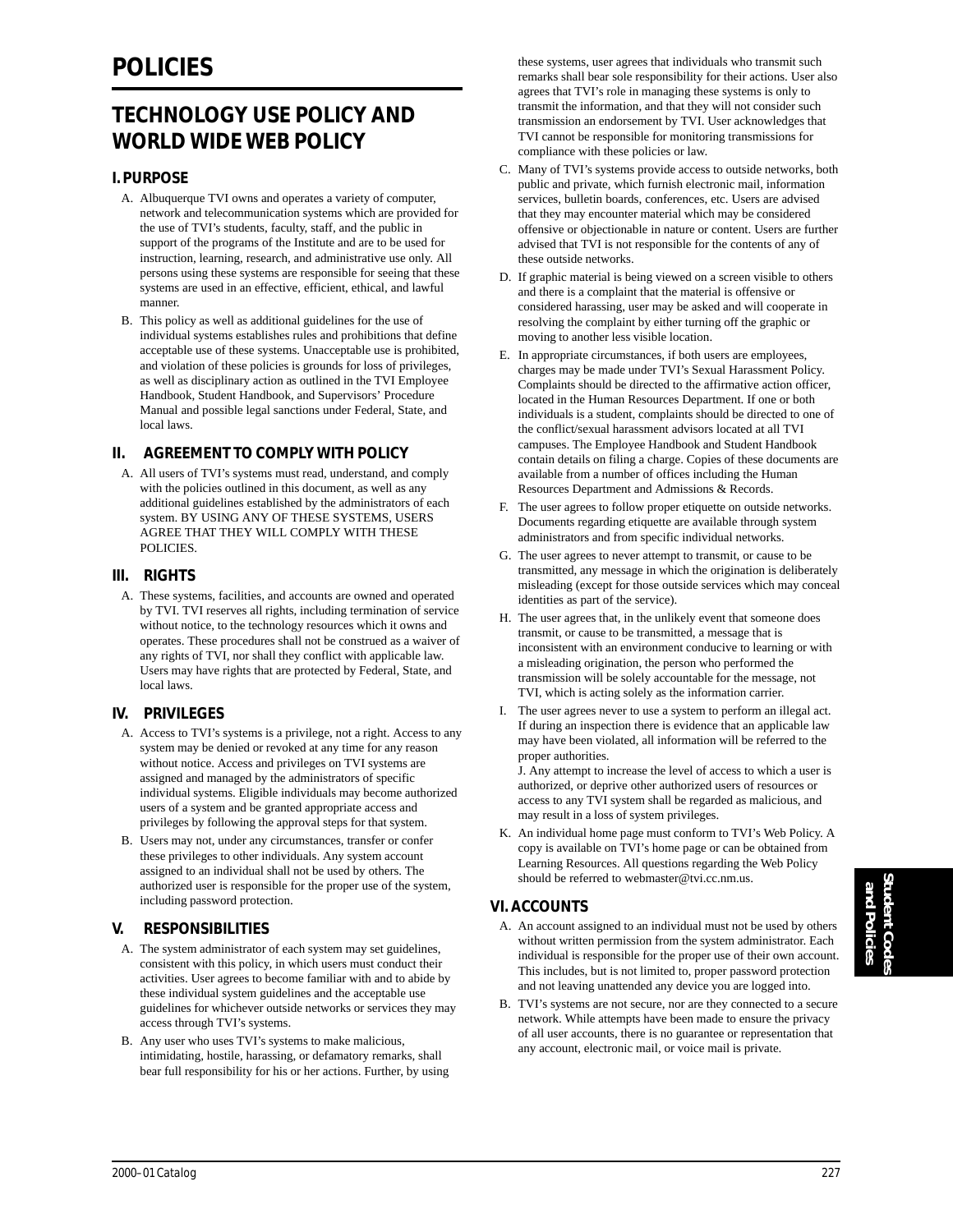### **VII. CONFIDENTIALITY**

- A. It is the general policy of TVI that programs, files, and messages are to remain confidential and are not to be disclosed to third parties without the user's written permission. However, user grants specific permission and TVI reserves the right to access all information stored on its systems. Accounts will not be granted without such permission and will be locked if such permission is withdrawn.
- B. In the event of a routine maintenance-related inspection, user be will notified where practical in writing before any inspection is performed. In the case of an emergency, owner will be notified in writing within three business days following inspection.
- C. Despite TVI's policy of confidentiality as noted above, TVI does not represent that the accounts, voice mail or electronic mail systems are secure.

### **VIII. SYSTEM USAGE**

A. Use of electronic communication facilities (such as e-mail or audix) to send fraudulent, harassing, indecent, profane, intimidating, or other unlawful messages is not conducive to the learning environment and is prohibited. Specifically, but without limitation, transmission of messages or images that may constitute intimidating, hostile, or offensive material on the basis of sex, race, color, religion, national origin, or disability are prohibited. Also electronic communication facilities are not to be used for the transmission of commercial or personal advertisements, solicitations, promotions, destructive programs, or any other unauthorized use.

### **IX. SYSTEM PERFORMANCE**

A. No user shall deliberately attempt to degrade the performance of any system including network resources. Any process that is consuming excessive system resources or is degrading overall system response may be terminated or have its priority altered without notice.

### **X. UNAUTHORIZED ACCESS**

A. Knowledge of passwords or of loopholes in systems shall not be used to damage resources, obtain extra resources, take resources from another user, gain or attempt to gain unauthorized access to another user's account or file space or otherwise make use of resources either on or off campus for which proper authorization has not been given.

### **XI. COPYRIGHT**

- A. Any information, including text, software, graphics, and photographs, that is copyrighted, shall not be copied into, from, or by, or placed on any TVI facility or system, except in accordance with the license. Software may only be copied in order to make back up copies, if so licensed. The number of copies and distribution of copies may not be Done in such a way that the number of simultaneous users exceeds the total number of licensed copies unless otherwise stipulated in the purchase agreement.
- B. A person who makes an unauthorized copy may be liable to the owner for actual damages, profits, court costs, and attorney fees. In addition, in certain cases the user may be criminally prosecuted and subject to a fine and imprisonment.

### **XII. COMMERCIAL USE**

A. Any commercial use of TVI's systems, unless performed by an approved TVI organization is strictly forbidden. This includes conducting business as an agent or owner of either a business or non-profit organization or any advertising of personal services or products. Personal use of systems such as the telephone, electronic mail, and the Internet are be kept to a minimum. Should such use become disruptive of the system or of TVI's operations, access may be terminated without notice.

### **XIII. VIOLATIONS**

A. Upon receipt of a complaint or if a user is suspected of violating this policy, all relevant information will be turned over to either the appropriate supervisor or the Student Affairs Office for investigation and possible disciplinary action. Any suspected violation or complaint can be confidentially reported to the appropriate system administrator or to the CIT Helpdesk (224.4357).

### **XIV. RELEASE OF INFORMATION**

- A. TVI recognizes the privacy rights of individuals, as guaranteed by the Family Educational Rights and Privacy Act of 1974 (FERPA) and Governing Board Policy. User agrees to follow TVI's FERPA guidelines and refer any requests for public information from outside TVI to the office of the Vice President for Administration.
- B. If there is evidence of a violation of this or any other TVI policy or applicable law, written authorization may be given from a Vice President, Campus Dean, Site Coordinator, or his/ her designee to do an inspection. Following the inspection, user will be notified in writing within three business days why an inspection has taken place. User, when requested, will cooperate fully with investigation.

### **XV. TERMINATION**

- A. Upon notification of termination of employment, all faculty and staff accounts are locked. Information contained in each account will be kept for a period of no less than thirty days. At the end of that period, the information may be retained or deleted at the Institute's discretion. Any faculty or staff member wanting access to information in his/her locked account, must make a request in writing to the appropriate system administrator.
- B. Student accounts are kept active until the beginning of the next term. At that time, if the user is no longer a registered student, his/her account is locked. Information contained in the account will be kept until the end of that term then either retained or deleted at the Institute's discretion. Any student wanting access to information in his/her locked account, must make a request in writing to the appropriate system administrator.

## **WEB POLICY**

### **1. PURPOSE**

TVI's presence on the World Wide Web is an increasingly important part of its image. Resources for creating home pages have been provided by the Institute for educational and institutional purposes. Home pages created by departments or individuals (and any pages linked to them) represent the Institute to current and potential students, employers, taxpayers and others. These pages must, therefore, meet high standards.

Web pages created at TVI must conform to applicable sections of the TVI Technology Use Policy, the Student Handbook, the Employee Handbook, the Publications Policy and other relevant policies. Familiarity with these policies is the Web user's responsibility.

### **II. DISCLAIMER**

A**.** All department pages must include a link to the main TVI home page which contains the standard TVI disclaimer (see text below). All pages created by individuals must be linked to the TVI disclaimer, either via a link to a department page or a link to the main TVI page, and must have the date of last revision and the electronic mail address of the person responsible for the page.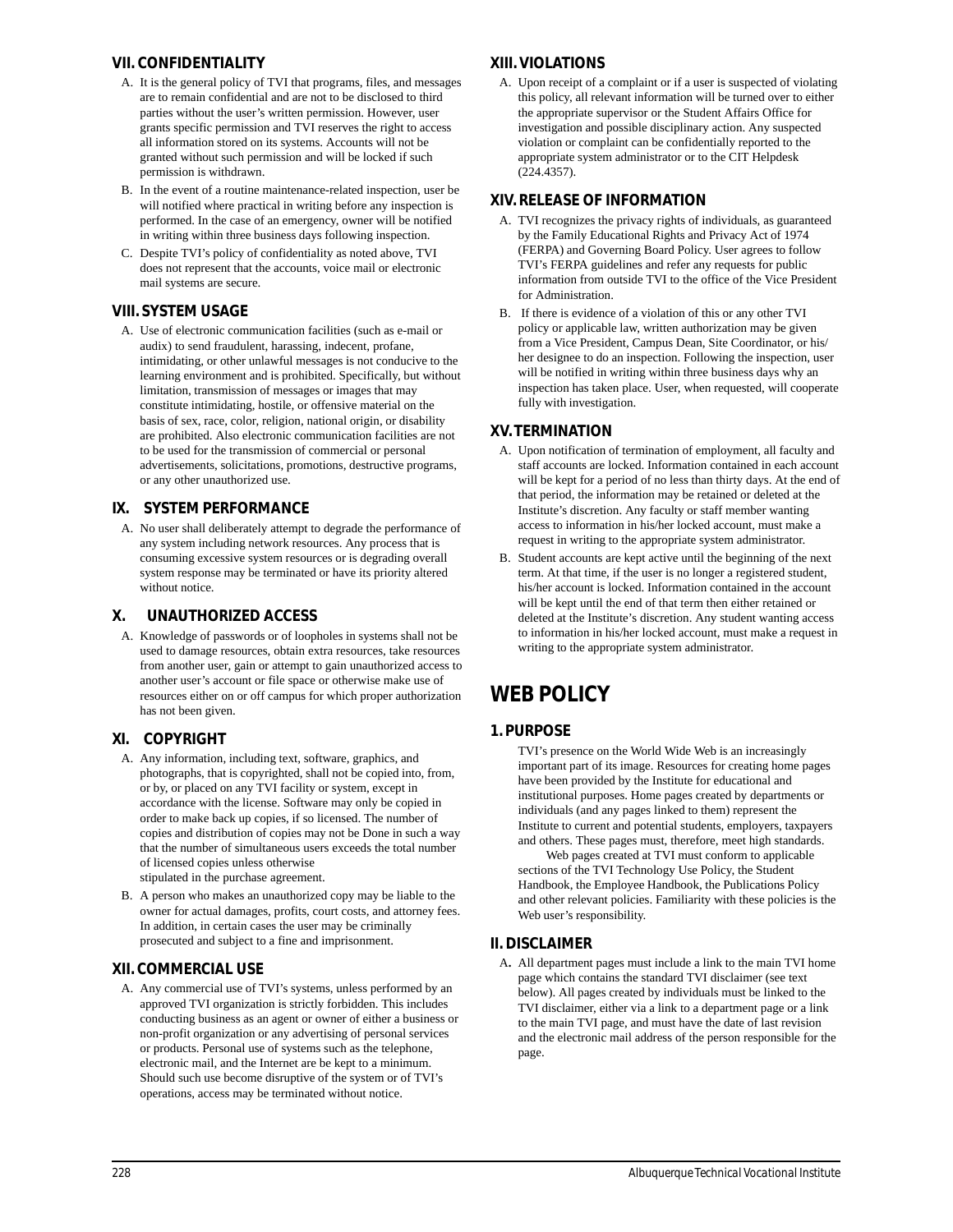- B. TVI Community College World Wide Web Content Disclaimer. TVI's Web pages are a work in progress. Although we strive for accuracy, we cannot guarantee it. The views expressed on these pages do not necessarily represent the policies of Albuquerque Technical Vocational Institute. The Institute does not assume liability for the accuracy or usefulness of information on these pages. TVI is not responsible for the contents of any off-site pages referenced. All parties providing information and links on the TVI Web warrant that the copying, distribution and use of materials therein will not violate any other party's proprietary rights.
- C. TVI Web pages are maintained by various departments. Coordination and development of TVI Web resources have been assigned to the Learning Resources Department, the Computer Information Technology Department and the Public Information Office. For more information, contact webmaster@tvi.cc.nm.us or call 505-224-3299.

### **111. STANDARDS**

- A. Minimum standards for Web pages created at TVI include (but are not limited to):
	- 1. All pages must be maintained and updated as needed.
	- 2. Text must meet high standards of accuracy and literacy.
	- 3. Where applicable, information must conform to that in theTVI Catalog.
- B. Web pages should not contain:
	- legally restricted or confidential material;
	- material that is obscene or defamatory according to legal standards;
	- commercial and personal advertising of services or products (except for approved student organizations).
- C. The TVI logo must be used according to standards set by the Public Information Office.
- D. The webmaster may establish additional standards consistent with this policy and the Technology Use Policy.

### **SUBSTANCE ABUSE**

TVI has committed its resources to creating an environment that fosters learning. Such an environment depends in part on the physical, emotional and social well-being of TVI students and staff. Abuse of alcohol and drugs impairs work and academic performance, poses a threat to the health and safety of the TVI community and undermines the learning environment. TVI is committed not only to maintaining a drug-free campus but also to helping students and staff solve drugand alcohol-related problems.

### **TVI POLICY ON ILLEGAL DRUGS AND ALCOHOL**

This policy covers all property and facilities owned, used, leased or controlled by TVI and any other site where TVI business is being conducted, including motor vehicles.

Controlled substances are defined in Schedules I through V of the Controlled Substances Act, 21 U.S.C. 812, and implementing regulations, 21 CFR 1308.11-08.15. Controlled substances include, but are not limited to, marijuana, hashish, cocaine (including crack), amphetamines, heroin, PCP, hallucinogens, anabolic steroids, certain prescription drugs and certain controlled substance analogs. Possession, use, sale or trafficking of controlled substances and glues is prohibited and punishable as a crime.

Illegal uses of alcohol include, but are not limited to, serving, buying or drinking alcohol by a minor; assisting a minor or an intoxicated person to get alcohol; selling alcohol without a license and driving while under the influence. Possession of alcohol is prohibited on all TVI properties and in TVI vehicles.

This policy is not intended to supersede or negate any existing policies on substance abuse, student or employee discipline or any additional requirements imposed on TVI or its students, instructors or staff by federal or state law.

The unlawful manufacture, distribution, dispensing, possession or use of controlled substances or alcohol on TVI property or as part of any of its activities by any member of the TVI community is strictly prohibited.

As a condition of continued registration and enrollment, all students shall abide by this policy. Violation of this policy shall result in disciplinary action, up to and including expulsion.

Students and employees in the Truck Driving program are subject to random drug testing under federal law.

TVI's response to any violation of this policy may include, as a total or partial alternative to disciplinary action, a requirement that the employee or student participate satisfactorily in an approved substance-abuse treatment or rehabilitation program as a condition of continued employment or registration/enrollment. Any employee engaged in the performance of work under a federal contract or grant is required, as a condition of employment, to notify his/her supervisor within five days if he/she is convicted of a criminal drug statute violation occurring in the workplace. The supervisor shall notify the TVI administration. Failure of the employee to notify the supervisor shall be grounds for disciplinary action.

In recognition of the dangers of substance abuse in the workplace, TVI shall maintain alcohol and drug-free awareness programs to inform members of the campus community about issues and risks of substance abuse. Counseling and treatment referral resources are listed below.

### **LEGAL SANCTIONS AND HEALTH RISKS**

Penalties for even the most minor violations of the New Mexico Liquor Control Act can include fines of up to \$300, confiscation of property and imprisonment for up to seven months. More serious violations carry greater penalties, with larger fines and longer imprisonment.

Penalties for illegal drug use can include significant fines and imprisonment. Penalties for illegal sale of drugs are greater and may include property confiscation.

Alternative penalties for illegal drug and alcohol use may also include mandatory community service.

Violation of laws by a foreign national may result in deportation. Driving or using machinery after drinking or using drugs creates the risk of injury or even death for the user and others. Penalties

include criminal charges, up to and including homicide, as well as loss of the driver's license and impoundment of the vehicle. In drug-related cases a court may permanently suspend eligibility

for federal benefits, including student financial aid. Moreover, a criminal record can seriously hurt education and career opportunities.

Excessive alcohol consumption and abuse of illicit drugs can lead to certain types of cancer, pathological changes in the liver, brain, heart and muscle which can lead to disability and death, as well as addiction, birth defects, shortened life span, stomach ulcers, phlebitis, varicose veins and other health problems.

Alcohol and drugs are also factors in homicide, assaults, rapes, suicides and family and date violence.

Alcohol is significantly involved in all types of accidents: motor vehicle, home, industrial and recreational.

Unintended pregnancies and sexually transmitted diseases are often associated with alcohol and other drug abuse. Intravenous (IV) drug use is a high-risk factor for AIDS, which at present is a fatal disease.

Substance abuse negatively impacts on personal, work and academic relationships.

### **CAMPUS AND COMMUNITY RESOURCES**

Any member of the TVI community who is concerned about a substance-abuse problem—their own or a colleague's—can receive free, confidential assistance at the Counseling Center. A clinical therapist is available to perform a primary assessment on a case-bycase basis.

TVI employees will be referred for assistance through the Employee Assistance Program. Students may receive counseling on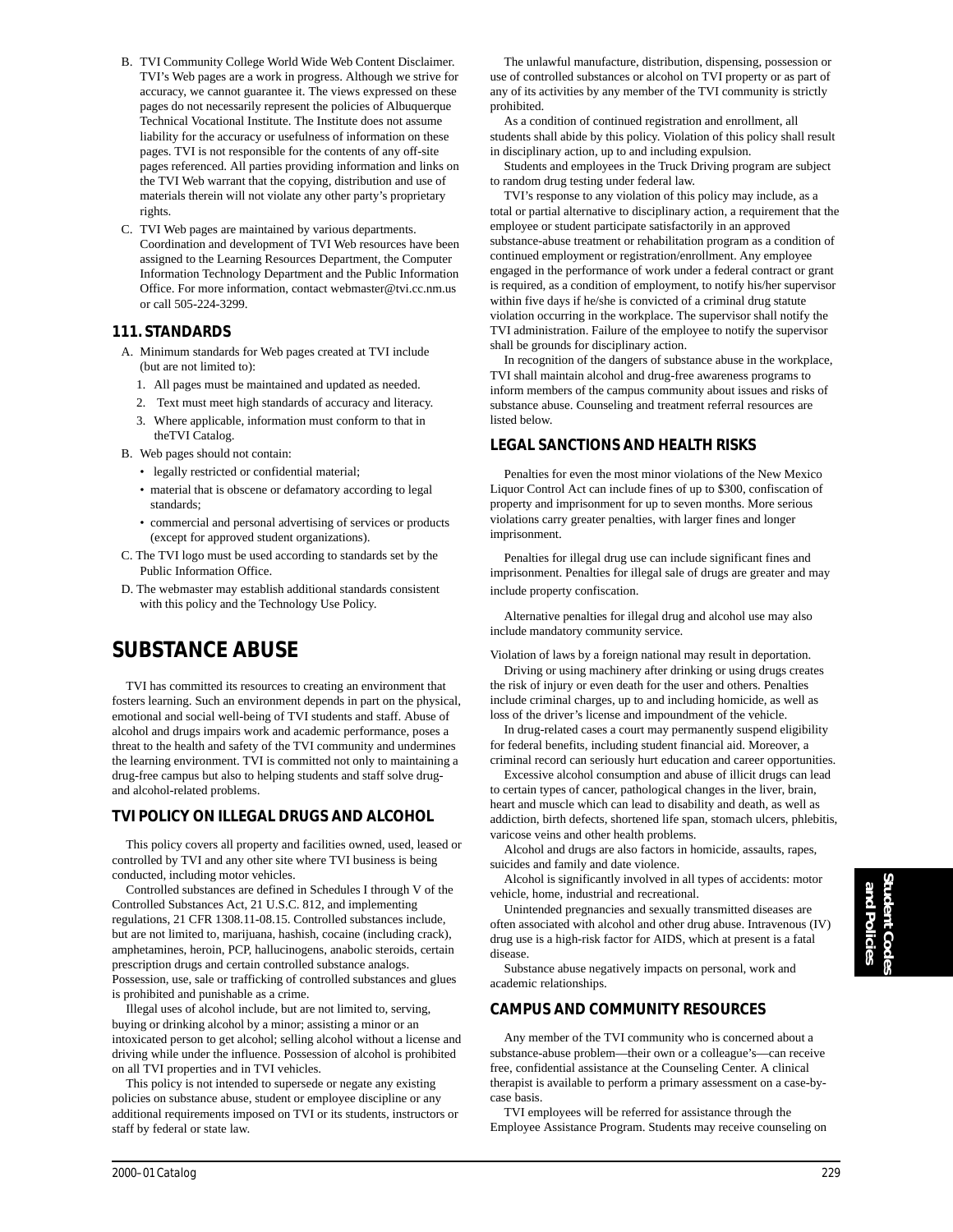campus or be referred to the most appropriate community agency.

Other community resources include:

| <b>AGORA, UNM Crisis Center</b>                                                  | 277-3013                |  |
|----------------------------------------------------------------------------------|-------------------------|--|
| Al-Anon Information Service                                                      | 262-2177                |  |
| Alcoholics Anonymous                                                             | 266-1900                |  |
| All Indian Pueblo Council<br>Alcoholism Program                                  | 884-3820 ext. 25        |  |
| Narcotics Anonymous                                                              | 260-9889                |  |
| National Council on Alcoholism & Drug Dependence<br>256-8300                     |                         |  |
| Rape Crisis Center                                                               | 266-7711                |  |
| UNM Center for Alcoholism, Substance Abuse<br>768-0150<br>and Addictions (CASAA) |                         |  |
| <b>UNM Mental Health Center</b><br>Psychiatric Crisis Unit                       | 272-2920<br>or 272-2800 |  |
| Suicide Crisis-Emergency Telephone                                               | 247-1121                |  |
| Vet Center Readjustment Counseling                                               | 766-5900                |  |

### **SEXUAL HARASSMENT**

Sexual harassment constitutes an unacceptable and punishable offense at TVI.

Unwelcome sexual advances, requests for sexual favors and other verbal or physical conduct of a sexual nature constitute sexual harassment when:

- submission to such conduct is made either explicitly or implicitly a term or condition of an individual's employment, grade or other classroom experience;
- submission to or rejection of such conduct by an individual is used as the basis for employment or academic decisions affecting such individual; or
- such conduct has the purpose or effect of unreasonably interfering with an individual's work or academic performance or creating an intimidating, hostile or offensive working or learning environment.

Sexual harassment is distinguished from voluntary sexual relationships by the introduction of the elements of coercion and threat. Sexual harassment can involve a supervisor or employee and a student, or an instructor and a student, or two students. The three most common factors in sexual harassment are:

- unwelcome or offensive behavior;
- one-sided versus mutual interest; and
- an offender in a position of authority over the victim.

Sexual harassment can be:

- as blatant as the offer of a promotion, a grade or other academic reward in return for sexual favors; or
- as subtle as constant efforts to change a professional or academic relationship into a personal and social one.

Sexual harassment can include (but is not limited to):

- persistent and offensive personal jokes and comments; or
- unwanted physical contact (touching, patting, bumping or pinching); or
- displaying sexually oriented pictures.

As a student, you can do a great deal on your own to prevent or stop sexual harassment. The signals or feedback you give to another person can be very important. You should examine your own behavior and the reactions you get from others. If you believe you are being sexually harassed:

- Say "no" and mean it. Make clear to the offender that the behavior is unacceptable to you.
- Speak directly. Say something like this: "I'd like to keep our relationship strictly academic (or professional)."
- Take action even if you are uncertain about whether sexual harassment is taking place.

### **WHERE TO GO FOR HELP**

Students with questions or complaints about sexual harassment involving another student should contact the Dean of Students in the Main Campus Student Services Center, telephone 224-4342. Sexual harassment matters concerning a student and a TVI employee should be brought to the Human Resources Department, A Building, Main Campus, 224-4600.

## **RULES GOVERNING CLASSROOMS AND LABS**

### **ACADEMIC INTEGRITY**

Students are expected to conduct themselves at all times with the highest academic standards. Cheating, falsifying work or plagiarism will not be tolerated. Students committing these offenses are subject to penalty ranging from a "0" on the assignment or test, to an "F" for the course. Students with repeat offenses are subject to disciplinary action up to and including expulsion.

### **ACADEMIC DISHONESTY AND MINOR CLASSROOM MISCONDUCT PROCESS**

Albuquerque Technical Vocational Institute (TVI) students are required to conform to the Student Code of Conduct and Academic Integrity Standards. However, situations that involve academic dishonesty or minor classroom misconduct may occur. Several examples of academic dishonesty and minor classroom misconduct may include but are not limited to the following:

#### **Academic Dishonesty**

- Dishonesty (e.g., cheating, plagiarism\*) on quizzes, tests, and/or assignments
- Claiming ownership for work not done or work done by others
- Knowingly giving false information

### **Minor Classroom Misconduct**

[minor misconduct that is troublesome, but does not violate the Student Code of Conduct]

- Student-to-student disagreements
- Interference with the academic work of other students
- 1. If an incident involving academic dishonesty or minor classroom misconduct occurs, the faculty member will meet with the student(s) and discuss the alleged incident. If the situation is not resolved, the faculty member may impose a sanction for the misconduct and will file a Student Incident Report (SIR) with the department dean or associate dean. If the student disagrees with the sanction, the student may appeal the decision by following steps  $2 - 6$  as appropriate below.
- 2. The student files a written appeal with a copy of the Student Incident Report to the department dean or associate dean within three (3) working days of meeting with the TVI faculty member.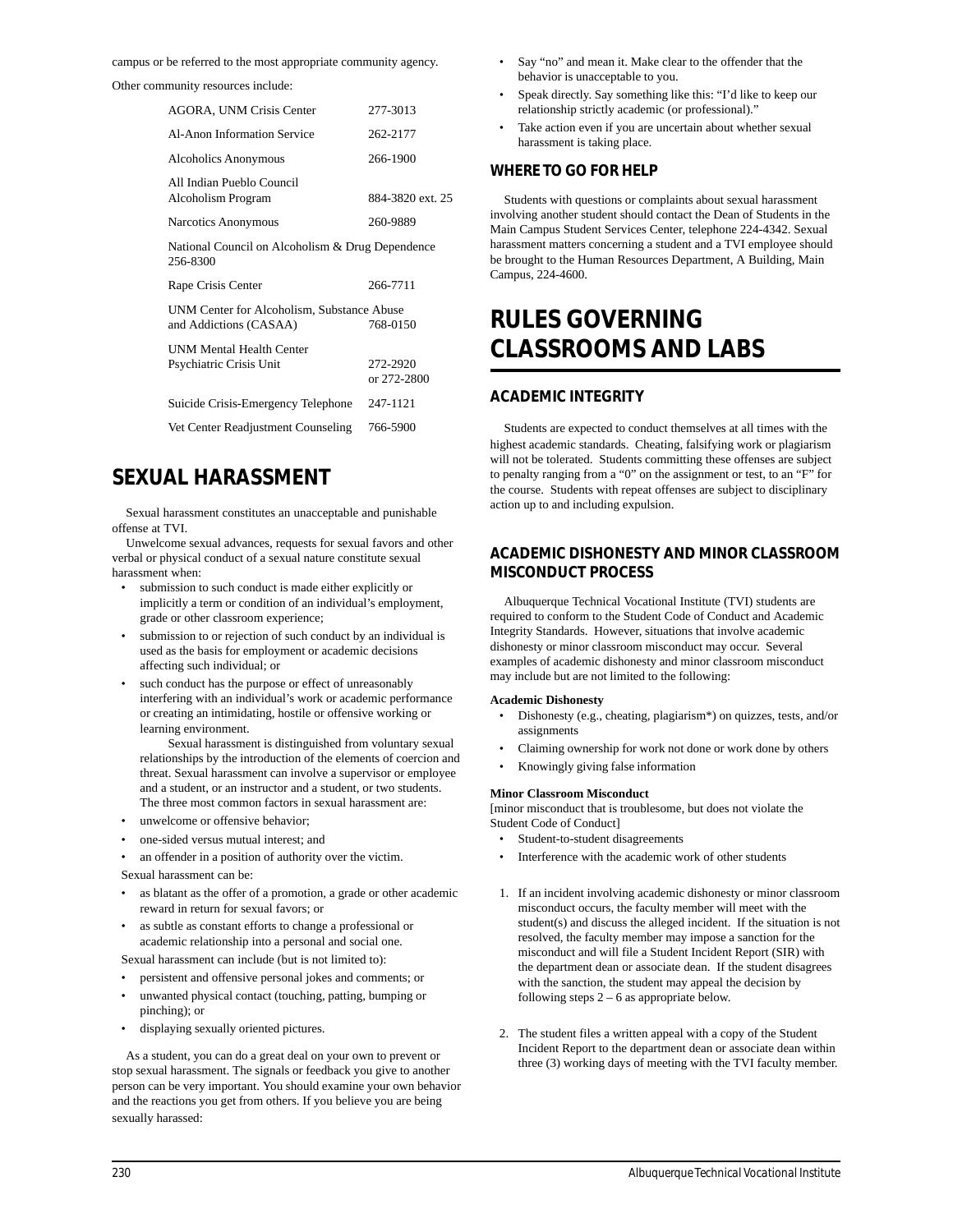- 3. The department conducts an appeal process according to department procedures. The department determines a resolution within ten (10) working days and notifies the student and the faculty member.
- 4. If the student is not satisfied with the department resolution, the student submits a written appeal to the Dean of Students within three (3) working days of receiving the department decision.
- 5. The Dean of Students reviews and investigates the appeal and recommends a decision to the Vice President for Instruction.
- 6. The Vice President for Instruction makes the final decision and notifies the student, the department, the faculty member, and the Dean of Students.

\*Plagiarism includes, but is not limited to the use of paraphrase or indirect quotation of the published or unpublished work of another person without full and clear acknowledgement. It also includes the unacknowledged use of materials prepared by another person or agency engaged in the selling of term papers or other academic materials.

### **CHILDREN ON CAMPUS**

Children (or other non-students) are not allowed to accompany adults to class. All children who are under age 15, and are on TVI's campus, must be accompanied by an adult at all times.

### **ELECTRONIC DEVICES**

All cellular telephones, pagers and beepers must be turned off or switched to silent or vibration mode. Electronic entertainment devises are to be turned off and headphones removed.

### **DRESS**

Students are expected to dress appropriately on campus at all times.

> **Student Codes** and Policies **and Policies**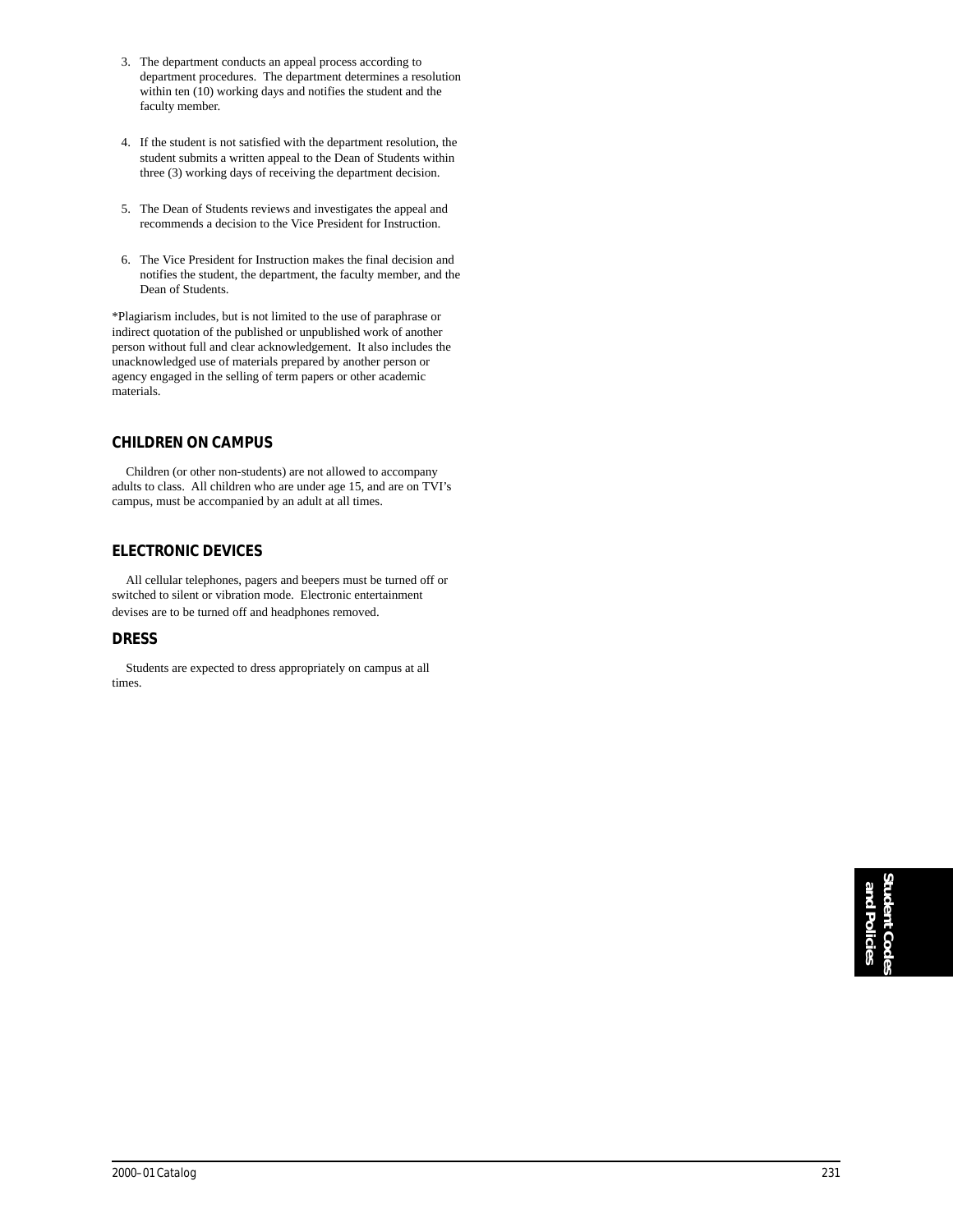# **GLOSSARY**

**abbreviated schedule:** classes begin at 10:30 a.m. Classes before that time are canceled. Information is givne on the telephone hotline, 224-4SNO, and on local media

**academic courses:** those which carry transfer credit toward a bachelor's degree as well as meeting requirements for an associate degree (see occupational courses).

**accreditation:** formal recognition of an educational institution that maintains standards qualifying its graduates for further study or for professional practice. Albuquerque TVI is accredited to grant certificates and associate degrees by the North Central Association of Colleges and Schools; individual programs are accredited or approved by professional organizations.

**adding courses:** Students may add (register for) TVI courses through the fifth day of a full-term session and the third day of a short session. If the course has a corequisite it must be added as well.

**admission:** the process of applying and being accepted by TVI (as opposed to registering for a particular course).

**adult education:** free courses to prepare for the GED, or to improve the skills of English as a second language speakers, offered in the Department of Adult and Developmental Education (DADE)

**advisor:** a TVI staff member who provides program information and checklists, handles credit transfer issues, assists students with setting and meeting academic goals and provides referrals to other departments.

**articulation agreement:** a list of community college courses which are equivalent to corresponding courses at four-year colleges and universities. In other words, a transfer school, such as UNM or NMSU, has agreed, in writing, that these courses will fulfill many or all of the lower-division requirements for a bachelor's degree.

**associate degree:** a degree awarded by a community college upon satisfactory completion of an organized program. TVI offers the associate of arts, associate of science and associate of applied science degrees. They require 64 to 84 credit hours and include a minimum of 15 credit hours of general education courses as well as those in the major field of study. Some credit hours are transferable toward a bachelor's degree.

**audit:** TVI students may register for occupational or Arts & Sciences courses for audit—which means no grade or credit is recorded on the transcript—if they have met the prerequisite(s). Students are expected to attend all class sessions but are not responsible for completing assignments. Audit courses do not count for enrollment verification and cannot be used to meet prerequisite or corequisite requirements.

**challenge exams:** used to establish credit for occupational and Arts & Sciences courses.

**community college:** a postsecondary institution like TVI which offers adult education, college preparation and courses/programs (certificates and degrees) in technical and occupational fields of study as well as for transfer to four-year schools.

**concurrent enrollment:** enrollment of secondary level students in academic and/or vocational courses at postsecondary institutions for which they are eligible to receive credit at the secondary and postsecondary levels.

**corequisite:** a course which is either recommended or required to be taken in combination with another course. Often a lab is the corequisite for a lecture: CHEM 121/121L, for example. A student who drops one of a pair of corequisite courses must drop the other as well.

**counselor:** a TVI staff member who provides academic, career and personal counseling as well as referrals.

**course fee:** a charge for materials, equipment and supplies for a course, listed in the Schedule of Classes and the Catalog.

**course load:** the number of courses taken in a term, usually measured in credit hours. At TVI, 12 hours is considered a full load. Students wishing to take more than 18 hours must meet certain conditions.

**credit hour:** a unit of measurement for courses. At TVI, each hour of credit in a lecture class requires a minimum of 750 minutes of instruction per term; each hour of credit in a laboratory class requires at least 1,500 minutes. For transfer purposes, one TVI credit hour generally equals one semester credit hour at other institutions.

**credit/no credit:** CR/NC, a grade option in some TVI courses, replacing the traditional letter grade.

**CRN:** course reference number, assigned to each course in the Schedule of Classes and used in registering.

**developmental education:** free courses to prepare students to enter liberal arts or occupational majors, offered in the Department of Adult and Developmental Education (DADE).

**distance learning:** course sections offered via the Internet, videotape, correspondence or television or in an electronic classroom. These sections cover the same material and carry the same credit as their inclass counterparts. Separate fees are charged. For details, see the Schedule of Classes.

**dropping courses:** removing your name from a course roll if you no longer wish to attend and will not receive a grade. Deadlines for dropping courses are printed in the Schedule of Classes. If you drop a course with a corequisite you must also drop the corequisite. Dropping courses may affect your financial aid.

**elective:** a course not required for graduation or for a major.

**full-time status:** 12 credit hours constitute a full course load.

**general education courses:** courses outside the major field that are required for an associate degree. Examples are ENG 101 and MATH 121; at TVI, general education courses are offered by the Arts & Sciences Department.

**grade point average (GPA):** computed by multiplying the number of credit hours of a course by the points assigned to the letter grade, then dividing by the total number of hours. Point values are: A=4, B=3, C=2, D=1, F=0.

**major:** a group or series of courses designed to provide intensive education or training in a specialized area. A major prepares students for immediate employment and/or further education; a student's major is the certificate or degree program in which he or she is enrolled.

**non-degree student:** one who has not yet chosen a major or who does not wish to earn a certificate or degree. Adult & Developmental Education students are classified as non-degree. Credits earned in non-degree status may be transferred to a certificate or degree program. Non-degree students may not be eligible for financial aid or veterans' benefits.

**occupational certificate:** a document issued by the college that acknowledges that all courses within a TVI Board approved program have been successfully completed.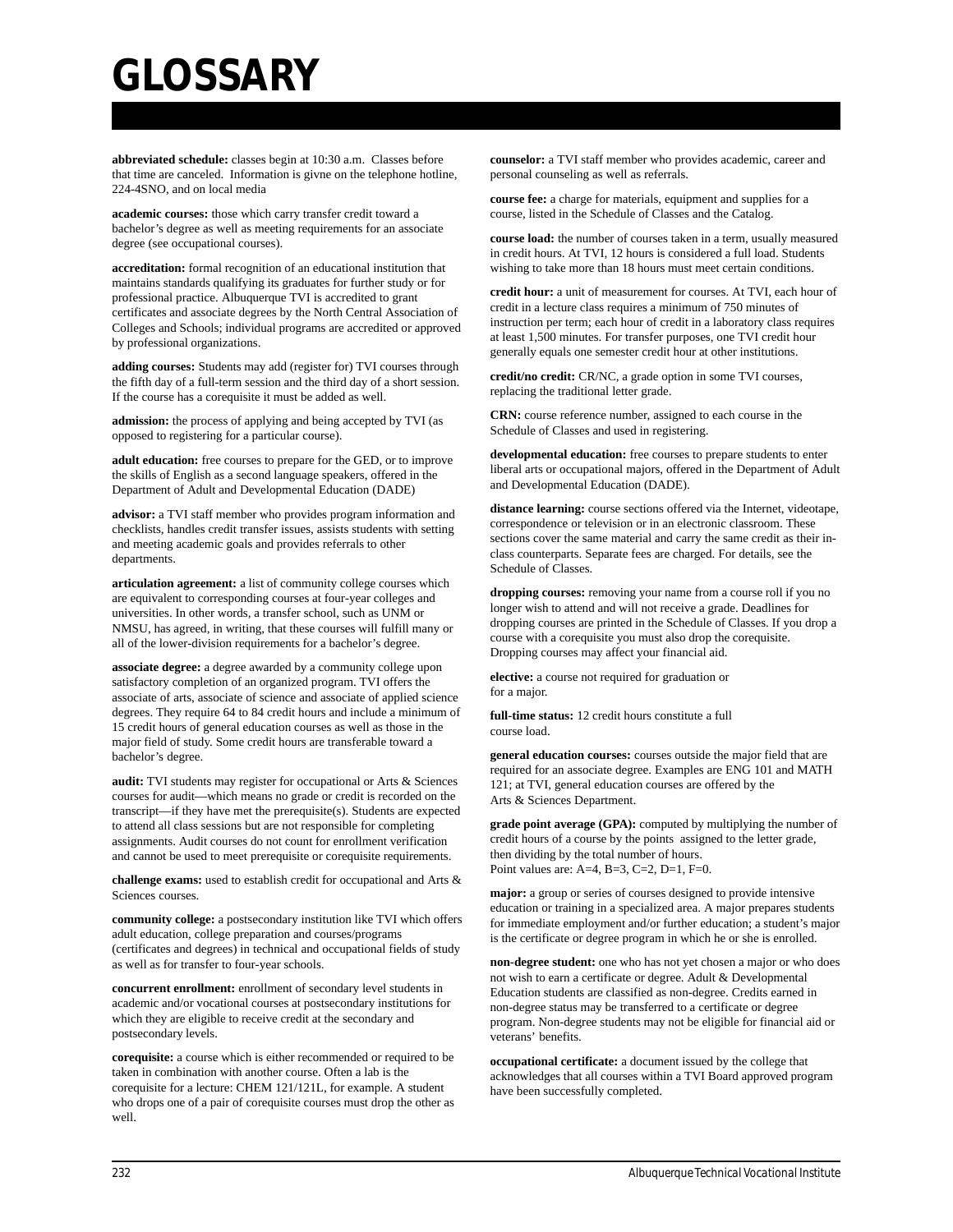**occupational courses:** those designed to prepare students for entrylevel jobs. At TVI occupational courses (also called vocational courses) are offered in the Business Occupations, Health Occupations, Technologies and Trades & Service Occupations departments.

**PIN:** personal identification number used as an access code in STARS. Your PIN is pre-set to your birth month/day/year (June 12, 1970, is 061270, for example). To protect your privacy, you should change your PIN as soon as you begin using STARS. If you forget your PIN, come to the Records Office with a picture ID which includes your Social Security number.

**prerequisite:** a requirement which must be successfully completed before a student may enroll in a course. Often the prerequisite is a lower-level course in the same subject which must be completed with a passing grade.

**program director:** an instructor who provides in-depth information about a certificate or degree program

**R:** Thursday (really!) in the TVI Schedule of Classes, where T R means a class meets Tuesday and Thursday.

**recommended prerequisite:** a course or other prerequisite which is strongly suggested for successful completion of a course but is not required (See prerequisite.)

**registration:** the process of signing up for courses, including paying tuition and fees.

**registration fee:** a charge paid before registering for classes (\$22.25 per term in 2000–01).

**repeating courses:** A course may be repeated up to three times, with each enrollment appearing on the transcript.

S: means a class meets on Saturday (generally used in the TVI Schedule of Classes)

**Schedule of Classes:** a printed list of classes to be offered in the upcoming term, including CRN, day/time and location, with information about admission, payments and registration.

**snow day:** Under extreme weather conditions, TVI may close or operate under an abbreviated schedule, with classes beginning at 10:30 a.m. Information is announced on a telephone hotline, 224- 4SNO, and on radio stations.

**STARS:** TVI's Student Access Telephone Registration System. It allows students to register for classes, add and drop classes and find out their grades by using a touch-tone telephone. Instructions for using STARS are published in the Schedule of Classes.

**SU:** means a class meets Saturday and Sunday (generally used in the TVI Schedule of Classes)

**term:** the length of a specific course and, therefore, a portion of the academic year. TVI has three terms a year: fall (beginning in September), spring (January) and summer (May).

**topics course:** a course on a special topic offered irregularly and indicated with a = footnote in the Schedule of Classes.

**traditional grade:** letter grade (A, B, C, D or F) used in calculating the grade point average and recommended for courses in the major and for courses to be transferred to another institution. For details on grade options, see page 18.

**transcript:** an official copy of a student's academic record at a college, showing courses attempted and completed, grade and the grade point average. TVI transcripts are available from the Records Office.

**transfer credit:** credits for courses taken at another institution and counted toward a TVI certificate or degree or taken at TVI and applied toward a degree at another institution.

**tuition:** a charge for TVI's Arts & Sciences courses: in 2000–01 New Mexico residents pay \$33.00 per credit hour. Non-residents also pay tuition: \$91.40 per credit hour for Arts & Sciences and occupational courses.

**U:** means a class meets on Sunday (generally used in the TVI Schedule of Classes)

**verification of completion:** a document issued by an instructional department, upon successful completion of a group of occupational courses, to confirm that specific skills have been attained.

**withdrawal:** dropping all courses and ceasing to be a TVI student.

**wpm:** words per minute (keyboarding).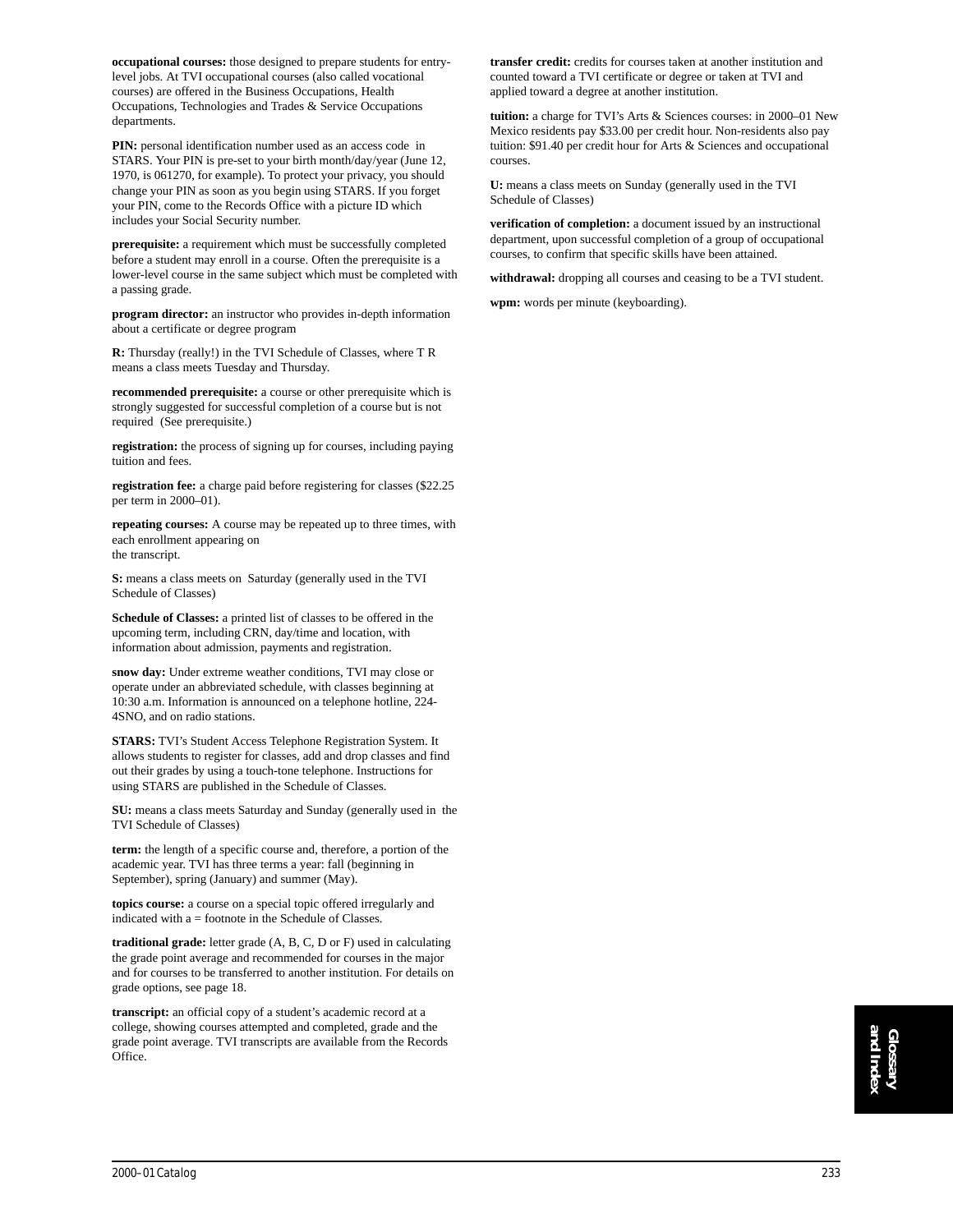# INDEX

## **A**

A+ Certification 72, 182 academic calendar 10 Academic Policies– 20–25 academic renewal 22–24 academic support 28 academic year 4, 20 Accounting 49, 159 accreditation 3, 48 Administrative Assistant 158 *See also* Office Administration admission 11 admission requirements 11 Adult & Developmental Education 27, 29, 232 Adult Education 157 *See* Adult & Developmental Education Adult Education Learning Center 28 Advanced Database Administration 72 advanced placement test 26 advisement and counseling 26 aerospace studies 31, 161 Air Conditioning, Heating and Refrigeration 50, 160 concentration 117 American College Test (ACT) 26 Americans with Disabilities ADA 6 Animation *See* Computer Animation concentration Anthropology 162 applying to TVI 12 apprenticeships 51 Commercial Carpentry 51 General Trades 51 Iron Worker 52 Plumbing 52 Sheet Metal 52 Architectural Drafting 162 Architectural/Engineering Drafting Technology 52 Art 163 Arts & Sciences 31, 46, 232 *See also* Liberal Arts assessment 4 Assessment Centers 26 Assistance Centers for Education 28 associate degree 5, 12, 232 Astronomy 164 Automotive Service Fundamentals 54 Automotive Technology 54, 164 Automotive Technology concentration 152 awards 17

## **B**

Baking 55, 170 Banking 167. *See* Financial Services Basic Skills 157 Bilingual concentration 96 Biology 168 Bookkeeping 56

Building Trades 171 Business Administration 57, 165 Business Applications Design 58 Business Computer Applications concentration 66 Business Graphics 59 Business Information Management concentration 66 Business Occupations 32, 46 Business Resource Centers (BRC) 33

## **C**

Call Center Operations 61 cancellation of enrollment 14 Career Resource Room 26 Carpentry 61, 171 Catering 187 CCNA Prep 127 certificate/degree 11 certificate/degree status 46 Chemistry 173 Child Development 171 Child, Youth and Family Development 62 Family Studies 62 Early Childhood Multicultural Education concenration 62 National Child Development Associate (CDA) 62 classification of students 20 Clinical Laboratory Assistant 65, 178 code of conduct 27 College Level Examination Program (CLEP) 26 Commercial Carpentry 171 communications 179 Community Recreation concentration 145 computer animation 182 Computer Animation concentration 73 Computer Information Systems 65, 173 Business Computer Applications concentration 66 Business Information Management concentration 66 Data Communications Management concentration 66 Multimedia concentration 66 computer languages ANSI COBOL 181 Assembler 183 Basid 184 C++ 184 Extensible Markup Language (XML) 174 JAVA 183 RPG III 183 UNIX 184 Computer Network Services 70 computer programming 186 concentration 71 computer science 186 computer software Access 183 Alias/Wavefront Maya 182 CADKEY 206 computer-aided design/drafting (CADD) 187 desktop publishing 168 digital publishing 168 Excel 174 FrontPage 175 HTML 174, 177 Lightwave 3D 182 multimedia authoring 176 PageMaker 168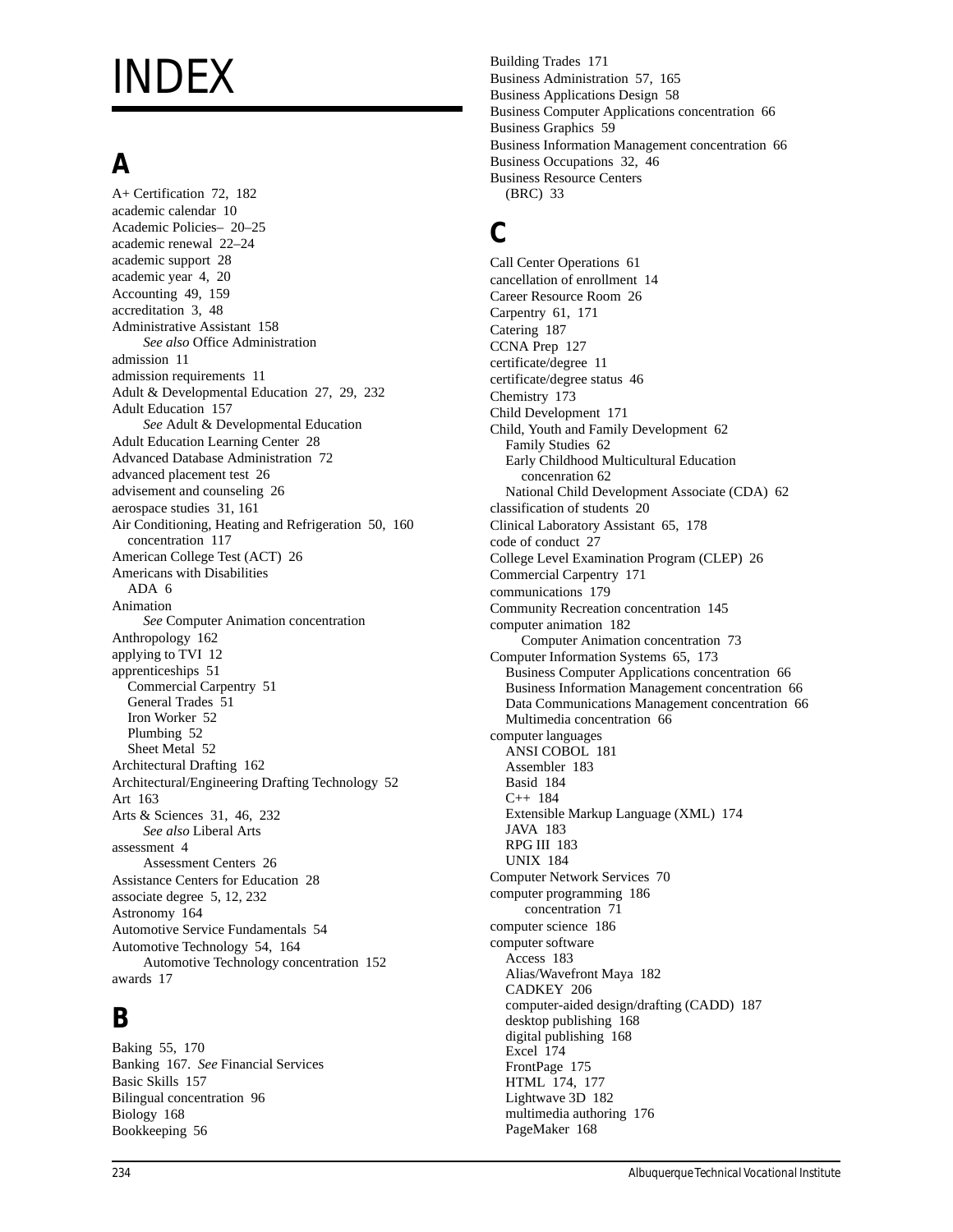Photoshop 168 PowerPoint 174 QuarkXPress 168 scripting 182 Web sites 191 Windows 173 word processing 186 Computer-Assisted Drafting 52 computers open computer lab 28 Computing Technology 71, 181 A+ Certification 72 Advanced Database Administration 72 computer programming concentratio 71 Network+ Certification 72 Object Oriented Development 72 Oracle Internet Application Developer 72 Concurrent Enrollment 3, 12 Construction Estimator 74 Construction Management Technology 74, 178 Construction Estimator 74 Residential Superintendent 74 Construction Technology 75 Electrical concentration 76 General Construction concentration 75 Continuous Quality Improvement 77 Continuous Quality Improvement concentration 57 Cooperative Education 186 corequisite 14 Cosmetology 77, 179 course load 232 course substitutions/waivers 13 Court Reporting 79, 185 Criminal Justice 81, 177 Critical Care Nurse Internship 82 Culinary Arts 83 Cultural Studies 186

## **D**

DADE *See* Adult & Developmental Education Data Communications Management concentration 66 Data Entry 84, 188 Database Management 84 dean of students 26 Dental Assistant 85, 187 Design Drafting Engineering Technology 85, 187 Developmental Education 28 *See* Adult & Developmental Education Diagnostic Medical Sonography 86, 189 Diesel Equipment Technology 87, 188 concentration 152 Digital Publishing 88, 168 disabilities, services for people with 26 distance learning 5 drafting 190

## **E**

E-Commerce 89, 190 Business Startup 90 for Real Estate 91 for Retail Business 91 for the Hospitality Industry 91 Fundamentals 90 Operations 91

Economics 191 Electrical concentration 76 Electrical Trades 91, 197 apprenticeship 51 Electronics Engineering Technology 92, 191 Electronics Technology 93, 192 General Electronics concentration 94 Process Control concentration 95 Elementary Education 95, Bilingual 96 Language Arts 96 Special Education 96 Emergency Medical Technician 97, 194 Emeritus Academy 3 English 194 English as a Second Language (ESL) 157 Enterprise Application Developer 155 Entrepreneurship 97, 196 Environmental Safety and Health 97, 196 Equal Opportunity Policy 6 ESL *See* English as a Second Language Experiential Education 27

## **F**

Facilities Maintenance concentration 116 Family Studies concentration 62 fees 16 financial aid general eligibility requirements 17 Financial Aid Authorization Form 19 Financial Aid Satisfactory Academic Progress (SAP) 18 Financial Services 98 Fire Science 100, 198 Fitness Technician 101, 197 Food Service Management 102, 199 French 197

## **G**

grants 17

Gaming Machine Repair Technician 102, 203 Gaming Operations and Casino Management Concentrat 107 GED 26 GED exam fee 16, 26 preparatory classes 27, 29 General Business concentration 58 General Construction concentration 75 general education 4 General Electronics concentration 94 General Eligibility Requirements *See* financial aid General Honors 31, 199 General Manufacturing concentration 117 General Trades apprenticeship 51, 199 Geography 199 Golf Course Supervision and Operations Concentration 107 Governing Board 3 grades 20, 233 graduate job placement 8 graduation 23

## **Glossary and Index**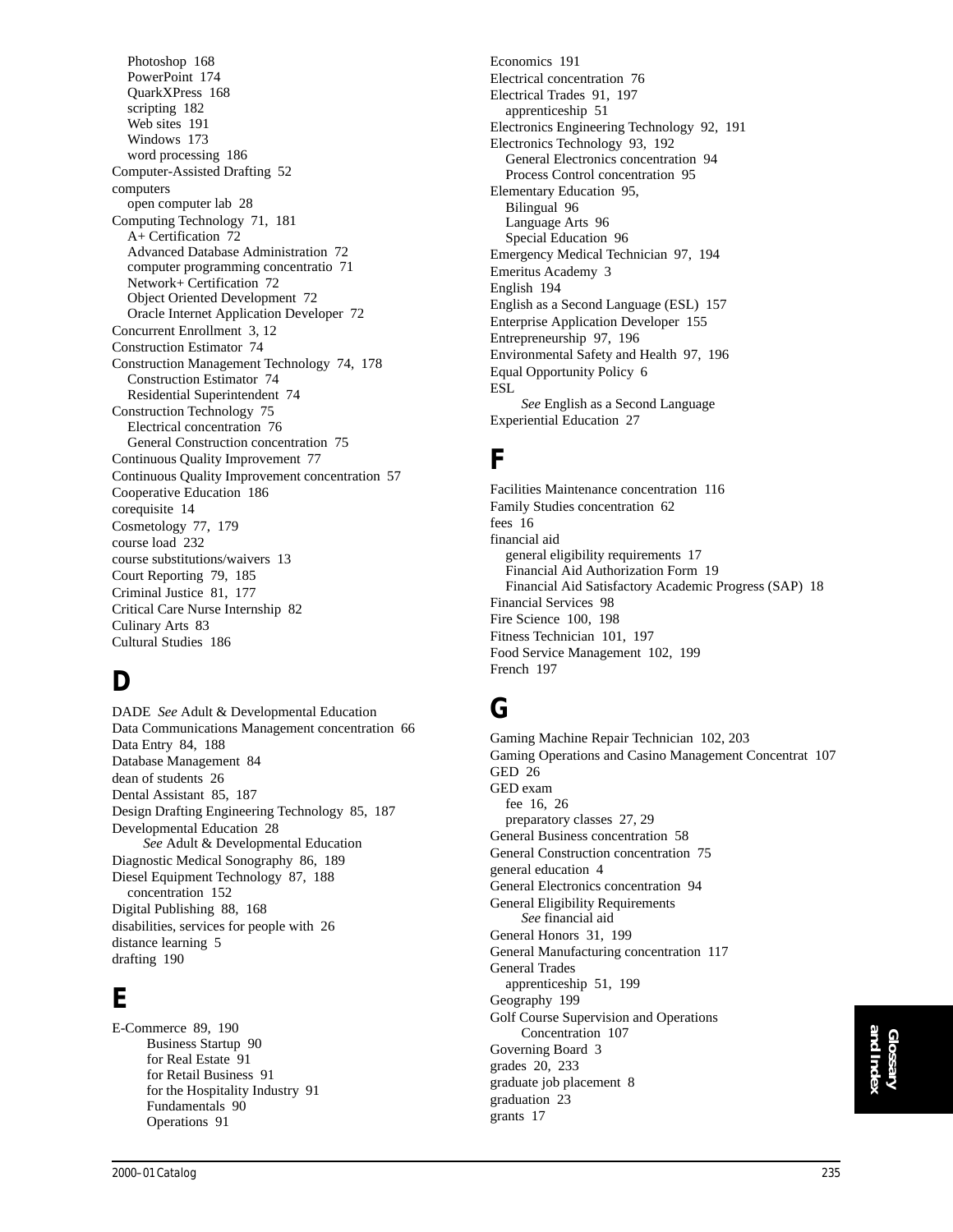## **H**

health courses 201 Health Information Technology 103, 200 health insurance 27 Health Occupations 34, 46 Health Unit Clerk 203 Health Unit Coordinator 104, 199 Healthcare Technician 26, 102, 199 Help Desk Support 105 Help Desk Technician 105 history 199 home page 2, 28 Hospitality and Tourism 106, 201 Gaming Operations and Casino Management concentration 107 Golf Course Supervision and Operations concentration 107 Hospitality Operations and Hotel Management concentration 107 Human Resource Assistant 108 humanities 205

## **I**

International Business 108, 205 International Business Fundamentals 110 E-Commerce 110 Entrepreneurship 110 Hospitality and Tourism 111 Retail Business 111 Iron Worker Apprenticeship 52, 205

## **J**

Journalism 205 Judicial Studies 111, 206

## **K**

keyboarding 158 kiosk 26

## **L**

Landscaping 112 Language Arts 96 Legal Assistant Studies. *See* Paralegal Studies. *See* Paralegal Studies Legal concentration 132 Liberal Arts 113 libraries 28 Licensed Practical Nurse Refresher 114, 206 Linux Prep 127 loans 17

## **M**

Machine Tool Technology 114, 207 concentration 123 Management concentration 58 Manufactured Housing Set-up 208

Manufacturing Technology 115, 209 Facilities Maintenance concentration 116 General Manufacturing concentration 117 Semiconductor Manufacturing concentration 116 math 206 Math Applications Learning Lab 28 math tutoring centers 28 Mechanical Technology 117 Plumbing concentration 118 Medical Coding 119 Medical Laboratory Technician 120, 208 Medical Office Assistant 122 Metals Technology 122 Machine Tool Technology concentration 123 Welding concentration 124 Microsoft Certification Prep 127 Microsoft Certified Systems Engineer (MCSE) 124 Microsoft Office User Specialist (MOUS) 125 Mirosoft Software Support 125 mission, vision, values and goal statements 3 Multimedia concentration 66 Multimedia Development 126 Music 209

## **N**

National Child Development Associate 62 Natural Resources Recreation Management Concentration 144 Network+ Certification 72 Networking Technology 126 CCNA Prep 127 Linux Prep 127 Microsoft Certification Prep 127 Nursing ADN 130, 210 Nursing Assistant 131, 209 Nursing Home/Home Health Attendant 128, 210 Nursing Programs 128 Nutrition 211

## **O**

Object Oriented Development Courses 72 occupational certificate 4, 11, 232 Office Administration 132 Legal concentration 132 Office Technology concentration 132 Office Assistant 134 Oracle 183 Oracle Internet Application Developer 72 orientation 26

### **P**

Paralegal Studies 135, 213 parking 27 Payroll Clerk 136 Perioperative Nurse Specialist 137, 216 Pharmacy Technician 137, 217 Philosophy 211 Phlebotomy 138, 212 Photonics Technology 138, 212 Physics 212